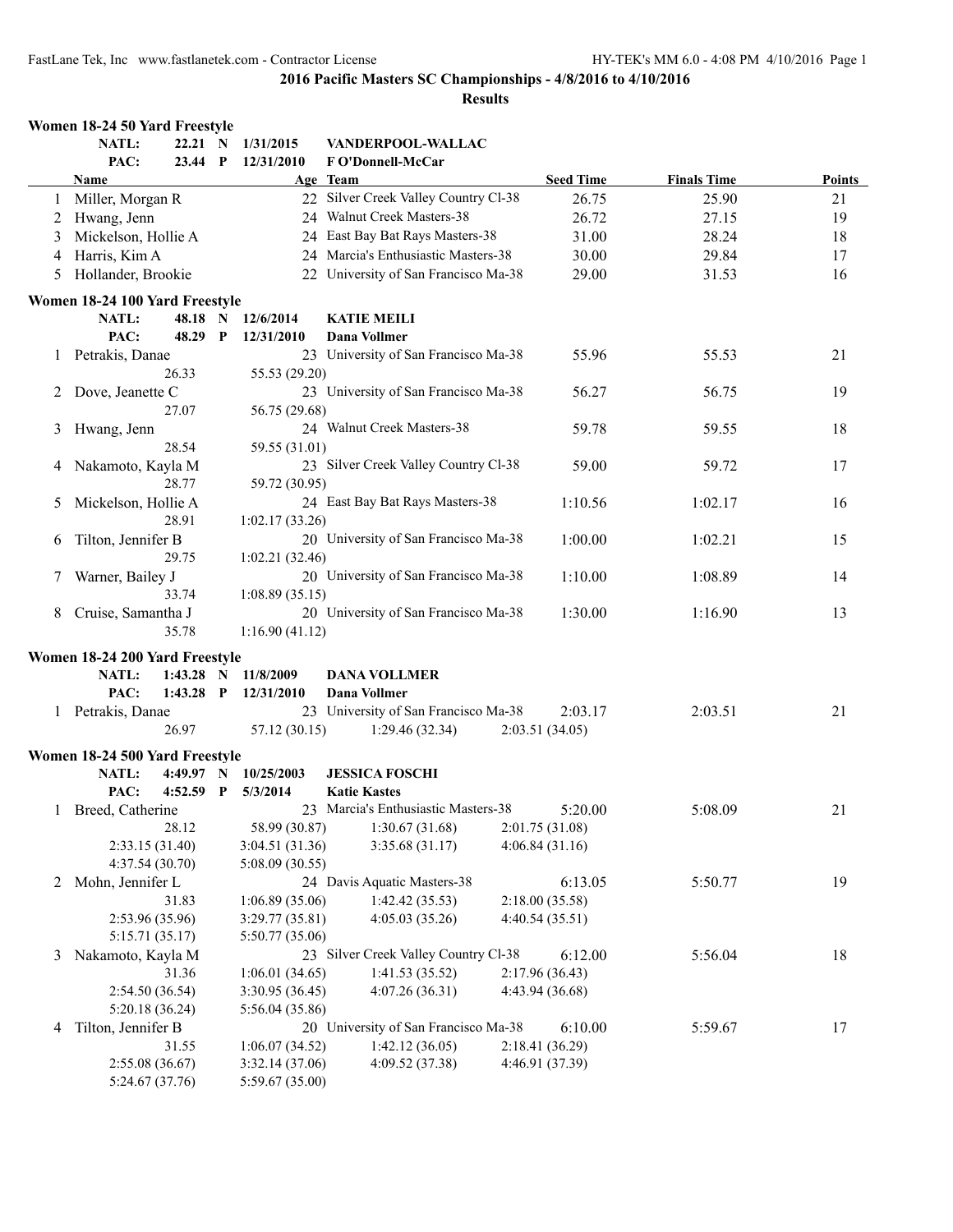|   |                                  |                  |                                      | <b>Results</b>   |          |    |
|---|----------------------------------|------------------|--------------------------------------|------------------|----------|----|
|   | (Women 18-24 500 Yard Freestyle) |                  |                                      |                  |          |    |
|   | 5 Whitecotton, Samantha R        |                  | 21 Cal Maritime Academy Masters-38   | 6:00.00          | 6:07.57  | 16 |
|   | 32.04                            | 1:07.35(35.31)   | 1:43.54(36.19)                       | 2:20.24 (36.70)  |          |    |
|   | 2:57.17(36.93)                   | 3:34.45 (37.28)  | 4:12.46(38.01)                       | 4:50.89 (38.43)  |          |    |
|   | 5:29.40 (38.51)                  | 6:07.57(38.17)   |                                      |                  |          |    |
| 6 | Cruise, Samantha J               |                  | 20 University of San Francisco Ma-38 | 9:00.00          | 8:00.37  | 15 |
|   | 42.68                            | 1:28.17 (45.49)  | 2:15.46(47.29)                       | 3:04.31(48.85)   |          |    |
|   | 3:53.75(49.44)                   | 4:43.58 (49.83)  | 5:33.39 (49.81)                      | 6:22.99(49.60)   |          |    |
|   | 7:12.47 (49.48)                  | 8:00.37(47.90)   |                                      |                  |          |    |
| 7 | Spink, Erin C                    |                  | 18 University of San Francisco Ma-38 | 13:00.00         | 8:06.52  | 14 |
|   | 37.52                            | 1:23.48 (45.96)  | 2:13.20(49.72)                       | 3:02.91(49.71)   |          |    |
|   | 3:54.00(51.09)                   | 4:45.41 (51.41)  | 5:36.66 (51.25)                      | 6:27.57(50.91)   |          |    |
|   | 7:18.34(50.77)                   | 8:06.52(48.18)   |                                      |                  |          |    |
|   | Women 18-24 1000 Yard Freestyle  |                  |                                      |                  |          |    |
|   | <b>NATL:</b><br>$10:12.42$ N     | 3/31/2012        | <b>LUANE ROWE</b>                    |                  |          |    |
|   | PAC:<br>10:12.42 P               | 12/31/2012       | <b>Luane Rowe</b>                    |                  |          |    |
| 1 | Dove, Jeanette C                 |                  | 23 University of San Francisco Ma-38 | 12:00.02         | 12:09.26 | 21 |
|   | 31.63                            | 1:06.56 (34.93)  | 1:42.70(36.14)                       | 2:19.24 (36.54)  |          |    |
|   | 2:55.50(36.26)                   | 3:31.96 (36.46)  | 4:08.91 (36.95)                      | 4:45.51(36.60)   |          |    |
|   | 5:21.75 (36.24)                  | 5:58.17 (36.42)  | 6:34.09 (35.92)                      | 7:10.65(36.56)   |          |    |
|   | 7:47.83(37.18)                   | 8:25.71 (37.88)  | 9:03.38(37.67)                       | 9:40.07(36.69)   |          |    |
|   | 10:17.55 (37.48)                 | 10:55.41 (37.86) | 11:32.84 (37.43)                     | 12:09.26 (36.42) |          |    |
| 2 | Tilton, Jennifer B               |                  | 20 University of San Francisco Ma-38 | 13:30.00         | 12:57.53 | 19 |
|   | 34.56                            | 1:12.55 (37.99)  | 1:51.19(38.64)                       | 2:30.39 (39.20)  |          |    |
|   | 3:09.70 (39.31)                  | 3:49.40 (39.70)  | 4:29.61(40.21)                       | 5:09.58 (39.97)  |          |    |
|   | 5:48.76 (39.18)                  | 6:28.65(39.89)   | 7:08.35(39.70)                       | 7:47.61 (39.26)  |          |    |
|   | 8:26.92 (39.31)                  | 9:06.47(39.55)   | 9:45.93(39.46)                       | 10:25.12(39.19)  |          |    |
|   | 11:04.49 (39.37)                 | 11:42.92 (38.43) | 12:21.14 (38.22)                     | 12:57.53 (36.39) |          |    |
| 3 | Hollander, Brookie               |                  | 22 University of San Francisco Ma-38 | 18:00.00         | 16:00.01 | 18 |
|   | 40.80                            | 1:25.48 (44.68)  | 2:12.30(46.82)                       | 2:59.25(46.95)   |          |    |
|   | 3:47.21 (47.96)                  | 4:35.98(48.77)   | 5:24.85(48.87)                       | 6:13.49(48.64)   |          |    |
|   | 7:02.44(48.95)                   | 7:50.96(48.52)   | 8:40.16(49.20)                       | 9:29.13(48.97)   |          |    |
|   | 10:19.02 (49.89)                 | 11:08.99(49.97)  | 11:58.27(49.28)                      | 12:47.16 (48.89) |          |    |
|   | 13:36.61 (49.45)                 | 14:25.62 (49.01) | 15:13.40 (47.78)                     | 16:00.01 (46.61) |          |    |
| 4 | Warner, Bailey J                 |                  | 20 University of San Francisco Ma-38 | 18:00.00         | 16:29.87 | 17 |
| 5 | Thai, Yvonne                     |                  | 19 University of San Francisco Ma-38 | 18:00.00         | 16:35.91 | 16 |
|   | 41.65                            | 1:28.83 (47.18)  | 2:19.28 (50.45)                      | 3:10.41 (51.13)  |          |    |
|   | 4:02.00(51.59)                   | 4:52.82 (50.82)  | 5:43.65 (50.83)                      | 6:34.93 (51.28)  |          |    |
|   | 7:26.54(51.61)                   | 8:16.06 (49.52)  | 9:07.68(51.62)                       | 9:57.73(50.05)   |          |    |
|   | 10:48.71 (50.98)                 | 11:39.28 (50.57) | 12:28.96 (49.68)                     | 13:18.41 (49.45) |          |    |
|   | 14:10.32 (51.91)                 | 15:00.16 (49.84) | 15:49.63 (49.47)                     | 16:35.91 (46.28) |          |    |
| 6 | Spink, Erin C                    |                  | 18 University of San Francisco Ma-38 | 30:00.00         | 16:55.25 | 15 |
|   | 41.41                            | 1:29.61(48.20)   | 2:19.18(49.57)                       | 3:08.44(49.26)   |          |    |
|   | 3:58.29(49.85)                   | 4:48.98 (50.69)  | 5:41.77 (52.79)                      | 6:34.05 (52.28)  |          |    |
|   | 7:26.54 (52.49)                  | 8:19.67(53.13)   | 9:13.38 (53.71)                      | 10:07.35 (53.97) |          |    |
|   | 10:59.23 (51.88)                 | 11:50.65(51.42)  | 12:43.31 (52.66)                     | 13:36.14 (52.83) |          |    |
|   | 14:29.94 (53.80)                 | 15:21.72 (51.78) | 16:10.71 (48.99)                     | 16:55.25 (44.54) |          |    |
| 7 | Happe, Emily                     |                  | 19 University of San Francisco Ma-38 | 20:00.00         | 17:34.59 | 14 |
|   | 44.69                            | 1:38.08 (53.39)  | 2:31.11(53.03)                       | 3:24.77(53.66)   |          |    |
|   | 4:19.55 (54.78)                  | 5:13.33 (53.78)  | 6:08.30(54.97)                       | 7:03.01(54.71)   |          |    |
|   | 7:56.57(53.56)                   | 8:51.78 (55.21)  | 9:46.22 (54.44)                      | 10:42.20 (55.98) |          |    |
|   | 11:35.55(53.35)                  | 12:31.05(55.50)  | 13:24.48 (53.43)                     | 14:18.01 (53.53) |          |    |
|   | 15:09.67 (51.66)                 | 15:58.95 (49.28) | 16:47.66 (48.71)                     | 17:34.59 (46.93) |          |    |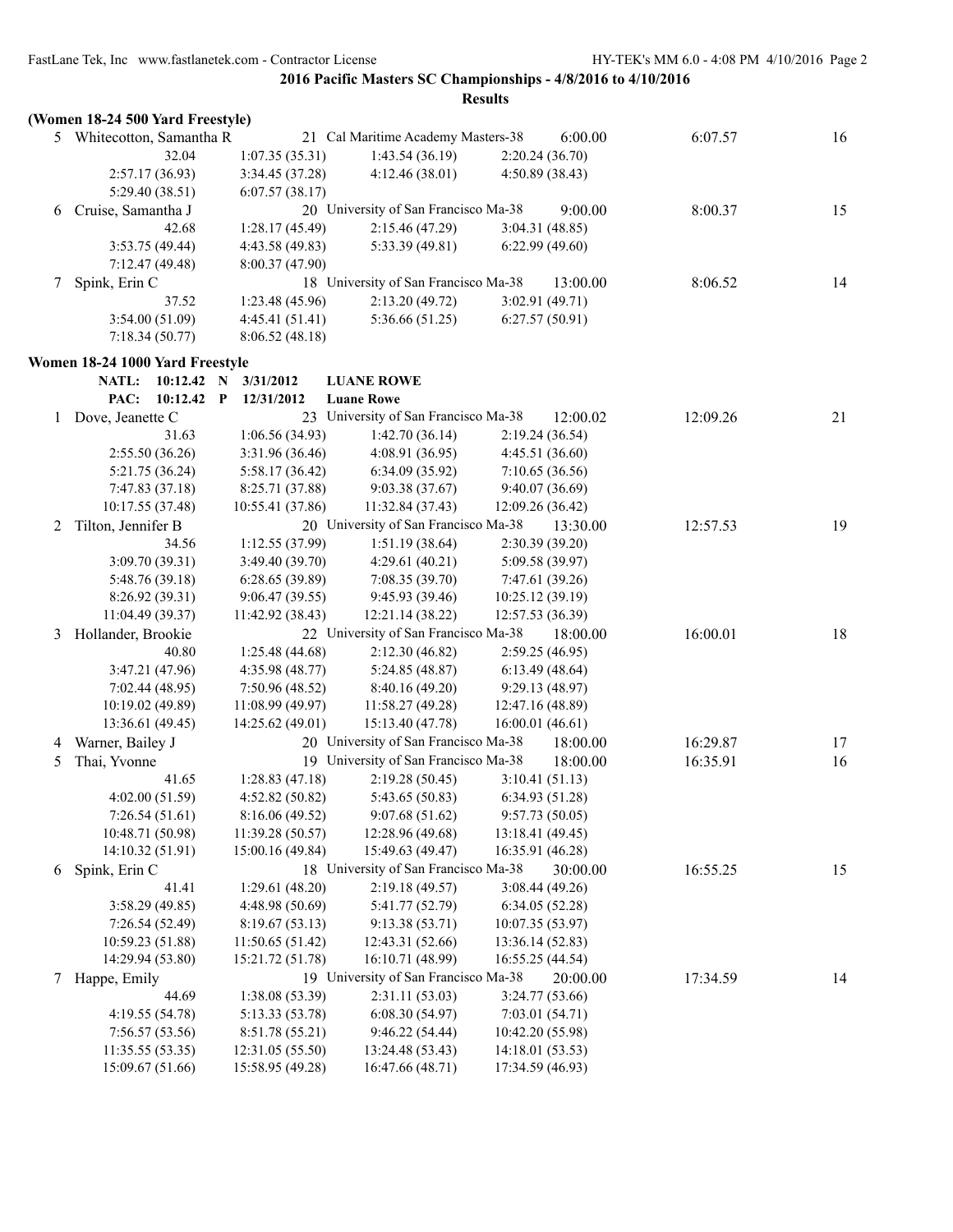|              | Women 18-24 1650 Yard Freestyle         |           |              |                         |                                        |                  |                  |    |
|--------------|-----------------------------------------|-----------|--------------|-------------------------|----------------------------------------|------------------|------------------|----|
|              | NATL:                                   | 17:31.70  | N            | 1987                    | <b>KAREN BURTON</b>                    |                  |                  |    |
|              | PAC:                                    | 17:32.56  | P            | 12/31/1985              | <b>Betsy Rapp</b>                      |                  |                  |    |
| 1            | Tilton, Jennifer B                      |           |              |                         | 20 University of San Francisco Ma-38   | 23:30.00         | 21:29.41         | 21 |
|              |                                         | 33.86     |              | 1:11.10(37.24)          | 1:49.38 (38.28)                        | 2:28.01 (38.63)  |                  |    |
|              | 3:06.71(38.70)                          |           |              | 3:45.78 (39.07)         | 4:24.55(38.77)                         | 5:03.68(39.13)   |                  |    |
|              | 5:42.56 (38.88)                         |           |              | 6:21.45(38.89)          | 7:00.98(39.53)                         | 7:40.59(39.61)   |                  |    |
|              | 8:20.07 (39.48)                         |           |              | 8:59.82(39.75)          | 9:39.36 (39.54)                        | 10:19.05(39.69)  |                  |    |
|              | 10:58.82 (39.77)                        |           |              | 11:38.50 (39.68)        | 12:18.04(39.54)                        | 12:57.71 (39.67) |                  |    |
|              | 13:37.64 (39.93)                        |           |              | 14:17.50 (39.86)        | 14:57.20 (39.70)                       | 15:36.86 (39.66) |                  |    |
|              | 16:16.53(39.67)                         |           |              | 16:56.23 (39.70)        | 17:35.44 (39.21)                       | 18:15.14 (39.70) |                  |    |
|              | 18:54.98 (39.84)                        |           |              | 19:34.32 (39.34)        | 20:13.62 (39.30)                       | 20:52.46 (38.84) | 21:29.41 (36.95) |    |
|              |                                         |           |              |                         |                                        |                  |                  |    |
|              | Women 18-24 50 Yard Backstroke<br>NATL: | 26.18     |              |                         |                                        |                  |                  |    |
|              | PAC:                                    | $26.18$ P | $\mathbf N$  | 5/22/2010<br>12/31/2010 | O'DONNELL-MCCARTH<br>F O'Donnell-McCar |                  |                  |    |
|              |                                         |           |              |                         |                                        |                  |                  |    |
| 1            | Miller, Morgan R                        |           |              |                         | 22 Silver Creek Valley Country Cl-38   | 32.02            | 29.13            | 21 |
| 2            | Dove, Jeanette C                        |           |              |                         | 23 University of San Francisco Ma-38   | 28.94            | 29.55            | 19 |
| 3            | Nakamoto, Kayla M                       |           |              |                         | 23 Silver Creek Valley Country Cl-38   | 32.00            | 32.06            | 18 |
| 4            | Whitecotton, Samantha R                 |           |              | 21                      | Cal Maritime Academy Masters-38        | 33.09            | 33.02            | 17 |
| 5            | Harris, Kim A                           |           |              |                         | 24 Marcia's Enthusiastic Masters-38    | 34.00            | 33.03            | 16 |
| 6            | Tran, Cynthia                           |           |              |                         | 23 University of San Francisco Ma-38   | 35.00            | 33.39            | 15 |
| $--$         | Mickelson, Hollie A                     |           |              |                         | 24 East Bay Bat Rays Masters-38        | 35.55            | DQ               |    |
|              | Women 18-24 100 Yard Backstroke         |           |              |                         |                                        |                  |                  |    |
|              | NATL:                                   | 55.90 N   |              | 5/23/2010               | <b>EMILE EWING</b>                     |                  |                  |    |
|              | PAC:                                    | 55.98 P   |              | 12/31/2000              | <b>Sarabeth Schweitz</b>               |                  |                  |    |
| 1            | Dove, Jeanette C                        |           |              |                         | 23 University of San Francisco Ma-38   | 1:03.12          | 1:02.37          | 21 |
|              | 29.95                                   |           |              | 1:02.37(32.42)          |                                        |                  |                  |    |
| 2            | Mickelson, Hollie A                     |           |              |                         | 24 East Bay Bat Rays Masters-38        | 1:11.55          | 1:08.41          | 19 |
|              |                                         | 32.55     |              |                         |                                        |                  |                  |    |
|              |                                         |           |              | 1:08.41(35.86)          |                                        |                  |                  |    |
| 3            | Mohn, Jennifer L                        |           |              |                         | 24 Davis Aquatic Masters-38            | 1:15.79          | 1:10.93          | 18 |
|              |                                         | 34.52     |              | 1:10.93(36.41)          |                                        |                  |                  |    |
|              | Women 18-24 200 Yard Backstroke         |           |              |                         |                                        |                  |                  |    |
|              | NATL:                                   | 1:59.22   | N            | 4/30/2000               | <b>SARA SCHWEITZER</b>                 |                  |                  |    |
|              | PAC:                                    | 1:59.22   | $\mathbf{P}$ | 12/31/2000              | <b>Sarabeth Schweitz</b>               |                  |                  |    |
| $\mathbf{I}$ | Breed, Catherine                        |           |              |                         | 23 Marcia's Enthusiastic Masters-38    | 2:20.00          | 2:05.03          | 21 |
|              |                                         | 29.70     |              | 1:02.06(32.36)          | 1:33.86(31.80)                         | 2:05.03(31.17)   |                  |    |
| 2            | Miller, Morgan R                        |           |              |                         | 22 Silver Creek Valley Country Cl-38   | 2:14.19          | 2:16.67          | 19 |
|              |                                         | 33.10     |              | 1:07.89(34.79)          | 1:42.13 (34.24)                        | 2:16.67(34.54)   |                  |    |
| 3            | Dove, Jeanette C                        |           |              |                         | 23 University of San Francisco Ma-38   | 2:22.02          | 2:18.15          | 18 |
|              |                                         | 33.25     |              | 1:08.65(35.40)          | 1:43.36(34.71)                         | 2:18.15(34.79)   |                  |    |
| 4            | Tilton, Jennifer B                      |           |              |                         | 20 University of San Francisco Ma-38   | 2:45.00          | 2:30.72          | 17 |
|              |                                         | 35.46     |              | 1:13.80(38.34)          | 1:52.57(38.77)                         | 2:30.72(38.15)   |                  |    |
| 5            | Whitecotton, Samantha R                 |           |              |                         | 21 Cal Maritime Academy Masters-38     | 1:20.00          | 2:42.48          | 16 |
|              |                                         | 38.84     |              | 1:19.84(41.00)          | 2:01.65(41.81)                         | 2:42.48 (40.83)  |                  |    |
|              |                                         |           |              |                         |                                        |                  |                  |    |
|              | Women 18-24 50 Yard Breaststroke        |           |              |                         |                                        |                  |                  |    |
|              | NATL:                                   | 27.76 N   |              | 12/5/2014               | <b>KATIE MEILI</b>                     |                  |                  |    |
|              | PAC:                                    | 29.52 P   |              | 2/12/2011               | Lauren A Beaudrea                      |                  |                  |    |
| 1            | Petrakis, Danae                         |           |              |                         | 23 University of San Francisco Ma-38   | 32.73            | 32.38            | 21 |
| 2            | Hwang, Jenn                             |           |              |                         | 24 Walnut Creek Masters-38             | 36.46            | 35.10            | 19 |
| 3            | Miller, Morgan R                        |           |              | 22                      | Silver Creek Valley Country Cl-38      | 36.78            | 35.16            | 18 |
| 4            | Nakamoto, Kayla M                       |           |              | 23                      | Silver Creek Valley Country Cl-38      | 37.50            | 36.41            | 17 |
| 5            | Thai, Yvonne                            |           |              | 19                      | University of San Francisco Ma-38      | 37.00            | 38.60            | 16 |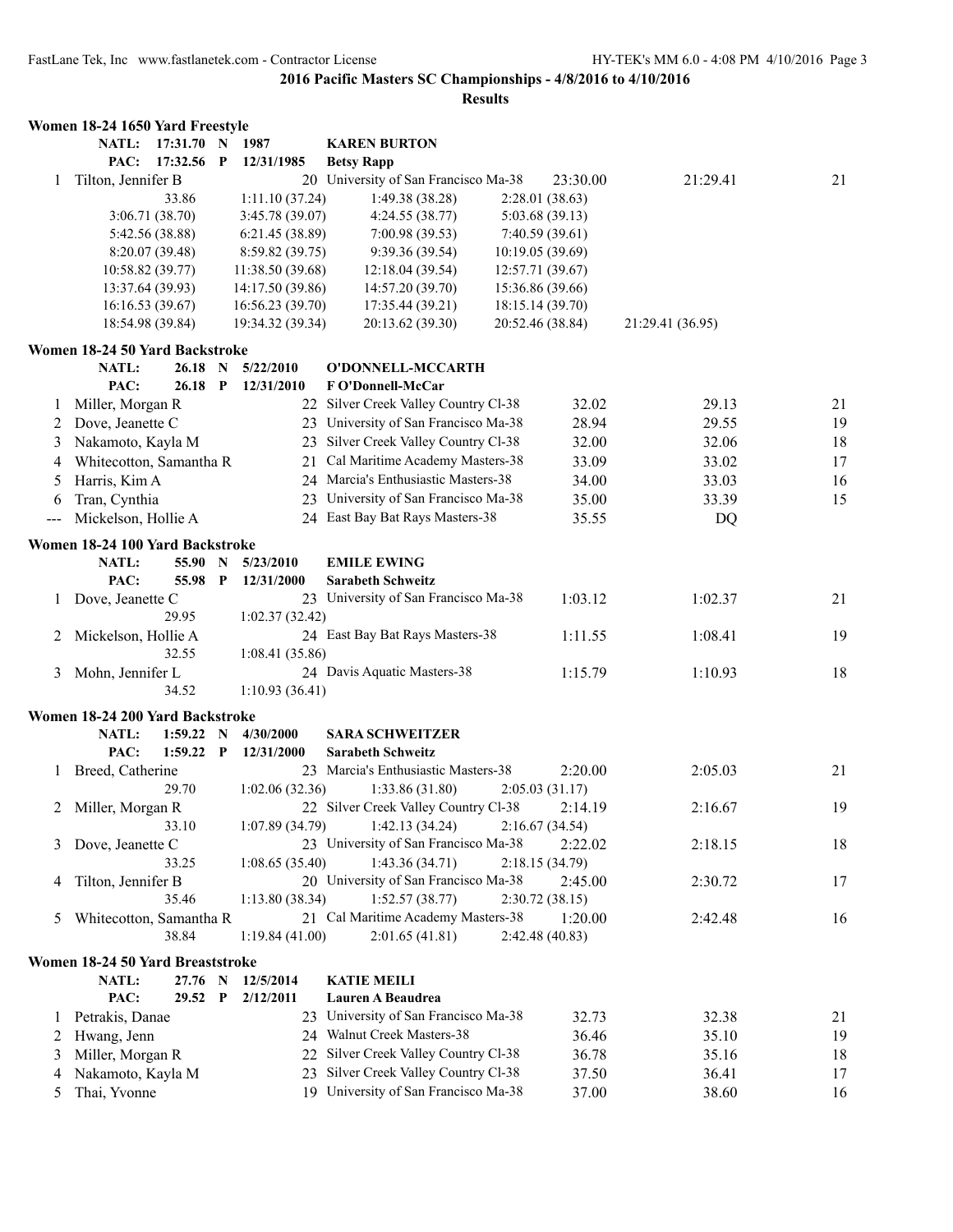|         |                                         |              |                        | <b>Results</b>                             |                 |         |    |
|---------|-----------------------------------------|--------------|------------------------|--------------------------------------------|-----------------|---------|----|
|         | (Women 18-24 50 Yard Breaststroke)      |              |                        |                                            |                 |         |    |
|         | 6 Happe, Emily                          |              |                        | 19 University of San Francisco Ma-38       | 42.00           | 41.30   | 15 |
|         | 7 Moser, Isabel M                       |              |                        | 20 Marcia's Enthusiastic Masters-38        | 1:00.00         | 51.82   | 14 |
|         | Women 18-24 100 Yard Breaststroke       |              |                        |                                            |                 |         |    |
|         | NATL:<br>58.71                          | N            | 12/5/2014              | <b>KATIE MEILI</b>                         |                 |         |    |
|         | PAC:<br>1:05.92                         | $\mathbf{P}$ | 12/31/2009             | <b>Mary Streumpf</b>                       |                 |         |    |
| $\perp$ | Petrakis, Danae                         |              |                        | 23 University of San Francisco Ma-38       | 1:06.71         | 1:10.18 | 21 |
|         | 32.86                                   |              | 1:10.18(37.32)         |                                            |                 |         |    |
| 2       | Mohn, Jennifer L                        |              |                        | 24 Davis Aquatic Masters-38                | 1:25.63         | 1:21.65 | 19 |
|         | 39.04                                   |              | 1:21.65(42.61)         |                                            |                 |         |    |
| 3       | Thai, Yvonne                            |              |                        | 19 University of San Francisco Ma-38       | 1:20.00         | 1:25.46 | 18 |
|         | 39.89                                   |              | 1:25.46(45.57)         |                                            |                 |         |    |
| 4       | Happe, Emily<br>44.48                   |              |                        | 19 University of San Francisco Ma-38       | 1:33.00         | 1:33.24 | 17 |
| 5       | Moser, Isabel M                         |              | 1:33.24(48.76)         | 20 Marcia's Enthusiastic Masters-38        | 2:00.00         | 1:54.93 | 16 |
|         | 55.05                                   |              | 1:54.93(59.88)         |                                            |                 |         |    |
|         |                                         |              |                        |                                            |                 |         |    |
|         | Women 18-24 200 Yard Breaststroke       |              |                        |                                            |                 |         |    |
|         | NATL:<br>2:06.59<br>PAC:<br>$2:18.76$ P | N            | 12/6/2014<br>2/12/2011 | <b>MICAH LAWRENCE</b><br>Lauren A Beaudrea |                 |         |    |
| 1       | Petrakis, Danae                         |              |                        | 23 University of San Francisco Ma-38       | 2:21.50         | 2:33.63 | 21 |
|         | 33.24                                   |              | 1:11.62(38.38)         | 1:51.53(39.91)                             | 2:33.63(42.10)  |         |    |
| 2       | Miller, Morgan R                        |              |                        | 22 Silver Creek Valley Country Cl-38       | 2:40.56         | 2:42.49 | 19 |
|         | 36.44                                   |              | 1:17.04(40.60)         | 1:59.96 (42.92)                            | 2:42.49 (42.53) |         |    |
| 3       | Mohn, Jennifer L                        |              |                        | 24 Davis Aquatic Masters-38                | 2:59.17         | 2:54.88 | 18 |
|         | 40.75                                   |              | 1:23.46(42.71)         | 2:08.79(45.33)                             | 2:54.88 (46.09) |         |    |
|         | Women 18-24 50 Yard Butterfly           |              |                        |                                            |                 |         |    |
|         | NATL:<br>24.54                          | N            | 11/8/2009              | <b>DANA VOLLMER</b>                        |                 |         |    |
|         | PAC:<br>24.54 P                         |              | 12/31/2010             | <b>Dana Vollmer</b>                        |                 |         |    |
| 1       | Miller, Morgan R                        |              |                        | 22 Silver Creek Valley Country Cl-38       | 30.01           | 28.34   | 21 |
| 2       | Nakamoto, Kayla M                       |              |                        | 23 Silver Creek Valley Country Cl-38       | 30.00           | 28.81   | 19 |
| 3       | Hwang, Jenn                             |              |                        | 24 Walnut Creek Masters-38                 | 30.56           | 30.59   | 18 |
| 4       | Harris, Kim A                           |              |                        | 24 Marcia's Enthusiastic Masters-38        | 32.00           | 30.92   | 17 |
| 5       | Tran, Cynthia                           |              |                        | 23 University of San Francisco Ma-38       | 31.00           | 31.14   | 16 |
| 6       | Spink, Erin C                           |              |                        | 18 University of San Francisco Ma-38       | 1:00.00         | 33.59   | 15 |
|         | Women 18-24 100 Yard Butterfly          |              |                        |                                            |                 |         |    |
|         | NATL:<br>52.30 N                        |              | 11/8/2009              | <b>DANA VOLLMER</b>                        |                 |         |    |
|         | PAC:<br>52.30                           | P            | 12/31/2010             | Dana Vollmer                               |                 |         |    |
| 1       | Breed, Catherine                        |              |                        | 23 Marcia's Enthusiastic Masters-38        | 1:05.00         | 55.77   | 21 |
|         | 26.44                                   |              | 55.77 (29.33)          |                                            |                 |         |    |
| 2       | Dove, Jeanette C                        |              |                        | 23 University of San Francisco Ma-38       | 1:06.78         | 1:04.84 | 19 |
|         | 30.22                                   |              | 1:04.84(34.62)         |                                            |                 |         |    |
| 3       | Petrakis, Danae                         |              |                        | 23 University of San Francisco Ma-38       | 1:03.08         | 1:05.83 | 18 |
|         | 30.90                                   |              | 1:05.83(34.93)         |                                            |                 |         |    |
| 4       | Hwang, Jenn                             |              |                        | 24 Walnut Creek Masters-38                 | 1:09.24         | 1:06.84 | 17 |
|         | 31.06                                   |              | 1:06.84(35.78)         |                                            |                 |         |    |
| 5       | Harris, Kim A<br>31.65                  |              | 1:07.43(35.78)         | 24 Marcia's Enthusiastic Masters-38        | 1:10.00         | 1:07.43 | 16 |
| 6       | Greer, Fiona M                          |              |                        | 23 East Bay Bat Rays Masters-38            | 1:15.50         | 1:17.90 | 15 |
|         | 34.92                                   |              | 1:17.90(42.98)         |                                            |                 |         |    |
| 7       | Spink, Erin C                           |              |                        | 18 University of San Francisco Ma-38       | 3:00.00         | 1:25.26 | 14 |
|         | 22.24                                   |              | 1:25.26 (1:03.02)      |                                            |                 |         |    |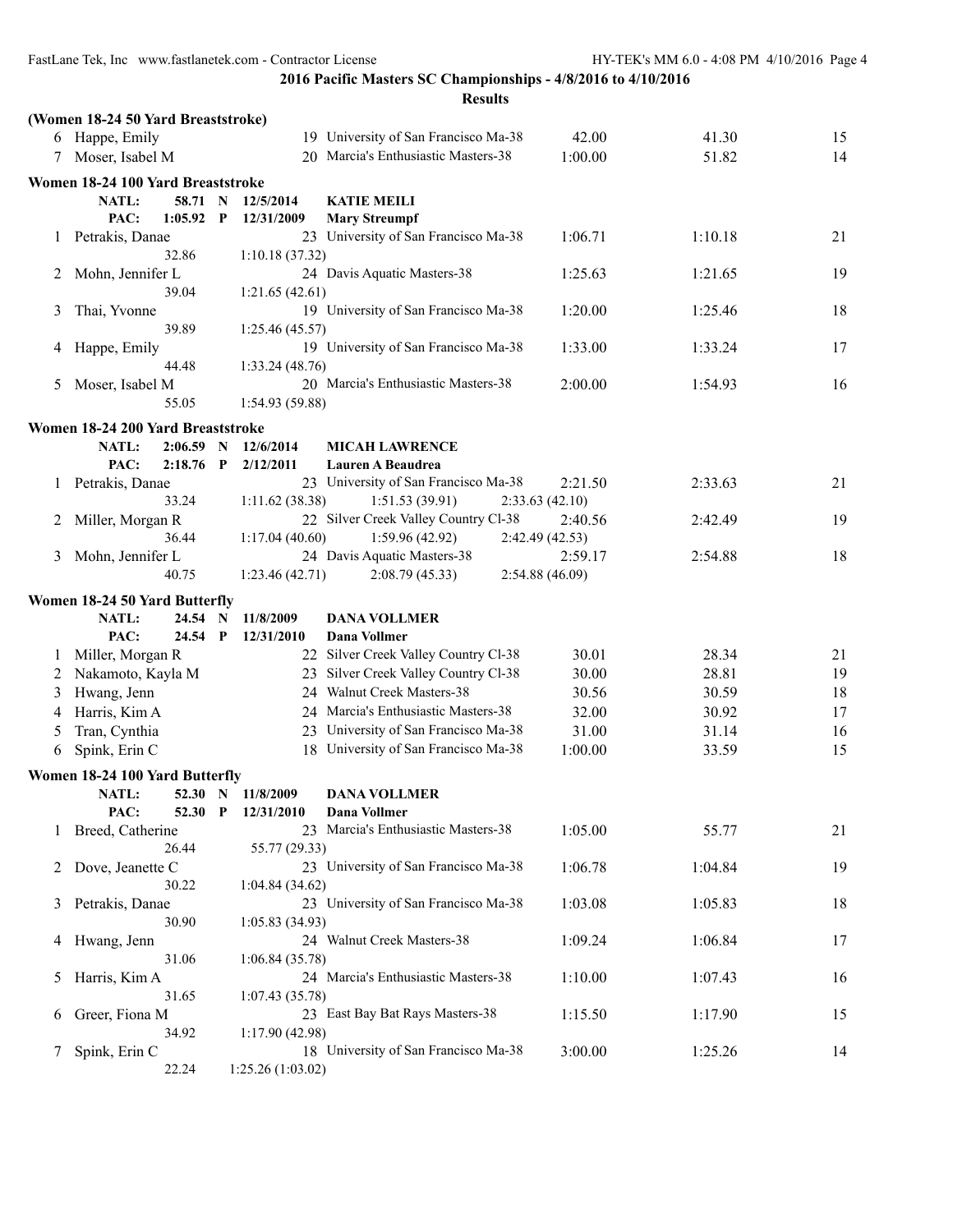|   | Women 18-24 200 Yard Butterfly      |              |                                 |                                               |                 |         |    |
|---|-------------------------------------|--------------|---------------------------------|-----------------------------------------------|-----------------|---------|----|
|   | <b>NATL:</b><br>PAC:<br>$2:00.99$ P |              | 1:54.62 N 4/28/2012<br>5/3/2014 | <b>KATHERINE MILLS</b><br><b>Katie Kastes</b> |                 |         |    |
|   | 1 Harris, Kim A                     |              |                                 | 24 Marcia's Enthusiastic Masters-38           | 2:40.00         | 2:29.42 | 21 |
|   | 32.65                               |              | 1:09.18(36.53)                  | 1:47.57(38.39)                                | 2:29.42(41.85)  |         |    |
| 2 | Nakamoto, Kayla M                   |              |                                 | 23 Silver Creek Valley Country Cl-38          | 2:40.00         | 2:29.66 | 19 |
|   | 33.00                               |              | 1:10.60(37.60)                  | 1:50.77(40.17)                                | 2:29.66 (38.89) |         |    |
| 3 | Tilton, Jennifer B                  |              |                                 | 20 University of San Francisco Ma-38          | 3:00.00         | 2:52.49 | 18 |
|   | 37.53                               |              | 1:21.42 (43.89)                 | 2:07.96(46.54)                                | 2:52.49(44.53)  |         |    |
|   |                                     |              |                                 |                                               |                 |         |    |
|   | <b>Women 18-24 100 Yard IM</b>      |              |                                 |                                               |                 |         |    |
|   | NATL:<br>53.02                      | N            | 12/21/2014                      | <b>KATIE MEILI</b>                            |                 |         |    |
|   | PAC:<br>57.04                       | $\mathbf{P}$ | 5/3/2014                        | Penelope Yamauchi                             |                 |         |    |
|   | Miller, Morgan R                    |              |                                 | 22 Silver Creek Valley Country Cl-38          | 1:02.23         | 1:04.90 | 21 |
|   | 29.66                               |              | 1:04.90(35.24)                  |                                               |                 |         |    |
| 2 | Hwang, Jenn                         |              |                                 | 24 Walnut Creek Masters-38                    | 1:16.24         | 1:09.53 | 19 |
|   | 33.12                               |              | 1:09.53(36.41)                  |                                               |                 |         |    |
| 3 | Harris, Kim A                       |              |                                 | 24 Marcia's Enthusiastic Masters-38           | 1:15.00         | 1:11.59 | 18 |
|   | 32.90                               |              | 1:11.59(38.69)                  |                                               |                 |         |    |
| 4 | Warner, Bailey J                    |              |                                 | 20 University of San Francisco Ma-38          | 1:20.00         | 1:21.79 | 17 |
|   | 38.21                               |              | 1:21.79 (43.58)                 |                                               |                 |         |    |
| 5 | Happe, Emily                        |              |                                 | 19 University of San Francisco Ma-38          | 1:25.55         | 1:24.84 | 16 |
|   | 40.62                               |              | 1:24.84(44.22)                  |                                               |                 |         |    |
| 6 | Spink, Erin C                       |              |                                 | 18 University of San Francisco Ma-38          | 3:00.00         | 1:26.43 | 15 |
|   | 36.72                               |              | 1:26.43(49.71)                  |                                               |                 |         |    |
|   | Cruise, Samantha J                  |              |                                 | 20 University of San Francisco Ma-38          | 1:50.00         | 1:31.82 | 14 |
|   | 41.93                               |              | 1:31.82(49.89)                  |                                               |                 |         |    |
| 8 | Moser, Isabel M                     |              |                                 | 20 Marcia's Enthusiastic Masters-38           | 2:15.00         | 1:53.37 | 13 |
|   | 57.86                               |              | 1:53.37(55.51)                  |                                               |                 |         |    |
|   | <b>Women 18-24 200 Yard IM</b>      |              |                                 |                                               |                 |         |    |
|   | NATL:<br>1:54.20                    | N            | 12/4/2014                       | <b>KATIE MEILI</b>                            |                 |         |    |
|   | PAC:<br>2:02.48                     | $\mathbf{P}$ | 12/31/2010                      | Dana Vollmer                                  |                 |         |    |
|   | Nakamoto, Kayla M                   |              |                                 | 23 Silver Creek Valley Country Cl-38          | 2:40.00         | 2:26.12 | 21 |
|   | 31.59                               |              | 1:10.48(38.89)                  | 1:54.52(44.04)                                | 2:26.12(31.60)  |         |    |
|   | Harris, Kim A                       |              |                                 | 24 Marcia's Enthusiastic Masters-38           | 2:40.00         | 2:28.06 | 19 |
|   | 32.08                               |              | 1:08.86(36.78)                  | 1:53.48(44.62)                                | 2:28.06 (34.58) |         |    |
| 3 | Hwang, Jenn                         |              |                                 | 24 Walnut Creek Masters-38                    | 2:36.24         | 2:33.64 | 18 |
|   | 32.30                               |              | 1:13.46(41.16)                  | 1:59.30(45.84)                                | 2:33.64(34.34)  |         |    |
| 4 | Whitecotton, Samantha R             |              |                                 | 21 Cal Maritime Academy Masters-38 2:25.00    |                 | 2:36.54 | 17 |
|   | 33.60                               |              | 1:13.82(40.22)                  | 2:01.02(47.20)                                | 2:36.54(35.52)  |         |    |
| 5 | Mohn, Jennifer L                    |              |                                 | 24 Davis Aquatic Masters-38                   | 2:41.02         | 2:37.19 | 16 |
|   | 35.70                               |              | 1:14.05(38.35)                  | 1:59.18(45.13)                                | 2:37.19 (38.01) |         |    |
| 6 | Tran, Cynthia                       |              |                                 | 23 University of San Francisco Ma-38          | 2:45.00         | 2:38.36 | 15 |
|   | 33.59                               |              | 1:12.75(39.16)                  | 2:01.39(48.64)                                | 2:38.36 (36.97) |         |    |
| 7 | Greer, Fiona M                      |              |                                 | 23 East Bay Bat Rays Masters-38               | 2:45.50         | 2:42.02 | 14 |
|   | 34.27                               |              | 1:15.85(41.58)                  | 2:04.80(48.95)                                | 2:42.02 (37.22) |         |    |
| 8 | Spink, Erin C                       |              |                                 | 18 University of San Francisco Ma-38          | 6:00.00         | 3:16.24 | 13 |
|   | 37.76                               |              | 1:28.92(51.16)                  | 2:29.59(1:00.67)                              | 3:16.24(46.65)  |         |    |
|   |                                     |              |                                 |                                               |                 |         |    |
|   | <b>Women 18-24 400 Yard IM</b>      |              |                                 |                                               |                 |         |    |
|   | NATL:<br>4:21.82                    | N            | 1/28/2012                       | <b>KATHERINE MILLS</b>                        |                 |         |    |
|   | PAC:<br>4:18.37 P                   |              | 12/31/2000                      | <b>Sarabeth Schweitz</b>                      |                 |         |    |
| 1 | Tilton, Jennifer B                  |              |                                 | 20 University of San Francisco Ma-38          | 6:00.00         | 5:33.99 | 21 |
|   | 35.80                               |              | 1:18.69(42.89)                  | 2:00.68(41.99)                                | 2:41.30(40.62)  |         |    |
|   | 3:31.59(50.29)                      |              | 4:20.85(49.26)                  | 4:57.71 (36.86)                               | 5:33.99 (36.28) |         |    |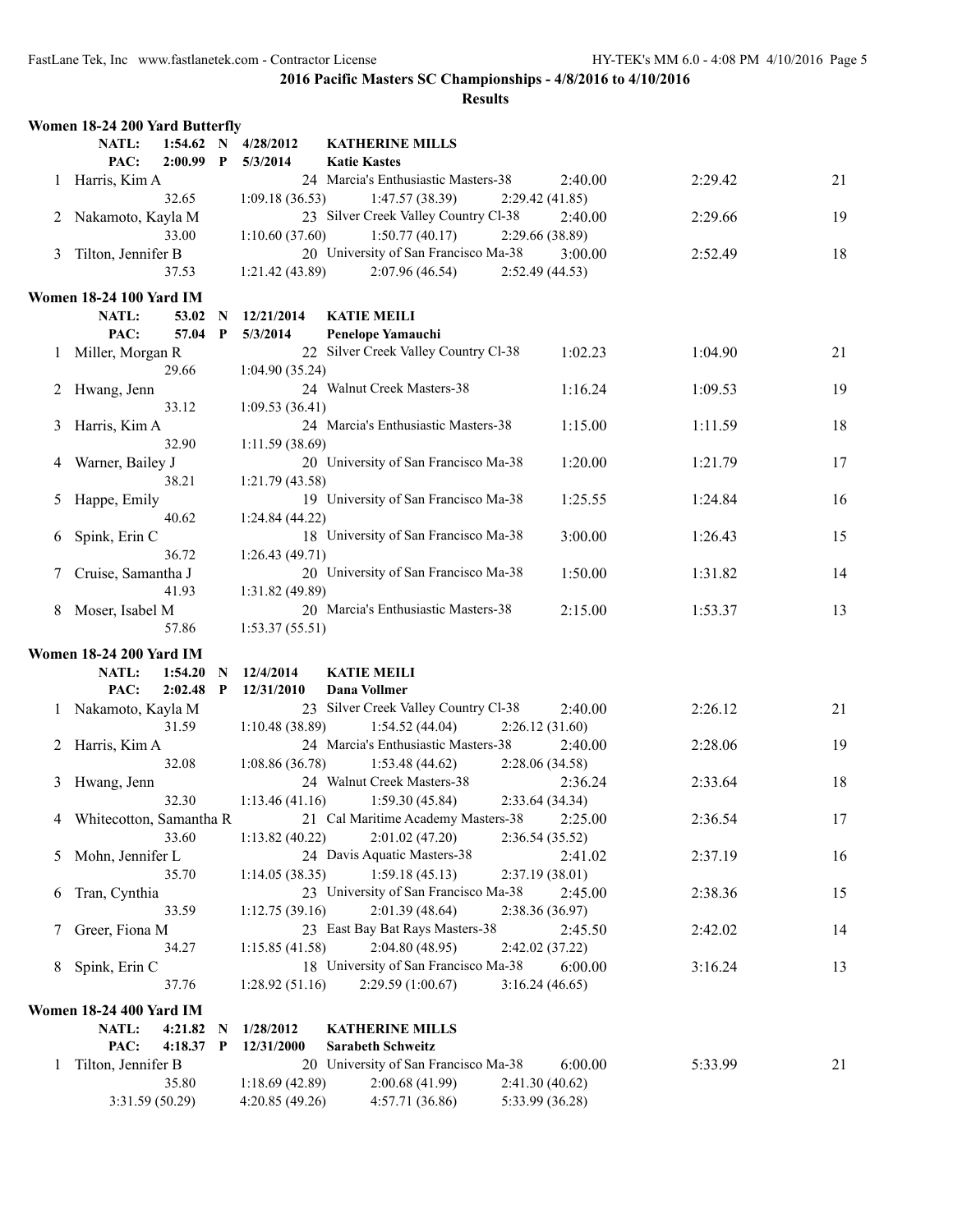|   | Women 25-29 50 Yard Freestyle  |             |             |                 |                                      |                 |         |    |
|---|--------------------------------|-------------|-------------|-----------------|--------------------------------------|-----------------|---------|----|
|   | NATL:                          | 22.62 N     |             | 1/25/2014       | <b>MADISON KENNEDY</b>               |                 |         |    |
|   | PAC:                           | 23.20       | $\mathbf P$ | 12/31/1992      | <b>Anna Pettis-Scott</b>             |                 |         |    |
| 1 | Wyant, Becca                   |             |             |                 | 25 Marcia's Enthusiastic Masters-38  | 26.00           | 25.75   | 21 |
| 2 | Gaudinier, Lindsay E           |             |             |                 | 26 Walnut Creek Masters-38           | 26.14           | 26.17   | 19 |
| 3 | Petrakis, Kristina             |             |             |                 | 26 University of San Francisco Ma-38 | 26.25           | 26.98   | 18 |
| 4 | Sun, Tiffany                   |             |             |                 | 27 Club Hot Tub-38                   | 30.00           | 27.65   | 17 |
| 5 | Johnson, Clare B               |             |             |                 | 26 Marcia's Enthusiastic Masters-38  | 30.00           | 27.66   | 16 |
| 6 | Culpepper, Amanda M            |             |             |                 | 27 Davis Aquatic Masters-38          | 28.09           | 27.72   | 15 |
| 7 | Tattan, Julia                  |             |             |                 | 29 Cal Maritime Academy Masters-38   | 27.22           | 27.99   | 14 |
| 8 | Lo, Jennifer W                 |             |             |                 | 29 Albany Armada Aquatics Masters-38 | 29.00           | 28.38   | 13 |
|   | Women 25-29 100 Yard Freestyle |             |             |                 |                                      |                 |         |    |
|   | NATL:                          | 49.18 N     |             | 2/24/2013       | <b>KIM VANDENBERG</b>                |                 |         |    |
|   | PAC:                           | 51.07 P     |             | 12/31/1993      | <b>Sara Shand</b>                    |                 |         |    |
| 1 | Gaudinier, Lindsay E           |             |             |                 | 26 Walnut Creek Masters-38           | 57.90           | 56.20   | 21 |
|   |                                | 27.05       |             | 56.20 (29.15)   |                                      |                 |         |    |
| 2 | Sun, Tiffany                   |             |             |                 | 27 Club Hot Tub-38                   | 1:04.00         | 59.40   | 19 |
|   |                                | 28.65       |             | 59.40 (30.75)   |                                      |                 |         |    |
| 3 | Johnson, Clare B               |             |             |                 | 26 Marcia's Enthusiastic Masters-38  | 1:05.00         | 1:00.36 | 18 |
|   |                                | 28.82       |             | 1:00.36(31.54)  |                                      |                 |         |    |
| 4 | Culpepper, Amanda M            |             |             |                 | 27 Davis Aquatic Masters-38          | 1:02.19         | 1:00.38 | 17 |
|   |                                | 28.43       |             | 1:00.38(31.95)  |                                      |                 |         |    |
| 5 | Tattan, Julia                  |             |             |                 | 29 Cal Maritime Academy Masters-38   | 59.17           | 1:00.69 | 16 |
|   |                                | 28.76       |             | 1:00.69(31.93)  |                                      |                 |         |    |
| 6 | Lo, Jennifer W                 |             |             |                 | 29 Albany Armada Aquatics Masters-38 | 1:00.05         | 1:00.88 | 15 |
|   |                                | 29.05       |             | 1:00.88(31.83)  |                                      |                 |         |    |
|   | 7 Farnham, Kaelly M            |             |             |                 | 29 Santa Rosa Masters-38             | 1:02.00         | 1:04.29 | 14 |
|   |                                | 30.64       |             | 1:04.29(33.65)  |                                      |                 |         |    |
|   | Women 25-29 200 Yard Freestyle |             |             |                 |                                      |                 |         |    |
|   | NATL:                          | 1:48.80     | $\mathbf N$ | 5/20/2001       | <b>LIMIN LIU</b>                     |                 |         |    |
|   | PAC:                           | $1:48.80$ P |             | 12/31/2001      | <b>Limin Liu</b>                     |                 |         |    |
|   | 1 Gaudinier, Lindsay E         |             |             |                 | 26 Walnut Creek Masters-38           | 2:06.77         | 2:06.20 | 21 |
|   |                                | 28.88       |             | 1:00.96(32.08)  | 1:33.65(32.69)                       | 2:06.20(32.55)  |         |    |
|   | Women 25-29 500 Yard Freestyle |             |             |                 |                                      |                 |         |    |
|   | NATL:                          | $4:49.88$ N |             | 1/3/1996        | <b>SHEILA TAORMINA</b>               |                 |         |    |
|   | PAC:                           | $4:56.27$ P |             | 4/26/2015       | <b>Katie Kastes</b>                  |                 |         |    |
|   | 1 Gaudinier, Lindsay E         |             |             |                 | 26 Walnut Creek Masters-38           | 5:38.40         | 5:35.11 | 21 |
|   |                                | 30.53       |             | 1:04.76(34.23)  | 1:39.54(34.78)                       | 2:14.26(34.72)  |         |    |
|   | 2:48.69(34.43)                 |             |             | 3:22.76 (34.07) | 3:56.94(34.18)                       | 4:30.95(34.01)  |         |    |
|   | 5:04.69 (33.74)                |             |             | 5:35.11 (30.42) |                                      |                 |         |    |
| 2 | Dahle, Jillian M               |             |             |                 | 25 Marcia's Enthusiastic Masters-38  | 5:35.00         | 5:38.56 | 19 |
|   |                                | 29.07       |             | 1:00.36(31.29)  | 1:33.64(33.28)                       | 2:07.93 (34.29) |         |    |
|   | 2:42.86 (34.93)                |             |             | 3:18.33(35.47)  | 3:53.99 (35.66)                      | 4:29.02(35.03)  |         |    |
|   | 5:04.47 (35.45)                |             |             | 5:38.56 (34.09) |                                      |                 |         |    |
| 3 | Tattan, Julia                  |             |             |                 | 29 Cal Maritime Academy Masters-38   | 13:10.00        | 6:03.15 | 18 |
|   |                                | 31.53       |             | 1:06.74(35.21)  | 1:43.34 (36.60)                      | 2:20.39(37.05)  |         |    |
|   | 2:57.69(37.30)                 |             |             | 3:35.18 (37.49) | 4:12.67 (37.49)                      | 4:50.39 (37.72) |         |    |
|   | 5:28.27 (37.88)                |             |             | 6:03.15(34.88)  |                                      |                 |         |    |
| 4 | Suur, Laura                    |             |             |                 | 25 University of San Francisco Ma-38 | 6:41.93         | 6:57.47 | 17 |
|   |                                | 35.79       |             | 1:15.98(40.19)  | 1:57.38(41.40)                       | 2:39.44(42.06)  |         |    |
|   | 3:21.97(42.53)                 |             |             | 4:04.98 (43.01) | 4:48.41 (43.43)                      | 5:31.94 (43.53) |         |    |
|   | 6:15.42(43.48)                 |             |             | 6:57.47(42.05)  |                                      |                 |         |    |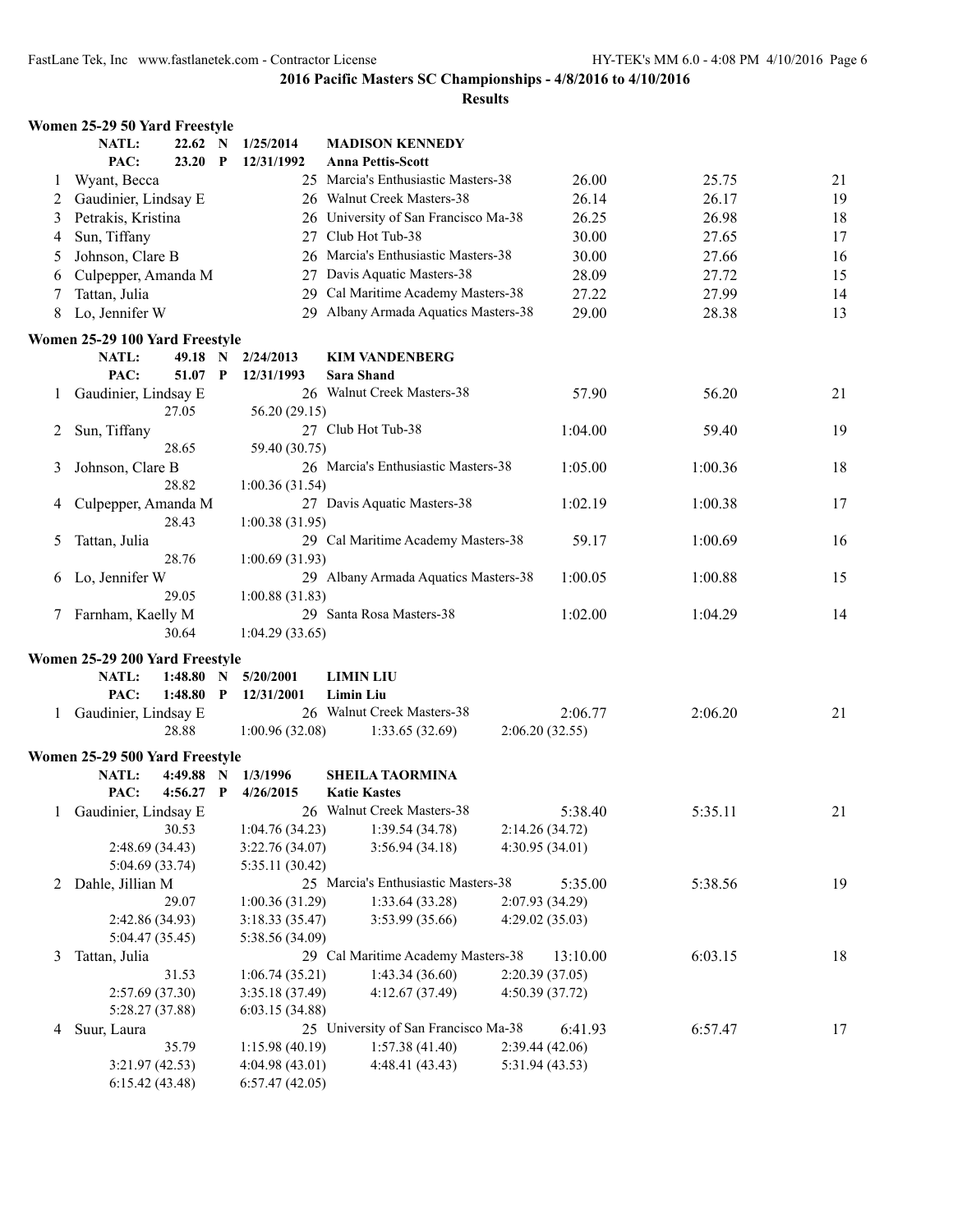|              | (Women 25-29 500 Yard Freestyle) |              |                            |                                      |                  |                  |    |
|--------------|----------------------------------|--------------|----------------------------|--------------------------------------|------------------|------------------|----|
|              | 5 Thomas, Alexandra J            |              |                            | 27 Walnut Creek Masters-38           | 9:00.00          | 7:28.74          | 16 |
|              |                                  | 41.68        | 1:23.85(42.17)             | 2:07.28(43.43)                       | 2:51.83(44.55)   |                  |    |
|              | 3:37.49 (45.66)                  |              | 4:23.66(46.17)             | 5:10.14(46.48)                       | 5:57.17(47.03)   |                  |    |
|              | 6:43.64(46.47)                   |              | 7:28.74(45.10)             |                                      |                  |                  |    |
|              | Women 25-29 1000 Yard Freestyle  |              |                            |                                      |                  |                  |    |
|              | <b>NATL:</b>                     | $10:12.34$ N | 3/19/1994                  | <b>LISA HAZEN</b>                    |                  |                  |    |
|              | PAC:                             | $10:12.34$ P | 12/31/1994                 | Lisa Hazen                           |                  |                  |    |
| $\mathbf{1}$ | Gaudinier, Lindsay E             |              |                            | 26 Walnut Creek Masters-38           | 11:49.81         | 11:22.02         | 21 |
|              |                                  | 30.68        | 1:04.72(34.04)             | 1:39.65(34.93)                       | 2:14.66(35.01)   |                  |    |
|              | 2:49.58 (34.92)                  |              | 3:24.49(34.91)             | 3:59.36 (34.87)                      | 4:34.24 (34.88)  |                  |    |
|              | 5:09.15 (34.91)                  |              | 5:44.00 (34.85)            | 6:18.45(34.45)                       | 6:52.89(34.44)   |                  |    |
|              | 7:27.47 (34.58)                  |              | 8:01.84 (34.37)            | 8:35.85 (34.01)                      | 9:10.01(34.16)   |                  |    |
|              | 9:43.65 (33.64)                  |              | 10:17.17 (33.52)           | 10:49.84 (32.67)                     | 11:22.02 (32.18) |                  |    |
| 2            | Dahle, Jillian M                 |              |                            | 25 Marcia's Enthusiastic Masters-38  | 11:10.00         | 11:49.91         | 19 |
|              |                                  | 31.53        | 1:04.74(33.21)             | 1:39.75 (35.01)                      | 2:15.34 (35.59)  |                  |    |
|              | 2:50.42(35.08)                   |              | 3:25.85(35.43)             | 4:01.34 (35.49)                      | 4:37.52 (36.18)  |                  |    |
|              | 5:13.60 (36.08)                  |              | 5:49.58 (35.98)            | 6:25.92(36.34)                       | 7:02.13(36.21)   |                  |    |
|              | 7:38.76 (36.63)                  |              | 8:14.75 (35.99)            | 8:50.04 (35.29)                      | 9:26.35(36.31)   |                  |    |
|              | 10:02.94 (36.59)                 |              | 10:38.64 (35.70)           | 11:14.36 (35.72)                     | 11:49.91 (35.55) |                  |    |
| 3            | Suur, Laura                      |              |                            | 25 University of San Francisco Ma-38 | 13:41.27         | 13:49.94         | 18 |
|              |                                  | 36.59        | 1:17.40(40.81)             | 1:59.35(41.95)                       | 2:41.65 (42.30)  |                  |    |
|              | 3:24.11(42.46)                   |              | 4:06.96(42.85)             | 4:49.80 (42.84)                      | 5:32.44 (42.64)  |                  |    |
|              | 6:15.02(42.58)                   |              | 6:57.36(42.34)             | 7:39.37(42.01)                       | 8:21.08 (41.71)  |                  |    |
|              | 9:02.58(41.50)                   |              | 9:43.97 (41.39)            | 10:25.38 (41.41)                     | 11:06.82 (41.44) |                  |    |
|              | 11:48.29 (41.47)                 |              | 12:29.47 (41.18)           | 13:10.38(40.91)                      | 13:49.94 (39.56) |                  |    |
|              | Women 25-29 1650 Yard Freestyle  |              |                            |                                      |                  |                  |    |
|              | NATL:                            | $16:50.17$ N | 5/19/1991                  | <b>KAREN BURTON</b>                  |                  |                  |    |
|              | PAC:                             | 17:23.89     | $\mathbf{P}$<br>12/31/1999 | <b>Alison Zamanian</b>               |                  |                  |    |
| $\mathbf{1}$ | Gaudinier, Lindsay E             |              |                            | 26 Walnut Creek Masters-38           | 19:33.37         | 19:53.25         | 21 |
|              |                                  | 31.71        | 1:06.02(34.31)             | 1:40.99(34.97)                       | 2:16.35(35.36)   |                  |    |
|              | 2:51.77 (35.42)                  |              | 3:27.41 (35.64)            | 4:03.17(35.76)                       | 4:38.96 (35.79)  |                  |    |
|              | 5:15.05 (36.09)                  |              | 5:51.19(36.14)             | 6:27.08(35.89)                       | 7:03.11(36.03)   |                  |    |
|              | 7:39.08(35.97)                   |              | 8:14.97 (35.89)            | 8:51.17(36.20)                       | 9:27.38(36.21)   |                  |    |
|              | 10:03.63(36.25)                  |              | 10:39.81 (36.18)           | 11:16.26(36.45)                      | 11:52.85(36.59)  |                  |    |
|              | 12:29.60 (36.75)                 |              | 13:06.65(37.05)            | 13:43.65 (37.00)                     | 14:20.84 (37.19) |                  |    |
|              | 14:58.18 (37.34)                 |              | 15:35.10 (36.92)           | 16:12.38 (37.28)                     | 16:49.42 (37.04) |                  |    |
|              | 17:26.63 (37.21)                 |              | 18:03.52 (36.89)           | 18:40.68 (37.16)                     | 19:17.28 (36.60) | 19:53.25 (35.97) |    |
| 2            | Petrakis, Kristina               |              |                            | 26 University of San Francisco Ma-38 | 24:00.00         | 22:04.37         | 19 |
|              |                                  | 31.35        | 1:08.11(36.76)             | 1:46.48(38.37)                       | 2:25.13(38.65)   |                  |    |
|              | 3:04.22 (39.09)                  |              | 3:44.00(39.78)             | 4:23.84 (39.84)                      | 5:04.60(40.76)   |                  |    |
|              | 5:45.00(40.40)                   |              | 6:25.70(40.70)             | 7:06.00(40.30)                       | 7:46.33 (40.33)  |                  |    |
|              | 8:27.11 (40.78)                  |              | 9:08.09 (40.98)            | 9:48.84(40.75)                       | 10:29.21 (40.37) |                  |    |
|              | 11:10.62(41.41)                  |              | 11:51.21 (40.59)           | 12:33.03 (41.82)                     | 13:13.40 (40.37) |                  |    |
|              | 13:54.69 (41.29)                 |              | 14:36.23 (41.54)           | 15:17.98 (41.75)                     | 15:59.24 (41.26) |                  |    |
|              | 16:40.81 (41.57)                 |              | 17:21.96 (41.15)           | 18:04.44 (42.48)                     | 18:45.36 (40.92) |                  |    |
|              | 19:26.59 (41.23)                 |              | 20:07.05 (40.46)           | 20:48.60 (41.55)                     | 21:28.63 (40.03) | 22:04.37 (35.74) |    |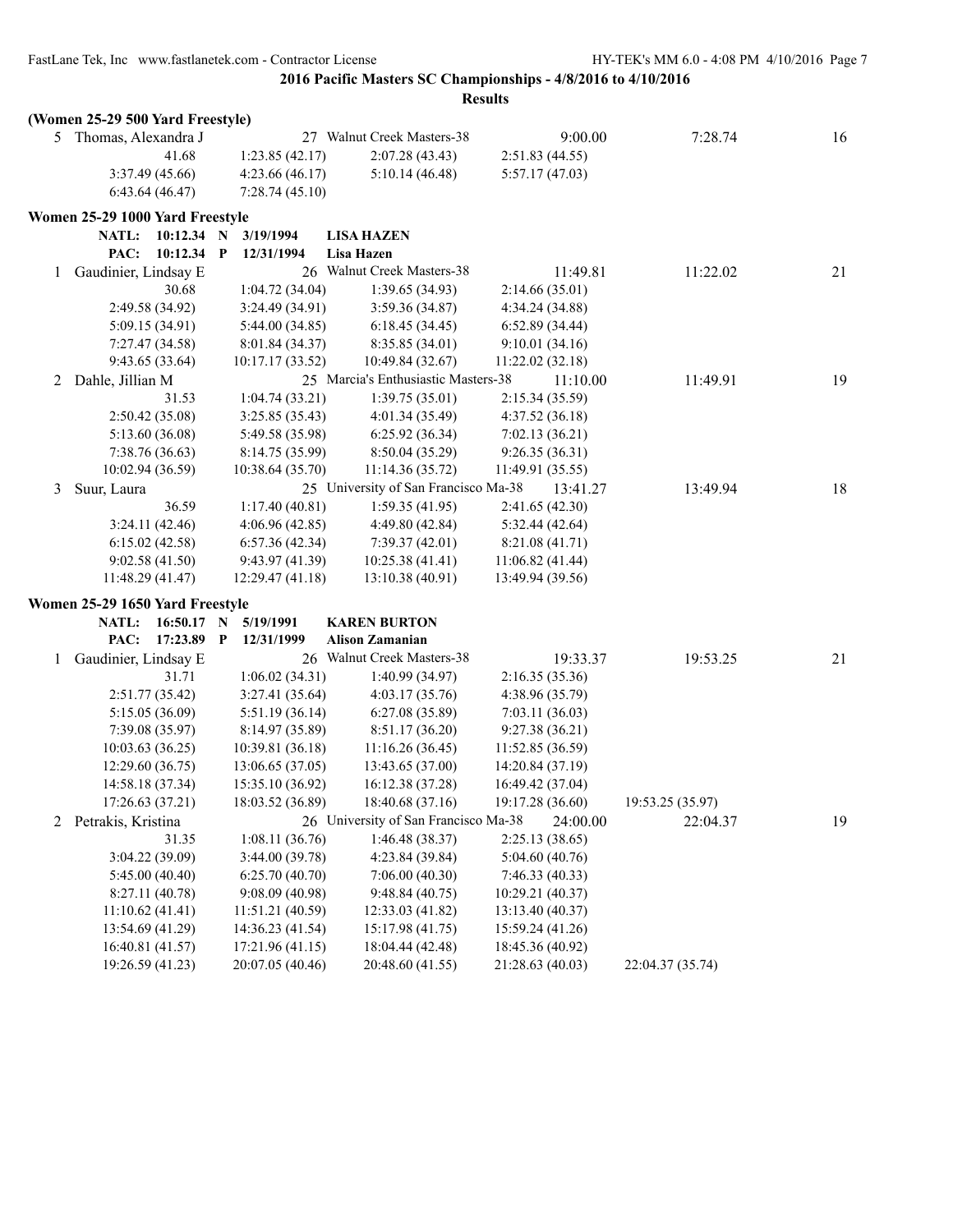|         | (Women 25-29 1650 Yard Freestyle)        |             |             |                  |                                      |                  |                  |    |
|---------|------------------------------------------|-------------|-------------|------------------|--------------------------------------|------------------|------------------|----|
| 3       | Suur, Laura                              |             |             |                  | 25 University of San Francisco Ma-38 | 22:58.93         | 23:17.08         | 18 |
|         |                                          | 37.58       |             | 1:18.61(41.03)   | 2:00.73(42.12)                       | 2:43.07 (42.34)  |                  |    |
|         | 3:25.45(42.38)                           |             |             | 4:08.26(42.81)   | 4:50.78 (42.52)                      | 5:33.25 (42.47)  |                  |    |
|         | 6:16.41(43.16)                           |             |             | 6:58.63(42.22)   | 7:41.22 (42.59)                      | 8:23.73(42.51)   |                  |    |
|         | 9:06.39(42.66)                           |             |             | 9:49.34(42.95)   | 10:32.14 (42.80)                     | 11:14.46(42.32)  |                  |    |
|         | 11:57.10(42.64)                          |             |             | 12:39.85 (42.75) | 13:22.39 (42.54)                     | 14:04.76 (42.37) |                  |    |
|         | 14:47.49 (42.73)                         |             |             | 15:30.31 (42.82) | 16:13.32(43.01)                      | 16:55.80 (42.48) |                  |    |
|         | 17:38.02 (42.22)                         |             |             | 18:20.78 (42.76) | 19:03.68 (42.90)                     | 19:46.59 (42.91) |                  |    |
|         | 20:29.63 (43.04)                         |             |             | 21:11.30 (41.67) | 21:53.63 (42.33)                     | 22:35.78 (42.15) | 23:17.08 (41.30) |    |
| 4       | Vernon, Rachel V                         |             |             |                  | 29 Marcia's Enthusiastic Masters-38  | 30:15.00         | 29:08.52         | 17 |
|         |                                          | 46.78       |             | 1:37.84(51.06)   | 2:31.34 (53.50)                      | 3:23.73 (52.39)  |                  |    |
|         | 4:16.64(52.91)                           |             |             | 5:10.63(53.99)   | 6:02.64(52.01)                       | 6:55.62(52.98)   |                  |    |
|         | 7:49.34 (53.72)                          |             |             | 8:43.08 (53.74)  | 9:37.29(54.21)                       | 10:30.76 (53.47) |                  |    |
|         | 11:23.64 (52.88)                         |             |             | 12:16.66 (53.02) | 13:10.84 (54.18)                     | 14:05.05(54.21)  |                  |    |
|         | 14:57.19 (52.14)                         |             |             | 15:50.76 (53.57) | 16:44.93 (54.17)                     | 17:38.41 (53.48) |                  |    |
|         | 18:32.11 (53.70)                         |             |             | 19:27.37 (55.26) | 20:19.58 (52.21)                     | 21:13.09 (53.51) |                  |    |
|         | 22:07.16 (54.07)                         |             |             | 23:00.74 (53.58) | 23:54.89 (54.15)                     | 24:48.55 (53.66) |                  |    |
|         | 25:42.39 (53.84)                         |             |             | 26:35.72 (53.33) | 27:28.28 (52.56)                     | 28:20.16 (51.88) | 29:08.52 (48.36) |    |
|         | Women 25-29 50 Yard Backstroke           |             |             |                  |                                      |                  |                  |    |
|         | NATL:                                    | $25.26$ N   |             | 5/22/2010        | <b>TANICA JAMISON</b>                |                  |                  |    |
|         | PAC:                                     | 26.89 P     |             | 4/26/2015        | F O'Donnell-McCar                    |                  |                  |    |
| 1       | Wyant, Becca                             |             |             |                  | 25 Marcia's Enthusiastic Masters-38  | 28.00            | 27.81            | 21 |
| 2       | Greer, Margaret R                        |             |             |                  | 27 Marcia's Enthusiastic Masters-38  | 33.50            | 31.91            | 19 |
| 3       | Culpepper, Amanda M                      |             |             |                  | 27 Davis Aquatic Masters-38          | 33.35            | 32.12            | 18 |
|         |                                          |             |             |                  |                                      |                  |                  |    |
|         | Women 25-29 100 Yard Backstroke<br>NATL: | 54.06 N     |             | 5/23/2010        | <b>TANICA JAMISON</b>                |                  |                  |    |
|         | PAC:                                     | 56.65 P     |             | 4/24/2015        | F O'Donnell-McCar                    |                  |                  |    |
|         |                                          |             |             |                  | 27 Club Hot Tub-38                   | 1:15.00          | 1:06.63          | 21 |
| 1       | Sun, Tiffany                             | 32.27       |             | 1:06.63(34.36)   |                                      |                  |                  |    |
| 2       | Culpepper, Amanda M                      |             |             |                  | 27 Davis Aquatic Masters-38          | 1:10.70          | 1:09.01          | 19 |
|         |                                          | 33.03       |             | 1:09.01(35.98)   |                                      |                  |                  |    |
|         |                                          |             |             |                  |                                      |                  |                  |    |
|         | Women 25-29 200 Yard Backstroke          |             |             |                  |                                      |                  |                  |    |
|         | NATL:                                    | $1:56.87$ N |             | 2/28/2015        | <b>F PELLEGRINI</b>                  |                  |                  |    |
|         | PAC:                                     | $2:04.52$ P |             | 4/25/2015        | F O'Donnell-McCar                    |                  |                  |    |
|         | Yamauchi, Penelope R                     |             |             |                  | 25 Santa Rosa Masters-38             | 2:07.74          | 2:04.62          | 21 |
|         |                                          | 29.73       |             | 1:02.05(32.32)   | 1:34.32(32.27)                       | 2:04.62(30.30)   |                  |    |
| 2       | O'Brien, Mackenzie M                     |             |             |                  | 28 Marcia's Enthusiastic Masters-38  | 3:20.00          | 2:55.77          | 19 |
|         |                                          | 39.99       |             | 1:24.55(44.56)   | 2:11.52(46.97)                       | 2:55.77(44.25)   |                  |    |
|         | Women 25-29 50 Yard Breaststroke         |             |             |                  |                                      |                  |                  |    |
|         | NATL:                                    | 27.14       | $\mathbf N$ | 2/21/2010        | <b>MEGAN JENDRICK</b>                |                  |                  |    |
|         | PAC:                                     | 29.58       | $\mathbf P$ | 4/25/2015        | <b>Marie Ballenger</b>               |                  |                  |    |
| $\perp$ | Wyant, Becca                             |             |             |                  | 25 Marcia's Enthusiastic Masters-38  | 32.00            | 32.34            | 21 |
| 2       | Lo, Jennifer W                           |             |             | 29               | Albany Armada Aquatics Masters-38    | 33.61            | 35.06            | 19 |
| 3       | Johnson, Clare B                         |             |             | 26               | Marcia's Enthusiastic Masters-38     | 37.00            | 36.18            | 18 |
| 4       | Farnham, Kaelly M                        |             |             | 29               | Santa Rosa Masters-38                | 38.00            | 40.21            | 17 |
|         | Women 25-29 100 Yard Breaststroke        |             |             |                  |                                      |                  |                  |    |
|         | NATL:                                    | 59.58 N     |             | 2/6/2010         | <b>MEGAN JENDRICK</b>                |                  |                  |    |
|         | PAC:                                     | $1:03.80$ P |             | 12/31/2009       | <b>Kasey Beckman</b>                 |                  |                  |    |
| $\perp$ | Yamauchi, Penelope R                     |             |             |                  | 25 Santa Rosa Masters-38             | 1:05.00          | 1:08.59          | 21 |
|         |                                          | 33.07       |             | 1:08.59(35.52)   |                                      |                  |                  |    |
|         |                                          |             |             |                  |                                      |                  |                  |    |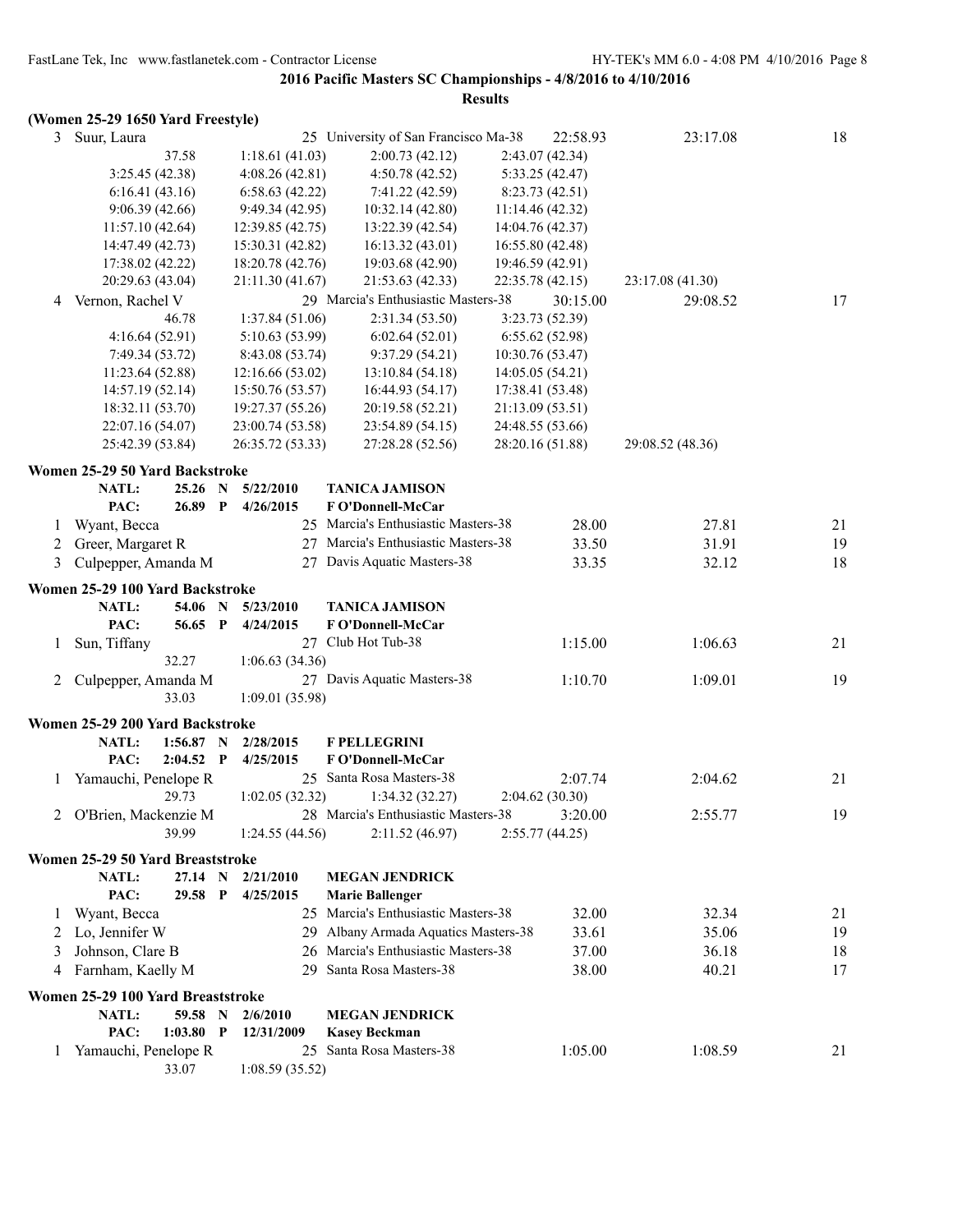|              | Women 25-29 200 Yard Breaststroke                              |                         |                                                  |                |         |       |
|--------------|----------------------------------------------------------------|-------------------------|--------------------------------------------------|----------------|---------|-------|
|              | <b>NATL:</b><br>$2:09.05$ N                                    | 2/6/2010                | <b>MEGAN JENDRICK</b>                            |                |         |       |
|              | PAC:<br>$2:19.51$ P                                            | 4/26/2015               | <b>Katy Houston</b>                              |                |         |       |
|              | 1 Yamauchi, Penelope R                                         | 25                      | Santa Rosa Masters-38                            | 2:19.00        | 2:21.76 | 21    |
|              | 32.84                                                          | 1:09.05(36.21)          | 1:45.09(36.04)                                   | 2:21.76(36.67) |         |       |
|              | Women 25-29 50 Yard Butterfly                                  |                         |                                                  |                |         |       |
|              | NATL:<br>24.41 N                                               | 5/22/2010               | <b>TANICA JAMISON</b>                            |                |         |       |
|              | PAC:<br>24.68 P                                                | 4/26/2015               | <b>Amanda Sims</b>                               |                |         |       |
| 1            | Yamauchi, Penelope R                                           |                         | 25 Santa Rosa Masters-38                         | 26.18          | 26.60   | 21    |
| 2            | Wyant, Becca                                                   |                         | 25 Marcia's Enthusiastic Masters-38              | 27.00          | 27.17   | 19    |
| 3            | Tattan, Julia                                                  | 29.                     | Cal Maritime Academy Masters-38                  | 29.46          | 29.10   | 18    |
| *4           | Petrakis, Kristina                                             | 26                      | University of San Francisco Ma-38                | 29.35          | 30.45   | 16.50 |
| *4           | Greer, Margaret R                                              | 27                      | Marcia's Enthusiastic Masters-38                 | 31.50          | 30.45   | 16.50 |
| 6            | Stewart, Heather L                                             | 28                      | University of San Francisco Ma-38                | 31.50          | 31.95   | 15    |
| 7            | Johnson, Clare B                                               |                         | 26 Marcia's Enthusiastic Masters-38              | 37.00          | 32.00   | 14    |
|              | Women 25-29 100 Yard Butterfly                                 |                         |                                                  |                |         |       |
|              | NATL:<br>53.20 N                                               | 4/24/2015               | <b>AMANDA SIMS</b>                               |                |         |       |
|              | PAC:<br>53.20<br>$\mathbf{P}$                                  | 4/24/2015               | <b>Amanda Sims</b>                               |                |         |       |
| 1            | Wyant, Becca                                                   |                         | 25 Marcia's Enthusiastic Masters-38              | 59.00          | 1:00.65 | 21    |
|              | 28.47                                                          | 1:00.65(32.18)          |                                                  |                |         |       |
| 2            | Dahle, Jillian M                                               |                         | 25 Marcia's Enthusiastic Masters-38              | 1:00.00        | 1:02.64 | 19    |
|              | 29.27                                                          | 1:02.64(33.37)          |                                                  |                |         |       |
| 3            | Tattan, Julia                                                  |                         | 29 Cal Maritime Academy Masters-38               | 1:06.63        | 1:09.11 | 18    |
|              | 31.39                                                          | 1:09.11 (37.72)         |                                                  |                |         |       |
| 4            | Greer, Margaret R                                              |                         | 27 Marcia's Enthusiastic Masters-38              | 1:15.55        | 1:10.87 | 17    |
|              | 31.47                                                          | 1:10.87(39.40)          |                                                  |                |         |       |
| 5            | Stewart, Heather L                                             |                         | 28 University of San Francisco Ma-38             | 1:10.00        | 1:11.43 | 16    |
|              | 33.71                                                          | 1:11.43(37.72)          |                                                  |                |         |       |
|              | Women 25-29 200 Yard Butterfly                                 |                         |                                                  |                |         |       |
|              | NATL:<br>1:57.84<br>N                                          | 5/20/2001               | <b>LIMIN LIU</b>                                 |                |         |       |
|              | PAC:<br>$1:57.84$ P                                            | 12/31/2001              | <b>Limin Liu</b>                                 |                |         |       |
| 1            | Dahle, Jillian M                                               |                         | 25 Marcia's Enthusiastic Masters-38              | 2:20.00        | 2:17.77 | 21    |
|              | 30.38                                                          | 1:04.42(34.04)          | 1:39.99(35.57)                                   | 2:17.77(37.78) |         |       |
| 2            | Tattan, Julia                                                  |                         | 29 Cal Maritime Academy Masters-38               | 2:40.00        | 2:31.76 | 19    |
|              | 33.27                                                          | 1:11.28(38.01)          | 1:50.64(39.36)                                   | 2:31.76(41.12) |         |       |
|              |                                                                |                         |                                                  |                |         |       |
|              | <b>Women 25-29 100 Yard IM</b>                                 | 2/6/2010                | <b>MEGAN JENDRICK</b>                            |                |         |       |
|              | NATL:<br>54.43<br>$\mathbf N$<br>PAC:<br>56.76<br>$\mathbf{P}$ | 12/31/2001              | <b>Limin Liu</b>                                 |                |         |       |
| $\mathbf{1}$ | Yamauchi, Penelope R                                           | 25                      | Santa Rosa Masters-38                            | 56.09          | 57.93   | 21    |
|              | 26.81                                                          | 57.93 (31.12)           |                                                  |                |         |       |
| 2            | Sun, Tiffany                                                   |                         | 27 Club Hot Tub-38                               | 1:10.00        | 1:09.08 | 19    |
|              | 30.90                                                          | 1:09.08(38.18)          |                                                  |                |         |       |
| 3            | Johnson, Clare B                                               |                         | 26 Marcia's Enthusiastic Masters-38              | 1:29.00        | 1:10.97 | 18    |
|              | 32.95                                                          | 1:10.97(38.02)          |                                                  |                |         |       |
|              |                                                                |                         |                                                  |                |         |       |
|              | <b>Women 25-29 200 Yard IM</b><br>NATL:                        |                         |                                                  |                |         |       |
|              | 1:57.56<br>N<br>PAC:<br>$2:03.94$ P                            | 12/5/2013<br>12/31/2006 | <b>JUSTINE MUELLER</b>                           |                |         |       |
| $\mathbf{1}$ | Yamauchi, Penelope R                                           |                         | <b>Alison Wagner</b><br>25 Santa Rosa Masters-38 | 2:09.72        | 2:09.07 | 21    |
|              | 27.93                                                          | 1:00.71(32.78)          | 1:38.15(37.44)                                   | 2:09.07(30.92) |         |       |
|              | Gaudinier, Lindsay E                                           |                         | 26 Walnut Creek Masters-38                       | 2:25.78        | DQ      |       |
|              | 31.06                                                          | 1:09.57(38.51)          | 1:51.68(42.11)                                   | DQ (31.92)     |         |       |
|              |                                                                |                         |                                                  |                |         |       |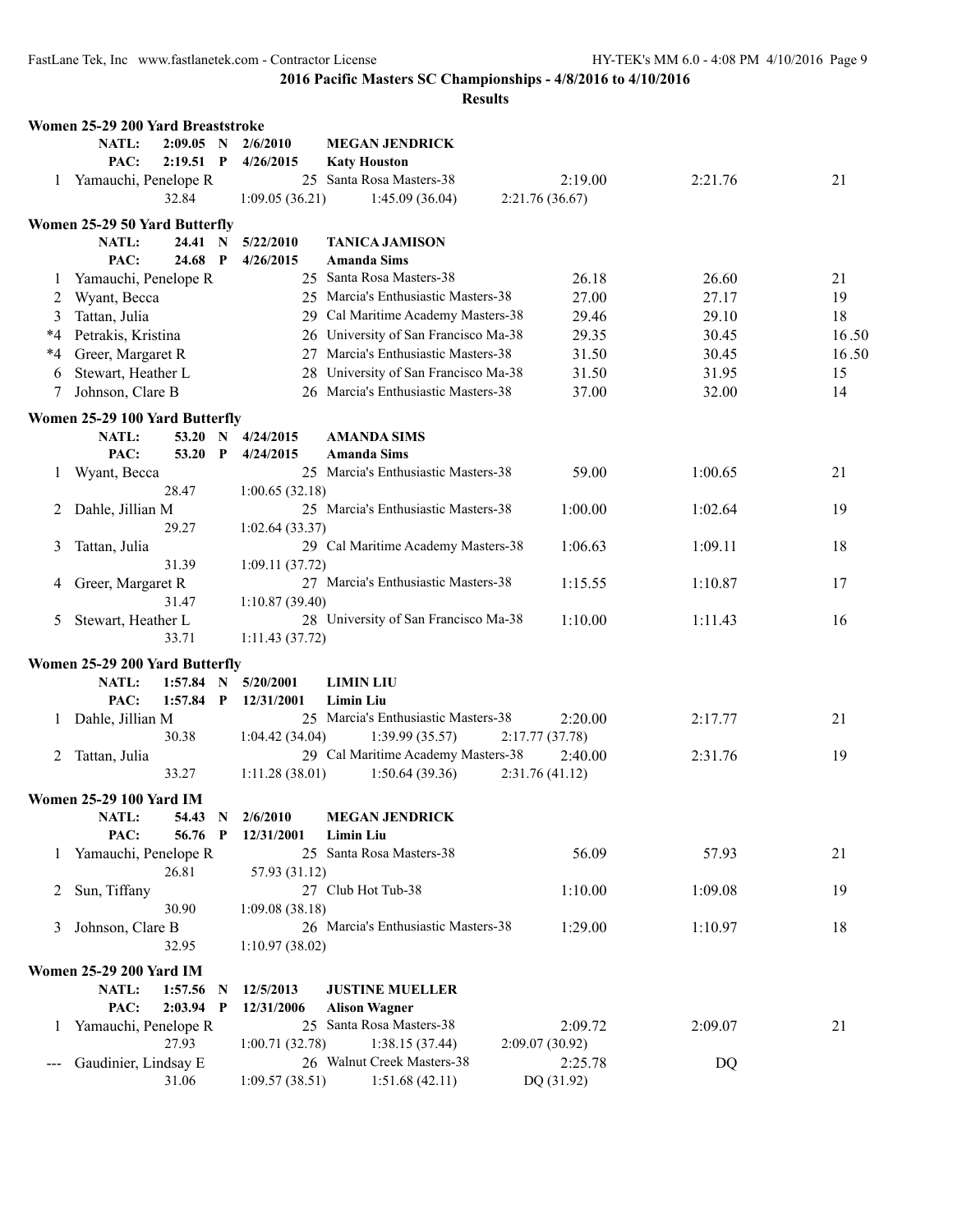|    | <b>Women 25-29 400 Yard IM</b> |              |                 |                                      |                 |         |    |
|----|--------------------------------|--------------|-----------------|--------------------------------------|-----------------|---------|----|
|    | NATL:<br>4:19.02               | - N          | 2/22/2013       | <b>JUSTINE MUELLER</b>               |                 |         |    |
|    | PAC:<br>$4:21.52$ P            |              | 12/31/2005      | <b>Kasey Harris</b>                  |                 |         |    |
|    | 1 Yamauchi, Penelope R         |              |                 | 25 Santa Rosa Masters-38             | 4:33.94         | 4:32.09 | 21 |
|    | 29.60                          |              | 1:02.44(32.84)  | 1:39.52(37.08)                       | 2:13.67(34.15)  |         |    |
|    | 2:51.97 (38.30)                |              | 3:30.36 (38.39) | 4:02.31(31.95)                       | 4:32.09(29.78)  |         |    |
| 2  | Simonds, Shannon               |              |                 | 28 University of San Francisco Ma-38 | 5:10.00         | 5:04.11 | 19 |
|    | 32.15                          |              | 1:08.77(36.62)  | 1:47.98 (39.21)                      | 2:26.00(38.02)  |         |    |
|    | 3:10.08(44.08)                 |              | 3:54.28(44.20)  | 4:29.53(35.25)                       | 5:04.11 (34.58) |         |    |
|    |                                |              |                 |                                      |                 |         |    |
|    | Women 30-34 50 Yard Freestyle  |              |                 |                                      |                 |         |    |
|    | NATL:<br>22.48 N               |              | 11/29/2012      | <b>ERIKA ERNDL</b>                   |                 |         |    |
|    | PAC:<br>23.24                  | $\mathbf{P}$ | 12/31/2009      | <b>Keiko Price</b>                   |                 |         |    |
| 1  | Miller, Katie B                |              |                 | 32 University of San Francisco Ma-38 | 26.58           | 26.89   | 21 |
| 2  | Worthington, Anne              |              |                 | 33 Davis Athletic Club-38            | 27.10           | 27.65   | 19 |
| 3  | Tiernan, Heather               |              |                 | 32 Walnut Creek Masters-38           | 29.06           | 28.78   | 18 |
| 4  | Sacknoff, Nelle R              |              |                 | 34 University of San Francisco Ma-38 | 29.10           | 30.04   | 17 |
| 5  | Lister, Lauren M               |              |                 | 33 University of San Francisco Ma-38 | 33.00           | 30.36   | 16 |
| 6  | Bratberg, Amanda F             |              |                 | 30 Fountaingrove Masters Swimming-38 | 30.60           | 31.41   | 15 |
| 7  | Magee, Kathryn D               |              |                 | 32 Marcia's Enthusiastic Masters-38  | 40.00           | 34.09   | 14 |
|    |                                |              |                 |                                      |                 |         |    |
|    | Women 30-34 100 Yard Freestyle |              |                 |                                      |                 |         |    |
|    | NATL:<br>48.03 N               |              | 2/23/2013       | <b>ERIKA ERNDL</b>                   |                 |         |    |
|    | PAC:<br>50.92 P                |              | 12/31/2004      | <b>Katrina Radke</b>                 |                 |         |    |
| 1  | Condon, Laura M                |              |                 | 30 Marcia's Enthusiastic Masters-38  | 59.00           | 58.78   | 21 |
|    | 28.41                          |              | 58.78 (30.37)   |                                      |                 |         |    |
| 2  | Worthington, Anne              |              |                 | 33 Davis Athletic Club-38            | 1:03.10         | 59.24   | 19 |
|    | 28.77                          |              | 59.24 (30.47)   |                                      |                 |         |    |
| 3  | Tiernan, Heather               |              |                 | 32 Walnut Creek Masters-38           | 1:03.01         | 1:00.41 | 18 |
|    | 29.38                          |              | 1:00.41(31.03)  |                                      |                 |         |    |
| 4  | Marullo, Rachel                |              |                 | 32 Club Hot Tub-38                   | 1:04.61         | 1:02.90 | 17 |
|    | 30.41                          |              | 1:02.90(32.49)  |                                      |                 |         |    |
| 5  | Martinez-Canton, Cristina L    |              |                 | 32 Davis Aquatic Masters-38          | 1:04.00         | 1:03.38 | 16 |
|    | 30.79                          |              | 1:03.38(32.59)  |                                      |                 |         |    |
| 6  | Lister, Lauren M               |              |                 | 33 University of San Francisco Ma-38 | 1:06.00         | 1:05.39 | 15 |
|    | 31.31                          |              | 1:05.39(34.08)  |                                      |                 |         |    |
| 7  | Sacknoff, Nelle R              |              |                 | 34 University of San Francisco Ma-38 | 1:05.00         | 1:07.34 | 14 |
|    | 31.45                          |              | 1:07.34(35.89)  |                                      |                 |         |    |
| 8  | Bratberg, Amanda F             |              |                 | 30 Fountaingrove Masters Swimming-38 | 1:07.07         | 1:07.37 | 13 |
|    | 32.03                          |              | 1:07.37(35.34)  |                                      |                 |         |    |
| 9. | McCullough, Juliette B         |              |                 | 34 Rolling Hills Mud Sharks-38       | 1:16.00         | 1:13.50 | 12 |
|    | 35.08                          |              | 1:13.50(38.42)  |                                      |                 |         |    |
|    |                                |              |                 | 31 Uc38-38                           |                 |         |    |
| 10 | Vaughn, Sara                   |              |                 |                                      | 1:25.00         | 1:14.14 | 11 |
|    | 34.47                          |              | 1:14.14(39.67)  |                                      |                 |         |    |
| 11 | Magee, Kathryn D               |              |                 | 32 Marcia's Enthusiastic Masters-38  | 1:30.00         | 1:14.85 | 10 |
|    | 36.53                          |              | 1:14.85(38.32)  |                                      |                 |         |    |
| 12 | Pinkston, Crystal              |              |                 | 30 Swymnut Masters-38                | 1:35.00         | 1:22.46 | 9  |
|    | 38.55                          |              | 1:22.46(43.91)  |                                      |                 |         |    |
| 13 | Abbott, Bridget                |              |                 | 34 Walnut Creek Masters-38           | 1:28.00         | 1:24.74 | 7  |
|    | 40.88                          |              | 1:24.74(43.86)  |                                      |                 |         |    |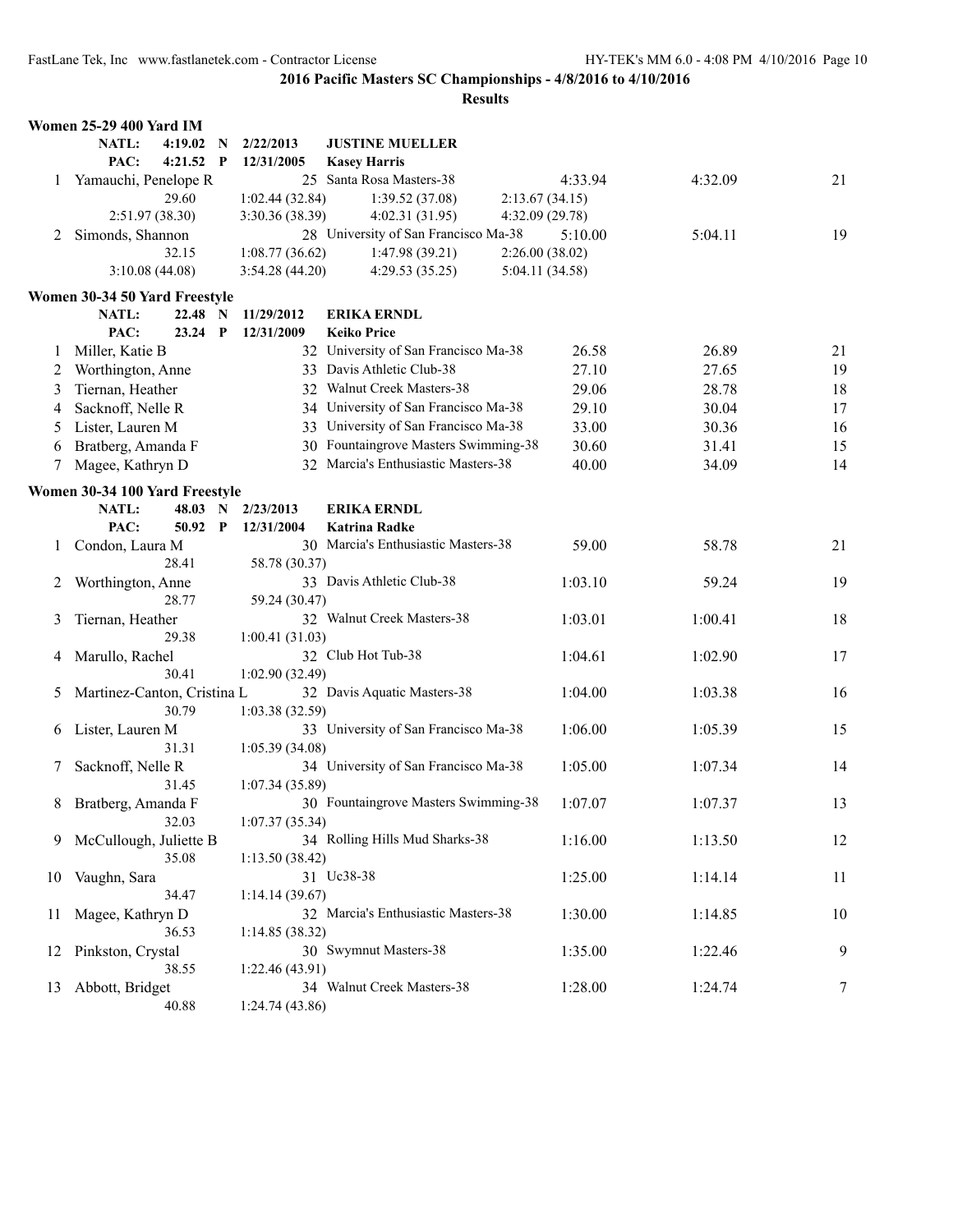|   | Women 30-34 200 Yard Freestyle         |                     |                                                           |                 |          |         |    |
|---|----------------------------------------|---------------------|-----------------------------------------------------------|-----------------|----------|---------|----|
|   | 1:43.46 N<br>NATL:<br>PAC:             | 11/30/2012          | <b>ERIKA ERNDL</b>                                        |                 |          |         |    |
|   | $1:51.40$ P<br>1 Ryan, Aleah M         | 12/31/2003          | <b>Katrine Radke</b><br>32 Sonoma Aquatic Club Masters-38 |                 | 2:17.90  | 2:08.79 | 21 |
|   | 29.13                                  | 1:01.26(32.13)      | 1:34.90(33.64)                                            | 2:08.79(33.89)  |          |         |    |
|   | Hardin, Meghan S                       |                     | 34 North Bay Aquatics-38                                  |                 | 2:18.00  | 2:12.01 | 19 |
|   | 30.71                                  | 1:03.95(33.24)      | 1:38.13(34.18)                                            | 2:12.01(33.88)  |          |         |    |
| 3 | Wunschel, Mari                         |                     | 30 University of San Francisco Ma-38                      |                 | 2:35.00  | 2:14.04 | 18 |
|   | 30.27                                  | 1:04.53(34.26)      | 1:39.91(35.38)                                            | 2:14.04(34.13)  |          |         |    |
| 4 | Chinn, Sarah M                         |                     | 32 Manatee Aquatic Masters Inc-38                         |                 | 2:18.00  | 2:14.76 | 17 |
|   | 31.67                                  | 1:06.19(34.52)      | 1:40.66(34.47)                                            | 2:14.76(34.10)  |          |         |    |
| 5 | Reese, DeLorean M                      |                     | 32 University of San Francisco Ma-38                      |                 | 2:15.00  | 2:19.22 | 16 |
|   | 31.11                                  | 1:06.01(34.90)      | 1:42.74(36.73)                                            | 2:19.22(36.48)  |          |         |    |
|   | 6 Hanks, Mackenzie                     |                     | 32 Walnut Creek Masters-38                                |                 | 2:35.00  | 2:42.57 | 15 |
|   | 36.96                                  | 1:17.69(40.73)      | 2:01.48(43.79)                                            | 2:42.57 (41.09) |          |         |    |
|   |                                        |                     |                                                           |                 |          |         |    |
|   | Women 30-34 500 Yard Freestyle         |                     |                                                           |                 |          |         |    |
|   | NATL:                                  | 4:46.92 N 4/14/2012 | <b>DAWN HECKMAN</b>                                       |                 |          |         |    |
|   | PAC:<br>$5:03.04$ P                    | 12/31/1996          | Lisa Hazen                                                |                 |          |         |    |
| 1 | Wunschel, Mari                         |                     | 30 University of San Francisco Ma-38                      |                 | 6:45.00  | 5:54.84 | 21 |
|   | 32.52                                  | 1:08.22(35.70)      | 1:44.92(36.70)                                            | 2:21.54(36.62)  |          |         |    |
|   | 2:57.79(36.25)                         | 3:34.10(36.31)      | 4:10.16(36.06)                                            | 4:45.69 (35.53) |          |         |    |
|   | 5:21.05 (35.36)                        | 5:54.84 (33.79)     |                                                           |                 |          |         |    |
| 2 | Marullo, Rachel                        |                     | 32 Club Hot Tub-38                                        |                 | 6:09.99  | 5:59.58 | 19 |
|   | 32.73                                  | 1:08.08(35.35)      | 1:44.03(35.95)                                            | 2:20.48(36.45)  |          |         |    |
|   | 2:57.01(36.53)                         | 3:33.57(36.56)      | 4:10.51 (36.94)                                           | 4:47.47 (36.96) |          |         |    |
|   | 5:24.17(36.70)                         | 5:59.58 (35.41)     |                                                           |                 |          |         |    |
| 3 | Chinn, Sarah M                         |                     | 32 Manatee Aquatic Masters Inc-38                         |                 | 6:05.00  | 6:00.81 | 18 |
|   | 32.92                                  | 1:08.60(35.68)      | 1:44.78(36.18)                                            | 2:21.24(36.46)  |          |         |    |
|   | 2:57.90(36.66)                         | 3:34.61(36.71)      | 4:11.52(36.91)                                            | 4:48.41 (36.89) |          |         |    |
|   | 5:25.19 (36.78)<br>4 Reese, DeLorean M | 6:00.81(35.62)      | 32 University of San Francisco Ma-38                      |                 | 6:14.72  | 6:10.37 | 17 |
|   | 32.25                                  | 1:07.71(35.46)      | 1:44.17(36.46)                                            | 2:21.87 (37.70) |          |         |    |
|   | 3:00.06(38.19)                         | 3:39.16(39.10)      | 4:17.65(38.49)                                            | 4:56.26(38.61)  |          |         |    |
|   | 5:33.78 (37.52)                        | 6:10.37(36.59)      |                                                           |                 |          |         |    |
| 5 | West, Meredith A                       |                     | 31 San Mateo Masters-38                                   |                 | 6:56.29  | 6:52.33 | 16 |
|   | 38.54                                  | 1:18.56(40.02)      | 1:59.51(40.95)                                            | 2:41.34(41.83)  |          |         |    |
|   | 3:23.21(41.87)                         | 4:05.40(42.19)      | 4:47.45(42.05)                                            | 5:29.89 (42.44) |          |         |    |
|   | 6:11.72(41.83)                         | 6:52.33(40.61)      |                                                           |                 |          |         |    |
| 6 | Sharifzadeh, Maryam                    |                     | 30 University of San Francisco Ma-38                      |                 | 9:00.00  | 7:08.05 | 15 |
|   | 37.81                                  | 1:18.44(40.63)      | 2:00.92(42.48)                                            | 2:44.26 (43.34) |          |         |    |
|   | 3:28.45 (44.19)                        | 4:12.94 (44.49)     | 4:57.50(44.56)                                            | 5:42.59 (45.09) |          |         |    |
|   | 6:26.71(44.12)                         | 7:08.05(41.34)      |                                                           |                 |          |         |    |
| 7 | Pinkston, Crystal                      |                     | 30 Swymnut Masters-38                                     |                 | 11:00.00 | 8:19.86 | 14 |
|   | 43.80                                  | 1:32.99 (49.19)     | 2:23.92 (50.93)                                           | 3:15.61(51.69)  |          |         |    |
|   | 4:07.62(52.01)                         | 4:59.55 (51.93)     | 5:51.74 (52.19)                                           | 6:42.54(50.80)  |          |         |    |
|   | 7:33.15(50.61)                         | 8:19.86(46.71)      |                                                           |                 |          |         |    |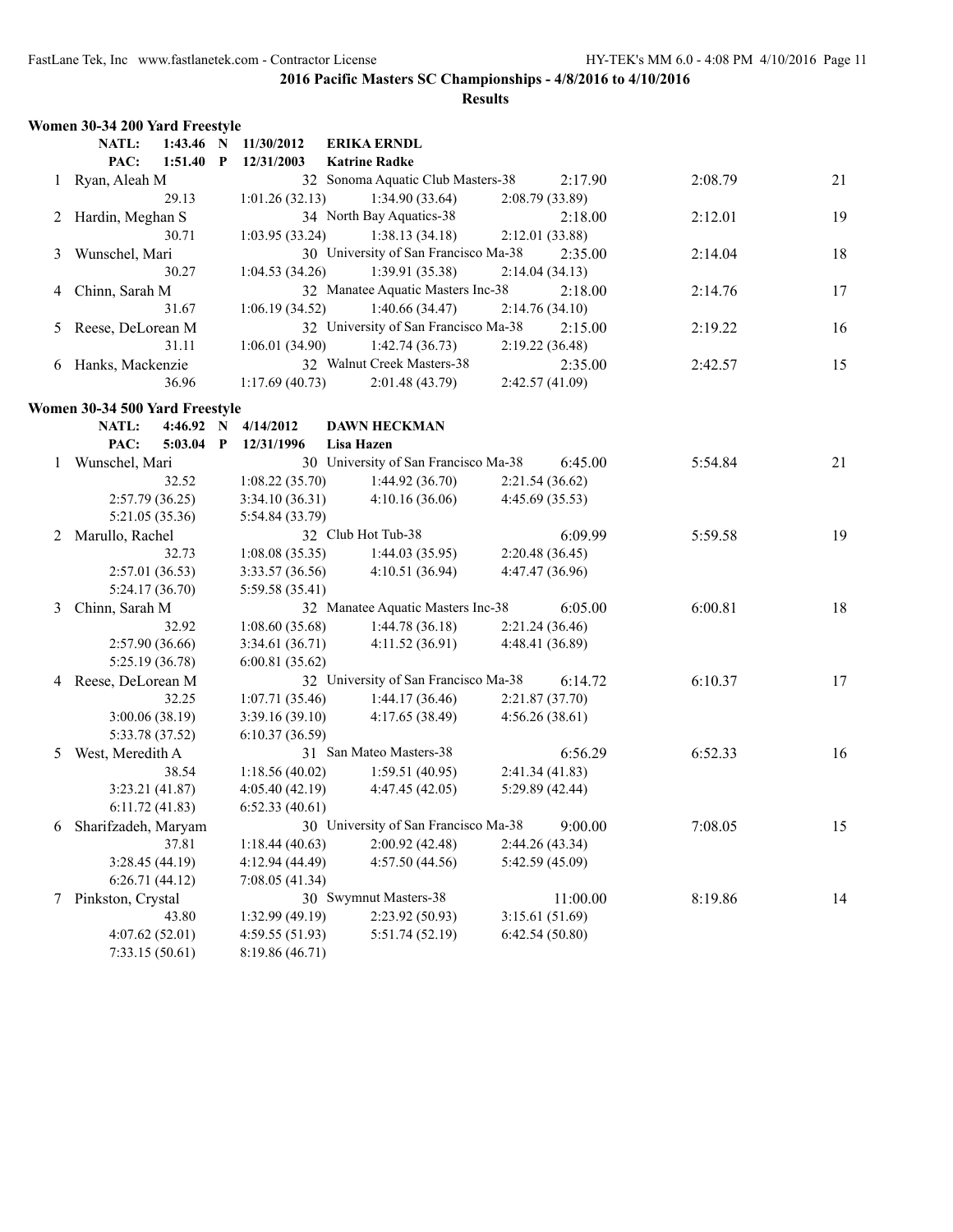|              | Women 30-34 1000 Yard Freestyle |                  |              |                  |                                      |                  |          |                  |    |
|--------------|---------------------------------|------------------|--------------|------------------|--------------------------------------|------------------|----------|------------------|----|
|              | NATL:                           | 9:51.93 N        |              | 4/15/2012        | <b>DAWN HECKMAN</b>                  |                  |          |                  |    |
|              | PAC:                            | 10:16.36         | $\mathbf{P}$ | 12/31/1999       | Lisa Hazen                           |                  |          |                  |    |
| $\mathbf{1}$ | Chinn, Sarah M                  |                  |              |                  | 32 Manatee Aquatic Masters Inc-38    |                  | 12:24.25 | 12:27.62         | 21 |
|              |                                 | 33.49            |              | 1:09.68(36.19)   | 1:46.40(36.72)                       | 2:23.93 (37.53)  |          |                  |    |
|              |                                 | 3:01.46 (37.53)  |              | 3:39.34 (37.88)  | 4:16.99(37.65)                       | 4:54.61 (37.62)  |          |                  |    |
|              |                                 | 5:32.29 (37.68)  |              | 6:10.26(37.97)   | 6:47.37(37.11)                       | 7:25.00(37.63)   |          |                  |    |
|              |                                 | 8:02.59 (37.59)  |              | 8:40.50 (37.91)  | 9:18.07(37.57)                       | 9:55.93 (37.86)  |          |                  |    |
|              |                                 | 10:33.39 (37.46) |              | 11:10.87 (37.48) | 11:47.95 (37.08)                     | 12:27.62 (39.67) |          |                  |    |
| 2            | Reese, DeLorean M               |                  |              |                  | 32 University of San Francisco Ma-38 |                  | 12:30.99 | 12:34.80         | 19 |
|              |                                 | 32.11            |              | 1:07.99(35.88)   | 1:45.47 (37.48)                      | 2:23.12(37.65)   |          |                  |    |
|              |                                 | 3:01.31 (38.19)  |              | 3:39.36 (38.05)  | 4:16.92(37.56)                       | 4:55.08(38.16)   |          |                  |    |
|              |                                 | 5:33.13 (38.05)  |              | 6:11.24(38.11)   | 6:48.94 (37.70)                      | 7:27.08(38.14)   |          |                  |    |
|              |                                 | 8:05.16 (38.08)  |              | 8:43.32 (38.16)  | 9:21.59 (38.27)                      | 10:00.45(38.86)  |          |                  |    |
|              |                                 | 10:39.58 (39.13) |              | 11:18.54 (38.96) | 11:57.44 (38.90)                     | 12:34.80 (37.36) |          |                  |    |
| 3            | Lister, Lauren M                |                  |              |                  | 33 University of San Francisco Ma-38 |                  | 14:00.00 | 14:09.84         | 18 |
|              |                                 | 37.07            |              | 1:17.44(40.37)   | 1:59.34(41.90)                       | 2:42.16 (42.82)  |          |                  |    |
|              |                                 | 3:24.88(42.72)   |              | 4:07.63(42.75)   | 4:50.74(43.11)                       | 5:33.08 (42.34)  |          |                  |    |
|              |                                 | 6:16.49(43.41)   |              | 6:59.77(43.28)   | 7:43.19 (43.42)                      | 8:26.69 (43.50)  |          |                  |    |
|              |                                 | 9:10.15(43.46)   |              | 9:54.19(44.04)   | 10:37.22 (43.03)                     | 11:20.90 (43.68) |          |                  |    |
|              |                                 | 12:04.26 (43.36) |              | 12:47.80 (43.54) | 13:30.98 (43.18)                     | 14:09.84 (38.86) |          |                  |    |
| 4            | Chaiyasane, Koung               |                  |              |                  | 31 Marcia's Enthusiastic Masters-38  |                  | 18:02.82 | 17:49.07         | 17 |
|              |                                 | 50.25            |              | 1:44.37(54.12)   | 2:39.18(54.81)                       | 3:34.23 (55.05)  |          |                  |    |
|              |                                 | 4:28.91 (54.68)  |              | 5:24.20 (55.29)  | 6:18.99(54.79)                       | 7:13.84(54.85)   |          |                  |    |
|              |                                 | 8:08.93 (55.09)  |              | 9:03.04(54.11)   | 9:57.73(54.69)                       | 10:52.26(54.53)  |          |                  |    |
|              |                                 | 11:44.61(52.35)  |              | 12:37.21 (52.60) | 13:29.63 (52.42)                     | 14:22.47 (52.84) |          |                  |    |
|              | 15:15.00(52.53)                 |                  |              | 16:07.92 (52.92) | 16:59.47(51.55)                      | 17:49.07 (49.60) |          |                  |    |
|              | Women 30-34 1650 Yard Freestyle |                  |              |                  |                                      |                  |          |                  |    |
|              | <b>NATL:</b>                    | $17:07.52$ N     |              | 5/23/1993        | <b>KAREN BURTON</b>                  |                  |          |                  |    |
|              | PAC:                            | 17:07.66 P       |              | 12/31/1999       | Lisa Hazen                           |                  |          |                  |    |
| 1            | Martinez-Canton, Cristina L     |                  |              |                  | 32 Davis Aquatic Masters-38          |                  | 23:00.00 | 22:33.43         | 21 |
|              |                                 | 34.93            |              | 1:12.63(37.70)   | 1:52.42 (39.79)                      | 2:32.21 (39.79)  |          |                  |    |
|              |                                 | 3:11.57(39.36)   |              | 3:51.33(39.76)   | 4:31.47(40.14)                       | 5:11.73(40.26)   |          |                  |    |
|              |                                 | 5:52.37(40.64)   |              | 6:33.21(40.84)   | 7:14.09(40.88)                       | 7:54.65(40.56)   |          |                  |    |
|              |                                 | 8:35.38 (40.73)  |              | 9:16.20(40.82)   | 9:57.22(41.02)                       | 10:38.25 (41.03) |          |                  |    |
|              |                                 | 11:19.66(41.41)  |              | 12:01.37(41.71)  | 12:43.40 (42.03)                     | 13:25.44 (42.04) |          |                  |    |
|              |                                 | 14:07.40 (41.96) |              | 14:49.89 (42.49) | 15:31.93 (42.04)                     | 16:13.97 (42.04) |          |                  |    |
|              |                                 | 16:56.23 (42.26) |              | 17:38.67 (42.44) | 18:21.23 (42.56)                     | 19:03.86 (42.63) |          |                  |    |
|              |                                 | 19:46.58 (42.72) |              | 20:29.02 (42.44) | 21:10.94 (41.92)                     | 21:52.94 (42.00) |          | 22:33.43 (40.49) |    |
|              | 2 Hanks, Mackenzie              |                  |              |                  | 32 Walnut Creek Masters-38           |                  | 23:30.00 | 24:09.99         | 19 |
|              |                                 | 37.50            |              | 1:18.48(40.98)   | 2:01.35(42.87)                       | 2:44.19 (42.84)  |          |                  |    |
|              |                                 | 3:27.70(43.51)   |              | 4:11.77(44.07)   | 4:55.50(43.73)                       | 5:39.15 (43.65)  |          |                  |    |
|              |                                 | 6:22.55(43.40)   |              | 7:06.22(43.67)   | 7:50.01(43.79)                       | 8:33.45 (43.44)  |          |                  |    |
|              |                                 | 9:17.49(44.04)   |              | 10:01.88 (44.39) | 10:46.48 (44.60)                     | 11:30.86 (44.38) |          |                  |    |
|              |                                 | 12:15.46 (44.60) |              | 12:59.78 (44.32) | 13:45.03 (45.25)                     | 14:30.17 (45.14) |          |                  |    |
|              |                                 | 15:14.90 (44.73) |              | 15:59.52 (44.62) | 16:43.98 (44.46)                     | 17:28.73 (44.75) |          |                  |    |
|              |                                 | 18:13.53 (44.80) |              | 18:58.57 (45.04) | 19:43.09 (44.52)                     | 20:28.05 (44.96) |          |                  |    |
|              | 21:13.48 (45.43)                |                  |              | 21:58.37 (44.89) | 22:43.27 (44.90)                     | 23:27.72 (44.45) |          | 24:09.99 (42.27) |    |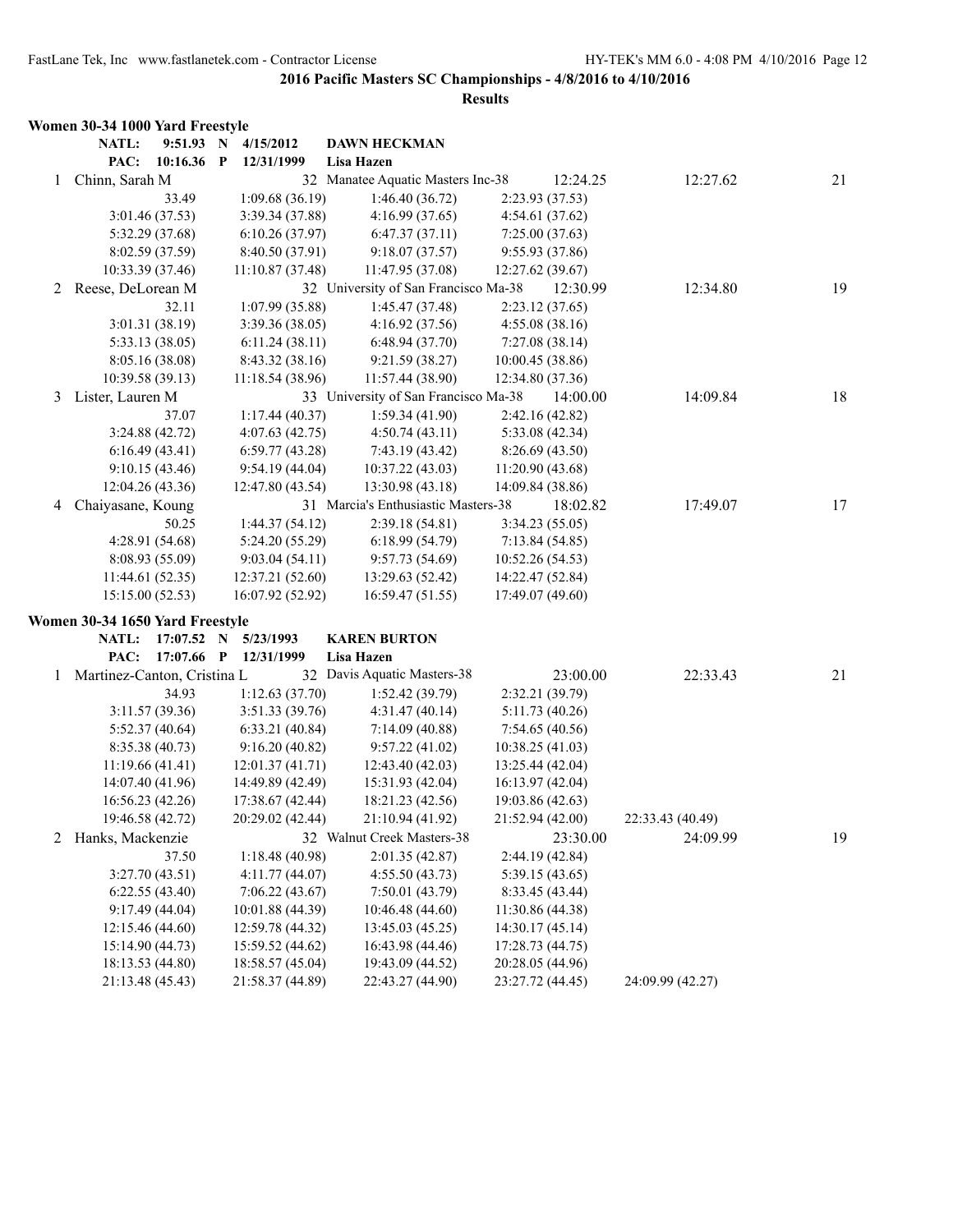|              | (Women 30-34 1650 Yard Freestyle) |             |                  |                                      |                  |                  |    |
|--------------|-----------------------------------|-------------|------------------|--------------------------------------|------------------|------------------|----|
|              | 3 Chaiyasane, Koung               |             |                  | 31 Marcia's Enthusiastic Masters-38  | 29:09.10         | 29:20.65         | 18 |
|              |                                   | 49.78       | 1:42.87(53.09)   | 2:37.23 (54.36)                      | 3:31.95 (54.72)  |                  |    |
|              | 4:26.05(54.10)                    |             | 5:19.92 (53.87)  | 6:13.95(54.03)                       | 7:07.13(53.18)   |                  |    |
|              | 8:00.67(53.54)                    |             | 8:54.72(54.05)   | 9:48.19(53.47)                       | 10:41.71 (53.52) |                  |    |
|              | 11:35.35(53.64)                   |             | 12:28.83 (53.48) | 13:22.34 (53.51)                     | 14:16.06 (53.72) |                  |    |
|              | 15:09.38 (53.32)                  |             | 16:03.37 (53.99) | 16:56.80 (53.43)                     | 17:51.15 (54.35) |                  |    |
|              | 18:44.59 (53.44)                  |             | 19:37.86 (53.27) | 20:30.87 (53.01)                     | 21:24.50 (53.63) |                  |    |
|              | 22:17.88 (53.38)                  |             | 23:11.10 (53.22) | 24:04.66 (53.56)                     | 24:57.92 (53.26) |                  |    |
|              | 25:51.37 (53.45)                  |             | 26:45.22 (53.85) | 27:37.91 (52.69)                     | 28:30.37 (52.46) | 29:20.65 (50.28) |    |
|              | Women 30-34 50 Yard Backstroke    |             |                  |                                      |                  |                  |    |
|              | NATL:                             | 24.96 N     | 5/1/2011         | <b>NORIKO INADA</b>                  |                  |                  |    |
|              | PAC:                              | 26.49 P     | 4/26/2015        | <b>Sarah Hernandez</b>               |                  |                  |    |
| 1            | Condon, Laura M                   |             |                  | 30 Marcia's Enthusiastic Masters-38  | 32.00            | 30.07            | 21 |
| 2            | Marullo, Rachel                   |             |                  | 32 Club Hot Tub-38                   | 32.88            | 31.97            | 19 |
|              | Tiernan, Heather                  |             |                  | 32 Walnut Creek Masters-38           | 33.81            |                  | 18 |
| 3            |                                   |             |                  | 30 Fountaingrove Masters Swimming-38 |                  | 32.69            |    |
| 4            | Bratberg, Amanda F                |             |                  | 32 Walnut Creek Masters-38           | 37.39            | 36.21            | 17 |
| 5            | Hanks, Mackenzie                  |             |                  |                                      | 41.00            | 37.36            | 16 |
|              | Women 30-34 100 Yard Backstroke   |             |                  |                                      |                  |                  |    |
|              | NATL:                             | 54.60 N     | 4/30/2011        | <b>NORIKO INADA</b>                  |                  |                  |    |
|              | PAC:                              | 57.31 P     | 4/24/2015        | <b>Sarah Hernandez</b>               |                  |                  |    |
| $\mathbf{I}$ | Condon, Laura M                   |             |                  | 30 Marcia's Enthusiastic Masters-38  | 1:05.00          | 1:04.22          | 21 |
|              |                                   | 30.94       | 1:04.22(33.28)   |                                      |                  |                  |    |
|              | Marullo, Rachel                   |             |                  | 32 Club Hot Tub-38                   | 1:09.68          | 1:07.93          | 19 |
|              |                                   | 33.39       | 1:07.93(34.54)   |                                      |                  |                  |    |
| 3            | Tiernan, Heather                  |             |                  | 32 Walnut Creek Masters-38           | 1:10.66          | 1:09.27          | 18 |
|              |                                   | 33.85       | 1:09.27(35.42)   |                                      |                  |                  |    |
|              | Bratberg, Amanda F                |             |                  | 30 Fountaingrove Masters Swimming-38 | 1:20.59          | 1:18.81          | 17 |
|              |                                   | 38.27       | 1:18.81(40.54)   |                                      |                  |                  |    |
| 5            | Vaughn, Sara                      |             |                  | 31 Uc38-38                           | 1:40.00          | 1:26.13          | 16 |
|              |                                   | 41.03       | 1:26.13(45.10)   |                                      |                  |                  |    |
| 6            | Chaiyasane, Koung                 |             |                  | 31 Marcia's Enthusiastic Masters-38  | 1:47.07          | 1:46.82          | 15 |
|              |                                   | 54.00       | 1:46.82 (52.82)  |                                      |                  |                  |    |
|              | Abbott, Bridget                   |             |                  | 34 Walnut Creek Masters-38           | 1:48.00          | DQ               |    |
|              |                                   | 49.06       | DQ (48.73)       |                                      |                  |                  |    |
|              | Women 30-34 200 Yard Backstroke   |             |                  |                                      |                  |                  |    |
|              | <b>NATL:</b>                      | 1:59.93 N   | 2/19/1996        | <b>K PIPES-NEILSEN</b>               |                  |                  |    |
|              | PAC:                              | $2:01.54$ P | 12/31/2009       | <b>Sarabeth Metzger</b>              |                  |                  |    |
| 1            | Condon, Laura M                   |             |                  | 30 Marcia's Enthusiastic Masters-38  | 2:24.00          | 2:21.20          | 21 |
|              |                                   | 32.52       | 1:07.81(35.29)   | 1:44.15(36.34)                       | 2:21.20(37.05)   |                  |    |
| 2            | Marullo, Rachel                   |             |                  | 32 Club Hot Tub-38                   | 2:28.45          | 2:25.25          | 19 |
|              |                                   | 35.00       | 1:11.51(36.51)   | 1:48.65(37.14)                       | 2:25.25(36.60)   |                  |    |
| 3            | Tiernan, Heather                  |             |                  | 32 Walnut Creek Masters-38           | 2:30.00          | 2:28.45          | 18 |
|              |                                   | 35.47       | 1:12.69(37.22)   | 1:50.67(37.98)                       | 2:28.45(37.78)   |                  |    |
| 4            | Nishizawa, Yuri                   |             |                  | 31 Marcia's Enthusiastic Masters-38  | 2:55.00          | 2:39.72          | 17 |
|              |                                   | 38.20       | 1:18.10(39.90)   | 1:59.33(41.23)                       | 2:39.72 (40.39)  |                  |    |
| 5            | Chaiyasane, Koung                 |             |                  | 31 Marcia's Enthusiastic Masters-38  | 3:47.29          | 3:44.97          | 16 |
|              |                                   | 56.13       | 1:54.19(58.06)   | 2:52.13(57.94)                       | 3:44.97 (52.84)  |                  |    |
|              | Women 30-34 50 Yard Breaststroke  |             |                  |                                      |                  |                  |    |
|              | NATL:                             | 28.48 N     | 5/4/2008         | <b>KATIE MCCLELLAND</b>              |                  |                  |    |
|              | PAC:                              | 30.65 P     | 12/31/2009       | <b>Keiko Price</b>                   |                  |                  |    |
| $\mathbf{1}$ | Worthington, Anne                 |             |                  | 33 Davis Athletic Club-38            | 35.50            | 34.45            | 21 |
|              |                                   |             |                  |                                      |                  |                  |    |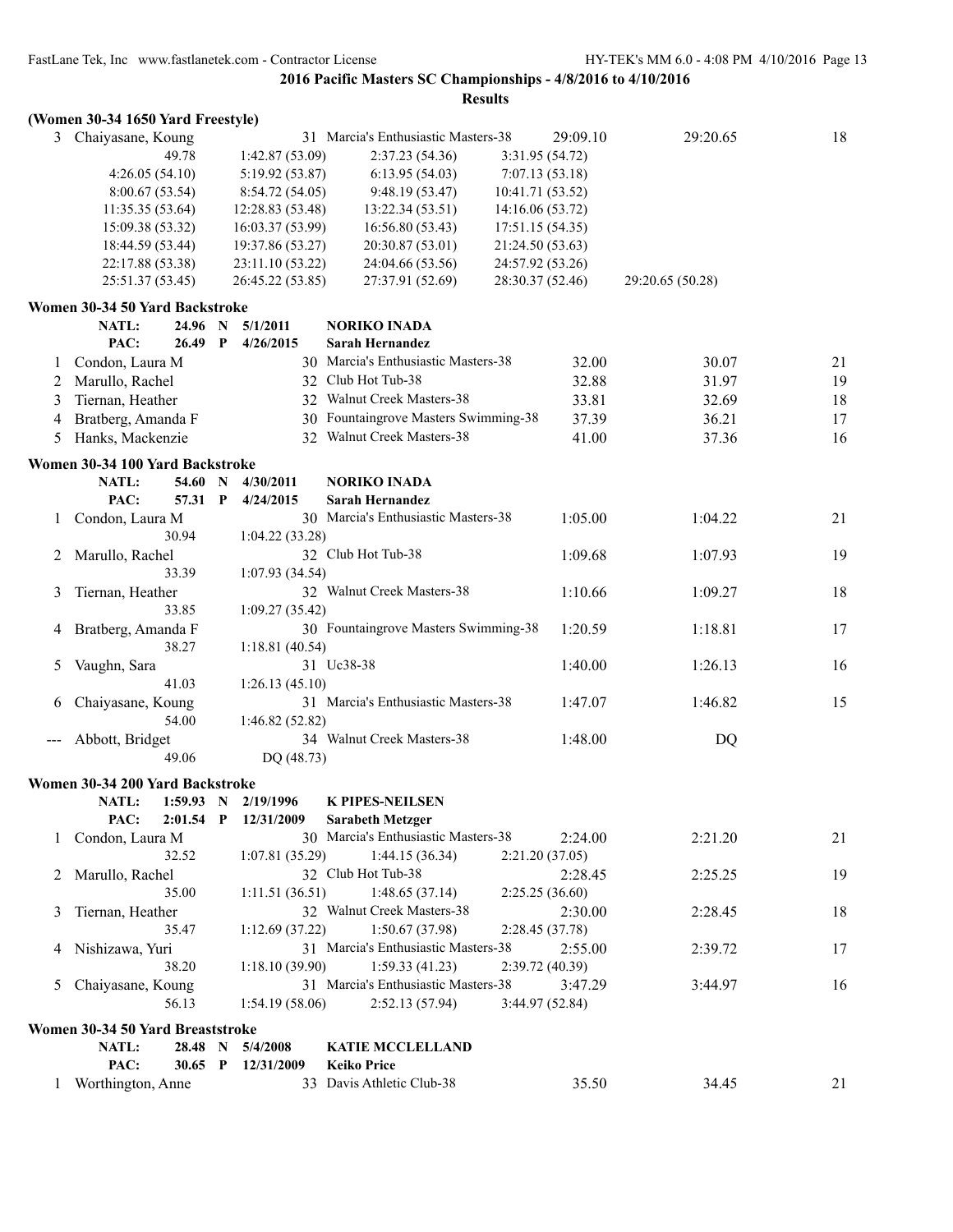|         |                                                  |                        | <b>Results</b>                                    |         |         |    |
|---------|--------------------------------------------------|------------------------|---------------------------------------------------|---------|---------|----|
|         | (Women 30-34 50 Yard Breaststroke)               |                        |                                                   |         |         |    |
|         | 2 Martinez-Canton, Cristina L                    |                        | 32 Davis Aquatic Masters-38                       | 41.40   | 38.56   | 19 |
| 3       | Magee, Kathryn D                                 |                        | 32 Marcia's Enthusiastic Masters-38               | 45.00   | 40.18   | 18 |
| 4       | Encina, Emily                                    |                        | 31 Marcia's Enthusiastic Masters-38               | 43.00   | 42.86   | 17 |
| 5       | McCullough, Juliette B                           |                        | 34 Rolling Hills Mud Sharks-38                    | 45.00   | 43.72   | 16 |
| 6       | Pinkston, Crystal                                |                        | 30 Swymnut Masters-38                             | 58.62   | 54.79   | 15 |
|         | Women 30-34 100 Yard Breaststroke                |                        |                                                   |         |         |    |
|         | 1:02.08<br>NATL:<br>$\mathbf N$                  | 5/4/2008               | <b>KATIE MCCLELLAND</b>                           |         |         |    |
|         | PAC:<br>$1:06.32$ P                              | 12/31/2009             | <b>Sarah Bimson</b>                               |         |         |    |
|         | Worthington, Anne                                |                        | 33 Davis Athletic Club-38                         | 1:15.00 | 1:14.37 | 21 |
|         | 35.71                                            | 1:14.37(38.66)         |                                                   |         |         |    |
| 2       | Miller, Katie B                                  |                        | 32 University of San Francisco Ma-38              | 1:14.41 | 1:16.67 | 19 |
|         | 36.97                                            | 1:16.67(39.70)         |                                                   |         |         |    |
| 3       | Vaughn, Sara                                     |                        | 31 Uc38-38                                        | 1:40.00 | 1:27.14 | 18 |
|         | 41.94                                            | 1:27.14(45.20)         |                                                   |         |         |    |
| 4       | Encina, Emily                                    |                        | 31 Marcia's Enthusiastic Masters-38               | 1:36.00 | 1:36.07 | 17 |
|         | 46.01                                            | 1:36.07(50.06)         |                                                   |         |         |    |
| 5       | McCullough, Juliette B                           |                        | 34 Rolling Hills Mud Sharks-38                    | 1:42.00 | 1:36.19 | 16 |
|         | 45.64                                            | 1:36.19(50.55)         |                                                   |         |         |    |
| 6       | Chaiyasane, Koung                                |                        | 31 Marcia's Enthusiastic Masters-38               | 1:43.88 | 1:42.65 | 15 |
|         | 49.32                                            | 1:42.65(53.33)         |                                                   |         |         |    |
| 7       | Pinkston, Crystal                                |                        | 30 Swymnut Masters-38                             | 2:05.00 | 2:01.79 | 14 |
|         | 58.43                                            | 2:01.79 (1:03.36)      |                                                   |         |         |    |
|         | Women 30-34 200 Yard Breaststroke                |                        |                                                   |         |         |    |
|         | <b>NATL:</b><br>2:15.99<br>N                     | 1/20/2013              | <b>ERIKA ERNDL</b>                                |         |         |    |
|         | PAC:<br>2:24.66<br>P                             | 12/31/2010             | <b>Kasey Beckman</b>                              |         |         |    |
| $\perp$ | Hardin, Meghan S                                 |                        | 34 North Bay Aquatics-38                          | 2:34.30 | 2:37.65 | 21 |
|         | 36.25                                            | 1:16.14(39.89)         | 1:56.81(40.67)<br>2:37.65(40.84)                  |         |         |    |
| 2       | Wunschel, Mari                                   |                        | 30 University of San Francisco Ma-38              | 2:50.00 | 2:46.76 | 19 |
|         | 38.87                                            | 1:22.65(43.78)         | 2:04.98(42.33)<br>2:46.76 (41.78)                 |         |         |    |
| 3       | Rais, Jenna S                                    |                        | 32 University of San Francisco Ma-38              | 3:00.00 | 2:52.43 | 18 |
|         | 40.00                                            | 1:23.91(43.91)         | 2:08.16(44.25)<br>2:52.43 (44.27)                 |         |         |    |
| 4       | Encina, Emily                                    |                        | 31 Marcia's Enthusiastic Masters-38               | 3:30.00 | 3:22.08 | 17 |
|         | 47.07                                            | 1:37.17(50.10)         | 2:30.46 (53.29)<br>3:22.08(51.62)                 |         |         |    |
|         | Chaiyasane, Koung                                |                        | 31 Marcia's Enthusiastic Masters-38               | 3:32.72 | 3:35.49 | 16 |
|         | 52.13                                            | 1:46.81(54.68)         | 3:35.49 (52.96)<br>2:42.53(55.72)                 |         |         |    |
|         |                                                  |                        |                                                   |         |         |    |
|         | Women 30-34 50 Yard Butterfly                    |                        |                                                   |         |         |    |
|         | NATL:<br>24.18 N<br>PAC:<br>25.78<br>$\mathbf P$ | 4/15/2000<br>4/26/2015 | <b>ANGEL MARTINO</b><br>Sarah Hernandez           |         |         |    |
|         |                                                  |                        | 30 Marcia's Enthusiastic Masters-38               | 31.00   | 29.47   |    |
| 1       | Condon, Laura M                                  |                        | University of San Francisco Ma-38                 |         | 30.72   | 21 |
| 2       | Rais, Jenna S                                    | 32                     | Sonoma Aquatic Club Masters-38                    | 31.00   |         | 19 |
| 3       | Ryan, Aleah M                                    | 32                     |                                                   | 30.90   | 31.33   | 18 |
| 4       | Chinn, Sarah M                                   | 32                     | Manatee Aquatic Masters Inc-38<br>Club Hot Tub-38 | 33.00   | 31.49   | 17 |
| 5       | Marullo, Rachel                                  | 32                     | Bay Masters-38                                    | 32.88   | 31.72   | 16 |
| 6       | Coggshall, Kathleen T                            | 33                     | Fountaingrove Masters Swimming-38                 | 33.33   | 32.97   | 15 |
| 7       | Bratberg, Amanda F                               | 30                     | Walnut Creek Masters-38                           | 36.00   | 35.20   | 14 |
| 8       | Hanks, Mackenzie                                 | 32                     |                                                   | 36.84   | 35.29   | 13 |
| 9       | Nishizawa, Yuri                                  | 31                     | Marcia's Enthusiastic Masters-38                  | 35.00   | 36.82   | 12 |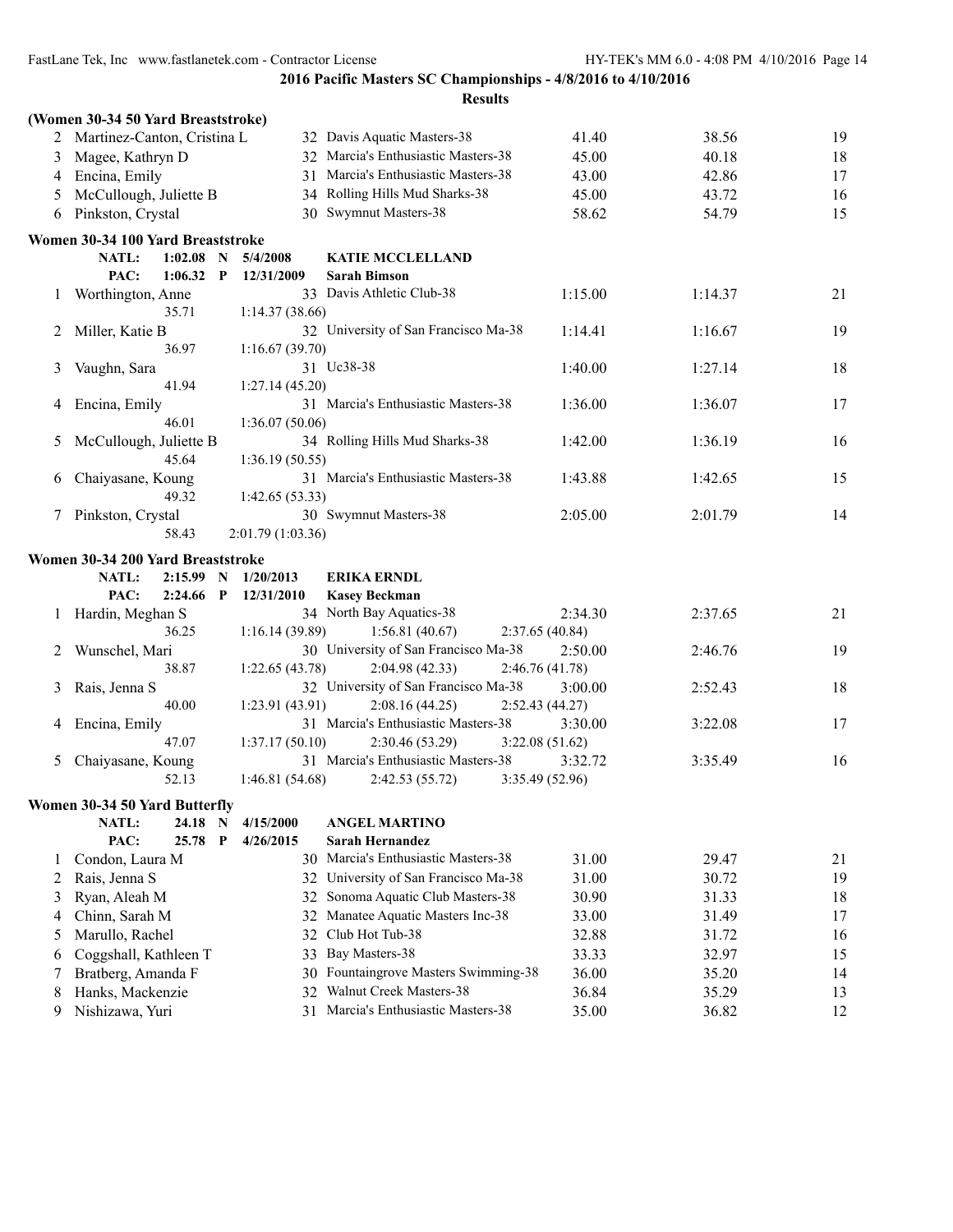|    | Women 30-34 100 Yard Butterfly  |              |                |                                            |                 |         |         |    |
|----|---------------------------------|--------------|----------------|--------------------------------------------|-----------------|---------|---------|----|
|    | NATL:<br>55.01 N                |              | 5/16/1999      | <b>ANGEL MARTINO</b>                       |                 |         |         |    |
|    | PAC:<br>56.75 P                 |              | 4/24/2015      | <b>Sarah Hernandez</b>                     |                 |         |         |    |
| 2  | Condon, Laura M                 |              |                | 30 Marcia's Enthusiastic Masters-38        |                 | 1:08.00 | 1:04.43 | 19 |
|    | 29.87                           |              | 1:04.43(34.56) |                                            |                 |         |         |    |
| 3  | Reese, DeLorean M               |              |                | 32 University of San Francisco Ma-38       |                 | 1:13.55 | 1:11.89 | 18 |
|    | 32.59                           |              | 1:11.89(39.30) |                                            |                 |         |         |    |
| 4  | Hanks, Mackenzie                |              |                | 32 Walnut Creek Masters-38                 |                 | 1:15.00 | 1:23.45 | 17 |
|    | 37.82                           |              | 1:23.45(45.63) |                                            |                 |         |         |    |
| 5  | West, Meredith A                |              |                | 31 San Mateo Masters-38                    |                 | 1:24.78 | 1:29.03 | 16 |
|    | 41.40                           |              | 1:29.03(47.63) |                                            |                 |         |         |    |
|    | Women 30-34 200 Yard Butterfly  |              |                |                                            |                 |         |         |    |
|    | <b>NATL:</b><br>$2:03.46$ N     |              | 5/12/1996      | <b>K PIPES-NEILSEN</b>                     |                 |         |         |    |
|    | PAC:<br>2:06.20                 | $\mathbf{P}$ | 12/31/1997     | <b>Martie Mc Kinney</b>                    |                 |         |         |    |
| 1  | Reese, DeLorean M               |              |                | 32 University of San Francisco Ma-38       |                 | 3:30.99 | 2:46.98 | 21 |
|    | 33.60                           |              | 1:14.52(40.92) | 2:00.74(46.22)                             | 2:46.98 (46.24) |         |         |    |
| 2  | Sacknoff, Nelle R               |              |                | 34 University of San Francisco Ma-38       |                 | 3:00.00 | 3:11.96 | 19 |
|    | 38.79                           |              | 1:27.81(49.02) | 2:21.33(53.52)                             | 3:11.96(50.63)  |         |         |    |
|    | <b>Women 30-34 100 Yard IM</b>  |              |                |                                            |                 |         |         |    |
|    | NATL:<br>57.01                  | N            | 4/15/2000      | <b>ANGEL MARTINO</b>                       |                 |         |         |    |
|    | 58.07 P<br>PAC:                 |              | 12/31/2009     | <b>Sarabeth Metzger</b>                    |                 |         |         |    |
|    | Condon, Laura M                 |              |                | 30 Marcia's Enthusiastic Masters-38        |                 | 1:08.00 | 1:07.24 | 21 |
|    | 30.05                           |              | 1:07.24(37.19) |                                            |                 |         |         |    |
|    | Worthington, Anne<br>32.44      |              | 1:08.09(35.65) | 33 Davis Athletic Club-38                  |                 | 1:11.00 | 1:08.09 | 19 |
| 3  | Miller, Katie B                 |              |                | 32 University of San Francisco Ma-38       |                 | 1:05.56 | 1:09.51 | 18 |
|    | 33.96                           |              | 1:09.51(35.55) |                                            |                 |         |         |    |
| 4  | Tiernan, Heather                |              |                | 32 Walnut Creek Masters-38                 |                 | 1:12.93 | 1:10.23 | 17 |
|    | 32.93                           |              | 1:10.23(37.30) |                                            |                 |         |         |    |
| 5  | Marullo, Rachel                 |              |                | 32 Club Hot Tub-38                         |                 | 1:12.71 | 1:11.56 | 16 |
|    | 32.51                           |              | 1:11.56(39.05) |                                            |                 |         |         |    |
| 6  | Chinn, Sarah M                  |              |                | 32 Manatee Aquatic Masters Inc-38          |                 | 1:14.00 | 1:11.78 | 15 |
|    | 34.66                           |              | 1:11.78(37.12) |                                            |                 |         |         |    |
| 7  | Martinez-Canton, Cristina L     |              |                | 32 Davis Aquatic Masters-38                |                 | 1:14.01 | 1:13.85 | 14 |
|    | 34.41                           |              | 1:13.85(39.44) |                                            |                 |         |         |    |
| 8  | Lister, Lauren M                |              |                | 33 University of San Francisco Ma-38       |                 | 1:20.00 | 1:16.72 | 13 |
|    | 37.14                           |              | 1:16.72(39.58) |                                            |                 |         |         |    |
|    | 9 Bratberg, Amanda F            |              |                | 30 Fountaingrove Masters Swimming-38       |                 | 1:21.28 | 1:18.85 | 12 |
|    | 36.55                           |              | 1:18.85(42.30) |                                            |                 |         |         |    |
| 10 | Vaughn, Sara                    |              |                | 31 Uc38-38                                 |                 | 1:35.00 | 1:22.63 | 11 |
|    | 40.59                           |              | 1:22.63(42.04) | 34 Rolling Hills Mud Sharks-38             |                 |         |         |    |
| 11 | McCullough, Juliette B<br>40.92 |              |                |                                            |                 | 1:40.00 | 1:26.42 | 10 |
|    | 12 Abbott, Bridget              |              | 1:26.42(45.50) | 34 Walnut Creek Masters-38                 |                 | 1:48.00 | 1:35.95 | 9  |
|    | 46.51                           |              | 1:35.95(49.44) |                                            |                 |         |         |    |
|    |                                 |              |                |                                            |                 |         |         |    |
|    | <b>Women 30-34 200 Yard IM</b>  |              |                |                                            |                 |         |         |    |
|    | <b>NATL:</b><br>1:58.80         | N            | 3/11/2009      | <b>ERIKA ERNDL</b>                         |                 |         |         |    |
|    | PAC:<br>$2:04.85$ P             |              | 12/31/2009     | <b>Sarabeth Metzger</b>                    |                 |         |         |    |
|    | 1 Hardin, Meghan S<br>32.16     |              | 1:09.59(37.43) | 34 North Bay Aquatics-38<br>1:50.67(41.08) | 2:25.30(34.63)  | 2:25.00 | 2:25.30 | 21 |
| 2  | Ryan, Aleah M                   |              |                | 32 Sonoma Aquatic Club Masters-38          |                 | 2:29.00 | 2:29.27 | 19 |
|    | 31.66                           |              | 1:10.27(38.61) | 1:56.41(46.14)                             | 2:29.27(32.86)  |         |         |    |
|    |                                 |              |                |                                            |                 |         |         |    |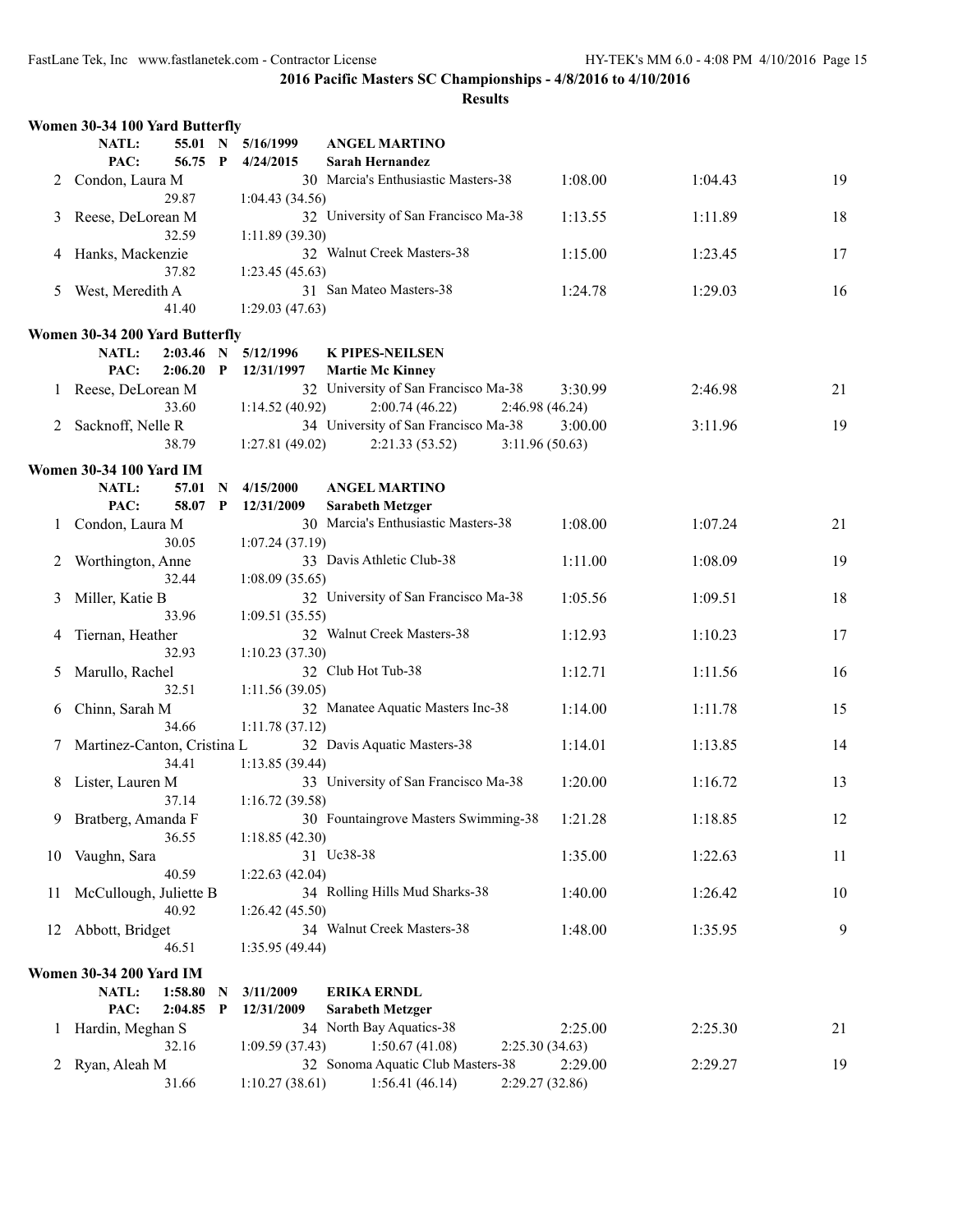|   | (Women 30-34 200 Yard IM)                         |   |                   |                                      |                 |         |    |
|---|---------------------------------------------------|---|-------------------|--------------------------------------|-----------------|---------|----|
|   | 3 Chinn, Sarah M                                  |   |                   | 32 Manatee Aquatic Masters Inc-38    | 2:40.00         | 2:32.22 | 18 |
|   | 33.60                                             |   | 1:13.80(40.20)    | 1:56.78(42.98)                       | 2:32.22 (35.44) |         |    |
|   | 4 Rais, Jenna S                                   |   |                   | 32 University of San Francisco Ma-38 | 2:40.00         | 2:35.38 | 17 |
|   | 34.40                                             |   | 1:15.59(41.19)    | 1:59.68(44.09)                       | 2:35.38(35.70)  |         |    |
| 5 | Reese, DeLorean M                                 |   |                   | 32 University of San Francisco Ma-38 | 3:00.99         | 2:37.01 | 16 |
|   | 32.98                                             |   | 1:13.49(40.51)    | 2:00.77(47.28)                       | 2:37.01 (36.24) |         |    |
| 6 | Nishizawa, Yuri                                   |   |                   | 31 Marcia's Enthusiastic Masters-38  | 3:00.00         | 2:46.57 | 15 |
|   | 37.86                                             |   | 1:16.63(38.77)    | 2:07.08(50.45)                       | 2:46.57 (39.49) |         |    |
| 7 | Hanks, Mackenzie                                  |   |                   | 32 Walnut Creek Masters-38           | 2:55.00         | 2:59.34 | 14 |
|   | 37.35                                             |   | 1:22.99 (45.64)   | 2:17.90(54.91)                       | 2:59.34(41.44)  |         |    |
| 8 | West, Meredith A                                  |   |                   | 31 San Mateo Masters-38              | 3:09.20         | 3:11.28 | 13 |
|   | 40.08                                             |   | 1:33.25(53.17)    | 2:32.20(58.95)                       | 3:11.28(39.08)  |         |    |
|   |                                                   |   |                   | 34 Walnut Creek Masters-38           | 3:50.00         | 3:22.91 | 12 |
| 9 | Abbott, Bridget                                   |   |                   |                                      |                 |         |    |
|   | 46.72                                             |   | 1:37.20(50.48)    | 2:33.84 (56.64)                      | 3:22.91 (49.07) |         |    |
|   | <b>Women 30-34 400 Yard IM</b>                    |   |                   |                                      |                 |         |    |
|   | NATL:<br>4:14.84                                  | N | 1/20/2013         | <b>ERIKA ERNDL</b>                   |                 |         |    |
|   | PAC:<br>4:32.77                                   | P | 12/31/1996        | <b>Sara Shand</b>                    |                 |         |    |
|   | Wunschel, Mari                                    |   |                   | 30 University of San Francisco Ma-38 | 5:45.00         | 5:08.01 | 21 |
|   | 34.51                                             |   | 1:14.57(40.06)    | 1:54.56 (39.99)                      | 2:32.84 (38.28) |         |    |
|   | 3:16.68(43.84)                                    |   | 3:59.83(43.15)    | 4:34.57 (34.74)                      | 5:08.01 (33.44) |         |    |
|   | 2 Chinn, Sarah M                                  |   |                   | 32 Manatee Aquatic Masters Inc-38    | 5:32.07         | 5:25.46 | 19 |
|   | 35.95                                             |   | 1:16.80(40.85)    | 2:00.76(43.96)                       | 2:43.82(43.06)  |         |    |
|   | 3:28.05(44.23)                                    |   | 4:12.78(44.73)    | 4:50.18(37.40)                       | 5:25.46 (35.28) |         |    |
| 3 | Reese, DeLorean M                                 |   |                   | 32 University of San Francisco Ma-38 | 5:30.99         | 5:37.22 | 18 |
|   | 34.07                                             |   | 1:15.66(41.59)    | 1:57.11(41.45)                       | 2:39.88(42.77)  |         |    |
|   | 3:28.27(48.39)                                    |   | 4:17.86(49.59)    | 4:57.28 (39.42)                      | 5:37.22 (39.94) |         |    |
|   | 4 Hanks, Mackenzie                                |   |                   | 32 Walnut Creek Masters-38           | 5:50.00         | 6:23.68 | 17 |
|   | 39.36                                             |   | 1:26.87(47.51)    | 2:15.98(49.11)                       | 3:04.79(48.81)  |         |    |
|   | 4:02.07(57.28)                                    |   | 4:57.81(55.74)    | 5:40.58 (42.77)                      | 6:23.68(43.10)  |         |    |
| 5 | Chaiyasane, Koung                                 |   |                   | 31 Marcia's Enthusiastic Masters-38  | 7:41.21         | 7:48.37 | 16 |
|   | 1:04.33                                           |   | 2:12.70 (1:08.37) | 3:10.76(58.06)                       | 4:08.18(57.42)  |         |    |
|   | 5:03.45 (55.27)                                   |   | 6:00.03(56.58)    | 6:56.10(56.07)                       | 7:48.37(52.27)  |         |    |
|   |                                                   |   |                   |                                      |                 |         |    |
|   | Women 35-39 50 Yard Freestyle<br>NATL:<br>22.34 N |   | 2/25/2007         | <b>DARA TORRES</b>                   |                 |         |    |
|   | PAC:<br>$24.04$ P                                 |   | 5/5/2014          | <b>Ericka Richards</b>               |                 |         |    |
|   |                                                   |   |                   | 38 Uc38-38                           | 24.44           | 24.42   | 21 |
|   | 1 Richards, Ericka L                              |   |                   |                                      |                 |         |    |
|   | 2 Buskirk, Emily K                                |   |                   | 35 North Bay Aquatics-38             | 26.73           | 27.27   | 19 |
| 3 | Crooks, Marni                                     |   |                   | 37 Walnut Creek Masters-38           | 31.00           | 29.97   | 18 |
| 4 | Bell, Hiroe A                                     |   | 36                | Swymnut Masters-38                   | 29.33           | 30.07   | 17 |
| 5 | Doyle, Nia B                                      |   |                   | 35 Marcia's Enthusiastic Masters-38  | 30.00           | 30.10   | 16 |
| 6 | Morris, Kathleen E                                |   |                   | 36 Davis Aquatic Masters-38          | 34.00           | 33.52   | 15 |
| 7 | Ramirez, Millie                                   |   |                   | 35 Marcia's Enthusiastic Masters-38  | 59.00           | 44.23   | 14 |
|   | Women 35-39 100 Yard Freestyle                    |   |                   |                                      |                 |         |    |
|   | NATL:                                             |   | 49.72 N 2/25/2007 | <b>DARA TORRES</b>                   |                 |         |    |
|   | PAC:<br>52.21 P                                   |   | 4/26/2015         | <b>Ericka Richards</b>               |                 |         |    |
| 1 | Richards, Ericka L                                |   |                   | 38 Uc38-38                           | 53.71           | 53.11   | 21 |
|   | 25.30                                             |   | 53.11 (27.81)     |                                      |                 |         |    |
| 2 | Buskirk, Emily K                                  |   |                   | 35 North Bay Aquatics-38             | 58.36           | 58.08   | 19 |
|   | 27.81                                             |   | 58.08 (30.27)     |                                      |                 |         |    |
| 3 | Maidenberg, Eve G                                 |   |                   | 39 Manatee Aquatic Masters Inc-38    | 1:02.03         | 1:04.78 | 18 |
|   | 30.96                                             |   | 1:04.78 (33.82)   |                                      |                 |         |    |
|   |                                                   |   |                   |                                      |                 |         |    |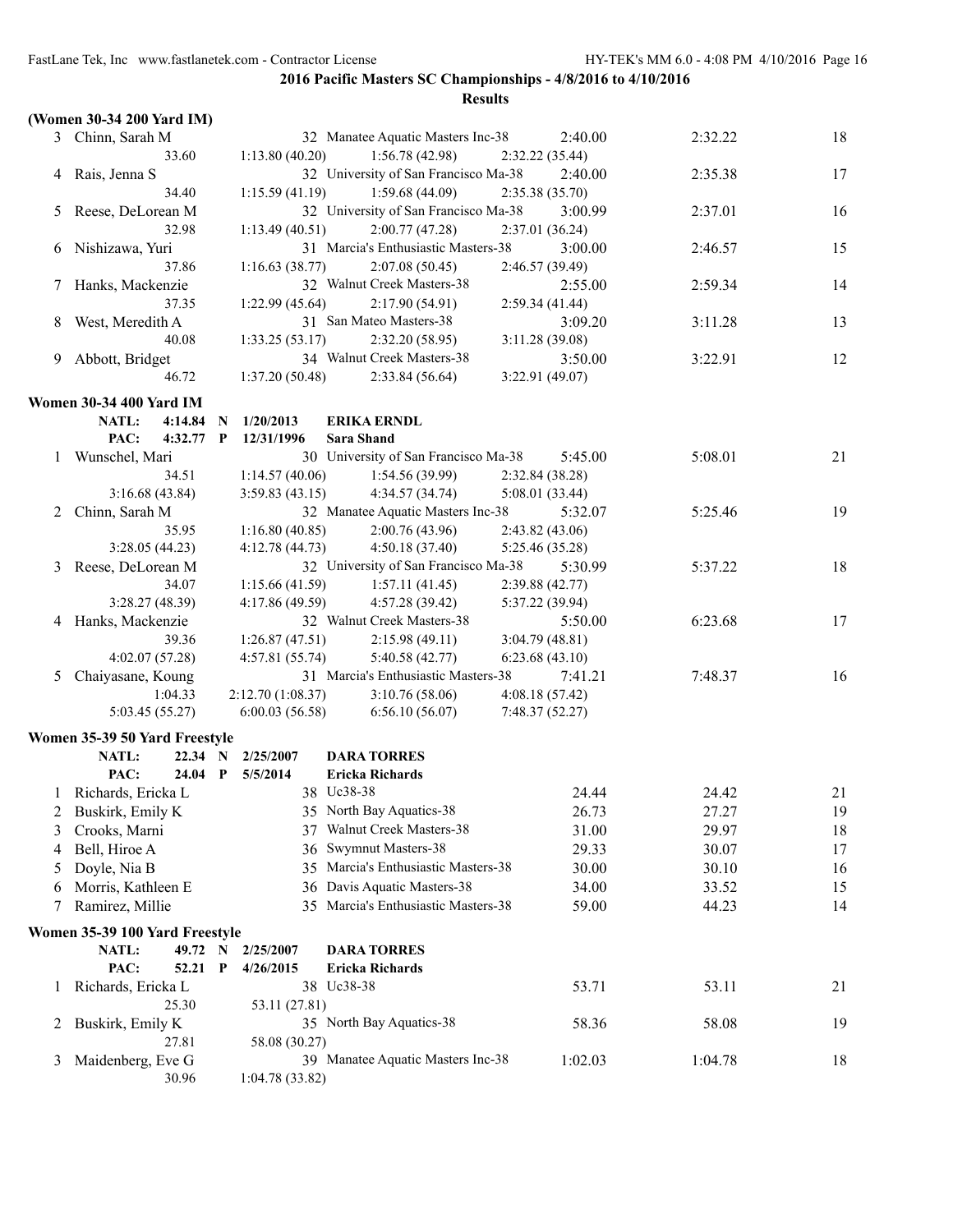|   |                                                        |                                  |                                     | <b>Results</b>  |         |    |
|---|--------------------------------------------------------|----------------------------------|-------------------------------------|-----------------|---------|----|
|   | (Women 35-39 100 Yard Freestyle)                       |                                  |                                     |                 |         |    |
|   | 4 Nonaka, Marissa G                                    |                                  | 37 Walnut Creek Masters-38          | 1:08.00         | 1:05.48 | 17 |
|   | 31.09                                                  | 1:05.48(34.39)                   |                                     |                 |         |    |
| 5 | Bell, Hiroe A                                          |                                  | 36 Swymnut Masters-38               | 1:06.40         | 1:06.29 | 16 |
|   | 31.93                                                  | 1:06.29(34.36)                   |                                     |                 |         |    |
| 6 | Morris, Kathleen E                                     |                                  | 36 Davis Aquatic Masters-38         | 1:15.01         | 1:13.82 | 15 |
|   | 35.92                                                  | 1:13.82(37.90)                   |                                     |                 |         |    |
|   |                                                        |                                  |                                     |                 |         |    |
|   | Women 35-39 200 Yard Freestyle<br>NATL:<br>$1:51.55$ N | 5/3/1997                         | <b>K PIPES-NEILSEN</b>              |                 |         |    |
|   | PAC:<br>$1:53.33$ P                                    | 12/31/2002                       | <b>Laureen Welting</b>              |                 |         |    |
|   | Keeler, Susan E                                        |                                  | 37 Walnut Creek Masters-38          | 2:20.00         | 2:17.01 | 21 |
|   | 31.62                                                  | 1:06.06(34.44)                   | 1:42.38(36.32)                      | 2:17.01(34.63)  |         |    |
|   | Groskopf, Sarah L                                      |                                  | 35 Tri Valley Masters-38            | 2:23.83         | 2:24.95 | 19 |
|   | 33.85                                                  | 1:10.49(36.64)                   | 1:47.56(37.07)                      | 2:24.95 (37.39) |         |    |
| 3 |                                                        |                                  | 35 Marcia's Enthusiastic Masters-38 | 2:38.76         | 2:37.83 | 18 |
|   | Doyle, Nia B<br>37.31                                  | 1:17.37(40.06)                   | 1:58.75(41.38)                      | 2:37.83 (39.08) |         |    |
|   |                                                        |                                  |                                     |                 |         |    |
|   | Women 35-39 500 Yard Freestyle                         |                                  |                                     |                 |         |    |
|   | <b>NATL:</b><br>4:56.09                                | N<br>5/3/1997                    | <b>K PIPES-NEILSEN</b>              |                 |         |    |
|   | PAC:<br>5:04.58                                        | P<br>12/31/2001                  | Lisa Hazen                          |                 |         |    |
|   | Maidenberg, Eve G                                      |                                  | 39 Manatee Aquatic Masters Inc-38   | 5:55.00         | 5:56.57 | 21 |
|   | 31.57                                                  | 1:05.55(33.98)                   | 1:40.45(34.90)                      | 2:15.70(35.25)  |         |    |
|   | 2:52.06(36.36)                                         | 3:28.12(36.06)                   | 4:05.05(36.93)                      | 4:42.54 (37.49) |         |    |
|   | 5:20.08 (37.54)                                        | 5:56.57 (36.49)                  |                                     |                 |         |    |
| 2 | Groskopf, Sarah L                                      |                                  | 35 Tri Valley Masters-38            | 6:11.32         | 6:11.45 | 19 |
|   | 32.87                                                  | 1:08.55(35.68)                   | 1:45.62(37.07)                      | 2:22.92 (37.30) |         |    |
|   | 3:00.92 (38.00)                                        | 3:38.82 (37.90)                  | 4:16.49(37.67)                      | 4:54.30(37.81)  |         |    |
|   | 5:31.96 (37.66)                                        | 6:11.45(39.49)                   |                                     |                 |         |    |
| 3 | Hladik, Michelle L<br>33.64                            |                                  | 38 Sierra Marlins Masters-38        | 6:28.35         | 6:22.09 | 18 |
|   | 3:06.81 (38.98)                                        | 1:10.97(37.33)                   | 1:49.13(38.16)                      | 2:27.83(38.70)  |         |    |
|   | 5:43.95 (39.71)                                        | 3:45.54(38.73)<br>6:22.09(38.14) | 4:24.72 (39.18)                     | 5:04.24 (39.52) |         |    |
| 4 | Stretch, Sarah K                                       |                                  | 36 Marcia's Enthusiastic Masters-38 | 6:42.77         | 6:37.14 | 17 |
|   | 35.70                                                  | 1:14.71(39.01)                   | 1:54.14(39.43)                      | 2:34.54(40.40)  |         |    |
|   | 3:14.80(40.26)                                         | 3:55.09(40.29)                   | 4:35.29(40.20)                      | 5:16.21(40.92)  |         |    |
|   | 5:57.09 (40.88)                                        | 6:37.14(40.05)                   |                                     |                 |         |    |
| 5 | Doyle, Nia B                                           |                                  | 35 Marcia's Enthusiastic Masters-38 | 7:02.42         | 7:03.23 | 16 |
|   | 39.52                                                  | 1:19.92(40.40)                   | $2:02.48(42.56)$ $2:45.88(43.40)$   |                 |         |    |
|   | 3:27.22(41.34)                                         | 4:11.13(43.91)                   | 4:55.18(44.05)                      | 5:39.13 (43.95) |         |    |
|   | 6:23.14(44.01)                                         | 7:03.23(40.09)                   |                                     |                 |         |    |
| 6 | Chin McCormick, Melissa A                              |                                  | 35 Walnut Creek Masters-38          | 8:00.00         | 7:11.47 | 15 |
|   | 37.03                                                  | 1:17.57(40.54)                   | 2:00.23(42.66)                      | 2:43.80 (43.57) |         |    |
|   | 3:27.78 (43.98)                                        | 4:12.97 (45.19)                  | 4:58.17(45.20)                      | 5:43.10 (44.93) |         |    |
|   | 6:27.52(44.42)                                         | 7:11.47(43.95)                   |                                     |                 |         |    |
| 7 | Morris, Kathleen E                                     |                                  | 36 Davis Aquatic Masters-38         | 7:35.01         | 7:19.19 | 14 |
|   | 38.92                                                  | 1:21.15(42.23)                   | 2:04.88(43.73)                      | 2:49.04(44.16)  |         |    |
|   | 3:33.39 (44.35)                                        | 4:18.30 (44.91)                  | 5:03.87(45.57)                      | 5:49.50 (45.63) |         |    |
|   | 6:34.87(45.37)                                         | 7:19.19 (44.32)                  |                                     |                 |         |    |
|   |                                                        |                                  |                                     |                 |         |    |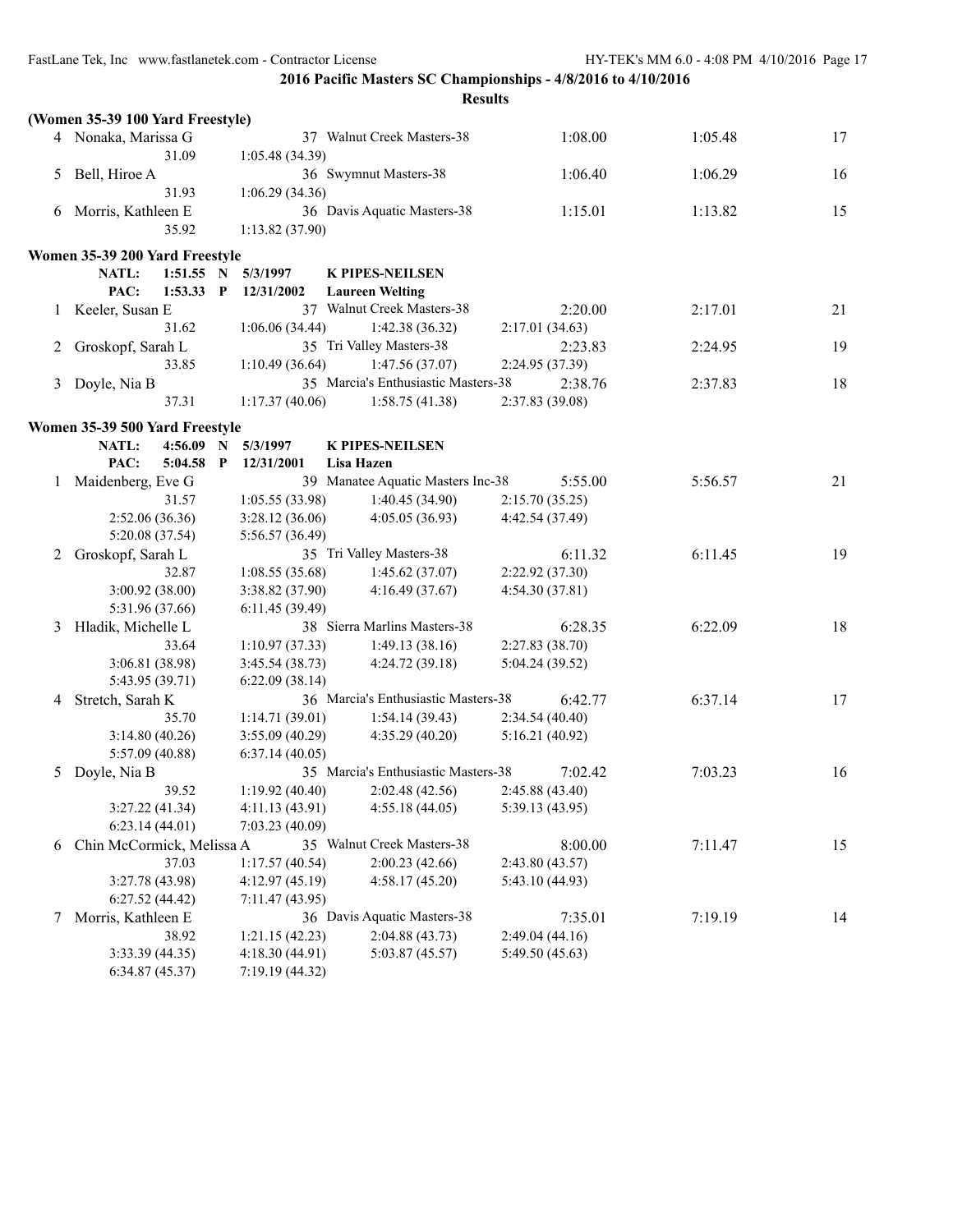|   | Women 35-39 1000 Yard Freestyle |                 |              |                  |                                     |                  |                  |    |
|---|---------------------------------|-----------------|--------------|------------------|-------------------------------------|------------------|------------------|----|
|   | NATL:                           | 10:11.23 N      |              | 11/15/2014       | <b>HEIDI GEORGE</b>                 |                  |                  |    |
|   | PAC:                            | 10:28.09        | $\mathbf{P}$ | 12/31/2009       | <b>Alison Zamanian</b>              |                  |                  |    |
|   | 1 Profumo, Tesla E              |                 |              |                  | 39 Santa Cruz Masters Aquatics-38   | 11:40.00         | 11:30.96         | 21 |
|   |                                 | 31.66           |              | 1:05.70(34.04)   | 1:40.43(34.73)                      | 2:15.10(34.67)   |                  |    |
|   |                                 | 2:49.51 (34.41) |              | 3:24.63(35.12)   | 3:59.19(34.56)                      | 4:34.00(34.81)   |                  |    |
|   |                                 | 5:09.06(35.06)  |              | 5:44.24 (35.18)  | 6:19.42(35.18)                      | 6:54.56(35.14)   |                  |    |
|   |                                 | 7:29.96(35.40)  |              | 8:04.84 (34.88)  | 8:39.94(35.10)                      | 9:14.78(34.84)   |                  |    |
|   |                                 | 9:49.33 (34.55) |              | 10:23.81 (34.48) | 10:57.76 (33.95)                    | 11:30.96 (33.20) |                  |    |
| 2 | Maidenberg, Eve G               |                 |              |                  | 39 Manatee Aquatic Masters Inc-38   | 12:01.99         | 12:11.04         | 19 |
|   |                                 | 32.54           |              | 1:07.98(35.44)   | 1:44.29 (36.31)                     | 2:20.78 (36.49)  |                  |    |
|   |                                 | 2:57.26(36.48)  |              | 3:33.92 (36.66)  | 4:10.80(36.88)                      | 4:47.78 (36.98)  |                  |    |
|   |                                 | 5:24.78 (37.00) |              | 6:01.60(36.82)   | 6:38.00(36.40)                      | 7:15.00(37.00)   |                  |    |
|   |                                 | 7:52.28(37.28)  |              | 8:29.22 (36.94)  | 9:06.13(36.91)                      | 9:43.33(37.20)   |                  |    |
|   | 10:20.55 (37.22)                |                 |              | 10:58.04 (37.49) | 11:34.88 (36.84)                    | 12:11.04(36.16)  |                  |    |
| 3 | Doyle, Nia B                    |                 |              |                  | 35 Marcia's Enthusiastic Masters-38 | 14:16.28         | 14:23.38         | 18 |
|   |                                 | 40.71           |              | 1:22.82(42.11)   | 2:06.37(43.55)                      | 2:50.71 (44.34)  |                  |    |
|   |                                 | 3:35.24(44.53)  |              | 4:19.63 (44.39)  | 5:04.51 (44.88)                     | 5:49.66 (45.15)  |                  |    |
|   |                                 | 6:34.03(44.37)  |              | 7:18.42 (44.39)  | 8:02.71(44.29)                      | 8:47.00 (44.29)  |                  |    |
|   |                                 | 9:30.48(43.48)  |              | 10:13.93 (43.45) | 10:57.30 (43.37)                    | 11:40.88 (43.58) |                  |    |
|   | 12:23.48 (42.60)                |                 |              | 13:05.48 (42.00) | 13:46.91 (41.43)                    | 14:23.38 (36.47) |                  |    |
|   | Women 35-39 1650 Yard Freestyle |                 |              |                  |                                     |                  |                  |    |
|   | NATL:                           | 16:46.85 N      |              | 11/15/2014       | <b>HEIDI GEORGE</b>                 |                  |                  |    |
|   | PAC:                            | 17:22.56 P      |              | 12/31/2006       | <b>Alison Zamanian</b>              |                  |                  |    |
| 1 | Groskopf, Sarah L               |                 |              |                  | 35 Tri Valley Masters-38            | 21:29.34         | 21:05.82         | 21 |
|   |                                 | 34.04           |              | 1:10.39(36.35)   | 1:48.19(37.80)                      | 2:26.10(37.91)   |                  |    |
|   |                                 | 3:03.72(37.62)  |              | 3:41.10(37.38)   | 4:18.98(37.88)                      | 4:57.55(38.57)   |                  |    |
|   |                                 | 5:35.87 (38.32) |              | 6:14.10(38.23)   | 6:51.66(37.56)                      | 7:30.06(38.40)   |                  |    |
|   |                                 | 8:08.54(38.48)  |              | 8:47.20 (38.66)  | 9:26.57(39.37)                      | 10:04.69 (38.12) |                  |    |
|   | 10:43.34 (38.65)                |                 |              | 11:22.54 (39.20) | 12:01.50 (38.96)                    | 12:40.89 (39.39) |                  |    |
|   | 13:20.15(39.26)                 |                 |              | 13:58.48 (38.33) | 14:37.17 (38.69)                    | 15:16.19 (39.02) |                  |    |
|   | 15:54.80(38.61)                 |                 |              | 16:33.96 (39.16) | 17:12.90 (38.94)                    | 17:51.80 (38.90) |                  |    |
|   | 18:30.61 (38.81)                |                 |              | 19:09.48 (38.87) | 19:48.83 (39.35)                    | 20:27.47 (38.64) | 21:05.82 (38.35) |    |
| 2 | Maidenberg, Eve G               |                 |              |                  | 39 Manatee Aquatic Masters Inc-38   | 20:16.03         | 21:15.76         | 19 |
|   |                                 | 33.42           |              | 1:10.62(37.20)   | 1:47.59(36.97)                      | 2:24.79 (37.20)  |                  |    |
|   |                                 | 3:02.37(37.58)  |              | 3:40.43 (38.06)  | 4:19.11(38.68)                      | 4:57.95 (38.84)  |                  |    |
|   |                                 | 5:37.04 (39.09) |              | 6:16.27(39.23)   | 6:55.79(39.52)                      | 7:35.49(39.70)   |                  |    |
|   |                                 | 8:15.02 (39.53) |              | 8:54.19(39.17)   | 9:33.55(39.36)                      | 10:12.90(39.35)  |                  |    |
|   | 10:52.22 (39.32)                |                 |              | 11:32.24 (40.02) | 12:10.84 (38.60)                    | 12:49.89 (39.05) |                  |    |
|   | 13:29.01 (39.12)                |                 |              | 14:08.16 (39.15) | 14:47.46 (39.30)                    | 15:26.25 (38.79) |                  |    |
|   | 16:05.35(39.10)                 |                 |              | 16:44.08 (38.73) | 17:22.84 (38.76)                    | 18:01.52 (38.68) |                  |    |
|   | 18:40.75 (39.23)                |                 |              | 19:19.73 (38.98) | 19:58.79 (39.06)                    | 20:37.92 (39.13) | 21:15.76 (37.84) |    |
| 3 | Doyle, Nia B                    |                 |              |                  | 35 Marcia's Enthusiastic Masters-38 | 24:23.91         | 24:10.00         | 18 |
|   |                                 | 42.24           |              | 1:24.54(42.30)   | 2:08.44(43.90)                      | 2:52.44(44.00)   |                  |    |
|   |                                 | 3:37.20(44.76)  |              | 4:22.15(44.95)   | 5:06.83(44.68)                      | 5:51.67(44.84)   |                  |    |
|   |                                 | 6:36.37(44.70)  |              | 7:20.80(44.43)   | 8:05.06 (44.26)                     | 8:49.19 (44.13)  |                  |    |
|   |                                 | 9:32.98 (43.79) |              | 10:16.55 (43.57) | 11:00.69(44.14)                     | 11:45.49 (44.80) |                  |    |
|   | 12:29.62 (44.13)                |                 |              | 13:13.47 (43.85) | 13:57.15 (43.68)                    | 14:41.61 (44.46) |                  |    |
|   | 15:25.71 (44.10)                |                 |              | 16:09.20 (43.49) | 16:53.15(43.95)                     | 17:36.85 (43.70) |                  |    |
|   | 18:20.75 (43.90)                |                 |              | 19:04.97 (44.22) | 19:49.02 (44.05)                    | 20:33.44 (44.42) |                  |    |
|   | 21:18.01 (44.57)                |                 |              | 22:02.30 (44.29) | 22:46.66 (44.36)                    | 23:29.14 (42.48) | 24:10.00 (40.86) |    |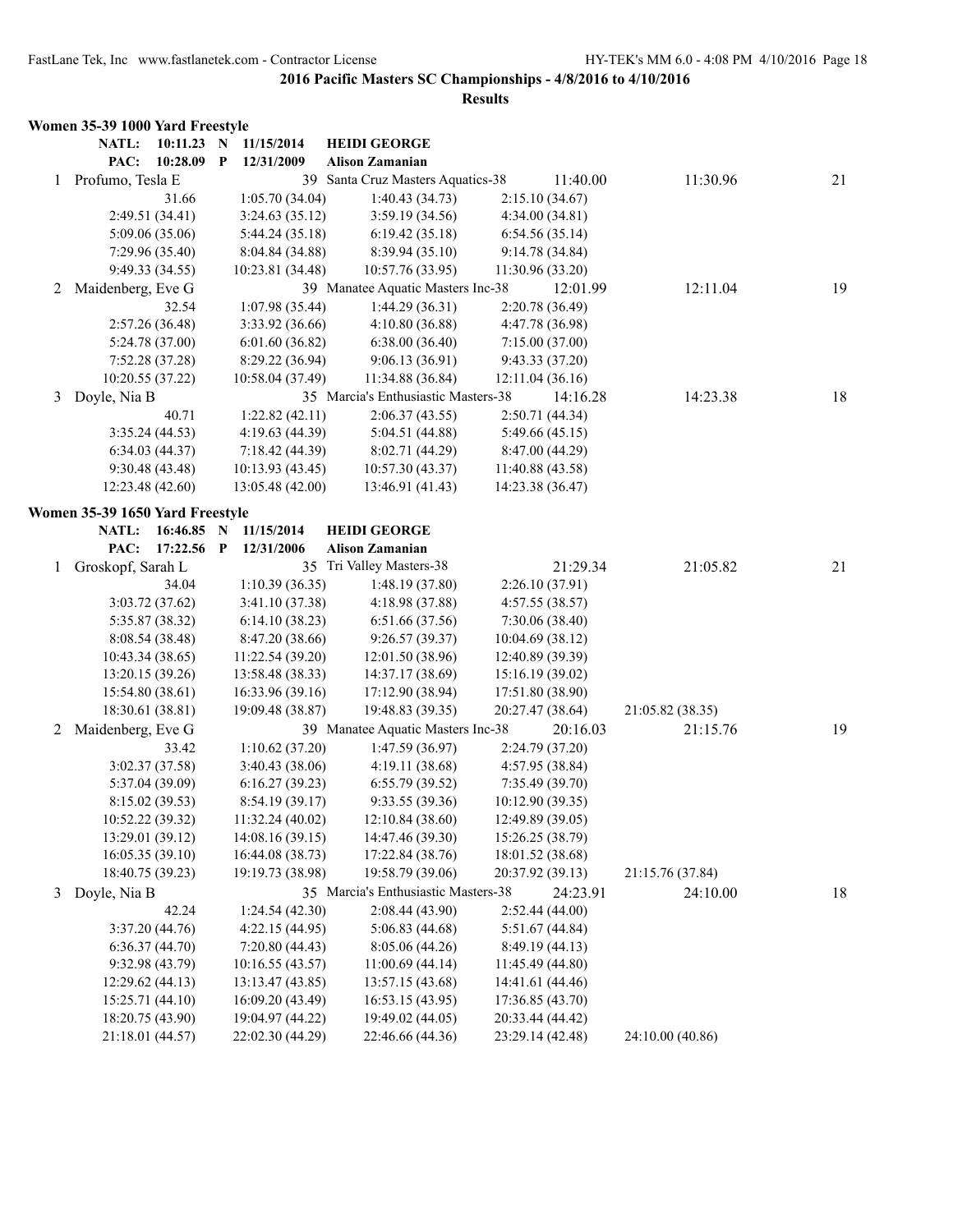|   | (Women 35-39 1650 Yard Freestyle) |                       |                  |                                      |                  |                  |    |
|---|-----------------------------------|-----------------------|------------------|--------------------------------------|------------------|------------------|----|
|   | 4 Chin McCormick, Melissa A       |                       |                  | 35 Walnut Creek Masters-38           | 28:00.00         | 24:47.59         | 17 |
|   | 40.01                             |                       | 1:23.42(43.41)   | 2:07.86 (44.44)                      | 2:53.69(45.83)   |                  |    |
|   | 3:40.04 (46.35)                   |                       | 4:25.94(45.90)   | 5:11.57 (45.63)                      | 5:57.95 (46.38)  |                  |    |
|   | 6:44.35(46.40)                    |                       | 7:31.05(46.70)   | 8:17.53(46.48)                       | 9:03.91(46.38)   |                  |    |
|   | 9:50.69(46.78)                    |                       | 10:35.93 (45.24) | 11:20.87 (44.94)                     | 12:05.69(44.82)  |                  |    |
|   | 12:50.59 (44.90)                  |                       | 13:35.51 (44.92) | 14:20.75 (45.24)                     | 15:05.50 (44.75) |                  |    |
|   | 15:50.99 (45.49)                  |                       | 16:35.86 (44.87) | 17:21.52 (45.66)                     | 18:06.61 (45.09) |                  |    |
|   | 18:52.08 (45.47)                  |                       | 19:37.35 (45.27) | 20:22.70 (45.35)                     | 21:07.65 (44.95) |                  |    |
|   | 21:52.63 (44.98)                  |                       | 22:37.28 (44.65) | 23:21.18 (43.90)                     | 24:05.17 (43.99) | 24:47.59 (42.42) |    |
| 5 | Tilds, Katrina                    |                       |                  | 38 University of San Francisco Ma-38 | 28:00.00         | 26:47.86         | 16 |
|   | 43.71                             |                       | 1:29.32(45.61)   | 2:17.01(47.69)                       | 3:06.10(49.09)   |                  |    |
|   | 3:55.96 (49.86)                   |                       | 4:45.67(49.71)   | 5:35.36 (49.69)                      | 6:26.12(50.76)   |                  |    |
|   | 7:16.30(50.18)                    |                       | 8:06.16(49.86)   | 8:55.51(49.35)                       | 9:45.07(49.56)   |                  |    |
|   | 10:35.16 (50.09)                  |                       | 11:23.87(48.71)  | 12:13.27 (49.40)                     | 13:02.52 (49.25) |                  |    |
|   | 13:50.76 (48.24)                  |                       | 14:39.72 (48.96) | 15:27.94 (48.22)                     | 16:16.66 (48.72) |                  |    |
|   | 17:04.65 (47.99)                  |                       | 17:53.96 (49.31) | 18:42.53 (48.57)                     | 19:31.23 (48.70) |                  |    |
|   | 20:20.44 (49.21)                  |                       | 21:09.70 (49.26) | 21:58.46 (48.76)                     | 22:47.26 (48.80) |                  |    |
|   | 23:35.75 (48.49)                  |                       | 24:23.50 (47.75) | 25:11.85 (48.35)                     | 25:59.81 (47.96) | 26:47.86 (48.05) |    |
|   | Women 35-39 50 Yard Backstroke    |                       |                  |                                      |                  |                  |    |
|   | NATL:<br>25.02                    | N                     | 5/3/2014         | <b>NORIKO INADA</b>                  |                  |                  |    |
|   | PAC:                              | 27.82<br>$\mathbf{P}$ | 12/31/1991       | Laura Val                            |                  |                  |    |
| 1 | Richards, Ericka L                |                       |                  | 38 Uc38-38                           | 28.69            | 28.29            | 21 |
| 2 | Keeler, Susan E                   |                       |                  | 37 Walnut Creek Masters-38           | 32.00            | 32.11            | 19 |
| 3 | Hladik, Michelle L                |                       | 38               | Sierra Marlins Masters-38            | 34.37            | 34.19            | 18 |
| 4 | Martinez, Heather J               |                       |                  | 39 Chico Masters Swimming-38         | 36.00            | 35.14            | 17 |
|   |                                   |                       |                  | 36 Marcia's Enthusiastic Masters-38  |                  |                  |    |
| 5 | Stretch, Sarah K                  |                       |                  |                                      | 35.92            | 35.74            | 16 |
| 6 | Nonaka, Marissa G                 |                       |                  | 37 Walnut Creek Masters-38           | 38.00            | 36.04            | 15 |
| 7 | Bell, Hiroe A                     |                       | 36               | Swymnut Masters-38                   | 36.98            | 36.49            | 14 |
| 8 | Doyle, Nia B                      |                       |                  | 35 Marcia's Enthusiastic Masters-38  | 35.72            | 36.61            | 13 |
| 9 | Lebsack, Emily K                  |                       |                  | 35 Marcia's Enthusiastic Masters-38  | 45.00            | 39.30            | 12 |
|   | Women 35-39 100 Yard Backstroke   |                       |                  |                                      |                  |                  |    |
|   | NATL:                             | 54.83<br>N            | 5/4/2014         | <b>NORIKO INADA</b>                  |                  |                  |    |
|   | PAC:                              | 59.86 P               | 12/31/2004       | <b>Jody Smith</b>                    |                  |                  |    |
| 1 | Martinez, Heather J               |                       |                  | 39 Chico Masters Swimming-38         | 1:16.70          | 1:17.61          | 21 |
|   | 38.43                             |                       | 1:17.61(39.18)   |                                      |                  |                  |    |
|   | Lebsack, Emily K                  |                       |                  | 35 Marcia's Enthusiastic Masters-38  | 1:40.00          | DQ               |    |
|   | 41.52                             |                       | DQ (42.19)       |                                      |                  |                  |    |
|   | Women 35-39 200 Yard Backstroke   |                       |                  |                                      |                  |                  |    |
|   | NATL:                             | $2:00.54$ N           | 3/14/1998        | <b>K PIPES-NEILSEN</b>               |                  |                  |    |
|   | PAC:                              | $2:08.31$ P           | 12/31/2005       | <b>Jody Smith</b>                    |                  |                  |    |
| 1 | Groskopf, Sarah L                 |                       |                  | 35 Tri Valley Masters-38             | 2:40.48          | 2:36.90          | 21 |
|   | 37.35                             |                       | 1:16.57(39.22)   | 1:56.86(40.29)                       | 2:36.90(40.04)   |                  |    |
|   | 2 Hladik, Michelle L              |                       |                  | 38 Sierra Marlins Masters-38         | 2:46.72          | 2:41.44          | 19 |
|   | 37.83                             |                       | 1:18.90(41.07)   | 2:01.31(42.41)                       | 2:41.44(40.13)   |                  |    |
| 3 | Martinez, Heather J               |                       |                  | 39 Chico Masters Swimming-38         | 2:44.40          | 2:47.52          | 18 |
|   | 40.10                             |                       | 1:23.55(43.45)   | 2:06.18(42.63)                       | 2:47.52(41.34)   |                  |    |
|   | Nonaka, Marissa G                 |                       |                  | 37 Walnut Creek Masters-38           | 3:13.00          | 2:55.47          | 17 |
| 4 | 41.81                             |                       | 1:26.89(45.08)   | 2:11.82 (44.93)                      | 2:55.47(43.65)   |                  |    |
|   | Lebsack, Emily K                  |                       |                  | 35 Marcia's Enthusiastic Masters-38  | 2:50.00          | 3:04.21          | 16 |
| 5 |                                   |                       | 1:29.52(46.77)   |                                      |                  |                  |    |
|   | 42.75                             |                       |                  | 2:18.27(48.75)                       | 3:04.21(45.94)   |                  |    |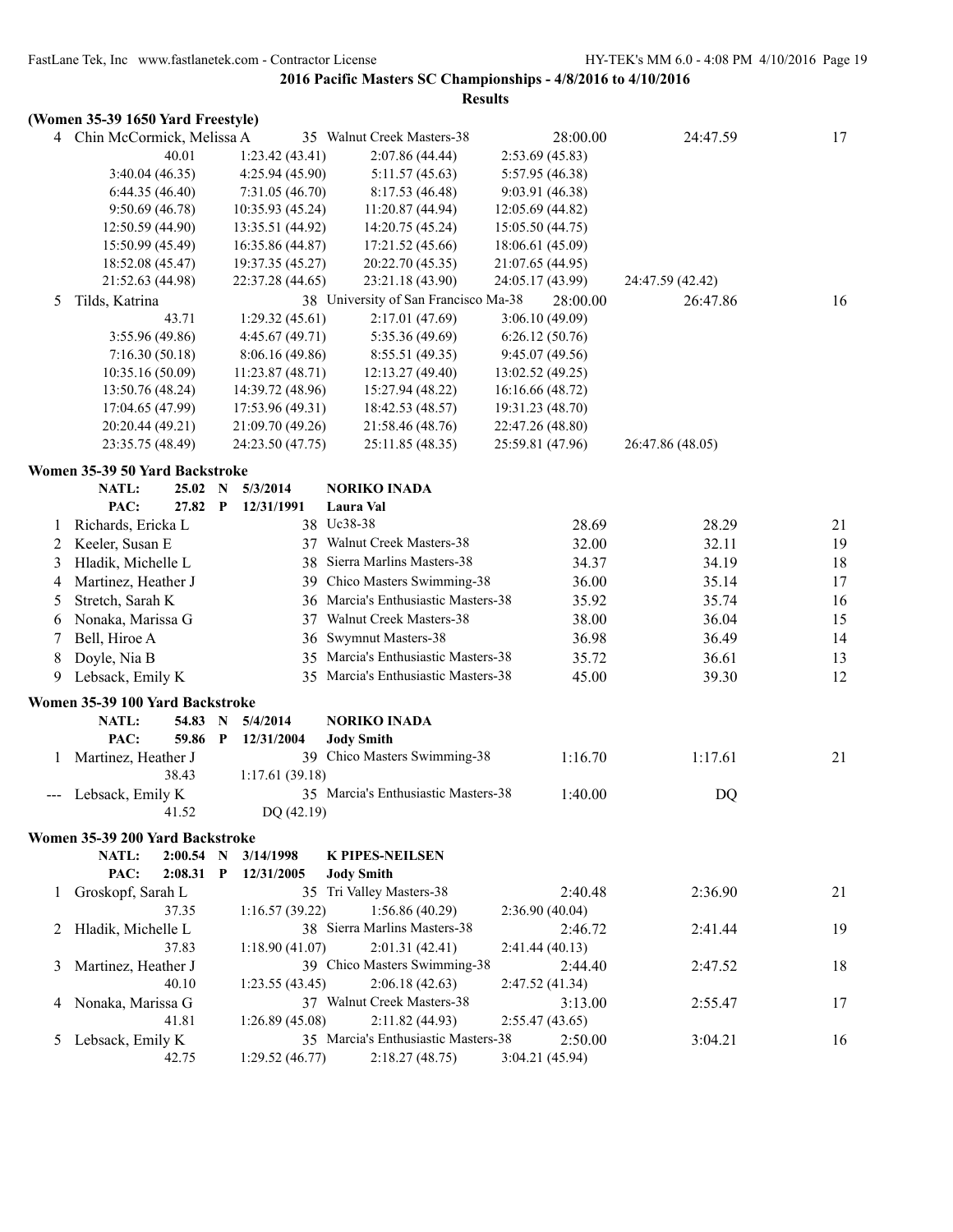|         | Women 35-39 50 Yard Breaststroke                        |              |                |                                     |                   |         |    |
|---------|---------------------------------------------------------|--------------|----------------|-------------------------------------|-------------------|---------|----|
|         | NATL:<br>28.51 N                                        |              | 5/2/2014       | <b>KATIE GLENN</b>                  |                   |         |    |
|         | PAC:<br>28.55 P                                         |              | 5/4/2014       | <b>Katie Glenn</b>                  |                   |         |    |
| 1       | Richards, Ericka L                                      |              |                | 38 Uc38-38                          | 31.93             | 31.28   | 21 |
|         | 2 Keeler, Susan E                                       |              |                | 37 Walnut Creek Masters-38          | 40.00             | 37.93   | 19 |
| 3       | Lebsack, Emily K                                        |              |                | 35 Marcia's Enthusiastic Masters-38 | 50.00             | 42.56   | 18 |
|         | Women 35-39 100 Yard Breaststroke                       |              |                |                                     |                   |         |    |
|         | 1:01.88<br>NATL:                                        | $\mathbf N$  | 4/25/2015      | <b>KATIE GLENN</b>                  |                   |         |    |
|         | PAC:<br>1:01.88                                         | P            | 4/25/2015      | <b>Katie Glenn</b>                  |                   |         |    |
| 1       | Buskirk, Emily K                                        |              |                | 35 North Bay Aquatics-38            | 1:17.47           | 1:18.37 | 21 |
|         | 37.53                                                   |              | 1:18.37(40.84) |                                     |                   |         |    |
| 2       | Maidenberg, Eve G                                       |              |                | 39 Manatee Aquatic Masters Inc-38   | 1:20.00           | 1:27.11 | 19 |
|         | 42.08                                                   |              | 1:27.11(45.03) |                                     |                   |         |    |
| 3       | Belluomini, Melanie C                                   |              |                | 38 Davis Aquatic Masters-38         | 1:30.45           | 1:32.25 | 18 |
|         | 44.41                                                   |              | 1:32.25(47.84) |                                     |                   |         |    |
| 4       | Morris, Kathleen E                                      |              |                | 36 Davis Aquatic Masters-38         | 1:40.00           | 1:33.77 | 17 |
|         | 44.86                                                   |              | 1:33.77(48.91) |                                     |                   |         |    |
|         | Women 35-39 200 Yard Breaststroke                       |              |                |                                     |                   |         |    |
|         | NATL:<br>2:17.51                                        | $\mathbf N$  | 4/26/2015      | <b>KATIE GLENN</b>                  |                   |         |    |
|         | PAC:<br>$2:17.51$ P                                     |              | 4/26/2015      | <b>Katie Glenn</b>                  |                   |         |    |
|         | Nonaka, Marissa G                                       |              |                | 37 Walnut Creek Masters-38          | 3:12.00           | 3:07.62 | 21 |
|         | 42.93                                                   |              | 1:32.19(49.26) | 2:20.86(48.67)                      | 3:07.62(46.76)    |         |    |
| 2       | Belluomini, Melanie C                                   |              |                | 38 Davis Aquatic Masters-38         | 3:04.54           | 3:11.78 | 19 |
|         | 45.78                                                   |              | 1:33.67(47.89) | 2:22.78(49.11)                      | 3:11.78(49.00)    |         |    |
| 3       | Morris, Kathleen E                                      |              |                | 36 Davis Aquatic Masters-38         | 3:30.01           | 3:21.33 | 18 |
|         | 46.21                                                   |              | 1:36.59(50.38) | 2:28.61(52.02)                      | 3:21.33(52.72)    |         |    |
|         | Agocs, Melissa                                          |              |                | 39 Marcia's Enthusiastic Masters-38 | 4:20.00           | 3:48.67 | 17 |
|         | 51.57                                                   |              | 1:48.88(57.31) | 2:48.40 (59.52)                     | 3:48.67 (1:00.27) |         |    |
|         | Women 35-39 50 Yard Butterfly                           |              |                |                                     |                   |         |    |
|         | NATL:<br>25.05                                          | N            | 4/26/2015      | <b>NORIKO INADA</b>                 |                   |         |    |
|         | PAC:<br>26.07                                           | $\mathbf{P}$ | 4/13/2015      | <b>Ericka Richards</b>              |                   |         |    |
| $\perp$ | Richards, Ericka L                                      |              |                | 38 Uc38-38                          | 27.30             | 26.85   | 21 |
| 2       | Keeler, Susan E                                         |              |                | 37 Walnut Creek Masters-38          | 31.00             | 30.03   | 19 |
| 3       | Bell, Hiroe A                                           |              |                | 36 Swymnut Masters-38               | 32.34             | 32.08   | 18 |
| 4       | Martinez, Heather J                                     |              |                | 39 Chico Masters Swimming-38        | 32.62             | 32.58   | 17 |
| 5       | Belluomini, Melanie C                                   |              |                | 38 Davis Aquatic Masters-38         | 31.39             | 32.83   | 16 |
| 6       | Nonaka, Marissa G                                       |              |                | 37 Walnut Creek Masters-38          | 35.00             | 34.43   | 15 |
|         | Doyle, Nia B                                            |              |                | 35 Marcia's Enthusiastic Masters-38 | 34.15             | 36.08   | 14 |
| 8       | Lapalme, Iris F                                         |              | 35             | Marcia's Enthusiastic Masters-38    | 35.18             | 39.60   | 13 |
| 9       | Lebsack, Emily K                                        |              | 35             | Marcia's Enthusiastic Masters-38    | 50.00             | 41.69   | 12 |
| 10      | Agocs, Melissa                                          |              |                | 39 Marcia's Enthusiastic Masters-38 | 1:03.00           | 51.54   | 11 |
|         |                                                         |              |                |                                     |                   |         |    |
|         | Women 35-39 100 Yard Butterfly<br><b>NATL:</b><br>55.78 | $\mathbf N$  | 5/18/2003      | <b>S VON DER LIPPE</b>              |                   |         |    |
|         | PAC:<br>58.46                                           | $\mathbf{P}$ | 12/31/2000     | <b>Jill Hernandez</b>               |                   |         |    |
| $*1$    |                                                         |              |                | 38 Uc38-38                          | 1:00.37           | 1:02.89 | 21 |
|         | Richards, Ericka L<br>28.46                             |              | 1:02.89(34.43) |                                     |                   |         |    |
| $*1$    | Martinez, Heather J                                     |              |                | 39 Chico Masters Swimming-38        | 1:15.23           | 1:11.41 | 21 |
|         | 35.14                                                   |              | 1:11.41(36.27) |                                     |                   |         |    |
| 2       | Groskopf, Sarah L                                       |              |                | 35 Tri Valley Masters-38            | 1:15.34           | 1:15.32 | 19 |
|         | 34.69                                                   |              | 1:15.32(40.63) |                                     |                   |         |    |
|         |                                                         |              |                |                                     |                   |         |    |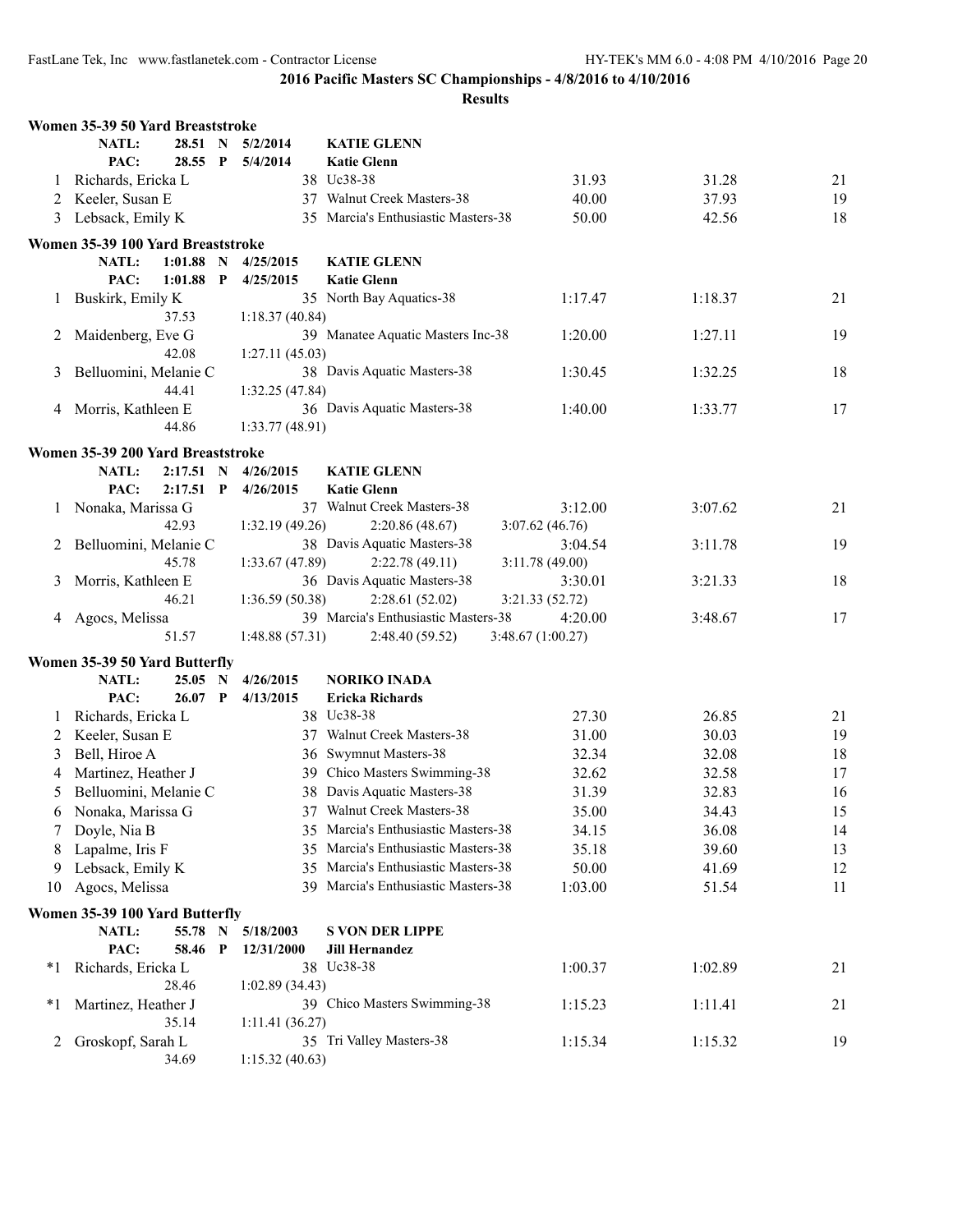| II<br>۰.<br>۰.<br>× |
|---------------------|
|---------------------|

|                   |                                   | results                                                                 |                           |         |    |
|-------------------|-----------------------------------|-------------------------------------------------------------------------|---------------------------|---------|----|
|                   | (Women 35-39 100 Yard Butterfly)  |                                                                         |                           |         |    |
|                   | 3 Belluomini, Melanie C           | 38 Davis Aquatic Masters-38                                             | 1:13.69                   | 1:16.93 | 18 |
|                   | 35.61                             | 1:16.93(41.32)                                                          |                           |         |    |
|                   | 4 Lapalme, Iris F                 | 35 Marcia's Enthusiastic Masters-38                                     | 1:24.68                   | 1:37.32 | 17 |
|                   | 43.42                             | 1:37.32(53.90)                                                          |                           |         |    |
|                   | Women 35-39 200 Yard Butterfly    |                                                                         |                           |         |    |
|                   | <b>NATL:</b><br>$2:03.48$ N       | 5/22/2005<br><b>S VON DER LIPPE</b>                                     |                           |         |    |
|                   | PAC:<br>$2:08.54$ P               | 12/31/2009<br><b>Alison Zamanian</b>                                    |                           |         |    |
| 1                 | Martinez, Heather J               | 39 Chico Masters Swimming-38                                            | 2:48.40                   | 2:47.47 | 21 |
|                   | 38.52                             | 2:06.37(44.41)<br>1:21.96(43.44)                                        | 2:47.47(41.10)            |         |    |
|                   | 2 Belluomini, Melanie C           | 38 Davis Aquatic Masters-38                                             | 2:48.16                   | 3:00.22 | 19 |
|                   | 38.15                             | 1:22.98(44.83)<br>2:12.32(49.34)                                        | 3:00.22 (47.90)           |         |    |
| 3                 | Nonaka, Marissa G                 | 37 Walnut Creek Masters-38                                              | 3:10.00                   | 3:20.05 | 18 |
|                   | 41.91                             | 1:33.19(51.28)<br>2:27.26(54.07)                                        | 3:20.05(52.79)            |         |    |
| $\qquad \qquad -$ | Profumo, Tesla E                  | 39 Santa Cruz Masters Aquatics-38                                       | 2:40.00                   | DQ      |    |
|                   | 32.80                             | 1:52.70(41.52)<br>1:11.18(38.38)                                        | DQ (41.23)                |         |    |
|                   |                                   |                                                                         |                           |         |    |
|                   | <b>Women 35-39 100 Yard IM</b>    |                                                                         |                           |         |    |
|                   | <b>NATL:</b><br>57.67 N           | 5/23/2010<br><b>SHERI HART</b>                                          |                           |         |    |
|                   | PAC:<br>59.87 P                   | K Glenn& E Richar<br>5/1/2014                                           |                           |         |    |
| 1                 | Richards, Ericka L                | 38 Uc38-38                                                              | 59.87                     | 1:01.04 | 21 |
|                   | 27.84                             | 1:01.04(33.20)                                                          |                           |         |    |
| 2                 | Keeler, Susan E                   | 37 Walnut Creek Masters-38                                              | 1:10.00                   | 1:09.15 | 19 |
|                   | 31.40                             | 1:09.15(37.75)                                                          |                           |         |    |
| 3                 | Crooks, Marni                     | 37 Walnut Creek Masters-38                                              | 1:15.00                   | 1:14.21 | 18 |
|                   | 35.81                             | 1:14.21(38.40)                                                          |                           |         |    |
| 4                 | Bell, Hiroe A                     | 36 Swymnut Masters-38                                                   | 1:17.85                   | 1:17.03 | 17 |
|                   | 36.31                             | 1:17.03(40.72)                                                          |                           |         |    |
| 5                 | Maidenberg, Eve G                 | 39 Manatee Aquatic Masters Inc-38                                       | 1:15.61                   | 1:18.95 | 16 |
|                   | 38.18                             | 1:18.95(40.77)                                                          |                           |         |    |
| 6                 | Belluomini, Melanie C             | 38 Davis Aquatic Masters-38                                             | 1:20.61                   | 1:22.92 | 15 |
|                   | 38.19                             | 1:22.92(44.73)                                                          |                           |         |    |
| 7                 | Christopher, Elizabeth I<br>39.33 | 39 Davis Athletic Club-38                                               | 1:30.00                   | 1:23.05 | 14 |
|                   |                                   | 1:23.05(43.72)<br>35 Marcia's Enthusiastic Masters-38                   |                           |         |    |
| 8                 | Lebsack, Emily K<br>40.53         | 1:23.31(42.78)                                                          | 1:40.00                   | 1:23.31 | 13 |
|                   |                                   |                                                                         |                           |         |    |
|                   | <b>Women 35-39 200 Yard IM</b>    |                                                                         |                           |         |    |
|                   | <b>NATL:</b><br>$2:05.24$ N       | 3/14/1998<br><b>K PIPES-NEILSEN</b>                                     |                           |         |    |
|                   | PAC:<br>$2:09.51$ P               | 12/31/2000<br><b>Jill Hernandez</b>                                     |                           |         |    |
| $\mathbf{I}$      | Keeler, Susan E                   | 37 Walnut Creek Masters-38                                              | 2:25.00                   | 2:28.79 | 21 |
|                   | 32.96                             | 1:10.65(37.69)<br>1:54.39(43.74)                                        | 2:28.79(34.40)            |         |    |
| 2                 | Groskopf, Sarah L                 | 35 Tri Valley Masters-38                                                | 2:39.38                   | 2:38.68 | 19 |
|                   | 33.59                             | 1:14.34(40.75)<br>2:01.88(47.54)                                        | 2:38.68 (36.80)           |         |    |
| 3                 | Martinez, Heather J               | 39 Chico Masters Swimming-38                                            | 3:20.69                   | 2:43.07 | 18 |
|                   | 35.65                             | 2:08.98(50.70)<br>1:18.28(42.63)                                        | 2:43.07 (34.09)           |         |    |
| 4                 | Bell, Hiroe A                     | 36 Swymnut Masters-38                                                   | 3:15.00                   | 2:45.14 | 17 |
|                   | 34.79                             | 2:07.23(48.12)<br>1:19.11(44.32)                                        | 2:45.14 (37.91)           |         |    |
| $\mathcal{L}$     | Maidenberg, Eve G                 | 39 Manatee Aquatic Masters Inc-38                                       | 2:42.33                   | 2:49.12 | 16 |
|                   | 39.56                             | 1:23.26(43.70)<br>2:12.12(48.86)<br>35 Marcia's Enthusiastic Masters-38 | 2:49.12 (37.00)           |         |    |
| 6                 | Lebsack, Emily K<br>43.89         | 2:19.04(48.00)<br>1:31.04(47.15)                                        | 2:45.00<br>3:02.77(43.73) | 3:02.77 | 15 |
|                   | Lapalme, Iris F                   | 35 Marcia's Enthusiastic Masters-38                                     | 3:18.11                   | 3:26.97 | 14 |
|                   | 41.81                             | 1:33.99(52.18)<br>2:39.32(1:05.33)                                      | 3:26.97(47.65)            |         |    |
|                   |                                   |                                                                         |                           |         |    |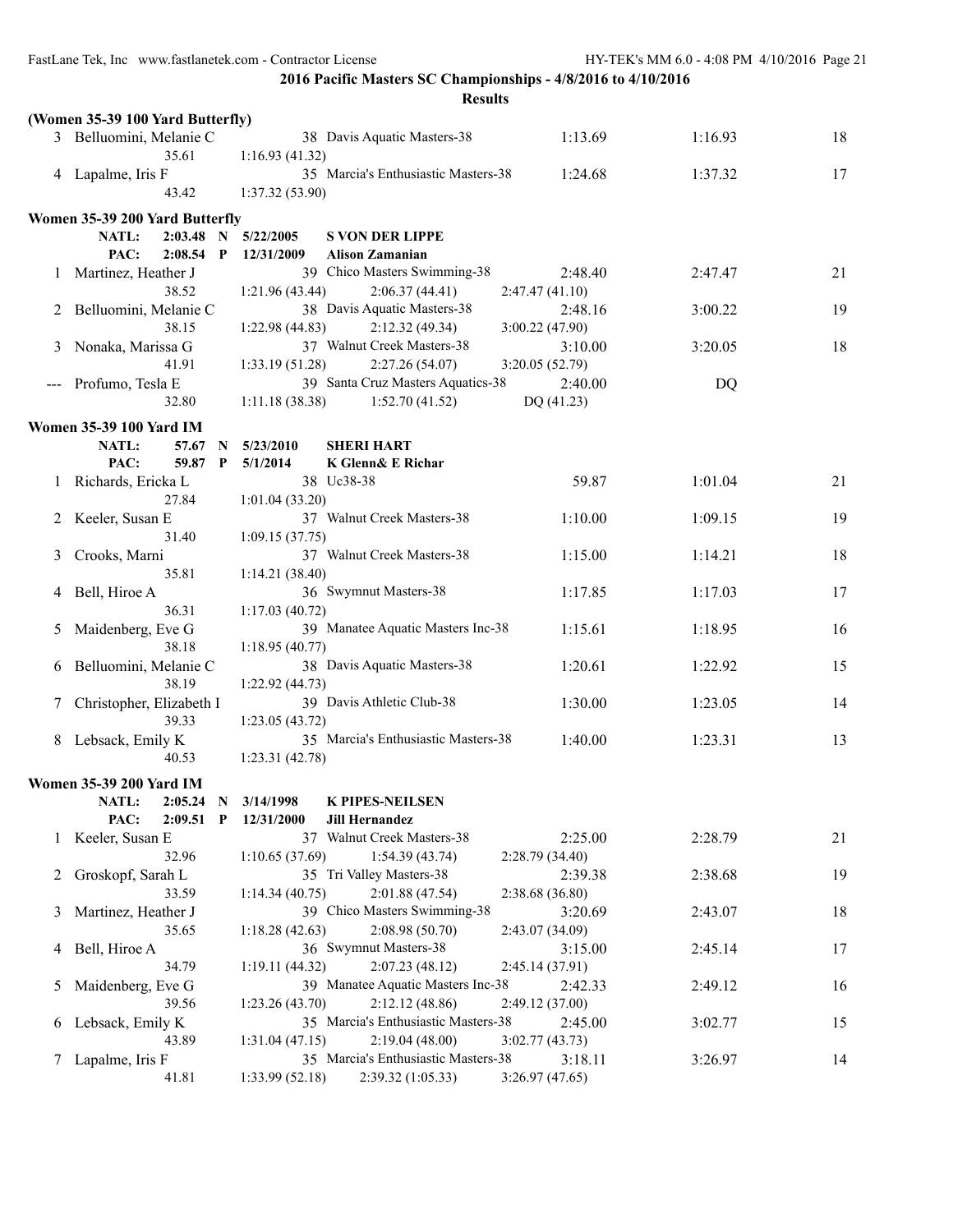|              | (Women 35-39 200 Yard IM)      |                |              |                  |                                      |                 |            |         |    |
|--------------|--------------------------------|----------------|--------------|------------------|--------------------------------------|-----------------|------------|---------|----|
|              | O'Neill, Celine                |                |              |                  | 39 Club Hot Tub-38                   |                 | 3:00.00    | DQ      |    |
|              |                                | 40.80          |              | 1:30.91(50.11)   | 2:23.00(52.09)                       |                 | DQ (43.20) |         |    |
|              | <b>Women 35-39 400 Yard IM</b> |                |              |                  |                                      |                 |            |         |    |
|              | NATL:                          | 4:24.18        | N            | 3/14/1998        | <b>K PIPES-NEILSEN</b>               |                 |            |         |    |
|              | PAC:                           | 4:34.77        | $\mathbf P$  | 12/31/1999       | <b>Jill Hernandez</b>                |                 |            |         |    |
|              |                                |                |              |                  | 38 Davis Aquatic Masters-38          |                 | 6:14.01    |         |    |
| 1            | Belluomini, Melanie C          |                |              |                  |                                      |                 |            | 6:07.02 | 21 |
|              |                                | 35.20          |              | 1:16.74(41.54)   | 2:06.85(50.11)                       | 2:57.63(50.78)  |            |         |    |
|              |                                | 3:48.68(51.05) |              | 4:39.03(50.35)   | 5:23.71 (44.68)                      | 6:07.02(43.31)  |            |         |    |
| 2            | Tilds, Katrina                 |                |              |                  | 38 University of San Francisco Ma-38 |                 | 8:00.00    | 7:26.35 | 19 |
|              |                                | 52.05          |              | 1:49.85 (57.80)  | 2:46.83 (56.98)                      | 3:46.24(59.41)  |            |         |    |
|              | 4:48.76 (1:02.52)              |                |              | 5:50.17(1:01.41) | 6:37.07(46.90)                       | 7:26.35(49.28)  |            |         |    |
|              | Women 40-44 50 Yard Freestyle  |                |              |                  |                                      |                 |            |         |    |
|              | NATL:                          | 21.91 N        |              | 4/15/2007        | <b>DARA TORRES</b>                   |                 |            |         |    |
|              | PAC:                           | 24.68          | $\mathbf{P}$ | 12/31/1994       | Laura Val                            |                 |            |         |    |
| $\perp$      | Flynn, Heather L               |                |              |                  | 42 North Bay Aquatics-38             |                 | 26.68      | 27.22   | 21 |
| 2            | Edler, Monica                  |                |              |                  | 44 University of San Francisco Ma-38 |                 | 35.00      | 30.66   | 19 |
| 3            | Ongerth, Ann Michelle          |                |              |                  | 41 Walnut Creek Masters-38           |                 | 31.30      | 31.00   | 18 |
| 4            | King, Kathlean Brooke          |                |              |                  | 42 Cal Maritime Academy Masters-38   |                 | 30.20      | 31.09   | 17 |
| 5            | Hermann, Heather               |                |              |                  | 43 Marcia's Enthusiastic Masters-38  |                 | 35.00      | 31.55   | 16 |
|              |                                |                |              |                  | 41 University of San Francisco Ma-38 |                 | 38.00      | 34.85   | 15 |
| 6            | Maze, Ghislaine                |                |              |                  |                                      |                 |            |         |    |
| 7            | Hebert, Trudi                  |                |              |                  | 43 Richmond Plunge Masters-38        |                 | 42.03      | 39.84   | 14 |
|              | Women 40-44 100 Yard Freestyle |                |              |                  |                                      |                 |            |         |    |
|              | <b>NATL:</b>                   | 48.34 N        |              | 4/15/2007        | <b>DANA TORRES</b>                   |                 |            |         |    |
|              | PAC:                           | 53.96 P        |              | 12/31/2008       | <b>Laureen Welting</b>               |                 |            |         |    |
| $\mathbf{1}$ | Pledger, Abby B                |                |              |                  | 41 North Bay Aquatics-38             |                 | 58.52      | 58.21   | 21 |
|              |                                | 28.51          |              | 58.21 (29.70)    |                                      |                 |            |         |    |
| 2            | Flynn, Heather L               |                |              |                  | 42 North Bay Aquatics-38             |                 | 58.84      | 1:00.54 | 19 |
|              |                                | 28.95          |              | 1:00.54(31.59)   |                                      |                 |            |         |    |
| 3            | Greaves, Mary E                |                |              |                  | 43 Davis Athletic Club-38            |                 | 1:05.00    | 1:04.60 | 18 |
|              |                                | 30.48          |              | 1:04.60(34.12)   |                                      |                 |            |         |    |
| 4            | King, Kathlean Brooke          |                |              |                  | 42 Cal Maritime Academy Masters-38   |                 | 1:08.64    | 1:05.91 | 17 |
|              |                                | 31.07          |              | 1:05.91(34.84)   |                                      |                 |            |         |    |
| 5            | Hermann, Heather               |                |              |                  | 43 Marcia's Enthusiastic Masters-38  |                 | 1:16.00    | 1:09.12 | 16 |
|              |                                | 32.54          |              | 1:09.12(36.58)   |                                      |                 |            |         |    |
| 6            | Ongerth, Ann Michelle          |                |              |                  | 41 Walnut Creek Masters-38           |                 | 1:11.00    | 1:10.68 | 15 |
|              |                                | 34.77          |              | 1:10.68(35.91)   |                                      |                 |            |         |    |
| 7            | Maze, Ghislaine                |                |              |                  | 41 University of San Francisco Ma-38 |                 | 1:20.00    | 1:14.05 | 14 |
|              |                                | 35.02          |              | 1:14.05(39.03)   |                                      |                 |            |         |    |
|              |                                |                |              |                  |                                      |                 |            |         |    |
|              | Women 40-44 200 Yard Freestyle |                |              |                  |                                      |                 |            |         |    |
|              | NATL:                          | $1:51.06$ N    |              | 12/22/2002       | <b>K PIPES-NEILSEN</b>               |                 |            |         |    |
|              | PAC:                           | $1:56.17$ P    |              | 12/31/2007       | <b>Laureen Welting</b>               |                 |            |         |    |
| $\mathbf{I}$ | Pledger, Abby B                |                |              |                  | 41 North Bay Aquatics-38             |                 | 2:07.45    | 2:06.25 | 21 |
|              |                                | 28.73          |              | 1:00.57(31.84)   | 1:33.40(32.83)                       | 2:06.25(32.85)  |            |         |    |
|              | Women 40-44 500 Yard Freestyle |                |              |                  |                                      |                 |            |         |    |
|              | NATL:                          | 4:58.98 N      |              | 10/5/2002        | <b>K PIPES-NEILSEN</b>               |                 |            |         |    |
|              | PAC:                           | 5:06.99 P      |              | 12/31/2012       | <b>Alison Zamanian</b>               |                 |            |         |    |
| 1            | Mahn, Tanya                    |                |              |                  | 42 Marcia's Enthusiastic Masters-38  |                 | 6:33.50    | 6:40.43 | 21 |
|              |                                | 35.65          |              | 1:14.90(39.25)   | 1:55.15(40.25)                       | 2:35.48 (40.33) |            |         |    |
|              |                                | 3:16.38(40.90) |              | 3:57.24(40.86)   | 4:37.87(40.63)                       | 5:18.83 (40.96) |            |         |    |
|              |                                | 5:59.99(41.16) |              | 6:40.43(40.44)   |                                      |                 |            |         |    |
|              |                                |                |              |                  |                                      |                 |            |         |    |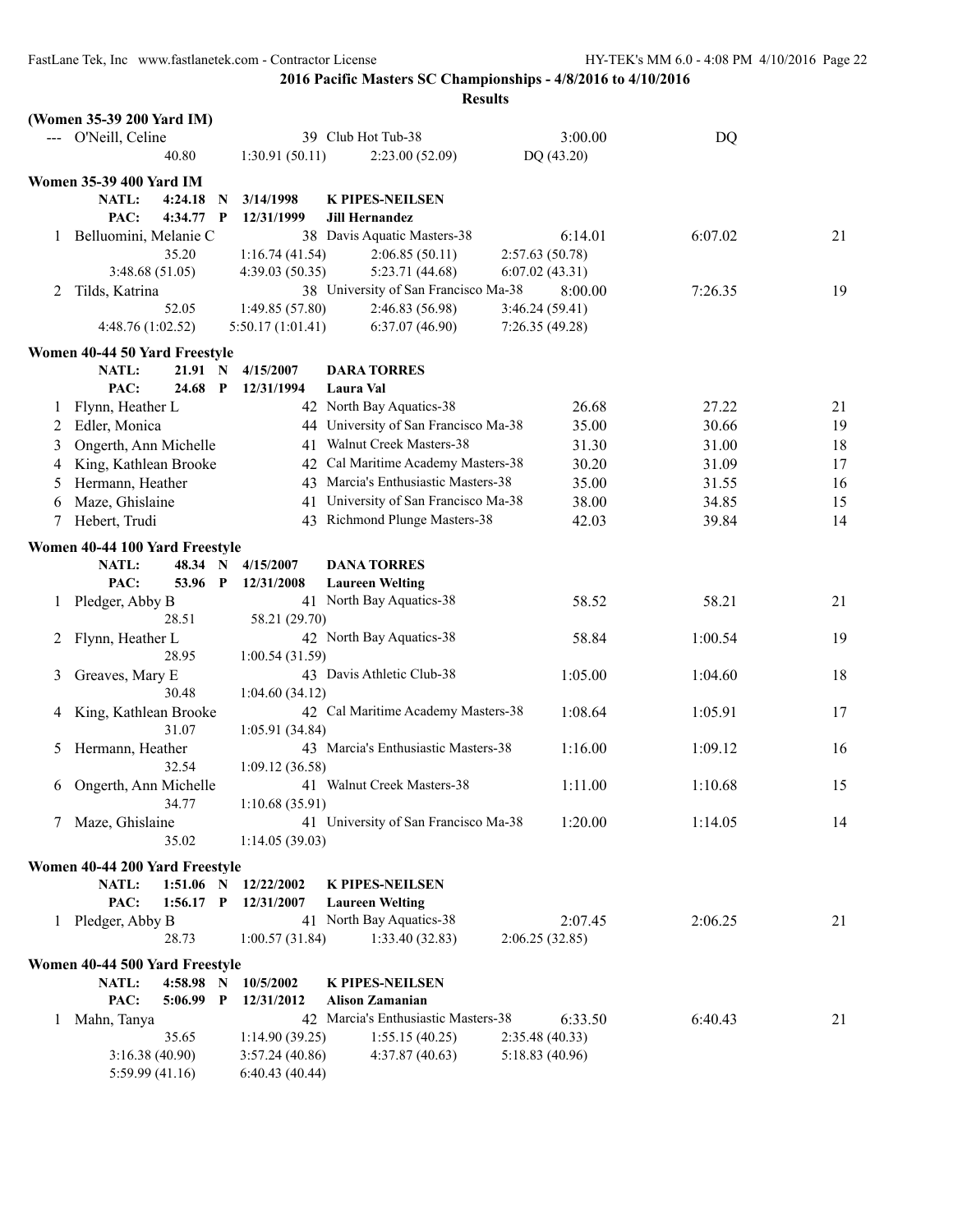|   |                                     |                                    | <b>Results</b>                                |                                    |                  |    |
|---|-------------------------------------|------------------------------------|-----------------------------------------------|------------------------------------|------------------|----|
|   | (Women 40-44 500 Yard Freestyle)    |                                    |                                               |                                    |                  |    |
|   | 2 Gallagher, Hanna Alix             |                                    | 43 Menlo Masters Aka Team Sheeper-38          | 6:51.00                            | 6:41.60          | 19 |
|   | 36.86                               | 1:16.73(39.87)                     | 1:57.34(40.61)                                | 2:38.31 (40.97)                    |                  |    |
|   | 3:19.08(40.77)                      | 4:00.41(41.33)                     | 4:41.71 (41.30)                               | 5:22.75 (41.04)                    |                  |    |
|   | 6:03.13(40.38)                      | 6:41.60(38.47)                     |                                               |                                    |                  |    |
|   | Women 40-44 1000 Yard Freestyle     |                                    |                                               |                                    |                  |    |
|   | NATL:<br>$10:20.45$ N               | 12/21/2003                         | <b>K PIPES-NEILSEN</b>                        |                                    |                  |    |
|   | 10:24.43 P<br>PAC:                  | 12/31/2012                         | <b>Alison Zamanian</b>                        |                                    |                  |    |
| 1 | Mahn, Tanya                         |                                    | 42 Marcia's Enthusiastic Masters-38           | 13:35.61                           | 13:45.57         | 21 |
|   | 37.00                               | 1:17.93(40.93)                     | 1:59.61(41.68)                                | 2:41.24 (41.63)                    |                  |    |
|   | 3:23.16 (41.92)                     | 4:05.45(42.29)                     | 4:48.00(42.55)                                | 5:30.40(42.40)                     |                  |    |
|   | 6:12.42(42.02)                      | 6:54.06(41.64)                     | 7:35.81(41.75)                                | 8:17.13(41.32)                     |                  |    |
|   | 8:58.42(41.29)                      | 9:40.36(41.94)                     | 10:21.66 (41.30)                              | 11:02.96(41.30)                    |                  |    |
|   | 11:44.26 (41.30)                    | 12:25.71 (41.45)                   | 13:06.56 (40.85)                              | 13:45.57 (39.01)                   |                  |    |
|   | 2 Edler, Monica                     |                                    | 44 University of San Francisco Ma-38          | 14:58.00                           | 13:53.14         | 19 |
|   | 39.65                               | 1:20.68(41.03)                     | 2:03.94(43.26)                                | 2:45.79(41.85)                     |                  |    |
|   | 3:27.49 (41.70)                     | 4:09.57(42.08)                     | 4:51.52(41.95)                                | 5:33.62(42.10)                     |                  |    |
|   | 6:15.57(41.95)                      | 6:57.49(41.92)                     | 7:39.40(41.91)                                | 8:21.28 (41.88)                    |                  |    |
|   | 9:02.91(41.63)                      | 9:44.38(41.47)                     | 10:25.91(41.53)                               | 11:07.65(41.74)                    |                  |    |
|   | 11:49.50 (41.85)                    | 12:31.16 (41.66)                   | 13:12.95 (41.79)                              | 13:53.14 (40.19)                   |                  |    |
| 3 | Maze, Ghislaine                     |                                    | 41 University of San Francisco Ma-38          | 7:30.00                            | 15:23.31         | 18 |
|   | 38.28                               | 1:20.54(42.26)                     | 2:05.15(44.61)                                | 2:51.32(46.17)                     |                  |    |
|   | 3:37.81 (46.49)                     | 4:24.76 (46.95)                    | 5:11.74 (46.98)                               | 5:59.22 (47.48)                    |                  |    |
|   | 6:46.40(47.18)                      | 7:33.55(47.15)                     | 8:20.22(46.67)                                | 9:07.80(47.58)                     |                  |    |
|   | 9:55.53(47.73)                      | 10:42.55 (47.02)                   | 11:28.83 (46.28)                              | 12:15.93(47.10)                    |                  |    |
|   | 13:02.96 (47.03)                    | 13:50.56 (47.60)                   | 14:37.55 (46.99)                              | 15:23.31 (45.76)                   |                  |    |
|   | Women 40-44 1650 Yard Freestyle     |                                    |                                               |                                    |                  |    |
|   | <b>NATL:</b><br>$17:15.20$ N        | 12/7/2002                          | <b>K PIPES-NEILSEN</b>                        |                                    |                  |    |
|   | PAC:<br>17:22.56 P                  | 12/31/2012                         | <b>Alison Zamanian</b>                        |                                    |                  |    |
| 1 | Gallagher, Hanna Alix               |                                    | 43 Menlo Masters Aka Team Sheeper-38 24:00.00 |                                    | 23:13.37         | 21 |
|   | 37.93                               | 1:18.66(40.73)                     | 2:00.43(41.77)                                | 2:42.61(42.18)                     |                  |    |
|   | 3:24.42(41.81)                      | 4:07.03(42.61)                     | 4:49.14(42.11)                                | 5:31.43 (42.29)                    |                  |    |
|   | 6:13.71(42.28)                      | 6:56.19(42.48)                     | 7:38.46(42.27)                                | 8:20.88(42.42)                     |                  |    |
|   | 9:03.48(42.60)                      | 9:45.98 (42.50)                    | 10:29.34 (43.36)                              | 11:11.42 (42.08)                   |                  |    |
|   | 11:53.90 (42.48)                    | 12:36.41 (42.51)                   | 13:19.38 (42.97)                              | 14:01.98 (42.60)                   |                  |    |
|   | 14:44.49 (42.51)                    | 15:27.01 (42.52)                   | 16:10.06(43.05)                               | 16:52.99 (42.93)                   |                  |    |
|   | 17:35.91 (42.92)                    | 18:19.34 (43.43)                   | 19:02.73 (43.39)                              | 19:45.65 (42.92)                   |                  |    |
|   | 20:28.68 (43.03)                    | 21:10.90 (42.22)                   | 21:52.98 (42.08)                              | 22:33.82 (40.84)                   | 23:13.37 (39.55) |    |
| 2 | Peroni, Diana H                     |                                    | 43 Swymnut Masters-38                         | 25:00.00                           | 25:09.81         | 19 |
|   | 39.97                               | 1:23.96(43.99)                     | 2:08.79(44.83)                                | 2:54.19(45.40)                     |                  |    |
|   | 3:39.62(45.43)                      | 4:25.29(45.67)                     | 5:11.10 (45.81)                               | 5:56.42 (45.32)                    |                  |    |
|   | 6:42.52(46.10)<br>9:47.01(45.92)    | 7:28.80(46.28)<br>10:33.16 (46.15) | 8:14.87(46.07)<br>11:19.08 (45.92)            | 9:01.09(46.22)<br>12:04.87 (45.79) |                  |    |
|   | 12:50.99(46.12)                     | 13:37.41 (46.42)                   | 14:23.59 (46.18)                              | 15:10.49(46.90)                    |                  |    |
|   | 15:56.91 (46.42)                    | 16:43.09 (46.18)                   | 17:29.56 (46.47)                              | 18:15.89 (46.33)                   |                  |    |
|   | 19:02.98 (47.09)                    | 19:49.80 (46.82)                   | 20:36.12 (46.32)                              | 21:22.62 (46.50)                   |                  |    |
|   | 22:08.69 (46.07)                    | 22:55.08 (46.39)                   | 23:40.93 (45.85)                              | 24:26.26 (45.33)                   | 25:09.81 (43.55) |    |
|   |                                     |                                    |                                               |                                    |                  |    |
|   | Women 40-44 50 Yard Backstroke      |                                    |                                               |                                    |                  |    |
|   | NATL:<br>26.12 N<br>PAC:<br>27.83 P | 5/1/2011<br>12/31/2009             | <b>SHERI HART</b><br><b>Jody Smith</b>        |                                    |                  |    |
| 1 | Nicolescu, Andreea C                |                                    | 44 Uc38-38                                    | 32.00                              | 31.60            | 21 |
| 2 | Gallagher, Hanna Alix               |                                    | 43 Menlo Masters Aka Team Sheeper-38          | 42.00                              | 38.19            | 19 |
| 3 | Ongerth, Ann Michelle               |                                    | 41 Walnut Creek Masters-38                    | 47.00                              | 43.07            | 18 |
|   |                                     |                                    |                                               |                                    |                  |    |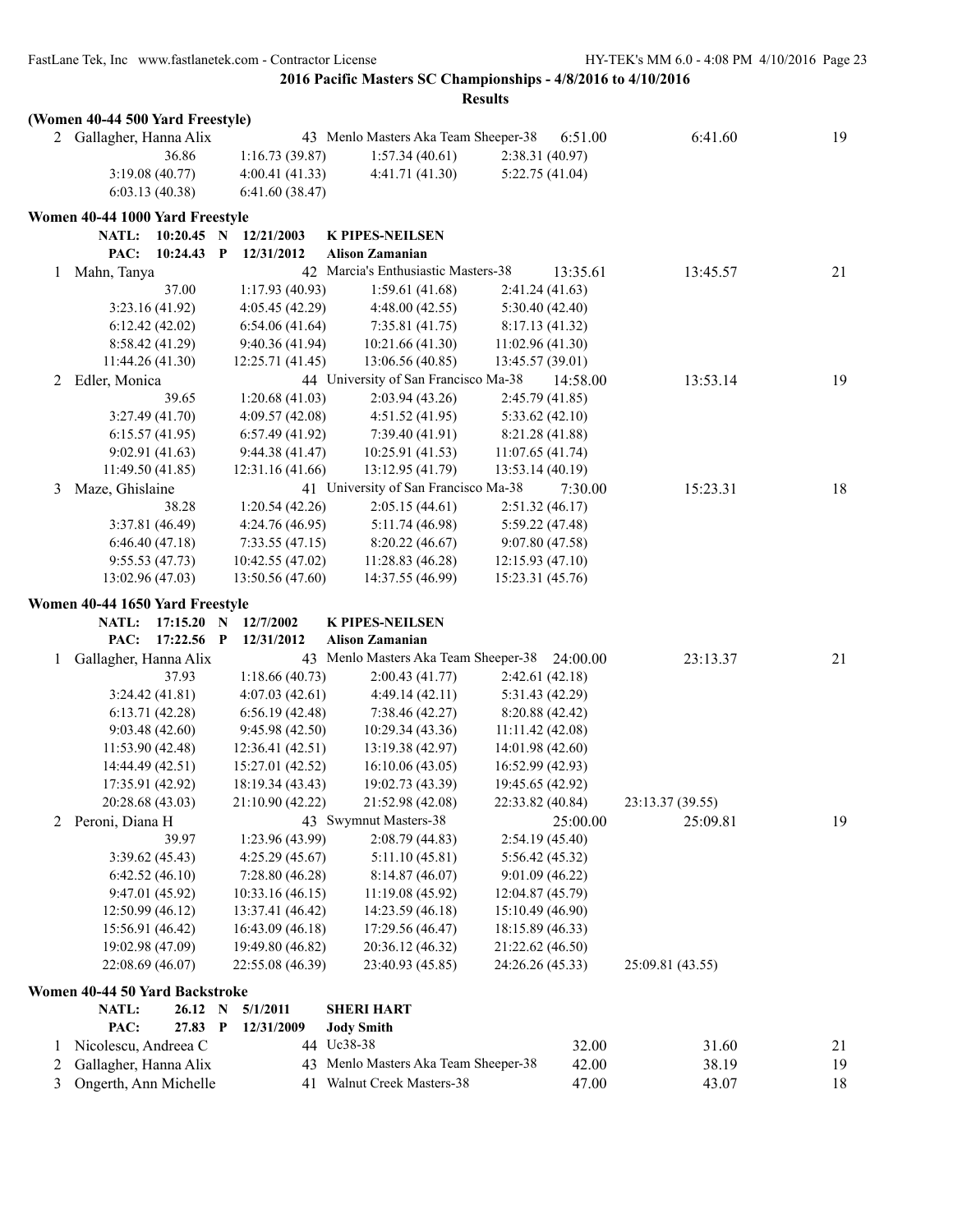|              | Women 40-44 100 Yard Backstroke          |                            |              |                        |                                                                             |                 |                |          |
|--------------|------------------------------------------|----------------------------|--------------|------------------------|-----------------------------------------------------------------------------|-----------------|----------------|----------|
|              | <b>NATL:</b>                             | 56.03 N                    |              | 4/30/2011              | <b>SHERI HART</b>                                                           |                 |                |          |
|              | PAC:                                     | 59.89                      | $\mathbf{P}$ | 12/31/2009             | <b>Jody Smith</b>                                                           |                 |                |          |
|              | 1 Flynn, Heather L                       |                            |              |                        | 42 North Bay Aquatics-38                                                    | 1:12.99         | 1:15.25        | 21       |
|              |                                          | 37.09                      |              | 1:15.25(38.16)         |                                                                             |                 |                |          |
|              | Women 40-44 50 Yard Breaststroke         |                            |              |                        |                                                                             |                 |                |          |
|              | <b>NATL:</b>                             | 29.24                      | $\mathbf N$  | 2/28/2010              | <b>S VON DER LIPPE</b>                                                      |                 |                |          |
|              | PAC:                                     | 31.19 P                    |              | 12/31/2000             | DeaAnn Joslin                                                               |                 |                |          |
| 1            | Pledger, Abby B                          |                            |              |                        | 41 North Bay Aquatics-38                                                    | 38.84           | 36.05          | 21       |
| 2            | Bryant, Lynn                             |                            |              |                        | 43 University of San Francisco Ma-38                                        | 38.00           | 37.79          | 19       |
| 3            | Flynn, Heather L                         |                            |              |                        | 42 North Bay Aquatics-38                                                    | 39.96           | 40.20          | 18       |
| 4            | Hansel, Neila                            |                            |              |                        | 40 Walnut Creek Masters-38                                                  | 39.41           | 40.45          | 17       |
| 5            | Hermann, Heather                         |                            |              |                        | 43 Marcia's Enthusiastic Masters-38                                         | 45.00           | 40.56          | 16       |
| 6            | Ongerth, Ann Michelle                    |                            |              | 41                     | Walnut Creek Masters-38                                                     | 47.00           | 43.53          | 15       |
| 7            | Hebert, Trudi                            |                            |              |                        | 43 Richmond Plunge Masters-38                                               | 1:10.00         | 47.23          | 14       |
|              | Women 40-44 100 Yard Breaststroke        |                            |              |                        |                                                                             |                 |                |          |
|              | <b>NATL:</b>                             | 1:03.00 N                  |              | 5/4/2008               | <b>S VON DER LIPPE</b>                                                      |                 |                |          |
|              | PAC:                                     | 1:08.29                    | $\mathbf{P}$ | 12/31/2000             | <b>DeaAnn Joslin</b>                                                        |                 |                |          |
| $\mathbf{1}$ | Bryant, Lynn                             |                            |              |                        | 43 University of San Francisco Ma-38                                        | 1:25.00         | 1:22.62        | 21       |
|              |                                          | 40.50                      |              | 1:22.62(42.12)         |                                                                             |                 |                |          |
| 2            | Hermann, Heather                         |                            |              |                        | 43 Marcia's Enthusiastic Masters-38                                         | 1:45.00         | 1:27.57        | 19       |
|              |                                          | 42.13                      |              | 1:27.57(45.44)         |                                                                             |                 |                |          |
|              | Women 40-44 200 Yard Breaststroke        |                            |              |                        |                                                                             |                 |                |          |
|              | <b>NATL:</b>                             | 2:17.06                    | $\mathbf N$  | 5/14/2006              | <b>S VON DER LIPPE</b>                                                      |                 |                |          |
|              | PAC:                                     | 2:29.70                    | $\mathbf{P}$ | 12/31/2000             | <b>DeaAnn Joslin</b>                                                        |                 |                |          |
| 1            | Kory, Deborah L                          |                            |              |                        | 42 Cal Aquatic Masters-38                                                   | 2:54.00         | 2:54.03        | 21       |
|              |                                          | 40.62                      |              | 1:25.08(44.46)         | 2:09.70(44.62)                                                              | 2:54.03(44.33)  |                |          |
| 2            | Starr, Monica K                          | 47.97                      |              |                        | 42 Marcia's Enthusiastic Masters-38                                         | 3:31.28         | 3:28.95        | 19       |
|              |                                          |                            |              | 1:41.07(53.10)         | 2:36.73(55.66)                                                              | 3:28.95 (52.22) |                |          |
|              | Women 40-44 50 Yard Butterfly            |                            |              |                        |                                                                             |                 |                |          |
|              | <b>NATL:</b>                             | 25.14 N                    |              | 5/10/2009              | <b>S VON DER LIPPE</b>                                                      |                 |                |          |
|              | PAC:                                     | 26.46 P                    |              | 12/31/1994             | Laura Val                                                                   |                 |                |          |
| $\perp$      | Gallagher, Hanna Alix                    |                            |              |                        | 43 Menlo Masters Aka Team Sheeper-38<br>42 Marcia's Enthusiastic Masters-38 | 35.00           | 34.91          | 21       |
| 2            | Mahn, Tanya                              |                            |              |                        | Swymnut Masters-38                                                          | 34.66           | 35.13          | 19       |
| 3            | Peroni, Diana H<br>Ongerth, Ann Michelle |                            |              | 43                     | 41 Walnut Creek Masters-38                                                  | 36.00<br>39.00  | 36.59<br>37.24 | 18<br>17 |
| 4            |                                          |                            |              |                        |                                                                             |                 |                |          |
|              | Women 40-44 100 Yard Butterfly           |                            |              |                        |                                                                             |                 |                |          |
|              | NATL:                                    | 54.83 N                    |              | 5/10/2009              | <b>S VON DER LIPPE</b>                                                      |                 |                |          |
|              | PAC:                                     | 59.06 P                    |              | 12/31/2009             | <b>Laureen Welting</b>                                                      |                 |                |          |
| 1            | Gallagher, Hanna Alix                    |                            |              |                        | 43 Menlo Masters Aka Team Sheeper-38                                        | 1:27.00         | 1:19.84        | 21       |
| 2            | Peroni, Diana H                          | 38.31                      |              | 1:19.84(41.53)         | 43 Swymnut Masters-38                                                       | 1:23.00         | 1:21.77        | 19       |
|              |                                          | 38.04                      |              | 1:21.77(43.73)         |                                                                             |                 |                |          |
| 3            | Mahn, Tanya                              |                            |              |                        | 42 Marcia's Enthusiastic Masters-38                                         | 1:19.38         | 1:21.94        | 18       |
|              |                                          | 37.37                      |              | 1:21.94(44.57)         |                                                                             |                 |                |          |
|              |                                          |                            |              |                        |                                                                             |                 |                |          |
|              | Women 40-44 200 Yard Butterfly           |                            |              |                        |                                                                             |                 |                |          |
|              | NATL:<br>PAC:                            | $2:03.13$ N<br>$2:11.01$ P |              | 5/4/2008<br>12/31/2012 | <b>S VON DER LIPPE</b><br><b>Alison Zamanian</b>                            |                 |                |          |
|              | 1 Peroni, Diana H                        |                            |              |                        | 43 Swymnut Masters-38                                                       | 3:00.00         | 3:05.51        | 21       |
|              |                                          | 41.85                      |              | 1:27.99(46.14)         | 2:16.84(48.85)                                                              | 3:05.51(48.67)  |                |          |
|              |                                          |                            |              |                        |                                                                             |                 |                |          |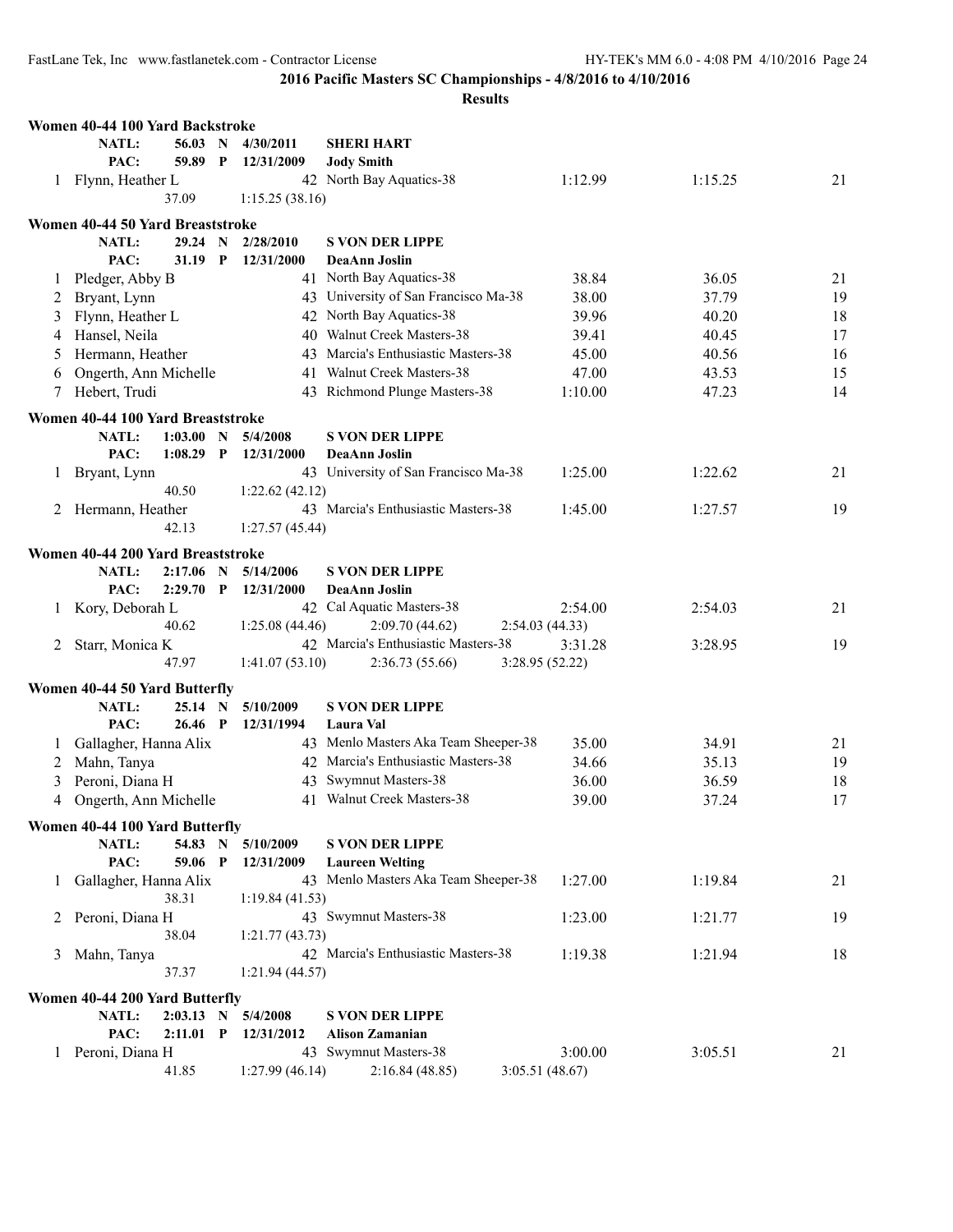|                                                                                                                                                                                                                                                                                                                                                                                                                                                                            | Women 40-44 100 Yard IM        |             |              |                      |                                                        |                       |         |    |
|----------------------------------------------------------------------------------------------------------------------------------------------------------------------------------------------------------------------------------------------------------------------------------------------------------------------------------------------------------------------------------------------------------------------------------------------------------------------------|--------------------------------|-------------|--------------|----------------------|--------------------------------------------------------|-----------------------|---------|----|
|                                                                                                                                                                                                                                                                                                                                                                                                                                                                            | NATL:                          | 57.95 N     |              | 4/28/2012            | <b>ERIKA BRAUN</b>                                     |                       |         |    |
|                                                                                                                                                                                                                                                                                                                                                                                                                                                                            | PAC:                           | 1:01.04     | $\mathbf{P}$ | 12/31/2009           | <b>Laureen Welting</b>                                 |                       |         |    |
|                                                                                                                                                                                                                                                                                                                                                                                                                                                                            | 1 Pledger, Abby B              |             |              |                      | 41 North Bay Aquatics-38                               | 1:09.59               | 1:07.12 | 21 |
|                                                                                                                                                                                                                                                                                                                                                                                                                                                                            |                                | 31.15       |              | 1:07.12(35.97)       |                                                        |                       |         |    |
| 2                                                                                                                                                                                                                                                                                                                                                                                                                                                                          | Flynn, Heather L               |             |              |                      | 42 North Bay Aquatics-38                               | 1:09.15               | 1:11.75 | 19 |
|                                                                                                                                                                                                                                                                                                                                                                                                                                                                            |                                | 33.71       |              | 1:11.75(38.04)       |                                                        |                       |         |    |
| 3                                                                                                                                                                                                                                                                                                                                                                                                                                                                          | Greaves, Mary E                |             |              |                      | 43 Davis Athletic Club-38                              | 1:20.00               | 1:15.39 | 18 |
|                                                                                                                                                                                                                                                                                                                                                                                                                                                                            |                                | 36.38       |              | 1:15.39(39.01)       |                                                        |                       |         |    |
| 4                                                                                                                                                                                                                                                                                                                                                                                                                                                                          | Mahn, Tanya                    |             |              |                      | 42 Marcia's Enthusiastic Masters-38                    | 1:18.86               | 1:19.98 | 17 |
|                                                                                                                                                                                                                                                                                                                                                                                                                                                                            |                                | 36.30       |              | 1:19.98 (43.68)      |                                                        |                       |         |    |
| 5                                                                                                                                                                                                                                                                                                                                                                                                                                                                          | Edler, Monica                  |             |              |                      | 44 University of San Francisco Ma-38                   | 1:23.50               | 1:20.09 | 16 |
|                                                                                                                                                                                                                                                                                                                                                                                                                                                                            |                                | 37.99       |              | 1:20.09(42.10)       |                                                        |                       |         |    |
| 6                                                                                                                                                                                                                                                                                                                                                                                                                                                                          | Hansel, Neila                  |             |              |                      | 40 Walnut Creek Masters-38                             | 1:23.00               | 1:22.21 | 15 |
|                                                                                                                                                                                                                                                                                                                                                                                                                                                                            |                                | 40.17       |              | 1:22.21(42.04)       |                                                        |                       |         |    |
|                                                                                                                                                                                                                                                                                                                                                                                                                                                                            | King, Kathlean Brooke          |             |              |                      | 42 Cal Maritime Academy Masters-38                     | 1:24.22               | 1:22.87 | 14 |
|                                                                                                                                                                                                                                                                                                                                                                                                                                                                            |                                | 38.69       |              | 1:22.87(44.18)       |                                                        |                       |         |    |
| 8                                                                                                                                                                                                                                                                                                                                                                                                                                                                          | Ongerth, Ann Michelle          |             |              |                      | 41 Walnut Creek Masters-38                             | 1:23.00               | 1:24.93 | 13 |
|                                                                                                                                                                                                                                                                                                                                                                                                                                                                            |                                | 41.44       |              | 1:24.93 (43.49)      |                                                        |                       |         |    |
|                                                                                                                                                                                                                                                                                                                                                                                                                                                                            | <b>Women 40-44 200 Yard IM</b> |             |              |                      |                                                        |                       |         |    |
|                                                                                                                                                                                                                                                                                                                                                                                                                                                                            | NATL:                          | 2:04.85     |              | 5/4/2008             | <b>S VON DER LIPPE</b>                                 |                       |         |    |
|                                                                                                                                                                                                                                                                                                                                                                                                                                                                            | PAC:                           | $2:10.62$ P | $\mathbf N$  | 12/31/2003           | <b>Jill Hernandez</b>                                  |                       |         |    |
|                                                                                                                                                                                                                                                                                                                                                                                                                                                                            | 1 Nicolescu, Andreea C         |             |              |                      | 44 Uc38-38                                             | 2:45.00               | 2:33.49 | 21 |
|                                                                                                                                                                                                                                                                                                                                                                                                                                                                            |                                | 33.24       |              | 1:11.08(37.84)       | 1:57.93(46.85)                                         | 2:33.49 (35.56)       |         |    |
|                                                                                                                                                                                                                                                                                                                                                                                                                                                                            |                                |             |              |                      | 42 Cal Aquatic Masters-38                              | 2:35.55               | 2:34.20 | 19 |
|                                                                                                                                                                                                                                                                                                                                                                                                                                                                            | 2 Kory, Deborah L              | 34.57       |              | 1:15.62(41.05)       | 1:58.94(43.32)                                         | 2:34.20 (35.26)       |         |    |
| 3                                                                                                                                                                                                                                                                                                                                                                                                                                                                          | Mahn, Tanya                    |             |              |                      | 42 Marcia's Enthusiastic Masters-38                    | 2:52.00               | 2:53.03 | 18 |
|                                                                                                                                                                                                                                                                                                                                                                                                                                                                            |                                | 37.38       |              | 1:20.98(43.60)       | 2:13.39(52.41)                                         | 2:53.03(39.64)        |         |    |
|                                                                                                                                                                                                                                                                                                                                                                                                                                                                            | Ongerth, Ann Michelle          |             |              |                      | 41 Walnut Creek Masters-38                             | 3:02.00               |         | 17 |
| 4                                                                                                                                                                                                                                                                                                                                                                                                                                                                          |                                | 40.41       |              | 1:30.94(50.53)       | 2:23.94(53.00)                                         | 3:01.90 (37.96)       | 3:01.90 |    |
| 5                                                                                                                                                                                                                                                                                                                                                                                                                                                                          | Starr, Monica K                |             |              |                      | 42 Marcia's Enthusiastic Masters-38                    | 3:16.88               | 3:19.34 | 16 |
|                                                                                                                                                                                                                                                                                                                                                                                                                                                                            |                                | 47.53       |              | 1:39.45(51.92)       |                                                        | 3:19.34(42.08)        |         |    |
|                                                                                                                                                                                                                                                                                                                                                                                                                                                                            |                                |             |              |                      | 2:37.26(57.81)<br>43 Menlo Masters Aka Team Sheeper-38 |                       |         |    |
| $\frac{1}{2} \left( \frac{1}{2} \right) \left( \frac{1}{2} \right) \left( \frac{1}{2} \right) \left( \frac{1}{2} \right) \left( \frac{1}{2} \right) \left( \frac{1}{2} \right) \left( \frac{1}{2} \right) \left( \frac{1}{2} \right) \left( \frac{1}{2} \right) \left( \frac{1}{2} \right) \left( \frac{1}{2} \right) \left( \frac{1}{2} \right) \left( \frac{1}{2} \right) \left( \frac{1}{2} \right) \left( \frac{1}{2} \right) \left( \frac{1}{2} \right) \left( \frac$ | Gallagher, Hanna Alix          | 37.17       |              |                      |                                                        | 2:47.53<br>DO (38.81) | DQ      |    |
|                                                                                                                                                                                                                                                                                                                                                                                                                                                                            |                                |             |              | 1:22.09(44.92)       | 2:11.04(48.95)                                         |                       |         |    |
|                                                                                                                                                                                                                                                                                                                                                                                                                                                                            | Women 40-44 400 Yard IM        |             |              |                      |                                                        |                       |         |    |
|                                                                                                                                                                                                                                                                                                                                                                                                                                                                            | NATL:                          | 4:28.43     | N            | 5/4/2008             | <b>S VON DER LIPPE</b>                                 |                       |         |    |
|                                                                                                                                                                                                                                                                                                                                                                                                                                                                            | PAC:                           |             |              | 4:37.83 P 12/31/2001 | <b>Jill Hernandez</b>                                  |                       |         |    |
| $\mathbf{1}$                                                                                                                                                                                                                                                                                                                                                                                                                                                               | Gallagher, Hanna Alix          |             |              |                      | 43 Menlo Masters Aka Team Sheeper-38 5:55.00           |                       | 5:52.48 | 21 |
|                                                                                                                                                                                                                                                                                                                                                                                                                                                                            |                                | 38.37       |              | 1:22.47(44.10)       | 2:10.70(48.23)                                         | 2:56.73(46.03)        |         |    |
|                                                                                                                                                                                                                                                                                                                                                                                                                                                                            | 3:46.04(49.31)                 |             |              | 4:34.92 (48.88)      | 5:15.26(40.34)                                         | 5:52.48 (37.22)       |         |    |
|                                                                                                                                                                                                                                                                                                                                                                                                                                                                            | Women 45-49 50 Yard Freestyle  |             |              |                      |                                                        |                       |         |    |
|                                                                                                                                                                                                                                                                                                                                                                                                                                                                            | NATL:                          | 24.00 N     |              | 5/4/2008             | <b>SUSAN WALSH</b>                                     |                       |         |    |
|                                                                                                                                                                                                                                                                                                                                                                                                                                                                            | PAC:                           | $25.10$ P   |              | 12/31/1999           | Laura Val                                              |                       |         |    |
| $\mathbf{I}$                                                                                                                                                                                                                                                                                                                                                                                                                                                               | Curtin, Janice A               |             |              |                      | 48 El Dorado Hills Sports Club-38                      | 28.69                 | 28.21   | 21 |
| 2                                                                                                                                                                                                                                                                                                                                                                                                                                                                          | Rogers, Lori J                 |             |              |                      | 45 Walnut Creek Masters-38                             | 30.01                 | 28.32   | 19 |
| 3                                                                                                                                                                                                                                                                                                                                                                                                                                                                          | Ayora, Clara                   |             |              | 49                   | Marcia's Enthusiastic Masters-38                       | 29.25                 | 29.12   | 18 |
| 4                                                                                                                                                                                                                                                                                                                                                                                                                                                                          | Cox, Juliet E                  |             |              | 48                   | Manatee Aquatic Masters Inc-38                         | 28.30                 | 29.17   | 17 |
| 5                                                                                                                                                                                                                                                                                                                                                                                                                                                                          | Capen, Tasha                   |             |              | 49                   | Menlo Masters Aka Team Sheeper-38                      | 29.95                 | 29.48   | 16 |
| 6                                                                                                                                                                                                                                                                                                                                                                                                                                                                          | Cahill, Janet C                |             |              | 49                   | Rocklin Aquatics Masters-38                            | 28.80                 | 29.49   | 15 |
| 7                                                                                                                                                                                                                                                                                                                                                                                                                                                                          | Lau, Kimberly                  |             |              | 47                   | Santa Cruz Masters Aquatics-38                         | 31.00                 | 30.14   | 14 |
| 8                                                                                                                                                                                                                                                                                                                                                                                                                                                                          | Hagstrom, Lisa                 |             |              | 45                   | Streamliners-38                                        | 32.07                 | 30.92   | 13 |
| 9                                                                                                                                                                                                                                                                                                                                                                                                                                                                          | Gilkyson, Renate               |             |              |                      | 45 Marcia's Enthusiastic Masters-38                    | 30.85                 | 31.06   | 12 |
|                                                                                                                                                                                                                                                                                                                                                                                                                                                                            |                                |             |              |                      |                                                        |                       |         |    |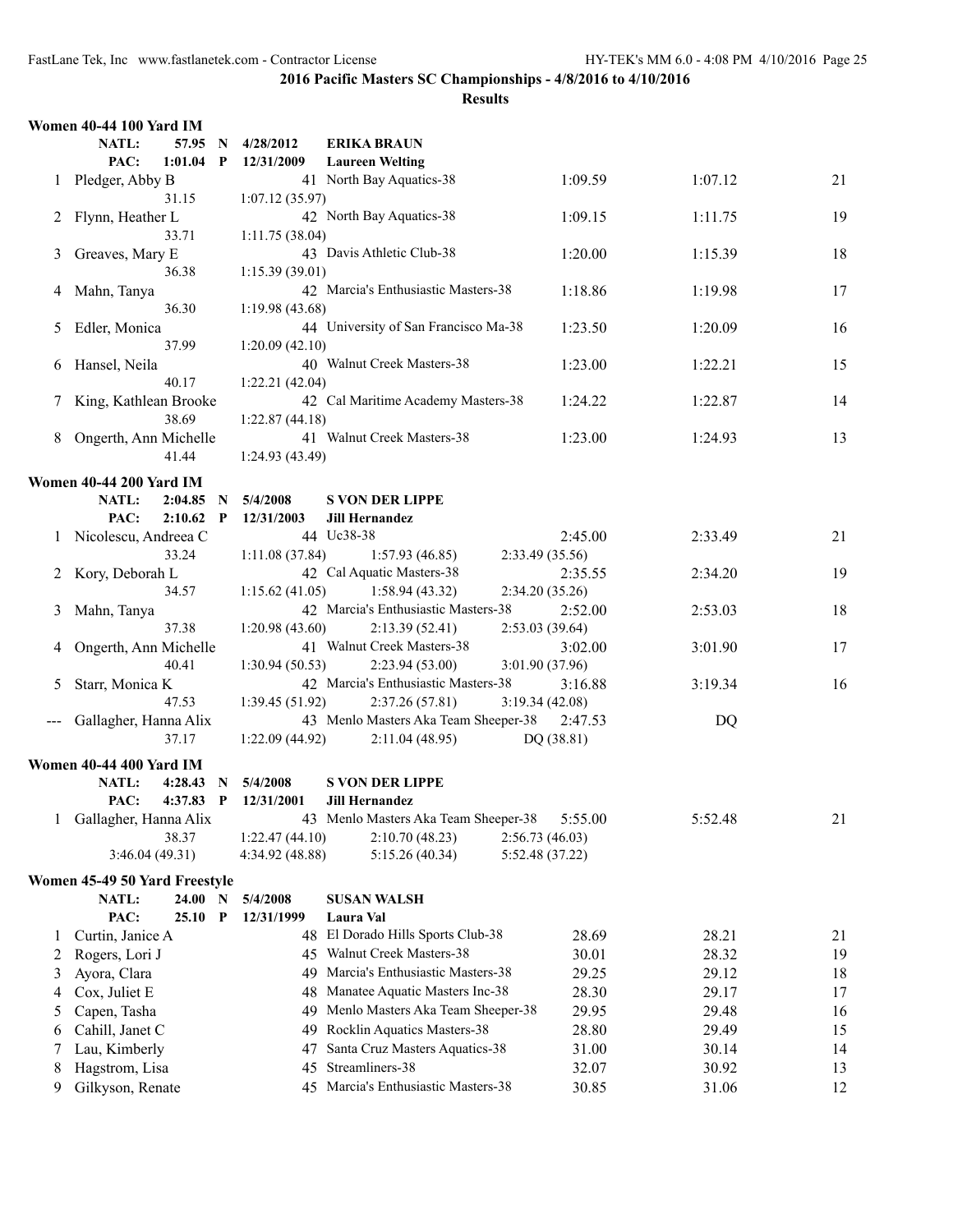|    | (Women 45-49 50 Yard Freestyle)              |                          |                                      |                 |         |                  |
|----|----------------------------------------------|--------------------------|--------------------------------------|-----------------|---------|------------------|
| 10 | Jeong, Michelle M                            |                          | 47 University of San Francisco Ma-38 | 31.39           | 31.45   | 11               |
| 11 | Shern, Erika M                               |                          | 45 North Bay Aquatics-38             | 30.83           | 31.52   | 10               |
| 12 | Kubota, Masako                               | 49                       | Santa Clara Swim Club Masters-38     | 34.19           | 34.20   | 9                |
| 13 | Herhold, Pamela                              | 47                       | Marcia's Enthusiastic Masters-38     | 36.00           | 35.32   | $\boldsymbol{7}$ |
| 14 | Bevilacqua, Deborah A                        | 47                       | Marcia's Enthusiastic Masters-38     | 38.26           | 39.27   | 6                |
| 15 | Espinosa, Rebecca                            | 45                       | Marcia's Enthusiastic Masters-38     | 40.68           | 42.17   | 5                |
|    | Women 45-49 100 Yard Freestyle               |                          |                                      |                 |         |                  |
|    | <b>NATL:</b><br>52.23 N                      | 12/16/2007               | <b>K PIPES-NEILSEN</b>               |                 |         |                  |
|    | PAC:<br>53.27<br>P                           | 12/31/2001               | Laura Val                            |                 |         |                  |
| 1  | Curtin, Janice A                             |                          | 48 El Dorado Hills Sports Club-38    | 1:04.12         | 1:00.57 | 21               |
|    | 29.97                                        | 1:00.57(30.60)           |                                      |                 |         |                  |
| 2  | Cox, Juliet E                                |                          | 48 Manatee Aquatic Masters Inc-38    | 1:01.00         | 1:01.40 | 19               |
|    | 29.92                                        | 1:01.40(31.48)           |                                      |                 |         |                  |
| 3  | Rogers, Lori J                               |                          | 45 Walnut Creek Masters-38           | 1:03.00         | 1:02.44 | 18               |
|    | 29.80                                        | 1:02.44(32.64)           |                                      |                 |         |                  |
| 4  | Capen, Tasha                                 |                          | 49 Menlo Masters Aka Team Sheeper-38 | 1:05.59         | 1:04.86 | 17               |
|    | 31.07                                        | 1:04.86(33.79)           |                                      |                 |         |                  |
| 5  | Lau, Kimberly                                |                          | 47 Santa Cruz Masters Aquatics-38    | 1:07.40         | 1:05.49 | 16               |
|    | 30.71                                        | 1:05.49 (34.78)          |                                      |                 |         |                  |
| 6  | De la Torre, Yasuko                          |                          | 45 Marcia's Enthusiastic Masters-38  | 1:10.00         | 1:06.65 | 15               |
|    | 33.00                                        | 1:06.65(33.65)           |                                      |                 |         |                  |
| 7  | Bechhoefer, Marta                            |                          | 48 Santa Cruz Masters Aquatics-38    | 1:10.00         | 1:09.44 | 14               |
|    | 34.01                                        | 1:09.44(35.43)           |                                      |                 |         |                  |
| 8  | Hagstrom, Lisa                               |                          | 45 Streamliners-38                   | 1:13.81         | 1:12.75 | 13               |
|    | 34.18                                        | 1:12.75(38.57)           |                                      |                 |         |                  |
| 9  | Bruno, Susan A<br>35.52                      | 1:14.71(39.19)           | 49 Cal Maritime Academy Masters-38   | 1:12.90         | 1:14.71 | 12               |
| 10 | Herhold, Pamela                              |                          | 47 Marcia's Enthusiastic Masters-38  | 1:19.00         | 1:16.92 | 11               |
|    | 36.19                                        | 1:16.92(40.73)           |                                      |                 |         |                  |
| 11 | Bevilacqua, Deborah A                        |                          | 47 Marcia's Enthusiastic Masters-38  | 1:24.90         | 1:29.99 | 10               |
|    | 42.77                                        | 1:29.99(47.22)           |                                      |                 |         |                  |
|    |                                              |                          |                                      |                 |         |                  |
|    | Women 45-49 200 Yard Freestyle               |                          |                                      |                 |         |                  |
|    | NATL:<br>1:53.28<br>N<br>PAC:<br>$1:58.53$ P | 12/16/2007<br>12/31/2001 | <b>K PIPES-NEILSEN</b><br>Laura Val  |                 |         |                  |
|    | Curtin, Janice A                             |                          | 48 El Dorado Hills Sports Club-38    | 2:17.55         | 2:13.57 | 21               |
|    | 31.09                                        | 1:04.46(33.37)           | 1:39.24(34.78)                       | 2:13.57(34.33)  |         |                  |
| 2  | Garforth, Emma                               |                          | 48 Davis Aquatic Masters-38          | 2:14.39         | 2:19.71 | 19               |
|    | 33.04                                        | 1:08.39(35.35)           | 1:44.42(36.03)                       | 2:19.71 (35.29) |         |                  |
| 3  | Jones, Sara H                                |                          | 47 Santa Rosa Masters-38             | 2:21.51         | 2:20.41 | 18               |
|    | 32.30                                        | 1:07.90(35.60)           | 1:44.78(36.88)                       | 2:20.41(35.63)  |         |                  |
| 4  | Ayora, Clara                                 |                          | 49 Marcia's Enthusiastic Masters-38  | 2:45.09         | 2:23.95 | 17               |
|    | 33.97                                        | 1:10.61(36.64)           | 1:47.56(36.95)                       | 2:23.95(36.39)  |         |                  |
| 5  | Hunter, Missy L                              |                          | 47 Walnut Creek Masters-38           | 2:35.00         | 2:28.25 | 16               |
|    | 32.78                                        | 1:09.30(36.52)           | 1:48.93(39.63)                       | 2:28.25(39.32)  |         |                  |
| 6  | Santos, Debbie M                             |                          | 47 Walnut Creek Masters-38           | 2:40.00         | 2:33.55 | 15               |
|    | 34.22                                        | 1:12.89(38.67)           | 1:54.17(41.28)                       | 2:33.55(39.38)  |         |                  |
| 7  | Mose, Becky                                  |                          | 49 San Ramon Valley Livermore Aqu-38 | 3:05.00         | 2:58.47 | 14               |
|    | 42.73                                        | 1:28.30(45.57)           | 2:14.59(46.29)                       | 2:58.47(43.88)  |         |                  |
| 8  | Shukla, Shipra                               |                          | 45 University of San Francisco Ma-38 | 6:00.00         | 4:16.16 | 13               |
|    | 1:03.58                                      | 2:10.76(1:07.18)         | 3:19.81(1:09.05)                     | 4:16.16(56.35)  |         |                  |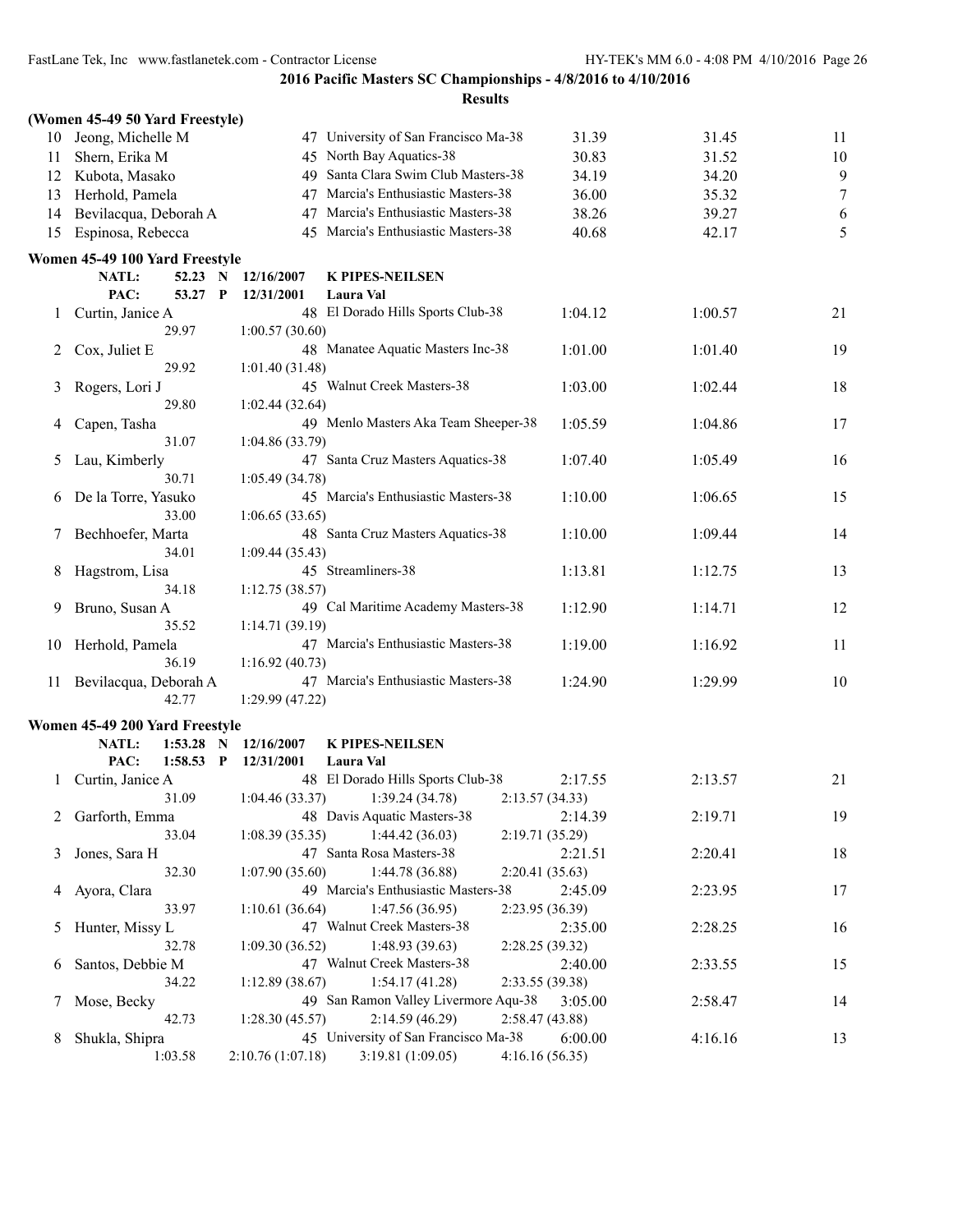|   | Women 45-49 500 Yard Freestyle  |              |                   |                                      |                  |           |    |
|---|---------------------------------|--------------|-------------------|--------------------------------------|------------------|-----------|----|
|   | 5:04.13 N<br><b>NATL:</b>       |              | 4/11/2009         | <b>K PIPES-NEILSEN</b>               |                  |           |    |
|   | PAC:<br>5:13.89                 | $\mathbf{P}$ | 12/31/2004        | <b>Suzanne Heim-Bowe</b>             |                  |           |    |
| 1 | Zamanian, Alison H              |              |                   | 45 Walnut Creek Masters-38           | 5:15.00          | 5:09.18P  | 21 |
|   | 28.07                           |              | 58.46 (30.39)     | 1:29.54(31.08)                       | 2:00.74(31.20)   |           |    |
|   | 2:32.17(31.43)                  |              | 3:03.82(31.65)    | 3:35.45(31.63)                       | 4:07.22(31.77)   |           |    |
|   | 4:38.88 (31.66)                 |              | 5:09.18 (30.30)   |                                      |                  |           |    |
|   | 2 Hertzer, Cynthia J            |              |                   | 46 Santa Cruz Masters Aquatics-38    | 6:02.77          | 5:53.46   | 19 |
|   | 34.46                           |              | 1:09.25(34.79)    | 1:45.33(36.08)                       | 2:21.08(35.75)   |           |    |
|   | 2:56.53(35.45)                  |              | 3:32.15(35.62)    | 4:07.91 (35.76)                      | 4:43.55 (35.64)  |           |    |
|   | 5:19.28 (35.73)                 |              | 5:53.46 (34.18)   |                                      |                  |           |    |
| 3 | Denison, Stephanie              |              |                   | 45 Sierra Marlins Masters-38         | 6:14.17          | 6:06.42   | 18 |
|   | 33.01                           |              | 1:08.27(35.26)    | 1:44.74(36.47)                       | 2:21.63 (36.89)  |           |    |
|   | 2:58.73(37.10)                  |              | 3:36.21(37.48)    | 4:13.98(37.77)                       | 4:51.57 (37.59)  |           |    |
|   | 5:29.49 (37.92)                 |              | 6:06.42(36.93)    |                                      |                  |           |    |
|   | 4 Bechhoefer, Marta             |              |                   | 48 Santa Cruz Masters Aquatics-38    | 6:32.96          | 6:32.62   | 17 |
|   | 36.00                           |              | 1:15.12(39.12)    | 1:55.15(40.03)                       | 2:35.15(40.00)   |           |    |
|   | 3:15.34(40.19)                  |              | 3:55.45(40.11)    | 4:35.00(39.55)                       | 5:14.73 (39.73)  |           |    |
|   | 5:54.34(39.61)                  |              | 6:32.62(38.28)    |                                      |                  |           |    |
| 5 | Burger, Clare P                 |              |                   | 48 Marcia's Enthusiastic Masters-38  | 6:49.20          | 6:39.83   | 16 |
|   | 33.09                           |              | 1:09.82(36.73)    | 1:48.78(38.96)                       | 2:29.73(40.95)   |           |    |
|   | 3:11.08(41.35)                  |              | 3:52.52(41.44)    | 4:34.08(41.56)                       | 5:16.27(42.19)   |           |    |
|   | 5:59.39 (43.12)                 |              | 6:39.83(40.44)    |                                      |                  |           |    |
| 6 | Bruno, Susan A                  |              |                   | 49 Cal Maritime Academy Masters-38   | 7:16.04          | 7:25.16   | 15 |
|   | 43.38                           |              | 1:27.41(44.03)    | 2:12.06(44.65)                       | 2:57.21(45.15)   |           |    |
|   | 3:43.11 (45.90)                 |              | 4:28.89(45.78)    | 5:14.52(45.63)                       | 5:59.08 (44.56)  |           |    |
|   | 6:42.80(43.72)                  |              | 7:25.16(42.36)    |                                      |                  |           |    |
|   | 7 Boeger, Kari L                |              |                   | 49 Marcia's Enthusiastic Masters-38  | 8:49.29          | 8:18.85   | 14 |
|   | 48.84                           |              | 1:40.58(51.74)    | 2:34.73(54.15)                       | 3:28.65(53.92)   |           |    |
|   | 4:23.47 (54.82)                 |              | 5:17.40 (53.93)   | 6:11.84(54.44)                       | 7:06.49(54.65)   |           |    |
|   | 7:54.68 (48.19)                 |              | 8:18.85(24.17)    |                                      |                  |           |    |
|   | Cooper, Carla N                 |              |                   | 48 University of San Francisco Ma-38 | 8:00.00          |           |    |
| 8 |                                 |              |                   |                                      |                  | 8:26.18   | 13 |
|   | 1:16.95                         |              |                   | 1:58.14()                            | 2:41.98 (43.84)  |           |    |
|   | 3:28.01(46.03)                  |              | 4:16.81(48.80)    | 5:04.24(47.43)                       | 5:52.32 (48.08)  |           |    |
|   | 6:40.43(48.11)                  |              | 8:26.18 (1:45.75) |                                      |                  |           |    |
| 9 | Bevilacqua, Deborah A           |              |                   | 47 Marcia's Enthusiastic Masters-38  | 8:09.53          | 8:38.76   | 12 |
|   | 46.37                           |              | 1:38.77 (52.40)   | 2:32.86 (54.09)                      | 3:26.02(53.16)   |           |    |
|   | 4:19.92 (53.90)                 |              | 5:13.51 (53.59)   | 6:06.61(53.10)                       | 7:00.35(53.74)   |           |    |
|   | 7:51.51 (51.16)                 |              | 8:38.76 (47.25)   |                                      |                  |           |    |
|   | Women 45-49 1000 Yard Freestyle |              |                   |                                      |                  |           |    |
|   | 10:32.91<br>NATL:               | N            | 4/19/2009         | <b>K PIPES-NEILSEN</b>               |                  |           |    |
|   | 10:38.13<br>PAC:                | P            | 12/31/2005        | <b>Suzanne Heim-Bowe</b>             |                  |           |    |
| 1 | Zamanian, Alison H              |              |                   | 45 Walnut Creek Masters-38           | 10:50.00         | 10:36.22P | 21 |
|   | 29.00                           |              | 1:00.24(31.24)    | 1:31.82(31.58)                       | 2:03.75(31.93)   |           |    |
|   | 2:35.82(32.07)                  |              | 3:07.88 (32.06)   | 3:39.80 (31.92)                      | 4:12.24 (32.44)  |           |    |
|   | 4:44.56 (32.32)                 |              | 5:16.70(32.14)    | 5:48.92 (32.22)                      | 6:21.00(32.08)   |           |    |
|   | 6:53.28(32.28)                  |              | 7:25.51(32.23)    | 7:57.67(32.16)                       | 8:29.77 (32.10)  |           |    |
|   | 9:01.79 (32.02)                 |              | 9:33.86 (32.07)   | 10:05.57(31.71)                      | 10:36.22 (30.65) |           |    |
| 2 | Bechhoefer, Marta               |              |                   | 48 Santa Cruz Masters Aquatics-38    | 13:20.84         | 12:42.11  | 19 |
|   | 36.15                           |              | 1:16.01(39.86)    | 1:56.59(40.58)                       | 2:37.82 (41.23)  |           |    |
|   | 3:18.35(40.53)                  |              | 3:58.86(40.51)    | 4:38.46 (39.60)                      | 5:19.06(40.60)   |           |    |
|   | 5:58.94 (39.88)                 |              | 6:38.77(39.83)    | 7:18.79 (40.02)                      | 7:59.02(40.23)   |           |    |
|   | 8:39.39 (40.37)                 |              | 9:20.23(40.84)    | 10:01.25 (41.02)                     | 10:41.93 (40.68) |           |    |
|   | 11:22.82 (40.89)                |              | 12:02.91 (40.09)  | 12:42.11 (39.20)                     | 12:42.11()       |           |    |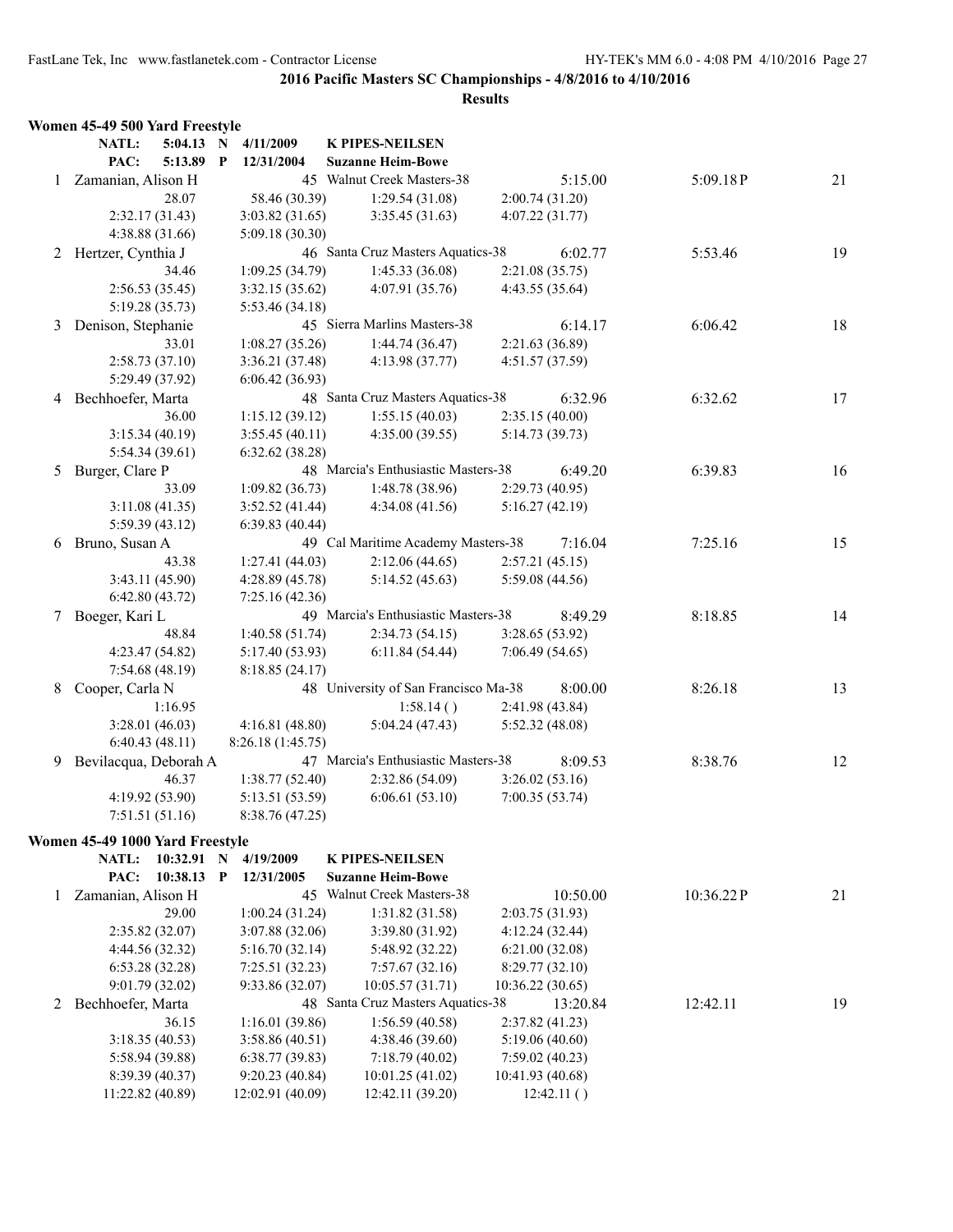# **(Women 45-49 1000 Yard Freestyle)**

|    | 3 Lyons, Bridget A  |                    | 46 Santa Cruz Masters Aquatics-38    | 13:11.00           | 13:11.84 | 18 |
|----|---------------------|--------------------|--------------------------------------|--------------------|----------|----|
|    | 37.09               | 1:16.54(39.45)     | 1:56.95(40.41)                       | 2:37.77(40.82)     |          |    |
|    | 3:18.25(40.48)      | 3:58.69(40.44)     | 4:39.67 (40.98)                      | 5:20.55(40.88)     |          |    |
|    | 6:01.00(40.45)      | 6:41.22(40.22)     | 7:21.76 (40.54)                      | 8:01.78 (40.02)    |          |    |
|    | 8:41.78 (40.00)     | 9:21.48 (39.70)    | 10:00.82 (39.34)                     | 10:40.16 (39.34)   |          |    |
|    | 11:19.40 (39.24)    | 11:58.81 (39.41)   | 12:37.07 (38.26)                     | 13:11.84 (34.77)   |          |    |
| 4  | Allen-Roth, Asha    |                    | 45 Walnut Creek Masters-38           | 15:00.00           | 13:18.87 | 17 |
|    | 33.73               | 1:11.03(37.30)     | 1:50.12(39.09)                       | 2:29.93 (39.81)    |          |    |
|    | 3:10.23 (40.30)     | 3:50.65(40.42)     | 4:31.81(41.16)                       | 5:13.07(41.26)     |          |    |
|    | 5:53.61 (40.54)     | 6:34.33(40.72)     | 7:14.75(40.42)                       | 7:55.64(40.89)     |          |    |
|    | 8:36.42 (40.78)     | 9:17.33(40.91)     | 9:58.01(40.68)                       | 10:38.65 (40.64)   |          |    |
|    | 11:19.29 (40.64)    | 12:00.20(40.91)    | 12:40.45 (40.25)                     | 13:18.87 (38.42)   |          |    |
| 5  | Jacques, Cathy E    |                    | 47 Walnut Creek Masters-38           | 14:40.00           | 14:22.38 | 16 |
|    | 37.52               | 1:18.13(40.61)     | 1:59.80(41.67)                       | 2:41.96(42.16)     |          |    |
|    | 3:23.91 (41.95)     | 4:07.32(43.41)     | 4:50.64(43.32)                       | 5:34.65(44.01)     |          |    |
|    | 6:17.78(43.13)      | 7:01.83(44.05)     | 7:46.57 (44.74)                      | 8:30.80(44.23)     |          |    |
|    | 9:15.01(44.21)      | 9:58.70(43.69)     | 10:43.96 (45.26)                     | 11:28.21 (44.25)   |          |    |
|    | 12:12.23 (44.02)    | 12:57.02 (44.79)   | 13:41.28 (44.26)                     | 14:22.38 (41.10)   |          |    |
| 6  | Hutchins, Kristin E |                    | 49 University of San Francisco Ma-38 | 17:00.00           | 14:46.40 | 15 |
|    | 40.49               | 1:23.61(43.12)     | 2:07.63(44.02)                       | 2:52.41 (44.78)    |          |    |
|    | 3:37.46 (45.05)     | 4:22.10(44.64)     | 5:06.82(44.72)                       | 5:51.44 (44.62)    |          |    |
|    | 6:36.56(45.12)      | 7:21.15(44.59)     | 8:05.36(44.21)                       | 8:50.18(44.82)     |          |    |
|    | 9:35.64(45.46)      | 10:20.06 (44.42)   | 11:04.60(44.54)                      | 11:49.52 (44.92)   |          |    |
|    | 12:34.11 (44.59)    | 13:18.88 (44.77)   | 14:04.14 (45.26)                     | 14:46.40 (42.26)   |          |    |
| 7  | Bruno, Susan A      |                    | 49 Cal Maritime Academy Masters-38   | 15:23.07           | 15:27.60 | 14 |
|    | 41.65               | 1:26.64(44.99)     | 2:13.17(46.53)                       | 2:59.94(46.77)     |          |    |
|    | 3:46.47 (46.53)     | 4:32.86 (46.39)    | 5:20.24(47.38)                       | 6:07.31(47.07)     |          |    |
|    | 6:55.78(48.47)      | 7:42.17 (46.39)    | 8:29.24(47.07)                       | 9:15.97(46.73)     |          |    |
|    | 10:03.87 (47.90)    | 10:51.74 (47.87)   | 11:37.74(46.00)                      | 12:24.79 (47.05)   |          |    |
|    | 13:11.88 (47.09)    | 13:57.50 (45.62)   | 14:43.41 (45.91)                     | 15:27.60 (44.19)   |          |    |
| 8  | Herhold, Pamela     |                    | 47 Marcia's Enthusiastic Masters-38  | 17:00.00           | 16:54.64 | 13 |
|    | 40.92               | 1:27.14(46.22)     | 2:17.37(50.23)                       | 3:09.33 (51.96)    |          |    |
|    | 4:01.37(52.04)      | 4:54.63(53.26)     | 5:46.78(52.15)                       | 6:40.57(53.79)     |          |    |
|    | 7:33.57(53.00)      | 8:24.24(50.67)     | 9:16.19(51.95)                       | 10:07.84(51.65)    |          |    |
|    | 11:00.78 (52.94)    | 11:52.22(51.44)    | 12:45.16 (52.94)                     | 13:35.52 (50.36)   |          |    |
|    | 14:28.11 (52.59)    | 15:18.49 (50.38)   | 16:06.88 (48.39)                     | 16:54.64 (47.76)   |          |    |
| 9  | Baidwan, Pinder     |                    | 48 University of San Francisco Ma-38 | 21:00.00           | 17:52.83 | 12 |
|    | 46.02               | 1:39.62(53.60)     | 2:34.33 (54.71)                      | 3:29.25 (54.92)    |          |    |
|    | 4:24.41 (55.16)     | 5:19.27 (54.86)    | 6:13.05(53.78)                       | 7:07.97 (54.92)    |          |    |
|    | 8:02.45 (54.48)     | 8:56.46 (54.01)    | 9:50.63(54.17)                       | 10:44.49 (53.86)   |          |    |
|    | 11:39.28 (54.79)    | 12:33.21 (53.93)   | 13:27.37 (54.16)                     | 14:21.86 (54.49)   |          |    |
|    | 15:14.56 (52.70)    | 16:08.00(53.44)    | 17:02.65(54.65)                      | 17:52.83 (50.18)   |          |    |
| 10 | Espinosa, Rebecca   |                    | 45 Marcia's Enthusiastic Masters-38  | 19:48.90           | 20:07.72 | 11 |
|    | 54.13               | 1:52.22(58.09)     | 2:52.76 (1:00.54)                    | 3:54.54 (1:01.78)  |          |    |
|    | 4:53.96 (59.42)     | 5:56.43 (1:02.47)  | 6:57.45(1:01.02)                     | 7:57.95 (1:00.50)  |          |    |
|    | 8:58.87 (1:00.92)   | 10:02.01 (1:03.14) | 11:03.23(1:01.22)                    | 12:05.02 (1:01.79) |          |    |
|    | 13:05.05(1:00.03)   | 14:07.86 (1:02.81) | 15:09.02 (1:01.16)                   | 16:11.08 (1:02.06) |          |    |
|    | 17:14.35 (1:03.27)  | 18:13.78 (59.43)   | 19:12.61 (58.83)                     | 20:07.72 (55.11)   |          |    |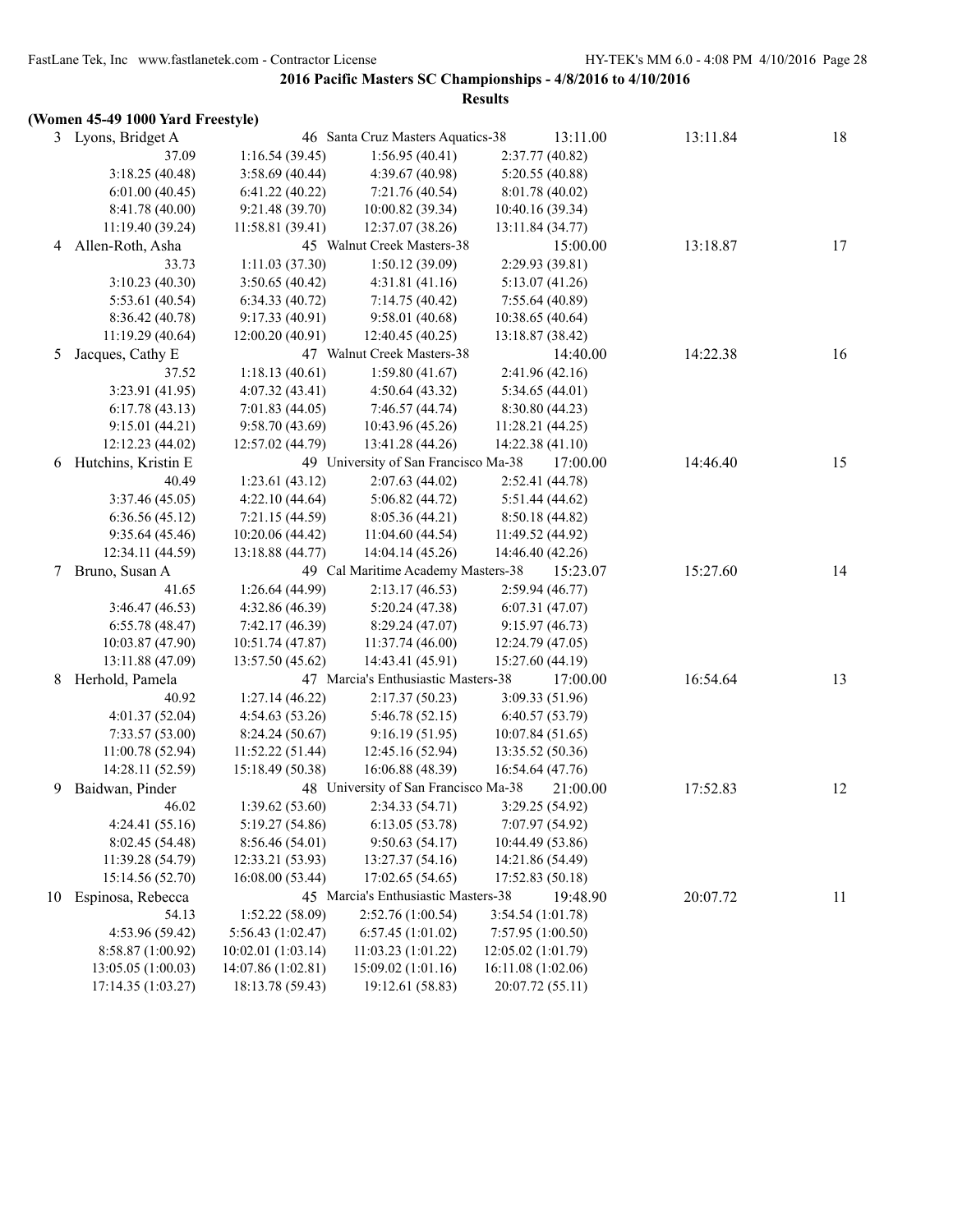|    | Women 45-49 1650 Yard Freestyle |                 |                                     |                                               |                                      |          |                  |    |
|----|---------------------------------|-----------------|-------------------------------------|-----------------------------------------------|--------------------------------------|----------|------------------|----|
|    | <b>NATL:</b>                    | 17:49.73 N      | 4/22/2007                           | <b>K PIPES-NEILSEN</b>                        |                                      |          |                  |    |
|    | PAC:                            | 17:49.94 P      | 12/31/2004                          | <b>Suzanne Heim-Bowe</b>                      |                                      |          |                  |    |
| 1. | Zamanian, Alison H              |                 |                                     | 45 Walnut Creek Masters-38                    |                                      | 17:50.00 | 17:39.36N        | 21 |
|    |                                 | 28.95           | 1:00.72(31.77)                      | 1:32.83(32.11)                                | 2:04.92 (32.09)                      |          |                  |    |
|    |                                 | 2:37.37(32.45)  | 3:09.89 (32.52)                     | 3:42.32 (32.43)                               | 4:14.65(32.33)                       |          |                  |    |
|    |                                 | 4:47.07 (32.42) | 5:19.70 (32.63)                     | 5:52.39 (32.69)                               | 6:24.78 (32.39)                      |          |                  |    |
|    |                                 | 6:57.17(32.39)  | 7:29.47 (32.30)                     | 8:01.79 (32.32)                               | 8:34.03 (32.24)                      |          |                  |    |
|    |                                 | 9:06.23(32.20)  | 9:38.45 (32.22)                     | 10:10.64 (32.19)                              | 10:42.78 (32.14)                     |          |                  |    |
|    | 11:15.34 (32.56)                |                 | 11:47.42 (32.08)                    | 12:19.60 (32.18)                              | 12:52.00 (32.40)                     |          |                  |    |
|    | 13:24.29 (32.29)                |                 | 13:56.65 (32.36)                    | 14:28.85 (32.20)                              | 15:01.39 (32.54)                     |          |                  |    |
|    | 15:33.70 (32.31)                |                 | 16:05.99 (32.29)                    | 16:38.16 (32.17)                              | 17:09.99 (31.83)                     |          | 17:39.36 (29.37) |    |
| 2  | Santos, Debbie M                |                 |                                     | 47 Walnut Creek Masters-38                    |                                      | 25:30.00 | 25:14.69         | 19 |
|    |                                 | 38.67           | 1:20.91(42.24)                      | 2:04.72(43.81)                                | 2:49.16 (44.44)                      |          |                  |    |
|    |                                 | 3:33.53(44.37)  | 4:19.02 (45.49)                     | 5:04.49 (45.47)                               | 5:50.69(46.20)                       |          |                  |    |
|    |                                 | 6:36.95(46.26)  | 7:22.93 (45.98)                     | 8:08.88 (45.95)                               | 8:56.57 (47.69)                      |          |                  |    |
|    | 12:48.05 (46.58)                | 9:42.50(45.93)  | 10:28.55(46.05)<br>13:34.46 (46.41) | 11:14.95(46.40)                               | 12:01.47 (46.52)                     |          |                  |    |
|    | 15:55.69 (47.55)                |                 | 16:42.76 (47.07)                    | 14:21.15 (46.69)<br>17:30.50 (47.74)          | 15:08.14 (46.99)<br>18:17.71 (47.21) |          |                  |    |
|    | 19:05.98 (48.27)                |                 | 19:52.67 (46.69)                    | 20:39.36 (46.69)                              | 21:26.07 (46.71)                     |          |                  |    |
|    | 22:13.29 (47.22)                |                 | 23:01.11 (47.82)                    | 23:47.45 (46.34)                              | 24:33.25 (45.80)                     |          | 25:14.69 (41.44) |    |
| 3  | Bruno, Susan A                  |                 |                                     | 49 Cal Maritime Academy Masters-38            |                                      | 25:03.92 | 25:53.91         | 18 |
|    |                                 | 44.08           | 1:29.00(44.92)                      | 2:15.16(46.16)                                | 3:01.33(46.17)                       |          |                  |    |
|    |                                 | 3:48.45(47.12)  | 4:35.34 (46.89)                     | 5:22.34(47.00)                                | 6:09.87(47.53)                       |          |                  |    |
|    |                                 | 6:56.22(46.35)  | 7:43.69 (47.47)                     | 8:29.90 (46.21)                               | 9:16.90(47.00)                       |          |                  |    |
|    | 10:06.10(49.20)                 |                 | 10:52.19 (46.09)                    | 11:38.56 (46.37)                              | 12:25.81 (47.25)                     |          |                  |    |
|    | 13:13.22 (47.41)                |                 | 14:01.04 (47.82)                    | 14:47.87 (46.83)                              | 15:34.84 (46.97)                     |          |                  |    |
|    | 16:23.26 (48.42)                |                 | 17:11.57 (48.31)                    | 17:58.16 (46.59)                              | 18:45.09 (46.93)                     |          |                  |    |
|    | 19:32.77 (47.68)                |                 | 20:20.43 (47.66)                    | 21:08.25 (47.82)                              | 21:57.21 (48.96)                     |          |                  |    |
|    | 22:45.76 (48.55)                |                 | 23:33.70 (47.94)                    | 24:21.19 (47.49)                              | 25:07.81 (46.62)                     |          | 25:53.91 (46.10) |    |
| 4  | Compagno, Wendy A               |                 |                                     | 47 University of San Francisco Ma-38          |                                      | 25:26.88 | 25:58.83         | 17 |
|    |                                 | 41.69           | 1:27.17(45.48)                      | 2:14.79(47.62)                                | 3:02.26(47.47)                       |          |                  |    |
|    |                                 | 3:49.52 (47.26) | 4:36.50 (46.98)                     | 5:23.70 (47.20)                               | 6:10.27(46.57)                       |          |                  |    |
|    |                                 | 6:57.71(47.44)  | 7:45.08(47.37)                      | 8:32.97 (47.89)                               | 9:20.28(47.31)                       |          |                  |    |
|    | 10:07.90 (47.62)                |                 | 10:54.87 (46.97)                    | 11:41.89 (47.02)                              | 12:28.88 (46.99)                     |          |                  |    |
|    | 13:16.42 (47.54)                |                 | 14:03.91 (47.49)                    | 14:51.80 (47.89)                              | 15:39.69 (47.89)                     |          |                  |    |
|    | 16:27.12 (47.43)                |                 | 17:15.73 (48.61)                    | 18:04.05 (48.32)                              | 18:52.02 (47.97)                     |          |                  |    |
|    | 19:39.76 (47.74)                |                 | 20:28.29 (48.53)                    | 21:15.97 (47.68)                              | 22:03.96 (47.99)                     |          |                  |    |
|    | 22:51.48 (47.52)                |                 | 23:38.89 (47.41)                    | 24:25.85 (46.96)                              | 25:13.05 (47.20)                     |          | 25:58.83 (45.78) |    |
| 5  | Mose, Becky                     |                 |                                     | 49 San Ramon Valley Livermore Aqu-38 27:42.95 |                                      |          | 27:20.44         | 16 |
|    |                                 | 44.02           | 1:32.59(48.57)                      | 2:23.01(50.42)                                | 3:13.32(50.31)                       |          |                  |    |
|    |                                 | 4:03.90 (50.58) | 4:54.29(50.39)                      | 5:44.84 (50.55)                               | 6:35.23(50.39)                       |          |                  |    |
|    |                                 | 7:25.98(50.75)  | 8:16.25(50.27)                      | 9:06.62(50.37)                                | 9:57.65(51.03)                       |          |                  |    |
|    | 10:48.00 (50.35)                |                 | 11:37.77 (49.77)                    | 12:28.48 (50.71)                              | 13:18.20 (49.72)                     |          |                  |    |
|    | 14:08.52 (50.32)                |                 | 14:58.30 (49.78)                    | 15:48.80 (50.50)                              | 16:39.14 (50.34)                     |          |                  |    |
|    | 17:28.56 (49.42)                |                 | 18:18.02 (49.46)                    | 19:08.10 (50.08)                              | 19:58.60 (50.50)                     |          |                  |    |
|    | 20:47.69 (49.09)                |                 | 21:37.67 (49.98)                    | 22:27.19 (49.52)<br>25:46.52 (50.31)          | 23:16.83 (49.64)                     |          |                  |    |
|    | 24:07.24 (50.41)                |                 | 24:56.21 (48.97)                    |                                               | 26:35.20 (48.68)                     |          | 27:20.44 (45.24) |    |
|    | Women 45-49 50 Yard Backstroke  |                 |                                     |                                               |                                      |          |                  |    |
|    | NATL:                           | 27.35 N         | 12/21/2008                          | <b>K PIPES-NEILSEN</b>                        |                                      |          |                  |    |
|    | PAC:                            | 28.26 P         | 12/31/1997                          | Laura Val                                     |                                      |          |                  |    |
| 1  | Jones, Sara H                   |                 |                                     | 47 Santa Rosa Masters-38                      |                                      | 34.05    | 33.73            | 21 |
| 2  | Cahill, Janet C                 |                 |                                     | 49 Rocklin Aquatics Masters-38                |                                      | 34.50    | 34.03            | 19 |
| 3  | Ayora, Clara                    |                 | 49                                  | Marcia's Enthusiastic Masters-38              |                                      | 33.90    | 34.09            | 18 |
| 4  | Denison, Stephanie              |                 | 45                                  | Sierra Marlins Masters-38                     |                                      | 35.24    | 34.64            | 17 |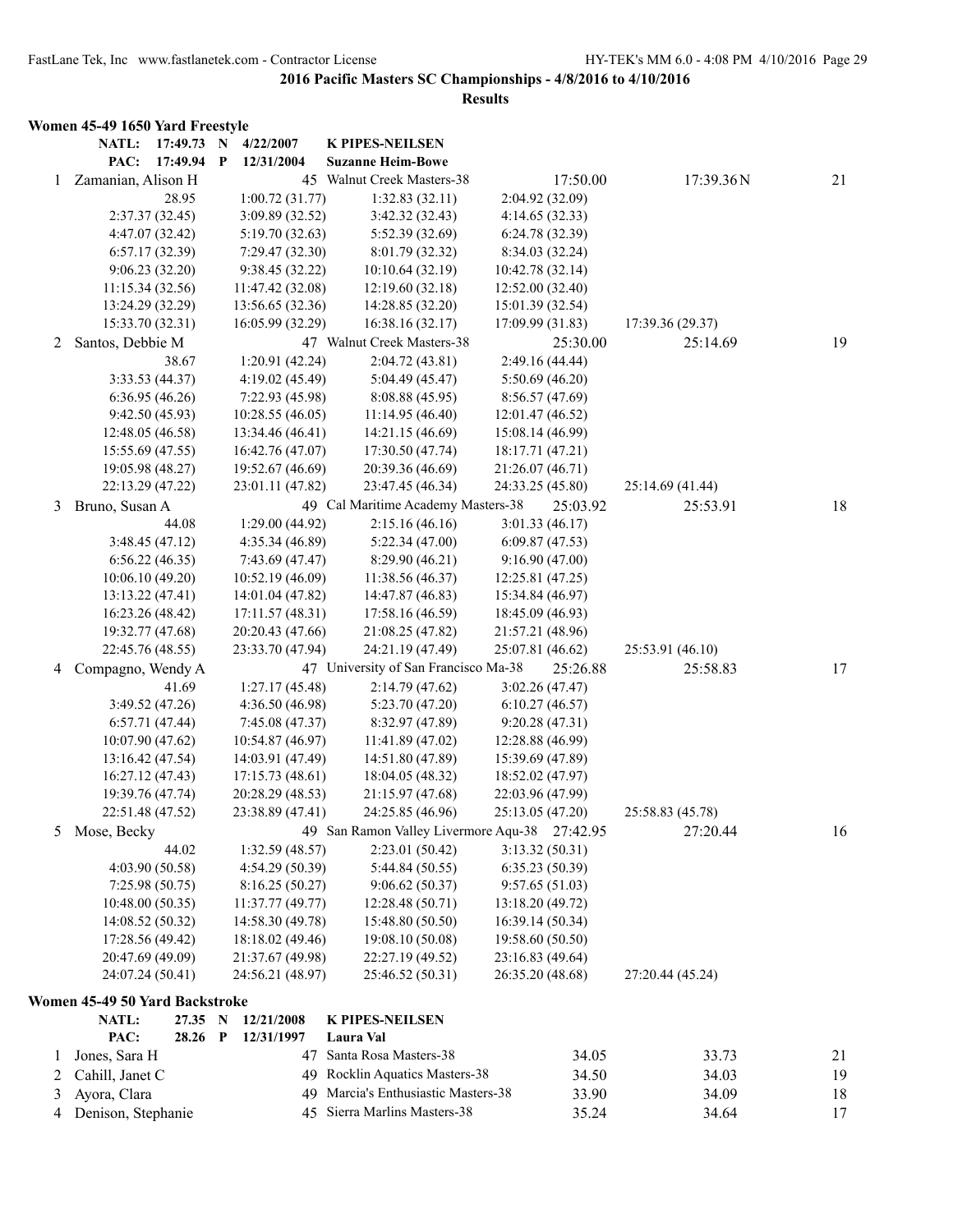|    |                                  |              |                 | <b>Results</b>                       |                 |         |    |
|----|----------------------------------|--------------|-----------------|--------------------------------------|-----------------|---------|----|
|    | (Women 45-49 50 Yard Backstroke) |              |                 |                                      |                 |         |    |
| 5  | Santos, Debbie M                 |              |                 | 47 Walnut Creek Masters-38           | 35.09           | 35.06   | 16 |
| 6  | Conner, Mary M                   |              |                 | 49 Walnut Creek Masters-38           | 39.50           | 37.14   | 15 |
| 7  | Laszlo, Zsuzsanna                |              |                 | 47 Marcia's Enthusiastic Masters-38  | 46.97           | 46.60   | 14 |
| 8  | Bevilacqua, Deborah A            |              |                 | 47 Marcia's Enthusiastic Masters-38  | 52.61           | 50.91   | 13 |
|    | Women 45-49 100 Yard Backstroke  |              |                 |                                      |                 |         |    |
|    | NATL:<br>57.83                   | N            | 5/23/2010       | <b>ELLEN REYNOLDS</b>                |                 |         |    |
|    | PAC:<br>1:01.50                  | $\mathbf P$  | 12/31/1997      | Laura Val                            |                 |         |    |
| 1  | Jones, Sara H                    |              |                 | 47 Santa Rosa Masters-38             | 1:14.27         | 1:11.59 | 21 |
|    | 35.39                            |              | 1:11.59(36.20)  |                                      |                 |         |    |
| 2  | Cahill, Janet C                  |              |                 | 49 Rocklin Aquatics Masters-38       | 1:17.00         | 1:16.39 | 19 |
|    | 36.59                            |              | 1:16.39(39.80)  |                                      |                 |         |    |
| 3  | Asnault, Wendy                   |              |                 | 47 Chico Masters Swimming-38         | 1:32.50         | 1:27.59 | 18 |
|    | 42.65                            |              | 1:27.59 (44.94) |                                      |                 |         |    |
| 4  | Saylor, Alison L                 |              |                 | 49 University of San Francisco Ma-38 | 1:45.00         | 1:41.06 | 17 |
|    | 48.13                            |              | 1:41.06(52.93)  |                                      |                 |         |    |
|    | Women 45-49 200 Yard Backstroke  |              |                 |                                      |                 |         |    |
|    | NATL:                            | $2:04.65$ N  | 4/19/2009       | <b>K PIPES-NEILSEN</b>               |                 |         |    |
|    | PAC:                             | $2:13.27$ P  | 12/31/2009      | Lisa Ward                            |                 |         |    |
|    | 1 Zamanian, Alison H             |              |                 | 45 Walnut Creek Masters-38           | 2:20.00         | 2:15.26 | 21 |
|    | 32.69                            |              | 1:07.50(34.81)  | 1:42.28(34.78)                       | 2:15.26(32.98)  |         |    |
| 2  | Jones, Sara H                    |              |                 | 47 Santa Rosa Masters-38             | 2:36.24         | 2:36.42 | 19 |
|    | 37.06                            |              | 1:16.65(39.59)  | 1:57.33(40.68)                       | 2:36.42 (39.09) |         |    |
| 3  | Hertzer, Cynthia J               |              |                 | 46 Santa Cruz Masters Aquatics-38    | 2:42.63         | 2:42.59 | 18 |
|    | 39.78                            |              | 1:20.67(40.89)  | 2:02.09(41.42)                       | 2:42.59 (40.50) |         |    |
| 4  | Brakeman, Jennifer               |              |                 | 45 Manatee Aquatic Masters Inc-38    | 2:40.00         | 2:49.19 | 17 |
|    | 39.22                            |              | 1:20.23(41.01)  | 2:00.21 (39.98)                      | 2:49.19 (48.98) |         |    |
| 5  | Asnault, Wendy                   |              |                 | 47 Chico Masters Swimming-38         | 3:15.50         | 3:07.05 | 16 |
|    | 45.56                            |              | 1:32.81(47.25)  | 2:19.98(47.17)                       | 3:07.05 (47.07) |         |    |
| 6  | Compagno, Wendy A                |              |                 | 47 University of San Francisco Ma-38 | 3:07.96         | 3:12.50 | 15 |
|    | 46.63                            |              | 1:35.55(48.92)  | 2:24.52(48.97)                       | 3:12.50 (47.98) |         |    |
| 7  | Saylor, Alison L                 |              |                 | 49 University of San Francisco Ma-38 | 3:50.00         | 3:40.15 | 14 |
|    | 50.93                            |              | 1:46.76(55.83)  | 2:45.77(59.01)                       | 3:40.15 (54.38) |         |    |
| 8  | Laszlo, Zsuzsanna                |              |                 | 47 Marcia's Enthusiastic Masters-38  | 3:45.94         | 3:51.66 | 13 |
|    | 52.49                            |              | 1:52.36(59.87)  | 2:53.61(1:01.25)                     | 3:51.66(58.05)  |         |    |
|    | Women 45-49 50 Yard Breaststroke |              |                 |                                      |                 |         |    |
|    | NATL:                            | 30.17 N      | 5/20/2007       | <b>CAROLINE KRATTLI</b>              |                 |         |    |
|    | PAC:<br>32.82                    | $\mathbf{P}$ | 12/31/1994      | <b>Susan Roy</b>                     |                 |         |    |
| 1  | Rublein, Susanne P               |              | 45              | Manatee Aquatic Masters Inc-38       | 36.69           | 36.54   | 21 |
| 2  | Lyons, Bridget A                 |              | 46              | Santa Cruz Masters Aquatics-38       | 43.00           | 37.76   | 19 |
| 3  | Gilkyson, Renate                 |              | 45              | Marcia's Enthusiastic Masters-38     | 38.05           | 37.99   | 18 |
| 4  | Levy, Karen D                    |              | 47              | Menlo Masters Aka Team Sheeper-38    | 37.20           | 38.39   | 17 |
| 5  | Ayora, Clara                     |              | 49              | Marcia's Enthusiastic Masters-38     | 38.37           | 38.78   | 16 |
| 6  | Bechhoefer, Marta                |              | 48              | Santa Cruz Masters Aquatics-38       | 42.20           | 38.85   | 15 |
| 7  | Hagstrom, Lisa                   |              | 45              | Streamliners-38                      | 39.33           | 39.38   | 14 |
| 8  | Capen, Tasha                     |              | 49              | Menlo Masters Aka Team Sheeper-38    | 39.70           | 39.40   | 13 |
| 9  | Jeong, Michelle M                |              | 47              | University of San Francisco Ma-38    | 40.38           | 40.66   | 12 |
| 10 | Kubota, Masako                   |              | 49              | Santa Clara Swim Club Masters-38     | 41.90           | 43.10   | 11 |
| 11 | Shern, Erika M                   |              | 45              | North Bay Aquatics-38                | 50.00           | 43.11   | 10 |
| 12 | Saylor, Alison L                 |              | 49              | University of San Francisco Ma-38    | 50.00           | 50.51   | 9  |
| 13 | Shukla, Shipra                   |              | 45              | University of San Francisco Ma-38    | 1:45.00         | 1:00.33 | 7  |
|    |                                  |              |                 |                                      |                 |         |    |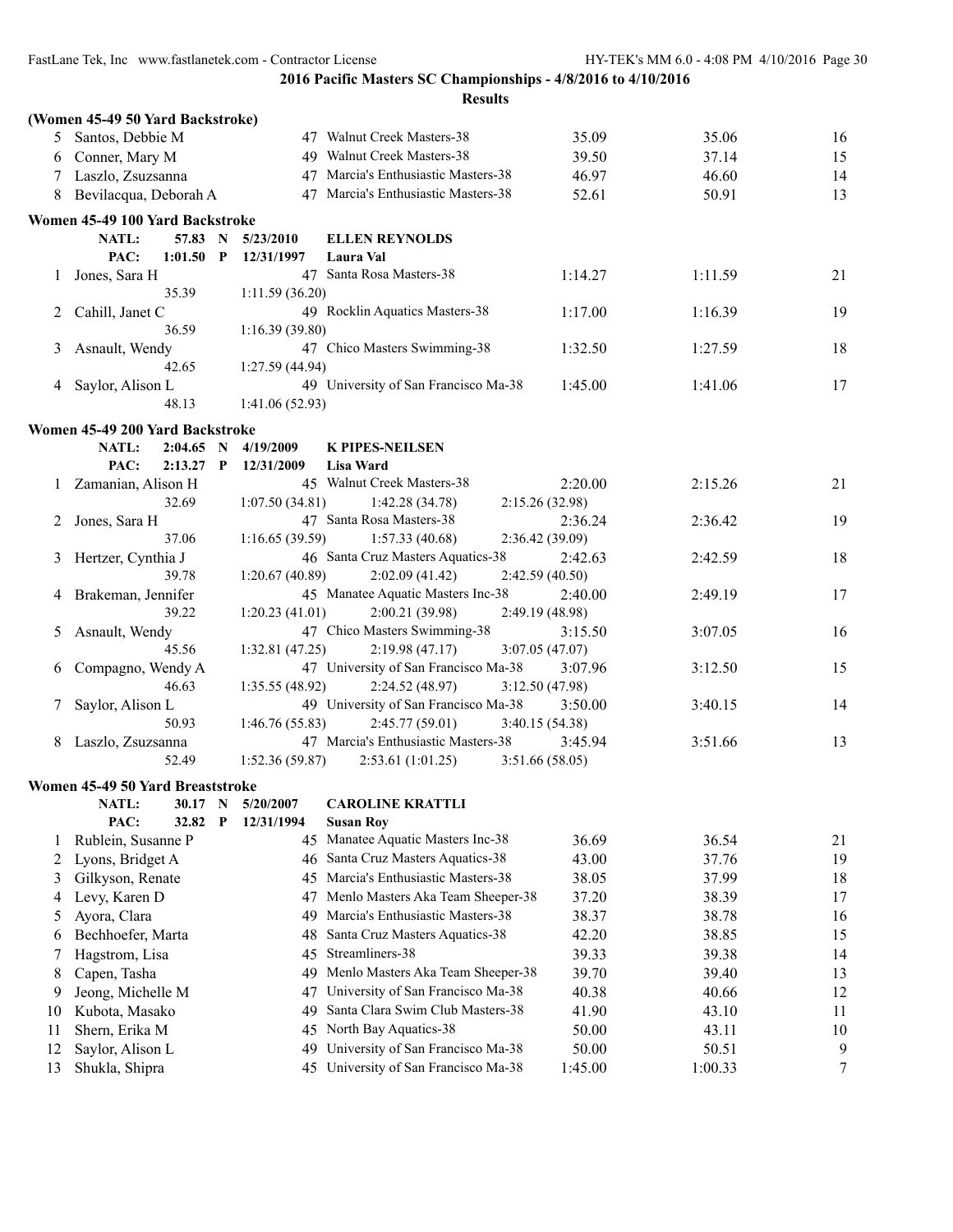|    | Women 45-49 100 Yard Breaststroke |              |                   |                                                        |                            |         |    |
|----|-----------------------------------|--------------|-------------------|--------------------------------------------------------|----------------------------|---------|----|
|    | $1:05.85$ N<br>NATL:              |              | 3/27/2011         | <b>S VON DER LIPPE</b>                                 |                            |         |    |
|    | PAC:<br>1:10.77                   | $\mathbf{P}$ | 12/31/2009        | <b>Lisa Ward</b>                                       |                            |         |    |
| 1  | Rublein, Susanne P                |              |                   | 45 Manatee Aquatic Masters Inc-38                      | 1:21.97                    | 1:18.04 | 21 |
|    | 37.14                             |              | 1:18.04(40.90)    |                                                        |                            |         |    |
| 2  | Worthman, Catha A                 |              |                   | 47 Marcia's Enthusiastic Masters-38                    | 1:18.34                    | 1:19.90 | 19 |
|    | 38.48                             |              | 1:19.90(41.42)    | 48 Santa Cruz Masters Aquatics-38                      | 1:23.66                    |         |    |
| 3  | Bechhoefer, Marta<br>40.06        |              | 1:22.17(42.11)    |                                                        |                            | 1:22.17 | 18 |
| 4  | Levy, Karen D                     |              |                   | 47 Menlo Masters Aka Team Sheeper-38                   | 1:22.29                    | 1:23.37 | 17 |
|    | 40.19                             |              | 1:23.37(43.18)    |                                                        |                            |         |    |
| 5  | Hagstrom, Lisa                    |              |                   | 45 Streamliners-38                                     | 1:29.12                    | 1:30.13 | 16 |
|    | 42.89                             |              | 1:30.13(47.24)    |                                                        |                            |         |    |
| 6  | Reyna, Carolyn P                  |              |                   | 49 Marcia's Enthusiastic Masters-38                    | 1:50.00                    | 1:43.86 | 15 |
|    | 49.19                             |              | 1:43.86(54.67)    |                                                        |                            |         |    |
| 7  | Saylor, Alison L                  |              |                   | 49 University of San Francisco Ma-38                   | 1:50.00                    | 1:50.76 | 14 |
|    | 52.74                             |              | 1:50.76 (58.02)   |                                                        |                            |         |    |
| 8  | Shukla, Shipra                    |              |                   | 45 University of San Francisco Ma-38                   | 4:00.00                    | 2:18.89 | 13 |
|    | 1:13.48                           |              | 2:18.89 (1:05.41) |                                                        |                            |         |    |
|    | Women 45-49 200 Yard Breaststroke |              |                   |                                                        |                            |         |    |
|    | NATL:<br>2:22.76                  | N            | 5/1/2011          | <b>S VON DER LIPPE</b>                                 |                            |         |    |
|    | PAC:<br>2:35.57 P                 |              | 12/31/2004        | DeaAnn Joslin                                          |                            |         |    |
| 1  | Hertzer, Cynthia J                |              |                   | 46 Santa Cruz Masters Aquatics-38                      | 2:49.27                    | 2:48.52 | 21 |
|    | 40.23                             |              | 1:21.92(41.69)    | 2:05.01(43.09)                                         | 2:48.52 (43.51)            |         |    |
| 2  | Worthman, Catha A                 |              |                   | 47 Marcia's Enthusiastic Masters-38                    | 2:49.31                    | 2:49.32 | 19 |
|    | 38.37                             |              | 1:20.34(41.97)    | 2:03.94(43.60)                                         | 2:49.32 (45.38)            |         |    |
| 3  | Brakeman, Jennifer                |              |                   | 45 Manatee Aquatic Masters Inc-38                      | 2:50.00                    | 2:52.11 | 18 |
|    | 39.95                             |              | 1:23.24(43.29)    | 2:08.35(45.11)                                         | 2:52.11(43.76)             |         |    |
| 4  | Bechhoefer, Marta                 |              |                   | 48 Santa Cruz Masters Aquatics-38                      | 2:56.26                    | 2:57.11 | 17 |
|    | 40.63                             |              | 1:25.33(44.70)    | 2:11.50(46.17)                                         | 2:57.11(45.61)             |         |    |
| 5  | Cooper, Carla N                   |              |                   | 48 University of San Francisco Ma-38                   | 3:45.00                    | 3:20.35 | 16 |
|    | 44.26                             |              | 1:34.07(49.81)    | 2:26.45(52.38)<br>47 University of San Francisco Ma-38 | 3:20.35 (53.90)            |         | 15 |
| 6  | Compagno, Wendy A<br>47.55        |              | 1:39.64(52.09)    | 2:34.59(54.95)                                         | 3:30.00<br>3:27.41 (52.82) | 3:27.41 |    |
| 7  | Reyna, Carolyn P                  |              |                   | 49 Marcia's Enthusiastic Masters-38                    | 4:10.10                    | 3:37.33 | 14 |
|    | 49.54                             |              | 1:45.71(56.17)    | 2:42.42(56.71)                                         | 3:37.33 (54.91)            |         |    |
| 8  | Shukla, Shipra                    |              |                   | 45 University of San Francisco Ma-38                   | 5:10.00                    | 4:54.34 | 13 |
|    | 1:15.97                           |              |                   | 2:34.06 (1:18.09) 3:48.30 (1:14.24) 4:54.34 (1:06.04)  |                            |         |    |
|    | Saylor, Alison L                  |              |                   | 49 University of San Francisco Ma-38                   | 3:50.00                    | DQ      |    |
|    | 54.86                             |              | 1:52.30(57.44)    | 2:52.62(1:00.32)                                       | DQ (59.70)                 |         |    |
|    | Women 45-49 50 Yard Butterfly     |              |                   |                                                        |                            |         |    |
|    | <b>NATL:</b><br>25.96 N           |              | 4/21/2013         | <b>SUSAN WILLIAMS</b>                                  |                            |         |    |
|    | PAC:<br>27.02                     | P            | 12/31/1998        | Laura Val                                              |                            |         |    |
| 1  | Cahill, Janet C                   |              |                   | 49 Rocklin Aquatics Masters-38                         | 31.50                      | 30.92   | 21 |
| 2  | Hunter, Missy L                   |              | 47                | Walnut Creek Masters-38                                | 31.65                      | 31.25   | 19 |
| 3  | Brakeman, Jennifer                |              | 45                | Manatee Aquatic Masters Inc-38                         | 30.00                      | 31.39   | 18 |
| 4  | De Somma, Margaret P              |              | 48                | Swymnut Masters-38                                     | 31.41                      | 31.49   | 17 |
| 5  | Girard, Suzie E                   |              | 45                | Manatee Aquatic Masters Inc-38                         | 30.45                      | 31.99   | 16 |
| 6  | Curtin, Janice A                  |              | 48                | El Dorado Hills Sports Club-38                         | 32.75                      | 32.19   | 15 |
| 7  | Lyons, Bridget A                  |              | 46                | Santa Cruz Masters Aquatics-38                         | 32.00                      | 32.20   | 14 |
| 8  | Conner, Mary M                    |              | 49                | Walnut Creek Masters-38                                | 31.60                      | 32.33   | 13 |
| 9  | Worthman, Catha A                 |              | 47                | Marcia's Enthusiastic Masters-38                       | 31.90                      | 32.43   | 12 |
| 10 | De la Torre, Yasuko               |              |                   | 45 Marcia's Enthusiastic Masters-38                    | 35.00                      | 32.71   | 11 |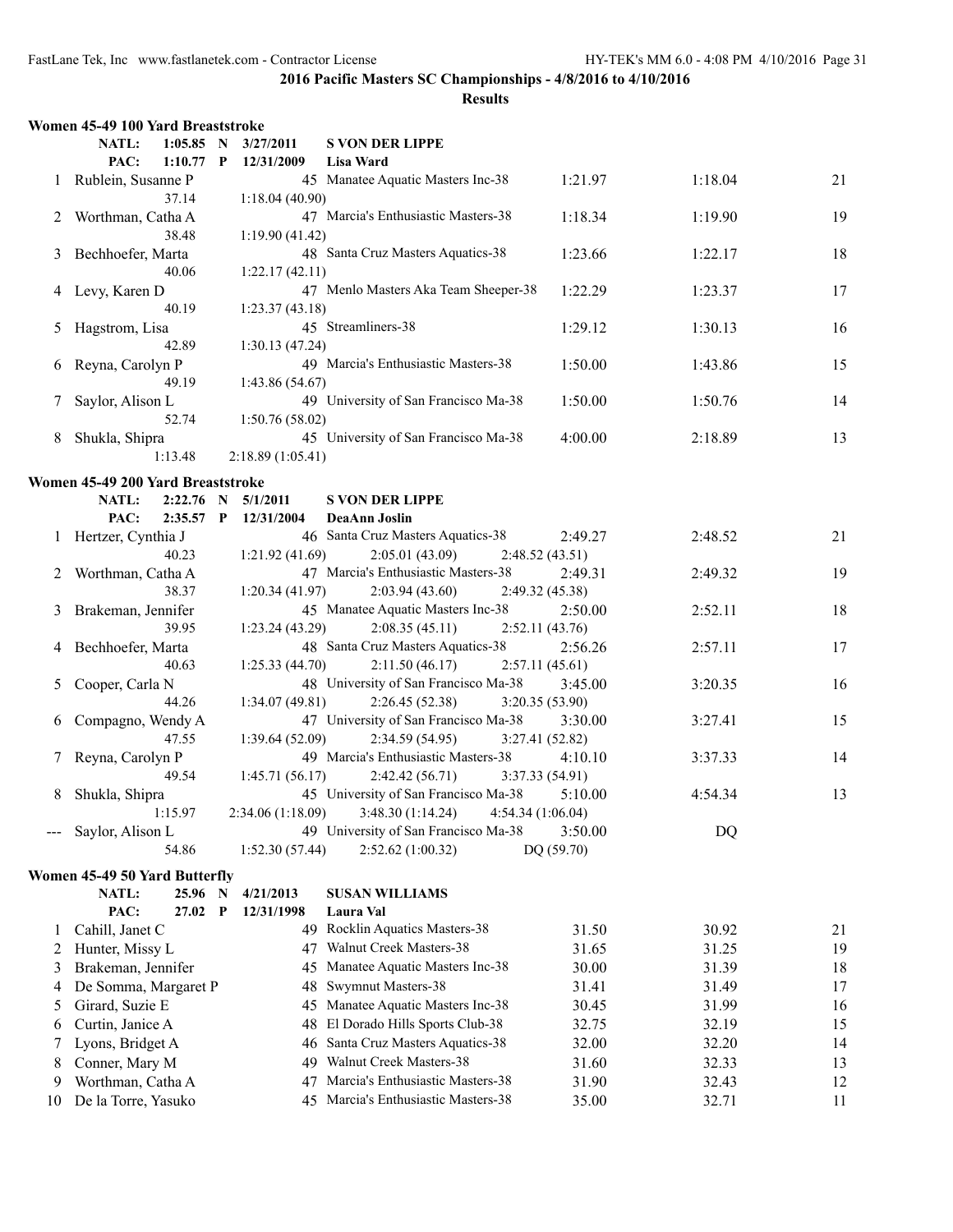| <b>Results</b> |  |
|----------------|--|

|              | (Women 45-49 50 Yard Butterfly)                              |                          |                                       |                           |         |        |
|--------------|--------------------------------------------------------------|--------------------------|---------------------------------------|---------------------------|---------|--------|
| 11           | Ayora, Clara                                                 |                          | 49 Marcia's Enthusiastic Masters-38   | 32.83                     | 33.55   | 10     |
|              | 12 Denison, Stephanie                                        |                          | 45 Sierra Marlins Masters-38          | 35.40                     | 34.69   | 9      |
| 13           | Field, Lessly W                                              |                          | 48 Albany Armada Aquatics Masters-38  | 37.01                     | 37.75   | $\tau$ |
| 14           | Bevilacqua, Deborah A                                        |                          | 47 Marcia's Enthusiastic Masters-38   | 59.89                     | 51.65   | 6      |
| 15           | Shukla, Shipra                                               |                          | 45 University of San Francisco Ma-38  | 2:00.00                   | 58.62   | 5      |
|              |                                                              |                          |                                       |                           |         |        |
|              | Women 45-49 100 Yard Butterfly<br>56.97<br><b>NATL:</b><br>N | 5/1/2011                 | <b>S VON DER LIPPE</b>                |                           |         |        |
|              | PAC:<br>59.82<br>P                                           | 12/31/2001               | Laura Val                             |                           |         |        |
|              | 1 Zamanian, Alison H                                         |                          | 45 Walnut Creek Masters-38            | 1:03.00                   | 1:02.57 | 21     |
|              | 29.38                                                        | 1:02.57(33.19)           |                                       |                           |         |        |
|              | Brakeman, Jennifer                                           |                          | 45 Manatee Aquatic Masters Inc-38     | 1:08.00                   | 1:08.80 | 19     |
| 2            | 32.09                                                        | 1:08.80(36.71)           |                                       |                           |         |        |
| 3            | Lyons, Bridget A                                             |                          | 46 Santa Cruz Masters Aquatics-38     | 1:13.00                   | 1:10.93 | 18     |
|              | 33.97                                                        | 1:10.93(36.96)           |                                       |                           |         |        |
|              | Curtin, Janice A                                             |                          | 48 El Dorado Hills Sports Club-38     | 1:15.45                   | 1:11.73 | 17     |
| 4            | 33.33                                                        | 1:11.73(38.40)           |                                       |                           |         |        |
| 5            | De la Torre, Yasuko                                          |                          | 45 Marcia's Enthusiastic Masters-38   | 1:20.00                   | 1:13.25 | 16     |
|              | 35.97                                                        | 1:13.25(37.28)           |                                       |                           |         |        |
| 6            | Hunter, Missy L                                              |                          | 47 Walnut Creek Masters-38            | 1:14.00                   | 1:14.31 | 15     |
|              | 33.19                                                        | 1:14.31(41.12)           |                                       |                           |         |        |
| 7            | Hertzer, Cynthia J                                           |                          | 46 Santa Cruz Masters Aquatics-38     | 1:14.91                   | 1:14.78 | 14     |
|              | 35.10                                                        | 1:14.78(39.68)           |                                       |                           |         |        |
| 8            | De Somma, Margaret P                                         |                          | 48 Swymnut Masters-38                 | 1:20.00                   | 1:17.33 | 13     |
|              | 35.63                                                        | 1:17.33(41.70)           |                                       |                           |         |        |
| 9            | Field, Lessly W                                              |                          | 48 Albany Armada Aquatics Masters-38  | 1:28.53                   | 1:24.49 | 12     |
|              | 41.85                                                        | 1:24.49(42.64)           |                                       |                           |         |        |
| 10           | Balderas, Yvette R                                           |                          | 47 Marcia's Enthusiastic Masters-38   | 3:03.60                   | 1:49.15 | 11     |
|              | 31.80                                                        | 1:49.15(1:17.35)         |                                       |                           |         |        |
|              |                                                              |                          |                                       |                           |         |        |
|              | Women 45-49 200 Yard Butterfly                               |                          |                                       |                           |         |        |
|              | NATL:<br>2:07.39<br>N<br>PAC:<br>$2:11.12$ P                 | 12/26/2008<br>12/31/2001 | <b>K PIPES-NEILSEN</b><br>Laura Val   |                           |         |        |
|              | 1 Zamanian, Alison H                                         |                          | 45 Walnut Creek Masters-38            | 2:20.00                   | 2:14.36 | 21     |
|              | 30.20                                                        |                          | 1:38.69 (34.94)                       |                           |         |        |
| 2            | De la Torre, Yasuko                                          | 1:03.75(33.55)           | 45 Marcia's Enthusiastic Masters-38   | 2:14.36(35.67)<br>3:05.00 | 2:48.82 | 19     |
|              | 39.13                                                        | 1:22.73(43.60)           | 2:07.34(44.61)                        | 2:48.82 (41.48)           |         |        |
| 3            | Cox, Juliet E                                                |                          | 48 Manatee Aquatic Masters Inc-38     | 2:51.00                   | 2:53.08 | 18     |
|              | 38.26                                                        | 1:22.16(43.90)           | 2:07.94 (45.78)                       | 2:53.08(45.14)            |         |        |
| 4            | Capen, Tasha                                                 |                          | 49 Menlo Masters Aka Team Sheeper-38  | 3:10.00                   | 3:03.80 | 17     |
|              | 42.29                                                        | 1:30.48(48.19)           | 2:17.95(47.47)                        | 3:03.80(45.85)            |         |        |
| 5            | Burger, Clare P                                              |                          | 48 Marcia's Enthusiastic Masters-38   | 4:39.69                   | 3:24.94 | 16     |
|              | 40.74                                                        | 1:29.60(48.86)           | 2:25.58 (55.98)                       | 3:24.94(59.36)            |         |        |
|              | 6 Reyna, Carolyn P                                           |                          | 49 Marcia's Enthusiastic Masters-38   | 4:10.30                   | 3:51.99 | 15     |
|              | 46.96                                                        | 1:45.16(58.20)           | 2:49.17 (1:04.01)<br>3:51.99(1:02.82) |                           |         |        |
|              |                                                              |                          |                                       |                           |         |        |
|              | <b>Women 45-49 100 Yard IM</b>                               |                          |                                       |                           |         |        |
|              | NATL:<br>59.39<br>N                                          | 4/28/2012                | <b>FALL WILLEBOORDSE</b>              |                           |         |        |
|              | PAC:<br>1:02.13<br>$\mathbf{P}$                              | 12/31/2009               | Lisa Ward                             |                           |         |        |
| $\mathbf{I}$ | Rublein, Susanne P                                           |                          | 45 Manatee Aquatic Masters Inc-38     | 1:11.85                   | 1:09.62 | 21     |
|              | 33.25                                                        | 1:09.62(36.37)           | 45 Walnut Creek Masters-38            |                           |         |        |
|              | 2 Rogers, Lori J                                             |                          |                                       | 1:10.00                   | 1:12.95 | 19     |
|              | 34.14                                                        | 1:12.95(38.81)           |                                       |                           |         |        |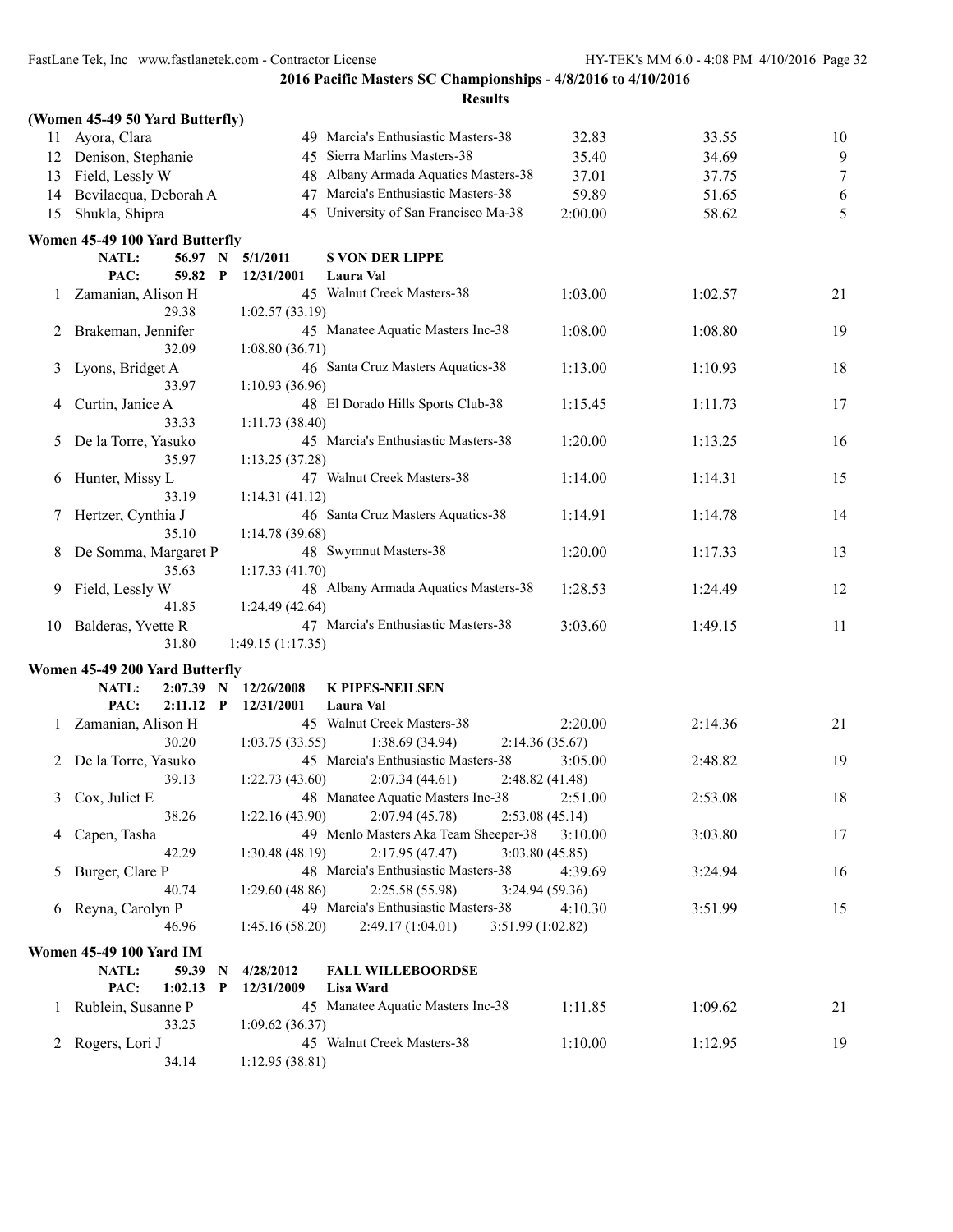|               | (Women 45-49 100 Yard IM)      |                                                                                         |                          |
|---------------|--------------------------------|-----------------------------------------------------------------------------------------|--------------------------|
|               | 3 Ayora, Clara                 | 49 Marcia's Enthusiastic Masters-38                                                     | 1:14.28<br>1:13.60<br>18 |
|               | 34.77                          | 1:13.60(38.83)                                                                          |                          |
| 4             | Jones, Sara H                  | 47 Santa Rosa Masters-38                                                                | 1:14.04<br>1:13.69<br>17 |
|               | 34.60                          | 1:13.69(39.09)                                                                          |                          |
| 5             | Worthman, Catha A              | 47 Marcia's Enthusiastic Masters-38                                                     | 1:12.26<br>16<br>1:13.74 |
|               | 36.39                          | 1:13.74(37.35)                                                                          |                          |
| 6             | Lyons, Bridget A<br>36.26      | 46 Santa Cruz Masters Aquatics-38                                                       | 1:18.00<br>15<br>1:14.49 |
| 7             | De la Torre, Yasuko            | 1:14.49(38.23)<br>45 Marcia's Enthusiastic Masters-38                                   | 1:22.00<br>14<br>1:15.19 |
|               | 35.34                          | 1:15.19(39.85)                                                                          |                          |
| 8             | Cahill, Janet C                | 49 Rocklin Aquatics Masters-38                                                          | 1:15.66<br>1:16.14<br>13 |
|               | 33.81                          | 1:16.14(42.33)                                                                          |                          |
| 9             | Capen, Tasha                   | 49 Menlo Masters Aka Team Sheeper-38                                                    | 1:24.11<br>12<br>1:17.55 |
|               | 36.51                          | 1:17.55(41.04)                                                                          |                          |
| 10            | Burger, Clare P                | 48 Marcia's Enthusiastic Masters-38                                                     | 1:19.01<br>1:19.01<br>11 |
|               | 37.29                          | 1:19.01(41.72)                                                                          |                          |
| 11            | Asnault, Wendy                 | 47 Chico Masters Swimming-38                                                            | 1:35.50<br>1:25.10<br>10 |
|               | 42.02                          | 1:25.10(43.08)                                                                          |                          |
| 12            | Hutchins, Kristin E            | 49 University of San Francisco Ma-38                                                    | 9<br>1:40.00<br>1:28.66  |
|               | 43.07                          | 1:28.66 (45.59)                                                                         |                          |
| 13            | Kubota, Masako                 | 49 Santa Clara Swim Club Masters-38                                                     | 1:28.12<br>7<br>1:29.57  |
|               | 42.64                          | 1:29.57 (46.93)                                                                         |                          |
| 14            | Reyna, Carolyn P               | 49 Marcia's Enthusiastic Masters-38                                                     | 2:45.00<br>1:39.00<br>6  |
|               | 50.38<br>Bevilacqua, Deborah A | 1:39.00(48.62)<br>47 Marcia's Enthusiastic Masters-38                                   | 5<br>2:10.00<br>1:53.51  |
| 15            | 54.78                          | 1:53.51(58.73)                                                                          |                          |
|               | Shukla, Shipra                 | 45 University of San Francisco Ma-38                                                    | 5:10.00<br>DQ            |
|               | 1:04.39                        | DQ (1:17.52)                                                                            |                          |
|               | <b>Women 45-49 200 Yard IM</b> |                                                                                         |                          |
|               | NATL:<br>2:07.26<br>N          | 12/16/2007<br><b>K PIPES-NEILSEN</b>                                                    |                          |
|               | PAC:<br>2:15.42<br>P           | 12/31/2010<br><b>Lisa Ward</b>                                                          |                          |
| $\mathbf{I}$  | Rublein, Susanne P             | 45 Manatee Aquatic Masters Inc-38                                                       | 2:32.69<br>2:29.92<br>21 |
|               | 35.93                          | 1:56.65(42.47)<br>1:14.18(38.25)<br>2:29.92(33.27)                                      |                          |
|               | Brakeman, Jennifer             | 45 Manatee Aquatic Masters Inc-38                                                       | 19<br>2:30.68<br>2:31.02 |
|               | 32.59                          | 1:12.15(39.56)<br>1:56.87(44.72)<br>2:31.02(34.15)                                      |                          |
| 3             | Hertzer, Cynthia J             | 46 Santa Cruz Masters Aquatics-38                                                       | 2:34.11<br>2:33.68<br>18 |
|               | 35.81                          | 1:16.13 (40.32) 1:58.23 (42.10) 2:33.68 (35.45)                                         |                          |
| 4             | Curtin, Janice A               | 48 El Dorado Hills Sports Club-38                                                       | 2:35.11<br>17<br>2:34.64 |
|               | 33.46                          | 1:12.29(38.83)<br>2:00.07(47.78)<br>2:34.64 (34.57)                                     |                          |
| $\mathcal{L}$ | Jones, Sara H                  | 47 Santa Rosa Masters-38                                                                | 2:36.57<br>2:40.24<br>16 |
|               | 37.14                          | 2:03.62(46.76)<br>1:16.86(39.72)<br>2:40.24(36.62)<br>46 Santa Cruz Masters Aquatics-38 |                          |
| 6             | Lyons, Bridget A<br>35.07      | 2:06.24(46.24)<br>2:41.76 (35.52)<br>1:20.00(44.93)                                     | 2:45.00<br>2:41.76<br>15 |
| $\frac{1}{2}$ | De la Torre, Yasuko            | 45 Marcia's Enthusiastic Masters-38                                                     | 2:51.00<br>2:44.52<br>14 |
|               | 35.25                          | 2:05.58(46.89)<br>2:44.52 (38.94)<br>1:18.69(43.44)                                     |                          |
| 8             | Ayora, Clara                   | 49 Marcia's Enthusiastic Masters-38                                                     | 3:00.17<br>2:44.70<br>13 |
|               | 39.05                          | 2:06.97(47.66)<br>2:44.70 (37.73)<br>1:19.31 (40.26)                                    |                          |
| 9             | Conner, Mary M                 | 49 Walnut Creek Masters-38                                                              | 2:48.50<br>2:47.00<br>12 |
|               | 34.69                          | 2:10.52(51.75)<br>2:47.00 (36.48)<br>1:18.77(44.08)                                     |                          |
| 10            | Bechhoefer, Marta              | 48 Santa Cruz Masters Aquatics-38                                                       | 2:46.37<br>2:50.58<br>11 |
|               | 40.06                          | 2:11.94(45.59)<br>1:26.35(46.29)<br>2:50.58 (38.64)                                     |                          |
| 11            | Asnault, Wendy                 | 47 Chico Masters Swimming-38                                                            | 3:00.58<br>2:57.90<br>10 |
|               | 41.73                          | 2:16.81(48.24)<br>2:57.90(41.09)<br>1:28.57(46.84)                                      |                          |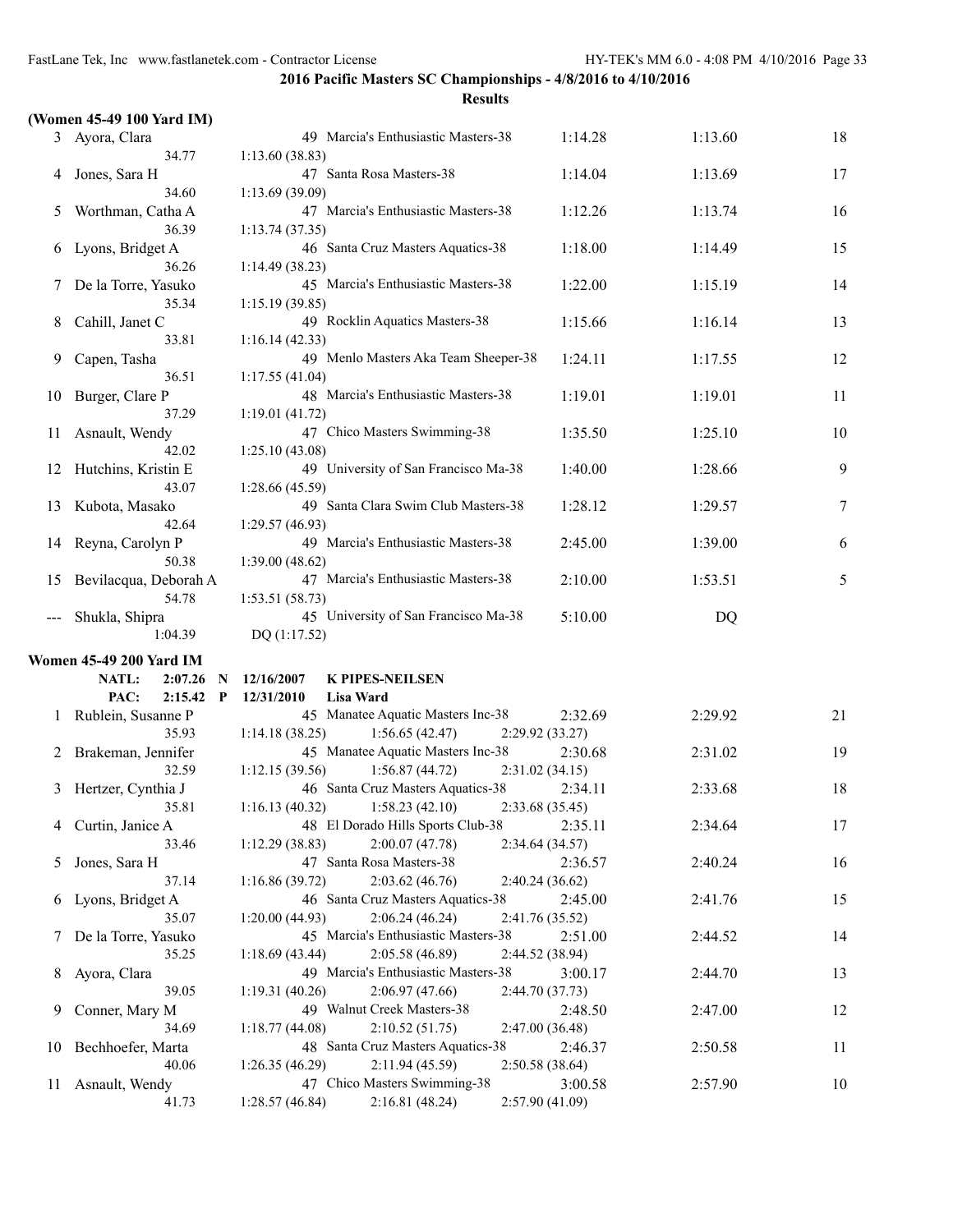|         | (Women 45-49 200 Yard IM)      |             |                   |                                      |                 |         |                |
|---------|--------------------------------|-------------|-------------------|--------------------------------------|-----------------|---------|----------------|
|         | 12 Reyna, Carolyn P            |             |                   | 49 Marcia's Enthusiastic Masters-38  | 3:59.10         | 3:30.36 | 9              |
|         | 46.39                          |             | 1:44.61(58.22)    | 2:41.94 (57.33)                      | 3:30.36(48.42)  |         |                |
|         | Burger, Clare P                |             |                   | 48 Marcia's Enthusiastic Masters-38  | 2:52.00         | DQ      |                |
|         | 39.36                          |             | 1:23.61(44.25)    | 2:13.80(50.19)                       | DQ (38.15)      |         |                |
|         | <b>Women 45-49 400 Yard IM</b> |             |                   |                                      |                 |         |                |
|         | 4:32.87<br><b>NATL:</b>        | N           | 12/26/2009        | <b>K PIPES-NEILSEN</b>               |                 |         |                |
|         | PAC:<br>4:47.26                | $\mathbf P$ | 12/31/2009        | <b>Lisa Ward</b>                     |                 |         |                |
| 1       | Jones, Sara H                  |             |                   | 47 Santa Rosa Masters-38             | 5:28.31         | 5:25.65 | 21             |
|         | 37.82                          |             | 1:20.75(42.93)    | 2:02.25(41.50)                       | 2:41.68 (39.43) |         |                |
|         | 3:27.96 (46.28)                |             | 4:14.40 (46.44)   | 4:50.51(36.11)                       | 5:25.65 (35.14) |         |                |
| 2       | Garforth, Emma                 |             |                   | 48 Davis Aquatic Masters-38          | 5:25.22         | 5:29.35 | 19             |
|         | 37.59                          |             | 1:19.58 (41.99)   | 2:00.87(41.29)                       | 2:41.95 (41.08) |         |                |
|         | 3:29.13(47.18)                 |             | 4:14.92 (45.79)   | 4:52.32(37.40)                       | 5:29.35 (37.03) |         |                |
| 3       | Field, Lessly W                |             |                   | 48 Albany Armada Aquatics Masters-38 | 7:30.00         | 6:23.37 | 18             |
|         | 45.53                          |             | 1:37.87(52.34)    | 2:30.49(52.62)                       | 3:22.37 (51.88) |         |                |
|         | 4:12.49(50.12)                 |             | 5:02.44 (49.95)   | 5:44.09(41.65)                       | 6:23.37(39.28)  |         |                |
| 4       | Compagno, Wendy A              |             |                   | 47 University of San Francisco Ma-38 | 7:30.00         | 6:53.85 | 17             |
|         | 48.88                          |             | 1:49.10 (1:00.22) | 2:40.54(51.44)                       | 3:31.73(51.19)  |         |                |
|         | 4:26.64 (54.91)                |             | 5:21.11 (54.47)   | 6:07.47(46.36)                       | 6:53.85(46.38)  |         |                |
|         | Women 50-54 50 Yard Freestyle  |             |                   |                                      |                 |         |                |
|         | NATL:<br>24.53 N               |             | 3/18/2016         | <b>FALL WILLEBOORDSE</b>             |                 |         |                |
|         | PAC:<br>25.30 P                |             | 12/31/2002        | Laura Val                            |                 |         |                |
| $\perp$ | Keighley, Carole L             |             |                   | 52 Quick Silver Swimming-38          | 28.32           | 28.25   | 21             |
| 2       | Lein, Brenda S                 |             |                   | 51 North Bay Aquatics-38             | 28.00           | 28.40   | 19             |
| 3       | Cagigas, Debbie                |             |                   | 54 East Bay Bat Rays Masters-38      | 28.43           | 28.68   | 18             |
| 4       | Dodd, Dina                     |             |                   | 52 Northern Sierra Masters Swimmi-38 | 28.25           | 28.76   | 17             |
| 5       | Roberts, Julie E               |             |                   | 52 Davis Aquatic Masters-38          | 31.00           | 29.03   | 16             |
| 6       | Houts, Jennifer                |             |                   | 50 Rolling Hills Mud Sharks-38       | 29.85           | 29.33   | 15             |
| 7       | Coffee, Cassandra              |             | 54                | Swymnut Masters-38                   | 30.85           | 30.43   | 14             |
| 8       | Taylor, Catherine W            |             |                   | 53 Walnut Creek Masters-38           | 30.94           | 30.63   | 13             |
| 9       | Boyle, Catherine M             |             |                   | 50 Ladera Oaks Masters-38            | 29.90           | 30.80   | 12             |
| 10      | Crosbie, Lisa                  |             |                   | 50 Modesto Area Aquatic Club-38      | 34.93           | 31.30   | 11             |
| 11      | Clark, Lyse A                  |             | 51                | Club Hot Tub-38                      | 32.33           | 31.50   | 10             |
| 12      | Sheridan, Liz A                |             |                   | 50 Davis Athletic Club-38            | 29.70           | 31.89   | 9              |
| 13      | Dornan, Gwen                   |             |                   | 53 University of San Francisco Ma-38 | 31.14           | 32.07   | $\tau$         |
| 14      | Williams, Mary V               |             |                   | 52 Walnut Creek Masters-38           | 35.00           | 32.16   | 6              |
| 15      | Crow, Joan A                   |             |                   | 51 Davis Aquatic Masters-38          | 33.04           | 32.23   | 5              |
| 16      | Rose, Sheila D                 |             |                   | 53 Modesto Area Aquatic Club-38      | 32.39           | 32.54   | $\overline{4}$ |
| 17      | Moranda-torres, Jean M         |             |                   | 52 Uc38-38                           | 32.85           | 32.62   | 3              |
| 18      | Appl, Rika                     |             | 51                | Orinda Aquatic Masters-38            | 40.00           | 33.13   | $\overline{2}$ |
| 19      | Luebker, Linda                 |             |                   | 53 East Bay Bat Rays Masters-38      | 40.00           | 33.50   | 1              |
| 20      | Yurtseven, Lale                |             |                   | 50 Almaden Masters-38                | 50.00           | 46.95   |                |
| 21      | Bennett, Sue                   |             |                   | 53 Marcia's Enthusiastic Masters-38  | 51.11           | 54.35   |                |
|         | Women 50-54 100 Yard Freestyle |             |                   |                                      |                 |         |                |
|         | 54.38 N<br>NATL:               |             | 5/17/2002         | <b>LAURA VAL</b>                     |                 |         |                |
|         | PAC:<br>54.38 P                |             | 12/31/2002        | Laura Val                            |                 |         |                |
| $\perp$ | Keighley, Carole L             |             |                   | 52 Quick Silver Swimming-38          | 1:01.23         | 1:01.51 | 21             |
|         | 29.01                          |             | 1:01.51(32.50)    |                                      |                 |         |                |
| 2       | Cagigas, Debbie                |             |                   | 54 East Bay Bat Rays Masters-38      | 1:02.22         | 1:02.42 | 19             |
|         | 30.19                          |             | 1:02.42(32.23)    |                                      |                 |         |                |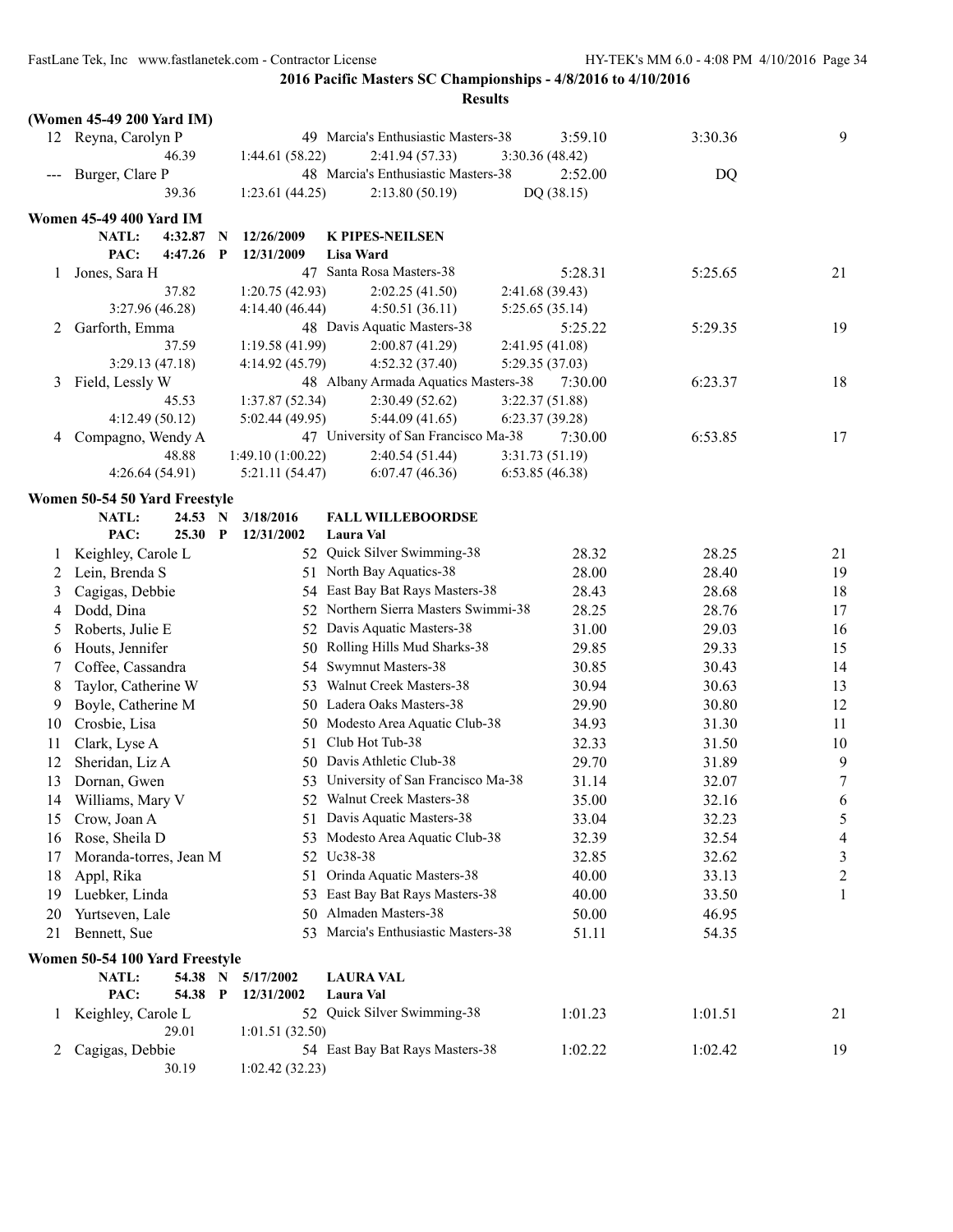|        | (Women 50-54 100 Yard Freestyle)          |                      |                                            |                 |         |       |
|--------|-------------------------------------------|----------------------|--------------------------------------------|-----------------|---------|-------|
|        | 3 Roberts, Julie E                        |                      | 52 Davis Aquatic Masters-38                |                 | 1:02.90 | 18    |
|        | 30.41                                     | 1:02.90(32.49)       |                                            |                 |         |       |
|        | Lein, Brenda S                            |                      | 51 North Bay Aquatics-38                   | 1:03.00         | 1:03.01 | 17    |
|        | 29.57                                     | 1:03.01 (33.44)      |                                            |                 |         |       |
| 5<br>6 | Dodd, Dina                                |                      | 52 Northern Sierra Masters Swimmi-38       | 1:04.00         | 1:05.00 | 16    |
|        | 30.82                                     | 1:05.00(34.18)       |                                            |                 |         |       |
|        | Lewis, Melissa D<br>32.33                 |                      | 50 North Bay Aquatics-38                   | 1:07.61         | 1:06.76 | 15    |
|        | Crosbie, Lisa                             | 1:06.76(34.43)       | 50 Modesto Area Aquatic Club-38            | 1:17.02         | 1:07.79 | 13.50 |
|        | 32.81                                     | 1:07.79(34.98)       |                                            |                 |         |       |
|        | Neoh, Sheree                              |                      | 51 Club Hot Tub-38                         | 1:09.35         | 1:07.79 | 13.50 |
|        | 32.31                                     | 1:07.79 (35.48)      |                                            |                 |         |       |
| 9      | Sheridan, Liz A                           |                      | 50 Davis Athletic Club-38                  | 1:06.50         | 1:08.18 | 12    |
|        | 32.31                                     | 1:08.18(35.87)       |                                            |                 |         |       |
| 10     | Dornan, Gwen                              |                      | 53 University of San Francisco Ma-38       | 1:07.51         | 1:08.69 | 11    |
|        | 32.99                                     | 1:08.69(35.70)       |                                            |                 |         |       |
| 11     | Taylor, Catherine W                       |                      | 53 Walnut Creek Masters-38                 | 1:07.43         | 1:08.76 | 10    |
|        | 33.18                                     | 1:08.76(35.58)       |                                            |                 |         |       |
| 12     | Coffee, Cassandra                         |                      | 54 Swymnut Masters-38                      | 1:11.10         | 1:08.94 | 9     |
|        | 34.37                                     | 1:08.94(34.57)       | 51 Club Hot Tub-38                         | 1:10.02         |         | 7     |
| 13     | Clark, Lyse A<br>33.97                    | 1:09.62(35.65)       |                                            |                 | 1:09.62 |       |
| 14     | Moranda-torres, Jean M                    |                      | 52 Uc38-38                                 | 1:10.00         | 1:10.07 | 6     |
|        | 32.96                                     | 1:10.07(37.11)       |                                            |                 |         |       |
| 15     | Appl, Rika                                |                      | 51 Orinda Aquatic Masters-38               | 1:25.00         | 1:13.71 | 5     |
|        | 36.35                                     | 1:13.71(37.36)       |                                            |                 |         |       |
| 16     | Rose, Sheila D                            |                      | 53 Modesto Area Aquatic Club-38            | 1:15.14         | 1:15.88 | 4     |
|        | 35.79<br>1:15.88(40.09)                   |                      |                                            |                 |         |       |
| 17     | Gallagher, Maite M                        |                      | 52 Orinda Aquatic Masters-38               | 1:23.30         | 1:16.67 | 3     |
|        | 36.53                                     | 1:16.67(40.14)       |                                            |                 |         |       |
| 18     | Luebker, Linda                            |                      | 53 East Bay Bat Rays Masters-38            | 1:29.00         | 1:16.72 | 2     |
|        | 36.05<br>1:16.72(40.67)                   |                      |                                            |                 |         |       |
| 19     | Dibley, Allison M                         |                      | 54 Walnut Creek Masters-38                 | 1:21.07         | 1:20.04 | 1     |
|        | 38.55                                     | 1:20.04 (41.49)      | 53 Marcia's Enthusiastic Masters-38        |                 |         |       |
| 20     | Bennett, Sue<br>54.09                     | 1:55.15(1:01.06)     |                                            | 2:00.00         | 1:55.15 |       |
|        |                                           |                      |                                            |                 |         |       |
|        | Women 50-54 200 Yard Freestyle            |                      |                                            |                 |         |       |
|        | 1:58.43 N<br>NATL:<br>PAC:<br>1:58.43 P   | 5/4/2014<br>5/4/2014 | <b>JILL HERNANDEZ</b><br>Jill S. Hernandez |                 |         |       |
|        | Quick, Sarah E                            |                      | 52 North Bay Aquatics-38                   | 2:10.00         | 2:12.99 | 21    |
| 1      | 28.77                                     | 1:01.43(32.66)       | 1:36.39 (34.96)                            | 2:12.99(36.60)  |         |       |
|        | 2 Bulman, Robin A                         |                      | 50 Santa Rosa Masters-38                   | 2:22.73         | 2:21.68 | 19    |
|        | 32.17                                     | 1:08.39(36.22)       | 1:45.35(36.96)<br>2:21.68 (36.33)          |                 |         |       |
| 3      | Crosbie, Lisa                             |                      | 50 Modesto Area Aquatic Club-38            | 2:45.38         | 2:26.77 | 18    |
|        | 33.77<br>1:10.40(36.63)<br>1:48.25(37.85) |                      |                                            | 2:26.77(38.52)  |         |       |
| 4      | Taylor, Catherine W                       |                      | 53 Walnut Creek Masters-38                 | 2:37.28         | 2:32.74 | 17    |
|        | 35.54                                     | 1:13.91(38.37)       | 1:53.94(40.03)                             | 2:32.74 (38.80) |         |       |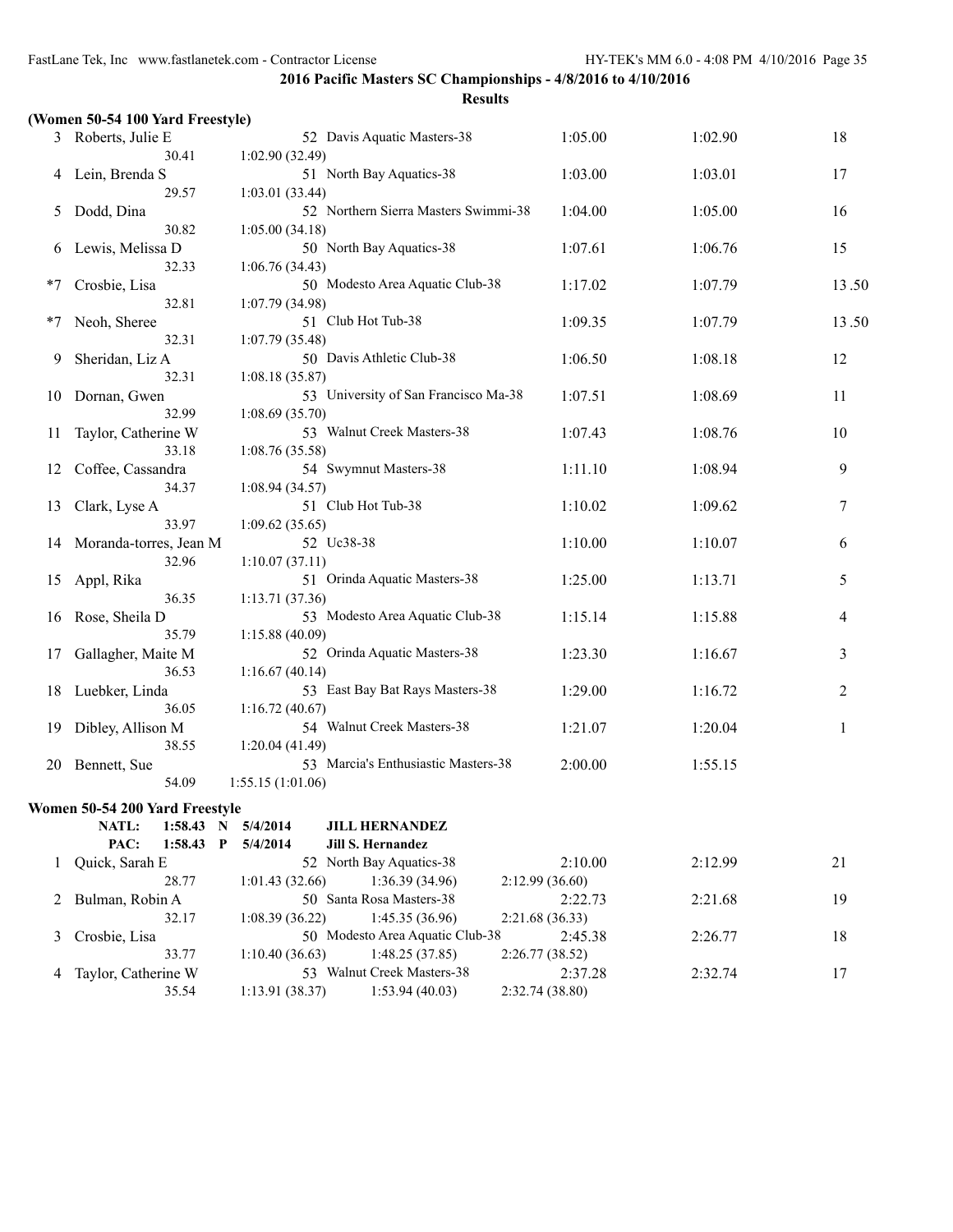|   | Women 50-54 500 Yard Freestyle                 |           |                           |                                      |                   |          |    |
|---|------------------------------------------------|-----------|---------------------------|--------------------------------------|-------------------|----------|----|
|   | NATL:                                          | 5:14.56 N | 5/12/2013                 | <b>JILL HERNANDEZ</b>                |                   |          |    |
|   | PAC:                                           | 5:14.56 P | 5/9/2013                  | Jill S. Hernandez                    |                   |          |    |
| 1 | Crosbie, Lisa                                  |           |                           | 50 Modesto Area Aquatic Club-38      | 6:27.01           | 6:38.77  | 21 |
|   |                                                | 35.17     | 1:12.54(37.37)            | 1:51.21(38.67)                       | 2:30.66(39.45)    |          |    |
|   | 3:10.75(40.09)                                 |           | 3:51.44(40.69)            | 4:32.43 (40.99)                      | 5:14.04(41.61)    |          |    |
|   | 5:56.75(42.71)                                 |           | 6:38.77(42.02)            |                                      |                   |          |    |
| 2 | Gray, Kara L                                   |           |                           | 50 Walnut Creek Masters-38           | 6:39.81           | 6:42.03  | 19 |
|   |                                                | 35.68     | 1:14.35(38.67)            | 1:54.35(40.00)                       | 2:34.99(40.64)    |          |    |
|   | 3:15.85(40.86)                                 |           | 3:57.18(41.33)            | 4:38.65(41.47)                       | 5:19.44 (40.79)   |          |    |
|   | 6:01.09(41.65)                                 |           | 6:42.03(40.94)            |                                      |                   |          |    |
| 3 | 51 Club Hot Tub-38<br>6:50.00<br>Clark, Lyse A |           | 7:00.76                   | 18                                   |                   |          |    |
|   |                                                | 36.45     | 1:16.66(40.21)            | 1:58.04(41.38)                       | 2:40.15(42.11)    |          |    |
|   | 3:23.11(42.96)                                 |           | 4:06.30(43.19)            | 4:50.12(43.82)                       | 5:33.85 (43.73)   |          |    |
|   | 6:17.70(43.85)                                 |           | 7:00.76(43.06)            |                                      |                   |          |    |
| 4 | Carrade, Christine S                           |           |                           | 53 Swymnut Masters-38                | 8:20.00           | 7:47.92  | 17 |
|   |                                                | 39.28     | 1:24.75(45.47)            | 2:11.97(47.22)                       | 2:59.73(47.76)    |          |    |
|   | 3:47.30(47.57)                                 |           | 4:35.13(47.83)            | 5:23.49 (48.36)                      | 6:12.49(49.00)    |          |    |
|   | 7:00.87 (48.38)                                |           | 7:47.92 (47.05)           |                                      |                   |          |    |
| 5 | Dibley, Allison M                              |           |                           | 54 Walnut Creek Masters-38           | 8:15.00           | 8:29.08  | 16 |
|   |                                                | 44.48     | 1:34.29(49.81)            | 2:26.52(52.23)                       | 3:18.59(52.07)    |          |    |
|   | 4:11.15(52.56)                                 |           | 5:02.07(50.92)            | 5:54.21(52.14)                       | 6:48.26(54.05)    |          |    |
|   | 7:39.49 (51.23)                                |           | 8:29.08 (49.59)           |                                      |                   |          |    |
| 6 | Flynn, Margaret                                |           |                           | 52 Marcia's Enthusiastic Masters-38  | 8:47.52           | 8:43.61  | 15 |
|   |                                                | 44.91     | 1:35.75(50.84)            | 2:29.59 (53.84)                      | 3:24.03(54.44)    |          |    |
|   | 4:18.04(54.01)                                 |           | 5:11.72 (53.68)           | 6:06.22(54.50)                       | 7:00.26(54.04)    |          |    |
|   | 7:53.85 (53.59)                                |           | 8:43.61 (49.76)           |                                      |                   |          |    |
| 7 | Asta, Lisa M                                   |           |                           | 50 Walnut Creek Masters-38           | 9:57.00           | 10:03.74 | 14 |
|   |                                                | 54.66     | 1:55.44 (1:00.78)         | 2:56.86 (1:01.42)                    | 3:57.94 (1:01.08) |          |    |
|   | 5:00.37(1:02.43)                               |           | 6:02.47(1:02.10)          | 7:06.02(1:03.55)                     | 8:06.66 (1:00.64) |          |    |
|   | 9:06.92(1:00.26)                               |           | 10:03.74 (56.82)          |                                      |                   |          |    |
| 8 | Fink, Margaret                                 |           |                           | 51 Rolling Hills Mud Sharks-38       | 12:30.00          | 10:54.87 | 13 |
|   |                                                | 55.17     | 1:58.48(1:03.31)          | 3:06.61(1:08.13)                     | 4:12.03 (1:05.42) |          |    |
|   | 5:20.24(1:08.21)                               |           | 6:25.08(1:04.84)          | 7:33.70 (1:08.62)                    | 8:42.68 (1:08.98) |          |    |
|   | 9:48.62 (1:05.94)                              |           | 10:54.87(1:06.25)         |                                      |                   |          |    |
| 9 | Bennett, Sue                                   |           |                           | 53 Marcia's Enthusiastic Masters-38  | 11:02.00          | 11:22.21 | 12 |
|   |                                                | 58.91     | 2:05.69 (1:06.78)         | 3:15.70(1:10.01)                     | 4:26.08(1:10.38)  |          |    |
|   | 5:35.46 (1:09.38)                              |           | 6:47.02(1:11.56)          | 7:59.05(1:12.03)                     | 9:10.33(1:11.28)  |          |    |
|   | 10:18.94 (1:08.61)                             |           | 11:22.21(1:03.27)         |                                      |                   |          |    |
|   | Women 50-54 1000 Yard Freestyle                |           |                           |                                      |                   |          |    |
|   | NATL:                                          | 10:58.56  | 4/23/2015<br>$\mathbf N$  | <b>JILL HERNANDEZ</b>                |                   |          |    |
|   | PAC:                                           | 10:58.56  | $\mathbf{P}$<br>4/23/2015 | <b>Jill Hernandez</b>                |                   |          |    |
| 1 | Elsbach, Kimberly D                            |           |                           | 53 Davis Aquatic Masters-38          | 12:10.00          | 11:56.30 | 21 |
|   |                                                | 32.33     | 1:07.93(35.60)            | 1:44.15(36.22)                       | 2:20.75(36.60)    |          |    |
|   | 2:57.42(36.67)                                 |           | 3:33.90 (36.48)           | 4:09.89 (35.99)                      | 4:46.10(36.21)    |          |    |
|   | 5:22.40 (36.30)                                |           | 5:58.79 (36.39)           | 6:34.55(35.76)                       | 7:10.62(36.07)    |          |    |
|   | 7:46.35(35.73)                                 |           | 8:22.20 (35.85)           | 8:58.04 (35.84)                      | 9:33.83 (35.79)   |          |    |
|   | 10:09.56 (35.73)                               |           | 10:45.62(36.06)           | 11:21.31 (35.69)                     | 11:56.30 (34.99)  |          |    |
| 2 | Dornan, Gwen                                   |           |                           | 53 University of San Francisco Ma-38 | 13:15.53          | 13:24.10 | 19 |
|   |                                                | 36.27     | 1:15.46 (39.19)           | 1:55.61(40.15)                       | 2:36.13 (40.52)   |          |    |
|   | 3:16.87(40.74)                                 |           | 3:57.45(40.58)            | 4:38.30 (40.85)                      | 5:19.12 (40.82)   |          |    |
|   | 5:59.88 (40.76)                                |           | 6:40.84(40.96)            | 7:21.75 (40.91)                      | 8:02.57 (40.82)   |          |    |
|   | 8:43.39 (40.82)                                |           | 9:23.98 (40.59)           | 10:04.94 (40.96)                     | 10:45.05 (40.11)  |          |    |
|   | 11:25.28 (40.23)                               |           | 12:05.68 (40.40)          | 12:45.63 (39.95)                     | 13:24.10 (38.47)  |          |    |
|   |                                                |           |                           |                                      |                   |          |    |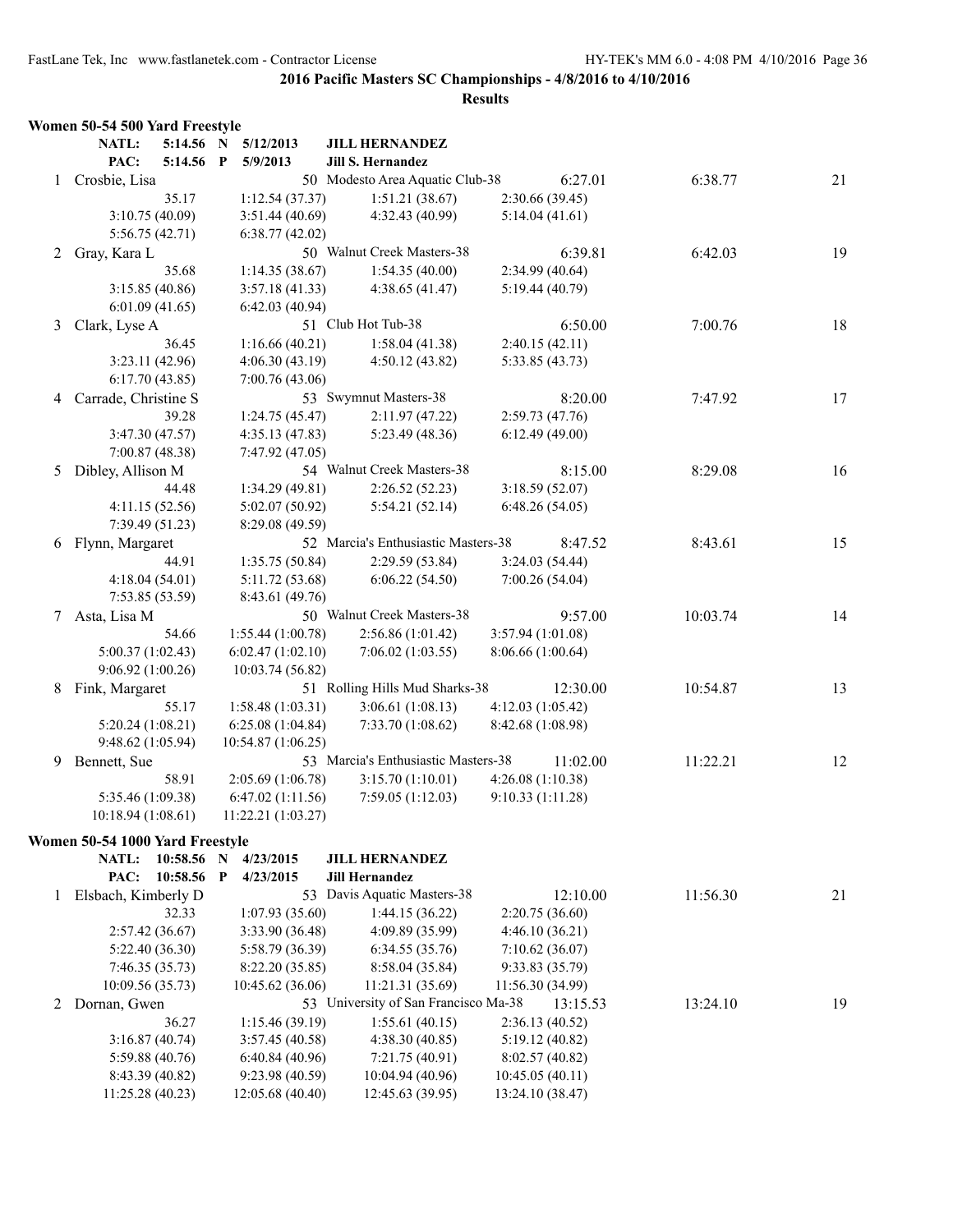|   | (Women 50-54 1000 Yard Freestyle) |                           |                                     |                    |                  |    |
|---|-----------------------------------|---------------------------|-------------------------------------|--------------------|------------------|----|
|   | 3 Phalen, Jennifer R              |                           | 51 Davis Aquatic Masters-38         | 14:46.64           | 14:15.97         | 18 |
|   | 38.75                             | 1:19.76(41.01)            | 2:01.70 (41.94)                     | 2:44.16 (42.46)    |                  |    |
|   | 3:26.25(42.09)                    | 4:08.31(42.06)            | 4:50.63 (42.32)                     | 5:32.37(41.74)     |                  |    |
|   | 6:15.66(43.29)                    | 6:59.47(43.81)            | 7:43.29 (43.82)                     | 8:27.16 (43.87)    |                  |    |
|   | 9:11.17(44.01)                    | 9:55.88(44.71)            | 10:38.88 (43.00)                    | 11:23.02(44.14)    |                  |    |
|   | 12:06.88 (43.86)                  | 12:50.80 (43.92)          | 13:34.04 (43.24)                    | 14:15.97 (41.93)   |                  |    |
| 4 | Trevisan, Cynthia S               |                           | 50 Cal Maritime Academy Masters-38  | 17:36.00           | 16:57.09         | 17 |
|   | 42.98                             | 1:34.06(51.08)            | 2:24.82(50.76)                      | 3:16.51(51.69)     |                  |    |
|   | 4:07.76(51.25)                    | 4:58.89(51.13)            | 5:50.18 (51.29)                     | 6:40.68(50.50)     |                  |    |
|   | 7:32.73(52.05)                    | 8:24.27(51.54)            | 9:16.48(52.21)                      | 10:08.45 (51.97)   |                  |    |
|   | 11:00.25(51.80)                   | 11:50.97(50.72)           | 12:43.29 (52.32)                    | 13:34.51 (51.22)   |                  |    |
|   | 14:26.72 (52.21)                  | 15:19.10 (52.38)          | 16:10.80 (51.70)                    | 16:57.09 (46.29)   |                  |    |
| 5 | Flynn, Margaret                   |                           | 52 Marcia's Enthusiastic Masters-38 | 17:43.12           | 18:07.93         | 16 |
| 6 | Asta, Lisa M                      |                           | 50 Walnut Creek Masters-38          | 21:57.00           | 21:03.22         | 15 |
|   | 54.45                             | 1:56.97(1:02.52)          | 3:00.16 (1:03.19)                   | 4:03.81(1:03.65)   |                  |    |
|   | 5:07.15 (1:03.34)                 | 6:10.32(1:03.17)          | 7:15.06(1:04.74)                    | 8:20.18 (1:05.12)  |                  |    |
|   | 9:24.35(1:04.17)                  | 10:28.78 (1:04.43)        | 11:33.34 (1:04.56)                  | 12:37.36 (1:04.02) |                  |    |
|   | 13:41.83 (1:04.47)                | 14:46.16 (1:04.33)        | 15:49.82 (1:03.66)                  | 16:53.99 (1:04.17) |                  |    |
|   | 17:57.88 (1:03.89)                | 19:01.52 (1:03.64)        | 20:03.89 (1:02.37)                  | 21:03.22 (59.33)   |                  |    |
|   |                                   |                           |                                     |                    |                  |    |
|   | Women 50-54 1650 Yard Freestyle   |                           |                                     |                    |                  |    |
|   | NATL:<br>18:16.49                 | 4/23/2015<br>$\mathbf N$  | <b>C PETERSEN</b>                   |                    |                  |    |
|   | PAC:<br>18:37.22                  | $\mathbf{P}$<br>3/30/2014 | <b>Margee Curran</b>                |                    |                  |    |
| 1 | Elsbach, Kimberly D               |                           | 53 Davis Aquatic Masters-38         | 19:59.00           | 19:54.55         | 21 |
|   | 33.09                             | 1:08.99(35.90)            | 1:45.14(36.15)                      | 2:21.48 (36.34)    |                  |    |
|   | 2:57.90(36.42)                    | 3:34.34(36.44)            | 4:10.30(35.96)                      | 4:46.56 (36.26)    |                  |    |
|   | 5:22.81(36.25)                    | 5:58.64 (35.83)           | 6:34.80(36.16)                      | 7:10.80(36.00)     |                  |    |
|   | 7:46.76 (35.96)                   | 8:23.15 (36.39)           | 8:59.15 (36.00)                     | 9:35.66 (36.51)    |                  |    |
|   | 10:11.85(36.19)                   | 10:48.49 (36.64)          | 11:25.00(36.51)                     | 12:01.20 (36.20)   |                  |    |
|   | 12:37.67 (36.47)                  | 13:14.39 (36.72)          | 13:51.19 (36.80)                    | 14:27.95 (36.76)   |                  |    |
|   | 15:04.33 (36.38)                  | 15:41.13 (36.80)          | 16:17.24 (36.11)                    | 16:53.19 (35.95)   |                  |    |
|   | 17:29.37 (36.18)                  | 18:06.59 (37.22)          | 18:42.85 (36.26)                    | 19:19.22 (36.37)   | 19:54.55 (35.33) |    |
| 2 | Ward, Lisa A                      |                           | 52 Walnut Creek Masters-38          | 21:00.00           | 20:14.60         | 19 |
|   | 33.98                             | 1:10.37(36.39)            | 1:47.42(37.05)                      | 2:24.22 (36.80)    |                  |    |
|   | 3:01.61 (37.39)                   | 3:38.89 (37.28)           | 4:16.06(37.17)                      | 4:53.16(37.10)     |                  |    |
|   | 5:30.37 (37.21)                   | 6:07.35(36.98)            | 6:44.16(36.81)                      | 7:20.97 (36.81)    |                  |    |
|   | 7:57.86 (36.89)                   | 8:34.67 (36.81)           | 9:11.40(36.73)                      | 9:48.07(36.67)     |                  |    |
|   | 10:24.68(36.61)                   | 11:01.55(36.87)           | 11:38.56 (37.01)                    | 12:15.40 (36.84)   |                  |    |
|   | 12:52.23 (36.83)                  | 13:29.13 (36.90)          | 14:06.63 (37.50)                    | 14:43.57 (36.94)   |                  |    |
|   | 15:20.70 (37.13)                  | 15:57.67 (36.97)          | 16:34.88 (37.21)                    | 17:11.97 (37.09)   |                  |    |
|   | 17:48.95 (36.98)                  | 18:25.98 (37.03)          | 19:02.55 (36.57)                    | 19:38.80 (36.25)   | 20:14.60 (35.80) |    |
| 3 | Quick, Sarah E                    |                           | 52 North Bay Aquatics-38            | 20:30.00           | 20:18.55         | 18 |
|   | 31.82                             | 1:07.32(35.50)            | 1:43.80(36.48)                      | 2:20.85(37.05)     |                  |    |
|   | 2:58.31 (37.46)                   | 3:35.72(37.41)            | 4:13.00(37.28)                      | 4:50.20(37.20)     |                  |    |
|   | 5:27.86 (37.66)                   | 6:05.28(37.42)            | 6:42.75(37.47)                      | 7:20.23 (37.48)    |                  |    |
|   | 7:57.85(37.62)                    | 8:34.66 (36.81)           | 9:11.58 (36.92)                     | 9:49.12 (37.54)    |                  |    |
|   | 10:26.00 (36.88)                  | 11:03.11(37.11)           | 11:40.33 (37.22)                    | 12:17.42 (37.09)   |                  |    |
|   | 12:54.73 (37.31)                  | 13:32.30 (37.57)          | 14:09.78 (37.48)                    | 14:47.66 (37.88)   |                  |    |
|   | 15:25.09 (37.43)                  | 16:02.11 (37.02)          | 16:39.87 (37.76)                    | 17:17.61 (37.74)   |                  |    |
|   | 17:55.09 (37.48)                  | 18:32.51 (37.42)          | 19:09.78 (37.27)                    | 19:45.56 (35.78)   | 20:18.55 (32.99) |    |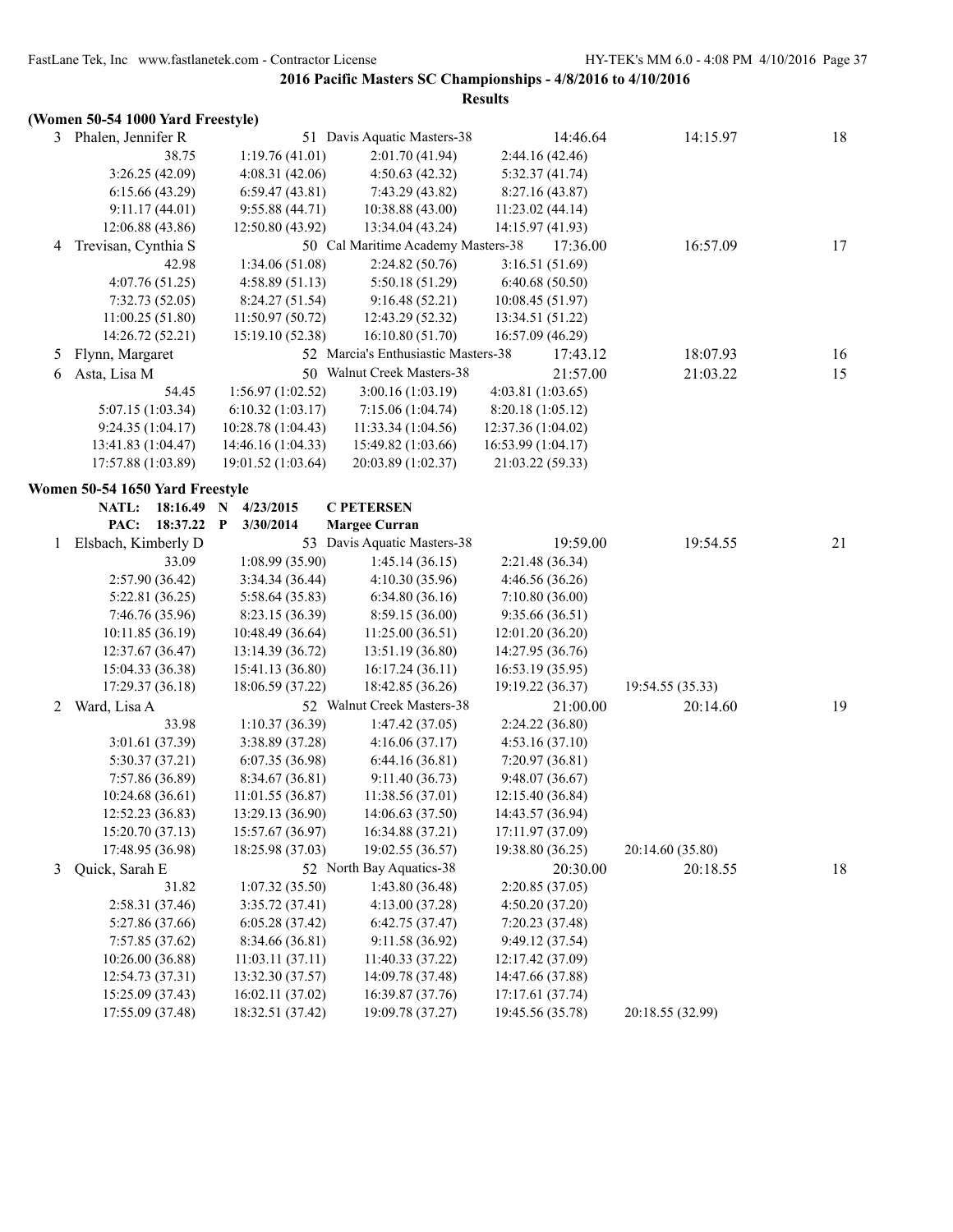**2016 Pacific Masters SC Championships - 4/8/2016 to 4/10/2016 Results**

# **(Women 50-54 1650 Yard Freestyle)**

|    | $\frac{1}{2}$                   |              |                  |                                       |                  |          |                  |        |
|----|---------------------------------|--------------|------------------|---------------------------------------|------------------|----------|------------------|--------|
|    | 4 Gray, Kara L                  |              |                  | 50 Walnut Creek Masters-38            |                  | 22:53.54 | 22:49.22         | 17     |
|    | 36.88                           |              | 1:16.40(39.52)   | 1:56.63(40.23)                        | 2:37.63(41.00)   |          |                  |        |
|    | 3:19.10(41.47)                  |              | 4:00.75(41.65)   | 4:42.53(41.78)                        | 5:24.45 (41.92)  |          |                  |        |
|    | 6:06.31(41.86)                  |              | 6:48.00(41.69)   | 7:29.69(41.69)                        | 8:11.85(42.16)   |          |                  |        |
|    | 8:53.75 (41.90)                 |              | 9:35.66(41.91)   | 10:17.25 (41.59)                      | 10:58.74 (41.49) |          |                  |        |
|    | 11:40.49(41.75)                 |              | 12:22.34 (41.85) | 13:04.01 (41.67)                      | 13:46.11 (42.10) |          |                  |        |
|    | 14:28.04 (41.93)                |              | 15:09.82 (41.78) | 15:51.20 (41.38)                      | 16:33.46 (42.26) |          |                  |        |
|    | 17:15.71(42.25)                 |              | 17:58.02 (42.31) | 18:39.87 (41.85)                      | 19:21.64 (41.77) |          |                  |        |
|    | 20:03.14 (41.50)                |              | 20:45.43 (42.29) | 21:27.78 (42.35)                      | 22:09.18 (41.40) |          | 22:49.22 (40.04) |        |
| 5  | Phalen, Jennifer R              |              |                  | 51 Davis Aquatic Masters-38           |                  | 23:45.64 | 24:03.88         | 16     |
|    | 36.70                           |              | 1:16.59(39.89)   | 1:57.76(41.17)                        | 2:40.38 (42.62)  |          |                  |        |
|    | 3:24.38(44.00)                  |              | 4:07.57(43.19)   | 4:51.13(43.56)                        | 5:36.09 (44.96)  |          |                  |        |
|    | 6:20.73(44.64)                  |              | 7:05.50(44.77)   | 7:50.44 (44.94)                       | 8:35.69 (45.25)  |          |                  |        |
|    | 9:21.08(45.39)                  |              | 10:06.43(45.35)  | 10:52.02 (45.59)                      | 11:36.90 (44.88) |          |                  |        |
|    | 12:22.27 (45.37)                |              | 13:06.26 (43.99) | 13:49.96 (43.70)                      | 14:33.04 (43.08) |          |                  |        |
|    | 15:17.21 (44.17)                |              | 16:01.62(44.41)  | 16:45.96 (44.34)                      | 17:29.81 (43.85) |          |                  |        |
|    | 18:14.28 (44.47)                |              | 18:58.73 (44.45) | 19:42.41 (43.68)                      | 20:25.53 (43.12) |          |                  |        |
|    | 21:10.12 (44.59)                |              | 21:53.36 (43.24) | 22:37.79 (44.43)                      | 23:21.22 (43.43) |          | 24:03.88 (42.66) |        |
| 6  | Ducey, Maria                    |              |                  | 53 Alameda Aquatic Masters-38         |                  | 28:32.69 | 30:33.58         | 15     |
|    | 51.41                           |              | 1:46.23(54.82)   | 2:41.23 (55.00)                       | 3:36.78 (55.55)  |          |                  |        |
|    | 4:31.17(54.39)                  |              | 5:26.54(55.37)   | 6:21.37(54.83)                        | 7:17.23(55.86)   |          |                  |        |
|    | 8:13.73 (56.50)                 |              | 9:09.83(56.10)   | 10:05.09(55.26)                       | 11:01.35(56.26)  |          |                  |        |
|    | 11:57.27(55.92)                 |              | 12:52.74 (55.47) | 13:48.08 (55.34)                      | 14:44.58 (56.50) |          |                  |        |
|    | 15:39.61 (55.03)                |              | 16:35.60 (55.99) | 17:31.96 (56.36)                      | 18:28.43 (56.47) |          |                  |        |
|    | 19:23.68 (55.25)                |              | 20:21.37 (57.69) | 21:16.68 (55.31)                      | 22:13.29 (56.61) |          |                  |        |
|    | 23:09.45 (56.16)                |              | 24:05.81 (56.36) | 25:02.90 (57.09)                      | 25:58.82 (55.92) |          |                  |        |
|    | 26:54.96 (56.14)                |              | 27:51.09 (56.13) | 28:46.88 (55.79)                      | 29:42.05 (55.17) |          | 30:33.58 (51.53) |        |
|    |                                 |              |                  |                                       |                  |          |                  |        |
|    | Women 50-54 50 Yard Backstroke  |              |                  |                                       |                  |          |                  |        |
|    | NATL:<br>27.04 N                |              | 5/10/2013        | <b>LESLIE LIVINGSTON</b><br>Laura Val |                  |          |                  |        |
|    | PAC:<br>29.35 P                 |              | 12/31/2005       | 52 Walnut Creek Masters-38            |                  |          |                  |        |
| 1  | Ward, Lisa A                    |              |                  |                                       |                  | 32.99    | 31.94            | 21     |
| 2  | Welting, Laureen K              |              |                  | 50 The Olympic Club-38                |                  | 31.98    | 32.23            | 19     |
| 3  | Roberts, Julie E                |              |                  | 52 Davis Aquatic Masters-38           |                  | 33.00    | 32.32            | 18     |
| 4  | Russell, Jane E                 |              |                  | 52 Davis Aquatic Masters-38           |                  | 34.72    | 33.48            | 17     |
| 5  | Connolly, Cindi                 |              | 51               | Fountaingrove Masters Swimming-38     |                  | 33.73    | 34.50            | 16     |
| 6  | Keighley, Carole L              |              | 52               | Quick Silver Swimming-38              |                  | 35.74    | 36.40            | 15     |
| 7  | Houts, Jennifer                 |              |                  | 50 Rolling Hills Mud Sharks-38        |                  | 38.00    | 37.54            | 14     |
|    | 8 Kavalauskas, Alita            |              |                  | 53 Jellies Aquatic Masters of Mon-38  |                  | 39.57    | 39.11            | 13     |
| 9  | Gray, Kara L                    |              |                  | 50 Walnut Creek Masters-38            |                  | 36.85    | 39.18            | 12     |
| 10 | Coffee, Cassandra               |              |                  | 54 Swymnut Masters-38                 |                  | 41.20    | 40.56            | 11     |
| 11 | Clark, Lyse A                   |              |                  | 51 Club Hot Tub-38                    |                  | 41.31    | 41.38            | 10     |
| 12 | Dibley, Allison M               |              |                  | 54 Walnut Creek Masters-38            |                  | 50.70    | 47.56            | 9      |
| 13 | Forsey, Lynn M                  |              |                  | 54 Swymnut Masters-38                 |                  | 46.00    | 48.04            | $\tau$ |
| 14 | Bennett, Sue                    |              |                  | 53 Marcia's Enthusiastic Masters-38   |                  | 1:10.59  | 1:04.13          | 6      |
|    |                                 |              |                  |                                       |                  |          |                  |        |
|    | Women 50-54 100 Yard Backstroke |              |                  |                                       |                  |          |                  |        |
|    | NATL:<br>59.19 N                |              | 3/18/2016        | <b>FALL WILLEBOORDSE</b>              |                  |          |                  |        |
|    | PAC:<br>1:03.24                 | $\mathbf{P}$ | 12/31/2005       | <b>Karen Humphreys</b>                |                  |          |                  |        |
| 1  | Ward, Lisa A                    |              |                  | 52 Walnut Creek Masters-38            |                  | 1:10.00  | 1:08.09          | 21     |
|    | 32.99                           |              | 1:08.09(35.10)   |                                       |                  |          |                  |        |
| 2  | Roberts, Julie E                |              |                  | 52 Davis Aquatic Masters-38           |                  | 1:13.00  | 1:14.18          | 19     |
|    | 35.87                           |              | 1:14.18(38.31)   |                                       |                  |          |                  |        |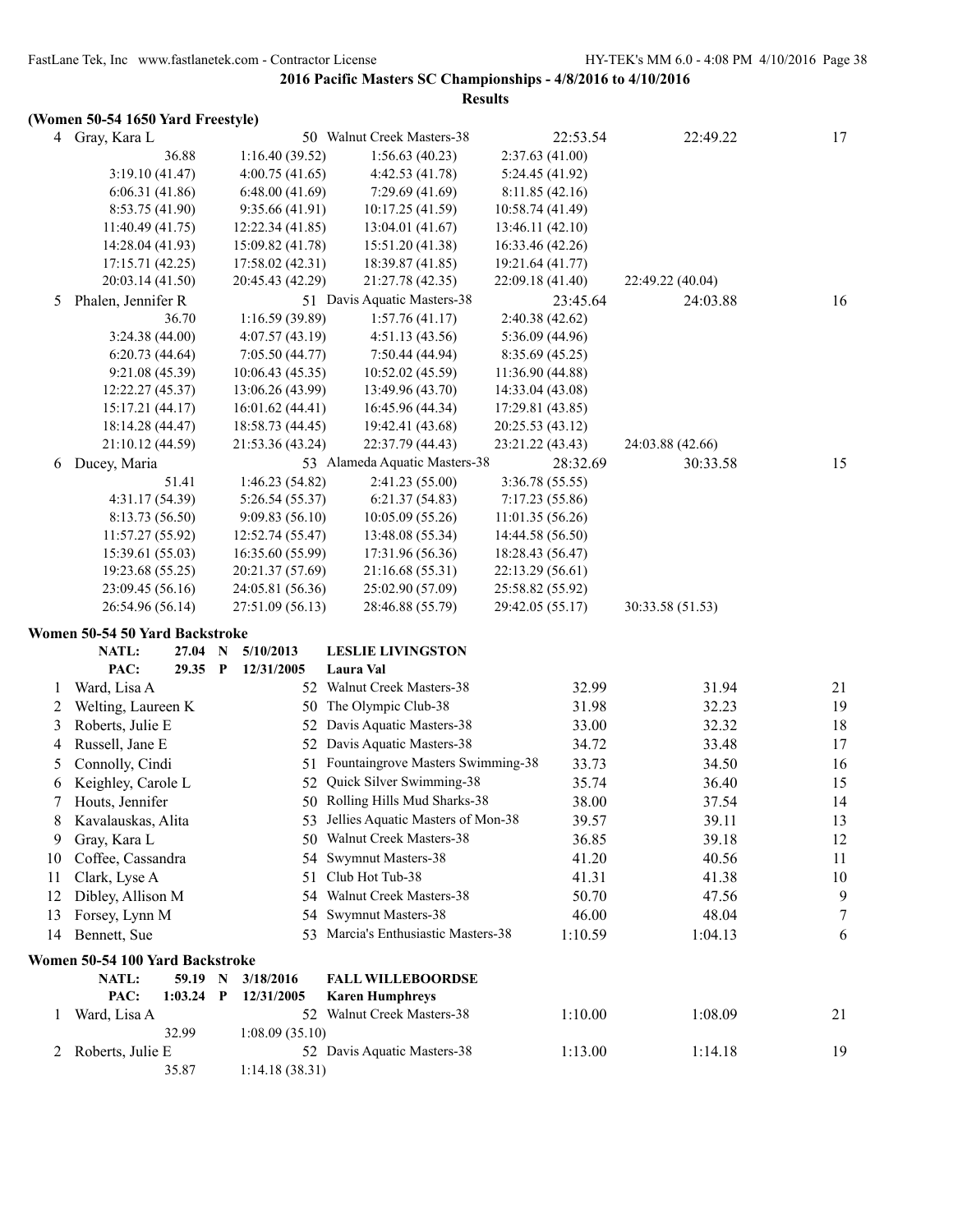|       | (Women 50-54 100 Yard Backstroke) |                           |                                                                   |         |         |       |
|-------|-----------------------------------|---------------------------|-------------------------------------------------------------------|---------|---------|-------|
|       | 3 Lein, Brenda S                  |                           | 51 North Bay Aquatics-38                                          | 1:13.14 | 1:14.20 | 18    |
|       | 36.49                             | 1:14.20(37.71)            |                                                                   |         |         |       |
| 4     | Connolly, Cindi                   |                           | 51 Fountaingrove Masters Swimming-38                              | 1:16.15 | 1:15.43 | 17    |
|       | 36.48                             | 1:15.43(38.95)            |                                                                   |         |         |       |
| 5     | Bulman, Robin A                   |                           | 50 Santa Rosa Masters-38                                          | 1:22.11 | 1:19.72 | 16    |
|       | 37.93                             | 1:19.72 (41.79)           |                                                                   |         |         |       |
| 6     | Neoh, Sheree                      |                           | 51 Club Hot Tub-38                                                | 1:28.00 | 1:23.90 | 15    |
|       | 40.57                             | 1:23.90(43.33)            |                                                                   |         |         |       |
| 7     | Williams, Mary V                  |                           | 52 Walnut Creek Masters-38                                        | 1:35.00 | 1:26.30 | 14    |
|       | 41.24                             | 1:26.30(45.06)            |                                                                   |         |         |       |
| 8     | Gallagher, Maite M                |                           | 52 Orinda Aquatic Masters-38                                      | 1:35.09 | 1:26.84 | 13    |
|       | 42.14                             | 1:26.84(44.70)            |                                                                   |         |         |       |
| 9     | Clark, Lyse A                     |                           | 51 Club Hot Tub-38                                                | 1:28.99 | 1:27.54 | 12    |
|       | 42.59                             | 1:27.54(44.95)            |                                                                   |         |         |       |
| 10    | Appl, Rika                        |                           | 51 Orinda Aquatic Masters-38                                      | 1:40.00 | 1:29.85 | 11    |
|       | 43.38                             | 1:29.85(46.47)            |                                                                   |         |         |       |
| 11    | Rose, Sheila D                    |                           | 53 Modesto Area Aquatic Club-38                                   | 1:32.64 | 1:33.72 | 10    |
|       | 44.75                             | 1:33.72 (48.97)           |                                                                   |         |         |       |
| 12    | Flynn, Margaret                   |                           | 52 Marcia's Enthusiastic Masters-38                               | 1:42.49 | 1:44.22 | 9     |
|       | 49.01                             | 1:44.22(55.21)            |                                                                   |         |         |       |
| 13    | Bennett, Sue<br>1:07.70           |                           | 53 Marcia's Enthusiastic Masters-38                               | 2:25.00 | 2:20.36 | 7     |
|       |                                   | 2:20.36 (1:12.66)         |                                                                   |         |         |       |
|       | Women 50-54 200 Yard Backstroke   |                           |                                                                   |         |         |       |
|       | NATL:<br>2:07.51 N                | 11/22/2014                | <b>ELLEN REYNOLDS</b>                                             |         |         |       |
|       | PAC:<br>$2:16.65$ P               | 4/18/2010                 | <b>Bonnie M Bilich</b>                                            |         |         |       |
| 1     | Russell, Jane E                   |                           | 52 Davis Aquatic Masters-38                                       | 2:38.20 | 2:41.46 | 21    |
|       | 38.92                             | 1:19.89(40.97)            | 2:00.88(40.99)<br>2:41.46 (40.58)                                 |         |         |       |
| 2     | Trevisan, Cynthia S               |                           | 50 Cal Maritime Academy Masters-38                                | 3:52.40 | 3:44.04 | 19    |
|       | 53.31                             | 1:52.67(59.36)            | 2:52.10(59.43)<br>3:44.04 (51.94)<br>54 Swymnut Masters-38        |         |         |       |
| 3     | Forsey, Lynn M<br>52.64           | 1:51.62 (58.98)           |                                                                   | 3:30.00 | 3:48.80 | 18    |
| 4     |                                   |                           | 2:52.98(1:01.36)<br>3:48.80 (55.82)<br>50 Walnut Creek Masters-38 | 3:57.00 | 4:07.57 | 17    |
|       | Asta, Lisa M<br>59.79             | 2:02.50 (1:02.71)         | 3:06.18(1:03.68)<br>4:07.57 (1:01.39)                             |         |         |       |
| 5     | Bennett, Sue                      |                           | 53 Marcia's Enthusiastic Masters-38                               | 5:20.92 | 5:03.63 | 16    |
|       | 1:13.00                           | 2:31.70 (1:18.70)         | 3:52.66(1:20.96)<br>5:03.63 (1:10.97)                             |         |         |       |
|       |                                   |                           |                                                                   |         |         |       |
|       | Women 50-54 50 Yard Breaststroke  |                           |                                                                   |         |         |       |
|       | NATL:<br>32.37                    | $\mathbf N$<br>5/21/2010  | <b>BRIGITTE HEUER</b>                                             |         |         |       |
|       | PAC:<br>33.38                     | $\mathbf P$<br>12/31/2007 | <b>Leianne Cruittend</b><br>Santa Rosa Masters-38                 |         |         |       |
| 1     | Bulman, Robin A                   | 50.                       |                                                                   | 35.46   | 36.22   | 21    |
| 2     | Connolly, Cindi                   | 51                        | Fountaingrove Masters Swimming-38<br>Davis Aquatic Masters-38     | 37.30   | 37.76   | 19    |
| 3     | Weinman, Michal Sue               | 52                        | Northern Sierra Masters Swimmi-38                                 | 37.58   | 37.78   | 18    |
| 4     | Dodd, Dina                        | 52.                       | Marcia's Enthusiastic Masters-38                                  | 38.00   | 38.40   | 17    |
| 5     | Hurt, Liz                         | 51                        |                                                                   | 40.35   | 40.22   | 16    |
| *6    | Crow, Joan A                      | 51                        | Davis Aquatic Masters-38<br>Walnut Creek Masters-38               | 42.02   | 41.69   | 14.50 |
| *6    | Taylor, Catherine W               | 53                        |                                                                   | 42.11   | 41.69   | 14.50 |
| 8     | Luebker, Linda                    | 53                        | East Bay Bat Rays Masters-38<br>Swymnut Masters-38                | 45.00   | 42.75   | 13    |
| 9     | Coffee, Cassandra                 | 54                        |                                                                   | 44.50   | 43.48   | 12    |
| 10    | Erickson, Sonja                   | 54                        | Albany Armada Aquatics Masters-38                                 | 48.00   | 47.77   | 11    |
| $---$ | Andrews, Elizabeth C              |                           | 52 University of San Francisco Ma-38                              | 2:00.00 | DQ      |       |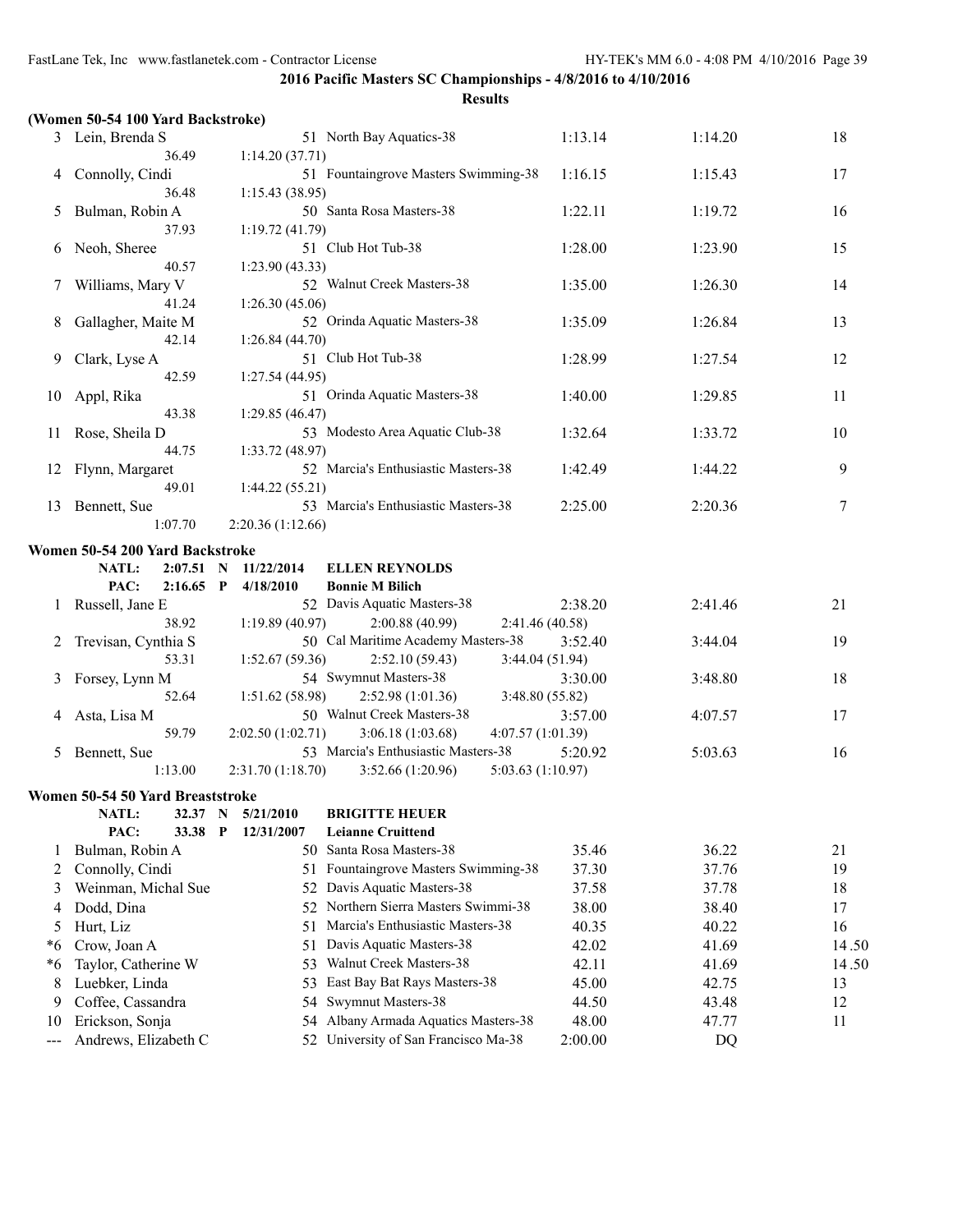|      | Women 50-54 100 Yard Breaststroke                 |                   |                                      |                 |         |       |
|------|---------------------------------------------------|-------------------|--------------------------------------|-----------------|---------|-------|
|      | NATL:<br>$1:09.21$ N                              | 2/18/2012         | <b>CAROLINE KRATTLI</b>              |                 |         |       |
|      | PAC:<br>$1:12.45$ P                               | 12/31/2010        | Cokie Lepinski                       |                 |         |       |
| 1    | Bulman, Robin A                                   |                   | 50 Santa Rosa Masters-38             | 1:18.22         | 1:19.96 | 21    |
|      | 37.45                                             | 1:19.96(42.51)    |                                      |                 |         |       |
| 2    | Connolly, Cindi                                   |                   | 51 Fountaingrove Masters Swimming-38 | 1:22.38         | 1:22.56 | 19    |
|      | 38.77                                             | 1:22.56 (43.79)   |                                      |                 |         |       |
| 3    | Weinman, Michal Sue                               |                   | 52 Davis Aquatic Masters-38          | 1:21.52         | 1:24.70 | 18    |
|      | 40.90                                             | 1:24.70 (43.80)   |                                      |                 |         |       |
| 4    | Dodd, Dina                                        |                   | 52 Northern Sierra Masters Swimmi-38 | 1:25.00         | 1:25.58 | 17    |
|      | 40.50                                             | 1:25.58 (45.08)   |                                      |                 |         |       |
| 5    | Russell, Jane E                                   |                   | 52 Davis Aquatic Masters-38          | 1:25.44         | 1:26.23 | 16    |
|      | 41.25                                             | 1:26.23 (44.98)   |                                      |                 |         |       |
| 6    | Phalen, Jennifer R                                |                   | 51 Davis Aquatic Masters-38          | 1:27.64         | 1:28.74 | 15    |
|      | 40.63                                             | 1:28.74(48.11)    |                                      |                 |         |       |
| 7    | Hurt, Liz                                         |                   | 51 Marcia's Enthusiastic Masters-38  | 1:34.77         | 1:29.63 | 14    |
|      | 43.08                                             | 1:29.63(46.55)    |                                      |                 |         |       |
| 8    | Yurtseven, Lale                                   |                   | 50 Almaden Masters-38                | 2:00.00         | 1:49.30 | 13    |
|      | 51.77                                             | 1:49.30 (57.53)   |                                      |                 |         |       |
| 9    | Dibley, Allison M                                 |                   | 54 Walnut Creek Masters-38           | 1:47.25         | 1:49.94 | 12    |
|      | 53.90                                             | 1:49.94 (56.04)   |                                      |                 |         |       |
| 10   | Asta, Lisa M                                      |                   | 50 Walnut Creek Masters-38           | 2:03.00         | 2:30.83 | 11    |
|      | 1:12.77                                           | 2:30.83 (1:18.06) |                                      |                 |         |       |
|      | Women 50-54 200 Yard Breaststroke                 |                   |                                      |                 |         |       |
|      | NATL:<br>2:29.92 N                                | 2/20/2012         | <b>CAROLINE KRATTLI</b>              |                 |         |       |
|      | PAC:<br>$2:37.95$ P                               | 4/13/2010         | <b>Hilary Hafner</b>                 |                 |         |       |
| 1    | Ward, Lisa A                                      |                   | 52 Walnut Creek Masters-38           | 2:50.00         | 2:48.77 | 21    |
|      | 38.41                                             | 1:19.89(41.48)    | 2:03.62(43.73)                       | 2:48.77(45.15)  |         |       |
| 2    | Bulman, Robin A                                   |                   | 50 Santa Rosa Masters-38             | 2:59.45         | 2:53.45 | 19    |
|      | 39.82                                             | 1:23.51 (43.69)   | 2:09.28(45.77)                       | 2:53.45(44.17)  |         |       |
| 3    | Beal, Laura A                                     |                   | 50 Santa Rosa Masters-38             | 3:05.99         | 3:03.13 | 18    |
|      | 43.70                                             | 1:30.69(46.99)    | 2:18.12(47.43)                       | 3:03.13(45.01)  |         |       |
| 4    | Russell, Jane E                                   |                   | 52 Davis Aquatic Masters-38          | 3:08.61         | 3:05.37 | 17    |
|      | 43.29                                             | 1:30.42(47.13)    | 2:18.20(47.78)                       | 3:05.37(47.17)  |         |       |
| 5    | Weinman, Michal Sue                               |                   | 52 Davis Aquatic Masters-38          | 3:00.00         | 3:07.21 | 16    |
|      | 40.88                                             | 1:27.28(46.40)    | 2:16.13(48.85)                       | 3:07.21 (51.08) |         |       |
| 6    | Phalen, Jennifer R                                |                   | 51 Davis Aquatic Masters-38          | 3:07.64         | 3:11.38 | 15    |
|      | 42.91                                             |                   | $1:30.01(47.10)$ $2:19.45(49.44)$    | 3:11.38 (51.93) |         |       |
|      |                                                   |                   |                                      |                 |         |       |
|      | Women 50-54 50 Yard Butterfly<br>NATL:<br>25.70 N | 5/11/2013         | <b>LESLIE LIVINGSTON</b>             |                 |         |       |
|      | PAC:<br>27.81 P                                   | 12/31/2002        | Laura Val                            |                 |         |       |
| 1    | Welting, Laureen K                                | 50.               | The Olympic Club-38                  | 29.90           | 30.23   | 21    |
| 2    | Roberts, Julie E                                  | 52                | Davis Aquatic Masters-38             | 33.00           | 31.74   | 19    |
| 3    | Kavalauskas, Alita                                | 53.               | Jellies Aquatic Masters of Mon-38    | 32.94           | 32.36   | 18    |
|      | Cagigas, Debbie                                   | 54                | East Bay Bat Rays Masters-38         | 32.08           | 32.58   | 17    |
| 4    |                                                   | 51                | Fountaingrove Masters Swimming-38    | 32.32           | 32.60   |       |
| 5    | Connolly, Cindi                                   |                   | Rolling Hills Mud Sharks-38          |                 |         | 16    |
| 6    | Mammoser, Mary P                                  | 53                |                                      | 32.80           | 32.63   | 15    |
| $*7$ | Coffee, Cassandra                                 | 54                | Swymnut Masters-38                   | 34.90           | 33.95   | 13.50 |
| $*7$ | Keighley, Carole L                                | 52                | Quick Silver Swimming-38             | 32.61           | 33.95   | 13.50 |
| 9    | Houts, Jennifer                                   | 50                | Rolling Hills Mud Sharks-38          | 34.95           | 34.61   | 12    |
| 10   | Appl, Rika                                        | 51                | Orinda Aquatic Masters-38            | 45.00           | 35.28   | 11    |
| 11   | Gray, Kara L                                      | 50                | Walnut Creek Masters-38              | 34.52           | 35.67   | 10    |
| 12   | Hurt, Liz                                         | 51                | Marcia's Enthusiastic Masters-38     | 37.49           | 36.69   | 9     |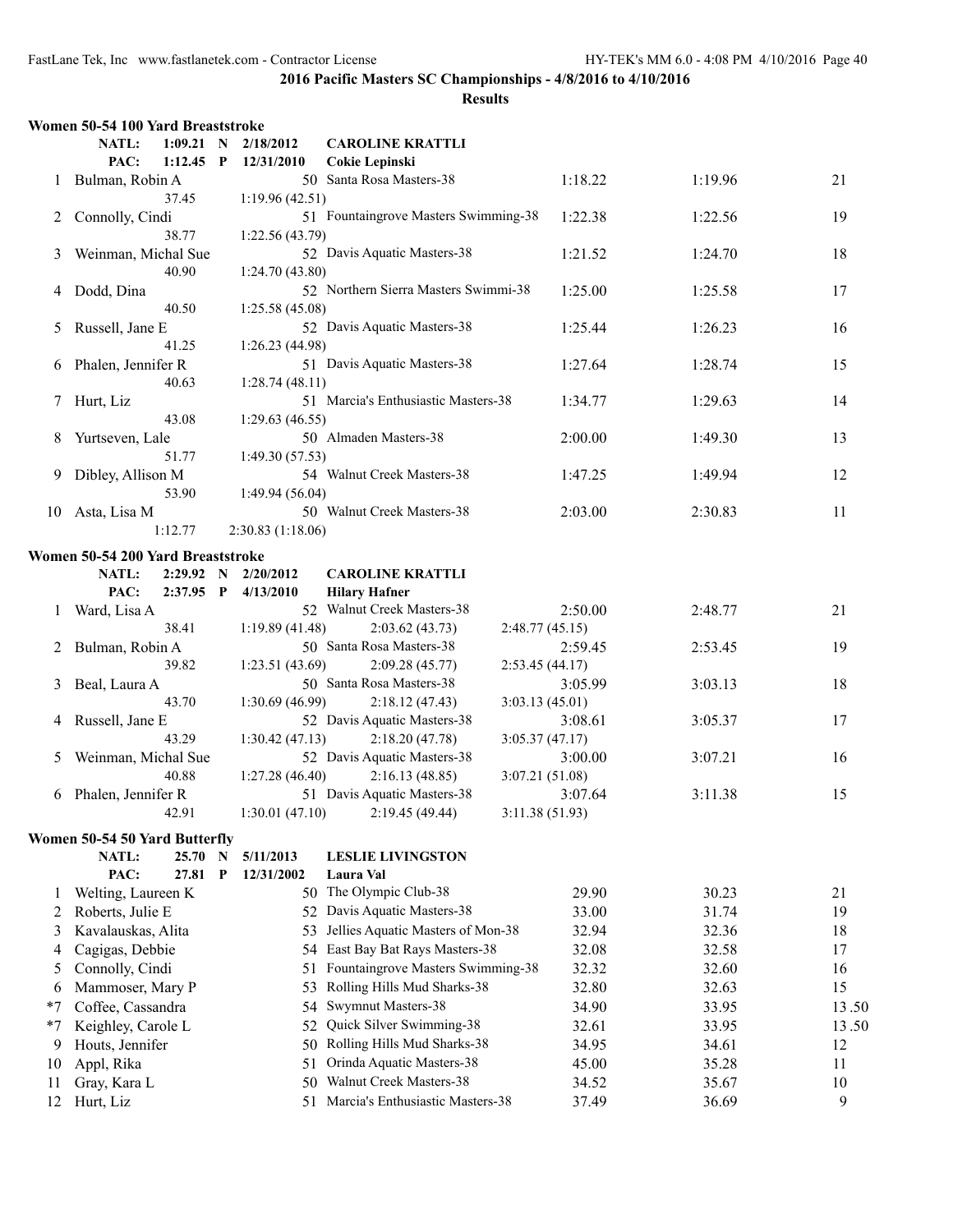|              |                                 |             |              |                   | <b>Results</b>                             |                 |         |    |
|--------------|---------------------------------|-------------|--------------|-------------------|--------------------------------------------|-----------------|---------|----|
|              | (Women 50-54 50 Yard Butterfly) |             |              |                   |                                            |                 |         |    |
|              | 13 Carrade, Christine S         |             |              |                   | 53 Swymnut Masters-38                      | 40.00           | 39.28   | 7  |
|              | 14 Dibley, Allison M            |             |              |                   | 54 Walnut Creek Masters-38                 | 45.71           | 49.07   | 6  |
|              | Women 50-54 100 Yard Butterfly  |             |              |                   |                                            |                 |         |    |
|              | <b>NATL:</b>                    | $1:00.17$ N |              | 5/12/2013         |                                            |                 |         |    |
|              | PAC:                            | $1:00.17$ P |              | 5/9/2013          | <b>JILL HERNANDEZ</b><br>Jill S. Hernandez |                 |         |    |
|              |                                 |             |              |                   | 50 The Olympic Club-38                     |                 |         | 21 |
|              | Welting, Laureen K              | 32.43       |              |                   |                                            | 1:09.00         | 1:10.67 |    |
|              |                                 |             |              | 1:10.67(38.24)    | 52 Walnut Creek Masters-38                 |                 |         |    |
| 2            | Ward, Lisa A                    | 33.03       |              |                   |                                            | 1:08.99         | 1:12.51 | 19 |
|              |                                 |             |              | 1:12.51(39.48)    | 50 Santa Rosa Masters-38                   |                 |         | 18 |
| 3            | Beal, Laura A                   | 37.99       |              |                   |                                            | 1:25.50         | 1:19.84 |    |
|              |                                 |             |              | 1:19.84(41.85)    |                                            |                 |         |    |
|              | Coffee, Cassandra               | 37.17       |              |                   | 54 Swymnut Masters-38                      | 1:29.50         | 1:20.87 | 17 |
|              |                                 |             |              | 1:20.87(43.70)    |                                            |                 |         |    |
| 5            | Appl, Rika                      | 21.96       |              |                   | 51 Orinda Aquatic Masters-38               | 1:55.00         | 1:24.48 | 16 |
|              |                                 |             |              | 1:24.48 (1:02.52) |                                            |                 |         |    |
| 6            | Trevisan, Cynthia S             |             |              |                   | 50 Cal Maritime Academy Masters-38         | 1:30.50         | 1:32.67 | 15 |
|              |                                 | 44.77       |              | 1:32.67 (47.90)   |                                            |                 |         |    |
|              | Hurt, Liz                       |             |              |                   | 51 Marcia's Enthusiastic Masters-38        | 1:48.26         | 1:37.65 | 14 |
|              |                                 | 27.22       |              | 1:37.65(1:10.43)  |                                            |                 |         |    |
| 8            | Flynn, Margaret                 |             |              |                   | 52 Marcia's Enthusiastic Masters-38        | 1:49.42         | 1:49.86 | 13 |
|              |                                 | 32.81       |              | 1:49.86(1:17.05)  |                                            |                 |         |    |
|              | Women 50-54 200 Yard Butterfly  |             |              |                   |                                            |                 |         |    |
|              | <b>NATL:</b>                    | $2:15.18$ N |              | 5/17/2002         | <b>LAURA VAL</b>                           |                 |         |    |
|              | PAC:                            | $2:15.18$ P |              | 12/31/2002        | Laura Val                                  |                 |         |    |
| $\perp$      | Russell, Jane E                 |             |              |                   | 52 Davis Aquatic Masters-38                | 2:45.14         | 2:43.95 | 21 |
|              |                                 | 35.14       |              | 1:15.57(40.43)    | 1:59.45(43.88)                             | 2:43.95 (44.50) |         |    |
| 2            | Trevisan, Cynthia S             |             |              |                   | 50 Cal Maritime Academy Masters-38         | 3:32.80         | 3:34.56 | 19 |
|              |                                 | 45.82       |              | 1:42.10 (56.28)   | 2:38.54(56.44)                             | 3:34.56 (56.02) |         |    |
| 3            | Asta, Lisa M                    |             |              |                   | 50 Walnut Creek Masters-38                 | 4:23.00         | 4:49.73 | 18 |
|              |                                 | 1:03.40     |              | 2:17.57(1:14.17)  | 3:34.66(1:17.09)<br>4:49.73 (1:15.07)      |                 |         |    |
|              | <b>Women 50-54 100 Yard IM</b>  |             |              |                   |                                            |                 |         |    |
|              | NATL:                           | 1:01.48     | N            | 3/19/2016         | <b>FALL WILLEBOORDSE</b>                   |                 |         |    |
|              | PAC:                            | 1:05.48     | $\mathbf{P}$ | 12/31/2005        | Laura Val                                  |                 |         |    |
| $\mathbf{I}$ | Ward, Lisa A                    |             |              |                   | 52 Walnut Creek Masters-38                 | 1:10.00         | 1:10.85 | 21 |
|              |                                 | 32.04       |              | 1:10.85(38.81)    |                                            |                 |         |    |
| 2            | Russell, Jane E                 |             |              |                   | 52 Davis Aquatic Masters-38                | 1:13.74         | 1:13.76 | 19 |
|              |                                 | 33.83       |              | 1:13.76(39.93)    |                                            |                 |         |    |
| 3            | Cagigas, Debbie                 |             |              |                   | 54 East Bay Bat Rays Masters-38            | 1:12.85         | 1:13.93 | 18 |
|              |                                 | 35.39       |              | 1:13.93(38.54)    |                                            |                 |         |    |
| 4            | Connolly, Cindi                 |             |              |                   | 51 Fountaingrove Masters Swimming-38       | 1:13.18         | 1:14.06 | 17 |
|              |                                 | 34.03       |              | 1:14.06(40.03)    |                                            |                 |         |    |
| 5            | Keighley, Carole L              |             |              |                   | 52 Quick Silver Swimming-38                | 1:13.93         | 1:15.10 | 16 |
|              |                                 | 35.02       |              | 1:15.10(40.08)    |                                            |                 |         |    |
| 6            | Houts, Jennifer                 |             |              |                   | 50 Rolling Hills Mud Sharks-38             | 1:18.26         | 1:17.07 | 15 |
|              |                                 | 36.06       |              | 1:17.07(41.01)    |                                            |                 |         |    |
| 7            | Dodd, Dina                      |             |              |                   | 52 Northern Sierra Masters Swimmi-38       | 1:15.00         | 1:18.60 | 14 |
|              |                                 | 37.06       |              | 1:18.60(41.54)    |                                            |                 |         |    |
| 8            | Crosbie, Lisa                   |             |              |                   | 50 Modesto Area Aquatic Club-38            | 1:27.89         | 1:20.32 | 13 |
|              |                                 | 37.70       |              | 1:20.32(42.62)    |                                            |                 |         |    |
| 9            | Dornan, Gwen                    |             |              |                   | 53 University of San Francisco Ma-38       | 1:25.50         | 1:21.45 | 12 |
|              |                                 | 39.30       |              | 1:21.45(42.15)    |                                            |                 |         |    |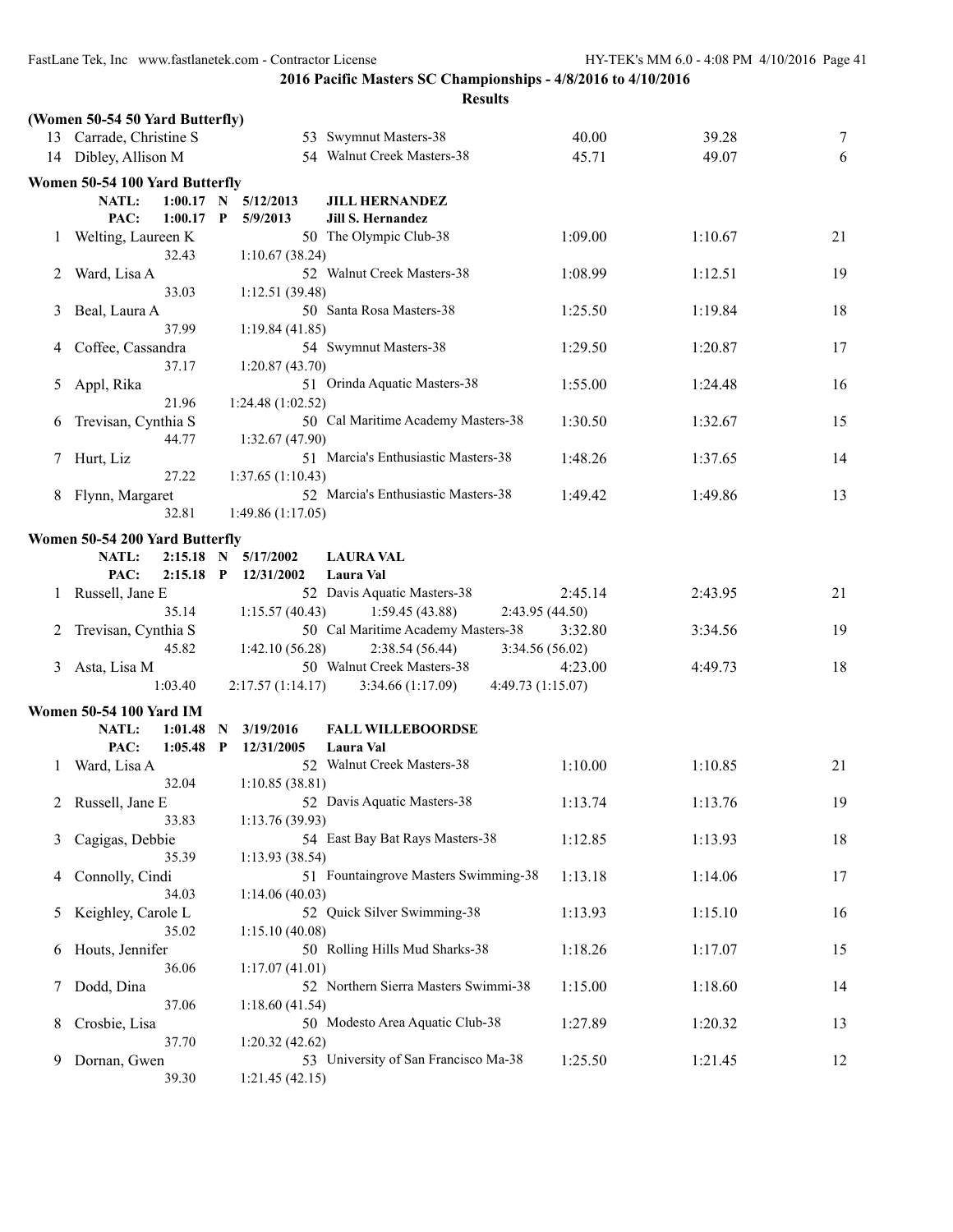|                     | (Women 50-54 100 Yard IM)      |                          |                                         |                                      |         |    |
|---------------------|--------------------------------|--------------------------|-----------------------------------------|--------------------------------------|---------|----|
|                     | 10 Moranda-torres, Jean M      | 52 Uc38-38               |                                         | 1:30.00                              | 1:22.14 | 11 |
|                     | 36.81                          | 1:22.14(45.33)           |                                         |                                      |         |    |
| 11                  | Boyle, Catherine M             |                          | 50 Ladera Oaks Masters-38               | 1:25.19                              | 1:25.01 | 10 |
|                     | 37.64                          | 1:25.01(47.37)           |                                         |                                      |         |    |
| 12                  | Sheridan, Liz A                |                          | 50 Davis Athletic Club-38               | 1:18.50                              | 1:25.37 | 9  |
|                     | 41.06                          | 1:25.37(44.31)           |                                         |                                      |         |    |
| 13                  | Appl, Rika                     |                          | 51 Orinda Aquatic Masters-38            | 1:35.00                              | 1:27.81 | 7  |
|                     | 38.49                          | 1:27.81(49.32)           |                                         |                                      |         |    |
| 14                  | Williams, Mary V               |                          | 52 Walnut Creek Masters-38              | 1:30.00                              | 1:29.20 | 6  |
|                     | 43.79                          | 1:29.20(45.41)           |                                         |                                      |         |    |
| 15                  | Gallagher, Maite M             |                          | 52 Orinda Aquatic Masters-38            | 1:36.17                              | 1:29.24 | 5  |
|                     | 40.43                          | 1:29.24(48.81)           |                                         |                                      |         |    |
| 16                  | Luebker, Linda                 |                          | 53 East Bay Bat Rays Masters-38         | 1:40.00                              | 1:31.71 | 4  |
|                     | 45.95                          | 1:31.71(45.76)           |                                         |                                      |         |    |
| 17                  | Dibley, Allison M              |                          | 54 Walnut Creek Masters-38              | 1:41.06                              | 1:40.08 | 3  |
|                     | 48.70                          | 1:40.08(51.38)           |                                         |                                      |         |    |
|                     | <b>Women 50-54 200 Yard IM</b> |                          |                                         |                                      |         |    |
|                     | NATL:<br>2:13.16               | 5/10/2015<br>N           | <b>ELLEN REYNOLDS</b>                   |                                      |         |    |
|                     | PAC:<br>2:14.40                | $\mathbf{P}$<br>5/9/2013 | <b>Jill S Hernandez</b>                 |                                      |         |    |
| 1                   | Welting, Laureen K             |                          | 50 The Olympic Club-38                  | 2:32.00                              | 2:35.32 | 21 |
|                     | 32.67                          | 1:13.85(41.18)           | 1:58.96(45.11)                          | 2:35.32(36.36)                       |         |    |
| 2                   | Bulman, Robin A                |                          | 50 Santa Rosa Masters-38                | 2:46.52                              | 2:43.23 | 19 |
|                     | 35.57                          | 1:17.60(42.03)           | 2:05.68(48.08)                          | 2:43.23 (37.55)                      |         |    |
| 3                   | Cagigas, Debbie                |                          | 54 East Bay Bat Rays Masters-38         | 2:47.30                              | 2:43.54 | 18 |
|                     | 34.82                          | 1:18.92(44.10)           | 2:07.39(48.47)                          | 2:43.54(36.15)                       |         |    |
| 4                   | Crosbie, Lisa                  |                          | 50 Modesto Area Aquatic Club-38         | 3:16.74                              | 2:52.84 | 17 |
|                     | 38.56                          | 1:22.93(44.37)           | 2:13.23(50.30)                          | 2:52.84(39.61)                       |         |    |
| 5                   | Phalen, Jennifer R             |                          | 51 Davis Aquatic Masters-38             | 3:04.64                              | 3:07.88 | 16 |
|                     | 42.38                          | 1:35.08(52.70)           | 2:23.80(48.72)                          | 3:07.88(44.08)                       |         |    |
| 6                   | Dibley, Allison M              |                          | 54 Walnut Creek Masters-38              | 3:47.43                              | 3:47.51 | 15 |
|                     | 52.32                          | 1:52.48(1:00.16)         | 2:55.68(1:03.20)                        | 3:47.51(51.83)                       |         |    |
| $\qquad \qquad - -$ | Mammoser, Mary P               |                          | 53 Rolling Hills Mud Sharks-38          | 3:01.00                              | DQ      |    |
|                     | <b>Women 50-54 400 Yard IM</b> |                          |                                         |                                      |         |    |
|                     | NATL:<br>4:44.38               | 5/2/2014<br>N            | <b>JILL HERNANDEZ</b>                   |                                      |         |    |
|                     | PAC:<br>4:44.38 P              | 5/2/2014                 | <b>Jill S Hernandez</b>                 |                                      |         |    |
| 1                   | Ward, Lisa A                   |                          | 52 Walnut Creek Masters-38              | 5:20.00                              | 5:19.73 | 21 |
|                     | 33.68                          | 1:12.79(39.11)           | 1:53.70(40.91)                          | 2:34.35 (40.65)                      |         |    |
|                     | 3:19.81(45.46)                 | 4:05.80 (45.99)          | 4:43.35 (37.55)                         | 5:19.73 (36.38)                      |         |    |
|                     | 2 Russell, Jane E              |                          | 52 Davis Aquatic Masters-38             | 5:42.48                              | 5:39.93 | 19 |
|                     | 35.61                          | 1:16.96(41.35)           | 2:00.03(43.07)                          | 2:44.69(44.66)                       |         |    |
|                     | 3:34.04(49.35)                 | 4:22.95 (48.91)          | 5:02.04 (39.09)                         | 5:39.93 (37.89)                      |         |    |
| 3                   | Bulman, Robin A                |                          | 50 Santa Rosa Masters-38                | 5:54.08                              | 5:43.79 | 18 |
|                     | 37.04                          | 1:20.92(43.88)           | 2:06.56(45.64)                          | 2:49.91 (43.35)                      |         |    |
|                     | 3:36.20(46.29)                 | 4:24.22(48.02)           | 5:05.23(41.01)                          | 5:43.79 (38.56)                      |         |    |
| 4                   | Phalen, Jennifer R             |                          | 51 Davis Aquatic Masters-38             | 6:32.64                              | 6:29.14 | 17 |
|                     | 45.68                          |                          | 2:32.80()                               | 3:27.96 (55.16)                      |         |    |
|                     | 4:14.41(46.45)                 | 5:04.30 (49.89)          | 5:48.48 (44.18)                         | 6:29.14(40.66)                       |         |    |
| 5                   | Asta, Lisa M                   |                          | 50 Walnut Creek Masters-38<br>3:18.95() | 10:03.00                             | 9:04.03 | 16 |
|                     | 1:01.67<br>5:45.42 (1:21.95)   | 7:05.71 (1:20.29)        | 8:05.81 (1:00.10)                       | 4:23.47 (1:04.52)<br>9:04.03 (58.22) |         |    |
|                     |                                |                          |                                         |                                      |         |    |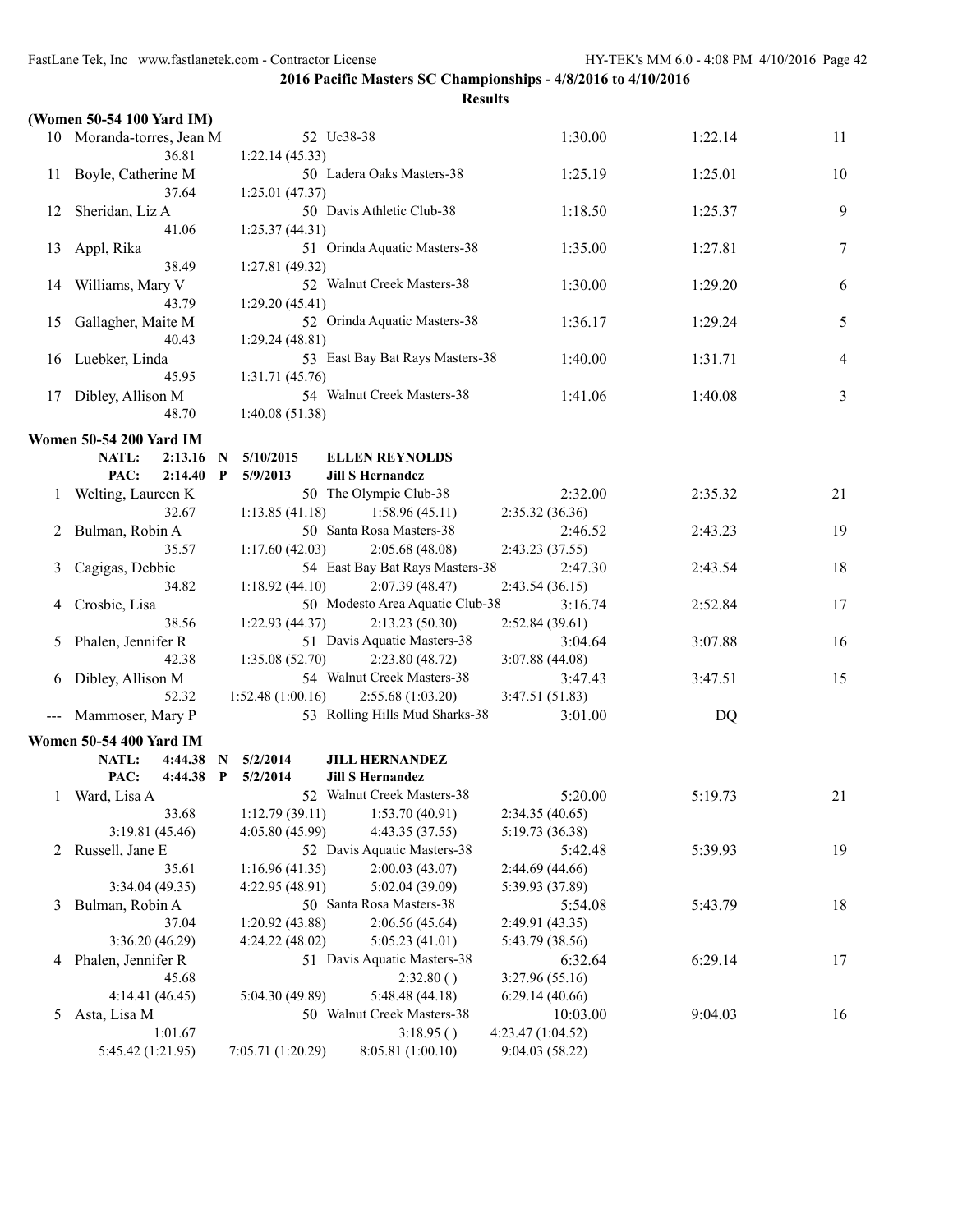|         | Women 55-59 50 Yard Freestyle  |             |              |                 |                                      |                 |         |    |
|---------|--------------------------------|-------------|--------------|-----------------|--------------------------------------|-----------------|---------|----|
|         | NATL:                          | 25.29 N     |              | 5/10/2009       | <b>LAURA VAL</b>                     |                 |         |    |
|         | PAC:                           | 25.29       | $\mathbf{P}$ | 12/31/2009      | Laura Val                            |                 |         |    |
| $\perp$ | Walts, Merrie E                |             |              |                 | 55 Santa Rosa Masters-38             | 27.47           | 27.55   | 21 |
| 2       | Joyce, Martha O                |             |              |                 | 56 Tamalpais Aquatic Masters-38      | 28.50           | 28.04   | 19 |
| 3       | Curry, Coleen                  |             |              |                 | 55 North Bay Aquatics-38             | 29.00           | 29.49   | 18 |
| 4       | Wheeler, Barbara C             |             |              |                 | 59 Tamalpais Aquatic Masters-38      | 31.00           | 29.57   | 17 |
| 5       | Feeley, Louise S               |             |              |                 | 57 Menlo Masters Aka Team Sheeper-38 | 30.01           | 30.07   | 16 |
| 6       | Lepinski, Cokie                |             |              |                 | 56 Swymnut Masters-38                | 31.00           | 30.86   | 15 |
| 7       | Rafkin, Louise                 |             |              |                 | 57 Albany Armada Aquatics Masters-38 | 32.35           | 31.31   | 14 |
| 8       | Haufler, Susan L               |             |              |                 | 58 Marcia's Enthusiastic Masters-38  | 31.03           | 31.79   | 13 |
| 9       | Jakobi, Jessica                |             |              |                 | 57 Tamalpais Aquatic Masters-38      | 33.50           | 32.64   | 12 |
| 10      | Jansen, Mary-Kaye              |             |              |                 | 56 Club Hot Tub-38                   | 34.00           | 34.96   | 11 |
| 11      | Pacifico, Carin M              |             |              |                 | 59 Menlo Masters Aka Team Sheeper-38 | 51.00           | 50.70   | 10 |
|         | Women 55-59 100 Yard Freestyle |             |              |                 |                                      |                 |         |    |
|         | NATL:                          | 54.72 N     |              | 5/4/2008        | <b>LAURA VAL</b>                     |                 |         |    |
|         | PAC:                           | 54.72       | $\mathbf{P}$ | 12/31/2008      | <b>Laura Val</b>                     |                 |         |    |
| 1       | Walts, Merrie E                |             |              |                 | 55 Santa Rosa Masters-38             | 1:01.10         | 59.60   | 21 |
|         |                                | 28.40       |              | 59.60 (31.20)   |                                      |                 |         |    |
| 2       | Bilich, Bonnie M               |             |              |                 | 58 San Ramon Valley Livermore Aqu-38 | 1:01.00         | 59.97   | 19 |
|         |                                | 28.69       |              | 59.97 (31.28)   |                                      |                 |         |    |
| 3       | Joyce, Martha O                |             |              |                 | 56 Tamalpais Aquatic Masters-38      | 1:03.00         | 1:00.69 | 18 |
|         |                                | 29.81       |              | 1:00.69(30.88)  |                                      |                 |         |    |
| 4       | Curry, Coleen                  |             |              |                 | 55 North Bay Aquatics-38             | 1:03.00         | 1:04.80 | 17 |
|         |                                | 30.71       |              | 1:04.80(34.09)  |                                      |                 |         |    |
| 5.      | Feeley, Louise S               |             |              |                 | 57 Menlo Masters Aka Team Sheeper-38 | 1:08.21         | 1:06.78 | 16 |
|         |                                | 32.23       |              | 1:06.78(34.55)  |                                      |                 |         |    |
| 6       | McNamara, Kathleen A           |             |              |                 | 56 University of San Francisco Ma-38 | 1:08.85         | 1:07.02 | 15 |
|         |                                | 32.11       |              | 1:07.02(34.91)  |                                      |                 |         |    |
| 7       | Rafkin, Louise                 |             |              |                 | 57 Albany Armada Aquatics Masters-38 | 1:13.00         | 1:08.52 | 14 |
|         |                                | 33.52       |              | 1:08.52(35.00)  |                                      |                 |         |    |
| 8       | Haufler, Susan L               |             |              |                 | 58 Marcia's Enthusiastic Masters-38  | 1:11.00         | 1:10.39 | 13 |
|         |                                | 33.90       |              | 1:10.39(36.49)  |                                      |                 |         |    |
| 9.      | Parrish, Karen C               |             |              |                 | 59 Walnut Creek Masters-38           | 1:28.00         | 1:28.40 | 12 |
|         |                                | 40.44       |              | 1:28.40(47.96)  |                                      |                 |         |    |
|         | Women 55-59 200 Yard Freestyle |             |              |                 |                                      |                 |         |    |
|         | NATL: 1:59.02 N 5/10/2009      |             |              |                 | <b>LAURA VAL</b>                     |                 |         |    |
|         | PAC:                           | $1:59.02$ P |              | 12/31/2009      | Laura Val                            |                 |         |    |
| $\perp$ | Bilich, Bonnie M               |             |              |                 | 58 San Ramon Valley Livermore Aqu-38 | 2:15.00         | 2:11.33 | 21 |
|         |                                | 30.27       |              | 1:03.64(33.37)  | 1:37.07(33.43)                       | 2:11.33(34.26)  |         |    |
| 2       | Meyer, Marguerite              |             |              |                 | 57 The Olympic Club-38               | 2:14.00         | 2:19.64 | 19 |
|         |                                | 32.19       |              | 1:07.12(34.93)  | 1:43.78(36.66)                       | 2:19.64(35.86)  |         |    |
| 3       | Neville, Cathy V               |             |              |                 | 58 San Diego Swim Masters-44         | 2:24.50         | 2:24.68 | 18 |
|         |                                | 33.71       |              | 1:10.49 (36.78) | 1:47.35 (36.86)                      | 2:24.68 (37.33) |         |    |
| 4       | Rafkin, Louise                 |             |              |                 | 57 Albany Armada Aquatics Masters-38 | 2:42.00         | 2:35.20 | 17 |
|         |                                | 34.21       |              | 1:12.70(38.49)  | 1:54.30(41.60)                       | 2:35.20(40.90)  |         |    |
| 5       | Benjamin, Marcia S             |             |              |                 | 59 Marcia's Enthusiastic Masters-38  | 2:45.00         | 2:35.77 | 16 |
|         |                                | 35.09       |              | 1:15.11(40.02)  | 1:56.32(41.21)                       | 2:35.77 (39.45) |         |    |
| 6       | Haufler, Susan L               |             |              |                 | 58 Marcia's Enthusiastic Masters-38  | 2:41.90         | 2:37.14 | 15 |
|         |                                | 35.52       |              | 1:14.62(39.10)  | 1:55.96(41.34)                       | 2:37.14(41.18)  |         |    |
| 7       | Terhorst, Hermine M            |             |              |                 | 57 Santa Rosa Masters-38             | 2:29.00         | 2:38.81 | 14 |
|         |                                | 36.35       |              | 1:16.88(40.53)  | 1:57.64(40.76)                       | 2:38.81 (41.17) |         |    |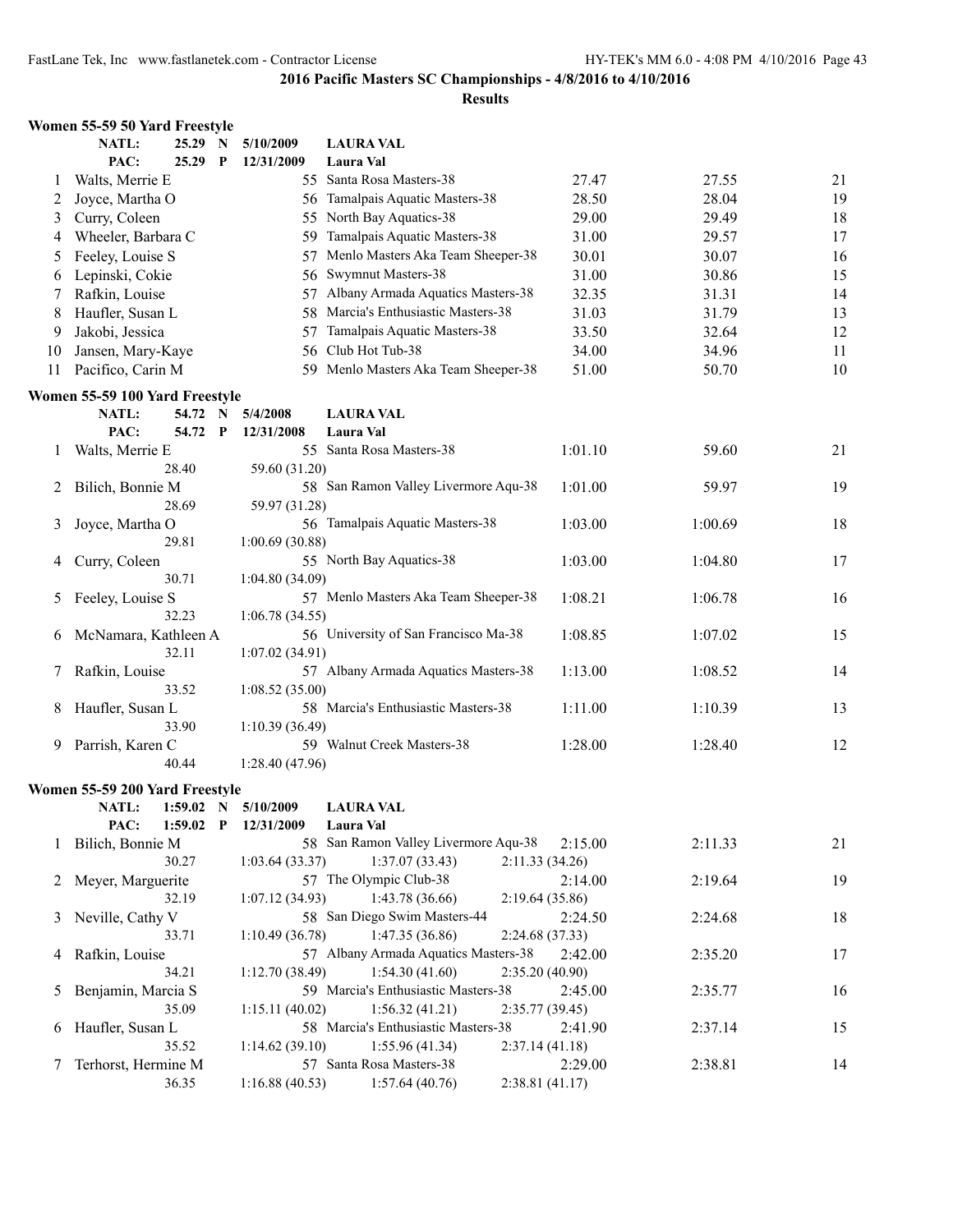|   | (Women 55-59 200 Yard Freestyle) |                                    |                                                   |                                   |          |    |
|---|----------------------------------|------------------------------------|---------------------------------------------------|-----------------------------------|----------|----|
|   | 8 McNamara, Kathleen A           |                                    | 56 University of San Francisco Ma-38              | 2:37.35                           | 2:42.08  | 13 |
|   | 36.37                            | 1:17.13(40.76)                     | 1:59.49(42.36)                                    | 2:42.08 (42.59)                   |          |    |
| 9 | Focha, Teresa M                  |                                    | 55 Modesto Area Aquatic Club-38                   | 3:45.00                           | 3:19.31  | 12 |
|   | 46.19                            | 1:36.92(50.73)                     | 2:28.50(51.58)                                    | 3:19.31(50.81)                    |          |    |
|   | Women 55-59 500 Yard Freestyle   |                                    |                                                   |                                   |          |    |
|   | NATL:<br>5:27.33 N               | 1/25/2009                          | <b>LAURA VAL</b>                                  |                                   |          |    |
|   | PAC:<br>5:27.33                  | P                                  |                                                   |                                   |          |    |
|   |                                  | 12/31/2009                         | Laura Val<br>58 San Ramon Valley Livermore Aqu-38 | 6:00.00                           |          |    |
| 1 | Bilich, Bonnie M                 |                                    |                                                   |                                   | 5:55.42  | 21 |
|   | 31.95                            | 1:07.19(35.24)                     | 1:43.33(36.14)                                    | 2:20.03(36.70)                    |          |    |
|   | 2:56.28(36.25)<br>5:20.41(35.80) | 3:32.65 (36.37)                    | 4:08.78(36.13)                                    | 4:44.61(35.83)                    |          |    |
|   |                                  | 5:55.42 (35.01)                    | 57 The Olympic Club-38                            | 6:07.00                           | 5:59.99  | 19 |
|   | 2 Meyer, Marguerite<br>33.37     | 1:09.63(36.26)                     | 1:46.55(36.92)                                    | 2:23.84 (37.29)                   |          |    |
|   | 3:00.80(36.96)                   |                                    | 4:13.78 (36.42)                                   | 4:50.46(36.68)                    |          |    |
|   | 5:26.36 (35.90)                  | 3:37.36 (36.56)<br>5:59.99 (33.63) |                                                   |                                   |          |    |
| 3 | Feeley, Louise S                 |                                    | 57 Menlo Masters Aka Team Sheeper-38              | 6:52.15                           | 6:39.75  | 18 |
|   | 36.07                            | 1:15.56(39.49)                     | 1:55.67(40.11)                                    | 2:36.18(40.51)                    |          |    |
|   | 3:17.12(40.94)                   | 3:57.45 (40.33)                    | 4:38.31(40.86)                                    | 5:19.20 (40.89)                   |          |    |
|   | 6:00.22(41.02)                   | 6:39.75(39.53)                     |                                                   |                                   |          |    |
| 4 | Sutherland, Erica                |                                    | 56 Swymnut Masters-38                             | 7:08.91                           | 7:03.70  | 17 |
|   | 36.34                            | 1:18.37(42.03)                     | 2:01.08(42.71)                                    | 2:44.42(43.34)                    |          |    |
|   | 3:28.18(43.76)                   | 4:11.95(43.77)                     | 4:55.75(43.80)                                    | 5:39.32(43.57)                    |          |    |
|   | 6:22.54(43.22)                   | 7:03.70(41.16)                     |                                                   |                                   |          |    |
| 5 | Haufler, Susan L                 |                                    | 58 Marcia's Enthusiastic Masters-38               | 7:05.08                           | 7:10.55  | 16 |
|   | 37.22                            | 1:18.25(41.03)                     | 2:00.74(42.49)                                    | 2:44.27(43.53)                    |          |    |
|   | 3:28.29(44.02)                   | 4:12.71 (44.42)                    | 4:57.32(44.61)                                    | 5:41.63(44.31)                    |          |    |
|   | 6:26.64(45.01)                   | 7:10.55(43.91)                     |                                                   |                                   |          |    |
| 6 | Johnson, Julie M                 |                                    | 58 Marcia's Enthusiastic Masters-38               | 9:00.00                           | 8:35.00  | 15 |
|   | 43.83                            | 1:32.13(48.30)                     | 2:23.43(51.30)                                    | 3:15.40(51.97)                    |          |    |
|   | 4:08.00(52.60)                   | 5:00.61(52.61)                     | 5:53.64(53.03)                                    | 6:46.93(53.29)                    |          |    |
|   | 7:41.30(54.37)                   | 8:35.00 (53.70)                    |                                                   |                                   |          |    |
|   |                                  |                                    |                                                   |                                   |          |    |
|   | Women 55-59 1000 Yard Freestyle  |                                    | <b>LAURA VAL</b>                                  |                                   |          |    |
|   | NATL:<br>$11:20.53$ N            | 3/13/2010                          |                                                   |                                   |          |    |
|   | PAC:<br>$11:20.53$ P             | 3/13/2010                          | Laura B Val<br>56 Swymnut Masters-38              | 14:40.00                          |          |    |
|   | 1 Lepinski, Cokie<br>34.98       |                                    |                                                   |                                   | 13:49.14 | 21 |
|   |                                  | 1:13.84(38.86)                     | 1:54.04(40.20)<br>4:38.89(41.75)                  | 2:34.70(40.66)                    |          |    |
|   | 3:15.87(41.17)<br>6:02.21(41.85) | 3:57.14(41.27)<br>6:45.37(43.16)   | 7:27.72(42.35)                                    | 5:20.36(41.47)<br>8:09.55 (41.83) |          |    |
|   | 8:51.72(42.17)                   | 9:34.27 (42.55)                    | 10:16.71 (42.44)                                  | 10:58.99 (42.28)                  |          |    |
|   | 11:42.16 (43.17)                 | 12:24.79 (42.63)                   | 13:08.14 (43.35)                                  | 13:49.14 (41.00)                  |          |    |
|   | 2 Benjamin, Marcia S             |                                    | 59 Marcia's Enthusiastic Masters-38               | 14:45.33                          | 14:02.54 | 19 |
|   | 40.49                            | 1:24.68(44.19)                     | 2:05.31(40.63)                                    | 2:46.68(41.37)                    |          |    |
|   | 3:28.28(41.60)                   | 4:10.32(42.04)                     | 4:52.45(42.13)                                    | 5:34.96 (42.51)                   |          |    |
|   | 6:17.51(42.55)                   | 7:00.19(42.68)                     | 7:43.04(42.85)                                    | 8:25.59(42.55)                    |          |    |
|   | 9:08.00(42.41)                   | 9:49.94 (41.94)                    | 10:32.61 (42.67)                                  | 11:15.44 (42.83)                  |          |    |
|   | 11:57.81 (42.37)                 | 12:40.06 (42.25)                   | 13:22.17 (42.11)                                  | 14:02.54 (40.37)                  |          |    |
| 3 | McNamara, Kathleen A             |                                    | 56 University of San Francisco Ma-38              | 15:30.00                          | 14:44.22 | 18 |
|   | 37.07                            | 1:20.26(43.19)                     | 2:03.13(42.87)                                    | 2:48.95 (45.82)                   |          |    |
|   | 3:34.38 (45.43)                  | 4:19.86 (45.48)                    | 5:02.85 (42.99)                                   | 5:48.64 (45.79)                   |          |    |
|   | 6:31.28(42.64)                   | 7:17.23 (45.95)                    | 8:01.72 (44.49)                                   | 8:47.68 (45.96)                   |          |    |
|   | 9:33.57(45.89)                   | 10:17.10 (43.53)                   | 11:02.56 (45.46)                                  | 11:48.10(45.54)                   |          |    |
|   | 12:32.08 (43.98)                 | 13:17.46 (45.38)                   | 14:02.98 (45.52)                                  | 14:44.22 (41.24)                  |          |    |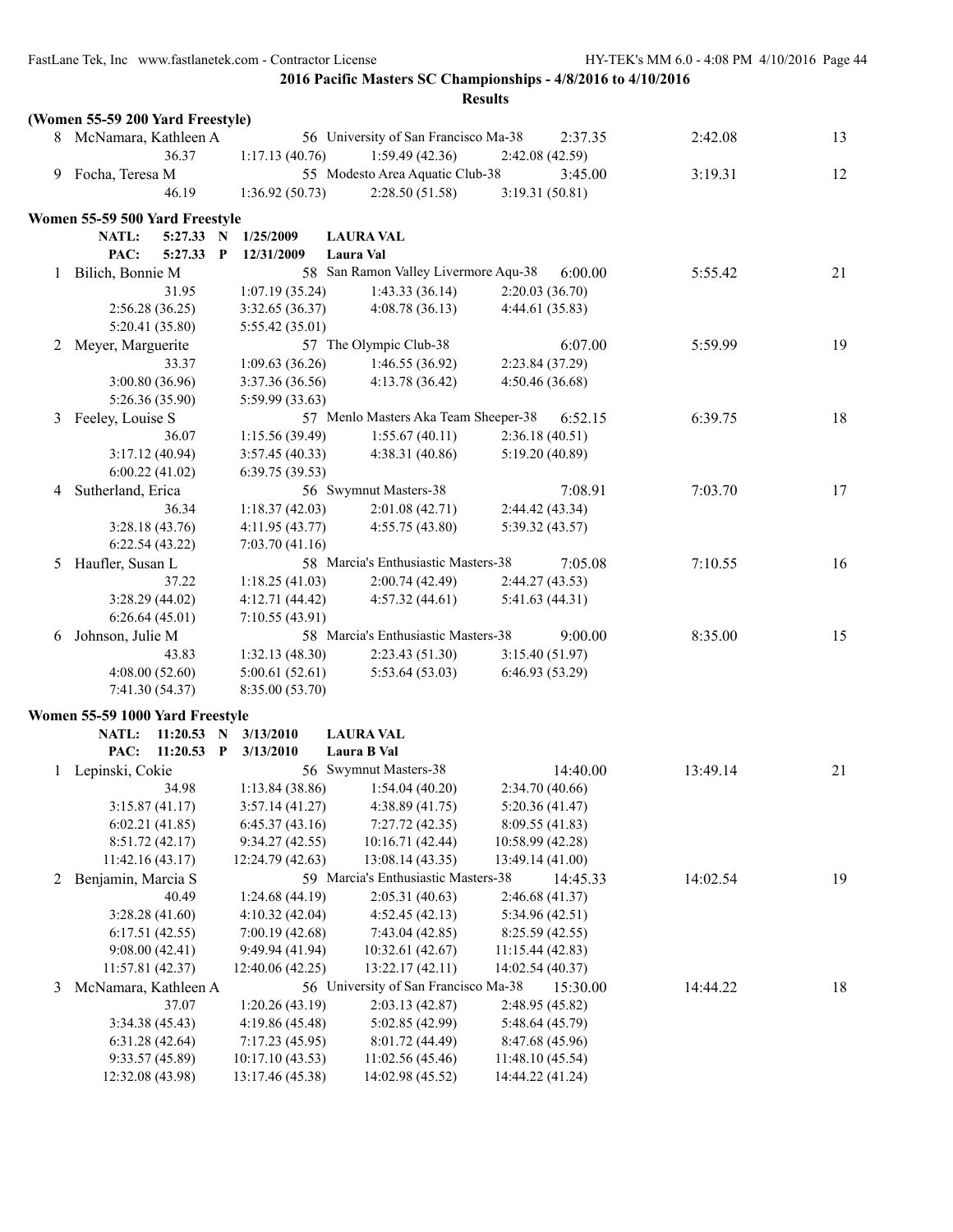|   | (Women 55-59 1000 Yard Freestyle) |                           |                                   |                    |                  |    |
|---|-----------------------------------|---------------------------|-----------------------------------|--------------------|------------------|----|
|   | 4 Jansen, Mary-Kaye               |                           | 56 Club Hot Tub-38                | 16:00.00           | 16:42.26         | 17 |
|   | 46.99                             | 1:36.35(49.36)            | 2:30.01(53.66)                    | 3:22.48(52.47)     |                  |    |
|   | 4:13.58(51.10)                    | 5:05.35(51.77)            | 5:57.35 (52.00)                   | 6:48.47(51.12)     |                  |    |
|   | 7:39.14(50.67)                    | 8:30.54 (51.40)           | 9:21.30 (50.76)                   | 10:12.14(50.84)    |                  |    |
|   | 11:02.56(50.42)                   | 11:54.43(51.87)           | 12:45.52 (51.09)                  | 13:33.81 (48.29)   |                  |    |
|   | 14:21.69 (47.88)                  | 15:09.55 (47.86)          | 15:57.62 (48.07)                  | 16:42.26 (44.64)   |                  |    |
|   | Women 55-59 1650 Yard Freestyle   |                           |                                   |                    |                  |    |
|   | NATL:<br>18:56.04                 | 4/16/2010<br>$\mathbf N$  | <b>LAURA VAL</b>                  |                    |                  |    |
|   | PAC:<br>18:56.04                  | $\mathbf{P}$<br>4/18/2010 | Laura B Val                       |                    |                  |    |
| 1 | Heim-Bowen, Suzanne M             |                           | 57 Walnut Creek Masters-38        | 19:45.00           | 19:11.49         | 21 |
|   | 32.79                             | 1:07.58 (34.79)           | 1:42.96 (35.38)                   | 2:18.05(35.09)     |                  |    |
|   | 2:53.02 (34.97)                   | 3:27.79 (34.77)           | 4:02.60(34.81)                    | 4:37.40 (34.80)    |                  |    |
|   | 5:12.32 (34.92)                   | 5:47.25 (34.93)           | 6:21.89(34.64)                    | 6:56.59(34.70)     |                  |    |
|   | 7:31.46 (34.87)                   | 8:06.20(34.74)            | 8:40.80(34.60)                    | 9:15.74 (34.94)    |                  |    |
|   | 9:50.71(34.97)                    | 10:25.69 (34.98)          | 11:00.69 (35.00)                  | 11:35.74 (35.05)   |                  |    |
|   | 12:11.06 (35.32)                  | 12:46.47 (35.41)          | 13:21.46 (34.99)                  | 13:56.65 (35.19)   |                  |    |
|   | 14:31.74 (35.09)                  | 15:06.94 (35.20)          | 15:41.90 (34.96)                  | 16:16.79 (34.89)   |                  |    |
|   | 16:52.02 (35.23)                  | 17:27.28 (35.26)          | 18:02.04 (34.76)                  | 18:37.24 (35.20)   | 19:11.49 (34.25) |    |
| 2 | Meyer, Marguerite                 |                           | 57 The Olympic Club-38            | 21:30.00           | 21:02.07         | 19 |
|   | 34.60                             | 1:12.74(38.14)            | 1:51.22(38.48)                    | 2:29.78 (38.56)    |                  |    |
|   | 3:07.96 (38.18)                   | 3:45.91 (37.95)           | 4:24.33 (38.42)                   | 5:02.51 (38.18)    |                  |    |
|   | 5:40.81 (38.30)                   | 6:19.65(38.84)            | 6:58.03(38.38)                    | 7:36.56 (38.53)    |                  |    |
|   | 8:15.19(38.63)                    | 8:54.02 (38.83)           | 9:32.82 (38.80)                   | 10:11.84 (39.02)   |                  |    |
|   | 10:50.50(38.66)                   | 11:29.34 (38.84)          | 12:08.26 (38.92)                  | 12:47.16 (38.90)   |                  |    |
|   | 13:26.19 (39.03)                  | 14:04.94 (38.75)          | 14:43.80 (38.86)                  | 15:22.39 (38.59)   |                  |    |
|   | 16:00.91 (38.52)                  | 16:38.93 (38.02)          | 17:16.77 (37.84)                  | 17:55.23 (38.46)   |                  |    |
|   | 18:32.87 (37.64)                  | 19:11.39 (38.52)          | 19:49.49 (38.10)                  | 20:26.42 (36.93)   | 21:02.07 (35.65) |    |
|   | 3 Neville, Cathy V                |                           | 58 San Diego Swim Masters-44      | 22:26.68           | 21:47.75         | 18 |
|   | 34.26                             | 1:11.39(37.13)            | 1:49.93 (38.54)                   | 2:28.71 (38.78)    |                  |    |
|   | 3:07.37 (38.66)                   | 3:46.49 (39.12)           | 4:25.34(38.85)                    | 5:04.74 (39.40)    |                  |    |
|   | 5:44.60 (39.86)                   | 6:24.33(39.73)            | 7:04.72 (40.39)                   | 7:44.94 (40.22)    |                  |    |
|   | 8:25.31 (40.37)                   | 9:05.54(40.23)            | 9:46.14(40.60)                    | 10:26.49(40.35)    |                  |    |
|   | 11:05.89 (39.40)                  | 11:46.43 (40.54)          | 12:27.27 (40.84)                  | 13:07.85 (40.58)   |                  |    |
|   | 13:48.69 (40.84)                  | 14:27.59 (38.90)          | 15:07.89 (40.30)                  | 15:47.91 (40.02)   |                  |    |
|   | 16:28.41 (40.50)                  | 17:09.19 (40.78)          | 17:49.67 (40.48)                  | 18:30.01 (40.34)   |                  |    |
|   | 19:09.82 (39.81)                  | 19:49.86 (40.04)          | 20:29.56 (39.70)                  | 21:09.90 (40.34)   | 21:47.75 (37.85) |    |
|   | 4 Focha, Teresa M                 |                           | 55 Modesto Area Aquatic Club-38   | 33:00.00           | 31:32.44         | 17 |
|   | 47.69                             | 1:40.95 (53.26)           | 2:36.12(55.17)                    | 3:32.07 (55.95)    |                  |    |
|   | 4:28.12(56.05)                    | 5:23.57(55.45)            | 6:19.54(55.97)                    | 7:16.68(57.14)     |                  |    |
|   | 8:12.87 (56.19)                   | 9:09.18 (56.31)           | 10:04.71 (55.53)                  | 11:01.45 (56.74)   |                  |    |
|   | 11:58.84 (57.39)                  | 12:56.49(57.65)           | 13:53.95 (57.46)                  | 14:50.77 (56.82)   |                  |    |
|   | 15:48.08 (57.31)                  | 16:46.70 (58.62)          | 17:43.03 (56.33)                  | 18:40.88 (57.85)   |                  |    |
|   | 19:39.02 (58.14)                  | 20:37.38 (58.36)          | 21:34.92 (57.54)                  | 22:33.50 (58.58)   |                  |    |
|   | 23:32.97 (59.47)                  | 24:32.70 (59.73)          | 25:32.31 (59.61)                  | 26:32.70 (1:00.39) |                  |    |
|   | 27:33.05 (1:00.35)                | 28:33.25 (1:00.20)        | 29:33.26 (1:00.01)                | 30:33.33 (1:00.07) | 31:32.44 (59.11) |    |
|   | Women 55-59 50 Yard Backstroke    |                           |                                   |                    |                  |    |
|   | NATL:<br>28.88                    | 3/28/2010<br>$\mathbf N$  | <b>LAURA VAL</b>                  |                    |                  |    |
|   | PAC:<br>28.88 P                   | 3/28/2010                 | Laura B Val                       |                    |                  |    |
| 1 | Walts, Merrie E                   |                           | 55 Santa Rosa Masters-38          | 32.21              | 31.57            | 21 |
| 2 | Sutherland, Erica                 | 56                        | Swymnut Masters-38                | 33.00              | 32.75            | 19 |
| 3 | McNamara, Kathleen A              | 56                        | University of San Francisco Ma-38 | 34.98              | 34.70            | 18 |
| 4 | Kahn, Mary J                      | 56                        | Davis Aquatic Masters-38          | 36.00              | 35.72            | 17 |
| 5 | Neville, Cathy V                  | 58                        | San Diego Swim Masters-44         | 38.50              | 37.84            | 16 |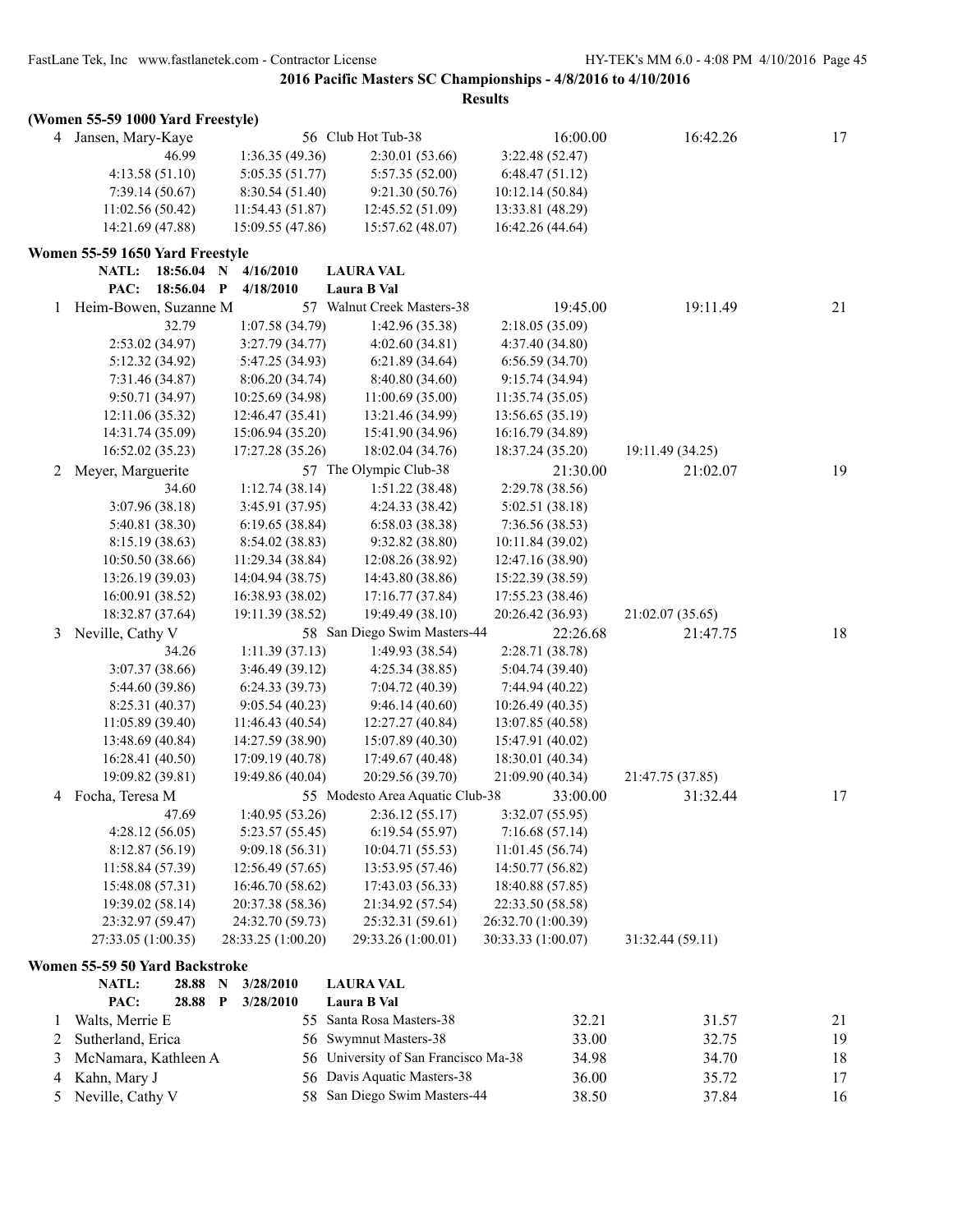|         | (Women 55-59 50 Yard Backstroke)       |                 |                                      |                 |         |    |
|---------|----------------------------------------|-----------------|--------------------------------------|-----------------|---------|----|
| 6       | Terhorst, Hermine M                    |                 | 57 Santa Rosa Masters-38             | 36.99           | 39.08   | 15 |
| 7       | Haufler, Susan L                       |                 | 58 Marcia's Enthusiastic Masters-38  | 38.27           | 39.62   | 14 |
| 8       | Mothersill, Jane C                     |                 | 59 Swymnut Masters-38                | 42.00           | 41.00   | 13 |
| 9       | Johnson, Julie M                       |                 | 58 Marcia's Enthusiastic Masters-38  | 45.89           | 46.70   | 12 |
| 10      | Pacifico, Carin M                      |                 | 59 Menlo Masters Aka Team Sheeper-38 | 1:05.00         | 1:03.88 | 11 |
|         | Women 55-59 100 Yard Backstroke        |                 |                                      |                 |         |    |
|         | NATL:<br>$1:04.65$ N                   | 5/23/2010       | <b>LAURA VAL</b>                     |                 |         |    |
|         | PAC:<br>1:04.65<br>$\mathbf{P}$        | 12/31/2010      | Laura Val                            |                 |         |    |
| $\perp$ | Bilich, Bonnie M                       |                 | 58 San Ramon Valley Livermore Aqu-38 | 1:07.00         | 1:05.98 | 21 |
|         | 32.17                                  | 1:05.98(33.81)  |                                      |                 |         |    |
| 2       | Walts, Merrie E                        |                 | 55 Santa Rosa Masters-38             | 1:09.91         | 1:08.62 | 19 |
|         | 33.35                                  | 1:08.62(35.27)  |                                      |                 |         |    |
| 3       | McNamara, Kathleen A                   |                 | 56 University of San Francisco Ma-38 | 1:18.43         | 1:16.13 | 18 |
|         | 37.45                                  | 1:16.13(38.68)  |                                      |                 |         |    |
| 4       | Neville, Cathy V                       |                 | 58 San Diego Swim Masters-44         | 1:24.50         | 1:20.30 | 17 |
|         | 39.09                                  | 1:20.30(41.21)  |                                      |                 |         |    |
|         | Women 55-59 200 Yard Backstroke        |                 |                                      |                 |         |    |
|         | 2:19.94<br><b>NATL:</b><br>$\mathbf N$ | 5/2/2014        | <b>BONNIE BILICH</b>                 |                 |         |    |
|         | PAC:<br>$2:19.94$ P                    | 5/2/2014        | <b>Bonnie Bilich</b>                 |                 |         |    |
| 1       | Bilich, Bonnie M                       |                 | 58 San Ramon Valley Livermore Aqu-38 | 2:27.00         | 2:23.74 | 21 |
|         | 33.23                                  | 1:09.45(36.22)  | 1:46.29(36.84)                       | 2:23.74(37.45)  |         |    |
| 2       | Walts, Merrie E                        |                 | 55 Santa Rosa Masters-38             | 2:34.27         | 2:31.79 | 19 |
|         | 34.53                                  | 1:12.98 (38.45) | 1:52.44(39.46)                       | 2:31.79 (39.35) |         |    |
| 3       | McNamara, Kathleen A                   |                 | 56 University of San Francisco Ma-38 | 2:53.41         | 2:45.81 | 18 |
|         | 39.21                                  | 1:21.26(42.05)  | 2:04.24 (42.98)                      | 2:45.81 (41.57) |         |    |
|         | 4 Neville, Cathy V                     |                 | 58 San Diego Swim Masters-44         | 3:05.00         | 2:59.67 | 17 |
|         | 41.05                                  | 1:26.03(44.98)  | 2:13.36(47.33)                       | 2:59.67(46.31)  |         |    |
|         | Women 55-59 50 Yard Breaststroke       |                 |                                      |                 |         |    |
|         | NATL:<br>33.76 N                       | 5/14/2011       | <b>LISA BENNETT</b>                  |                 |         |    |
|         | PAC:<br>35.60<br>$\mathbf{P}$          | 12/31/2001      | <b>Carolyn Boak</b>                  |                 |         |    |
| 1       | Wheeler, Barbara C                     |                 | 59 Tamalpais Aquatic Masters-38      | 39.50           | 37.37   | 21 |
| 2       | Curry, Coleen                          |                 | 55 North Bay Aquatics-38             | 40.00           | 39.37   | 19 |
| 3       | Terhorst, Hermine M                    | 57              | Santa Rosa Masters-38                | 38.22           | 40.12   | 18 |
| 4       | Jakobi, Jessica                        |                 | 57 Tamalpais Aquatic Masters-38      | 41.70           | 40.16   | 17 |
| 5       | Feeley, Louise S                       |                 | 57 Menlo Masters Aka Team Sheeper-38 | 42.24           | 40.30   | 16 |
|         | 6 Rafkin, Louise                       |                 | 57 Albany Armada Aquatics Masters-38 | 43.00           | 41.82   | 15 |
|         | Parrish, Karen C                       |                 | 59 Walnut Creek Masters-38           | 40.00           | 51.47   | 14 |
| 8       | Pacifico, Carin M                      |                 | 59 Menlo Masters Aka Team Sheeper-38 | 1:05.00         | 55.87   | 13 |
|         | Women 55-59 100 Yard Breaststroke      |                 |                                      |                 |         |    |
|         | $1:13.76$ N<br>NATL:                   | 4/25/2015       | <b>CHRIS WENZEL</b>                  |                 |         |    |
|         | PAC:<br>$1:19.40$ P                    | 4/13/2015       | <b>Hilary Hafner</b>                 |                 |         |    |
| 1       | Wheeler, Barbara C                     |                 | 59 Tamalpais Aquatic Masters-38      | 1:25.00         | 1:23.21 | 21 |
|         | 39.57                                  | 1:23.21(43.64)  |                                      |                 |         |    |
| 2       | Curry, Coleen                          |                 | 55 North Bay Aquatics-38             | 1:28.00         | 1:26.64 | 19 |
|         | 41.05                                  | 1:26.64(45.59)  |                                      |                 |         |    |
| 3       | Feeley, Louise S                       |                 | 57 Menlo Masters Aka Team Sheeper-38 | 1:30.52         | 1:30.35 | 18 |
|         | 43.01                                  | 1:30.35(47.34)  |                                      |                 |         |    |
| 4       | Jakobi, Jessica                        |                 | 57 Tamalpais Aquatic Masters-38      | 1:40.00         | 1:30.70 | 17 |
|         | 43.45                                  | 1:30.70(47.25)  |                                      |                 |         |    |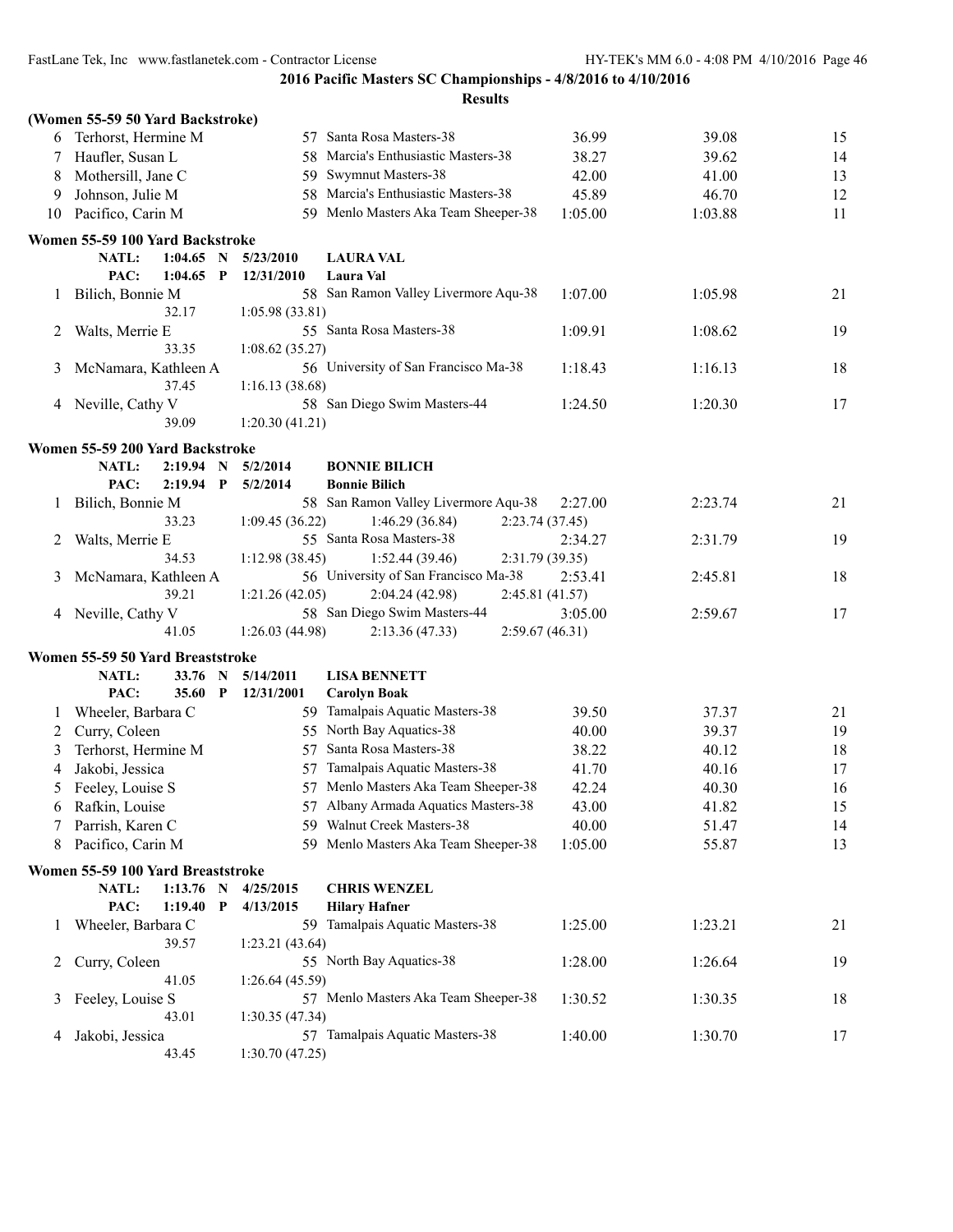|              | Women 55-59 200 Yard Breaststroke |             |              |                 |                                      |                |            |    |
|--------------|-----------------------------------|-------------|--------------|-----------------|--------------------------------------|----------------|------------|----|
|              | NATL:                             | $2:40.19$ N |              | 5/10/2009       | <b>CATHERINE KOHN</b>                |                |            |    |
|              | PAC:                              | $2:52.90$ P |              | 4/11/2015       | <b>Hilary Hafner</b>                 |                |            |    |
| $\perp$      | Walts, Merrie E                   |             |              |                 | 55 Santa Rosa Masters-38             | 2:53.86        | 2:53.10    | 21 |
|              |                                   | 39.36       |              | 1:23.26(43.90)  | 2:08.27(45.01)                       | 2:53.10(44.83) |            |    |
|              | Feeley, Louise S                  |             |              |                 | 57 Menlo Masters Aka Team Sheeper-38 | 3:18.01        | 3:18.14    | 19 |
|              |                                   | 43.95       |              | 1:34.17(50.22)  | 2:26.71 (52.54)                      | 3:18.14(51.43) |            |    |
| 3            | Sprouse, Cecily                   |             |              |                 | 59 Davis Aquatic Masters-38          | 3:22.56        | 3:23.35    | 18 |
|              |                                   | 47.16       |              | 1:37.41(50.25)  | 2:31.18(53.77)                       | 3:23.35(52.17) |            |    |
|              | Women 55-59 50 Yard Butterfly     |             |              |                 |                                      |                |            |    |
|              | NATL:                             | 27.45       | $\mathbf N$  | 5/11/2013       | <b>TRACI GRANGER</b>                 |                |            |    |
|              | PAC:                              | 28.20       | $\mathbf{P}$ | 4/10/2010       | Laura B Val                          |                |            |    |
| 1            | Joyce, Martha O                   |             |              |                 | 56 Tamalpais Aquatic Masters-38      | 32.00          | 31.78      | 21 |
| 2            | Strycker, Jana P                  |             |              |                 | 55 North Bay Aquatics-38             | 33.00          | 32.49      | 19 |
| 3            | Neville, Cathy V                  |             |              |                 | 58 San Diego Swim Masters-44         | 33.50          | 34.40      | 18 |
| 4            | Rafkin, Louise                    |             |              |                 | 57 Albany Armada Aquatics Masters-38 | 37.00          | 35.31      | 17 |
|              |                                   |             |              |                 | 58 Marcia's Enthusiastic Masters-38  |                |            |    |
| 5            | Haufler, Susan L                  |             |              |                 |                                      | 39.87          | 40.75      | 16 |
|              | Pacifico, Carin M                 |             |              |                 | 59 Menlo Masters Aka Team Sheeper-38 | 1:00.00        | <b>DNF</b> |    |
|              | Women 55-59 100 Yard Butterfly    |             |              |                 |                                      |                |            |    |
|              | NATL:                             | $1:01.31$ N |              | 5/10/2009       | <b>LAURA VAL</b>                     |                |            |    |
|              | PAC:                              | 1:01.31     | $\mathbf P$  | 12/31/2009      | Laura Val                            |                |            |    |
| 1            | Joyce, Martha O                   |             |              |                 | 56 Tamalpais Aquatic Masters-38      | 1:18.00        | 1:14.36    | 21 |
|              |                                   | 34.57       |              | 1:14.36(39.79)  |                                      |                |            |    |
| 2            | Strycker, Jana P                  |             |              |                 | 55 North Bay Aquatics-38             | 1:14.00        | 1:20.51    | 19 |
|              |                                   | 33.52       |              | 1:20.51 (46.99) |                                      |                |            |    |
| 3            | Mothersill, Jane C                |             |              |                 | 59 Swymnut Masters-38                | 1:45.00        | 1:35.14    | 18 |
|              |                                   | 45.63       |              | 1:35.14(49.51)  |                                      |                |            |    |
|              | Women 55-59 200 Yard Butterfly    |             |              |                 |                                      |                |            |    |
|              | NATL:                             | 2:16.28     | $\mathbf N$  | 5/10/2009       | <b>LAURA VAL</b>                     |                |            |    |
|              | PAC:                              | 2:16.28     | $\mathbf P$  | 12/31/2009      | Laura Val                            |                |            |    |
| 1            | Terhorst, Hermine M               |             |              |                 | 57 Santa Rosa Masters-38             | 3:50.99        | 3:28.96    | 21 |
|              |                                   | 43.22       |              | 1:35.19(51.97)  | 2:32.42(57.23)                       | 3:28.96(56.54) |            |    |
|              | <b>Women 55-59 100 Yard IM</b>    |             |              |                 |                                      |                |            |    |
|              | NATL:                             | 1:05.21     | N            | 5/20/2007       | <b>LAURA VAL</b>                     |                |            |    |
|              | PAC:                              | 1:05.21     | P            | 12/31/2007      | Laura Val                            |                |            |    |
| $\mathbf{1}$ | Wheeler, Barbara C                |             |              |                 | 59 Tamalpais Aquatic Masters-38      | 1:20.00        | 1:15.47    | 21 |
|              |                                   | 35.88       |              | 1:15.47 (39.59) |                                      |                |            |    |
|              | Curry, Coleen                     |             |              |                 | 55 North Bay Aquatics-38             | 1:13.00        | 1:15.57    | 19 |
| 2            |                                   | 36.16       |              | 1:15.57(39.41)  |                                      |                |            |    |
|              | Feeley, Louise S                  |             |              |                 | 57 Menlo Masters Aka Team Sheeper-38 | 1:23.02        | 1:18.43    | 18 |
| 3            |                                   | 37.02       |              | 1:18.43(41.41)  |                                      |                |            |    |
|              | Rafkin, Louise                    |             |              |                 | 57 Albany Armada Aquatics Masters-38 |                |            |    |
| 4            |                                   |             |              |                 |                                      | 1:23.75        | 1:20.54    | 17 |
|              |                                   | 37.97       |              | 1:20.54(42.57)  | 58 Marcia's Enthusiastic Masters-38  |                |            |    |
| 5            | Haufler, Susan L                  |             |              |                 |                                      | 1:22.47        | 1:27.34    | 16 |
|              |                                   | 38.94       |              | 1:27.34(48.40)  | 59 Walnut Creek Masters-38           |                |            |    |
| 6            | Parrish, Karen C                  |             |              |                 |                                      | 2:00.00        | 1:43.99    | 15 |
|              |                                   | 51.40       |              | 1:43.99 (52.59) |                                      |                |            |    |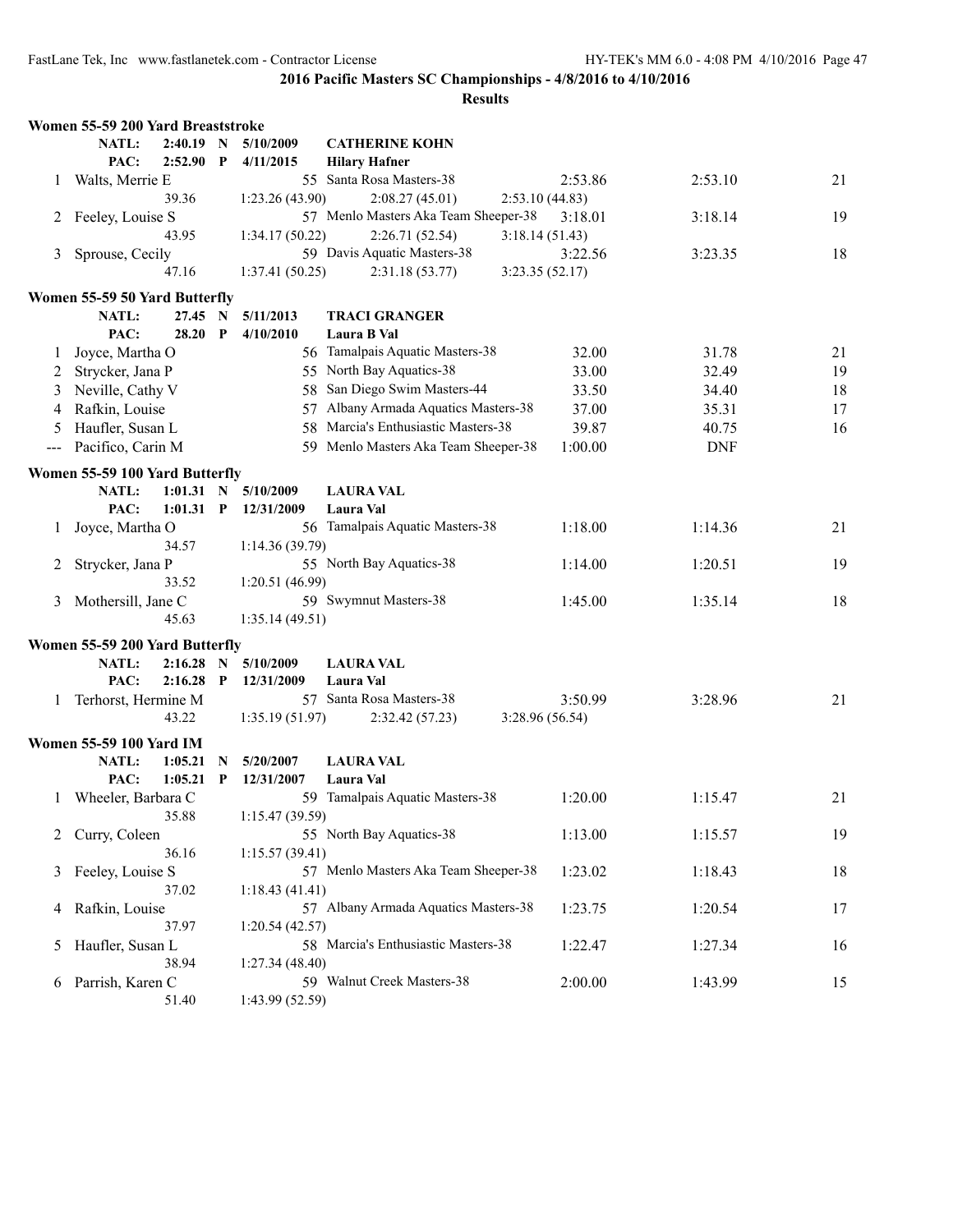|              | <b>Women 55-59 200 Yard IM</b>         |         |              |                  |                                      |                 |         |    |
|--------------|----------------------------------------|---------|--------------|------------------|--------------------------------------|-----------------|---------|----|
|              | NATL:                                  | 2:21.91 | N            | 5/22/2010        | <b>LAURA VAL</b>                     |                 |         |    |
|              | PAC:                                   | 2:21.91 | $\mathbf{P}$ | 12/31/2010       | Laura Val                            |                 |         |    |
| 1            | Sutherland, Erica                      |         |              |                  | 56 Swymnut Masters-38                | 2:51.87         | 2:48.54 | 21 |
|              |                                        | 36.31   |              | 1:17.95(41.64)   | 2:07.76(49.81)                       | 2:48.54(40.78)  |         |    |
| 2            | Mothersill, Jane C                     |         |              |                  | 59 Swymnut Masters-38                | 3:11.00         | 3:17.91 | 19 |
|              |                                        | 43.63   |              | 1:36.89(53.26)   | 2:33.09(56.20)                       | 3:17.91 (44.82) |         |    |
|              | <b>Women 55-59 400 Yard IM</b>         |         |              |                  |                                      |                 |         |    |
|              | NATL:                                  | 5:03.92 | N            | 5/7/2010         | <b>LAURA VAL</b>                     |                 |         |    |
|              | PAC:                                   | 5:03.92 | $\mathbf{P}$ | 12/31/2010       | Laura Val                            |                 |         |    |
| 1            | Walts, Merrie E                        |         |              |                  | 55 Santa Rosa Masters-38             | 5:26.73         | 5:32.56 | 21 |
|              |                                        | 33.85   |              | 1:16.80(42.95)   | 1:58.66(41.86)                       | 2:40.10 (41.44) |         |    |
|              | 3:27.50 (47.40)                        |         |              | 4:16.08(48.58)   | 4:54.67 (38.59)                      | 5:32.56 (37.89) |         |    |
| 2            | Meyer, Marguerite                      |         |              |                  | 57 The Olympic Club-38               | 5:50.00         | 5:51.35 | 19 |
|              |                                        | 39.86   |              | 1:24.03(44.17)   | 2:08.93(44.90)                       | 2:53.12(44.19)  |         |    |
|              | 3:45.18 (52.06)                        |         |              | 4:38.64(53.46)   | 5:15.74(37.10)                       | 5:51.35 (35.61) |         |    |
| $\mathbf{3}$ | Neville, Cathy V                       |         |              |                  | 58 San Diego Swim Masters-44         | 6:12.50         | 6:03.80 | 18 |
|              |                                        | 38.97   |              | 1:24.51(45.54)   | 2:11.73(47.22)                       | 2:59.60(47.87)  |         |    |
|              | 3:55.51(55.91)                         |         |              | 4:48.45 (52.94)  | 5:26.63(38.18)                       | 6:03.80(37.17)  |         |    |
|              | 4 Benjamin, Marcia S                   |         |              |                  | 59 Marcia's Enthusiastic Masters-38  | 7:13.64         | 6:27.59 | 17 |
|              |                                        | 46.12   |              | 1:38.63(52.51)   | 2:30.55(51.92)                       | 3:20.40(49.85)  |         |    |
|              | 4:14.79 (54.39)                        |         |              | 5:09.42 (54.63)  | 5:49.27 (39.85)                      | 6:27.59(38.32)  |         |    |
| 5            | Mothersill, Jane C                     |         |              |                  | 59 Swymnut Masters-38                | 7:30.00         | 6:48.62 | 16 |
|              |                                        | 44.62   |              | 1:37.82 (53.20)  | 2:34.43(56.61)                       | 3:29.60(55.17)  |         |    |
|              | 4:23.99 (54.39)                        |         |              | 5:20.48 (56.49)  | 6:06.17(45.69)                       | 6:48.62(42.45)  |         |    |
| 6            | Focha, Teresa M                        |         |              |                  | 55 Modesto Area Aquatic Club-38      | 8:45.00         | 7:42.63 | 15 |
|              |                                        | 48.93   |              | 1:45.41 (56.48)  | 2:45.41 (1:00.00)                    | 3:44.48 (59.07) |         |    |
|              | 4:51.71(1:07.23)                       |         |              | 5:59.82(1:08.11) | 6:52.05(52.23)                       | 7:42.63(50.58)  |         |    |
|              |                                        |         |              |                  |                                      |                 |         |    |
|              | Women 60-64 50 Yard Freestyle<br>NATL: | 26.48   | N            | 3/9/2014         | <b>LAURA VAL</b>                     |                 |         |    |
|              | PAC:                                   | 26.48   | $\mathbf{P}$ | 3/9/2014         | Laura Val                            |                 |         |    |
| 1            | Val, Laura B                           |         |              |                  | 64 Tamalpais Aquatic Masters-38      | 28.00           | 27.03   | 21 |
| 2            | Taylor, Barbara G                      |         |              |                  | 61 Yuba City Masters Swimming-38     | 31.74           | 31.43   | 19 |
| 3            | Klatzkin, Amy                          |         |              |                  | 60 University of San Francisco Ma-38 | 34.66           | 33.38   | 18 |
|              | Lange, Nancy B                         |         |              | 62               | University of San Francisco Ma-38    | 38.00           | 37.06   | 17 |
| 4<br>5       | Brittingham, Regina                    |         |              |                  | 64 Walnut Creek Masters-38           | 37.50           | 37.48   | 16 |
|              | Petersen, Jennifer L                   |         |              |                  | 61 Tri Valley Masters-38             | 40.00           |         | 15 |
| 6            | Melamed, Ann                           |         |              |                  | 64 University of San Francisco Ma-38 | 1:10.00         | 51.92   | 14 |
| 7            |                                        |         |              |                  |                                      |                 | 1:02.14 |    |
|              | Women 60-64 100 Yard Freestyle         |         |              |                  |                                      |                 |         |    |
|              | NATL:                                  | 56.45 N |              | 4/29/2012        | <b>LAURA VAL</b>                     |                 |         |    |
|              | PAC:                                   | 56.45 P |              | 12/31/2012       | Laura Val                            |                 |         |    |
| $\mathbf{I}$ | Klatzkin, Amy                          |         |              |                  | 60 University of San Francisco Ma-38 | 1:14.70         | 1:13.32 | 21 |
|              |                                        | 35.72   |              | 1:13.32(37.60)   |                                      |                 |         |    |
| 2            | Willard, Mimi                          |         |              |                  | 62 Swymnut Masters-38                | 1:18.45         | 1:15.81 | 19 |
|              |                                        | 37.00   |              | 1:15.81(38.81)   |                                      |                 |         |    |
| 3            | Nakell, Linda C                        |         |              |                  | 64 Walnut Creek Masters-38           | 1:47.64         | 1:44.75 | 18 |
|              |                                        | 49.29   |              | 1:44.75 (55.46)  |                                      |                 |         |    |
| 4            | Niccolls, DJ                           |         |              |                  | 62 University of San Francisco Ma-38 | 2:30.00         | 1:51.67 | 17 |
|              |                                        | 52.12   |              | 1:51.67(59.55)   |                                      |                 |         |    |
| 5            | Melamed, Ann                           |         |              |                  | 64 University of San Francisco Ma-38 | 2:17.82         | 2:25.00 | 16 |
|              |                                        | 1:09.76 |              | 2:25.00(1:15.24) |                                      |                 |         |    |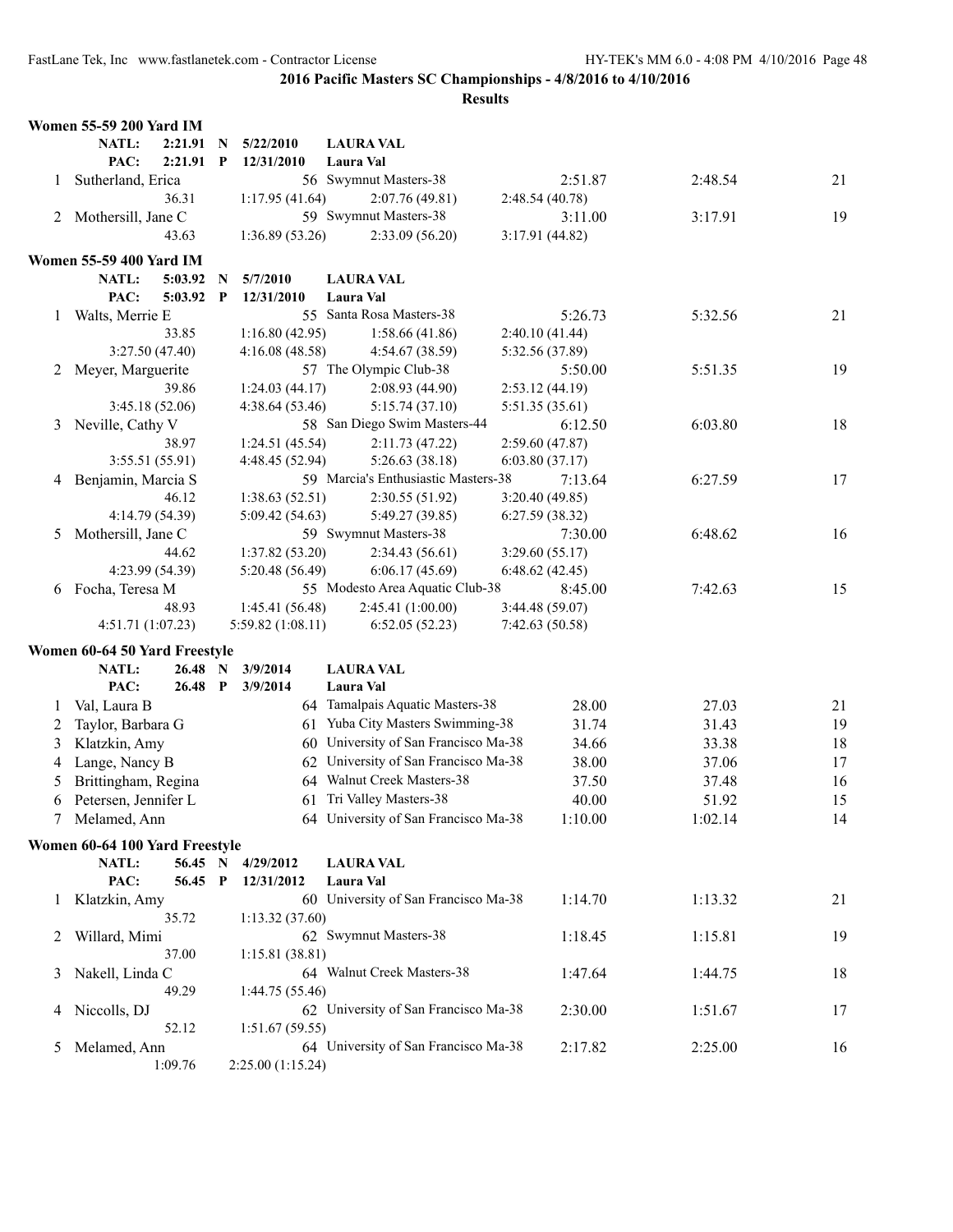|    | Women 60-64 200 Yard Freestyle |             |                     |                                      |                  |          |          |    |
|----|--------------------------------|-------------|---------------------|--------------------------------------|------------------|----------|----------|----|
|    | NATL:                          |             | 2:05.95 N 4/10/2015 | <b>LAURA VAL</b>                     |                  |          |          |    |
|    | PAC:                           | $2:05.95$ P | 4/13/2015           | Laura Val                            |                  |          |          |    |
|    | 1 Val, Laura B                 |             |                     | 64 Tamalpais Aquatic Masters-38      |                  | 2:12.00  | 2:06.85  | 21 |
|    |                                | 28.83       | 1:01.25(32.42)      | 1:34.45(33.20)                       | 2:06.85(32.40)   |          |          |    |
| 2  | Knapp, Lo D                    |             |                     | 61 Swim Utah-34                      |                  | 2:18.00  | 2:13.03  | 19 |
|    |                                | 31.02       | 1:04.33(33.31)      | 1:38.62 (34.29)                      | 2:13.03(34.41)   |          |          |    |
| 3  | Finch, Merry B                 |             |                     | 61 Yuba City Masters Swimming-38     |                  | 2:29.74  | 2:29.20  | 18 |
|    |                                | 34.80       | 1:12.18(37.38)      | 1:50.93(38.75)                       | 2:29.20(38.27)   |          |          |    |
| 4  | Willard, Mimi                  |             |                     | 62 Swymnut Masters-38                |                  | 2:43.85  | 2:43.05  | 17 |
|    |                                | 37.75       | 1:18.80(41.05)      | 2:00.88(42.08)                       | 2:43.05(42.17)   |          |          |    |
|    | Powell, Susie W                |             |                     | 63 Swymnut Masters-38                |                  | 2:50.00  | 2:44.60  | 16 |
| 5  |                                |             | 1:19.38(41.28)      | 2:03.32 (43.94)                      |                  |          |          |    |
|    |                                | 38.10       |                     | 64 University of San Francisco Ma-38 | 2:44.60 (41.28)  |          |          |    |
|    | 6 Kulla, Morgan L              |             |                     |                                      |                  | 3:00.74  | 3:06.23  | 15 |
|    |                                | 43.13       | 1:30.69(47.56)      | 2:19.49(48.80)                       | 3:06.23(46.74)   |          |          |    |
|    | Women 60-64 500 Yard Freestyle |             |                     |                                      |                  |          |          |    |
|    | NATL:                          | 5:39.00 N   | 1/26/2014           | <b>LAURA VAL</b>                     |                  |          |          |    |
|    | PAC:                           | 5:39.00 P   | 1/26/2014           | Laura Val                            |                  |          |          |    |
|    | 1 Helmrich, Susan P            |             |                     | 60 Streamliners-38                   |                  | 6:33.70  | 6:24.07  | 21 |
|    |                                | 34.14       | 1:11.43(37.29)      | 1:50.54(39.11)                       | 2:30.32 (39.78)  |          |          |    |
|    | 3:09.92 (39.60)                |             | 3:49.26(39.34)      | 4:27.95(38.69)                       | 5:06.80 (38.85)  |          |          |    |
|    | 5:45.45 (38.65)                |             | 6:24.07(38.62)      |                                      |                  |          |          |    |
|    | 2 Breiter, Carol A             |             |                     | 60 Marcia's Enthusiastic Masters-38  |                  | 7:01.96  | 6:50.93  | 19 |
|    |                                | 37.15       | 1:18.10(40.95)      | 1:59.83(41.73)                       | 2:41.70 (41.87)  |          |          |    |
|    | 3:23.32(41.62)                 |             | 4:04.89(41.57)      | 4:46.51(41.62)                       | 5:28.15(41.64)   |          |          |    |
|    | 6:10.03(41.88)                 |             | 6:50.93(40.90)      |                                      |                  |          |          |    |
| 3  | Quinn, Phyllis E               |             |                     | 60 The Olympic Club-38               |                  | 6:45.00  | 6:52.84  | 18 |
|    |                                | 37.50       | 1:18.26(40.76)      | 2:00.62(42.36)                       | 2:43.31 (42.69)  |          |          |    |
|    | 3:25.43(42.12)                 |             | 4:07.37(41.94)      | 4:49.40 (42.03)                      | 5:31.27(41.87)   |          |          |    |
|    | 6:13.09(41.82)                 |             | 6:52.84(39.75)      |                                      |                  |          |          |    |
|    | 4 Boyer, Karen L               |             |                     | 60 Peninsula Community Center Mas-38 |                  | 7:06.04  | 6:57.49  | 17 |
|    |                                |             |                     |                                      |                  |          |          |    |
|    |                                | 37.31       | 1:18.10(40.79)      | 2:00.24(42.14)                       | 2:43.08 (42.84)  |          |          |    |
|    | 3:27.16(44.08)                 |             | 4:10.56(43.40)      | 4:54.02 (43.46)                      | 5:36.55(42.53)   |          |          |    |
|    | 6:18.03(41.48)                 |             | 6:57.49(39.46)      |                                      |                  |          |          |    |
|    | 5 Powell, Susie W              |             |                     | 63 Swymnut Masters-38                |                  | 8:00.00  | 7:17.62  | 16 |
|    |                                | 39.61       | 1:22.29(42.68)      | 2:07.27 (44.98)                      | 2:53.03(45.76)   |          |          |    |
|    | 3:38.50(45.47)                 |             | 4:23.16(44.66)      | 5:07.46(44.30)                       | 5:51.94 (44.48)  |          |          |    |
|    | 6:37.26(45.32)                 |             | 7:17.62(40.36)      |                                      |                  |          |          |    |
|    | 6 Blew, Susan                  |             |                     | 63 Streamliners-38                   |                  | 7:31.42  | 7:30.88  | 15 |
|    |                                | 41.58       | 1:26.50(44.92)      | 2:11.18(44.68)                       | 2:56.23(45.05)   |          |          |    |
|    | 3:41.82 (45.59)                |             | 4:27.72(45.90)      | 5:13.56 (45.84)                      | 5:58.95 (45.39)  |          |          |    |
|    | 6:45.33(46.38)                 |             | 7:30.88(45.55)      |                                      |                  |          |          |    |
| 7  | Kulla, Morgan L                |             |                     | 64 University of San Francisco Ma-38 |                  | 7:47.59  | 7:48.80  | 14 |
|    |                                | 42.17       | 1:28.65 (46.48)     | 2:16.23(47.58)                       | 3:04.22 (47.99)  |          |          |    |
|    | 3:52.41 (48.19)                |             | 4:40.48 (48.07)     | 5:27.03 (46.55)                      | 6:14.68(47.65)   |          |          |    |
|    | 7:02.70 (48.02)                |             | 7:48.80(46.10)      |                                      |                  |          |          |    |
| 8  | Dunn, Audrey J                 |             |                     | 62 University of San Francisco Ma-38 |                  | 9:00.00  | 8:38.36  | 13 |
|    |                                | 46.73       | 1:39.28(52.55)      | 2:32.98 (53.70)                      | 3:26.14(53.16)   |          |          |    |
|    | 4:19.08 (52.94)                |             | 5:10.98 (51.90)     | 6:03.69(52.71)                       | 6:56.21(52.52)   |          |          |    |
|    | 7:47.66 (51.45)                |             | 8:38.36 (50.70)     |                                      |                  |          |          |    |
| 9. | Nakell, Linda C                |             |                     | 64 Walnut Creek Masters-38           |                  | 11:04.00 | 10:52.98 | 12 |
|    |                                | 57.95       | 2:03.11 (1:05.16)   | 3:09.90 (1:06.79)                    | 4:16.32(1:06.42) |          |          |    |
|    | 5:22.19 (1:05.87)              |             | 6:27.06(1:04.87)    | 7:33.59 (1:06.53)                    | 8:42.00(1:08.41) |          |          |    |
|    | 9:47.97 (1:05.97)              |             | 10:52.98 (1:05.01)  |                                      |                  |          |          |    |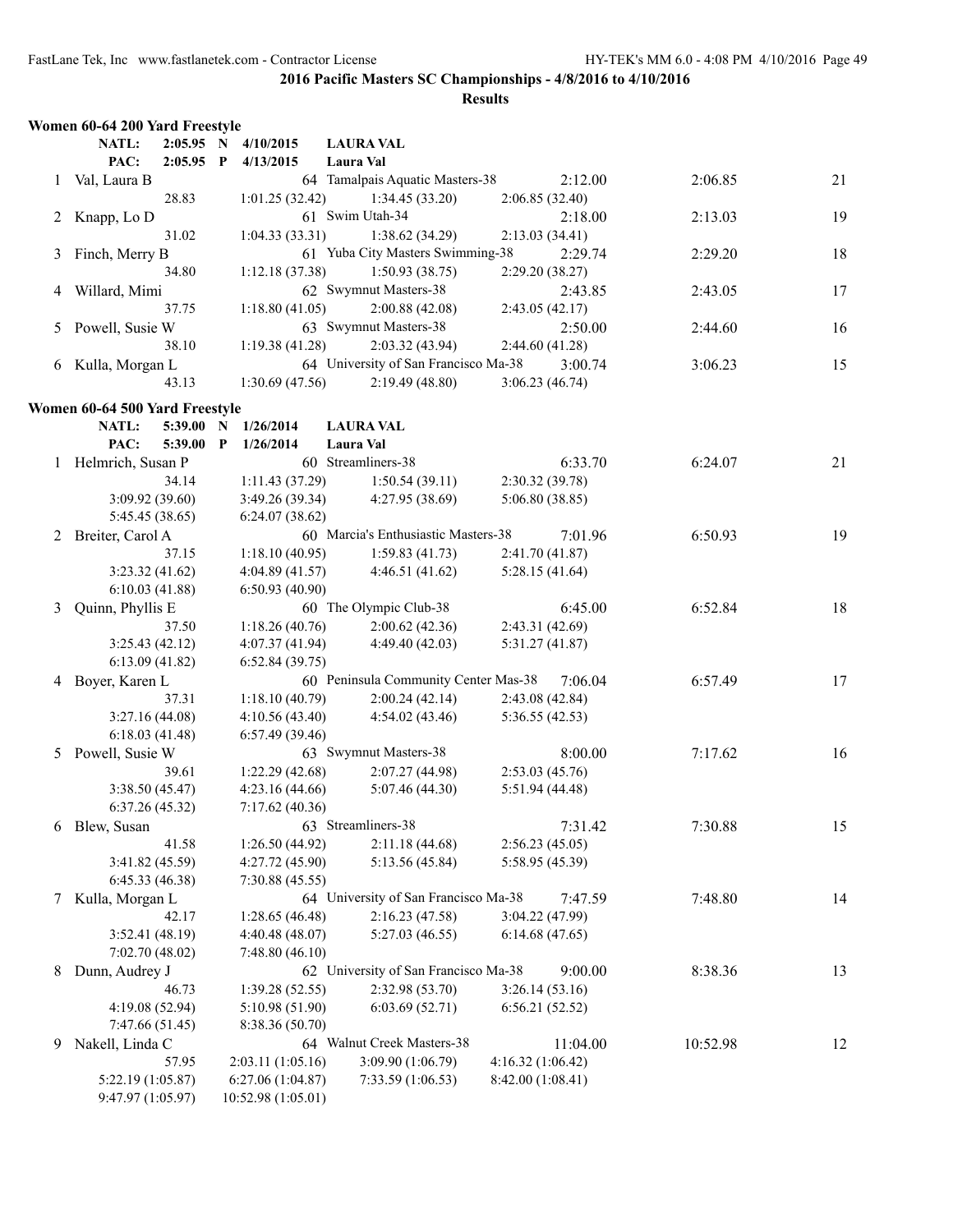|   | Women 60-64 1000 Yard Freestyle      |            |             |                                  |                                      |                  |                 |                  |    |
|---|--------------------------------------|------------|-------------|----------------------------------|--------------------------------------|------------------|-----------------|------------------|----|
|   | NATL:                                | 11:41.77 N |             | 3/30/2012                        | <b>LAURA VAL</b>                     |                  |                 |                  |    |
|   | PAC:                                 | 11:41.77 P |             | 12/31/2012                       | Laura Val                            |                  |                 |                  |    |
| 1 | Knapp, Lo D                          |            |             | 61                               | Swim Utah-34                         |                  | 12:19.00        | 12:08.52         | 21 |
|   |                                      | 32.53      |             | 1:08.11(35.58)                   | 1:44.86(36.75)                       |                  | 2:22.37(37.51)  |                  |    |
|   | 2:59.59 (37.22)                      |            |             | 3:36.89 (37.30)                  | 4:14.00(37.11)                       |                  | 4:51.14(37.14)  |                  |    |
|   | 5:28.36 (37.22)                      |            |             | 6:04.94(36.58)                   | 6:41.28(36.34)                       |                  | 7:17.68 (36.40) |                  |    |
|   | 7:54.32(36.64)                       |            |             | 8:30.74 (36.42)                  | 9:07.37(36.63)                       |                  | 9:44.42 (37.05) |                  |    |
|   | 10:20.88 (36.46)                     |            |             | 10:57.41(36.53)                  | 11:33.52 (36.11)                     | 12:08.52(35.00)  |                 |                  |    |
| 2 | Helmrich, Susan P                    |            |             |                                  | 60 Streamliners-38                   |                  | 13:08.40        | 13:04.37         | 19 |
|   |                                      | 34.59      |             | 1:12.99(38.40)                   | 1:53.23(40.24)                       |                  | 2:33.92 (40.69) |                  |    |
|   | 3:13.92(40.00)                       |            |             | 3:53.93(40.01)                   | 4:33.67(39.74)                       |                  | 5:13.18 (39.51) |                  |    |
|   | 5:52.86 (39.68)                      |            |             | 6:32.28(39.42)                   | 7:11.94 (39.66)                      |                  | 7:51.35(39.41)  |                  |    |
|   | 8:31.25 (39.90)                      |            |             | 9:11.03(39.78)                   | 9:50.22 (39.19)                      | 10:29.81 (39.59) |                 |                  |    |
|   | 11:09.37 (39.56)                     |            |             | 11:48.26 (38.89)                 | 12:26.69 (38.43)                     | 13:04.37 (37.68) |                 |                  |    |
| 3 | Willard, Mimi                        |            |             |                                  | 62 Swymnut Masters-38                |                  | 15:09.25        | 14:46.57         | 18 |
|   |                                      | 38.70      |             | 1:20.64(41.94)                   | 2:04.06(43.42)                       |                  | 2:48.00 (43.94) |                  |    |
|   | 3:32.30 (44.30)                      |            |             | 4:16.76(44.46)                   | 5:01.18(44.42)                       |                  | 5:45.92 (44.74) |                  |    |
|   | 6:30.49(44.57)                       |            |             | 7:15.51(45.02)                   | 8:00.42 (44.91)                      |                  | 8:45.40 (44.98) |                  |    |
|   | 9:30.69(45.29)                       |            |             | 10:15.65(44.96)                  | 11:00.76(45.11)                      | 11:45.96 (45.20) |                 |                  |    |
|   | 12:31.35 (45.39)                     |            |             | 13:16.74 (45.39)                 | 14:02.08 (45.34)                     | 14:46.57 (44.49) |                 |                  |    |
|   | 4 Lange, Nancy B                     |            |             |                                  | 62 University of San Francisco Ma-38 |                  | 16:00.00        | 16:00.34         | 17 |
|   |                                      | 42.91      |             | 1:28.78(45.87)                   | 2:16.74(47.96)                       |                  | 3:05.09(48.35)  |                  |    |
|   | 3:53.77 (48.68)                      |            |             | 4:42.70 (48.93)                  | 5:31.80 (49.10)                      |                  | 6:20.39(48.59)  |                  |    |
|   | 7:09.50(49.11)                       |            |             | 7:58.40(48.90)                   | 8:46.75 (48.35)                      |                  | 9:35.85(49.10)  |                  |    |
|   | 10:24.26 (48.41)<br>13:37.75 (48.07) |            |             | 11:12.98 (48.72)                 | 12:01.54(48.56)<br>15:14.07 (47.94)  | 12:49.68 (48.14) |                 |                  |    |
|   | 5 Dunn, Audrey J                     |            |             | 14:26.13 (48.38)                 | 62 University of San Francisco Ma-38 | 16:00.34(46.27)  | 18:00.00        | 17:37.48         | 16 |
|   |                                      |            |             |                                  |                                      |                  |                 |                  |    |
|   | Women 60-64 1650 Yard Freestyle      |            |             |                                  |                                      |                  |                 |                  |    |
|   | NATL:                                | 19:43.99   | $\mathbf N$ | 3/30/2012                        | <b>LAURA VAL</b>                     |                  |                 |                  |    |
|   | PAC:                                 | 19:43.99 P |             | 12/31/2012                       | Laura Val                            |                  |                 |                  |    |
| 1 | Helmrich, Susan P                    |            |             |                                  | 60 Streamliners-38                   |                  | 22:10.80        | 22:08.39         | 21 |
|   |                                      | 35.04      |             | 1:13.75(38.71)                   | 1:53.85(40.10)                       |                  | 2:34.54 (40.69) |                  |    |
|   | 3:14.78(40.24)<br>5:56.35 (40.49)    |            |             | 3:55.20(40.42)                   | 4:35.56(40.36)<br>7:16.40(39.83)     |                  | 5:15.86(40.30)  |                  |    |
|   | 8:37.44(40.51)                       |            |             | 6:36.57(40.22)<br>9:17.67(40.23) | 9:58.50(40.83)                       | 10:38.35 (39.85) | 7:56.93(40.53)  |                  |    |
|   | 11:18.65(40.30)                      |            |             | 11:59.52(40.87)                  | 12:40.51 (40.99)                     | 13:21.92 (41.41) |                 |                  |    |
|   | 14:02.94 (41.02)                     |            |             | 14:44.05 (41.11)                 | 15:24.95 (40.90)                     | 16:05.78 (40.83) |                 |                  |    |
|   | 16:46.70 (40.92)                     |            |             | 17:27.95 (41.25)                 | 18:08.59 (40.64)                     | 18:49.56 (40.97) |                 |                  |    |
|   | 19:30.29 (40.73)                     |            |             | 20:10.75 (40.46)                 | 20:50.78 (40.03)                     | 21:31.01 (40.23) |                 | 22:08.39 (37.38) |    |
| 2 | Quinn, Phyllis E                     |            |             |                                  | 60 The Olympic Club-38               |                  | 22:58.80        | 23:00.66         | 19 |
|   |                                      | 40.08      |             | 1:22.63(42.55)                   | 2:06.15(43.52)                       |                  | 2:49.58 (43.43) |                  |    |
|   | 3:32.49(42.91)                       |            |             | 4:16.14(43.65)                   | 4:59.49 (43.35)                      |                  | 5:42.52 (43.03) |                  |    |
|   | 6:25.41(42.89)                       |            |             | 7:08.41 (43.00)                  | 7:52.22(43.81)                       |                  | 8:36.03 (43.81) |                  |    |
|   | 9:19.53(43.50)                       |            |             | 10:02.70 (43.17)                 | 10:46.47 (43.77)                     | 11:29.92 (43.45) |                 |                  |    |
|   | 12:13.62 (43.70)                     |            |             | 12:57.37 (43.75)                 | 13:40.18 (42.81)                     | 14:24.02 (43.84) |                 |                  |    |
|   | 15:07.02 (43.00)                     |            |             | 15:50.97 (43.95)                 | 16:34.27 (43.30)                     | 17:17.22 (42.95) |                 |                  |    |
|   | 18:00.20 (42.98)                     |            |             | 18:42.84 (42.64)                 | 19:25.27 (42.43)                     | 20:08.47 (43.20) |                 |                  |    |
|   | 20:51.65 (43.18)                     |            |             | 21:34.84 (43.19)                 | 22:18.00 (43.16)                     | 23:00.66 (42.66) |                 | 23:00.66()       |    |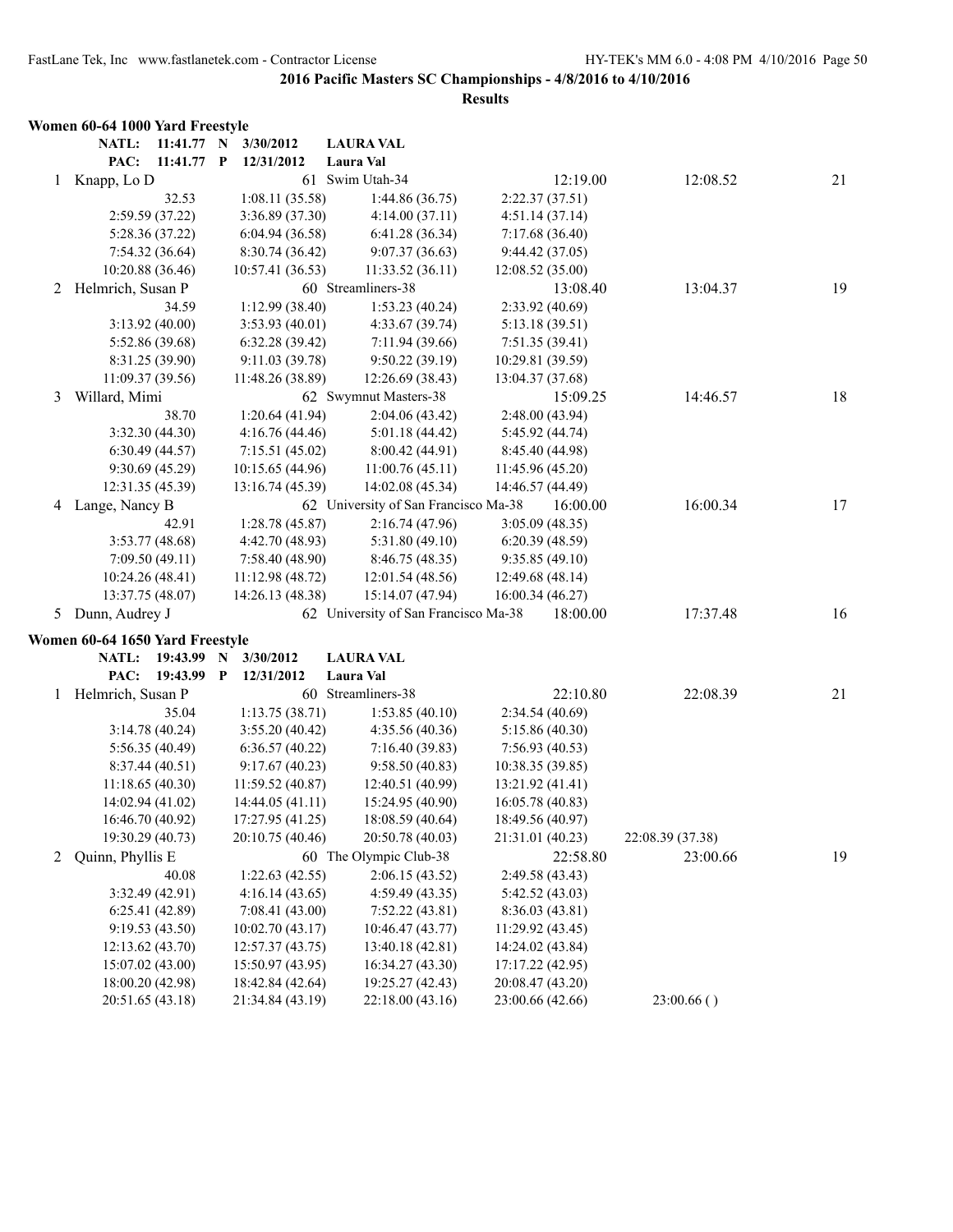# **(Women 60-64 1650 Yard Freestyle)**

| 3 | Breiter, Carol A               |                  | 60 Marcia's Enthusiastic Masters-38  | 23:29.64         | 23:10.34         | 18 |
|---|--------------------------------|------------------|--------------------------------------|------------------|------------------|----|
|   | 37.71                          | 1:18.59(40.88)   | 2:00.69(42.10)                       | 2:42.97 (42.28)  |                  |    |
|   | 3:25.24(42.27)                 | 4:06.88(41.64)   | 4:48.85(41.97)                       | 5:30.87(42.02)   |                  |    |
|   | 6:12.65(41.78)                 | 6:55.03(42.38)   | 7:36.85(41.82)                       | 8:18.38 (41.53)  |                  |    |
|   | 9:00.01(41.63)                 | 9:42.64(42.63)   | 10:24.77(42.13)                      | 11:06.81(42.04)  |                  |    |
|   | 11:49.19 (42.38)               | 12:31.43 (42.24) | 13:14.32 (42.89)                     | 13:57.16 (42.84) |                  |    |
|   | 14:39.64 (42.48)               | 15:22.09 (42.45) | 16:04.88 (42.79)                     | 16:47.90 (43.02) |                  |    |
|   | 17:30.58 (42.68)               | 18:13.09 (42.51) | 18:55.89 (42.80)                     | 19:38.53 (42.64) |                  |    |
|   | 20:21.81 (43.28)               | 21:04.51 (42.70) | 21:47.20 (42.69)                     | 22:29.31 (42.11) | 23:10.34 (41.03) |    |
|   | 4 Powell, Susie W              |                  | 63 Swymnut Masters-38                | 28:00.00         | 24:53.00         | 17 |
|   | 40.57                          | 1:24.22(43.65)   | 2:09.47(45.25)                       | 2:54.99 (45.52)  |                  |    |
|   | 3:41.46 (46.47)                | 4:28.26(46.80)   | 5:14.60(46.34)                       | 6:00.78(46.18)   |                  |    |
|   | 6:47.22(46.44)                 | 7:33.16 (45.94)  | 8:18.81(45.65)                       | 9:04.34(45.53)   |                  |    |
|   | 9:50.11(45.77)                 | 10:36.16(46.05)  | 11:22.50(46.34)                      | 12:08.70 (46.20) |                  |    |
|   | 12:55.26 (46.56)               | 13:41.45 (46.19) | 14:28.83 (47.38)                     | 15:14.63 (45.80) |                  |    |
|   | 16:00.18(45.55)                | 16:45.43 (45.25) | 17:30.96 (45.53)                     | 18:15.60 (44.64) |                  |    |
|   | 18:59.76 (44.16)               | 19:45.24 (45.48) | 20:29.72 (44.48)                     | 21:15.73 (46.01) |                  |    |
|   | 22:00.90 (45.17)               | 22:45.57 (44.67) | 23:29.85 (44.28)                     | 24:13.32 (43.47) | 24:53.00 (39.68) |    |
| 5 | Kulla, Morgan L                |                  | 64 University of San Francisco Ma-38 | 25:31.70         | 26:53.05         | 16 |
|   | 41.64                          | 1:29.89(48.25)   | 2:17.49(47.60)                       | 3:05.71(48.22)   |                  |    |
|   | 3:53.74(48.03)                 | 4:42.27 (48.53)  | 5:31.93 (49.66)                      | 6:20.88(48.95)   |                  |    |
|   | 7:09.72 (48.84)                | 7:59.09(49.37)   | 8:48.31 (49.22)                      | 9:38.15(49.84)   |                  |    |
|   | 10:28.04 (49.89)               | 11:17.31 (49.27) | 12:06.49(49.18)                      | 12:55.46 (48.97) |                  |    |
|   | 13:44.49 (49.03)               | 14:34.01 (49.52) | 15:23.17 (49.16)                     | 16:12.05 (48.88) |                  |    |
|   | 17:01.52 (49.47)               | 17:51.43 (49.91) | 18:41.19 (49.76)                     | 19:30.92 (49.73) |                  |    |
|   | 20:20.56 (49.64)               | 21:09.25 (48.69) | 21:58.08 (48.83)                     | 22:48.22 (50.14) |                  |    |
|   | 23:38.40 (50.18)               | 24:27.43 (49.03) | 25:17.47 (50.04)                     | 26:05.97 (48.50) | 26:53.05 (47.08) |    |
| 6 | Dunn, Audrey J                 |                  | 62 University of San Francisco Ma-38 | 32:00.00         | 29:42.52         | 15 |
|   | 48.67                          | 1:42.25(53.58)   | 2:35.94(53.69)                       | 3:28.27(52.33)   |                  |    |
|   | 4:21.11(52.84)                 | 5:14.17 (53.06)  | 6:06.93(52.76)                       | 6:59.95(53.02)   |                  |    |
|   | 7:53.94 (53.99)                | 8:47.90 (53.96)  | 9:42.13(54.23)                       | 10:36.37 (54.24) |                  |    |
|   | 11:31.45 (55.08)               | 12:25.77 (54.32) | 13:20.17 (54.40)                     | 14:15.03 (54.86) |                  |    |
|   | 15:10.19 (55.16)               | 16:05.21 (55.02) | 16:59.81 (54.60)                     | 17:54.14 (54.33) |                  |    |
|   | 18:48.56 (54.42)               | 19:41.54 (52.98) | 20:36.05 (54.51)                     | 21:30.62 (54.57) |                  |    |
|   | 22:24.86 (54.24)               | 23:20.25 (55.39) | 24:14.53 (54.28)                     | 25:08.86 (54.33) |                  |    |
|   | 26:04.08 (55.22)               | 26:59.43 (55.35) | 27:54.38 (54.95)                     | 28:49.36 (54.98) | 29:42.52 (53.16) |    |
| 7 | Braly, Pussadee                |                  | 64 Davis Aquatic Masters-38          | 30:00.00         | 29:51.93         | 14 |
|   | 50.58                          | 1:43.13(52.55)   | 2:37.34(54.21)                       | 3:31.48 (54.14)  |                  |    |
|   | 4:26.40 (54.92)                | 5:20.87 (54.47)  | 6:15.22(54.35)                       | 7:09.67 (54.45)  |                  |    |
|   | 8:06.23 (56.56)                | 9:01.16 (54.93)  | 9:55.34(54.18)                       | 10:51.18 (55.84) |                  |    |
|   | 11:45.04 (53.86)               | 12:38.83 (53.79) | 13:32.71 (53.88)                     | 14:27.39 (54.68) |                  |    |
|   | 15:23.19 (55.80)               | 16:17.71 (54.52) | 17:12.12(54.41)                      | 18:06.64 (54.52) |                  |    |
|   | 19:01.27 (54.63)               | 19:55.48 (54.21) | 20:49.33 (53.85)                     | 21:43.77 (54.44) |                  |    |
|   | 22:38.42 (54.65)               | 23:32.49 (54.07) | 24:26.02 (53.53)                     | 25:22.82 (56.80) |                  |    |
|   | 26:16.78 (53.96)               | 27:11.27 (54.49) | 28:05.67 (54.40)                     | 29:00.98 (55.31) | 29:51.93 (50.95) |    |
|   | Women 60-64 50 Yard Backstroke |                  |                                      |                  |                  |    |
|   | <b>NATL:</b><br>29.58 N        | 4/26/2015        | <b>LAURA VAL</b>                     |                  |                  |    |
|   | PAC:<br>29.58 P                | 4/26/2015        | Laura Val                            |                  |                  |    |
| 1 | Helmrich, Susan P              |                  | 60 Streamliners-38                   | 38.40            | 39.27            | 21 |
|   | 2 Kulla, Morgan L              |                  | 64 University of San Francisco Ma-38 | 44.38            | 46.39            | 19 |
|   |                                |                  |                                      |                  |                  |    |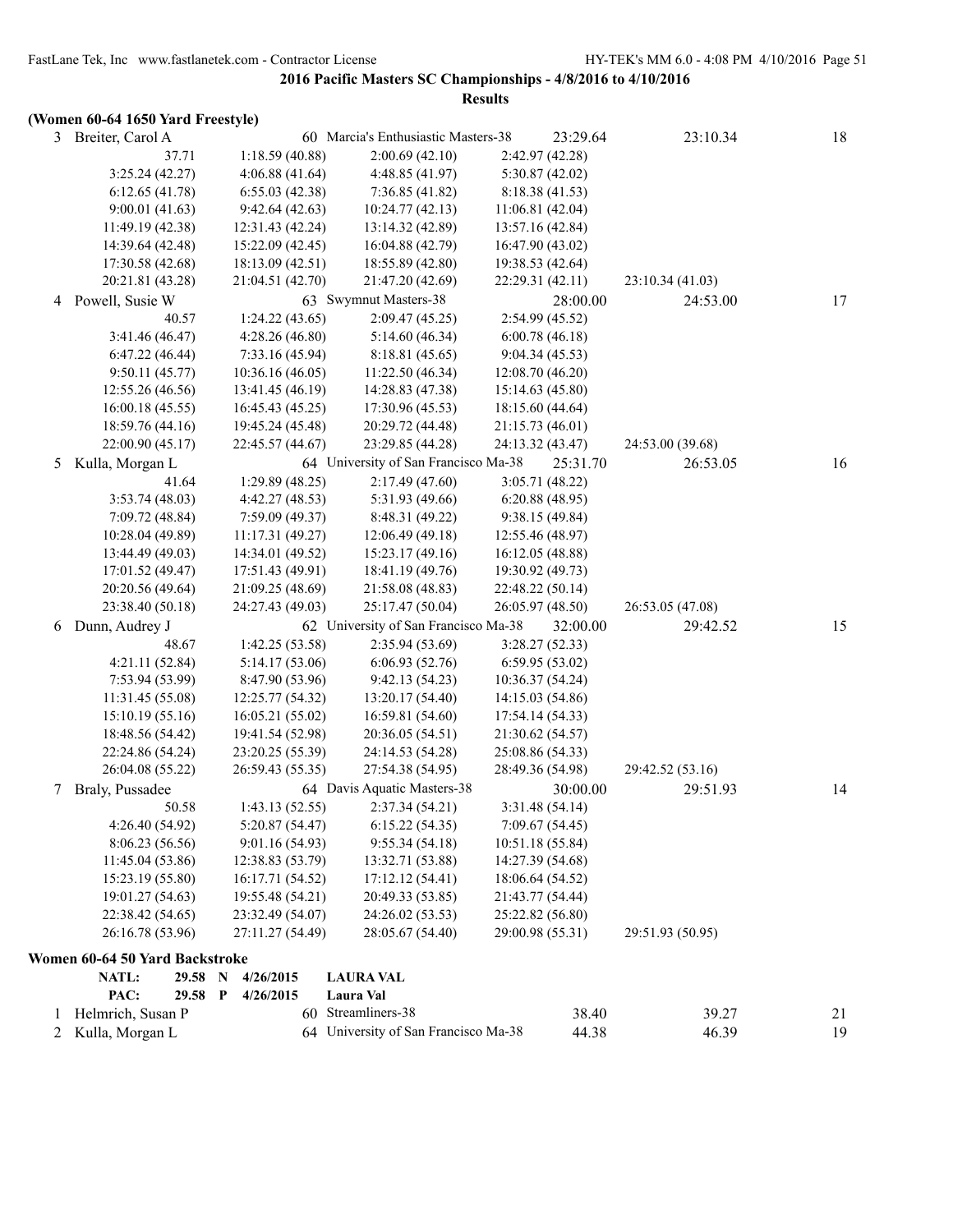|   | Women 60-64 100 Yard Backstroke   |                            |   |                       |                                      |                 |          |    |
|---|-----------------------------------|----------------------------|---|-----------------------|--------------------------------------|-----------------|----------|----|
|   | NATL:<br>PAC:                     | $1:03.72$ N<br>$1:03.72$ P |   | 5/12/2013<br>5/9/2013 | <b>LAURA VAL</b><br>Laura Val        |                 |          |    |
| 1 | Val, Laura B                      |                            |   |                       | 64 Tamalpais Aquatic Masters-38      | 1:10.00         | 1:05.78  | 21 |
|   |                                   | 31.89                      |   | 1:05.78(33.89)        |                                      |                 |          |    |
| 2 | Klatzkin, Amy                     |                            |   |                       | 60 University of San Francisco Ma-38 | 1:35.00         | 1:29.78  | 19 |
|   |                                   | 44.29                      |   | 1:29.78 (45.49)       |                                      |                 |          |    |
| 3 | Willard, Mimi                     |                            |   |                       | 62 Swymnut Masters-38                | 1:32.97         | 1:30.25  | 18 |
|   |                                   | 44.52                      |   | 1:30.25(45.73)        |                                      |                 |          |    |
| 4 | Buzolich, Marilyn J               |                            |   |                       | 61 University of San Francisco Ma-38 | 1:45.50         | 1:40.57  | 17 |
|   |                                   | 50.16                      |   | 1:40.57(50.41)        |                                      |                 |          |    |
| 5 | Petersen, Jennifer L              |                            |   |                       | 61 Tri Valley Masters-38             | 1:45.00         | 1:40.74  | 16 |
|   |                                   | 49.63                      |   | 1:40.74(51.11)        |                                      |                 |          |    |
|   |                                   |                            |   |                       |                                      |                 |          |    |
|   | Women 60-64 200 Yard Backstroke   |                            |   |                       |                                      |                 |          |    |
|   | <b>NATL:</b>                      | 2:21.44 N                  |   | 5/11/2013             | <b>LAURA VAL</b>                     |                 |          |    |
|   | PAC:                              | $2:21.44$ P                |   | 5/9/2013              | Laura Val                            |                 |          |    |
| 1 | Val, Laura B                      |                            |   |                       | 64 Tamalpais Aquatic Masters-38      | 2:32.00         | 2:26.01  | 21 |
|   |                                   | 33.53                      |   | 1:10.34(36.81)        | 1:48.49(38.15)                       | 2:26.01(37.52)  |          |    |
| 2 | Knapp, Lo D                       |                            |   |                       | 61 Swim Utah-34                      | 2:39.00         | 2:37.76  | 19 |
|   |                                   | 38.24                      |   | 1:18.67(40.43)        | 1:58.50(39.83)                       | 2:37.76 (39.26) |          |    |
| 3 | Boyer, Karen L                    |                            |   |                       | 60 Peninsula Community Center Mas-38 | 3:04.23         | 2:59.32  | 18 |
|   |                                   | 42.39                      |   | 1:28.21(45.82)        | 2:14.63(46.42)                       | 2:59.32(44.69)  |          |    |
| 4 | Quinn, Phyllis E                  |                            |   |                       | 60 The Olympic Club-38               | 3:06.91         | 3:01.27  | 17 |
|   |                                   | 44.35                      |   | 1:32.07(47.72)        | 2:17.74(45.67)                       | 3:01.27(43.53)  |          |    |
| 5 | Kulla, Morgan L                   |                            |   |                       | 64 University of San Francisco Ma-38 | 3:22.68         | 3:30.43  | 16 |
|   |                                   | 49.78                      |   | 1:44.28(54.50)        | 2:36.97(52.69)                       | 3:30.43 (53.46) |          |    |
|   | Women 60-64 50 Yard Breaststroke  |                            |   |                       |                                      |                 |          |    |
|   | NATL:                             | 35.09                      | N | 5/10/2013             | <b>MELINDA WOLFF</b>                 |                 |          |    |
|   | PAC:                              | 37.81 P                    |   | 3/30/2014             | Laura Val                            |                 |          |    |
| 1 | Knapp, Lo D                       |                            |   |                       | 61 Swim Utah-34                      | 39.00           | 36.04P   | 21 |
| 2 | Val, Laura B                      |                            |   |                       | 64 Tamalpais Aquatic Masters-38      | 42.00           | 37.72P   | 19 |
| 3 | Finch, Merry B                    |                            |   | 61                    | Yuba City Masters Swimming-38        | 40.87           | 39.86    | 18 |
| 4 | Cambra-Brungard, Jeanne           |                            |   | 63                    | Ladera Oaks Masters-38               | 47.73           | 46.50    | 17 |
| 5 | Petersen, Jennifer L              |                            |   | 61                    | Tri Valley Masters-38                | 50.00           | 50.02    | 16 |
| 6 | Leitner-Moser, Elizabeth A        |                            |   | 61                    | Marcia's Enthusiastic Masters-38     | 3:00.00         | 1:01.57  | 15 |
| 7 | Melamed, Ann                      |                            |   |                       | 64 University of San Francisco Ma-38 | 1:50.00         | 1:27.24  | 14 |
|   |                                   |                            |   |                       |                                      |                 |          |    |
|   | Women 60-64 100 Yard Breaststroke |                            |   |                       |                                      |                 |          |    |
|   | NATL:                             | 1:16.80 N                  |   | 4/25/2015             | <b>LO KNAPP</b>                      |                 |          |    |
|   | PAC:                              | 1:23.80                    | P | 12/31/2012            | Laura Val                            |                 |          |    |
| 1 | Knapp, Lo D                       |                            |   |                       | 61 Swim Utah-34                      | 1:19.00         | 1:17.21P | 21 |
|   |                                   | 37.28                      |   | 1:17.21(39.93)        |                                      |                 |          |    |
| 2 | Finch, Merry B                    |                            |   |                       | 61 Yuba City Masters Swimming-38     | 1:28.79         | 1:27.15  | 19 |
|   |                                   | 41.60                      |   | 1:27.15(45.55)        |                                      |                 |          |    |
| 3 | Cambra-Brungard, Jeanne           |                            |   |                       | 63 Ladera Oaks Masters-38            | 1:38.64         | 1:38.74  | 18 |
|   |                                   | 48.47                      |   | 1:38.74(50.27)        |                                      |                 |          |    |
| 4 | Willard, Mimi                     |                            |   |                       | 62 Swymnut Masters-38                | 1:44.04         | 1:38.88  | 17 |
|   |                                   | 47.37                      |   | 1:38.88(51.51)        |                                      |                 |          |    |
| 5 | Dunn, Audrey J                    |                            |   |                       | 62 University of San Francisco Ma-38 | 2:15.00         | 2:08.05  | 16 |
|   |                                   | 1:02.40                    |   | 2:08.05(1:05.65)      |                                      |                 |          |    |
| 6 | Nakell, Linda C                   |                            |   |                       | 64 Walnut Creek Masters-38           | 2:12.91         | 2:23.51  | 15 |
|   |                                   | 1:09.21                    |   | 2:23.51 (1:14.30)     |                                      |                 |          |    |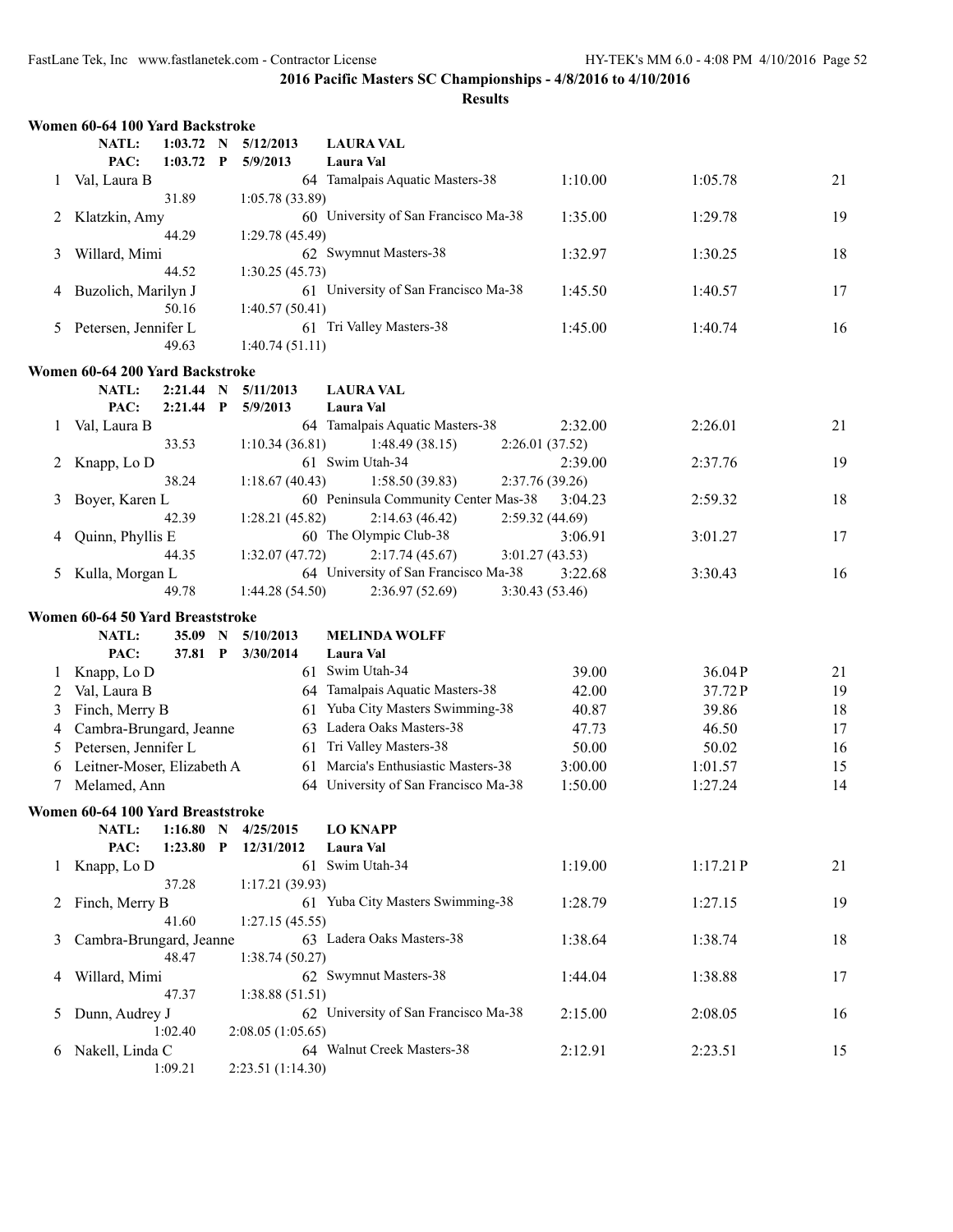|              | Women 60-64 200 Yard Breaststroke |             |              |                   |                                             |                   |          |    |
|--------------|-----------------------------------|-------------|--------------|-------------------|---------------------------------------------|-------------------|----------|----|
|              | NATL:                             | 2:44.73     | N            | 4/26/2015         | <b>LO KNAPP</b>                             |                   |          |    |
|              | PAC:                              | 3:02.86     | $\mathbf{P}$ | 12/31/2004        | <b>Daniela Barnea</b>                       |                   |          |    |
| 1            | Knapp, Lo D                       |             |              |                   | 61 Swim Utah-34                             | 2:49.00           | 2:46.84P | 21 |
|              |                                   | 38.26       |              | 1:20.49(42.23)    | 2:03.22(42.73)                              | 2:46.84(43.62)    |          |    |
| 2            | Boyer, Karen L                    |             |              |                   | 60 Peninsula Community Center Mas-38        | 3:20.70           | 3:20.06  | 19 |
|              |                                   | 43.80       |              | 1:34.21(50.41)    | 2:27.37(53.16)                              | 3:20.06(52.69)    |          |    |
| 3            | Willard, Mimi                     |             |              |                   | 62 Swymnut Masters-38                       | 3:40.12           | 3:30.34  | 18 |
|              |                                   | 48.49       |              | 1:42.25(53.76)    |                                             |                   |          |    |
|              |                                   |             |              |                   | 2:35.54(53.29)<br>63 Ladera Oaks Masters-38 | 3:30.34(54.80)    |          |    |
| 4            | Cambra-Brungard, Jeanne           |             |              |                   |                                             | 3:29.87           | 3:33.55  | 17 |
|              |                                   | 49.58       |              | 1:42.53(52.95)    | 2:37.30(54.77)                              | 3:33.55(56.25)    |          |    |
| 5            | Dunn, Audrey J                    |             |              |                   | 62 University of San Francisco Ma-38        | 4:15.00           | 4:26.63  | 16 |
|              |                                   | 1:04.01     |              | 2:14.20(1:10.19)  | 3:21.12(1:06.92)                            | 4:26.63(1:05.51)  |          |    |
| 6            | Nakell, Linda C                   |             |              |                   | 64 Walnut Creek Masters-38                  | 4:51.09           | 4:58.28  | 15 |
|              |                                   | 1:10.34     |              | 2:27.63(1:17.29)  | 3:44.03(1:16.40)                            | 4:58.28(1:14.25)  |          |    |
|              | Women 60-64 50 Yard Butterfly     |             |              |                   |                                             |                   |          |    |
|              | NATL:                             | 29.14       | N            | 5/11/2013         | <b>CHARLOTTE DAVIS</b>                      |                   |          |    |
|              | PAC:                              | 29.28 P     |              | 2/9/2014          | Laura Val                                   |                   |          |    |
| 1            | Val, Laura B                      |             |              |                   | 64 Tamalpais Aquatic Masters-38             | 32.00             | 30.35    | 21 |
|              |                                   |             |              |                   |                                             |                   |          |    |
| 2            | Knapp, Lo D                       |             |              |                   | 61 Swim Utah-34                             | 36.10             | 33.82    | 19 |
| 3            | Taylor, Barbara G                 |             |              |                   | 61 Yuba City Masters Swimming-38            | 34.77             | 34.80    | 18 |
| 4            | Boyer, Karen L                    |             |              |                   | 60 Peninsula Community Center Mas-38        | 36.36             | 36.86    | 17 |
| 5            | Powell, Susie W                   |             |              |                   | 63 Swymnut Masters-38                       | 41.00             | 41.50    | 16 |
| 6            | Brittingham, Regina               |             |              |                   | 64 Walnut Creek Masters-38                  | 48.00             | 47.12    | 15 |
|              | Women 60-64 100 Yard Butterfly    |             |              |                   |                                             |                   |          |    |
|              | NATL:                             | $1:04.27$ N |              | 4/27/2012         | <b>LAURA VAL</b>                            |                   |          |    |
|              | PAC:                              | 1:04.27     | P            | 12/31/2012        | Laura Val                                   |                   |          |    |
|              |                                   |             |              |                   |                                             |                   |          |    |
| 1            | Val, Laura B                      |             |              |                   | 64 Tamalpais Aquatic Masters-38             | 1:09.00           | 1:06.75  | 21 |
|              |                                   | 31.10       |              | 1:06.75(35.65)    |                                             |                   |          |    |
| 2            | Taylor, Barbara G                 |             |              |                   | 61 Yuba City Masters Swimming-38            | 1:27.37           | 1:26.27  | 19 |
|              |                                   | 39.28       |              | 1:26.27(46.99)    |                                             |                   |          |    |
| 3            | Brittingham, Regina               |             |              |                   | 64 Walnut Creek Masters-38                  | 2:00.00           | 1:51.32  | 18 |
|              |                                   | 37.05       |              | 1:51.32(1:14.27)  |                                             |                   |          |    |
|              | Women 60-64 200 Yard Butterfly    |             |              |                   |                                             |                   |          |    |
|              | NATL:                             | 2:24.30     | N            | 5/10/2013         | <b>LAURA VAL</b>                            |                   |          |    |
|              | PAC:                              | 2:24.30     | P            | 5/9/2013          | Laura Val                                   |                   |          |    |
| 1            | Taylor, Barbara G                 |             |              |                   | 61 Yuba City Masters Swimming-38            | 3:13.94           | 3:18.95  | 21 |
|              |                                   | 42.56       |              | 1:33.46(50.90)    | 2:25.26(51.80)                              | 3:18.95(53.69)    |          |    |
|              | 2 Brittingham, Regina             |             |              |                   | 64 Walnut Creek Masters-38                  | 4:40.00           |          | 19 |
|              |                                   | 59.47       |              |                   |                                             |                   | 4:22.93  |    |
|              |                                   |             |              | 2:07.40 (1:07.93) | 3:16.68(1:09.28)                            | 4:22.93 (1:06.25) |          |    |
|              | <b>Women 60-64 100 Yard IM</b>    |             |              |                   |                                             |                   |          |    |
|              | NATL:                             | 1:07.08     | N            | 5/17/2015         | <b>LAURA VAL</b>                            |                   |          |    |
|              | PAC:                              | 1:07.08     | P            | 5/17/2015         | Laura Val                                   |                   |          |    |
| $\mathbf{I}$ | Helmrich, Susan P                 |             |              |                   | 60 Streamliners-38                          | 1:20.60           | 1:19.26  | 21 |
|              |                                   | 36.88       |              | 1:19.26 (42.38)   |                                             |                   |          |    |
| 2            | Taylor, Barbara G                 |             |              |                   | 61 Yuba City Masters Swimming-38            | 1:19.59           | 1:20.42  | 19 |
|              |                                   | 38.19       |              | 1:20.42(42.23)    |                                             |                   |          |    |
| 3            | Finch, Merry B                    |             |              |                   | 61 Yuba City Masters Swimming-38            | 1:26.07           | 1:22.26  | 18 |
|              |                                   | 40.74       |              | 1:22.26(41.52)    |                                             |                   |          |    |
| 4            | Klatzkin, Amy                     |             |              |                   | 60 University of San Francisco Ma-38        | 1:31.32           | 1:28.18  | 17 |
|              |                                   | 39.17       |              | 1:28.18(49.01)    |                                             |                   |          |    |
|              |                                   |             |              |                   |                                             |                   |          |    |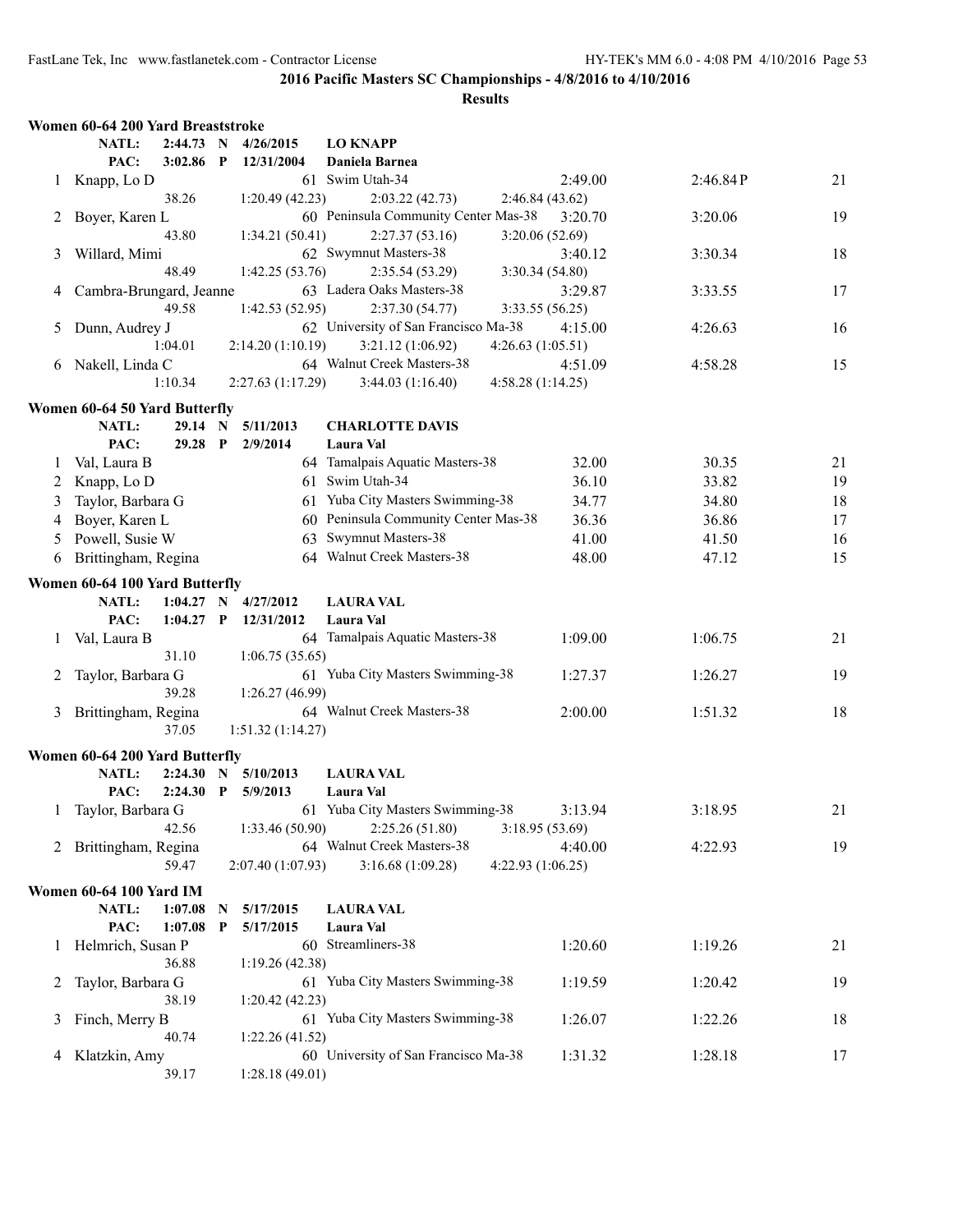FastLane Tek, Inc www.fastlanetek.com - Contractor License HY-TEK's MM 6.0 - 4:08 PM 4/10/2016 Page 54

**2016 Pacific Masters SC Championships - 4/8/2016 to 4/10/2016**

|    | (Women 60-64 100 Yard IM)           |                                             |                                          |                           |         |    |
|----|-------------------------------------|---------------------------------------------|------------------------------------------|---------------------------|---------|----|
|    | 5 Petersen, Jennifer L              |                                             | 61 Tri Valley Masters-38                 | 1:45.00                   | 1:40.04 | 16 |
|    | 50.88                               | 1:40.04(49.16)                              |                                          |                           |         |    |
|    | 6 Buzolich, Marilyn J               |                                             | 61 University of San Francisco Ma-38     | 1:55.50                   | 1:44.33 | 15 |
|    | 52.49                               | 1:44.33 (51.84)                             | 64 Walnut Creek Masters-38               | 2:40.00                   |         | 14 |
| 7  | Nakell, Linda C<br>1:14.82          | 2:19.16 (1:04.34)                           |                                          |                           | 2:19.16 |    |
|    |                                     |                                             |                                          |                           |         |    |
|    | <b>Women 60-64 200 Yard IM</b>      |                                             |                                          |                           |         |    |
|    | NATL:<br>2:25.40<br>PAC:<br>2:25.40 | 3/4/2012<br>N<br>$\mathbf{P}$<br>12/31/2012 | <b>LAURA VAL</b><br>Laura Val            |                           |         |    |
|    | Boyer, Karen L                      |                                             | 60 Peninsula Community Center Mas-38     | 3:04.86                   | 2:58.04 | 21 |
|    | 39.60                               | 1:26.31(46.71)                              | 2:18.09(51.78)                           | 2:58.04 (39.95)           |         |    |
|    | Quinn, Phyllis E                    |                                             | 60 The Olympic Club-38                   | 3:00.01                   | 3:01.59 | 19 |
|    | 41.50                               | 1:27.75(46.25)                              | 2:20.86(53.11)                           | 3:01.59(40.73)            |         |    |
|    | Kulla, Morgan L                     |                                             | 64 University of San Francisco Ma-38     | 3:26.60                   | 3:38.54 | 18 |
|    | 55.51                               | 1:49.14(53.63)                              | 2:52.06(1:02.92)                         | 3:38.54(46.48)            |         |    |
|    | Nakell, Linda C                     |                                             | 64 Walnut Creek Masters-38               | 5:30.00                   | DQ      |    |
|    | 1:12.84                             | 2:39.54 (1:26.70)                           | 3:54.40(1:14.86)                         | DQ(1:00.14)               |         |    |
|    | Breiter, Carol A                    |                                             | 60 Marcia's Enthusiastic Masters-38      | 3:04.00                   | DQ      |    |
|    | 47.19                               | 1:36.01(48.82)                              | 2:32.35(56.34)                           | DQ (40.35)                |         |    |
|    | Women 60-64 400 Yard IM             |                                             |                                          |                           |         |    |
|    | NATL:<br>5:16.18                    | 3/15/2014<br>-N                             | <b>LAURA VAL</b>                         |                           |         |    |
|    | PAC:<br>5:16.18 P                   | 3/15/2014                                   | Laura Val                                |                           |         |    |
|    | Quinn, Phyllis E                    |                                             | 60 The Olympic Club-38                   | 6:20.82                   | 6:22.29 | 21 |
|    | 44.14                               | 1:34.57(50.43)                              | 2:24.07(49.50)                           | 3:12.23(48.16)            |         |    |
| 2  | 4:04.38(52.15)<br>Powell, Susie W   | 4:59.36(54.98)                              | 5:42.33 (42.97)<br>63 Swymnut Masters-38 | 6:22.29(39.96)<br>7:30.00 | 6:51.73 | 19 |
|    | 46.81                               | 1:42.80(55.99)                              | 2:38.26(55.46)                           | 3:32.94 (54.68)           |         |    |
|    | 4:30.58 (57.64)                     | 5:28.41 (57.83)                             | 6:11.87(43.46)                           | 6:51.73 (39.86)           |         |    |
|    | Kulla, Morgan L                     |                                             | 64 University of San Francisco Ma-38     | 7:15.00                   | DQ      |    |
|    | 58.42                               | 2:08.80 (1:10.38)                           | 3:04.89(56.09)                           | 4:00.44(55.55)            |         |    |
|    | 5:04.57(1:04.13)                    | 6:08.11(1:03.54)                            | 6:56.96(48.85)                           | DQ (47.89)                |         |    |
|    | Women 65-69 50 Yard Freestyle       |                                             |                                          |                           |         |    |
|    | NATL:<br>28.03 N                    | 3/6/2016                                    | <b>CHARLOTTE DAVIS</b>                   |                           |         |    |
|    | PAC:<br>29.71 P                     | 4/5/2013                                    | <b>Ruth Y. Shaps</b>                     |                           |         |    |
|    | 1 Alexander, Martha A               |                                             | 66 Walnut Creek Masters-38               | 32.10                     | 30.86   | 21 |
| 2  | Shaps, Ruth Y                       |                                             | 68 Manatee Aquatic Masters Inc-38        | 31.50                     | 32.30   | 19 |
| 3  | Whalen, Katharine                   |                                             | 67 Streamliners-38                       | 36.00                     | 36.52   | 18 |
| 4  | Tevis, Maggie H                     | 68                                          | Rolling Hills Mud Sharks-38              | 36.42                     | 36.60   | 17 |
| 5  | Litman, Jacklyn                     | 65                                          | Bay Masters-38                           | 45.00                     | 37.13   | 16 |
| 6  | Rothrock, Gretchen A                |                                             | 66 Walnut Creek Masters-38               | 44.30                     | 42.26   | 15 |
|    | Thursby, Nancy L                    | 68                                          | <b>Walnut Creek Masters-38</b>           | 58.00                     | 45.32   | 14 |
| 8  | Iwamoto, Mizuho                     |                                             | 68 Davis Aquatic Masters-38              | 46.56                     | 45.80   | 13 |
| 9  | Armstrong, Judy K                   |                                             | 68 Marcia's Enthusiastic Masters-38      | 50.95                     | 50.45   | 12 |
| 10 | Leva, Nina B                        |                                             | 65 North Bay Aquatics-38                 | 57.10                     | 55.33   | 11 |
|    | Women 65-69 100 Yard Freestyle      |                                             |                                          |                           |         |    |
|    | NATL:<br>$1:05.01$ N                | 4/26/2015                                   | <b>STELLA PREISSLER</b>                  |                           |         |    |
|    | PAC:<br>$1:05.39$ P                 | 5/4/2013                                    | <b>Ruth Y. Shaps</b>                     |                           |         |    |
| 1  | Shaps, Ruth Y                       |                                             | 68 Manatee Aquatic Masters Inc-38        | 1:11.00                   | 1:10.14 | 21 |
|    | 33.53                               | 1:10.14(36.61)                              |                                          |                           |         |    |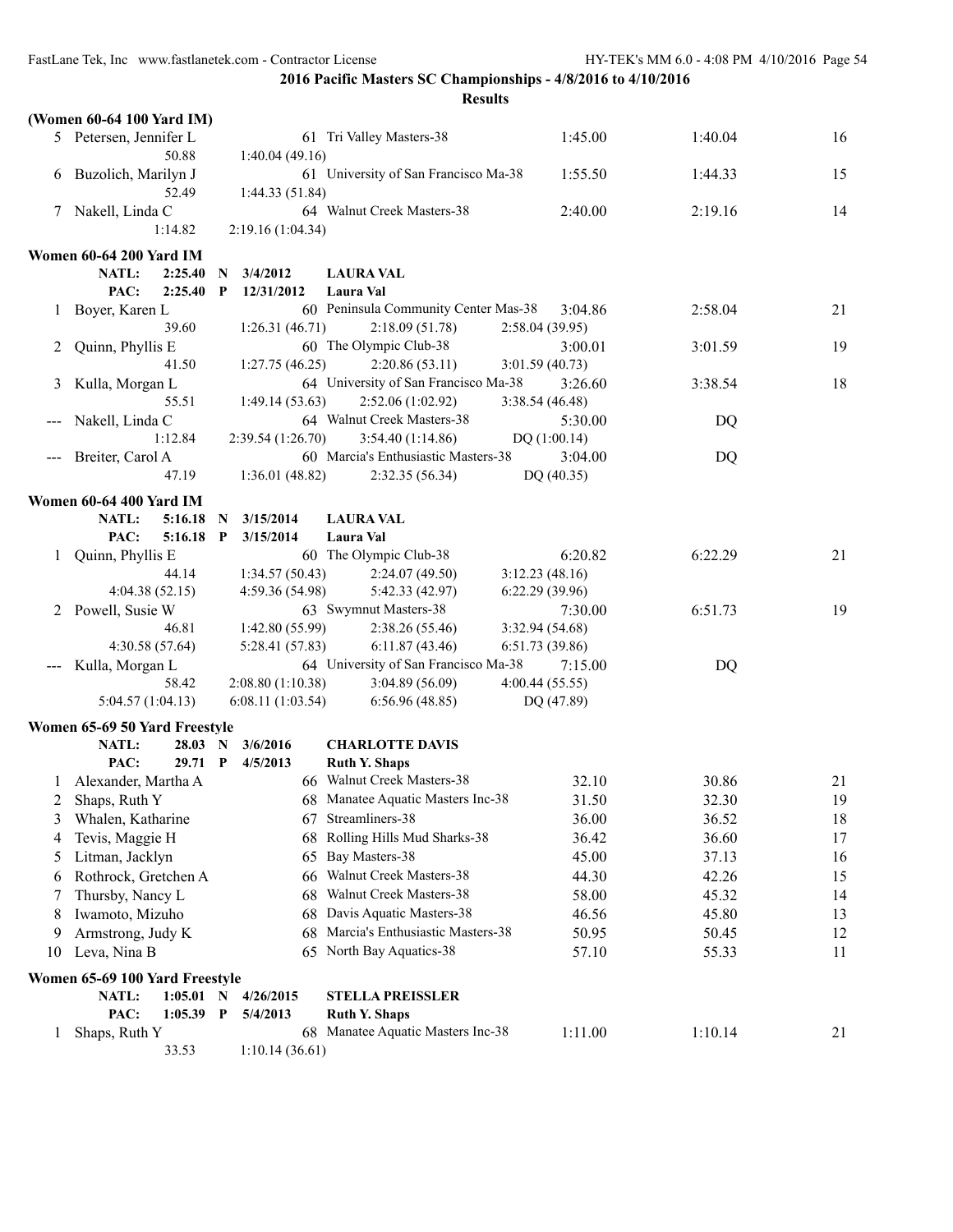|   | (Women 65-69 100 Yard Freestyle)        |                                        |                                                          |                                  |          |    |
|---|-----------------------------------------|----------------------------------------|----------------------------------------------------------|----------------------------------|----------|----|
|   | 2 Whalen, Katharine                     |                                        | 67 Streamliners-38                                       | 1:33.00                          | 1:20.06  | 19 |
|   | 38.37                                   | 1:20.06(41.69)                         |                                                          |                                  |          |    |
| 3 | Litman, Jacklyn                         |                                        | 65 Bay Masters-38                                        | 1:40.00                          | 1:26.13  | 18 |
|   | 41.51                                   | 1:26.13(44.62)                         |                                                          |                                  |          |    |
| 4 | Coholan, Annette M                      |                                        | 67 Rolling Hills Mud Sharks-38                           | 1:29.72                          | 1:26.60  | 17 |
|   | 41.37                                   | 1:26.60(45.23)                         |                                                          |                                  |          |    |
| 5 | Rothrock, Gretchen A                    |                                        | 66 Walnut Creek Masters-38                               | 1:50.00                          | 1:36.89  | 16 |
|   | 47.71                                   | 1:36.89 (49.18)                        |                                                          |                                  |          |    |
| 6 | Iwamoto, Mizuho                         |                                        | 68 Davis Aquatic Masters-38                              | 1:45.88                          | 1:46.56  | 15 |
|   | 48.51                                   | 1:46.56(58.05)                         |                                                          |                                  |          |    |
|   | Davis, Beverley L                       |                                        | 68 Tuolumne County Aquatic Master-38                     | 1:47.45                          | 1:52.25  | 14 |
|   | 54.98                                   | 1:52.25(57.27)                         |                                                          |                                  |          |    |
| 8 | Leva, Nina B                            |                                        | 65 North Bay Aquatics-38                                 | 2:30.00                          | 2:08.20  | 13 |
|   | 59.95                                   | 2:08.20(1:08.25)                       |                                                          |                                  |          |    |
|   | Women 65-69 200 Yard Freestyle          |                                        |                                                          |                                  |          |    |
|   | 2:17.15 N<br>NATL:                      | 3/6/2016                               | <b>CHARLOTTE DAVIS</b>                                   |                                  |          |    |
|   | PAC:<br>$2:23.44$ P                     | 4/24/2015                              | <b>Celeste Miller</b>                                    |                                  |          |    |
| 1 | Alexander, Martha A                     |                                        | 66 Walnut Creek Masters-38                               | 2:42.30                          | 2:31.50  | 21 |
| 2 | Shaps, Ruth Y                           |                                        | 68 Manatee Aquatic Masters Inc-38                        | 2:40.00                          | 2:37.52  | 19 |
|   | 34.92                                   | 1:13.96(39.04)                         | 1:55.61(41.65)                                           | 2:37.52(41.91)                   |          |    |
| 3 | Collins, Susan M                        |                                        | 66 Walnut Creek Masters-38                               | 3:05.00                          | 3:04.38  | 18 |
|   | 43.41                                   | 1:30.35(46.94)                         | 2:17.91 (47.56)                                          | 3:04.38(46.47)                   |          |    |
| 4 | Coholan, Annette M                      |                                        | 67 Rolling Hills Mud Sharks-38                           | 3:17.03                          | 3:06.01  | 17 |
|   | 42.61                                   | 1:29.40(46.79)                         | 2:18.09(48.69)                                           | 3:06.01 (47.92)                  |          |    |
| 5 | Iwamoto, Mizuho                         |                                        | 68 Davis Aquatic Masters-38                              | 4:24.63                          | 3:53.79  | 16 |
|   | 52.17<br>Davis, Beverley L              | 1:50.63(58.46)                         | 2:52.35(1:01.72)<br>68 Tuolumne County Aquatic Master-38 | 3:53.79(1:01.44)<br>3:52.72      | 4:06.94  | 15 |
| 6 | 57.99                                   | 1:59.88 (1:01.89)                      | 3:04.52(1:04.64)                                         | 4:06.94 (1:02.42)                |          |    |
|   |                                         |                                        |                                                          |                                  |          |    |
|   | Women 65-69 500 Yard Freestyle          |                                        |                                                          |                                  |          |    |
|   | NATL:<br>$6:20.15$ N                    | 4/12/2014                              | <b>BARBARA DUNBAR</b>                                    |                                  |          |    |
|   | PAC:<br>$6:23.83$ P                     | 4/26/2015                              | <b>Celeste Miller</b>                                    |                                  |          |    |
| 1 | Collins, Susan M<br>44.28               |                                        | 66 Walnut Creek Masters-38                               | 9:00.00                          | 8:03.11  | 21 |
|   | 4:00.49(49.44)                          | 1:32.08(47.80)<br>4:50.11(49.62)       | 2:21.09(49.01)<br>5:40.02(49.91)                         | 3:11.05(49.96)<br>6:29.75(49.73) |          |    |
|   | 7:18.30(48.55)                          | 8:03.11(44.81)                         |                                                          |                                  |          |    |
|   | 2 Coholan, Annette M                    |                                        | 67 Rolling Hills Mud Sharks-38                           | 8:22.19                          | 8:25.94  | 19 |
|   | 44.03                                   | 1:32.71(48.68)                         | 2:23.46(50.75)                                           | 3:15.19(51.73)                   |          |    |
|   | 4:06.85(51.66)                          | 4:58.37(51.52)                         | 5:50.36 (51.99)                                          | 6:42.55(52.19)                   |          |    |
|   | 7:34.46 (51.91)                         | 8:25.94 (51.48)                        |                                                          |                                  |          |    |
| 3 | Litman, Jacklyn                         |                                        | 65 Bay Masters-38                                        | 8:50.00                          | 8:47.82  | 18 |
|   | 45.89                                   | 1:37.91(52.02)                         | 2:32.16(54.25)                                           | 3:26.34(54.18)                   |          |    |
|   | 4:19.83 (53.49)                         | 5:14.55 (54.72)                        | 6:08.49 (53.94)                                          | 7:02.55(54.06)                   |          |    |
|   | 7:55.37(52.82)                          | 8:47.82 (52.45)                        |                                                          |                                  |          |    |
| 4 | Davis, Beverley L                       |                                        | 68 Tuolumne County Aquatic Master-38                     | 10:20.10                         | 10:32.55 | 17 |
|   | 58.82                                   | 1:59.38(1:00.56)                       | 3:03.28 (1:03.90)                                        | 4:07.40 (1:04.12)                |          |    |
|   | 5:10.05(1:02.65)                        | 6:14.87(1:04.82)                       | 7:20.24 (1:05.37)                                        | 8:24.77 (1:04.53)                |          |    |
|   | 9:29.45 (1:04.68)                       | 10:32.55 (1:03.10)                     |                                                          |                                  |          |    |
| 5 | Armstrong, Judy K                       |                                        | 68 Marcia's Enthusiastic Masters-38                      | 11:54.77                         | 11:26.58 | 16 |
|   | 58.34                                   | 2:06.67(1:08.33)                       | 3:18.20(1:11.53)                                         | 4:31.71 (1:13.51)                |          |    |
|   | 5:43.91 (1:12.20)<br>10:24.96 (1:10.63) | 6:54.25(1:10.34)<br>11:26.58 (1:01.62) | 8:03.47 (1:09.22)                                        | 9:14.33 (1:10.86)                |          |    |
|   |                                         |                                        |                                                          |                                  |          |    |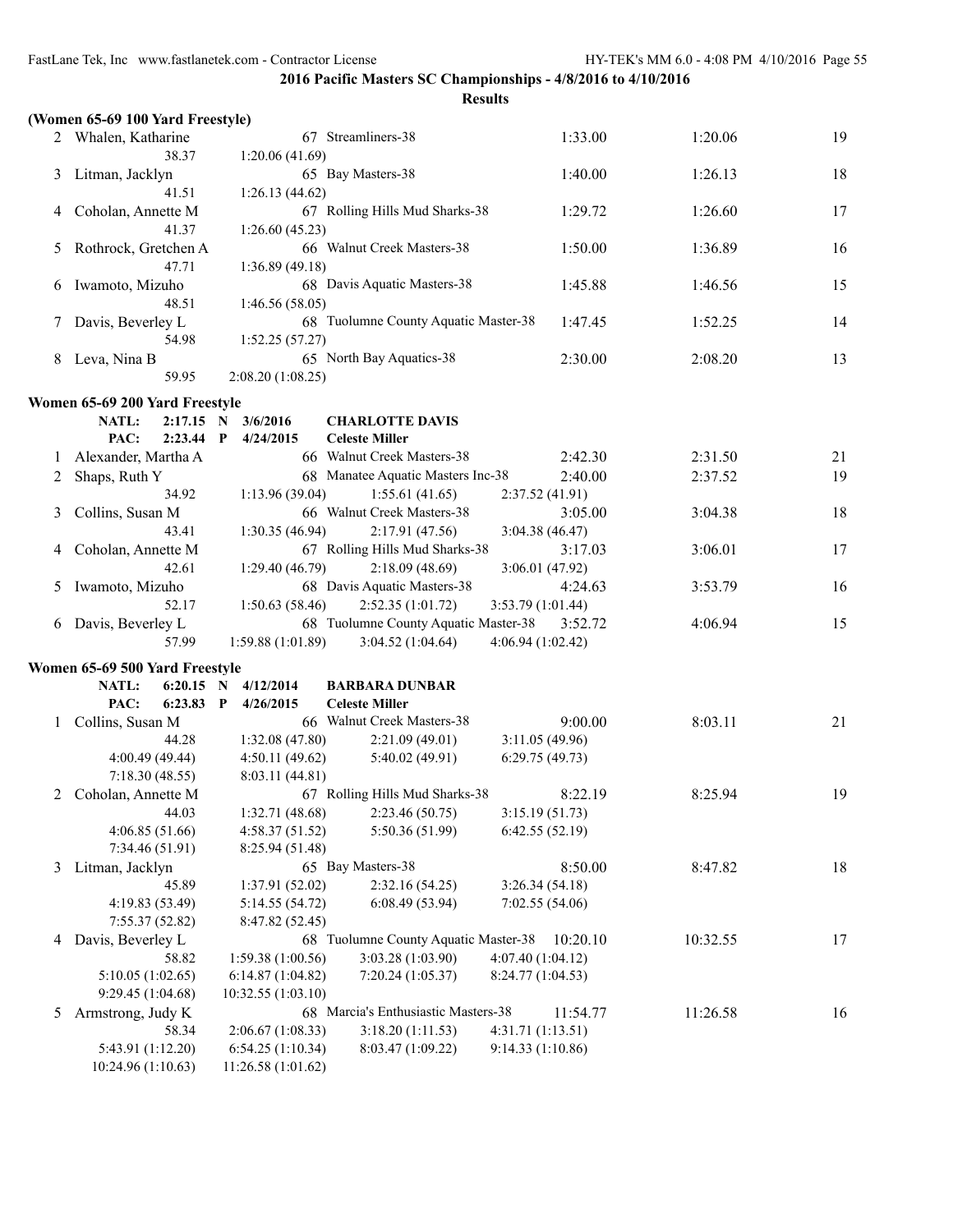|              | Women 65-69 1000 Yard Freestyle |                            |                                               |                    |                  |    |
|--------------|---------------------------------|----------------------------|-----------------------------------------------|--------------------|------------------|----|
|              | NATL:<br>$12:55.01$ N           | 4/23/2015                  | <b>CELESTE MILLER</b>                         |                    |                  |    |
|              | PAC:<br>$12:55.01$ P            | 4/23/2015                  | <b>Celeste Miller</b>                         |                    |                  |    |
| $\mathbf{1}$ | Coholan, Annette M              |                            | 67 Rolling Hills Mud Sharks-38                | 16:25.68           | 16:30.23         | 21 |
|              | 45.13                           | 1:36.01 (50.88)            | 2:28.69(52.68)                                | 3:22.25(53.56)     |                  |    |
|              | 4:15.14(52.89)                  | 5:08.74 (53.60)            | 6:01.61(52.87)                                | 6:53.58(51.97)     |                  |    |
|              | 7:47.25(53.67)                  | 8:39.38 (52.13)            | 9:32.65(53.27)                                | 10:24.82 (52.17)   |                  |    |
|              | 11:16.94(52.12)                 | 12:09.50(52.56)            | 13:01.47 (51.97)                              | 13:53.69 (52.22)   |                  |    |
|              | 14:45.69 (52.00)                | 15:38.13 (52.44)           | 16:30.23 (52.10)                              |                    |                  |    |
|              | Women 65-69 1650 Yard Freestyle |                            |                                               |                    |                  |    |
|              | <b>NATL:</b><br>21:50.50 N      | 4/12/2014                  | <b>BARBARA DUNBAR</b>                         |                    |                  |    |
|              | PAC:<br>24:10.20                | $\mathbf{P}$<br>12/31/1997 | <b>Gail Roper</b>                             |                    |                  |    |
| $\mathbf{1}$ | Collins, Susan M                |                            | 66 Walnut Creek Masters-38                    | 28:00.00           | 27:22.09         | 21 |
|              | 43.68                           | 1:30.92(47.24)             | 2:19.80 (48.88)                               | 3:09.20(49.40)     |                  |    |
|              | 3:58.86(49.66)                  | 4:48.98(50.12)             | 5:38.90 (49.92)                               | 6:28.73(49.83)     |                  |    |
|              | 7:18.98(50.25)                  | 8:09.32 (50.34)            | 8:59.44(50.12)                                | 9:50.25(50.81)     |                  |    |
|              | 10:40.56(50.31)                 | 11:31.54 (50.98)           | 12:21.99 (50.45)                              | 13:12.45 (50.46)   |                  |    |
|              | 14:02.48 (50.03)                | 14:53.76 (51.28)           | 15:44.11 (50.35)                              | 16:34.02 (49.91)   |                  |    |
|              | 17:24.69 (50.67)                | 18:14.74 (50.05)           | 19:04.76 (50.02)                              | 19:54.65 (49.89)   |                  |    |
|              | 20:45.37 (50.72)                | 21:35.40 (50.03)           | 22:25.66 (50.26)                              | 23:16.13 (50.47)   |                  |    |
|              | 24:06.35 (50.22)                | 24:56.46 (50.11)           | 25:46.08 (49.62)                              | 26:35.28 (49.20)   | 27:22.09 (46.81) |    |
| 2            | Dutro, Cynthia L                |                            | 67 Menlo Masters Aka Team Sheeper-38 25:41.00 |                    | 27:23.87         | 19 |
|              | 44.36                           | 1:32.64(48.28)             | 2:22.09(49.45)                                | 3:12.10(50.01)     |                  |    |
|              | 4:02.30(50.20)                  | 4:52.38(50.08)             | 5:42.89(50.51)                                | 6:33.67(50.78)     |                  |    |
|              | 7:24.18(50.51)                  | 8:14.31(50.13)             | 9:04.92(50.61)                                | 9:55.31 (50.39)    |                  |    |
|              | 10:45.04 (49.73)                | 11:34.56 (49.52)           | 12:25.03(50.47)                               | 13:15.81 (50.78)   |                  |    |
|              | 14:06.09(50.28)                 | 14:56.42 (50.33)           | 15:46.41 (49.99)                              | 16:36.32 (49.91)   |                  |    |
|              | 17:26.94 (50.62)                | 18:17.24 (50.30)           | 19:06.96 (49.72)                              | 19:57.03 (50.07)   |                  |    |
|              | 20:47.58 (50.55)                | 21:37.80 (50.22)           | 22:27.48 (49.68)                              | 23:17.94 (50.46)   |                  |    |
|              | 24:07.68 (49.74)                | 24:57.05 (49.37)           | 25:46.75 (49.70)                              | 26:35.11 (48.36)   | 27:23.87 (48.76) |    |
| 3            | Tevis, Maggie H                 |                            | 68 Rolling Hills Mud Sharks-38                | 28:36.25           | 28:44.97         | 18 |
|              | 46.42                           | 1:36.79(50.37)             | 2:28.50(51.71)                                | 3:19.80(51.30)     |                  |    |
|              | 4:11.41(51.61)                  | 5:03.53(52.12)             | 5:55.15(51.62)                                | 6:48.03(52.88)     |                  |    |
|              | 7:40.52 (52.49)                 | 8:33.07(52.55)             | 9:26.59 (53.52)                               | 10:19.61 (53.02)   |                  |    |
|              | 11:12.42(52.81)                 | 12:04.85 (52.43)           | 12:57.09 (52.24)                              | 13:49.65 (52.56)   |                  |    |
|              | 14:41.90 (52.25)                | 15:34.04 (52.14)           | 16:26.15(52.11)                               | 17:19.60 (53.45)   |                  |    |
|              | 18:12.08 (52.48)                | 19:04.88 (52.80)           | 19:57.36 (52.48)                              | 20:49.91 (52.55)   |                  |    |
|              | 21:42.28 (52.37)                | 22:33.79 (51.51)           | 23:27.08 (53.29)                              | 24:19.40 (52.32)   |                  |    |
|              | 25:13.01 (53.61)                | 26:06.69 (53.68)           | 27:00.85 (54.16)                              | 27:53.94 (53.09)   | 28:44.97 (51.03) |    |
|              | 4 Cohn, Darcy C                 |                            | 65 University of San Francisco Ma-38          | 34:24.02           | 32:59.13         | 17 |
|              | 49.73                           | 1:47.72 (57.99)            | 2:48.35(1:00.63)                              | 3:49.58 (1:01.23)  |                  |    |
|              | 4:49.31 (59.73)                 | 5:50.20 (1:00.89)          | 7:48.56 (1:58.36)                             | 8:47.43 (58.87)    |                  |    |
|              | 9:46.21(58.78)                  | 10:47.35(1:01.14)          | 11:46.63 (59.28)                              | 12:45.65 (59.02)   |                  |    |
|              | 13:45.52 (59.87)                | 14:43.48 (57.96)           | 15:44.49 (1:01.01)                            | 16:44.31 (59.82)   |                  |    |
|              | 17:44.93 (1:00.62)              | 18:44.28 (59.35)           | 19:42.62 (58.34)                              | 20:44.59 (1:01.97) |                  |    |
|              | 21:44.46 (59.87)                | 22:45.49 (1:01.03)         | 23:43.82 (58.33)                              | 24:43.35 (59.53)   |                  |    |
|              | 25:43.80 (1:00.45)              | 26:42.73 (58.93)           | 27:43.49 (1:00.76)                            | 28:44.35 (1:00.86) |                  |    |
|              | 29:42.50 (58.15)                | 30:41.81 (59.31)           | 31:41.53 (59.72)                              | 32:40.80 (59.27)   | 32:59.13 (18.33) |    |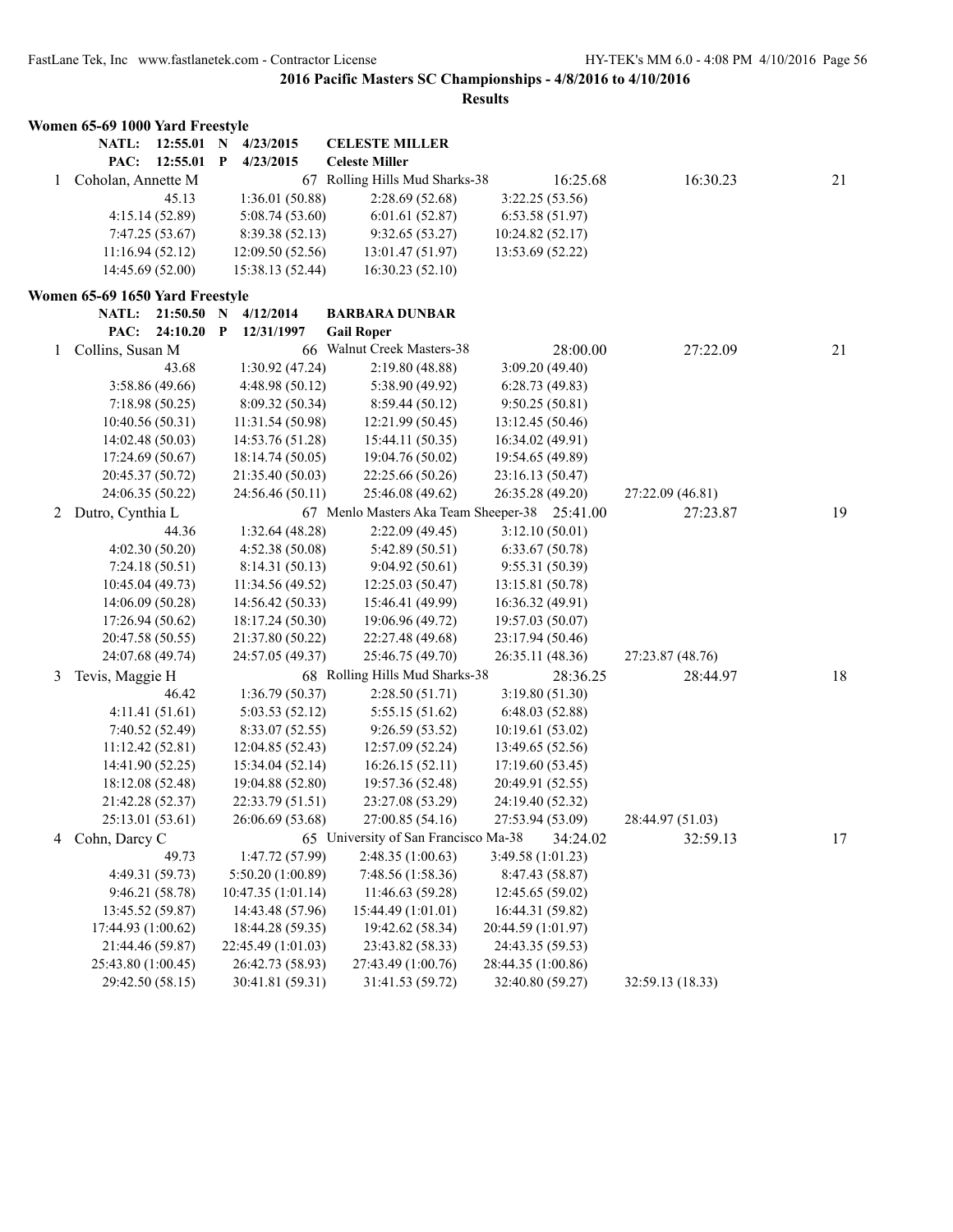|              | (Women 65-69 1650 Yard Freestyle)                  |              |                    |                                      |                    |                    |    |
|--------------|----------------------------------------------------|--------------|--------------------|--------------------------------------|--------------------|--------------------|----|
|              | 5 Armstrong, Judy K                                |              |                    | 68 Marcia's Enthusiastic Masters-38  | 48:00.00           | 38:18.49           | 16 |
|              | 1:00.60                                            |              | 2:10.47 (1:09.87)  | 3:21.59(1:11.12)                     | 4:32.26(1:10.67)   |                    |    |
|              | 5:44.36 (1:12.10)                                  |              | 6:54.63(1:10.27)   | 8:04.27(1:09.64)                     | 9:13.75(1:09.48)   |                    |    |
|              | 10:23.71 (1:09.96)                                 |              | 11:35.59(1:11.88)  | 12:45.10 (1:09.51)                   | 13:56.68 (1:11.58) |                    |    |
|              | 15:06.90(1:10.22)                                  |              | 16:17.15(1:10.25)  | 17:26.91 (1:09.76)                   | 18:36.93 (1:10.02) |                    |    |
|              | 19:46.64 (1:09.71)                                 |              | 20:57.67 (1:11.03) | 22:10.63 (1:12.96)                   | 23:19.36 (1:08.73) |                    |    |
|              | 24:30.74 (1:11.38)                                 |              | 25:40.25 (1:09.51) | 26:51.31 (1:11.06)                   | 28:02.58 (1:11.27) |                    |    |
|              | 29:15.56 (1:12.98)                                 |              | 30:25.98 (1:10.42) | 31:36.22 (1:10.24)                   |                    |                    |    |
|              |                                                    |              |                    | 35:08.36()                           | 36:13.50 (1:05.14) | 38:18.49 (2:04.99) |    |
|              |                                                    |              |                    |                                      |                    |                    |    |
|              | Women 65-69 50 Yard Backstroke<br>NATL:<br>32.49 N |              | 4/12/2015          | <b>CECILIA MCCLOSKEY</b>             |                    |                    |    |
|              | PAC:<br>36.87 P                                    |              | 4/5/2013           | <b>Ruth Y. Shaps</b>                 |                    |                    |    |
|              | Shaps, Ruth Y                                      |              |                    | 68 Manatee Aquatic Masters Inc-38    | 39.50              | 39.22              | 21 |
| 1            |                                                    |              |                    |                                      |                    |                    |    |
| 2            | Tevis, Maggie H                                    |              |                    | 68 Rolling Hills Mud Sharks-38       | 42.73              | 44.05              | 19 |
| 3            | Armstrong, Judy K                                  |              |                    | 68 Marcia's Enthusiastic Masters-38  | 57.24              | 53.70              | 18 |
| 4            | Pashelinsky, Erin L                                |              |                    | 68 University of San Francisco Ma-38 | 54.39              | 55.01              | 17 |
| 5            | Cohn, Darcy C                                      |              | 65                 | University of San Francisco Ma-38    | 1:00.00            | 56.07              | 16 |
| 6            | Rothrock, Gretchen A                               |              |                    | 66 Walnut Creek Masters-38           | 1:20.00            | 1:00.58            | 15 |
| 7            | Taub, Pamela A                                     |              |                    | 65 Walnut Creek Masters-38           | 1:04.00            | 1:01.36            | 14 |
|              | Women 65-69 100 Yard Backstroke                    |              |                    |                                      |                    |                    |    |
|              | NATL:<br>$1:10.15$ N                               |              | 4/11/2015          | <b>CECILIA MCCLOSKEY</b>             |                    |                    |    |
|              | PAC:<br>1:20.06                                    | $\mathbf{P}$ | 5/4/2014           | <b>Ruth Y. Shaps</b>                 |                    |                    |    |
| 1            | Shaps, Ruth Y                                      |              |                    | 68 Manatee Aquatic Masters Inc-38    | 1:26.00            | 1:25.72            | 21 |
|              | 42.17                                              |              | 1:25.72(43.55)     |                                      |                    |                    |    |
| 2            | Tevis, Maggie H                                    |              |                    | 68 Rolling Hills Mud Sharks-38       | 1:38.49            | 1:40.87            | 19 |
|              | 49.20                                              |              | 1:40.87(51.67)     |                                      |                    |                    |    |
| 3            | Whalen, Katharine                                  |              |                    | 67 Streamliners-38                   | 1:47.00            | 1:41.54            | 18 |
|              | 49.41                                              |              | 1:41.54(52.13)     |                                      |                    |                    |    |
| 4            | Armstrong, Judy K                                  |              |                    | 68 Marcia's Enthusiastic Masters-38  | 2:11.19            | 1:57.95            | 17 |
|              | 56.07                                              |              | 1:57.95(1:01.88)   |                                      |                    |                    |    |
|              |                                                    |              |                    |                                      |                    |                    |    |
|              | Women 65-69 200 Yard Backstroke                    |              |                    |                                      |                    |                    |    |
|              | NATL:<br>2:34.30 N                                 |              | 2/14/2015          | <b>CECILIA MCCLOSKEY</b>             |                    |                    |    |
|              | PAC:<br>$2:57.68$ P                                |              | 3/22/2015          | <b>Celeste Miller</b>                |                    |                    |    |
| $\mathbf{1}$ | Tevis, Maggie H                                    |              |                    | 68 Rolling Hills Mud Sharks-38       | 3:40.33            | 3:50.54            | 21 |
|              | 55.74                                              |              | 1:54.43(58.69)     | 2:54.38 (59.95)                      | 3:50.54(56.16)     |                    |    |
|              | 2 Armstrong, Judy K                                |              |                    | 68 Marcia's Enthusiastic Masters-38  | 4:20.00            | 4:12.19            | 19 |
|              | 58.61                                              |              | 2:04.79(1:06.18)   | 3:11.82(1:07.03)                     | 4:12.19(1:00.37)   |                    |    |
|              | Women 65-69 50 Yard Breaststroke                   |              |                    |                                      |                    |                    |    |
|              | NATL:<br>37.74 N                                   |              | 4/25/2004          | <b>JOANN LEILICH</b>                 |                    |                    |    |
|              | PAC:<br>38.83                                      | $\mathbf{P}$ | 12/31/2009         | Daniela Barnea                       |                    |                    |    |
| 1            | Alexander, Martha A                                |              |                    | 66 Walnut Creek Masters-38           | 41.40              | 40.25              | 21 |
| 2            | Coholan, Annette M                                 |              |                    | 67 Rolling Hills Mud Sharks-38       | 49.12              | 50.87              | 19 |
| 3            | Rothrock, Gretchen A                               |              | 66                 | Walnut Creek Masters-38              | 50.00              | 56.40              | 18 |
| 4            | Thursby, Nancy L                                   |              | 68                 | Walnut Creek Masters-38              | 1:15.00            | 57.40              | 17 |
| 5            | Iwamoto, Mizuho                                    |              | 68                 | Davis Aquatic Masters-38             | 1:02.89            | 1:08.72            | 16 |
|              | Davis, Beverley L                                  |              | 68                 | Tuolumne County Aquatic Master-38    | 1:06.29            | 1:11.95            | 15 |
| 6            |                                                    |              |                    |                                      |                    |                    |    |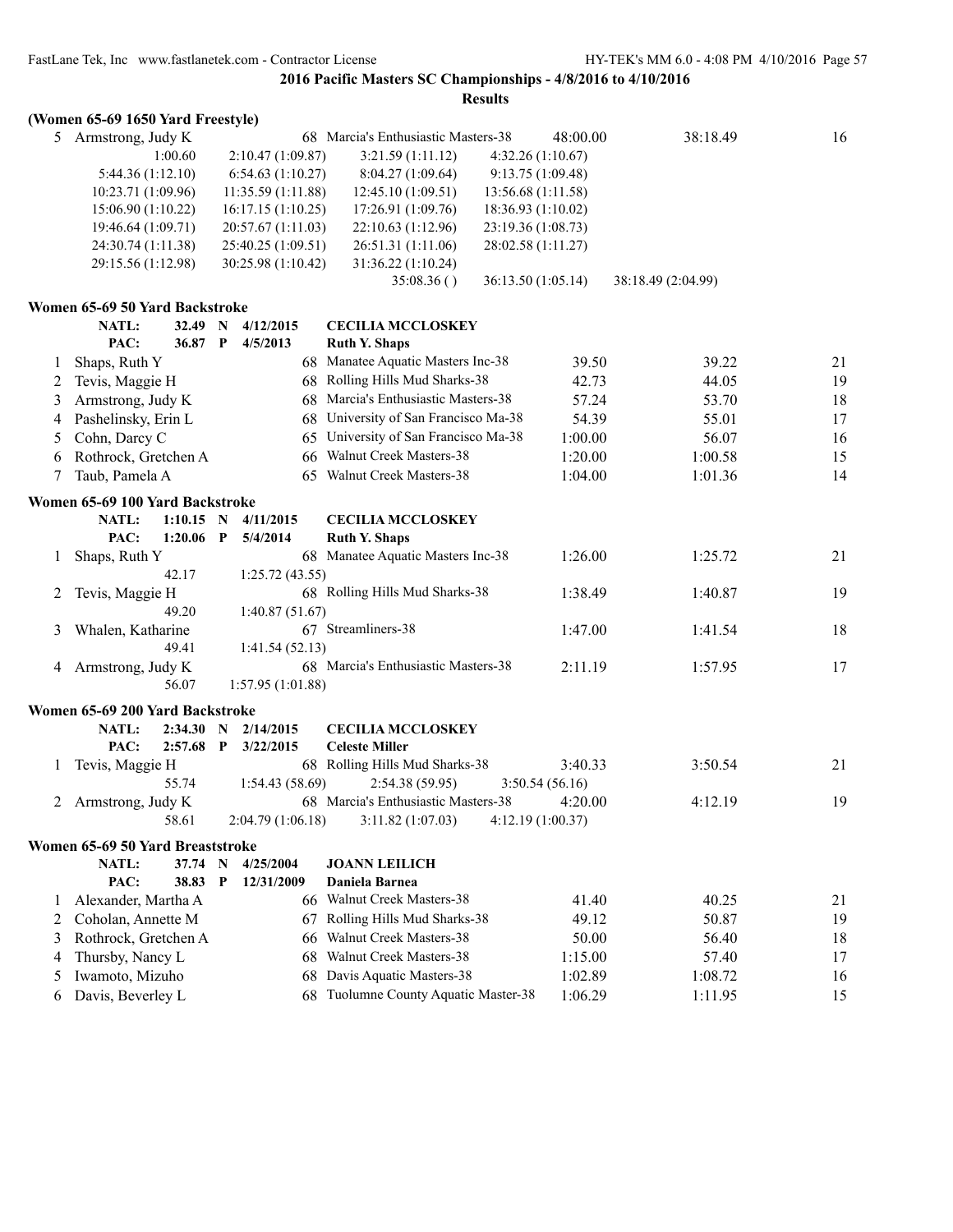|         | Women 65-69 100 Yard Breaststroke |             |                   |                                                           |                            |         |    |
|---------|-----------------------------------|-------------|-------------------|-----------------------------------------------------------|----------------------------|---------|----|
|         | NATL:<br>1:23.95 N                |             | 4/25/2004         | <b>JOANN LEILICH</b>                                      |                            |         |    |
|         | PAC:<br>$1:25.66$ P               |             | 12/31/2009        | Daniela Barnea                                            |                            |         |    |
| 1       | Coholan, Annette M                |             |                   | 67 Rolling Hills Mud Sharks-38                            | 1:49.94                    | 1:53.32 | 21 |
|         | 54.54                             |             | 1:53.32(58.78)    |                                                           |                            |         |    |
|         | Women 65-69 200 Yard Breaststroke |             |                   |                                                           |                            |         |    |
|         | NATL:<br>3:01.50                  | N           | 4/4/2004          | <b>JOANN LEILICH</b>                                      |                            |         |    |
|         | PAC:<br>3:06.16                   | $\mathbf P$ | 12/31/2009        | Daniela Barnea                                            |                            |         |    |
| 1       | Alexander, Martha A               |             |                   | 66 Walnut Creek Masters-38                                | 3:18.55                    | 3:18.47 | 21 |
|         | 44.92                             |             | 1:34.53(49.61)    | 2:27.35(52.82)                                            | 3:18.47(51.12)             |         |    |
| 2       | Collins, Susan M                  |             |                   | 66 Walnut Creek Masters-38                                | 3:50.00                    | 3:48.12 | 19 |
|         | 52.57                             |             | 1:49.64(57.07)    | 2:48.60(58.96)                                            | 3:48.12 (59.52)            |         |    |
| 3       | Coholan, Annette M                |             |                   | 67 Rolling Hills Mud Sharks-38                            | 3:47.47                    | 3:55.70 | 18 |
|         | 53.65                             |             | 1:52.64(58.99)    | 2:53.22(1:00.58)                                          | 3:55.70 (1:02.48)          |         |    |
|         | 4 Davis, Beverley L               |             |                   | 68 Tuolumne County Aquatic Master-38                      | 5:09.59                    | 5:24.20 | 17 |
|         | 1:15.81                           |             | 2:37.05 (1:21.24) | 4:01.61(1:24.56)                                          | 5:24.20 (1:22.59)          |         |    |
|         | Women 65-69 50 Yard Butterfly     |             |                   |                                                           |                            |         |    |
|         | NATL:<br>31.19 N                  |             | 3/21/2014         | <b>DIANN UUSTAL</b>                                       |                            |         |    |
|         | PAC:<br>33.89 P                   |             | 4/3/2011          | <b>Diana Todd</b>                                         |                            |         |    |
| $\perp$ | Alexander, Martha A               |             |                   | 66 Walnut Creek Masters-38                                | 36.95                      | 35.83   | 21 |
| 2       | Shaps, Ruth Y                     |             |                   | 68 Manatee Aquatic Masters Inc-38                         | 37.00                      | 38.71   | 19 |
| 3       | Litman, Jacklyn                   |             |                   | 65 Bay Masters-38                                         | 47.00                      | 49.40   | 18 |
| 4       | Tevis, Maggie H                   |             | 68                | Rolling Hills Mud Sharks-38                               | 47.47                      | 51.75   | 17 |
| 5       | Collins, Susan M                  |             | 66                | Walnut Creek Masters-38                                   | 53.00                      | 52.96   | 16 |
| 6       | Pashelinsky, Erin L               |             | 68                | University of San Francisco Ma-38                         | 52.00                      | 55.59   | 15 |
| 7       | Taub, Pamela A                    |             | 65                | Walnut Creek Masters-38                                   | 1:09.00                    | 1:11.22 | 14 |
| 8       | Davis, Beverley L                 |             | 68                | Tuolumne County Aquatic Master-38                         | 1:18.29                    | 1:34.52 | 13 |
|         |                                   |             |                   |                                                           |                            |         |    |
|         | <b>Women 65-69 100 Yard IM</b>    |             |                   |                                                           |                            |         |    |
|         | NATL:<br>1:12.22                  | $\mathbf N$ | 4/12/2015         | <b>CECILIA MCCLOSKEY</b>                                  |                            |         |    |
|         | PAC:<br>1:16.96                   | $\mathbf P$ | 4/25/2015         | <b>Martha Alexander</b>                                   |                            |         |    |
|         | 1 Alexander, Martha A             |             |                   | 66 Walnut Creek Masters-38                                | 1:21.90                    | 1:19.15 | 21 |
|         | 38.11                             |             | 1:19.15(41.04)    |                                                           |                            |         |    |
| 2       | Shaps, Ruth Y                     |             |                   | 68 Manatee Aquatic Masters Inc-38                         | 1:22.00                    | 1:24.99 | 19 |
|         | 39.53                             |             | 1:24.99(45.46)    | 67 Streamliners-38                                        |                            |         |    |
| 3       | Whalen, Katharine                 |             |                   |                                                           | 1:45.00                    | 1:35.79 | 18 |
|         | 46.22                             |             | 1:35.79(49.57)    | 65 Bay Masters-38                                         |                            |         |    |
| 4       | Litman, Jacklyn<br>55.14          |             | 1:53.07(57.93)    |                                                           | 1:46.00                    | 1:53.07 | 17 |
|         |                                   |             |                   | 65 Walnut Creek Masters-38                                |                            |         |    |
| 5       | Taub, Pamela A<br>1:05.08         |             | 2:18.81(1:13.73)  |                                                           | 2:19.00                    | 2:18.81 | 16 |
|         |                                   |             |                   |                                                           |                            |         |    |
|         | <b>Women 65-69 200 Yard IM</b>    |             |                   |                                                           |                            |         |    |
|         | NATL:<br>2:37.07                  | N           | 4/11/2015         | <b>CECILIA MCCLOSKEY</b>                                  |                            |         |    |
|         | PAC:<br>2:48.88                   | P           | 4/26/2015         | <b>Celeste Miller</b>                                     |                            |         |    |
| $\perp$ | Litman, Jacklyn                   |             |                   | 65 Bay Masters-38                                         | 4:00.00                    | 4:10.51 | 21 |
|         | 54.09                             |             | 2:08.65(1:14.56)  | 3:18.23 (1:09.58)                                         | 4:10.51(52.28)             |         |    |
| 2       | Taub, Pamela A                    |             |                   | 65 Walnut Creek Masters-38                                | 5:03.00                    | 5:03.35 | 19 |
|         | 1:12.57                           |             | 2:26.09(1:13.52)  | 3:53.02 (1:26.93)<br>68 Tuolumne County Aquatic Master-38 | 5:03.35 (1:10.33)          |         |    |
| 3       | Davis, Beverley L<br>1:33.99      |             | 2:58.10 (1:24.11) | 4:18.02 (1:19.92)                                         | 5:07.68<br>5:17.74 (59.72) | 5:17.74 | 18 |
|         |                                   |             |                   |                                                           |                            |         |    |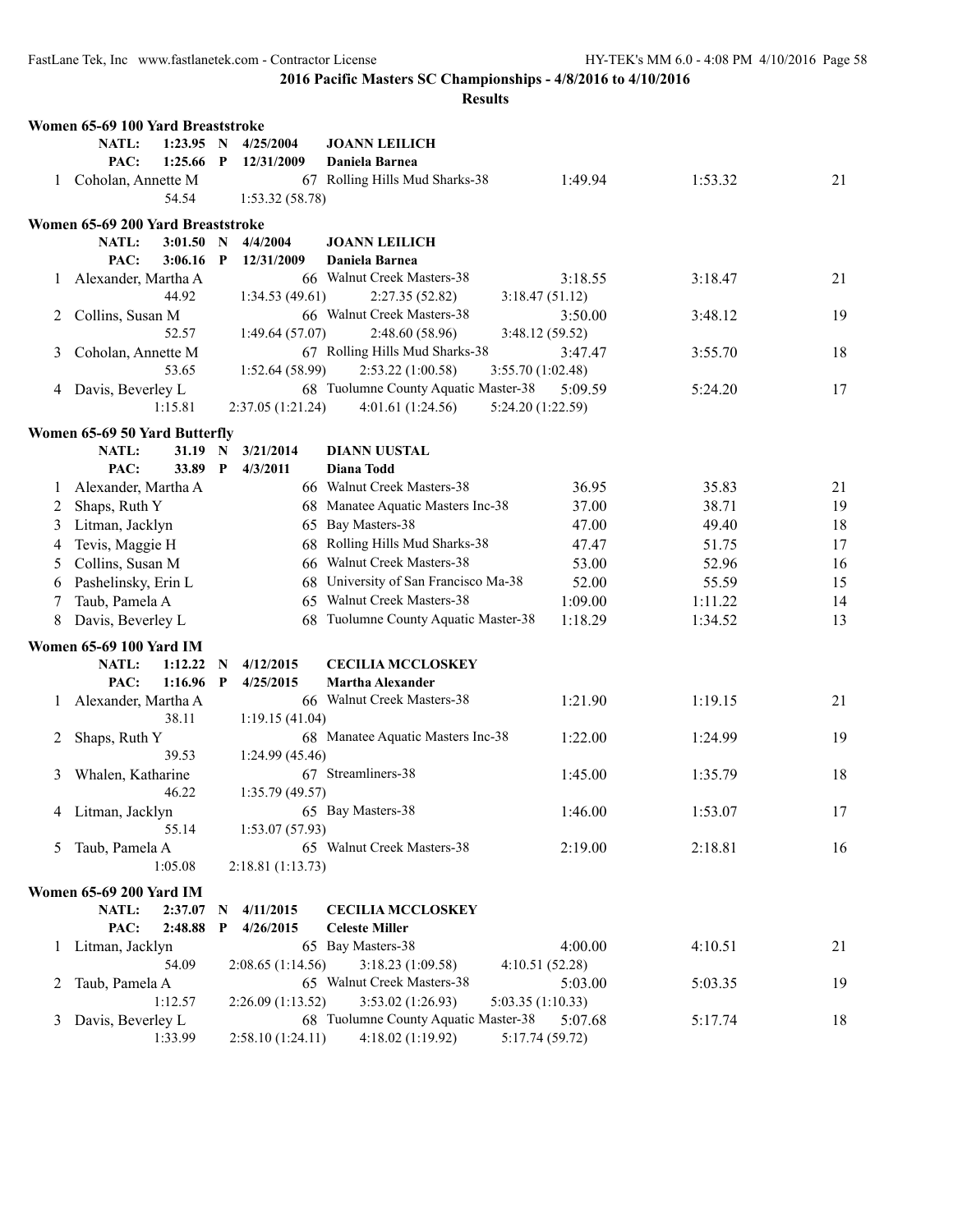|         | <b>Women 65-69 400 Yard IM</b>  |                   |                                      |                   |         |    |
|---------|---------------------------------|-------------------|--------------------------------------|-------------------|---------|----|
|         | NATL:<br>5:48.15<br>$\mathbf N$ | 2/13/2016         | <b>CECILIA MCCLOSKEY</b>             |                   |         |    |
|         | PAC:<br>6:22.17<br>$\mathbf{P}$ | 12/31/2009        | Daniela Barnea                       |                   |         |    |
|         | 1 Alexander, Martha A           |                   | 66 Walnut Creek Masters-38           | 6:37.81           | 6:22.53 | 21 |
|         | 41.97                           | 1:33.26 (51.29)   | 2:23.59(50.33)                       | 3:13.49 (49.90)   |         |    |
|         | 4:06.13(52.64)                  | 5:00.62 (54.49)   | 5:42.22(41.60)                       | 6:22.53(40.31)    |         |    |
| 2       | Dutro, Cynthia L                |                   | 67 Menlo Masters Aka Team Sheeper-38 | 7:16.00           | 7:24.60 | 19 |
|         | 53.14                           | 1:52.61(59.47)    | 2:48.56 (55.95)                      | 3:46.75 (58.19)   |         |    |
|         | 4:47.26 (1:00.51)               | 5:47.69 (1:00.43) | 6:36.33(48.64)                       | 7:24.60(48.27)    |         |    |
| 3       | Litman, Jacklyn                 |                   | 65 Bay Masters-38                    | 8:20.00           | 8:05.81 | 18 |
|         | 57.83                           | 2:03.04 (1:05.21) | 3:27.48 (1:24.44)                    | 4:46.11 (1:18.63) |         |    |
|         | 5:52.37 (1:06.26)               | 7:07.58(1:15.21)  | 8:07.74(1:00.16)                     | 8:05.81()         |         |    |
| 4       | Tevis, Maggie H                 |                   | 68 Rolling Hills Mud Sharks-38       | 8:06.32           | 8:12.39 | 17 |
|         | 59.12                           | 2:07.74(1:08.62)  | 3:11.79(1:04.05)                     | 4:15.79 (1:04.00) |         |    |
|         | 5:20.73 (1:04.94)               | 6:25.09(1:04.36)  | 7:21.94(56.85)                       | 8:12.39 (50.45)   |         |    |
|         | Women 70-74 50 Yard Freestyle   |                   |                                      |                   |         |    |
|         | 31.05 N<br>NATL:                | 4/30/2000         | <b>GAIL ROPER</b>                    |                   |         |    |
|         | PAC:<br>$31.05$ P               | 12/31/2000        | <b>Gail Roper</b>                    |                   |         |    |
| $\perp$ | Ridout, Nancy J                 |                   | 74 Tamalpais Aquatic Masters-38      | 33.91             | 34.16   | 21 |
| 2       | Barnea, Daniela                 |                   | 71 Stanford Masters Swimming-38      | 41.45             | 38.82   | 19 |
| 3       | Hill, Marcia M                  |                   | 71 Walnut Creek Masters-38           | 38.48             | 39.20   | 18 |
| 4       | Dugan, Betty L                  |                   | 74 Davis Aquatic Masters-38          | 45.00             | 41.27   | 17 |
| 5       | Mc Partland, Peg K              |                   | 73 Manatee Aquatic Masters Inc-38    | 40.00             | 41.71   | 16 |
| 6       | Westergaard, Leslie M           |                   | 73 Davis Aquatic Masters-38          | 45.18             | 45.23   | 15 |
| 7       | Chaitkin, Lauren E              |                   | 71 University of San Francisco Ma-38 | 50.00             | 49.01   | 14 |
|         | Women 70-74 100 Yard Freestyle  |                   |                                      |                   |         |    |
|         | <b>NATL:</b><br>$1:09.79$ N     | 4/30/2000         | <b>GAIL ROPER</b>                    |                   |         |    |
|         | PAC:<br>$1:09.79$ P             | 12/31/2000        | <b>Gail Roper</b>                    |                   |         |    |
| 1       | Ridout, Nancy J                 |                   | 74 Tamalpais Aquatic Masters-38      | 1:19.25           | 1:18.43 | 21 |
|         | 37.42                           | 1:18.43(41.01)    |                                      |                   |         |    |
| 2       | Hill, Marcia M                  |                   | 71 Walnut Creek Masters-38           | 1:23.32           | 1:25.67 | 19 |
|         | 40.78                           | 1:25.67 (44.89)   |                                      |                   |         |    |
| 3       | Mc Partland, Peg K              |                   | 73 Manatee Aquatic Masters Inc-38    | 1:30.00           | 1:33.61 | 18 |
|         | 43.54                           | 1:33.61(50.07)    |                                      |                   |         |    |
| 4       | Westergaard, Leslie M           |                   | 73 Davis Aquatic Masters-38          | 1:38.83           | 1:35.90 | 17 |
|         | 46.72                           | 1:35.90(49.18)    |                                      |                   |         |    |
| 5       | Dugan, Betty L                  |                   | 74 Davis Aquatic Masters-38          | 1:45.00           | 1:38.12 | 16 |
|         | 45.54                           | 1:38.12 (52.58)   |                                      |                   |         |    |
|         | 6 Ackerman, Dolly J             |                   | 74 Walnut Creek Masters-38           | 1:36.00           | 1:49.59 | 15 |
|         | 52.93                           | 1:49.59 (56.66)   |                                      |                   |         |    |
|         | 7 Rose, Polly                   |                   | 73 University of San Francisco Ma-38 | 2:56.77           | 2:20.11 | 14 |
|         | 1:04.35                         | 2:20.11 (1:15.76) |                                      |                   |         |    |
|         | Women 70-74 200 Yard Freestyle  |                   |                                      |                   |         |    |
|         | NATL:<br>2:35.85 N              | 4/30/2000         | <b>GAIL ROPER</b>                    |                   |         |    |
|         | PAC:<br>2:35.85 P               | 12/31/2000        | <b>Gail Roper</b>                    |                   |         |    |
| $\perp$ | Ridout, Nancy J                 |                   | 74 Tamalpais Aquatic Masters-38      | 2:59.70           | 2:58.17 | 21 |
|         |                                 |                   | 2:11.17(47.04)                       | 2:58.17(47.00)    |         |    |
|         | 39.16                           | 1:24.13(44.97)    |                                      |                   |         |    |
| 2       | Hill, Marcia M                  |                   | 71 Walnut Creek Masters-38           | 3:03.29           | 3:10.74 | 19 |
|         | 42.98                           | 1:30.73(47.75)    | 2:21.09(50.36)                       | 3:10.74(49.65)    |         |    |
| 3       | Westergaard, Leslie M           |                   | 73 Davis Aquatic Masters-38          | 3:32.17           | 3:23.48 | 18 |
|         | 46.92                           | 1:37.76 (50.84)   | 2:31.84 (54.08)                      | 3:23.48 (51.64)   |         |    |
| 4       | Chaitkin, Lauren E              |                   | 71 University of San Francisco Ma-38 | 4:00.00           | 3:47.98 | 17 |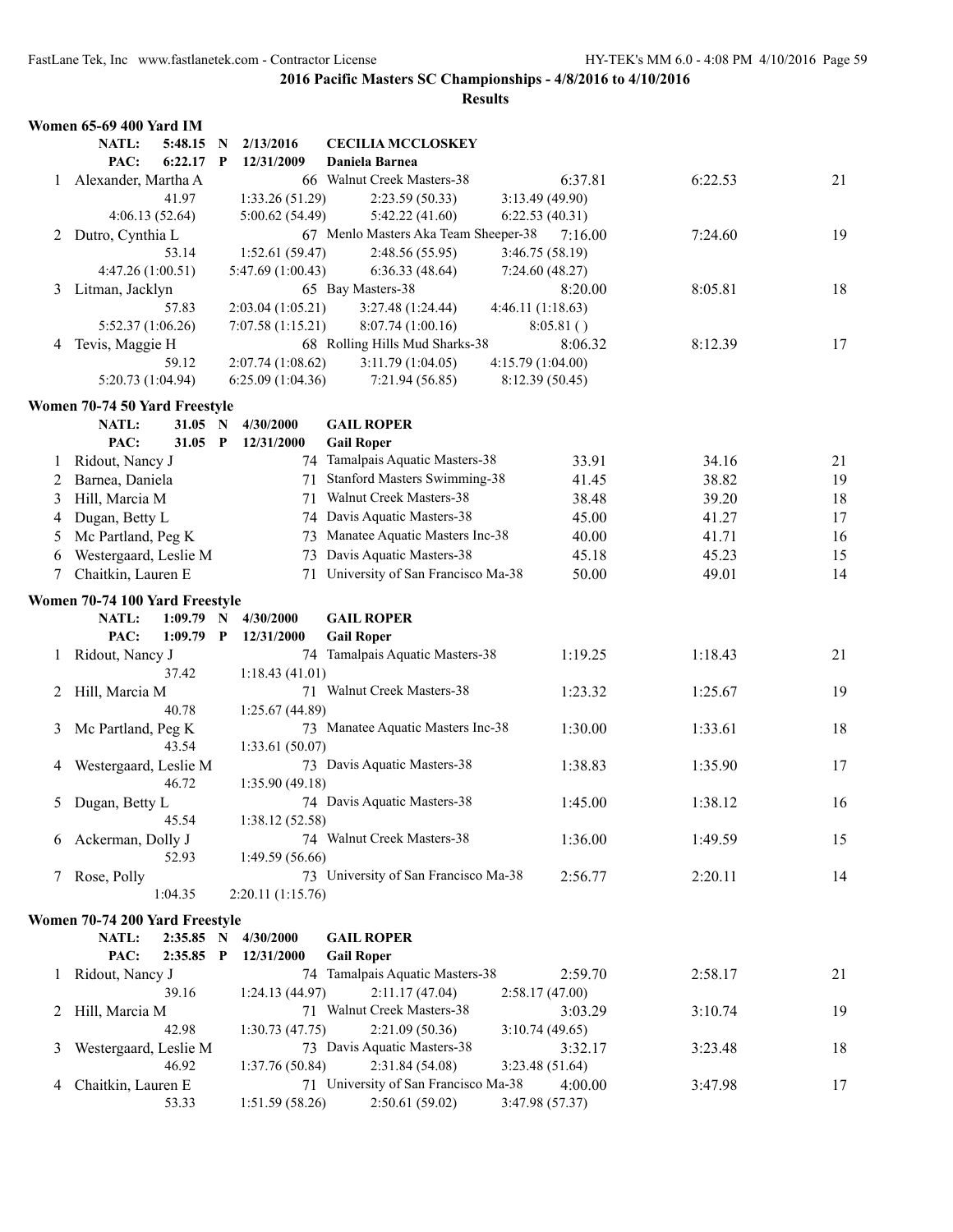|   | (Women 70-74 200 Yard Freestyle)                |             |             |                    |                                      |                    |           |            |    |
|---|-------------------------------------------------|-------------|-------------|--------------------|--------------------------------------|--------------------|-----------|------------|----|
|   | 5 Dugan, Betty L                                |             |             |                    | 74 Davis Aquatic Masters-38          |                    | 4:00.00   | 3:53.74    | 16 |
|   |                                                 | 51.45       |             | 1:50.63 (59.18)    | 2:51.96(1:01.33)                     | 3:53.74(1:01.78)   |           |            |    |
| 6 | Rose, Polly                                     |             |             |                    | 73 University of San Francisco Ma-38 |                    | 5:27.66   | 5:06.63    | 15 |
|   |                                                 | 1:08.08     |             | 2:29.79 (1:21.71)  | 3:50.73(1:20.94)                     | 5:06.63 (1:15.90)  |           |            |    |
| 7 | Jacobs, Lois A                                  |             |             |                    | 72 Marcia's Enthusiastic Masters-38  |                    | 6:00.00   | 5:25.67    | 14 |
|   |                                                 | 1:13.84     |             | 2:39.06 (1:25.22)  | 4:05.00(1:25.94)                     | 5:25.67(1:20.67)   |           |            |    |
|   |                                                 |             |             |                    |                                      |                    |           |            |    |
|   | Women 70-74 500 Yard Freestyle<br>NATL:         | $6:46.78$ N |             | 4/25/2004          | <b>LAVELLE STOINOFF</b>              |                    |           |            |    |
|   | PAC:                                            | $7:13.15$ P |             | 12/31/2000         | <b>Gail Roper</b>                    |                    |           |            |    |
| 1 | Barnea, Daniela                                 |             |             |                    | 71 Stanford Masters Swimming-38      |                    | 8:35.30   | 7:54.32    | 21 |
|   |                                                 | 41.47       |             | 1:28.67(47.20)     | 2:17.93(49.26)                       | 3:07.89(49.96)     |           |            |    |
|   | 3:58.03(50.14)                                  |             |             | 4:47.76 (49.73)    | 5:37.03(49.27)                       | 6:27.49(50.46)     |           |            |    |
|   | 7:16.43(48.94)                                  |             |             | 7:54.32 (37.89)    |                                      |                    |           |            |    |
| 2 | Jacobs, Lois A                                  |             |             |                    | 72 Marcia's Enthusiastic Masters-38  |                    | 16:00.00  | 13:32.11   | 19 |
|   |                                                 | 1:12.28     |             | 2:30.52(1:18.24)   | 3:53.82(1:23.30)                     | 5:19.38 (1:25.56)  |           |            |    |
|   | 6:40.69(1:21.31)                                |             |             | 8:05.76(1:25.07)   | 9:29.94(1:24.18)                     | 10:53.51 (1:23.57) |           |            |    |
|   | 12:15.02 (1:21.51)                              |             |             | 13:32.11 (1:17.09) |                                      |                    |           |            |    |
|   |                                                 |             |             |                    |                                      |                    |           |            |    |
|   | Women 70-74 1000 Yard Freestyle<br><b>NATL:</b> | 13:58.55    | $\mathbf N$ | 4/25/2004          | <b>LAVELLE STOINOFF</b>              |                    |           |            |    |
|   | PAC:                                            | 15:15.42 P  |             | 12/31/2000         | <b>Gail Roper</b>                    |                    |           |            |    |
| 1 | Coleman, Kate A                                 |             |             |                    | 73 University of San Francisco Ma-38 |                    | 22:00.00  | 17:58.86   | 21 |
|   |                                                 | 50.11       |             | 1:42.15(52.04)     | 2:34.83(52.68)                       | 3:29.25(54.42)     |           |            |    |
|   | 5:18.06(1:48.81)                                |             |             | 6:13.20(55.14)     | 7:07.82(54.62)                       | 8:01.71 (53.89)    |           |            |    |
|   | 8:57.86(56.15)                                  |             |             | 9:51.31(53.45)     | 10:44.67(53.36)                      | 11:40.45(55.78)    |           |            |    |
|   | 12:33.15 (52.70)                                |             |             | 13:29.14 (55.99)   | 14:23.17 (54.03)                     | 15:16.12 (52.95)   |           |            |    |
|   | 16:11.33 (55.21)                                |             |             | 17:05.58 (54.25)   | 17:58.86 (53.28)                     |                    |           |            |    |
| 2 | Rose, Polly                                     |             |             |                    | 73 University of San Francisco Ma-38 |                    | 36:44.43  | 26:52.34   | 19 |
|   |                                                 | 1:08.99     |             | 2:30.67(1:21.68)   |                                      |                    | 5:13.01() |            |    |
|   | 6:33.52(1:20.51)                                |             |             | 7:53.52(1:20.00)   | 9:14.92(1:21.40)                     | 10:35.23 (1:20.31) |           |            |    |
|   | 11:56.78(1:21.55)                               |             |             | 13:17.06 (1:20.28) | 15:59.34 (2:42.28)                   |                    |           |            |    |
|   |                                                 | 17:21.55()  |             | 18:42.27 (1:20.72) | 20:06.12 (1:23.85)                   | 21:27.84 (1:21.72) |           |            |    |
|   | 22:49.29 (1:21.45)                              |             |             | 24:10.17 (1:20.88) | 25:32.38 (1:22.21)                   | 26:52.34 (1:19.96) |           |            |    |
|   | Women 70-74 1650 Yard Freestyle                 |             |             |                    |                                      |                    |           |            |    |
|   | <b>NATL:</b>                                    | 23:45.69 N  |             | 3/28/2004          | <b>LAVELLE STOINOFF</b>              |                    |           |            |    |
|   | PAC:                                            | 25:58.76 P  |             | 12/31/2012         | <b>Susan L Munn</b>                  |                    |           |            |    |
| 1 | Jacobs, Lois A                                  |             |             |                    | 72 Marcia's Enthusiastic Masters-38  |                    | 49:00.00  | 46:02.77   | 21 |
|   |                                                 | 1:12.68     |             | 2:37.06 (1:24.38)  | 4:03.43 (1:26.37)                    | 5:25.72 (1:22.29)  |           |            |    |
|   | 6:51.39(1:25.67)                                |             |             | 8:18.20 (1:26.81)  | 9:41.98 (1:23.78)                    | 11:07.21 (1:25.23) |           |            |    |
|   | 12:35.16 (1:27.95)                              |             |             | 14:01.26(1:26.10)  | 15:25.15 (1:23.89)                   | 16:52.05 (1:26.90) |           |            |    |
|   | 18:17.67 (1:25.62)                              |             |             | 19:43.90 (1:26.23) | 21:10.98 (1:27.08)                   | 22:37.22 (1:26.24) |           |            |    |
|   | 24:03.34 (1:26.12)                              |             |             | 25:31.11 (1:27.77) | 26:58.63 (1:27.52)                   | 28:25.78 (1:27.15) |           |            |    |
|   | 29:52.55 (1:26.77)                              |             |             | 31:19.72 (1:27.17) | 32:48.87 (1:29.15)                   | 34:17.09 (1:28.22) |           |            |    |
|   | 35:43.21 (1:26.12)                              |             |             | 37:10.58 (1:27.37) | 38:39.20 (1:28.62)                   | 40:08.40 (1:29.20) |           |            |    |
|   | 41:36.83 (1:28.43)                              |             |             | 43:05.22 (1:28.39) | 44:34.19 (1:28.97)                   | 46:02.77 (1:28.58) |           | 46:02.77() |    |
|   | Women 70-74 50 Yard Backstroke                  |             |             |                    |                                      |                    |           |            |    |
|   | <b>NATL:</b>                                    | 36.91 N     |             | 5/20/2007          | <b>BETSY JORDAN</b>                  |                    |           |            |    |
|   | PAC:                                            | $40.21$ P   |             | 12/31/2000         | <b>Gail Roper</b>                    |                    |           |            |    |
| 1 | Westergaard, Leslie M                           |             |             |                    | 73 Davis Aquatic Masters-38          |                    | 47.09     | 47.42      | 21 |
| 2 | Mc Partland, Peg K                              |             |             | 73                 | Manatee Aquatic Masters Inc-38       |                    | 49.00     | 48.32      | 19 |
| 3 | Dugan, Betty L                                  |             |             | 74                 | Davis Aquatic Masters-38             |                    | 1:00.00   | 52.42      | 18 |
| 4 | Chaitkin, Lauren E                              |             |             | 71                 | University of San Francisco Ma-38    |                    | 57.00     | 56.42      | 17 |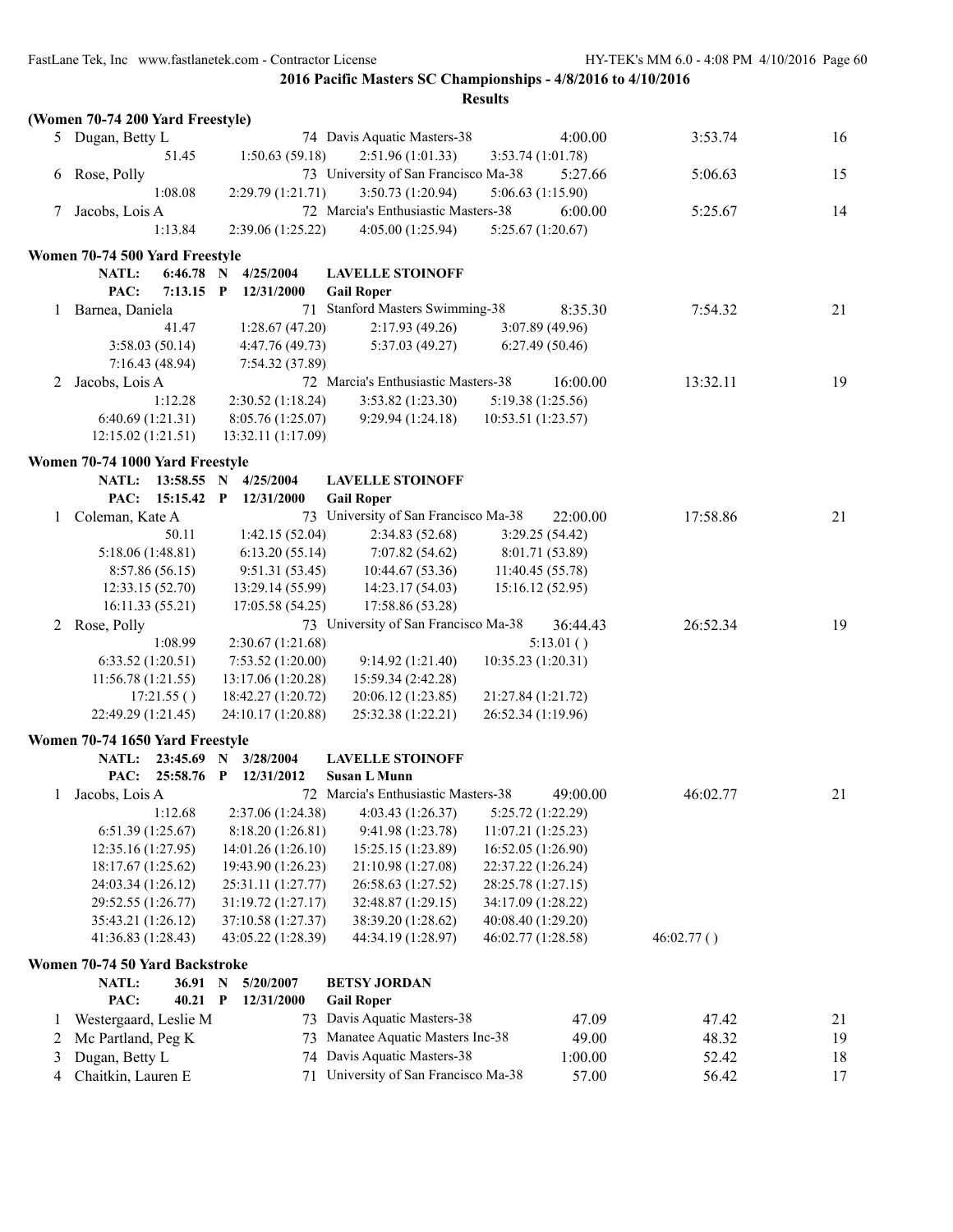|         |                                   |                   | <b>Results</b>                                 |                              |         |    |
|---------|-----------------------------------|-------------------|------------------------------------------------|------------------------------|---------|----|
|         | (Women 70-74 50 Yard Backstroke)  |                   |                                                |                              |         |    |
|         | 5 Ackerman, Dolly J               |                   | 74 Walnut Creek Masters-38                     | 56.00                        | 58.02   | 16 |
|         | 6 Norris, Roswita D               |                   | 73 Davis Aquatic Masters-38                    | 58.59                        | 1:01.32 | 15 |
|         | Women 70-74 100 Yard Backstroke   |                   |                                                |                              |         |    |
|         | 1:21.68<br><b>NATL:</b><br>N      | 4/13/2013         | <b>JOY WARD</b>                                |                              |         |    |
|         | PAC:<br>1:32.99<br>$\mathbf P$    | 12/31/1994        | <b>Margery Meyer</b>                           |                              |         |    |
| $\perp$ | Westergaard, Leslie M<br>48.99    | 1:40.65(51.66)    | 73 Davis Aquatic Masters-38                    | 1:41.46                      | 1:40.65 | 21 |
|         | 2 Mc Partland, Peg K<br>51.46     | 1:45.05(53.59)    | 73 Manatee Aquatic Masters Inc-38              | 1:48.00                      | 1:45.05 | 19 |
| 3       | Hill, Marcia M                    |                   | 71 Walnut Creek Masters-38                     | 1:48.46                      | 1:51.26 | 18 |
| 4       | 55.18<br>Ackerman, Dolly J        | 1:51.26(56.08)    | 74 Walnut Creek Masters-38                     | 1:58.00                      | 2:04.64 | 17 |
|         | 59.79                             | 2:04.64 (1:04.85) |                                                |                              |         |    |
| 5       | Chaitkin, Lauren E<br>59.69       | 2:05.72(1:06.03)  | 71 University of San Francisco Ma-38           | 2:08.00                      | 2:05.72 | 16 |
| 6       | Norris, Roswita D                 |                   | 73 Davis Aquatic Masters-38                    | 2:02.71                      | 2:08.43 | 15 |
| 7       | 1:02.89<br>Rose, Polly            | 2:08.43(1:05.54)  | 73 University of San Francisco Ma-38           | 3:00.00                      | 2:36.50 | 14 |
|         | 1:14.03                           | 2:36.50 (1:22.47) |                                                |                              |         |    |
|         | Women 70-74 200 Yard Backstroke   |                   |                                                |                              |         |    |
|         | NATL:<br>2:57.22<br>N             | 4/14/2013         | <b>JOY WARD</b>                                |                              |         |    |
|         | PAC:<br>$3:19.09$ P               | 1/10/2015         | Daniela Barnea                                 |                              |         |    |
| 1       | Westergaard, Leslie M<br>51.49    | 1:47.03(55.54)    | 73 Davis Aquatic Masters-38<br>2:43.25 (56.22) | 3:36.45<br>3:37.32(54.07)    | 3:37.32 | 21 |
| 2       | Chaitkin, Lauren E                |                   | 71 University of San Francisco Ma-38           | 4:22.00                      | 4:26.98 | 19 |
| 3       | 1:01.61<br>Ackerman, Dolly J      | 2:09.52(1:07.91)  | 3:20.28(1:10.76)<br>74 Walnut Creek Masters-38 | 4:26.98 (1:06.70)<br>5:16.00 | 4:29.87 | 18 |
|         | 1:03.85                           | 2:11.00(1:07.15)  | 3:23.16(1:12.16)                               | 4:29.87(1:06.71)             |         |    |
|         | 4 Norris, Roswita D               |                   | 73 Davis Aquatic Masters-38                    | 4:15.29                      | 4:38.06 | 17 |
|         | 1:05.10                           | 2:16.47(1:11.37)  | 3:27.97(1:11.50)                               | 4:38.06 (1:10.09)            |         |    |
|         | Women 70-74 50 Yard Breaststroke  |                   |                                                |                              |         |    |
|         | <b>NATL:</b><br>39.89 N           | 1/24/2009         | <b>JOANN LEILICH</b>                           |                              |         |    |
|         | PAC:<br>40.45 P                   | 4/24/2015         | Daniela Barnea                                 |                              |         |    |
| 1       | Barnea, Daniela                   |                   | 71 Stanford Masters Swimming-38                | 46.20                        | 42.19   | 21 |
|         | 2 Norris, Roswita D               |                   | 73 Davis Aquatic Masters-38                    | 1:02.74                      | 1:06.18 | 19 |
|         | Women 70-74 100 Yard Breaststroke |                   |                                                |                              |         |    |
|         | 1:26.77 N<br>NATL:                | 4/29/2011         | <b>JOANN LEILICH</b>                           |                              |         |    |
|         | PAC:<br>$1:31.54$ P               | 5/2/2014          | Daniela Barnea                                 |                              |         |    |
|         | 1 Barnea, Daniela<br>45.18        | 1:34.43 (49.25)   | 71 Stanford Masters Swimming-38                | 1:39.30                      | 1:34.43 | 21 |
|         | 2 Norris, Roswita D               |                   | 73 Davis Aquatic Masters-38                    | 2:13.41                      | 2:20.12 | 19 |
|         | 1:10.19                           | 2:20.12(1:09.93)  |                                                |                              |         |    |
|         | Women 70-74 200 Yard Breaststroke |                   |                                                |                              |         |    |
|         | NATL:<br>3:07.28 N 2/2/2009       |                   | <b>JOANN LEILICH</b>                           |                              |         |    |
|         | PAC:<br>$3:13.58$ P               | 5/3/2014          | Daniela Barnea                                 |                              |         |    |
|         | 1 Barnea, Daniela                 |                   | 71 Stanford Masters Swimming-38                | 3:25.20                      | 3:25.04 | 21 |
|         | 46.84                             | 1:39.49(52.65)    | 2:33.47 (53.98)                                | 3:25.04(51.57)               |         |    |
|         | 2 Norris, Roswita D               |                   | 73 Davis Aquatic Masters-38                    | 4:36.59                      | 5:08.55 | 19 |
|         | 1:14.75                           | 2:32.26 (1:17.51) | 3:50.57(1:18.31)                               | 5:08.55 (1:17.98)            |         |    |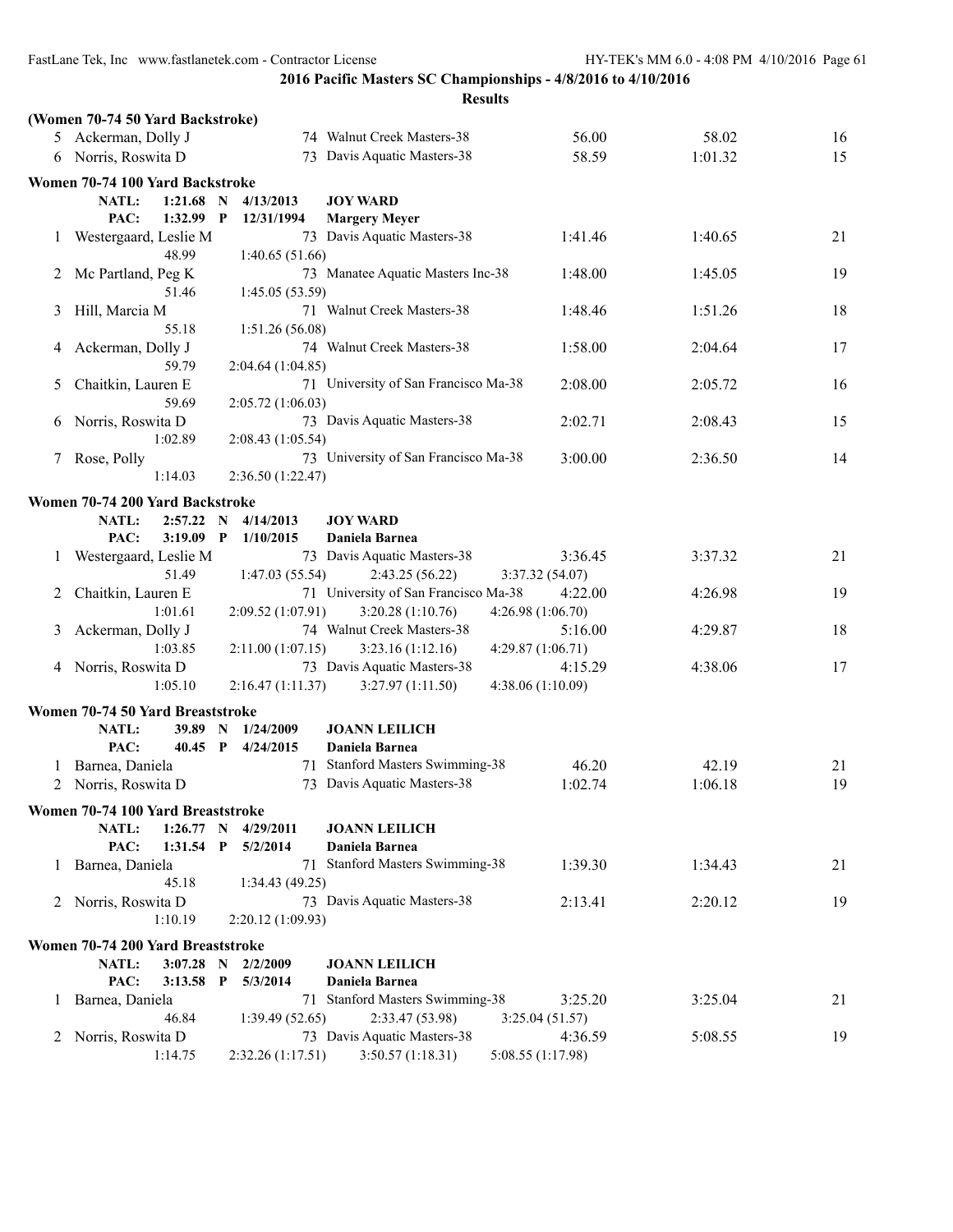| NATL:<br>35.06 N<br>4/30/2000<br><b>GAIL ROPER</b><br>PAC:<br>35.06 P<br>12/31/2000<br><b>Gail Roper</b><br>74 Davis Aquatic Masters-38<br>Dugan, Betty L<br>50.00<br>48.25<br>$\perp$<br>73 University of San Francisco Ma-38<br>Coleman, Kate A<br>1:00.00<br>52.49<br>2<br>73 Manatee Aquatic Masters Inc-38<br>Mc Partland, Peg K<br>53.00<br>53.82<br>3<br>71 Walnut Creek Masters-38<br>Hill, Marcia M<br>52.19<br>56.37<br>4<br>71 University of San Francisco Ma-38<br>Chaitkin, Lauren E<br>59.87<br>53.00<br>5<br>Women 70-74 100 Yard Butterfly<br><b>NATL:</b><br>$1:27.74$ N<br><b>GAIL ROPER</b><br>10/2/1999<br>PAC:<br>$1:27.74$ P<br>12/31/2000<br><b>Gail Roper</b><br>73 University of San Francisco Ma-38<br>2:00.00<br>1:59.15<br>Coleman, Kate A<br>$\mathbf{I}$<br>36.79<br>1:59.15(1:22.36)<br>Women 70-74 200 Yard Butterfly<br><b>NATL:</b><br>2/16/1997<br><b>JUNE KRAUSER</b><br>$3:16.51$ N<br>PAC:<br>$3:18.49$ P<br>4/25/2015<br>Daniela Barnea<br>71 Stanford Masters Swimming-38<br>Barnea, Daniela<br>3:30.30<br>3:29.35<br>21<br>1.<br>1:38.57(52.94)<br>2:34.96 (56.39)<br>3:29.35(54.39)<br>45.63<br><b>Women 70-74 100 Yard IM</b> | Women 70-74 50 Yard Butterfly |  |  |    |
|--------------------------------------------------------------------------------------------------------------------------------------------------------------------------------------------------------------------------------------------------------------------------------------------------------------------------------------------------------------------------------------------------------------------------------------------------------------------------------------------------------------------------------------------------------------------------------------------------------------------------------------------------------------------------------------------------------------------------------------------------------------------------------------------------------------------------------------------------------------------------------------------------------------------------------------------------------------------------------------------------------------------------------------------------------------------------------------------------------------------------------------------------------------------------|-------------------------------|--|--|----|
|                                                                                                                                                                                                                                                                                                                                                                                                                                                                                                                                                                                                                                                                                                                                                                                                                                                                                                                                                                                                                                                                                                                                                                          |                               |  |  |    |
|                                                                                                                                                                                                                                                                                                                                                                                                                                                                                                                                                                                                                                                                                                                                                                                                                                                                                                                                                                                                                                                                                                                                                                          |                               |  |  |    |
|                                                                                                                                                                                                                                                                                                                                                                                                                                                                                                                                                                                                                                                                                                                                                                                                                                                                                                                                                                                                                                                                                                                                                                          |                               |  |  | 21 |
|                                                                                                                                                                                                                                                                                                                                                                                                                                                                                                                                                                                                                                                                                                                                                                                                                                                                                                                                                                                                                                                                                                                                                                          |                               |  |  | 19 |
|                                                                                                                                                                                                                                                                                                                                                                                                                                                                                                                                                                                                                                                                                                                                                                                                                                                                                                                                                                                                                                                                                                                                                                          |                               |  |  | 18 |
|                                                                                                                                                                                                                                                                                                                                                                                                                                                                                                                                                                                                                                                                                                                                                                                                                                                                                                                                                                                                                                                                                                                                                                          |                               |  |  | 17 |
|                                                                                                                                                                                                                                                                                                                                                                                                                                                                                                                                                                                                                                                                                                                                                                                                                                                                                                                                                                                                                                                                                                                                                                          |                               |  |  | 16 |
|                                                                                                                                                                                                                                                                                                                                                                                                                                                                                                                                                                                                                                                                                                                                                                                                                                                                                                                                                                                                                                                                                                                                                                          |                               |  |  |    |
|                                                                                                                                                                                                                                                                                                                                                                                                                                                                                                                                                                                                                                                                                                                                                                                                                                                                                                                                                                                                                                                                                                                                                                          |                               |  |  |    |
|                                                                                                                                                                                                                                                                                                                                                                                                                                                                                                                                                                                                                                                                                                                                                                                                                                                                                                                                                                                                                                                                                                                                                                          |                               |  |  |    |
|                                                                                                                                                                                                                                                                                                                                                                                                                                                                                                                                                                                                                                                                                                                                                                                                                                                                                                                                                                                                                                                                                                                                                                          |                               |  |  | 21 |
|                                                                                                                                                                                                                                                                                                                                                                                                                                                                                                                                                                                                                                                                                                                                                                                                                                                                                                                                                                                                                                                                                                                                                                          |                               |  |  |    |
|                                                                                                                                                                                                                                                                                                                                                                                                                                                                                                                                                                                                                                                                                                                                                                                                                                                                                                                                                                                                                                                                                                                                                                          |                               |  |  |    |
|                                                                                                                                                                                                                                                                                                                                                                                                                                                                                                                                                                                                                                                                                                                                                                                                                                                                                                                                                                                                                                                                                                                                                                          |                               |  |  |    |
|                                                                                                                                                                                                                                                                                                                                                                                                                                                                                                                                                                                                                                                                                                                                                                                                                                                                                                                                                                                                                                                                                                                                                                          |                               |  |  |    |
|                                                                                                                                                                                                                                                                                                                                                                                                                                                                                                                                                                                                                                                                                                                                                                                                                                                                                                                                                                                                                                                                                                                                                                          |                               |  |  |    |
|                                                                                                                                                                                                                                                                                                                                                                                                                                                                                                                                                                                                                                                                                                                                                                                                                                                                                                                                                                                                                                                                                                                                                                          |                               |  |  |    |
|                                                                                                                                                                                                                                                                                                                                                                                                                                                                                                                                                                                                                                                                                                                                                                                                                                                                                                                                                                                                                                                                                                                                                                          |                               |  |  |    |
|                                                                                                                                                                                                                                                                                                                                                                                                                                                                                                                                                                                                                                                                                                                                                                                                                                                                                                                                                                                                                                                                                                                                                                          |                               |  |  |    |
| <b>NATL:</b><br>1:21.97<br>4/30/2000<br><b>GAIL ROPER</b><br>$\mathbf N$                                                                                                                                                                                                                                                                                                                                                                                                                                                                                                                                                                                                                                                                                                                                                                                                                                                                                                                                                                                                                                                                                                 |                               |  |  |    |
| PAC:<br>$1:21.97$ P<br><b>Gail Roper</b><br>12/31/2000                                                                                                                                                                                                                                                                                                                                                                                                                                                                                                                                                                                                                                                                                                                                                                                                                                                                                                                                                                                                                                                                                                                   |                               |  |  |    |
| 71 Stanford Masters Swimming-38<br>Barnea, Daniela<br>1:35.15<br>1:31.44<br>1                                                                                                                                                                                                                                                                                                                                                                                                                                                                                                                                                                                                                                                                                                                                                                                                                                                                                                                                                                                                                                                                                            |                               |  |  | 21 |
| 43.87<br>1:31.44 (47.57)                                                                                                                                                                                                                                                                                                                                                                                                                                                                                                                                                                                                                                                                                                                                                                                                                                                                                                                                                                                                                                                                                                                                                 |                               |  |  |    |
| 73 Manatee Aquatic Masters Inc-38<br>1:48.00<br>1:49.31<br>Mc Partland, Peg K<br>2                                                                                                                                                                                                                                                                                                                                                                                                                                                                                                                                                                                                                                                                                                                                                                                                                                                                                                                                                                                                                                                                                       |                               |  |  | 19 |
| 1:49.31(58.01)<br>51.30                                                                                                                                                                                                                                                                                                                                                                                                                                                                                                                                                                                                                                                                                                                                                                                                                                                                                                                                                                                                                                                                                                                                                  |                               |  |  |    |
| 71 Walnut Creek Masters-38<br>Hill, Marcia M<br>1:42.09<br>1:49.39<br>3                                                                                                                                                                                                                                                                                                                                                                                                                                                                                                                                                                                                                                                                                                                                                                                                                                                                                                                                                                                                                                                                                                  |                               |  |  | 18 |
| 54.00<br>1:49.39 (55.39)                                                                                                                                                                                                                                                                                                                                                                                                                                                                                                                                                                                                                                                                                                                                                                                                                                                                                                                                                                                                                                                                                                                                                 |                               |  |  |    |
| Coleman, Kate A<br>73 University of San Francisco Ma-38<br>2:00.00<br>1:51.46<br>4                                                                                                                                                                                                                                                                                                                                                                                                                                                                                                                                                                                                                                                                                                                                                                                                                                                                                                                                                                                                                                                                                       |                               |  |  | 17 |
| 54.44<br>1:51.46(57.02)                                                                                                                                                                                                                                                                                                                                                                                                                                                                                                                                                                                                                                                                                                                                                                                                                                                                                                                                                                                                                                                                                                                                                  |                               |  |  |    |
| 73 Davis Aquatic Masters-38<br>Norris, Roswita D<br>2:25.60<br>2:47.21<br>5                                                                                                                                                                                                                                                                                                                                                                                                                                                                                                                                                                                                                                                                                                                                                                                                                                                                                                                                                                                                                                                                                              |                               |  |  | 16 |
| 1:17.33<br>2:25.60 (1:08.27)                                                                                                                                                                                                                                                                                                                                                                                                                                                                                                                                                                                                                                                                                                                                                                                                                                                                                                                                                                                                                                                                                                                                             |                               |  |  |    |
| 74 Walnut Creek Masters-38<br>1:20.00<br>Ackerman, Dolly J<br>DQ                                                                                                                                                                                                                                                                                                                                                                                                                                                                                                                                                                                                                                                                                                                                                                                                                                                                                                                                                                                                                                                                                                         |                               |  |  |    |
| 1:08.03<br>DQ (1:21.67)                                                                                                                                                                                                                                                                                                                                                                                                                                                                                                                                                                                                                                                                                                                                                                                                                                                                                                                                                                                                                                                                                                                                                  |                               |  |  |    |
| <b>Women 70-74 200 Yard IM</b>                                                                                                                                                                                                                                                                                                                                                                                                                                                                                                                                                                                                                                                                                                                                                                                                                                                                                                                                                                                                                                                                                                                                           |                               |  |  |    |
| <b>NATL:</b><br>5/18/2014<br><b>DANIELA BARNEA</b><br>3:06.16<br>N                                                                                                                                                                                                                                                                                                                                                                                                                                                                                                                                                                                                                                                                                                                                                                                                                                                                                                                                                                                                                                                                                                       |                               |  |  |    |
| PAC:<br>$3:06.16$ P<br>5/18/2014<br>Daniela Barnea                                                                                                                                                                                                                                                                                                                                                                                                                                                                                                                                                                                                                                                                                                                                                                                                                                                                                                                                                                                                                                                                                                                       |                               |  |  |    |
| Hill, Marcia M<br>71 Walnut Creek Masters-38<br>3:42.67<br>3:53.49<br>$\perp$                                                                                                                                                                                                                                                                                                                                                                                                                                                                                                                                                                                                                                                                                                                                                                                                                                                                                                                                                                                                                                                                                            |                               |  |  | 21 |
| 56.87<br>3:05.65(1:07.60)<br>1:58.05(1:01.18)<br>3:53.49(47.84)                                                                                                                                                                                                                                                                                                                                                                                                                                                                                                                                                                                                                                                                                                                                                                                                                                                                                                                                                                                                                                                                                                          |                               |  |  |    |
| 73 Manatee Aquatic Masters Inc-38<br>Mc Partland, Peg K<br>DQ<br>3:50.00<br>$\qquad \qquad -$                                                                                                                                                                                                                                                                                                                                                                                                                                                                                                                                                                                                                                                                                                                                                                                                                                                                                                                                                                                                                                                                            |                               |  |  |    |
| 1:56.70(1:00.03)<br>56.67<br>3:03.19(1:06.49)<br>DQ (53.56)                                                                                                                                                                                                                                                                                                                                                                                                                                                                                                                                                                                                                                                                                                                                                                                                                                                                                                                                                                                                                                                                                                              |                               |  |  |    |
| Women 75-79 50 Yard Freestyle                                                                                                                                                                                                                                                                                                                                                                                                                                                                                                                                                                                                                                                                                                                                                                                                                                                                                                                                                                                                                                                                                                                                            |                               |  |  |    |
| NATL:<br>4/3/2005<br><b>GAIL ROPER</b><br>33.87 N                                                                                                                                                                                                                                                                                                                                                                                                                                                                                                                                                                                                                                                                                                                                                                                                                                                                                                                                                                                                                                                                                                                        |                               |  |  |    |
| PAC:<br>Ann Kay<br>35.57 P<br>12/31/2009                                                                                                                                                                                                                                                                                                                                                                                                                                                                                                                                                                                                                                                                                                                                                                                                                                                                                                                                                                                                                                                                                                                                 |                               |  |  |    |
| 77 Davis Aquatic Masters-38<br>Munn, Susan L<br>45.00<br>42.05<br>1                                                                                                                                                                                                                                                                                                                                                                                                                                                                                                                                                                                                                                                                                                                                                                                                                                                                                                                                                                                                                                                                                                      |                               |  |  | 21 |
| 78 Walnut Creek Masters-38<br>Haworth, Joyce M<br>51.50<br>51.51<br>2                                                                                                                                                                                                                                                                                                                                                                                                                                                                                                                                                                                                                                                                                                                                                                                                                                                                                                                                                                                                                                                                                                    |                               |  |  | 19 |
| University of San Francisco Ma-38<br>Hagiwara, Tanako<br>1:15.00<br>52.37<br>3<br>77                                                                                                                                                                                                                                                                                                                                                                                                                                                                                                                                                                                                                                                                                                                                                                                                                                                                                                                                                                                                                                                                                     |                               |  |  | 18 |
| <b>Swymnut Masters-38</b><br>Rodriguez, Harriet A<br>50.00<br>55.99<br>76<br>4                                                                                                                                                                                                                                                                                                                                                                                                                                                                                                                                                                                                                                                                                                                                                                                                                                                                                                                                                                                                                                                                                           |                               |  |  | 17 |
| 75 University of San Francisco Ma-38<br>Allen, Gloria<br>5<br>1:05.90<br>1:17.32<br>16                                                                                                                                                                                                                                                                                                                                                                                                                                                                                                                                                                                                                                                                                                                                                                                                                                                                                                                                                                                                                                                                                   |                               |  |  |    |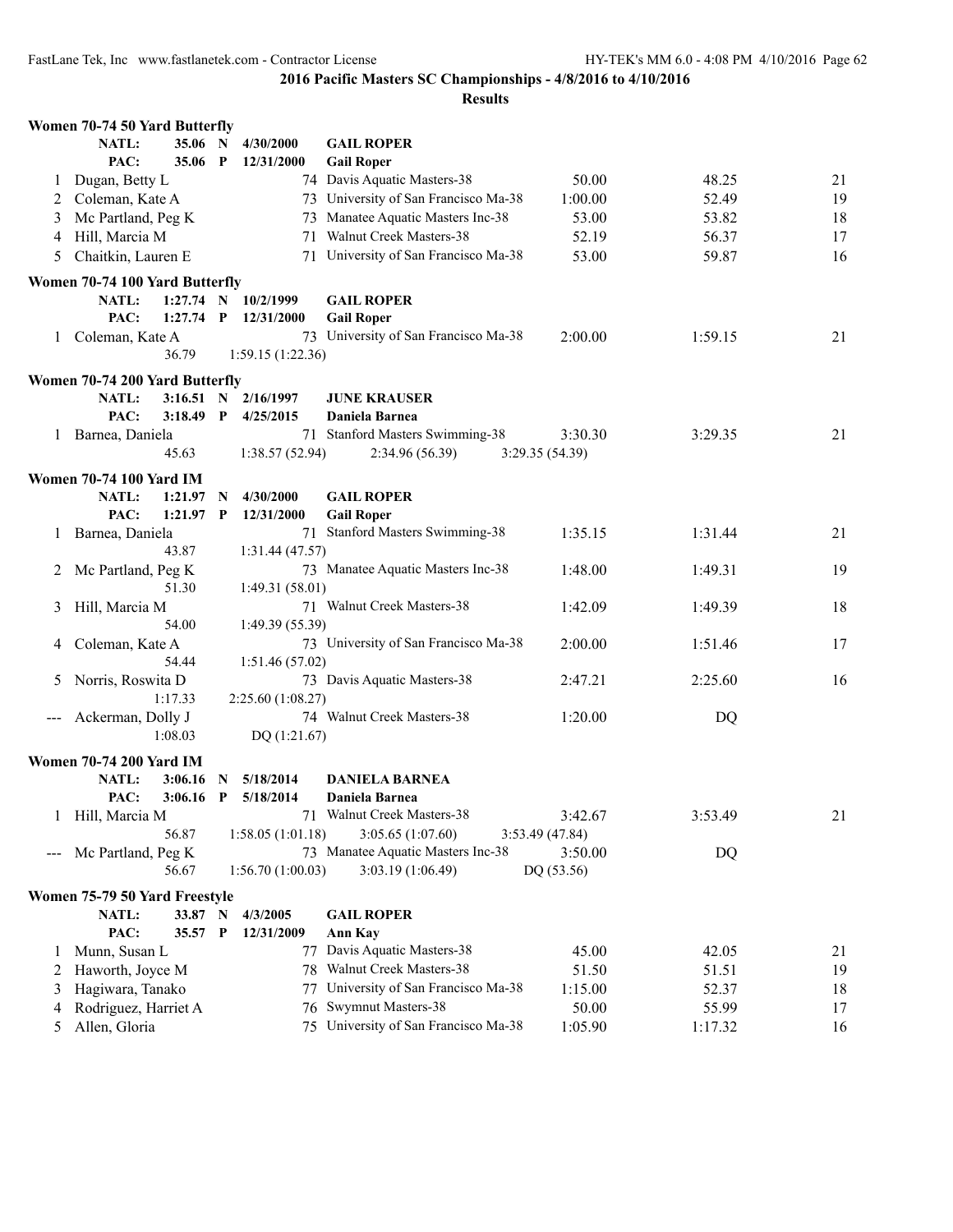|   | Women 75-79 100 Yard Freestyle  |                |              |                    |                                      |                                          |                    |    |
|---|---------------------------------|----------------|--------------|--------------------|--------------------------------------|------------------------------------------|--------------------|----|
|   | NATL:                           | $1:16.23$ N    |              | 4/24/2005          | <b>GAIL ROPER</b>                    |                                          |                    |    |
|   | PAC:                            | $1:20.83$ P    |              | 12/31/1998         | <b>Margery Meyer</b>                 |                                          |                    |    |
|   | 1 Munn, Susan L                 |                |              |                    | 77 Davis Aquatic Masters-38          | 1:29.55                                  | 1:27.96            | 21 |
|   |                                 | 42.93          |              | 1:27.96 (45.03)    |                                      |                                          |                    |    |
|   | 2 Hagiwara, Tanako              |                |              |                    | 77 University of San Francisco Ma-38 | 2:30.00                                  | 1:53.78            | 19 |
|   |                                 | 54.90          |              | 1:53.78 (58.88)    |                                      |                                          |                    |    |
| 3 | Haworth, Joyce M                |                |              |                    | 78 Walnut Creek Masters-38           | 1:50.44                                  | 1:55.29            | 18 |
|   |                                 | 55.21          |              | 1:55.29(1:00.08)   |                                      |                                          |                    |    |
| 4 | Allen, Gloria                   |                |              |                    | 75 University of San Francisco Ma-38 | 4:04.90                                  | 2:47.74            | 17 |
|   | Women 75-79 200 Yard Freestyle  |                |              |                    |                                      |                                          |                    |    |
|   | NATL:                           | 2:53.05        |              | N 3/8/2009         | <b>RONNIE KAMPHAUSEN</b>             |                                          |                    |    |
|   | PAC:                            | 2:57.07        | $\mathbf{P}$ | 5/4/2014           | <b>Susan Munn</b>                    |                                          |                    |    |
|   | 1 Hagiwara, Tanako              |                |              |                    | 77 University of San Francisco Ma-38 | 4:30.00                                  | 4:11.47            | 21 |
|   |                                 | 57.68          |              | 2:01.18(1:03.50)   | 3:07.02(1:05.84)                     | 4:11.47(1:04.45)                         |                    |    |
|   | Women 75-79 500 Yard Freestyle  |                |              |                    |                                      |                                          |                    |    |
|   | NATL:                           | $7:32.58$ N    |              | 5/16/2009          | <b>RONNIE KAMPHAUSEN</b>             |                                          |                    |    |
|   | PAC:                            | 8:01.81 P      |              | 12/31/1998         | <b>Margery Meyer</b>                 |                                          |                    |    |
|   | Munn, Susan L                   |                |              |                    | 77 Davis Aquatic Masters-38          | 9:30.45                                  | 8:36.70            | 21 |
|   |                                 | 47.28          |              | 1:39.22(51.94)     | 2:31.69(52.47)                       | 3:24.21(52.52)                           |                    |    |
|   |                                 | 4:16.71(52.50) |              | 5:09.93 (53.22)    | 6:02.00(52.07)                       | 6:54.35(52.35)                           |                    |    |
|   |                                 | 7:46.18(51.83) |              | 8:36.70 (50.52)    |                                      |                                          |                    |    |
| 2 | Hagiwara, Tanako                |                |              |                    | 77 University of San Francisco Ma-38 | 13:00.00                                 | 10:44.61           | 19 |
|   |                                 | 58.71          |              | 2:01.16 (1:02.45)  | 3:06.92(1:05.76)                     | 4:12.06(1:05.14)                         |                    |    |
|   | 5:18.72 (1:06.66)               |                |              | 6:24.22(1:05.50)   | 7:30.19(1:05.97)                     | 8:36.70 (1:06.51)                        |                    |    |
|   | 9:42.76 (1:06.06)               |                |              | 10:44.61 (1:01.85) |                                      |                                          |                    |    |
|   | Women 75-79 1650 Yard Freestyle |                |              |                    |                                      |                                          |                    |    |
|   | <b>NATL:</b>                    | 26:53.24       | N            | 5/16/2009          | <b>RONNIE KAMPHAUSEN</b>             |                                          |                    |    |
|   | PAC:                            | 27:33.86 P     |              | 12/31/1999         | <b>Margery Meyer</b>                 |                                          |                    |    |
| 1 | Hagiwara, Tanako                |                |              |                    | 77 University of San Francisco Ma-38 | 40:00.00                                 | 35:57.00           | 21 |
|   |                                 | 59.48          |              | 2:01.40(1:01.92)   | 3:04.73(1:03.33)                     | 4:08.88(1:04.15)                         |                    |    |
|   | 5:14.09(1:05.21)                |                |              | 6:19.18(1:05.09)   | 7:24.77(1:05.59)                     | 8:29.78 (1:05.01)                        |                    |    |
|   | 9:34.38(1:04.60)                |                |              | 10:40.10 (1:05.72) | 11:45.83(1:05.73)                    | 12:51.12(1:05.29)                        |                    |    |
|   | 13:56.72(1:05.60)               |                |              | 15:02.09 (1:05.37) | 16:07.51 (1:05.42)                   | 17:12.78 (1:05.27)                       |                    |    |
|   | 18:17.39(1:04.61)               |                |              | 19:22.34 (1:04.95) | 20:27.71 (1:05.37)                   | 21:33.12 (1:05.41)                       |                    |    |
|   | 22:40.78 (1:07.66)              |                |              | 23:46.40 (1:05.62) | 24:52.75 (1:06.35)                   | 25:59.05 (1:06.30)                       |                    |    |
|   | 27:04.83 (1:05.78)              |                |              | 28:11.32 (1:06.49) | 29:17.53 (1:06.21)                   | 30:24.29 (1:06.76)<br>34:52.64 (1:06.87) |                    |    |
|   | 31:31.61 (1:07.32)              |                |              | 32:38.56 (1:06.95) | 33:45.77 (1:07.21)                   |                                          | 35:57.00 (1:04.36) |    |
|   | Women 75-79 50 Yard Backstroke  |                |              |                    |                                      |                                          |                    |    |
|   | NATL:                           | $40.25$ N      |              | 4/30/2000          | <b>DORIS STEADMAN</b>                |                                          |                    |    |
|   | PAC:                            | 41.40          | $\mathbf{P}$ | 12/31/2009         | <b>Ann Kay</b>                       |                                          |                    |    |
| 1 | Stretch, Nancy                  |                |              |                    | 76 The Olympic Club-38               | 53.00                                    | 52.80              | 21 |
| 2 | Haworth, Joyce M                |                |              |                    | 78 Walnut Creek Masters-38           | 1:02.16                                  | 1:03.93            | 19 |
| 3 | Hagiwara, Tanako                |                |              | 77                 | University of San Francisco Ma-38    | 2:00.00                                  | 1:14.36            | 18 |
| 4 | Fasbender, Alice J              |                |              | 77                 | San Mateo Masters-38                 | 1:20.00                                  | 1:23.38            | 17 |
|   | Women 75-79 100 Yard Backstroke |                |              |                    |                                      |                                          |                    |    |
|   | NATL:                           | 1:27.70 N      |              | 4/15/2011          | <b>NANCY BROWN</b>                   |                                          |                    |    |
|   | PAC:                            | $1:30.69$ P    |              | 12/31/2009         | Ann Kay                              |                                          |                    |    |
|   | 1 Munn, Susan L                 |                |              |                    | 77 Davis Aquatic Masters-38          | 1:54.69                                  | 1:49.59            | 21 |
|   |                                 | 54.56          |              | 1:49.59 (55.03)    |                                      |                                          |                    |    |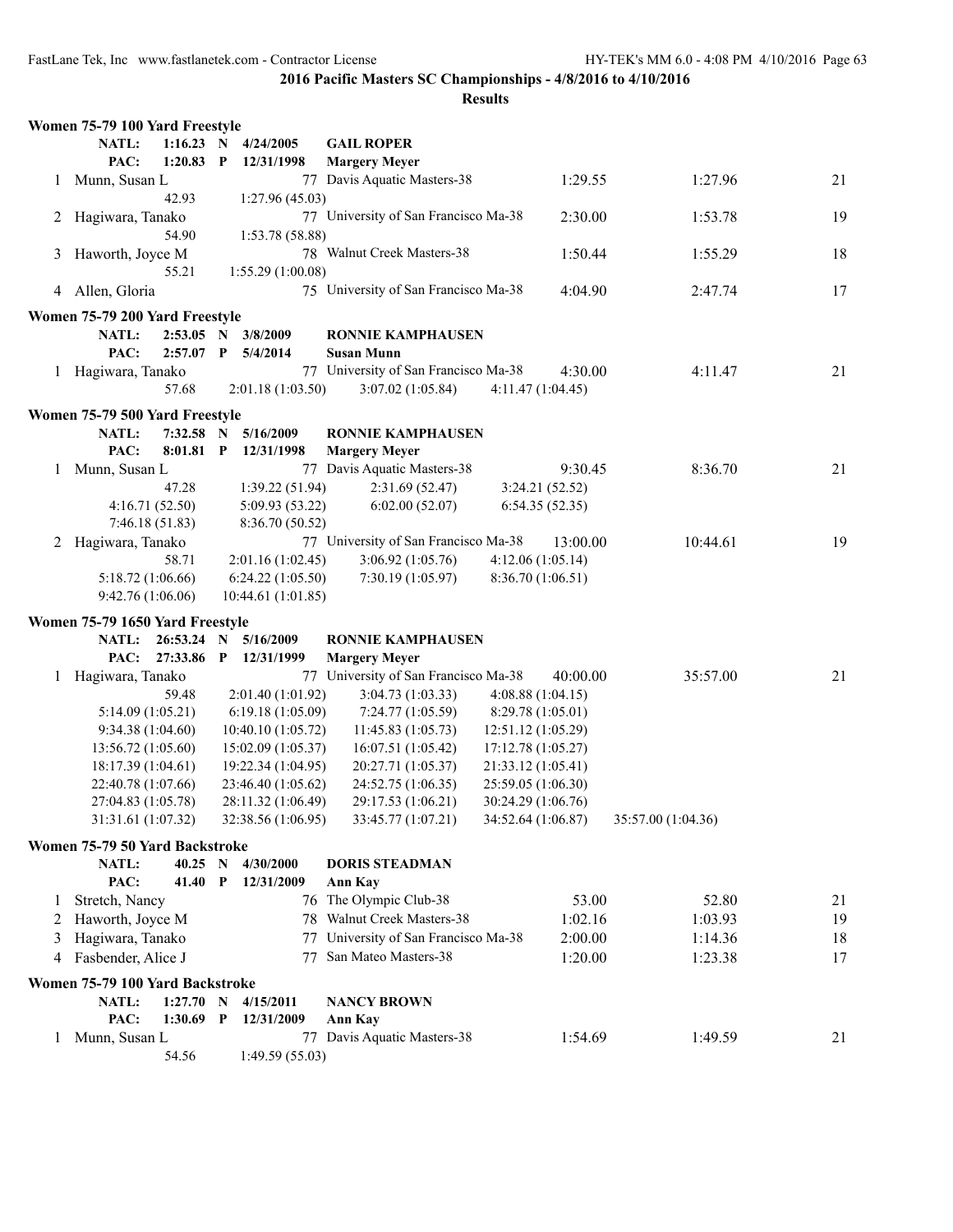|              | <b>Results</b>                                              |              |                         |                                           |                           |         |    |  |  |  |
|--------------|-------------------------------------------------------------|--------------|-------------------------|-------------------------------------------|---------------------------|---------|----|--|--|--|
|              | (Women 75-79 100 Yard Backstroke)                           |              |                         |                                           |                           |         |    |  |  |  |
|              | 2 Allen, Gloria                                             |              |                         | 75 University of San Francisco Ma-38      | 5:04.90                   | 3:21.39 | 19 |  |  |  |
|              | 1:40.13                                                     |              | 3:21.39(1:41.26)        |                                           |                           |         |    |  |  |  |
|              | Women 75-79 200 Yard Backstroke                             |              |                         |                                           |                           |         |    |  |  |  |
|              | NATL:<br>$3:15.04$ N                                        |              | 4/15/2011               | <b>NANCY BROWN</b>                        |                           |         |    |  |  |  |
|              | PAC:<br>$3:20.52$ P                                         |              | 12/31/2009              | <b>Ann Kay</b>                            |                           |         |    |  |  |  |
| $\mathbf{1}$ | Munn, Susan L                                               |              |                         | 77 Davis Aquatic Masters-38               | 3:45.35                   | 3:58.54 | 21 |  |  |  |
|              | 57.89                                                       |              | 1:58.11(1:00.22)        | 2:59.12(1:01.01)                          | 3:58.54(59.42)            |         |    |  |  |  |
|              |                                                             |              |                         |                                           |                           |         |    |  |  |  |
|              | Women 75-79 50 Yard Breaststroke                            |              |                         |                                           |                           |         |    |  |  |  |
|              | NATL:<br>41.53 N<br>PAC:<br>$45.62$ P                       |              | 4/13/2014<br>12/31/2006 | <b>JOANN LEILICH</b><br><b>Ann Hirsch</b> |                           |         |    |  |  |  |
|              |                                                             |              |                         | 76 Swymnut Masters-38                     | 1:01.00                   | 57.42   | 21 |  |  |  |
|              | 1 Rodriguez, Harriet A                                      |              |                         | 79 Swymnut Masters-38                     | 1:00.00                   | 58.20   | 19 |  |  |  |
| 2            | Flesh, Anice W                                              |              |                         | 78 Walnut Creek Masters-38                |                           |         |    |  |  |  |
| 3            | Haworth, Joyce M                                            |              |                         |                                           | 58.52                     | 1:02.01 | 18 |  |  |  |
|              | Women 75-79 100 Yard Breaststroke                           |              |                         |                                           |                           |         |    |  |  |  |
|              | 1:29.24 N<br><b>NATL:</b>                                   |              | 4/11/2014               | <b>JOANN LEILICH</b>                      |                           |         |    |  |  |  |
|              | PAC:<br>$1:37.04$ P                                         |              | 12/31/2006              | <b>Ann Hirsch</b>                         |                           |         |    |  |  |  |
|              | 1 Flesh, Anice W                                            |              |                         | 79 Swymnut Masters-38                     | 2:15.00                   | 2:14.52 | 21 |  |  |  |
|              | 1:04.27                                                     |              | 2:14.52(1:10.25)        |                                           |                           |         |    |  |  |  |
|              | 2 Haworth, Joyce M                                          |              |                         | 78 Walnut Creek Masters-38                | 2:10.02                   | 2:15.81 | 19 |  |  |  |
|              | 1:04.95                                                     |              | 2:15.81 (1:10.86)       |                                           |                           |         |    |  |  |  |
|              | Women 75-79 200 Yard Breaststroke                           |              |                         |                                           |                           |         |    |  |  |  |
|              | <b>NATL:</b><br>3:16.31 N                                   |              | 4/5/2014                | <b>JOANN LEILICH</b>                      |                           |         |    |  |  |  |
|              | PAC:<br>$3:31.35$ P                                         |              | 12/31/2006              | <b>Ann Hirsch</b>                         |                           |         |    |  |  |  |
|              | 1 Haworth, Joyce M                                          |              |                         | 78 Walnut Creek Masters-38                | 4:35.61                   | 4:48.16 | 21 |  |  |  |
|              | 1:05.48                                                     |              | 2:17.80(1:12.32)        | 3:33.24(1:15.44)                          | 4:48.16(1:14.92)          |         |    |  |  |  |
|              | Women 75-79 50 Yard Butterfly                               |              |                         |                                           |                           |         |    |  |  |  |
|              | <b>NATL:</b><br>$38.05 \quad N$                             |              | 4/26/2015               | <b>MARY ANN CASE</b>                      |                           |         |    |  |  |  |
|              | PAC:<br>44.32 P                                             |              | 12/31/2009              | Ann Kay                                   |                           |         |    |  |  |  |
| 1            | Stretch, Nancy                                              |              |                         | 76 The Olympic Club-38                    | 55.00                     | 53.02   | 21 |  |  |  |
|              |                                                             |              |                         |                                           |                           |         |    |  |  |  |
|              | <b>Women 75-79 100 Yard IM</b><br><b>NATL:</b><br>1:27.31 N |              | 4/24/2005               | <b>GAIL ROPER</b>                         |                           |         |    |  |  |  |
|              | PAC:<br>$1:35.11$ P                                         |              | 12/31/2009              | Ann Kay                                   |                           |         |    |  |  |  |
| $\mathbf{1}$ | Munn, Susan L                                               |              |                         | 77 Davis Aquatic Masters-38               | 2:00.45                   | 1:49.07 | 21 |  |  |  |
|              | 54.53                                                       |              | 1:49.07(54.54)          |                                           |                           |         |    |  |  |  |
|              | 2 Flesh, Anice W                                            |              |                         | 79 Swymnut Masters-38                     | 2:05.00                   | 2:08.33 | 19 |  |  |  |
|              | 1:05.20                                                     |              | 2:08.33(1:03.13)        |                                           |                           |         |    |  |  |  |
|              |                                                             |              |                         |                                           |                           |         |    |  |  |  |
|              | <b>Women 75-79 200 Yard IM</b>                              |              |                         |                                           |                           |         |    |  |  |  |
|              | <b>NATL:</b><br>3:18.40                                     | N            | 4/24/2005               | <b>GAIL ROPER</b>                         |                           |         |    |  |  |  |
|              | PAC:<br>3:36.77                                             | $\mathbf{P}$ | 12/31/2006              | Ann Hirsch<br>77 Davis Aquatic Masters-38 |                           |         |    |  |  |  |
| $\perp$      | Munn, Susan L                                               |              |                         |                                           | 3:50.36                   | 3:52.28 | 21 |  |  |  |
|              | 55.74<br>Stretch, Nancy                                     |              |                         | 3:02.67()<br>76 The Olympic Club-38       | 3:52.28(49.61)<br>3:55.00 | 3:57.49 | 19 |  |  |  |
| $\mathbb{Z}$ | 53.20                                                       |              | 1:53.66(1:00.46)        | 3:01.41 (1:07.75)                         | 3:57.49 (56.08)           |         |    |  |  |  |
|              |                                                             |              |                         |                                           |                           |         |    |  |  |  |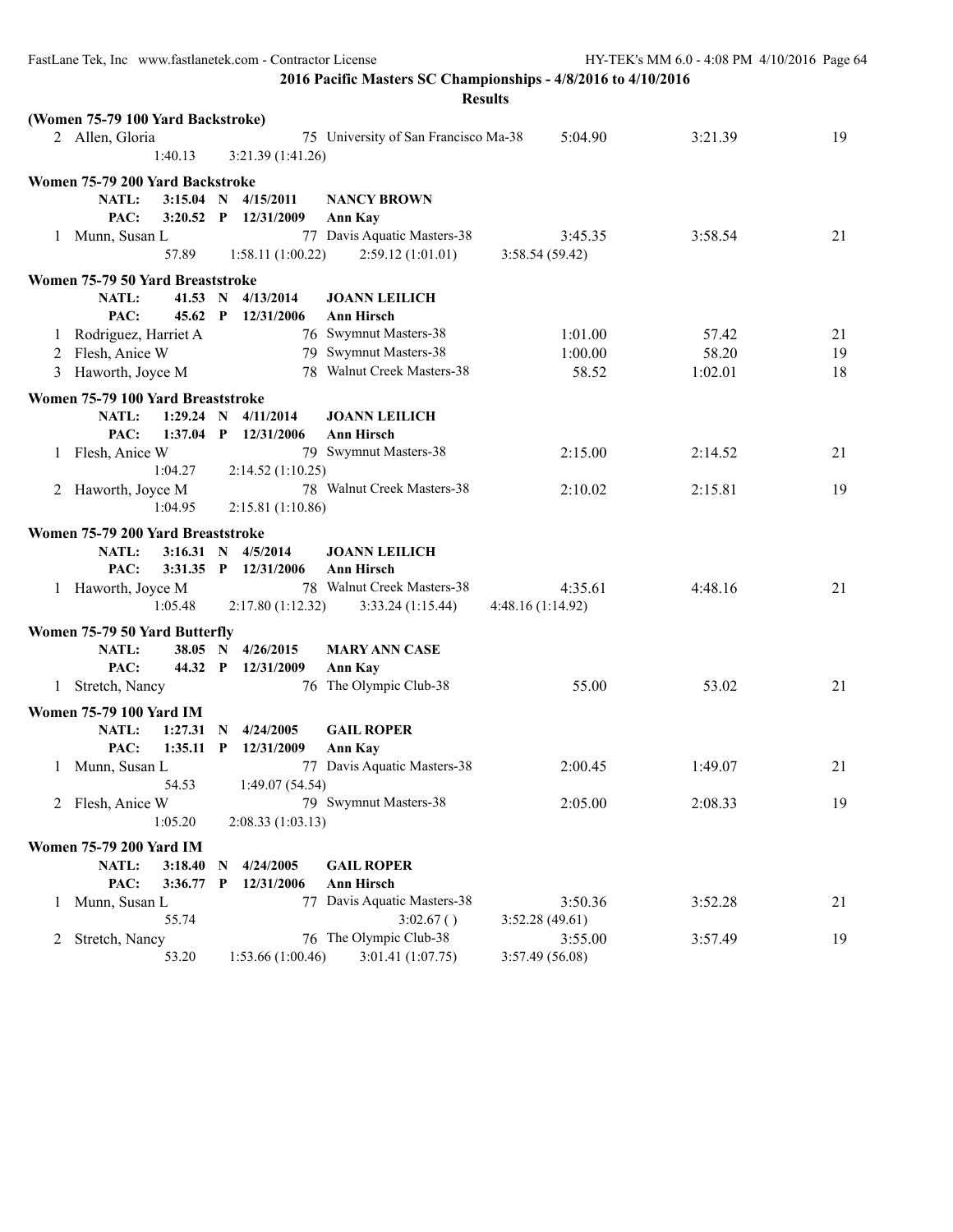|   | <b>Women 75-79 400 Yard IM</b>  |                    |              |                    |                                                              |                    |          |    |
|---|---------------------------------|--------------------|--------------|--------------------|--------------------------------------------------------------|--------------------|----------|----|
|   | NATL:                           | 7:03.61            | $\mathbf N$  | 4/10/2005          | <b>GAIL ROPER</b>                                            |                    |          |    |
|   | PAC:                            | 7:24.42            | $\mathbf{P}$ | 12/31/2006         | <b>Ann Hirsch</b>                                            |                    |          |    |
|   | 1 Stretch, Nancy                |                    |              |                    | 76 The Olympic Club-38                                       | 8:05.00            | 8:21.24  | 21 |
|   |                                 | 53.62              |              | 1:59.73(1:06.11)   | 3:03.34(1:03.61)                                             | 4:04.67(1:01.33)   |          |    |
|   | 5:14.03 (1:09.36)               |                    |              | 6:24.82(1:10.79)   | 7:23.76 (58.94)                                              | 8:21.24 (57.48)    |          |    |
|   |                                 |                    |              |                    |                                                              |                    |          |    |
|   | Women 80-84 50 Yard Freestyle   |                    |              |                    |                                                              |                    |          |    |
|   | NATL:<br>PAC:                   | 34.20 N<br>37.11 P |              | 12/13/2015         | <b>JOHNNIE DETRICK</b>                                       |                    |          |    |
|   |                                 |                    |              | 12/31/2003         | <b>Margery Meyer</b>                                         |                    |          |    |
| 1 | Tegner, Thyra                   |                    |              |                    | 80 Almaden Masters-38                                        | 52.00              | 50.28    | 21 |
| 2 | Bensu, Janet L                  |                    |              |                    | 83 University of San Francisco Ma-38                         | 57.67              | 1:00.63  | 19 |
| 3 | Allen, Mary A                   |                    |              |                    | 83 University of San Francisco Ma-38                         | 1:13.92            | 1:20.90  | 18 |
|   | Women 80-84 100 Yard Freestyle  |                    |              |                    |                                                              |                    |          |    |
|   | NATL:                           | 1:22.34 N          |              | 12/13/2015         | <b>JOHNNIE DETRICK</b>                                       |                    |          |    |
|   | PAC:                            | 1:24.09            | $\mathbf{P}$ | 12/31/2003         | <b>Margery Meyer</b>                                         |                    |          |    |
| 1 | Tegner, Thyra                   |                    |              |                    | 80 Almaden Masters-38                                        | 2:01.00            | 1:56.53  | 21 |
|   |                                 | 52.68              |              | 1:56.53(1:03.85)   |                                                              |                    |          |    |
| 2 | Bensu, Janet L                  |                    |              |                    | 83 University of San Francisco Ma-38                         | 2:13.17            | 2:04.92  | 19 |
|   |                                 | 57.01              |              | 2:04.92 (1:07.91)  |                                                              |                    |          |    |
| 3 | Allen, Mary A                   |                    |              |                    | 83 University of San Francisco Ma-38                         | 2:43.80            | 2:47.25  | 18 |
|   |                                 | 1:25.11            |              | 2:47.25 (1:22.14)  |                                                              |                    |          |    |
|   |                                 |                    |              |                    |                                                              |                    |          |    |
|   | Women 80-84 200 Yard Freestyle  |                    |              |                    |                                                              |                    |          |    |
|   | <b>NATL:</b>                    | $3:08.99$ N        |              | 2/17/2008          | <b>JEAN TROY</b>                                             |                    |          |    |
|   | PAC:                            | $3:10.14$ P        |              | 12/31/2003         | <b>Margery Meyer</b>                                         |                    |          |    |
|   | 1 Bensu, Janet L                |                    |              |                    | 83 University of San Francisco Ma-38                         | 4:23.52            | 4:32.61  | 21 |
|   |                                 | 1:01.14            |              | 2:10.53(1:09.39)   | 3:21.16(1:10.63)                                             | 4:32.61(1:11.45)   |          |    |
|   | Women 80-84 500 Yard Freestyle  |                    |              |                    |                                                              |                    |          |    |
|   | <b>NATL:</b>                    | 8:26.37 N          |              | 3/30/2008          | <b>JEAN TROY</b>                                             |                    |          |    |
|   | PAC:                            | 8:33.61            | $\mathbf{P}$ | 12/31/2003         | <b>Margery Meyer</b>                                         |                    |          |    |
|   | 1 Mc Cubbin, Miek               |                    |              |                    | 80 San Mateo Masters-38                                      | 8:57.07            | 8:53.23  | 21 |
|   |                                 | 46.14              |              | 1:38.27(52.13)     | 2:32.23(53.96)                                               | 3:26.85(54.62)     |          |    |
|   | 4:21.07(54.22)                  |                    |              | 5:15.80(54.73)     | 6:11.04(55.24)                                               | 7:06.90(55.86)     |          |    |
|   | 8:00.90 (54.00)                 |                    |              | 8:53.23 (52.33)    |                                                              |                    |          |    |
| 2 | Bensu, Janet L                  |                    |              |                    | 83 University of San Francisco Ma-38                         | 11:22.73           | 11:52.56 | 19 |
|   |                                 | 1:02.74            |              | 2:11.08 (1:08.34)  | 3:23.54(1:12.46)                                             | 4:35.86 (1:12.32)  |          |    |
|   | 5:48.77 (1:12.91)               |                    |              | 7:01.51 (1:12.74)  | 8:14.36 (1:12.85)                                            | 9:27.08(1:12.72)   |          |    |
|   | 10:40.71 (1:13.63)              |                    |              | 11:52.56 (1:11.85) |                                                              |                    |          |    |
|   |                                 |                    |              |                    |                                                              |                    |          |    |
|   | Women 80-84 1000 Yard Freestyle |                    |              |                    |                                                              |                    |          |    |
|   | NATL:                           | 17:20.18 N         |              | 3/30/2008          | <b>JEAN TROY</b>                                             |                    |          |    |
|   | PAC:                            | 17:33.20           | $\mathbf{P}$ | 12/31/2003         | <b>Margery Meyer</b><br>83 University of San Francisco Ma-38 |                    |          |    |
| 1 | Bensu, Janet L                  |                    |              |                    |                                                              | 24:04.24           | 22:01.83 | 21 |
|   |                                 | 56.87              |              | 2:02.60(1:05.73)   | 3:10.32(1:07.72)                                             | 4:17.96(1:07.64)   |          |    |
|   | 5:22.75 (1:04.79)               |                    |              | 6:29.81(1:07.06)   | 7:37.96(1:08.15)                                             | 8:44.57(1:06.61)   |          |    |
|   | 9:52.41(1:07.84)                |                    |              | 11:00.12(1:07.71)  | 12:06.25(1:06.13)                                            | 13:12.57 (1:06.32) |          |    |
|   | 14:19.21 (1:06.64)              |                    |              | 15:25.54 (1:06.33) | 16:31.99 (1:06.45)                                           | 17:39.52 (1:07.53) |          |    |
|   | 18:46.81 (1:07.29)              |                    |              | 19:52.87 (1:06.06) | 20:59.66 (1:06.79)                                           | 22:01.83 (1:02.17) |          |    |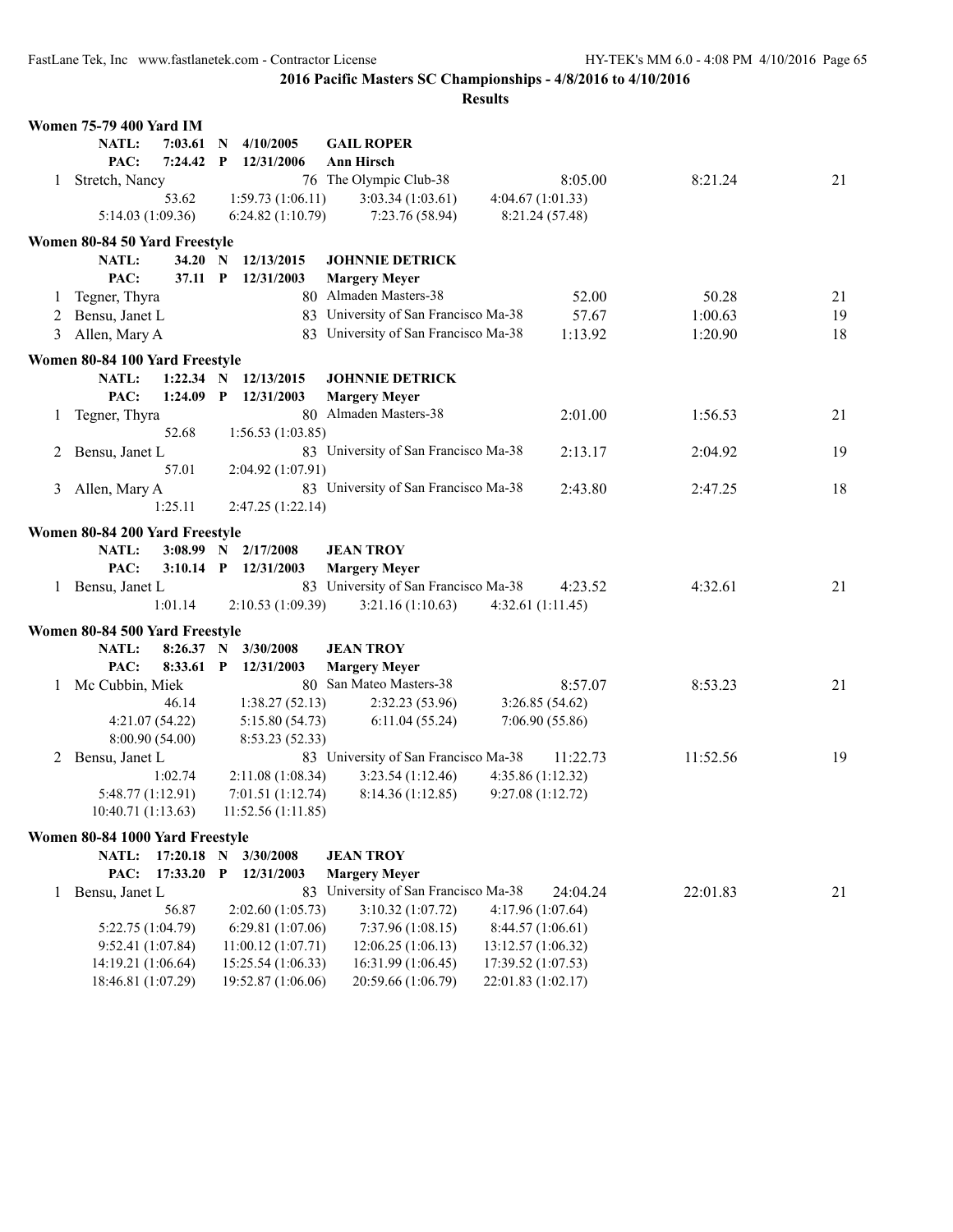|   | Women 80-84 1650 Yard Freestyle |                  |              |                     |                                      |                   |          |                  |    |
|---|---------------------------------|------------------|--------------|---------------------|--------------------------------------|-------------------|----------|------------------|----|
|   | <b>NATL:</b>                    | 28:35.79 N       |              | 4/19/2009           | <b>BETTY LORENZI</b>                 |                   |          |                  |    |
|   | PAC:                            | 28:59.28         | $\mathbf{P}$ | 12/31/2003          | <b>Margery Meyer</b>                 |                   |          |                  |    |
| 1 | Mc Cubbin, Miek                 |                  |              | 80                  | San Mateo Masters-38                 |                   | 32:07.11 | 30:46.75         | 21 |
|   |                                 | 49.09            |              | 1:41.05(51.96)      | 2:34.72(53.67)                       | 3:29.73(55.01)    |          |                  |    |
|   |                                 | 4:24.25 (54.52)  |              | 5:19.07(54.82)      | 6:14.57(55.50)                       | 7:10.27(55.70)    |          |                  |    |
|   |                                 | 8:05.38(55.11)   |              | 9:01.16(55.78)      | 9:57.34(56.18)                       | 10:52.90(55.56)   |          |                  |    |
|   |                                 | 11:48.95(56.05)  |              | 12:45.85 (56.90)    | 13:42.87 (57.02)                     | 14:39.53 (56.66)  |          |                  |    |
|   |                                 | 15:35.51 (55.98) |              | 16:32.09 (56.58)    | 17:29.54 (57.45)                     | 18:25.96 (56.42)  |          |                  |    |
|   |                                 | 19:22.11 (56.15) |              | 20:19.13 (57.02)    | 21:16.37 (57.24)                     | 22:13.34 (56.97)  |          |                  |    |
|   |                                 | 23:10.68 (57.34) |              | 24:08.13 (57.45)    | 25:05.48 (57.35)                     | 26:02.81 (57.33)  |          |                  |    |
|   |                                 | 26:59.67 (56.86) |              | 27:58.03 (58.36)    | 28:55.66 (57.63)                     | 29:53.26 (57.60)  |          | 30:46.75 (53.49) |    |
|   | Women 80-84 50 Yard Backstroke  |                  |              |                     |                                      |                   |          |                  |    |
|   | NATL:                           | 43.57            | $\mathbf N$  | 4/19/2009           | <b>BETTY LORENZI</b>                 |                   |          |                  |    |
|   | PAC:                            | 45.16            | $\mathbf{P}$ | 12/31/2003          | <b>Margery Meyer</b>                 |                   |          |                  |    |
| 1 | Mc Cubbin, Miek                 |                  |              |                     | 80 San Mateo Masters-38              |                   | 53.67    | 49.22            | 21 |
| 2 | Tegner, Thyra                   |                  |              |                     | 80 Almaden Masters-38                |                   | 1:16.00  | 1:06.35          | 19 |
| 3 | Bensu, Janet L                  |                  |              |                     | 83 University of San Francisco Ma-38 |                   | 1:12.26  | 1:17.66          | 18 |
| 4 | Allen, Mary A                   |                  |              |                     | 83 University of San Francisco Ma-38 |                   | 1:32.00  | 1:35.36          | 17 |
|   | Women 80-84 100 Yard Backstroke |                  |              |                     |                                      |                   |          |                  |    |
|   | NATL:                           | 1:32.37 N        |              | 4/19/2009           | <b>BETTY LORENZI</b>                 |                   |          |                  |    |
|   | PAC:                            | 1:42.14          | $\mathbf{P}$ | 12/31/2003          | <b>Margery Meyer</b>                 |                   |          |                  |    |
|   | Tegner, Thyra                   |                  |              |                     | 80 Almaden Masters-38                |                   | 2:50.00  | 2:27.56          | 21 |
| 1 |                                 | 1:09.95          |              | 2:27.56(1:17.61)    |                                      |                   |          |                  |    |
|   |                                 |                  |              |                     | 83 University of San Francisco Ma-38 |                   | 2:34.32  | 2:41.26          | 19 |
| 2 | Bensu, Janet L                  | 1:17.99          |              |                     |                                      |                   |          |                  |    |
|   |                                 |                  |              | 2:41.26 (1:23.27)   | 83 University of San Francisco Ma-38 |                   | 3:10.62  | 3:19.74          | 18 |
| 3 | Allen, Mary A                   | 1:36.55          |              | 3:19.74(1:43.19)    |                                      |                   |          |                  |    |
|   |                                 |                  |              |                     |                                      |                   |          |                  |    |
|   | Women 80-84 200 Yard Backstroke |                  |              |                     |                                      |                   |          |                  |    |
|   | NATL:                           | 3:26.72          | $\mathbf N$  | 4/19/2009           | <b>BETTY LORENZI</b>                 |                   |          |                  |    |
|   | PAC:                            | 3:54.08          | $\mathbf{P}$ | 12/31/1998          | <b>Marjorie Sharpe</b>               |                   |          |                  |    |
| 1 | Tegner, Thyra                   |                  |              |                     | 80 Almaden Masters-38                |                   | 5:00.00  | 5:14.88          | 21 |
|   |                                 | 1:12.66          |              | 2:31.78 (1:19.12)   | 3:54.67 (1:22.89)                    | 5:14.88 (1:20.21) |          |                  |    |
| 2 | Allen, Mary A                   |                  |              |                     | 83 University of San Francisco Ma-38 |                   | 6:27.38  | 6:40.38          | 19 |
|   |                                 | 1:39.35          |              | 3:23.28(1:43.93)    | 5:02.91 (1:39.63)                    | 6:40.38 (1:37.47) |          |                  |    |
|   | Women 80-84 50 Yard Butterfly   |                  |              |                     |                                      |                   |          |                  |    |
|   | NATL:                           |                  |              | 50.10 N 4/15/2007   | LOIS KIVI NOCHMAN                    |                   |          |                  |    |
|   | PAC:                            |                  |              | 52.26 P 4/3/2011    | <b>Ann Hirsch</b>                    |                   |          |                  |    |
|   | 1 Callison, Barbara F           |                  |              |                     | 83 Rinconada Masters-38              |                   | 55.00    | 56.41            | 21 |
|   |                                 |                  |              |                     |                                      |                   |          |                  |    |
|   | Women 80-84 100 Yard Butterfly  |                  |              | 1:54.16 N 4/22/2007 | <b>LOIS KIVI NOCHMAN</b>             |                   |          |                  |    |
|   | <b>NATL:</b><br>PAC:            | $2:04.58$ P      |              | 3/27/2011           | Ann M Hirsch                         |                   |          |                  |    |
|   | 1 Callison, Barbara F           |                  |              |                     | 83 Rinconada Masters-38              |                   | 2:30.00  | 2:30.63          | 21 |
|   |                                 | 49.87            |              |                     |                                      |                   |          |                  |    |
|   |                                 |                  |              | 2:30.63(1:40.76)    |                                      |                   |          |                  |    |
|   | Women 80-84 200 Yard IM         |                  |              |                     |                                      |                   |          |                  |    |
|   | NATL:                           | 3:48.28          | $\mathbf N$  | 2/6/2016            | <b>JOHNNIE DETRICK</b>               |                   |          |                  |    |
|   | PAC:                            | $3:53.17$ P      |              | 2/12/2011           | Ann M Hirsch                         |                   |          |                  |    |
|   | 1 Callison, Barbara F           |                  |              |                     | 83 Rinconada Masters-38              |                   | 4:30.00  | 4:23.22          | 21 |
|   |                                 | 1:01.29          |              | 2:05.89(1:04.60)    | 3:21.97(1:16.08)                     | 4:23.22(1:01.25)  |          |                  |    |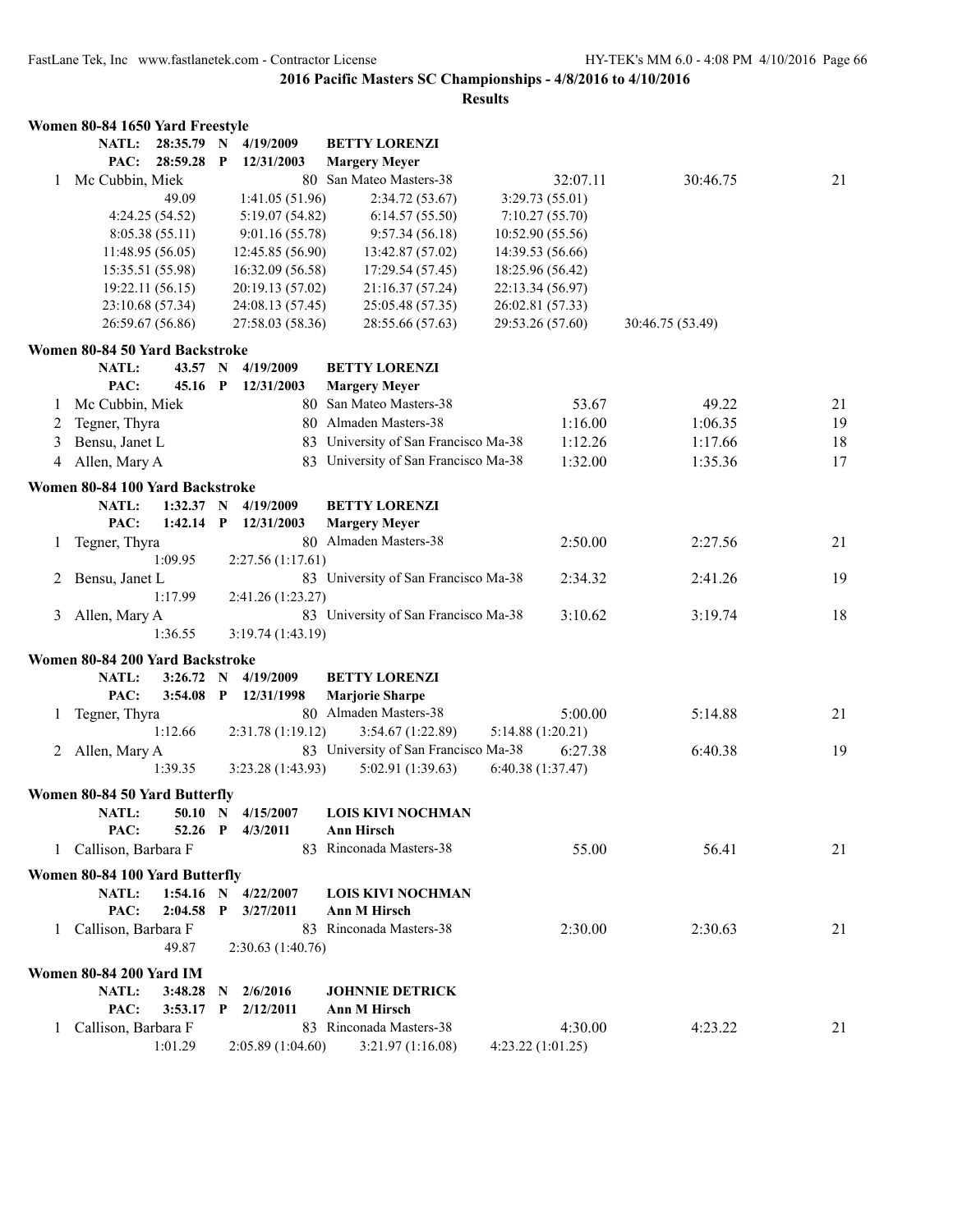|   | Women 85-89 50 Yard Freestyle     |             |                   |                    |                                      |                    |                    |    |
|---|-----------------------------------|-------------|-------------------|--------------------|--------------------------------------|--------------------|--------------------|----|
|   | NATL:                             | 41.21 N     |                   | 3/9/2013           | <b>BETTY RUSS</b>                    |                    |                    |    |
|   | PAC:                              | 42.36 P     |                   | 12/31/2009         | <b>Margery Meyer</b>                 |                    |                    |    |
| 1 | Hirsch, Ann M                     |             |                   |                    | 85 Walnut Creek Masters-38           | 49.00              | 49.11              | 21 |
| 2 | Voorhees, Margaret S              |             |                   |                    | 87 University of San Francisco Ma-38 | 1:10.00            | 1:10.99            | 19 |
|   |                                   |             |                   |                    |                                      |                    |                    |    |
|   | Women 85-89 1650 Yard Freestyle   |             |                   |                    |                                      |                    |                    |    |
|   | NATL:                             | 30:52.20    | $\mathbf N$       | 4/11/2013          | <b>BETTY LORENZI</b>                 |                    |                    |    |
|   | PAC:                              | 31:15.55    | $\mathbf{P}$      | 12/31/2009         | <b>Margery Meyer</b>                 |                    |                    |    |
| 1 | Lambertson, Ann M                 |             |                   |                    | 85 San Mateo Masters-38              | 50:00.00           | 44:04.49           | 21 |
|   |                                   | 1:09.05     |                   | 3:45.78(2:36.73)   | 5:05.79 (1:20.01)                    | 6:23.68(1:17.89)   |                    |    |
|   | 7:41.67 (1:17.99)                 |             |                   | 9:04.01 (1:22.34)  | 10:24.90 (1:20.89)                   | 11:44.54(1:19.64)  |                    |    |
|   | 14:24.72 (2:40.18)                |             |                   | 17:04.74 (2:40.02) | 19:46.80 (2:42.06)                   | 25:13.25 (5:26.45) |                    |    |
|   |                                   |             |                   | 27:56.54()         |                                      |                    |                    |    |
|   |                                   |             |                   | 29:15.47()         | 31:57.51 (2:42.04)                   | 34:42.28 (2:44.77) |                    |    |
|   | 36:04.25 (1:21.97)                |             |                   | 37:25.65 (1:21.40) | 38:48.20 (1:22.55)                   | 40:09.27 (1:21.07) |                    |    |
|   | 41:25.35 (1:16.08)                |             |                   |                    |                                      | 42:48.44()         | 44:04.49 (1:16.05) |    |
|   | Women 85-89 50 Yard Backstroke    |             |                   |                    |                                      |                    |                    |    |
|   | NATL:                             | 46.77       | N                 | 2/9/2013           | <b>BETTY LORENZI</b>                 |                    |                    |    |
|   | PAC:                              | 52.22 P     |                   | 12/31/2002         | <b>Marjorie Sharpe</b>               |                    |                    |    |
| 1 | Hirsch, Ann M                     |             |                   |                    | 85 Walnut Creek Masters-38           | 57.00              | 56.39              | 21 |
| 2 | Voorhees, Margaret S              |             |                   |                    | 87 University of San Francisco Ma-38 | 1:18.00            | 1:23.45            | 19 |
|   |                                   |             |                   |                    |                                      |                    |                    |    |
|   | Women 85-89 100 Yard Backstroke   |             |                   |                    |                                      |                    |                    |    |
|   | NATL:                             | 1:40.00     | $\mathbf N$       | 2/10/2013          | <b>BETTY LORENZI</b>                 |                    |                    |    |
|   | PAC:                              | 1:59.59     |                   | P 12/31/2003       | <b>Marjorie Sharpe</b>               |                    |                    |    |
| 1 | Hirsch, Ann M                     |             |                   |                    | 85 Walnut Creek Masters-38           | 2:10.00            | 2:02.70            | 21 |
|   |                                   | 59.66       |                   | 2:02.70(1:03.04)   |                                      |                    |                    |    |
|   | Women 85-89 50 Yard Breaststroke  |             |                   |                    |                                      |                    |                    |    |
|   | NATL:                             | 56.22 N     |                   | 4/13/2014          | <b>NAN BOHL</b>                      |                    |                    |    |
|   | PAC:                              | 55.81 P     |                   | 2/20/2016          | <b>Ann Hirsch</b>                    |                    |                    |    |
|   | 1 Hirsch, Ann M                   |             |                   |                    | 85 Walnut Creek Masters-38           | 59.00              | 55.14P             | 21 |
|   |                                   |             |                   |                    |                                      |                    |                    |    |
|   | Women 85-89 100 Yard Breaststroke |             |                   |                    |                                      |                    |                    |    |
|   | NATL:                             | 2:05.01     | $\mathbf N$       | 4/11/2014          | <b>NAN BOHL</b>                      |                    |                    |    |
|   | PAC:                              | $2:01.37$ P |                   | 2/20/2016          | <b>Ann Hirsch</b>                    |                    |                    |    |
| 1 | Hirsch, Ann M                     |             |                   |                    | 85 Walnut Creek Masters-38           | 2:05.00            | 2:05.63            | 21 |
|   |                                   | 59.22       |                   | 2:05.63(1:06.41)   |                                      |                    |                    |    |
|   | Women 85-89 50 Yard Butterfly     |             |                   |                    |                                      |                    |                    |    |
|   | NATL:                             |             |                   | 57.02 N 3/27/2010  | <b>LOIS KIVI NOCHMAN</b>             |                    |                    |    |
|   | PAC:                              | $1:00.88$ P |                   | 12/31/2000         | <b>Jean Durston</b>                  |                    |                    |    |
|   | 1 Hirsch, Ann M                   |             |                   |                    | 85 Walnut Creek Masters-38           | 1:02.00            | 1:03.77            | 21 |
|   | <b>Women 85-89 200 Yard IM</b>    |             |                   |                    |                                      |                    |                    |    |
|   | NATL:                             | 4:17.15     |                   | 2/10/2013          | <b>JEAN TROY</b>                     |                    |                    |    |
|   | PAC:                              | 4:31.29     | N<br>$\mathbf{P}$ | 2/20/2016          | <b>Ann Hirsch</b>                    |                    |                    |    |
|   |                                   |             |                   |                    | 85 Walnut Creek Masters-38           |                    |                    |    |
|   | 1 Hirsch, Ann M                   |             |                   |                    |                                      | 4:16.00            | 4:21.54P           | 21 |
|   |                                   | 1:04.19     |                   | 2:11.48(1:07.29)   | 3:23.21(1:11.73)                     | 4:21.54(58.33)     |                    |    |
|   | Men 18-24 50 Yard Freestyle       |             |                   |                    |                                      |                    |                    |    |
|   | NATL:                             | 19.36 N     |                   | 4/28/2012          | <b>JOSH SCHNEIDER</b>                |                    |                    |    |
|   | PAC:                              | 19.97 P     |                   | 5/2/2014           | <b>Christopher Peter</b>             |                    |                    |    |
|   | 1 Hallman, Eric R                 |             |                   |                    | 24 Marcia's Enthusiastic Masters-38  | 21.99              | 22.57              | 21 |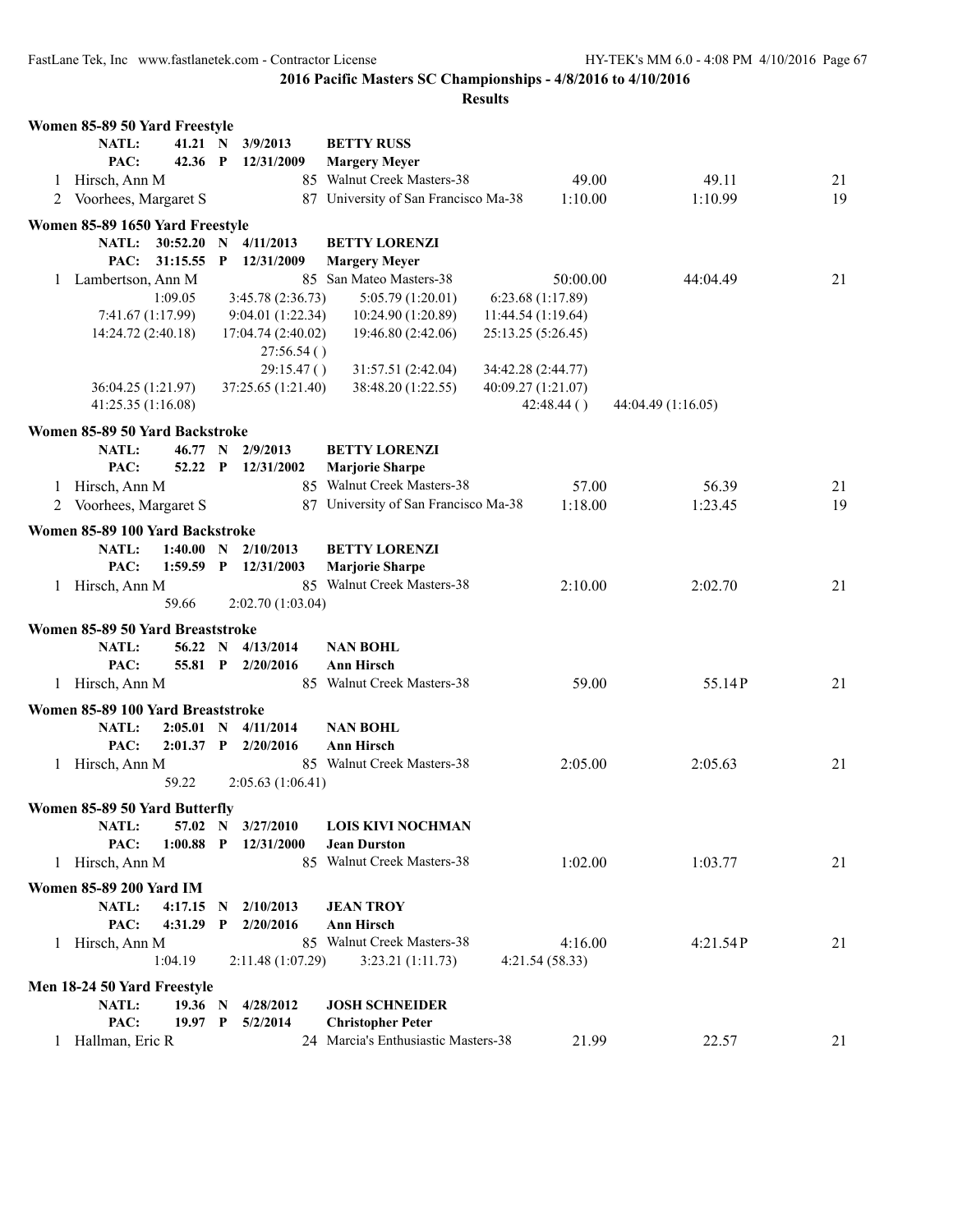FastLane Tek, Inc www.fastlanetek.com - Contractor License HY-TEK's MM 6.0 - 4:08 PM 4/10/2016 Page 68

**2016 Pacific Masters SC Championships - 4/8/2016 to 4/10/2016**

|               | (Men 18-24 50 Yard Freestyle)        |             |                                  |                                      |                 |         |    |
|---------------|--------------------------------------|-------------|----------------------------------|--------------------------------------|-----------------|---------|----|
|               | 2 Harmon, Josh P                     |             |                                  | 22 Peninsula Community Center Mas-38 | 22.00           | 22.61   | 19 |
| 3             | Gutarov, Leonid                      |             |                                  | 21 University of San Francisco Ma-38 | 35.00           | 28.94   | 18 |
|               | 4 Redd, Cameron S                    |             |                                  | 20 Marcia's Enthusiastic Masters-38  | 26.01           | 29.33   | 17 |
|               | Men 18-24 100 Yard Freestyle         |             |                                  |                                      |                 |         |    |
|               | NATL:                                | 42.59 N     | 12/1/2012                        | <b>EUGENE GODSOE</b>                 |                 |         |    |
|               | PAC:                                 | 43.77 P     | 12/31/2010                       | <b>Andy Grant</b>                    |                 |         |    |
| $\perp$       | Harmon, Josh P                       |             |                                  | 22 Peninsula Community Center Mas-38 | 48.25           | 49.42   | 21 |
|               |                                      | 23.16       | 49.42 (26.26)                    |                                      |                 |         |    |
| 2             | Hill, Taylor E                       |             |                                  | 22 Davis Aquatic Masters-38          | 49.92           | 52.13   | 19 |
|               |                                      | 24.50       | 52.13 (27.63)                    |                                      |                 |         |    |
| 3             | Heinsma, Steven R                    |             |                                  | 21 East Bay Bat Rays Masters-38      | 55.64           | 55.90   | 18 |
|               |                                      | 26.46       | 55.90 (29.44)                    |                                      |                 |         |    |
| 4             | Chen, Jacky R                        |             |                                  | 22 Marcia's Enthusiastic Masters-38  | 57.06           | 56.87   | 17 |
|               |                                      | 26.86       | 56.87 (30.01)                    |                                      |                 |         |    |
| $\mathcal{L}$ | Redd, Cameron S                      |             |                                  | 20 Marcia's Enthusiastic Masters-38  | 1:10.31         | 1:03.26 | 16 |
|               |                                      | 30.81       | 1:03.26(32.45)                   |                                      |                 |         |    |
| 6             | Gutarov, Leonid                      |             |                                  | 21 University of San Francisco Ma-38 | 1:15.00         | 1:04.90 | 15 |
|               |                                      | 30.03       | 1:04.90(34.87)                   |                                      |                 |         |    |
|               | Men 18-24 200 Yard Freestyle         |             |                                  |                                      |                 |         |    |
|               | <b>NATL:</b>                         | 1:35.02 N   | 11/8/2009                        | <b>ANDY GRANT</b>                    |                 |         |    |
|               | PAC:                                 | $1:35.02$ P | 12/31/2010                       | <b>Andy Grant</b>                    |                 |         |    |
|               | 1 Lamb, James B                      |             |                                  | 23 Santa Cruz Masters Aquatics-38    | 1:56.00         | 1:56.43 | 21 |
|               |                                      | 27.06       | 56.66 (29.60)                    | 1:26.75(30.09)                       | 1:56.43(29.68)  |         |    |
| 2             | Thomas, Michael R                    |             |                                  | 23 Los Altos Mountain View Master-38 | 1:57.50         | 1:56.68 | 19 |
|               |                                      | 26.44       | 56.42 (29.98)                    | 1:27.23(30.81)                       | 1:56.68(29.45)  |         |    |
| 3             | Leber, Nathan                        |             |                                  | 23 University of San Francisco Ma-38 | 2:00.00         | 2:01.14 | 18 |
|               |                                      | 28.32       | 59.26 (30.94)                    | 1:30.89(31.63)                       | 2:01.14(30.25)  |         |    |
| 4             | Redd, Cameron S                      |             |                                  | 20 Marcia's Enthusiastic Masters-38  | 2:50.36         | 2:20.49 | 17 |
|               |                                      | 32.09       | 1:08.13(36.04)                   | 1:44.93(36.80)                       | 2:20.49 (35.56) |         |    |
|               | Men 18-24 500 Yard Freestyle         |             |                                  |                                      |                 |         |    |
|               | NATL:                                | $4:24.81$ N | 1/24/2010                        | <b>ANDY GRANT</b>                    |                 |         |    |
|               | PAC:                                 | $4:24.81$ P | 1/24/2010                        | <b>Andy Grant</b>                    |                 |         |    |
| $\mathbf{I}$  | Lamb, James B                        |             |                                  | 23 Santa Cruz Masters Aquatics-38    | 5:20.00         | 5:21.37 | 21 |
|               |                                      | 28.49       | 59.50 (31.01)                    | 1:31.40(31.90)                       | 2:04.03(32.63)  |         |    |
|               | 2:36.34(32.31)                       |             | 3:09.56 (33.22)                  | 3:42.72(33.16)                       | 4:15.61(32.89)  |         |    |
|               | 4:48.59 (32.98)                      |             | 5:21.37 (32.78)                  |                                      |                 |         |    |
| 2             | Thomas, Michael R                    |             |                                  | 23 Los Altos Mountain View Master-38 | 5:28.50         | 5:25.23 | 19 |
|               |                                      | 28.94       | 1:00.98(32.04)                   | 1:33.71(32.73)                       | 2:06.99 (33.28) |         |    |
|               | 2:40.28 (33.29)                      |             | 3:14.01(33.73)                   | 3:47.70 (33.69)                      | 4:21.33(33.63)  |         |    |
|               | 4:53.87(32.54)                       |             | 5:25.23 (31.36)                  |                                      |                 |         |    |
| 3             | Estrada, Austin M                    |             |                                  | 21 University of San Francisco Ma-38 | 5:20.00         | 5:34.64 | 18 |
|               |                                      | 27.97       | 58.08 (30.11)                    | 1:29.54(31.46)                       | 2:02.59(33.05)  |         |    |
|               | 2:37.08 (34.49)                      |             | 3:12.23(35.15)                   | 3:47.63 (35.40)                      | 4:23.27 (35.64) |         |    |
|               | 4:59.55(36.28)                       |             | 5:34.64 (35.09)                  |                                      |                 |         |    |
| 4             | Gutarov, Leonid                      |             |                                  | 21 University of San Francisco Ma-38 | 7:30.00         | 7:26.06 | 17 |
|               |                                      | 33.87       | 1:11.53 (37.66)                  | 1:53.30(41.77)                       | 2:36.21 (42.91) |         |    |
|               | 3:20.20 (43.99)<br>7:09.31 (1:33.40) |             | 4:04.21(44.01)<br>7:26.06(16.75) |                                      | 5:35.91()       |         |    |
|               |                                      |             |                                  |                                      |                 |         |    |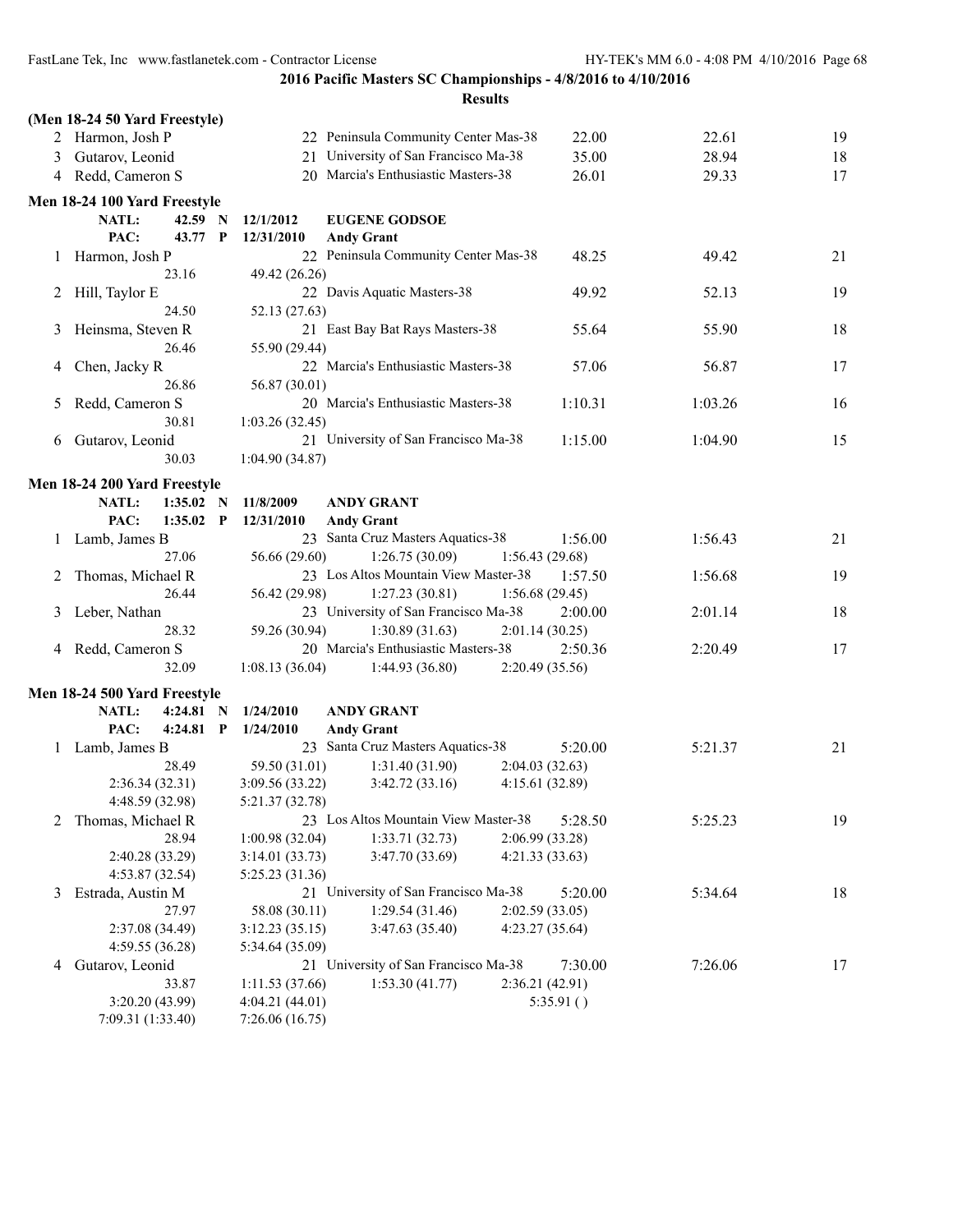|   | Men 18-24 1000 Yard Freestyle |                 |             |                  |                                      |                  |          |                  |    |
|---|-------------------------------|-----------------|-------------|------------------|--------------------------------------|------------------|----------|------------------|----|
|   | NATL:                         | $9:01.26$ N     |             | 2/13/2010        | <b>JPARNOLD</b>                      |                  |          |                  |    |
|   | PAC:                          | $9:29.54$ P     |             | 12/31/1996       | <b>Brad Winsor</b>                   |                  |          |                  |    |
| 1 | Thomas, Michael R             |                 |             |                  | 23 Los Altos Mountain View Master-38 |                  | 11:40.50 | 11:14.00         | 21 |
|   |                               | 29.87           |             | 1:03.11(33.24)   | 1:36.96(33.85)                       | 2:11.08(34.12)   |          |                  |    |
|   |                               | 2:45.36 (34.28) |             | 3:19.45 (34.09)  | 3:53.49 (34.04)                      | 4:27.41 (33.92)  |          |                  |    |
|   |                               | 5:01.42(34.01)  |             | 5:35.56 (34.14)  | 6:10.07(34.51)                       | 6:44.48(34.41)   |          |                  |    |
|   |                               | 7:18.94(34.46)  |             | 7:53.54(34.60)   | 8:28.04 (34.50)                      | 9:02.47(34.43)   |          |                  |    |
|   |                               | 9:36.66(34.19)  |             | 10:10.34(33.68)  | 10:43.11 (32.77)                     | 11:14.00 (30.89) |          |                  |    |
| 2 | Estrada, Austin M             |                 |             |                  | 21 University of San Francisco Ma-38 |                  | 12:00.00 | 11:47.03         | 19 |
|   |                               | 28.82           |             | 1:00.97(32.15)   | 1:34.78(33.81)                       | 2:09.89(35.11)   |          |                  |    |
|   | 2:44.76 (34.87)               |                 |             | 3:19.30 (34.54)  | 3:54.67(35.37)                       | 4:30.44 (35.77)  |          |                  |    |
|   |                               | 5:06.89(36.45)  |             | 5:43.67 (36.78)  | 6:20.45(36.78)                       | 6:56.88(36.43)   |          |                  |    |
|   |                               | 7:34.22 (37.34) |             | 8:11.02 (36.80)  | 8:47.51 (36.49)                      | 9:24.18(36.67)   |          |                  |    |
|   | 10:00.71 (36.53)              |                 |             | 10:37.35 (36.64) | 11:13.57 (36.22)                     | 11:47.03 (33.46) |          |                  |    |
| 3 | Gutarov, Leonid               |                 |             |                  | 21 University of San Francisco Ma-38 |                  | 20:00.00 | 15:40.78         | 18 |
|   |                               | 38.48           |             | 1:20.34(41.86)   | 2:04.85(44.51)                       | 2:51.85(47.00)   |          |                  |    |
|   |                               | 3:40.51(48.66)  |             | 4:28.52(48.01)   | 5:16.55(48.03)                       | 6:06.20(49.65)   |          |                  |    |
|   | 9:20.02(3:13.82)              |                 |             | 10:07.71 (47.69) | 10:55.36 (47.65)                     | 11:44.73 (49.37) |          |                  |    |
|   | 12:33.12 (48.39)              |                 |             | 13:20.76 (47.64) | 15:40.78 (2:20.02)                   |                  |          |                  |    |
|   | Men 18-24 1650 Yard Freestyle |                 |             |                  |                                      |                  |          |                  |    |
|   | NATL:                         | 15:48.70        | N           | 3/27/2010        | <b>ANDREW MUELLER</b>                |                  |          |                  |    |
|   | PAC:                          | 16:14.23        | $\mathbf P$ | 2/22/2015        | <b>Andrew Gyenis</b>                 |                  |          |                  |    |
| 1 | Lamb, James B                 |                 |             | 23               | Santa Cruz Masters Aquatics-38       |                  | 18:00.00 | 19:04.32         | 21 |
|   |                               | 30.02           |             | 1:03.26(33.24)   | 1:37.19(33.93)                       | 2:11.25(34.06)   |          |                  |    |
|   | 2:45.64 (34.39)               |                 |             | 3:19.63 (33.99)  | 3:53.98 (34.35)                      | 4:27.85 (33.87)  |          |                  |    |
|   |                               | 5:01.73 (33.88) |             | 5:35.81 (34.08)  | 6:09.26(33.45)                       | 6:43.01(33.75)   |          |                  |    |
|   |                               | 7:17.04(34.03)  |             | 7:51.51 (34.47)  | 8:25.96 (34.45)                      | 9:00.74(34.78)   |          |                  |    |
|   |                               | 9:35.14(34.40)  |             | 10:10.78(35.64)  | 10:45.67 (34.89)                     | 11:20.76 (35.09) |          |                  |    |
|   | 11:56.21 (35.45)              |                 |             | 12:31.40 (35.19) | 13:07.00 (35.60)                     | 13:43.01 (36.01) |          |                  |    |
|   | 14:18.60 (35.59)              |                 |             | 14:54.63 (36.03) | 15:30.39 (35.76)                     | 16:06.26 (35.87) |          |                  |    |
|   | 16:41.90 (35.64)              |                 |             | 17:17.53 (35.63) | 17:53.05 (35.52)                     | 18:28.52 (35.47) |          | 19:04.32 (35.80) |    |
| 2 | Thomas, Michael R             |                 |             |                  | 23 Los Altos Mountain View Master-38 |                  | 19:28.06 | 19:46.01         | 19 |
|   |                               | 30.77           |             | 1:04.93(34.16)   | 1:39.94(35.01)                       | 2:15.68(35.74)   |          |                  |    |
|   |                               | 2:51.61(35.93)  |             | 3:27.72(36.11)   | 4:03.80(36.08)                       | 4:40.27 (36.47)  |          |                  |    |
|   |                               | 5:17.04(36.77)  |             | 5:53.81 (36.77)  | 6:30.64(36.83)                       | 7:07.10(36.46)   |          |                  |    |
|   |                               | 7:43.44 (36.34) |             | 8:19.82 (36.38)  | 8:56.10 (36.28)                      | 9:32.70 (36.60)  |          |                  |    |
|   | 10:08.94 (36.24)              |                 |             | 10:45.23 (36.29) | 11:21.85 (36.62)                     | 11:57.94 (36.09) |          |                  |    |
|   | 12:34.83 (36.89)              |                 |             | 13:11.46 (36.63) | 13:47.90 (36.44)                     | 14:24.31 (36.41) |          |                  |    |
|   | 15:01.00 (36.69)              |                 |             | 15:38.02 (37.02) | 16:14.44 (36.42)                     | 16:50.93 (36.49) |          |                  |    |
|   | 17:27.52 (36.59)              |                 |             | 18:03.90 (36.38) | 18:39.37 (35.47)                     | 19:13.69 (34.32) |          | 19:46.01 (32.32) |    |
| 3 | Leber, Nathan                 |                 |             |                  | 23 University of San Francisco Ma-38 |                  | 22:00.00 | 20:51.11         | 18 |
|   |                               | 31.69           |             | 1:06.68(34.99)   | 1:43.84(37.16)                       | 2:21.07(37.23)   |          |                  |    |
|   |                               | 2:59.08(38.01)  |             | 3:37.13 (38.05)  | 4:14.73(37.60)                       | 4:52.79 (38.06)  |          |                  |    |
|   |                               | 5:31.02 (38.23) |             | 6:09.06(38.04)   | 6:47.21(38.15)                       | 7:25.91 (38.70)  |          |                  |    |
|   |                               | 8:03.97 (38.06) |             | 8:42.81 (38.84)  | 9:21.80 (38.99)                      | 10:00.01 (38.21) |          |                  |    |
|   | 10:38.19 (38.18)              |                 |             | 11:16.81(38.62)  | 11:55.38(38.57)                      | 12:34.60 (39.22) |          |                  |    |
|   | 13:13.29 (38.69)              |                 |             | 13:52.58 (39.29) | 14:32.01 (39.43)                     | 15:11.10 (39.09) |          |                  |    |
|   | 15:50.49 (39.39)              |                 |             | 16:30.01 (39.52) | 17:09.59 (39.58)                     | 17:49.45 (39.86) |          |                  |    |
|   | 18:27.70 (38.25)              |                 |             | 19:05.40 (37.70) | 19:42.24 (36.84)                     | 20:17.78 (35.54) |          | 20:51.11 (33.33) |    |
|   |                               |                 |             |                  |                                      |                  |          |                  |    |
|   | Men 18-24 50 Yard Backstroke  |                 |             |                  |                                      |                  |          |                  |    |
|   | NATL:                         | 22.33           | $\mathbf N$ | 5/10/2013        | <b>ANDREW ELLIOTT</b>                |                  |          |                  |    |
|   | PAC:                          | 22.85 P         |             | 4/26/2015        | <b>Andrew Saeta</b>                  |                  |          |                  |    |
| 1 | Harmon, Josh P                |                 |             |                  | 22 Peninsula Community Center Mas-38 |                  | 27.50    | 27.86            | 21 |
| 2 | Takahashi, Ken                |                 |             |                  | 22 Marcia's Enthusiastic Masters-38  |                  | 31.00    | 28.73            | 19 |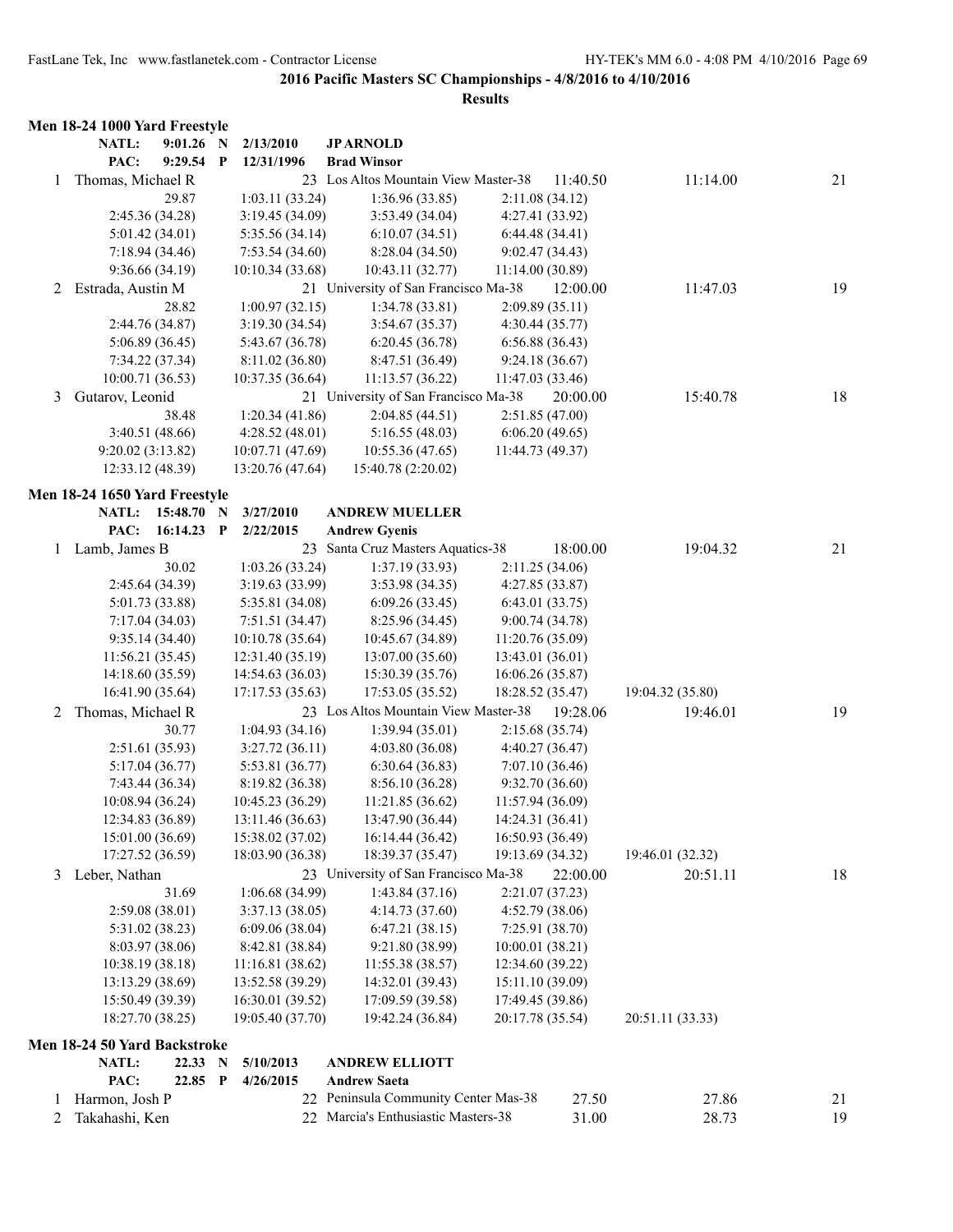|              | (Men 18-24 50 Yard Backstroke)         |           |              |                |                                                    |                 |         |    |
|--------------|----------------------------------------|-----------|--------------|----------------|----------------------------------------------------|-----------------|---------|----|
| 3            | Chen, Jacky R                          |           |              |                | 22 Marcia's Enthusiastic Masters-38                | 30.00           | 29.65   | 18 |
| 4            | Zablocki, Paul                         |           |              |                | 19 Albany Armada Aquatics Masters-38               | 35.00           | 30.62   | 17 |
| 5            | Arechy, Likiren                        |           |              |                | 22 Walnut Creek Masters-38                         | 37.20           | 33.49   | 16 |
| 6            | Gutarov, Leonid                        |           |              |                | 21 University of San Francisco Ma-38               | 45.80           | 40.41   | 15 |
|              |                                        |           |              |                |                                                    |                 |         |    |
|              | Men 18-24 100 Yard Backstroke<br>NATL: | 45.36 N   |              |                |                                                    |                 |         |    |
|              | PAC:                                   |           | $\mathbf{P}$ | 11/30/2012     | <b>EUGENE GODSOE</b>                               |                 |         |    |
|              |                                        | 50.46     |              | 4/24/2015      | <b>Andrew Saeta</b><br>22 Davis Aquatic Masters-38 | 58.27           | 58.96   | 21 |
| 1            | Hill, Taylor E                         | 28.74     |              |                |                                                    |                 |         |    |
| 2            | Takahashi, Ken                         |           |              | 58.96 (30.22)  | 22 Marcia's Enthusiastic Masters-38                | 1:05.00         | 1:03.79 | 19 |
|              |                                        | 30.43     |              | 1:03.79(33.36) |                                                    |                 |         |    |
| 3            | Chen, Jacky R                          |           |              |                | 22 Marcia's Enthusiastic Masters-38                | 1:05.98         | 1:06.59 | 18 |
|              |                                        | 31.34     |              | 1:06.59(35.25) |                                                    |                 |         |    |
| 4            | Redd, Cameron S                        |           |              |                | 20 Marcia's Enthusiastic Masters-38                | 1:25.53         | 1:12.73 | 17 |
|              |                                        | 36.35     |              | 1:12.73(36.38) |                                                    |                 |         |    |
| 5            | Gutarov, Leonid                        |           |              |                | 21 University of San Francisco Ma-38               | 1:40.00         | 1:34.85 | 16 |
|              |                                        | 44.82     |              | 1:34.85(50.03) |                                                    |                 |         |    |
|              |                                        |           |              |                |                                                    |                 |         |    |
|              | Men 18-24 200 Yard Backstroke          |           |              |                |                                                    |                 |         |    |
|              | <b>NATL:</b>                           | 1:44.18   | N            | 5/11/2013      | <b>ANDREW ELLIOTT</b>                              |                 |         |    |
|              | PAC:                                   | 1:53.48   | P            | 5/2/2014       | <b>Wilfred Garcia</b>                              |                 |         |    |
| 1            | Hallman, Eric R                        |           |              |                | 24 Marcia's Enthusiastic Masters-38                | 2:02.99         | 2:06.75 | 21 |
|              |                                        | 29.70     |              | 1:01.23(31.53) | 1:34.04(32.81)                                     | 2:06.75(32.71)  |         |    |
| 2            | Wong, Jared                            |           |              |                | 22 University of San Francisco Ma-38               | 3:00.00         | 2:29.51 | 19 |
|              |                                        | 33.96     |              | 1:11.17(37.21) | 1:50.86(39.69)                                     | 2:29.51 (38.65) |         |    |
| 3            | Leber, Nathan                          |           |              |                | 23 University of San Francisco Ma-38               | 2:30.00         | 2:31.44 | 18 |
|              |                                        | 35.14     |              | 1:14.27(39.13) | 1:54.30(40.03)                                     | 2:31.44(37.14)  |         |    |
| 4            | Gutarov, Leonid                        |           |              |                | 21 University of San Francisco Ma-38               | 3:30.00         | 3:48.72 | 17 |
|              |                                        | 42.98     |              |                | 2:46.00()<br>3:48.72 (1:02.72)                     |                 |         |    |
|              | Men 18-24 50 Yard Breaststroke         |           |              |                |                                                    |                 |         |    |
|              | <b>NATL:</b>                           | 24.53 N   |              | 2/1/2015       | <b>ROSTYSLAV FEDYNA</b>                            |                 |         |    |
|              | PAC:                                   | 24.98 P   |              | 12/31/2009     | <b>Rick Eddy</b>                                   |                 |         |    |
|              | 1 Leon, Christopher R                  |           |              |                | 22 The Olympic Club-38                             | 28.00           | 28.35   | 21 |
| 2            | Wong, Jared                            |           |              |                | 22 University of San Francisco Ma-38               | 35.00           | 31.46   | 19 |
| 3            | Harmon, Josh P                         |           |              |                | 22 Peninsula Community Center Mas-38               | 31.00           | 31.75   | 18 |
|              | Men 18-24 100 Yard Breaststroke        |           |              |                |                                                    |                 |         |    |
|              | <b>NATL:</b>                           | 54.07 N   |              | 4/25/2015      | <b>COLIN BABCOCK</b>                               |                 |         |    |
|              | PAC:                                   | 54.07     | $\mathbf P$  | 4/25/2015      | <b>Colin Babcock</b>                               |                 |         |    |
| $\mathbf{1}$ | Leon, Christopher R                    |           |              |                | 22 The Olympic Club-38                             | 1:20.00         | 1:03.69 | 21 |
|              |                                        | 29.68     |              | 1:03.69(34.01) |                                                    |                 |         |    |
| 2            | Wong, Jared                            |           |              |                | 22 University of San Francisco Ma-38               | 1:30.00         | 1:11.53 | 19 |
|              |                                        | 33.29     |              | 1:11.53(38.24) |                                                    |                 |         |    |
| 3            | Chen, Jacky R                          |           |              |                | 22 Marcia's Enthusiastic Masters-38                | 1:15.23         | 1:15.05 | 18 |
|              |                                        | 34.59     |              | 1:15.05(40.46) |                                                    |                 |         |    |
|              | 4 Redd, Cameron S                      |           |              |                | 20 Marcia's Enthusiastic Masters-38                | 1:30.18         | 1:21.02 | 17 |
|              |                                        | 38.94     |              | 1:21.02(42.08) |                                                    |                 |         |    |
|              | Men 18-24 200 Yard Breaststroke        |           |              |                |                                                    |                 |         |    |
|              | NATL:                                  | 1:57.33 N |              | 5/12/2013      | <b>ELLIOT KEEFER</b>                               |                 |         |    |
|              | PAC:                                   | 1:58.34 P |              | 12/31/2006     | <b>Gary Marshall</b>                               |                 |         |    |
| 1            | Wong, Jared                            |           |              |                | 22 University of San Francisco Ma-38               | 3:45.00         | 2:34.43 | 21 |
|              |                                        | 33.74     |              | 1:12.43(38.69) | 1:52.97(40.54)                                     | 2:34.43 (41.46) |         |    |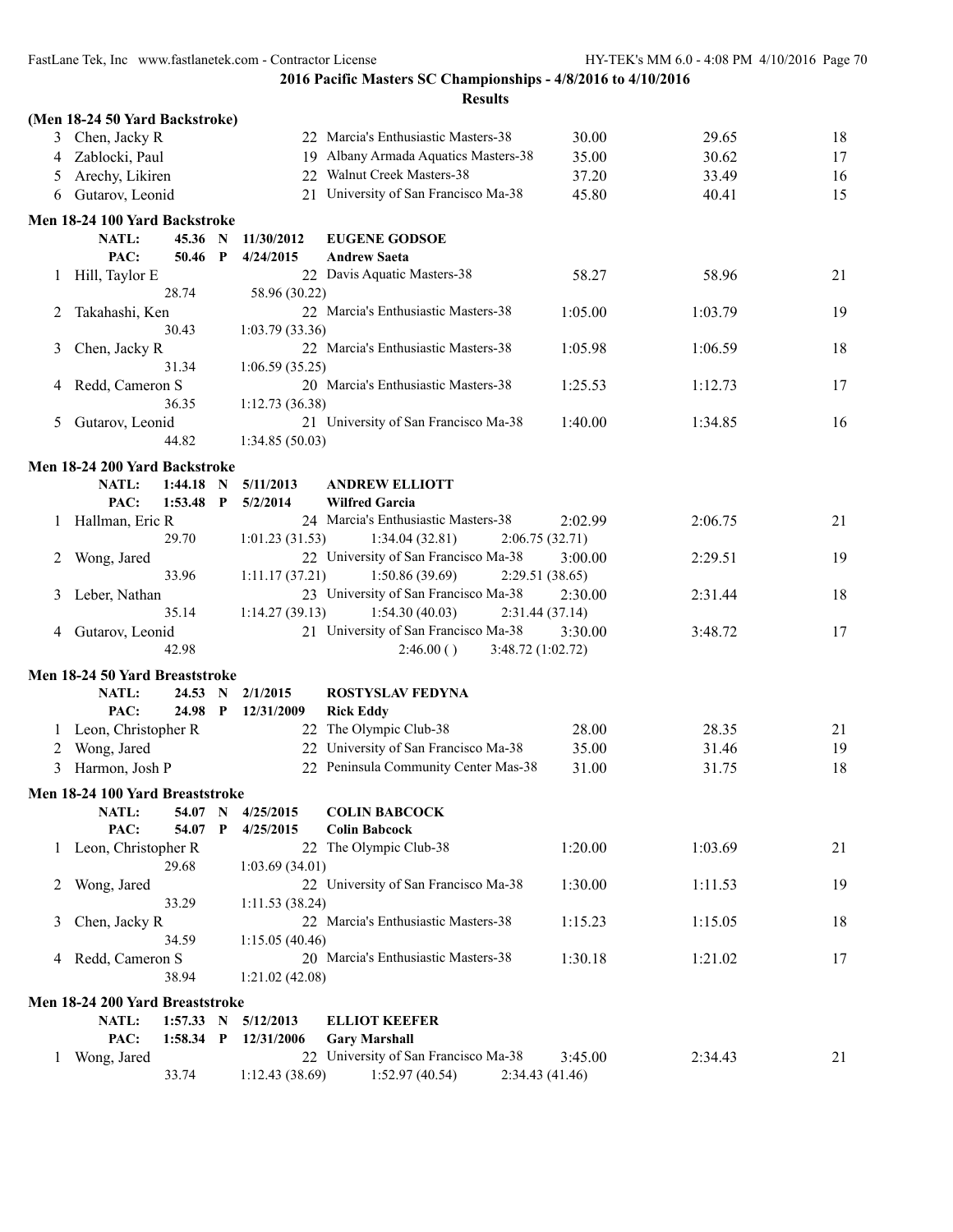|   |                                   |                         |                | <b>Results</b>                       |                 |         |    |
|---|-----------------------------------|-------------------------|----------------|--------------------------------------|-----------------|---------|----|
|   | (Men 18-24 200 Yard Breaststroke) |                         |                |                                      |                 |         |    |
|   | 2 Chen, Jacky R                   |                         |                | 22 Marcia's Enthusiastic Masters-38  | 2:41.43         | 2:45.97 | 19 |
|   | 36.86                             |                         | 1:20.15(43.29) | 2:03.38(43.23)                       | 2:45.97(42.59)  |         |    |
| 3 | Redd, Cameron S                   |                         |                | 20 Marcia's Enthusiastic Masters-38  | 3:45.00         | 3:00.64 | 18 |
|   | 41.70                             |                         | 1:27.84(46.14) | 2:14.97(47.13)                       | 3:00.64(45.67)  |         |    |
|   | Men 18-24 50 Yard Butterfly       |                         |                |                                      |                 |         |    |
|   | NATL:                             | 21.13<br>N              | 4/26/2015      | <b>HENRIK LINDAU</b>                 |                 |         |    |
|   | PAC:                              | 22.50<br>$\mathbf{P}$   | 5/4/2014       | Nolan Koon                           |                 |         |    |
|   | Harmon, Josh P                    |                         |                | 22 Peninsula Community Center Mas-38 | 24.00           | 25.33   | 21 |
| 2 | Takahashi, Ken                    |                         |                | 22 Marcia's Enthusiastic Masters-38  | 30.00           | 27.12   | 19 |
| 3 | Hall, Stefan                      |                         |                | 23 Marcia's Enthusiastic Masters-38  | 30.69           | 27.72   | 18 |
|   | 4 Leber, Nathan                   |                         |                | 23 University of San Francisco Ma-38 | 35.00           | 30.66   | 17 |
|   |                                   |                         |                |                                      |                 |         |    |
|   | Men 18-24 100 Yard Butterfly      |                         |                |                                      |                 |         |    |
|   | NATL:                             | 46.65 N                 | 11/30/2012     | <b>EUGENE GODSOE</b>                 |                 |         |    |
|   | PAC:                              | 49.03<br>$\mathbf{P}$   | 12/31/2010     | <b>Andy Grant</b>                    |                 |         |    |
|   | 1 Hallman, Eric R                 |                         |                | 24 Marcia's Enthusiastic Masters-38  | 52.52           | 52.68   | 21 |
|   | 24.25                             |                         | 52.68 (28.43)  |                                      |                 |         |    |
|   | 2 Harmon, Josh P                  |                         |                | 22 Peninsula Community Center Mas-38 | 54.50           | 55.47   | 19 |
|   | 25.58                             |                         | 55.47 (29.89)  | 23 Marcia's Enthusiastic Masters-38  |                 |         |    |
| 3 | Hall, Stefan                      |                         |                |                                      | 1:05.00         | 1:02.76 | 18 |
|   | 29.15                             |                         | 1:02.76(33.61) |                                      |                 |         |    |
|   | Men 18-24 200 Yard Butterfly      |                         |                |                                      |                 |         |    |
|   | NATL:                             | 1:49.39<br>N            | 2/14/2010      | <b>RUSSELL PAYNE</b>                 |                 |         |    |
|   | PAC:                              | $1:51.29$ P             | 12/31/1996     | <b>Brad Budney</b>                   |                 |         |    |
|   | 1 Hallman, Eric R                 |                         |                | 24 Marcia's Enthusiastic Masters-38  | 1:59.99         | 1:58.58 | 21 |
|   | 26.00                             |                         | 55.03 (29.03)  | 1:25.50(30.47)                       | 1:58.58(33.08)  |         |    |
|   | <b>Men 18-24 100 Yard IM</b>      |                         |                |                                      |                 |         |    |
|   | NATL:                             | 49.52 N                 | 4/25/2015      | <b>COLIN BABCOCK</b>                 |                 |         |    |
|   | PAC:                              | 49.52<br>$\mathbf{P}$   | 4/25/2015      | <b>Colin Babcock</b>                 |                 |         |    |
|   | Harmon, Josh P                    |                         |                | 22 Peninsula Community Center Mas-38 | 58.00           | 58.26   | 21 |
|   | 26.75                             |                         | 58.26 (31.51)  |                                      |                 |         |    |
|   | 2 Leon, Christopher R             |                         |                | 22 The Olympic Club-38               | 1:00.00         | 59.36   | 19 |
|   | 27.91                             |                         | 59.36 (31.45)  |                                      |                 |         |    |
| 3 | Thomas, Michael R                 |                         |                | 23 Los Altos Mountain View Master-38 | 1:00.13         | 1:00.65 | 18 |
|   | 27.78                             |                         | 1:00.65(32.87) |                                      |                 |         |    |
| 4 | Chen, Jacky R                     |                         |                | 22 Marcia's Enthusiastic Masters-38  | 1:07.00         | 1:04.80 | 17 |
|   | 30.55                             |                         | 1:04.80(34.25) |                                      |                 |         |    |
| 5 | Wong, Jared                       |                         |                | 22 University of San Francisco Ma-38 | 1:20.00         | 1:05.23 | 16 |
|   | 30.99                             |                         | 1:05.23(34.24) | 22 Marcia's Enthusiastic Masters-38  |                 |         |    |
|   | Takahashi, Ken                    |                         |                |                                      | 1:08.00         | DQ      |    |
|   | 27.83                             |                         | DQ (35.31)     |                                      |                 |         |    |
|   | <b>Men 18-24 200 Yard IM</b>      |                         |                |                                      |                 |         |    |
|   | NATL:                             | 1:49.30<br>N            | 4/26/2015      | <b>COLIN BABCOCK</b>                 |                 |         |    |
|   | PAC:                              | 1:49.30<br>$\mathbf{P}$ | 4/26/2015      | <b>Colin Babcock</b>                 |                 |         |    |
| 1 | Thomas, Michael R                 |                         |                | 23 Los Altos Mountain View Master-38 | 2:05.90         | 2:13.30 | 21 |
|   | 27.49                             |                         | 1:01.06(33.57) | 1:42.14(41.08)                       | 2:13.30(31.16)  |         |    |
| 2 | Lamb, James B                     |                         | 23             | Santa Cruz Masters Aquatics-38       | 2:11.00         | 2:16.16 | 19 |
|   | 26.76                             |                         | 1:01.05(34.29) | 1:44.24(43.19)                       | 2:16.16 (31.92) |         |    |
| 3 | Hall, Stefan                      |                         |                | 23 Marcia's Enthusiastic Masters-38  | 2:24.00         | 2:22.80 | 18 |
|   | 30.81                             |                         | 1:09.67(38.86) | 1:50.69(41.02)                       | 2:22.80(32.11)  |         |    |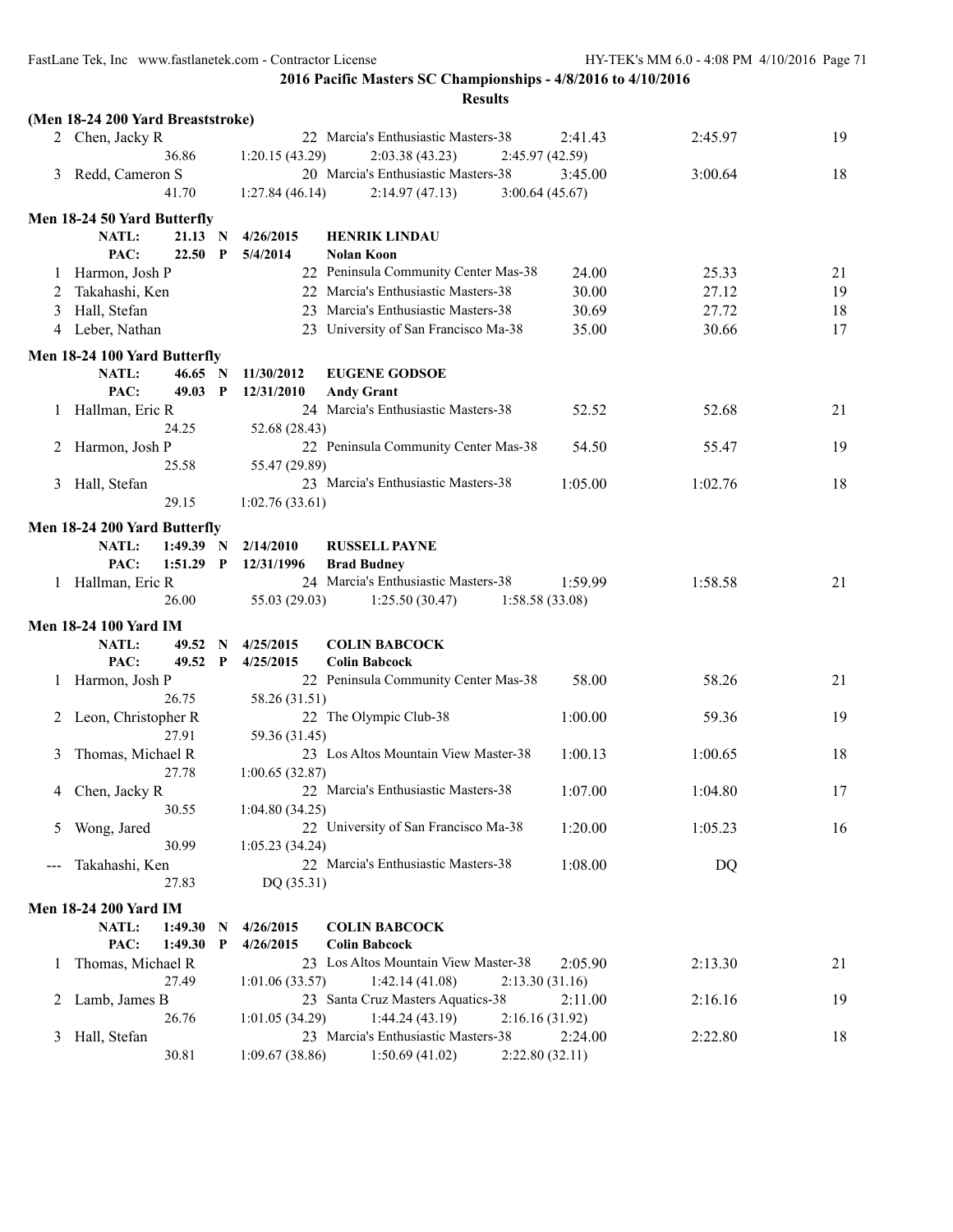|          | (Men 18-24 200 Yard IM)      |         |               |                                     |                                      |                 |         |    |
|----------|------------------------------|---------|---------------|-------------------------------------|--------------------------------------|-----------------|---------|----|
|          | 4 Wong, Jared                |         |               |                                     | 22 University of San Francisco Ma-38 | 3:30.00         | 2:25.22 | 17 |
|          | 30.51                        |         |               | 1:07.83(37.32)                      | 1:50.23(42.40)                       | 2:25.22 (34.99) |         |    |
| 5        | Chen, Jacky R                |         |               |                                     | 22 Marcia's Enthusiastic Masters-38  | 2:27.23         | 2:29.23 | 16 |
|          | 31.57                        |         |               | 1:10.42(38.85)                      | 1:53.80 (43.38)                      | 2:29.23(35.43)  |         |    |
| b        | Zablocki, Paul               |         |               |                                     | 19 Albany Armada Aquatics Masters-38 | 2:33.00         | 2:32.95 | 15 |
|          | 30.44                        |         |               | 1:08.93(38.49)                      | 1:53.17(44.24)                       | 2:32.95(39.78)  |         |    |
|          | Redd, Cameron S              |         |               |                                     | 20 Marcia's Enthusiastic Masters-38  | 3:00.81         | DQ      |    |
|          | 37.19                        |         |               | 1:18.53(41.34)                      | 2:07.38(48.85)                       | DQ (35.41)      |         |    |
|          | <b>Men 18-24 400 Yard IM</b> |         |               |                                     |                                      |                 |         |    |
|          | NATL:<br>3:50.12             |         | N             | 2/13/2010                           | <b>RUSSELL PAYNE</b>                 |                 |         |    |
|          | PAC:<br>3:55.33              |         | $\mathbf P$   | 4/24/2015                           | <b>Colin Babcock</b>                 |                 |         |    |
|          | 1 Leon, Christopher R        |         |               |                                     | 22 The Olympic Club-38               | 4:45.00         | 4:45.84 | 21 |
|          | 30.10                        |         |               | 1:03.83(33.73)                      | 1:42.73(38.90)                       | 2:20.94 (38.21) |         |    |
|          | 2:59.81 (38.87)              |         |               | 3:38.62 (38.81)                     | 4:12.98(34.36)                       | 4:45.84 (32.86) |         |    |
| 2        | Thomas, Michael R            |         |               |                                     | 23 Los Altos Mountain View Master-38 | 4:48.20         | 4:50.10 | 19 |
|          | 29.63                        |         |               | 1:04.74(35.11)                      | 1:43.56(38.82)                       | 2:21.02 (37.46) |         |    |
|          | 3:02.86(41.84)               |         |               | 3:45.05(42.19)                      | 4:18.30(33.25)                       | 4:50.10(31.80)  |         |    |
|          | Men 25-29 50 Yard Freestyle  |         |               |                                     |                                      |                 |         |    |
|          | NATL:                        | 18.67 N |               | 12/20/2014                          | <b>BOUSQUET\ADRIAN</b>               |                 |         |    |
|          | PAC:                         | 18.78   | $\mathbf P$   | 5/2/2014                            | <b>Nathan Adrian</b>                 |                 |         |    |
|          | Lin, Curtis                  |         |               |                                     | 25 Walnut Creek Masters-38           | 23.50           | 22.67   | 21 |
| 2        | Iwamoto, Satori              |         |               |                                     | 29 Davis Aquatic Masters-38          | 24.50           | 24.31   | 19 |
| 3        | Boyer, Kaleb D               |         |               |                                     | 28 Walnut Creek Masters-38           | 25.05           | 24.89   | 18 |
| 4        | Figueroa, J.J.               |         |               | 29                                  | University of San Francisco Ma-38    | 29.00           | 26.13   | 17 |
| 5        | Schempp, Kyle C              |         |               |                                     | 26 Club Hot Tub-38                   | 26.00           | 26.18   | 16 |
| 6        | Koo, Anthony                 |         |               | 25                                  | Manatee Aquatic Masters Inc-38       | 27.00           | 27.71   | 15 |
|          | Hummel, Tyler K              |         |               |                                     | 28 Swymnut Masters-38                | 45.00           | 29.08   | 14 |
|          |                              |         |               |                                     |                                      |                 |         |    |
|          | Men 25-29 100 Yard Freestyle |         |               |                                     |                                      |                 |         |    |
|          | NATL:                        | 41.13   | $\mathbf N$   | 5/3/2014                            | NATHAN ADRIAN                        |                 |         |    |
|          | PAC:                         | 41.13 P |               | 5/3/2014                            | <b>Nathan Adrian</b>                 |                 |         |    |
| $\perp$  | Ward, Roger W                |         |               | 25 Marcia's Enthusiastic Masters-38 | 50.00                                | 49.15           | 21      |    |
|          | 23.83                        |         | 49.15 (25.32) |                                     |                                      |                 |         |    |
| 2        | Boyer, Kaleb D<br>26.00      |         |               | 28 Walnut Creek Masters-38          | 54.40                                | 53.66           | 19      |    |
|          |                              |         |               | 53.66 (27.66)                       |                                      |                 |         |    |
| 3        | Iwamoto, Satori<br>25.58     |         |               |                                     | 29 Davis Aquatic Masters-38          | 54.00           | 54.22   | 18 |
|          |                              |         |               | 54.22 (28.64)                       |                                      |                 |         |    |
| 4        | Farnham, Matthew J<br>26.84  |         |               |                                     | 27 Santa Rosa Masters-38             | 55.69           | 55.26   | 17 |
|          |                              |         |               | 55.26 (28.42)                       | 27 Davis Aquatic Masters-38          |                 |         |    |
| 5        | Docken, Steffen S<br>27.31   |         |               |                                     |                                      | 56.12           | 57.35   | 16 |
|          |                              |         |               | 57.35 (30.04)                       | 29 University of San Francisco Ma-38 |                 |         |    |
| $\sigma$ | Figueroa, J.J.<br>26.82      |         |               | 57.95 (31.13)                       |                                      | 1:12.00         | 57.95   | 15 |
|          |                              |         |               |                                     | 25 Manatee Aquatic Masters Inc-38    | 1:06.00         | 1:01.51 |    |
| Τ        | Koo, Anthony<br>29.42        |         |               | 1:01.51(32.09)                      |                                      |                 |         | 14 |
|          |                              |         |               |                                     | 28 Walnut Creek Masters-38           | 1:15.00         | 1:08.80 |    |
| 8        | Friesen, Brian C<br>32.97    |         |               | 1:08.80(35.83)                      |                                      |                 |         | 13 |
|          |                              |         |               |                                     |                                      |                 |         |    |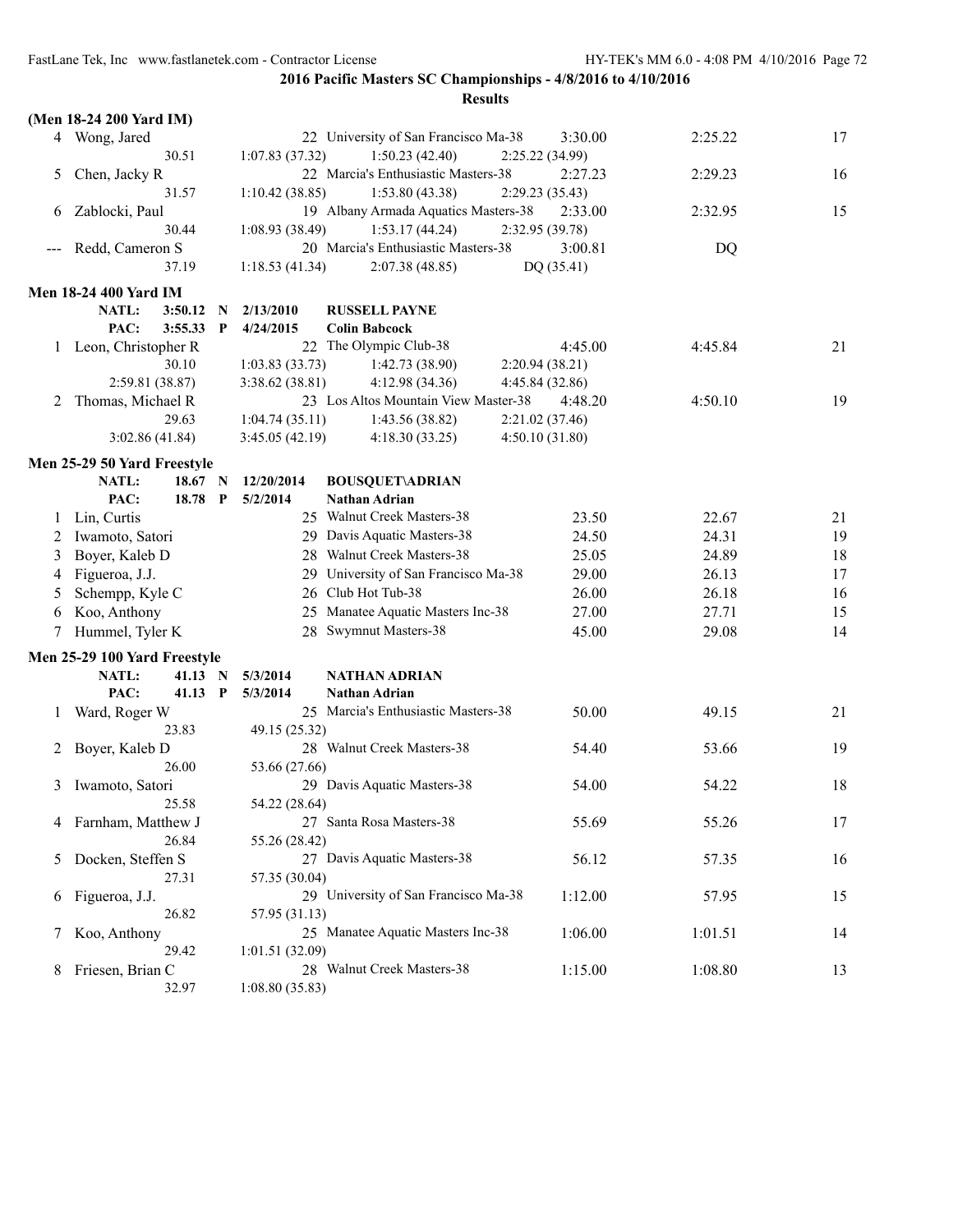|   | Men 25-29 200 Yard Freestyle  |                  |                                      |                  |                  |    |
|---|-------------------------------|------------------|--------------------------------------|------------------|------------------|----|
|   | NATL:<br>1:31.93 N            | 12/6/2013        | <b>DARIAN TOWNSEND</b>               |                  |                  |    |
|   | PAC:<br>1:33.86 P             | 4/18/2010        | <b>Andy Grant</b>                    |                  |                  |    |
| 1 | Ward, Roger W                 |                  | 25 Marcia's Enthusiastic Masters-38  | 1:50.00          | 1:47.65          | 21 |
|   | 24.53                         | 52.06 (27.53)    | 1:20.22(28.16)                       | 1:47.65(27.43)   |                  |    |
|   | 2 Eilath, Adam D              |                  | 28 University of San Francisco Ma-38 | 1:50.65          | 1:53.18          | 19 |
|   | 26.42                         | 55.04 (28.62)    | 1:24.44(29.40)                       | 1:53.18(28.74)   |                  |    |
| 3 | Konovalov, Artom              |                  | 27 University of San Francisco Ma-38 | 1:55.00          | 1:57.96          | 18 |
|   | 26.79                         | 56.20 (29.41)    | 1:26.80(30.60)                       | 1:57.96(31.16)   |                  |    |
|   | 4 Iwamoto, Satori             |                  | 29 Davis Aquatic Masters-38          | 2:00.00          | 2:01.94          | 17 |
|   | 27.62                         | 57.84 (30.22)    | 1:29.21(31.37)                       | 2:01.94(32.73)   |                  |    |
|   |                               |                  |                                      |                  |                  |    |
|   | Men 25-29 500 Yard Freestyle  |                  |                                      |                  |                  |    |
|   | NATL:<br>$4:20.82$ N          | 4/17/2010        | <b>ANDY GRANT</b>                    |                  |                  |    |
|   | PAC:<br>4:20.82 $P$           | 4/18/2010        | <b>Andy Grant</b>                    |                  |                  |    |
| 1 | Casey, Aaron J                |                  | 27 The Olympic Club-38               | 5:00.00          | 5:05.01          | 21 |
|   | 27.37                         | 57.18 (29.81)    | 1:27.44(30.26)                       | 1:58.45(31.01)   |                  |    |
|   | 2:29.19(30.74)                | 3:00.10(30.91)   | 3:31.66 (31.56)                      | 4:03.01(31.35)   |                  |    |
|   | 4:34.49 (31.48)               | 5:05.01 (30.52)  |                                      |                  |                  |    |
|   | 2 Eilath, Adam D              |                  | 28 University of San Francisco Ma-38 | 5:08.22          | 5:07.43          | 19 |
|   | 27.01                         | 56.41 (29.40)    | 1:26.55(30.14)                       | 1:57.68(31.13)   |                  |    |
|   | 2:29.03(31.35)                | 3:01.04(32.01)   | 3:33.05(32.01)                       | 4:05.52(32.47)   |                  |    |
|   | 4:37.70(32.18)                | 5:07.43 (29.73)  |                                      |                  |                  |    |
| 3 | Cunningham, Andrew J          |                  | 27 San Francisco Tsunami Masters-38  | 5:10.00          | 5:08.23          | 18 |
|   | 26.79                         | 56.42 (29.63)    | 1:26.84(30.42)                       | 1:57.93(31.09)   |                  |    |
|   | 2:29.30(31.37)                | 3:01.23 (31.93)  | 3:33.02 (31.79)                      | 4:05.49(32.47)   |                  |    |
|   | 4:37.73 (32.24)               | 5:08.23(30.50)   |                                      |                  |                  |    |
| 4 | Winkler, Gates R              |                  | 27 Mountain View Masters-38          | 4:55.60          | 5:10.36          | 17 |
|   | 28.00                         | 58.14 (30.14)    | 1:28.72(30.58)                       | 1:59.98(31.26)   |                  |    |
|   | 2:31.26 (31.28)               | 3:02.62(31.36)   | 3:34.56 (31.94)                      | 4:06.51(31.95)   |                  |    |
|   | 4:38.57(32.06)                | 5:10.36 (31.79)  |                                      |                  |                  |    |
|   | 5 Leimkuhler, Kyle T          |                  | 28 Mountain View Masters-38          | 5:39.72          | 5:22.37          | 16 |
|   | 29.12                         | 1:00.44(31.32)   | 1:32.73(32.29)                       | 2:05.54(32.81)   |                  |    |
|   | 2:38.81 (33.27)               | 3:11.85(33.04)   | 3:44.78 (32.93)                      | 4:17.65(32.87)   |                  |    |
|   | 4:50.76(33.11)                | 5:22.37(31.61)   |                                      |                  |                  |    |
| 6 | Docken, Steffen S             |                  | 27 Davis Aquatic Masters-38          | 6:00.00          | 6:15.95          | 15 |
|   | 32.53                         | 1:09.75(37.22)   | 1:48.34(38.59)                       | 2:26.80(38.46)   |                  |    |
|   | 3:05.04(38.24)                | 3:43.51 (38.47)  | 4:22.28 (38.77)                      | 5:00.98 (38.70)  |                  |    |
|   | 5:39.44 (38.46)               | 6:15.95(36.51)   |                                      |                  |                  |    |
|   | 7 Lei, Xin                    |                  | 25 San Francisco Tsunami Masters-38  | 7:00.00          | 6:28.11          | 14 |
|   | 35.05                         | 1:12.92(37.87)   | 1:52.83(39.91)                       | 2:32.91 (40.08)  |                  |    |
|   | 3:12.41 (39.50)               | 3:51.71 (39.30)  | 4:30.92 (39.21)                      | 5:10.72 (39.80)  |                  |    |
|   | 5:50.63 (39.91)               | 6:28.11(37.48)   |                                      |                  |                  |    |
|   | Men 25-29 1650 Yard Freestyle |                  |                                      |                  |                  |    |
|   | <b>NATL:</b><br>15:44.70 N    | 5/3/1998         | <b>ALEX KOSTICH</b>                  |                  |                  |    |
|   | PAC:<br>15:51.43 P            | 12/31/1985       | <b>Paul Asmuth</b>                   |                  |                  |    |
| 1 | Eilath, Adam D                |                  | 28 University of San Francisco Ma-38 | 18:30.00         | 18:28.23         | 21 |
|   | 28.75                         | 1:00.07(31.32)   | 1:32.23(32.16)                       | 2:04.36(32.13)   |                  |    |
|   | 2:36.84 (32.48)               | 3:09.50 (32.66)  | 3:42.15(32.65)                       | 4:15.17(33.02)   |                  |    |
|   | 4:48.18 (33.01)               | 5:21.57 (33.39)  | 5:54.93 (33.36)                      | 6:28.48(33.55)   |                  |    |
|   | 7:01.97 (33.49)               | 7:35.55 (33.58)  | 8:09.58 (34.03)                      | 8:43.61 (34.03)  |                  |    |
|   | 9:17.90(34.29)                | 9:51.90(34.00)   | 10:25.83 (33.93)                     | 10:59.94(34.11)  |                  |    |
|   | 11:34.17 (34.23)              | 12:08.68 (34.51) | 12:43.38 (34.70)                     | 13:17.84 (34.46) |                  |    |
|   | 13:52.34 (34.50)              | 14:26.82 (34.48) | 15:01.71 (34.89)                     | 15:36.70 (34.99) |                  |    |
|   | 16:11.55 (34.85)              | 16:46.35 (34.80) | 17:21.52 (35.17)                     | 17:56.20 (34.68) | 18:28.23 (32.03) |    |
|   |                               |                  |                                      |                  |                  |    |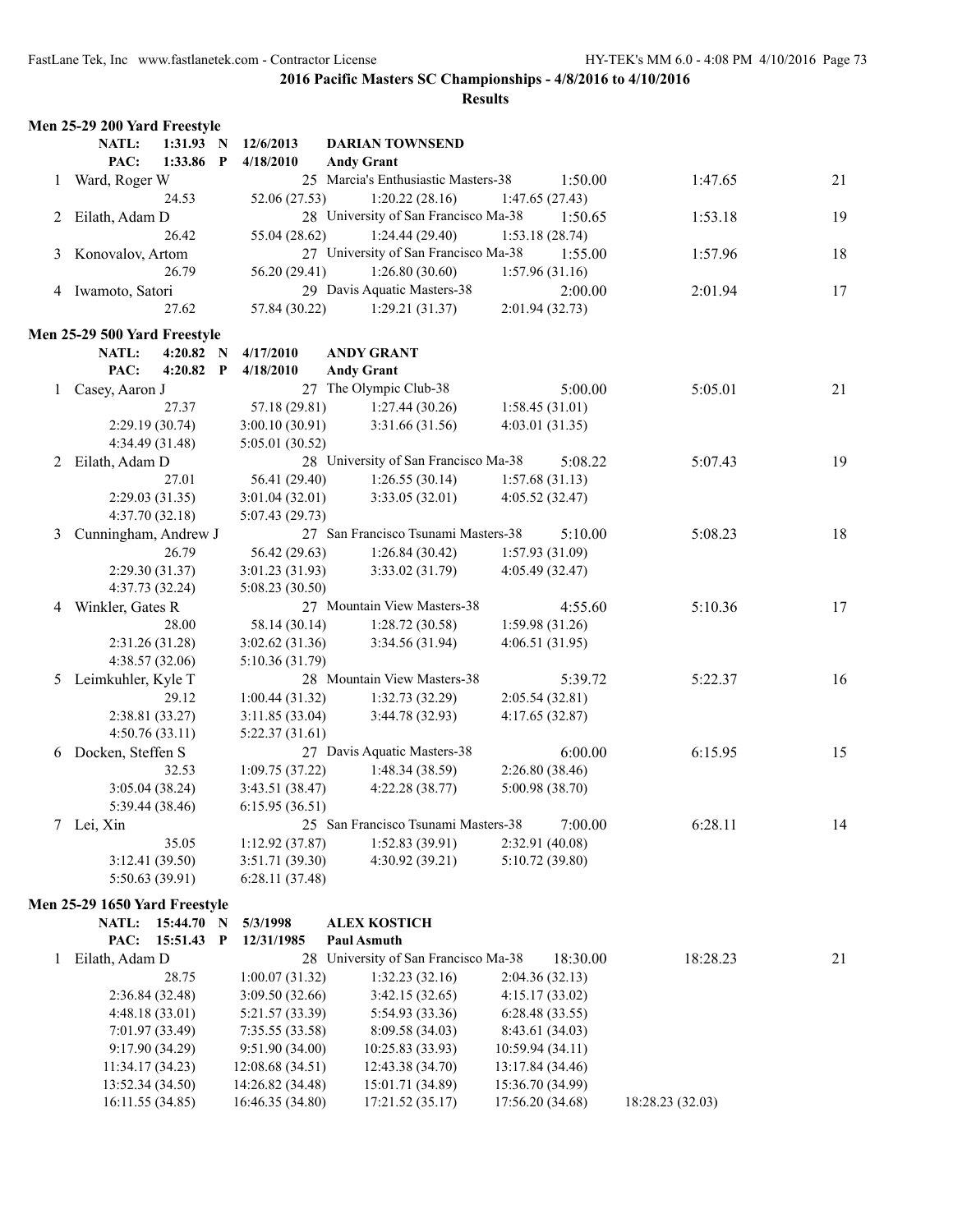#### **(Men 25-29 1650 Yard Freestyle)**

2 Konovalov, Artom 27 University of San Francisco Ma-38 22:00.00 18:57.30 19 30.58 1:04.00 (33.42) 1:38.43 (34.43) 2:13.27 (34.84) 2:48.07 (34.80) 3:23.08 (35.01) 3:58.03 (34.95) 4:32.87 (34.84) 5:07.79 (34.92) 5:42.57 (34.78) 6:17.06 (34.49) 6:51.66 (34.60) 7:26.37 (34.71) 8:01.05 (34.68) 8:35.72 (34.67) 9:10.09 (34.37) 9:44.95 (34.86) 10:19.60 (34.65) 10:54.03 (34.43) 11:29.11 (35.08) 12:03.95 (34.84) 12:38.62 (34.67) 13:13.28 (34.66) 13:48.04 (34.76) 14:22.73 (34.69) 14:57.57 (34.84) 15:32.19 (34.62) 16:07.18 (34.99) 16:41.65 (34.47) 17:16.23 (34.58) 17:50.57 (34.34) 18:24.86 (34.29) 18:57.30 (32.44) 3 Horn, Colin A 29 University of San Francisco Ma-38 22:00.00 20:24.66 18 32.05 1:06.91 (34.86) 1:42.66 (35.75) 2:19.08 (36.42) 2:56.19 (37.11) 3:32.75 (36.56) 4:10.41 (37.66) 4:48.19 (37.78) 5:25.32 (37.13) 6:03.09 (37.77) 6:40.58 (37.49) 7:18.06 (37.48) 7:55.35 (37.29) 8:32.97 (37.62) 9:10.69 (37.72) 9:48.80 (38.11) 10:26.16 (37.36) 11:04.03 (37.87) 11:42.66 (38.63) 12:20.53 (37.87) 12:57.72 (37.19) 13:35.42 (37.70) 14:13.18 (37.76) 14:50.44 (37.26) 15:27.89 (37.45) 16:05.80 (37.91) 16:43.47 (37.67) 17:21.25 (37.78) 17:58.94 (37.69) 18:35.54 (36.60) 19:12.59 (37.05) 19:49.61 (37.02) 20:24.66 (35.05) **Men 25-29 50 Yard Backstroke NATL: 21.46 N 4/16/2010 ADAM MANIA PAC: 22.68 P 5/3/2014 Tim Watts** 1 Koon, Nolan 25 The Olympic Club-38 24.50 25.21 21 2 Casey, Aaron J 27 The Olympic Club-38 26.07 25.70 19 3 Pagan, Darren C 27 Tri Valley Masters-38 26.00 26.41 18 4 Schnabl, David 28 The Olympic Club-38 26.07 26.69 17 5 Lin, Curtis 25 Walnut Creek Masters-38 27.00 26.72 16 6 Foster, Dana 26 The Olympic Club-38 27.00 28.29 15 7 Koo, Anthony 25 Manatee Aquatic Masters Inc-38 32.00 34.35 14 8 Hummel, Tyler K 28 Swymnut Masters-38 38.99 40.01 13 9 Nelson, Drew C 29 Albany Armada Aquatics Masters-38 1:00.00 44.04 12 **Men 25-29 100 Yard Backstroke NATL: 45.95 N 4/15/2010 ADAM MANIA PAC: 49.17 P 4/18/2010 Andy Grant** 1 Urbaitis, Andrius 29 University of San Francisco Ma-38 59.99 1:00.45 21 28.39 1:00.45 (32.06) 2 Iwamoto, Satori 29 Davis Aquatic Masters-38 1:03.00 1:02.96 19 30.29 1:02.96 (32.67) 3 Boyer, Kaleb D 28 Walnut Creek Masters-38 1:03.79 1:03.46 18 30.86 1:03.46 (32.60) 4 Farnham, Matthew J 27 Santa Rosa Masters-38 59.99 1:03.90 17 30.93 1:03.90 (32.97) 5 Docken, Steffen S 27 Davis Aquatic Masters-38 1:07.10 1:08.25 16 32.73 1:08.25 (35.52) 6 Koo, Anthony 25 Manatee Aquatic Masters Inc-38 1:15.00 1:21.07 15 38.14 1:21.07 (42.93) **Men 25-29 200 Yard Backstroke NATL: 1:46.57 N 11/18/2011 ADAM MANIA PAC: 1:50.37 P 4/25/2015 Rob Newell** 1 Boyer, Kaleb D 28 Walnut Creek Masters-38 2:15.00 2:17.14 21 31.86 1:05.33 (33.47) 1:40.92 (35.59) 2:17.14 (36.22) 2 Docken, Steffen S 27 Davis Aquatic Masters-38 2:29.90 2:28.03 19 34.41 1:11.78 (37.37) 1:50.28 (38.50) 2:28.03 (37.75)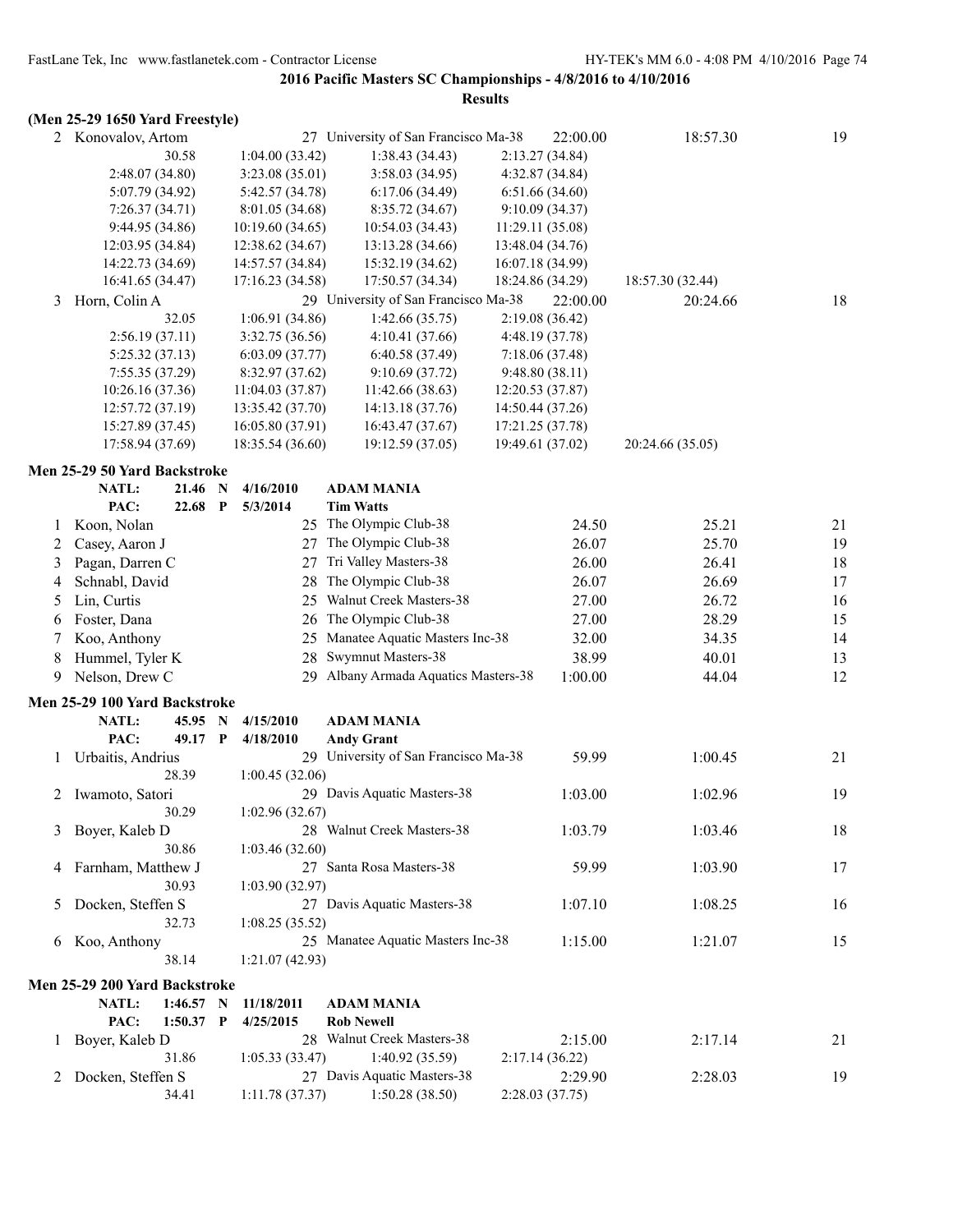|              | Men 25-29 50 Yard Breaststroke  |              |                 |                                      |                 |         |    |
|--------------|---------------------------------|--------------|-----------------|--------------------------------------|-----------------|---------|----|
|              | NATL:<br>23.87 N                |              | 5/21/2010       | <b>MARK GANGLOFF</b>                 |                 |         |    |
|              | 24.95 P<br>PAC:                 |              | 4/24/2015       | <b>Jonathon Leopold</b>              |                 |         |    |
| $\perp$      | Banks, David A                  |              |                 | 27 Marcia's Enthusiastic Masters-38  | 27.83           | 27.67   | 21 |
| 2            | Ward, Roger W                   |              |                 | 25 Marcia's Enthusiastic Masters-38  | 30.00           | 28.46   | 19 |
| 3            | Lin, Curtis                     |              |                 | 25 Walnut Creek Masters-38           | 30.00           | 29.13   | 18 |
| 4            | Schempp, Kyle C                 |              |                 | 26 Club Hot Tub-38                   | 34.00           | 33.10   | 17 |
| 5            | Hummel, Tyler K                 |              |                 | 28 Swymnut Masters-38                | 40.00           | 36.59   | 16 |
|              | Men 25-29 100 Yard Breaststroke |              |                 |                                      |                 |         |    |
|              | <b>NATL:</b><br>51.57 N         |              | 4/25/2015       | <b>MARCUS TITUS</b>                  |                 |         |    |
|              | PAC:<br>52.69                   | $\mathbf{P}$ | 12/20/2013      | <b>BJ</b> Johnson                    |                 |         |    |
|              | 1 Banks, David A                |              |                 | 27 Marcia's Enthusiastic Masters-38  | 1:05.00         | 1:01.48 | 21 |
|              | 29.21                           |              | 1:01.48(32.27)  |                                      |                 |         |    |
|              | 2 Iwamoto, Satori               |              |                 | 29 Davis Aquatic Masters-38          | 1:20.00         | 1:16.14 | 19 |
|              | 35.46                           |              | 1:16.14(40.68)  |                                      |                 |         |    |
|              | Men 25-29 200 Yard Breaststroke |              |                 |                                      |                 |         |    |
|              | NATL:<br>$1:53.04$ N            |              | 12/21/2013      | <b>BJ JOHNSON</b>                    |                 |         |    |
|              | PAC:<br>1:53.04                 | $\mathbf{P}$ | 12/21/2013      | <b>BJ</b> Johnson                    |                 |         |    |
| 1            | Ward, Roger W                   |              |                 | 25 Marcia's Enthusiastic Masters-38  | 2:12.00         | 2:09.24 | 21 |
|              | 28.93                           |              | 1:01.71 (32.78) | 1:35.32(33.61)                       | 2:09.24 (33.92) |         |    |
| 2            | Banks, David A                  |              |                 | 27 Marcia's Enthusiastic Masters-38  | 2:15.70         | 2:13.09 | 19 |
|              | 29.61                           |              | 1:03.07(33.46)  | 1:37.30(34.23)                       | 2:13.09(35.79)  |         |    |
| 3            | Koon, Nolan                     |              |                 | 25 The Olympic Club-38               | 2:15.00         | 2:16.10 | 18 |
|              | 29.81                           |              | 1:03.91(34.10)  | 1:39.99(36.08)                       | 2:16.10(36.11)  |         |    |
| 4            | Eilath, Adam D                  |              |                 | 28 University of San Francisco Ma-38 | 2:30.00         | 2:30.78 | 17 |
|              | 34.35                           |              | 1:12.26 (37.91) | 1:50.98(38.72)                       | 2:30.78 (39.80) |         |    |
| 5            | Nelson, Drew C                  |              |                 | 29 Albany Armada Aquatics Masters-38 | 4:00.00         | 3:30.43 | 16 |
|              | 43.39                           |              | 1:37.53(54.14)  | 2:35.26(57.73)                       | 3:30.43(55.17)  |         |    |
|              | Men 25-29 50 Yard Butterfly     |              |                 |                                      |                 |         |    |
|              | <b>NATL:</b><br>21.11 N         |              | 11/30/2012      | <b>DAVIS TARWATER</b>                |                 |         |    |
|              | PAC:<br>21.73 P                 |              | 5/4/2014        | <b>William Copeland</b>              |                 |         |    |
| $\mathbf{I}$ | Lin, Curtis                     |              |                 | 25 Walnut Creek Masters-38           | 25.50           | 24.30   | 21 |
| 2            | Ward, Roger W                   |              |                 | 25 Marcia's Enthusiastic Masters-38  | 25.00           | 24.70   | 19 |
| 3            | Banks, David A                  |              |                 | 27 Marcia's Enthusiastic Masters-38  | 25.20           | 25.03   | 18 |
| 4            | Konovalov, Artom                |              |                 | 27 University of San Francisco Ma-38 | 25.93           | 26.15   | 17 |
| 5            | Leimkuhler, Kyle T              |              |                 | 28 Mountain View Masters-38          | 26.92           | 26.82   | 16 |
|              | 6 Docken, Steffen S             |              |                 | 27 Davis Aquatic Masters-38          | 26.40           | 26.96   | 15 |
|              | Figueroa, J.J.                  |              |                 | 29 University of San Francisco Ma-38 | 32.00           | 28.64   | 14 |
| 8            | Koo, Anthony                    |              |                 | 25 Manatee Aquatic Masters Inc-38    | 29.00           | 30.17   | 13 |
|              | Men 25-29 100 Yard Butterfly    |              |                 |                                      |                 |         |    |
|              | NATL:<br>45.32 N                |              | 11/30/2012      | <b>DAVIS TARWATER</b>                |                 |         |    |
|              | PAC:<br>48.07 P                 |              | 4/18/2010       | <b>Andy Grant</b>                    |                 |         |    |
| $\mathbf{1}$ | Lin, Curtis                     |              |                 | 25 Walnut Creek Masters-38           | 54.00           | 52.53   | 21 |
|              | 24.87                           |              | 52.53 (27.66)   |                                      |                 |         |    |
| 2            | Casey, Aaron J                  |              |                 | 27 The Olympic Club-38               | 55.00           | 55.65   | 19 |
|              | 25.64                           |              | 55.65 (30.01)   |                                      |                 |         |    |
| 3            | Eilath, Adam D                  |              |                 | 28 University of San Francisco Ma-38 | 55.97           | 57.13   | 18 |
|              | 27.07                           |              | 57.13 (30.06)   |                                      |                 |         |    |
| 4            | Konovalov, Artom                |              |                 | 27 University of San Francisco Ma-38 | 55.00           | 58.46   | 17 |
|              | 26.80                           |              | 58.46 (31.66)   |                                      |                 |         |    |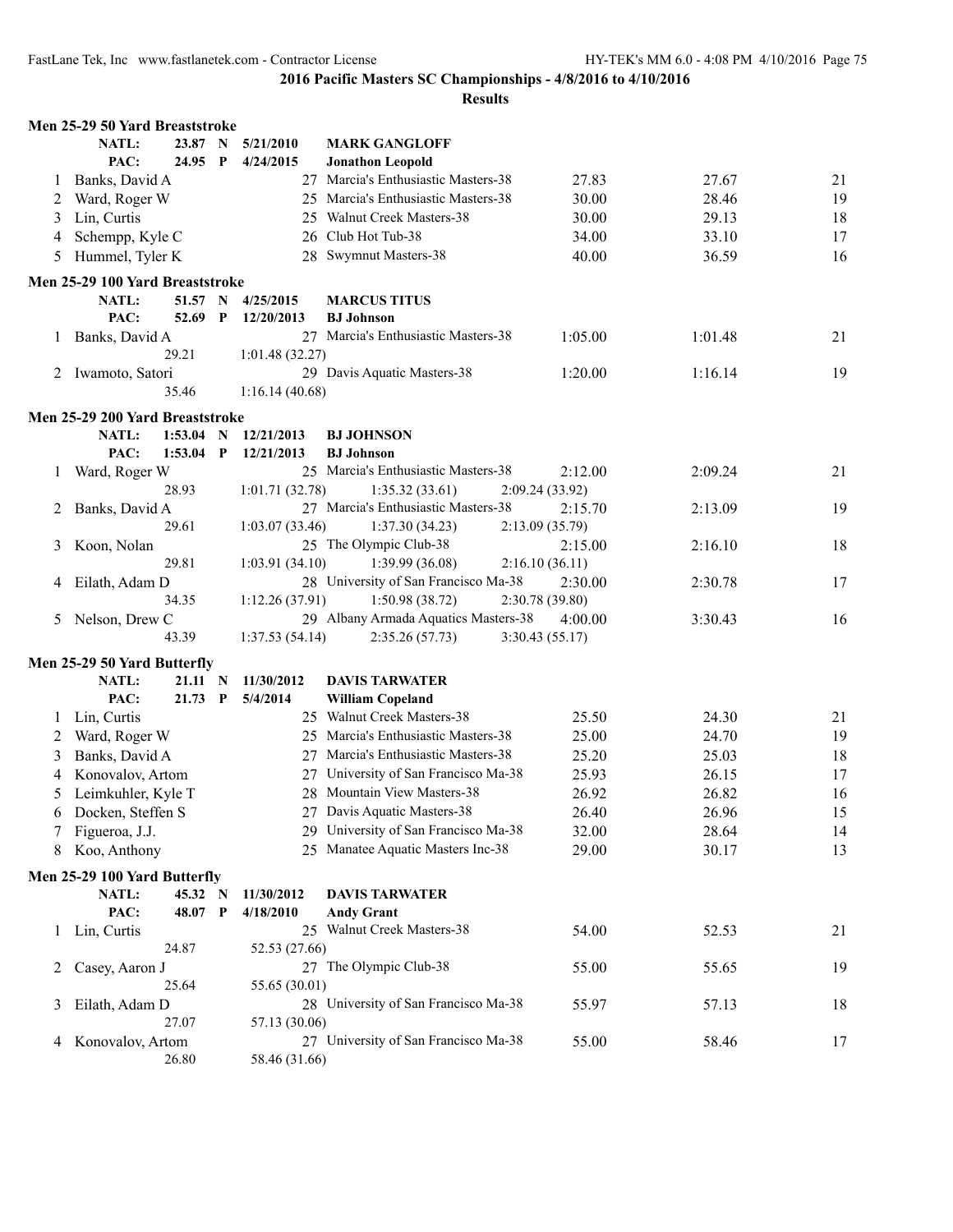|              | (Men 25-29 100 Yard Butterfly) |              |                |                                             |                           |         |    |
|--------------|--------------------------------|--------------|----------------|---------------------------------------------|---------------------------|---------|----|
|              | 5 Schnabl, David               |              |                | 28 The Olympic Club-38                      | 56.00                     | 58.67   | 16 |
| 6            | 27.18<br>Leimkuhler, Kyle T    |              | 58.67 (31.49)  | 28 Mountain View Masters-38                 | 1:00.29                   | 59.85   | 15 |
|              | 28.43                          |              | 59.85 (31.42)  |                                             |                           |         |    |
| 7            | Docken, Steffen S              |              |                | 27 Davis Aquatic Masters-38                 | 59.78                     | 1:01.13 | 14 |
|              | 28.18                          |              | 1:01.13(32.95) |                                             |                           |         |    |
| 8            | Foster, Dana<br>28.32          |              | 1:02.34(34.02) | 26 The Olympic Club-38                      | 56.00                     | 1:02.34 | 13 |
| 9            | Boyer, Kaleb D                 |              |                | 28 Walnut Creek Masters-38                  | 1:05.00                   | 1:02.48 | 12 |
|              | 29.16                          |              | 1:02.48(33.32) |                                             |                           |         |    |
| 10           | Koo, Anthony                   |              |                | 25 Manatee Aquatic Masters Inc-38           | 1:12.00                   | 1:17.78 | 11 |
|              | 32.94                          |              | 1:17.78(44.84) |                                             |                           |         |    |
|              | Men 25-29 200 Yard Butterfly   |              |                |                                             |                           |         |    |
|              | <b>NATL:</b><br>$1:47.62$ N    |              | 5/20/2007      | <b>ERIK SCALISE</b>                         |                           |         |    |
|              | PAC:<br>$1:47.62$ P            |              | 12/31/2007     | <b>Erik Scalise</b>                         |                           |         |    |
| $\mathbf{1}$ | Konovalov, Artom               |              |                | 27 University of San Francisco Ma-38        | 2:15.00                   | 2:12.90 | 21 |
|              | 29.14                          |              | 1:03.30(34.16) | 1:38.68(35.38)                              | 2:12.90 (34.22)           |         |    |
|              | <b>Men 25-29 100 Yard IM</b>   |              |                |                                             |                           |         |    |
|              | NATL:<br>47.77                 | N            | 5/3/2014       | <b>DARIAN TOWNSEND</b>                      |                           |         |    |
|              | PAC:<br>50.99                  | $\mathbf{P}$ | 12/31/2012     | <b>John W Dorr</b>                          |                           |         |    |
|              | Lin, Curtis                    |              |                | 25 Walnut Creek Masters-38                  | 58.00                     | 55.07   | 21 |
|              | 25.49                          |              | 55.07 (29.58)  |                                             |                           |         |    |
| 2            | Banks, David A                 |              |                | 27 Marcia's Enthusiastic Masters-38         | 56.65                     | 55.73   | 19 |
|              | 25.60                          |              | 55.73 (30.13)  |                                             |                           |         |    |
| 3            | Urbaitis, Andrius<br>27.74     |              |                | 29 University of San Francisco Ma-38        | 1:00.00                   | 1:02.10 | 18 |
|              |                                |              | 1:02.10(34.36) | 29 Davis Aquatic Masters-38                 | 1:04.00                   | 1:04.16 | 17 |
| 4            | Iwamoto, Satori<br>29.72       |              | 1:04.16(34.44) |                                             |                           |         |    |
| 5            | Boyer, Kaleb D                 |              |                | 28 Walnut Creek Masters-38                  | 1:05.00                   | 1:04.70 | 16 |
|              | 30.20                          |              | 1:04.70(34.50) |                                             |                           |         |    |
| 6            | Schempp, Kyle C                |              |                | 26 Club Hot Tub-38                          | 1:09.00                   | 1:07.21 | 15 |
|              | 30.95                          |              | 1:07.21(36.26) |                                             |                           |         |    |
|              | Docken, Steffen S              |              |                | 27 Davis Aquatic Masters-38                 | 1:07.00                   | 1:07.94 | 14 |
|              | 30.22                          |              | 1:07.94(37.72) |                                             |                           |         |    |
| 8            | Figueroa, J.J.                 |              |                | 29 University of San Francisco Ma-38        | 1:30.00                   | 1:08.87 | 13 |
|              | 30.91                          |              | 1:08.87(37.96) |                                             |                           |         |    |
|              | Men 25-29 200 Yard IM          |              |                |                                             |                           |         |    |
|              | NATL:<br>$1:41.79$ N           |              | 12/21/2013     | <b>DARIAN TOWNSEND</b>                      |                           |         |    |
|              | PAC:<br>$1:49.11$ P            |              | 12/31/2007     | <b>Erik Scalise</b>                         |                           |         |    |
| 1            | Ward, Roger W                  |              |                | 25 Marcia's Enthusiastic Masters-38         | 2:00.00                   | 1:58.08 | 21 |
|              | 25.21                          |              | 56.61 (31.40)  | 1:30.65(34.04)                              | 1:58.08(27.43)            |         |    |
| 2            | Lin, Curtis<br>25.91           |              |                | 25 Walnut Creek Masters-38                  | 2:05.00                   | 2:03.29 | 19 |
| 3            | Pagan, Darren C                |              | 58.09 (32.18)  | 1:33.78 (35.69)<br>27 Tri Valley Masters-38 | 2:03.29(29.51)<br>2:10.00 | 2:08.37 | 18 |
|              | 27.61                          |              | 1:01.62(34.01) | 1:38.30(36.68)                              | 2:08.37(30.07)            |         |    |
| 4            | Eilath, Adam D                 |              |                | 28 University of San Francisco Ma-38        | 2:06.55                   | 2:08.43 | 17 |
|              | 27.41                          |              | 1:01.37(33.96) | 1:40.08(38.71)                              | 2:08.43(28.35)            |         |    |
| 5            | Konovalov, Artom               |              |                | 27 University of San Francisco Ma-38        | 2:15.00                   | 2:13.49 | 16 |
|              | 27.46                          |              | 1:02.19(34.73) | 1:42.47(40.28)                              | 2:13.49 (31.02)           |         |    |
| 6            | Leimkuhler, Kyle T             |              |                | 28 Mountain View Masters-38                 | 2:18.03                   | 2:17.04 | 15 |
|              | 28.00                          |              | 1:04.18(36.18) | 1:46.17(41.99)                              | 2:17.04(30.87)            |         |    |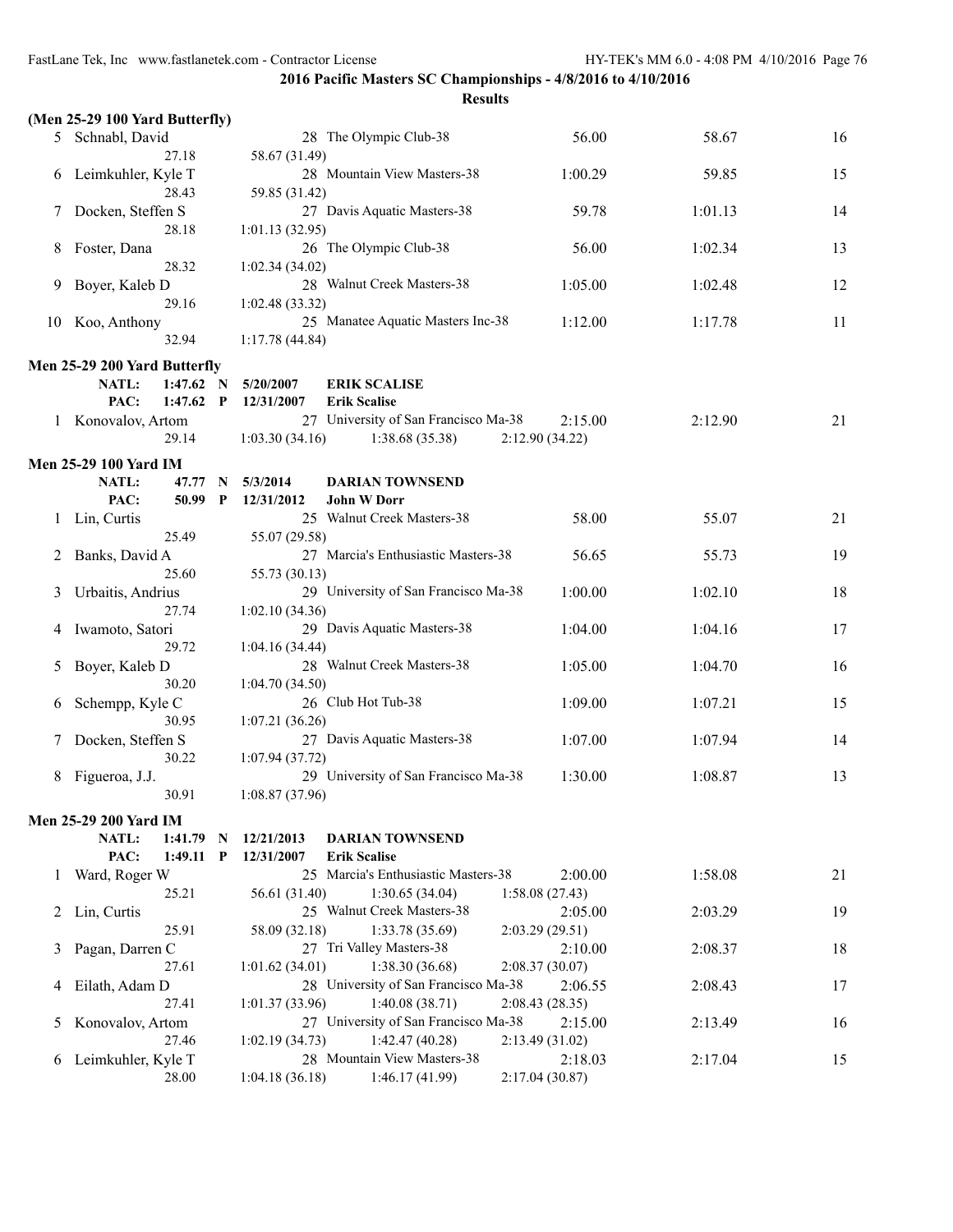|         |                              |           |              |                 | <b>Results</b>                       |                 |         |         |    |
|---------|------------------------------|-----------|--------------|-----------------|--------------------------------------|-----------------|---------|---------|----|
|         | (Men 25-29 200 Yard IM)      |           |              |                 |                                      |                 |         |         |    |
|         | 7 Figueroa, J.J.             |           |              |                 | 29 University of San Francisco Ma-38 |                 | 2:58.00 | 2:36.43 | 14 |
|         |                              | 29.32     |              | 1:07.78(38.46)  | 1:56.70(48.92)                       | 2:36.43(39.73)  |         |         |    |
|         | <b>Men 25-29 400 Yard IM</b> |           |              |                 |                                      |                 |         |         |    |
|         | NATL:                        | 3:41.85   | $\mathbf N$  | 12/20/2013      | <b>DARIAN TOWNSEND</b>               |                 |         |         |    |
|         | PAC:                         | 3:52.43   | $\mathbf{P}$ | 12/31/2008      | <b>Erik Scalise</b>                  |                 |         |         |    |
| 1       | Eilath, Adam D               |           |              |                 | 28 University of San Francisco Ma-38 |                 | 4:28.51 | 4:37.62 | 21 |
|         |                              | 28.11     |              | 1:00.11(32.00)  | 1:36.00(35.89)                       | 2:12.61(36.61)  |         |         |    |
|         | 2:53.10(40.49)               |           |              | 3:34.46 (41.36) | 4:05.83(31.37)                       | 4:37.62 (31.79) |         |         |    |
|         | 2 Konovalov, Artom           |           |              |                 | 27 University of San Francisco Ma-38 |                 | 5:00.00 | 4:41.52 | 19 |
|         |                              | 28.58     |              | 1:03.45 (34.87) | 1:40.82(37.37)                       | 2:16.98(36.16)  |         |         |    |
|         | 2:57.71(40.73)               |           |              | 3:38.00(40.29)  | 4:10.36(32.36)                       | 4:41.52 (31.16) |         |         |    |
|         |                              |           |              |                 |                                      |                 |         |         |    |
|         | Men 30-34 50 Yard Freestyle  |           |              |                 |                                      |                 |         |         |    |
|         | <b>NATL:</b>                 | 19.33 N   |              | 5/3/2014        | <b>ERVIN\ERVIN</b>                   |                 |         |         |    |
|         | PAC:                         | 19.33 P   |              | 5/4/2014        | <b>Anthony Ervin</b>                 |                 |         |         |    |
| $\perp$ | Gregory, Thomas C            |           |              |                 | 30 Marcia's Enthusiastic Masters-38  |                 | 22.88   | 22.54   | 21 |
|         | 2 Bauer, Ryan J              |           |              |                 | 31 University of San Francisco Ma-38 |                 | 22.94   | 23.30   | 19 |
| 3       | Tiernan, Robert M            |           |              |                 | 32 Walnut Creek Masters-38           |                 | 23.72   | 23.56   | 18 |
| 4       | Mikuni, Russell S            |           |              |                 | 34 Walnut Creek Masters-38           |                 | 25.00   | 24.32   | 17 |
| 5       | Law, David                   |           |              |                 | 30 Uc38-38                           |                 | 26.61   | 25.96   | 16 |
|         | Men 30-34 100 Yard Freestyle |           |              |                 |                                      |                 |         |         |    |
|         | <b>NATL:</b>                 | 42.75 N   |              | 12/21/2014      | <b>DARIAN TOWNSEND</b>               |                 |         |         |    |
|         | PAC:                         | 45.16 P   |              | 12/31/2009      | <b>Clayton Jones</b>                 |                 |         |         |    |
| 1       | Gregory, Thomas C            |           |              |                 | 30 Marcia's Enthusiastic Masters-38  |                 | 51.04   | 49.65   | 21 |
|         |                              | 23.60     |              | 49.65 (26.05)   |                                      |                 |         |         |    |
| 2       | Tiernan, Robert M            |           |              |                 | 32 Walnut Creek Masters-38           |                 | 51.10   | 50.29   | 19 |
|         |                              | 24.40     |              | 50.29 (25.89)   |                                      |                 |         |         |    |
| 3       | Bauer, Ryan J                |           |              |                 | 31 University of San Francisco Ma-38 |                 | 50.89   | 51.22   | 18 |
|         |                              | 24.84     |              | 51.22 (26.38)   |                                      |                 |         |         |    |
| 4       | Law, David                   |           |              |                 | 30 Uc38-38                           |                 | 57.19   | 55.46   | 17 |
|         |                              | 26.24     |              | 55.46 (29.22)   |                                      |                 |         |         |    |
| 5       | Tofanelli, Chris J           |           |              |                 | 34 Club Hot Tub-38                   |                 | 58.50   | 1:00.82 | 16 |
|         |                              | 28.94     |              | 1:00.82(31.88)  |                                      |                 |         |         |    |
| 6       | Song, James C                |           |              |                 | 33 Marcia's Enthusiastic Masters-38  |                 | 1:10.41 | 1:03.84 | 15 |
|         |                              | 31.56     |              | 1:03.84(32.28)  |                                      |                 |         |         |    |
|         | Men 30-34 200 Yard Freestyle |           |              |                 |                                      |                 |         |         |    |
|         | NATL:                        | 1:34.00 N |              | 12/19/2014      | <b>DARIAN TOWNSEND</b>               |                 |         |         |    |
|         | PAC:                         | 1:39.59 P |              | 12/31/1997      | <b>Franz Mortensen</b>               |                 |         |         |    |
|         | 1 Ryan, Keith                |           |              |                 | 32 Sonoma Aquatic Club Masters-38    |                 | 1:50.99 | 1:49.72 | 21 |
|         |                              | 26.13     |              | 54.30 (28.17)   | 1:22.22(27.92)                       | 1:49.72 (27.50) |         |         |    |
|         | 2 Law, David                 |           |              |                 | 30 Uc38-38                           |                 | 2:09.07 | 2:06.05 | 19 |
|         |                              | 27.42     |              | 58.99 (31.57)   | 1:31.90(32.91)                       | 2:06.05(34.15)  |         |         |    |
| 3       | Song, James C                |           |              |                 | 33 Marcia's Enthusiastic Masters-38  |                 | 2:30.69 | 2:24.46 | 18 |
|         |                              | 34.27     |              | 1:10.84(36.57)  | 1:47.55(36.71)                       | 2:24.46 (36.91) |         |         |    |
|         | Men 30-34 500 Yard Freestyle |           |              |                 |                                      |                 |         |         |    |
|         | NATL:                        | 4:29.49 N |              | 2/25/1996       | <b>MATTHEW CETLINSKI</b>             |                 |         |         |    |
|         | PAC:                         | 4:37.04 P |              | 12/31/1997      | <b>Franz Mortensen</b>               |                 |         |         |    |
| 1       | Ryan, Keith                  |           |              |                 | 32 Sonoma Aquatic Club Masters-38    |                 | 5:05.05 | 4:55.47 | 21 |
|         |                              | 26.95     |              | 55.89 (28.94)   | 1:25.33(29.44)                       | 1:54.94(29.61)  |         |         |    |
|         | 2:24.58 (29.64)              |           |              | 2:54.69(30.11)  | 3:25.17(30.48)                       | 3:55.70 (30.53) |         |         |    |
|         | 4:26.24(30.54)               |           |              | 4:55.47(29.23)  |                                      |                 |         |         |    |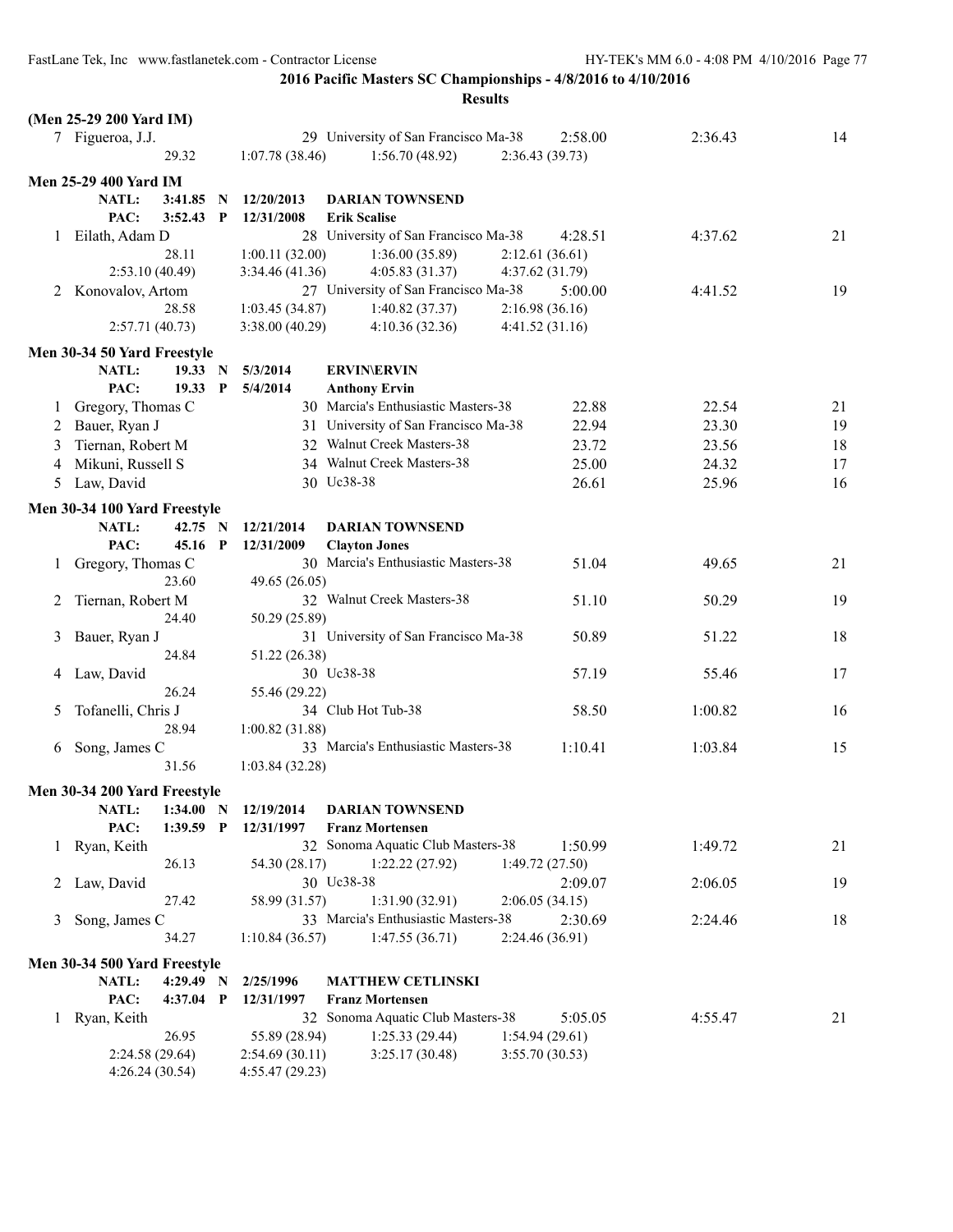|   | (Men 30-34 500 Yard Freestyle) |                  |                                      |                  |          |    |
|---|--------------------------------|------------------|--------------------------------------|------------------|----------|----|
|   | 2 Buncher, Stanley M           |                  | 30 The Olympic Club-38               | 5:04.20          | 5:02.87  | 19 |
|   | 27.88                          | 57.55 (29.67)    | 1:27.78(30.23)                       | 1:58.06(30.28)   |          |    |
|   | 2:28.59(30.53)                 | 2:59.07 (30.48)  | 3:29.87 (30.80)                      | 4:00.85 (30.98)  |          |    |
|   | 4:31.89 (31.04)                | 5:02.87 (30.98)  |                                      |                  |          |    |
| 3 | Tiernan, Robert M              |                  | 32 Walnut Creek Masters-38           | 5:05.00          | 5:04.96  | 18 |
|   | 28.00                          | 58.23 (30.23)    | 1:29.51(31.28)                       | 2:01.65(32.14)   |          |    |
|   | 2:33.43 (31.78)                | 3:04.08(30.65)   | 3:34.41(30.33)                       | 4:05.09(30.68)   |          |    |
|   | 4:35.76 (30.67)                | 5:04.96 (29.20)  |                                      |                  |          |    |
|   | 4 Law, David                   | 30 Uc38-38       |                                      | 6:04.40          | 5:58.86  | 17 |
|   | 30.41                          | 1:04.76(34.35)   | 1:40.40(35.64)                       | 2:16.94(36.54)   |          |    |
|   | 2:54.14(37.20)                 | 3:31.46 (37.32)  | 4:08.73(37.27)                       | 4:45.94 (37.21)  |          |    |
|   | 5:23.22 (37.28)                | 5:58.86 (35.64)  |                                      |                  |          |    |
| 5 | Davis, Bryant D                |                  | 34 University of San Francisco Ma-38 | 6:50.00          | 6:26.99  | 16 |
|   | 34.48                          | 1:12.54(38.06)   | 1:51.43(38.89)                       | 2:31.17(39.74)   |          |    |
|   | 3:11.12(39.95)                 | 3:50.95 (39.83)  | 4:30.94 (39.99)                      | 5:11.89(40.95)   |          |    |
|   | 5:51.30 (39.41)                | 6:26.99(35.69)   |                                      |                  |          |    |
| 6 | Song, James C                  |                  | 33 Marcia's Enthusiastic Masters-38  | 6:38.03          | 6:29.24  | 15 |
|   | 34.97                          | 1:13.56(38.59)   | 1:53.94(40.38)                       | 2:34.37(40.43)   |          |    |
|   | 3:14.09(39.72)                 | 3:53.89(39.80)   | 4:33.64(39.75)                       | 5:12.94 (39.30)  |          |    |
|   | 5:52.19 (39.25)                | 6:29.24(37.05)   |                                      |                  |          |    |
| 7 | Smith, Kyle                    |                  | 33 University of San Francisco Ma-38 | 8:00.00          | 6:46.59  | 14 |
|   | 33.46                          | 1:10.53(37.07)   | 1:49.63(39.10)                       | 2:31.11(41.48)   |          |    |
|   | 3:14.54(43.43)                 | 3:57.90(43.36)   | 4:40.61(42.71)                       | 5:23.79(43.18)   |          |    |
|   | 6:05.16(41.37)                 | 6:46.59(41.43)   |                                      |                  |          |    |
| 8 | Shook, Alic G                  |                  | 34 Marcia's Enthusiastic Masters-38  | 8:23.82          | 7:50.67  | 13 |
|   | 39.48                          | 1:24.23(44.75)   | 2:11.47(47.24)                       | 3:00.05(48.58)   |          |    |
|   | 3:48.48 (48.43)                | 4:37.60(49.12)   | 5:26.22(48.62)                       | 6:15.14(48.92)   |          |    |
|   | 7:03.96 (48.82)                | 7:50.67(46.71)   |                                      |                  |          |    |
|   | Men 30-34 1000 Yard Freestyle  |                  |                                      |                  |          |    |
|   | NATL:<br>9:26.93               | 3/23/2003<br>N   | <b>JOSHUA WOODRUFF</b>               |                  |          |    |
|   | PAC:<br>9:38.13 P              | 12/31/1991       | <b>Cameron Reid</b>                  |                  |          |    |
| 1 | Bauer, Ryan J                  |                  | 31 University of San Francisco Ma-38 | 14:01.01         | 11:59.47 | 21 |
|   | 29.82                          | 1:02.99(33.17)   | 1:37.15(34.16)                       | 2:12.22(35.07)   |          |    |
|   | 2:47.51 (35.29)                | 3:22.90(35.39)   | 3:59.44(36.54)                       | 4:36.03 (36.59)  |          |    |
|   | 5:12.99 (36.96)                | 5:50.20(37.21)   | 6:27.67(37.47)                       | 7:04.90(37.23)   |          |    |
|   | 7:42.33 (37.43)                | 8:19.80 (37.47)  | 8:57.13 (37.33)                      | 9:33.89 (36.76)  |          |    |
|   | 10:10.83 (36.94)               | 10:47.57 (36.74) | 11:24.30(36.73)                      | 11:59.47(35.17)  |          |    |
| 2 | Tofanelli, Chris J             |                  | 34 Club Hot Tub-38                   | 13:00.00         | 13:17.79 | 19 |
|   | 35.67                          | 1:15.24(39.57)   | 1:54.21(38.97)                       | 2:33.77 (39.56)  |          |    |
|   | 3:13.63 (39.86)                | 3:53.60 (39.97)  | 4:33.70 (40.10)                      | 5:14.08 (40.38)  |          |    |
|   | 5:54.28 (40.20)                | 6:34.46(40.18)   | 7:15.07(40.61)                       | 7:55.45 (40.38)  |          |    |
|   | 8:36.32 (40.87)                | 9:17.29(40.97)   | 9:57.70(40.41)                       | 10:37.49 (39.79) |          |    |
|   | 11:18.58(41.09)                | 11:58.61 (40.03) | 12:38.32 (39.71)                     | 13:17.79 (39.47) |          |    |
| 3 | Song, James C                  |                  | 33 Marcia's Enthusiastic Masters-38  | 13:50.00         | 13:28.31 | 18 |
|   | 37.38                          | 1:17.98(40.60)   | 1:59.47(41.49)                       | 2:40.98 (41.51)  |          |    |
|   | 3:22.18(41.20)                 | 4:03.65(41.47)   | 4:45.21(41.56)                       | 5:26.58(41.37)   |          |    |
|   | 6:07.08(40.50)                 | 6:47.88(40.80)   | 7:28.73 (40.85)                      | 8:09.72 (40.99)  |          |    |
|   | 8:50.08 (40.36)                | 9:30.40(40.32)   | 10:10.75(40.35)                      | 10:50.73 (39.98) |          |    |
|   | 11:30.30 (39.57)               | 12:10.16 (39.86) | 12:50.30 (40.14)                     | 13:28.31 (38.01) |          |    |
|   |                                |                  |                                      |                  |          |    |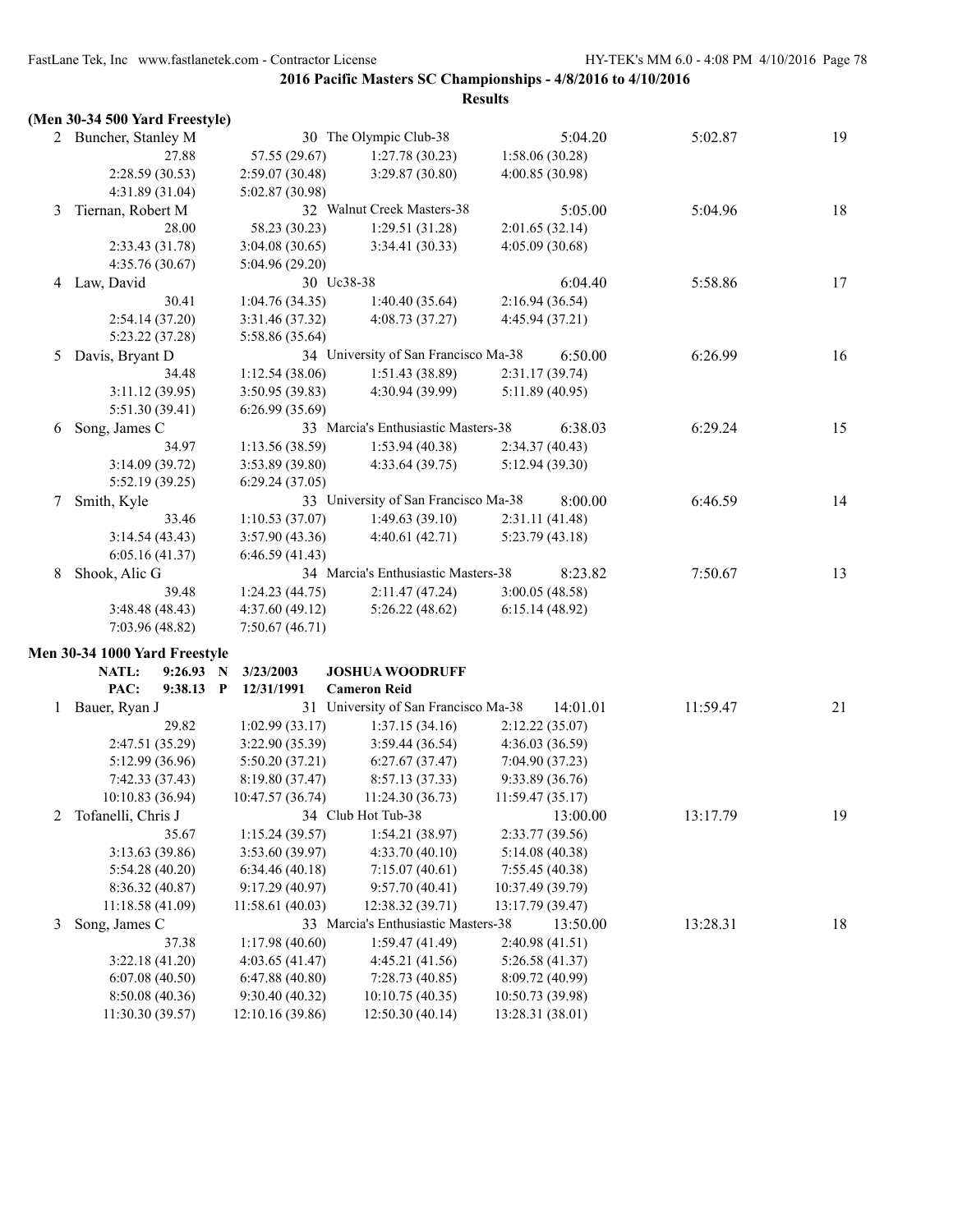|   |                                     |                            |             |                                    |                                      | <b>Results</b> |                                     |                  |    |
|---|-------------------------------------|----------------------------|-------------|------------------------------------|--------------------------------------|----------------|-------------------------------------|------------------|----|
|   | (Men 30-34 1000 Yard Freestyle)     |                            |             |                                    |                                      |                |                                     |                  |    |
|   | 4 Davis, Bryant D                   |                            |             |                                    | 34 University of San Francisco Ma-38 |                | 16:00.00                            | 13:57.01         | 17 |
|   |                                     | 37.77                      |             | 1:20.09(42.32)                     | 2:02.04(41.95)                       |                | 2:43.31 (41.27)                     |                  |    |
|   | 3:25.25(41.94)                      |                            |             | 4:08.47(43.22)                     | 4:51.89 (43.42)                      |                | 5:35.46 (43.57)                     |                  |    |
|   | 6:17.37(41.91)                      |                            |             | 7:01.12(43.75)                     | 7:43.01 (41.89)                      |                | 8:26.45 (43.44)                     |                  |    |
|   | 9:08.51(42.06)                      |                            |             | 9:51.00(42.49)                     | 10:33.61(42.61)                      |                | 11:15.85 (42.24)                    |                  |    |
|   | 11:56.89 (41.04)                    |                            |             | 12:38.23 (41.34)                   | 13:19.30(41.07)                      |                | 13:57.01 (37.71)                    |                  |    |
| 5 | Oppenheim, Tomas                    |                            |             |                                    | 31 Cal Maritime Academy Masters-38   |                | 15:27.58                            | 15:15.26         | 16 |
|   |                                     | 36.81                      |             | 1:17.04(40.23)                     | 2:00.02(42.98)                       |                | 2:44.92 (44.90)                     |                  |    |
|   | 3:30.61(45.69)                      |                            |             | 4:16.76(46.15)                     | 5:03.44(46.68)                       |                | 5:50.21(46.77)                      |                  |    |
|   | 6:37.61(47.40)                      |                            |             | 7:25.39 (47.78)                    | 8:13.15(47.76)                       |                | 8:59.86(46.71)                      |                  |    |
|   | 9:47.50(47.64)                      |                            |             | 10:34.86 (47.36)                   | 11:21.80(46.94)                      |                | 12:09.60(47.80)                     |                  |    |
|   | 12:56.97 (47.37)                    |                            |             | 13:43.65 (46.68)                   | 14:30.94 (47.29)                     |                | 15:15.26 (44.32)                    |                  |    |
|   |                                     |                            |             |                                    |                                      |                |                                     |                  |    |
|   | Men 30-34 1650 Yard Freestyle       |                            |             |                                    |                                      |                |                                     |                  |    |
|   | <b>NATL:</b><br>PAC:                | 15:51.57 N<br>$16:01.91$ P |             | 5/12/1996<br>12/31/1995            | <b>JEFF ERWIN</b><br>Dan Veatch      |                |                                     |                  |    |
|   |                                     |                            |             |                                    | 33 Marcia's Enthusiastic Masters-38  |                | 22:59.74                            |                  |    |
| 1 | Song, James C                       |                            |             |                                    |                                      |                |                                     | 21:43.54         | 21 |
|   |                                     | 37.05                      |             | 1:16.17(39.12)                     | 1:55.72(39.55)                       |                | 2:35.47(39.75)                      |                  |    |
|   | 3:15.14(39.67)                      |                            |             | 3:55.30(40.16)                     | 4:34.84 (39.54)                      |                | 5:14.34(39.50)                      |                  |    |
|   | 5:54.37(40.03)                      |                            |             | 6:34.02(39.65)                     | 7:13.95(39.93)                       |                | 7:54.35(40.40)                      |                  |    |
|   | 8:34.16 (39.81)                     |                            |             | 9:14.13 (39.97)<br>11:54.48(40.31) | 9:53.83 (39.70)<br>12:33.82 (39.34)  |                | 10:33.87(40.04)                     |                  |    |
|   | 11:14.17(40.30)<br>13:54.19 (40.18) |                            |             | 14:33.95 (39.76)                   | 15:13.53 (39.58)                     |                | 13:14.01(40.19)                     |                  |    |
|   | 16:33.80(40.15)                     |                            |             | 17:12.68 (38.88)                   | 17:51.70 (39.02)                     |                | 15:53.65(40.12)<br>18:31.07 (39.37) |                  |    |
|   | 19:10.66 (39.59)                    |                            |             | 19:49.41 (38.75)                   | 20:27.79 (38.38)                     |                | 21:06.66 (38.87)                    | 21:43.54 (36.88) |    |
| 2 |                                     |                            |             |                                    | 31 Cal Maritime Academy Masters-38   |                | 25:30.00                            | 24:46.51         | 19 |
|   | Oppenheim, Tomas                    | 38.66                      |             | 1:20.42(41.76)                     | 2:03.87(43.45)                       |                | 2:47.98(44.11)                      |                  |    |
|   | 3:33.12(45.14)                      |                            |             | 4:17.80 (44.68)                    | 5:04.11(46.31)                       |                | 5:50.02(45.91)                      |                  |    |
|   | 6:36.41(46.39)                      |                            |             | 7:22.14(45.73)                     | 8:07.98 (45.84)                      |                | 8:53.24(45.26)                      |                  |    |
|   | 9:39.04(45.80)                      |                            |             | 10:24.35(45.31)                    | 11:10.22(45.87)                      |                | 11:55.75 (45.53)                    |                  |    |
|   | 12:41.46 (45.71)                    |                            |             | 13:26.57(45.11)                    | 14:12.88 (46.31)                     |                | 14:59.08 (46.20)                    |                  |    |
|   | 15:44.04 (44.96)                    |                            |             | 16:29.44 (45.40)                   | 17:16.10(46.66)                      |                | 18:01.25 (45.15)                    |                  |    |
|   | 18:48.26 (47.01)                    |                            |             | 19:34.38 (46.12)                   | 20:20.17 (45.79)                     |                | 21:05.38 (45.21)                    |                  |    |
|   | 21:51.05 (45.67)                    |                            |             | 22:36.11 (45.06)                   | 23:20.48 (44.37)                     |                | 24:05.65 (45.17)                    | 24:46.51 (40.86) |    |
|   |                                     |                            |             |                                    |                                      |                |                                     |                  |    |
|   | Men 30-34 50 Yard Backstroke        |                            |             |                                    |                                      |                |                                     |                  |    |
|   | NATL:                               | 21.51 N                    |             | 4/26/2015                          | <b>MATT GREVERS</b>                  |                |                                     |                  |    |
|   | PAC:                                | 23.42 P                    |             | 12/31/2001                         | Lance Bohlman                        |                |                                     |                  |    |
| 1 | Powell, Ian                         |                            |             |                                    | 30 University of San Francisco Ma-38 |                | 24.84                               | 24.94            | 21 |
| 2 | Gregory, Thomas C                   |                            |             |                                    | 30 Marcia's Enthusiastic Masters-38  |                | 25.40                               | 25.72            | 19 |
| 3 | Bauer, Ryan J                       |                            |             | 31                                 | University of San Francisco Ma-38    |                | 29.01                               | 28.05            | 18 |
| 4 | Ford, Jesse D                       |                            |             | 33                                 | Cal Maritime Academy Masters-38      |                | 28.40                               | 28.55            | 17 |
| 5 | Mikuni, Russell S                   |                            |             |                                    | 34 Walnut Creek Masters-38           |                | 28.50                               | 29.74            | 16 |
| 6 | Aiello, Liam                        |                            |             |                                    | 33 University of San Francisco Ma-38 |                | 35.00                               | 31.60            | 15 |
|   | Men 30-34 100 Yard Backstroke       |                            |             |                                    |                                      |                |                                     |                  |    |
|   | NATL:                               | 46.34                      | $\mathbf N$ | 12/21/2013                         | <b>ADAM MANIA</b>                    |                |                                     |                  |    |
|   | PAC:                                | 49.02 P                    |             | 4/24/2015                          | <b>Anthony Ervin</b>                 |                |                                     |                  |    |
| 1 | Powell, Ian                         |                            |             |                                    | 30 University of San Francisco Ma-38 |                | 56.00                               | 54.74            | 21 |
|   |                                     | 26.55                      |             | 54.74 (28.19)                      |                                      |                |                                     |                  |    |
| 2 | Ford, Jesse D                       |                            |             |                                    | 33 Cal Maritime Academy Masters-38   |                | 1:02.15                             | 1:01.34          | 19 |
|   |                                     | 29.41                      |             | 1:01.34 (31.93)                    |                                      |                |                                     |                  |    |
|   |                                     |                            |             |                                    |                                      |                |                                     |                  |    |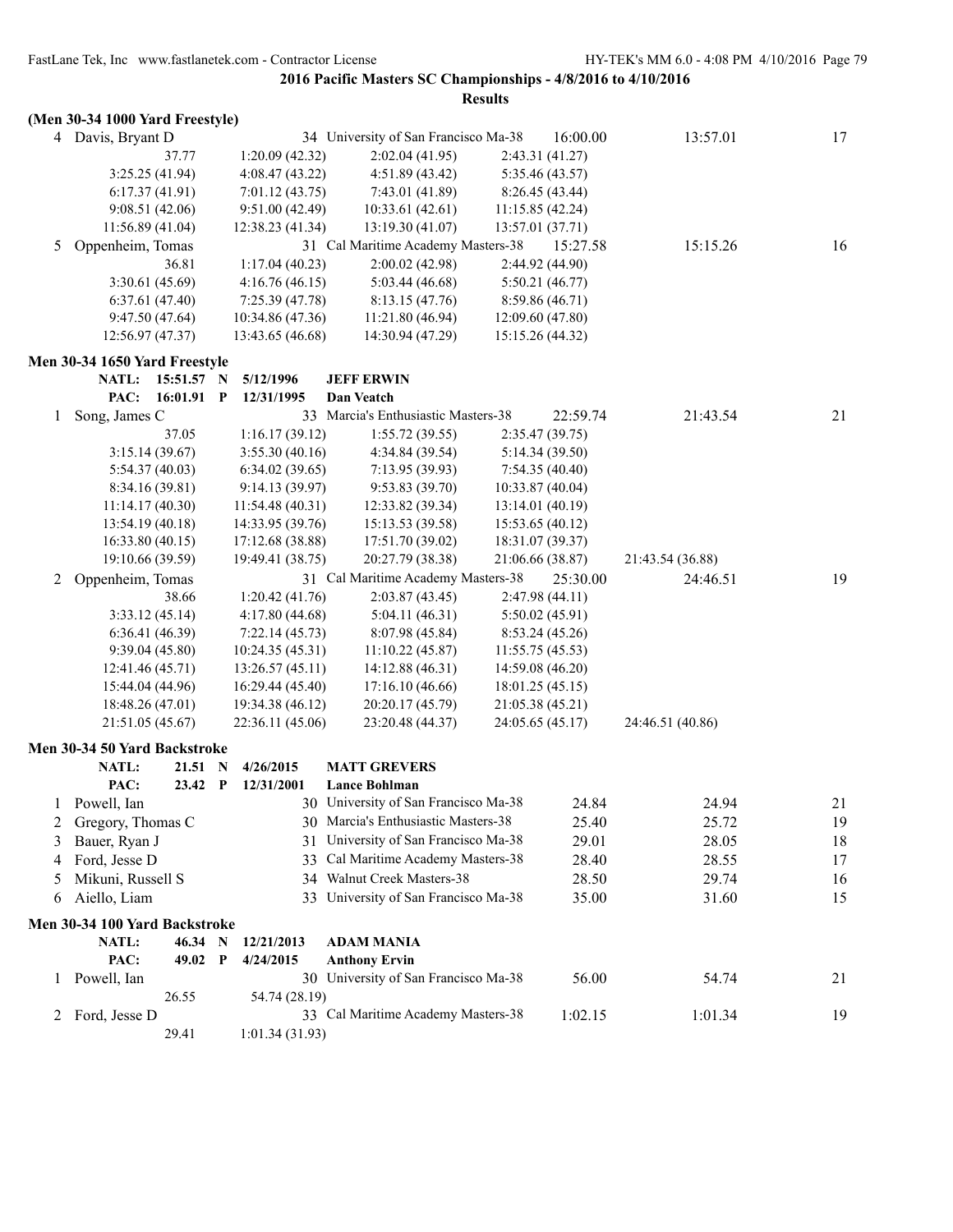|              | Men 30-34 200 Yard Backstroke   |                          |              |                          |                                                                          |         |         |    |
|--------------|---------------------------------|--------------------------|--------------|--------------------------|--------------------------------------------------------------------------|---------|---------|----|
|              | NATL:<br>PAC:                   | 1:43.73 N<br>$1:48.04$ P |              | 12/21/2014<br>12/31/2009 | <b>ADAM MANIA</b><br><b>Erik Scalise</b>                                 |         |         |    |
|              | 1 Powell, Ian                   | 28.17                    |              | 58.38 (30.21)            | 30 University of San Francisco Ma-38<br>1:28.63(30.25)<br>1:58.89(30.26) | 1:58.00 | 1:58.89 | 21 |
| 2            | Ryan, Keith                     | 29.34                    |              | 59.56 (30.22)            | 32 Sonoma Aquatic Club Masters-38<br>1:30.36(30.80)<br>2:01.13(30.77)    | 2:00.72 | 2:01.13 | 19 |
| 3            | Ford, Jesse D                   | 32.02                    |              | 1:06.72(34.70)           | 33 Cal Maritime Academy Masters-38<br>1:41.62 (34.90)<br>2:17.24(35.62)  | 2:15.71 | 2:17.24 | 18 |
|              | Men 30-34 50 Yard Breaststroke  |                          |              |                          |                                                                          |         |         |    |
|              | <b>NATL:</b>                    | 24.35                    | N            | 4/24/2015                | <b>MATT GREVERS</b>                                                      |         |         |    |
|              | PAC:                            | 25.88                    | $\mathbf{P}$ | 12/31/1994               | <b>David Lundberg</b>                                                    |         |         |    |
| 1            | Mikuni, Russell S               |                          |              |                          | 34 Walnut Creek Masters-38                                               | 29.50   | 29.93   | 21 |
|              |                                 |                          |              |                          |                                                                          |         |         |    |
| 2            | Shih, Michael T                 |                          |              |                          | 33 Manatee Aquatic Masters Inc-38                                        | 31.23   | 31.22   | 19 |
| 3            | Davis, Bryant D                 |                          |              |                          | 34 University of San Francisco Ma-38                                     | 36.52   | 36.32   | 18 |
| 4            | Gibbons, Kevin                  |                          |              |                          | 31 Marcia's Enthusiastic Masters-38                                      | 45.00   | 41.89   | 17 |
|              | Men 30-34 100 Yard Breaststroke |                          |              |                          |                                                                          |         |         |    |
|              | NATL:                           | 53.44 N                  |              | 4/29/2011                | <b>ED MOSES</b>                                                          |         |         |    |
|              | PAC:                            | 54.91                    | $\mathbf{P}$ | 5/2/2014                 | <b>Gary Marshall</b>                                                     |         |         |    |
| $\mathbf{I}$ | King, Michael J                 |                          |              |                          | 31 Walnut Creek Masters-38                                               | 1:05.00 | 1:05.19 | 21 |
|              |                                 | 30.02                    |              | 1:05.19(35.17)           |                                                                          |         |         |    |
| 2            | Mikuni, Russell S               |                          |              |                          | 34 Walnut Creek Masters-38                                               | 1:06.00 | 1:06.55 | 19 |
|              |                                 | 30.89                    |              | 1:06.55(35.66)           |                                                                          |         |         |    |
|              |                                 |                          |              |                          | 33 Manatee Aquatic Masters Inc-38                                        | 1:10.00 | 1:07.67 | 18 |
| 3            | Shih, Michael T                 |                          |              |                          |                                                                          |         |         |    |
|              |                                 | 32.74                    |              | 1:07.67(34.93)           |                                                                          |         |         |    |
| 4            | Ford, Jesse D                   |                          |              |                          | 33 Cal Maritime Academy Masters-38                                       | 1:09.96 | 1:08.53 | 17 |
|              |                                 | 32.19                    |              | 1:08.53(36.34)           |                                                                          |         |         |    |
| 5            | Song, James C                   |                          |              |                          | 33 Marcia's Enthusiastic Masters-38                                      | 1:18.37 | 1:14.07 | 16 |
|              |                                 | 35.37                    |              | 1:14.07(38.70)           |                                                                          |         |         |    |
| 6            | Law, David                      |                          |              |                          | 30 Uc38-38                                                               | 1:15.60 | 1:15.84 | 15 |
|              |                                 | 35.11                    |              | 1:15.84(40.73)           |                                                                          |         |         |    |
|              | Davis, Bryant D                 |                          |              |                          | 34 University of San Francisco Ma-38                                     | 1:21.66 | 1:20.70 | 14 |
|              |                                 | 38.14                    |              | 1:20.70(42.56)           |                                                                          |         |         |    |
| 8            | Gibbons, Kevin                  |                          |              |                          | 31 Marcia's Enthusiastic Masters-38                                      | 1:35.00 | 1:30.55 | 13 |
|              |                                 | 45.08                    |              | 1:30.55(45.47)           |                                                                          |         |         |    |
|              |                                 |                          |              |                          |                                                                          |         |         |    |
|              | Men 30-34 200 Yard Breaststroke |                          |              |                          |                                                                          |         |         |    |
|              | NATL:                           |                          |              | $1:56.02$ N $5/1/2011$   | <b>ED MOSES</b>                                                          |         |         |    |
|              | PAC:                            | $2:00.02$ P              |              | 5/3/2014                 | <b>Gary Marshall</b>                                                     |         |         |    |
|              | 1 Ford, Jesse D                 |                          |              |                          | 33 Cal Maritime Academy Masters-38                                       | 2:25.94 | 2:28.03 | 21 |
|              |                                 | 33.15                    |              | 1:10.54 (37.39)          | 1:48.26(37.72)<br>2:28.03 (39.77)                                        |         |         |    |
| 2            | Mikuni, Russell S               |                          |              |                          | 34 Walnut Creek Masters-38                                               | 2:25.00 | 2:29.96 | 19 |
|              |                                 | 32.06                    |              | 1:08.94(36.88)           | 1:48.37(39.43)<br>2:29.96 (41.59)                                        |         |         |    |
|              |                                 |                          |              |                          | 33 Marcia's Enthusiastic Masters-38                                      |         |         |    |
| 3            | Song, James C                   |                          |              |                          |                                                                          | 2:50.69 | 2:43.25 | 18 |
|              |                                 | 37.84                    |              | 1:18.67(40.83)           | 2:00.88(42.21)<br>2:43.25 (42.37)                                        |         |         |    |
| 4            | Davis, Bryant D                 |                          |              |                          | 34 University of San Francisco Ma-38                                     | 3:10.00 | 2:56.32 | 17 |
|              |                                 | 39.94                    |              | 1:25.00(45.06)           | 2:12.11(47.11)<br>2:56.32(44.21)                                         |         |         |    |
| 5            | Smith, Kyle                     |                          |              |                          | 33 University of San Francisco Ma-38                                     | 4:00.00 | 3:09.11 | 16 |
|              |                                 | 40.74                    |              | 1:28.13(47.39)           | 2:18.32(50.19)<br>3:09.11 (50.79)                                        |         |         |    |
|              | Ryan, Keith                     |                          |              |                          | 32 Sonoma Aquatic Club Masters-38                                        | 2:19.95 | DQ      |    |
|              |                                 | 31.78                    |              | 1:07.49(35.71)           | 1:44.43 (36.94)<br>DQ (36.95)                                            |         |         |    |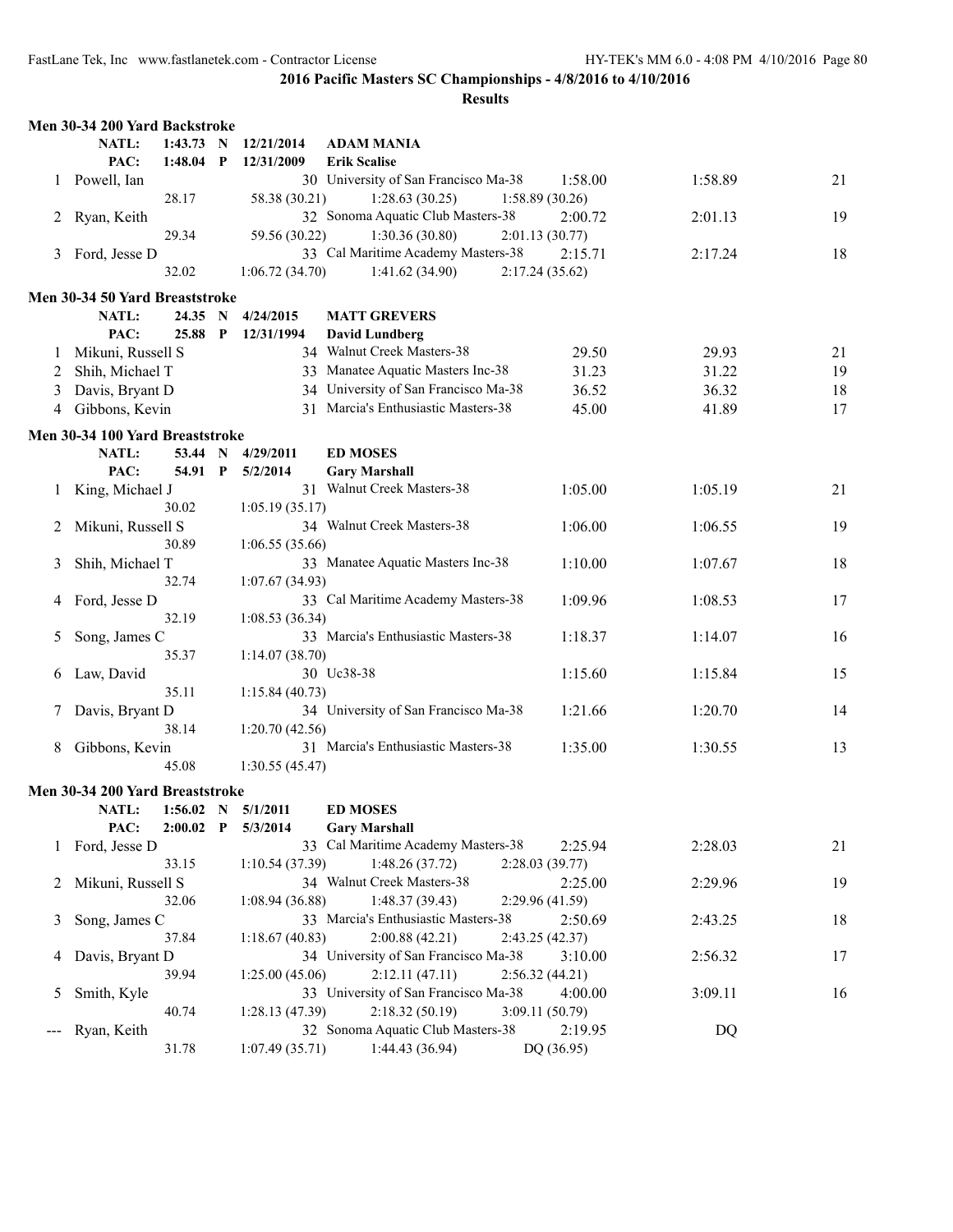|         | Men 30-34 50 Yard Butterfly  |             |             |                 |                                             |         |         |    |
|---------|------------------------------|-------------|-------------|-----------------|---------------------------------------------|---------|---------|----|
|         | <b>NATL:</b>                 | 21.11 N     |             | 4/26/2015       | <b>MATT GREVERS</b>                         |         |         |    |
|         | PAC:                         | $22.56$ P   |             | 5/4/2014        | <b>Brett Bannan</b>                         |         |         |    |
| $\perp$ | Gregory, Thomas C            |             |             |                 | 30 Marcia's Enthusiastic Masters-38         | 24.30   | 23.62   | 21 |
| 2       | Powell, Ian                  |             |             |                 | 30 University of San Francisco Ma-38        | 23.50   | 23.90   | 19 |
| 3       | King, Michael J              |             |             |                 | 31 Walnut Creek Masters-38                  | 28.00   | 25.26   | 18 |
| 4       | Bauer, Ryan J                |             |             | 31              | University of San Francisco Ma-38           | 26.01   | 25.61   | 17 |
| 5       | Tiernan, Robert M            |             |             |                 | 32 Walnut Creek Masters-38                  | 26.00   | 25.90   | 16 |
| 6       | Mikuni, Russell S            |             |             |                 | 34 Walnut Creek Masters-38                  | 26.50   | 27.12   | 15 |
| 7       | Tofanelli, Chris J           |             |             |                 | 34 Club Hot Tub-38                          | 28.50   | 28.63   | 14 |
| 8       | Law, David                   |             |             |                 | 30 Uc38-38                                  | 29.38   | 29.00   | 13 |
| 9       | Shook, Alic G                |             |             |                 | 34 Marcia's Enthusiastic Masters-38         | 38.68   | 37.30   | 12 |
|         |                              |             |             |                 |                                             |         |         |    |
|         | Men 30-34 100 Yard Butterfly |             |             |                 |                                             |         |         |    |
|         | NATL:                        | 47.28 N     |             | 12/20/2013      | ADAM MANIA                                  |         |         |    |
|         | PAC:                         | 49.52 P     |             | 5/1/2011        | <b>Adam Conway</b>                          |         |         |    |
| $\perp$ | Gregory, Thomas C            |             |             |                 | 30 Marcia's Enthusiastic Masters-38         | 54.02   | 51.32   | 21 |
|         |                              | 23.90       |             | 51.32 (27.42)   |                                             |         |         |    |
| 2       | Powell, Ian                  |             |             |                 | 30 University of San Francisco Ma-38        | 54.50   | 52.73   | 19 |
|         |                              | 24.77       |             | 52.73 (27.96)   |                                             |         |         |    |
| 3       | Bauer, Ryan J                |             |             |                 | 31 University of San Francisco Ma-38        | 56.40   | 56.75   | 18 |
|         |                              | 26.77       |             | 56.75 (29.98)   |                                             |         |         |    |
| 4       | Tiernan, Robert M            |             |             |                 | 32 Walnut Creek Masters-38                  | 57.40   | 56.78   | 17 |
|         |                              | 27.11       |             | 56.78 (29.67)   |                                             |         |         |    |
| 5       | Shook, Alic G                |             |             |                 | 34 Marcia's Enthusiastic Masters-38         | 1:37.92 | 1:27.45 | 16 |
|         |                              | 40.19       |             | 1:27.45 (47.26) |                                             |         |         |    |
|         | Men 30-34 200 Yard Butterfly |             |             |                 |                                             |         |         |    |
|         | NATL:                        | $1:45.01$ N |             | 4/12/2015       | <b>DARIAN TOWNSEND</b>                      |         |         |    |
|         | PAC:                         | $1:49.92$ P |             | 12/31/2009      | <b>Erik Scalise</b>                         |         |         |    |
| 1       | Powell, Ian                  |             |             |                 | 30 University of San Francisco Ma-38        | 1:57.00 | 2:02.39 | 21 |
|         |                              | 26.32       |             | 56.07 (29.75)   | 1:28.17(32.10)<br>2:02.39 (34.22)           |         |         |    |
| 2       | Tiernan, Robert M            |             |             |                 | 32 Walnut Creek Masters-38                  | 2:05.00 | 2:08.71 | 19 |
|         |                              | 29.04       |             | 1:01.78(32.74)  | 1:35.79(34.01)<br>2:08.71 (32.92)           |         |         |    |
| 3       | Bauer, Ryan J                |             |             |                 | 31 University of San Francisco Ma-38        | 2:31.01 | 2:18.29 | 18 |
|         |                              | 30.22       |             | 1:05.81(35.59)  | 1:40.87(35.06)<br>2:18.29(37.42)            |         |         |    |
| 4       | Gibbons, Kevin               |             |             |                 | 31 Marcia's Enthusiastic Masters-38         | 3:05.00 | 3:27.83 | 17 |
|         |                              | 41.09       |             | 1:28.78(47.69)  | 2:23.88(55.10)<br>3:27.83 (1:03.95)         |         |         |    |
|         |                              |             |             |                 |                                             |         |         |    |
|         | <b>Men 30-34 100 Yard IM</b> |             |             |                 |                                             |         |         |    |
|         | <b>NATL:</b><br>PAC:         | 47.78 N     | $\mathbf P$ | 4/25/2015       | <b>MATT GREVERS</b><br><b>Anthony Ervin</b> |         |         |    |
|         | Powell, Ian                  | 49.23       |             | 4/25/2015       | 30 University of San Francisco Ma-38        | 58.00   | 56.31   | 21 |
| 1       |                              |             |             |                 |                                             |         |         |    |
|         |                              | 25.22       |             | 56.31 (31.09)   | 33 Cal Maritime Academy Masters-38          |         |         |    |
| 2       | Ford, Jesse D                |             |             |                 |                                             | 1:02.09 | 1:01.06 | 19 |
|         |                              | 27.91       |             | 1:01.06(33.15)  | 33 Manatee Aquatic Masters Inc-38           |         |         |    |
| 3       | Shih, Michael T              |             |             |                 |                                             | 1:03.69 | 1:04.57 | 18 |
|         |                              | 31.01       |             | 1:04.57(33.56)  |                                             |         |         |    |
| 4       | Davis, Bryant D              |             |             |                 | 34 University of San Francisco Ma-38        | 1:18.00 | 1:13.76 | 17 |
|         |                              | 34.84       |             | 1:13.76(38.92)  |                                             |         |         |    |
| 5       | King, Michael J              |             |             |                 | 31 Walnut Creek Masters-38                  | 1:00.00 | 1:14.90 | 16 |
|         |                              | 36.57       |             | 1:14.90(38.33)  |                                             |         |         |    |
| 6       | Shook, Alic G                |             |             |                 | 34 Marcia's Enthusiastic Masters-38         | 1:28.47 | 1:23.24 | 15 |
|         |                              | 37.25       |             | 1:23.24(45.99)  |                                             |         |         |    |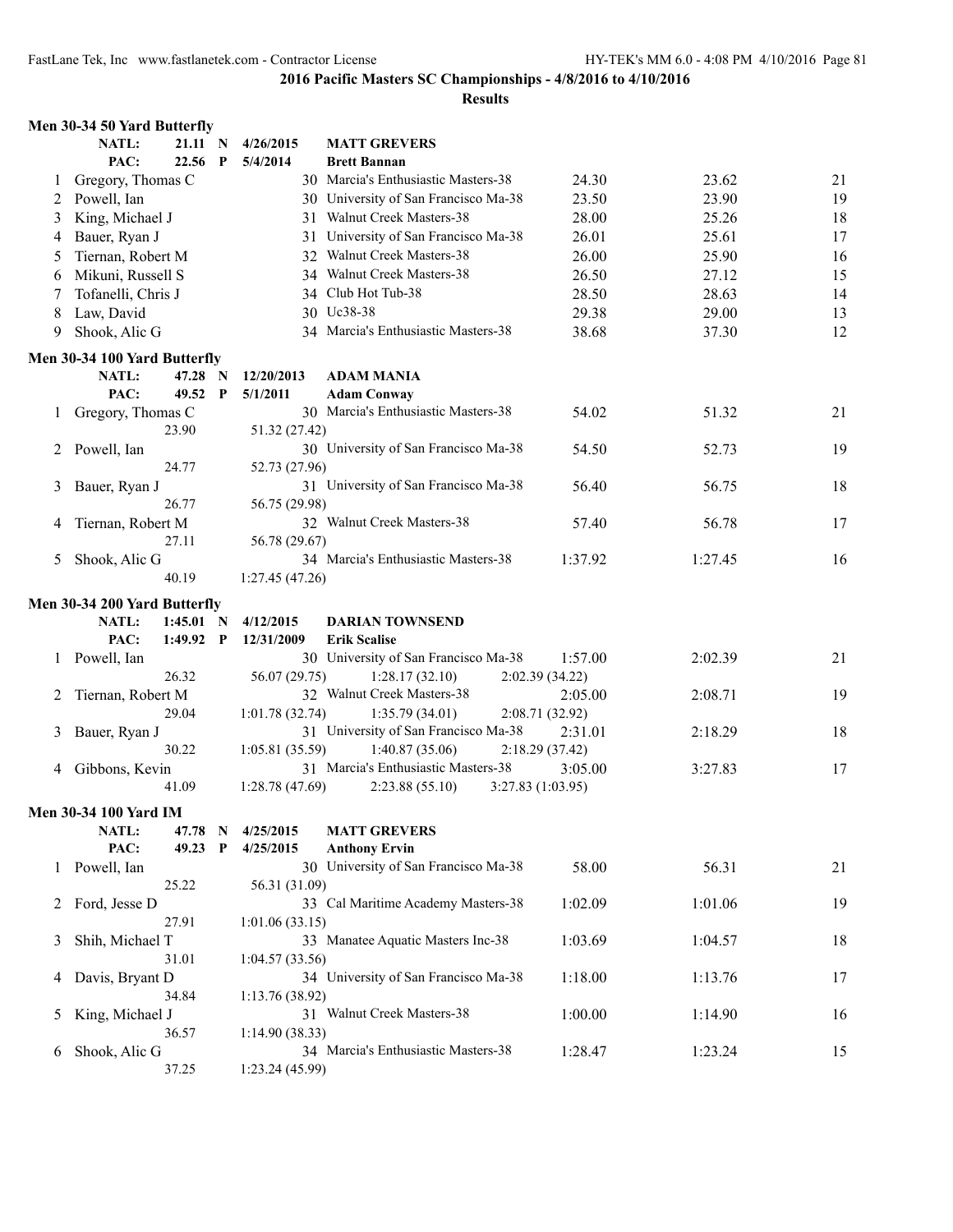|               | (Men 30-34 100 Yard IM)        |                              |                                      |                 |         |    |
|---------------|--------------------------------|------------------------------|--------------------------------------|-----------------|---------|----|
|               | --- Gibbons, Kevin             |                              | 31 Marcia's Enthusiastic Masters-38  | 1:30.00         | DQ      |    |
|               | 41.41                          | DQ (44.05)                   |                                      |                 |         |    |
|               | <b>Men 30-34 200 Yard IM</b>   |                              |                                      |                 |         |    |
|               | 1:42.03<br>NATL:<br>N          | 12/20/2014                   | <b>DARIAN TOWNSEND</b>               |                 |         |    |
|               | PAC:<br>1:48.48<br>$\mathbf P$ | 12/31/2009                   | <b>Erik Scalise</b>                  |                 |         |    |
| $\perp$       | Ford, Jesse D                  |                              | 33 Cal Maritime Academy Masters-38   | 2:14.68         | 2:15.96 | 21 |
|               | 29.89                          | 1:03.45(33.56)               | 1:43.14(39.69)                       | 2:15.96 (32.82) |         |    |
| 2             | Law, David                     |                              | 30 Uc38-38                           | 2:27.52         | 2:37.48 | 19 |
|               | 31.34                          | 1:14.93 (43.59)              | 2:00.75(45.82)                       | 2:37.48(36.73)  |         |    |
| 3             | Aiello, Liam                   |                              | 33 University of San Francisco Ma-38 | 2:45.00         | 2:41.67 | 18 |
|               | 32.99                          | 1:12.02(39.03)               | 2:02.90(50.88)                       | 2:41.67(38.77)  |         |    |
| 4             | Davis, Bryant D                |                              | 34 University of San Francisco Ma-38 | 3:00.00         | 2:43.80 | 17 |
|               | 34.01                          | 1:20.52(46.51)               | 2:06.87(46.35)                       | 2:43.80(36.93)  |         |    |
| 5             | Smith, Kyle                    |                              | 33 University of San Francisco Ma-38 | 4:00.00         | 3:04.62 | 16 |
|               | 38.00                          | 1:27.06(49.06)               | 2:22.88(55.82)                       | 3:04.62(41.74)  |         |    |
| 6             | Shook, Alic G                  |                              | 34 Marcia's Enthusiastic Masters-38  | 3:18.00         | 3:10.81 | 15 |
|               | 39.68                          | 1:29.93(50.25)               | 2:23.88(53.95)                       | 3:10.81(46.93)  |         |    |
|               | Men 35-39 50 Yard Freestyle    |                              |                                      |                 |         |    |
|               | NATL:<br>20.14<br>$\mathbf N$  | 5/4/2008                     | <b>JOSH DAVIS</b>                    |                 |         |    |
|               | PAC:<br>$20.81$ P              | 12/31/2009                   | <b>Lee Wanie</b>                     |                 |         |    |
| 1             | Lee, Zachary O                 |                              | 39 Marcia's Enthusiastic Masters-38  | 22.50           | 22.78   | 21 |
| 2             | Menna, Greg                    |                              | 38 Davis Aquatic Masters-38          | 22.99           | 22.95   | 19 |
| 3             | Nisenbaum, Adam                |                              | 38 Temescal Aquatic Masters-38       | 22.65           | 22.97   | 18 |
| 4             | Loder, Brent                   |                              | 39 Marcia's Enthusiastic Masters-38  | 24.50           | 23.84   | 17 |
| 5             | Lemke, Zebron J                |                              | 35 Alameda Aquatic Masters-38        | 26.00           | 24.11   | 16 |
| 6             | Donlon, Kevin H                |                              | 37 University of San Francisco Ma-38 | 25.30           | 25.83   | 15 |
| 7             | Sullivan, Sean R               |                              | 37 Santa Rosa Masters-38             | 25.75           | 26.15   | 14 |
| 8             | Ramirez, Brent                 | 35                           | Marcia's Enthusiastic Masters-38     | 31.00           | 26.54   | 13 |
| 9             | Castano-Aguado, Ignacio        |                              | 35 Davis Aquatic Masters-38          | 26.78           | 26.63   | 12 |
| 10            | Decker, Matthew                |                              | 39 University of San Francisco Ma-38 | 29.00           | 27.33   | 11 |
| 11            | Baird, Jared C                 |                              | 38 Streamliners-38                   | 29.00           | 29.19   | 10 |
| 12            | Mirgorodskiy, Aleksandr        | 39                           | San Mateo Masters-38                 | 32.00           | 30.92   | 9  |
| 13            | Anderson, Travers              |                              | 36 Club Hot Tub-38                   | 36.00           | 31.71   | 7  |
|               | Men 35-39 100 Yard Freestyle   |                              |                                      |                 |         |    |
|               | NATL:<br>44.24 N               | 4/20/2009                    | <b>VLAD PYSHNENKO</b>                |                 |         |    |
|               | PAC:                           | 46.06 P 12/31/2009 Lee Wanie |                                      |                 |         |    |
|               | Kerekjarto, Tamas              |                              | 36 Houston Cougar Masters-25         | 46.10           | 45.86P  | 21 |
|               | 22.12                          | 45.86 (23.74)                |                                      |                 |         |    |
| 2             | Loder, Brent                   |                              | 39 Marcia's Enthusiastic Masters-38  | 55.00           | 51.83   | 19 |
|               | 24.84                          | 51.83 (26.99)                |                                      |                 |         |    |
| 3             | Lemke, Zebron J                |                              | 35 Alameda Aquatic Masters-38        | 54.40           | 53.36   | 18 |
|               | 25.91                          | 53.36 (27.45)                |                                      |                 |         |    |
| 4             | Greene, Brett                  |                              | 38 Club Hot Tub-38                   | 56.30           | 56.86   | 17 |
|               | 27.02                          | 56.86 (29.84)                |                                      |                 |         |    |
| $\mathcal{L}$ | Sullivan, Sean R               |                              | 37 Santa Rosa Masters-38             | 58.68           | 57.16   | 16 |
|               | 27.07                          | 57.16 (30.09)                |                                      |                 |         |    |
| $\sigma$      | Castano-Aguado, Ignacio        |                              | 35 Davis Aquatic Masters-38          | 1:00.00         | 58.51   | 15 |
|               | 28.44                          | 58.51 (30.07)                |                                      |                 |         |    |
| T             | Hamlin, Eli J                  |                              | 39 Santa Rosa Masters-38             | 1:01.08         | 1:00.96 | 14 |
|               | 29.70                          | 1:00.96(31.26)               |                                      |                 |         |    |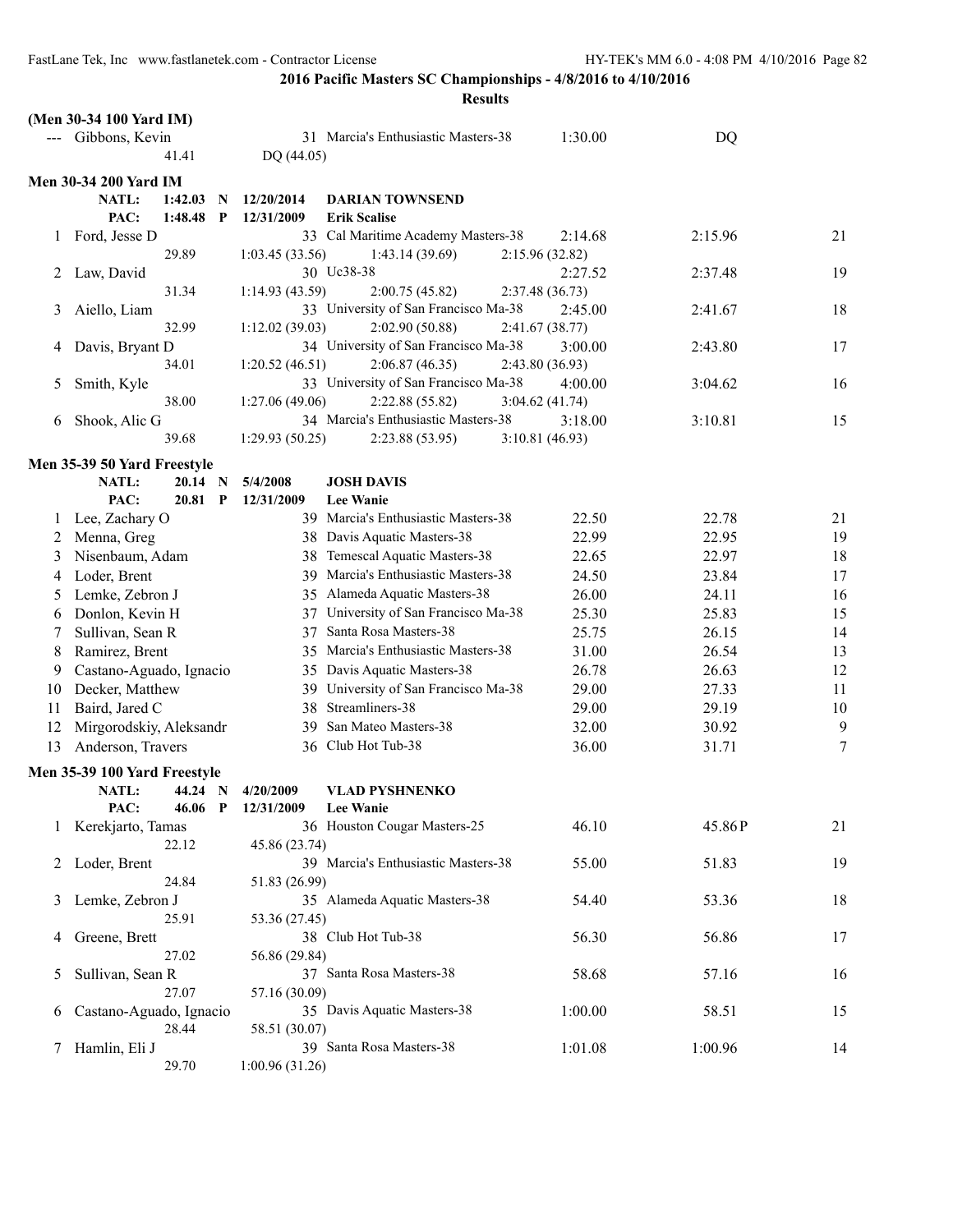| `SU lt\<br>۰ |
|--------------|
|--------------|

|    | (Men 35-39 100 Yard Freestyle)                       |                 |                                                        |                            |         |    |
|----|------------------------------------------------------|-----------------|--------------------------------------------------------|----------------------------|---------|----|
|    | 8 Decker, Matthew                                    |                 | 39 University of San Francisco Ma-38                   | 1:02.00                    | 1:01.65 | 13 |
|    | 29.19                                                | 1:01.65(32.46)  |                                                        |                            |         |    |
| 9  | Baird, Jared C                                       |                 | 38 Streamliners-38                                     | 1:18.00                    | 1:09.15 | 12 |
|    | 34.18                                                | 1:09.15(34.97)  |                                                        |                            |         |    |
| 10 | Anderson, Travers                                    |                 | 36 Club Hot Tub-38                                     | 1:20.00                    | 1:12.24 | 11 |
|    | 35.04                                                | 1:12.24(37.20)  |                                                        |                            |         |    |
| 11 | Mirgorodskiy, Aleksandr                              |                 | 39 San Mateo Masters-38                                | 1:12.00                    | 1:12.40 | 10 |
|    | 32.32                                                | 1:12.40(40.08)  |                                                        |                            |         |    |
|    |                                                      |                 |                                                        |                            |         |    |
|    | Men 35-39 200 Yard Freestyle<br>NATL:<br>$1:36.56$ N | 5/4/2008        | <b>JOSH DAVIS</b>                                      |                            |         |    |
|    | PAC:<br>1:41.20<br>$\mathbf{P}$                      | 12/31/1999      | <b>Franz Mortensen</b>                                 |                            |         |    |
|    | Kerekjarto, Tamas                                    |                 | 36 Houston Cougar Masters-25                           | 1:42.30                    | 1:41.35 | 21 |
|    | 23.15                                                | 48.71 (25.56)   | 1:14.84(26.13)                                         | 1:41.35(26.51)             |         |    |
| 2  | Nonaka, Andy J                                       |                 | 36 Walnut Creek Masters-38                             | 1:50.00                    | 1:51.71 | 19 |
|    | 26.64                                                | 54.89 (28.25)   | 1:23.31(28.42)                                         | 1:51.71(28.40)             |         |    |
| 3  | Nisenbaum, Adam                                      |                 | 38 Temescal Aquatic Masters-38                         | 1:58.47                    | 1:55.44 | 18 |
|    | 26.51                                                | 55.22 (28.71)   | 1:25.11(29.89)                                         |                            |         |    |
|    |                                                      |                 | 39 Manatee Aquatic Masters Inc-38                      | 1:55.44(30.33)             |         |    |
| 4  | Wojtala, Shad T<br>26.69                             | 55.28 (28.59)   | 1:25.06(29.78)                                         | 1:55.11                    | 1:57.08 | 17 |
|    |                                                      |                 | 35 Davis Aquatic Masters-38                            | 1:57.08(32.02)             | 1:57.61 |    |
| 5  | Roper, Matthew D<br>28.19                            |                 |                                                        | 1:59.23                    |         | 16 |
|    |                                                      | 58.72 (30.53)   | 1:28.51(29.79)<br>37 Santa Rosa Masters-38             | 1:57.61(29.10)             |         |    |
| 6  | Sullivan, Sean R<br>27.99                            |                 | 1:32.62(33.46)                                         | 2:14.17                    | 2:07.65 | 15 |
|    |                                                      | 59.16 (31.17)   | 38 Club Hot Tub-38                                     | 2:07.65(35.03)             |         |    |
|    | Greene, Brett                                        |                 |                                                        | 2:05.00                    | 2:08.70 | 14 |
|    | 29.31                                                | 1:01.67(32.36)  | 1:35.13(33.46)<br>37 University of San Francisco Ma-38 | 2:08.70(33.57)             |         |    |
| 8  | Donlon, Kevin H<br>28.33                             |                 |                                                        | 2:07.00                    | 2:11.51 | 13 |
|    |                                                      | 1:01.61(33.28)  | 1:36.79(35.18)<br>37 Davis Aquatic Masters-38          | 2:11.51(34.72)             |         |    |
| 9  | Pro, Bryan M<br>33.56                                |                 |                                                        | 2:27.03                    | 2:20.33 | 12 |
|    |                                                      | 1:10.23(36.67)  | 1:46.52(36.29)<br>38 University of San Francisco Ma-38 | 2:20.33(33.81)             | 2:28.18 |    |
| 10 | Smith, Justin P<br>32.26                             | 1:09.42(37.16)  | 1:48.74(39.32)                                         | 2:50.00<br>2:28.18 (39.44) |         | 11 |
|    |                                                      |                 |                                                        |                            |         |    |
|    | Men 35-39 500 Yard Freestyle                         |                 |                                                        |                            |         |    |
|    | NATL:<br>4:33.97 N                                   | 5/17/2002       | <b>RONALD KARNAUGH</b>                                 |                            |         |    |
|    | PAC:<br>4:36.80 P                                    | 12/31/1999      | <b>Franz Mortensen</b>                                 |                            |         |    |
|    | Nonaka, Andy J                                       |                 | 36 Walnut Creek Masters-38                             | 4:58.00                    | 4:57.83 | 21 |
|    | 27.42                                                | 57.17 (29.75)   | 1:27.11(29.94)                                         | 1:57.19(30.08)             |         |    |
|    | 2:27.46 (30.27)                                      | 2:57.29 (29.83) | 3:26.74(29.45)                                         | 3:57.01 (30.27)            |         |    |
|    | 4:27.92 (30.91)                                      | 4:57.83 (29.91) |                                                        |                            |         |    |
|    | 2 Lemke, Zebron J                                    |                 | 35 Alameda Aquatic Masters-38                          | 5:07.34                    | 5:06.75 | 19 |
|    | 28.39                                                | 59.37 (30.98)   | 1:30.51(31.14)                                         | 2:01.98(31.47)             |         |    |
|    | 2:33.62(31.64)                                       | 3:04.90 (31.28) | 3:35.78 (30.88)                                        | 4:06.66(30.88)             |         |    |
|    | 4:37.37 (30.71)                                      | 5:06.75 (29.38) |                                                        |                            |         |    |
| 3  | Hanley, Nicholas J                                   |                 | 36 Vacaville Swim Club-38                              | 5:10.00                    | 5:16.12 | 18 |
|    | 28.34                                                | 59.00 (30.66)   | 1:30.39(31.39)                                         | 2:01.70(31.31)             |         |    |
|    | 2:33.40 (31.70)                                      | 3:05.56(32.16)  | 3:37.37(31.81)                                         | 4:10.01(32.64)             |         |    |
|    | 4:43.17(33.16)                                       | 5:16.12 (32.95) |                                                        |                            |         |    |
| 4  | Roper, Matthew D                                     |                 | 35 Davis Aquatic Masters-38                            | 5:24.58                    | 5:16.66 | 17 |
|    | 29.21                                                | 1:01.53(32.32)  | 1:34.26(32.73)                                         | 2:07.11(32.85)             |         |    |
|    | 2:39.79 (32.68)                                      | 3:11.65 (31.86) | 3:43.64 (31.99)                                        | 4:14.87(31.23)             |         |    |
|    | 4:46.12(31.25)                                       | 5:16.66 (30.54) |                                                        |                            |         |    |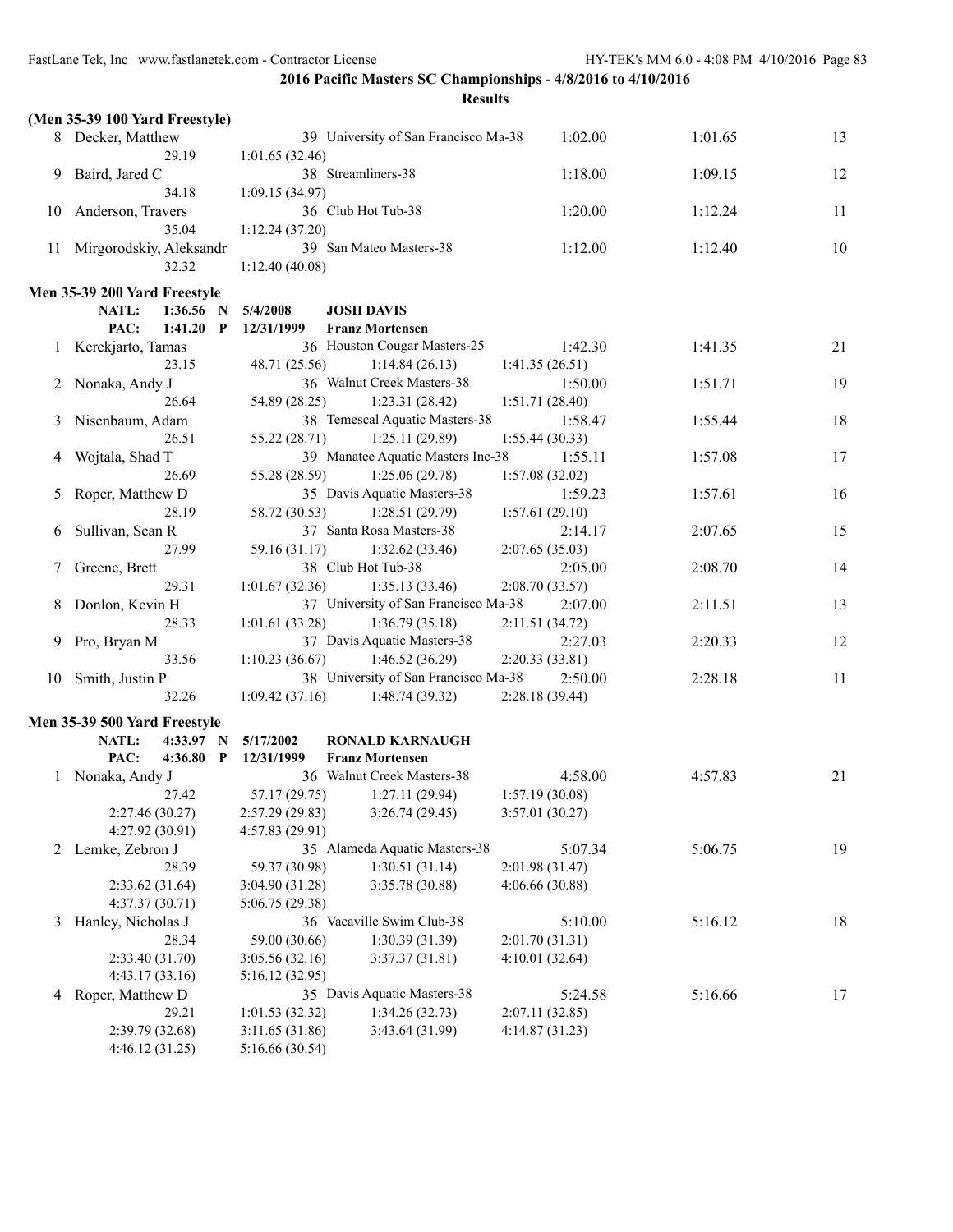|   | (Men 35-39 500 Yard Freestyle) |                                     |                                      |                            |          |    |
|---|--------------------------------|-------------------------------------|--------------------------------------|----------------------------|----------|----|
|   | 5 Donlon, Kevin H              |                                     | 37 University of San Francisco Ma-38 | 5:50.00                    | 5:38.64  | 16 |
|   | 30.78                          | 1:04.54(33.76)                      | 1:39.04(34.50)                       | 2:13.08(34.04)             |          |    |
|   | 2:47.80 (34.72)                | 3:22.58 (34.78)                     | 3:57.22(34.64)                       | 4:32.11 (34.89)            |          |    |
|   | 5:05.74(33.63)                 | 5:38.64 (32.90)                     |                                      |                            |          |    |
| 6 | Loder, Brent                   |                                     | 39 Marcia's Enthusiastic Masters-38  | 5:50.00                    | 5:44.32  | 15 |
|   | 31.81                          | 1:06.81(35.00)                      | 1:41.74(34.93)                       | 2:18.07(36.33)             |          |    |
|   | 2:54.98 (36.91)                | 3:31.37 (36.39)                     | 4:06.42(35.05)                       | 4:40.71 (34.29)            |          |    |
|   | 5:13.87 (33.16)                | 5:44.32 (30.45)                     |                                      |                            |          |    |
| 7 | Durbin, Timothy D              |                                     | 39 Marcia's Enthusiastic Masters-38  | 6:15.00                    | 5:50.66  | 14 |
|   | 31.28                          | 1:05.25(33.97)                      | 1:39.55(34.30)                       | 2:14.84 (35.29)            |          |    |
|   | 2:50.52(35.68)                 | 3:26.44 (35.92)                     | 4:03.07(36.63)                       | 4:39.74(36.67)             |          |    |
|   | 5:15.98 (36.24)                | 5:50.66 (34.68)                     |                                      |                            |          |    |
|   | Men 35-39 1000 Yard Freestyle  |                                     |                                      |                            |          |    |
|   | NATL:<br>9:27.97<br>N          | 5/20/2010                           | <b>ERIC CHRISTENSEN</b>              |                            |          |    |
|   | PAC:<br>$9:41.12$ P            | 12/31/1999                          | <b>Franz Mortensen</b>               |                            |          |    |
| 1 | Nonaka, Andy J                 |                                     | 36 Walnut Creek Masters-38           | 10:25.00                   | 10:19.29 | 21 |
|   | 28.61                          | 59.09 (30.48)                       | 1:29.91(30.82)                       | 2:00.97 (31.06)            |          |    |
|   | 2:32.31 (31.34)                | 3:03.66 (31.35)                     | 3:34.80(31.14)                       | 4:06.15(31.35)             |          |    |
|   | 4:37.53(31.38)                 | 5:09.19 (31.66)                     | 5:40.11 (30.92)                      | 6:11.25(31.14)             |          |    |
|   | 6:42.44(31.19)                 | 7:13.90(31.46)                      | 7:44.85(30.95)                       | 8:15.95(31.10)             |          |    |
|   | 8:47.11(31.16)                 | 9:18.41 (31.30)                     | 9:49.55(31.14)                       | 10:19.29(29.74)            |          |    |
| 2 | Lemke, Zebron J                |                                     | 35 Alameda Aquatic Masters-38        | 10:44.15                   | 10:33.46 | 19 |
|   | 29.20                          | 1:00.87(31.67)                      | 1:32.74(31.87)                       | 2:04.53 (31.79)            |          |    |
|   | 2:36.98(32.45)                 | 3:09.04(32.06)                      | 3:41.03 (31.99)                      | 4:13.20(32.17)             |          |    |
|   | 4:45.30(32.10)                 | 5:17.65 (32.35)                     | 5:49.98 (32.33)                      | 6:22.10(32.12)             |          |    |
|   | 6:54.43(32.33)                 | 7:26.47 (32.04)                     | 7:58.07(31.60)                       | 8:29.64(31.57)             |          |    |
|   | 9:01.14(31.50)                 | 9:32.39 (31.25)                     | 10:03.57(31.18)                      | 10:33.46 (29.89)           |          |    |
| 3 | Roper, Matthew D               |                                     | 35 Davis Aquatic Masters-38          | 11:12.02                   | 11:03.83 | 18 |
|   | 30.02                          | 1:03.65(33.63)                      | 1:37.75(34.10)                       | 2:11.17(33.42)             |          |    |
|   | 2:44.67 (33.50)                | 3:18.38(33.71)                      | 3:52.23(33.85)                       | 4:25.94(33.71)             |          |    |
|   | 4:59.87 (33.93)                | 5:33.76 (33.89)                     | 6:07.25 (33.49)                      | 6:40.62 (33.37)            |          |    |
|   | 7:14.13(33.51)                 | 7:47.28 (33.15)                     | 8:20.68 (33.40)                      | 8:54.13 (33.45)            |          |    |
|   | 9:27.14(33.01)                 | 10:00.01(32.87)                     | 10:32.73 (32.72)                     | 11:03.83(31.10)            |          |    |
| 4 | Donlon, Kevin H                |                                     | 37 University of San Francisco Ma-38 | 11:50.00                   | 11:44.93 | 17 |
|   | 31.02                          | 1:05.23(34.21)                      | 1:40.68(35.45)                       | 2:16.11(35.43)             |          |    |
|   | 2:51.75(35.64)                 | 3:28.19(36.44)                      | 4:03.93(35.74)                       | 4:39.99(36.06)             |          |    |
|   | 5:16.44(36.45)                 | 5:52.12 (35.68)                     | 6:27.88(35.76)                       | 7:04.37 (36.49)            |          |    |
|   | 7:40.72 (36.35)                | 8:16.94 (36.22)                     | 8:53.61 (36.67)                      | 9:28.92 (35.31)            |          |    |
|   | 10:04.56 (35.64)               | 10:38.84 (34.28)                    | 11:12.72 (33.88)                     | 11:44.93 (32.21)           |          |    |
| 5 | Durbin, Timothy D              |                                     | 39 Marcia's Enthusiastic Masters-38  | 13:30.00                   | 12:33.39 | 16 |
|   | 33.64                          | 1:10.88(37.24)                      | 1:48.89(38.01)                       | 2:27.10(38.21)             |          |    |
|   | 3:05.26(38.16)                 | 3:43.55 (38.29)                     | 4:21.74(38.19)                       | 4:59.86 (38.12)            |          |    |
|   | 5:38.30 (38.44)                | 6:16.95(38.65)                      | 6:55.56(38.61)                       | 7:33.94 (38.38)            |          |    |
|   | 8:11.66 (37.72)                | 8:49.84 (38.18)<br>11:22.47 (38.19) | 9:28.38 (38.54)<br>11:59.41 (36.94)  | 10:06.20 (37.82)           |          |    |
|   | 10:44.28 (38.08)               |                                     | 39 University of San Francisco Ma-38 | 12:33.39 (33.98)           |          |    |
| 6 | Decker, Matthew<br>35.17       | 1:14.92 (39.75)                     | 1:56.49(41.57)                       | 16:00.00<br>2:39.53(43.04) | 14:24.30 | 15 |
|   | 3:22.19(42.66)                 | 4:06.11(43.92)                      | 4:49.69 (43.58)                      | 5:33.94(44.25)             |          |    |
|   | 6:17.98(44.04)                 | 7:02.18(44.20)                      | 7:45.92 (43.74)                      | 8:29.88 (43.96)            |          |    |
|   | 9:14.06(44.18)                 | 9:58.65 (44.59)                     | 10:43.26 (44.61)                     | 11:27.85 (44.59)           |          |    |
|   | 12:12.21 (44.36)               | 12:56.10 (43.89)                    | 13:39.95 (43.85)                     | 14:24.30 (44.35)           |          |    |
|   |                                |                                     |                                      |                            |          |    |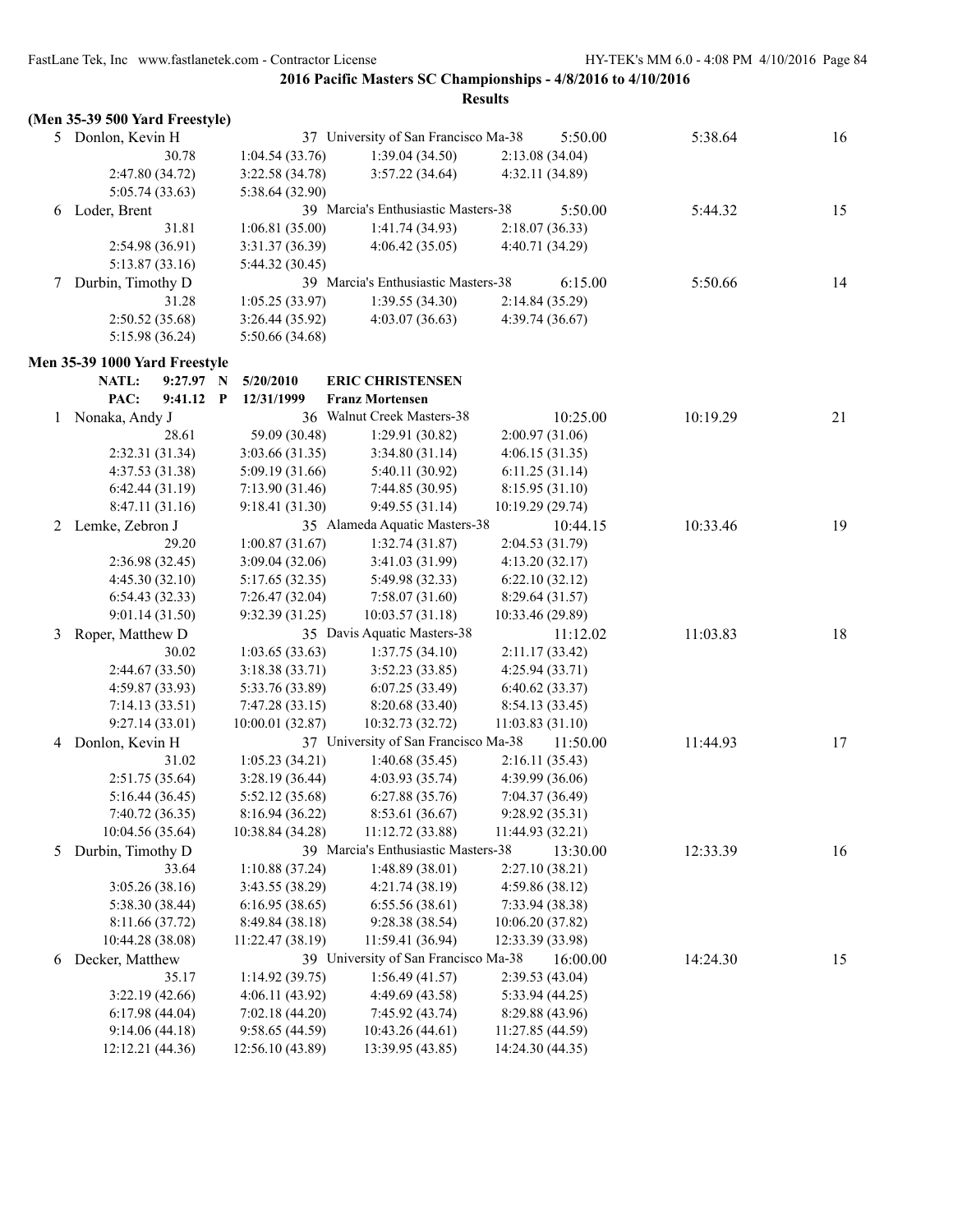|                | Men 35-39 1650 Yard Freestyle     |                                  |                                      |                                    |                  |    |
|----------------|-----------------------------------|----------------------------------|--------------------------------------|------------------------------------|------------------|----|
|                | NATL: 15:53.88 N                  | 5/18/2003                        | <b>JEFF ERWIN</b>                    |                                    |                  |    |
|                | PAC:<br>16:34.36 P                | 12/31/1991                       | <b>Tim Harvey</b>                    |                                    |                  |    |
|                | 1 Lemke, Zebron J                 |                                  | 35 Alameda Aquatic Masters-38        | 18:01.38                           | 17:38.06         | 21 |
|                | 29.16                             | 1:00.91(31.75)                   | 1:32.99 (32.08)                      | 2:05.31(32.32)                     |                  |    |
|                | 2:37.60 (32.29)                   | 3:10.13(32.53)                   | 3:42.68(32.55)                       | 4:15.36(32.68)                     |                  |    |
|                | 4:47.86 (32.50)                   | 5:20.14(32.28)                   | 5:52.53 (32.39)                      | 6:24.80(32.27)                     |                  |    |
|                | 6:57.45(32.65)                    | 7:29.83 (32.38)                  | 8:02.06(32.23)                       | 8:34.45 (32.39)                    |                  |    |
|                | 9:06.57(32.12)                    | 9:39.10(32.53)                   | 10:11.35 (32.25)                     | 10:43.43 (32.08)                   |                  |    |
|                | 11:15.62 (32.19)                  | 11:47.70 (32.08)                 | 12:20.06 (32.36)                     | 12:52.10 (32.04)                   |                  |    |
|                | 13:24.64 (32.54)                  | 13:56.83 (32.19)                 | 14:29.11 (32.28)                     | 15:01.37 (32.26)                   |                  |    |
|                | 15:33.38 (32.01)                  | 16:05.19(31.81)                  | 16:36.58 (31.39)                     | 17:07.85 (31.27)                   | 17:38.06 (30.21) |    |
| $\overline{2}$ | Roper, Matthew D                  |                                  | 35 Davis Aquatic Masters-38          | 19:03.98                           | 18:32.28         | 19 |
|                | 30.24                             | 1:03.85(33.61)                   | 1:37.84 (33.99)                      | 2:12.28 (34.44)                    |                  |    |
|                | 2:46.70 (34.42)                   | 3:20.88(34.18)                   | 3:55.06 (34.18)                      | 4:29.63 (34.57)                    |                  |    |
|                | 5:03.69 (34.06)                   | 5:38.07 (34.38)                  | 6:11.99(33.92)                       | 6:45.69(33.70)                     |                  |    |
|                | 7:19.51 (33.82)                   | 7:53.22(33.71)                   | 8:26.96 (33.74)                      | 9:00.71(33.75)                     |                  |    |
|                | 9:34.41 (33.70)                   | 10:08.20 (33.79)                 | 10:42.07 (33.87)                     | 11:15.59 (33.52)                   |                  |    |
|                | 11:48.97 (33.38)                  | 12:22.34 (33.37)                 | 12:55.96 (33.62)                     | 13:29.92 (33.96)                   |                  |    |
|                | 14:03.48 (33.56)                  | 14:37.04 (33.56)                 | 15:10.82 (33.78)                     | 15:44.77 (33.95)                   |                  |    |
|                | 16:18.44 (33.67)                  | 16:52.43 (33.99)                 | 17:26.37 (33.94)                     | 17:59.96 (33.59)                   | 18:32.28 (32.32) |    |
| 3              | Hanley, Nicholas J                |                                  | 36 Vacaville Swim Club-38            | 18:18.00                           | 18:56.28         | 18 |
|                | 28.36                             | 58.49 (30.13)                    | 1:29.52(31.03)                       | 2:01.12(31.60)                     |                  |    |
|                | 2:33.14(32.02)                    | 3:06.02(32.88)                   | 3:39.36(33.34)                       | 4:13.21(33.85)                     |                  |    |
|                | 4:47.23 (34.02)                   | 5:21.70 (34.47)                  | 5:56.64(34.94)                       | 6:31.68(35.04)                     |                  |    |
|                | 7:06.79(35.11)                    | 7:42.38(35.59)                   | 8:17.86 (35.48)                      | 8:53.47(35.61)                     |                  |    |
|                | 9:28.36 (34.89)                   | 10:03.71(35.35)                  | 10:39.50 (35.79)                     | 11:15.47 (35.97)                   |                  |    |
|                | 11:51.22(35.75)                   | 12:27.23 (36.01)                 | 13:02.79 (35.56)                     | 13:38.39 (35.60)                   |                  |    |
|                | 14:13.92 (35.53)                  | 14:49.86 (35.94)                 | 15:25.35 (35.49)                     | 16:00.40(35.05)                    |                  |    |
|                | 16:35.49 (35.09)                  | 17:10.92 (35.43)                 | 17:46.24 (35.32)                     | 18:21.54 (35.30)                   | 18:56.28 (34.74) |    |
|                | 4 Donlon, Kevin H                 |                                  | 37 University of San Francisco Ma-38 | 19:45.00                           | 19:25.21         | 17 |
|                | 31.68                             | 1:06.44(34.76)                   | 1:42.17(35.73)                       | 2:17.69(35.52)                     |                  |    |
|                | 2:53.29(35.60)                    | 3:28.94(35.65)                   | 4:03.74(34.80)                       | 4:39.46 (35.72)                    |                  |    |
|                | 5:14.84 (35.38)<br>7:38.55(35.83) | 5:50.35(35.51)<br>8:13.77(35.22) | 6:26.14(35.79)<br>8:49.00 (35.23)    | 7:02.72 (36.58)                    |                  |    |
|                | 10:00.75(36.13)                   | 10:36.48 (35.73)                 | 11:12.01(35.53)                      | 9:24.62(35.62)<br>11:47.44 (35.43) |                  |    |
|                | 12:23.49 (36.05)                  | 12:58.81 (35.32)                 | 13:33.73 (34.92)                     | 14:08.94 (35.21)                   |                  |    |
|                | 14:43.68 (34.74)                  | 15:18.75 (35.07)                 | 15:53.95 (35.20)                     | 16:29.54 (35.59)                   |                  |    |
|                | 17:05.03 (35.49)                  | 17:40.28 (35.25)                 | 18:15.94 (35.66)                     | 18:51.22 (35.28)                   | 19:25.21 (33.99) |    |
| 5              | Smith, Justin P                   |                                  | 38 University of San Francisco Ma-38 | 26:00.00                           | 25:26.09         | 16 |
|                | 39.79                             | 1:18.60(38.81)                   | 2:00.73(42.13)                       | 2:45.35 (44.62)                    |                  |    |
|                | 3:29.94 (44.59)                   | 4:16.35(46.41)                   | 5:02.54(46.19)                       | 5:48.68(46.14)                     |                  |    |
|                | 6:35.23(46.55)                    | 7:21.50(46.27)                   | 8:08.36(46.86)                       | 8:54.15(45.79)                     |                  |    |
|                | 9:41.78(47.63)                    | 10:29.03(47.25)                  | 11:16.54(47.51)                      | 12:02.80(46.26)                    |                  |    |
|                | 12:49.84 (47.04)                  | 13:37.35 (47.51)                 | 14:25.46 (48.11)                     | 15:13.54 (48.08)                   |                  |    |
|                | 16:00.67(47.13)                   | 16:48.45 (47.78)                 | 17:37.79 (49.34)                     | 18:25.77 (47.98)                   |                  |    |
|                | 19:11.98 (46.21)                  | 19:58.04 (46.06)                 | 20:44.80 (46.76)                     | 21:32.44 (47.64)                   |                  |    |
|                | 22:19.49 (47.05)                  | 23:05.90 (46.41)                 | 23:53.14 (47.24)                     | 24:40.02 (46.88)                   | 25:26.09 (46.07) |    |
|                | Men 35-39 50 Yard Backstroke      |                                  |                                      |                                    |                  |    |
|                | NATL:<br>22.70                    | 5/4/2008<br>$\mathbf N$          | <b>JOSH DAVIS</b>                    |                                    |                  |    |
|                | PAC:<br>24.38 P                   | 12/31/2007                       | <b>Lance Bohlman</b>                 |                                    |                  |    |
| 1              | Milton, Trevis B                  | 37                               | Temescal Aquatic Masters-38          | 28.00                              | 27.71            | 21 |
| 2              | Roper, Matthew D                  | 35                               | Davis Aquatic Masters-38             | 27.94                              | 28.52            | 19 |
| 3              | Menna, Greg                       | 38                               | Davis Aquatic Masters-38             | 26.99                              | 28.82            | 18 |
| 4              | Hansen, Sean D                    |                                  | 38 Marcia's Enthusiastic Masters-38  | 31.45                              | 31.87            | 17 |
|                |                                   |                                  |                                      |                                    |                  |    |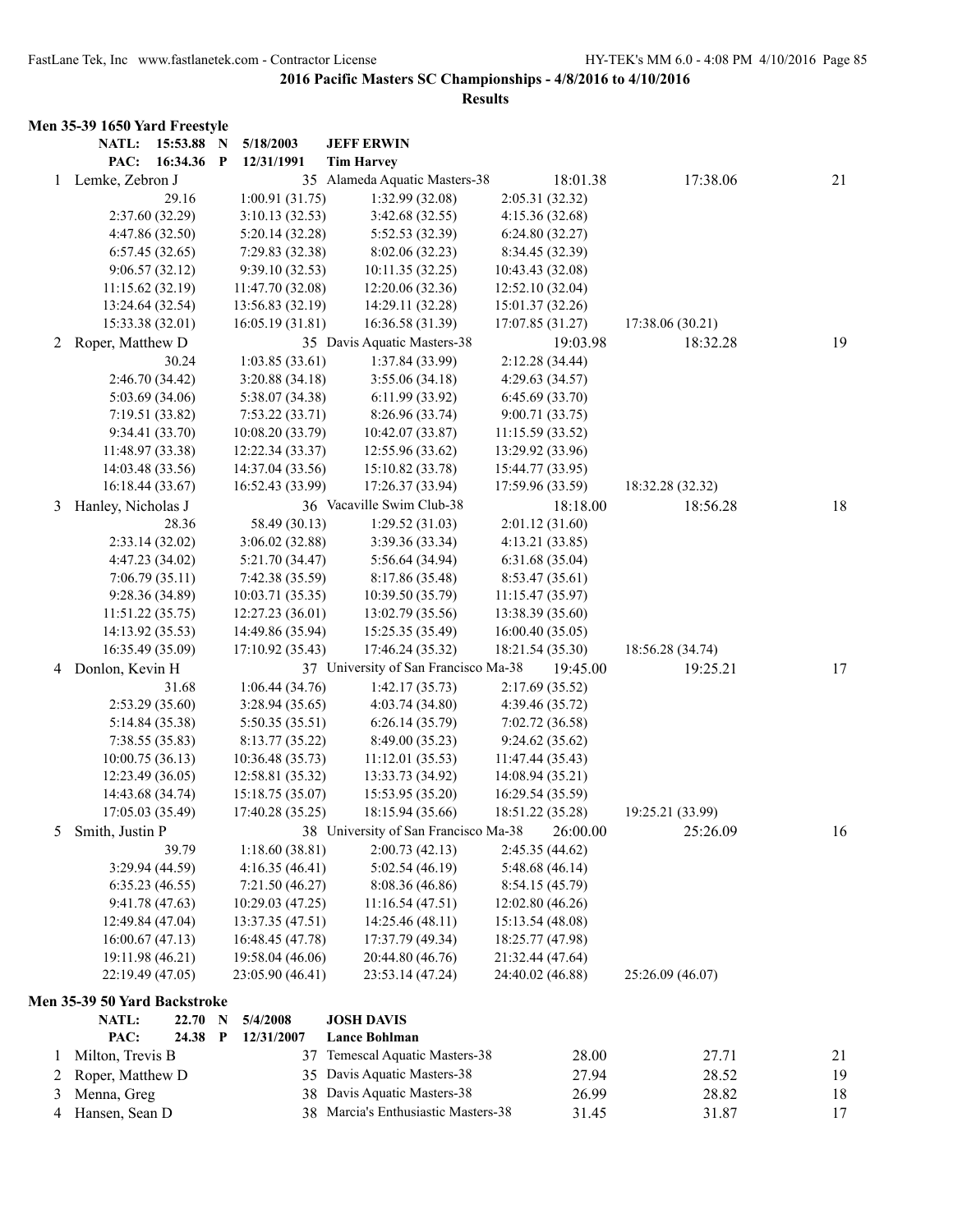|                         |                                 |                  |                      | <b>Results</b>                           |                |         |    |
|-------------------------|---------------------------------|------------------|----------------------|------------------------------------------|----------------|---------|----|
|                         | (Men 35-39 50 Yard Backstroke)  |                  |                      |                                          |                |         |    |
|                         | 5 Waterson, Kevin               |                  |                      | 36 Davis Aquatic Masters-38              | 34.52          | 33.61   | 16 |
|                         | Men 35-39 100 Yard Backstroke   |                  |                      |                                          |                |         |    |
|                         | NATL:                           | 49.12<br>N       | 5/4/2008             | <b>JOSH DAVIS</b>                        |                |         |    |
|                         | PAC:                            | 51.81<br>P       | 12/31/2002           | <b>John Keppeler</b>                     |                |         |    |
| 1                       | Mellinger, Jeff R               |                  |                      | 37 Walnut Creek Masters-38               | 1:02.00        | 1:00.24 | 21 |
|                         | 29.81                           |                  | 1:00.24(30.43)       |                                          |                |         |    |
| 2                       | Roper, Matthew D                |                  |                      | 35 Davis Aquatic Masters-38              | 58.84          | 1:00.36 | 19 |
|                         | 29.25                           |                  | 1:00.36(31.11)       |                                          |                |         |    |
| 3                       | Greene, Brett                   |                  |                      | 38 Club Hot Tub-38                       | 1:10.00        | 1:06.99 | 18 |
|                         | 33.09                           |                  | 1:06.99 (33.90)      |                                          |                |         |    |
| 4                       | Waterson, Kevin<br>34.07        |                  |                      | 36 Davis Aquatic Masters-38              | 1:19.13        | 1:10.53 | 17 |
| 5                       | Decker, Matthew                 |                  | 1:10.53(36.46)       | 39 University of San Francisco Ma-38     | 1:25.00        | 1:21.00 | 16 |
|                         | 40.42                           |                  | 1:21.00(40.58)       |                                          |                |         |    |
|                         |                                 |                  |                      |                                          |                |         |    |
|                         | Men 35-39 200 Yard Backstroke   |                  |                      |                                          |                |         |    |
|                         | <b>NATL:</b><br>1:47.72<br>PAC: | N<br>$1:54.18$ P | 5/4/2008<br>5/2/2014 | <b>JOSH DAVIS</b><br><b>Erik Scalise</b> |                |         |    |
| 1                       | Roper, Matthew D                |                  |                      | 35 Davis Aquatic Masters-38              | 2:08.30        | 2:09.37 | 21 |
|                         | 30.45                           |                  | 1:03.41(32.96)       | 1:36.32(32.91)                           | 2:09.37(33.05) |         |    |
| 2                       | Daene, Markus                   |                  |                      | 37 Tri Valley Masters-38                 | 2:29.52        | 2:23.56 | 19 |
|                         | 34.09                           |                  | 1:10.44(36.35)       | 1:47.49(37.05)                           | 2:23.56(36.07) |         |    |
| 3                       | Pro, Bryan M                    |                  |                      | 37 Davis Aquatic Masters-38              | 2:43.61        | 2:40.33 | 18 |
|                         | 38.56                           |                  | 1:19.03(40.47)       | 2:00.22(41.19)                           | 2:40.33(40.11) |         |    |
|                         | Men 35-39 50 Yard Breaststroke  |                  |                      |                                          |                |         |    |
|                         | NATL:                           | 25.35<br>N       | 5/21/2010            | <b>STEVE WEST</b>                        |                |         |    |
|                         | PAC:                            | 26.99 P          | 12/31/2000           | <b>Brian Scottoline</b>                  |                |         |    |
| 1                       | Rasmussen, Christian S          |                  |                      | 37 Walnut Creek Masters-38               | 28.99          | 29.05   | 21 |
| $\overline{\mathbf{c}}$ | Wojtala, Shad T                 |                  |                      | 39 Manatee Aquatic Masters Inc-38        | 30.77          | 29.71   | 19 |
| 3                       | Durbin, Timothy D               |                  | 39                   | Marcia's Enthusiastic Masters-38         | 38.00          | 33.06   | 18 |
| 4                       | Castano-Aguado, Ignacio         |                  | 35                   | Davis Aquatic Masters-38                 | 33.57          | 34.02   | 17 |
| 5                       | Waterson, Kevin                 |                  | 36                   | Davis Aquatic Masters-38                 | 38.39          | 36.37   | 16 |
| 6                       | Baird, Jared C                  |                  |                      | 38 Streamliners-38                       | 38.00          | 37.21   | 15 |
| 7                       | Decker, Matthew                 |                  |                      | 39 University of San Francisco Ma-38     | 40.00          | 37.65   | 14 |
| 8                       | Anderson, Travers               |                  |                      | 36 Club Hot Tub-38                       | 48.00          | 44.21   | 13 |
|                         | Men 35-39 100 Yard Breaststroke |                  |                      |                                          |                |         |    |
|                         | NATL:                           | 54.98 N          | 3/28/2015            | <b>JAMES SHEEHAN</b>                     |                |         |    |
|                         | PAC:                            | 58.76 P          | 12/31/2007           | <b>Roque Santos</b>                      |                |         |    |
| 1                       | Rasmussen, Christian S          |                  |                      | 37 Walnut Creek Masters-38               | 1:03.22        | 1:02.96 | 21 |
|                         | 29.12                           |                  | 1:02.96(33.84)       |                                          |                |         |    |
| 2                       | Wojtala, Shad T                 |                  |                      | 39 Manatee Aquatic Masters Inc-38        | 1:07.14        | 1:06.86 | 19 |
|                         | 32.25                           |                  | 1:06.86(34.61)       |                                          |                |         |    |
| 3                       | Daene, Markus                   |                  |                      | 37 Tri Valley Masters-38                 | 1:09.20        | 1:08.04 | 18 |
|                         | 32.34                           |                  | 1:08.04(35.70)       | 39 Marcia's Enthusiastic Masters-38      | 1:18.00        |         |    |
| 4                       | Durbin, Timothy D<br>35.38      |                  |                      |                                          |                | 1:13.82 | 17 |
| 5                       | Castano-Aguado, Ignacio         |                  | 1:13.82(38.44)       | 35 Davis Aquatic Masters-38              | 1:14.39        | 1:15.66 | 16 |
|                         | 34.94                           |                  | 1:15.66(40.72)       |                                          |                |         |    |
| 6                       | Waterson, Kevin                 |                  |                      | 36 Davis Aquatic Masters-38              | 1:24.37        | 1:23.09 | 15 |
|                         | 39.29                           |                  | 1:23.09(43.80)       |                                          |                |         |    |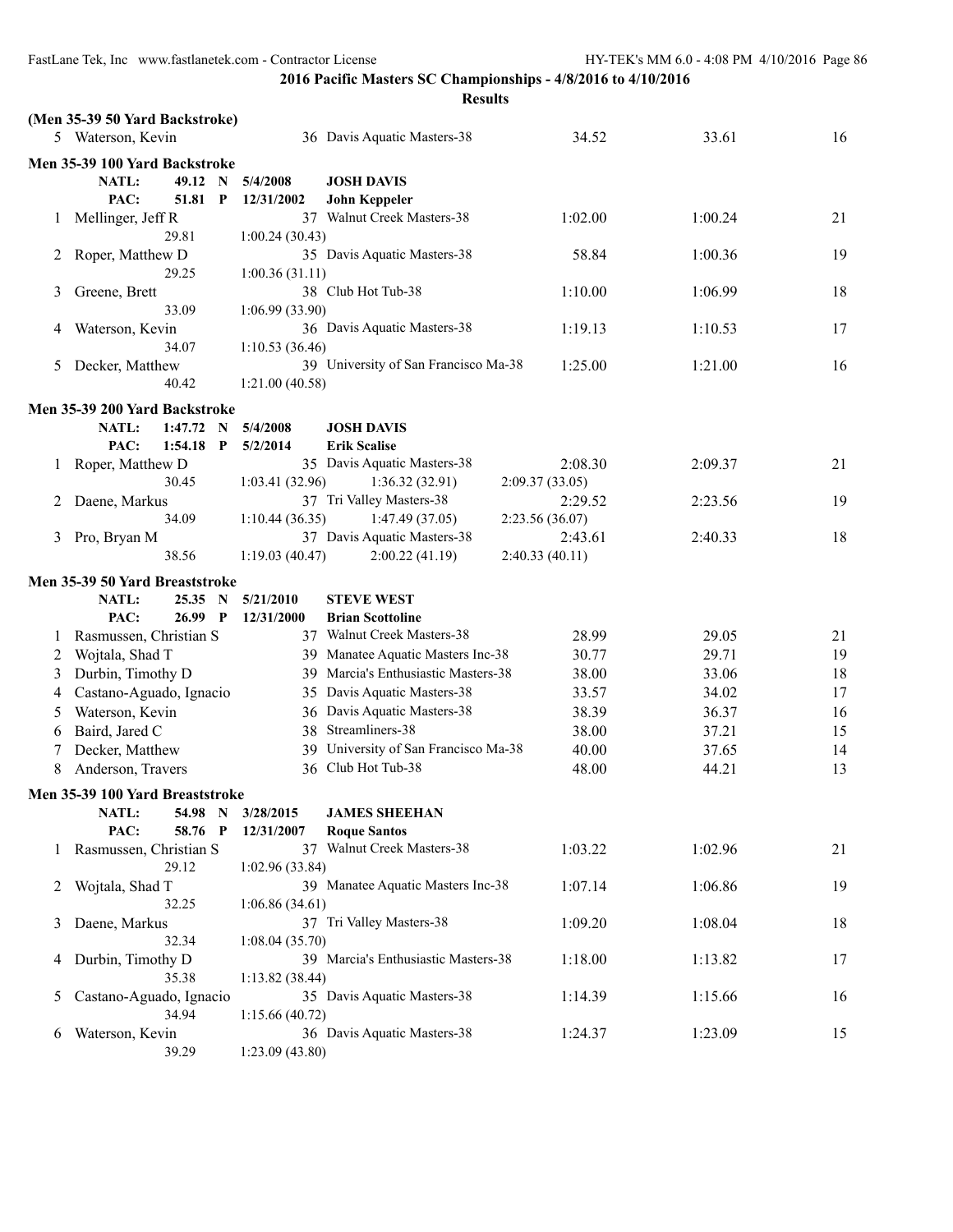|   | (Men 35-39 100 Yard Breaststroke) |                  |             |                       |                                                                    |                 |          |    |
|---|-----------------------------------|------------------|-------------|-----------------------|--------------------------------------------------------------------|-----------------|----------|----|
|   | 7 Baird, Jared C                  |                  |             |                       | 38 Streamliners-38                                                 | 1:20.00         | 1:23.38  | 14 |
|   |                                   | 38.33            |             | 1:23.38(45.05)        |                                                                    |                 |          |    |
| 8 | Mirgorodskiy, Aleksandr           |                  |             |                       | 39 San Mateo Masters-38                                            | 1:25.00         | 1:24.68  | 13 |
|   |                                   | 39.80            |             | 1:24.68(44.88)        |                                                                    |                 |          |    |
|   | Men 35-39 200 Yard Breaststroke   |                  |             |                       |                                                                    |                 |          |    |
|   | NATL:                             | 1:59.23          | N           | 12/16/2001            | <b>RON KARNAUGH</b>                                                |                 |          |    |
|   | PAC:                              | 2:05.15          | $\mathbf P$ | 5/3/2014              | <b>Erik Scalise</b>                                                |                 |          |    |
| 1 | Wojtala, Shad T                   |                  |             |                       | 39 Manatee Aquatic Masters Inc-38                                  | 2:29.24         | 2:25.16  | 21 |
|   |                                   | 33.24            |             | 1:10.49(37.25)        | 1:47.71(37.22)                                                     | 2:25.16(37.45)  |          |    |
| 2 | Daene, Markus                     |                  |             |                       | 37 Tri Valley Masters-38                                           | 2:31.65         | 2:27.05  | 19 |
|   |                                   | 32.86            |             | 1:10.19(37.33)        | 1:48.26(38.07)                                                     | 2:27.05 (38.79) |          |    |
| 3 | Durbin, Timothy D                 |                  |             |                       | 39 Marcia's Enthusiastic Masters-38                                | 2:45.00         | 2:44.52  | 18 |
|   |                                   | 37.22            |             | 1:18.59(41.37)        | 2:02.10(43.51)                                                     | 2:44.52 (42.42) |          |    |
| 4 | Castano-Aguado, Ignacio           |                  |             |                       | 35 Davis Aquatic Masters-38                                        | 2:49.64         | 2:46.39  | 17 |
|   |                                   | 35.58            |             | 1:16.91(41.33)        | 2:01.22(44.31)                                                     | 2:46.39(45.17)  |          |    |
| 5 | Pro, Bryan M                      |                  |             |                       | 37 Davis Aquatic Masters-38                                        | 3:16.94         | 2:57.46  | 16 |
|   |                                   | 40.22            |             | 1:26.07(45.85)        | 2:12.83(46.76)                                                     | 2:57.46(44.63)  |          |    |
|   |                                   |                  |             |                       |                                                                    |                 |          |    |
|   | Men 35-39 50 Yard Butterfly       |                  |             |                       |                                                                    |                 |          |    |
|   | NATL:<br>PAC:                     | 22.26<br>22.90 P | N           | 4/29/2011<br>5/4/2014 | <b>JOSH DAVIS</b>                                                  |                 |          |    |
|   |                                   |                  |             |                       | <b>Adam Conway</b>                                                 |                 |          |    |
| 1 | Menna, Greg                       |                  |             |                       | 38 Davis Aquatic Masters-38<br>39 Marcia's Enthusiastic Masters-38 | 24.99           | 24.51    | 21 |
| 2 | Lee, Zachary O                    |                  |             |                       |                                                                    | 25.50           | 25.83    | 19 |
| 3 | Wojtala, Shad T                   |                  |             | 39                    | Manatee Aquatic Masters Inc-38                                     | 27.51           | 26.52    | 18 |
| 4 | Loder, Brent                      |                  |             | 39                    | Marcia's Enthusiastic Masters-38                                   | 30.00           | 27.91    | 17 |
| 5 | Hansen, Sean D                    |                  |             | 38                    | Marcia's Enthusiastic Masters-38                                   | 28.50           | 28.64    | 16 |
| 6 | Hamlin, Eli J                     |                  |             | 39                    | Santa Rosa Masters-38                                              | 30.71           | 30.74    | 15 |
| 7 | Bucy, John S                      |                  |             | 37                    | University of San Francisco Ma-38                                  | 33.00           | 30.86    | 14 |
| 8 | Castano-Aguado, Ignacio           |                  |             | 35                    | Davis Aquatic Masters-38                                           | 31.45           | 31.94    | 13 |
| 9 | Pro, Bryan M                      |                  |             | 37                    | Davis Aquatic Masters-38                                           | 34.13           | 32.93    | 12 |
|   | Men 35-39 100 Yard Butterfly      |                  |             |                       |                                                                    |                 |          |    |
|   | NATL:                             | 49.12 N          |             | 4/24/2015             | <b>GLENN COUNTS</b>                                                |                 |          |    |
|   | PAC:                              | 50.42 P          |             | 2/20/2016             | <b>Tamas Kerekjarto</b>                                            |                 |          |    |
| 1 | Kerekjarto, Tamas                 |                  |             |                       | 36 Houston Cougar Masters-25                                       | 50.40           | 50.37P   | 21 |
|   |                                   | 23.57            |             | 50.37 (26.80)         |                                                                    |                 |          |    |
| 2 | Daene, Markus                     |                  |             |                       | 37 Tri Valley Masters-38                                           | 1:03.40         | 1:02.18  | 19 |
|   |                                   | 29.15            |             | 1:02.18(33.03)        |                                                                    |                 |          |    |
| 3 | Hamlin, Eli J                     |                  |             |                       | 39 Santa Rosa Masters-38                                           | 1:08.80         | 1:10.43  | 18 |
|   |                                   | 33.56            |             | 1:10.43(36.87)        |                                                                    |                 |          |    |
| 4 | Waterson, Kevin                   |                  |             |                       | 36 Davis Aquatic Masters-38                                        | 1:15.04         | 1:13.39  | 17 |
|   |                                   | 34.20            |             | 1:13.39(39.19)        |                                                                    |                 |          |    |
| 5 | Pro, Bryan M                      |                  |             |                       | 37 Davis Aquatic Masters-38                                        | 1:16.79         | 1:19.55  | 16 |
|   |                                   | 37.14            |             | 1:19.55(42.41)        |                                                                    |                 |          |    |
| 6 | Bucy, John S                      |                  |             |                       | 37 University of San Francisco Ma-38                               | 1:25.00         | 1:20.81  | 15 |
|   |                                   | 37.99            |             | 1:20.81(42.82)        |                                                                    |                 |          |    |
|   | Men 35-39 200 Yard Butterfly      |                  |             |                       |                                                                    |                 |          |    |
|   | NATL:                             | $1:50.74$ N      |             | 5/16/1999             | <b>BOBBY PATTEN</b>                                                |                 |          |    |
|   | PAC:                              | 1:56.86 P        |             | 12/31/2001            | <b>Terry Debiase</b>                                               |                 |          |    |
|   | 1 Kerekjarto, Tamas               |                  |             |                       | 36 Houston Cougar Masters-25                                       | 1:53.30         | 1:52.04P | 21 |
|   |                                   | 24.97            |             | 53.73 (28.76)         | 1:22.51(28.78)                                                     | 1:52.04 (29.53) |          |    |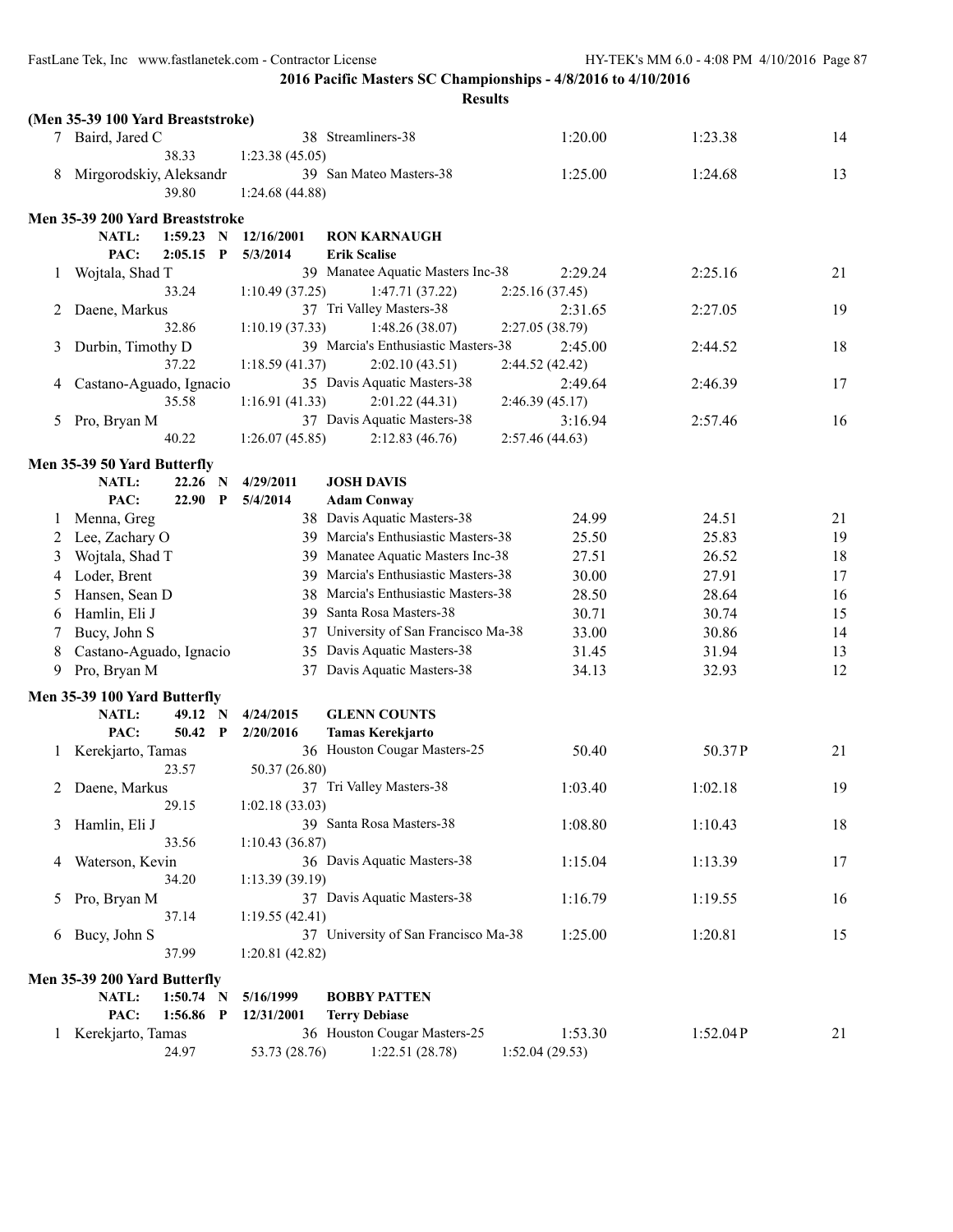FastLane Tek, Inc www.fastlanetek.com - Contractor License HY-TEK's MM 6.0 - 4:08 PM 4/10/2016 Page 88

**2016 Pacific Masters SC Championships - 4/8/2016 to 4/10/2016**

|    | (Men 35-39 200 Yard Butterfly) |                                                            |    |
|----|--------------------------------|------------------------------------------------------------|----|
|    | 2 Nonaka, Andy J               | 36 Walnut Creek Masters-38<br>2:08.00<br>2:10.14           | 19 |
|    | 28.60                          | 1:36.34(34.08)<br>1:02.26(33.66)<br>2:10.14(33.80)         |    |
| 3  | Lemke, Zebron J                | 35 Alameda Aquatic Masters-38<br>2:16.21<br>2:14.39        | 18 |
|    | 30.49                          | 1:04.84(34.35)<br>1:39.79(34.95)<br>2:14.39 (34.60)        |    |
| 4  | Daene, Markus                  | 37 Tri Valley Masters-38<br>2:26.38<br>2:18.09             | 17 |
|    | 30.23                          | 1:41.63(36.00)<br>2:18.09(36.46)<br>1:05.63(35.40)         |    |
|    |                                |                                                            |    |
|    | <b>Men 35-39 100 Yard IM</b>   |                                                            |    |
|    | NATL:<br>50.06<br>- N          | 5/4/2008<br><b>JOSH DAVIS</b>                              |    |
|    | PAC:<br>51.78 P                | <b>Lee Wanie</b><br>12/31/2009                             |    |
|    | Nonaka, Andy J                 | 36 Walnut Creek Masters-38<br>57.99<br>58.68               | 21 |
|    | 28.04                          | 58.68 (30.64)                                              |    |
| 2  | Wojtala, Shad T                | 39 Manatee Aquatic Masters Inc-38<br>59.81<br>58.80        | 19 |
|    | 27.99                          | 58.80 (30.81)                                              |    |
| 3  | Lee, Zachary O                 | 39 Marcia's Enthusiastic Masters-38<br>59.00<br>59.28      | 18 |
|    | 28.30                          | 59.28 (30.98)                                              |    |
| 4  | Mellinger, Jeff R              | 37 Walnut Creek Masters-38<br>1:04.00<br>1:03.15           | 17 |
|    | 29.10                          | 1:03.15(34.05)                                             |    |
| 5  | Greene, Brett                  | 38 Club Hot Tub-38<br>1:03.00<br>1:03.58                   | 16 |
|    | 29.33                          | 1:03.58(34.25)                                             |    |
| 6  | Durbin, Timothy D              | 39 Marcia's Enthusiastic Masters-38<br>1:06.45<br>1:05.64  | 15 |
|    | 31.28                          | 1:05.64(34.36)                                             |    |
|    | Loder, Brent                   | 39 Marcia's Enthusiastic Masters-38<br>1:08.00<br>1:06.07  | 14 |
|    | 31.97                          | 1:06.07(34.10)                                             |    |
| 8  | Castano-Aguado, Ignacio        | 35 Davis Aquatic Masters-38<br>1:07.69<br>1:08.77          | 13 |
|    | 32.26                          | 1:08.77(36.51)                                             |    |
| 9  | Waterson, Kevin                | 36 Davis Aquatic Masters-38<br>1:11.38<br>1:10.72          | 12 |
|    | 31.57                          | 1:10.72(39.15)                                             |    |
| 10 | Ramirez, Brent                 | 35 Marcia's Enthusiastic Masters-38<br>2:10.00<br>1:12.52  | 11 |
|    | 32.59                          | 1:12.52(39.93)                                             |    |
| 11 | Anderson, Travers              | 36 Club Hot Tub-38<br>1:40.00<br>1:32.24                   | 10 |
|    | 43.99                          | 1:32.24(48.25)                                             |    |
|    |                                |                                                            |    |
|    | <b>Men 35-39 200 Yard IM</b>   |                                                            |    |
|    | NATL:<br>1:48.74<br>- N        | 12/22/2002<br><b>RONALD KARNAUGH</b>                       |    |
|    | PAC:<br>$1:56.47$ P            | 12/31/1999<br><b>Cameron Reid</b>                          |    |
|    | Kerekjarto, Tamas              | 36 Houston Cougar Masters-25<br>1:56.30<br>1:53.70P        | 21 |
|    | 24.86                          | 1:26.56(33.86)<br>52.70 (27.84)<br>1:53.70(27.14)          |    |
|    | 2 Nonaka, Andy J               | 36 Walnut Creek Masters-38<br>2:06.00<br>2:07.39           | 19 |
|    | 27.79                          | 1:39.00(36.57)<br>1:02.43(34.64)<br>2:07.39(28.39)         |    |
| 3  | Wojtala, Shad T                | 39 Manatee Aquatic Masters Inc-38<br>2:12.20<br>2:09.27    | 18 |
|    | 27.64                          | 1:39.36(37.51)<br>2:09.27(29.91)<br>1:01.85(34.21)         |    |
| 4  | Lee, Zachary O                 | 39 Marcia's Enthusiastic Masters-38<br>2:15.00<br>2:15.14  | 17 |
|    | 27.89                          | 1:43.96(40.83)<br>2:15.14(31.18)<br>1:03.13(35.24)         |    |
| 5  | Daene, Markus                  | 37 Tri Valley Masters-38<br>2:18.39<br>2:18.32             | 16 |
|    | 29.70                          | 1:06.79(37.09)<br>1:46.21(39.42)<br>2:18.39(32.18)         |    |
| 6  | Durbin, Timothy D              | 39 Marcia's Enthusiastic Masters-38<br>2:25.68<br>2:23.44  | 15 |
|    | 30.08                          | 1:50.56(42.58)<br>1:07.98(37.90)<br>2:23.44 (32.88)        |    |
| 7  | Waterson, Kevin                | 36 Davis Aquatic Masters-38<br>2:38.66<br>2:37.27          | 14 |
|    | 34.25                          | 1:59.92(47.31)<br>1:12.61(38.36)<br>2:37.27(37.35)         |    |
| 8  | Pro, Bryan M                   | 37 Davis Aquatic Masters-38<br>2:53.07<br>2:41.53          | 13 |
|    | 36.32                          | 2:06.76(47.62)<br>1:19.14(42.82)<br>2:41.53(34.77)         |    |
| 9  | Bucy, John S                   | 37 University of San Francisco Ma-38<br>3:10.00<br>2:56.28 | 12 |
|    | 38.86                          | 2:56.28 (39.28)<br>1:25.22(46.36)<br>2:17.00(51.78)        |    |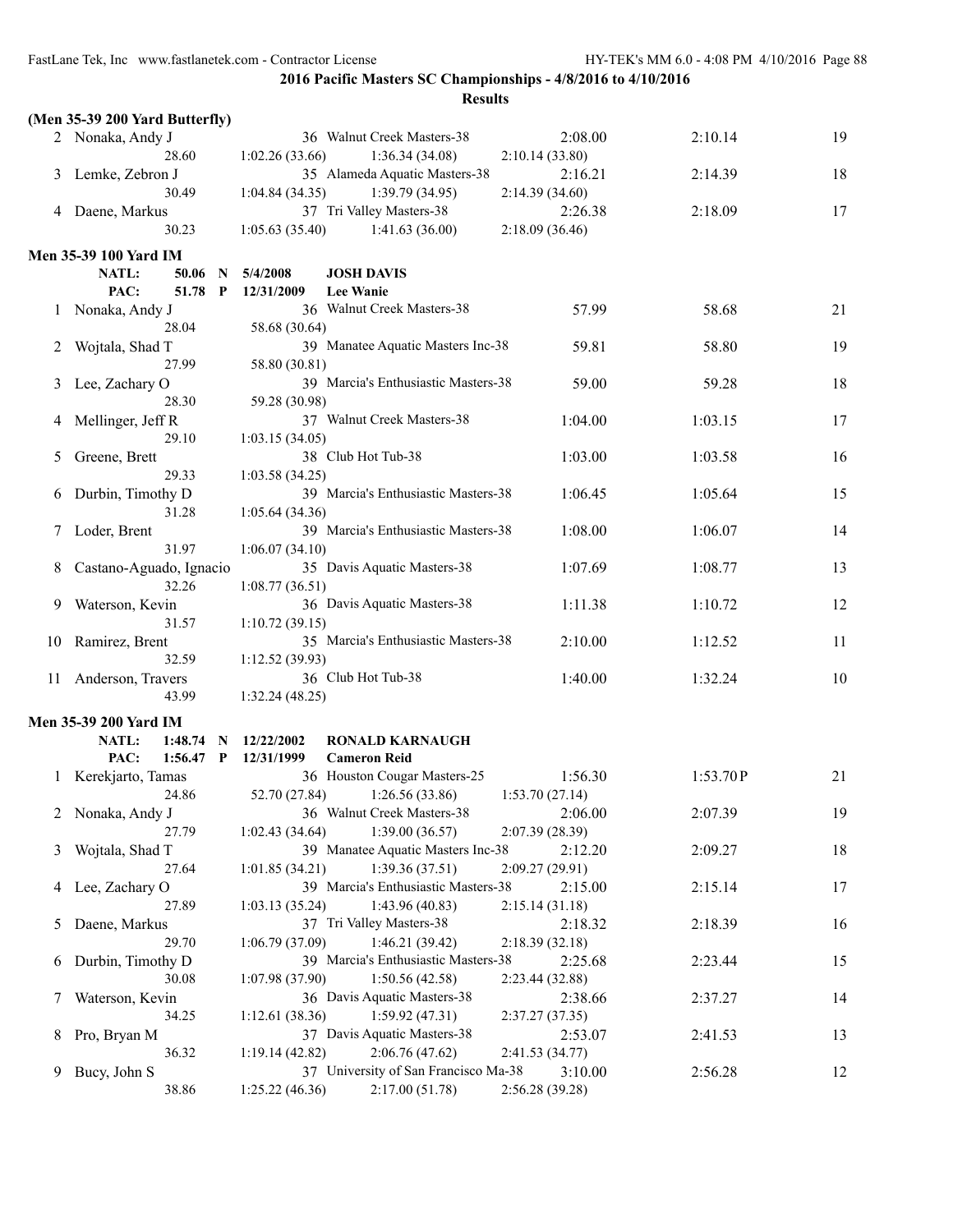| NATL:<br>3:56.76<br>12/16/2001<br><b>RON KARNAUGH</b><br>N<br>PAC:<br>4:04.90<br>$\mathbf{P}$<br>12/31/2005<br><b>Roque Santos</b><br>36 Walnut Creek Masters-38<br>1 Nonaka, Andy J<br>4:30.00<br>4:27.03<br>21<br>29.39<br>1:01.34(31.95)<br>1:36.89(35.55)<br>2:12.72(35.83)<br>2:50.14(37.42)<br>3:28.20 (38.06)<br>3:57.79 (29.59)<br>4:27.03 (29.24)<br>35 Alameda Aquatic Masters-38<br>Lemke, Zebron J<br>4:38.54<br>4:34.78<br>19<br>2<br>29.64<br>1:03.49(33.85)<br>2:15.13(35.58)<br>1:39.55(36.06)<br>2:56.34(41.21)<br>3:36.63(40.29)<br>4:06.03(29.40)<br>4:34.78 (28.75)<br>4:51.10<br>18<br>Daene, Markus<br>37 Tri Valley Masters-38<br>4:59.65<br>3<br>29.98<br>1:05.44(35.46)<br>1:44.80(39.36)<br>2:22.81 (38.01)<br>3:02.56(39.75)<br>3:42.54 (39.98)<br>4:17.35(34.81)<br>4:51.10 (33.75)<br>37 Davis Aquatic Masters-38<br>5:49.10<br>17<br>4 Pro, Bryan M<br>5:37.18<br>37.93<br>1:23.88(45.95)<br>2:10.35(46.47)<br>2:56.21(45.86)<br>3:43.56 (47.35)<br>4:32.01(48.45)<br>5:12.18(40.17)<br>5:49.10 (36.92)<br>Men 40-44 50 Yard Freestyle<br>NATL:<br>12/20/2014<br><b>JOSH DAVIS</b><br>20.67<br>N<br>PAC:<br>21.78<br>$\mathbf P$<br>12/31/2003<br><b>David Boatwright</b><br>Cole, David C<br>40 Santa Cruz Masters Aquatics-38<br>23.11<br>22.99<br>21<br>1<br>42 Uc38-38<br>23.20<br>Stevenson, Tedder P<br>23.09<br>19<br>2<br>42 University of San Francisco Ma-38<br>Niemi, Matthew G<br>23.70<br>18<br>23.34<br>3<br>Rocklin Aquatics Masters-38<br>Calabrese, Jared M<br>23.86<br>17<br>23.50<br>40<br>4<br>Walnut Creek Masters-38<br>Mack, Chris<br>24.50<br>24.21<br>40<br>16<br>5<br>44 Rolling Hills Mud Sharks-38<br>Erickson, Douglas B<br>24.45<br>15<br>24.50<br>6<br>Marcia's Enthusiastic Masters-38<br>Miller, Tyrone C<br>24.57<br>24.81<br>14<br>41<br>44 Active Sports-38<br>25.30<br>25.46<br>8<br>Virkus, Todd<br>13<br>42 Walnut Creek Masters-38<br>27.50<br>25.56<br>12<br>Mc Donough, Patrick D<br>9<br>40 Uc38-38<br>26.00<br>25.64<br>Peterson, Mark E<br>11<br>10<br>40 Richmond Plunge Masters-38<br>26.48<br>26.28<br>Sabatini, Greg<br>10<br>11<br>$\overline{9}$<br>Santa Cruz Masters Aquatics-38<br>12<br>Stockwell, Zach<br>25.50<br>26.58<br>41<br>40 Active Sports-38<br>$\tau$<br>Jacobson, Noah<br>26.70<br>13<br>26.48<br>42 Albany Armada Aquatics Masters-38<br>6<br>Griffith, David<br>27.00<br>27.25<br>14<br>43 Marcia's Enthusiastic Masters-38<br>$\mathfrak s$<br>Wehmann, Peter T<br>27.42<br>15<br>27.47<br>San Francisco Tsunami Masters-38<br>Davidson, Jeremy S<br>27.11<br>$\overline{4}$<br>27.86<br>16<br>41<br>Slakey, Andrew<br>Marcia's Enthusiastic Masters-38<br>28.66<br>3<br>17<br>27.95<br>40<br>$\overline{c}$<br>44 North Bay Aquatics-38<br>Lutzker, Mark<br>18<br>27.74<br>28.05<br>42 Marcia's Enthusiastic Masters-38<br>$\mathbf{1}$<br>19<br>Lehnert, Ahren E<br>29.99<br>31.12<br>44 Active Sports-38<br>Kane, Shawn<br>40.00<br>31.61<br>20<br>40 Sierra Marlins Masters-38<br>Seevers, John L<br>33.41<br>32.22<br>21<br>42 Marcia's Enthusiastic Masters-38<br>Sanchez, Juan M<br>40.00<br>35.13<br>22<br>Men 40-44 100 Yard Freestyle<br>NATL:<br>45.15 N<br>5/3/2014<br><b>JOSH DAVIS</b><br>PAC:<br>47.36 P<br><b>David Boatwright</b><br>12/31/2002<br>42 Uc38-38<br>49.62<br>48.99<br>*1<br>Stevenson, Tedder P<br>21<br>23.92<br>48.99 (25.07)<br>Peterson, Mark E<br>40 Uc38-38<br>1:01.11<br>1:06.55<br>*1<br>21<br>29.11<br>1:06.55(37.44)<br>40 Santa Cruz Masters Aquatics-38<br>48.99<br>Cole, David C<br>49.55<br>19<br>2<br>23.96<br>49.55 (25.59)<br>42 University of San Francisco Ma-38<br>Niemi, Matthew G<br>50.04<br>18<br>3<br>51.65<br>24.86<br>51.65 (26.79)<br>40 Rocklin Aquatics Masters-38<br>Calabrese, Jared M<br>52.01<br>17<br>51.50<br>4<br>52.01 (26.81) | <b>Men 35-39 400 Yard IM</b> |       |  |  |  |  |
|--------------------------------------------------------------------------------------------------------------------------------------------------------------------------------------------------------------------------------------------------------------------------------------------------------------------------------------------------------------------------------------------------------------------------------------------------------------------------------------------------------------------------------------------------------------------------------------------------------------------------------------------------------------------------------------------------------------------------------------------------------------------------------------------------------------------------------------------------------------------------------------------------------------------------------------------------------------------------------------------------------------------------------------------------------------------------------------------------------------------------------------------------------------------------------------------------------------------------------------------------------------------------------------------------------------------------------------------------------------------------------------------------------------------------------------------------------------------------------------------------------------------------------------------------------------------------------------------------------------------------------------------------------------------------------------------------------------------------------------------------------------------------------------------------------------------------------------------------------------------------------------------------------------------------------------------------------------------------------------------------------------------------------------------------------------------------------------------------------------------------------------------------------------------------------------------------------------------------------------------------------------------------------------------------------------------------------------------------------------------------------------------------------------------------------------------------------------------------------------------------------------------------------------------------------------------------------------------------------------------------------------------------------------------------------------------------------------------------------------------------------------------------------------------------------------------------------------------------------------------------------------------------------------------------------------------------------------------------------------------------------------------------------------------------------------------------------------------------------------------------------------------------------------------------------------------------------------------------------------------------------------------------------------------------------------------------------------------------------------------------------------------------------------------------------------------------------------------------------------------------------------------------------------------------------------------------------------------------------------------------------------------------------------------------------------------------------------------------------------------------------------------------------------------------------|------------------------------|-------|--|--|--|--|
|                                                                                                                                                                                                                                                                                                                                                                                                                                                                                                                                                                                                                                                                                                                                                                                                                                                                                                                                                                                                                                                                                                                                                                                                                                                                                                                                                                                                                                                                                                                                                                                                                                                                                                                                                                                                                                                                                                                                                                                                                                                                                                                                                                                                                                                                                                                                                                                                                                                                                                                                                                                                                                                                                                                                                                                                                                                                                                                                                                                                                                                                                                                                                                                                                                                                                                                                                                                                                                                                                                                                                                                                                                                                                                                                                                                                        |                              |       |  |  |  |  |
|                                                                                                                                                                                                                                                                                                                                                                                                                                                                                                                                                                                                                                                                                                                                                                                                                                                                                                                                                                                                                                                                                                                                                                                                                                                                                                                                                                                                                                                                                                                                                                                                                                                                                                                                                                                                                                                                                                                                                                                                                                                                                                                                                                                                                                                                                                                                                                                                                                                                                                                                                                                                                                                                                                                                                                                                                                                                                                                                                                                                                                                                                                                                                                                                                                                                                                                                                                                                                                                                                                                                                                                                                                                                                                                                                                                                        |                              |       |  |  |  |  |
|                                                                                                                                                                                                                                                                                                                                                                                                                                                                                                                                                                                                                                                                                                                                                                                                                                                                                                                                                                                                                                                                                                                                                                                                                                                                                                                                                                                                                                                                                                                                                                                                                                                                                                                                                                                                                                                                                                                                                                                                                                                                                                                                                                                                                                                                                                                                                                                                                                                                                                                                                                                                                                                                                                                                                                                                                                                                                                                                                                                                                                                                                                                                                                                                                                                                                                                                                                                                                                                                                                                                                                                                                                                                                                                                                                                                        |                              |       |  |  |  |  |
|                                                                                                                                                                                                                                                                                                                                                                                                                                                                                                                                                                                                                                                                                                                                                                                                                                                                                                                                                                                                                                                                                                                                                                                                                                                                                                                                                                                                                                                                                                                                                                                                                                                                                                                                                                                                                                                                                                                                                                                                                                                                                                                                                                                                                                                                                                                                                                                                                                                                                                                                                                                                                                                                                                                                                                                                                                                                                                                                                                                                                                                                                                                                                                                                                                                                                                                                                                                                                                                                                                                                                                                                                                                                                                                                                                                                        |                              |       |  |  |  |  |
|                                                                                                                                                                                                                                                                                                                                                                                                                                                                                                                                                                                                                                                                                                                                                                                                                                                                                                                                                                                                                                                                                                                                                                                                                                                                                                                                                                                                                                                                                                                                                                                                                                                                                                                                                                                                                                                                                                                                                                                                                                                                                                                                                                                                                                                                                                                                                                                                                                                                                                                                                                                                                                                                                                                                                                                                                                                                                                                                                                                                                                                                                                                                                                                                                                                                                                                                                                                                                                                                                                                                                                                                                                                                                                                                                                                                        |                              |       |  |  |  |  |
|                                                                                                                                                                                                                                                                                                                                                                                                                                                                                                                                                                                                                                                                                                                                                                                                                                                                                                                                                                                                                                                                                                                                                                                                                                                                                                                                                                                                                                                                                                                                                                                                                                                                                                                                                                                                                                                                                                                                                                                                                                                                                                                                                                                                                                                                                                                                                                                                                                                                                                                                                                                                                                                                                                                                                                                                                                                                                                                                                                                                                                                                                                                                                                                                                                                                                                                                                                                                                                                                                                                                                                                                                                                                                                                                                                                                        |                              |       |  |  |  |  |
|                                                                                                                                                                                                                                                                                                                                                                                                                                                                                                                                                                                                                                                                                                                                                                                                                                                                                                                                                                                                                                                                                                                                                                                                                                                                                                                                                                                                                                                                                                                                                                                                                                                                                                                                                                                                                                                                                                                                                                                                                                                                                                                                                                                                                                                                                                                                                                                                                                                                                                                                                                                                                                                                                                                                                                                                                                                                                                                                                                                                                                                                                                                                                                                                                                                                                                                                                                                                                                                                                                                                                                                                                                                                                                                                                                                                        |                              |       |  |  |  |  |
|                                                                                                                                                                                                                                                                                                                                                                                                                                                                                                                                                                                                                                                                                                                                                                                                                                                                                                                                                                                                                                                                                                                                                                                                                                                                                                                                                                                                                                                                                                                                                                                                                                                                                                                                                                                                                                                                                                                                                                                                                                                                                                                                                                                                                                                                                                                                                                                                                                                                                                                                                                                                                                                                                                                                                                                                                                                                                                                                                                                                                                                                                                                                                                                                                                                                                                                                                                                                                                                                                                                                                                                                                                                                                                                                                                                                        |                              |       |  |  |  |  |
|                                                                                                                                                                                                                                                                                                                                                                                                                                                                                                                                                                                                                                                                                                                                                                                                                                                                                                                                                                                                                                                                                                                                                                                                                                                                                                                                                                                                                                                                                                                                                                                                                                                                                                                                                                                                                                                                                                                                                                                                                                                                                                                                                                                                                                                                                                                                                                                                                                                                                                                                                                                                                                                                                                                                                                                                                                                                                                                                                                                                                                                                                                                                                                                                                                                                                                                                                                                                                                                                                                                                                                                                                                                                                                                                                                                                        |                              |       |  |  |  |  |
|                                                                                                                                                                                                                                                                                                                                                                                                                                                                                                                                                                                                                                                                                                                                                                                                                                                                                                                                                                                                                                                                                                                                                                                                                                                                                                                                                                                                                                                                                                                                                                                                                                                                                                                                                                                                                                                                                                                                                                                                                                                                                                                                                                                                                                                                                                                                                                                                                                                                                                                                                                                                                                                                                                                                                                                                                                                                                                                                                                                                                                                                                                                                                                                                                                                                                                                                                                                                                                                                                                                                                                                                                                                                                                                                                                                                        |                              |       |  |  |  |  |
|                                                                                                                                                                                                                                                                                                                                                                                                                                                                                                                                                                                                                                                                                                                                                                                                                                                                                                                                                                                                                                                                                                                                                                                                                                                                                                                                                                                                                                                                                                                                                                                                                                                                                                                                                                                                                                                                                                                                                                                                                                                                                                                                                                                                                                                                                                                                                                                                                                                                                                                                                                                                                                                                                                                                                                                                                                                                                                                                                                                                                                                                                                                                                                                                                                                                                                                                                                                                                                                                                                                                                                                                                                                                                                                                                                                                        |                              |       |  |  |  |  |
|                                                                                                                                                                                                                                                                                                                                                                                                                                                                                                                                                                                                                                                                                                                                                                                                                                                                                                                                                                                                                                                                                                                                                                                                                                                                                                                                                                                                                                                                                                                                                                                                                                                                                                                                                                                                                                                                                                                                                                                                                                                                                                                                                                                                                                                                                                                                                                                                                                                                                                                                                                                                                                                                                                                                                                                                                                                                                                                                                                                                                                                                                                                                                                                                                                                                                                                                                                                                                                                                                                                                                                                                                                                                                                                                                                                                        |                              |       |  |  |  |  |
|                                                                                                                                                                                                                                                                                                                                                                                                                                                                                                                                                                                                                                                                                                                                                                                                                                                                                                                                                                                                                                                                                                                                                                                                                                                                                                                                                                                                                                                                                                                                                                                                                                                                                                                                                                                                                                                                                                                                                                                                                                                                                                                                                                                                                                                                                                                                                                                                                                                                                                                                                                                                                                                                                                                                                                                                                                                                                                                                                                                                                                                                                                                                                                                                                                                                                                                                                                                                                                                                                                                                                                                                                                                                                                                                                                                                        |                              |       |  |  |  |  |
|                                                                                                                                                                                                                                                                                                                                                                                                                                                                                                                                                                                                                                                                                                                                                                                                                                                                                                                                                                                                                                                                                                                                                                                                                                                                                                                                                                                                                                                                                                                                                                                                                                                                                                                                                                                                                                                                                                                                                                                                                                                                                                                                                                                                                                                                                                                                                                                                                                                                                                                                                                                                                                                                                                                                                                                                                                                                                                                                                                                                                                                                                                                                                                                                                                                                                                                                                                                                                                                                                                                                                                                                                                                                                                                                                                                                        |                              |       |  |  |  |  |
|                                                                                                                                                                                                                                                                                                                                                                                                                                                                                                                                                                                                                                                                                                                                                                                                                                                                                                                                                                                                                                                                                                                                                                                                                                                                                                                                                                                                                                                                                                                                                                                                                                                                                                                                                                                                                                                                                                                                                                                                                                                                                                                                                                                                                                                                                                                                                                                                                                                                                                                                                                                                                                                                                                                                                                                                                                                                                                                                                                                                                                                                                                                                                                                                                                                                                                                                                                                                                                                                                                                                                                                                                                                                                                                                                                                                        |                              |       |  |  |  |  |
|                                                                                                                                                                                                                                                                                                                                                                                                                                                                                                                                                                                                                                                                                                                                                                                                                                                                                                                                                                                                                                                                                                                                                                                                                                                                                                                                                                                                                                                                                                                                                                                                                                                                                                                                                                                                                                                                                                                                                                                                                                                                                                                                                                                                                                                                                                                                                                                                                                                                                                                                                                                                                                                                                                                                                                                                                                                                                                                                                                                                                                                                                                                                                                                                                                                                                                                                                                                                                                                                                                                                                                                                                                                                                                                                                                                                        |                              |       |  |  |  |  |
|                                                                                                                                                                                                                                                                                                                                                                                                                                                                                                                                                                                                                                                                                                                                                                                                                                                                                                                                                                                                                                                                                                                                                                                                                                                                                                                                                                                                                                                                                                                                                                                                                                                                                                                                                                                                                                                                                                                                                                                                                                                                                                                                                                                                                                                                                                                                                                                                                                                                                                                                                                                                                                                                                                                                                                                                                                                                                                                                                                                                                                                                                                                                                                                                                                                                                                                                                                                                                                                                                                                                                                                                                                                                                                                                                                                                        |                              |       |  |  |  |  |
|                                                                                                                                                                                                                                                                                                                                                                                                                                                                                                                                                                                                                                                                                                                                                                                                                                                                                                                                                                                                                                                                                                                                                                                                                                                                                                                                                                                                                                                                                                                                                                                                                                                                                                                                                                                                                                                                                                                                                                                                                                                                                                                                                                                                                                                                                                                                                                                                                                                                                                                                                                                                                                                                                                                                                                                                                                                                                                                                                                                                                                                                                                                                                                                                                                                                                                                                                                                                                                                                                                                                                                                                                                                                                                                                                                                                        |                              |       |  |  |  |  |
|                                                                                                                                                                                                                                                                                                                                                                                                                                                                                                                                                                                                                                                                                                                                                                                                                                                                                                                                                                                                                                                                                                                                                                                                                                                                                                                                                                                                                                                                                                                                                                                                                                                                                                                                                                                                                                                                                                                                                                                                                                                                                                                                                                                                                                                                                                                                                                                                                                                                                                                                                                                                                                                                                                                                                                                                                                                                                                                                                                                                                                                                                                                                                                                                                                                                                                                                                                                                                                                                                                                                                                                                                                                                                                                                                                                                        |                              |       |  |  |  |  |
|                                                                                                                                                                                                                                                                                                                                                                                                                                                                                                                                                                                                                                                                                                                                                                                                                                                                                                                                                                                                                                                                                                                                                                                                                                                                                                                                                                                                                                                                                                                                                                                                                                                                                                                                                                                                                                                                                                                                                                                                                                                                                                                                                                                                                                                                                                                                                                                                                                                                                                                                                                                                                                                                                                                                                                                                                                                                                                                                                                                                                                                                                                                                                                                                                                                                                                                                                                                                                                                                                                                                                                                                                                                                                                                                                                                                        |                              |       |  |  |  |  |
|                                                                                                                                                                                                                                                                                                                                                                                                                                                                                                                                                                                                                                                                                                                                                                                                                                                                                                                                                                                                                                                                                                                                                                                                                                                                                                                                                                                                                                                                                                                                                                                                                                                                                                                                                                                                                                                                                                                                                                                                                                                                                                                                                                                                                                                                                                                                                                                                                                                                                                                                                                                                                                                                                                                                                                                                                                                                                                                                                                                                                                                                                                                                                                                                                                                                                                                                                                                                                                                                                                                                                                                                                                                                                                                                                                                                        |                              |       |  |  |  |  |
|                                                                                                                                                                                                                                                                                                                                                                                                                                                                                                                                                                                                                                                                                                                                                                                                                                                                                                                                                                                                                                                                                                                                                                                                                                                                                                                                                                                                                                                                                                                                                                                                                                                                                                                                                                                                                                                                                                                                                                                                                                                                                                                                                                                                                                                                                                                                                                                                                                                                                                                                                                                                                                                                                                                                                                                                                                                                                                                                                                                                                                                                                                                                                                                                                                                                                                                                                                                                                                                                                                                                                                                                                                                                                                                                                                                                        |                              |       |  |  |  |  |
|                                                                                                                                                                                                                                                                                                                                                                                                                                                                                                                                                                                                                                                                                                                                                                                                                                                                                                                                                                                                                                                                                                                                                                                                                                                                                                                                                                                                                                                                                                                                                                                                                                                                                                                                                                                                                                                                                                                                                                                                                                                                                                                                                                                                                                                                                                                                                                                                                                                                                                                                                                                                                                                                                                                                                                                                                                                                                                                                                                                                                                                                                                                                                                                                                                                                                                                                                                                                                                                                                                                                                                                                                                                                                                                                                                                                        |                              |       |  |  |  |  |
|                                                                                                                                                                                                                                                                                                                                                                                                                                                                                                                                                                                                                                                                                                                                                                                                                                                                                                                                                                                                                                                                                                                                                                                                                                                                                                                                                                                                                                                                                                                                                                                                                                                                                                                                                                                                                                                                                                                                                                                                                                                                                                                                                                                                                                                                                                                                                                                                                                                                                                                                                                                                                                                                                                                                                                                                                                                                                                                                                                                                                                                                                                                                                                                                                                                                                                                                                                                                                                                                                                                                                                                                                                                                                                                                                                                                        |                              |       |  |  |  |  |
|                                                                                                                                                                                                                                                                                                                                                                                                                                                                                                                                                                                                                                                                                                                                                                                                                                                                                                                                                                                                                                                                                                                                                                                                                                                                                                                                                                                                                                                                                                                                                                                                                                                                                                                                                                                                                                                                                                                                                                                                                                                                                                                                                                                                                                                                                                                                                                                                                                                                                                                                                                                                                                                                                                                                                                                                                                                                                                                                                                                                                                                                                                                                                                                                                                                                                                                                                                                                                                                                                                                                                                                                                                                                                                                                                                                                        |                              |       |  |  |  |  |
|                                                                                                                                                                                                                                                                                                                                                                                                                                                                                                                                                                                                                                                                                                                                                                                                                                                                                                                                                                                                                                                                                                                                                                                                                                                                                                                                                                                                                                                                                                                                                                                                                                                                                                                                                                                                                                                                                                                                                                                                                                                                                                                                                                                                                                                                                                                                                                                                                                                                                                                                                                                                                                                                                                                                                                                                                                                                                                                                                                                                                                                                                                                                                                                                                                                                                                                                                                                                                                                                                                                                                                                                                                                                                                                                                                                                        |                              |       |  |  |  |  |
|                                                                                                                                                                                                                                                                                                                                                                                                                                                                                                                                                                                                                                                                                                                                                                                                                                                                                                                                                                                                                                                                                                                                                                                                                                                                                                                                                                                                                                                                                                                                                                                                                                                                                                                                                                                                                                                                                                                                                                                                                                                                                                                                                                                                                                                                                                                                                                                                                                                                                                                                                                                                                                                                                                                                                                                                                                                                                                                                                                                                                                                                                                                                                                                                                                                                                                                                                                                                                                                                                                                                                                                                                                                                                                                                                                                                        |                              |       |  |  |  |  |
|                                                                                                                                                                                                                                                                                                                                                                                                                                                                                                                                                                                                                                                                                                                                                                                                                                                                                                                                                                                                                                                                                                                                                                                                                                                                                                                                                                                                                                                                                                                                                                                                                                                                                                                                                                                                                                                                                                                                                                                                                                                                                                                                                                                                                                                                                                                                                                                                                                                                                                                                                                                                                                                                                                                                                                                                                                                                                                                                                                                                                                                                                                                                                                                                                                                                                                                                                                                                                                                                                                                                                                                                                                                                                                                                                                                                        |                              |       |  |  |  |  |
|                                                                                                                                                                                                                                                                                                                                                                                                                                                                                                                                                                                                                                                                                                                                                                                                                                                                                                                                                                                                                                                                                                                                                                                                                                                                                                                                                                                                                                                                                                                                                                                                                                                                                                                                                                                                                                                                                                                                                                                                                                                                                                                                                                                                                                                                                                                                                                                                                                                                                                                                                                                                                                                                                                                                                                                                                                                                                                                                                                                                                                                                                                                                                                                                                                                                                                                                                                                                                                                                                                                                                                                                                                                                                                                                                                                                        |                              |       |  |  |  |  |
|                                                                                                                                                                                                                                                                                                                                                                                                                                                                                                                                                                                                                                                                                                                                                                                                                                                                                                                                                                                                                                                                                                                                                                                                                                                                                                                                                                                                                                                                                                                                                                                                                                                                                                                                                                                                                                                                                                                                                                                                                                                                                                                                                                                                                                                                                                                                                                                                                                                                                                                                                                                                                                                                                                                                                                                                                                                                                                                                                                                                                                                                                                                                                                                                                                                                                                                                                                                                                                                                                                                                                                                                                                                                                                                                                                                                        |                              |       |  |  |  |  |
|                                                                                                                                                                                                                                                                                                                                                                                                                                                                                                                                                                                                                                                                                                                                                                                                                                                                                                                                                                                                                                                                                                                                                                                                                                                                                                                                                                                                                                                                                                                                                                                                                                                                                                                                                                                                                                                                                                                                                                                                                                                                                                                                                                                                                                                                                                                                                                                                                                                                                                                                                                                                                                                                                                                                                                                                                                                                                                                                                                                                                                                                                                                                                                                                                                                                                                                                                                                                                                                                                                                                                                                                                                                                                                                                                                                                        |                              |       |  |  |  |  |
|                                                                                                                                                                                                                                                                                                                                                                                                                                                                                                                                                                                                                                                                                                                                                                                                                                                                                                                                                                                                                                                                                                                                                                                                                                                                                                                                                                                                                                                                                                                                                                                                                                                                                                                                                                                                                                                                                                                                                                                                                                                                                                                                                                                                                                                                                                                                                                                                                                                                                                                                                                                                                                                                                                                                                                                                                                                                                                                                                                                                                                                                                                                                                                                                                                                                                                                                                                                                                                                                                                                                                                                                                                                                                                                                                                                                        |                              |       |  |  |  |  |
|                                                                                                                                                                                                                                                                                                                                                                                                                                                                                                                                                                                                                                                                                                                                                                                                                                                                                                                                                                                                                                                                                                                                                                                                                                                                                                                                                                                                                                                                                                                                                                                                                                                                                                                                                                                                                                                                                                                                                                                                                                                                                                                                                                                                                                                                                                                                                                                                                                                                                                                                                                                                                                                                                                                                                                                                                                                                                                                                                                                                                                                                                                                                                                                                                                                                                                                                                                                                                                                                                                                                                                                                                                                                                                                                                                                                        |                              |       |  |  |  |  |
|                                                                                                                                                                                                                                                                                                                                                                                                                                                                                                                                                                                                                                                                                                                                                                                                                                                                                                                                                                                                                                                                                                                                                                                                                                                                                                                                                                                                                                                                                                                                                                                                                                                                                                                                                                                                                                                                                                                                                                                                                                                                                                                                                                                                                                                                                                                                                                                                                                                                                                                                                                                                                                                                                                                                                                                                                                                                                                                                                                                                                                                                                                                                                                                                                                                                                                                                                                                                                                                                                                                                                                                                                                                                                                                                                                                                        |                              |       |  |  |  |  |
|                                                                                                                                                                                                                                                                                                                                                                                                                                                                                                                                                                                                                                                                                                                                                                                                                                                                                                                                                                                                                                                                                                                                                                                                                                                                                                                                                                                                                                                                                                                                                                                                                                                                                                                                                                                                                                                                                                                                                                                                                                                                                                                                                                                                                                                                                                                                                                                                                                                                                                                                                                                                                                                                                                                                                                                                                                                                                                                                                                                                                                                                                                                                                                                                                                                                                                                                                                                                                                                                                                                                                                                                                                                                                                                                                                                                        |                              |       |  |  |  |  |
|                                                                                                                                                                                                                                                                                                                                                                                                                                                                                                                                                                                                                                                                                                                                                                                                                                                                                                                                                                                                                                                                                                                                                                                                                                                                                                                                                                                                                                                                                                                                                                                                                                                                                                                                                                                                                                                                                                                                                                                                                                                                                                                                                                                                                                                                                                                                                                                                                                                                                                                                                                                                                                                                                                                                                                                                                                                                                                                                                                                                                                                                                                                                                                                                                                                                                                                                                                                                                                                                                                                                                                                                                                                                                                                                                                                                        |                              |       |  |  |  |  |
|                                                                                                                                                                                                                                                                                                                                                                                                                                                                                                                                                                                                                                                                                                                                                                                                                                                                                                                                                                                                                                                                                                                                                                                                                                                                                                                                                                                                                                                                                                                                                                                                                                                                                                                                                                                                                                                                                                                                                                                                                                                                                                                                                                                                                                                                                                                                                                                                                                                                                                                                                                                                                                                                                                                                                                                                                                                                                                                                                                                                                                                                                                                                                                                                                                                                                                                                                                                                                                                                                                                                                                                                                                                                                                                                                                                                        |                              |       |  |  |  |  |
|                                                                                                                                                                                                                                                                                                                                                                                                                                                                                                                                                                                                                                                                                                                                                                                                                                                                                                                                                                                                                                                                                                                                                                                                                                                                                                                                                                                                                                                                                                                                                                                                                                                                                                                                                                                                                                                                                                                                                                                                                                                                                                                                                                                                                                                                                                                                                                                                                                                                                                                                                                                                                                                                                                                                                                                                                                                                                                                                                                                                                                                                                                                                                                                                                                                                                                                                                                                                                                                                                                                                                                                                                                                                                                                                                                                                        |                              |       |  |  |  |  |
|                                                                                                                                                                                                                                                                                                                                                                                                                                                                                                                                                                                                                                                                                                                                                                                                                                                                                                                                                                                                                                                                                                                                                                                                                                                                                                                                                                                                                                                                                                                                                                                                                                                                                                                                                                                                                                                                                                                                                                                                                                                                                                                                                                                                                                                                                                                                                                                                                                                                                                                                                                                                                                                                                                                                                                                                                                                                                                                                                                                                                                                                                                                                                                                                                                                                                                                                                                                                                                                                                                                                                                                                                                                                                                                                                                                                        |                              |       |  |  |  |  |
|                                                                                                                                                                                                                                                                                                                                                                                                                                                                                                                                                                                                                                                                                                                                                                                                                                                                                                                                                                                                                                                                                                                                                                                                                                                                                                                                                                                                                                                                                                                                                                                                                                                                                                                                                                                                                                                                                                                                                                                                                                                                                                                                                                                                                                                                                                                                                                                                                                                                                                                                                                                                                                                                                                                                                                                                                                                                                                                                                                                                                                                                                                                                                                                                                                                                                                                                                                                                                                                                                                                                                                                                                                                                                                                                                                                                        |                              |       |  |  |  |  |
|                                                                                                                                                                                                                                                                                                                                                                                                                                                                                                                                                                                                                                                                                                                                                                                                                                                                                                                                                                                                                                                                                                                                                                                                                                                                                                                                                                                                                                                                                                                                                                                                                                                                                                                                                                                                                                                                                                                                                                                                                                                                                                                                                                                                                                                                                                                                                                                                                                                                                                                                                                                                                                                                                                                                                                                                                                                                                                                                                                                                                                                                                                                                                                                                                                                                                                                                                                                                                                                                                                                                                                                                                                                                                                                                                                                                        |                              |       |  |  |  |  |
|                                                                                                                                                                                                                                                                                                                                                                                                                                                                                                                                                                                                                                                                                                                                                                                                                                                                                                                                                                                                                                                                                                                                                                                                                                                                                                                                                                                                                                                                                                                                                                                                                                                                                                                                                                                                                                                                                                                                                                                                                                                                                                                                                                                                                                                                                                                                                                                                                                                                                                                                                                                                                                                                                                                                                                                                                                                                                                                                                                                                                                                                                                                                                                                                                                                                                                                                                                                                                                                                                                                                                                                                                                                                                                                                                                                                        |                              |       |  |  |  |  |
|                                                                                                                                                                                                                                                                                                                                                                                                                                                                                                                                                                                                                                                                                                                                                                                                                                                                                                                                                                                                                                                                                                                                                                                                                                                                                                                                                                                                                                                                                                                                                                                                                                                                                                                                                                                                                                                                                                                                                                                                                                                                                                                                                                                                                                                                                                                                                                                                                                                                                                                                                                                                                                                                                                                                                                                                                                                                                                                                                                                                                                                                                                                                                                                                                                                                                                                                                                                                                                                                                                                                                                                                                                                                                                                                                                                                        |                              |       |  |  |  |  |
|                                                                                                                                                                                                                                                                                                                                                                                                                                                                                                                                                                                                                                                                                                                                                                                                                                                                                                                                                                                                                                                                                                                                                                                                                                                                                                                                                                                                                                                                                                                                                                                                                                                                                                                                                                                                                                                                                                                                                                                                                                                                                                                                                                                                                                                                                                                                                                                                                                                                                                                                                                                                                                                                                                                                                                                                                                                                                                                                                                                                                                                                                                                                                                                                                                                                                                                                                                                                                                                                                                                                                                                                                                                                                                                                                                                                        |                              |       |  |  |  |  |
|                                                                                                                                                                                                                                                                                                                                                                                                                                                                                                                                                                                                                                                                                                                                                                                                                                                                                                                                                                                                                                                                                                                                                                                                                                                                                                                                                                                                                                                                                                                                                                                                                                                                                                                                                                                                                                                                                                                                                                                                                                                                                                                                                                                                                                                                                                                                                                                                                                                                                                                                                                                                                                                                                                                                                                                                                                                                                                                                                                                                                                                                                                                                                                                                                                                                                                                                                                                                                                                                                                                                                                                                                                                                                                                                                                                                        |                              |       |  |  |  |  |
|                                                                                                                                                                                                                                                                                                                                                                                                                                                                                                                                                                                                                                                                                                                                                                                                                                                                                                                                                                                                                                                                                                                                                                                                                                                                                                                                                                                                                                                                                                                                                                                                                                                                                                                                                                                                                                                                                                                                                                                                                                                                                                                                                                                                                                                                                                                                                                                                                                                                                                                                                                                                                                                                                                                                                                                                                                                                                                                                                                                                                                                                                                                                                                                                                                                                                                                                                                                                                                                                                                                                                                                                                                                                                                                                                                                                        |                              |       |  |  |  |  |
|                                                                                                                                                                                                                                                                                                                                                                                                                                                                                                                                                                                                                                                                                                                                                                                                                                                                                                                                                                                                                                                                                                                                                                                                                                                                                                                                                                                                                                                                                                                                                                                                                                                                                                                                                                                                                                                                                                                                                                                                                                                                                                                                                                                                                                                                                                                                                                                                                                                                                                                                                                                                                                                                                                                                                                                                                                                                                                                                                                                                                                                                                                                                                                                                                                                                                                                                                                                                                                                                                                                                                                                                                                                                                                                                                                                                        |                              |       |  |  |  |  |
|                                                                                                                                                                                                                                                                                                                                                                                                                                                                                                                                                                                                                                                                                                                                                                                                                                                                                                                                                                                                                                                                                                                                                                                                                                                                                                                                                                                                                                                                                                                                                                                                                                                                                                                                                                                                                                                                                                                                                                                                                                                                                                                                                                                                                                                                                                                                                                                                                                                                                                                                                                                                                                                                                                                                                                                                                                                                                                                                                                                                                                                                                                                                                                                                                                                                                                                                                                                                                                                                                                                                                                                                                                                                                                                                                                                                        |                              |       |  |  |  |  |
|                                                                                                                                                                                                                                                                                                                                                                                                                                                                                                                                                                                                                                                                                                                                                                                                                                                                                                                                                                                                                                                                                                                                                                                                                                                                                                                                                                                                                                                                                                                                                                                                                                                                                                                                                                                                                                                                                                                                                                                                                                                                                                                                                                                                                                                                                                                                                                                                                                                                                                                                                                                                                                                                                                                                                                                                                                                                                                                                                                                                                                                                                                                                                                                                                                                                                                                                                                                                                                                                                                                                                                                                                                                                                                                                                                                                        |                              |       |  |  |  |  |
|                                                                                                                                                                                                                                                                                                                                                                                                                                                                                                                                                                                                                                                                                                                                                                                                                                                                                                                                                                                                                                                                                                                                                                                                                                                                                                                                                                                                                                                                                                                                                                                                                                                                                                                                                                                                                                                                                                                                                                                                                                                                                                                                                                                                                                                                                                                                                                                                                                                                                                                                                                                                                                                                                                                                                                                                                                                                                                                                                                                                                                                                                                                                                                                                                                                                                                                                                                                                                                                                                                                                                                                                                                                                                                                                                                                                        |                              |       |  |  |  |  |
|                                                                                                                                                                                                                                                                                                                                                                                                                                                                                                                                                                                                                                                                                                                                                                                                                                                                                                                                                                                                                                                                                                                                                                                                                                                                                                                                                                                                                                                                                                                                                                                                                                                                                                                                                                                                                                                                                                                                                                                                                                                                                                                                                                                                                                                                                                                                                                                                                                                                                                                                                                                                                                                                                                                                                                                                                                                                                                                                                                                                                                                                                                                                                                                                                                                                                                                                                                                                                                                                                                                                                                                                                                                                                                                                                                                                        |                              |       |  |  |  |  |
|                                                                                                                                                                                                                                                                                                                                                                                                                                                                                                                                                                                                                                                                                                                                                                                                                                                                                                                                                                                                                                                                                                                                                                                                                                                                                                                                                                                                                                                                                                                                                                                                                                                                                                                                                                                                                                                                                                                                                                                                                                                                                                                                                                                                                                                                                                                                                                                                                                                                                                                                                                                                                                                                                                                                                                                                                                                                                                                                                                                                                                                                                                                                                                                                                                                                                                                                                                                                                                                                                                                                                                                                                                                                                                                                                                                                        |                              | 25.20 |  |  |  |  |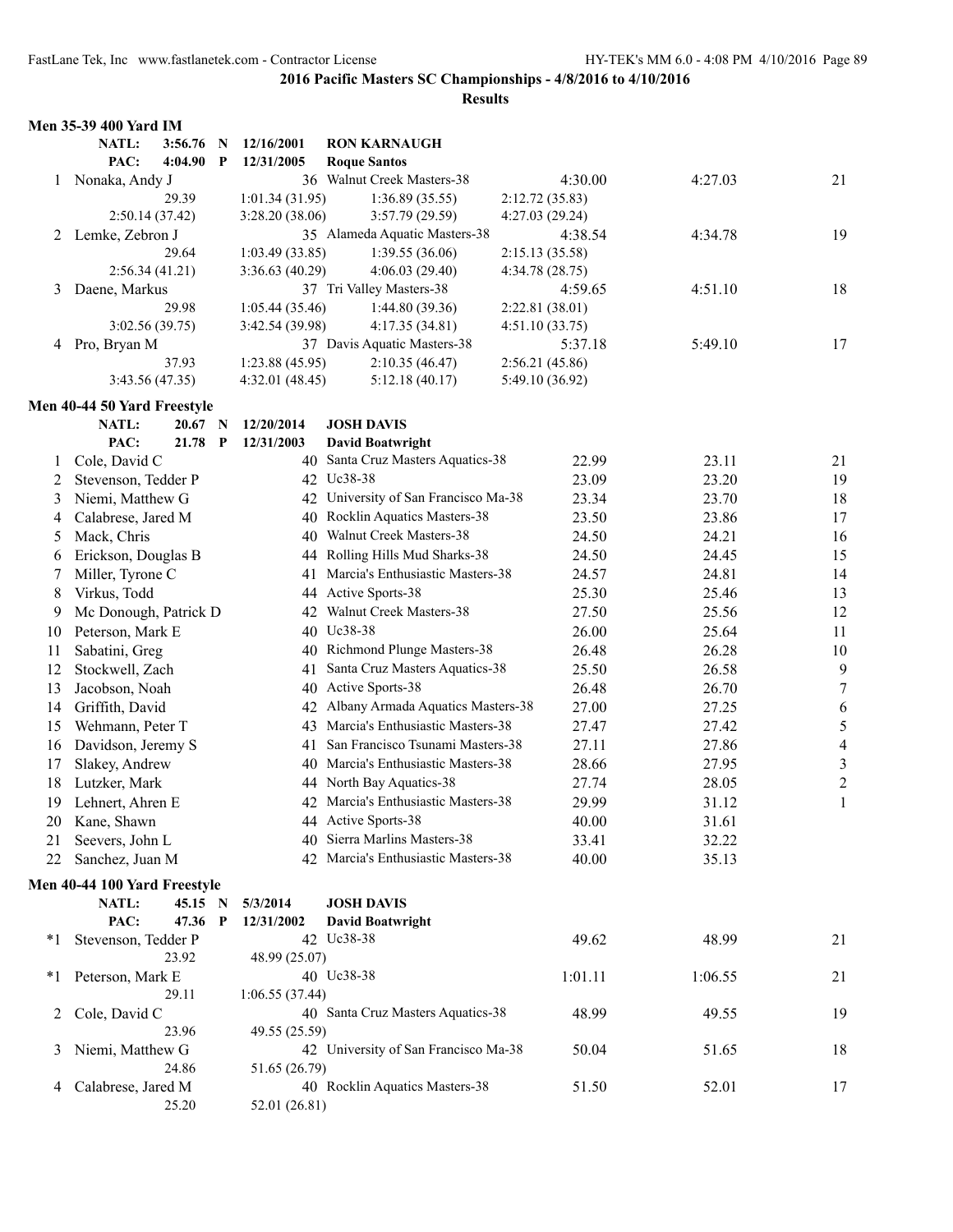|    | (Men 40-44 100 Yard Freestyle)  |                                                                         |                           |         |    |
|----|---------------------------------|-------------------------------------------------------------------------|---------------------------|---------|----|
|    | 5 Fahlen, Mark T                | 44 Modesto Area Aquatic Club-38                                         | 52.01                     | 52.84   | 16 |
|    | 25.52                           | 52.84 (27.32)                                                           |                           |         |    |
| 6  | Stockwell, Zach                 | 41 Santa Cruz Masters Aquatics-38                                       | 54.00                     | 54.02   | 15 |
|    | 25.74                           | 54.02 (28.28)                                                           |                           |         |    |
| 7  | Seeley, Victor A                | 42 Swim Fremont Glenmoor Gardens-38                                     | 56.02                     | 54.95   | 14 |
|    | 26.74                           | 54.95 (28.21)                                                           |                           |         |    |
| 8  | Mc Donough, Patrick D           | 42 Walnut Creek Masters-38                                              | 55.89                     | 55.06   | 13 |
|    | 26.44                           | 55.06 (28.62)                                                           |                           |         |    |
| 9  | Virkus, Todd<br>27.38           | 44 Active Sports-38                                                     | 56.30                     | 56.84   | 12 |
|    | Harrington, Matt                | 56.84 (29.46)<br>44 University of San Francisco Ma-38                   | 57.26                     | 57.10   | 11 |
| 10 | 27.56                           | 57.10 (29.54)                                                           |                           |         |    |
| 11 | Sabatini, Greg                  | 40 Richmond Plunge Masters-38                                           | 57.55                     | 57.66   | 10 |
|    | 27.41                           | 57.66 (30.25)                                                           |                           |         |    |
| 12 | Lutzker, Mark                   | 44 North Bay Aquatics-38                                                | 1:00.73                   | 1:00.40 | 9  |
|    | 28.93                           | 1:00.40(31.47)                                                          |                           |         |    |
| 13 | Griffith, David                 | 42 Albany Armada Aquatics Masters-38                                    | 1:02.00                   | 1:00.44 | 7  |
|    | 29.33                           | 1:00.44(31.11)                                                          |                           |         |    |
| 14 | Jacobson, Noah                  | 40 Active Sports-38                                                     | 58.83                     | 1:01.24 | 6  |
|    | 27.95                           | 1:01.24(33.29)                                                          |                           |         |    |
| 15 | Wehmann, Peter T                | 43 Marcia's Enthusiastic Masters-38                                     | 1:01.51                   | 1:01.54 | 5  |
|    | 29.78                           | 1:01.54(31.76)                                                          |                           |         |    |
| 16 | Kent, Derek C                   | 42 San Ramon Valley Livermore Aqu-38                                    | 1:02.00                   | 1:01.74 | 4  |
|    | 30.25                           | 1:01.74(31.49)<br>42 Cal Aquatic Masters-38                             | 59.50                     | 1:01.78 | 3  |
| 17 | Grisafi, John J<br>28.77        | 1:01.78(33.01)                                                          |                           |         |    |
| 18 | Slakey, Andrew                  | 40 Marcia's Enthusiastic Masters-38                                     | 1:06.05                   | 1:04.50 | 2  |
|    | 31.63                           | 1:04.50(32.87)                                                          |                           |         |    |
| 19 | Kane, Shawn                     | 44 Active Sports-38                                                     | 1:20.00                   | 1:06.66 | 1  |
|    | 31.77                           | 1:06.66(34.89)                                                          |                           |         |    |
| 20 | Lehnert, Ahren E                | 42 Marcia's Enthusiastic Masters-38                                     | 1:06.30                   | 1:08.77 |    |
|    | 32.44                           | 1:08.77(36.33)                                                          |                           |         |    |
| 21 | Ronis, Jann                     | 41 Cal Aquatic Masters-38                                               | 1:30.00                   | 1:11.36 |    |
|    | 35.87                           | 1:11.36(35.49)                                                          |                           |         |    |
| 22 | Sanchez, Juan M                 | 42 Marcia's Enthusiastic Masters-38                                     | 1:30.00                   | 1:15.80 |    |
|    | 36.38                           | 1:15.80(39.42)                                                          |                           |         |    |
|    | Men 40-44 200 Yard Freestyle    |                                                                         |                           |         |    |
|    | NATL:<br>1:38.23 N              | <b>JOSH DAVIS</b><br>4/24/2015                                          |                           |         |    |
|    | PAC:<br>1:44.90<br>$\mathbf{P}$ | 12/31/2003<br><b>David Boatwright</b>                                   |                           |         |    |
| 1  | Niemi, Matthew G                | 42 University of San Francisco Ma-38                                    | 1:50.51                   | 1:54.35 | 21 |
|    | 26.60                           | 55.15 (28.55)<br>1:24.17(29.02)                                         | 1:54.35(30.18)            |         |    |
| 2  | Harrington, Matt                | 44 University of San Francisco Ma-38                                    | 2:10.00                   | 2:07.70 | 19 |
| 3  | 29.87<br>Wehmann, Peter T       | 1:35.89(33.12)<br>1:02.77(32.90)<br>43 Marcia's Enthusiastic Masters-38 | 2:07.70(31.81)<br>2:25.00 | 2:18.31 | 18 |
|    | 32.20                           | 1:42.84(35.71)<br>1:07.13(34.93)                                        | 2:18.31(35.47)            |         |    |
| 4  | Moore, Joel                     | 42 University of San Francisco Ma-38                                    | 3:00.00                   | 2:39.93 | 17 |
|    | 34.31                           | 1:58.00(44.72)<br>1:13.28(38.97)                                        | 2:39.93 (41.93)           |         |    |
|    |                                 |                                                                         |                           |         |    |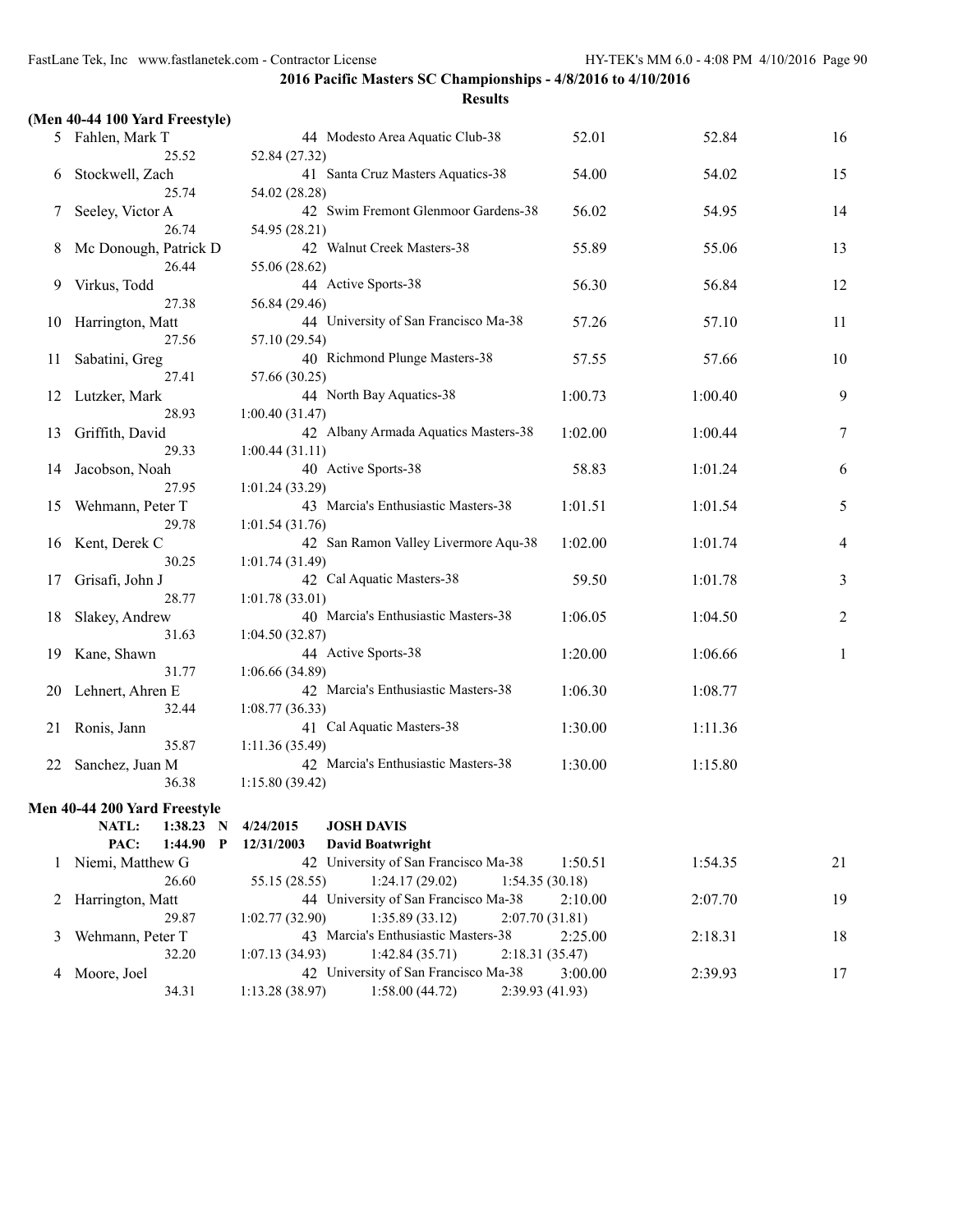|   | Men 40-44 500 Yard Freestyle         |           |                  |                                    |                                                     |                                     |          |          |    |
|---|--------------------------------------|-----------|------------------|------------------------------------|-----------------------------------------------------|-------------------------------------|----------|----------|----|
|   | NATL:                                | 4:33.36 N |                  | 4/25/2015                          | <b>JOSH DAVIS</b>                                   |                                     |          |          |    |
|   | PAC:                                 | 4:39.86   | $\mathbf{P}$     | 12/31/2010                         | <b>Alex Kostich</b>                                 |                                     |          |          |    |
| 1 | Fahlen, Mark T                       |           |                  |                                    | 44 Modesto Area Aquatic Club-38                     |                                     | 5:14.50  | 5:23.89  | 21 |
|   |                                      | 29.67     |                  | 1:01.59(31.92)                     | 1:33.56(31.97)                                      | 2:05.99(32.43)                      |          |          |    |
|   | 2:38.75(32.76)                       |           |                  | 3:11.70(32.95)                     | 3:44.81(33.11)                                      | 4:17.97(33.16)                      |          |          |    |
|   | 4:50.91 (32.94)                      |           |                  | 5:23.89 (32.98)                    |                                                     |                                     |          |          |    |
| 2 | Seeley, Victor A                     |           |                  |                                    | 42 Swim Fremont Glenmoor Gardens-38                 |                                     | 6:05.09  | 5:59.34  | 19 |
|   |                                      | 33.28     |                  | 1:09.02(35.74)                     | 1:46.15(37.13)                                      | 2:23.83(37.68)                      |          |          |    |
|   | 3:01.17(37.34)                       |           |                  | 3:37.97 (36.80)                    | 4:14.66(36.69)                                      | 4:51.25 (36.59)                     |          |          |    |
|   | 5:26.06(34.81)                       |           |                  | 5:59.34 (33.28)                    |                                                     |                                     |          |          |    |
| 3 | Hertzer, Keith                       |           |                  |                                    | 42 Marcia's Enthusiastic Masters-38                 |                                     | 6:01.00  | 6:09.06  | 18 |
|   |                                      | 33.01     |                  | 1:08.30(35.29)                     | 1:44.74(36.44)                                      | 2:22.35(37.61)                      |          |          |    |
|   | 3:00.32 (37.97)                      |           |                  | 3:38.58 (38.26)                    | 4:16.10(37.52)                                      | 4:54.08 (37.98)                     |          |          |    |
|   | 5:32.47 (38.39)                      |           |                  | 6:09.06(36.59)                     |                                                     |                                     |          |          |    |
| 4 | Griffith, David                      |           |                  |                                    | 42 Albany Armada Aquatics Masters-38                |                                     | 6:20.00  | 6:22.12  | 17 |
|   |                                      | 31.72     |                  | 1:06.63(34.91)                     | 1:44.07(37.44)                                      | 2:23.16(39.09)                      |          |          |    |
|   | 3:03.25(40.09)                       |           |                  | 3:43.51 (40.26)                    | 4:23.35 (39.84)                                     | 5:03.82(40.47)                      |          |          |    |
|   | 5:43.80 (39.98)                      |           |                  | 6:22.12(38.32)                     |                                                     |                                     |          |          |    |
| 5 | Lehnert, Ahren E                     |           |                  |                                    | 42 Marcia's Enthusiastic Masters-38                 |                                     | 7:08.12  | 7:26.61  | 16 |
|   |                                      | 39.74     |                  | 1:21.95(42.21)                     | 2:07.29(45.34)                                      | 2:53.54(46.25)                      |          |          |    |
|   | 3:40.06 (46.52)                      |           |                  | 4:26.22(46.16)                     | 5:12.59 (46.37)                                     | 5:57.83 (45.24)                     |          |          |    |
|   | 6:44.14(46.31)                       |           |                  | 7:26.61 (42.47)                    |                                                     |                                     |          |          |    |
|   |                                      |           |                  |                                    |                                                     |                                     |          |          |    |
|   | Men 40-44 1000 Yard Freestyle        | 9:32.66   |                  |                                    |                                                     |                                     |          |          |    |
|   | NATL:<br>PAC:                        | 9:32.66   | N<br>$\mathbf P$ | 5/7/2010<br>12/31/2010             | <b>ALEX KOSTICH</b><br><b>Alex Kostich</b>          |                                     |          |          |    |
|   |                                      |           |                  |                                    | 44 Modesto Area Aquatic Club-38                     |                                     | 10:55.05 | 11:00.59 | 21 |
| 1 | Fahlen, Mark T                       | 30.05     |                  |                                    |                                                     |                                     |          |          |    |
|   |                                      |           |                  | 1:02.61(32.56)                     | 1:35.28(32.67)                                      | 2:08.14 (32.86)                     |          |          |    |
|   | 2:41.23 (33.09)                      |           |                  | 3:14.23(33.00)                     | 3:47.71 (33.48)                                     | 4:20.97 (33.26)                     |          |          |    |
|   | 4:54.31(33.34)                       |           |                  | 5:27.59 (33.28)                    | 6:00.75(33.16)                                      | 6:34.22(33.47)                      |          |          |    |
|   | 7:07.64 (33.42)<br>9:21.13(33.26)    |           |                  | 7:41.20 (33.56)<br>9:54.49 (33.36) | 8:14.47(33.27)<br>10:27.70 (33.21)                  | 8:47.87 (33.40)<br>11:00.59 (32.89) |          |          |    |
|   |                                      |           |                  |                                    | 44 University of San Francisco Ma-38                |                                     |          |          | 19 |
| 2 | Harrington, Matt                     |           |                  |                                    |                                                     |                                     | 12:30.00 | 11:44.85 |    |
|   |                                      | 32.64     |                  | 1:07.58(34.94)                     | 1:43.13(35.55)                                      | 2:18.68(35.55)                      |          |          |    |
|   | 2:54.94(36.26)                       |           |                  | 3:30.43 (35.49)                    | 4:06.37 (35.94)                                     | 4:42.50(36.13)                      |          |          |    |
|   | 5:18.22 (35.72)                      |           |                  | 5:54.51 (36.29)                    | 6:30.05(35.54)                                      | 7:04.91 (34.86)                     |          |          |    |
|   | 7:40.59 (35.68)                      |           |                  | 8:15.32 (34.73)                    | 8:50.03(34.71)                                      | 9:25.28(35.25)                      |          |          |    |
|   | 10:00.64(35.36)<br>Schindler, Brad J |           |                  | 10:36.08 (35.44)                   | 11:11.16(35.08)<br>Marcia's Enthusiastic Masters-38 | 11:44.85 (33.69)                    |          | 12:37.85 |    |
| 3 |                                      |           |                  | 43                                 |                                                     |                                     | 12:30.00 |          | 18 |
|   |                                      | 34.23     |                  | 1:11.18(36.95)                     | 1:49.10 (37.92)                                     | 2:26.92 (37.82)<br>5:00.35 (38.19)  |          |          |    |
|   | 3:05.26 (38.34)                      |           |                  | 3:43.67 (38.41)                    | 4:22.16 (38.49)                                     |                                     |          |          |    |
|   | 5:38.63 (38.28)<br>8:12.29 (38.13)   |           |                  | 6:17.17(38.54)<br>8:50.37 (38.08)  | 6:55.86 (38.69)                                     | 7:34.16 (38.30)                     |          |          |    |
|   |                                      |           |                  |                                    | 9:28.30(37.93)                                      | 10:06.38(38.08)                     |          |          |    |
|   | 10:44.93 (38.55)                     |           |                  | 11:22.95 (38.02)                   | 12:00.82 (37.87)                                    | 12:37.85 (37.03)                    |          |          |    |
| 4 | Lehnert, Ahren E                     |           |                  |                                    | 42 Marcia's Enthusiastic Masters-38                 |                                     | 15:03.92 | 15:47.77 | 17 |
|   |                                      | 40.78     |                  | 1:26.60(45.82)                     | 2:13.93(47.33)                                      | 3:02.63(48.70)                      |          |          |    |
|   | 3:51.18(48.55)                       |           |                  | 4:40.19 (49.01)                    | 5:30.07 (49.88)                                     | 6:19.01 (48.94)                     |          |          |    |
|   | 7:08.37 (49.36)                      |           |                  | 7:57.12(48.75)                     | 8:45.94 (48.82)                                     | 9:34.10(48.16)                      |          |          |    |
|   | 10:22.11 (48.01)                     |           |                  | 11:10.07 (47.96)                   | 11:57.86 (47.79)                                    | 12:45.03 (47.17)                    |          |          |    |
|   | 13:31.99 (46.96)                     |           |                  | 14:18.80 (46.81)                   | 15:05.08 (46.28)                                    | 15:47.77 (42.69)                    |          |          |    |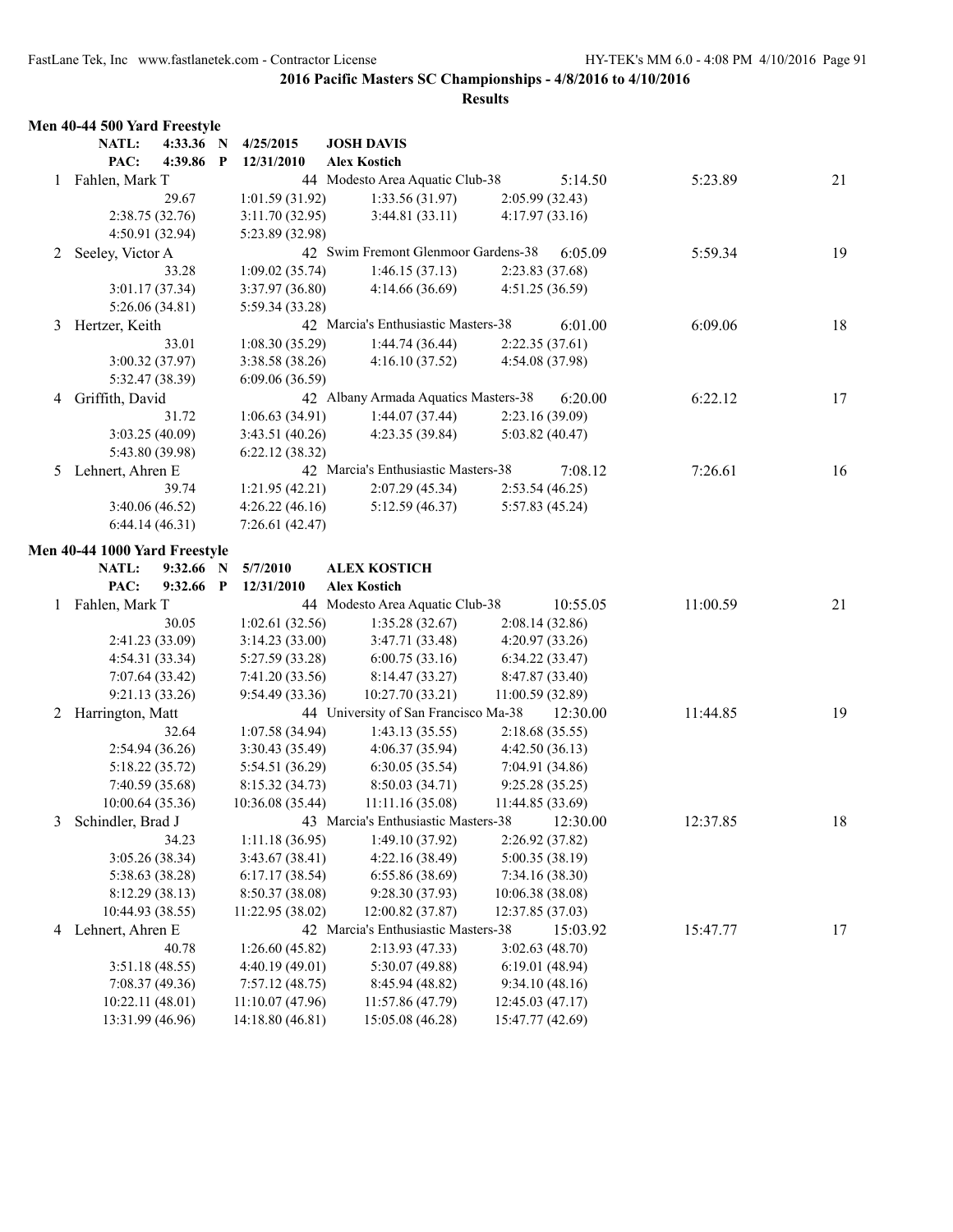|   | (Men 40-44 1000 Yard Freestyle)              |                            |                                                                         |          |                  |    |
|---|----------------------------------------------|----------------------------|-------------------------------------------------------------------------|----------|------------------|----|
|   | 5 Peterson, Mark E                           |                            | 40 Uc38-38                                                              | 17:00.00 | 15:51.15         | 16 |
|   | 32.13                                        | 1:12.24(40.11)             | 2:45.38(47.12)<br>1:58.26(46.02)                                        |          |                  |    |
|   | 3:32.86 (47.48)                              | 4:20.41(47.55)             | 6:01.66(50.72)<br>5:10.94(50.53)                                        |          |                  |    |
|   | 6:52.09(50.43)                               | 7:43.43(51.34)             | 8:33.01 (49.58)<br>9:23.44(50.43)                                       |          |                  |    |
|   | 10:13.13(49.69)                              | 11:03.56(50.43)            | 11:51.27(47.71)<br>12:40.07 (48.80)                                     |          |                  |    |
|   | 13:29.00 (48.93)                             | 14:18.28 (49.28)           | 15:09.36 (51.08)<br>15:51.15 (41.79)                                    |          |                  |    |
|   | Men 40-44 1650 Yard Freestyle                |                            |                                                                         |          |                  |    |
|   | NATL:<br>15:51.52                            | 5/9/2010<br>$\mathbf N$    | <b>ALEX KOSTICH</b>                                                     |          |                  |    |
|   | PAC:<br>15:51.52                             | $\mathbf P$<br>12/31/2010  | <b>Alex Kostich</b>                                                     |          |                  |    |
| 1 | Harrington, Matt                             |                            | 44 University of San Francisco Ma-38                                    | 20:45.00 | 19:20.69         | 21 |
|   | 31.85                                        | 1:06.23(34.38)             | 1:41.19(34.96)<br>2:15.92 (34.73)                                       |          |                  |    |
|   | 2:50.87(34.95)                               | 3:26.15(35.28)             | 4:01.65(35.50)<br>4:36.90(35.25)                                        |          |                  |    |
|   | 5:12.15(35.25)                               | 5:47.81 (35.66)            | 6:58.61(35.34)<br>6:23.27(35.46)                                        |          |                  |    |
|   | 7:34.34(35.73)                               | 8:09.88(35.54)             | 8:45.61 (35.73)<br>9:21.34(35.73)                                       |          |                  |    |
|   | 9:56.75(35.41)                               | 10:32.50(35.75)            | 11:08.21(35.71)<br>11:44.19 (35.98)                                     |          |                  |    |
|   | 12:19.72 (35.53)                             | 12:54.91 (35.19)           | 13:30.47 (35.56)<br>14:05.69 (35.22)                                    |          |                  |    |
|   | 14:40.91 (35.22)                             | 15:16.18 (35.27)           | 15:51.40 (35.22)<br>16:26.78 (35.38)                                    |          |                  |    |
|   | 17:01.94(35.16)                              | 17:36.90 (34.96)           | 18:12.32 (35.42)<br>18:47.16 (34.84)                                    |          | 19:20.69 (33.53) |    |
| 2 | Moore, Joel                                  |                            | 42 University of San Francisco Ma-38                                    | 30:00.00 | 25:57.08         | 19 |
|   | Men 40-44 50 Yard Backstroke                 |                            |                                                                         |          |                  |    |
|   | NATL:<br>22.77                               | 4/26/2009<br>$\mathbf N$   | <b>MICHAEL ROSS</b>                                                     |          |                  |    |
|   | PAC:<br>23.93                                | $\mathbf P$<br>12/31/2009  | <b>Rick Gould</b>                                                       |          |                  |    |
| 1 | Miller, Tyrone C                             |                            | 41 Marcia's Enthusiastic Masters-38                                     | 29.99    | 30.64            | 21 |
| 2 | Wehmann, Peter T                             |                            | 43 Marcia's Enthusiastic Masters-38                                     | 34.26    | 33.72            | 19 |
| 3 | Davidson, Jeremy S                           |                            | 41 San Francisco Tsunami Masters-38                                     | 34.83    | 35.14            | 18 |
|   | Men 40-44 100 Yard Backstroke                |                            |                                                                         |          |                  |    |
|   | NATL:<br>48.49                               | N<br>4/26/2009             | <b>MICHAEL ROSS</b>                                                     |          |                  |    |
|   | PAC:<br>51.87                                | $\mathbf{P}$<br>12/31/2009 | <b>Rick Gould</b>                                                       |          |                  |    |
| 1 | Cole, David C                                |                            |                                                                         |          | 56.86            | 21 |
|   |                                              |                            | 40 Santa Cruz Masters Aquatics-38                                       | 55.99    |                  |    |
|   | 27.74                                        | 56.86 (29.12)              |                                                                         |          |                  |    |
| 2 |                                              |                            | 40 Richmond Plunge Masters-38                                           | 1:09.38  | 1:09.74          | 19 |
|   | Sabatini, Greg<br>33.52                      | 1:09.74(36.22)             |                                                                         |          |                  |    |
| 3 | Wehmann, Peter T                             |                            | 43 Marcia's Enthusiastic Masters-38                                     | 1:16.49  | 1:15.30          | 18 |
|   | 36.79                                        | 1:15.30(38.51)             |                                                                         |          |                  |    |
| 4 | Davidson, Jeremy S                           |                            | 41 San Francisco Tsunami Masters-38                                     | 1:16.17  | 1:15.63          | 17 |
| 5 | Sanchez, Juan M                              |                            | 42 Marcia's Enthusiastic Masters-38                                     | 1:50.00  | 1:39.74          | 16 |
|   | 46.88                                        | 1:39.74 (52.86)            |                                                                         |          |                  |    |
|   |                                              |                            |                                                                         |          |                  |    |
|   | Men 40-44 200 Yard Backstroke<br>$1:50.09$ N |                            |                                                                         |          |                  |    |
|   | NATL:<br>$1:52.32$ P                         | 5/4/2008<br>12/31/2009     | <b>MICHAEL ROSS</b>                                                     |          |                  |    |
| 1 | PAC:                                         |                            | <b>Rick Gould</b>                                                       |          |                  |    |
|   | Fahlen, Mark T<br>34.96                      |                            | 44 Modesto Area Aquatic Club-38                                         | 2:25.41  | 2:25.84          | 21 |
| 2 |                                              | 1:11.87(36.91)             | 1:48.80(36.93)<br>2:25.84(37.04)<br>43 Marcia's Enthusiastic Masters-38 | 2:52.00  |                  |    |
|   | Wehmann, Peter T<br>38.81                    | 1:19.43(40.62)             | 2:01.79(42.36)                                                          |          | 2:41.45          | 19 |
| 3 |                                              |                            | 2:41.45 (39.66)<br>41 San Francisco Tsunami Masters-38                  | 2:55.00  | 2:47.21          | 18 |
|   | Davidson, Jeremy S<br>39.39                  | 1:21.86(42.47)             | 2:06.06(44.20)<br>2:47.21(41.15)                                        |          |                  |    |
|   |                                              |                            |                                                                         |          |                  |    |
|   | Men 40-44 50 Yard Breaststroke               |                            |                                                                         |          |                  |    |
|   | NATL:<br>25.02 N                             | 3/12/2016                  | <b>JARROD MARRS</b>                                                     |          |                  |    |
|   | PAC:<br>26.67 P<br>1 Dailey, Alexander D     | 12/31/2010                 | <b>Roque Santos</b><br>40 University of San Francisco Ma-38             | 29.00    | 28.79            | 21 |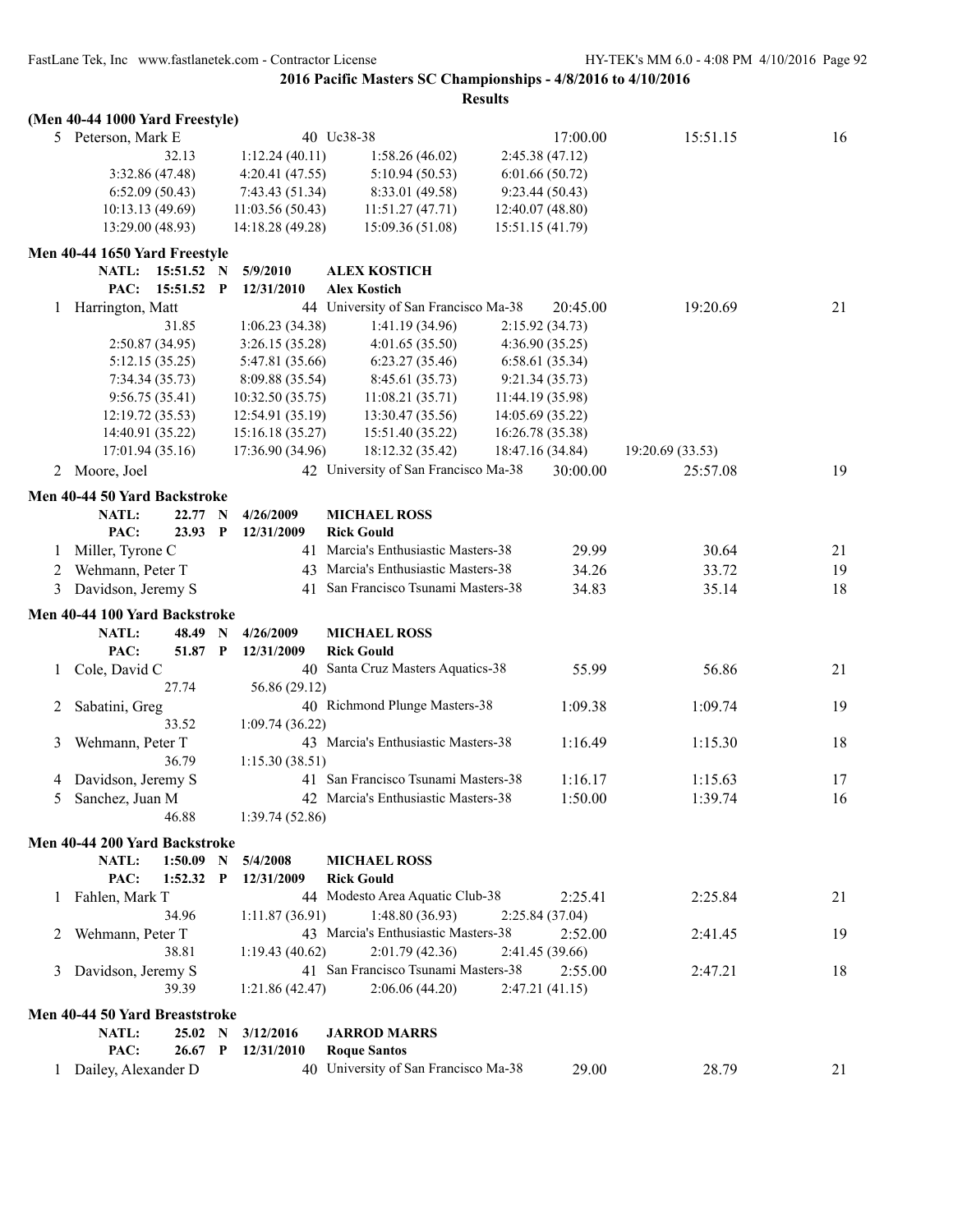|    | (Men 40-44 50 Yard Breaststroke)         |             |             |                 |                                      |                |         |    |
|----|------------------------------------------|-------------|-------------|-----------------|--------------------------------------|----------------|---------|----|
|    | 2 Niemi, Matthew G                       |             |             |                 | 42 University of San Francisco Ma-38 | 29.20          | 30.41   | 19 |
| 3  | Roberts, David                           |             |             |                 | 44 Santa Cruz Masters Aquatics-38    | 30.90          | 30.76   | 18 |
| 4  | Miller, Tyrone C                         |             |             | 41              | Marcia's Enthusiastic Masters-38     | 30.21          | 30.95   | 17 |
| 5  | Erickson, Douglas B                      |             |             |                 | 44 Rolling Hills Mud Sharks-38       | 30.81          | 31.14   | 16 |
| 6  | Kent, Derek C                            |             |             | 42.             | San Ramon Valley Livermore Aqu-38    | 35.50          | 34.37   | 15 |
| 7  | Harrington, Matt                         |             |             | 44              | University of San Francisco Ma-38    | 35.00          | 34.90   | 14 |
| 8  | Hertzer, Keith                           |             |             | 42              | Marcia's Enthusiastic Masters-38     | 35.27          | 35.22   | 13 |
| 9  | Virkus, Todd                             |             |             |                 | 44 Active Sports-38                  | 36.00          | 36.79   | 12 |
| 10 | Seevers, John L                          |             |             | 40              | Sierra Marlins Masters-38            | 39.89          | 40.29   | 11 |
| 11 | Kane, Shawn                              |             |             | 44              | <b>Active Sports-38</b>              | 50.00          | 40.37   | 10 |
| 12 | Ngo, Minh                                |             |             | 44              | Marcia's Enthusiastic Masters-38     | 43.00          | 41.26   | 9  |
| 13 | Lehnert, Ahren E                         |             |             |                 | 42 Marcia's Enthusiastic Masters-38  | 39.24          | 41.48   | 7  |
|    |                                          |             |             |                 |                                      |                |         |    |
|    | Men 40-44 100 Yard Breaststroke<br>NATL: | 55.37       | N           | 4/25/2015       | <b>JEFF COMMINGS</b>                 |                |         |    |
|    | PAC:                                     | 57.23       | P           | 12/31/2010      | <b>Roque Santos</b>                  |                |         |    |
| 1  | Dailey, Alexander D                      |             |             |                 | 40 University of San Francisco Ma-38 | 1:02.50        | 1:01.84 | 21 |
|    |                                          | 28.86       |             | 1:01.84(32.98)  |                                      |                |         |    |
| 2  | Stevenson, Tedder P                      |             |             |                 | 42 Uc38-38                           | 1:05.74        | 1:03.27 | 19 |
|    |                                          | 29.78       |             | 1:03.27(33.49)  |                                      |                |         |    |
| 3  | Niemi, Matthew G                         |             |             |                 | 42 University of San Francisco Ma-38 | 1:05.44        | 1:05.51 | 18 |
|    |                                          | 30.98       |             | 1:05.51(34.53)  |                                      |                |         |    |
| 4  | Erickson, Douglas B                      |             |             |                 | 44 Rolling Hills Mud Sharks-38       | 1:09.00        | 1:12.44 | 17 |
|    |                                          | 34.67       |             | 1:12.44(37.77)  |                                      |                |         |    |
| 5  | Harrington, Matt                         |             |             |                 | 44 University of San Francisco Ma-38 | 1:15.05        | 1:15.26 | 16 |
|    |                                          | 35.87       |             | 1:15.26(39.39)  |                                      |                |         |    |
| 6  | Hertzer, Keith                           |             |             |                 | 42 Marcia's Enthusiastic Masters-38  | 1:17.45        | 1:16.44 | 15 |
|    |                                          | 37.32       |             | 1:16.44(39.12)  |                                      |                |         |    |
| 7  | Sabatini, Greg                           |             |             |                 | 40 Richmond Plunge Masters-38        | 1:18.74        | 1:18.91 | 14 |
|    |                                          | 38.53       |             | 1:18.91 (40.38) |                                      |                |         |    |
| 8  | Lehnert, Ahren E                         |             |             |                 | 42 Marcia's Enthusiastic Masters-38  | 1:31.12        | 1:32.46 | 13 |
|    |                                          | 43.51       |             | 1:32.46(48.95)  |                                      |                |         |    |
|    | Men 40-44 200 Yard Breaststroke          |             |             |                 |                                      |                |         |    |
|    | <b>NATL:</b>                             | $2:00.53$ N |             | 5/3/2014        | <b>STEVE WEST</b>                    |                |         |    |
|    | PAC:                                     | $2:03.31$ P |             | 12/31/2009      | <b>Roque Santos</b>                  |                |         |    |
|    | 1 Dailey, Alexander D                    |             |             |                 | 40 University of San Francisco Ma-38 | 2:19.51        | 2:16.35 | 21 |
|    |                                          | 30.54       |             |                 | $1:04.68(34.14)$ $1:40.14(35.46)$    | 2:16.35(36.21) |         |    |
|    | 2 Hertzer, Keith                         |             |             |                 | 42 Marcia's Enthusiastic Masters-38  | 2:51.57        | 2:54.03 | 19 |
|    |                                          | 39.21       |             | 1:21.87(42.66)  | 2:07.50(45.63)                       | 2:54.03(46.53) |         |    |
|    | Men 40-44 50 Yard Butterfly              |             |             |                 |                                      |                |         |    |
|    | NATL:                                    | $22.61$ N   |             | 4/26/2009       | <b>MICHAEL ROSS</b>                  |                |         |    |
|    | PAC:                                     | 23.69       | $\mathbf P$ | 12/31/2010      | <b>Matt Jones</b>                    |                |         |    |
| 1  | Stevenson, Tedder P                      |             |             |                 | 42 Uc38-38                           | 24.84          | 24.00   | 21 |
| 2  | Miller, Tyrone C                         |             |             | 41              | Marcia's Enthusiastic Masters-38     | 26.73          | 26.87   | 19 |
| 3  | Erickson, Douglas B                      |             |             | 44              | Rolling Hills Mud Sharks-38          | 28.00          | 27.81   | 18 |
| 4  | Grisafi, John J                          |             |             | 42.             | Cal Aquatic Masters-38               | 28.63          | 28.49   | 17 |
| 5  | Davidson, Jeremy S                       |             |             | 41              | San Francisco Tsunami Masters-38     | 31.64          | 31.96   | 16 |
| 6  | Lehnert, Ahren E                         |             |             |                 | 42 Marcia's Enthusiastic Masters-38  | 34.32          | 36.14   | 15 |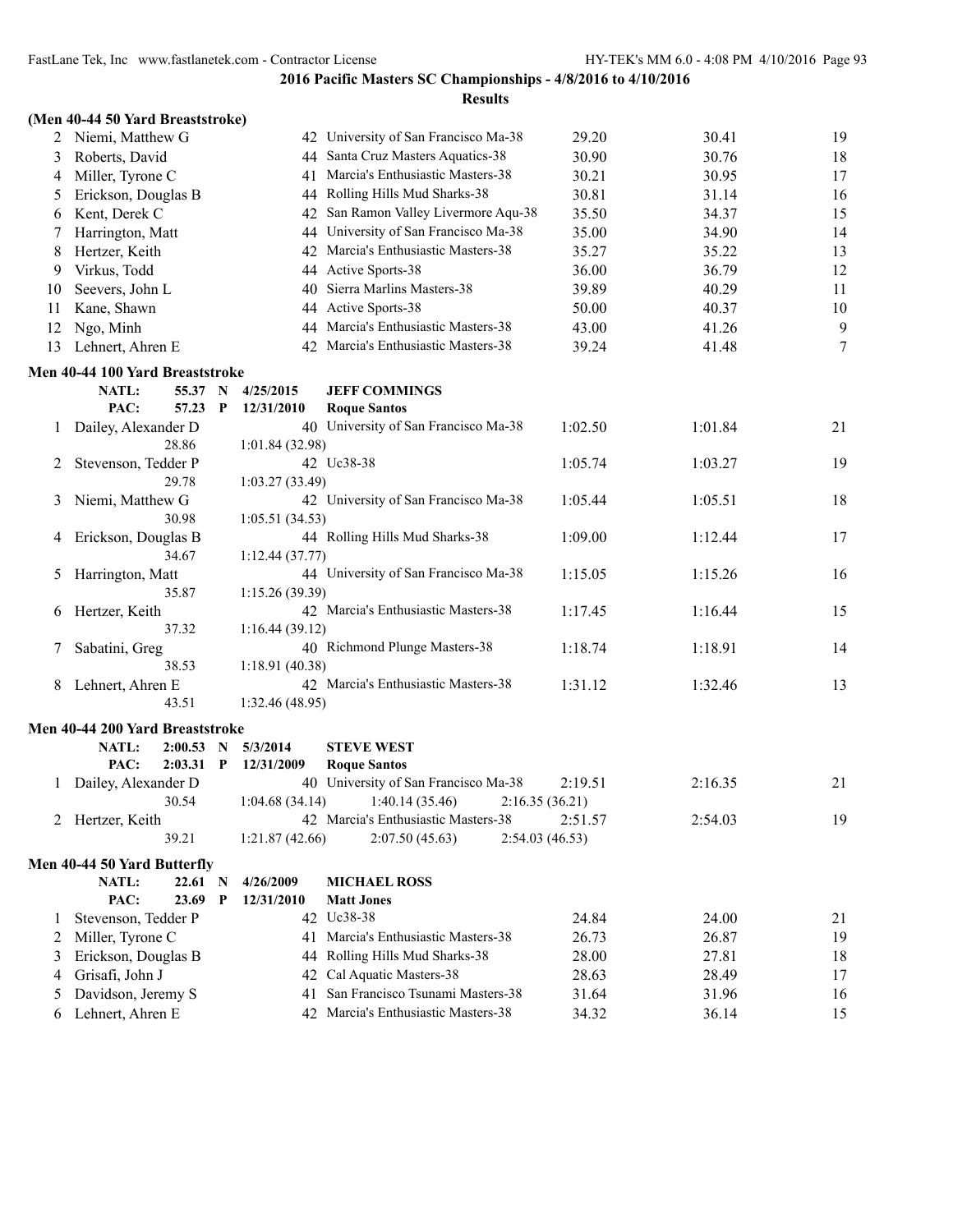|         | Men 40-44 100 Yard Butterfly |                  |              |                         |                                      |                |         |    |  |  |
|---------|------------------------------|------------------|--------------|-------------------------|--------------------------------------|----------------|---------|----|--|--|
|         | NATL:                        | 49.27 N          |              | 5/4/2008                | <b>MICHAEL ROSS</b>                  |                |         |    |  |  |
|         | PAC:                         | 52.73 P          |              | 12/31/2010              | <b>Matt Jones</b>                    |                |         |    |  |  |
| $\perp$ | Stevenson, Tedder P          |                  |              |                         | 42 Uc38-38                           | 53.66          | 52.33 P | 21 |  |  |
|         |                              | 24.72            |              | 52.33 (27.61)           |                                      |                |         |    |  |  |
| 2       | Mack, Chris                  |                  |              |                         | 40 Walnut Creek Masters-38           | 57.00          | 57.48   | 19 |  |  |
|         |                              | 26.58            |              | 57.48 (30.90)           |                                      |                |         |    |  |  |
| 3       | Fahlen, Mark T               |                  |              |                         | 44 Modesto Area Aquatic Club-38      | 1:01.65        | 1:02.42 | 18 |  |  |
|         |                              | 29.92            |              | 1:02.42(32.50)          |                                      |                |         |    |  |  |
| 4       | Grisafi, John J              |                  |              |                         | 42 Cal Aquatic Masters-38            | 1:05.73        | 1:06.98 | 17 |  |  |
|         |                              | 30.25            |              | 1:06.98(36.73)          |                                      |                |         |    |  |  |
|         | Men 40-44 200 Yard Butterfly |                  |              |                         |                                      |                |         |    |  |  |
|         | NATL:                        | $1:50.61$ N      |              | 4/14/2002               | <b>DENNIS BAKER</b>                  |                |         |    |  |  |
|         | PAC:                         | $1:56.79$ P      |              | 12/31/2009              | <b>Roque Santos</b>                  |                |         |    |  |  |
|         | Mack, Chris                  |                  |              |                         | 40 Walnut Creek Masters-38           | 2:08.00        | 2:14.16 | 21 |  |  |
|         |                              | 29.15            |              | 1:02.90(33.75)          | 1:37.94(35.04)                       | 2:14.16(36.22) |         |    |  |  |
| 2       | Fahlen, Mark T               |                  |              |                         | 44 Modesto Area Aquatic Club-38      | 2:20.00        | 2:21.05 | 19 |  |  |
|         |                              | 32.40            |              | 1:08.72(36.32)          | 1:44.40(35.68)                       | 2:21.05(36.65) |         |    |  |  |
|         |                              |                  |              |                         |                                      |                |         |    |  |  |
|         | <b>Men 40-44 100 Yard IM</b> |                  |              |                         |                                      |                |         |    |  |  |
|         | NATL:<br>PAC:                | 51.07 N<br>52.58 | $\mathbf{P}$ | 4/25/2015<br>12/31/2010 | <b>JEFF COMMINGS</b>                 |                |         |    |  |  |
|         |                              |                  |              |                         | <b>Roque Santos</b><br>42 Uc38-38    |                |         |    |  |  |
|         | Stevenson, Tedder P          | 26.04            |              |                         |                                      | 56.56          | 55.68   | 21 |  |  |
|         |                              |                  |              | 55.68 (29.64)           | 40 Santa Cruz Masters Aquatics-38    | 57.99          | 58.63   | 19 |  |  |
|         | Cole, David C                | 26.35            |              | 58.63 (32.28)           |                                      |                |         |    |  |  |
| 3       | Niemi, Matthew G             |                  |              |                         | 42 University of San Francisco Ma-38 | 58.15          | 59.10   | 18 |  |  |
|         |                              | 27.52            |              | 59.10 (31.58)           |                                      |                |         |    |  |  |
|         | Calabrese, Jared M           |                  |              |                         | 40 Rocklin Aquatics Masters-38       | 59.50          | 1:00.14 | 17 |  |  |
|         |                              | 27.12            |              | 1:00.14(33.02)          |                                      |                |         |    |  |  |
| 5       | Mack, Chris                  |                  |              |                         | 40 Walnut Creek Masters-38           | 1:01.00        | 1:02.13 | 16 |  |  |
|         |                              | 28.53            |              | 1:02.13(33.60)          |                                      |                |         |    |  |  |
| 6       | Miller, Tyrone C             |                  |              |                         | 41 Marcia's Enthusiastic Masters-38  | 1:02.24        | 1:02.59 | 15 |  |  |
|         |                              | 30.09            |              | 1:02.59(32.50)          |                                      |                |         |    |  |  |
|         | Roberts, David               |                  |              |                         | 44 Santa Cruz Masters Aquatics-38    | 1:03.51        | 1:04.51 | 14 |  |  |
|         |                              | 31.14            |              | 1:04.51(33.37)          |                                      |                |         |    |  |  |
| 8       | Hertzer, Keith               |                  |              |                         | 42 Marcia's Enthusiastic Masters-38  | 1:12.69        | 1:11.37 | 13 |  |  |
|         |                              | 35.35            |              | 1:11.37(36.02)          |                                      |                |         |    |  |  |
|         | 9 Davidson, Jeremy S         |                  |              |                         | 41 San Francisco Tsunami Masters-38  | 1:14.76        | 1:12.22 | 12 |  |  |
|         |                              | 32.87            |              | 1:12.22(39.35)          |                                      |                |         |    |  |  |
| 10      | Lutzker, Mark                |                  |              |                         | 44 North Bay Aquatics-38             | 1:20.00        | 1:12.40 | 11 |  |  |
|         |                              | 34.30            |              | 1:12.40(38.10)          |                                      |                |         |    |  |  |
| 11      | Jacobson, Noah               |                  |              |                         | 40 Active Sports-38                  | 1:09.50        | 1:15.73 | 10 |  |  |
|         |                              | 35.31            |              | 1:15.73(40.42)          |                                      |                |         |    |  |  |
| 12      | Kane, Shawn                  |                  |              |                         | 44 Active Sports-38                  | 1:40.00        | 1:20.42 | 9  |  |  |
|         |                              | 38.17            |              | 1:20.42(42.25)          |                                      |                |         |    |  |  |
|         | 13 Ngo, Minh                 |                  |              |                         | 44 Marcia's Enthusiastic Masters-38  | 1:40.00        | 1:28.72 | 7  |  |  |
|         |                              | 42.12            |              | 1:28.72(46.60)          |                                      |                |         |    |  |  |
|         | <b>Men 40-44 200 Yard IM</b> |                  |              |                         |                                      |                |         |    |  |  |
|         | NATL:                        | $1:51.85$ N      |              | 4/26/2009               | <b>MICHAEL ROSS</b>                  |                |         |    |  |  |
|         | PAC:                         | 1:53.59 P        |              | 12/31/2009              | <b>Roque Santos</b>                  |                |         |    |  |  |
| 1       | Stevenson, Tedder P          |                  |              |                         | 42 Uc38-38                           | 2:04.32        | 2:00.01 | 21 |  |  |
|         |                              | 25.08            |              | 55.85 (30.77)           | 1:31.05(35.20)                       | 2:00.01(28.96) |         |    |  |  |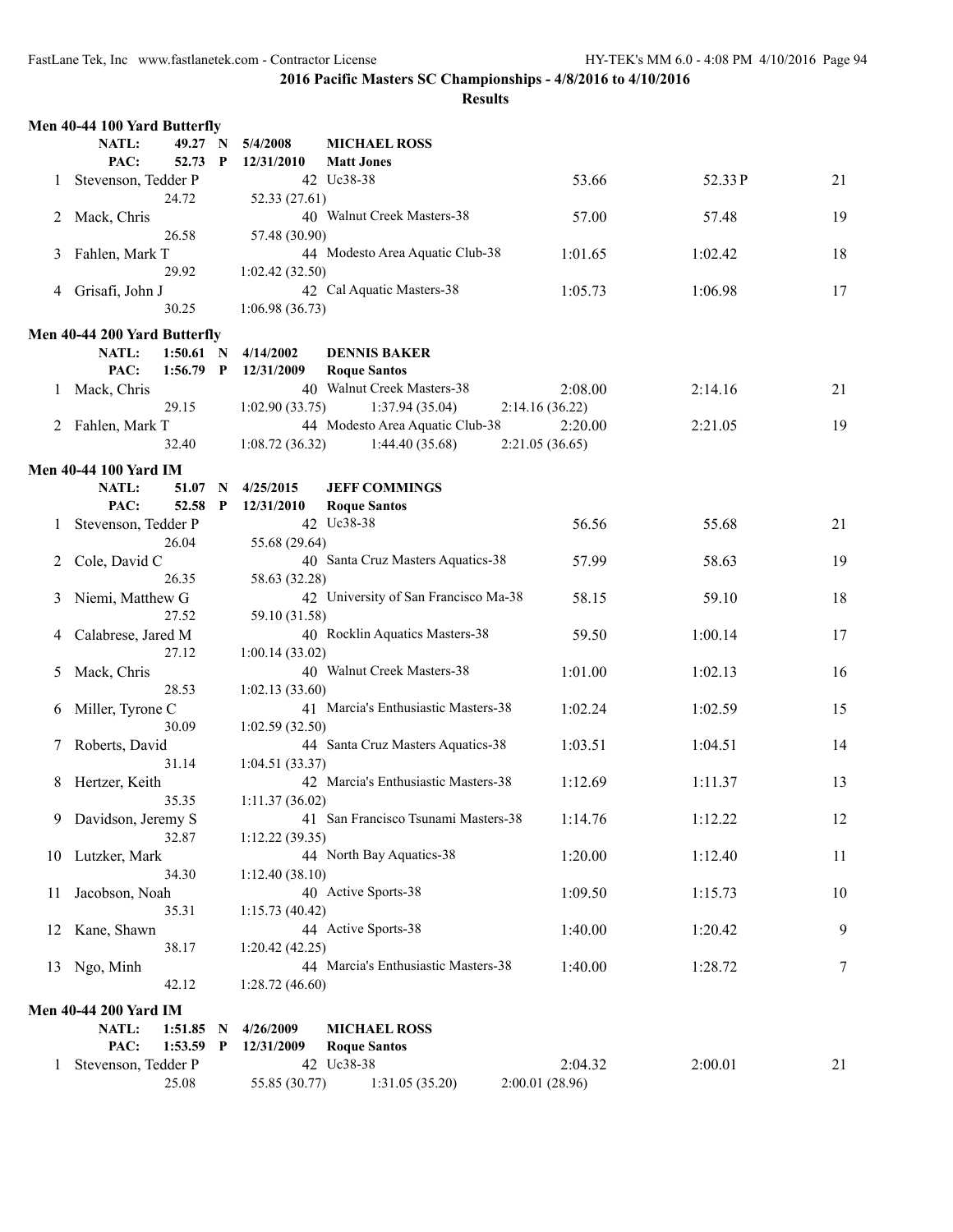| 19<br>2 Fahlen, Mark T<br>44 Modesto Area Aquatic Club-38<br>2:15.01<br>2:19.31<br>29.78<br>1:07.49(37.71)<br>1:47.76(40.27)<br>2:19.31(31.55)<br>42 Marcia's Enthusiastic Masters-38<br>18<br>Hertzer, Keith<br>2:35.88<br>2:41.64<br>3<br>34.66<br>1:20.48(45.82)<br>2:05.23(44.75)<br>2:41.64(36.41)<br>42 Albany Armada Aquatics Masters-38<br>Griffith, David<br>2:44.99<br>17<br>2:35.00<br>4<br>34.64<br>1:17.58(42.94)<br>2:07.60(50.02)<br>2:44.99 (37.39)<br><b>Men 40-44 400 Yard IM</b><br><b>NATL:</b><br>4:01.87<br>4/19/2009<br><b>ROQUE SANTOS</b><br>$\mathbf N$<br>PAC:<br>$4:01.87$ P<br><b>Roque Santos</b><br>12/31/2009<br>42 University of San Francisco Ma-38<br>1 Niemi, Matthew G<br>4:27.10<br>21<br>4:25.29<br>28.93<br>1:01.18(32.25)<br>1:37.22(36.04)<br>2:12.21 (34.99)<br>2:50.70 (38.49)<br>4:01.86(32.21)<br>3:29.65(38.95)<br>4:27.10(25.24)<br>44 University of San Francisco Ma-38<br>Harrington, Matt<br>5:30.00<br>5:08.96<br>19<br>2<br>1:12.10(37.16)<br>1:52.81(40.71)<br>2:32.91(40.10)<br>34.94<br>3:16.83(43.92)<br>4:35.30 (33.88)<br>5:08.96 (33.66)<br>4:01.42 (44.59)<br>42 Swim Fremont Glenmoor Gardens-38<br>18<br>Seeley, Victor A<br>5:36.99<br>5:18.53<br>3<br>1:50.89 (39.90)<br>32.79<br>1:10.99(38.20)<br>2:33.60(42.71)<br>3:19.80(46.20)<br>5:18.53(35.25)<br>4:05.38(45.58)<br>4:43.28 (37.90)<br>Men 45-49 50 Yard Freestyle<br>NATL:<br>21.06 N<br>5/21/2010<br><b>RICHARD HUGHEY</b><br>PAC:<br>21.87 P<br>12/31/2009<br><b>David Boatwright</b><br>47 Santa Cruz Masters Aquatics-38<br>23.60<br>Winter, Jarret R<br>22.73<br>21<br>1<br>49 Club Hot Tub-38<br>25.50<br>25.82<br>19<br>Sherry, Steve K<br>2<br>Heaney, Michael P<br>49 Walnut Creek Masters-38<br>26.00<br>26.04<br>18<br>3<br>49 University of San Francisco Ma-38<br>26.37<br>17<br>Kotani, Nobuo<br>26.14<br>4<br>46 Uc38-38<br>27.54<br>Banbury, James S<br>26.57<br>16<br>5<br>48 North Bay Aquatics-38<br>27.00<br>27.28<br>15<br>Cooperman, Jeff<br>6<br>France, Kermit<br>49 Walnut Creek Masters-38<br>30.42<br>30.74<br>14<br>7<br>46 Swymnut Masters-38<br>Turner, Jefferson R<br>30.69<br>30.77<br>8<br>13<br>Koubek, Jeffrey M<br>45 Marcia's Enthusiastic Masters-38<br>34.21<br>12<br>34.93<br>9<br>Men 45-49 100 Yard Freestyle<br>NATL:<br>4/26/2015<br><b>NICOLAS GRANGER</b><br>$46.21\quad N$<br>PAC:<br>46.72 P<br><b>Rich Saeger</b><br>12/31/2009<br>47 Santa Cruz Masters Aquatics-38<br>Winter, Jarret R<br>50.46<br>52.69<br>21<br>1<br>52.69 (28.42)<br>24.27<br>46 Berkeley (Ca) Aquatic Masters-38<br>2 Collazos, Daniel F<br>19<br>56.00<br>53.56<br>26.49<br>53.56 (27.07)<br>46 Active Sports-38<br>Wood, Brent<br>54.77<br>54.70<br>18<br>25.75<br>54.70 (28.95)<br>46 Marcia's Enthusiastic Masters-38<br>55.61<br>55.50<br>Jegers, Daniel R<br>17<br>4<br>26.66<br>55.50 (28.84)<br>46 Uc38-38<br>Banbury, James S<br>1:01.43<br>58.23<br>16<br>Ć.<br>28.85<br>58.23 (29.38)<br>49 University of San Francisco Ma-38<br>59.60<br>58.71<br>Kotani, Nobuo<br>15<br>6<br>27.87<br>58.71 (30.84)<br>Cooperman, Jeff<br>48 North Bay Aquatics-38<br>1:00.50<br>1:00.37<br>14<br>7<br>28.28<br>1:00.37(32.09)<br>49 University of San Francisco Ma-38<br>1:05.00<br>1:03.68<br>Paris, Lorenzo<br>13<br>8<br>29.43<br>1:03.68(34.25)<br>48 Marcia's Enthusiastic Masters-38<br>Downey, Daniel P<br>1:05.48<br>1:04.35<br>12<br>9.<br>31.96<br>1:04.35(32.39) | (Men 40-44 200 Yard IM) |  |  |  |  |
|----------------------------------------------------------------------------------------------------------------------------------------------------------------------------------------------------------------------------------------------------------------------------------------------------------------------------------------------------------------------------------------------------------------------------------------------------------------------------------------------------------------------------------------------------------------------------------------------------------------------------------------------------------------------------------------------------------------------------------------------------------------------------------------------------------------------------------------------------------------------------------------------------------------------------------------------------------------------------------------------------------------------------------------------------------------------------------------------------------------------------------------------------------------------------------------------------------------------------------------------------------------------------------------------------------------------------------------------------------------------------------------------------------------------------------------------------------------------------------------------------------------------------------------------------------------------------------------------------------------------------------------------------------------------------------------------------------------------------------------------------------------------------------------------------------------------------------------------------------------------------------------------------------------------------------------------------------------------------------------------------------------------------------------------------------------------------------------------------------------------------------------------------------------------------------------------------------------------------------------------------------------------------------------------------------------------------------------------------------------------------------------------------------------------------------------------------------------------------------------------------------------------------------------------------------------------------------------------------------------------------------------------------------------------------------------------------------------------------------------------------------------------------------------------------------------------------------------------------------------------------------------------------------------------------------------------------------------------------------------------------------------------------------------------------------------------------------------------------------------------------------------------------------------------------------------------------------------------------------------------------------------------------------------------------------------------------------------------------------------------------------------------------------------------------|-------------------------|--|--|--|--|
|                                                                                                                                                                                                                                                                                                                                                                                                                                                                                                                                                                                                                                                                                                                                                                                                                                                                                                                                                                                                                                                                                                                                                                                                                                                                                                                                                                                                                                                                                                                                                                                                                                                                                                                                                                                                                                                                                                                                                                                                                                                                                                                                                                                                                                                                                                                                                                                                                                                                                                                                                                                                                                                                                                                                                                                                                                                                                                                                                                                                                                                                                                                                                                                                                                                                                                                                                                                                                            |                         |  |  |  |  |
|                                                                                                                                                                                                                                                                                                                                                                                                                                                                                                                                                                                                                                                                                                                                                                                                                                                                                                                                                                                                                                                                                                                                                                                                                                                                                                                                                                                                                                                                                                                                                                                                                                                                                                                                                                                                                                                                                                                                                                                                                                                                                                                                                                                                                                                                                                                                                                                                                                                                                                                                                                                                                                                                                                                                                                                                                                                                                                                                                                                                                                                                                                                                                                                                                                                                                                                                                                                                                            |                         |  |  |  |  |
|                                                                                                                                                                                                                                                                                                                                                                                                                                                                                                                                                                                                                                                                                                                                                                                                                                                                                                                                                                                                                                                                                                                                                                                                                                                                                                                                                                                                                                                                                                                                                                                                                                                                                                                                                                                                                                                                                                                                                                                                                                                                                                                                                                                                                                                                                                                                                                                                                                                                                                                                                                                                                                                                                                                                                                                                                                                                                                                                                                                                                                                                                                                                                                                                                                                                                                                                                                                                                            |                         |  |  |  |  |
|                                                                                                                                                                                                                                                                                                                                                                                                                                                                                                                                                                                                                                                                                                                                                                                                                                                                                                                                                                                                                                                                                                                                                                                                                                                                                                                                                                                                                                                                                                                                                                                                                                                                                                                                                                                                                                                                                                                                                                                                                                                                                                                                                                                                                                                                                                                                                                                                                                                                                                                                                                                                                                                                                                                                                                                                                                                                                                                                                                                                                                                                                                                                                                                                                                                                                                                                                                                                                            |                         |  |  |  |  |
|                                                                                                                                                                                                                                                                                                                                                                                                                                                                                                                                                                                                                                                                                                                                                                                                                                                                                                                                                                                                                                                                                                                                                                                                                                                                                                                                                                                                                                                                                                                                                                                                                                                                                                                                                                                                                                                                                                                                                                                                                                                                                                                                                                                                                                                                                                                                                                                                                                                                                                                                                                                                                                                                                                                                                                                                                                                                                                                                                                                                                                                                                                                                                                                                                                                                                                                                                                                                                            |                         |  |  |  |  |
|                                                                                                                                                                                                                                                                                                                                                                                                                                                                                                                                                                                                                                                                                                                                                                                                                                                                                                                                                                                                                                                                                                                                                                                                                                                                                                                                                                                                                                                                                                                                                                                                                                                                                                                                                                                                                                                                                                                                                                                                                                                                                                                                                                                                                                                                                                                                                                                                                                                                                                                                                                                                                                                                                                                                                                                                                                                                                                                                                                                                                                                                                                                                                                                                                                                                                                                                                                                                                            |                         |  |  |  |  |
|                                                                                                                                                                                                                                                                                                                                                                                                                                                                                                                                                                                                                                                                                                                                                                                                                                                                                                                                                                                                                                                                                                                                                                                                                                                                                                                                                                                                                                                                                                                                                                                                                                                                                                                                                                                                                                                                                                                                                                                                                                                                                                                                                                                                                                                                                                                                                                                                                                                                                                                                                                                                                                                                                                                                                                                                                                                                                                                                                                                                                                                                                                                                                                                                                                                                                                                                                                                                                            |                         |  |  |  |  |
|                                                                                                                                                                                                                                                                                                                                                                                                                                                                                                                                                                                                                                                                                                                                                                                                                                                                                                                                                                                                                                                                                                                                                                                                                                                                                                                                                                                                                                                                                                                                                                                                                                                                                                                                                                                                                                                                                                                                                                                                                                                                                                                                                                                                                                                                                                                                                                                                                                                                                                                                                                                                                                                                                                                                                                                                                                                                                                                                                                                                                                                                                                                                                                                                                                                                                                                                                                                                                            |                         |  |  |  |  |
|                                                                                                                                                                                                                                                                                                                                                                                                                                                                                                                                                                                                                                                                                                                                                                                                                                                                                                                                                                                                                                                                                                                                                                                                                                                                                                                                                                                                                                                                                                                                                                                                                                                                                                                                                                                                                                                                                                                                                                                                                                                                                                                                                                                                                                                                                                                                                                                                                                                                                                                                                                                                                                                                                                                                                                                                                                                                                                                                                                                                                                                                                                                                                                                                                                                                                                                                                                                                                            |                         |  |  |  |  |
|                                                                                                                                                                                                                                                                                                                                                                                                                                                                                                                                                                                                                                                                                                                                                                                                                                                                                                                                                                                                                                                                                                                                                                                                                                                                                                                                                                                                                                                                                                                                                                                                                                                                                                                                                                                                                                                                                                                                                                                                                                                                                                                                                                                                                                                                                                                                                                                                                                                                                                                                                                                                                                                                                                                                                                                                                                                                                                                                                                                                                                                                                                                                                                                                                                                                                                                                                                                                                            |                         |  |  |  |  |
|                                                                                                                                                                                                                                                                                                                                                                                                                                                                                                                                                                                                                                                                                                                                                                                                                                                                                                                                                                                                                                                                                                                                                                                                                                                                                                                                                                                                                                                                                                                                                                                                                                                                                                                                                                                                                                                                                                                                                                                                                                                                                                                                                                                                                                                                                                                                                                                                                                                                                                                                                                                                                                                                                                                                                                                                                                                                                                                                                                                                                                                                                                                                                                                                                                                                                                                                                                                                                            |                         |  |  |  |  |
|                                                                                                                                                                                                                                                                                                                                                                                                                                                                                                                                                                                                                                                                                                                                                                                                                                                                                                                                                                                                                                                                                                                                                                                                                                                                                                                                                                                                                                                                                                                                                                                                                                                                                                                                                                                                                                                                                                                                                                                                                                                                                                                                                                                                                                                                                                                                                                                                                                                                                                                                                                                                                                                                                                                                                                                                                                                                                                                                                                                                                                                                                                                                                                                                                                                                                                                                                                                                                            |                         |  |  |  |  |
|                                                                                                                                                                                                                                                                                                                                                                                                                                                                                                                                                                                                                                                                                                                                                                                                                                                                                                                                                                                                                                                                                                                                                                                                                                                                                                                                                                                                                                                                                                                                                                                                                                                                                                                                                                                                                                                                                                                                                                                                                                                                                                                                                                                                                                                                                                                                                                                                                                                                                                                                                                                                                                                                                                                                                                                                                                                                                                                                                                                                                                                                                                                                                                                                                                                                                                                                                                                                                            |                         |  |  |  |  |
|                                                                                                                                                                                                                                                                                                                                                                                                                                                                                                                                                                                                                                                                                                                                                                                                                                                                                                                                                                                                                                                                                                                                                                                                                                                                                                                                                                                                                                                                                                                                                                                                                                                                                                                                                                                                                                                                                                                                                                                                                                                                                                                                                                                                                                                                                                                                                                                                                                                                                                                                                                                                                                                                                                                                                                                                                                                                                                                                                                                                                                                                                                                                                                                                                                                                                                                                                                                                                            |                         |  |  |  |  |
|                                                                                                                                                                                                                                                                                                                                                                                                                                                                                                                                                                                                                                                                                                                                                                                                                                                                                                                                                                                                                                                                                                                                                                                                                                                                                                                                                                                                                                                                                                                                                                                                                                                                                                                                                                                                                                                                                                                                                                                                                                                                                                                                                                                                                                                                                                                                                                                                                                                                                                                                                                                                                                                                                                                                                                                                                                                                                                                                                                                                                                                                                                                                                                                                                                                                                                                                                                                                                            |                         |  |  |  |  |
|                                                                                                                                                                                                                                                                                                                                                                                                                                                                                                                                                                                                                                                                                                                                                                                                                                                                                                                                                                                                                                                                                                                                                                                                                                                                                                                                                                                                                                                                                                                                                                                                                                                                                                                                                                                                                                                                                                                                                                                                                                                                                                                                                                                                                                                                                                                                                                                                                                                                                                                                                                                                                                                                                                                                                                                                                                                                                                                                                                                                                                                                                                                                                                                                                                                                                                                                                                                                                            |                         |  |  |  |  |
|                                                                                                                                                                                                                                                                                                                                                                                                                                                                                                                                                                                                                                                                                                                                                                                                                                                                                                                                                                                                                                                                                                                                                                                                                                                                                                                                                                                                                                                                                                                                                                                                                                                                                                                                                                                                                                                                                                                                                                                                                                                                                                                                                                                                                                                                                                                                                                                                                                                                                                                                                                                                                                                                                                                                                                                                                                                                                                                                                                                                                                                                                                                                                                                                                                                                                                                                                                                                                            |                         |  |  |  |  |
|                                                                                                                                                                                                                                                                                                                                                                                                                                                                                                                                                                                                                                                                                                                                                                                                                                                                                                                                                                                                                                                                                                                                                                                                                                                                                                                                                                                                                                                                                                                                                                                                                                                                                                                                                                                                                                                                                                                                                                                                                                                                                                                                                                                                                                                                                                                                                                                                                                                                                                                                                                                                                                                                                                                                                                                                                                                                                                                                                                                                                                                                                                                                                                                                                                                                                                                                                                                                                            |                         |  |  |  |  |
|                                                                                                                                                                                                                                                                                                                                                                                                                                                                                                                                                                                                                                                                                                                                                                                                                                                                                                                                                                                                                                                                                                                                                                                                                                                                                                                                                                                                                                                                                                                                                                                                                                                                                                                                                                                                                                                                                                                                                                                                                                                                                                                                                                                                                                                                                                                                                                                                                                                                                                                                                                                                                                                                                                                                                                                                                                                                                                                                                                                                                                                                                                                                                                                                                                                                                                                                                                                                                            |                         |  |  |  |  |
|                                                                                                                                                                                                                                                                                                                                                                                                                                                                                                                                                                                                                                                                                                                                                                                                                                                                                                                                                                                                                                                                                                                                                                                                                                                                                                                                                                                                                                                                                                                                                                                                                                                                                                                                                                                                                                                                                                                                                                                                                                                                                                                                                                                                                                                                                                                                                                                                                                                                                                                                                                                                                                                                                                                                                                                                                                                                                                                                                                                                                                                                                                                                                                                                                                                                                                                                                                                                                            |                         |  |  |  |  |
|                                                                                                                                                                                                                                                                                                                                                                                                                                                                                                                                                                                                                                                                                                                                                                                                                                                                                                                                                                                                                                                                                                                                                                                                                                                                                                                                                                                                                                                                                                                                                                                                                                                                                                                                                                                                                                                                                                                                                                                                                                                                                                                                                                                                                                                                                                                                                                                                                                                                                                                                                                                                                                                                                                                                                                                                                                                                                                                                                                                                                                                                                                                                                                                                                                                                                                                                                                                                                            |                         |  |  |  |  |
|                                                                                                                                                                                                                                                                                                                                                                                                                                                                                                                                                                                                                                                                                                                                                                                                                                                                                                                                                                                                                                                                                                                                                                                                                                                                                                                                                                                                                                                                                                                                                                                                                                                                                                                                                                                                                                                                                                                                                                                                                                                                                                                                                                                                                                                                                                                                                                                                                                                                                                                                                                                                                                                                                                                                                                                                                                                                                                                                                                                                                                                                                                                                                                                                                                                                                                                                                                                                                            |                         |  |  |  |  |
|                                                                                                                                                                                                                                                                                                                                                                                                                                                                                                                                                                                                                                                                                                                                                                                                                                                                                                                                                                                                                                                                                                                                                                                                                                                                                                                                                                                                                                                                                                                                                                                                                                                                                                                                                                                                                                                                                                                                                                                                                                                                                                                                                                                                                                                                                                                                                                                                                                                                                                                                                                                                                                                                                                                                                                                                                                                                                                                                                                                                                                                                                                                                                                                                                                                                                                                                                                                                                            |                         |  |  |  |  |
|                                                                                                                                                                                                                                                                                                                                                                                                                                                                                                                                                                                                                                                                                                                                                                                                                                                                                                                                                                                                                                                                                                                                                                                                                                                                                                                                                                                                                                                                                                                                                                                                                                                                                                                                                                                                                                                                                                                                                                                                                                                                                                                                                                                                                                                                                                                                                                                                                                                                                                                                                                                                                                                                                                                                                                                                                                                                                                                                                                                                                                                                                                                                                                                                                                                                                                                                                                                                                            |                         |  |  |  |  |
|                                                                                                                                                                                                                                                                                                                                                                                                                                                                                                                                                                                                                                                                                                                                                                                                                                                                                                                                                                                                                                                                                                                                                                                                                                                                                                                                                                                                                                                                                                                                                                                                                                                                                                                                                                                                                                                                                                                                                                                                                                                                                                                                                                                                                                                                                                                                                                                                                                                                                                                                                                                                                                                                                                                                                                                                                                                                                                                                                                                                                                                                                                                                                                                                                                                                                                                                                                                                                            |                         |  |  |  |  |
|                                                                                                                                                                                                                                                                                                                                                                                                                                                                                                                                                                                                                                                                                                                                                                                                                                                                                                                                                                                                                                                                                                                                                                                                                                                                                                                                                                                                                                                                                                                                                                                                                                                                                                                                                                                                                                                                                                                                                                                                                                                                                                                                                                                                                                                                                                                                                                                                                                                                                                                                                                                                                                                                                                                                                                                                                                                                                                                                                                                                                                                                                                                                                                                                                                                                                                                                                                                                                            |                         |  |  |  |  |
|                                                                                                                                                                                                                                                                                                                                                                                                                                                                                                                                                                                                                                                                                                                                                                                                                                                                                                                                                                                                                                                                                                                                                                                                                                                                                                                                                                                                                                                                                                                                                                                                                                                                                                                                                                                                                                                                                                                                                                                                                                                                                                                                                                                                                                                                                                                                                                                                                                                                                                                                                                                                                                                                                                                                                                                                                                                                                                                                                                                                                                                                                                                                                                                                                                                                                                                                                                                                                            |                         |  |  |  |  |
|                                                                                                                                                                                                                                                                                                                                                                                                                                                                                                                                                                                                                                                                                                                                                                                                                                                                                                                                                                                                                                                                                                                                                                                                                                                                                                                                                                                                                                                                                                                                                                                                                                                                                                                                                                                                                                                                                                                                                                                                                                                                                                                                                                                                                                                                                                                                                                                                                                                                                                                                                                                                                                                                                                                                                                                                                                                                                                                                                                                                                                                                                                                                                                                                                                                                                                                                                                                                                            |                         |  |  |  |  |
|                                                                                                                                                                                                                                                                                                                                                                                                                                                                                                                                                                                                                                                                                                                                                                                                                                                                                                                                                                                                                                                                                                                                                                                                                                                                                                                                                                                                                                                                                                                                                                                                                                                                                                                                                                                                                                                                                                                                                                                                                                                                                                                                                                                                                                                                                                                                                                                                                                                                                                                                                                                                                                                                                                                                                                                                                                                                                                                                                                                                                                                                                                                                                                                                                                                                                                                                                                                                                            |                         |  |  |  |  |
|                                                                                                                                                                                                                                                                                                                                                                                                                                                                                                                                                                                                                                                                                                                                                                                                                                                                                                                                                                                                                                                                                                                                                                                                                                                                                                                                                                                                                                                                                                                                                                                                                                                                                                                                                                                                                                                                                                                                                                                                                                                                                                                                                                                                                                                                                                                                                                                                                                                                                                                                                                                                                                                                                                                                                                                                                                                                                                                                                                                                                                                                                                                                                                                                                                                                                                                                                                                                                            |                         |  |  |  |  |
|                                                                                                                                                                                                                                                                                                                                                                                                                                                                                                                                                                                                                                                                                                                                                                                                                                                                                                                                                                                                                                                                                                                                                                                                                                                                                                                                                                                                                                                                                                                                                                                                                                                                                                                                                                                                                                                                                                                                                                                                                                                                                                                                                                                                                                                                                                                                                                                                                                                                                                                                                                                                                                                                                                                                                                                                                                                                                                                                                                                                                                                                                                                                                                                                                                                                                                                                                                                                                            |                         |  |  |  |  |
|                                                                                                                                                                                                                                                                                                                                                                                                                                                                                                                                                                                                                                                                                                                                                                                                                                                                                                                                                                                                                                                                                                                                                                                                                                                                                                                                                                                                                                                                                                                                                                                                                                                                                                                                                                                                                                                                                                                                                                                                                                                                                                                                                                                                                                                                                                                                                                                                                                                                                                                                                                                                                                                                                                                                                                                                                                                                                                                                                                                                                                                                                                                                                                                                                                                                                                                                                                                                                            |                         |  |  |  |  |
|                                                                                                                                                                                                                                                                                                                                                                                                                                                                                                                                                                                                                                                                                                                                                                                                                                                                                                                                                                                                                                                                                                                                                                                                                                                                                                                                                                                                                                                                                                                                                                                                                                                                                                                                                                                                                                                                                                                                                                                                                                                                                                                                                                                                                                                                                                                                                                                                                                                                                                                                                                                                                                                                                                                                                                                                                                                                                                                                                                                                                                                                                                                                                                                                                                                                                                                                                                                                                            |                         |  |  |  |  |
|                                                                                                                                                                                                                                                                                                                                                                                                                                                                                                                                                                                                                                                                                                                                                                                                                                                                                                                                                                                                                                                                                                                                                                                                                                                                                                                                                                                                                                                                                                                                                                                                                                                                                                                                                                                                                                                                                                                                                                                                                                                                                                                                                                                                                                                                                                                                                                                                                                                                                                                                                                                                                                                                                                                                                                                                                                                                                                                                                                                                                                                                                                                                                                                                                                                                                                                                                                                                                            |                         |  |  |  |  |
|                                                                                                                                                                                                                                                                                                                                                                                                                                                                                                                                                                                                                                                                                                                                                                                                                                                                                                                                                                                                                                                                                                                                                                                                                                                                                                                                                                                                                                                                                                                                                                                                                                                                                                                                                                                                                                                                                                                                                                                                                                                                                                                                                                                                                                                                                                                                                                                                                                                                                                                                                                                                                                                                                                                                                                                                                                                                                                                                                                                                                                                                                                                                                                                                                                                                                                                                                                                                                            |                         |  |  |  |  |
|                                                                                                                                                                                                                                                                                                                                                                                                                                                                                                                                                                                                                                                                                                                                                                                                                                                                                                                                                                                                                                                                                                                                                                                                                                                                                                                                                                                                                                                                                                                                                                                                                                                                                                                                                                                                                                                                                                                                                                                                                                                                                                                                                                                                                                                                                                                                                                                                                                                                                                                                                                                                                                                                                                                                                                                                                                                                                                                                                                                                                                                                                                                                                                                                                                                                                                                                                                                                                            |                         |  |  |  |  |
|                                                                                                                                                                                                                                                                                                                                                                                                                                                                                                                                                                                                                                                                                                                                                                                                                                                                                                                                                                                                                                                                                                                                                                                                                                                                                                                                                                                                                                                                                                                                                                                                                                                                                                                                                                                                                                                                                                                                                                                                                                                                                                                                                                                                                                                                                                                                                                                                                                                                                                                                                                                                                                                                                                                                                                                                                                                                                                                                                                                                                                                                                                                                                                                                                                                                                                                                                                                                                            |                         |  |  |  |  |
|                                                                                                                                                                                                                                                                                                                                                                                                                                                                                                                                                                                                                                                                                                                                                                                                                                                                                                                                                                                                                                                                                                                                                                                                                                                                                                                                                                                                                                                                                                                                                                                                                                                                                                                                                                                                                                                                                                                                                                                                                                                                                                                                                                                                                                                                                                                                                                                                                                                                                                                                                                                                                                                                                                                                                                                                                                                                                                                                                                                                                                                                                                                                                                                                                                                                                                                                                                                                                            |                         |  |  |  |  |
|                                                                                                                                                                                                                                                                                                                                                                                                                                                                                                                                                                                                                                                                                                                                                                                                                                                                                                                                                                                                                                                                                                                                                                                                                                                                                                                                                                                                                                                                                                                                                                                                                                                                                                                                                                                                                                                                                                                                                                                                                                                                                                                                                                                                                                                                                                                                                                                                                                                                                                                                                                                                                                                                                                                                                                                                                                                                                                                                                                                                                                                                                                                                                                                                                                                                                                                                                                                                                            |                         |  |  |  |  |
|                                                                                                                                                                                                                                                                                                                                                                                                                                                                                                                                                                                                                                                                                                                                                                                                                                                                                                                                                                                                                                                                                                                                                                                                                                                                                                                                                                                                                                                                                                                                                                                                                                                                                                                                                                                                                                                                                                                                                                                                                                                                                                                                                                                                                                                                                                                                                                                                                                                                                                                                                                                                                                                                                                                                                                                                                                                                                                                                                                                                                                                                                                                                                                                                                                                                                                                                                                                                                            |                         |  |  |  |  |
|                                                                                                                                                                                                                                                                                                                                                                                                                                                                                                                                                                                                                                                                                                                                                                                                                                                                                                                                                                                                                                                                                                                                                                                                                                                                                                                                                                                                                                                                                                                                                                                                                                                                                                                                                                                                                                                                                                                                                                                                                                                                                                                                                                                                                                                                                                                                                                                                                                                                                                                                                                                                                                                                                                                                                                                                                                                                                                                                                                                                                                                                                                                                                                                                                                                                                                                                                                                                                            |                         |  |  |  |  |
|                                                                                                                                                                                                                                                                                                                                                                                                                                                                                                                                                                                                                                                                                                                                                                                                                                                                                                                                                                                                                                                                                                                                                                                                                                                                                                                                                                                                                                                                                                                                                                                                                                                                                                                                                                                                                                                                                                                                                                                                                                                                                                                                                                                                                                                                                                                                                                                                                                                                                                                                                                                                                                                                                                                                                                                                                                                                                                                                                                                                                                                                                                                                                                                                                                                                                                                                                                                                                            |                         |  |  |  |  |
|                                                                                                                                                                                                                                                                                                                                                                                                                                                                                                                                                                                                                                                                                                                                                                                                                                                                                                                                                                                                                                                                                                                                                                                                                                                                                                                                                                                                                                                                                                                                                                                                                                                                                                                                                                                                                                                                                                                                                                                                                                                                                                                                                                                                                                                                                                                                                                                                                                                                                                                                                                                                                                                                                                                                                                                                                                                                                                                                                                                                                                                                                                                                                                                                                                                                                                                                                                                                                            |                         |  |  |  |  |
|                                                                                                                                                                                                                                                                                                                                                                                                                                                                                                                                                                                                                                                                                                                                                                                                                                                                                                                                                                                                                                                                                                                                                                                                                                                                                                                                                                                                                                                                                                                                                                                                                                                                                                                                                                                                                                                                                                                                                                                                                                                                                                                                                                                                                                                                                                                                                                                                                                                                                                                                                                                                                                                                                                                                                                                                                                                                                                                                                                                                                                                                                                                                                                                                                                                                                                                                                                                                                            |                         |  |  |  |  |
|                                                                                                                                                                                                                                                                                                                                                                                                                                                                                                                                                                                                                                                                                                                                                                                                                                                                                                                                                                                                                                                                                                                                                                                                                                                                                                                                                                                                                                                                                                                                                                                                                                                                                                                                                                                                                                                                                                                                                                                                                                                                                                                                                                                                                                                                                                                                                                                                                                                                                                                                                                                                                                                                                                                                                                                                                                                                                                                                                                                                                                                                                                                                                                                                                                                                                                                                                                                                                            |                         |  |  |  |  |
|                                                                                                                                                                                                                                                                                                                                                                                                                                                                                                                                                                                                                                                                                                                                                                                                                                                                                                                                                                                                                                                                                                                                                                                                                                                                                                                                                                                                                                                                                                                                                                                                                                                                                                                                                                                                                                                                                                                                                                                                                                                                                                                                                                                                                                                                                                                                                                                                                                                                                                                                                                                                                                                                                                                                                                                                                                                                                                                                                                                                                                                                                                                                                                                                                                                                                                                                                                                                                            |                         |  |  |  |  |
|                                                                                                                                                                                                                                                                                                                                                                                                                                                                                                                                                                                                                                                                                                                                                                                                                                                                                                                                                                                                                                                                                                                                                                                                                                                                                                                                                                                                                                                                                                                                                                                                                                                                                                                                                                                                                                                                                                                                                                                                                                                                                                                                                                                                                                                                                                                                                                                                                                                                                                                                                                                                                                                                                                                                                                                                                                                                                                                                                                                                                                                                                                                                                                                                                                                                                                                                                                                                                            |                         |  |  |  |  |
|                                                                                                                                                                                                                                                                                                                                                                                                                                                                                                                                                                                                                                                                                                                                                                                                                                                                                                                                                                                                                                                                                                                                                                                                                                                                                                                                                                                                                                                                                                                                                                                                                                                                                                                                                                                                                                                                                                                                                                                                                                                                                                                                                                                                                                                                                                                                                                                                                                                                                                                                                                                                                                                                                                                                                                                                                                                                                                                                                                                                                                                                                                                                                                                                                                                                                                                                                                                                                            |                         |  |  |  |  |
|                                                                                                                                                                                                                                                                                                                                                                                                                                                                                                                                                                                                                                                                                                                                                                                                                                                                                                                                                                                                                                                                                                                                                                                                                                                                                                                                                                                                                                                                                                                                                                                                                                                                                                                                                                                                                                                                                                                                                                                                                                                                                                                                                                                                                                                                                                                                                                                                                                                                                                                                                                                                                                                                                                                                                                                                                                                                                                                                                                                                                                                                                                                                                                                                                                                                                                                                                                                                                            |                         |  |  |  |  |
|                                                                                                                                                                                                                                                                                                                                                                                                                                                                                                                                                                                                                                                                                                                                                                                                                                                                                                                                                                                                                                                                                                                                                                                                                                                                                                                                                                                                                                                                                                                                                                                                                                                                                                                                                                                                                                                                                                                                                                                                                                                                                                                                                                                                                                                                                                                                                                                                                                                                                                                                                                                                                                                                                                                                                                                                                                                                                                                                                                                                                                                                                                                                                                                                                                                                                                                                                                                                                            |                         |  |  |  |  |
|                                                                                                                                                                                                                                                                                                                                                                                                                                                                                                                                                                                                                                                                                                                                                                                                                                                                                                                                                                                                                                                                                                                                                                                                                                                                                                                                                                                                                                                                                                                                                                                                                                                                                                                                                                                                                                                                                                                                                                                                                                                                                                                                                                                                                                                                                                                                                                                                                                                                                                                                                                                                                                                                                                                                                                                                                                                                                                                                                                                                                                                                                                                                                                                                                                                                                                                                                                                                                            |                         |  |  |  |  |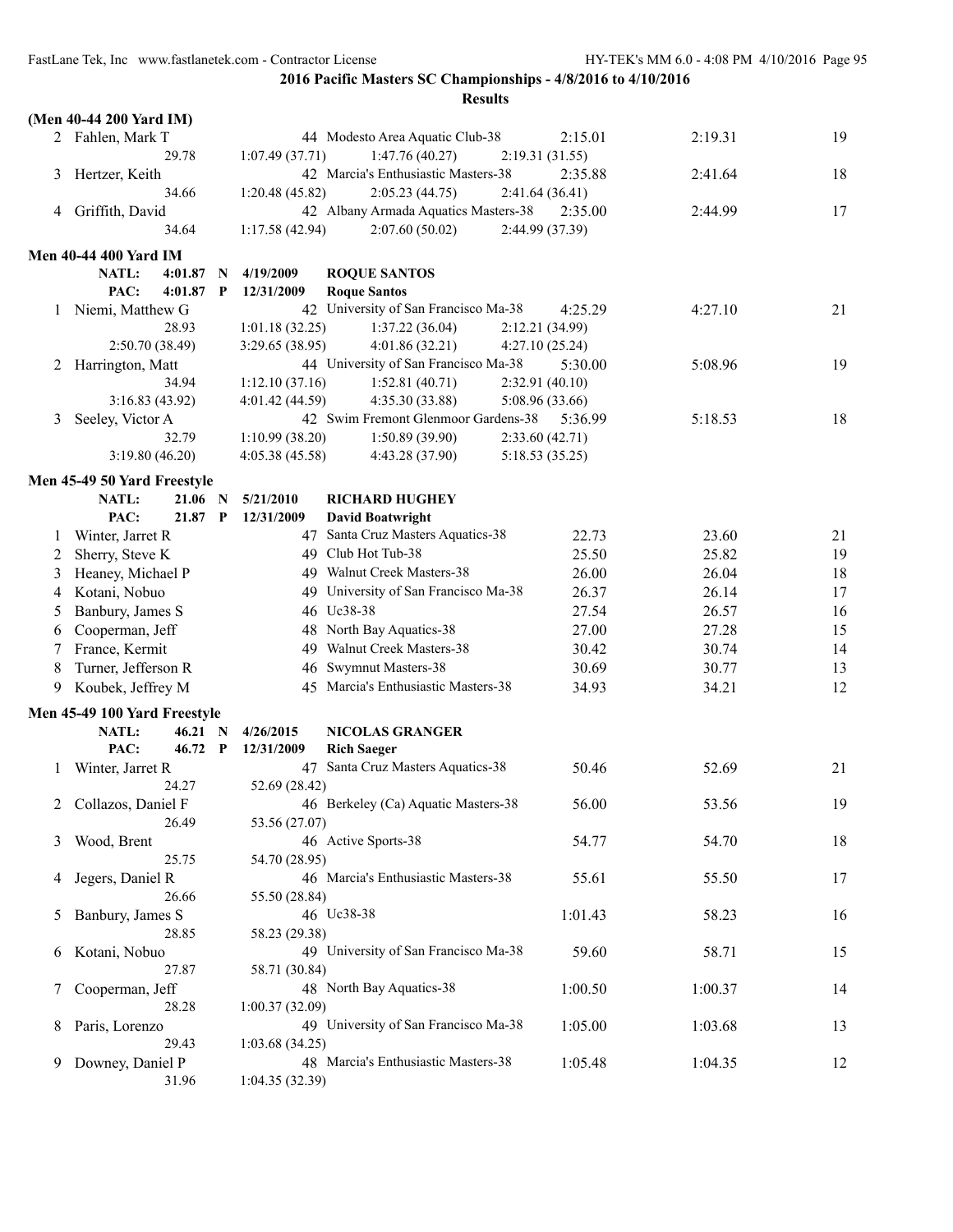|    | (Men 45-49 100 Yard Freestyle) |                   |                                      |                 |         |                |
|----|--------------------------------|-------------------|--------------------------------------|-----------------|---------|----------------|
|    | 10 Foster, Jeffrey M           |                   | 49 Marcia's Enthusiastic Masters-38  | 1:05.62         | 1:04.99 | 11             |
|    | 30.73                          | 1:04.99(34.26)    |                                      |                 |         |                |
| 11 | Carter, Paul                   |                   | 47 Walnut Creek Masters-38           | 1:15.00         | 1:06.40 | 10             |
|    | 31.93                          | 1:06.40(34.47)    |                                      |                 |         |                |
| 12 | Wirchniansky, Mark             |                   | 46 Club Hot Tub-38                   | 1:10.00         | 1:06.62 | 9              |
|    | 32.28                          | 1:06.62(34.34)    |                                      |                 |         |                |
| 13 | France, Kermit                 |                   | 49 Walnut Creek Masters-38           | 1:05.49         | 1:07.22 | 7              |
|    | 32.18                          | 1:07.22(35.04)    |                                      |                 |         |                |
| 14 | Arias, Bernard                 |                   | 46 University of San Francisco Ma-38 | 1:20.00         | 1:07.83 | 6              |
|    | 33.79                          | 1:07.83(34.04)    |                                      |                 |         |                |
| 15 | Turner, Jefferson R            |                   | 46 Swymnut Masters-38                | 1:11.81         | 1:11.27 | 5              |
|    | 34.26                          | 1:11.27(37.01)    |                                      |                 |         |                |
| 16 | Koubek, Jeffrey M              |                   | 45 Marcia's Enthusiastic Masters-38  | 1:19.99         | 1:17.12 | $\overline{4}$ |
|    | 35.71                          | 1:17.12(41.41)    |                                      |                 |         |                |
|    | Men 45-49 200 Yard Freestyle   |                   |                                      |                 |         |                |
|    | NATL:<br>$1:41.69$ N           | 5/21/2010         | <b>DAVID SIMS</b>                    |                 |         |                |
|    | PAC:<br>$1:45.35$ P            | 12/31/2009        | <b>David Boatwright</b>              |                 |         |                |
|    | Johnson, Tom                   |                   | 46 Walnut Creek Masters-38           | 2:10.00         | 2:04.10 | 21             |
|    | 28.78                          | 59.46 (30.68)     | 1:31.39(31.93)                       | 2:04.10 (32.71) |         |                |
| 2  | Sherry, Steve K                |                   | 49 Club Hot Tub-38                   | 2:10.00         | 2:05.84 | 19             |
|    | 28.22                          | 58.58 (30.36)     | 1:31.15(32.57)                       | 2:05.84 (34.69) |         |                |
| 3  | Heaney, Michael P              |                   | 49 Walnut Creek Masters-38           | 2:12.00         | 2:08.15 | 18             |
|    | 30.09                          | 1:02.39(32.30)    | 1:35.69(33.30)                       | 2:08.15 (32.46) |         |                |
| 4  | Kotani, Nobuo                  |                   | 49 University of San Francisco Ma-38 | 2:20.00         | 2:11.58 | 17             |
|    | 30.13                          | 1:04.18(34.05)    | 1:38.99(34.81)                       | 2:11.58 (32.59) |         |                |
| 5  | Paris, Lorenzo                 |                   | 49 University of San Francisco Ma-38 | 3:00.00         | 2:23.00 | 16             |
|    | 31.54                          | 1:07.30(35.76)    | 1:45.49(38.19)                       | 2:23.00(37.51)  |         |                |
| 6  | Downey, Daniel P               |                   | 48 Marcia's Enthusiastic Masters-38  | 2:28.00         | 2:24.52 | 15             |
|    | 33.49                          | 1:10.46 (36.97)   | 1:48.57(38.11)                       | 2:24.52(35.95)  |         |                |
| 7  | France, Kermit                 |                   | 49 Walnut Creek Masters-38           | 2:24.12         | 2:25.78 | 14             |
|    | 33.34                          | 1:09.37(36.03)    | 1:47.29(37.92)                       | 2:25.78 (38.49) |         |                |
| 8  | El-Awady, Khalid A             |                   | 45 University of San Francisco Ma-38 | 3:30.00         | 2:53.79 | 13             |
|    | 39.66                          | 1:25.13(45.47)    | 2:11.84(46.71)                       | 2:53.79(41.95)  |         |                |
| 9  | Mai, Ping                      |                   | 46 University of San Francisco Ma-38 | 3:06.00         | 2:58.29 | 12             |
|    | 40.23                          | 1:24.86(44.63)    | 2:14.18(49.32)                       | 2:58.29(44.11)  |         |                |
| 10 | Clifford, Dan                  |                   | 46 Marcia's Enthusiastic Masters-38  | 3:52.00         | 3:41.28 | 11             |
|    | 1:40.65                        | 2:42.25 (1:01.60) | 3:41.28(59.03)                       |                 |         |                |
|    |                                |                   |                                      |                 |         |                |
|    | Men 45-49 500 Yard Freestyle   |                   |                                      |                 |         |                |
|    | NATL:<br>4:39.10 N             | 5/20/2007         | <b>DENNIS BAKER</b>                  |                 |         |                |
|    | PAC:<br>4:54.53 P              | 5/4/2014          | <b>Chip Hobson</b>                   |                 |         |                |
| 1  | Jegers, Daniel R               |                   | 46 Marcia's Enthusiastic Masters-38  | 5:54.27         | 5:56.68 | 21             |
|    | 30.96                          | 1:04.96(34.00)    | 1:40.80(35.84)                       | 2:17.39(36.59)  |         |                |
|    | 2:54.08(36.69)                 | 3:31.35(37.27)    | 4:08.58(37.23)                       | 4:45.85 (37.27) |         |                |
|    | 5:22.35 (36.50)                | 5:56.68 (34.33)   |                                      |                 |         |                |
| 2  | Foster, Jeffrey M              |                   | 49 Marcia's Enthusiastic Masters-38  | 6:49.78         | 6:46.46 | 19             |
|    | 36.48                          | 1:15.49(39.01)    | 1:54.80(39.31)                       | 2:35.08 (40.28) |         |                |
|    | 3:15.61(40.53)                 | 3:56.70(41.09)    | 4:38.53(41.83)                       | 5:21.22 (42.69) |         |                |
|    | 6:04.78(43.56)                 | 6:46.46(41.68)    |                                      |                 |         |                |
| 3  | Ridgway, Matthew               |                   | 48 Marcia's Enthusiastic Masters-38  | 6:40.66         | 7:18.49 | 18             |
|    | 33.85                          | 1:11.53(37.68)    | 1:52.77(41.24)                       | 2:37.52(44.75)  |         |                |
|    | 3:23.02(45.50)                 | 4:09.48(46.46)    | 4:57.08(47.60)                       | 5:45.26(48.18)  |         |                |
|    | 6:33.29(48.03)                 | 7:18.49(45.20)    |                                      |                 |         |                |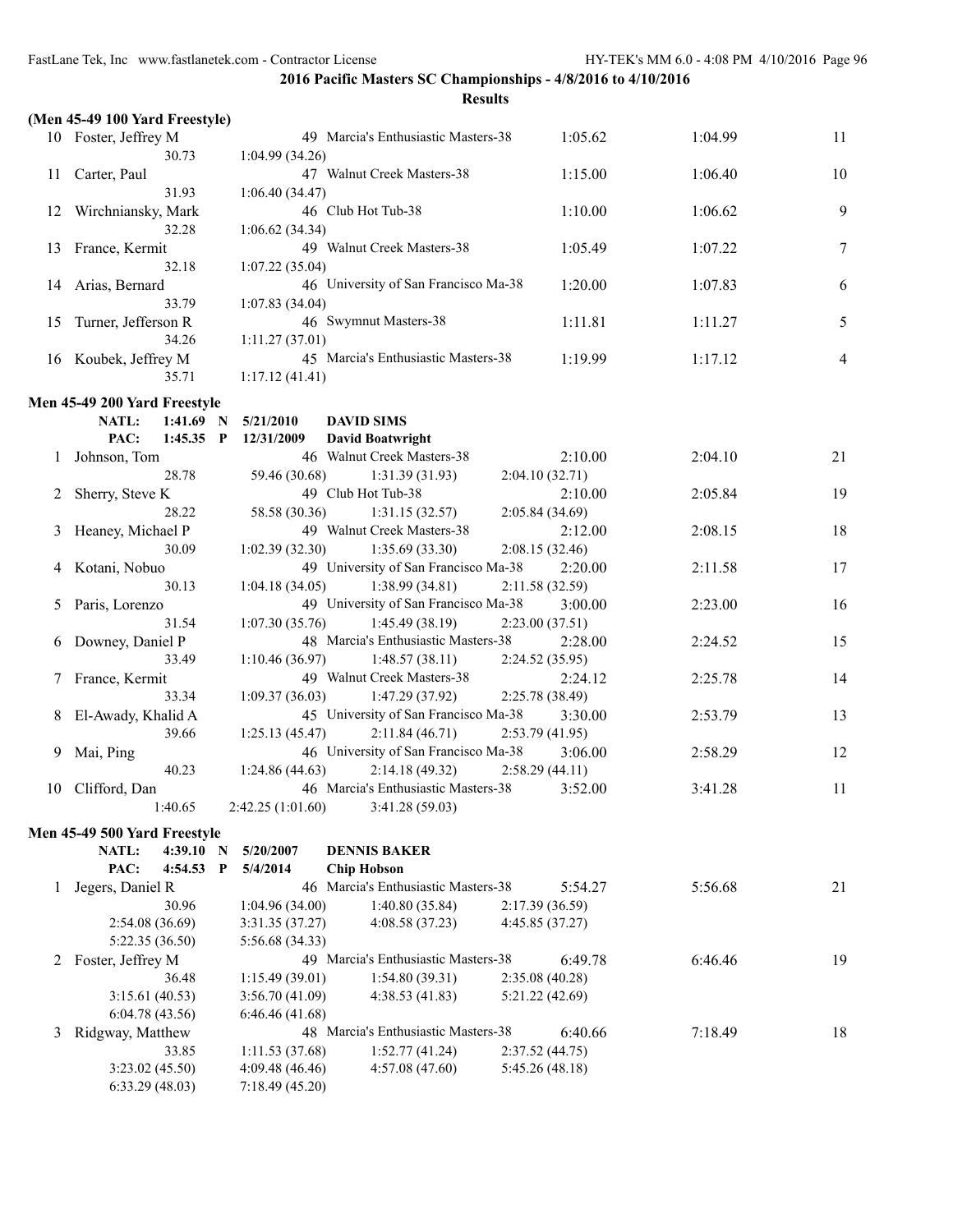|   | (Men 45-49 500 Yard Freestyle) |                  |                                      |                  |          |    |
|---|--------------------------------|------------------|--------------------------------------|------------------|----------|----|
|   | 4 El-Awady, Khalid A           |                  | 45 University of San Francisco Ma-38 | 9:00.00          | 7:45.81  | 17 |
|   | 42.33                          | 1:29.71 (47.38)  | 2:17.96(48.25)                       | 3:06.01(48.05)   |          |    |
|   | 3:54.20(48.19)                 | 4:41.68 (47.48)  | 5:28.06 (46.38)                      | 6:14.75(46.69)   |          |    |
|   | 7:01.58(46.83)                 | 7:45.81 (44.23)  |                                      |                  |          |    |
| 5 | Koubek, Jeffrey M              |                  | 45 Marcia's Enthusiastic Masters-38  | 8:33.67          | 8:20.03  | 16 |
|   | 1:25.49                        | 2:13.76 (48.27)  | 3:03.04(49.28)                       | 3:53.19(50.15)   |          |    |
|   | 4:42.73 (49.54)                | 5:34.18 (51.45)  | 6:24.95(50.77)                       | 7:14.60(49.65)   |          |    |
|   | 8:01.50 (46.90)                | 8:20.03 (18.53)  |                                      |                  |          |    |
|   |                                |                  |                                      |                  |          |    |
|   | Men 45-49 1000 Yard Freestyle  |                  |                                      |                  |          |    |
|   | NATL:<br>9:43.93               | 5/20/2010<br>N   | <b>KEITH SWITZER</b>                 |                  |          |    |
|   | PAC:<br>10:06.08               | 5/1/2014<br>P    | <b>Chip Hobson</b>                   |                  |          |    |
| 1 | Finney, Peter C                |                  | 48 Manatee Aquatic Masters Inc-38    | 11:00.00         | 11:41.55 | 21 |
|   | 30.69                          | 1:05.48 (34.79)  | 1:41.44(35.96)                       | 2:16.86(35.42)   |          |    |
|   | 2:52.87(36.01)                 | 3:28.04(35.17)   | 4:03.71(35.67)                       | 4:39.47(35.76)   |          |    |
|   | 5:15.15 (35.68)                | 5:50.54 (35.39)  | 6:25.45(34.91)                       | 7:00.80(35.35)   |          |    |
|   | 7:36.03(35.23)                 | 8:11.37 (35.34)  | 8:46.29 (34.92)                      | 9:21.57(35.28)   |          |    |
|   | 9:56.49 (34.92)                | 10:31.82 (35.33) | 11:06.85(35.03)                      | 11:41.55 (34.70) |          |    |
| 2 | Heaney, Michael P              |                  | 49 Walnut Creek Masters-38           | 12:20.00         | 12:05.28 | 19 |
|   | 33.08                          | 1:08.49(35.41)   | 1:44.73(36.24)                       | 2:20.99(36.26)   |          |    |
|   | 2:57.29(36.30)                 | 3:34.04(36.75)   | 4:10.32(36.28)                       | 4:46.53 (36.21)  |          |    |
|   | 5:22.66(36.13)                 | 5:59.16 (36.50)  | 6:35.39(36.23)                       | 7:11.43 (36.04)  |          |    |
|   | 7:47.64 (36.21)                | 8:24.14 (36.50)  | 9:00.88(36.74)                       | 9:38.09(37.21)   |          |    |
|   | 10:15.48 (37.39)               | 10:52.56 (37.08) | 11:29.84 (37.28)                     | 12:05.28(35.44)  |          |    |
| 3 | Grady, Patrick O               |                  | 49 University of San Francisco Ma-38 | 12:55.00         | 12:23.72 | 18 |
|   | 33.89                          | 1:10.48(36.59)   | 1:47.65(37.17)                       | 2:24.77(37.12)   |          |    |
|   | 3:02.27(37.50)                 | 3:39.92 (37.65)  | 4:17.65(37.73)                       | 4:55.14(37.49)   |          |    |
|   | 5:32.82 (37.68)                | 6:10.92(38.10)   | 6:48.82(37.90)                       | 7:26.68 (37.86)  |          |    |
|   | 8:04.06 (37.38)                | 8:41.57 (37.51)  | 9:18.58(37.01)                       | 9:55.97(37.39)   |          |    |
|   | 10:33.08 (37.11)               | 11:10.32(37.24)  | 11:47.23 (36.91)                     | 12:23.72 (36.49) |          |    |
| 4 | Jegers, Daniel R               |                  | 46 Marcia's Enthusiastic Masters-38  | 13:09.21         | 12:44.61 | 17 |
|   | 33.75                          | 1:10.11(36.36)   | 1:48.10(37.99)                       | 2:26.39 (38.29)  |          |    |
|   | 3:04.87 (38.48)                | 3:43.20 (38.33)  | 4:21.62 (38.42)                      | 4:59.52(37.90)   |          |    |
|   | 5:38.57 (39.05)                | 6:17.65(39.08)   | 6:57.03(39.38)                       | 7:36.24(39.21)   |          |    |
|   | 8:16.07 (39.83)                | 8:55.26 (39.19)  | 9:34.29 (39.03)                      | 10:13.28 (38.99) |          |    |
|   | 10:52.60 (39.32)               | 11:30.89 (38.29) | 12:08.93 (38.04)                     | 12:44.61 (35.68) |          |    |
| 5 | Kotani, Nobuo                  |                  | 49 University of San Francisco Ma-38 | 13:20.00         | 12:50.61 | 16 |
|   | 31.37                          | 1:06.40(35.03)   | 1:43.47(37.07)                       | 2:21.04(37.57)   |          |    |
|   | 2:58.85(37.81)                 | 3:37.21 (38.36)  | 4:15.91(38.70)                       | 4:55.32(39.41)   |          |    |
|   | 5:34.82 (39.50)                | 6:15.60(40.78)   | 6:54.79(39.19)                       | 7:34.33 (39.54)  |          |    |
|   | 8:14.24 (39.91)                | 8:54.22 (39.98)  | 9:34.09 (39.87)                      | 10:13.93 (39.84) |          |    |
|   | 10:53.50 (39.57)               | 11:32.84 (39.34) | 12:12.20 (39.36)                     | 12:50.61 (38.41) |          |    |
| 6 | Cooperman, Jeff                |                  | 48 North Bay Aquatics-38             | 13:27.14         | 13:16.44 | 15 |
|   | 32.97                          | 1:10.51(37.54)   | 1:48.83(38.32)                       | 2:28.67(39.84)   |          |    |
|   | 3:08.24(39.57)                 | 3:48.87(40.63)   | 4:28.83 (39.96)                      | 5:10.08(41.25)   |          |    |
|   | 5:50.37 (40.29)                | 6:30.65(40.28)   | 7:10.62 (39.97)                      | 7:51.29(40.67)   |          |    |
|   | 8:32.77(41.48)                 | 9:14.33(41.56)   | 9:56.37(42.04)                       | 10:38.34 (41.97) |          |    |
|   | 11:20.69 (42.35)               | 12:00.46 (39.77) | 12:40.83 (40.37)                     | 13:16.44 (35.61) |          |    |
| 7 | Foster, Jeffrey M              |                  | 49 Marcia's Enthusiastic Masters-38  | 14:41.99         | 13:53.40 | 14 |
|   | 39.23                          | 1:20.63(41.40)   | 2:02.06(41.43)                       | 2:43.93 (41.87)  |          |    |
|   | 3:25.79(41.86)                 | 4:06.68 (40.89)  | 4:48.68 (42.00)                      | 5:31.40 (42.72)  |          |    |
|   | 6:13.86(42.46)                 | 6:56.46(42.60)   | 7:38.37(41.91)                       | 8:20.46(42.09)   |          |    |
|   | 9:02.55(42.09)                 | 9:45.18(42.63)   | 10:27.35(42.17)                      | 11:08.86(41.51)  |          |    |
|   | 11:49.98 (41.12)               | 12:31.99 (42.01) | 13:13.84 (41.85)                     | 13:53.40 (39.56) |          |    |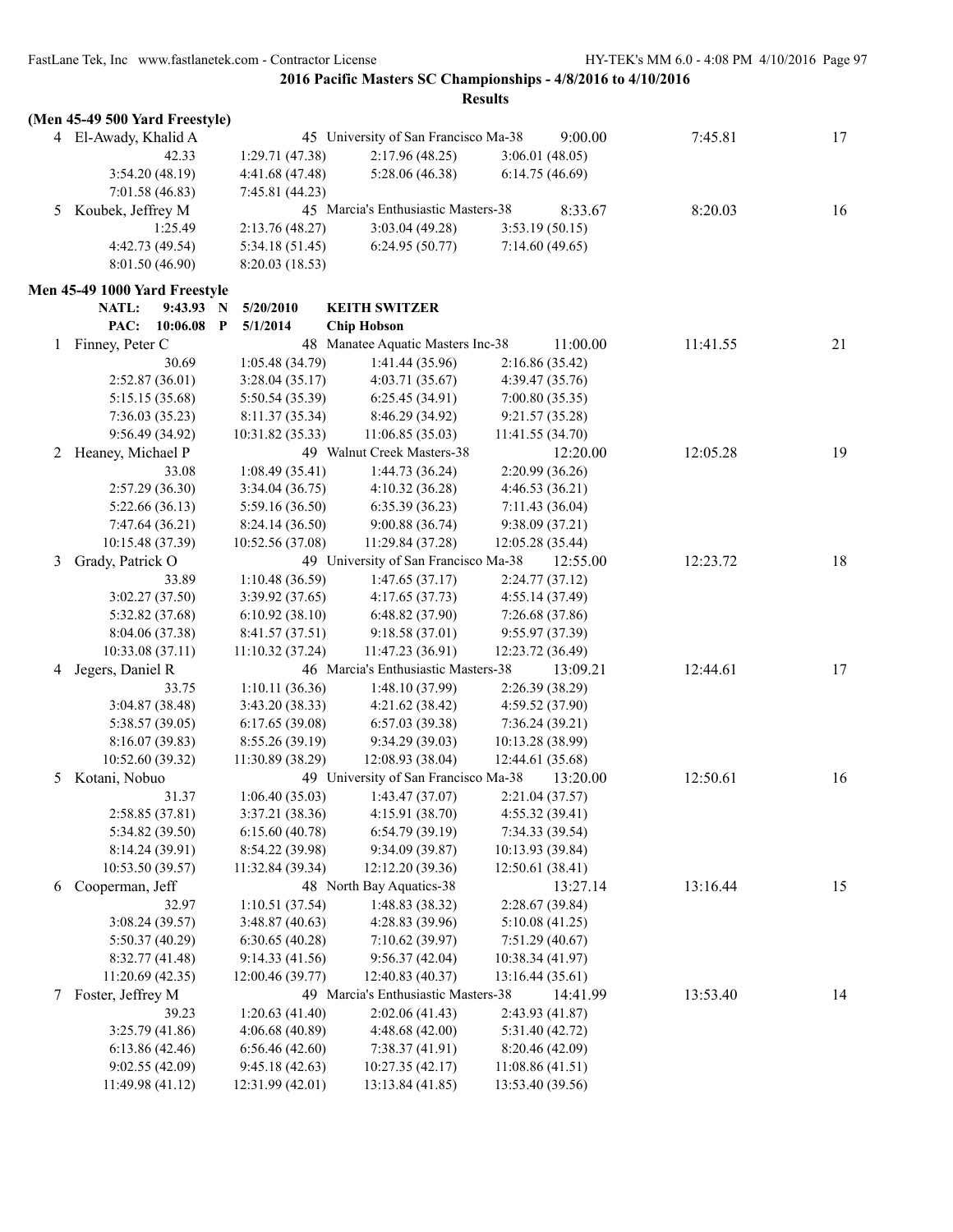|  |  |  |  | (Men 45-49 1000 Yard Freestyle) |
|--|--|--|--|---------------------------------|
|--|--|--|--|---------------------------------|

| ↖  |                               |                  |                                      |                  |                  |    |
|----|-------------------------------|------------------|--------------------------------------|------------------|------------------|----|
| 8  | Arias, Bernard                |                  | 46 University of San Francisco Ma-38 | 28:00.00         | 14:11.90         | 13 |
|    | 36.38                         | 1:16.14(39.76)   | 1:56.32(40.18)                       | 2:38.01(41.69)   |                  |    |
|    | 3:20.41 (42.40)               | 4:03.66(43.25)   | 4:47.56 (43.90)                      | 5:30.67(43.11)   |                  |    |
|    | 6:14.34(43.67)                | 6:57.99(43.65)   | 7:41.50(43.51)                       | 8:25.26 (43.76)  |                  |    |
|    | 9:09.23(43.97)                | 9:52.45(43.22)   | 10:36.12 (43.67)                     | 11:19.72 (43.60) |                  |    |
|    | 12:03.00 (43.28)              | 12:46.49 (43.49) | 13:30.04 (43.55)                     | 14:11.90 (41.86) |                  |    |
| 9  | Lucas, Adam R                 |                  | 49 University of San Francisco Ma-38 | 14:15.00         | 14:14.99         | 12 |
| 10 | Downey, Daniel P              |                  | 48 Marcia's Enthusiastic Masters-38  | 14:40.40         | 14:24.89         | 11 |
|    | 39.12                         | 1:22.82(43.70)   | 2:06.65(43.83)                       | 2:50.19(43.54)   |                  |    |
|    | 3:34.30(44.11)                | 4:18.16(43.86)   | 5:02.69 (44.53)                      | 5:47.60 (44.91)  |                  |    |
|    | 6:33.41(45.81)                | 7:18.75(45.34)   | 8:02.87(44.12)                       | 8:47.19 (44.32)  |                  |    |
|    | 9:30.40(43.21)                | 10:14.24 (43.84) | 10:57.34(43.10)                      | 11:40.41 (43.07) |                  |    |
|    | 12:23.40 (42.99)              | 13:04.76 (41.36) | 13:46.72 (41.96)                     | 14:24.89 (38.17) |                  |    |
| 11 | Koubek, Jeffrey M             |                  | 45 Marcia's Enthusiastic Masters-38  | 17:34.44         | 17:22.96         | 10 |
|    | 41.33                         | 1:28.10(46.77)   | 2:17.37(49.27)                       | 3:08.33 (50.96)  |                  |    |
|    | 4:01.28(52.95)                | 4:55.13(53.85)   | 5:48.01 (52.88)                      | 6:40.76(52.75)   |                  |    |
|    | 7:34.78 (54.02)               | 8:28.73 (53.95)  | 9:23.09 (54.36)                      | 10:17.75 (54.66) |                  |    |
|    | 11:16.30(58.55)               | 12:09.65(53.35)  | 13:02.99 (53.34)                     | 13:54.69 (51.70) |                  |    |
|    | 14:46.51 (51.82)              | 15:38.59 (52.08) | 16:31.70(53.11)                      | 17:22.96 (51.26) |                  |    |
| 12 | Rolando, Franco               |                  | 45 University of San Francisco Ma-38 | 30:00.00         | 18:25.08         | 9  |
|    | 1:26.10                       | 2:18.21(52.11)   | 3:11.24(53.03)                       | 4:06.22 (54.98)  |                  |    |
|    | 5:02.58 (56.36)               | 5:59.66 (57.08)  | 6:57.79(58.13)                       | 7:55.28 (57.49)  |                  |    |
|    | 8:53.64 (58.36)               | 9:51.74(58.10)   | 10:49.37 (57.63)                     | 11:47.91 (58.54) |                  |    |
|    | 12:45.42 (57.51)              | 13:43.38 (57.96) | 14:40.93 (57.55)                     | 15:38.82 (57.89) |                  |    |
|    | 16:35.80 (56.98)              | 17:33.27 (57.47) | 18:25.08 (51.81)                     |                  |                  |    |
|    | Men 45-49 1650 Yard Freestyle |                  |                                      |                  |                  |    |
|    | NATL:<br>16:08.05             | 5/20/2010<br>N   | <b>JEFF ERWIN</b>                    |                  |                  |    |
|    | PAC:<br>16:51.00 P            | 12/31/2006       | <b>George Tidmarsh</b>               |                  |                  |    |
|    | 1 Heaney, Michael P           |                  | 49 Walnut Creek Masters-38           | 20:28.28         | 20:18.06         | 21 |
|    | 34.87                         | 1:12.36(37.49)   | 1:50.32(37.96)                       | 2:28.44(38.12)   |                  |    |
|    | 3:06.61(38.17)                | 3:44.57 (37.96)  | 4:22.17(37.60)                       | 4:59.67(37.50)   |                  |    |
|    | 5:36.84(37.17)                | 6:13.81 (36.97)  | 6:50.86(37.05)                       | 7:27.73 (36.87)  |                  |    |
|    | 8:04.50 (36.77)               | 8:41.57 (37.07)  | 9:18.44(36.87)                       | 9:55.62(37.18)   |                  |    |
|    | 10:32.60 (36.98)              | 11:09.21(36.61)  | 11:45.83 (36.62)                     | 12:22.68 (36.85) |                  |    |
|    | 12:59.79(37.11)               | 13:36.74 (36.95) | 14:13.88 (37.14)                     | 14:50.92 (37.04) |                  |    |
|    | 15:28.06 (37.14)              | 16:04.94 (36.88) | 16:41.51 (36.57)                     | 17:18.49 (36.98) |                  |    |
|    | 17:55.14 (36.65)              | 18:31.99 (36.85) | 19:08.85 (36.86)                     | 19:44.65 (35.80) | 20:18.06 (33.41) |    |
| 2  | Paris, Lorenzo                |                  | 49 University of San Francisco Ma-38 | 25:00.00         | 22:23.02         | 19 |
|    | 36.02                         | 1:16.31(40.29)   | 1:58.15(41.84)                       | 2:39.49 (41.34)  |                  |    |
|    | 3:20.21(40.72)                | 4:01.52(41.31)   | 4:43.80 (42.28)                      | 5:24.76 (40.96)  |                  |    |
|    | 6:05.89(41.13)                | 6:46.75(40.86)   | 7:28.34(41.59)                       | 8:09.51 (41.17)  |                  |    |
|    | 8:49.69 (40.18)               | 9:30.55(40.86)   | 10:12.08 (41.53)                     | 10:53.22 (41.14) |                  |    |
|    | 11:35.51 (42.29)              | 12:16.70 (41.19) | 12:57.28 (40.58)                     | 13:38.28 (41.00) |                  |    |
|    | 14:17.95 (39.67)              | 14:57.87 (39.92) | 15:38.36 (40.49)                     | 16:18.51(40.15)  |                  |    |
|    | 16:59.93 (41.42)              | 17:41.39 (41.46) | 18:23.31 (41.92)                     | 19:04.73 (41.42) |                  |    |
|    | 19:44.96 (40.23)              | 20:25.67 (40.71) | 21:06.47 (40.80)                     | 21:45.61 (39.14) | 22:23.02 (37.41) |    |
|    |                               |                  |                                      |                  |                  |    |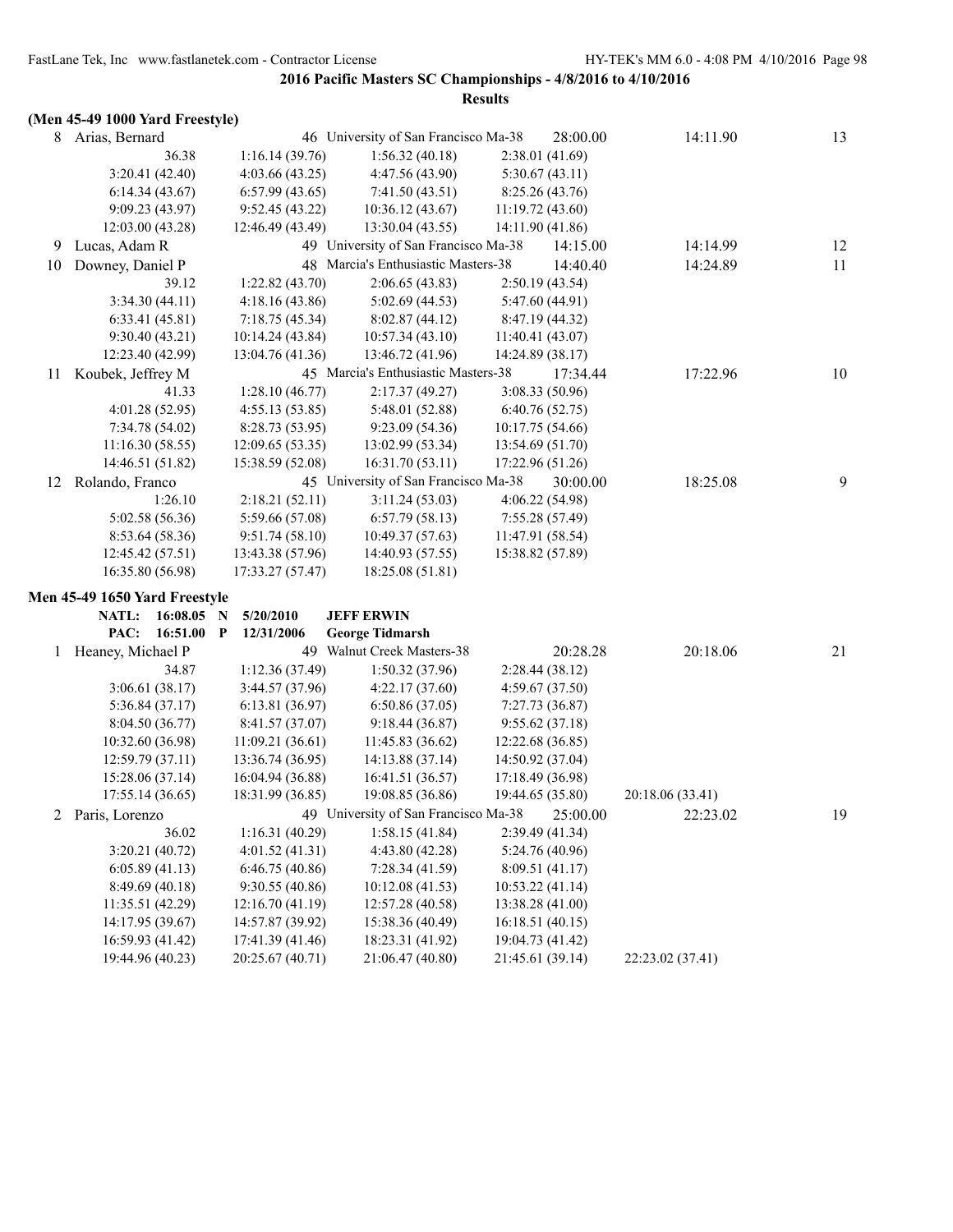|              | (Men 45-49 1650 Yard Freestyle) |   |                  |                                      |                  |          |                  |    |
|--------------|---------------------------------|---|------------------|--------------------------------------|------------------|----------|------------------|----|
|              | 3 Foster, Jeffrey M             |   |                  | 49 Marcia's Enthusiastic Masters-38  |                  | 24:01.10 | 23:35.41         | 18 |
|              | 38.36                           |   | 1:20.14(41.78)   | 2:02.38 (42.24)                      | 2:46.26 (43.88)  |          |                  |    |
|              | 3:30.15 (43.89)                 |   | 4:12.23(42.08)   | 4:55.38(43.15)                       | 5:39.75 (44.37)  |          |                  |    |
|              | 6:23.29(43.54)                  |   | 7:06.04(42.75)   | 7:49.99 (43.95)                      | 8:33.44 (43.45)  |          |                  |    |
|              | 9:16.72(43.28)                  |   | 10:00.79 (44.07) | 10:43.51 (42.72)                     | 11:26.84(43.33)  |          |                  |    |
|              | 12:10.81 (43.97)                |   | 12:54.21 (43.40) | 13:37.50 (43.29)                     | 14:20.91 (43.41) |          |                  |    |
|              | 15:03.63 (42.72)                |   | 15:46.25 (42.62) | 16:28.16 (41.91)                     | 17:10.34 (42.18) |          |                  |    |
|              | 17:52.57 (42.23)                |   | 18:35.34 (42.77) | 19:18.15 (42.81)                     | 20:00.54 (42.39) |          |                  |    |
|              | 20:42.96 (42.42)                |   | 21:26.00 (43.04) | 22:09.50 (43.50)                     | 22:52.99 (43.49) |          | 23:35.41 (42.42) |    |
|              | 4 El-Awady, Khalid A            |   |                  | 45 University of San Francisco Ma-38 |                  | 30:00.00 | 27:13.25         | 17 |
|              | 45.85                           |   | 1:35.99(50.14)   | 2:26.79(50.80)                       | 3:17.43 (50.64)  |          |                  |    |
|              | 4:08.20(50.77)                  |   | 4:59.38(51.18)   | 5:50.63(51.25)                       | 6:40.57(49.94)   |          |                  |    |
|              | 7:31.07(50.50)                  |   | 8:21.49 (50.42)  | 9:11.99(50.50)                       | 10:02.01(50.02)  |          |                  |    |
|              | 10:51.95(49.94)                 |   | 11:41.83 (49.88) | 12:31.20 (49.37)                     | 13:20.65(49.45)  |          |                  |    |
|              | 14:10.32 (49.67)                |   | 15:00.00 (49.68) | 15:48.99 (48.99)                     | 16:38.29 (49.30) |          |                  |    |
|              | 17:27.44 (49.15)                |   | 18:17.44 (50.00) | 19:07.30 (49.86)                     | 19:56.93 (49.63) |          |                  |    |
|              | 20:46.34 (49.41)                |   | 21:35.49 (49.15) | 22:24.65 (49.16)                     | 23:13.50 (48.85) |          |                  |    |
|              | 24:02.12 (48.62)                |   | 24:50.69 (48.57) | 25:39.31 (48.62)                     | 26:28.21 (48.90) |          | 27:13.25 (45.04) |    |
| 5            | Mai, Ping                       |   |                  | 46 University of San Francisco Ma-38 |                  | 33:00.00 | 27:43.37         | 16 |
|              | 43.40                           |   | 1:32.71 (49.31)  | 2:23.78 (51.07)                      | 3:14.86(51.08)   |          |                  |    |
|              | 4:07.30(52.44)                  |   | 4:58.56(51.26)   | 5:47.51 (48.95)                      | 6:36.55(49.04)   |          |                  |    |
|              | 7:28.54(51.99)                  |   | 8:20.87(52.33)   | 9:11.18(50.31)                       | 10:02.01(50.83)  |          |                  |    |
|              | 10:52.32 (50.31)                |   | 11:44.17(51.85)  | 12:35.49 (51.32)                     | 13:26.67 (51.18) |          |                  |    |
|              | 14:17.67 (51.00)                |   | 15:11.49 (53.82) | 16:01.96 (50.47)                     | 16:55.06(53.10)  |          |                  |    |
|              | 17:45.27(50.21)                 |   | 18:37.39 (52.12) | 19:27.55 (50.16)                     | 20:18.81 (51.26) |          |                  |    |
|              | 21:10.31 (51.50)                |   | 22:01.18 (50.87) | 22:51.25 (50.07)                     | 23:44.35 (53.10) |          |                  |    |
|              | 24:34.77 (50.42)                |   | 25:23.01 (48.24) | 26:12.25 (49.24)                     | 26:59.33 (47.08) |          | 27:43.37 (44.04) |    |
| 6            | Koubek, Jeffrey M               |   |                  | 45 Marcia's Enthusiastic Masters-38  |                  | 29:50.76 | 28:35.46         | 15 |
|              | 41.69                           |   | 1:28.68 (46.99)  | 2:18.94(50.26)                       | 3:09.97 (51.03)  |          |                  |    |
|              | 4:02.12(52.15)                  |   | 4:54.11(51.99)   | 5:45.80 (51.69)                      | 6:38.84(53.04)   |          |                  |    |
|              | 7:31.57(52.73)                  |   | 8:22.72(51.15)   | 9:15.68 (52.96)                      | 10:08.31(52.63)  |          |                  |    |
|              | 11:00.65(52.34)                 |   | 11:52.81 (52.16) | 12:45.76 (52.95)                     | 13:39.10 (53.34) |          |                  |    |
|              | 14:33.08 (53.98)                |   | 15:25.47 (52.39) | 16:18.38(52.91)                      | 17:11.65 (53.27) |          |                  |    |
|              | 18:03.37 (51.72)                |   | 18:56.59 (53.22) | 19:49.44 (52.85)                     | 20:43.56 (54.12) |          |                  |    |
|              | 21:36.91 (53.35)                |   | 22:27.65 (50.74) | 23:21.58 (53.93)                     | 24:14.46 (52.88) |          |                  |    |
|              | 25:07.82 (53.36)                |   | 26:00.56 (52.74) | 26:53.73 (53.17)                     | 27:46.60 (52.87) |          | 28:35.46 (48.86) |    |
|              | Men 45-49 50 Yard Backstroke    |   |                  |                                      |                  |          |                  |    |
|              | <b>NATL:</b><br>23.58 N         |   | 4/26/2015        | <b>MICHAEL ROSS</b>                  |                  |          |                  |    |
|              | PAC:<br>24.34                   | P | 5/4/2014         | <b>Rick Gould</b>                    |                  |          |                  |    |
| $\mathbf{I}$ | Johnson, Tom                    |   |                  | 46 Walnut Creek Masters-38           |                  | 32.00    | 31.31            | 21 |
| ---          | Dreitzler, Todd M               |   |                  | 45 Uc48-48                           |                  | 26.80    | DQ               |    |
|              |                                 |   |                  |                                      |                  |          |                  |    |
|              | Men 45-49 50 Yard Breaststroke  |   |                  |                                      |                  |          |                  |    |
|              | <b>NATL:</b><br>26.17 N         |   | 3/28/2015        | <b>TODD TORRES</b>                   |                  |          |                  |    |
|              | PAC:<br>27.65                   | P | 12/31/2002       | <b>Lee Rider</b>                     |                  |          |                  |    |
| 1            | Collazos, Daniel F              |   |                  | 46 Berkeley (Ca) Aquatic Masters-38  |                  | 32.00    | 30.49            | 21 |
| 2            | Finney, Peter C                 |   |                  | 48 Manatee Aquatic Masters Inc-38    |                  | 30.63    | 30.66            | 19 |
| 3            | Cooperman, Jeff                 |   | 48               | North Bay Aquatics-38                |                  | 36.52    | 37.03            | 18 |
| 4            | Carter, Paul                    |   | 47               | Walnut Creek Masters-38              |                  | 43.00    | 39.57            | 17 |
| 5            | Mai, Ping                       |   |                  | 46 University of San Francisco Ma-38 |                  | 45.00    | 40.67            | 16 |

6 Rolando, Franco 45 University of San Francisco Ma-38 1:30.00 42.02 15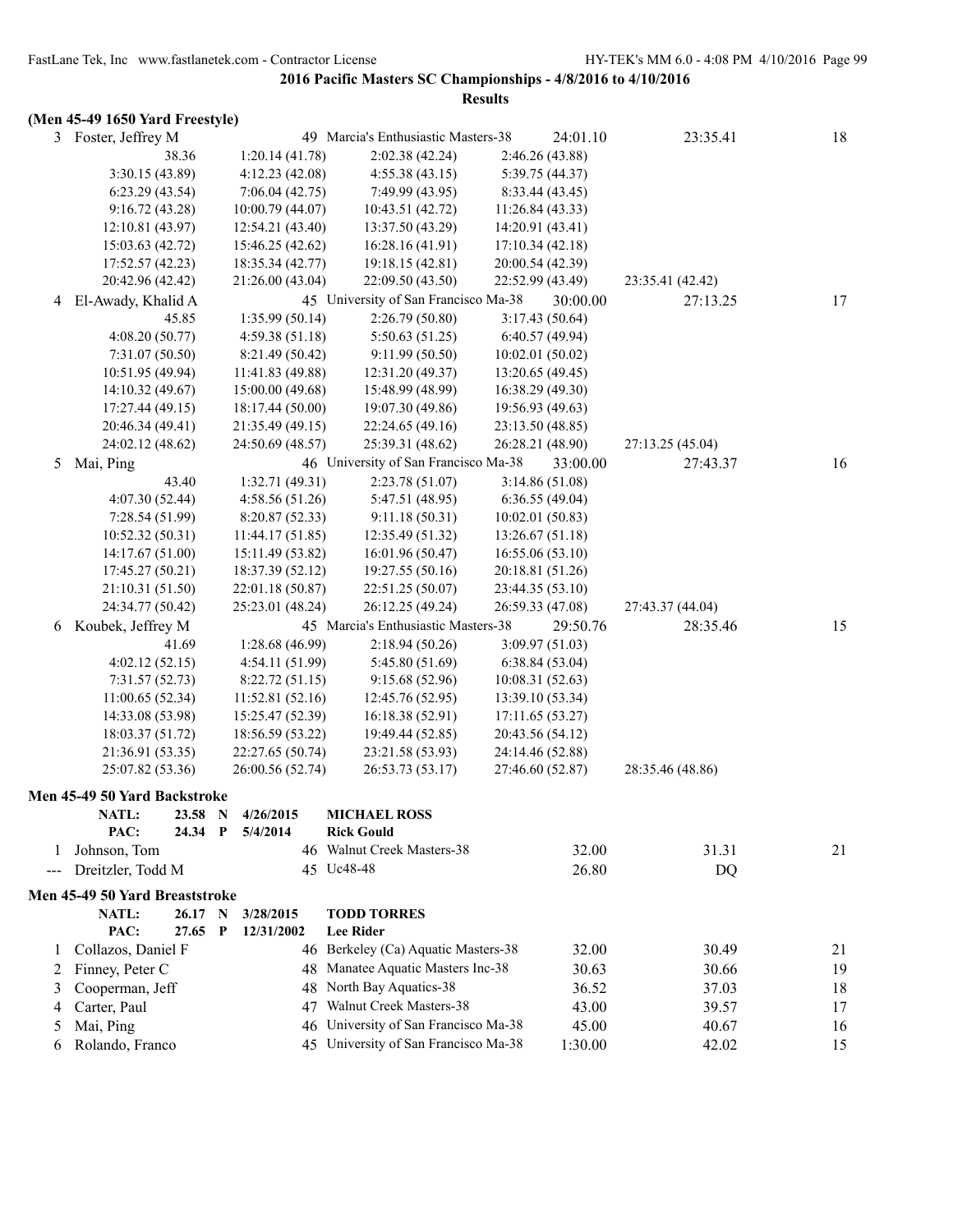|    | Men 45-49 100 Yard Breaststroke |              |                 |                                      |                 |         |    |
|----|---------------------------------|--------------|-----------------|--------------------------------------|-----------------|---------|----|
|    | NATL:<br>56.83 N                |              | 2/20/2015       | <b>TODD TORRES</b>                   |                 |         |    |
|    | PAC:<br>1:00.65                 | $\mathbf{P}$ | 12/31/2003      | <b>Lee Rider</b>                     |                 |         |    |
| 1  | Dreitzler, Todd M               |              |                 | 45 Uc48-48                           | 1:05.00         | 1:01.59 | 21 |
|    | 29.19                           |              | 1:01.59(32.40)  |                                      |                 |         |    |
| 2  | Collazos, Daniel F              |              |                 | 46 Berkeley (Ca) Aquatic Masters-38  | 1:08.00         | 1:05.54 | 19 |
|    | 31.32                           |              | 1:05.54(34.22)  |                                      |                 |         |    |
| 3  | Wood, Brent                     |              |                 | 46 Active Sports-38                  | 1:08.44         | 1:08.68 | 18 |
|    | 32.09                           |              | 1:08.68(36.59)  |                                      |                 |         |    |
| 4  | Finney, Peter C                 |              |                 | 48 Manatee Aquatic Masters Inc-38    | 1:08.45         | 1:08.90 | 17 |
|    | 32.67                           |              | 1:08.90(36.23)  |                                      |                 |         |    |
|    |                                 |              |                 | 47 Almaden Masters-38                |                 |         |    |
| 5  | Gibson, Ben                     |              |                 |                                      | 1:20.00         | 1:13.62 | 16 |
|    | 35.50                           |              | 1:13.62(38.12)  |                                      |                 |         |    |
| 6  | Mc Bride, Patrick F             |              |                 | 46 University of San Francisco Ma-38 | 1:12.94         | 1:14.34 | 15 |
|    | 34.81                           |              | 1:14.34(39.53)  |                                      |                 |         |    |
| 7  | Heaney, Michael P               |              |                 | 49 Walnut Creek Masters-38           | 1:20.00         | 1:18.57 | 14 |
|    | 38.29                           |              | 1:18.57(40.28)  |                                      |                 |         |    |
| 8  | Downey, Daniel P                |              |                 | 48 Marcia's Enthusiastic Masters-38  | 1:20.85         | 1:19.93 | 13 |
|    | 38.49                           |              | 1:19.93(41.44)  |                                      |                 |         |    |
| 9  | Cooperman, Jeff                 |              |                 | 48 North Bay Aquatics-38             | 1:22.00         | 1:20.77 | 12 |
|    | 39.04                           |              | 1:20.77(41.73)  |                                      |                 |         |    |
| 10 | Wirchniansky, Mark              |              |                 | 46 Club Hot Tub-38                   | 1:20.00         | 1:24.38 | 11 |
|    | 40.35                           |              | 1:24.38(44.03)  |                                      |                 |         |    |
| 11 | Foster, Jeffrey M               |              |                 | 49 Marcia's Enthusiastic Masters-38  | 1:27.74         | 1:26.19 | 10 |
|    | 41.97                           |              | 1:26.19(44.22)  |                                      |                 |         |    |
| 12 | Arias, Bernard                  |              |                 | 46 University of San Francisco Ma-38 | 1:45.00         | 1:28.71 | 9  |
|    | 42.57                           |              | 1:28.71(46.14)  |                                      |                 |         |    |
| 13 | Mai, Ping                       |              |                 | 46 University of San Francisco Ma-38 | 1:35.00         | 1:30.81 | 7  |
|    | 43.10                           |              | 1:30.81(47.71)  |                                      |                 |         |    |
|    |                                 |              |                 |                                      |                 |         |    |
| 14 | Rolando, Franco                 |              |                 | 45 University of San Francisco Ma-38 | 3:45.00         | 1:34.42 | 6  |
|    | 43.12                           |              | 1:34.42(51.30)  |                                      |                 |         |    |
|    | Men 45-49 200 Yard Breaststroke |              |                 |                                      |                 |         |    |
|    | NATL:<br>$2:08.23$ N            |              | 3/28/2015       | <b>TODD TORRES</b>                   |                 |         |    |
|    | PAC:<br>$2:11.89$ P             |              | 5/3/2014        | <b>Sergey Mariniuk</b>               |                 |         |    |
| 1  | Finney, Peter C                 |              |                 | 48 Manatee Aquatic Masters Inc-38    | 2:32.85         | 2:35.00 | 21 |
|    | 33.83                           |              | 1:13.97(40.14)  | 1:55.53(41.56)                       | 2:35.00 (39.47) |         |    |
|    | 2 Mc Bride, Patrick F           |              |                 | 46 University of San Francisco Ma-38 | 2:35.50         | 2:37.20 | 19 |
|    | 35.43                           |              | 1:14.87(39.44)  | 1:55.68(40.81)                       | 2:37.20(41.52)  |         |    |
| 3  | Perutz, Mark A                  |              |                 | 45 University of San Francisco Ma-38 | 3:04.00         | 2:58.40 | 18 |
|    | 40.57                           |              | 1:27.22(46.65)  | 2:14.51(47.29)                       | 2:58.40(43.89)  |         |    |
| 4  | Foster, Jeffrey M               |              |                 | 49 Marcia's Enthusiastic Masters-38  | 3:10.00         | 3:11.05 | 17 |
|    | 45.19                           |              | 1:34.23(49.04)  | 2:22.31 (48.08)                      |                 |         |    |
|    |                                 |              |                 |                                      | 3:11.05(48.74)  |         |    |
| 5  | Mai, Ping                       |              |                 | 46 University of San Francisco Ma-38 | 3:25.00         | 3:16.02 | 16 |
|    | 41.33                           |              | 1:30.36 (49.03) | 2:23.55(53.19)                       | 3:16.02(52.47)  |         |    |
| 6  | Rolando, Franco                 |              |                 | 45 University of San Francisco Ma-38 | 8:00.00         | 3:25.18 | 15 |
|    | 44.38                           |              | 1:34.22 (49.84) | 2:29.41(55.19)                       | 3:25.18(55.77)  |         |    |
|    | Men 45-49 50 Yard Butterfly     |              |                 |                                      |                 |         |    |
|    | NATL:<br>22.67                  | N            | 5/4/2008        | PAUL SMITH                           |                 |         |    |
|    | PAC:<br>24.00                   | P            | 12/31/2012      | <b>Matt Jones</b>                    |                 |         |    |
| 1  | Dreitzler, Todd M               |              |                 | 45 Uc48-48                           | 25.50           | 24.25   | 21 |
| 2  | Collazos, Daniel F              |              |                 | 46 Berkeley (Ca) Aquatic Masters-38  | 27.00           | 26.19   | 19 |
| 3  | Jegers, Daniel R                |              |                 | 46 Marcia's Enthusiastic Masters-38  | 27.03           | 26.90   | 18 |
|    | Gibson, Ben                     |              |                 | 47 Almaden Masters-38                |                 |         |    |
| 4  |                                 |              |                 |                                      | 30.00           | 27.19   | 17 |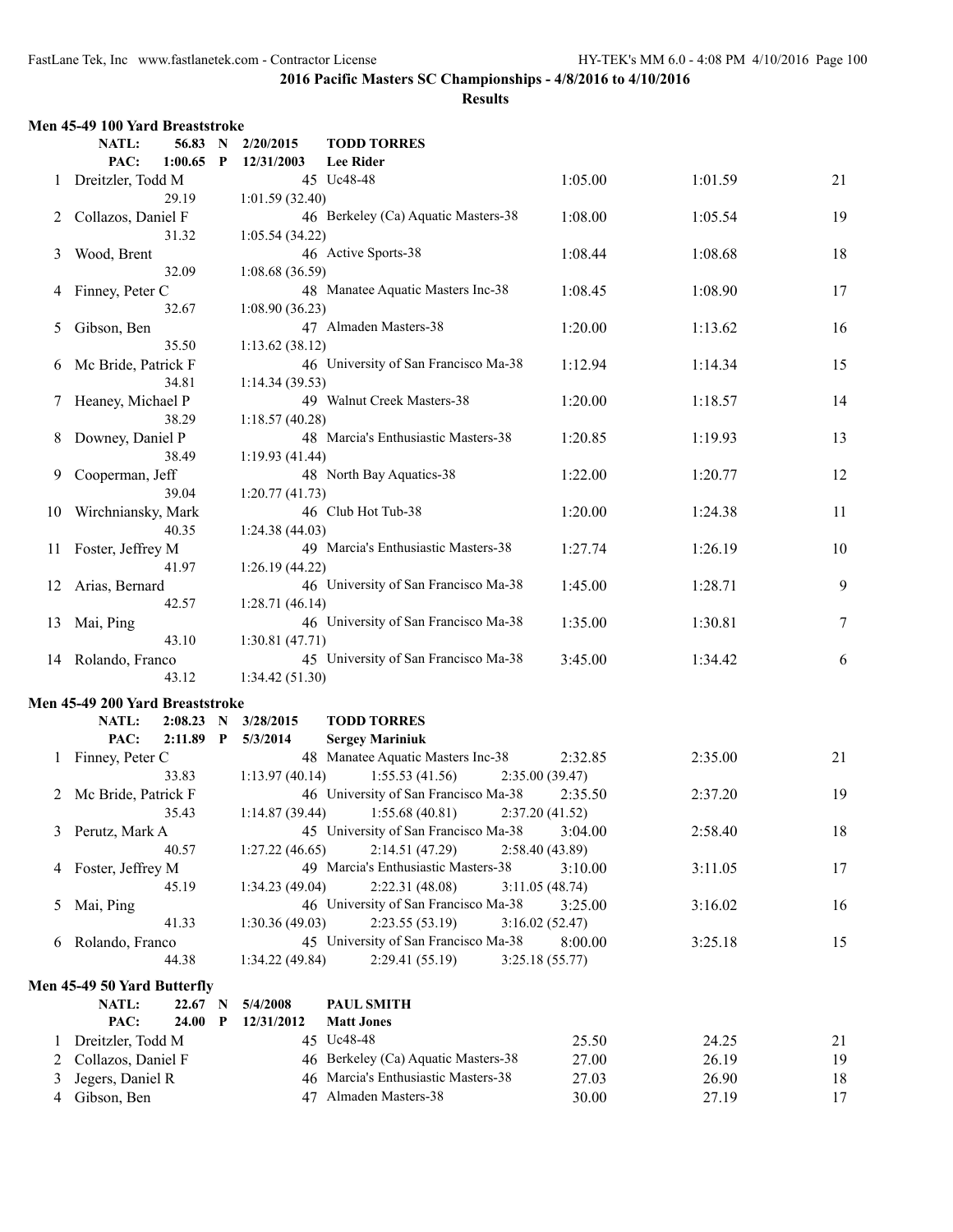|              | (Men 45-49 50 Yard Butterfly)                           |                               |                                                     |                 |         |    |
|--------------|---------------------------------------------------------|-------------------------------|-----------------------------------------------------|-----------------|---------|----|
| 5            | Wood, Brent                                             |                               | 46 Active Sports-38                                 | 31.00           | 27.59   | 16 |
| 6            | Banbury, James S                                        |                               | 46 Uc38-38                                          | 31.86           | 29.00   | 15 |
| 7            | Johnson, Tom                                            |                               | 46 Walnut Creek Masters-38                          | 30.00           | 29.30   | 14 |
| 8            | Kotani, Nobuo                                           |                               | 49 University of San Francisco Ma-38                | 29.47           | 29.78   | 13 |
| 9            | Csillik, Lajos G                                        | 47                            | University of San Francisco Ma-38                   | 30.00           | 30.70   | 12 |
| 10           | Turner, Jefferson R                                     | 46                            | Swymnut Masters-38                                  | 34.67           | 36.10   | 11 |
| 11           | Rolando, Franco                                         | 45                            | University of San Francisco Ma-38                   | 1:30.00         | 41.76   | 10 |
|              | 12 Koubek, Jeffrey M                                    |                               | 45 Marcia's Enthusiastic Masters-38                 | 42.18           | 45.46   | 9  |
|              | Men 45-49 100 Yard Butterfly                            |                               |                                                     |                 |         |    |
|              | NATL:<br>50.90                                          | $\mathbf N$<br>5/21/2010      | <b>DAVID SIMS</b>                                   |                 |         |    |
|              | PAC:<br>52.96                                           | $\mathbf P$<br>12/31/2012     | <b>Matt Jones</b>                                   |                 |         |    |
| $\mathbf{I}$ | Dreitzler, Todd M                                       |                               | 45 Uc48-48                                          | 56.00           | 54.40   | 21 |
|              | 26.00                                                   | 54.40 (28.40)                 |                                                     |                 |         |    |
| 2            | Finney, Peter C                                         |                               | 48 Manatee Aquatic Masters Inc-38                   | 1:02.54         | 1:01.00 | 19 |
|              | 28.68                                                   | 1:01.00(32.32)                |                                                     |                 |         |    |
| 3            | Jegers, Daniel R                                        |                               | 46 Marcia's Enthusiastic Masters-38                 | 1:02.65         | 1:02.10 | 18 |
|              | 29.11                                                   | 1:02.10(32.99)                |                                                     |                 |         |    |
| 4            | Wood, Brent                                             |                               | 46 Active Sports-38                                 | 1:01.89         | 1:02.57 | 17 |
|              | 28.87                                                   | 1:02.57(33.70)                |                                                     |                 |         |    |
| 5            | Mc Bride, Patrick F                                     |                               | 46 University of San Francisco Ma-38                | 1:05.10         | 1:06.17 | 16 |
|              | 31.15                                                   | 1:06.17(35.02)                |                                                     |                 |         |    |
| 6            | Banbury, James S                                        |                               | 46 Uc38-38                                          | 1:05.54         | 1:06.95 | 15 |
|              | 29.43                                                   | 1:06.95(37.52)                |                                                     |                 |         |    |
| 7            | Csillik, Lajos G                                        |                               | 47 University of San Francisco Ma-38                | 1:20.00         | 1:07.67 | 14 |
|              | 32.99                                                   | 1:07.67(34.68)                |                                                     |                 |         |    |
|              |                                                         |                               |                                                     |                 |         |    |
|              |                                                         |                               |                                                     |                 |         |    |
|              | Men 45-49 200 Yard Butterfly<br>1:50.73<br><b>NATL:</b> | 12/6/2008<br>N                | <b>DENNIS BAKER</b>                                 |                 |         |    |
|              | PAC:<br>$2:00.35$ P                                     | 5/3/2014                      | <b>Michael De Boisbl</b>                            |                 |         |    |
| 1            |                                                         |                               |                                                     | 2:21.18         | 2:22.04 | 21 |
|              | Finney, Peter C<br>31.95                                | 1:07.78(35.83)                | 48 Manatee Aquatic Masters Inc-38<br>1:44.64(36.86) | 2:22.04 (37.40) |         |    |
| 2            | Mc Bride, Patrick F                                     |                               | 46 University of San Francisco Ma-38                | 2:32.77         | 2:25.15 | 19 |
|              | 32.23                                                   | 1:08.29(36.06)                | 1:45.36(37.07)                                      | 2:25.15 (39.79) |         |    |
| 3            | Mai, Ping                                               |                               | 46 University of San Francisco Ma-38                | 4:32.00         | 3:31.65 | 18 |
|              | 44.84                                                   | 1:38.89(54.05)                | 2:37.08(58.19)                                      | 3:31.65 (54.57) |         |    |
|              | <b>Men 45-49 100 Yard IM</b>                            |                               |                                                     |                 |         |    |
|              | NATL:                                                   |                               | <b>RICHARD HUGHEY</b>                               |                 |         |    |
|              | PAC:<br>55.47 P                                         | 52.14 N 5/23/2010<br>5/3/2014 | <b>Michael De Boisbl</b>                            |                 |         |    |
| $\mathbf{I}$ | Gibson, Ben                                             |                               | 47 Almaden Masters-38                               | 1:13.00         | 1:05.08 | 21 |
|              | 29.96                                                   | 1:05.08(35.12)                |                                                     |                 |         |    |
| 2            | Jegers, Daniel R                                        |                               | 46 Marcia's Enthusiastic Masters-38                 | 1:15.69         | 1:05.69 | 19 |
|              | 31.35                                                   | 1:05.69(34.34)                |                                                     |                 |         |    |
| 3            | Banbury, James S                                        |                               | 46 Uc38-38                                          | 1:10.22         | 1:08.48 | 18 |
|              | 31.55                                                   | 1:08.48(36.93)                |                                                     |                 |         |    |
| 4            | Mc Bride, Patrick F                                     |                               | 46 University of San Francisco Ma-38                | 1:07.77         | 1:08.90 | 17 |
|              | 33.66                                                   | 1:08.90(35.24)                |                                                     |                 |         |    |
| 5            | Kotani, Nobuo                                           |                               | 49 University of San Francisco Ma-38                | 1:15.00         | 1:09.00 | 16 |
|              | 32.47                                                   | 1:09.00(36.53)                |                                                     |                 |         |    |
| 6            | Grady, Patrick O                                        |                               | 49 University of San Francisco Ma-38                | 1:15.00         | 1:11.76 | 15 |
|              | 33.32                                                   | 1:11.76(38.44)                |                                                     |                 |         |    |
| 7            | Downey, Daniel P<br>35.10                               | 1:13.21(38.11)                | 48 Marcia's Enthusiastic Masters-38                 | 1:13.46         | 1:13.21 | 14 |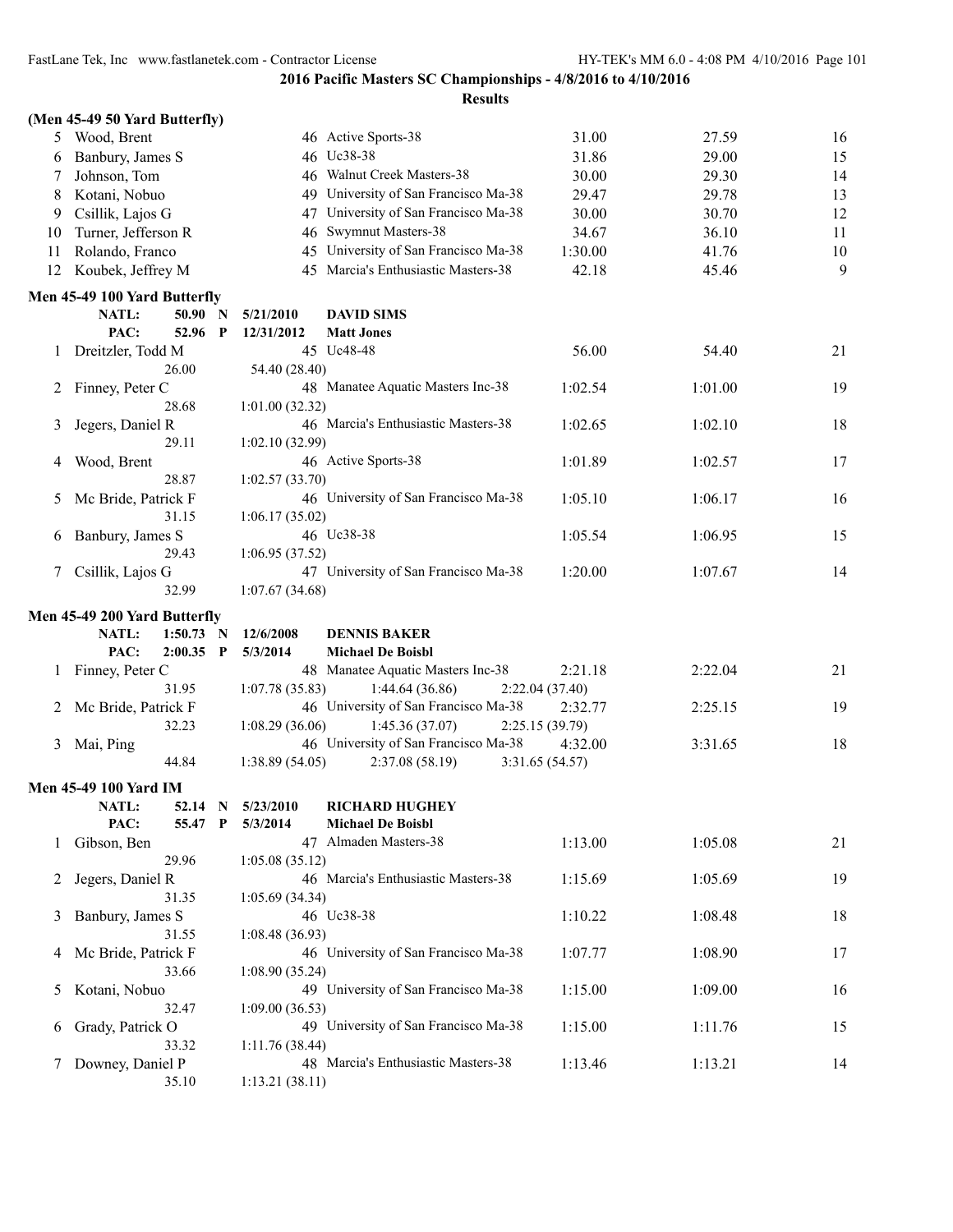|               | (Men 45-49 100 Yard IM)                  |             |                   |                                                                 |                 |                |          |
|---------------|------------------------------------------|-------------|-------------------|-----------------------------------------------------------------|-----------------|----------------|----------|
|               | 8 France, Kermit                         |             |                   | 49 Walnut Creek Masters-38                                      | 1:22.16         | 1:23.73        | 13       |
|               | 41.66                                    |             | 1:23.73(42.07)    |                                                                 |                 |                |          |
|               | <b>Men 45-49 200 Yard IM</b>             |             |                   |                                                                 |                 |                |          |
|               | NATL:<br>1:51.44                         | $\mathbf N$ | 4/26/2015         | <b>NICOLAS GRANGER</b>                                          |                 |                |          |
|               | PAC:<br>$1:58.59$ P                      |             | 5/4/2014          | <b>Sergey Mariniuk</b>                                          |                 |                |          |
|               | 1 Collazos, Daniel F                     |             |                   | 46 Berkeley (Ca) Aquatic Masters-38                             | 2:20.00         | 2:15.45        | 21       |
|               | 27.80                                    |             | 1:01.86(34.06)    | 1:40.73(38.87)                                                  | 2:15.45 (34.72) |                |          |
| 2             | Finney, Peter C                          |             |                   | 48 Manatee Aquatic Masters Inc-38                               | 2:19.67         | 2:19.21        | 19       |
|               | 29.60                                    |             | 1:07.25(37.65)    | 1:47.62(40.37)                                                  | 2:19.21 (31.59) |                |          |
| 3             | Gibson, Ben                              |             |                   | 47 Almaden Masters-38                                           | 2:30.00         | 2:22.05        | 18       |
|               | 30.01                                    |             | 1:08.05(38.04)    | 1:50.75(42.70)                                                  | 2:22.05(31.30)  |                |          |
| 4             | Wood, Brent                              |             |                   | 46 Active Sports-38                                             | 2:18.00         | 2:25.37        | 17       |
|               | 30.38                                    |             | 1:08.77(38.39)    | 1:51.03(42.26)                                                  | 2:25.37(34.34)  |                |          |
| $\mathcal{L}$ | Mc Bride, Patrick F                      |             |                   | 46 University of San Francisco Ma-38                            | 2:26.30         | 2:28.36        | 16       |
|               | 30.88                                    |             | 1:12.26(41.38)    | 1:53.19(40.93)                                                  | 2:28.36(35.17)  |                |          |
|               | 6 Kotani, Nobuo                          |             |                   | 49 University of San Francisco Ma-38                            | 2:29.76         | 2:30.40        | 15       |
|               | 31.19                                    |             | 1:10.36(39.17)    | 1:56.04(45.68)                                                  | 2:30.40(34.36)  |                |          |
|               | Banbury, James S                         |             |                   | 46 Uc38-38                                                      | 2:40.25         | 2:34.87        | 14       |
|               | 31.78                                    |             | 1:12.13(40.35)    | 1:59.21(47.08)                                                  | 2:34.87 (35.66) |                |          |
| 8             | Csillik, Lajos G                         |             |                   | 47 University of San Francisco Ma-38                            | 2:40.00         | 2:37.24        | 13       |
|               | 34.70                                    |             | 1:15.60(40.90)    | 2:02.60(47.00)                                                  | 2:37.24(34.64)  |                |          |
| 9.            | France, Kermit                           |             |                   | 49 Walnut Creek Masters-38                                      | 2:54.46         | 2:59.39        | 12       |
|               | 40.59                                    |             | 1:29.40(48.81)    | 2:22.34(52.94)                                                  | 2:59.39(37.05)  |                |          |
|               | 10 Foster, Jeffrey M                     |             |                   | 49 Marcia's Enthusiastic Masters-38                             | 3:02.19         | 3:05.50        | 11       |
|               | 41.11                                    |             | 1:27.41(46.30)    | 2:23.10(55.69)                                                  | 3:05.50 (42.40) |                |          |
|               |                                          |             |                   |                                                                 |                 |                |          |
|               | <b>Men 45-49 400 Yard IM</b>             |             |                   |                                                                 |                 |                |          |
|               | NATL:<br>4:01.32<br>PAC:                 | - N         | 4/24/2015         | <b>NICOLAS GRANGER</b>                                          |                 |                |          |
|               | $4:13.02$ P                              |             | 5/2/2014          | <b>Sergey Mariniuk</b><br>46 University of San Francisco Ma-38  | 5:08.55         | 5:14.10        | 21       |
|               | 1 Mc Bride, Patrick F<br>32.03           |             | 1:08.48(36.45)    | 1:51.68(43.20)                                                  | 2:35.11(43.43)  |                |          |
|               | 3:16.82(41.71)                           |             | 3:59.59(42.77)    | 4:37.19(37.60)                                                  | 5:14.10 (36.91) |                |          |
|               | Jegers, Daniel R                         |             |                   | 46 Marcia's Enthusiastic Masters-38                             | 5:22.44         | 5:22.61        | 19       |
| 2             | 32.40                                    |             | 1:08.45(36.05)    | 1:52.43(43.98)                                                  | 2:34.82 (42.39) |                |          |
|               | 3:22.93(48.11)                           |             | 4:09.83(46.90)    | 4:47.32 (37.49)                                                 | 5:22.61 (35.29) |                |          |
|               | 3 Heaney, Michael P                      |             |                   |                                                                 |                 |                |          |
|               |                                          |             |                   |                                                                 |                 |                |          |
|               |                                          |             |                   | 49 Walnut Creek Masters-38                                      | 5:50.00         | 5:24.90        | 18       |
|               | 34.59                                    |             | 1:12.11(37.52)    | 1:59.22(47.11)                                                  | 2:43.58 (44.36) |                |          |
|               | 3:29.74(46.16)                           |             | 4:14.35(44.61)    | 4:51.06(36.71)                                                  | 5:24.90 (33.84) |                |          |
| 4             | Mai, Ping                                |             |                   | 46 University of San Francisco Ma-38                            | 7:28.00         | 6:56.58        | 17       |
|               | 43.21                                    |             | 1:35.90(52.69)    | 2:35.44 (59.54)                                                 | 3:34.10 (58.66) |                |          |
|               | 4:30.49 (56.39)                          |             | 5:24.88 (54.39)   | 6:13.45(48.57)                                                  | 6:56.58(43.13)  |                |          |
|               | Paris, Lorenzo                           |             |                   | 49 University of San Francisco Ma-38                            | 8:00.00         | DQ             |          |
|               | 35.13                                    |             | 1:22.24(47.11)    | 2:13.10(50.86)                                                  | 3:02.47 (49.37) |                |          |
|               | 4:09.85 (1:07.38)                        |             | 5:17.15 (1:07.30) | 6:03.21(46.06)                                                  | DQ (39.58)      |                |          |
|               | Men 50-54 50 Yard Freestyle              |             |                   |                                                                 |                 |                |          |
|               | NATL:<br>21.36 N                         |             | 4/29/2011         | <b>ROWDY GAINES</b>                                             |                 |                |          |
|               | PAC:<br>22.45 P                          |             | 12/31/2009        | <b>John Oberto</b>                                              |                 |                |          |
| 1             | Peschel, Keith D                         |             |                   | 50 Sierra Marlins Masters-38                                    | 24.03           | 24.01          | 21       |
| 2             | Allen, Brant C                           |             |                   | 52 Sierra Nevada Masters-38                                     | 23.50           | 24.04          | 19       |
| 3             | Ehrenberger, Dennis K                    |             |                   | 51 Uc38-38                                                      | 24.16           | 24.37          | 18       |
| 4<br>5        | Stahl, Stephen A<br>Sarrafzadeh, David A |             | 51                | Walnut Creek Masters-38<br>50 University of San Francisco Ma-38 | 24.61<br>25.77  | 24.61<br>24.91 | 17<br>16 |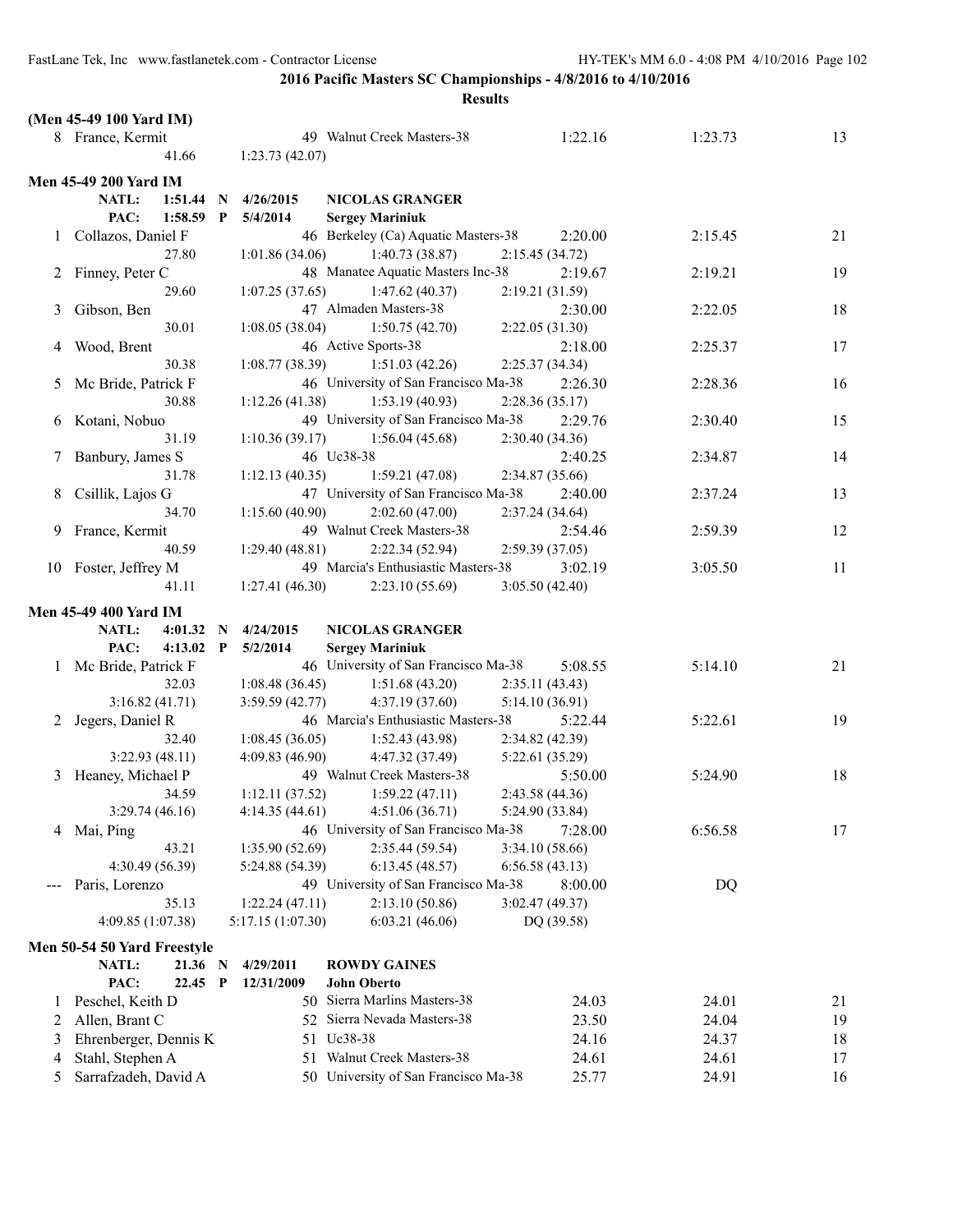|              | (Men 50-54 50 Yard Freestyle) |                 |                                      |                 |         |    |
|--------------|-------------------------------|-----------------|--------------------------------------|-----------------|---------|----|
|              | 6 Keighley, Tim D             |                 | 54 Quick Silver Swimming-38          | 25.28           | 25.40   | 15 |
| 7            | Pettibone, Chip               |                 | 54 Santa Rosa Masters-38             | 26.20           | 25.93   | 14 |
| 8            | McCleary, Tom A               |                 | 52 Los Gatos Swim And Racquet Clu-38 | 26.65           | 26.05   | 13 |
| 9            | Wilson, Todd                  | 51              | Santa Rosa Masters-38                | 27.40           | 26.64   | 12 |
| 10           | Romdhane, Bechir              |                 | 52 Walnut Creek Masters-38           | 29.00           | 29.87   | 11 |
| 11           | Keane, Frank X                | 51              | University of San Francisco Ma-38    | 31.00           | 31.22   | 10 |
| 12           | Mahoney, Garrett A            | 54              | Marcia's Enthusiastic Masters-38     | 35.00           | 32.51   | 9  |
| 13           | Tanner, Gregory J             | 54              | Davis Aquatic Masters-38             | 34.93           | 35.27   | 7  |
| 14           | Abegg, Michael L              |                 | 50 Vallejo Aquatic Club-38           | 33.50           | 35.31   | 6  |
|              | Men 50-54 100 Yard Freestyle  |                 |                                      |                 |         |    |
|              | NATL:<br>46.59 N              | 5/10/2009       | <b>ROWDY GAINES</b>                  |                 |         |    |
|              | PAC:<br>49.08<br>$\mathbf{P}$ | 12/31/2008      | <b>Peter Nunan</b>                   |                 |         |    |
| $\mathbf{I}$ | Peschel, Keith D              |                 | 50 Sierra Marlins Masters-38         | 52.59           | 52.16   | 21 |
|              | 24.70                         | 52.16 (27.46)   |                                      |                 |         |    |
| 2            | Ennis, Steven V               |                 | 52 Walnut Creek Masters-38           | 57.71           | 52.83   | 19 |
|              | 25.64                         | 52.83 (27.19)   |                                      |                 |         |    |
| 3            | Allen, Brant C                |                 | 52 Sierra Nevada Masters-38          | 53.50           | 53.16   | 18 |
|              | 25.96                         | 53.16 (27.20)   |                                      |                 |         |    |
| 4            | Stahl, Stephen A              |                 | 51 Walnut Creek Masters-38           | 52.84           | 53.33   | 17 |
|              | 25.75                         | 53.33 (27.58)   |                                      |                 |         |    |
| 5            | Sarrafzadeh, David A          |                 | 50 University of San Francisco Ma-38 | 56.70           | 54.55   | 16 |
|              | 25.70                         | 54.55 (28.85)   |                                      |                 |         |    |
| 6            | Ehrenberger, Dennis K         |                 | 51 Uc38-38                           | 54.36           | 54.96   | 15 |
|              | 25.56                         | 54.96 (29.40)   |                                      |                 |         |    |
|              | Keighley, Tim D               |                 | 54 Quick Silver Swimming-38          | 55.09           | 55.17   | 14 |
| 8            | 26.66                         | 55.17 (28.51)   | 52 Los Gatos Swim And Racquet Clu-38 | 58.74           | 56.96   | 13 |
|              | McCleary, Tom A<br>27.39      | 56.96 (29.57)   |                                      |                 |         |    |
| 9            | Romdhane, Bechir              |                 | 52 Walnut Creek Masters-38           | 1:05.36         | 1:04.01 | 12 |
|              | 31.42                         | 1:04.01(32.59)  |                                      |                 |         |    |
| 10           | McAdams, Steve                |                 | 51 Ladera Oaks Masters-38            | 1:05.19         | 1:05.03 | 11 |
|              | 30.98                         | 1:05.03(34.05)  |                                      |                 |         |    |
| 11           | Keane, Frank X                |                 | 51 University of San Francisco Ma-38 | 1:10.00         | 1:11.81 | 10 |
|              | 33.83                         | 1:11.81 (37.98) |                                      |                 |         |    |
| 12           | Abegg, Michael L              |                 | 50 Vallejo Aquatic Club-38           | 1:23.00         | 1:22.68 | 9  |
|              | 38.85                         | 1:22.68(43.83)  |                                      |                 |         |    |
|              | Men 50-54 200 Yard Freestyle  |                 |                                      |                 |         |    |
|              | NATL:<br>1:43.76 N            | 5/10/2009       | <b>ROWDY GAINES</b>                  |                 |         |    |
|              | PAC:<br>1:48.26 $P$           | 12/31/2008      | <b>Peter Nunan</b>                   |                 |         |    |
| 1            | Stahl, Stephen A              |                 | 51 Walnut Creek Masters-38           | 1:56.12         | 1:58.15 | 21 |
|              | 27.25                         | 57.41 (30.16)   | 1:27.88(30.47)                       | 1:58.15(30.27)  |         |    |
| 2            | Ennis, Steven V               |                 | 52 Walnut Creek Masters-38           | 2:12.15         | 1:59.19 | 19 |
|              | 27.42                         | 57.83 (30.41)   | 1:28.87(31.04)                       | 1:59.19(30.32)  |         |    |
| 3            | Neuman, Larry H               |                 | 53 Rocklin Aquatics Masters-38       | 2:01.31         | 1:59.82 | 18 |
|              | 27.53                         | 57.27 (29.74)   | 1:28.43(31.16)                       | 1:59.82(31.39)  |         |    |
| 4            | Nootbaar, Tom T               |                 | 52 Walnut Creek Masters-38           | 2:29.99         | 2:00.02 | 17 |
|              | 27.68                         | 58.14 (30.46)   | 1:29.66(31.52)                       | 2:00.02(30.36)  |         |    |
| 5            | Keighley, Tim D               |                 | 54 Quick Silver Swimming-38          | 2:01.61         | 2:03.42 | 16 |
|              | 28.15                         | 58.58 (30.43)   | 1:30.42 (31.84)                      | 2:03.42(33.00)  |         |    |
| 6            | Maryatt, Andrew T             |                 | 54 Rocklin Aquatics Masters-38       | 2:07.26         | 2:03.99 | 15 |
|              | 28.56                         | 59.45 (30.89)   | 1:31.75(32.30)                       | 2:03.99 (32.24) |         |    |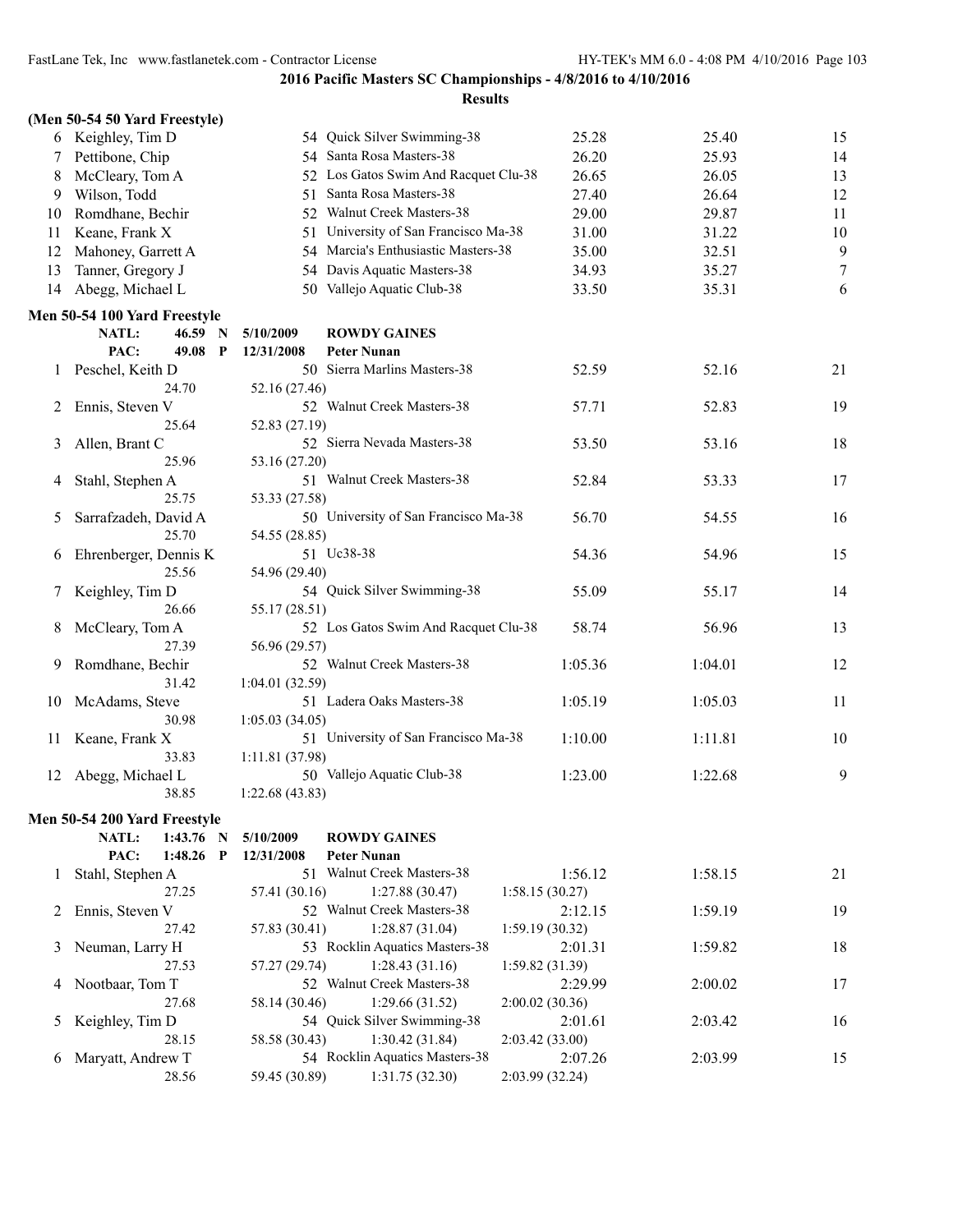|    |                                |                  | <b>Results</b>                       |                  |          |    |
|----|--------------------------------|------------------|--------------------------------------|------------------|----------|----|
|    | (Men 50-54 200 Yard Freestyle) |                  |                                      |                  |          |    |
|    | 7 McCleary, Tom A              |                  | 52 Los Gatos Swim And Racquet Clu-38 | 2:07.54          | 2:04.24  | 14 |
|    | 29.52                          | 1:01.38(31.86)   | 1:33.03(31.65)                       | 2:04.24(31.21)   |          |    |
| 8  | Sarrafzadeh, David A           |                  | 50 University of San Francisco Ma-38 | 2:15.00          | 2:05.71  | 13 |
|    | 27.96                          | 58.99 (31.03)    | 1:32.08(33.09)                       | 2:05.71(33.63)   |          |    |
| 9  | Romdhane, Bechir               |                  | 52 Walnut Creek Masters-38           | 2:25.13          | 2:21.32  | 12 |
|    | 32.64                          | 1:07.78(35.14)   | 1:44.45(36.67)                       | 2:21.32 (36.87)  |          |    |
| 10 | Inchausti, Robert              |                  | 53 Marcia's Enthusiastic Masters-38  | 2:59.55          | 2:57.97  | 11 |
|    | 40.60                          | 1:25.18(44.58)   | 2:11.57(46.39)                       | 2:57.97(46.40)   |          |    |
| 11 | Abegg, Michael L               |                  | 50 Vallejo Aquatic Club-38           | 2:47.00          | 3:06.35  | 10 |
|    | 39.90                          | 1:23.69(43.79)   | 2:13.12(49.43)                       | 3:06.35(53.23)   |          |    |
| 12 | Mariscal, Richard              |                  | 53 Marcia's Enthusiastic Masters-38  | 5:00.00          | 4:14.88  | 9  |
|    | 46.92                          | 1:46.97(1:00.05) | 3:00.82(1:13.85)                     | 4:14.88(1:14.06) |          |    |
|    | Men 50-54 500 Yard Freestyle   |                  |                                      |                  |          |    |
|    | NATL:<br>4:47.57 N             | 5/20/2001        | <b>JIM MCCONICA</b>                  |                  |          |    |
|    | PAC:<br>4:57.96 P              | 5/4/2014         | <b>Darren Phelan</b>                 |                  |          |    |
|    | 1 McCleary, Tom A              |                  | 52 Los Gatos Swim And Racquet Clu-38 | 5:19.90          | 5:43.67  | 21 |
|    | 30.52                          | 1:03.66(33.14)   | 1:38.39(34.73)                       | 2:13.38(34.99)   |          |    |
|    | 2:48.21 (34.83)                | 3:23.67(35.46)   | 3:58.90(35.23)                       | 4:33.99 (35.09)  |          |    |
|    | 5:08.90 (34.91)                | 5:43.67 (34.77)  |                                      |                  |          |    |
| 2  | Notaro, Michael R              |                  | 53 Manatee Aquatic Masters Inc-38    | 5:47.60          | 5:45.53  | 19 |
|    | 31.42                          | 1:06.22(34.80)   | 1:41.31(35.09)                       | 2:16.71 (35.40)  |          |    |
|    | 2:51.89(35.18)                 | 3:26.35(34.46)   | 4:01.35(35.00)                       | 4:36.28 (34.93)  |          |    |
|    | 5:11.15 (34.87)                | 5:45.53 (34.38)  |                                      |                  |          |    |
| 3  | Parker, John C                 |                  | 53 Santa Cruz Masters Aquatics-38    | 5:45.00          | 6:05.21  | 18 |
|    | 33.38                          | 1:09.21(35.83)   | 1:45.49(36.28)                       | 2:21.61(36.12)   |          |    |
|    | 2:57.71(36.10)                 | 3:34.21 (36.50)  | 4:11.32(37.11)                       | 4:49.09 (37.77)  |          |    |
|    | 5:27.91 (38.82)                | 6:05.21(37.30)   |                                      |                  |          |    |
| 4  | Grace, Mike                    |                  | 54 Alameda Aquatic Masters-38        | 5:56.53          | 6:07.11  | 17 |
|    | 32.98                          | 1:08.71(35.73)   | 1:45.91(37.20)                       | 2:23.81 (37.90)  |          |    |
|    | 3:01.28(37.47)                 | 3:38.68(37.40)   | 4:16.18(37.50)                       | 4:53.65(37.47)   |          |    |
|    | 5:30.85 (37.20)                | 6:07.11(36.26)   |                                      |                  |          |    |
| 5  | Lopez, David                   |                  | 50 Marcia's Enthusiastic Masters-38  | 6:23.79          | 6:31.37  | 16 |
|    | 34.50                          | 1:14.52(40.02)   | 1:55.27(40.75)                       | 2:36.64(41.37)   |          |    |
|    | 3:17.52(40.88)                 | 3:56.57(39.05)   | 4:37.75(41.18)                       | 5:18.45(40.70)   |          |    |
|    | 5:57.14 (38.69)                | 6:31.37(34.23)   |                                      |                  |          |    |
|    | Men 50-54 1000 Yard Freestyle  |                  |                                      |                  |          |    |
|    | NATL:<br>9:55.84 N             | 4/6/2013         | <b>KEITH SWITZER</b>                 |                  |          |    |
|    | 10:22.62 P<br>PAC:             | 3/30/2014        | <b>Darren Phelan</b>                 |                  |          |    |
| 1  | McCleary, Tom A                |                  | 52 Los Gatos Swim And Racquet Clu-38 | 11:43.60         | 11:34.57 | 21 |
|    | 31.31                          | 1:05.98(34.67)   | 1:41.09(35.11)                       | 2:16.37(35.28)   |          |    |
|    | 2:51.53(35.16)                 | 3:26.51 (34.98)  | 4:01.34(34.83)                       | 4:36.64(35.30)   |          |    |
|    | 5:12.27(35.63)                 | 5:47.57 (35.30)  | 6:22.44(34.87)                       | 6:56.88(34.44)   |          |    |
|    | 7:31.61 (34.73)                | 8:06.37(34.76)   | 8:41.27 (34.90)                      | 9:16.02(34.75)   |          |    |
|    | 9:51.06 (35.04)                | 10:26.28 (35.22) | 11:01.19 (34.91)                     | 11:34.57 (33.38) |          |    |
| 2  | Smith, Curtice                 |                  | 51 University of San Francisco Ma-38 | 15:05.00         | 12:27.04 | 19 |
|    | 32.16                          | 1:07.73(35.57)   | 1:44.70(36.97)                       | 2:22.11(37.41)   |          |    |
|    | 2:59.97 (37.86)                | 3:37.90 (37.93)  | 4:15.91(38.01)                       | 4:53.79 (37.88)  |          |    |
|    | 5:31.70 (37.91)                | 6:10.00(38.30)   | 6:47.76 (37.76)                      | 7:25.82(38.06)   |          |    |
|    | 8:04.06 (38.24)                | 8:42.34 (38.28)  | 9:20.27 (37.93)                      | 9:58.38(38.11)   |          |    |
|    | 10:36.25 (37.87)               | 11:13.74 (37.49) | 11:51.66 (37.92)                     | 12:27.04 (35.38) |          |    |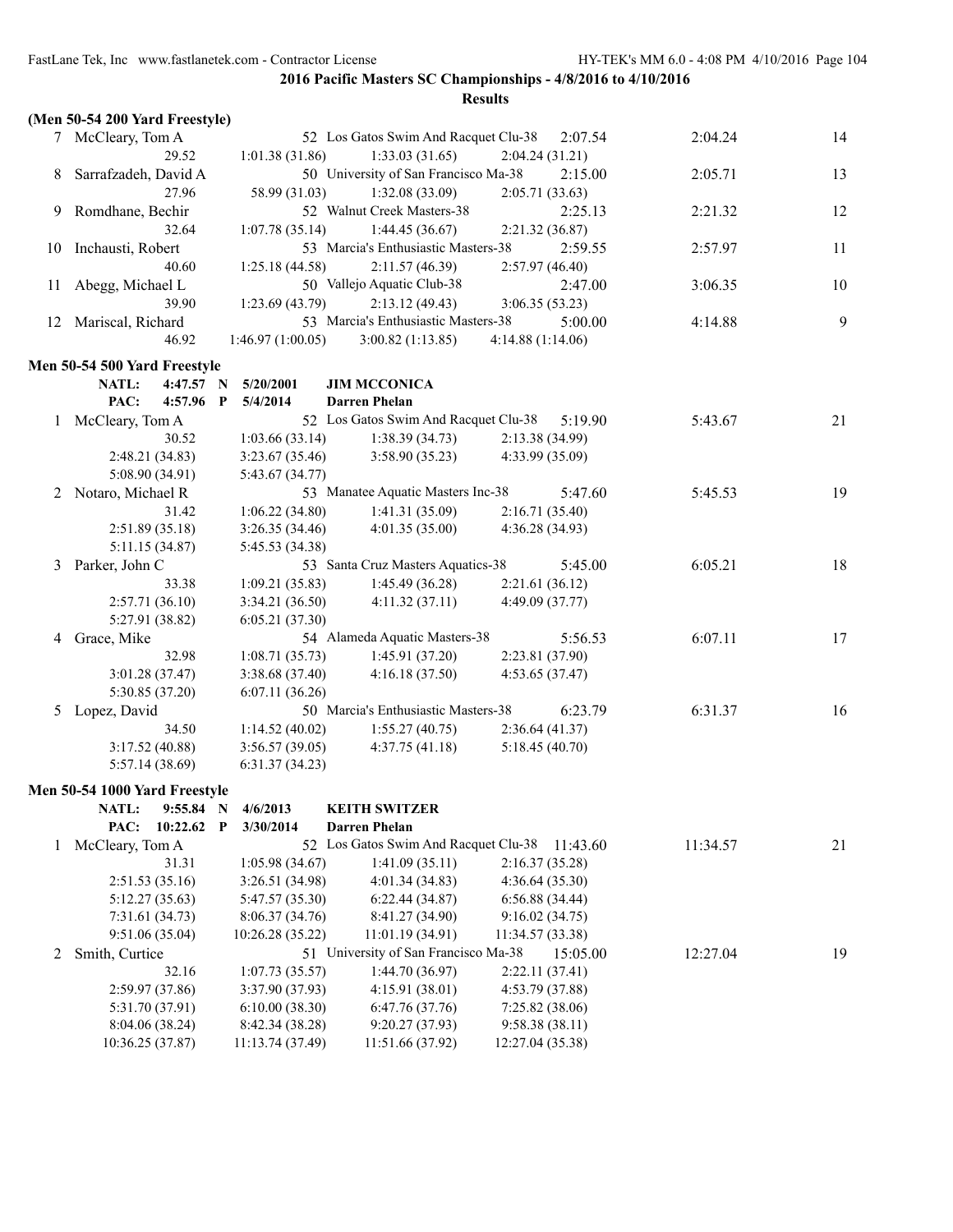|   |                                      |                            |                                                                      | <b>Results</b>   |                  |    |
|---|--------------------------------------|----------------------------|----------------------------------------------------------------------|------------------|------------------|----|
|   | (Men 50-54 1000 Yard Freestyle)      |                            |                                                                      |                  |                  |    |
|   | 3 Johnson, Ron A                     |                            | 51 Walnut Creek Masters-38                                           | 12:20.00         | 12:32.05         | 18 |
|   | 31.16                                | 1:06.61(35.45)             | 1:44.27(37.66)                                                       | 2:22.44(38.17)   |                  |    |
|   | 3:00.92 (38.48)                      | 3:39.47 (38.55)            | 4:18.21(38.74)                                                       | 4:56.95 (38.74)  |                  |    |
|   | 5:35.89 (38.94)                      | 6:14.26(38.37)             | 6:52.70(38.44)                                                       | 7:30.85(38.15)   |                  |    |
|   | 8:09.10(38.25)                       | 8:47.32 (38.22)            | 9:25.97(38.65)                                                       | 10:04.05(38.08)  |                  |    |
|   | 10:41.51 (37.46)                     | 11:18.82(37.31)            | 11:55.84 (37.02)                                                     | 12:32.05 (36.21) |                  |    |
|   | 4 Lopez, David                       |                            | 50 Marcia's Enthusiastic Masters-38                                  | 13:33.25         | 13:54.97         | 17 |
|   | 37.37                                | 1:19.81(42.44)             | 2:02.96(43.15)                                                       | 2:46.37 (43.41)  |                  |    |
|   | 3:30.09(43.72)                       | 4:12.88 (42.79)            | 4:56.64(43.76)                                                       | 5:40.01 (43.37)  |                  |    |
|   | 6:23.02(43.01)                       | 7:05.75(42.73)             | 7:48.78(43.03)                                                       | 8:32.53 (43.75)  |                  |    |
|   | 9:16.06(43.53)                       | 9:57.99(41.93)             | 10:38.60(40.61)                                                      | 11:19.82 (41.22) |                  |    |
|   | 12:00.07 (40.25)                     | 12:39.46 (39.39)           | 13:18.96 (39.50)                                                     | 13:54.97 (36.01) |                  |    |
| 5 | Keane, Frank X                       |                            | 51 University of San Francisco Ma-38                                 | 15:00.00         | 15:44.42         | 16 |
|   | 36.37                                | 1:18.53(42.16)             | 2:03.00(44.47)                                                       | 2:49.57 (46.57)  |                  |    |
|   | 3:36.41 (46.84)                      | 4:23.84(47.43)             | 5:13.52(49.68)                                                       | 6:03.29(49.77)   |                  |    |
|   | 6:53.37(50.08)                       | 7:42.52(49.15)             | 8:31.35(48.83)                                                       | 9:21.23(49.88)   |                  |    |
|   | 10:09.86(48.63)                      | 10:58.05 (48.19)           | 11:46.86(48.81)                                                      | 12:35.44 (48.58) |                  |    |
|   | 13:23.16 (47.72)                     | 14:11.93 (48.77)           | 14:59.27 (47.34)                                                     | 15:44.42 (45.15) |                  |    |
|   |                                      |                            |                                                                      |                  |                  |    |
|   | Men 50-54 1650 Yard Freestyle        |                            |                                                                      |                  |                  |    |
|   | <b>NATL:</b><br>$16:28.77$ N<br>PAC: | 4/23/2015                  | <b>JEFF ERWIN</b>                                                    |                  |                  |    |
|   | 17:15.00                             | $\mathbf{P}$<br>12/31/2002 | <b>Jim Clemmons</b><br>52 Los Gatos Swim And Racquet Clu-38 19:15.01 |                  |                  |    |
| 1 | McCleary, Tom A                      |                            |                                                                      |                  | 19:24.30         | 21 |
|   | 30.77                                | 1:04.13(33.36)             | 1:38.21(34.08)                                                       | 2:12.83 (34.62)  |                  |    |
|   | 2:47.96(35.13)                       | 3:23.23(35.27)             | 3:58.31(35.08)                                                       | 4:33.29 (34.98)  |                  |    |
|   | 5:08.33(35.04)                       | 5:43.24 (34.91)            | 6:18.59(35.35)                                                       | 6:53.71(35.12)   |                  |    |
|   | 7:28.86(35.15)                       | 8:04.29 (35.43)            | 8:39.83 (35.54)                                                      | 9:15.47(35.64)   |                  |    |
|   | 9:50.94 (35.47)                      | 10:26.55(35.61)            | 11:02.11(35.56)                                                      | 11:37.97 (35.86) |                  |    |
|   | 12:13.55(35.58)                      | 12:49.32 (35.77)           | 13:25.15 (35.83)                                                     | 14:01.09 (35.94) |                  |    |
|   | 14:37.15 (36.06)                     | 15:12.78 (35.63)           | 15:48.66 (35.88)                                                     | 16:24.89 (36.23) |                  |    |
|   | 17:00.68 (35.79)                     | 17:36.82 (36.14)           | 18:12.90 (36.08)                                                     | 18:48.40 (35.50) | 19:24.30 (35.90) |    |
|   | 2 Nootbaar, Tom T                    |                            | 52 Walnut Creek Masters-38                                           | 19:59.99         | 19:31.42         | 19 |
|   | 32.07                                | 1:07.43(35.36)             | 1:43.88(36.45)                                                       | 2:20.42(36.54)   |                  |    |
|   | 2:56.75(36.33)                       | 3:32.79(36.04)             | 4:09.05(36.26)                                                       | 4:44.84 (35.79)  |                  |    |
|   | 5:20.53 (35.69)                      | 5:56.39 (35.86)            | 6:31.88(35.49)                                                       | 7:07.61 (35.73)  |                  |    |
|   | 7:43.46 (35.85)                      | 8:18.91 (35.45)            | 8:54.58(35.67)                                                       | 9:29.94 (35.36)  |                  |    |
|   | 10:05.38 (35.44)                     | 10:41.11 (35.73)           | 11:16.64(35.53)                                                      | 11:52.41(35.77)  |                  |    |
|   | 12:28.22 (35.81)                     | 13:03.90 (35.68)           | 13:39.48 (35.58)                                                     | 14:14.93 (35.45) |                  |    |
|   | 14:50.66 (35.73)                     | 15:26.43 (35.77)           | 16:02.14 (35.71)                                                     | 16:37.45 (35.31) |                  |    |
|   | 17:12.76 (35.31)                     | 17:47.63 (34.87)           | 18:22.57 (34.94)                                                     | 18:58.16 (35.59) | 19:31.42 (33.26) |    |
| 3 | Wilwerding, Geoff E                  |                            | 54 Puget Sound Masters-36                                            | 20:00.00         | 20:05.73         | 18 |
|   | 33.83                                | 1:09.24(35.41)             | 1:44.99(35.75)                                                       | 2:20.73(35.74)   |                  |    |
|   | 2:57.32(36.59)                       | 3:33.80 (36.48)            | 4:10.21(36.41)                                                       | 4:46.95(36.74)   |                  |    |
|   | 5:23.29 (36.34)                      | 5:59.95 (36.66)            | 6:36.22(36.27)                                                       | 7:12.96 (36.74)  |                  |    |
|   | 7:49.50 (36.54)                      | 8:26.03(36.53)             | 9:02.59(36.56)                                                       | 9:39.60 (37.01)  |                  |    |
|   | 10:16.51 (36.91)                     | 10:53.30 (36.79)           | 11:30.38 (37.08)                                                     | 12:07.42 (37.04) |                  |    |
|   | 12:44.42 (37.00)                     | 13:21.36 (36.94)           | 13:58.13 (36.77)                                                     | 14:34.61 (36.48) |                  |    |
|   | 15:11.52 (36.91)                     | 15:48.20 (36.68)           | 16:25.37 (37.17)                                                     | 17:02.52 (37.15) |                  |    |
|   | 17:39.70 (37.18)                     | 18:17.18 (37.48)           | 18:54.24 (37.06)                                                     | 19:30.60 (36.36) | 20:05.73 (35.13) |    |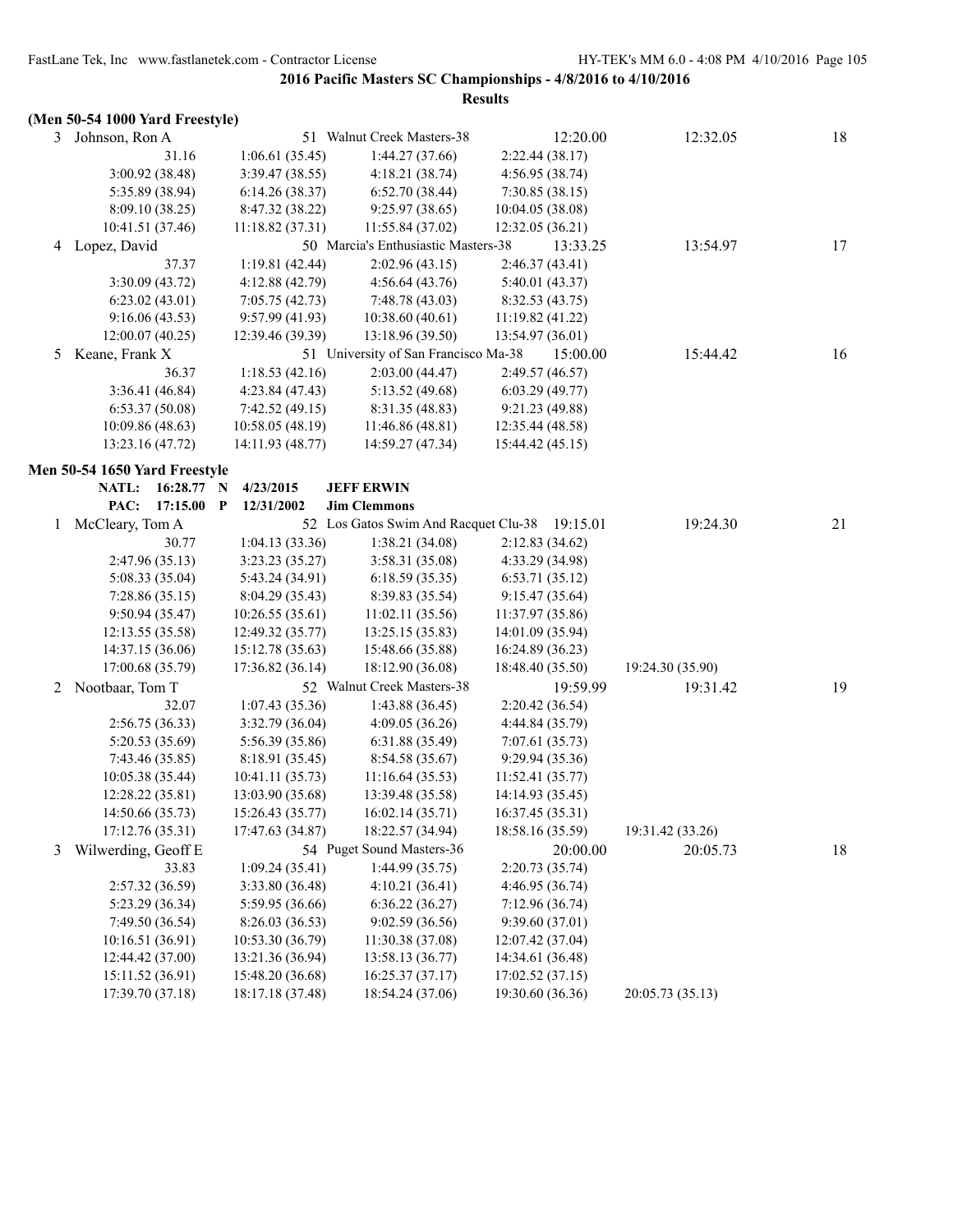# **(Men 50-54 1650 Yard Freestyle)**

|    | ниен эр-э <del>ч</del> тоэр таги гтеемую) |                            |                                      |                    |                  |    |
|----|-------------------------------------------|----------------------------|--------------------------------------|--------------------|------------------|----|
|    | 4 Lopez, David                            |                            | 50 Marcia's Enthusiastic Masters-38  | 22:50.48           | 22:42.69         | 17 |
|    | 38.05                                     | 1:21.27(43.22)             | 2:03.60(42.33)                       | 2:46.31 (42.71)    |                  |    |
|    | 3:29.54(43.23)                            | 4:13.16(43.62)             | 4:55.64(42.48)                       | 5:37.57 (41.93)    |                  |    |
|    | 6:19.12(41.55)                            | 7:00.76(41.64)             | 7:42.99 (42.23)                      | 8:25.40(42.41)     |                  |    |
|    | 9:06.42(41.02)                            | 9:47.64 (41.22)            | 10:28.89 (41.25)                     | 11:10.46(41.57)    |                  |    |
|    | 11:51.62(41.16)                           | 12:33.07(41.45)            | 13:14.68(41.61)                      | 13:55.97 (41.29)   |                  |    |
|    | 14:36.31 (40.34)                          | 15:18.26 (41.95)           | 15:59.60 (41.34)                     | 16:41.17 (41.57)   |                  |    |
|    | 17:22.67(41.50)                           | 18:03.87 (41.20)           | 18:45.47 (41.60)                     | 19:25.53 (40.06)   |                  |    |
|    | 20:05.74 (40.21)                          | 20:45.39 (39.65)           | 21:26.00 (40.61)                     | 22:05.09 (39.09)   | 22:42.69 (37.60) |    |
| 5  | Inchausti, Robert                         |                            | 53 Marcia's Enthusiastic Masters-38  | 26:07.53           | 25:17.21         | 16 |
|    | 42.18                                     | 1:27.50(45.32)             | 2:13.15(45.65)                       | 2:58.67(45.52)     |                  |    |
|    | 3:44.41 (45.74)                           | 4:30.29(45.88)             | 5:16.40(46.11)                       | 6:02.77(46.37)     |                  |    |
|    | 6:49.29(46.52)                            | 7:35.81 (46.52)            | 8:22.20 (46.39)                      | 9:08.34(46.14)     |                  |    |
|    | 9:55.76(47.42)                            | 10:41.99 (46.23)           | 11:27.45 (45.46)                     | 12:12.65(45.20)    |                  |    |
|    | 12:58.35(45.70)                           | 13:43.98 (45.63)           | 14:29.32 (45.34)                     | 15:15.33(46.01)    |                  |    |
|    | 16:02.17 (46.84)                          | 16:48.74 (46.57)           | 17:34.53 (45.79)                     | 18:20.79 (46.26)   |                  |    |
|    | 19:07.86 (47.07)                          | 19:54.09 (46.23)           | 20:40.73 (46.64)                     | 21:28.57 (47.84)   |                  |    |
|    | 22:14.90 (46.33)                          | 23:01.36 (46.46)           | 23:47.48 (46.12)                     | 24:32.68 (45.20)   | 25:17.21 (44.53) |    |
| 6  | Allison, Scott C                          |                            | 52 Davis Aquatic Masters-38          | 31:00.00           | 31:21.83         | 15 |
|    | 47.08                                     | 1:39.97 (52.89)            | 2:35.16(55.19)                       | 3:30.61 (55.45)    |                  |    |
|    | 4:25.80(55.19)                            | 5:22.93 (57.13)            | 6:18.59(55.66)                       | 7:15.74(57.15)     |                  |    |
|    | 8:11.85(56.11)                            | 9:08.16(56.31)             | 10:04.99(56.83)                      | 11:02.73(57.74)    |                  |    |
|    | 12:00.28(57.55)                           | 12:58.02 (57.74)           | 13:55.59 (57.57)                     | 14:52.44 (56.85)   |                  |    |
|    | 15:50.27 (57.83)                          | 16:47.30 (57.03)           | 17:46.12 (58.82)                     | 18:44.52 (58.40)   |                  |    |
|    | 19:44.09 (59.57)                          | 20:40.95 (56.86)           | 21:39.08 (58.13)                     | 22:37.12 (58.04)   |                  |    |
|    | 23:34.44 (57.32)                          | 24:32.75 (58.31)           | 25:31.67 (58.92)                     | 26:30.11 (58.44)   |                  |    |
|    | 27:22.71 (52.60)                          | 28:20.56 (57.85)           | 29:20.54 (59.98)                     | 30:22.38 (1:01.84) | 31:21.83 (59.45) |    |
|    | Men 50-54 50 Yard Backstroke              |                            |                                      |                    |                  |    |
|    | NATL:<br>24.57                            | 5/4/2014<br>$\mathbf N$    | <b>FRITZ BEDFORD</b>                 |                    |                  |    |
|    | PAC:<br>26.37 P                           | 12/31/1998                 | <b>Dick Thomas</b>                   |                    |                  |    |
| 1  | Ennis, Steven V                           |                            | 52 Walnut Creek Masters-38           | 29.27              | 27.50            | 21 |
| 2  | Chao, Hector                              |                            | 52 Walnut Creek Masters-38           | 28.60              | 28.37            | 19 |
| 3  | Neuman, Larry H                           | 53                         | Rocklin Aquatics Masters-38          | 28.49              | 28.54            | 18 |
| 4  | Stahl, Stephen A                          | 51                         | Walnut Creek Masters-38              | 29.90              | 29.25            | 17 |
|    | Keighley, Tim D                           | 54                         | Quick Silver Swimming-38             | 29.99              | 29.99            | 16 |
| 5  |                                           |                            | 54 Davis Aquatic Masters-38          |                    |                  |    |
| 6  | Smith, N. Douglas                         |                            | 50 University of San Francisco Ma-38 | 29.44              | 30.35            | 15 |
| 7  | Sarrafzadeh, David A                      |                            |                                      | 31.34              | 30.51            | 14 |
| 8  | Wilson, Todd                              |                            | 51 Santa Rosa Masters-38             | 32.00              | 31.40            | 13 |
| 9  | Laudenslager, Greg L                      |                            | 54 Rolling Hills Mud Sharks-38       | 32.97              | 33.28            | 12 |
| 10 | Tanner, Gregory J                         |                            | 54 Davis Aquatic Masters-38          | 55.00              | 37.88            | 11 |
| 11 | Ardourel, Franck S                        | 51                         | Marcia's Enthusiastic Masters-38     | 45.00              | 43.20            | 10 |
| 12 | Abegg, Michael L                          | 50                         | Vallejo Aquatic Club-38              | 51.00              | 57.45            | 9  |
| 13 | Mariscal, Richard                         |                            | 53 Marcia's Enthusiastic Masters-38  | 1:10.00            | 1:00.46          | 7  |
|    | Men 50-54 100 Yard Backstroke             |                            |                                      |                    |                  |    |
|    | NATL:<br>52.72 N                          | 3/21/2015                  | <b>FRITZ BEDFORD</b>                 |                    |                  |    |
|    | PAC:<br>57.26                             | $\mathbf{P}$<br>12/31/2007 | <b>Phil Djang</b>                    |                    |                  |    |
| 1  | Ennis, Steven V                           |                            | 52 Walnut Creek Masters-38           | 1:03.30            | 59.49            | 21 |
|    | 29.20                                     | 59.49 (30.29)              |                                      |                    |                  |    |
| 2  | Chao, Hector                              |                            | 52 Walnut Creek Masters-38           | 1:00.50            | 1:00.54          | 19 |
|    | 29.10                                     | 1:00.54(31.44)             |                                      |                    |                  |    |
| 3  | Neuman, Larry H                           |                            | 53 Rocklin Aquatics Masters-38       | 1:00.50            | 1:00.59          | 18 |
|    | 29.45                                     | 1:00.59(31.14)             |                                      |                    |                  |    |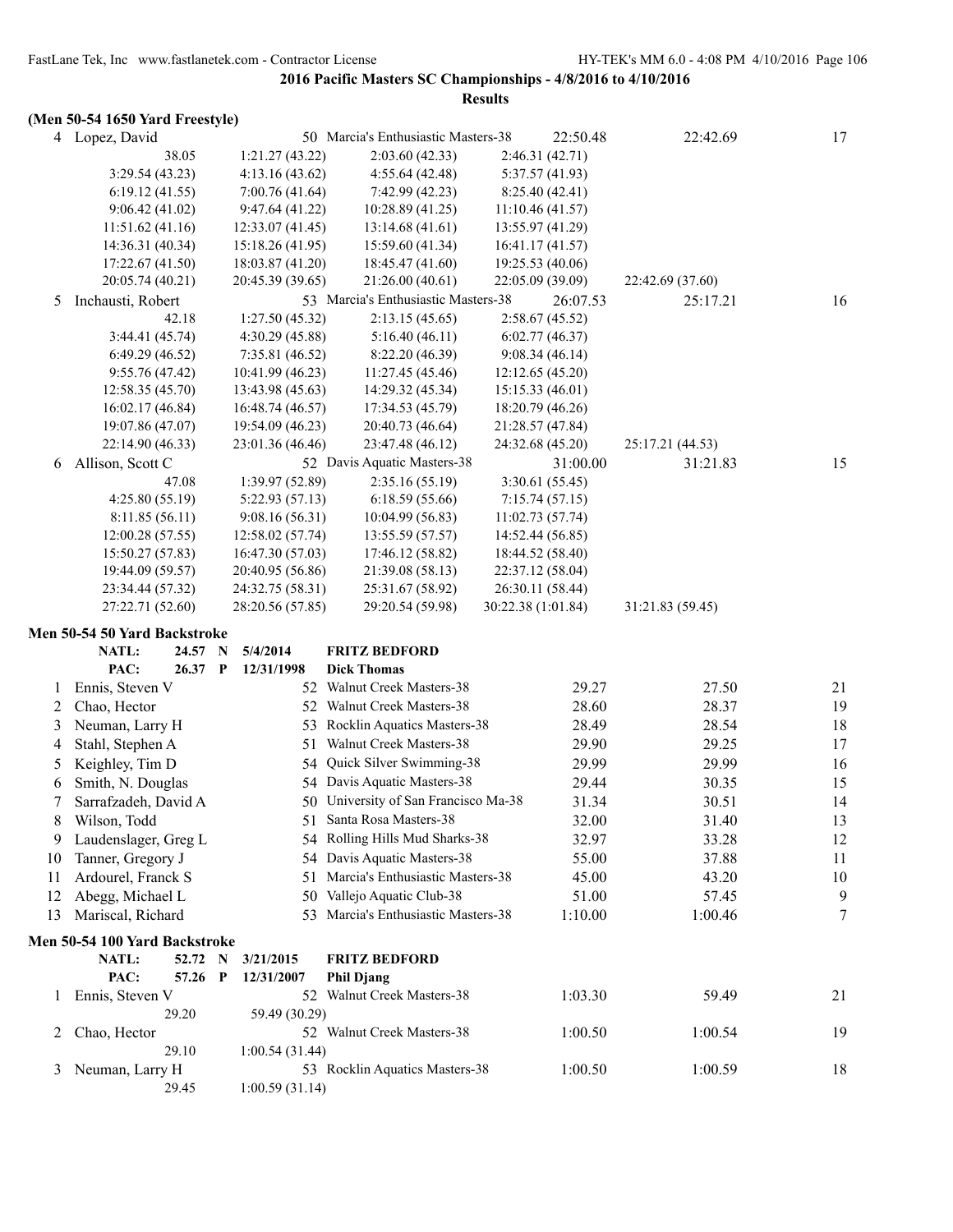|    | (Men 50-54 100 Yard Backstroke) |                 |                                                            |                 |         |    |
|----|---------------------------------|-----------------|------------------------------------------------------------|-----------------|---------|----|
| 4  | Stahl, Stephen A                |                 | 51 Walnut Creek Masters-38                                 | 1:04.81         | 1:03.79 | 17 |
|    | 31.19                           | 1:03.79(32.60)  |                                                            |                 |         |    |
| 5  | Smith, Curtice                  |                 | 51 University of San Francisco Ma-38                       | 1:06.00         | 1:08.73 | 16 |
|    | 33.07                           | 1:08.73(35.66)  |                                                            |                 |         |    |
| 6  | Laudenslager, Greg L            |                 | 54 Rolling Hills Mud Sharks-38                             | 1:10.06         | 1:11.68 | 15 |
|    | 34.89                           | 1:11.68 (36.79) |                                                            |                 |         |    |
| 7  | Keane, Frank X                  |                 | 51 University of San Francisco Ma-38                       | 1:30.00         | 1:31.23 | 14 |
|    | 43.10                           | 1:31.23(48.13)  |                                                            |                 |         |    |
|    | Men 50-54 200 Yard Backstroke   |                 |                                                            |                 |         |    |
|    | NATL:<br>$1:59.04$ N            | 4/25/2015       | <b>JIM TUCHLER</b>                                         |                 |         |    |
|    | PAC:<br>$2:02.84$ P             | 5/2/2014        | <b>Stanley Vela</b>                                        |                 |         |    |
| 1  | Chao, Hector                    |                 | 52 Walnut Creek Masters-38                                 | 2:13.00         | 2:11.86 | 21 |
|    | 31.17                           | 1:04.28(33.11)  | 1:38.21(33.93)                                             | 2:11.86(33.65)  |         |    |
| 2  | Neuman, Larry H                 |                 | 53 Rocklin Aquatics Masters-38                             | 2:13.50         | 2:13.77 | 19 |
|    | 31.45                           | 1:04.75(33.30)  | 1:38.71(33.96)                                             | 2:13.77(35.06)  |         |    |
| 3  | Sarrafzadeh, David A            |                 | 50 University of San Francisco Ma-38                       | 2:24.00         | 2:24.56 | 18 |
|    | 35.04                           | 1:11.77(36.73)  | 1:48.99(37.22)                                             | 2:24.56 (35.57) |         |    |
| 4  | Laudenslager, Greg L            |                 | 54 Rolling Hills Mud Sharks-38                             | 2:30.74         | 2:38.37 | 17 |
|    | 38.92                           | 1:18.83(39.91)  | 1:58.97(40.14)                                             | 2:38.37(39.40)  |         |    |
| 5  | Lopez, David<br>40.37           |                 | 50 Marcia's Enthusiastic Masters-38                        | 2:45.04         | 2:45.57 | 16 |
|    |                                 | 1:23.54(43.17)  | 2:06.08(42.54)                                             | 2:45.57 (39.49) |         |    |
|    | Men 50-54 50 Yard Breaststroke  |                 |                                                            |                 |         |    |
|    | NATL:<br>26.45<br>N             | 3/30/2014       | <b>DAVID GUTHRIE</b>                                       |                 |         |    |
|    | PAC:<br>27.82 P                 | 12/31/2010      | <b>Gary Patterson</b>                                      |                 |         |    |
| 1  | Allen, Brant C                  |                 | 52 Sierra Nevada Masters-38                                | 30.80           | 31.07   | 21 |
| 2  | Ehrenberger, Dennis K           |                 | 51 Uc38-38                                                 | 30.82           | 31.21   | 19 |
| 3  | Maryatt, Andrew T               |                 | 54 Rocklin Aquatics Masters-38                             | 31.76           | 32.06   | 18 |
| 4  | Neuman, Larry H                 | 53.             | Rocklin Aquatics Masters-38                                | 32.47           | 32.16   | 17 |
| 5  | Laudenslager, Greg L            |                 | 54 Rolling Hills Mud Sharks-38<br>54 Santa Rosa Masters-38 | 32.32           | 32.66   | 16 |
| 6  | Pettibone, Chip                 |                 |                                                            | 32.77           | 32.85   | 15 |
| 7  | Wilson, Todd                    | 51              | Santa Rosa Masters-38                                      | 35.00           | 35.14   | 14 |
| 8  | Bauer, Kim                      | 51              | Swymnut Masters-38                                         | 37.51           | 35.24   | 13 |
| 9  | Romdhane, Bechir                | 52.             | Walnut Creek Masters-38<br>54 Davis Aquatic Masters-38     | 36.55           | 36.42   | 12 |
| 10 | Tanner, Gregory J               |                 |                                                            | 41.48           | 41.62   | 11 |
|    | Men 50-54 100 Yard Breaststroke |                 |                                                            |                 |         |    |
|    | NATL: 58.41 N                   | 3/29/2014       | <b>DAVID GUTHRIE</b>                                       |                 |         |    |
|    | PAC:<br>$1:00.76$ P             | 12/31/2010      | <b>Gary Patterson</b>                                      |                 |         |    |
|    | 1 Pettibone, Chip               |                 | 54 Santa Rosa Masters-38                                   | 1:11.30         | 1:09.39 | 21 |
|    | 32.76<br>Ehrenberger, Dennis K  | 1:09.39(36.63)  |                                                            | 1:08.19         |         |    |
| 2  | 32.83                           | 1:09.58(36.75)  | 51 Uc38-38                                                 |                 | 1:09.58 | 19 |
| 3  | Neuman, Larry H                 |                 | 53 Rocklin Aquatics Masters-38                             | 1:11.36         | 1:11.00 | 18 |
|    | 33.37                           | 1:11.00(37.63)  |                                                            |                 |         |    |
| 4  | Maryatt, Andrew T               |                 | 54 Rocklin Aquatics Masters-38                             | 1:10.00         | 1:12.13 | 17 |
|    | 33.44                           | 1:12.13(38.69)  |                                                            |                 |         |    |
| 5  | Laudenslager, Greg L            |                 | 54 Rolling Hills Mud Sharks-38                             | 1:10.90         | 1:13.42 | 16 |
|    | 34.21                           | 1:13.42(39.21)  |                                                            |                 |         |    |
| 6  | Smith, Curtice                  |                 | 51 University of San Francisco Ma-38                       | 1:15.00         | 1:18.43 | 15 |
|    | 36.40                           | 1:18.43(42.03)  |                                                            |                 |         |    |
|    | Bauer, Kim                      |                 | 51 Swymnut Masters-38                                      | 1:21.51         | 1:18.62 | 14 |
|    | 36.99                           | 1:18.62(41.63)  |                                                            |                 |         |    |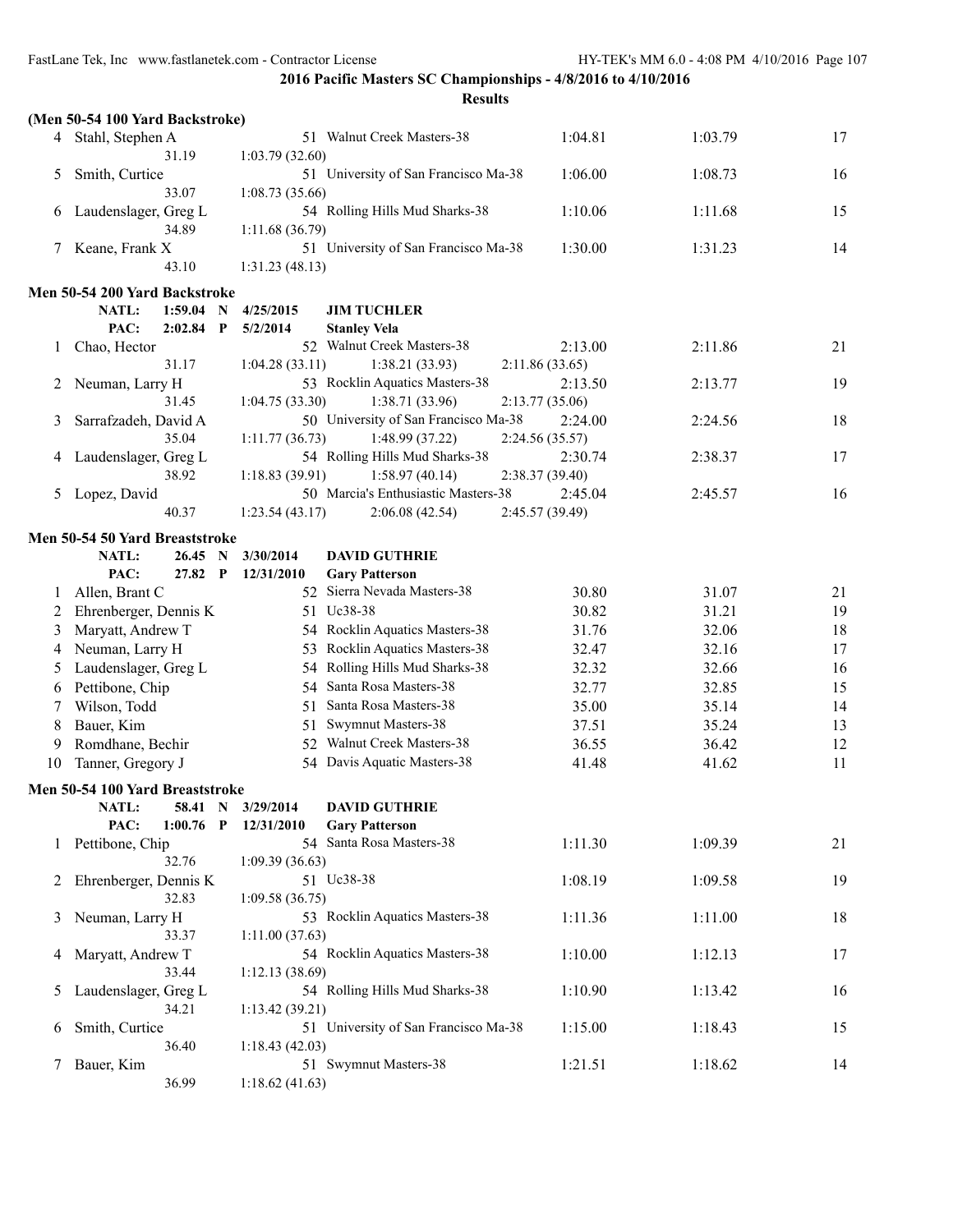|                   | (Men 50-54 100 Yard Breaststroke) |                 |                                     |                 |         |    |
|-------------------|-----------------------------------|-----------------|-------------------------------------|-----------------|---------|----|
|                   | 8 Romdhane, Bechir                |                 | 52 Walnut Creek Masters-38          | 1:19.34         | 1:19.74 | 13 |
|                   | 38.54                             | 1:19.74(41.20)  |                                     |                 |         |    |
| 9                 | Wan, Danny W                      |                 | 52 Marcia's Enthusiastic Masters-38 | 1:31.33         | 1:35.53 | 12 |
|                   | 46.32                             | 1:35.53(49.21)  |                                     |                 |         |    |
|                   | Men 50-54 200 Yard Breaststroke   |                 |                                     |                 |         |    |
|                   | NATL:<br>$2:07.25$ N              | 3/30/2014       | <b>DAVID GUTHRIE</b>                |                 |         |    |
|                   | PAC:<br>$2:17.16$ P               | 12/31/1996      | <b>Robert Strand</b>                |                 |         |    |
| $\mathbf{I}$      | McAdam, Samuel T                  |                 | 50 Davis Aquatic Masters-38         | 2:38.00         | 2:32.90 | 21 |
|                   | 34.59                             | 1:13.39 (38.80) | 1:53.37(39.98)                      | 2:32.90(39.53)  |         |    |
| 2                 | Pettibone, Chip                   |                 | 54 Santa Rosa Masters-38            | 2:35.39         | 2:36.62 | 19 |
|                   | 34.75                             | 1:13.06(38.31)  | 1:53.59(40.53)                      | 2:36.62(43.03)  |         |    |
| 3                 | Ehrenberger, Dennis K             |                 | 51 Uc38-38                          | 2:37.98         | 2:40.14 | 18 |
|                   | 34.83                             | 1:14.18(39.35)  | 1:56.47(42.29)                      | 2:40.14(43.67)  |         |    |
| 4                 | Maryatt, Andrew T                 |                 | 54 Rocklin Aquatics Masters-38      | 2:44.50         | 2:41.52 | 17 |
|                   | 36.10                             | 1:17.27(41.17)  | 1:59.57(42.30)                      | 2:41.52 (41.95) |         |    |
| 5                 | Laudenslager, Greg L              |                 | 54 Rolling Hills Mud Sharks-38      | 2:37.68         | 2:44.24 | 16 |
|                   | 36.52                             | 1:17.40(40.88)  | 2:00.27(42.87)                      | 2:44.24 (43.97) |         |    |
| 6                 | Notaro, Michael R                 |                 | 53 Manatee Aquatic Masters Inc-38   | 3:02.40         | 2:55.53 | 15 |
|                   | 40.27                             | 1:24.11(43.84)  | 2:10.28(46.17)                      | 2:55.53(45.25)  |         |    |
|                   | Romdhane, Bechir                  |                 | 52 Walnut Creek Masters-38          | 3:10.00         | 2:55.90 | 14 |
|                   | 39.41                             | 1:23.53(44.12)  | 2:09.19(45.66)                      | 2:55.90(46.71)  |         |    |
| 8                 | Lopez, David                      |                 | 50 Marcia's Enthusiastic Masters-38 | 3:55.07         | 3:05.62 | 13 |
|                   | 41.95                             | 1:29.15 (47.20) | 2:18.73(49.58)                      | 3:05.62 (46.89) |         |    |
| 9                 | Wan, Danny W                      |                 | 52 Marcia's Enthusiastic Masters-38 | 3:14.49         | 3:28.57 | 12 |
|                   | 47.01                             | 1:38.56(51.55)  | 2:33.27(54.71)                      | 3:28.57(55.30)  |         |    |
|                   | Men 50-54 50 Yard Butterfly       |                 |                                     |                 |         |    |
|                   | <b>NATL:</b><br>$23.19$ N         | 4/25/2004       | <b>TRIP HEDRICK</b>                 |                 |         |    |
|                   | PAC:<br>23.52 P                   | 12/31/2009      | <b>John Oberto</b>                  |                 |         |    |
| 1                 | Ennis, Steven V                   |                 | 52 Walnut Creek Masters-38          | 27.74           | 25.36   | 21 |
| 2                 | Peschel, Keith D                  |                 | 50 Sierra Marlins Masters-38        | 25.91           | 25.40   | 19 |
| 3                 | Stahl, Stephen A                  |                 | 51 Walnut Creek Masters-38          | 27.55           | 26.62   | 18 |
| 4                 | Chao, Hector                      |                 | 52 Walnut Creek Masters-38          | 28.00           | 27.20   | 17 |
| 5                 | Keighley, Tim D                   |                 | 54 Quick Silver Swimming-38         | 27.59           | 27.25   | 16 |
| 6                 | Maryatt, Andrew T                 |                 | 54 Rocklin Aquatics Masters-38      | 27.97           | 27.65   | 15 |
| 7                 | Remmert, Greg A                   | 53.             | <b>Walnut Creek Masters-38</b>      | 28.80           | 28.23   | 14 |
| 8                 | Parker, John C                    |                 | 53 Santa Cruz Masters Aquatics-38   | 28.50           | 28.72   | 13 |
| 9                 | Smith, N. Douglas                 |                 | 54 Davis Aquatic Masters-38         | 27.82           | 29.03   | 12 |
| 10                | Wilson, Todd                      | 51              | Santa Rosa Masters-38               | 30.00           | 29.50   | 11 |
| 11                | Bauer, Kim                        | 51              | Swymnut Masters-38                  | 33.51           | 32.72   | 10 |
| 12                | Grace, Mike                       | 54              | Alameda Aquatic Masters-38          | 35.00           | 33.04   | 9  |
| 13                | Ardourel, Franck S                | 51              | Marcia's Enthusiastic Masters-38    | 40.00           | 44.48   | 7  |
| $\qquad \qquad -$ | Mariscal, Richard                 | 53.             | Marcia's Enthusiastic Masters-38    | 1:30.00         | DQ      |    |
|                   | Men 50-54 100 Yard Butterfly      |                 |                                     |                 |         |    |
|                   | NATL:<br>51.73 N                  | 5/12/2013       | <b>DAVID SIMS</b>                   |                 |         |    |
|                   | PAC:<br>51.93 P                   | 12/31/2008      | <b>Paul Carter</b>                  |                 |         |    |
| 1                 | Peschel, Keith D                  |                 | 50 Sierra Marlins Masters-38        | 56.99           | 57.35   | 21 |
|                   | 26.68                             | 57.35 (30.67)   |                                     |                 |         |    |
| 2                 | Stahl, Stephen A                  |                 | 51 Walnut Creek Masters-38          | 59.87           | 58.75   | 19 |
|                   | 27.59                             | 58.75 (31.16)   |                                     |                 |         |    |
|                   |                                   |                 |                                     |                 |         |    |
| 3                 | Chao, Hector<br>27.96             | 59.19 (31.23)   | 52 Walnut Creek Masters-38          | 59.80           | 59.19   | 18 |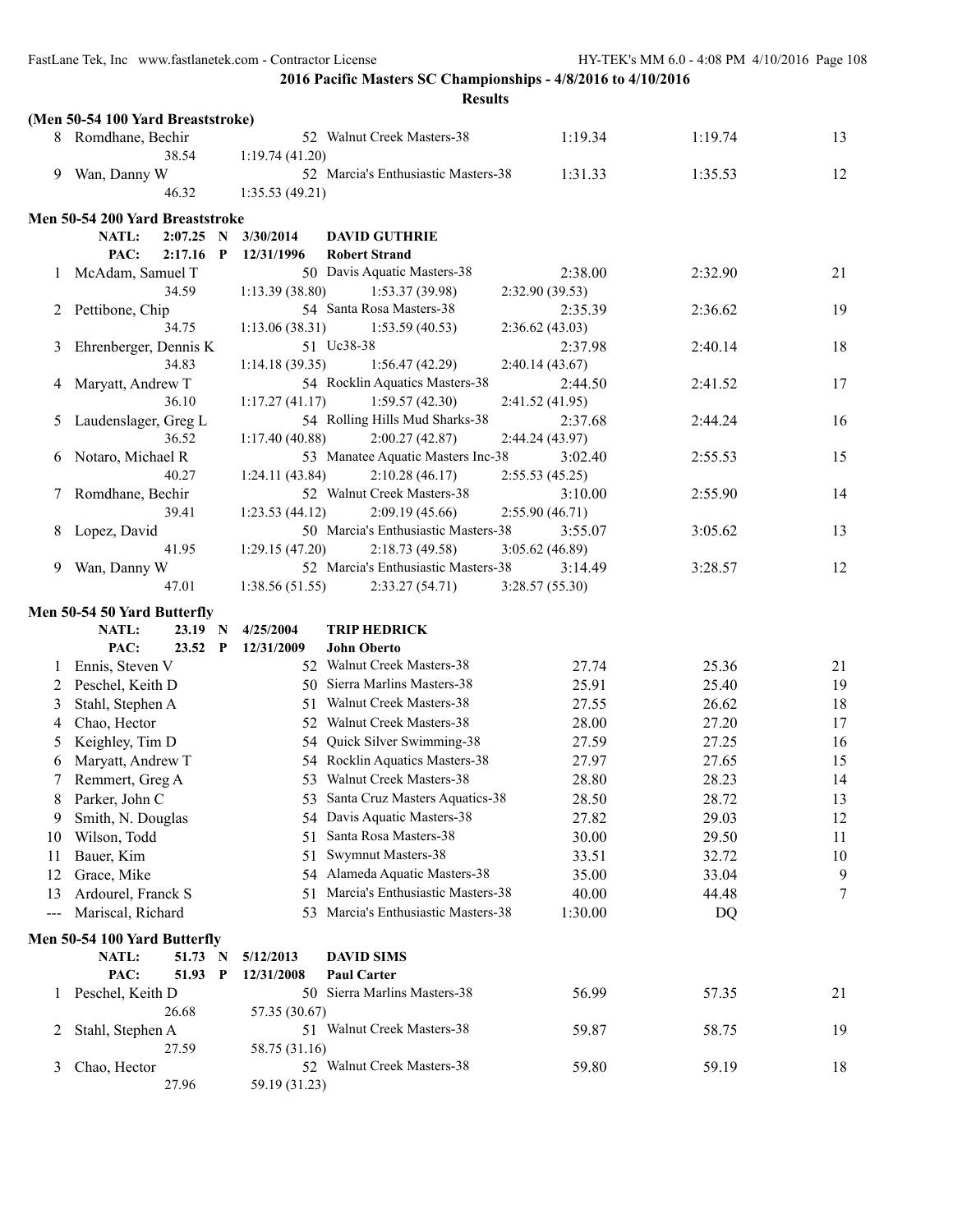FastLane Tek, Inc www.fastlanetek.com - Contractor License HY-TEK's MM 6.0 - 4:08 PM 4/10/2016 Page 109

**2016 Pacific Masters SC Championships - 4/8/2016 to 4/10/2016**

|                | (Men 50-54 100 Yard Butterfly)                      |                         |                                                  |                 |         |    |
|----------------|-----------------------------------------------------|-------------------------|--------------------------------------------------|-----------------|---------|----|
|                | 4 Neuman, Larry H                                   |                         | 53 Rocklin Aquatics Masters-38                   | 59.48           | 1:00.32 | 17 |
|                | 28.16                                               | 1:00.32(32.16)          |                                                  |                 |         |    |
| 5              | McCleary, Tom A                                     |                         | 52 Los Gatos Swim And Racquet Clu-38             | 1:11.28         | 1:06.15 | 16 |
|                | 31.26                                               | 1:06.15 (34.89)         |                                                  |                 |         |    |
| 6              | Parker, John C                                      |                         | 53 Santa Cruz Masters Aquatics-38                | 1:03.02         | 1:07.71 | 15 |
|                | 30.86                                               | 1:07.71(36.85)          |                                                  |                 |         |    |
| 7              | Grace, Mike                                         |                         | 54 Alameda Aquatic Masters-38                    | 1:05.00         | 1:14.40 | 14 |
|                | 33.55                                               | 1:14.40(40.85)          |                                                  |                 |         |    |
|                | Men 50-54 200 Yard Butterfly                        |                         |                                                  |                 |         |    |
|                | <b>NATL:</b><br>1:59.10 N                           | 4/25/2015               | <b>DAVID SIMS</b>                                |                 |         |    |
|                | PAC:<br>$2:00.77$ P                                 | 5/3/2014                | <b>Darren Phelan</b>                             |                 |         |    |
|                | 1 Lopez, David                                      |                         | 50 Marcia's Enthusiastic Masters-38              | 3:04.63         | 2:52.92 | 21 |
|                | 36.39                                               | 1:20.90(44.51)          | 2:06.86(45.96)                                   | 2:52.92(46.06)  |         |    |
|                |                                                     |                         |                                                  |                 |         |    |
|                | <b>Men 50-54 100 Yard IM</b>                        |                         |                                                  |                 |         |    |
|                | NATL:<br>54.28<br>N<br>PAC:<br>55.82<br>$\mathbf P$ | 5/11/2013<br>12/31/2009 | <b>DAVID SIMS</b>                                |                 |         |    |
|                |                                                     |                         | <b>John Oberto</b><br>52 Walnut Creek Masters-38 | 1:04.16         | 59.45   | 21 |
|                | Ennis, Steven V<br>27.13                            | 59.45 (32.32)           |                                                  |                 |         |    |
|                | Chao, Hector                                        |                         | 52 Walnut Creek Masters-38                       | 1:02.50         | 1:01.77 | 19 |
|                | 28.74                                               | 1:01.77(33.03)          |                                                  |                 |         |    |
| 3              | Keighley, Tim D                                     |                         | 54 Quick Silver Swimming-38                      | 1:03.22         | 1:04.07 | 18 |
|                | 29.65                                               | 1:04.07(34.42)          |                                                  |                 |         |    |
| 4              | Maryatt, Andrew T                                   |                         | 54 Rocklin Aquatics Masters-38                   | 1:03.50         | 1:04.33 | 17 |
|                | 30.77                                               | 1:04.33(33.56)          |                                                  |                 |         |    |
| $\mathcal{L}$  | Smith, Curtice                                      |                         | 51 University of San Francisco Ma-38             | 1:08.00         | 1:08.32 | 16 |
|                | 31.49                                               | 1:08.32(36.83)          |                                                  |                 |         |    |
| b              | McAdams, Steve                                      |                         | 51 Ladera Oaks Masters-38                        | 1:26.70         | 1:24.03 | 15 |
|                | 40.23                                               | 1:24.03(43.80)          |                                                  |                 |         |    |
| 7              | Wan, Danny W                                        |                         | 52 Marcia's Enthusiastic Masters-38              | 1:26.80         | 1:29.37 | 14 |
|                | 43.80                                               | 1:29.37(45.57)          |                                                  |                 |         |    |
|                | <b>Men 50-54 200 Yard IM</b>                        |                         |                                                  |                 |         |    |
|                | <b>NATL:</b><br>1:59.99<br>N                        | 5/4/2014                | <b>DAVID SIMS</b>                                |                 |         |    |
|                | PAC:<br>2:00.66<br>$\mathbf P$                      | 5/4/2014                | <b>Darren Phelan</b>                             |                 |         |    |
| $\perp$        | Ennis, Steven V                                     |                         | 52 Walnut Creek Masters-38                       | 2:21.34         | 2:10.19 | 21 |
|                | 26.46                                               | 59.74 (33.28)           | 1:38.60(38.86)                                   | 2:10.19(31.59)  |         |    |
|                | 2 Keighley, Tim D                                   |                         | 54 Quick Silver Swimming-38                      | 2:22.76         | 2:22.01 | 19 |
|                | 29.28                                               | 1:05.50(36.22)          | 1:49.29 (43.79)                                  | 2:22.01(32.72)  |         |    |
|                | 3 Parker, John C                                    |                         | 53 Santa Cruz Masters Aquatics-38                | 2:22.22         | 2:33.80 | 18 |
|                | 31.60                                               | 1:09.98(38.38)          | 1:59.29(49.31)                                   | 2:33.80(34.51)  |         |    |
| 4              | Laudenslager, Greg L                                |                         | 54 Rolling Hills Mud Sharks-38                   | 2:30.50         | 2:35.87 | 17 |
|                | 34.90                                               | 1:16.12(41.22)          | 1:59.68(43.56)                                   | 2:35.87 (36.19) |         |    |
| 5 <sub>1</sub> | Grace, Mike                                         |                         | 54 Alameda Aquatic Masters-38                    | 2:25.00         | 2:41.73 | 16 |
|                | 33.25                                               | 1:16.64(43.39)          | 2:05.91(49.27)                                   | 2:41.73 (35.82) |         |    |
|                | <b>Men 50-54 400 Yard IM</b>                        |                         |                                                  |                 |         |    |
|                | NATL:<br>$4:16.57$ N                                | 5/2/2014                | <b>DARREN PHELAN</b>                             |                 |         |    |
|                | PAC:<br>$4:16.57$ P                                 | 5/2/2014                | <b>Darren Phelan</b>                             |                 |         |    |
| $\mathbf{I}$   | Chao, Hector                                        |                         | 52 Walnut Creek Masters-38                       | 5:00.00         | 4:57.24 | 21 |
|                | 31.74                                               | 1:07.01(35.27)          | 1:44.72(37.71)                                   | 2:23.40 (38.68) |         |    |
|                | 3:04.85(41.45)                                      | 3:47.75 (42.90)         | 4:23.49 (35.74)                                  | 4:57.24(33.75)  |         |    |
|                |                                                     |                         |                                                  |                 |         |    |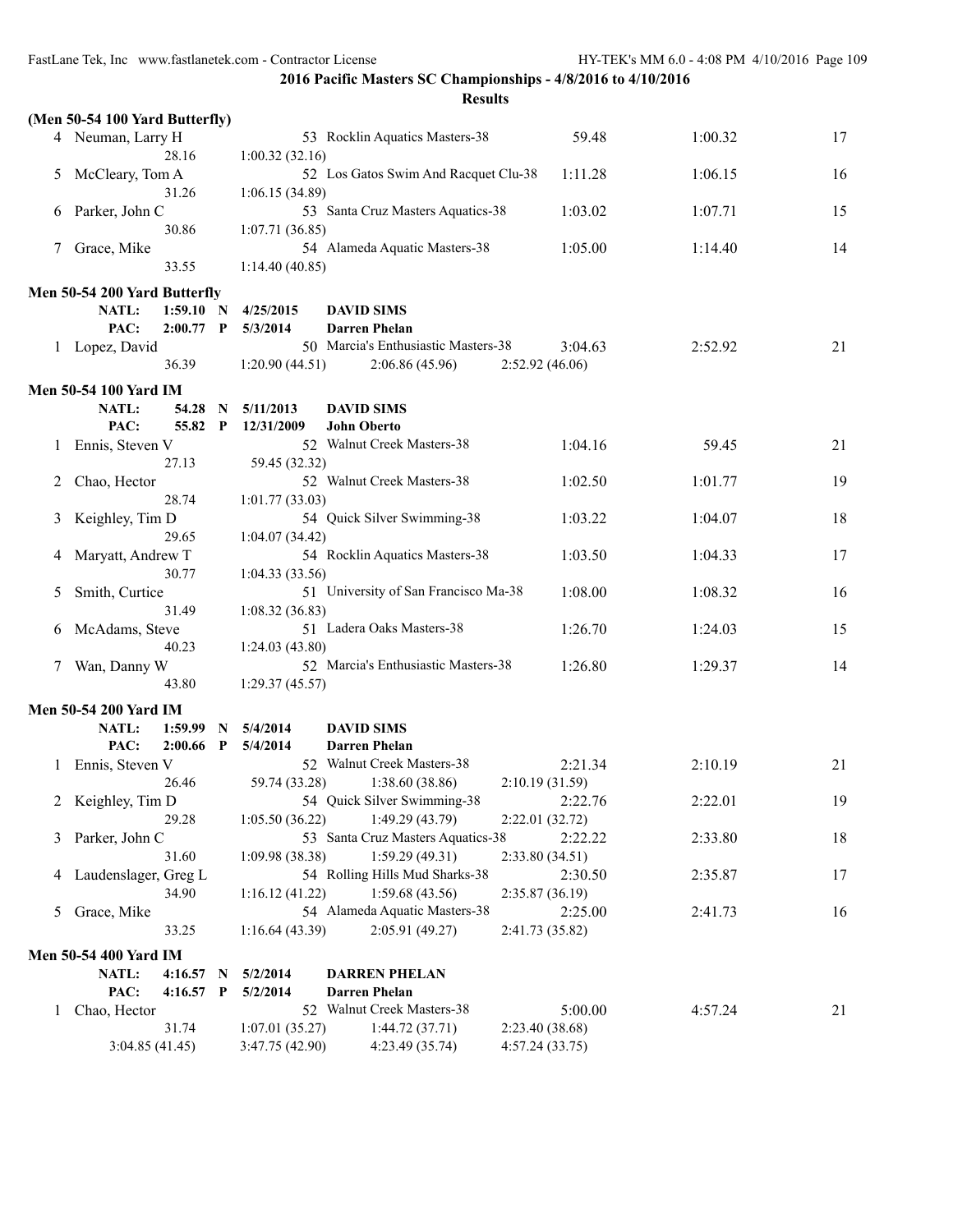|    | (Men 50-54 400 Yard IM)              |                         |                                                |                 |         |    |
|----|--------------------------------------|-------------------------|------------------------------------------------|-----------------|---------|----|
|    | 2 McAdam, Samuel T                   |                         | 50 Davis Aquatic Masters-38                    | 5:12.00         | 5:00.00 | 19 |
|    | 31.13                                | 1:07.63(36.50)          | 1:47.19(39.56)                                 | 2:26.80(39.61)  |         |    |
|    | 3:10.22(43.42)                       | 3:52.41 (42.19)         | 4:27.50 (35.09)                                | 5:00.00(32.50)  |         |    |
| 3  | Nootbaar, Tom T                      |                         | 52 Walnut Creek Masters-38                     | 5:14.99         | 5:19.25 | 18 |
|    | 27.77                                | 1:00.62(32.85)          | 2:35.89 (1:35.27)                              | 3:24.55(48.66)  |         |    |
|    | 4:12.10(47.55)                       | 4:46.52 (34.42)         | 5:19.25(32.73)                                 | 5:19.25()       |         |    |
| 4  | Lopez, David                         |                         | 50 Marcia's Enthusiastic Masters-38            | 5:55.92         | 5:47.05 | 17 |
|    | 36.74                                | 1:19.76(43.02)          | 2:05.42 (45.66)                                | 2:48.19(42.77)  |         |    |
|    | 3:37.43 (49.24)                      | 4:29.99(52.56)          | 5:10.64(40.65)                                 | 5:47.05 (36.41) |         |    |
| 5  | Inchausti, Robert                    |                         | 53 Marcia's Enthusiastic Masters-38            | 7:11.72         | 7:04.59 | 16 |
|    | 50.62                                | 1:48.51 (57.89)         | 2:46.81(58.30)                                 | 3:43.83 (57.02) |         |    |
|    | 4:41.40 (57.57)                      | 5:37.62 (56.22)         | 6:24.78(47.16)                                 | 7:04.59(39.81)  |         |    |
|    |                                      |                         |                                                |                 |         |    |
|    | Men 55-59 50 Yard Freestyle<br>NATL: |                         |                                                |                 |         |    |
|    | 21.82<br>N<br>PAC:<br>P<br>22.77     | 4/30/2000<br>12/31/2008 | <b>RICHARD ABRAHAMS</b><br><b>Jim Griffith</b> |                 |         |    |
|    |                                      |                         | 56 Santa Cruz Masters Aquatics-38              |                 |         |    |
| 1  | Wilson, Kurt E                       |                         |                                                | 23.99           | 23.89   | 21 |
| 2  | Heath, Robert H                      |                         | 59 Manatee Aquatic Masters Inc-38              | 24.00           | 25.12   | 19 |
| 3  | Wagner, Art                          | 55                      | Orinda Country Club Masters-38                 | 25.65           | 26.47   | 18 |
| 4  | Snelgrove, Todd                      | 55                      | Almaden Masters-38                             | 27.70           | 26.60   | 17 |
| 5  | Lee, Stanley H                       | 59                      | Yuba City Masters Swimming-38                  | 27.54           | 28.20   | 16 |
| 6  | Cramer, Steven J                     | 58                      | Marcia's Enthusiastic Masters-38               | 29.00           | 29.20   | 15 |
| 7  | Chew, Thomas C                       | 58                      | Marcia's Enthusiastic Masters-38               | 31.99           | 31.17   | 14 |
| 8  | Hess, Bart R                         | 55                      | Manatee Aquatic Masters Inc-38                 | 30.59           | 31.23   | 13 |
| 9  | Pinto, Harlan A                      | 58                      | Menlo Masters Aka Team Sheeper-38              | 31.05           | 31.30   | 12 |
| 10 | Rentschler, Randy T                  | 55                      | Marcia's Enthusiastic Masters-38               | 40.00           | 32.40   | 11 |
| 11 | Lundgren, Steven T                   | 57                      | University of San Francisco Ma-38              | 34.00           | 33.05   | 10 |
| 12 | Wirth, Douglas H                     |                         | 58 Cal Maritime Academy Masters-38             | 29.82           | 34.80   | 9  |
|    | Men 55-59 100 Yard Freestyle         |                         |                                                |                 |         |    |
|    | NATL:<br>48.37<br>N                  | 4/30/2000               | <b>RICHARD ABRAHAMS</b>                        |                 |         |    |
|    | PAC:<br>50.21<br>P                   | 12/31/2008              | <b>Jim Griffith</b>                            |                 |         |    |
| 1  | Cutting, Steve                       |                         | 58 Tri Valley Masters-38                       | 53.95           | 53.27   | 21 |
|    | 26.15                                | 53.27 (27.12)           |                                                |                 |         |    |
| 2  | Evans, Mark E                        |                         |                                                |                 |         |    |
|    |                                      |                         |                                                |                 |         |    |
|    |                                      |                         | 58 Davis Aquatic Masters-38                    | 53.18           | 53.92   | 19 |
|    | 26.03                                | 53.92 (27.89)           |                                                |                 |         |    |
| 3  | Wilson, Kurt E                       |                         | 56 Santa Cruz Masters Aquatics-38              | 54.50           | 55.87   | 18 |
|    | 26.36                                | 55.87 (29.51)           |                                                |                 |         |    |
| 4  | Snelgrove, Todd                      |                         | 55 Almaden Masters-38                          | 59.04           | 58.67   | 17 |
|    | 28.09                                | 58.67 (30.58)           |                                                |                 |         |    |
| 5  | Woodruff, David L                    |                         | 59 Davis Aquatic Masters-38                    | 1:00.00         | 1:00.40 | 16 |
|    | 29.60                                | 1:00.40(30.80)          |                                                |                 |         |    |
| 6  | O'Brien, Kerry L                     |                         | 59 Walnut Creek Masters-38                     | 59.71           | 1:01.03 | 15 |
|    | 28.26                                | 1:01.03(32.77)          |                                                |                 |         |    |
| 7  | Pinto, Harlan A                      |                         | 58 Menlo Masters Aka Team Sheeper-38           | 1:07.71         | 1:07.43 | 14 |
|    | 32.74                                | 1:07.43(34.69)          |                                                |                 |         |    |
| 8  | Hess, Bart R                         |                         | 55 Manatee Aquatic Masters Inc-38              | 1:09.16         | 1:09.11 | 13 |
|    | 33.36                                | 1:09.11(35.75)          |                                                |                 |         |    |
| 9  | Wirth, Douglas H                     |                         | 58 Cal Maritime Academy Masters-38             | 1:06.95         | 1:10.19 | 12 |
|    | 33.90                                | 1:10.19(36.29)          |                                                |                 |         |    |
| 10 | Chew, Thomas C                       |                         | 58 Marcia's Enthusiastic Masters-38            | 1:12.00         | 1:11.79 | 11 |
|    | 32.78                                | 1:11.79(39.01)          |                                                |                 |         |    |
| 11 | Rentschler, Randy T<br>35.37         | 1:13.64(38.27)          | 55 Marcia's Enthusiastic Masters-38            | 1:25.00         | 1:13.64 | 10 |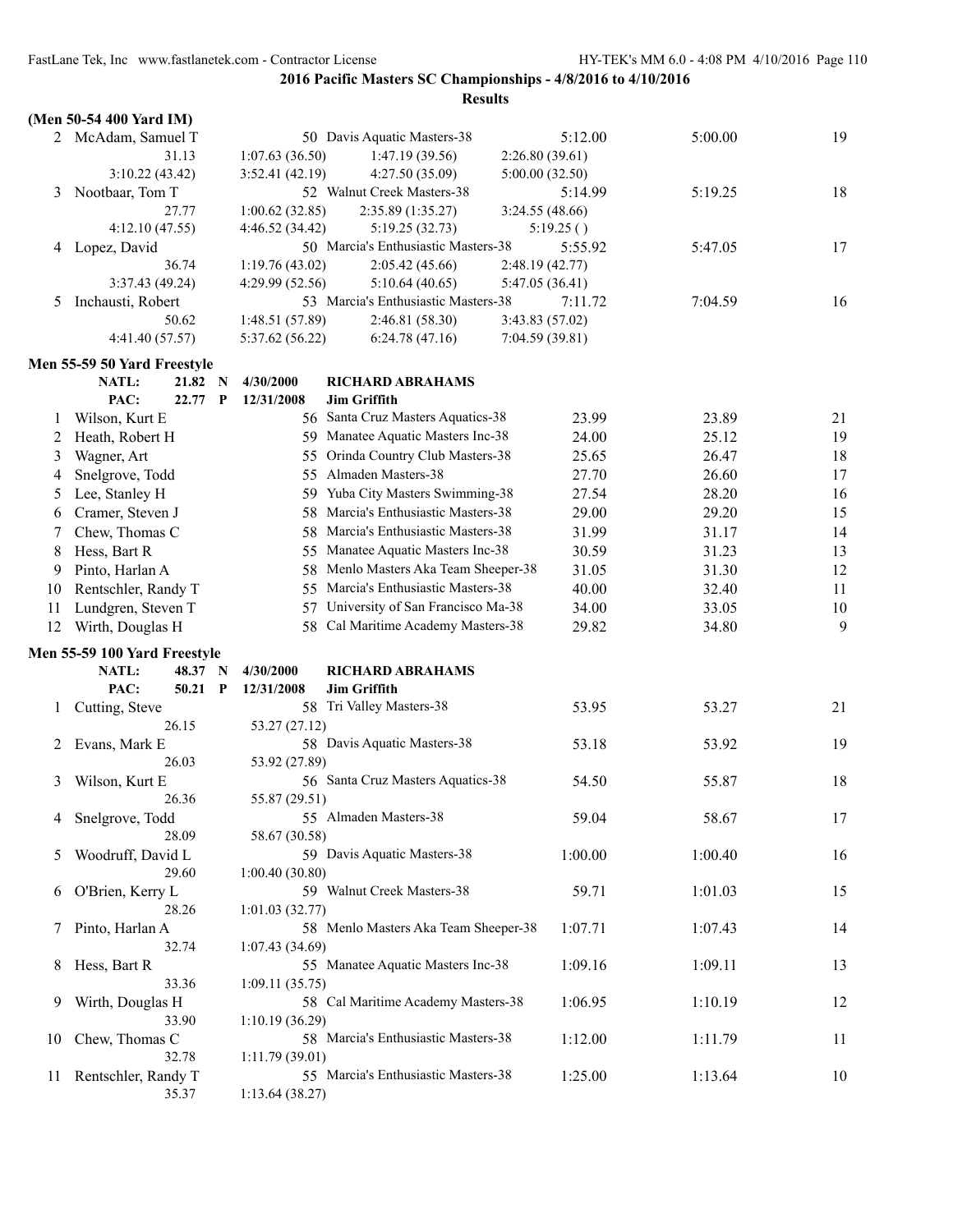|   |                                |                                   | <b>Results</b>                       |                 |         |    |
|---|--------------------------------|-----------------------------------|--------------------------------------|-----------------|---------|----|
|   | (Men 55-59 100 Yard Freestyle) |                                   |                                      |                 |         |    |
|   | 12 Lundgren, Steven T          |                                   | 57 University of San Francisco Ma-38 | 1:20.00         | 1:15.59 | 9  |
|   | 35.23                          | 1:15.59(40.36)                    |                                      |                 |         |    |
|   |                                |                                   |                                      |                 |         |    |
|   | Men 55-59 200 Yard Freestyle   |                                   |                                      |                 |         |    |
|   | $1:48.79$ N<br>NATL:           | 4/10/2010                         | <b>MICHAEL MANN</b>                  |                 |         |    |
|   | $1:53.96$ P<br>PAC:            | 12/31/2009                        | <b>Jim Clemmons</b>                  |                 |         |    |
|   | 1 Cutting, Steve               |                                   | 58 Tri Valley Masters-38             | 2:00.51         | 1:58.23 | 21 |
|   | 27.90                          | 58.24 (30.34)                     | 1:28.80(30.56)                       | 1:58.23(29.43)  |         |    |
|   | 2 O'Brien, Kerry L             |                                   | 59 Walnut Creek Masters-38           | 2:09.00         | 2:05.32 | 19 |
|   | 29.28                          | 1:01.62(32.34)                    | 1:34.22(32.60)                       | 2:05.32(31.10)  |         |    |
|   | 3 Breiter, Steven              |                                   | 59 Marcia's Enthusiastic Masters-38  | 2:12.15         | 2:14.75 | 18 |
|   | 31.02                          | 1:05.10(34.08)                    | 1:40.41(35.31)                       | 2:14.75(34.34)  |         |    |
| 4 | Mahoney, Robert                |                                   | 58 Oakland Barracuda Masters-38      | 2:21.79         | 2:19.55 | 17 |
|   | 32.02                          | 1:07.51(35.49)                    | 1:43.69(36.18)                       | 2:19.55(35.86)  |         |    |
| 5 | Campbell, Chris                |                                   | 55 Mountain View Masters-38          | 2:26.00         | 2:20.54 | 16 |
|   | 32.84                          | 1:07.72(34.88)                    | 1:44.10(36.38)                       | 2:20.54(36.44)  |         |    |
| 6 | Ettinger, Yossi                |                                   | 56 University of San Francisco Ma-38 | 2:45.00         | 2:35.75 | 15 |
|   |                                | 1:15.22()                         | 1:55.73(40.51)                       | 2:35.75(40.02)  |         |    |
|   | Hess, Bart R                   |                                   | 55 Manatee Aquatic Masters Inc-38    | 2:40.14         | 2:38.20 | 14 |
|   | 34.55                          | 1:12.85(38.30)                    | 1:54.65(41.80)                       | 2:38.20(43.55)  |         |    |
| 8 | Tsugawa, Peter                 |                                   | 58 Marcia's Enthusiastic Masters-38  | 2:49.92         | 2:39.63 | 13 |
|   | 37.29                          | 1:18.42(41.13)                    | 2:00.65(42.23)                       | 2:39.63 (38.98) |         |    |
| 9 | Chew, Thomas C                 |                                   | 58 Marcia's Enthusiastic Masters-38  | 2:59.98         | 2:52.21 | 12 |
|   | 37.72                          | 1:21.29(43.57)                    | 2:07.05(45.76)                       | 2:52.21(45.16)  |         |    |
|   | 10 Lundgren, Steven T          |                                   | 57 University of San Francisco Ma-38 | 3:45.00         | 2:58.16 | 11 |
|   | 38.47                          | 1:22.30(43.83)                    | 2:10.81(48.51)                       | 2:58.16(47.35)  |         |    |
|   | 11 Young, Stephen L            |                                   | 57 University of San Francisco Ma-38 | 3:20.00         | 3:10.54 | 10 |
|   | 40.34                          | 1:28.43(48.09)                    | 2:20.73(52.30)                       | 3:10.54(49.81)  |         |    |
|   | 12 Faitos, Ernest D            |                                   | 59 University of San Francisco Ma-38 | 4:00.00         | 3:24.46 | 9  |
|   | 44.64                          | 1:36.00(51.36)                    | 2:29.43(53.43)                       | 3:24.46(55.03)  |         |    |
|   | Men 55-59 500 Yard Freestyle   |                                   |                                      |                 |         |    |
|   | NATL:<br>4:56.82<br>- N        | 4/11/2010                         | <b>MICHAEL MANN</b>                  |                 |         |    |
|   | PAC:<br>$5:09.48$ P            | 12/31/2005                        | <b>Jim Clemmons</b>                  |                 |         |    |
|   | 1 Evans, Mark E                |                                   | 58 Davis Aquatic Masters-38          | 5:20.41         | 5:25.35 | 21 |
|   | 29.71                          | $1:02.22(32.51)$ $1:35.98(33.76)$ |                                      | 2:09.51(33.53)  |         |    |
|   | 2:43.20 (33.69)                | 3:16.93(33.73)                    | 3:50.22(33.29)                       | 4:22.32(32.10)  |         |    |
|   | 4:54.57 (32.25)                | 5:25.35 (30.78)                   |                                      |                 |         |    |
|   | 2 Cutting, Steve               |                                   | 58 Tri Valley Masters-38             | 5:40.01         | 5:27.25 | 19 |
|   | 30.11                          | 1:04.04(33.93)                    | 1:37.50 (33.46)                      | 2:10.88(33.38)  |         |    |
|   | 2:44.40 (33.52)                | 3:17.77(33.37)                    | 3:51.02(33.25)                       | 4:23.87(32.85)  |         |    |
|   | 4:56.33(32.46)                 | 5:27.25 (30.92)                   |                                      |                 |         |    |
| 3 | Tainty, Chris J                |                                   | 56 Santa Cruz Masters Aquatics-38    | 5:45.00         | 5:40.19 | 18 |
|   | 31.94                          | 1:06.46(34.52)                    | 1:40.98(34.52)                       | 2:14.99(34.01)  |         |    |
|   | 2:48.88 (33.89)                | 3:22.48(33.60)                    | 3:56.54(34.06)                       | 4:31.19(34.65)  |         |    |
|   | 5:05.74 (34.55)                | 5:40.19 (34.45)                   |                                      |                 |         |    |
| 4 | Breiter, Steven                |                                   | 59 Marcia's Enthusiastic Masters-38  | 6:10.00         | 5:54.96 | 17 |
|   | 31.11                          | 1:04.92(33.81)                    | 1:40.34(35.42)                       | 2:17.10(36.76)  |         |    |
|   | 2:53.67(36.57)                 | 3:30.28(36.61)                    | 4:06.35(36.07)                       | 4:42.71 (36.36) |         |    |
|   | 5:19.33 (36.62)                | 5:54.96 (35.63)                   |                                      |                 |         |    |
| 5 | Taylor, Ron A                  |                                   | 55 Richmond Plunge Masters-38        | 5:58.45         | 6:02.64 | 16 |
|   | 32.08                          | 1:08.44(36.36)                    | 1:45.44(37.00)                       | 2:23.16(37.72)  |         |    |
|   | 3:00.92 (37.76)                | 3:37.85 (36.93)                   | 4:14.22(36.37)                       | 4:50.68 (36.46) |         |    |
|   | 5:27.45 (36.77)                | 6:02.64(35.19)                    |                                      |                 |         |    |
|   |                                |                                   |                                      |                 |         |    |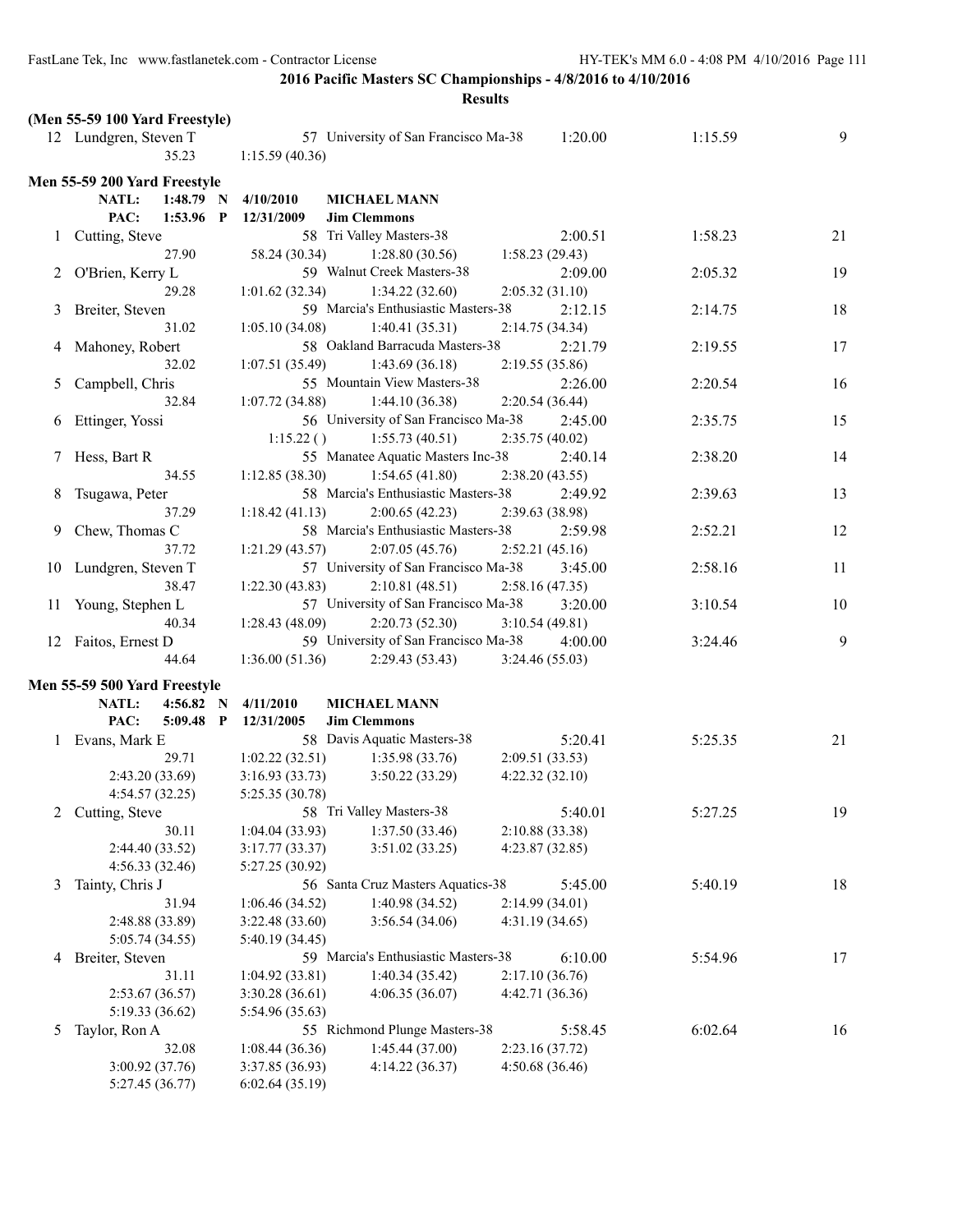|    | (Men 55-59 500 Yard Freestyle)     |                                  |                                                 |                  |          |          |    |
|----|------------------------------------|----------------------------------|-------------------------------------------------|------------------|----------|----------|----|
|    | 6 Nageotte, James K                |                                  | 55 Albany Armada Aquatics Masters-38            |                  | 7:30.00  | 6:56.36  | 15 |
|    | 34.88                              | 1:13.22(38.34)                   | 1:54.07(40.85)                                  | 2:36.28(42.21)   |          |          |    |
|    | 3:19.13(42.85)                     | 4:02.91 (43.78)                  | 4:46.67(43.76)                                  | 5:30.93 (44.26)  |          |          |    |
|    | 6:14.64(43.71)                     | 6:56.36(41.72)                   |                                                 |                  |          |          |    |
| 7  | Ettinger, Yossi                    |                                  | 56 University of San Francisco Ma-38            |                  | 8:00.00  | 7:04.05  | 14 |
|    | 36.63                              | 1:17.15(40.52)                   | 1:59.93(42.78)                                  | 2:43.60(43.67)   |          |          |    |
|    | 3:27.30 (43.70)                    | 4:11.60(44.30)                   | 4:55.74(44.14)                                  | 5:39.77(44.03)   |          |          |    |
|    | 6:23.33(43.56)                     | 7:04.05 (40.72)                  |                                                 |                  |          |          |    |
| 8  | Mitchell, David                    |                                  | 58 University of San Francisco Ma-38            |                  | 8:00.00  | 7:22.99  | 13 |
|    | 44.14                              | 1:27.78(43.64)                   | 2:12.40(44.62)                                  | 2:57.92(45.52)   |          |          |    |
|    | 3:43.30 (45.38)                    | 4:28.81(45.51)                   | 5:13.97(45.16)                                  | 5:58.40(44.43)   |          |          |    |
|    | 6:41.88(43.48)                     | 7:22.99 (41.11)                  |                                                 |                  |          |          |    |
| 9  | Tsugawa, Peter                     |                                  | 58 Marcia's Enthusiastic Masters-38             |                  | 7:58.92  | 7:26.91  | 12 |
|    | 38.12                              | 1:23.75(45.63)                   | 2:09.61(45.86)                                  | 2:55.93(46.32)   |          |          |    |
|    | 4:29.30 (1:33.37)                  | 5:14.85 (45.55)                  | 6:00.21(45.36)                                  | 6:45.43(45.22)   |          |          |    |
|    | 7:27.06(41.63)                     | 7:26.91()                        |                                                 |                  |          |          |    |
| 10 | Hess, Bart R                       |                                  | 55 Manatee Aquatic Masters Inc-38               |                  | 7:30.53  | 7:35.60  | 11 |
|    | 38.22                              | 1:20.81(42.59)                   | 2:06.79(45.98)                                  | 2:54.49 (47.70)  |          |          |    |
|    | 3:43.39(48.90)                     | 4:30.47(47.08)                   | 5:19.73(49.26)                                  | 6:06.27(46.54)   |          |          |    |
|    | 6:53.26(46.99)                     | 7:35.60(42.34)                   |                                                 |                  |          |          |    |
| 11 | Singer, Robert V                   |                                  | 58 University of San Francisco Ma-38            |                  | 8:00.00  | 8:03.51  | 10 |
|    | 41.21                              | 1:26.86(45.65)                   | 2:15.13(48.27)                                  | 3:04.98(49.85)   |          |          |    |
|    | 3:55.83(50.85)                     | 4:46.52 (50.69)                  | 5:37.27(50.75)                                  | 6:28.33(51.06)   |          |          |    |
|    | 7:17.33(49.00)                     | 8:03.51(46.18)                   |                                                 |                  |          |          |    |
|    | Men 55-59 1000 Yard Freestyle      |                                  |                                                 |                  |          |          |    |
|    |                                    |                                  |                                                 |                  |          |          |    |
|    |                                    |                                  |                                                 |                  |          |          |    |
|    | $10:07.36$ N<br><b>NATL:</b>       | 5/14/2006                        | <b>JIM MC CONICA</b>                            |                  |          |          |    |
|    | PAC:<br>$10:33.13$ P               | 12/31/2005                       | <b>Jim Clemmons</b>                             |                  |          |          |    |
|    | 1 Breiter, Steven                  |                                  | 59 Marcia's Enthusiastic Masters-38             |                  | 12:28.22 | 12:27.94 | 21 |
|    | 32.19                              | 1:07.68(35.49)                   | 1:45.19(37.51)                                  | 2:22.91 (37.72)  |          |          |    |
|    | 3:00.66(37.75)                     | 3:38.65(37.99)                   | 4:16.70(38.05)                                  | 4:54.31(37.61)   |          |          |    |
|    | 5:32.07 (37.76)                    | 6:09.98(37.91)                   | 6:47.90 (37.92)                                 | 7:26.10(38.20)   |          |          |    |
|    | 8:04.17(38.07)                     | 8:42.78 (38.61)                  | 9:20.58(37.80)                                  | 9:58.69(38.11)   |          |          |    |
|    | 10:36.79 (38.10)                   | 11:14.94(38.15)                  | 11:52.25(37.31)                                 | 12:27.94 (35.69) |          |          |    |
| 2  | Justeson, Jeff A                   |                                  | 57 Club Hot Tub-38                              |                  | 12:50.00 | 12:39.93 | 19 |
|    | 35.63                              | 1:14.52(38.89)                   | 1:53.57(39.05)                                  | 2:32.22(38.65)   |          |          |    |
|    | 3:11.43(39.21)                     | 3:50.58(39.15)                   | 4:29.36(38.78)                                  | 5:08.35 (38.99)  |          |          |    |
|    | 5:46.69 (38.34)                    | 6:25.42(38.73)                   | 7:03.60(38.18)                                  | 7:41.88 (38.28)  |          |          |    |
|    | 8:19.76 (37.88)                    | 8:57.85 (38.09)                  | 9:35.86 (38.01)                                 | 10:13.56 (37.70) |          |          |    |
| 3  | 10:51.26 (37.70)                   | 11:28.70 (37.44)                 | 12:05.25 (36.55)<br>55 Mountain View Masters-38 | 12:39.93 (34.68) |          |          |    |
|    | Campbell, Chris                    |                                  |                                                 |                  | 13:32.33 | 13:36.18 | 18 |
|    | 35.67                              | 1:14.92(39.25)                   | 1:55.06(40.14)                                  | 2:35.90 (40.84)  |          |          |    |
|    | 3:17.01(41.11)                     | 3:58.77(41.76)                   | 4:39.86 (41.09)                                 | 5:20.98 (41.12)  |          |          |    |
|    | 6:02.32(41.34)                     | 6:43.55(41.23)<br>9:30.74(41.78) | 7:25.72(42.17)                                  | 8:07.31 (41.59)  |          |          |    |
|    | 8:48.96 (41.65)<br>11:34.85(41.19) |                                  | 10:12.30 (41.56)<br>12:56.82 (40.74)            | 10:53.66 (41.36) |          |          |    |
| 4  |                                    | 12:16.08 (41.23)                 | 58 Marcia's Enthusiastic Masters-38             | 13:36.18 (39.36) | 15:42.11 |          |    |
|    | Tsugawa, Peter<br>40.51            | 1:28.26(47.75)                   | 2:17.21(48.95)                                  | 3:07.16(49.95)   |          | 15:43.58 | 17 |
|    | 3:57.10(49.94)                     | 4:46.55 (49.45)                  | 5:36.12 (49.57)                                 | 6:23.96(47.84)   |          |          |    |
|    | 7:12.26(48.30)                     | 7:59.86 (47.60)                  | 8:47.39 (47.53)                                 | 9:34.95 (47.56)  |          |          |    |
|    | 10:22.81 (47.86)                   | 11:10.04(47.23)                  | 11:56.86 (46.82)                                | 12:43.06 (46.20) |          |          |    |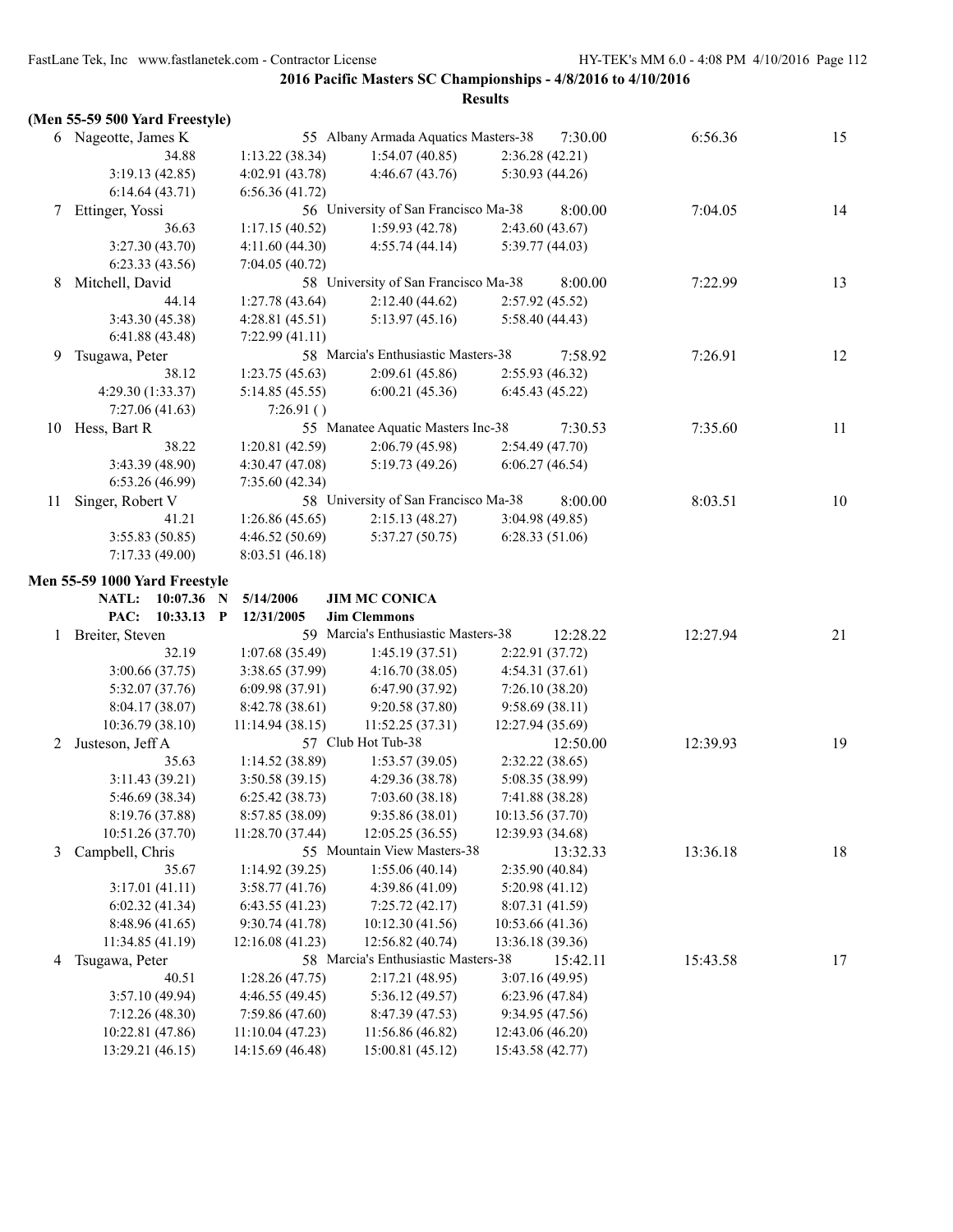|   | (Men 55-59 1000 Yard Freestyle) |                  |                                      |                  |                 |                  |    |
|---|---------------------------------|------------------|--------------------------------------|------------------|-----------------|------------------|----|
|   | 5 Lundgren, Steven T            |                  | 57 University of San Francisco Ma-38 |                  | 17:00.00        | 16:54.22         | 16 |
|   | 40.66                           | 1:27.51(46.85)   | 2:18.76(51.25)                       |                  | 3:11.99(53.23)  |                  |    |
|   | 4:07.85(55.86)                  | 5:04.13 (56.28)  | 5:59.89 (55.76)                      |                  | 6:56.62(56.73)  |                  |    |
|   | 7:52.94 (56.32)                 | 8:48.42 (55.48)  | 9:44.59 (56.17)                      | 10:39.28 (54.69) |                 |                  |    |
|   | 11:34.62 (55.34)                | 12:28.41 (53.79) | 13:22.47 (54.06)                     | 14:16.10 (53.63) |                 |                  |    |
|   | 15:10.02 (53.92)                | 16:04.45 (54.43) | 16:54.22 (49.77)                     |                  | 16:54.22()      |                  |    |
| 6 | Young, Stephen L                |                  | 57 University of San Francisco Ma-38 |                  | 19:00.00        | 18:05.32         | 15 |
|   | 43.64                           | 1:35.70 (52.06)  | 2:30.49 (54.79)                      |                  | 3:25.57 (55.08) |                  |    |
|   | 4:21.38(55.81)                  | 5:16.92 (55.54)  | 6:11.41(54.49)                       |                  | 7:07.09 (55.68) |                  |    |
|   | 8:01.43 (54.34)                 | 8:57.14(55.71)   | 9:52.31 (55.17)                      | 10:47.80 (55.49) |                 |                  |    |
|   | 11:43.28 (55.48)                | 12:38.56 (55.28) | 13:32.43 (53.87)                     | 14:26.79 (54.36) |                 |                  |    |
|   | 15:22.90 (56.11)                | 16:18.95(56.05)  | 17:13.02 (54.07)                     | 18:05.32 (52.30) |                 |                  |    |
|   | Men 55-59 1650 Yard Freestyle   |                  |                                      |                  |                 |                  |    |
|   | <b>NATL:</b><br>$17:11.12$ N    | 5/20/2007        | <b>JIM MC CONICA</b>                 |                  |                 |                  |    |
|   | PAC:<br>17:40.12 P              | 12/31/2005       | <b>Jim Clemmons</b>                  |                  |                 |                  |    |
| 1 | Tainty, Chris J                 |                  | 56 Santa Cruz Masters Aquatics-38    |                  | 19:40.00        | 19:19.66         | 21 |
|   | 32.28                           | 1:06.95(34.67)   | 1:42.31(35.36)                       |                  | 2:17.64(35.33)  |                  |    |
|   | 2:53.00(35.36)                  | 3:28.33 (35.33)  | 4:03.15(34.82)                       |                  | 4:37.89 (34.74) |                  |    |
|   | 5:12.51 (34.62)                 | 5:47.38 (34.87)  | 6:22.23(34.85)                       |                  | 6:57.08(34.85)  |                  |    |
|   | 7:32.07 (34.99)                 | 8:06.85 (34.78)  | 8:41.98 (35.13)                      |                  | 9:16.90(34.92)  |                  |    |
|   | 9:51.92(35.02)                  | 10:27.12 (35.20) | 11:02.14(35.02)                      | 11:37.27(35.13)  |                 |                  |    |
|   | 12:12.93 (35.66)                | 12:48.30 (35.37) | 13:24.08 (35.78)                     | 13:59.77 (35.69) |                 |                  |    |
|   | 14:35.42 (35.65)                | 15:10.81 (35.39) | 15:46.63 (35.82)                     | 16:22.28 (35.65) |                 |                  |    |
|   | 16:58.16 (35.88)                | 17:33.74 (35.58) | 18:09.40 (35.66)                     | 18:44.98 (35.58) |                 | 19:19.66 (34.68) |    |
| 2 | Volpp, Bryan D                  |                  | 58 Walnut Creek Masters-38           |                  | 20:16.00        | 20:03.06         | 19 |
|   | 32.79                           | 1:09.45(36.66)   | 1:46.91(37.46)                       |                  | 2:24.18(37.27)  |                  |    |
|   | 3:01.20(37.02)                  | 3:38.83 (37.63)  | 4:16.15(37.32)                       |                  | 4:53.28 (37.13) |                  |    |
|   | 5:30.56 (37.28)                 | 6:07.65(37.09)   | 6:44.57(36.92)                       |                  | 7:21.61 (37.04) |                  |    |
|   | 7:58.50 (36.89)                 | 8:35.34 (36.84)  | 9:11.74(36.40)                       |                  | 9:48.16 (36.42) |                  |    |
|   | 10:24.30(36.14)                 | 11:00.58(36.28)  | 11:36.86 (36.28)                     | 12:13.22 (36.36) |                 |                  |    |
|   | 12:49.40 (36.18)                | 13:25.30 (35.90) | 14:01.49 (36.19)                     | 14:37.57 (36.08) |                 |                  |    |
|   | 15:14.03 (36.46)                | 15:50.25 (36.22) | 16:26.67 (36.42)                     | 17:03.21 (36.54) |                 |                  |    |
|   | 17:39.69 (36.48)                | 18:15.90 (36.21) | 18:52.27 (36.37)                     | 19:28.87 (36.60) |                 | 20:03.06 (34.19) |    |
| 3 | Breiter, Steven                 |                  | 59 Marcia's Enthusiastic Masters-38  |                  | 21:16.10        | 21:02.13         | 18 |
|   | 33.46                           | 1:10.12(36.66)   | 1:47.78(37.66)                       |                  | 2:25.83(38.05)  |                  |    |
|   | 3:04.26(38.43)                  | 3:42.82 (38.56)  | 4:21.35(38.53)                       |                  | 4:59.87 (38.52) |                  |    |
|   | 5:38.54 (38.67)                 | 6:16.53(37.99)   | 6:54.70(38.17)                       |                  | 7:32.68 (37.98) |                  |    |
|   | 8:10.71 (38.03)                 | 8:48.60 (37.89)  | 9:26.73(38.13)                       | 10:04.82 (38.09) |                 |                  |    |
|   | 10:42.65 (37.83)                | 11:20.73 (38.08) | 11:58.61 (37.88)                     | 12:36.56 (37.95) |                 |                  |    |
|   | 13:15.10 (38.54)                | 13:53.58 (38.48) | 14:32.39 (38.81)                     | 15:11.27 (38.88) |                 |                  |    |
|   | 15:50.28 (39.01)                | 16:28.32 (38.04) | 17:07.27 (38.95)                     | 17:46.02(38.75)  |                 |                  |    |
|   | 18:24.93 (38.91)                | 19:04.77 (39.84) | 19:45.17 (40.40)                     | 20:24.29 (39.12) |                 | 21:02.13 (37.84) |    |
| 4 | Taylor, Ron A                   |                  | 55 Richmond Plunge Masters-38        |                  | 21:29.21        | 21:02.65         | 17 |
|   | 33.79                           | 1:11.57(37.78)   | 1:50.44(38.87)                       |                  | 2:29.25(38.81)  |                  |    |
|   | 3:07.69 (38.44)                 | 3:46.05 (38.36)  | 4:24.08(38.03)                       |                  | 5:02.28 (38.20) |                  |    |
|   | 5:40.15 (37.87)                 | 6:17.95(37.80)   | 6:55.78(37.83)                       |                  | 7:33.67 (37.89) |                  |    |
|   | 8:11.45 (37.78)                 | 8:48.95 (37.50)  | 9:26.42(37.47)                       | 10:04.43 (38.01) |                 |                  |    |
|   | 10:43.07 (38.64)                | 11:21.61 (38.54) | 11:59.96 (38.35)                     | 12:38.54 (38.58) |                 |                  |    |
|   | 13:17.61 (39.07)                | 13:56.31 (38.70) | 14:34.99 (38.68)                     | 15:13.90 (38.91) |                 |                  |    |
|   | 15:52.62 (38.72)                | 16:31.46 (38.84) | 17:10.49 (39.03)                     | 17:49.89 (39.40) |                 |                  |    |
|   | 18:29.06 (39.17)                | 19:07.94 (38.88) | 19:46.69 (38.75)                     | 20:25.64 (38.95) |                 | 21:02.65 (37.01) |    |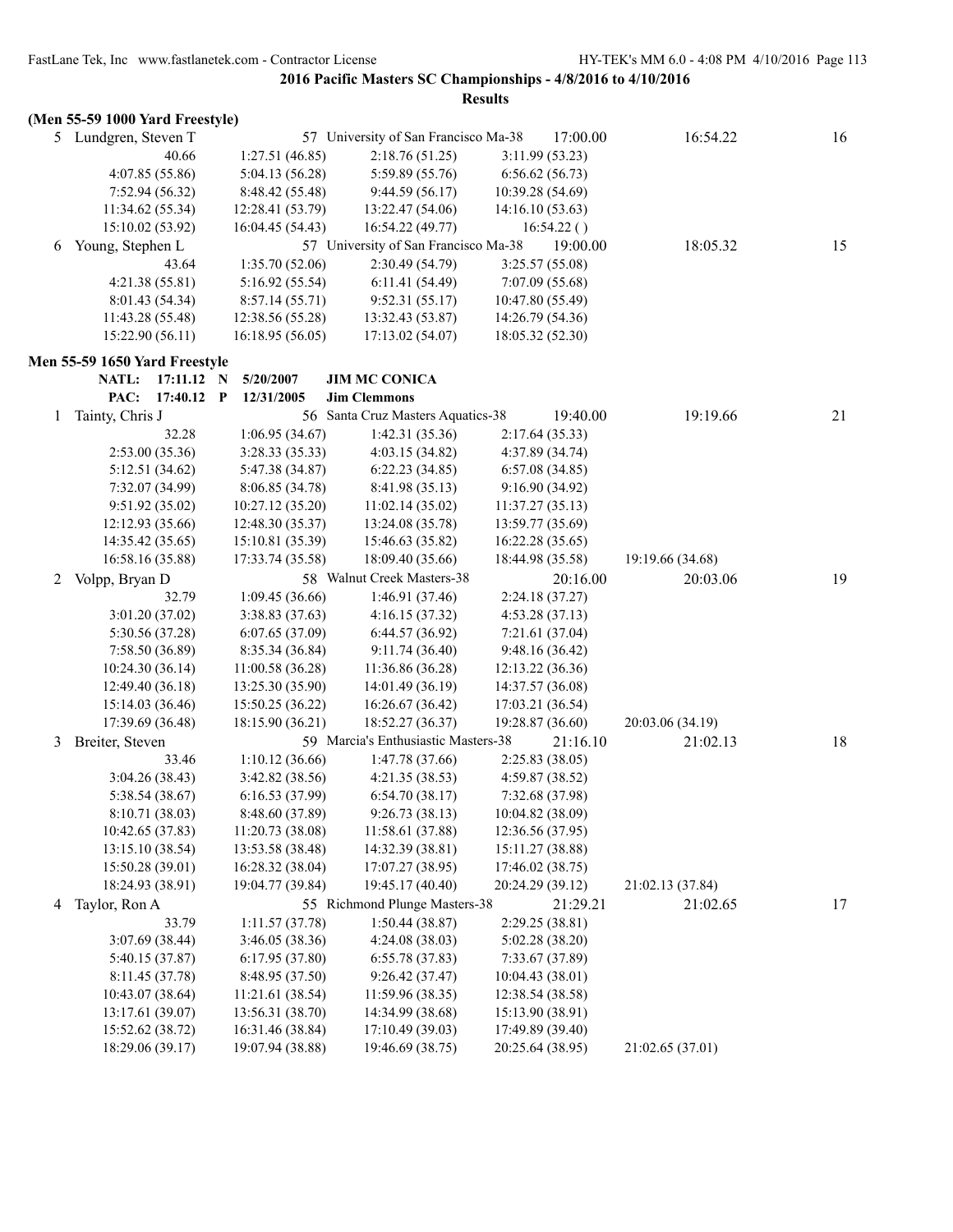|    | (Men 55-59 1650 Yard Freestyle)   |                                      |                                               |                                      |                    |    |
|----|-----------------------------------|--------------------------------------|-----------------------------------------------|--------------------------------------|--------------------|----|
|    | 5 Coombs, Craig J                 |                                      | 55 Marcia's Enthusiastic Masters-38           | 23:47.00                             | 23:15.07           | 16 |
|    | 37.86                             | 1:20.83(42.97)                       | 2:02.90(42.07)                                | 2:45.12 (42.22)                      |                    |    |
|    | 3:28.15(43.03)                    | 4:11.72(43.57)                       | 4:54.55(42.83)                                | 5:37.61 (43.06)                      |                    |    |
|    | 6:20.56(42.95)                    | 7:02.77(42.21)                       | 7:45.10(42.33)                                | 8:27.45(42.35)                       |                    |    |
|    | 9:10.60(43.15)                    | 9:52.92(42.32)                       | 10:35.25 (42.33)                              | 11:17.43 (42.18)                     |                    |    |
|    | 12:00.16(42.73)                   | 12:41.91 (41.75)                     | 13:24.82 (42.91)                              | 14:50.05 (1:25.23)                   |                    |    |
|    | 15:33.00 (42.95)                  | 16:14.62 (41.62)                     | 16:57.36 (42.74)                              | 17:39.59 (42.23)                     |                    |    |
|    | 18:22.22 (42.63)                  | 19:05.52 (43.30)                     | 19:47.48 (41.96)                              | 20:29.03 (41.55)                     |                    |    |
|    | 21:12.04 (43.01)                  | 21:54.13 (42.09)                     | 22:35.67 (41.54)                              | 23:15.07 (39.40)                     | 23:15.07()         |    |
| 6  | Lapin, Donald J                   |                                      | 59 University of San Francisco Ma-38          | 35:00.00                             | 23:36.87           | 15 |
|    | 42.90                             | 1:25.37(42.47)                       | 2:08.45(43.08)                                | 2:50.80(42.35)                       |                    |    |
|    | 3:33.34(42.54)                    | 4:15.72(42.38)                       | 4:58.93(43.21)                                | 5:41.25 (42.32)                      |                    |    |
|    | 6:23.89(42.64)                    | 7:06.49(42.60)                       | 7:48.85 (42.36)                               | 8:31.22 (42.37)                      |                    |    |
|    | 9:13.76(42.54)                    | 9:56.15(42.39)                       | 10:38.46 (42.31)                              | 11:20.81(42.35)                      |                    |    |
|    | 12:03.00 (42.19)                  | 12:45.22 (42.22)                     | 13:27.01 (41.79)                              | 14:08.54 (41.53)                     |                    |    |
|    | 14:50.46 (41.92)                  | 15:32.43 (41.97)                     | 16:14.58(42.15)                               | 16:56.68 (42.10)                     |                    |    |
|    | 17:38.73(42.05)                   | 18:20.45 (41.72)                     | 19:01.95 (41.50)                              | 19:43.30 (41.35)                     |                    |    |
|    | 20:24.59 (41.29)                  | 21:05.77 (41.18)                     | 21:46.86 (41.09)                              | 22:28.16 (41.30)                     | 23:36.87 (1:08.71) |    |
| 7  | Pinto, Harlan A                   |                                      | 58 Menlo Masters Aka Team Sheeper-38 24:28.76 |                                      | 23:54.51           | 14 |
|    | 37.72                             | 1:19.57(41.85)                       | 2:03.06(43.49)                                | 3:29.64 (1:26.58)                    |                    |    |
|    | 4:12.66(43.02)                    | 4:56.20(43.54)                       | 5:40.09 (43.89)                               | 6:22.79(42.70)                       |                    |    |
|    | 7:06.46(43.67)                    | 7:49.40 (42.94)                      | 8:32.72 (43.32)                               | 9:16.18(43.46)                       |                    |    |
|    | 9:59.89(43.71)                    | 10:43.72 (43.83)                     | 11:27.15(43.43)                               | 12:10.05(42.90)                      |                    |    |
|    | 12:53.57 (43.52)                  | 13:37.73 (44.16)                     | 14:21.13 (43.40)                              | 15:04.42 (43.29)                     |                    |    |
|    | 15:48.18 (43.76)                  | 16:31.38 (43.20)                     | 17:15.66 (44.28)                              | 17:59.54 (43.88)                     |                    |    |
|    | 18:43.53 (43.99)                  | 19:27.82 (44.29)                     | 20:11.71 (43.89)                              | 20:56.48 (44.77)                     |                    |    |
|    | 21:40.96 (44.48)                  | 22:25.60 (44.64)                     | 23:10.39 (44.79)                              | 23:54.51 (44.12)                     | 23:54.51()         |    |
| 8  | Ettinger, Yossi                   |                                      | 56 University of San Francisco Ma-38          | 28:00.00                             | 24:01.71           | 13 |
|    | 39.48                             | 1:23.39(43.91)                       | 2:07.52(44.13)                                | 2:52.33(44.81)                       |                    |    |
|    | 3:37.17(44.84)                    | 4:22.15 (44.98)                      | 5:06.76(44.61)                                | 5:51.40 (44.64)                      |                    |    |
|    | 6:36.09(44.69)                    | 7:21.03 (44.94)                      | 8:05.34(44.31)                                | 8:49.34 (44.00)                      |                    |    |
|    | 9:33.33 (43.99)                   | 10:16.93 (43.60)                     | 11:00.88 (43.95)                              | 11:44.27 (43.39)                     |                    |    |
|    | 12:27.87 (43.60)                  | 13:11.61 (43.74)                     | 13:55.11 (43.50)                              | 14:38.14 (43.03)                     |                    |    |
|    | 15:21.80 (43.66)                  | 16:05.43 (43.63)                     | 16:48.53(43.10)                               | 17:31.92 (43.39)                     |                    |    |
|    | 18:15.23 (43.31)                  | 18:58.71 (43.48)                     | 19:42.41 (43.70)                              | 20:26.28 (43.87)                     |                    |    |
|    | 21:10.05 (43.77)                  | 21:53.78 (43.73)                     | 22:37.39 (43.61)                              | 23:20.18 (42.79)                     | 24:01.71 (41.53)   |    |
| 9  | Cramer, Steven J                  |                                      | 58 Marcia's Enthusiastic Masters-38           | 28:00.00                             | 27:35.32           |    |
|    |                                   | 2:09.74 (1:32.12)                    | 2:58.61 (48.87)                               | 3:46.70 (48.09)                      |                    | 12 |
|    | 37.62                             | 5:23.80 (48.77)                      | 7:51.90 (2:28.10)                             | 8:40.97 (49.07)                      |                    |    |
|    | 4:35.03(48.33)<br>9:30.31 (49.34) |                                      |                                               |                                      |                    |    |
|    | 12:46.63 (48.98)                  | 10:19.89 (49.58)                     | 11:08.25(48.36)                               | 11:57.65 (49.40)<br>15:14.72 (49.27) |                    |    |
|    | 16:04.03 (49.31)                  | 13:36.18 (49.55)<br>16:54.24 (50.21) | 14:25.45 (49.27)                              | 18:33.66 (50.52)                     |                    |    |
|    | 19:22.47 (48.81)                  | 20:12.99 (50.52)                     | 17:43.14 (48.90)<br>21:03.71 (50.72)          | 21:52.43 (48.72)                     |                    |    |
|    | 22:40.94 (48.51)                  | 23:31.06 (50.12)                     | 24:20.27 (49.21)                              | 25:10.10 (49.83)                     |                    |    |
|    | 26:00.13 (50.03)                  | 26:48.42 (48.29)                     | 27:35.32 (46.90)                              |                                      |                    |    |
|    |                                   |                                      |                                               |                                      |                    |    |
| 10 | Young, Stephen L                  |                                      | 57 University of San Francisco Ma-38          | 32:00.00                             | 30:17.73           | 11 |
|    | 41.57                             | 1:30.05 (48.48)                      | 2:22.50(52.45)                                | 3:17.84(55.34)                       |                    |    |
|    | 4:11.72 (53.88)                   | 5:05.40 (53.68)                      | 6:01.23(55.83)                                | 6:56.45(55.22)                       |                    |    |
|    | 7:52.60(56.15)                    | 8:48.80 (56.20)                      | 9:43.95 (55.15)                               | 10:40.40 (56.45)                     |                    |    |
|    | 11:38.19(57.79)                   | 12:34.95 (56.76)                     | 13:28.62 (53.67)                              | 14:21.76 (53.14)                     |                    |    |
|    | 15:18.85 (57.09)                  | 16:14.38 (55.53)                     | 17:09.49 (55.11)                              | 18:04.42 (54.93)                     |                    |    |
|    | 18:58.94 (54.52)                  | 19:56.89 (57.95)                     | 20:54.86 (57.97)                              | 21:54.17 (59.31)                     |                    |    |
|    | 22:52.23 (58.06)                  | 23:49.88 (57.65)                     | 24:43.42 (53.54)                              | 25:42.08 (58.66)                     |                    |    |
|    | 26:39.32 (57.24)                  | 27:35.37 (56.05)                     | 28:29.14 (53.77)                              | 29:25.14 (56.00)                     | 30:17.73 (52.59)   |    |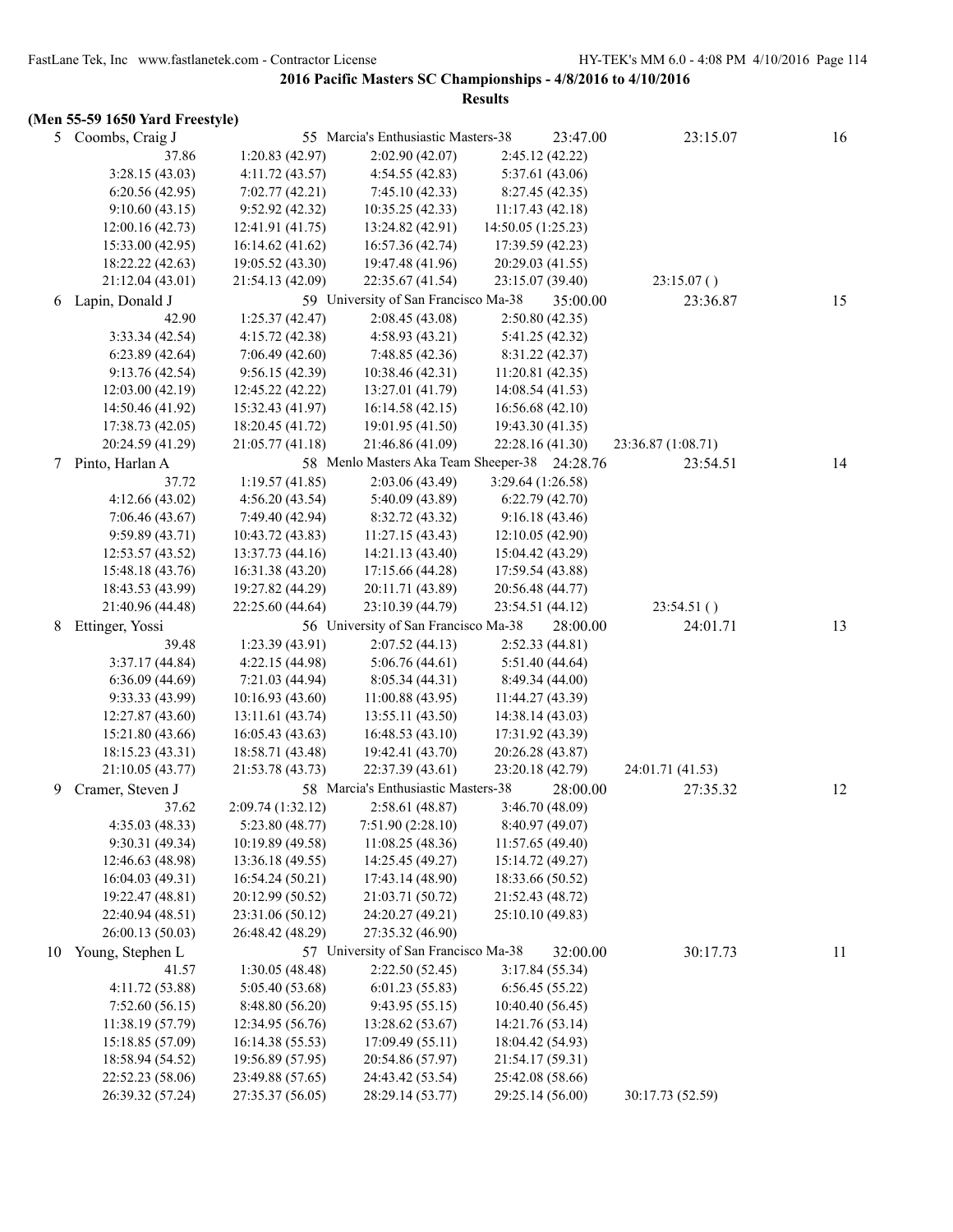|         | (Men 55-59 1650 Yard Freestyle) |             |              |                  |                                      |                  |                 |                  |    |
|---------|---------------------------------|-------------|--------------|------------------|--------------------------------------|------------------|-----------------|------------------|----|
|         | 11 Faitos, Ernest D             |             |              |                  | 59 University of San Francisco Ma-38 |                  | 34:00.00        | 31:06.74         | 10 |
|         |                                 | 47.00       |              | 1:38.51(51.51)   | 2:32.69(54.18)                       |                  | 3:28.71(56.02)  |                  |    |
|         | 4:26.43 (57.72)                 |             |              | 5:24.54(58.11)   | 6:22.64(58.10)                       |                  | 7:19.93(57.29)  |                  |    |
|         | 8:17.19(57.26)                  |             |              | 9:13.72(56.53)   | 10:10.35 (56.63)                     | 11:07.28(56.93)  |                 |                  |    |
|         | 12:02.72 (55.44)                |             |              | 12:59.31 (56.59) | 13:55.63 (56.32)                     | 14:52.44 (56.81) |                 |                  |    |
|         | 15:48.30 (55.86)                |             |              | 16:44.32 (56.02) | 17:40.10 (55.78)                     | 18:36.15 (56.05) |                 |                  |    |
|         | 19:32.84 (56.69)                |             |              | 20:29.05 (56.21) | 21:25.95 (56.90)                     | 22:23.38 (57.43) |                 |                  |    |
|         | 23:20.57 (57.19)                |             |              | 24:17.96 (57.39) | 25:16.22 (58.26)                     | 26:15.52 (59.30) |                 |                  |    |
|         | 27:13.73 (58.21)                |             |              | 28:10.35 (56.62) | 29:08.59 (58.24)                     | 30:08.19 (59.60) |                 | 31:06.74 (58.55) |    |
|         | Men 55-59 50 Yard Backstroke    |             |              |                  |                                      |                  |                 |                  |    |
|         | <b>NATL:</b>                    | 25.71       | $\mathbf N$  | 2/28/2016        | <b>STEVE WOOD</b>                    |                  |                 |                  |    |
|         | PAC:                            | 26.62       | $\mathbf{P}$ | 6/30/2011        | <b>Philipp Djang</b>                 |                  |                 |                  |    |
| 1       | Heath, Robert H                 |             |              |                  | 59 Manatee Aquatic Masters Inc-38    |                  | 28.50           | 29.19            | 21 |
| 2       | Cutting, Steve                  |             |              |                  | 58 Tri Valley Masters-38             |                  | 29.25           | 29.30            | 19 |
| 3       | Tainty, Chris J                 |             |              | 56.              | Santa Cruz Masters Aquatics-38       |                  | 31.00           | 30.31            | 18 |
| 4       | Halbrecht, Kenneth A            |             |              | 55               | Walnut Creek Masters-38              |                  | 33.00           | 30.48            | 17 |
| 5       | Ottati, Dean                    |             |              |                  | 55 Walnut Creek Masters-38           |                  | 35.00           | 31.74            | 16 |
| 6       | Schindler, Tom H                |             |              |                  | 59 Club Hot Tub-38                   |                  | 32.50           | 32.37            | 15 |
|         | Singer, Robert V                |             |              |                  | 58 University of San Francisco Ma-38 |                  | 34.00           | 38.74            | 14 |
| 8       | Rentschler, Randy T             |             |              |                  | 55 Marcia's Enthusiastic Masters-38  |                  | 55.00           | 43.02            | 13 |
| $---$   | Ettinger, Yossi                 |             |              |                  | 56 University of San Francisco Ma-38 |                  | 1:00.00         | DQ               |    |
|         |                                 |             |              |                  |                                      |                  |                 |                  |    |
|         | Men 55-59 100 Yard Backstroke   |             |              |                  |                                      |                  |                 |                  |    |
|         | <b>NATL:</b>                    | 54.88       | N            | 2/28/2016        | <b>STEVE WOOD</b>                    |                  |                 |                  |    |
|         | PAC:                            | 58.01 P     |              | 6/30/2011        | <b>Philipp Djang</b>                 |                  |                 |                  |    |
| $\perp$ | Cutting, Steve                  |             |              |                  | 58 Tri Valley Masters-38             |                  | 1:03.50         | 1:03.03          | 21 |
|         |                                 | 30.71       |              | 1:03.03(32.32)   |                                      |                  |                 |                  |    |
| 2       | Heath, Robert H                 |             |              |                  | 59 Manatee Aquatic Masters Inc-38    |                  | 1:02.50         | 1:04.06          | 19 |
|         |                                 | 31.63       |              | 1:04.06(32.43)   |                                      |                  |                 |                  |    |
| 3       | Schindler, Tom H                |             |              |                  | 59 Club Hot Tub-38                   |                  | 1:14.00         | 1:10.79          | 18 |
|         |                                 | 33.64       |              | 1:10.79(37.15)   |                                      |                  |                 |                  |    |
| 4       | O'Brien, Kerry L                |             |              |                  | 59 Walnut Creek Masters-38           |                  | 1:11.00         | 1:12.22          | 17 |
|         |                                 | 35.37       |              | 1:12.22(36.85)   |                                      |                  |                 |                  |    |
| 5       | Conner, Christopher P           |             |              |                  | 55 Walnut Creek Masters-38           |                  | 1:24.57         | 1:20.32          | 16 |
|         |                                 | 40.89       |              | 1:20.32(39.43)   |                                      |                  |                 |                  |    |
| 6       | Chew, Thomas C                  |             |              |                  | 58 Marcia's Enthusiastic Masters-38  |                  | 1:29.99         | 1:32.19          | 15 |
|         |                                 | 45.37       |              | 1:32.19 (46.82)  |                                      |                  |                 |                  |    |
|         | Men 55-59 200 Yard Backstroke   |             |              |                  |                                      |                  |                 |                  |    |
|         | NATL:                           | $2:03.14$ N |              | 3/31/2012        | <b>TOM BARTON</b>                    |                  |                 |                  |    |
|         | PAC:                            | $2:07.54$ P |              | 12/31/2004       | <b>Tod Spieker</b>                   |                  |                 |                  |    |
| $\perp$ | Cutting, Steve                  |             |              |                  | 58 Tri Valley Masters-38             |                  | 2:22.22         | 2:14.94          | 21 |
|         |                                 | 32.73       |              | 1:06.90(34.17)   | 1:41.30(34.40)                       |                  | 2:14.94(33.64)  |                  |    |
| 2       | Tainty, Chris J                 |             |              |                  | 56 Santa Cruz Masters Aquatics-38    |                  | 2:26.50         | 2:20.27          | 19 |
|         |                                 | 33.82       |              | 1:10.12(36.30)   | 1:46.04(35.92)                       |                  | 2:20.27(34.23)  |                  |    |
| 3       | Taylor, Ron A                   |             |              |                  | 55 Richmond Plunge Masters-38        |                  | 2:24.18         | 2:23.33          | 18 |
|         |                                 | 34.07       |              | 1:10.81(36.74)   | 1:47.49 (36.68)                      |                  | 2:23.33 (35.84) |                  |    |
| 4       | Evans, Mark E                   |             |              |                  | 58 Davis Aquatic Masters-38          |                  | 2:25.00         | 2:24.72          | 17 |
|         |                                 | 35.01       |              | 1:12.22 (37.21)  | 1:48.83(36.61)                       |                  | 2:24.72 (35.89) |                  |    |
| 5       | Schmitz, John                   |             |              |                  | 55 Los Altos Mountain View Master-38 |                  | 2:40.00         | 2:32.02          | 16 |
|         |                                 | 36.88       |              | 1:15.46(38.58)   | 1:54.09(38.63)                       |                  | 2:32.02 (37.93) |                  |    |
| 6       | Justeson, Jeff A                |             |              |                  | 57 Club Hot Tub-38                   |                  | 2:32.00         | 2:35.50          | 15 |
|         |                                 | 37.97       |              | 1:16.56(38.59)   | 1:56.56(40.00)                       |                  | 2:35.50 (38.94) |                  |    |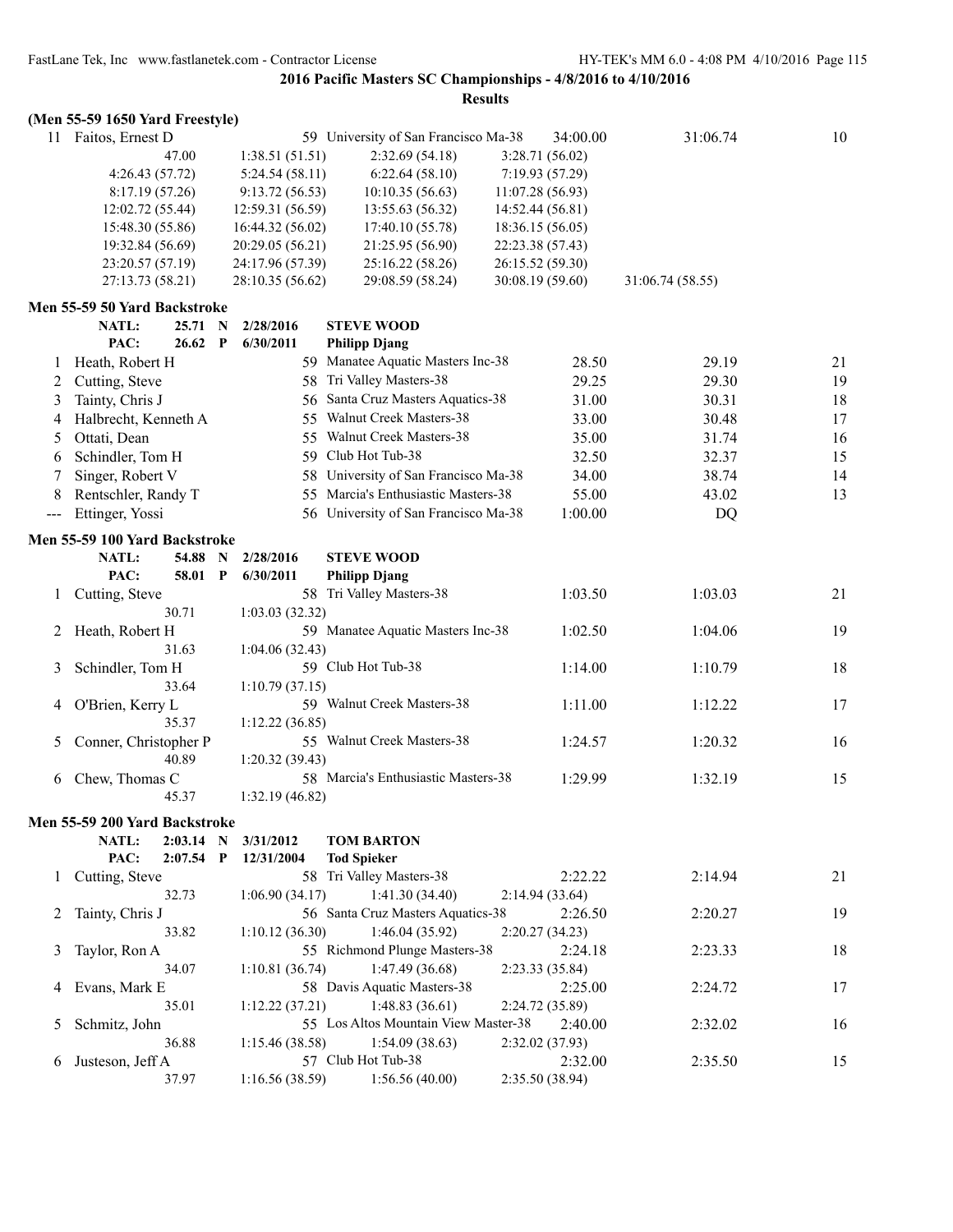|              | (Men 55-59 200 Yard Backstroke)                  |                                            |                                        |         |         |    |
|--------------|--------------------------------------------------|--------------------------------------------|----------------------------------------|---------|---------|----|
|              | Schindler, Tom H                                 |                                            | 59 Club Hot Tub-38                     | 2:48.00 | 2:42.55 | 14 |
|              | 39.27                                            | 1:19.77(40.50)                             | 2:00.70 (40.93)<br>2:42.55(41.85)      |         |         |    |
| 8            | Pinto, Harlan A                                  |                                            | 58 Menlo Masters Aka Team Sheeper-38   | 3:26.05 | 3:01.98 | 13 |
|              | 43.85                                            | 1:29.80 (45.95)                            | 2:16.89(47.09)<br>3:01.98(45.09)       |         |         |    |
| 9            | Campbell, Chris                                  |                                            | 55 Mountain View Masters-38            | 3:00.00 | 3:07.79 | 12 |
|              | 45.33                                            | 1:32.46(47.13)                             | 3:07.79(47.85)<br>2:19.94(47.48)       |         |         |    |
|              | Men 55-59 50 Yard Breaststroke                   |                                            |                                        |         |         |    |
|              | NATL:<br>27.60                                   | N<br>3/12/2016                             | <b>DAVID GUTHRIE</b>                   |         |         |    |
|              | PAC:<br>28.71 P                                  | 12/31/2003                                 | Don Mc Kenzie                          |         |         |    |
| 1            | Halbrecht, Kenneth A                             |                                            | 55 Walnut Creek Masters-38             | 33.00   | 32.31   | 21 |
| 2            | Woodruff, David L                                |                                            | 59 Davis Aquatic Masters-38            | 34.27   | 34.97   | 19 |
| 3            | Pinto, Harlan A                                  |                                            | 58 Menlo Masters Aka Team Sheeper-38   | 35.19   | 35.05   | 18 |
| 4            | Ottati, Dean                                     |                                            | 55 Walnut Creek Masters-38             | 38.00   | 35.54   | 17 |
| 5            | Tulin, Bill                                      | 57                                         | Tamalpais Aquatic Masters-38           | 35.40   | 35.55   | 16 |
| 6            | Lee, Stanley H                                   |                                            | 59 Yuba City Masters Swimming-38       | 35.48   | 36.31   | 15 |
| 7            | Lonzo, Tom J                                     | 56                                         | Walnut Creek Masters-38                | 35.29   | 37.26   | 14 |
| 8            | Diers, Phil J                                    | 59                                         | San Francisco Tsunami Masters-38       | 58.61   | 41.39   | 13 |
| 9            | Chew, Thomas C                                   | 58                                         | Marcia's Enthusiastic Masters-38       | 44.44   | 42.29   | 12 |
| 10           | Young, Stephen L                                 | 57                                         | University of San Francisco Ma-38      | 55.00   | 58.59   | 11 |
|              |                                                  |                                            |                                        |         |         |    |
|              | Men 55-59 100 Yard Breaststroke                  |                                            |                                        |         |         |    |
|              | NATL:<br>$1:00.91$ N                             | 3/12/2016                                  | <b>DAVID GUTHRIE</b>                   |         |         |    |
|              | PAC:<br>$1:03.22$ P                              | 12/31/2001                                 | <b>Robert Strand</b>                   |         |         |    |
| 1            | Ewing, Jack                                      |                                            | 55 University of San Francisco Ma-38   | 1:12.55 | 1:11.45 | 21 |
|              | 32.94                                            | 1:11.45(38.51)                             | 55 Richmond Plunge Masters-38          |         |         |    |
| 2            | Taylor, Ron A<br>38.27                           |                                            |                                        | 1:15.88 | 1:19.50 | 19 |
| 3            | Pinto, Harlan A                                  | 1:19.50(41.23)                             | 58 Menlo Masters Aka Team Sheeper-38   | 1:22.36 | 1:20.92 | 18 |
|              | 37.27                                            | 1:20.92(43.65)                             |                                        |         |         |    |
| 4            | Conner, Christopher P                            |                                            | 55 Walnut Creek Masters-38             | 1:27.19 | 1:25.13 | 17 |
|              | 41.20                                            | 1:25.13(43.93)                             |                                        |         |         |    |
| 5            | Chew, Thomas C                                   |                                            | 58 Marcia's Enthusiastic Masters-38    | 1:35.00 | 1:33.52 | 16 |
|              | 46.09                                            | 1:33.52(47.43)                             |                                        |         |         |    |
| 6            | Young, Stephen L                                 |                                            | 57 University of San Francisco Ma-38   | 2:05.00 | 2:12.73 | 15 |
|              | 1:03.04                                          | 2:12.73(1:09.69)                           |                                        |         |         |    |
|              |                                                  |                                            |                                        |         |         |    |
|              | Men 55-59 200 Yard Breaststroke                  |                                            | <b>DAVID GUTHRIE</b>                   |         |         |    |
|              | NATL: 2:16.14 N 3/12/2016<br>PAC:<br>$2:20.49$ P | 12/31/2001                                 | <b>Robert Strand</b>                   |         |         |    |
| 1            | Evans, Mark E                                    |                                            | 58 Davis Aquatic Masters-38            | 2:45.00 | 2:45.10 | 21 |
|              | 38.43                                            | 1:20.76(42.33)                             | 2:03.71(42.95)<br>2:45.10(41.39)       |         |         |    |
| 2            | Nageotte, James K                                |                                            | 55 Albany Armada Aquatics Masters-38   | 3:10.00 | 3:09.51 | 19 |
|              | 42.14                                            | 1:30.18 (48.04)                            | 2:19.78(49.60)<br>3:09.51 (49.73)      |         |         |    |
| 3            | Mitchell, David                                  |                                            | 58 University of San Francisco Ma-38   | 3:30.00 | 3:23.64 | 18 |
|              | 49.68                                            | 1:40.66 (50.98)                            | 2:33.77(53.11)<br>3:23.64(49.87)       |         |         |    |
| 4            | Young, Stephen L                                 |                                            | 57 University of San Francisco Ma-38   | 4:30.00 | 4:45.85 | 17 |
|              | 1:01.20                                          | 2:12.58 (1:11.38)                          | 3:29.06 (1:16.48)<br>4:45.85 (1:16.79) |         |         |    |
|              |                                                  |                                            |                                        |         |         |    |
|              | Men 55-59 50 Yard Butterfly                      |                                            |                                        |         |         |    |
|              | NATL:<br>24.13<br>PAC:<br>24.52                  | 4/26/2015<br>N<br>$\mathbf{P}$<br>5/9/2013 | <b>BRUCE KONE</b><br>Paul V. Carter    |         |         |    |
| $\mathbf{I}$ | Heath, Robert H                                  |                                            | 59 Manatee Aquatic Masters Inc-38      | 26.70   | 26.91   | 21 |
| 2            | Evans, Mark E                                    |                                            | 58 Davis Aquatic Masters-38            | 27.50   | 27.27   | 19 |
|              |                                                  |                                            |                                        |         |         |    |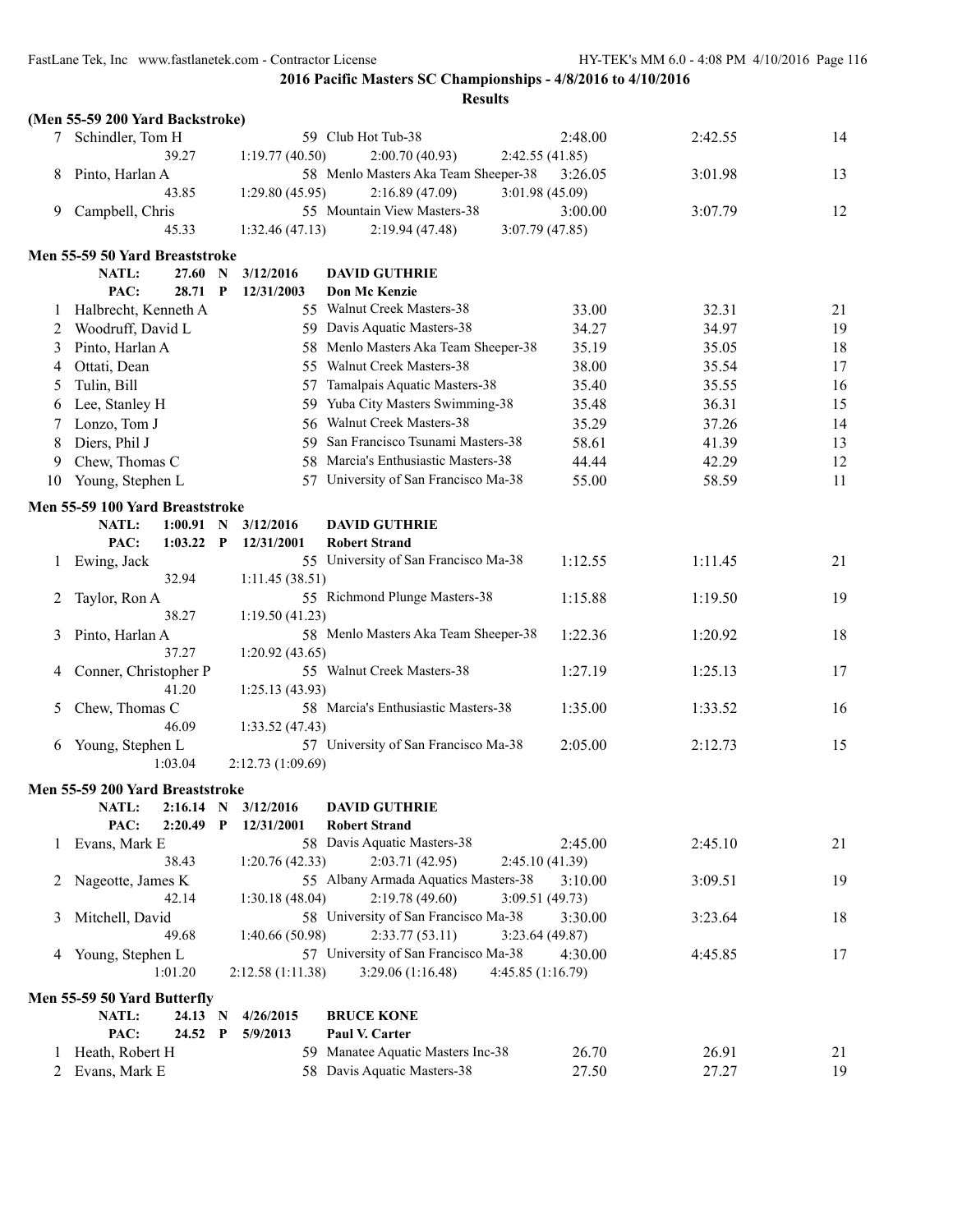|    | (Men 55-59 50 Yard Butterfly) |                |                                      |                 |         |    |
|----|-------------------------------|----------------|--------------------------------------|-----------------|---------|----|
| 3  | Halbrecht, Kenneth A          |                | 55 Walnut Creek Masters-38           | 28.10           | 27.78   | 18 |
| 4  | O'Brien, Kerry L              |                | 59 Walnut Creek Masters-38           | 27.10           | 27.80   | 17 |
| 5  | Justeson, Jeff A              | 57             | Club Hot Tub-38                      | 29.55           | 29.83   | 16 |
| 6  | Lee, Stanley H                | 59.            | Yuba City Masters Swimming-38        | 32.06           | 32.16   | 15 |
| 7  | Wirth, Douglas H              | 58             | Cal Maritime Academy Masters-38      | 34.93           | 34.34   | 14 |
| 8  | Cramer, Steven J              | 58             | Marcia's Enthusiastic Masters-38     | 30.00           | 36.23   | 13 |
| 9  | Ettinger, Yossi               | 56             | University of San Francisco Ma-38    | 55.00           | 40.43   | 12 |
| 10 | Rentschler, Randy T           | 55             | Marcia's Enthusiastic Masters-38     | 55.00           | 40.47   | 11 |
|    |                               |                |                                      |                 |         |    |
|    | Men 55-59 100 Yard Butterfly  |                |                                      |                 |         |    |
|    | NATL:<br>53.90 N              | 5/12/2013      | <b>PAUL CARTER</b>                   |                 |         |    |
|    | PAC:<br>54.26<br>P            | 2/20/2016      | <b>Paul Carter</b>                   |                 |         |    |
| 1  | Carter, Paul V                |                | 58 The Olympic Club-38               | 54.00           | 55.66   | 21 |
|    | 25.64                         | 55.66 (30.02)  |                                      |                 |         |    |
| 2  | O'Brien, Kerry L              |                | 59 Walnut Creek Masters-38           | 59.71           | 1:00.80 | 19 |
|    | 28.18                         | 1:00.80(32.62) |                                      |                 |         |    |
| 3  | Snelgrove, Todd               |                | 55 Almaden Masters-38                | 1:06.66         | 1:03.56 | 18 |
|    | 30.71                         | 1:03.56(32.85) |                                      |                 |         |    |
| 4  | Tainty, Chris J               |                | 56 Santa Cruz Masters Aquatics-38    | 1:05.00         | 1:03.76 | 17 |
|    | 30.19                         | 1:03.76(33.57) |                                      |                 |         |    |
| 5  | Justeson, Jeff A              |                | 57 Club Hot Tub-38                   | 1:08.50         | 1:04.53 | 16 |
|    | 30.13                         | 1:04.53(34.40) |                                      |                 |         |    |
| 6  | Campbell, Chris               |                | 55 Mountain View Masters-38          | 1:16.00         | 1:14.37 | 15 |
|    | 35.15                         | 1:14.37(39.22) |                                      |                 |         |    |
| 7  | Coombs, Craig J               |                | 55 Marcia's Enthusiastic Masters-38  | 1:13.00         | 1:16.71 | 14 |
|    | 36.04                         | 1:16.71(40.67) |                                      |                 |         |    |
| 8  | Pinto, Harlan A               |                | 58 Menlo Masters Aka Team Sheeper-38 | 1:22.27         | 1:24.08 | 13 |
|    | 34.50                         | 1:24.08(49.58) |                                      |                 |         |    |
| 9  | Tsugawa, Peter                |                | 58 Marcia's Enthusiastic Masters-38  | 1:31.51         | 1:27.11 | 12 |
|    | 40.59                         | 1:27.11(46.52) |                                      |                 |         |    |
|    | Men 55-59 200 Yard Butterfly  |                |                                      |                 |         |    |
|    | NATL:<br>2:03.18<br>N         | 5/23/2010      | <b>BRAD HORNER</b>                   |                 |         |    |
|    | PAC:<br>$2:11.66$ P           | 12/31/2008     | <b>Jim Griffith</b>                  |                 |         |    |
| 1  | Evans, Mark E                 |                | 58 Davis Aquatic Masters-38          | 2:17.31         | 2:20.10 | 21 |
|    | 31.60                         | 1:08.85(37.25) | 1:44.41(35.56)                       | 2:20.10(35.69)  |         |    |
| 2  | Taylor, Ron A                 |                | 55 Richmond Plunge Masters-38        | 2:29.35         | 2:29.48 | 19 |
|    | 32.07                         | 1:08.70(36.63) | 1:47.91(39.21)                       | 2:29.48 (41.57) |         |    |
| 3  | Woodruff, David L             |                | 59 Davis Aquatic Masters-38          | 2:45.81         | 2:55.24 | 18 |
|    | 39.30                         | 1:24.03(44.73) | 2:09.81 (45.78)                      | 2:55.24(45.43)  |         |    |
|    | Men 55-59 100 Yard IM         |                |                                      |                 |         |    |
|    | NATL:<br>56.20<br>N           | 5/4/2008       | <b>TIMOTHY SHEAD</b>                 |                 |         |    |
|    | PAC:<br>58.37<br>$\mathbf P$  | 5/3/2014       | <b>Paul Carter</b>                   |                 |         |    |
|    |                               |                | 58 Tri Valley Masters-38             | 1:03.00         |         |    |
| 1  | Cutting, Steve<br>28.71       |                |                                      |                 | 1:02.57 | 21 |
|    |                               | 1:02.57(33.86) | 59 Manatee Aquatic Masters Inc-38    | 1:03.00         |         | 19 |
| 2  | Heath, Robert H<br>28.07      | 1:04.28(36.21) |                                      |                 | 1:04.28 |    |
|    |                               |                | 55 Richmond Plunge Masters-38        | 1:04.69         |         | 18 |
| 3  | Taylor, Ron A<br>30.54        | 1:06.99(36.45) |                                      |                 | 1:06.99 |    |
|    | Justeson, Jeff A              |                | 57 Club Hot Tub-38                   | 1:10.19         | 1:07.66 | 17 |
| 4  | 31.23                         | 1:07.66(36.43) |                                      |                 |         |    |
| 5  | Snelgrove, Todd               |                | 55 Almaden Masters-38                | 1:25.43         | 1:08.55 | 16 |
|    | 30.81                         | 1:08.55(37.74) |                                      |                 |         |    |
|    |                               |                |                                      |                 |         |    |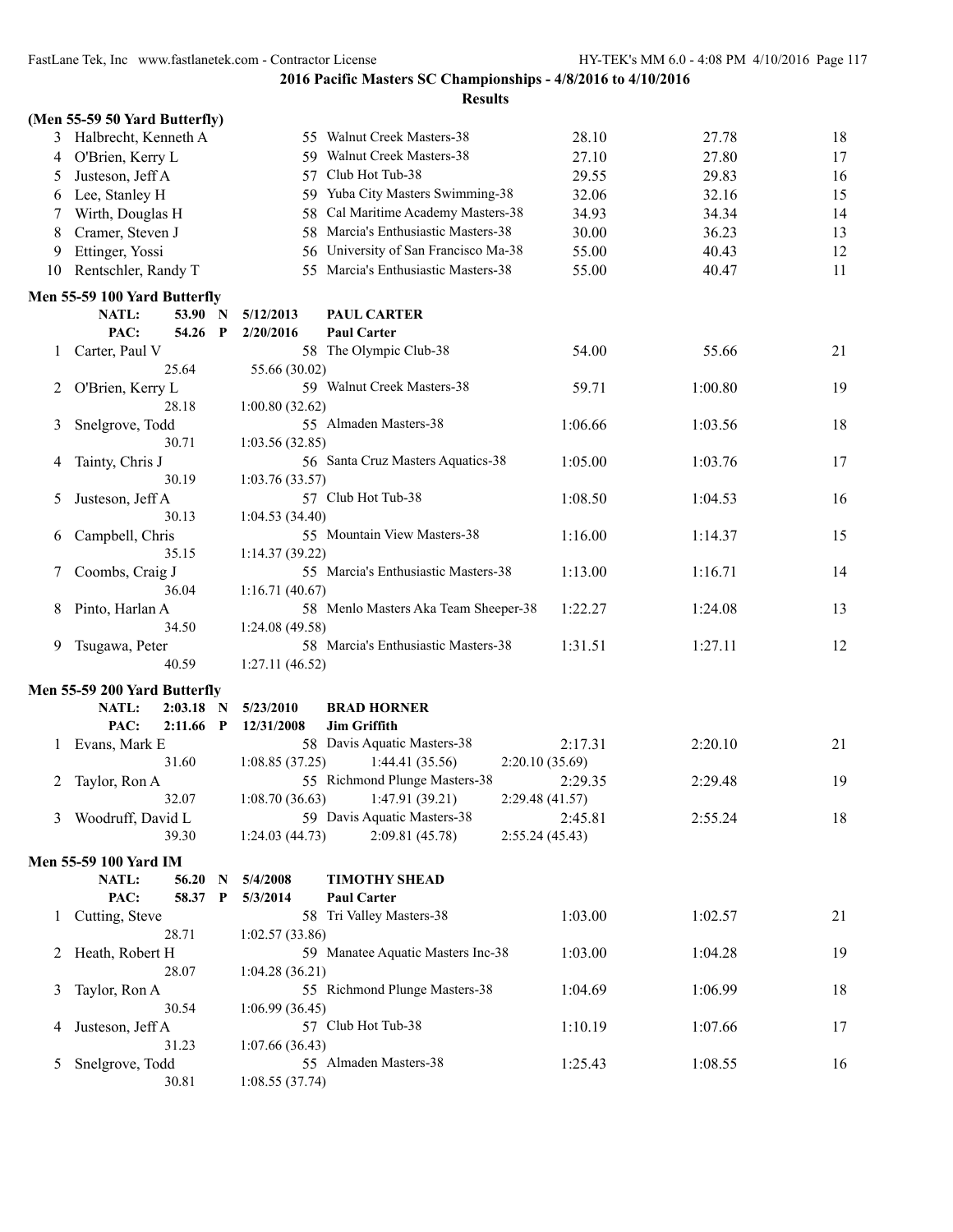|              | (Men 55-59 100 Yard IM)                   |              |                   |                                                                         |            |         |    |
|--------------|-------------------------------------------|--------------|-------------------|-------------------------------------------------------------------------|------------|---------|----|
|              | 6 Halbrecht, Kenneth A                    |              |                   | 55 Walnut Creek Masters-38                                              | 1:08.00    | 1:08.94 | 15 |
|              | 32.45                                     |              | 1:08.94(36.49)    |                                                                         |            |         |    |
|              | Conner, Christopher P                     |              |                   | 55 Walnut Creek Masters-38                                              | 1:15.30    | 1:16.69 | 14 |
|              | 37.32                                     |              | 1:16.69(39.37)    |                                                                         |            |         |    |
| 8            | Nageotte, James K                         |              |                   | 55 Albany Armada Aquatics Masters-38                                    | 1:22.00    | 1:22.94 | 13 |
|              | 42.10                                     |              | 1:22.94(40.84)    |                                                                         |            |         |    |
| 9.           | Wirth, Douglas H                          |              |                   | 58 Cal Maritime Academy Masters-38                                      | 1:27.00    | 1:23.06 | 12 |
|              | 39.10                                     |              | 1:23.06 (43.96)   |                                                                         |            |         |    |
| 10           | Tsugawa, Peter                            |              |                   | 58 Marcia's Enthusiastic Masters-38                                     | 1:25.64    | 1:24.30 | 11 |
|              | 38.99                                     |              | 1:24.30(45.31)    |                                                                         |            |         |    |
| 11           | Hess, Bart R                              |              |                   | 55 Manatee Aquatic Masters Inc-38                                       | 1:28.44    | 1:27.89 | 10 |
|              | 43.36                                     |              | 1:27.89 (44.53)   |                                                                         |            |         |    |
|              | 12 Rentschler, Randy T                    |              |                   | 55 Marcia's Enthusiastic Masters-38                                     | 1:50.00    | 1:33.04 | 9  |
|              | 43.42                                     |              | 1:33.04(49.62)    |                                                                         |            |         |    |
|              | <b>Men 55-59 200 Yard IM</b>              |              |                   |                                                                         |            |         |    |
|              | NATL:<br>2:04.09                          | N            | 5/4/2008          | <b>TIMOTHY SHEAD</b>                                                    |            |         |    |
|              | PAC:<br>2:09.00                           | $\mathbf{P}$ | 5/9/2013          | Paul V. Carter                                                          |            |         |    |
| $\perp$      | Tainty, Chris J                           |              |                   | 56 Santa Cruz Masters Aquatics-38                                       | 2:25.50    | 2:22.85 | 21 |
|              | 30.62                                     |              | 1:08.07(37.45)    | 1:49.85(41.78)<br>2:22.85(33.00)                                        |            |         |    |
|              | Schmitz, John                             |              |                   | 55 Los Altos Mountain View Master-38                                    | 2:35.00    | 2:29.42 | 19 |
|              | 33.09                                     |              | 1:13.00(39.91)    | 1:55.62(42.62)<br>2:29.42 (33.80)                                       |            |         |    |
|              | Coombs, Craig J<br>36.41                  |              | 1:22.46(46.05)    | 55 Marcia's Enthusiastic Masters-38<br>2:10.04(47.58)<br>2:46.10(36.06) | 2:45.00    | 2:46.10 | 18 |
|              | Campbell, Chris                           |              |                   | 55 Mountain View Masters-38                                             | 2:50.00    | 2:51.92 | 17 |
|              | 35.20                                     |              | 1:24.05(48.85)    | 2:15.36(51.31)<br>2:51.92(36.56)                                        |            |         |    |
| 5            | Tsugawa, Peter                            |              |                   | 58 Marcia's Enthusiastic Masters-38                                     | 3:16.97    | 3:05.87 | 16 |
|              | 39.57                                     |              | 1:29.88(50.31)    | 2:26.62(56.74)<br>3:05.87(39.25)                                        |            |         |    |
|              |                                           |              |                   |                                                                         |            |         |    |
|              | Men 55-59 400 Yard IM<br>NATL:<br>4:28.66 | N            | 5/2/2014          | <b>JIM SAUER</b>                                                        |            |         |    |
|              | PAC:<br>$4:40.84$ P                       |              | 12/31/2005        | <b>Jim Clemmons</b>                                                     |            |         |    |
| $\perp$      | Volpp, Bryan D                            |              |                   | 58 Walnut Creek Masters-38                                              | 5:12.00    | 4:59.01 | 21 |
|              | 32.02                                     |              | 1:09.03(37.01)    | 1:50.23(41.20)<br>2:30.03(39.80)                                        |            |         |    |
|              | 3:09.88 (39.85)                           |              | 3:50.97(41.09)    | 4:25.64(34.67)<br>4:59.01 (33.37)                                       |            |         |    |
| 2            | Tainty, Chris J                           |              |                   | 56 Santa Cruz Masters Aquatics-38                                       | 5:09.00    | 5:01.16 | 19 |
|              | 31.16                                     |              | 1:06.68(35.52)    | 1:45.94(39.26)<br>2:25.09(39.15)                                        |            |         |    |
|              | 3:08.54(43.45)                            |              | 3:52.82(44.28)    | 4:27.90(35.08)<br>5:01.16 (33.26)                                       |            |         |    |
| 3            | Ewing, Jack                               |              |                   | 55 University of San Francisco Ma-38                                    | 6:15.78    | 6:12.20 | 18 |
|              | 41.98                                     |              | 1:31.73(49.75)    | 2:24.55(52.82)<br>3:14.37 (49.82)                                       |            |         |    |
|              | 4:01.58(47.21)                            |              | 4:48.40 (46.82)   | 5:30.84 (42.44)<br>6:12.20(41.36)                                       |            |         |    |
| 4            | Tsugawa, Peter                            |              |                   | 58 Marcia's Enthusiastic Masters-38                                     | 7:45.00    | 6:55.80 | 17 |
|              | 45.09<br>4:30.63 (1:00.22)                |              | 1:35.55(50.46)    | 2:31.16(55.61)<br>3:30.41 (59.25)<br>6:15.11(47.25)                     |            |         |    |
| 5.           | Chew, Thomas C                            |              | 5:27.86 (57.23)   | 6:55.80(40.69)<br>58 Marcia's Enthusiastic Masters-38                   | 7:29.99    | 7:20.82 | 16 |
|              | 55.32                                     |              | 1:59.03(1:03.71)  | 2:52.03(53.00)<br>3:42.22 (50.19)                                       |            |         |    |
|              | 4:40.14 (57.92)                           |              | 5:38.76 (58.62)   | 6:30.75(51.99)<br>7:20.82 (50.07)                                       |            |         |    |
|              | Young, Stephen L                          |              |                   | 57 University of San Francisco Ma-38                                    | 9:30.00    | DQ      |    |
|              | 1:00.35                                   |              | 2:21.49 (1:21.14) | 3:34.32(1:12.83)<br>4:43.10 (1:08.78)                                   |            |         |    |
|              | 5:58.21 (1:15.11)                         |              | 7:14.69(1:16.48)  | 8:08.05(53.36)                                                          | DQ (51.35) |         |    |
|              | Men 60-64 50 Yard Freestyle               |              |                   |                                                                         |            |         |    |
|              | NATL:<br>22.30 N                          |              | 5/22/2005         | <b>RICHARD ABRAHAMS</b>                                                 |            |         |    |
|              | PAC:<br>$23.74$ P                         |              | 5/2/2014          | <b>James Griffith</b>                                                   |            |         |    |
| $\mathbf{1}$ | Helm, Jim                                 |              |                   | 60 Salinas Valley Aquatics Master-38                                    | 23.68      | 24.25   | 21 |
|              |                                           |              |                   |                                                                         |            |         |    |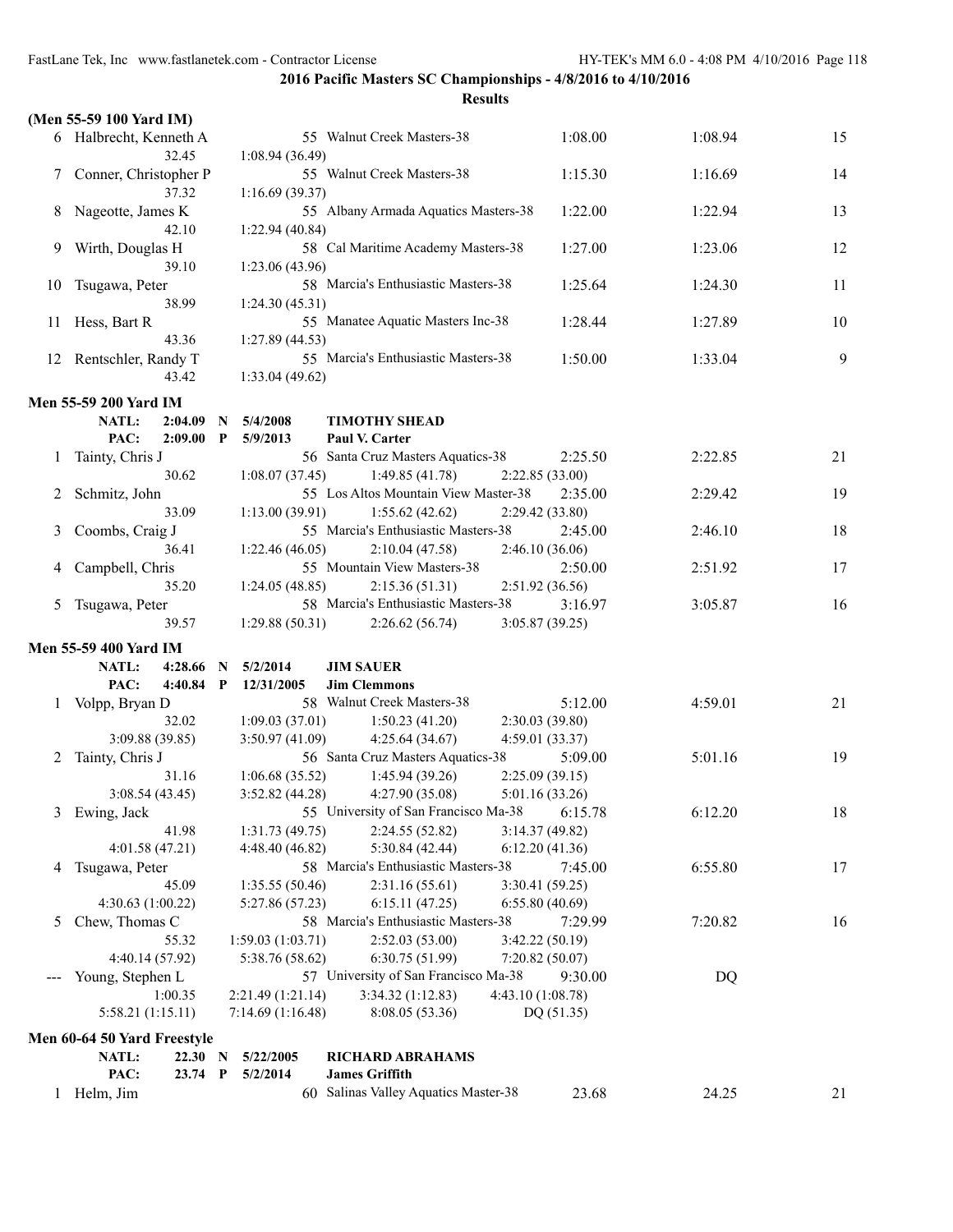|               | (Men 60-64 50 Yard Freestyle) |                |                                      |                 |         |        |
|---------------|-------------------------------|----------------|--------------------------------------|-----------------|---------|--------|
|               | 2 Holt, Tate                  |                | 64 Tamalpais Aquatic Masters-38      | 24.50           | 24.41   | 19     |
| 3             | Haufler, Steven E             | 63             | Orinda Country Club Masters-38       | 26.69           | 25.92   | 18     |
| 4             | Van Boer, Eric D              | 61             | Rolling Hills Mud Sharks-38          | 25.35           | 25.96   | 17     |
| 5             | Mange, Kenneth C              | 63             | Petaluma Valley Masters-38           | 27.10           | 26.85   | 16     |
| 6             | Alderson, Tom R               |                | 64 Manatee Aquatic Masters Inc-38    | 29.50           | 27.89   | 15     |
| 7             | Sterne, Erik A                | 63             | Rose Bowl Masters-33                 | 28.18           | 28.12   | 14     |
| 8             | Pankey, Christopher S         |                | 61 Manatee Aquatic Masters Inc-38    | 28.50           | 28.35   | 13     |
| 9             | Barnett, Greg L               |                | 62 El Dorado Hills Sports Club-38    | 29.90           | 28.50   | 12     |
| 10            | Flynn, Jim                    |                | 62 Modesto Area Aquatic Club-38      | 28.00           | 28.95   | 11     |
| 11            | Davis, Richard M              |                | 60 Sierra Marlins Masters-38         | 28.52           | 29.07   | 10     |
| 12            | Madison, David K              | 63             | Ladera Oaks Masters-38               | 30.00           | 30.06   | 9      |
| 13            | Au, Andre                     |                | 62 Walnut Creek Masters-38           | 33.62           | 35.37   | $\tau$ |
|               | Men 60-64 100 Yard Freestyle  |                |                                      |                 |         |        |
|               | NATL:<br>49.14 N              | 5/22/2005      | <b>RICHARD ABRAHAMS</b>              |                 |         |        |
|               | PAC:<br>53.18 P               | 12/31/2010     | <b>Jim Clemmons</b>                  |                 |         |        |
| 1             | Helm, Jim                     |                | 60 Salinas Valley Aquatics Master-38 | 53.33           | 53.05P  | 21     |
|               | 25.29                         | 53.05 (27.76)  |                                      |                 |         |        |
| 2             | Spellberg, Geoff              |                | 60 North Bay Aquatics-38             | 58.88           | 58.61   | 19     |
|               | 28.58                         | 58.61 (30.03)  |                                      |                 |         |        |
| 3             | Darlington, Taite             |                | 60 Uc38-38                           | 1:00.04         | 59.02   | 18     |
|               | 28.52                         | 59.02 (30.50)  |                                      |                 |         |        |
| 4             | Alderson, Tom R               |                | 64 Manatee Aquatic Masters Inc-38    | 1:01.97         | 1:00.86 | 17     |
|               | 28.88                         | 1:00.86(31.98) |                                      |                 |         |        |
| $\mathcal{L}$ | Christian, James S            |                | 64 Sierra Marlins Masters-38         | 1:05.00         | 1:02.11 | 16     |
|               | 30.30                         | 1:02.11(31.81) |                                      |                 |         |        |
| 6             | Mange, Kenneth C              |                | 63 Petaluma Valley Masters-38        | 1:01.95         | 1:02.41 | 15     |
|               | 30.41                         | 1:02.41(32.00) | 62 El Dorado Hills Sports Club-38    | 59.90           | 1:02.86 | 14     |
| Τ             | Barnett, Greg L<br>28.86      | 1:02.86(34.00) |                                      |                 |         |        |
| 8             | Small, Stephen A              |                | 63 East Bay Bat Rays Masters-38      | 1:05.27         | 1:04.07 | 13     |
|               | 30.91                         | 1:04.07(33.16) |                                      |                 |         |        |
| 9             | Citron, Jeffrey M             |                | 60 Yuba City Masters Swimming-38     | 1:05.53         | 1:04.70 | 12     |
|               | 30.74                         | 1:04.70(33.96) |                                      |                 |         |        |
| 10            | Flynn, Jim                    |                | 62 Modesto Area Aquatic Club-38      | 1:10.00         | 1:05.02 | 11     |
|               | 31.59                         | 1:05.02(33.43) |                                      |                 |         |        |
| 11            | Davis, Richard M              |                | 60 Sierra Marlins Masters-38         | 1:03.66         | 1:05.21 | 10     |
|               | 31.20                         | 1:05.21(34.01) |                                      |                 |         |        |
| 12            | Sterne, Erik A                |                | 63 Rose Bowl Masters-33              | 1:03.77         | 1:05.31 | 9      |
|               | 30.68                         | 1:05.31(34.63) |                                      |                 |         |        |
| 13            | Taylor, Curt                  |                | 62 Ladera Oaks Masters-38            | 1:05.56         | 1:06.49 | 7      |
|               | 31.52                         | 1:06.49(34.97) |                                      |                 |         |        |
| 14            | Madison, David K              |                | 63 Ladera Oaks Masters-38            | 1:10.00         | 1:08.27 | 6      |
|               | 32.85                         | 1:08.27(35.42) |                                      |                 |         |        |
|               | Men 60-64 200 Yard Freestyle  |                |                                      |                 |         |        |
|               | NATL:<br>$1:51.08$ N          | 4/24/2015      | <b>RICK COLELLA</b>                  |                 |         |        |
|               | PAC:<br>$1:55.25$ P           | 5/1/2011       | <b>Tim Broderick</b>                 |                 |         |        |
| 1             | Helm, Jim                     |                | 60 Salinas Valley Aquatics Master-38 | 1:57.45         | 1:57.61 | 21     |
|               | 27.19                         | 56.57 (29.38)  | 1:26.73(30.16)                       | 1:57.61(30.88)  |         |        |
| 2             | Druz, Loren                   |                | 60 Walnut Creek Masters-38           | 2:04.50         | 2:07.42 | 19     |
|               | 28.17                         | 59.10 (30.93)  | 1:32.50(33.40)                       | 2:07.42 (34.92) |         |        |
| 3             | Small, Stephen A              |                | 63 East Bay Bat Rays Masters-38      | 2:21.50         | 2:24.87 | 18     |
|               | 32.04                         | 1:08.01(35.97) | 1:46.48(38.47)                       | 2:24.87 (38.39) |         |        |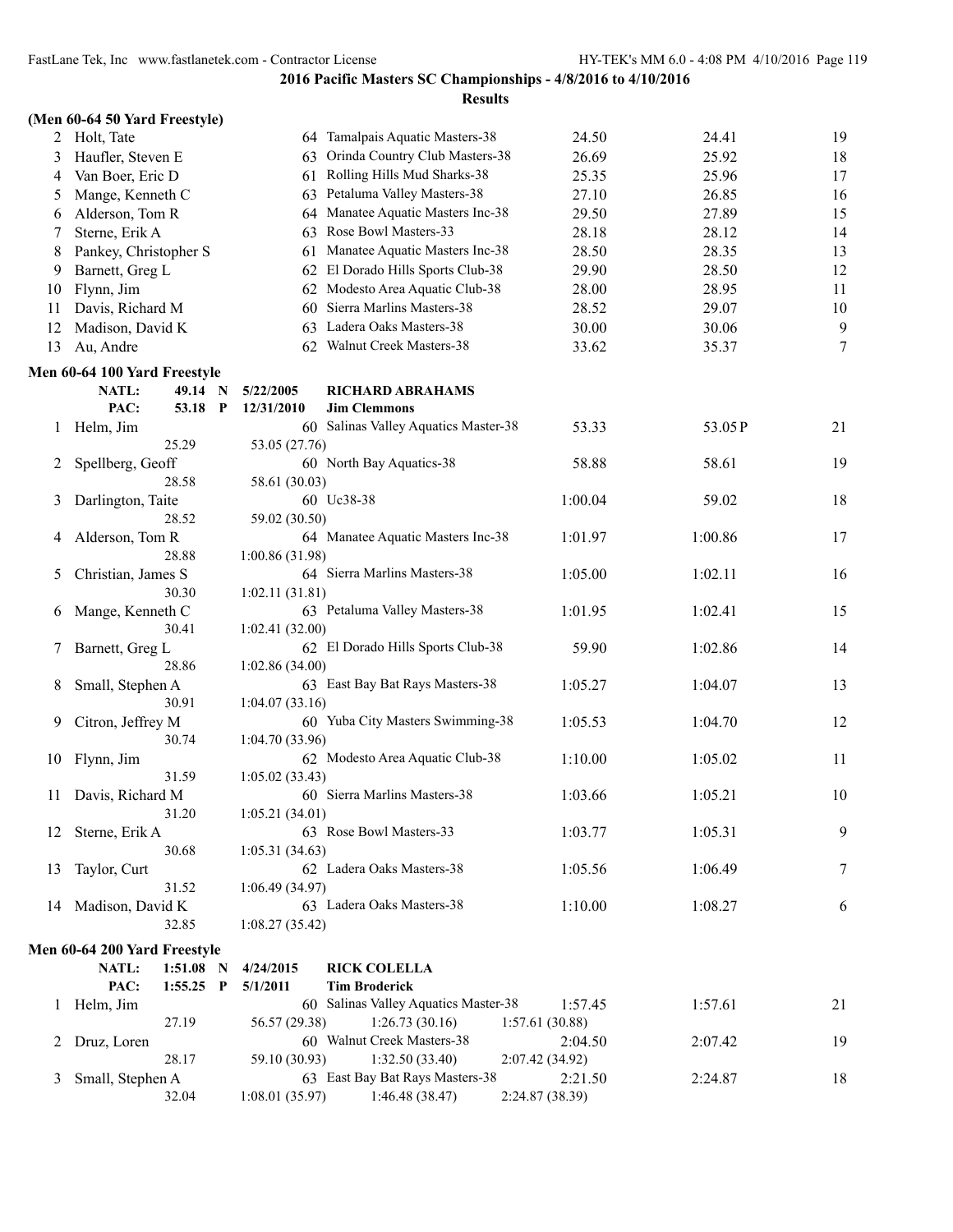|   | (Men 60-64 200 Yard Freestyle) |                  |                                                             |                  |          |          |    |
|---|--------------------------------|------------------|-------------------------------------------------------------|------------------|----------|----------|----|
|   | 4 Citron, Jeffrey M            |                  | 60 Yuba City Masters Swimming-38                            |                  | 2:29.73  | 2:25.39  | 17 |
|   | 34.14                          | 1:11.29(37.15)   | 1:48.91(37.62)                                              | 2:25.39 (36.48)  |          |          |    |
|   | 5 Boreyko, Valeriy A           |                  | 62 University of San Francisco Ma-38                        |                  | 4:00.00  | 3:19.16  | 16 |
|   | 43.01                          | 1:33.65(50.64)   | 2:26.64(52.99)                                              | 3:19.16(52.52)   |          |          |    |
|   |                                |                  |                                                             |                  |          |          |    |
|   | Men 60-64 500 Yard Freestyle   |                  |                                                             |                  |          |          |    |
|   | NATL:<br>5:11.17 N<br>PAC:     | 4/29/2012        | <b>JIM MC CONICA</b>                                        |                  |          |          |    |
|   | 5:13.68 P                      | 12/31/2010       | <b>Jim Clemmons</b><br>64 University of San Francisco Ma-38 |                  |          |          |    |
|   | 1 Virtue, Paul A               |                  |                                                             |                  | 6:11.12  | 6:08.76  | 21 |
|   | 34.47                          | 1:10.97(36.50)   | 1:48.35(37.38)                                              | 2:26.53(38.18)   |          |          |    |
|   | 3:04.50 (37.97)                | 3:41.96(37.46)   | 4:19.23(37.27)                                              | 4:56.66 (37.43)  |          |          |    |
|   | 5:33.43 (36.77)                | 6:08.76(35.33)   |                                                             |                  |          |          |    |
| 2 | Small, Stephen A               |                  | 63 East Bay Bat Rays Masters-38                             |                  | 6:40.50  | 6:30.69  | 19 |
|   | 34.83                          | 1:13.37(38.54)   | 1:52.43(39.06)                                              | 2:32.26 (39.83)  |          |          |    |
|   | 3:12.14 (39.88)                | 3:52.08(39.94)   | 4:32.01(39.93)                                              | 5:11.91 (39.90)  |          |          |    |
|   | 5:52.57(40.66)                 | 6:30.69(38.12)   |                                                             |                  |          |          |    |
| 3 | Citron, Jeffrey M              |                  | 60 Yuba City Masters Swimming-38                            |                  | 6:45.51  | 6:44.62  | 18 |
|   | 36.98                          | 1:16.67(39.69)   | 1:57.23(40.56)                                              | 2:39.15(41.92)   |          |          |    |
|   | 3:21.26(42.11)                 | 4:02.48 (41.22)  | 4:44.11(41.63)                                              | 5:25.67(41.56)   |          |          |    |
|   | 6:07.11(41.44)                 | 6:44.62(37.51)   |                                                             |                  |          |          |    |
| 4 | Flynn, Jim                     |                  | 62 Modesto Area Aquatic Club-38                             |                  | 7:10.00  | 6:55.10  | 17 |
|   | 36.75                          | 1:14.24(37.49)   | 1:53.91(39.67)                                              | 2:35.83(41.92)   |          |          |    |
|   | 3:17.98(42.15)                 | 4:00.48(42.50)   | 4:44.14(43.66)                                              | 5:27.61 (43.47)  |          |          |    |
|   | 6:11.53(43.92)                 | 6:55.10(43.57)   |                                                             |                  |          |          |    |
| 5 | Kren, Alan                     |                  | 63 Manatee Aquatic Masters Inc-38                           |                  | 8:20.00  | 7:37.55  | 16 |
|   | 43.47                          | 1:31.03(47.56)   | 2:18.78(47.75)                                              | 3:04.51(45.73)   |          |          |    |
|   | 3:50.17(45.66)                 | 4:35.31(45.14)   | 5:20.67(45.36)                                              | 6:06.43(45.76)   |          |          |    |
|   | 6:51.97(45.54)                 | 7:37.55 (45.58)  |                                                             |                  |          |          |    |
| 6 | Burke, Bill                    |                  | 61 University of San Francisco Ma-38                        |                  | 9:00.00  | 9:22.09  | 15 |
|   | 48.91                          | 1:44.99(56.08)   | 2:42.20(57.21)                                              | 3:39.37(57.17)   |          |          |    |
|   | 4:36.75(57.38)                 | 5:33.74 (56.99)  | 6:31.37(57.63)                                              | 7:28.59(57.22)   |          |          |    |
|   | 8:26.28(57.69)                 | 9:22.09(55.81)   |                                                             |                  |          |          |    |
|   | Men 60-64 1000 Yard Freestyle  |                  |                                                             |                  |          |          |    |
|   | NATL: 10:42.16 N               | 4/23/2015        | <b>MICHAEL MANN</b>                                         |                  |          |          |    |
|   | PAC:<br>10:48.43 P             | 12/31/2010       | <b>Jim Clemmons</b>                                         |                  |          |          |    |
|   | 1 Virtue, Paul A               |                  | 64 University of San Francisco Ma-38                        |                  | 12:35.74 | 12:27.26 | 21 |
|   | 35.06                          | 1:11.87(36.81)   | 1:49.68(37.81)                                              | 2:27.33(37.65)   |          |          |    |
|   | 3:05.13(37.80)                 | 3:43.18(38.05)   | 4:21.23(38.05)                                              | 4:59.07 (37.84)  |          |          |    |
|   | 5:36.91 (37.84)                | 6:14.73(37.82)   | 6:52.58(37.85)                                              | 7:30.02 (37.44)  |          |          |    |
|   | 8:07.29 (37.27)                | 8:44.94 (37.65)  | 9:22.27(37.33)                                              | 9:59.47(37.20)   |          |          |    |
|   | 10:36.98 (37.51)               | 11:14.34(37.36)  | 11:51.36 (37.02)                                            | 12:27.26 (35.90) |          |          |    |
| 2 | Mundschau, Steve               |                  | 62 University of San Francisco Ma-38                        |                  | 13:00.00 | 12:33.10 | 19 |
|   | 33.91                          | 1:11.29 (37.38)  | 1:48.91(37.62)                                              | 2:27.03(38.12)   |          |          |    |
|   | 3:05.48(38.45)                 | 3:43.52(38.04)   | 4:21.89 (38.37)                                             | 5:00.11(38.22)   |          |          |    |
|   | 5:38.56 (38.45)                | 6:16.36(37.80)   | 6:54.53(38.17)                                              | 7:32.33 (37.80)  |          |          |    |
|   | 8:10.05 (37.72)                | 8:47.19 (37.14)  | 9:24.63 (37.44)                                             | 10:02.38 (37.75) |          |          |    |
|   | 10:40.28 (37.90)               | 11:18.07 (37.79) | 11:56.31 (38.24)                                            | 12:33.10 (36.79) |          |          |    |
| 3 | Flynn, Jim                     |                  | 62 Modesto Area Aquatic Club-38                             |                  | 15:10.00 | 14:09.61 | 18 |
|   | 35.45                          | 1:12.89(37.44)   | 1:53.03(40.14)                                              | 2:33.94(40.91)   |          |          |    |
|   | 3:15.97(42.03)                 | 3:59.12(43.15)   | 4:43.15(44.03)                                              | 5:27.10(43.95)   |          |          |    |
|   | 6:11.60(44.50)                 | 6:55.56(43.96)   | 7:40.40 (44.84)                                             | 8:24.37(43.97)   |          |          |    |
|   | 9:08.46(44.09)                 | 9:53.63(45.17)   | 10:37.38 (43.75)                                            | 11:21.46 (44.08) |          |          |    |
|   | 12:05.21 (43.75)               | 12:48.57 (43.36) | 13:29.70 (41.13)                                            | 14:09.61 (39.91) |          |          |    |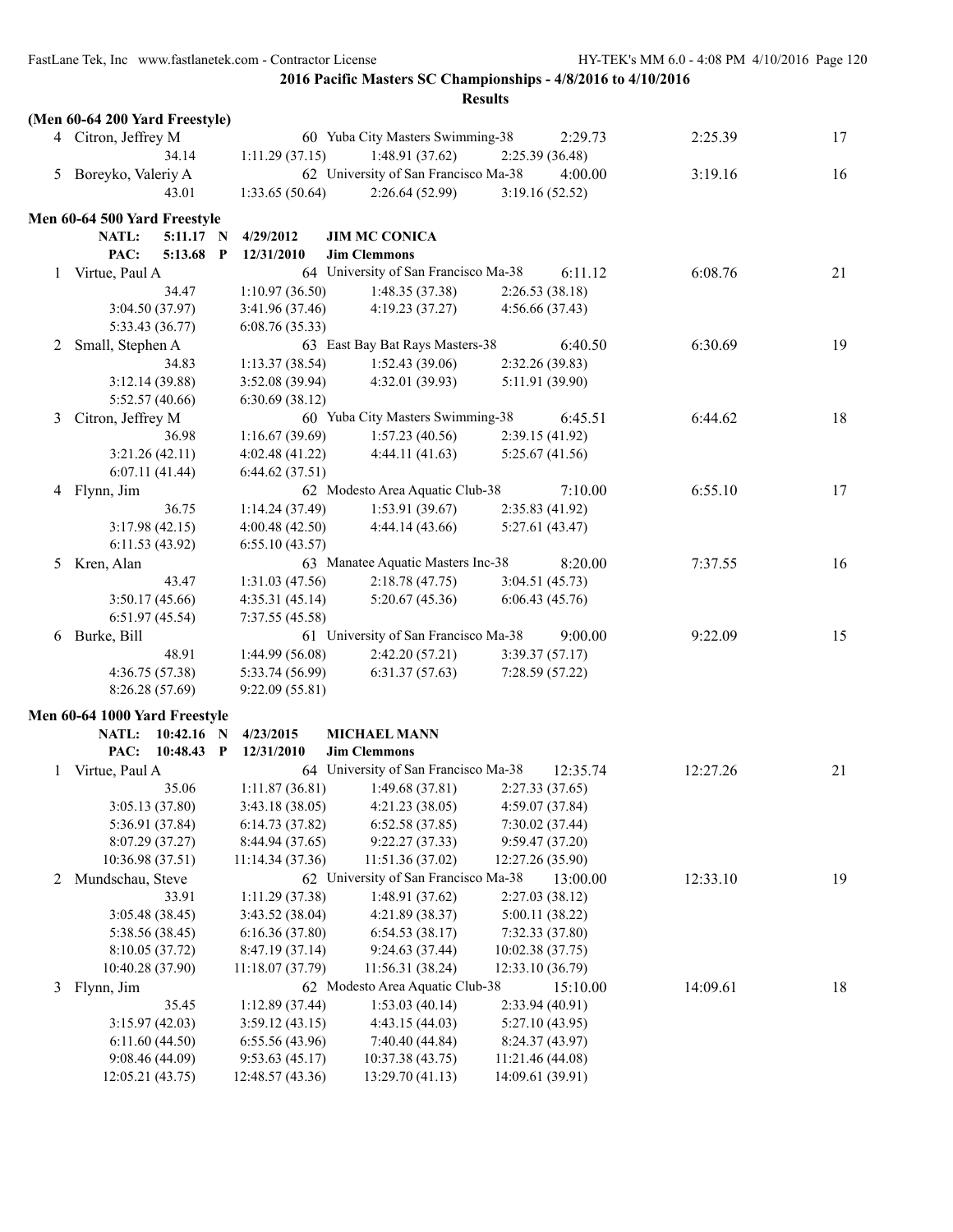|              | (Men 60-64 1000 Yard Freestyle) |                  |                                      |                                               |                  |    |
|--------------|---------------------------------|------------------|--------------------------------------|-----------------------------------------------|------------------|----|
|              | 4 Anderson, Robert L            |                  |                                      | 60 Peninsula Community Center Mas-38 13:48.11 | 14:24.05         | 17 |
|              | 37.48                           | 1:19.56(42.08)   | 2:02.01(42.45)                       | 2:45.45 (43.44)                               |                  |    |
|              | 3:29.52 (44.07)                 | 4:13.08(43.56)   | 4:56.67(43.59)                       | 5:39.97 (43.30)                               |                  |    |
|              | 6:23.55(43.58)                  | 7:07.17(43.62)   | 7:51.30(44.13)                       | 8:34.90 (43.60)                               |                  |    |
|              | 9:18.92(44.02)                  | 10:03.23(44.31)  | 10:47.29(44.06)                      | 11:30.79 (43.50)                              |                  |    |
|              | 12:14.83 (44.04)                | 12:58.54(43.71)  | 13:41.29 (42.75)                     | 14:24.05 (42.76)                              |                  |    |
| 5            | Pankey, Christopher S           |                  | 61 Manatee Aquatic Masters Inc-38    | 16:30.00                                      | 14:55.64         | 16 |
|              | 41.13                           | 1:26.59(45.46)   | 2:12.36(45.77)                       | 2:57.62(45.26)                                |                  |    |
|              | 3:43.44 (45.82)                 | 4:28.54(45.10)   | 5:14.06 (45.52)                      | 5:59.65 (45.59)                               |                  |    |
|              | 6:44.38(44.73)                  | 7:28.79(44.41)   | 8:13.36 (44.57)                      | 8:58.91 (45.55)                               |                  |    |
|              | 9:44.18(45.27)                  | 10:29.63(45.45)  | 11:14.82(45.19)                      | 11:59.64 (44.82)                              |                  |    |
|              | 12:45.32 (45.68)                | 13:30.84 (45.52) | 14:15.47 (44.63)                     | 14:55.64 (40.17)                              |                  |    |
| 6            | Kennedy, James B                |                  | 64 Cal Maritime Academy Masters-38   | 14:59.29                                      | 15:14.43         | 15 |
|              | 40.62                           | 1:24.90(44.28)   | 2:09.32(44.42)                       | 2:53.47(44.15)                                |                  |    |
|              | 3:38.25 (44.78)                 | 4:22.61(44.36)   | 5:06.94(44.33)                       | 5:52.21 (45.27)                               |                  |    |
|              | 6:37.86(45.65)                  | 7:24.24 (46.38)  | 8:10.70(46.46)                       | 8:57.86 (47.16)                               |                  |    |
|              | 9:44.45(46.59)                  | 10:31.94 (47.49) | 11:19.09(47.15)                      | 12:05.98 (46.89)                              |                  |    |
|              | 12:54.05 (48.07)                | 13:41.92 (47.87) | 14:28.54 (46.62)                     | 15:14.43 (45.89)                              |                  |    |
| 7            | Morreale, Vincent J             |                  | 60 University of San Francisco Ma-38 | 22:30.29                                      | 18:37.91         | 14 |
|              | 51.08                           | 1:45.64 (54.56)  | 2:42.35(56.71)                       | 3:38.65 (56.30)                               |                  |    |
|              | 4:34.65 (56.00)                 | 5:30.16(55.51)   | 6:26.61(56.45)                       | 7:22.25(55.64)                                |                  |    |
|              | 8:19.03 (56.78)                 | 9:15.37(56.34)   | 10:11.27 (55.90)                     | 11:08.05(56.78)                               |                  |    |
|              | 12:04.47 (56.42)                | 13:01.42 (56.95) | 13:57.12 (55.70)                     | 14:53.44 (56.32)                              |                  |    |
|              | 15:50.64 (57.20)                | 16:47.07 (56.43) | 17:42.11 (55.04)                     | 18:37.91 (55.80)                              |                  |    |
| 8            | Andrews, Bryan W                |                  | 64 University of San Francisco Ma-38 | 19:00.00                                      | 18:39.08         | 13 |
|              | 55.09                           | 1:51.84(56.75)   | 2:49.27 (57.43)                      | 3:45.95 (56.68)                               |                  |    |
|              | 4:42.60(56.65)                  | 5:39.55 (56.95)  | 6:36.00(56.45)                       | 7:32.63(56.63)                                |                  |    |
|              | 8:29.26 (56.63)                 | 9:26.31(57.05)   | 10:22.79 (56.48)                     | 11:18.69(55.90)                               |                  |    |
|              | 12:14.70 (56.01)                | 13:10.27 (55.57) | 14:05.52 (55.25)                     | 15:01.16 (55.64)                              |                  |    |
|              | 15:56.27(55.11)                 | 16:51.31 (55.04) | 17:46.34 (55.03)                     | 18:39.08 (52.74)                              |                  |    |
| 9            | Burke, Bill                     |                  | 61 University of San Francisco Ma-38 | 20:00.00                                      | 18:58.88         | 12 |
|              | 50.47                           | 1:48.21(57.74)   | 2:44.50 (56.29)                      | 3:42.18 (57.68)                               |                  |    |
|              | 4:39.44 (57.26)                 | 5:36.61(57.17)   | 6:34.41(57.80)                       | 7:31.75 (57.34)                               |                  |    |
|              | 8:28.83 (57.08)                 | 9:25.97(57.14)   | 10:22.70 (56.73)                     | 11:19.59 (56.89)                              |                  |    |
|              | 12:17.07 (57.48)                | 13:14.06 (56.99) | 14:11.71 (57.65)                     | 15:08.80 (57.09)                              |                  |    |
|              | 16:06.65(57.85)                 | 17:04.10 (57.45) | 18:01.98 (57.88)                     | 18:58.88 (56.90)                              |                  |    |
|              |                                 |                  |                                      |                                               |                  |    |
|              | Men 60-64 1650 Yard Freestyle   |                  |                                      |                                               |                  |    |
|              | NATL:<br>17:59.55               | 5/20/2010<br>N   | <b>JIM CLEMMONS</b>                  |                                               |                  |    |
|              | 17:59.55 P<br>PAC:              | 12/31/2010       | <b>Jim Clemmons</b>                  |                                               |                  |    |
| $\mathbf{1}$ | Nelson, John P                  |                  | 62 Jellies Aquatic Masters of Mon-38 | 19:34.51                                      | 19:29.42         | 21 |
|              | 33.02                           | 1:08.03(35.01)   | 1:43.26(35.23)                       | 2:18.42(35.16)                                |                  |    |
|              | 2:53.53(35.11)                  | 3:28.64(35.11)   | 4:03.79(35.15)                       | 4:39.02 (35.23)                               |                  |    |
|              | 5:14.13(35.11)                  | 5:49.64(35.51)   | 6:25.17(35.53)                       | 7:00.44 (35.27)                               |                  |    |
|              | 7:35.86 (35.42)                 | 8:11.49 (35.63)  | 8:47.30 (35.81)                      | 9:23.16 (35.86)                               |                  |    |
|              | 9:58.89(35.73)                  | 10:35.08 (36.19) | 11:10.84 (35.76)                     | 11:46.53 (35.69)                              |                  |    |
|              | 12:22.20 (35.67)                | 12:57.81 (35.61) | 13:33.63 (35.82)                     | 14:09.08 (35.45)                              |                  |    |
|              | 14:45.04 (35.96)                | 15:21.11 (36.07) | 15:57.00 (35.89)                     | 16:32.86 (35.86)                              |                  |    |
|              | 17:08.66 (35.80)                | 17:44.32 (35.66) | 18:20.14 (35.82)                     | 18:55.70 (35.56)                              | 19:29.42 (33.72) |    |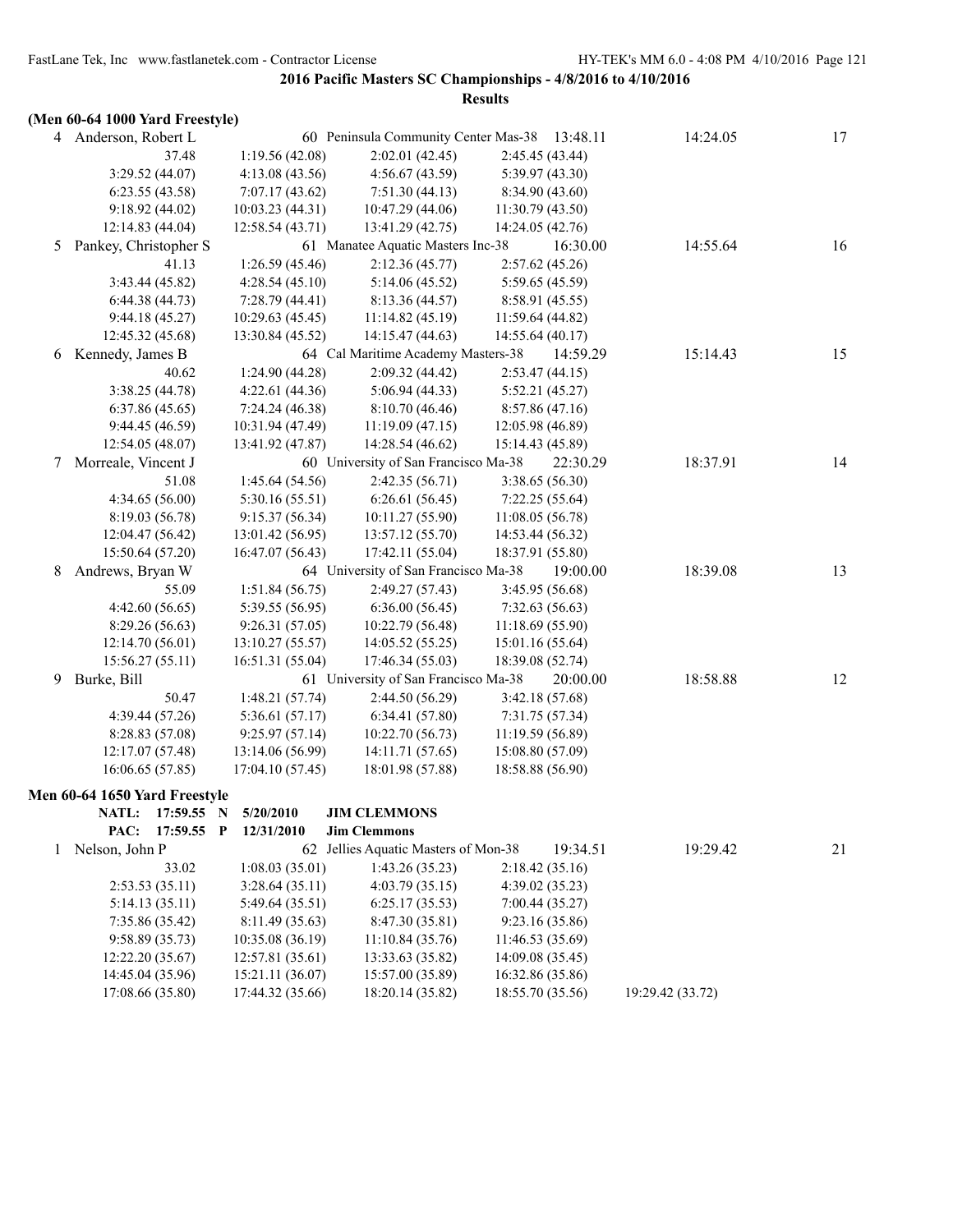## **(Men 60-64 1650 Yard Freestyle)**

|   | $(1)$ . Then you are not allowed the state $\int$ |             |                  |                                      |                  |                 |                  |    |
|---|---------------------------------------------------|-------------|------------------|--------------------------------------|------------------|-----------------|------------------|----|
|   | 2 Druz, Loren                                     |             |                  | 60 Walnut Creek Masters-38           |                  | 20:30.00        | 20:49.90         | 19 |
|   | 33.91                                             |             | 1:10.81(36.90)   | 1:48.21(37.40)                       |                  | 2:25.65 (37.44) |                  |    |
|   | 3:03.35 (37.70)                                   |             | 3:41.23 (37.88)  | 4:18.70(37.47)                       |                  | 4:56.15(37.45)  |                  |    |
|   | 5:34.46 (38.31)                                   |             | 6:12.40(37.94)   | 6:49.84(37.44)                       |                  | 7:27.57(37.73)  |                  |    |
|   | 8:05.41 (37.84)                                   |             | 8:43.72 (38.31)  | 9:21.98 (38.26)                      | 10:01.65 (39.67) |                 |                  |    |
|   | 10:40.47 (38.82)                                  |             | 11:19.60(39.13)  | 11:58.34 (38.74)                     | 12:36.23 (37.89) |                 |                  |    |
|   | 13:14.73 (38.50)                                  |             | 13:52.63 (37.90) | 14:30.66 (38.03)                     | 15:08.91 (38.25) |                 |                  |    |
|   | 15:47.53 (38.62)                                  |             | 16:25.85 (38.32) | 17:04.05 (38.20)                     | 17:42.39 (38.34) |                 |                  |    |
|   | 18:20.44 (38.05)                                  |             | 18:58.07 (37.63) | 19:35.71 (37.64)                     | 20:13.19 (37.48) |                 | 20:49.90 (36.71) |    |
| 3 | Virtue, Paul A                                    |             |                  | 64 University of San Francisco Ma-38 |                  | 20:52.34        | 20:57.16         | 18 |
|   | 36.25                                             |             | 1:13.48(37.23)   | 1:51.58(38.10)                       |                  | 2:30.05(38.47)  |                  |    |
|   | 3:08.80(38.75)                                    |             | 3:47.32 (38.52)  | 4:25.93(38.61)                       |                  | 5:04.64 (38.71) |                  |    |
|   | 5:42.96 (38.32)                                   |             | 6:21.33(38.37)   | 6:59.82 (38.49)                      |                  | 7:38.33(38.51)  |                  |    |
|   | 8:16.93(38.60)                                    |             | 8:55.67(38.74)   | 9:34.13 (38.46)                      | 10:12.48 (38.35) |                 |                  |    |
|   | 10:50.88(38.40)                                   |             | 11:28.75 (37.87) | 12:06.82 (38.07)                     | 12:44.94 (38.12) |                 |                  |    |
|   | 13:22.92 (37.98)                                  |             | 14:00.80 (37.88) | 14:38.87 (38.07)                     | 15:17.04 (38.17) |                 |                  |    |
|   | 15:55.32 (38.28)                                  |             | 16:33.33 (38.01) | 17:11.45 (38.12)                     | 17:49.61 (38.16) |                 |                  |    |
|   | 18:27.67 (38.06)                                  |             | 19:05.41 (37.74) | 19:43.20 (37.79)                     | 20:20.60 (37.40) |                 | 20:57.16 (36.56) |    |
| 4 | Kennedy, James B                                  |             |                  | 64 Cal Maritime Academy Masters-38   |                  | 25:35.30        | 25:43.06         | 17 |
|   | 40.98                                             |             | 1:25.19(44.21)   | 2:10.53(45.34)                       |                  | 2:56.08(45.55)  |                  |    |
|   | 3:41.59(45.51)                                    |             | 4:26.84(45.25)   | 5:11.84(45.00)                       |                  | 5:57.37 (45.53) |                  |    |
|   | 6:43.29(45.92)                                    |             | 7:29.53(46.24)   | 8:15.99 (46.46)                      |                  | 9:02.17(46.18)  |                  |    |
|   | 9:49.04(46.87)                                    |             | 10:35.47 (46.43) | 11:21.86 (46.39)                     | 12:09.17(47.31)  |                 |                  |    |
|   | 12:56.43(47.26)                                   |             | 13:43.69 (47.26) | 14:31.64 (47.95)                     | 15:20.71 (49.07) |                 |                  |    |
|   | 16:10.08(49.37)                                   |             | 16:58.67 (48.59) | 17:47.79 (49.12)                     | 18:36.28 (48.49) |                 |                  |    |
|   | 19:24.24 (47.96)                                  |             | 20:13.25 (49.01) | 21:01.48 (48.23)                     | 21:50.50 (49.02) |                 |                  |    |
|   | 22:35.99 (45.49)                                  |             | 23:21.37 (45.38) | 24:06.39 (45.02)                     | 24:54.66 (48.27) |                 | 25:43.06 (48.40) |    |
|   | Men 60-64 50 Yard Backstroke                      |             |                  |                                      |                  |                 |                  |    |
|   | NATL:<br>26.82                                    | $\mathbf N$ | 5/4/2008         | <b>HUGH WILDER</b>                   |                  |                 |                  |    |
|   | PAC:<br>27.64 P                                   |             | 5/1/2011         | <b>Hugh Wilder</b>                   |                  |                 |                  |    |
| 1 | Van Boer, Eric D                                  |             |                  | 61 Rolling Hills Mud Sharks-38       |                  | 30.82           | 31.46            | 21 |
| 2 | Kahn, Stuart L                                    |             |                  | 62 Davis Aquatic Masters-38          |                  | 34.00           | 33.28            | 19 |
| 3 | Mange, Kenneth C                                  |             | 63               | Petaluma Valley Masters-38           |                  | 34.15           | 35.21            | 18 |
|   |                                                   |             |                  | North Bay Aquatics-38                |                  |                 |                  | 17 |
| 4 | Spellberg, Geoff                                  |             | 60               | Cal Maritime Academy Masters-38      |                  | 33.88           | 35.81            |    |
| 5 | Kennedy, James B                                  |             | 64               |                                      |                  | 38.21           | 47.30            | 16 |
| 6 | Au, Andre                                         |             | 62               | Walnut Creek Masters-38              |                  | 46.97           | 47.83            | 15 |
| 7 | Burke, Bill                                       |             |                  | 61 University of San Francisco Ma-38 |                  | 1:10.00         | 59.54            | 14 |
|   | Men 60-64 100 Yard Backstroke                     |             |                  |                                      |                  |                 |                  |    |
|   | NATL:<br>59.29 N                                  |             | 5/4/2008         | <b>HUGH WILDER</b>                   |                  |                 |                  |    |
|   | PAC:<br>$1:01.40$ P                               |             | 12/31/2004       | <b>Richard Burns</b>                 |                  |                 |                  |    |
| 1 | Darlington, Taite                                 |             |                  | 60 Uc38-38                           |                  | 1:09.68         | 1:08.57          | 21 |
|   | 33.95                                             |             | 1:08.57(34.62)   |                                      |                  |                 |                  |    |
| 2 | Kennedy, James B                                  |             |                  | 64 Cal Maritime Academy Masters-38   |                  | 1:23.16         | 1:21.05          | 19 |
|   | 40.98                                             |             | 1:21.05(40.07)   |                                      |                  |                 |                  |    |
| 3 | Sterne, Erik A                                    |             |                  | 63 Rose Bowl Masters-33              |                  | 1:19.80         | 1:21.64          | 18 |
|   | 39.83                                             |             | 1:21.64(41.81)   |                                      |                  |                 |                  |    |
| 4 | Andrews, Bryan W                                  |             |                  | 64 University of San Francisco Ma-38 |                  | 1:50.00         | 1:28.14          | 17 |
|   | 43.53                                             |             | 1:28.14(44.61)   |                                      |                  |                 |                  |    |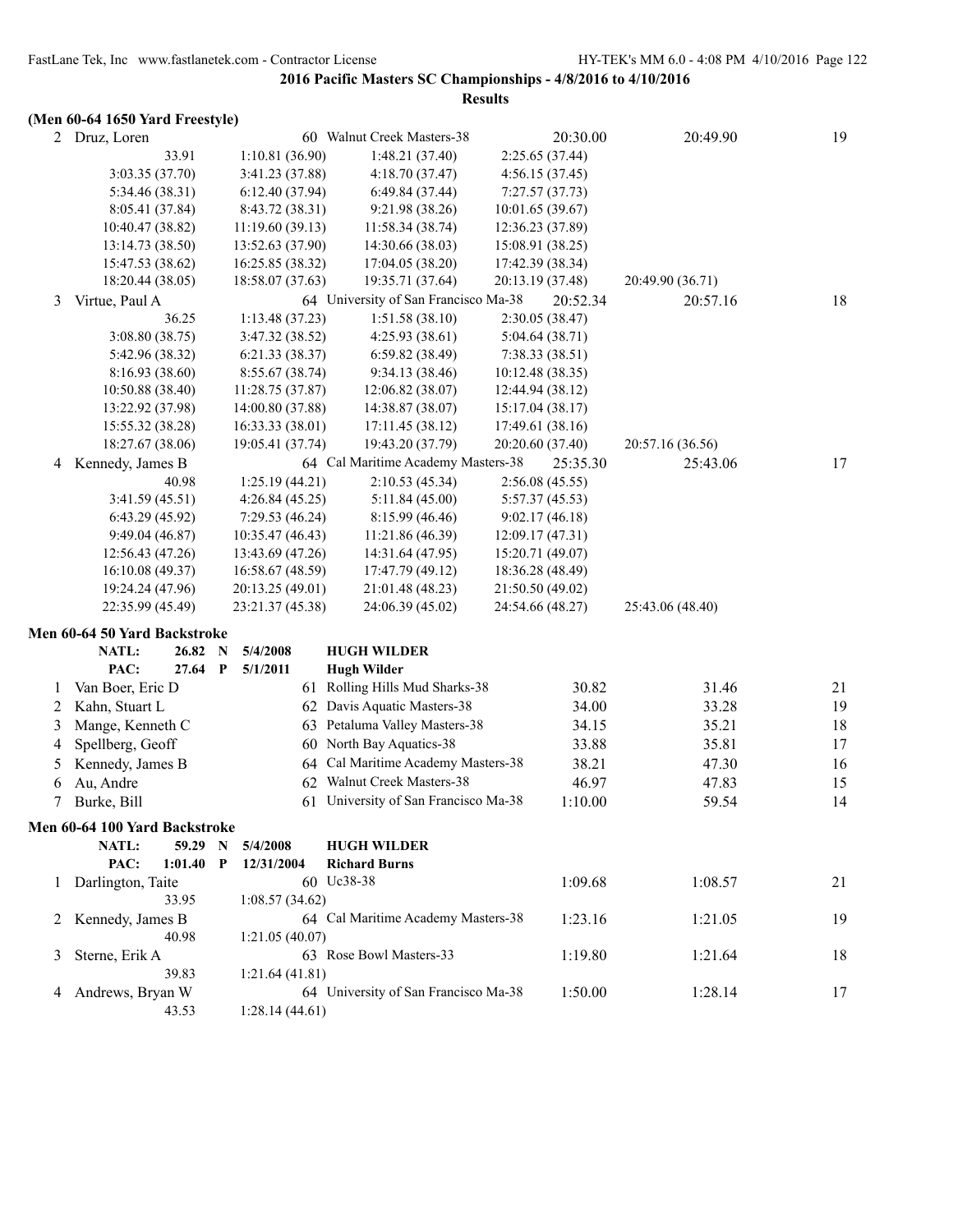|   | Men 60-64 200 Yard Backstroke   |                      |              |                         |                                                        |                           |         |    |
|---|---------------------------------|----------------------|--------------|-------------------------|--------------------------------------------------------|---------------------------|---------|----|
|   | NATL:<br>PAC:                   | 2:12.85 N<br>2:13.13 | $\mathbf{P}$ | 4/11/2015<br>12/31/2009 | <b>DAVE HANNULA</b><br><b>Tim Birnie</b>               |                           |         |    |
| 1 | Small, Stephen A                |                      |              |                         | 63 East Bay Bat Rays Masters-38                        | 2:56.07                   | 2:52.31 | 21 |
|   |                                 | 41.39                |              | 1:24.44(43.05)          | 2:08.66(44.22)                                         | 2:52.31(43.65)            |         |    |
| 2 | Kennedy, James B                |                      |              |                         | 64 Cal Maritime Academy Masters-38                     | 3:06.10                   | 3:04.00 | 19 |
|   |                                 | 44.84                |              | 1:32.44(47.60)          | 2:18.59(46.15)                                         | 3:04.00(45.41)            |         |    |
| 3 | Anderson, Robert L              |                      |              |                         | 60 Peninsula Community Center Mas-38                   | 3:04.10                   | 3:10.53 | 18 |
|   |                                 | 46.83                |              | 1:35.16(48.33)          | 2:23.33(48.17)                                         | 3:10.53(47.20)            |         |    |
| 4 | Andrews, Bryan W                |                      |              |                         | 64 University of San Francisco Ma-38                   | 3:50.00                   | 3:25.16 | 17 |
|   |                                 | 51.43                |              | 1:44.46(53.03)          | 2:36.91(52.45)                                         | 3:25.16(48.25)            |         |    |
| 5 | Kirtland, Grayson M             |                      |              |                         | 64 Orinda Aquatic Masters-38                           | 3:58.00                   | 3:50.82 | 16 |
|   |                                 | 54.70                |              | 1:56.14(1:01.44)        | 2:57.20(1:01.06)                                       | 3:50.82(53.62)            |         |    |
|   |                                 |                      |              |                         |                                                        |                           |         |    |
|   | Men 60-64 50 Yard Breaststroke  |                      |              |                         |                                                        |                           |         |    |
|   | NATL:                           | 28.76                | N            | 4/24/2015               | <b>RICK COLELLA</b>                                    |                           |         |    |
|   | PAC:                            | 29.32 P              |              | 12/31/2006              | <b>Robert Strand</b>                                   |                           |         |    |
| 1 | Conrad, Craig J                 |                      |              |                         | 61 Uc38-38                                             | 30.08                     | 31.84   | 21 |
| 2 | Van Boer, Eric D                |                      |              |                         | 61 Rolling Hills Mud Sharks-38                         | 33.09                     | 34.12   | 19 |
| 3 | Anderson, Robert L              |                      |              |                         | 60 Peninsula Community Center Mas-38                   | 34.00                     | 35.11   | 18 |
| 4 | Stoeckenius, Kai                |                      |              | 63                      | Cal Aquatic Masters-38                                 | 53.55                     | 41.23   | 17 |
| 5 | Au, Andre                       |                      |              |                         | 62 Walnut Creek Masters-38                             | 43.12                     | 44.97   | 16 |
| 6 | Burke, Bill                     |                      |              |                         | 61 University of San Francisco Ma-38                   | 1:05.00                   | 51.54   | 15 |
|   | Men 60-64 100 Yard Breaststroke |                      |              |                         |                                                        |                           |         |    |
|   | NATL:                           | 1:02.61              | N            | 5/2/2014                | <b>RICK COLELLA</b>                                    |                           |         |    |
|   | PAC:                            | 1:05.46              | P            | 12/31/2006              | <b>Robert Strand</b>                                   |                           |         |    |
|   | Haufler, Steven E               |                      |              |                         | 63 Orinda Country Club Masters-38                      | 1:16.22                   | 1:11.73 | 21 |
|   |                                 | 34.17                |              | 1:11.73(37.56)          |                                                        |                           |         |    |
| 2 | Anderson, Robert L              |                      |              |                         | 60 Peninsula Community Center Mas-38                   | 1:17.00                   | 1:20.06 | 19 |
|   |                                 | 37.68                |              | 1:20.06(42.38)          |                                                        |                           |         |    |
| 3 | Small, Stephen A                |                      |              |                         | 63 East Bay Bat Rays Masters-38                        | 1:21.50                   | 1:21.09 | 18 |
|   |                                 | 37.76                |              | 1:21.09(43.33)          |                                                        |                           |         |    |
| 4 | Pankey, Christopher S           |                      |              |                         | 61 Manatee Aquatic Masters Inc-38                      | 1:22.00                   | 1:22.88 | 17 |
|   |                                 | 39.60                |              | 1:22.88(43.28)          |                                                        |                           |         |    |
| 5 | Taylor, Curt                    |                      |              |                         | 62 Ladera Oaks Masters-38                              | 1:25.12                   | 1:27.92 | 16 |
|   |                                 | 40.35                |              | 1:27.92(47.57)          |                                                        |                           |         |    |
| 6 | Stoeckenius, Kai                |                      |              |                         | 63 Cal Aquatic Masters-38                              | 1:25.00                   | 1:31.21 | 15 |
|   |                                 | 43.31                |              | 1:31.21(47.90)          |                                                        |                           |         |    |
| 7 | Madison, David K                |                      |              |                         | 63 Ladera Oaks Masters-38                              | 1:30.00                   | 1:31.61 | 14 |
|   |                                 | 43.32                |              | 1:31.61(48.29)          |                                                        |                           |         |    |
| 8 | Burke, Bill                     |                      |              |                         | 61 University of San Francisco Ma-38                   | 2:10.00                   | 2:01.17 | 13 |
|   |                                 | 55.76                |              | 2:01.17(1:05.41)        |                                                        |                           |         |    |
|   |                                 |                      |              |                         |                                                        |                           |         |    |
|   | Men 60-64 200 Yard Breaststroke |                      |              |                         |                                                        |                           |         |    |
|   | NATL:<br>PAC:                   | 2:16.71              | $\mathbf N$  | 5/3/2014<br>12/31/2006  | <b>RICK COLELLA</b><br><b>Robert Strand</b>            |                           |         |    |
|   |                                 | 2:24.68              | $\mathbf{P}$ |                         | 63 Orinda Country Club Masters-38                      |                           |         |    |
| 1 | Haufler, Steven E               | 35.86                |              | 1:16.48(40.62)          | 1:57.76(41.28)                                         | 2:48.67                   | 2:39.53 | 21 |
|   | Swenor, Gary D                  |                      |              |                         | 61 Northern Sierra Masters Swimmi-38                   | 2:39.53(41.77)<br>2:49.87 |         |    |
| 2 |                                 | 39.64                |              |                         |                                                        |                           | 2:52.09 | 19 |
|   |                                 |                      |              | 1:23.29(43.65)          | 2:09.57(46.28)<br>60 Peninsula Community Center Mas-38 | 2:52.09(42.52)            |         |    |
| 3 | Anderson, Robert L              | 41.05                |              |                         |                                                        | 2:53.96                   | 2:56.76 | 18 |
|   |                                 |                      |              | 1:26.65(45.60)          | 2:11.48(44.83)<br>61 Manatee Aquatic Masters Inc-38    | 2:56.76(45.28)            |         |    |
| 4 | Pankey, Christopher S           | 40.96                |              |                         | 2:15.14(47.09)                                         | 3:10.00                   | 3:02.22 | 17 |
|   |                                 |                      |              | 1:28.05(47.09)          |                                                        | 3:02.22 (47.08)           |         |    |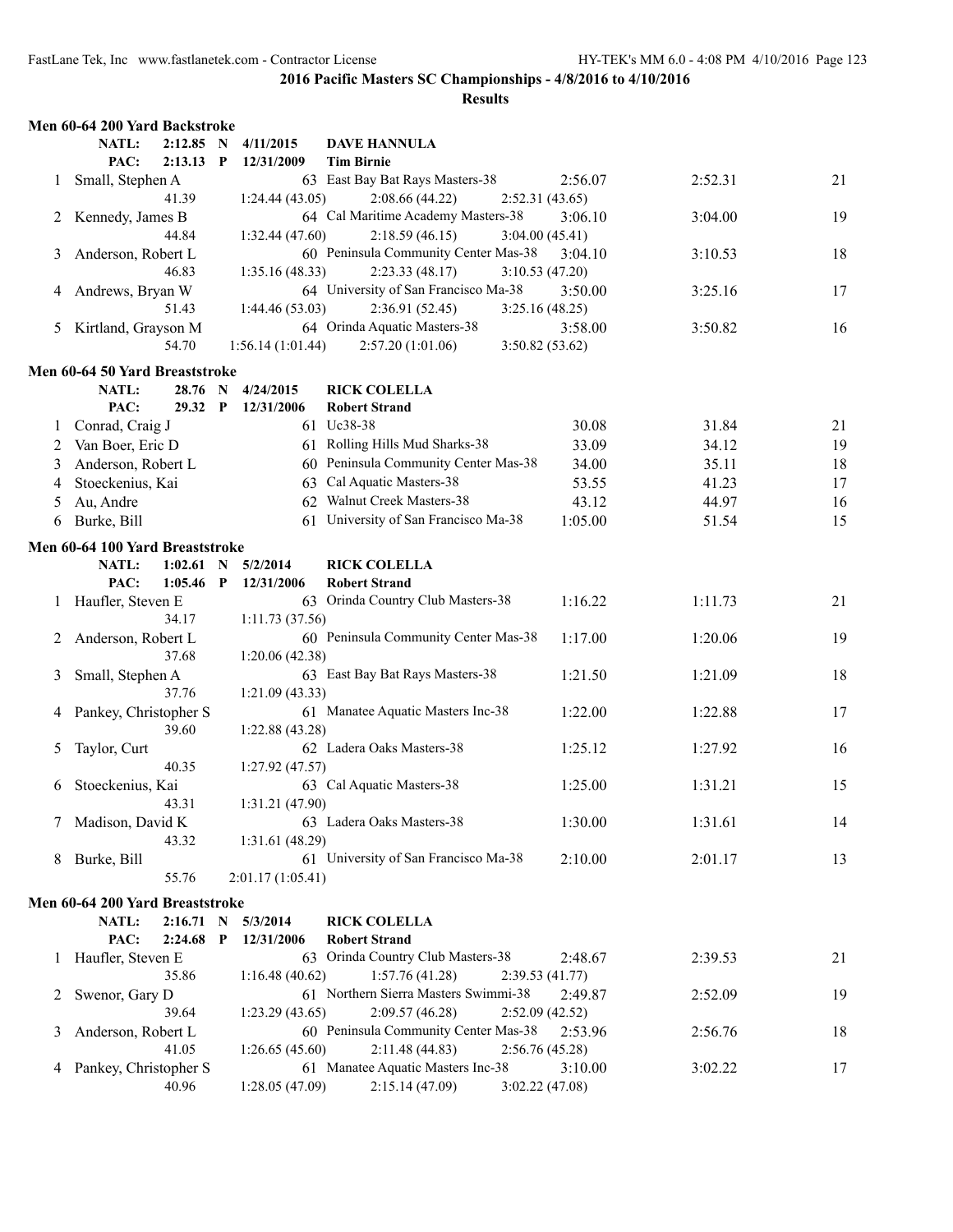|    | (Men 60-64 200 Yard Breaststroke) |                  |                                      |                  |         |    |
|----|-----------------------------------|------------------|--------------------------------------|------------------|---------|----|
|    | 5 Small, Stephen A                |                  | 63 East Bay Bat Rays Masters-38      | 2:57.78          | 3:03.11 | 16 |
|    | 41.31                             | 1:28.29 (46.98)  | 2:15.91(47.62)                       | 3:03.11(47.20)   |         |    |
| 6  | Boreyko, Valeriy A                |                  | 62 University of San Francisco Ma-38 | 6:00.00          | 3:50.47 | 15 |
|    | 53.14                             | 1:50.85(57.71)   | 2:52.19(1:01.34)                     | 3:50.47(58.28)   |         |    |
|    | Men 60-64 50 Yard Butterfly       |                  |                                      |                  |         |    |
|    | NATL:<br>24.46 N                  | 5/22/2005        | <b>RICHARD ABRAHAMS</b>              |                  |         |    |
|    | PAC:<br>$26.73$ P                 | 12/31/2009       | <b>Thomas Knopf</b>                  |                  |         |    |
| 1  | Holt, Tate                        |                  | 64 Tamalpais Aquatic Masters-38      | 27.75            | 27.39   | 21 |
| 2  | Haufler, Steven E                 |                  | 63 Orinda Country Club Masters-38    | 28.43            | 27.77   | 19 |
|    |                                   |                  | Petaluma Valley Masters-38           | 28.98            | 28.80   |    |
| 3  | Mange, Kenneth C                  | 63               | Rolling Hills Mud Sharks-38          |                  | 28.88   | 18 |
| 4  | Van Boer, Eric D                  | 61               |                                      | 27.91            |         | 17 |
| 5  | Spellberg, Geoff                  | 60               | North Bay Aquatics-38                | 29.30            | 29.24   | 16 |
| 6  | Alderson, Tom R                   | 64               | Manatee Aquatic Masters Inc-38       | 31.00            | 30.24   | 15 |
| 7  | Mundschau, Steve                  | 62               | University of San Francisco Ma-38    | 31.00            | 30.77   | 14 |
| 8  | Burnett, David B                  | 60               | Walnut Creek Masters-38              | 31.50            | 31.28   | 13 |
| 9  | Kren, Alan                        | 63               | Manatee Aquatic Masters Inc-38       | 40.00            | 35.70   | 12 |
| 10 | Kirtland, Grayson M               | 64               | Orinda Aquatic Masters-38            | 42.20            | 42.97   | 11 |
| 11 | Au, Andre                         | 62               | Walnut Creek Masters-38              | 46.84            | 49.74   | 10 |
| 12 | Burke, Bill                       | 61               | University of San Francisco Ma-38    | 1:00.00          | 1:01.06 | 9  |
|    | Men 60-64 100 Yard Butterfly      |                  |                                      |                  |         |    |
|    | NATL:<br>54.92 N                  | 5/22/2005        | <b>RICHARD ABRAHAMS</b>              |                  |         |    |
|    | PAC:<br>59.58 P                   | 5/2/2014         | <b>James Griffith</b>                |                  |         |    |
| 1  | Haufler, Steven E                 |                  | 63 Orinda Country Club Masters-38    | 1:04.33          | 1:01.75 | 21 |
|    | 29.60                             | 1:01.75(32.15)   |                                      |                  |         |    |
| 2  | Mundschau, Steve                  |                  | 62 University of San Francisco Ma-38 | 1:10.00          | 1:06.11 | 19 |
|    | 31.95                             | 1:06.11(34.16)   |                                      |                  |         |    |
| 3  | Spellberg, Geoff                  |                  | 60 North Bay Aquatics-38             | 1:07.50          | 1:06.59 | 18 |
|    | 30.56                             | 1:06.59(36.03)   |                                      |                  |         |    |
| 4  | Mange, Kenneth C                  |                  | 63 Petaluma Valley Masters-38        | 1:12.30          | 1:11.32 | 17 |
|    | 32.64                             | 1:11.32(38.68)   |                                      |                  |         |    |
| 5  | Kren, Alan                        |                  | 63 Manatee Aquatic Masters Inc-38    | 1:35.00          | 1:31.96 | 16 |
|    | 44.52                             | 1:31.96(47.44)   |                                      |                  |         |    |
| 6  | Citron, Jeffrey M                 |                  | 60 Yuba City Masters Swimming-38     | 1:35.00          | 1:34.97 | 15 |
|    | 43.25                             | 1:34.97 (51.72)  |                                      |                  |         |    |
|    | Men 60-64 200 Yard Butterfly      |                  |                                      |                  |         |    |
|    | NATL:<br>$2:10.06$ N              | 4/16/2011        | <b>LAWRENCE DAY</b>                  |                  |         |    |
|    | PAC:<br>$2:15.73$ P               | 12/31/2010       | <b>Jim Clemmons</b>                  |                  |         |    |
| 1  | Mundschau, Steve                  |                  | 62 University of San Francisco Ma-38 | 2:35.00          | 2:32.22 | 21 |
|    | 34.83                             | 1:13.58(38.75)   | 1:53.31(39.73)                       | 2:32.22(38.91)   |         |    |
| 2  | Andow, Larry T                    |                  | 62 Uc38-38                           | 3:15.00          | 2:59.50 | 19 |
|    | 41.63                             | 1:27.75(46.12)   | 2:14.51(46.76)                       | 2:59.50 (44.99)  |         |    |
| 3  | Kennedy, James B                  |                  | 64 Cal Maritime Academy Masters-38   | 3:06.14          | 3:01.01 | 18 |
|    | 41.53                             | 1:27.38(45.85)   | 2:14.32(46.94)                       | 3:01.01(46.69)   |         |    |
| 4  | Anderson, Robert L                |                  | 60 Peninsula Community Center Mas-38 | 3:02.78          | 3:04.29 | 17 |
|    | 41.07                             | 1:26.58(45.51)   | 2:15.48 (48.90)                      | 3:04.29(48.81)   |         |    |
| 5  | Citron, Jeffrey M                 |                  | 60 Yuba City Masters Swimming-38     | 3:30.40          | 3:37.62 | 16 |
|    | 46.82                             | 1:41.62(54.80)   | 2:40.33 (58.71)                      | 3:37.62(57.29)   |         |    |
| 6  | Kapetanic, Peter M                |                  | 63 Morgan Hill Splash Masters-38     | 4:18.00          | 4:32.98 | 15 |
|    | 52.60                             | 1:59.32(1:06.72) | 3:13.47(1:14.15)                     | 4:32.98(1:19.51) |         |    |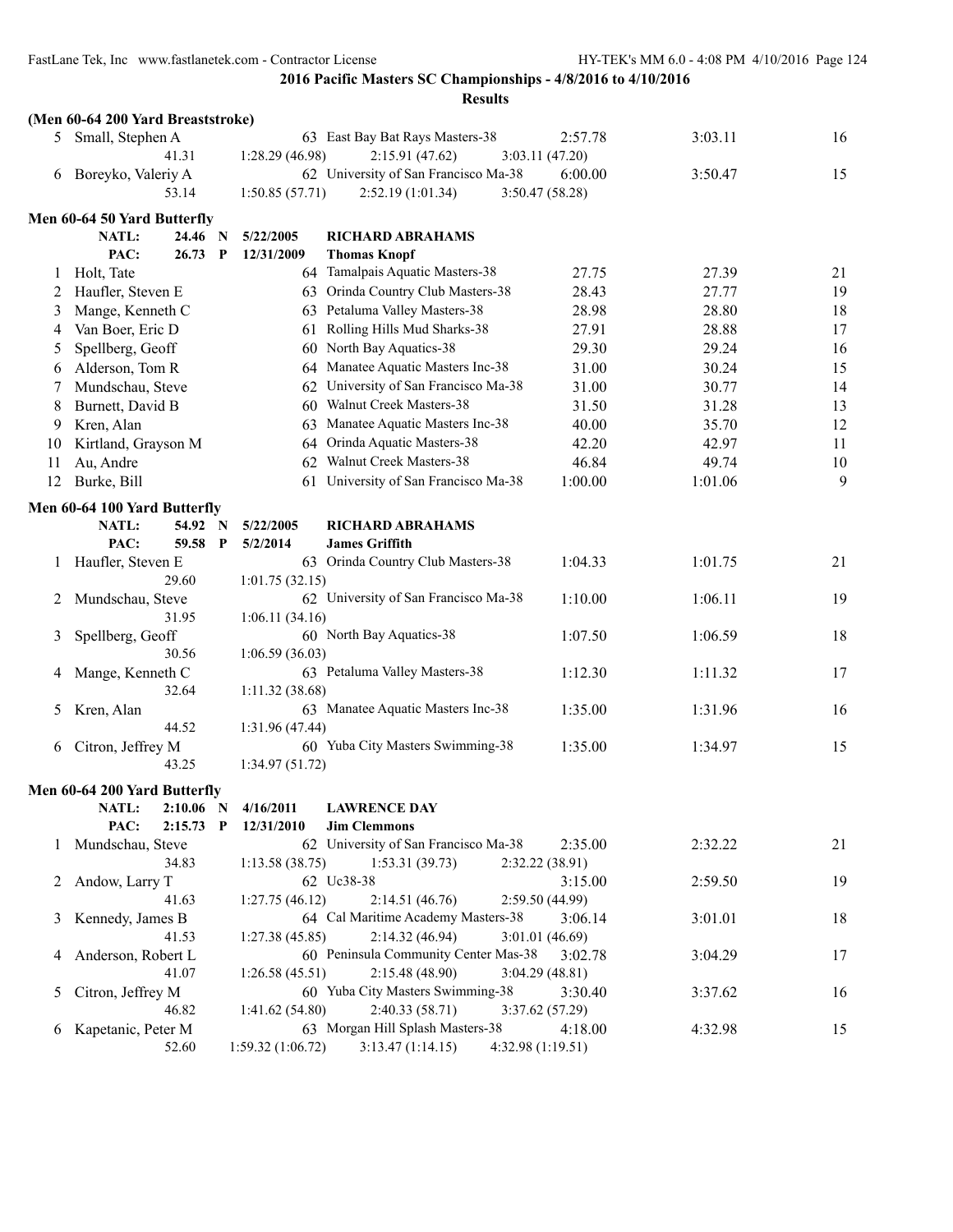|    | <b>Men 60-64 100 Yard IM</b>    |                 |                                      |                 |         |    |
|----|---------------------------------|-----------------|--------------------------------------|-----------------|---------|----|
|    | NATL:<br>57.23<br>N             | 5/11/2013       | <b>RICK COLELLA</b>                  |                 |         |    |
|    | PAC:<br>1:00.10<br>P            | 12/31/2008      | <b>Robert Strand</b>                 |                 |         |    |
| 1  | Haufler, Steven E               |                 | 63 Orinda Country Club Masters-38    | 1:06.99         | 1:04.31 | 21 |
|    | 30.22                           | 1:04.31(34.09)  |                                      |                 |         |    |
|    | 2 Mundschau, Steve              |                 | 62 University of San Francisco Ma-38 | 1:12.00         | 1:09.18 | 19 |
|    | 32.19                           | 1:09.18(36.99)  |                                      |                 |         |    |
| 3  | Mange, Kenneth C                |                 | 63 Petaluma Valley Masters-38        | 1:12.25         | 1:11.04 | 18 |
|    | 32.59                           | 1:11.04(38.45)  |                                      |                 |         |    |
|    | Christian, James S              |                 | 64 Sierra Marlins Masters-38         | 1:17.00         | 1:14.59 | 17 |
| 4  |                                 |                 |                                      |                 |         |    |
|    | 34.65                           | 1:14.59(39.94)  |                                      |                 |         |    |
| 5  | Sterne, Erik A                  |                 | 63 Rose Bowl Masters-33              | 1:14.99         | 1:19.27 | 16 |
|    | 37.17                           | 1:19.27(42.10)  |                                      |                 |         |    |
| 6  | Davis, Richard M                |                 | 60 Sierra Marlins Masters-38         | 1:19.14         | 1:20.78 | 15 |
|    | 38.53                           | 1:20.78 (42.25) |                                      |                 |         |    |
| 7  | Taylor, Curt                    |                 | 62 Ladera Oaks Masters-38            | 1:20.88         | 1:22.50 | 14 |
|    | 39.79                           | 1:22.50(42.71)  |                                      |                 |         |    |
| 8  | Madison, David K                |                 | 63 Ladera Oaks Masters-38            | 1:30.00         | 1:24.52 | 13 |
|    | 42.04                           | 1:24.52(42.48)  |                                      |                 |         |    |
| 9  | Andrews, Bryan W                |                 | 64 University of San Francisco Ma-38 | 2:00.00         | 1:34.17 | 12 |
|    | 44.42                           | 1:34.17(49.75)  |                                      |                 |         |    |
| 10 | Kirtland, Grayson M             |                 | 64 Orinda Aquatic Masters-38         | 1:35.00         | 1:36.16 | 11 |
|    | 44.09                           | 1:36.16(52.07)  |                                      |                 |         |    |
| 11 | Au, Andre                       |                 | 62 Walnut Creek Masters-38           | 1:35.67         | 1:36.21 | 10 |
|    | 46.76                           | 1:36.21(49.45)  |                                      |                 |         |    |
| 12 | Burke, Bill                     |                 | 61 University of San Francisco Ma-38 | 2:20.00         | 1:55.72 | 9  |
|    | 58.04                           | 1:55.72(57.68)  |                                      |                 |         |    |
|    |                                 |                 |                                      |                 |         |    |
|    | Pankey, Christopher S           |                 | 61 Manatee Aquatic Masters Inc-38    | 1:16.50         | DQ      |    |
|    | 36.80                           | DQ (39.62)      |                                      |                 |         |    |
|    | <b>Men 60-64 200 Yard IM</b>    |                 |                                      |                 |         |    |
|    | NATL:<br>2:03.26<br>N           | 5/4/2014        | <b>RICK COLELLA</b>                  |                 |         |    |
|    | PAC:<br>$2:10.85$ P             | 5/1/2011        | <b>Tim Broderick</b>                 |                 |         |    |
|    | 1 Haufler, Steven E             |                 | 63 Orinda Country Club Masters-38    | 2:28.79         | 2:22.74 | 21 |
|    | 29.34                           | 1:08.64(39.30)  | 1:50.25(41.61)                       | 2:22.74(32.49)  |         |    |
|    | 2 Mundschau, Steve              |                 | 62 University of San Francisco Ma-38 | 2:35.00         | 2:28.88 | 19 |
|    | 33.01                           | 1:11.16(38.15)  | 1:55.49(44.33)                       | 2:28.88 (33.39) |         |    |
| 3  | Spellberg, Geoff                |                 | 60 North Bay Aquatics-38             | 2:41.88         | 2:36.32 | 18 |
|    | 30.56                           | 1:12.96(42.40)  | 2:01.32(48.36)                       | 2:36.32(35.00)  |         |    |
| 4  | Small, Stephen A                |                 | 63 East Bay Bat Rays Masters-38      | 2:48.07         | 2:52.24 | 17 |
|    | 37.18                           | 1:22.35(45.17)  | 2:12.72(50.37)                       | 2:52.24(39.52)  |         |    |
|    |                                 |                 | 61 Northern Sierra Masters Swimmi-38 | 2:40.50         | 2:54.85 | 16 |
| 5  | Swenor, Gary D                  |                 |                                      |                 |         |    |
|    | 35.46                           | 1:25.32(49.86)  | 2:12.35(47.03)                       | 2:54.85(42.50)  |         |    |
| 6  | Kren, Alan                      |                 | 63 Manatee Aquatic Masters Inc-38    | 3:00.00         | 3:17.05 | 15 |
|    | 44.47                           | 1:37.33(52.86)  | 2:33.50(56.17)                       | 3:17.05(43.55)  |         |    |
| 7  | Andrews, Bryan W                |                 | 64 University of San Francisco Ma-38 | 3:50.00         | 3:25.90 | 14 |
|    | 47.09                           | 1:40.71(53.62)  | 2:38.45(57.74)                       | 3:25.90(47.45)  |         |    |
|    | Men 60-64 400 Yard IM           |                 |                                      |                 |         |    |
|    | NATL:<br>4:24.24<br>$\mathbf N$ | 5/2/2014        | <b>RICK COLELLA</b>                  |                 |         |    |
|    | PAC:<br>$4:45.65$ P             | 12/31/2010      | <b>Jim Clemmons</b>                  |                 |         |    |
| 1  | Mundschau, Steve                |                 | 62 University of San Francisco Ma-38 | 5:30.00         | 5:24.55 | 21 |
|    | 34.57                           | 1:13.86(39.29)  | 1:54.91(41.05)                       | 2:36.08(41.17)  |         |    |
|    | 3:23.43(47.35)                  | 4:10.53(47.10)  | 4:47.05 (36.52)                      | 5:24.55 (37.50) |         |    |
|    |                                 |                 |                                      |                 |         |    |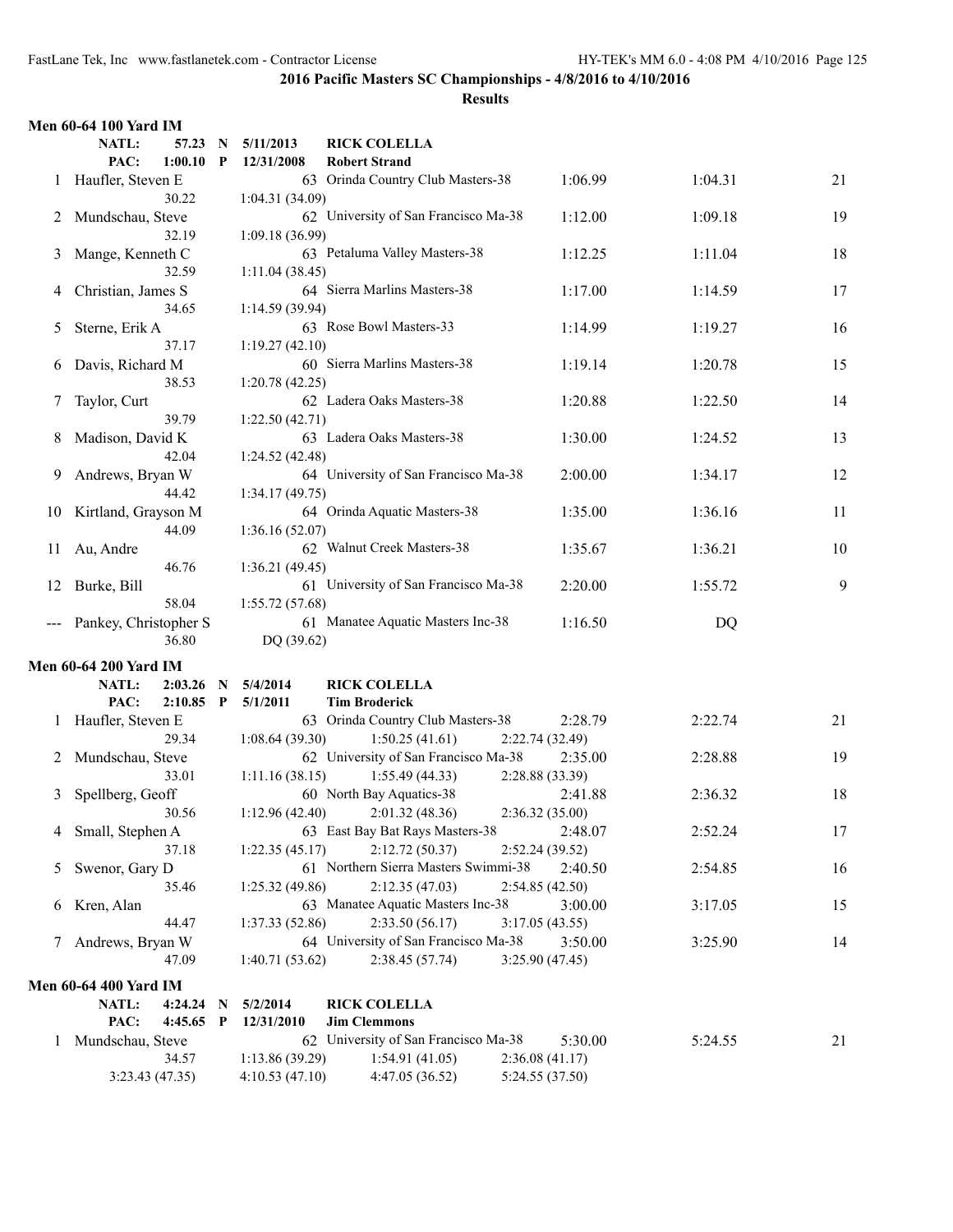**2016 Pacific Masters SC Championships - 4/8/2016 to 4/10/2016**

|              | (Men 60-64 400 Yard IM)      |                   |                                        |                 |         |                          |
|--------------|------------------------------|-------------------|----------------------------------------|-----------------|---------|--------------------------|
|              | 2 Anderson, Robert L         |                   | 60 Peninsula Community Center Mas-38   | 6:07.53         | 6:01.97 | 19                       |
|              | 39.59                        | 1:25.94(46.35)    | 2:16.22(50.28)                         | 3:04.70 (48.48) |         |                          |
|              | 3:53.10 (48.40)              | 4:41.11(48.01)    | 5:23.00 (41.89)                        | 6:01.97(38.97)  |         |                          |
| 3            | Kennedy, James B             |                   | 64 Cal Maritime Academy Masters-38     | 6:03.15         | 6:17.54 | 18                       |
|              | 42.47                        | 1:31.57(49.10)    | 2:21.50(49.93)                         | 3:12.20(50.70)  |         |                          |
|              | 4:02.80(50.60)               | 4:54.42 (51.62)   | 5:36.53(42.11)                         | 6:17.54(41.01)  |         |                          |
| 4            | Citron, Jeffrey M            |                   | 60 Yuba City Masters Swimming-38       | 6:30.00         | 6:27.69 | 17                       |
|              | 44.62                        | 1:37.37(52.75)    | 2:28.30(50.93)                         | 3:17.60 (49.30) |         |                          |
|              | 4:10.90 (53.30)              | 5:04.79 (53.89)   | 5:47.70 (42.91)                        | 6:27.69(39.99)  |         |                          |
| 5            | Andrews, Bryan W             |                   | 64 University of San Francisco Ma-38   | 8:10.00         | 7:28.82 | 16                       |
|              | 50.63                        | 1:48.12 (57.49)   | 2:47.33(59.21)                         | 3:45.62 (58.29) |         |                          |
|              | 4:50.00(1:04.38)             | 5:50.24 (1:00.24) | 6:41.46 (51.22)                        | 7:28.82(47.36)  |         |                          |
| 6            | Boreyko, Valeriy A           |                   | 62 University of San Francisco Ma-38   | 9:00.00         | 8:11.11 | 15                       |
|              | 59.51                        | 2:06.29(1:06.78)  | 3:15.06 (1:08.77)<br>4:24.71 (1:09.65) |                 |         |                          |
|              | 5:26.88 (1:02.17)            | 6:29.34(1:02.46)  | 7:20.07(50.73)                         | 8:11.11 (51.04) |         |                          |
|              | Men 65-69 50 Yard Freestyle  |                   |                                        |                 |         |                          |
|              | NATL:<br>22.10<br>N          | 5/23/2010         | <b>RICHARD ABRAHAMS</b>                |                 |         |                          |
|              | PAC:<br>24.01<br>P           | 12/31/2009        | <b>James Elder</b>                     |                 |         |                          |
| 1            | Wilder, Hugh                 | 68                | Santa Rosa Masters-38                  | 26.80           | 26.96   | 21                       |
| 2            | McPherson, Andrew M          | 69.               | Davis Aquatic Masters-38               | 27.75           | 26.99   | 19                       |
| 3            | Bernard, Alan D              | 66                | Tamalpais Aquatic Masters-38           | 27.38           | 27.04   | 18                       |
| 4            | DeLacy, James R              | 69                | Walnut Creek Masters-38                | 27.00           | 27.09   | 17                       |
| 5            | Sapirstein, Julian B         | 66                | University of San Francisco Ma-38      | 26.89           | 27.54   | 16                       |
| 6            | Meyerhoff, Rick              | 69                | Tamalpais Aquatic Masters-38           | 27.58           | 27.95   | 15                       |
| 7            | Williams, Michael J          | 66                | Walnut Creek Masters-38                | 28.01           | 28.44   | 14                       |
| 8            | Mc Clelland, Mac D           | 67                | Manatee Aquatic Masters Inc-38         | 29.00           | 28.64   | 13                       |
| 9            | Cort, Doug A                 | 66                | Cal Maritime Academy Masters-38        | 29.32           | 29.51   | 12                       |
| 10           | Lintz, Steve                 | 65                | Sierra Nevada Masters-38               | 33.56           | 29.82   | 11                       |
| 11           | Fogarty, Peter L             | 65                | Tuolumne County Aquatic Master-38      | 34.00           | 33.15   | 10                       |
| 12           | Smith, Kirby L               | 69                | Tuolumne County Aquatic Master-38      | 34.66           | 34.14   | 9                        |
| 13           | Cohen, Jeremy M              | 67                | Cal Aquatic Masters-38                 | 33.39           | 34.62   | $\tau$                   |
| 14           | Flickinger, Tom R            | 68                | Walnut Creek Masters-38                | 34.42           | 34.87   | 6                        |
| 15           | Lynch, Michael E             | 69                | Peninsula Community Center Mas-38      | 40.00           | 39.37   | $\sqrt{5}$               |
| 16           | Maxwell, Irving E            | 66                | Marcia's Enthusiastic Masters-38       | 42.90           | 41.37   | $\overline{\mathcal{A}}$ |
| 17           | Thomas, Dick W               | 68                | Tamalpais Aquatic Masters-38           | 45.42           | 41.75   | $\mathfrak{Z}$           |
| 18           | Tucker, William E            | 67                | North Bay Aquatics-38                  | 41.85           | 43.31   | $\sqrt{2}$               |
|              | 19 Frank, Barry D            |                   | 65 Tuolumne County Aquatic Master-38   | 49.79           | 44.19   | 1                        |
| 20           | Murray, Ed                   |                   | 66 University of San Francisco Ma-38   | 1:00.00         | 48.72   |                          |
|              |                              |                   |                                        |                 |         |                          |
|              | Men 65-69 100 Yard Freestyle |                   |                                        |                 |         |                          |
|              | NATL:<br>49.42 N             | 5/22/2010         | <b>RICHARD ABRAHAMS</b>                |                 |         |                          |
|              | PAC:<br>53.66 P              | 12/31/2009        | <b>James Elder</b>                     |                 |         |                          |
| $\mathbf{I}$ | Wilder, Hugh                 |                   | 68 Santa Rosa Masters-38               | 58.50           | 58.09   | 21                       |
|              | 27.93                        | 58.09 (30.16)     |                                        |                 |         |                          |
| 2            | McPherson, Andrew M          |                   | 69 Davis Aquatic Masters-38            | 59.50           | 58.28   | 19                       |
|              | 28.43                        | 58.28 (29.85)     |                                        |                 |         |                          |
| 3            | DeLacy, James R              |                   | 69 Walnut Creek Masters-38             | 59.99           | 59.50   | 18                       |
|              | 27.94                        | 59.50 (31.56)     |                                        |                 |         |                          |
| 4            | Bernard, Alan D<br>29.02     | 59.75 (30.73)     | 66 Tamalpais Aquatic Masters-38        | 59.27           | 59.75   | 17                       |
| 5            | Wilson, Joel                 |                   | 67 Santa Cruz Masters Aquatics-38      | 59.00           | 59.92   | 16                       |
|              | 29.32                        | 59.92 (30.60)     |                                        |                 |         |                          |
|              |                              |                   |                                        |                 |         |                          |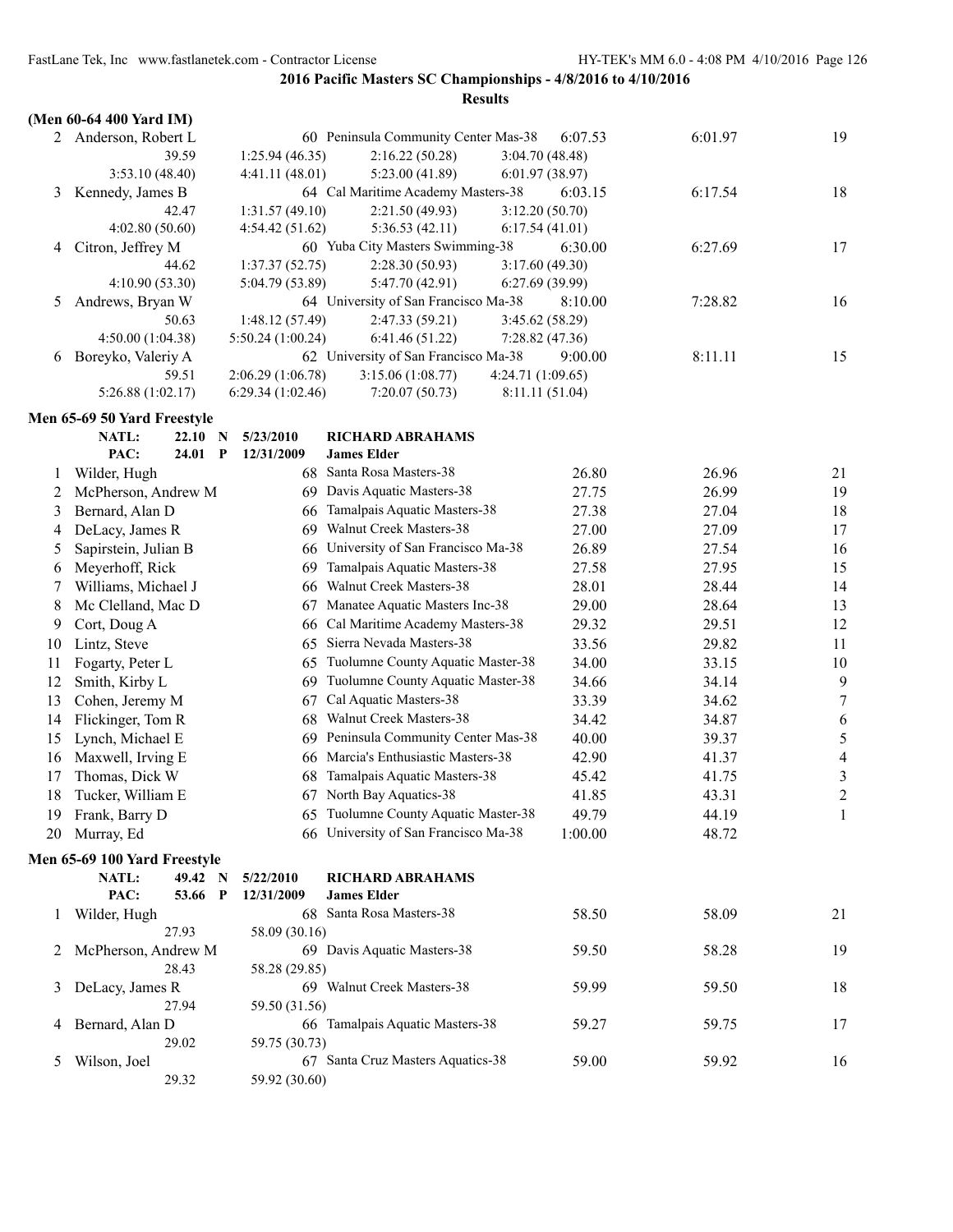|               | (Men 65-69 100 Yard Freestyle)  |                                                                                                    |         |         |                |
|---------------|---------------------------------|----------------------------------------------------------------------------------------------------|---------|---------|----------------|
|               | 6 Sapirstein, Julian B<br>29.05 | 66 University of San Francisco Ma-38<br>1:00.59(31.54)                                             | 58.94   | 1:00.59 | 15             |
| 7             | Williams, Michael J<br>30.02    | 66 Walnut Creek Masters-38<br>1:01.47(31.45)                                                       | 1:01.46 | 1:01.47 | 14             |
| 8             | Cort, Doug A<br>32.84           | 66 Cal Maritime Academy Masters-38<br>1:06.16(33.32)                                               | 1:06.53 | 1:06.16 | 13             |
| 9             | Lintz, Steve<br>32.23           | 65 Sierra Nevada Masters-38<br>1:07.55(35.32)                                                      | 1:09.98 | 1:07.55 | 12             |
| 10            | Mortimer, Niland B<br>32.57     | 65 University of San Francisco Ma-38<br>1:09.28(36.71)                                             | 1:15.00 | 1:09.28 | 11             |
| 11            | Gloystein, James E<br>35.20     | 65 Marcia's Enthusiastic Masters-38<br>1:10.46(35.26)                                              | 1:14.90 | 1:10.46 | 10             |
| 12            | Cohen, Jeremy M<br>36.27        | 67 Cal Aquatic Masters-38<br>1:17.46(41.19)                                                        | 1:13.95 | 1:17.46 | 9              |
| 13            | Flickinger, Tom R<br>38.44      | 68 Walnut Creek Masters-38<br>1:19.97(41.53)                                                       | 1:16.89 | 1:19.97 | 7              |
| 14            | Johnson, Gary A<br>40.71        | 65 Tuolumne County Aquatic Master-38<br>1:21.94(41.23)                                             | 1:17.70 | 1:21.94 | 6              |
| 15            | Lynch, Michael E<br>41.56       | 69 Peninsula Community Center Mas-38<br>1:28.29(46.73)                                             | 1:25.00 | 1:28.29 | 5              |
| 16            | Tucker, William E<br>44.87      | 67 North Bay Aquatics-38<br>1:35.34 (50.47)                                                        | 1:32.43 | 1:35.34 | $\overline{4}$ |
| 17            | Thomas, Dick W<br>46.54         | 68 Tamalpais Aquatic Masters-38<br>1:41.38 (54.84)                                                 | 1:45.67 | 1:41.38 | 3              |
| 18            | Frank, Barry D<br>49.55         | 65 Tuolumne County Aquatic Master-38<br>1:45.68(56.13)                                             | 1:39.89 | 1:45.68 | $\overline{2}$ |
| 19            | Maxwell, Irving E<br>51.39      | 66 Marcia's Enthusiastic Masters-38<br>1:47.22(55.83)                                              | 1:43.10 | 1:47.22 | 1              |
|               | Men 65-69 200 Yard Freestyle    |                                                                                                    |         |         |                |
|               | NATL:<br>1:57.54<br>N           | 5/21/2010<br><b>RICHARD ABRAHAMS</b>                                                               |         |         |                |
|               | PAC:<br>$2:04.19$ P             | 12/31/2010<br><b>Richard Burns</b>                                                                 |         |         |                |
|               | Bernard, Alan D<br>29.97        | 66 Tamalpais Aquatic Masters-38<br>1:02.37(32.40)<br>1:35.72(33.35)<br>2:08.85(33.13)              | 2:11.19 | 2:08.85 | 21             |
| 2             | Wilson, Joel<br>30.98           | 67 Santa Cruz Masters Aquatics-38<br>1:03.85(32.87)<br>1:36.98(33.13)<br>2:09.75(32.77)            | 2:09.00 | 2:09.75 | 19             |
| 3             | DeLacy, James R<br>30.92        | 69 Walnut Creek Masters-38<br>$1:04.88(33.96)$ $1:39.47(34.59)$<br>2:16.36 (36.89)                 | 2:17.00 | 2:16.36 | 18             |
| 4             | Sapirstein, Julian B<br>30.35   | 66 University of San Francisco Ma-38<br>1:04.25(33.90)<br>1:39.98(35.73)<br>2:16.55(36.57)         | 2:12.14 | 2:16.55 | 17             |
| $\mathcal{L}$ | McPherson, Andrew M<br>31.02    | 69 Davis Aquatic Masters-38<br>1:05.78(34.76)<br>1:41.46 (35.68)<br>2:17.06(35.60)                 | 2:22.00 | 2:17.06 | 16             |
| 6             | Ceci, Louis G<br>39.18          | 65 San Francisco Tsunami Masters-38<br>2:04.15(43.05)<br>2:43.93 (39.78)<br>1:21.10(41.92)         | 2:41.35 | 2:43.93 | 15             |
| 7             | Mortimer, Niland B<br>36.93     | 65 University of San Francisco Ma-38<br>2:06.61(46.65)<br>2:50.85(44.24)<br>1:19.96(43.03)         | 3:30.00 | 2:50.85 | 14             |
| 8             | Moore, Michael W<br>40.17       | 65 University of San Francisco Ma-38<br>2:11.57(48.19)<br>2:56.06(44.49)<br>1:23.38(43.21)         | 3:10.00 | 2:56.06 | 13             |
| 9             | Smith, Kirby L<br>41.77         | 69 Tuolumne County Aquatic Master-38<br>2:21.10(51.71)<br>3:11.51(50.41)<br>1:29.39(47.62)         | 3:01.00 | 3:11.51 | 12             |
| 10            | Ensor, Richard E<br>58.09       | 68 University of San Francisco Ma-38<br>3:10.38(1:08.30)<br>2:02.08 (1:03.99)<br>4:17.84 (1:07.46) | 4:00.00 | 4:17.84 | 11             |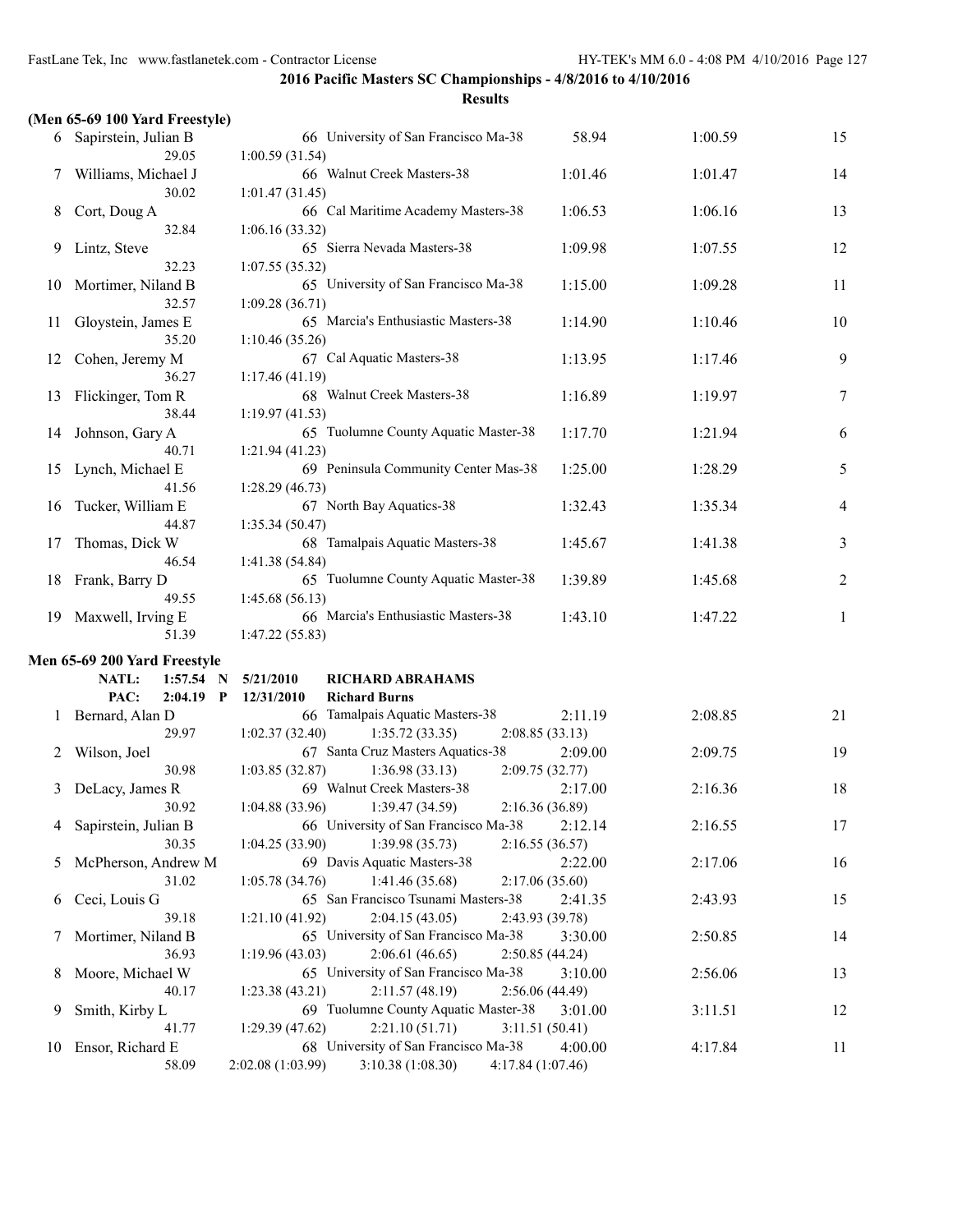|   | Men 65-69 500 Yard Freestyle        |              |                                     |                                                          |                                      |          |          |    |
|---|-------------------------------------|--------------|-------------------------------------|----------------------------------------------------------|--------------------------------------|----------|----------|----|
|   | NATL:                               | 5:34.54 N    | 1/31/2015                           | <b>DAN KIRKLAND</b>                                      |                                      |          |          |    |
|   | PAC:                                | 5:36.76 P    | 4/23/2015                           | <b>Jim Clemmons</b>                                      |                                      |          |          |    |
|   | 1 Wilson, Joel                      |              |                                     | 67 Santa Cruz Masters Aquatics-38                        |                                      | 5:43.00  | 5:45.94  | 21 |
|   |                                     | 31.84        | 1:06.20(34.36)                      | 1:42.10(35.90)                                           | 2:18.09(35.99)                       |          |          |    |
|   | 2:53.44 (35.35)                     |              | 3:28.30 (34.86)                     | 4:03.45(35.15)                                           | 4:38.23 (34.78)                      |          |          |    |
|   | 5:13.16 (34.93)                     |              | 5:45.94 (32.78)                     |                                                          |                                      |          |          |    |
| 2 | Sapirstein, Julian B                |              |                                     | 66 University of San Francisco Ma-38                     |                                      | 6:14.88  | 6:24.65  | 19 |
|   |                                     | 33.53        | 1:09.56(36.03)                      | 1:48.12(38.56)                                           | 2:28.00(39.88)                       |          |          |    |
|   | 3:07.98 (39.98)                     |              | 3:47.79(39.81)                      | 4:27.73 (39.94)                                          | 5:07.76(40.03)                       |          |          |    |
|   | 5:47.26 (39.50)                     |              | 6:24.65(37.39)                      |                                                          |                                      |          |          |    |
| 3 | Winterrowd, Dan                     |              |                                     | 65 Sierra Marlins Masters-38                             |                                      | 6:46.48  | 6:47.16  | 18 |
|   |                                     | 35.71        | 1:16.49(40.78)                      | 1:57.98(41.49)                                           | 2:40.26 (42.28)                      |          |          |    |
|   | 3:22.34(42.08)                      |              | 4:03.76(41.42)                      | 4:44.04 (40.28)                                          | 5:25.33 (41.29)                      |          |          |    |
|   | 6:06.73(41.40)                      |              | 6:47.16(40.43)                      |                                                          |                                      |          |          |    |
| 4 | Gloystein, James E                  |              |                                     | 65 Marcia's Enthusiastic Masters-38                      |                                      | 7:59.10  | 7:14.99  | 17 |
|   |                                     | 40.76        | 1:24.64(43.88)                      | 2:09.43(44.79)                                           | 2:54.59(45.16)                       |          |          |    |
|   | 3:39.81(45.22)                      |              | 4:23.56(43.75)                      | 5:07.87(44.31)                                           | 5:51.40(43.53)                       |          |          |    |
|   | 6:34.76(43.36)                      |              | 7:14.99(40.23)                      |                                                          |                                      |          |          |    |
| 5 | Johnson, Gary A                     |              |                                     | 65 Tuolumne County Aquatic Master-38                     |                                      | 9:00.58  | 8:37.72  | 16 |
|   |                                     | 44.92        | 1:36.12(51.20)                      | 2:29.64(53.52)                                           | 3:23.29(53.65)                       |          |          |    |
|   | 4:16.87(53.58)                      |              | 5:10.94(54.07)                      | 6:04.25(53.31)                                           | 6:58.41(54.16)                       |          |          |    |
|   | 7:50.54(52.13)                      |              | 8:37.72(47.18)                      |                                                          |                                      |          |          |    |
| 6 | Murray, Ed                          |              |                                     | 66 University of San Francisco Ma-38                     |                                      | 14:00.00 | 10:49.21 | 15 |
|   |                                     | 58.47        | 2:03.38(1:04.91)                    | 3:08.95 (1:05.57)                                        | 4:15.06(1:06.11)                     |          |          |    |
|   | 5:22.17(1:07.11)                    |              | 6:28.15(1:05.98)                    | 7:35.03 (1:06.88)                                        | 8:40.77 (1:05.74)                    |          |          |    |
|   | 9:45.24 (1:04.47)                   |              | 10:49.21 (1:03.97)                  |                                                          |                                      |          |          |    |
| 7 | Maxwell, Irving E                   |              |                                     | 66 Marcia's Enthusiastic Masters-38                      |                                      | 11:55.74 | 11:05.75 | 14 |
|   |                                     | 53.64        | 1:55.69(1:02.05)                    | 3:03.20(1:07.51)                                         | 4:12.75(1:09.55)                     |          |          |    |
|   | 5:21.11 (1:08.36)                   |              | 6:32.00(1:10.89)                    | 7:41.63(1:09.63)                                         | 8:51.83 (1:10.20)                    |          |          |    |
|   | 10:02.00(1:10.17)                   |              | 11:05.75(1:03.75)                   |                                                          |                                      |          |          |    |
|   |                                     |              |                                     |                                                          |                                      |          |          |    |
|   | Men 65-69 1000 Yard Freestyle       |              |                                     |                                                          |                                      |          |          |    |
|   | NATL:                               | $11:25.42$ N | 1/31/2015                           | <b>DAN KIRKLAND</b>                                      |                                      |          |          |    |
|   | PAC:                                | 11:31.93 P   | 4/23/2015                           | <b>Jim Clemmons</b><br>67 Santa Cruz Masters Aquatics-38 |                                      | 12:00.00 | 11:53.25 | 21 |
|   | 1 Wilson, Joel                      | 33.86        |                                     |                                                          |                                      |          |          |    |
|   |                                     |              | 1:08.93(35.07)                      | 1:44.98(36.05)                                           | 2:21.23(36.25)                       |          |          |    |
|   | 2:57.98(36.75)                      |              | 3:34.17(36.19)                      | 4:10.82(36.65)                                           | 4:46.84(36.02)                       |          |          |    |
|   | 5:23.44 (36.60)                     |              | 5:59.67 (36.23)                     | 6:35.20(35.53)                                           | 7:11.02(35.82)                       |          |          |    |
|   | 7:46.41 (35.39)<br>10:08.46 (35.14) |              | 8:21.98 (35.57)                     | 8:57.78 (35.80)                                          | 9:33.32 (35.54)<br>11:53.25 (34.50)  |          |          |    |
|   |                                     |              | 10:43.48 (35.02)                    | 11:18.75 (35.27)<br>66 University of San Francisco Ma-38 |                                      |          |          |    |
| 2 | Sapirstein, Julian B                | 36.67        |                                     |                                                          |                                      | 13:15.90 | 13:45.32 | 19 |
|   |                                     |              | 1:16.36(39.69)                      | 1:57.85 (41.49)                                          | 2:39.77 (41.92)<br>5:28.36(42.18)    |          |          |    |
|   | 3:21.78(42.01)                      |              | 4:03.78(42.00)                      | 4:46.18 (42.40)                                          |                                      |          |          |    |
|   | 6:10.17(41.81)                      |              | 6:52.15(41.98)                      | 7:33.44 (41.29)                                          | 8:15.76 (42.32)                      |          |          |    |
|   | 8:57.42(41.66)<br>11:44.09 (41.78)  |              | 9:39.26(41.84)                      | 10:20.58 (41.32)<br>13:06.01 (40.89)                     | 11:02.31 (41.73)                     |          |          |    |
|   |                                     |              | 12:25.12(41.03)                     |                                                          | 13:45.32 (39.31)                     |          |          |    |
| 3 | Dahlin, Duke A                      |              |                                     | 67 University of San Francisco Ma-38                     |                                      | 15:00.00 | 14:25.72 | 18 |
|   |                                     | 39.84        | 1:22.96(43.12)                      | 2:07.02(44.06)                                           | 2:50.72(43.70)                       |          |          |    |
|   | 3:34.84(44.12)                      |              | 4:18.55(43.71)                      | 5:02.48 (43.93)                                          | 5:46.18(43.70)                       |          |          |    |
|   | 6:29.67(43.49)                      |              | 7:13.40(43.73)                      | 7:57.14(43.74)                                           | 8:40.67 (43.53)                      |          |          |    |
|   | 9:23.97(43.30)<br>12:17.47 (43.37)  |              | 10:07.32(43.35)<br>13:00.77 (43.30) | 10:50.77 (43.45)<br>13:43.71 (42.94)                     | 11:34.10 (43.33)<br>14:25.72 (42.01) |          |          |    |
|   |                                     |              |                                     |                                                          |                                      |          |          |    |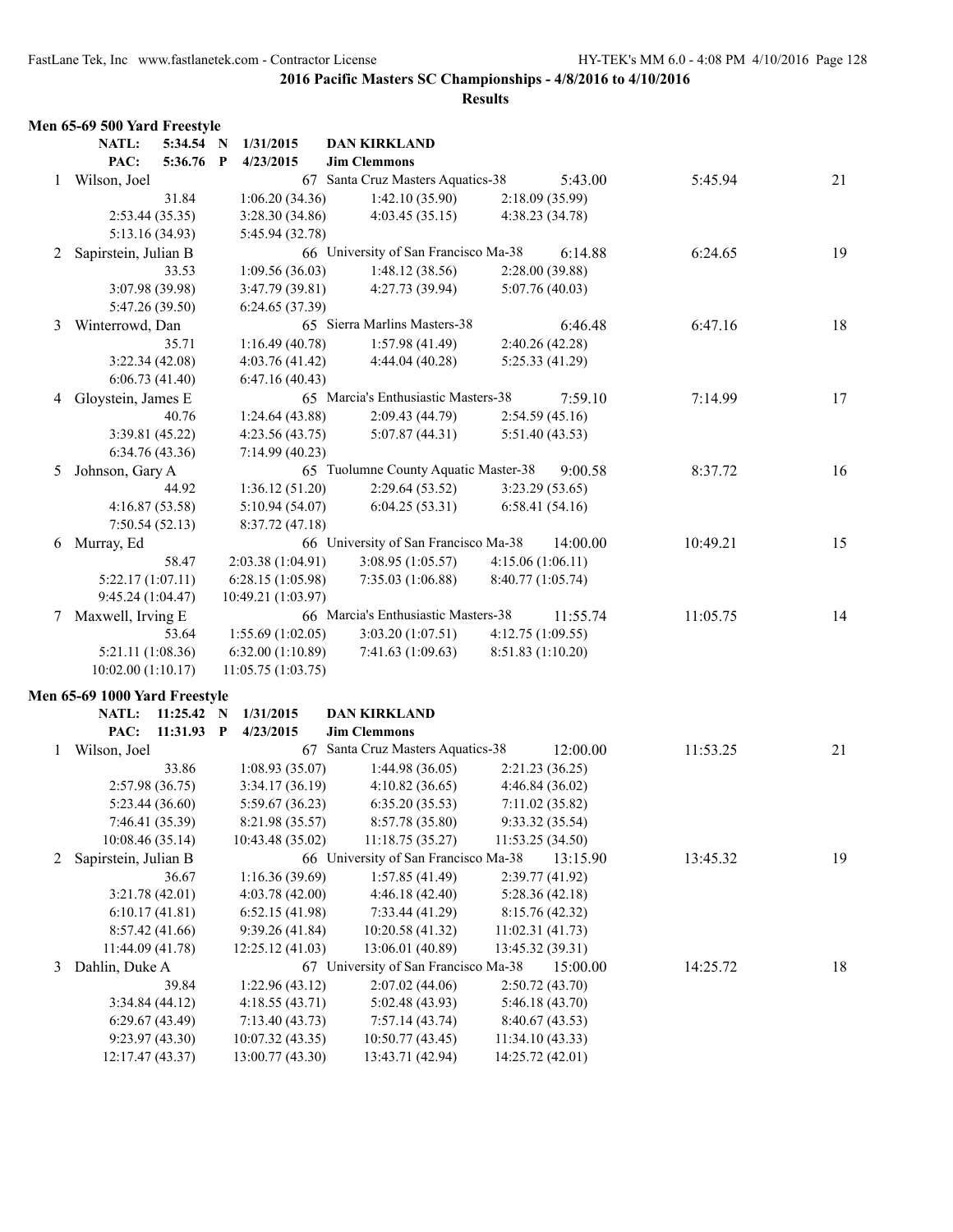|   | (Men 65-69 1000 Yard Freestyle)      |                                      |                                      |                                      |                  |    |
|---|--------------------------------------|--------------------------------------|--------------------------------------|--------------------------------------|------------------|----|
|   | 4 Gloystein, James E                 |                                      | 65 Marcia's Enthusiastic Masters-38  | 17:30.10                             | 15:00.66         | 17 |
|   | 40.23                                | 1:24.99(44.76)                       | 2:09.89 (44.90)                      | 2:56.08(46.19)                       |                  |    |
|   | 3:42.58 (46.50)                      | 4:28.79 (46.21)                      | 5:14.47 (45.68)                      | 6:00.31(45.84)                       |                  |    |
|   | 6:46.34(46.03)                       | 7:32.00(45.66)                       | 8:17.92 (45.92)                      | 9:04.03(46.11)                       |                  |    |
|   | 9:49.29(45.26)                       | 10:34.42 (45.13)                     | 11:19.50(45.08)                      | 12:04.43 (44.93)                     |                  |    |
|   | 12:49.85 (45.42)                     | 13:35.40 (45.55)                     | 14:20.05 (44.65)                     | 15:00.66(40.61)                      |                  |    |
| 5 | Mortimer, Niland B                   |                                      | 65 University of San Francisco Ma-38 | 23:00.00                             | 15:54.97         | 16 |
|   | 39.61                                | 1:24.81(45.20)                       | 2:12.39(47.58)                       | 3:00.23(47.84)                       |                  |    |
|   | 3:48.27(48.04)                       | 4:38.26 (49.99)                      | 5:28.51 (50.25)                      | 6:18.10(49.59)                       |                  |    |
|   | 7:07.02 (48.92)                      | 7:55.54(48.52)                       | 8:44.81 (49.27)                      | 9:33.69 (48.88)                      |                  |    |
|   | 10:22.42 (48.73)                     | 11:11.03(48.61)                      | 11:59.04(48.01)                      | 12:47.67 (48.63)                     |                  |    |
|   | 13:35.81 (48.14)                     | 14:24.71 (48.90)                     | 15:12.29 (47.58)                     | 15:54.97 (42.68)                     |                  |    |
| 6 | Murray, Ed                           |                                      | 66 University of San Francisco Ma-38 | 30:00.00                             | 22:16.96         | 15 |
|   | 1:02.59                              | 2:10.86(1:08.27)                     | 3:19.17(1:08.31)                     | 4:27.79 (1:08.62)                    |                  |    |
|   | 5:34.35 (1:06.56)                    | 6:41.40(1:07.05)                     | 7:49.18 (1:07.78)                    | 8:57.25 (1:08.07)                    |                  |    |
|   | 10:03.33 (1:06.08)                   | 11:10.40 (1:07.07)                   | 12:17.77 (1:07.37)                   | 13:24.70 (1:06.93)                   |                  |    |
|   | 14:31.71 (1:07.01)                   | 15:39.87 (1:08.16)                   | 16:46.80 (1:06.93)                   | 17:54.97(1:08.17)                    |                  |    |
|   | 19:02.07 (1:07.10)                   | 20:09.34 (1:07.27)                   | 21:14.23 (1:04.89)                   | 22:16.96 (1:02.73)                   |                  |    |
| 7 | Maxwell, Irving E                    |                                      | 66 Marcia's Enthusiastic Masters-38  | 22:00.00                             | 25:54.95         | 14 |
|   | 2:24.73                              | 3:38.87(1:14.14)                     | 4:53.72(1:14.85)                     | 6:08.61(1:14.89)                     |                  |    |
|   | 7:25.69 (1:17.08)                    | 8:42.04(1:16.35)                     | 9:57.87(1:15.83)                     | 11:14.65(1:16.78)                    |                  |    |
|   | 12:31.46 (1:16.81)                   | 13:49.50 (1:18.04)                   | 15:10.06 (1:20.56)                   | 16:32.82 (1:22.76)                   |                  |    |
|   | 17:53.61 (1:20.79)                   | 19:13.69 (1:20.08)                   | 20:35.67 (1:21.98)                   |                                      |                  |    |
|   | 21:55.08()                           | 23:17.85 (1:22.77)                   | 25:54.95 (2:37.10)                   |                                      |                  |    |
|   |                                      |                                      |                                      |                                      |                  |    |
|   | Men 65-69 1650 Yard Freestyle        |                                      |                                      |                                      |                  |    |
|   | NATL:<br>$19:07.81$ N                | 4/23/2015                            | <b>JIM CLEMMONS</b>                  |                                      |                  |    |
|   |                                      |                                      |                                      |                                      |                  |    |
|   | 19:07.81<br>PAC:                     | $\mathbf{P}$<br>4/23/2015            | <b>Jim Clemmons</b>                  |                                      |                  |    |
| 1 | Jester, Mal                          |                                      | 66 Walnut Creek Masters-38           | 29:00.00                             | 22:04.03         | 21 |
|   | 36.36                                | 1:15.52(39.16)                       | 1:55.64(40.12)                       | 2:36.12(40.48)                       |                  |    |
|   | 3:16.59(40.47)                       | 3:56.75(40.16)                       | 4:36.83(40.08)                       | 5:16.85(40.02)                       |                  |    |
|   | 5:57.05(40.20)                       | 6:36.97 (39.92)                      | 7:16.93 (39.96)                      | 7:57.24(40.31)                       |                  |    |
|   | 8:38.10 (40.86)                      | 9:18.75(40.65)                       | 9:59.25(40.50)                       | 10:40.56(41.31)                      |                  |    |
|   | 11:21.25(40.69)                      | 12:01.19 (39.94)                     | 12:41.03 (39.84)                     | 13:21.64 (40.61)                     |                  |    |
|   | 14:02.50 (40.86)                     | 14:43.75 (41.25)                     | 15:23.73 (39.98)                     | 16:04.41 (40.68)                     |                  |    |
|   | 16:45.52(41.11)                      | 17:26.00 (40.48)                     | 18:07.84 (41.84)                     | 18:48.19 (40.35)                     |                  |    |
|   | 19:28.96 (40.77)                     | 20:09.04 (40.08)                     | 20:48.16 (39.12)                     | 21:26.80 (38.64)                     | 22:04.03 (37.23) |    |
|   | 2 Upshaw, Bob B                      |                                      | 66 Walnut Creek Masters-38           | 24:40.00                             | 22:23.49         | 19 |
|   | 36.36                                | 1:15.99(39.63)                       | 1:56.85(40.86)                       | 2:37.87 (41.02)                      |                  |    |
|   | 3:19.37(41.50)                       | 4:00.67(41.30)                       | 4:42.22 (41.55)                      | 5:23.40(41.18)                       |                  |    |
|   | 6:04.46(41.06)                       | 6:45.60(41.14)                       | 7:26.42 (40.82)                      | 8:07.50 (41.08)                      |                  |    |
|   | 8:48.66(41.16)                       | 9:29.71(41.05)                       | 10:10.76 (41.05)                     | 10:52.43 (41.67)                     |                  |    |
|   | 11:33.83(41.40)                      | 12:15.05(41.22)                      | 12:56.16(41.11)                      | 13:37.46 (41.30)                     |                  |    |
|   | 14:18.46 (41.00)                     | 14:59.33 (40.87)                     | 15:40.13 (40.80)                     | 16:20.89 (40.76)                     |                  |    |
|   | 17:02.02 (41.13)                     | 17:42.95 (40.93)                     | 18:23.78 (40.83)                     | 19:05.21 (41.43)                     |                  |    |
|   | 19:46.35 (41.14)                     | 20:26.52 (40.17)                     | 21:06.44 (39.92)                     | 21:46.70 (40.26)                     | 22:23.49 (36.79) |    |
| 3 | Gloystein, James E                   |                                      | 65 Marcia's Enthusiastic Masters-38  | 29:00.10                             | 25:27.52         | 18 |
|   | 40.69                                | 1:26.03(45.34)                       | 2:12.23(46.20)                       | 2:58.93(46.70)                       |                  |    |
|   | 3:46.14(47.21)                       | 4:33.80 (47.66)                      | 5:20.60(46.80)                       | 6:07.66(47.06)                       |                  |    |
|   | 6:53.71(46.05)                       | 7:40.45 (46.74)                      | 8:27.12 (46.67)                      | 9:14.06(46.94)                       |                  |    |
|   | 10:01.27(47.21)                      | 10:49.33 (48.06)                     | 11:36.82 (47.49)                     | 12:24.17 (47.35)                     |                  |    |
|   | 13:10.99 (46.82)                     | 13:58.23 (47.24)                     | 14:44.67 (46.44)                     | 15:30.95 (46.28)                     |                  |    |
|   | 16:17.68 (46.73)                     | 17:04.81 (47.13)                     | 17:51.74 (46.93)                     | 18:38.86 (47.12)                     |                  |    |
|   | 19:25.19 (46.33)<br>22:30.32 (46.08) | 20:12.10 (46.91)<br>23:15.79 (45.47) | 20:58.63 (46.53)<br>24:01.29 (45.50) | 21:44.24 (45.61)<br>24:46.32 (45.03) | 25:27.52 (41.20) |    |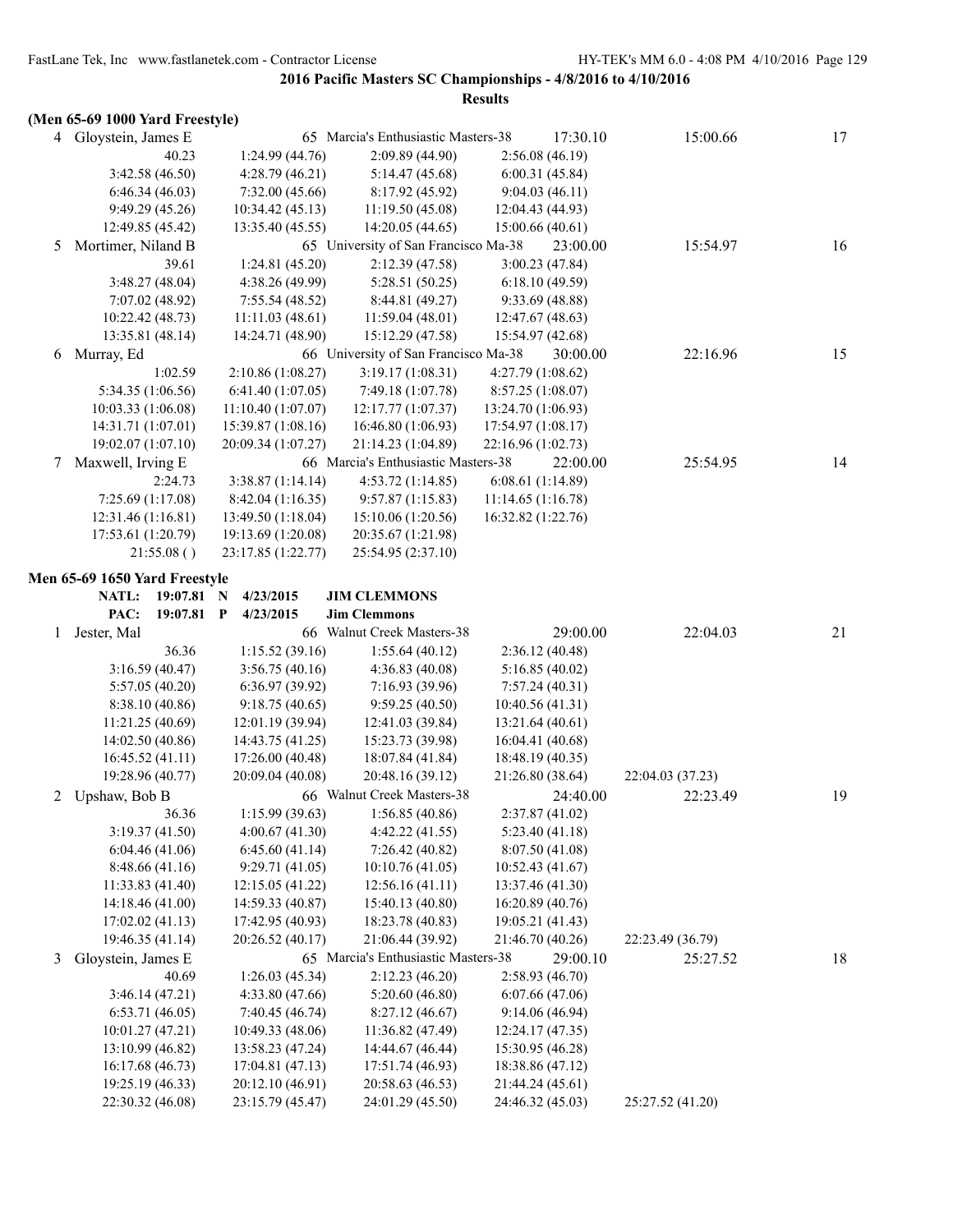|   |                                 |                    |                                      | <b>Results</b>     |                   |                    |    |
|---|---------------------------------|--------------------|--------------------------------------|--------------------|-------------------|--------------------|----|
|   | (Men 65-69 1650 Yard Freestyle) |                    |                                      |                    |                   |                    |    |
|   | 4 Mortimer, Niland B            |                    | 65 University of San Francisco Ma-38 |                    | 39:10.00          | 26:40.82           | 17 |
|   | 38.74                           | 1:23.42(44.68)     | 2:10.97(47.55)                       |                    | 2:58.65(47.68)    |                    |    |
|   | 3:47.69 (49.04)                 | 4:38.13(50.44)     | 5:27.33 (49.20)                      |                    | 6:15.93(48.60)    |                    |    |
|   | 7:06.10(50.17)                  | 7:56.23(50.13)     | 8:45.39 (49.16)                      |                    | 9:34.49(49.10)    |                    |    |
|   | 10:23.45 (48.96)                | 11:12.69 (49.24)   | 12:02.88 (50.19)                     |                    | 12:52.87 (49.99)  |                    |    |
|   | 13:41.77 (48.90)                | 14:30.40 (48.63)   | 15:19.65(49.25)                      |                    | 16:08.49 (48.84)  |                    |    |
|   | 16:57.35 (48.86)                | 17:46.17 (48.82)   | 18:34.84 (48.67)                     |                    | 19:25.21 (50.37)  |                    |    |
|   | 20:13.60 (48.39)                | 21:02.82 (49.22)   | 21:51.60 (48.78)                     |                    | 22:40.50 (48.90)  |                    |    |
|   | 23:29.69 (49.19)                | 24:19.08 (49.39)   | 25:08.23 (49.15)                     |                    | 25:56.47 (48.24)  | 26:40.82 (44.35)   |    |
| 5 | Braly, Bruce J                  |                    | 66 Davis Aquatic Masters-38          |                    | 28:00.00          | 26:41.28           | 16 |
|   | 43.95                           | 1:31.95(48.00)     | 2:22.24(50.29)                       |                    | 3:13.10(50.86)    |                    |    |
|   | 4:03.74(50.64)                  | 4:54.70(50.96)     | 5:45.50 (50.80)                      |                    | 6:36.29(50.79)    |                    |    |
|   | 7:25.58 (49.29)                 | 8:15.90 (50.32)    | 9:06.31(50.41)                       |                    | 9:56.49(50.18)    |                    |    |
|   | 10:47.16(50.67)                 | 11:37.29(50.13)    | 12:27.56 (50.27)                     |                    | 13:17.70 (50.14)  |                    |    |
|   | 14:09.22 (51.52)                | 14:59.36 (50.14)   | 15:49.56 (50.20)                     |                    | 16:39.38 (49.82)  |                    |    |
|   | 17:30.15 (50.77)                | 18:20.87 (50.72)   | 19:11.22 (50.35)                     |                    | 20:01.10 (49.88)  |                    |    |
|   | 20:51.47 (50.37)                | 21:41.52 (50.05)   | 22:31.81 (50.29)                     |                    | 23:22.26 (50.45)  |                    |    |
|   | 24:12.15 (49.89)                | 25:01.99 (49.84)   | 25:51.85 (49.86)                     |                    | 26:41.28 (49.43)  | 26:41.28()         |    |
| 6 | Boland, John L                  |                    | 66 University of San Francisco Ma-38 |                    | 40:00.00          | 37:25.52           | 15 |
| 7 | Ensor, Richard E                | 68                 | University of San Francisco Ma-38    |                    | 37:00.00          | 37:40.37           | 14 |
|   | 58.20                           | 2:00.93 (1:02.73)  | 3:06.07(1:05.14)                     |                    | 4:12.99 (1:06.92) |                    |    |
|   | 5:21.33 (1:08.34)               | 6:31.06(1:09.73)   | 7:40.67(1:09.61)                     |                    | 8:48.38 (1:07.71) |                    |    |
|   | 9:55.91 (1:07.53)               | 11:05.26(1:09.35)  | 12:13.61(1:08.35)                    | 13:23.17 (1:09.56) |                   |                    |    |
|   | 14:32.93 (1:09.76)              | 15:44.40 (1:11.47) | 16:55.46(1:11.06)                    | 18:06.67 (1:11.21) |                   |                    |    |
|   | 19:17.30 (1:10.63)              | 20:27.02 (1:09.72) | 21:38.34 (1:11.32)                   | 22:46.72 (1:08.38) |                   |                    |    |
|   | 23:55.46 (1:08.74)              | 25:03.39 (1:07.93) | 26:11.33 (1:07.94)                   | 27:19.55 (1:08.22) |                   |                    |    |
|   | 28:29.30 (1:09.75)              | 29:38.45 (1:09.15) | 30:48.53 (1:10.08)                   | 32:00.10 (1:11.57) |                   |                    |    |
|   | 33:08.97 (1:08.87)              | 34:20.26 (1:11.29) | 35:28.51 (1:08.25)                   | 36:35.38 (1:06.87) |                   | 37:40.37 (1:04.99) |    |
|   | Men 65-69 50 Yard Backstroke    |                    |                                      |                    |                   |                    |    |
|   | NATL:<br>27.74 N                | 5/23/2010          | <b>RICHARD ABRAHAMS</b>              |                    |                   |                    |    |
|   | PAC:<br>27.84 P                 | 12/31/2009         | <b>Richard Burns</b>                 |                    |                   |                    |    |
| 1 | Wilder, Hugh                    |                    | 68 Santa Rosa Masters-38             |                    | 30.00             | 30.07              | 21 |
| 2 | Williams, Michael J             |                    | 66 Walnut Creek Masters-38           |                    | 35.08             | 33.64              | 19 |
| 3 | Bernard, Alan D                 | 66                 | Tamalpais Aquatic Masters-38         |                    | 33.89             | 33.97              | 18 |
| 4 | Dahlin, Duke A                  |                    | 67 University of San Francisco Ma-38 |                    | 34.37             | 34.08              | 17 |
|   | Mc Clelland, Mac D              |                    | 67 Manatee Aquatic Masters Inc-38    |                    | 35.00             | 35.07              | 16 |
| 6 | Lintz, Steve                    |                    | 65 Sierra Nevada Masters-38          |                    | 42.10             | 36.33              | 15 |
| 7 | Thomas, Dick W                  |                    | 68 Tamalpais Aquatic Masters-38      |                    | 49.91             | 47.03              | 14 |
| 8 | Frank, Barry D                  |                    | 65 Tuolumne County Aquatic Master-38 |                    | 55.86             | 56.03              | 13 |
|   | Men 65-69 100 Yard Backstroke   |                    |                                      |                    |                   |                    |    |
|   | <b>NATL:</b><br>59.62 N         | 5/12/2013          | <b>HUGH WILDER</b>                   |                    |                   |                    |    |
|   | PAC:<br>59.62 P                 | 5/9/2013           | <b>Hugh Wilder</b>                   |                    |                   |                    |    |
| 1 | Wilder, Hugh                    |                    | 68 Santa Rosa Masters-38             |                    | 1:05.50           | 1:06.10            | 21 |
|   | 32.33                           | 1:06.10(33.77)     |                                      |                    |                   |                    |    |
| 2 | Williams, Michael J             |                    | 66 Walnut Creek Masters-38           |                    | 1:13.71           | 1:12.10            | 19 |
|   | 35.43                           | 1:12.10(36.67)     |                                      |                    |                   |                    |    |
| 3 | Dahlin, Duke A                  |                    | 67 University of San Francisco Ma-38 |                    | 1:14.93           | 1:14.07            | 18 |
|   | 36.20                           | 1:14.07(37.87)     |                                      |                    |                   |                    |    |
| 4 | Jochim, Christian               |                    | 68 Quick Silver Swimming-38          |                    | 1:20.00           | 1:26.16            | 17 |
|   | 42.10                           | 1:26.16(44.06)     |                                      |                    |                   |                    |    |
| 5 | Thomas, Dick W                  |                    | 68 Tamalpais Aquatic Masters-38      |                    | 1:57.35           | 1:43.96            | 16 |
|   | 49.14                           | 1:43.96 (54.82)    |                                      |                    |                   |                    |    |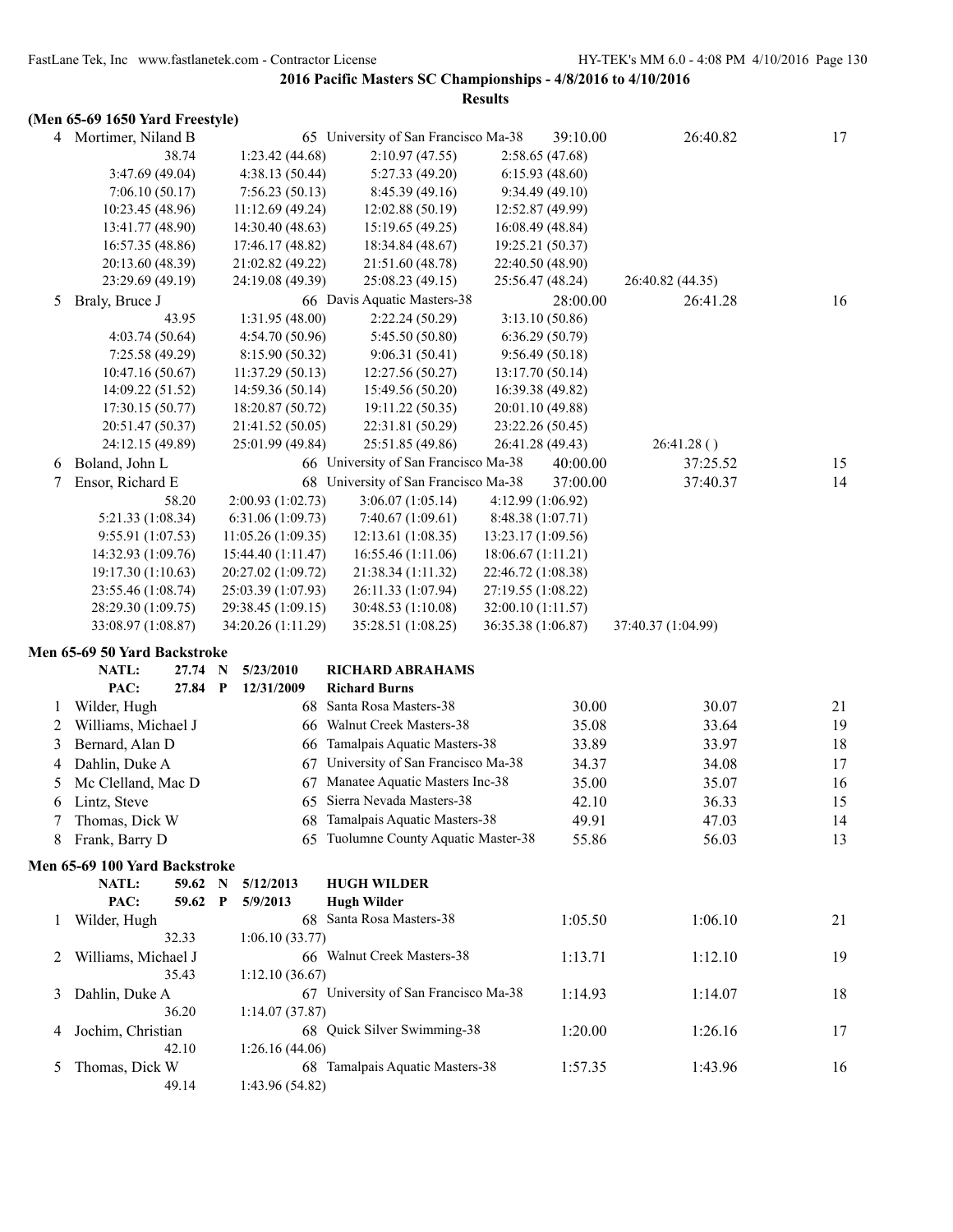|         | (Men 65-69 100 Yard Backstroke)   |              |                         |                                                                            |         |         |                |
|---------|-----------------------------------|--------------|-------------------------|----------------------------------------------------------------------------|---------|---------|----------------|
|         | 6 Johnson, Gary A                 |              |                         | 65 Tuolumne County Aquatic Master-38                                       | 1:44.00 | 1:50.98 | 15             |
|         | 54.55                             |              | 1:50.98 (56.43)         |                                                                            |         |         |                |
|         | 7 Lynch, Michael E                |              |                         | 69 Peninsula Community Center Mas-38                                       | 2:00.00 | 2:08.55 | 14             |
|         | 1:01.03                           |              | 2:08.55 (1:07.52)       |                                                                            |         |         |                |
|         | Men 65-69 200 Yard Backstroke     |              |                         |                                                                            |         |         |                |
|         | NATL:<br>2:16.72                  | N            | 5/11/2013               | <b>HUGH WILDER</b>                                                         |         |         |                |
|         | PAC:<br>2:16.72                   | $\mathbf{P}$ | 5/9/2013                | <b>Hugh Wilder</b>                                                         |         |         |                |
| 1       | Shestakov, Alek I                 |              |                         | 67 Oakwood Athletic Club Masters-38                                        | 2:20.24 | 2:21.92 | 21             |
|         | 34.15                             |              | 1:09.85(35.70)          | 1:46.05(36.20)<br>2:21.92 (35.87)                                          |         |         |                |
| 2       | Wilder, Hugh                      |              |                         | 68 Santa Rosa Masters-38                                                   | 2:30.00 | 2:25.84 | 19             |
|         | 34.35                             |              | 1:10.87(36.52)          | 1:48.38(37.51)<br>2:25.84(37.46)                                           |         |         |                |
| 3       | Dahlin, Duke A                    |              |                         | 67 University of San Francisco Ma-38                                       | 2:44.97 | 2:44.95 | 18             |
|         | 39.87                             |              | 1:21.84(41.97)          | 2:04.26(42.42)<br>2:44.95 (40.69)                                          |         |         |                |
| 4       | Johnson, Gary A                   |              |                         | 65 Tuolumne County Aquatic Master-38                                       | 4:19.44 | 4:03.60 | 17             |
|         | 55.98                             |              | 1:58.84(1:02.86)        | 3:03.67(1:04.83)<br>4:03.60(59.93)<br>68 University of San Francisco Ma-38 |         | 5:18.76 | 16             |
| 5       | Ensor, Richard E<br>1:14.72       |              | 2:33.91(1:19.19)        | 3:57.08(1:23.17)<br>5:18.76 (1:21.68)                                      | 5:00.00 |         |                |
|         |                                   |              |                         |                                                                            |         |         |                |
|         | Men 65-69 50 Yard Breaststroke    |              |                         |                                                                            |         |         |                |
|         | NATL:<br>30.53<br>PAC:<br>31.32 P | N            | 5/10/2013<br>12/31/2009 | <b>ROBERT STRAND</b><br><b>David Gildea</b>                                |         |         |                |
| $\perp$ | Moskovits, Alexander              |              |                         | 66 Tamalpais Aquatic Masters-38                                            | 34.64   | 34.71   | 21             |
| 2       | Mc Clelland, Mac D                |              |                         | 67 Manatee Aquatic Masters Inc-38                                          | 36.89   | 35.51   | 19             |
| 3       | Smyers, Jesse B                   |              |                         | 69 Walnut Creek Masters-38                                                 | 34.50   | 35.85   | 18             |
| 4       | Meyerhoff, Rick                   |              | 69                      | Tamalpais Aquatic Masters-38                                               | 35.37   | 36.26   | 17             |
| 5       | Clemmons, Jim                     |              | 65                      | Manatee Aquatic Masters Inc-38                                             | 37.50   | 36.32   | 16             |
| 6       | DeLacy, James R                   |              | 69                      | Walnut Creek Masters-38                                                    | 38.00   | 37.36   | 15             |
| 7       | Smith, Kirby L                    |              | 69                      | Tuolumne County Aquatic Master-38                                          | 38.64   | 37.88   | 14             |
| 8       | Jochim, Christian                 |              | 68                      | Quick Silver Swimming-38                                                   | 37.37   | 38.02   | 13             |
| 9       | Rosenberg, Jon                    |              | 67                      | Streamliners-38                                                            | 40.00   | 39.05   | 12             |
| 10      | Fogarty, Peter L                  |              | 65                      | Tuolumne County Aquatic Master-38                                          | 39.00   | 39.90   | 11             |
| 11      | Sapirstein, Julian B              |              |                         | 66 University of San Francisco Ma-38                                       | 38.39   | 40.46   | 10             |
| 12      | Dahlin, Duke A                    |              | 67                      | University of San Francisco Ma-38                                          | 45.00   | 41.43   | 9              |
| 13      | Cort, Doug A                      |              |                         | 66 Cal Maritime Academy Masters-38                                         | 41.07   | 42.15   | $\tau$         |
| 14      | Cohen, Jeremy M                   |              |                         | 67 Cal Aquatic Masters-38                                                  | 43.46   | 43.70   | 6              |
| 15      | Johnson, Gary A                   |              |                         | 65 Tuolumne County Aquatic Master-38                                       | 46.52   | 48.18   | 5              |
|         | 16 Frank, Barry D                 |              |                         | 65 Tuolumne County Aquatic Master-38                                       | 50.90   | 53.47   | $\overline{4}$ |
| 17      | Lynch, Michael E                  |              |                         | 69 Peninsula Community Center Mas-38                                       | 1:00.00 | 57.77   | 3              |
| 18      | Maxwell, Irving E                 |              |                         | 66 Marcia's Enthusiastic Masters-38                                        | 1:05.94 | 1:16.52 | $\overline{2}$ |
|         | Men 65-69 100 Yard Breaststroke   |              |                         |                                                                            |         |         |                |
|         | NATL:<br>$1:07.35$ N              |              | 5/11/2013               | <b>ROBERT STRAND</b>                                                       |         |         |                |
|         | PAC:<br>$1:08.19$ P               |              | 12/31/2009              | <b>David Gildea</b>                                                        |         |         |                |
| 1       | Moskovits, Alexander              |              |                         | 66 Tamalpais Aquatic Masters-38                                            | 1:19.37 | 1:21.05 | 21             |
|         | 38.18                             |              | 1:21.05(42.87)          | 69 Walnut Creek Masters-38                                                 | 1:20.00 |         | 19             |
| 2       | Smyers, Jesse B<br>39.40          |              | 1:24.53(45.13)          |                                                                            |         | 1:24.53 |                |
| 3       | DeLacy, James R                   |              |                         | 69 Walnut Creek Masters-38                                                 | 1:25.00 | 1:24.85 | 18             |
|         | 38.74                             |              | 1:24.85(46.11)          |                                                                            |         |         |                |
| 4       | Jochim, Christian                 |              |                         | 68 Quick Silver Swimming-38                                                | 1:24.31 | 1:27.29 | 17             |
|         | 41.44                             |              | 1:27.29(45.85)          |                                                                            |         |         |                |
| 5       | Fogarty, Peter L                  |              |                         | 65 Tuolumne County Aquatic Master-38                                       | 1:30.00 | 1:27.41 | 16             |
|         | 41.30                             |              | 1:27.41(46.11)          |                                                                            |         |         |                |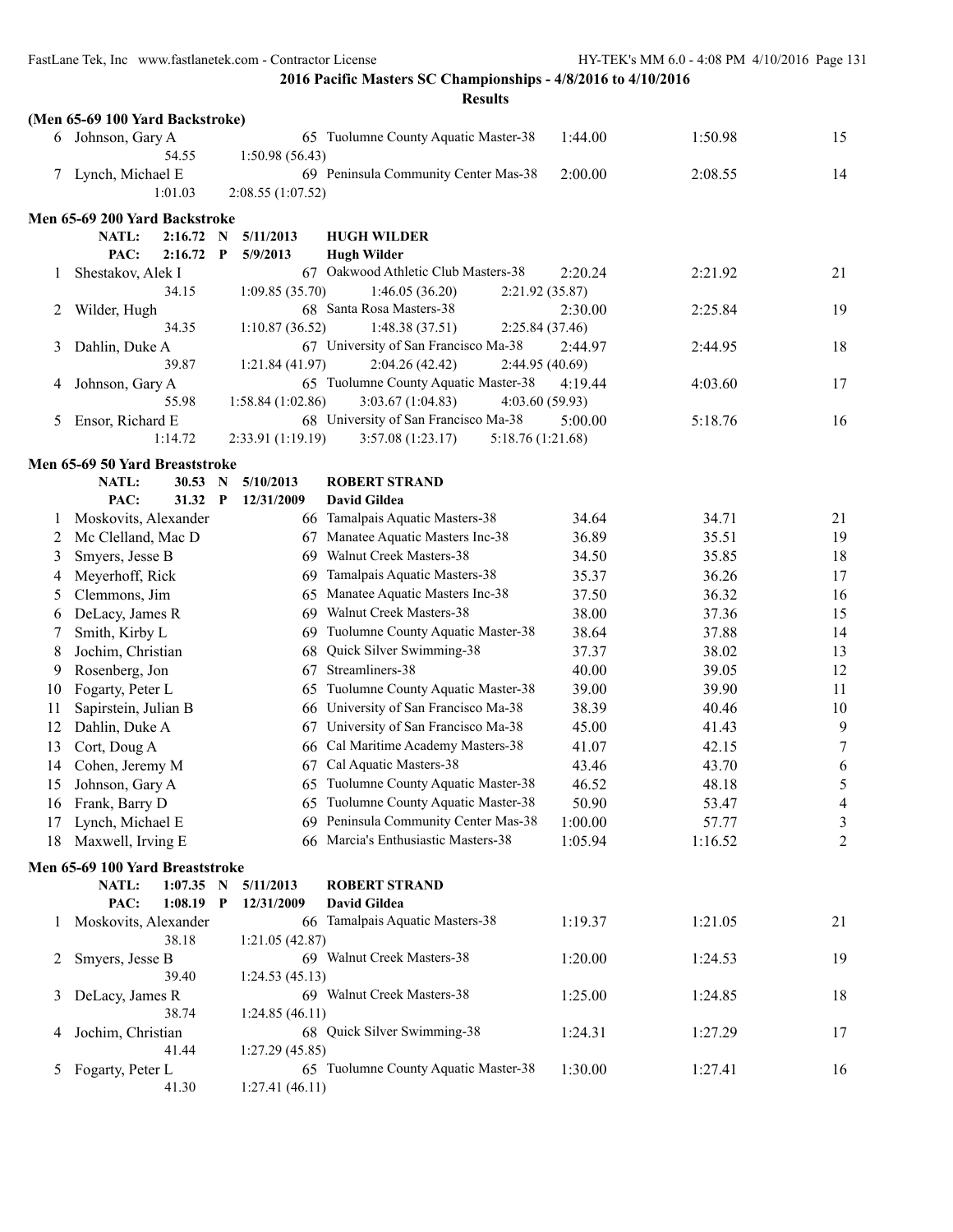|              | (Men 65-69 100 Yard Breaststroke) |                   |                                                        |                           |         |    |
|--------------|-----------------------------------|-------------------|--------------------------------------------------------|---------------------------|---------|----|
|              | 6 Rosenberg, Jon                  |                   | 67 Streamliners-38                                     | 1:30.00                   | 1:27.99 | 15 |
|              | 41.16                             | 1:27.99(46.83)    |                                                        |                           |         |    |
| 7            | Dahlin, Duke A                    |                   | 67 University of San Francisco Ma-38                   | 1:30.90                   | 1:28.93 | 14 |
|              | 42.34                             | 1:28.93(46.59)    |                                                        |                           |         |    |
| 8            | Smith, Kirby L                    |                   | 69 Tuolumne County Aquatic Master-38                   | 1:28.19                   | 1:30.62 | 13 |
|              | 42.98                             | 1:30.62 (47.64)   |                                                        |                           |         |    |
| 9            | Frank, Barry D                    |                   | 65 Tuolumne County Aquatic Master-38                   | 2:02.30                   | 2:03.30 | 12 |
|              | 57.03                             | 2:03.30(1:06.27)  |                                                        |                           |         |    |
|              | Men 65-69 200 Yard Breaststroke   |                   |                                                        |                           |         |    |
|              | NATL:<br>2:30.17<br>N             | 5/1/2011          | <b>ROBERT STRAND</b>                                   |                           |         |    |
|              | PAC:<br>$2:34.01$ P               | 4/26/2015         | <b>Jim Clemmons</b>                                    |                           |         |    |
| 1            | Clemmons, Jim                     |                   | 65 Manatee Aquatic Masters Inc-38                      | 2:44.50                   | 2:51.20 | 21 |
|              | 38.34                             | 1:21.95(43.61)    | 2:06.24(44.29)                                         | 2:51.20(44.96)            |         |    |
| 2            | Dahlin, Duke A                    |                   | 67 University of San Francisco Ma-38                   | 3:20.90                   | 3:09.10 | 19 |
|              | 44.17                             | 1:32.06 (47.89)   | 2:20.56(48.50)                                         | 3:09.10(48.54)            |         |    |
| 3            | DeLacy, James R                   |                   | 69 Walnut Creek Masters-38                             | 3:15.00                   | 3:11.78 | 18 |
|              | 43.05                             | 1:32.11(49.06)    | 2:22.90(50.79)<br>69 Tuolumne County Aquatic Master-38 | 3:11.78(48.88)            |         |    |
| 4            | Smith, Kirby L<br>42.24           | 1:30.90(48.66)    | 2:21.10(50.20)                                         | 3:18.37                   | 3:12.06 | 17 |
| 5            | Mortimer, Niland B                |                   | 65 University of San Francisco Ma-38                   | 3:12.06(50.96)<br>8:30.00 | 3:35.48 | 16 |
|              | 46.25                             | 1:38.97(52.72)    | 2:36.86 (57.89)                                        | 3:35.48 (58.62)           |         |    |
| 6            | Johnson, Gary A                   |                   | 65 Tuolumne County Aquatic Master-38                   | 3:47.05                   | 3:59.35 | 15 |
|              | 53.81                             | 1:53.56 (59.75)   | 2:56.92(1:03.36)<br>3:59.35(1:02.43)                   |                           |         |    |
| 7            | Frank, Barry D                    |                   | 65 Tuolumne County Aquatic Master-38                   | 4:33.37                   | 4:35.92 | 14 |
|              | 57.91                             | 2:07.30 (1:09.39) | 3:22.12(1:14.82)<br>4:35.92 (1:13.80)                  |                           |         |    |
|              | Men 65-69 50 Yard Butterfly       |                   |                                                        |                           |         |    |
|              | NATL:<br>24.94<br>N               | 5/22/2010         | <b>RICHARD ABRAHAMS</b>                                |                           |         |    |
|              | PAC:<br>$26.65$ P                 | 12/31/2009        | <b>James Elder</b>                                     |                           |         |    |
| 1            | McPherson, Andrew M               |                   | 69 Davis Aquatic Masters-38                            | 28.75                     | 28.72   | 21 |
| 2            | Wilder, Hugh                      |                   | 68 Santa Rosa Masters-38                               | 29.50                     | 29.37   | 19 |
| 3            | DeLacy, James R                   |                   | 69 Walnut Creek Masters-38                             | 30.00                     | 29.68   | 18 |
| 4            | Williams, Michael J               | 66                | <b>Walnut Creek Masters-38</b>                         | 29.81                     | 29.85   | 17 |
| 5            | Bernard, Alan D                   | 66                | Tamalpais Aquatic Masters-38                           | 31.46                     | 30.88   | 16 |
| 6            | Meyerhoff, Rick                   | 69                | Tamalpais Aquatic Masters-38                           | 31.12                     | 31.28   | 15 |
| 7            | Cort, Doug A                      | 66                | Cal Maritime Academy Masters-38                        | 32.07                     | 32.26   | 14 |
| 8            | Lintz, Steve                      |                   | 65 Sierra Nevada Masters-38                            | 39.42                     | 33.55   | 13 |
| 9            | Mc Clelland, Mac D                |                   | 67 Manatee Aquatic Masters Inc-38                      | 36.50                     | 35.02   | 12 |
| 10           | Mortimer, Niland B                | 65                | University of San Francisco Ma-38                      | 1:00.00                   | 37.09   | 11 |
| 11           | Gloystein, James E                | 65                | Marcia's Enthusiastic Masters-38                       | 38.10                     | 38.91   | 10 |
| 12           | Bortman, Henry (Camo)             | 65                | University of San Francisco Ma-38                      | 1:00.00                   | 51.22   | 9  |
| 13           | Murray, Ed                        | 66                | University of San Francisco Ma-38                      | 1:12.00                   | 56.48   | 7  |
| 14           | Maxwell, Irving E                 | 66                | Marcia's Enthusiastic Masters-38                       | 1:00.00                   | 1:06.44 | 6  |
|              | Men 65-69 100 Yard Butterfly      |                   |                                                        |                           |         |    |
|              | 56.36 N<br>NATL:                  | 5/21/2010         | <b>RICHARD ABRAHAMS</b>                                |                           |         |    |
|              | PAC:<br>$1:02.64$ P               | 12/31/2009        | <b>Richard Burns</b>                                   |                           |         |    |
| $\mathbf{I}$ | McPherson, Andrew M               | 69                | Davis Aquatic Masters-38                               | 1:06.50                   | 1:04.89 | 21 |
|              | 30.90                             | 1:04.89 (33.99)   |                                                        |                           |         |    |
| 2            | Bernard, Alan D                   |                   | 66 Tamalpais Aquatic Masters-38                        | 1:13.67                   | 1:11.00 | 19 |
|              | 33.28                             |                   |                                                        |                           |         |    |
|              |                                   | 1:11.00(37.72)    |                                                        |                           |         |    |
| 3            | Bortman, Henry (Camo)<br>1:00.31  | 2:11.73 (1:11.42) | 65 University of San Francisco Ma-38                   | 2:00.00                   | 2:11.73 | 18 |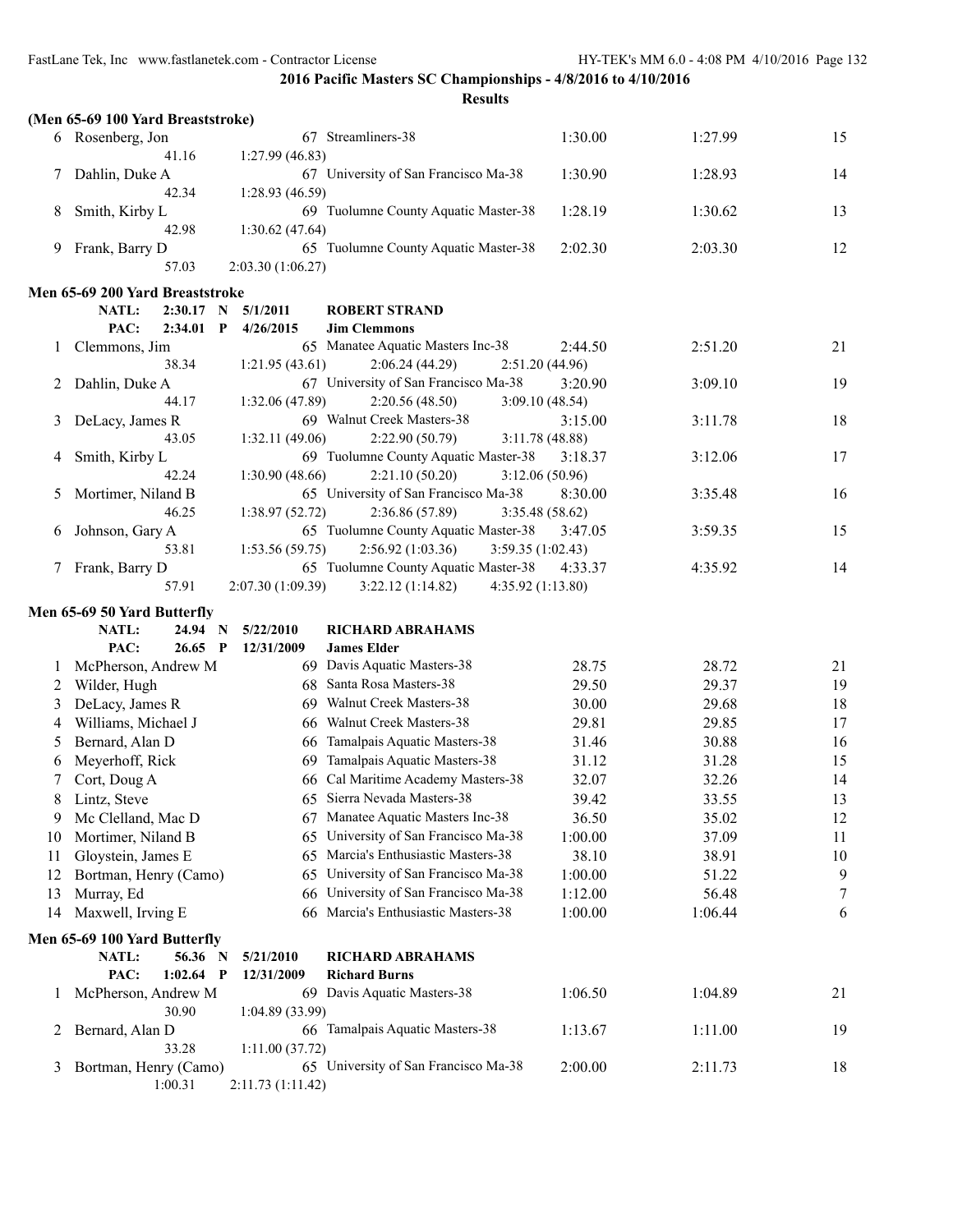|    |                                |              |                   | <b>Results</b>                       |         |                       |    |
|----|--------------------------------|--------------|-------------------|--------------------------------------|---------|-----------------------|----|
|    | (Men 65-69 100 Yard Butterfly) |              |                   |                                      |         |                       |    |
|    | 4 Murray, Ed                   |              |                   | 66 University of San Francisco Ma-38 | 2:45.00 | 2:13.40               | 17 |
|    | 1:03.37                        |              | 2:13.40 (1:10.03) |                                      |         |                       |    |
|    | Men 65-69 200 Yard Butterfly   |              |                   |                                      |         |                       |    |
|    | NATL:<br>$2:18.25$ N           |              | 2/7/2016          | <b>LAWRENCE DAY</b>                  |         |                       |    |
|    | PAC:<br>2:32.39                | $\mathbf{P}$ | 3/30/2014         | <b>Alek Shestakov</b>                |         |                       |    |
| 1  | Wilson, Joel                   |              |                   | 67 Santa Cruz Masters Aquatics-38    | 2:43.00 | 2:32.54               | 21 |
|    | 34.42                          |              | 1:12.72(38.30)    | 1:52.34(39.62)<br>2:32.54 (40.20)    |         |                       |    |
| 2  | Shestakov, Alek I              |              |                   | 67 Oakwood Athletic Club Masters-38  | 2:30.00 | 2:39.60               | 19 |
|    | 32.06                          |              | 1:08.65(36.59)    | 1:49.19(40.54)<br>2:39.60 (50.41)    |         |                       |    |
| 3  | Bernard, Alan D                |              |                   | 66 Tamalpais Aquatic Masters-38      | 2:42.99 | 2:41.25               | 18 |
|    | 37.40                          |              | 1:19.43(42.03)    | 2:00.68(41.25)<br>2:41.25 (40.57)    |         |                       |    |
|    | <b>Men 65-69 100 Yard IM</b>   |              |                   |                                      |         |                       |    |
|    | NATL:<br>1:00.32               | $\mathbf N$  | 5/23/2010         | <b>RICHARD ABRAHAMS</b>              |         |                       |    |
|    | 1:02.26<br>PAC:                | $\mathbf{P}$ | 12/31/2009        | <b>Richard Burns</b>                 |         |                       |    |
| 1  | McPherson, Andrew M            |              |                   | 69 Davis Aquatic Masters-38          | 1:07.50 | 1:07.95               | 21 |
|    | 31.65                          |              | 1:07.95(36.30)    |                                      |         |                       |    |
| 2  | Wilder, Hugh                   |              |                   | 68 Santa Rosa Masters-38             | 1:09.00 | 1:09.12               | 19 |
|    | 30.76                          |              | 1:09.12(38.36)    |                                      |         |                       |    |
| 3  | Williams, Michael J            |              |                   | 66 Walnut Creek Masters-38           | 1:09.21 | 1:09.68               | 18 |
|    | 31.95                          |              | 1:09.68(37.73)    |                                      |         |                       |    |
| 4  | Clemmons, Jim                  |              |                   | 65 Manatee Aquatic Masters Inc-38    | 1:13.50 | 1:12.38               | 17 |
|    | 34.60                          |              | 1:12.38(37.78)    |                                      |         |                       |    |
| 5  | Dennis, D Craig                |              |                   | 69 Walnut Creek Masters-38           | 1:15.55 | 1:13.04               | 16 |
|    | 33.44                          |              | 1:13.04(39.60)    | 69 Walnut Creek Masters-38           |         |                       |    |
| 6  | Smyers, Jesse B<br>37.08       |              | 1:17.55(40.47)    |                                      | 1:14.00 | 1:17.55               | 15 |
| 7  | Mc Clelland, Mac D             |              |                   | 67 Manatee Aquatic Masters Inc-38    | 1:16.00 | 1:17.95               | 14 |
|    | 36.16                          |              | 1:17.95(41.79)    |                                      |         |                       |    |
| 8  | Mortimer, Niland B             |              |                   | 65 University of San Francisco Ma-38 | 1:30.00 | 1:22.03               | 13 |
|    | 39.74                          |              | 1:22.03(42.29)    |                                      |         |                       |    |
| 9. | Fogarty, Peter L               |              |                   | 65 Tuolumne County Aquatic Master-38 | 1:30.00 | 1:24.58               | 12 |
|    | 42.10                          |              | 1:24.58(42.48)    |                                      |         |                       |    |
| 10 | Jochim, Christian              |              |                   | 68 Quick Silver Swimming-38          | 1:19.00 | 1:24.69               | 11 |
|    | 42.72                          |              | 1:24.69 (41.97)   |                                      |         |                       |    |
| 11 | Smith, Kirby L                 |              |                   | 69 Tuolumne County Aquatic Master-38 | 1:30.53 | 1:28.49               | 10 |
|    | 43.32                          |              | 1:28.49(45.17)    |                                      |         |                       |    |
| 12 | Cohen, Jeremy M                |              |                   | 67 Cal Aquatic Masters-38            | 1:33.17 | 1:31.47               | 9  |
| 13 | 44.46<br>Johnson, Gary A       |              | 1:31.47(47.01)    | 65 Tuolumne County Aquatic Master-38 | 1:43.69 | 1:47.29               | 7  |
|    | 52.18                          |              | 1:47.29(55.11)    |                                      |         |                       |    |
| 14 | Lynch, Michael E               |              |                   | 69 Peninsula Community Center Mas-38 | 2:00.00 | 1:52.14               | 6  |
|    | 55.22                          |              | 1:52.14(56.92)    |                                      |         |                       |    |
| 15 | Murray, Ed                     |              |                   | 66 University of San Francisco Ma-38 | 3:25.00 | 2:16.77               | 5  |
|    | 1:07.91                        |              | 2:16.77(1:08.86)  |                                      |         |                       |    |
| 16 | Maxwell, Irving E              |              |                   | 66 Marcia's Enthusiastic Masters-38  | 1:55.00 | 2:17.66               | 4  |
|    | 1:05.54                        |              | 2:17.66(1:12.12)  |                                      |         |                       |    |
|    | Men 65-69 200 Yard IM          |              |                   |                                      |         |                       |    |
|    | NATL:<br>2:19.21               | N            | 5/4/2014          | <b>ALEK SHESTAKOV</b>                |         |                       |    |
|    | PAC:<br>2:19.21                | $\mathbf{P}$ | 5/4/2014          | <b>Alek Shestakov</b>                |         |                       |    |
|    | 1 Broderick, Tim               |              |                   | 65 Stanford Masters Swimming-38      | 2:22.00 | $2:17.03\,\mathrm{N}$ | 21 |
|    | 28.81                          |              | 1:04.94(36.13)    | 1:44.94(40.00)<br>2:17.03(32.09)     |         |                       |    |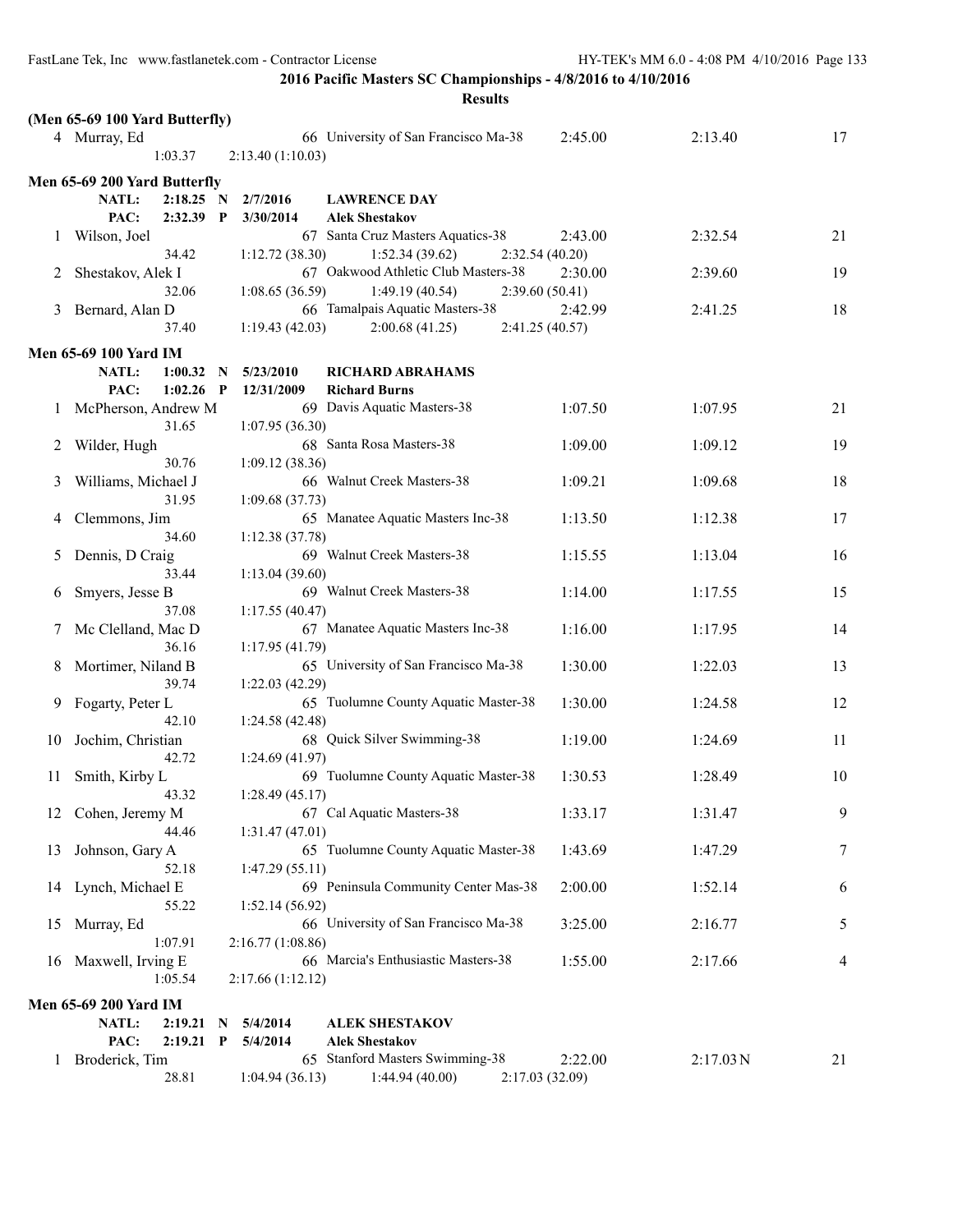|              | (Men 65-69 200 Yard IM)      |              |                   |                                        |                 |          |    |
|--------------|------------------------------|--------------|-------------------|----------------------------------------|-----------------|----------|----|
|              | 2 Wilson, Joel               |              |                   | 67 Santa Cruz Masters Aquatics-38      | 2:27.00         | 2:27.82  | 19 |
|              | 31.27                        |              | 1:09.50(38.23)    | 1:53.98(44.48)                         | 2:27.82 (33.84) |          |    |
| 3            | Williams, Michael J          |              |                   | 66 Walnut Creek Masters-38             | 2:35.57         | 2:34.39  | 18 |
|              | 31.43                        |              | 1:11.07(39.64)    | 1:57.27(46.20)                         | 2:34.39 (37.12) |          |    |
|              | 4 Dennis, D Craig            |              |                   | 69 Walnut Creek Masters-38             | 2:52.45         | 2:49.18  | 17 |
|              | 35.95                        |              | 1:19.29(43.34)    | 2:10.24(50.95)                         | 2:49.18 (38.94) |          |    |
|              | 5 Bortman, Henry (Camo)      |              |                   | 65 University of San Francisco Ma-38   | 5:00.00         | 3:27.47  | 16 |
|              | <b>Men 65-69 400 Yard IM</b> |              |                   |                                        |                 |          |    |
|              | NATL:<br>$4:57.17$ N         |              | 5/2/2014          | <b>ALEK SHESTAKOV</b>                  |                 |          |    |
|              | PAC:<br>4:57.17              | $\mathbf{P}$ | 5/2/2014          | <b>Alek Shestakov</b>                  |                 |          |    |
| $\mathbf{I}$ | Wilson, Joel                 |              |                   | 67 Santa Cruz Masters Aquatics-38      | 5:10.00         | 5:03.22  | 21 |
|              | 33.43                        |              | 1:09.14(35.71)    | 1:49.17(40.03)                         | 2:27.85 (38.68) |          |    |
|              | 3:12.36(44.51)               |              | 3:56.25(43.89)    | 4:30.46 (34.21)                        | 5:03.22 (32.76) |          |    |
| 2            | Frank, Dennis H              |              |                   | 66 University of San Francisco Ma-38   | 7:07.00         | 6:48.14  | 19 |
|              | 45.98                        |              | 1:38.43(52.45)    | 2:32.70(54.27)                         | 3:26.22(53.52)  |          |    |
|              | 4:23.98 (57.76)              |              | 5:19.14(55.16)    | 6:04.79(45.65)                         | 6:48.14(43.35)  |          |    |
| 3            | Ceci, Louis G                |              |                   | 65 San Francisco Tsunami Masters-38    | 7:01.40         | 7:04.70  | 18 |
|              | 44.54                        |              | 1:38.36(53.82)    | 2:41.37 (1:03.01)                      | 3:38.89 (57.52) |          |    |
|              | 4:37.20(58.31)               |              | 5:36.94(59.74)    | 6:23.84(46.90)                         | 7:04.70 (40.86) |          |    |
|              | 4 Bortman, Henry (Camo)      |              |                   | 65 University of San Francisco Ma-38   | 10:00.00        | 10:35.24 | 17 |
|              | 1:09.12                      |              | 2:38.01 (1:28.89) | 5:47.39 (1:32.02)<br>4:15.37(1:37.36)  |                 |          |    |
|              | 7:06.32(1:18.93)             |              | 8:19.60 (1:13.28) | 9:31.13(1:11.53)<br>10:35.24 (1:04.11) |                 |          |    |
|              | Men 70-74 50 Yard Freestyle  |              |                   |                                        |                 |          |    |
|              | NATL:<br>24.13               | $\mathbf N$  | 5/4/2008          | <b>JEFF FARRELL</b>                    |                 |          |    |
|              | PAC:<br>24.81                | $\mathbf{P}$ | 5/2/2014          | <b>James E. Elder</b>                  |                 |          |    |
| $\perp$      | Daniels, Larry N             |              |                   | 70 Modesto Area Aquatic Club-38        | 28.50           | 28.72    | 21 |
| 2            | Piazza, Michael S            |              |                   | 70 Walnut Creek Masters-38             | 30.00           | 32.02    | 19 |
| 3            | Boscovich, Harold O          |              |                   | 73 Walnut Creek Masters-38             | 38.50           | 38.32    | 18 |
| 4            | Stewart, Jim M               |              |                   | 74 Santa Rosa Masters-38               | 39.00           | 40.88    | 17 |
|              | Men 70-74 100 Yard Freestyle |              |                   |                                        |                 |          |    |
|              | NATL:                        | 54.58 N      | 4/26/2015         | <b>RICHARD ABRAHAMS</b>                |                 |          |    |
|              | PAC:                         | 56.51 P      | 5/3/2014          | <b>James E. Elder</b>                  |                 |          |    |
| 1            | Burns, Richard               |              |                   | 72 Tamalpais Aquatic Masters-38        | 1:02.00         | 1:00.10  | 21 |
|              | 29.24                        |              | 1:00.10(30.86)    |                                        |                 |          |    |
| 2            | Daniels, Larry N             |              |                   | 70 Modesto Area Aquatic Club-38        | 1:03.00         | 1:03.27  | 19 |
|              | 30.15                        |              | 1:03.27(33.12)    |                                        |                 |          |    |
| 3            | Jacobberger, Richard K       |              |                   | 70 Oakwood Athletic Club Masters-38    | 1:06.00         | 1:05.52  | 18 |
|              | 30.55                        |              | 1:05.52(34.97)    |                                        |                 |          |    |
| 4            | Gildea, David R              |              |                   | 72 Menlo Masters Aka Team Sheeper-38   | 1:07.00         | 1:07.22  | 17 |
|              | 32.60                        |              | 1:07.22(34.62)    |                                        |                 |          |    |
| 5            | Stewart, Jim M               |              |                   | 74 Santa Rosa Masters-38               | 1:30.00         | 1:31.32  | 16 |
|              | 42.76                        |              | 1:31.32(48.56)    |                                        |                 |          |    |
|              | Men 70-74 200 Yard Freestyle |              |                   |                                        |                 |          |    |
|              | NATL:<br>$2:06.63$ N         |              | 5/8/2015          | <b>DAVID QUIGGIN</b>                   |                 |          |    |
|              | PAC:<br>2:13.68              | $\mathbf{P}$ | 5/18/2014         | <b>Richard Burns</b>                   |                 |          |    |
| $\perp$      | Burns, Richard               |              |                   | 72 Tamalpais Aquatic Masters-38        | 2:17.00         | 2:14.47  | 21 |
|              | 30.77                        |              | 1:05.09(34.32)    | 1:40.24(35.15)                         | 2:14.47(34.23)  |          |    |
| 2            | Daniels, Larry N             |              |                   | 70 Modesto Area Aquatic Club-38        | 2:23.00         | 2:20.57  | 19 |
|              | 32.18                        |              | 1:07.46(35.28)    | 1:44.28 (36.82)                        | 2:20.57 (36.29) |          |    |
| 3            | Wilson, Robert C             |              |                   | 72 Tuolumne County Aquatic Master-38   | 2:40.00         | 2:43.12  | 18 |
|              | 33.88                        |              | 1:14.45(40.57)    | 1:58.69 (44.24)                        | 2:43.12 (44.43) |          |    |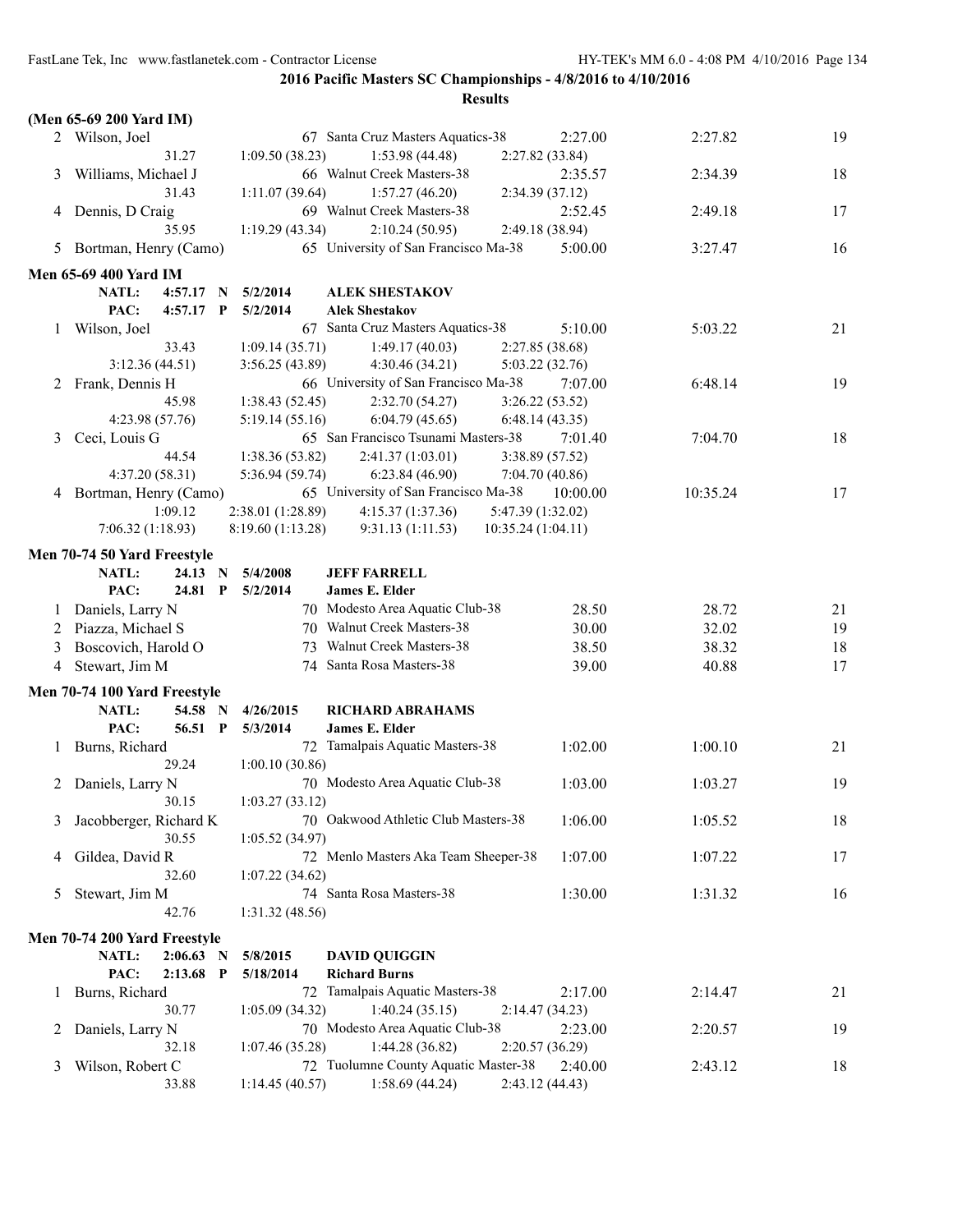|   | (Men 70-74 200 Yard Freestyle) |                                    |                                      |                   |          |    |
|---|--------------------------------|------------------------------------|--------------------------------------|-------------------|----------|----|
|   | 4 Woodruff, Michael            |                                    | 70 Berkeley (Ca) Aquatic Masters-38  | 3:00.00           | 3:01.09  | 17 |
|   | 41.11                          | 1:25.63(44.52)                     | 2:12.99(47.36)                       | 3:01.09(48.10)    |          |    |
|   | 5 Powers, Patrick V            |                                    | 71 University of San Francisco Ma-38 | 4:00.00           | 3:20.12  | 16 |
|   | 43.87                          | 1:33.57(49.70)                     | 2:27.40(53.83)                       | 3:20.12(52.72)    |          |    |
|   | Men 70-74 500 Yard Freestyle   |                                    |                                      |                   |          |    |
|   | NATL:<br>5:48.21               | 5/9/2015<br>N                      | <b>DAVID QUIGGIN</b>                 |                   |          |    |
|   | PAC:<br>6:07.03                | 1/26/2014<br>P                     | <b>Richard Burns</b>                 |                   |          |    |
|   | Daniels, Larry N               |                                    | 70 Modesto Area Aquatic Club-38      | 6:45.00           | 6:34.31  | 21 |
| 1 | 34.32                          | 1:12.54(38.22)                     | 1:52.46(39.92)                       | 2:32.65(40.19)    |          |    |
|   | 3:13.32(40.67)                 | 3:53.79 (40.47)                    | 4:34.72 (40.93)                      | 5:15.51 (40.79)   |          |    |
|   | 5:55.90 (40.39)                | 6:34.31(38.41)                     |                                      |                   |          |    |
| 2 | Dawson, Bill                   |                                    | 73 Menlo Masters Aka Team Sheeper-38 | 7:00.00           | 6:58.58  | 19 |
|   | 39.57                          | 1:22.12(42.55)                     | 2:04.25(42.13)                       | 2:46.90(42.65)    |          |    |
|   | 3:29.32(42.42)                 | 4:12.02 (42.70)                    | 4:54.07(42.05)                       | 5:36.50(42.43)    |          |    |
|   | 6:18.27(41.77)                 | 6:58.58(40.31)                     |                                      |                   |          |    |
| 3 | Woodruff, Michael              |                                    | 70 Berkeley (Ca) Aquatic Masters-38  | 8:10.00           | 8:24.70  | 18 |
|   | 44.40                          | 1:31.86 (47.46)                    | 2:21.11(49.25)                       | 3:12.48(51.37)    |          |    |
|   | 4:04.87 (52.39)                | 4:57.17(52.30)                     | 5:49.17 (52.00)                      | 6:40.90(51.73)    |          |    |
|   | 7:33.08(52.18)                 | 8:24.70 (51.62)                    |                                      |                   |          |    |
| 4 | Powers, Patrick V              |                                    | 71 University of San Francisco Ma-38 | 10:00.00          | 9:33.02  | 17 |
|   | 49.40                          | 1:45.11(55.71)                     | 2:43.80(58.69)                       | 3:42.89 (59.09)   |          |    |
|   | 4:41.05(58.16)                 | 5:39.40 (58.35)                    | 6:37.00(57.60)                       | 7:36.46(59.46)    |          |    |
|   | 8:36.53 (1:00.07)              | 9:33.02 (56.49)                    |                                      |                   |          |    |
| 5 | Fabian, Richard G              |                                    | 73 University of San Francisco Ma-38 | 12:00.00          | 9:41.15  | 16 |
|   | 53.88                          | 1:47.04(53.16)                     | 2:45.49 (58.45)                      | 3:44.74(59.25)    |          |    |
|   | 4:43.13 (58.39)                |                                    | 6:41.50(59.39)                       | 7:41.39 (59.89)   |          |    |
|   | 8:42.51(1:01.12)               | 5:42.11 (58.98)<br>9:41.15 (58.64) |                                      |                   |          |    |
| 6 | Freeman, Dale C                |                                    | 72 University of San Francisco Ma-38 | 15:00.00          | 10:58.56 | 15 |
|   | 1:00.35                        | 2:08.87 (1:08.52)                  | 3:14.97(1:06.10)                     | 4:23.27 (1:08.30) |          |    |
|   | 5:28.42(1:05.15)               | 6:36.21 (1:07.79)                  | 7:43.58 (1:07.37)                    | 8:49.51 (1:05.93) |          |    |
|   | 9:55.42(1:05.91)               | 10:58.56 (1:03.14)                 |                                      |                   |          |    |
|   |                                |                                    |                                      |                   |          |    |
|   | Men 70-74 1000 Yard Freestyle  |                                    |                                      |                   |          |    |
|   | <b>NATL:</b><br>12:09.40       | 5/7/2015<br>N                      | <b>DAVID QUIGGIN</b>                 |                   |          |    |
|   | PAC:<br>$13:40.60$ P           | 3/15/2014                          | <b>Bill Dawson</b>                   |                   |          |    |
|   | 1 Daniels, Larry N             |                                    | 70 Modesto Area Aquatic Club-38      | 13:59.00          | 13:53.96 | 21 |
|   | 36.17                          | 1:16.33(40.16)                     | 1:57.51(41.18)                       | 2:38.94(41.43)    |          |    |
|   | 3:20.45(41.51)                 | 4:02.85(42.40)                     | 4:44.55(41.70)                       | 5:27.11 (42.56)   |          |    |
|   | 6:09.81(42.70)                 | 6:52.12(42.31)                     | 7:34.51 (42.39)                      | 8:16.86 (42.35)   |          |    |
|   | 8:59.30 (42.44)                | 9:41.89 (42.59)                    | 10:25.00(43.11)                      | 11:07.99 (42.99)  |          |    |
|   | 11:50.56 (42.57)               | 12:33.43 (42.87)                   | 13:15.17 (41.74)                     | 13:53.96 (38.79)  |          |    |
| 2 | Shaw, James F                  |                                    | 74 Rinconada Masters-38              | 16:01.00          | 15:40.55 | 19 |
|   | 41.92                          | 1:27.73(45.81)                     | 2:15.87(48.14)                       | 3:02.65(46.78)    |          |    |
|   | 3:50.66(48.01)                 | 4:40.69(50.03)                     | 5:28.81 (48.12)                      | 6:17.65(48.84)    |          |    |
|   | 7:04.17(46.52)                 | 7:51.45 (47.28)                    | 8:39.19 (47.74)                      | 9:26.49 (47.30)   |          |    |
|   | 10:14.41 (47.92)               | 11:02.01(47.60)                    | 11:48.72 (46.71)                     | 12:35.89 (47.17)  |          |    |
|   | 13:23.30 (47.41)               | 14:09.33 (46.03)                   | 14:55.27 (45.94)                     | 15:40.55 (45.28)  |          |    |
| 3 | Woodruff, Michael              |                                    | 70 Berkeley (Ca) Aquatic Masters-38  | 16:35.00          | 16:44.68 | 18 |
|   | 43.10                          | 1:29.63(46.53)                     | 2:18.51(48.88)                       | 3:07.64(49.13)    |          |    |
|   | 3:58.10(50.46)                 | 4:49.12 (51.02)                    | 5:41.20 (52.08)                      | 6:32.91(51.71)    |          |    |
|   | 7:23.40 (50.49)                | 8:15.48 (52.08)                    | 9:07.29(51.81)                       | 9:58.17(50.88)    |          |    |
|   | 10:49.32(51.15)                | 11:40.80(51.48)                    | 12:32.14 (51.34)                     | 13:23.19(51.05)   |          |    |
|   | 14:14.05 (50.86)               | 15:05.38 (51.33)                   | 15:55.59 (50.21)                     | 16:44.68 (49.09)  |          |    |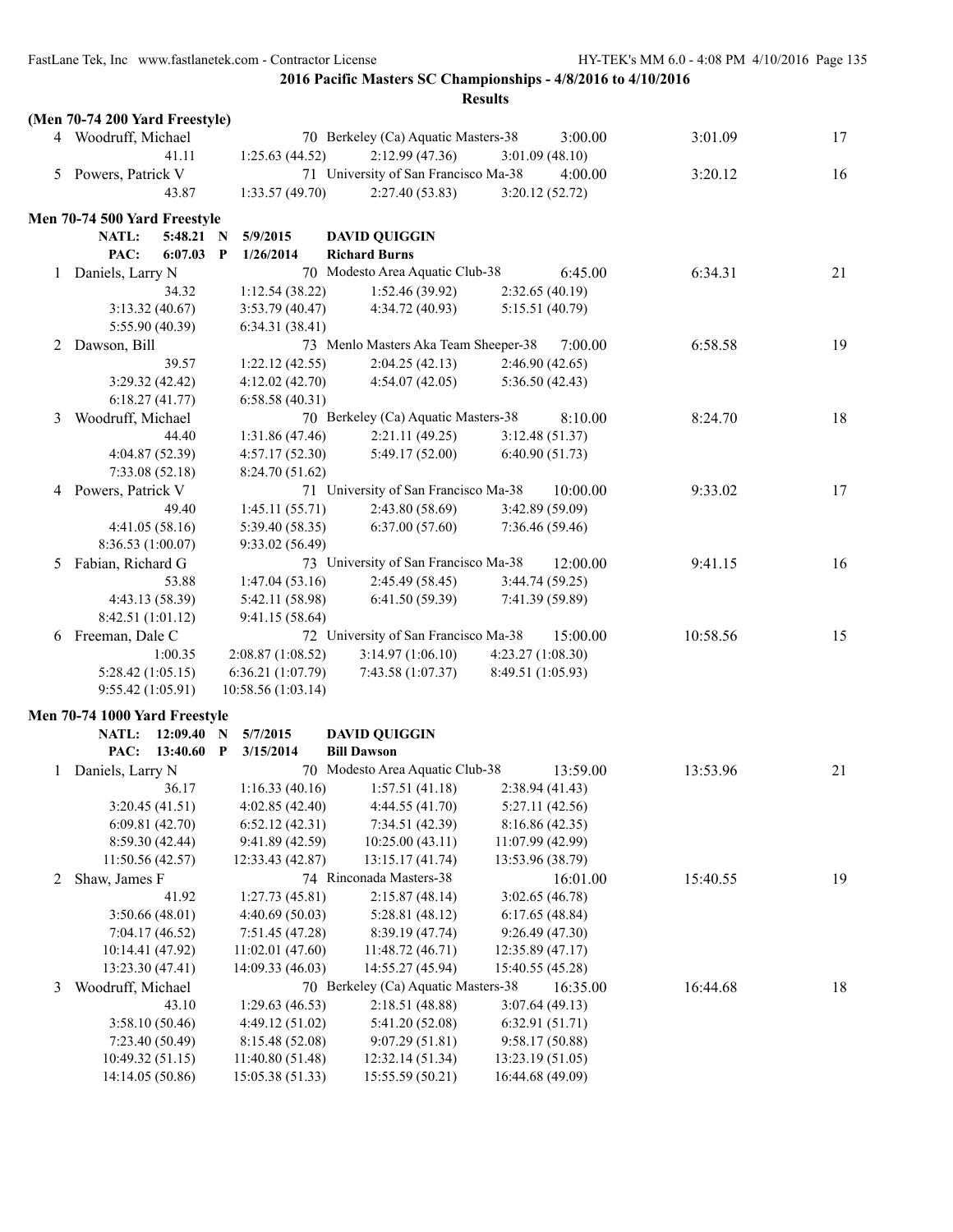|   | Men 70-74 1650 Yard Freestyle |                    |                                      |                    |                  |    |
|---|-------------------------------|--------------------|--------------------------------------|--------------------|------------------|----|
|   | NATL:<br>20:29.18 N           | 5/20/2001          | <b>GRAHAM JOHNSTON</b>               |                    |                  |    |
|   | PAC:<br>22:53.47 P            | 5/1/2014           | Dan Willert                          |                    |                  |    |
| 1 | Pierce, Donald A              |                    | 70 Rolling Hills Mud Sharks-38       | 25:30.00           | 26:34.44         | 21 |
|   | 38.45                         | 1:23.63(45.18)     | 2:12.04(48.41)                       | 3:01.27(49.23)     |                  |    |
|   | 3:50.90(49.63)                | 4:39.94 (49.04)    | 5:29.79 (49.85)                      | 6:18.75(48.96)     |                  |    |
|   | 7:08.86(50.11)                | 7:58.30 (49.44)    | 8:45.81 (47.51)                      | 9:35.40 (49.59)    |                  |    |
|   | 10:24.47 (49.07)              | 11:14.18(49.71)    | 12:03.32(49.14)                      | 12:50.60 (47.28)   |                  |    |
|   | 13:40.11 (49.51)              | 14:29.58 (49.47)   | 15:18.02 (48.44)                     | 16:07.69 (49.67)   |                  |    |
|   | 16:56.25 (48.56)              | 17:44.65 (48.40)   | 18:35.15 (50.50)                     | 19:22.10 (46.95)   |                  |    |
|   | 20:10.88 (48.78)              | 20:59.54 (48.66)   | 21:47.73 (48.19)                     | 22:36.55 (48.82)   |                  |    |
|   | 23:24.16 (47.61)              | 24:12.59 (48.43)   | 25:01.85 (49.26)                     | 25:50.31 (48.46)   | 26:34.44 (44.13) |    |
| 2 | Wiscomb, Lance                |                    | 70 University of San Francisco Ma-38 | 30:00.00           | 30:00.88         | 19 |
|   | 46.30                         | 1:37.20 (50.90)    | 2:31.14(53.94)                       | 3:25.99(54.85)     |                  |    |
|   | 4:20.75(54.76)                | 5:15.66 (54.91)    | 6:10.97(55.31)                       | 7:06.24(55.27)     |                  |    |
|   | 8:01.52 (55.28)               | 8:57.37(55.85)     | 9:53.27(55.90)                       | 10:48.92 (55.65)   |                  |    |
|   | 11:44.93(56.01)               | 12:39.72 (54.79)   | 13:35.22 (55.50)                     | 14:29.98 (54.76)   |                  |    |
|   | 15:25.75 (55.77)              | 16:21.01 (55.26)   | 17:16.21(55.20)                      | 18:11.61 (55.40)   |                  |    |
|   | 19:06.97 (55.36)              | 20:02.69 (55.72)   | 20:57.49 (54.80)                     | 21:52.85 (55.36)   |                  |    |
|   | 22:48.07 (55.22)              | 23:43.56 (55.49)   | 24:39.40 (55.84)                     | 25:34.87 (55.47)   |                  |    |
|   | 26:29.86 (54.99)              | 27:24.20 (54.34)   | 28:18.52 (54.32)                     | 29:12.28 (53.76)   | 30:00.88 (48.60) |    |
| 3 | Powers, Patrick V             |                    | 71 University of San Francisco Ma-38 | 36:00.00           | 30:56.22         | 18 |
|   | 49.26                         | 1:43.40(54.14)     | 2:38.40 (55.00)                      | 3:34.67(56.27)     |                  |    |
|   | 4:30.94 (56.27)               | 5:27.95 (57.01)    | 6:24.28(56.33)                       | 7:20.28(56.00)     |                  |    |
|   | 8:17.66 (57.38)               | 9:15.23(57.57)     | 10:12.56 (57.33)                     | 11:09.72 (57.16)   |                  |    |
|   | 12:07.51 (57.79)              | 13:03.88 (56.37)   | 14:01.41 (57.53)                     | 14:58.11 (56.70)   |                  |    |
|   | 15:54.60 (56.49)              | 16:53.04 (58.44)   | 17:49.42 (56.38)                     | 18:45.94 (56.52)   |                  |    |
|   | 19:43.31 (57.37)              | 20:41.73 (58.42)   | 21:39.51 (57.78)                     | 22:36.06 (56.55)   |                  |    |
|   | 23:31.99 (55.93)              | 24:28.74 (56.75)   | 25:25.83 (57.09)                     | 26:24.27 (58.44)   |                  |    |
|   | 27:18.74 (54.47)              | 28:15.64 (56.90)   | 29:11.09 (55.45)                     | 30:06.30 (55.21)   | 30:56.22 (49.92) |    |
| 4 | Mansfield, Peter              |                    | 71 University of San Francisco Ma-38 | 33:00.00           | 32:09.92         | 17 |
|   |                               | 1:37.42()          | 2:32.05(54.63)                       | 3:31.89 (59.84)    |                  |    |
|   | 4:32.68 (1:00.79)             | 5:31.03 (58.35)    | 6:29.75(58.72)                       | 7:27.52(57.77)     |                  |    |
|   | 8:27.00 (59.48)               | 9:24.98 (57.98)    | 10:23.96 (58.98)                     | 11:22.82 (58.86)   |                  |    |
|   | 12:20.38 (57.56)              | 13:18.36 (57.98)   | 14:16.05 (57.69)                     | 15:13.61 (57.56)   |                  |    |
|   | 16:12.57 (58.96)              | 17:12.23 (59.66)   | 18:10.47 (58.24)                     | 19:10.79 (1:00.32) |                  |    |
|   | 20:09.62 (58.83)              | 21:08.15 (58.53)   | 22:07.22 (59.07)                     | 23:06.89 (59.67)   |                  |    |
|   | 24:08.02 (1:01.13)            | 25:09.26 (1:01.24) | 26:10.13 (1:00.87)                   | 27:11.02 (1:00.89) |                  |    |
|   | 28:11.97 (1:00.95)            | 29:13.74 (1:01.77) | 30:15.11 (1:01.37)                   | 31:14.18 (59.07)   | 32:09.92 (55.74) |    |
| 5 | Freeman, Dale C               |                    | 72 University of San Francisco Ma-38 | 40:00.00           | 36:08.75         | 16 |
|   | 1:01.29                       | 2:06.75(1:05.46)   | 3:12.30(1:05.55)                     | 4:17.32 (1:05.02)  |                  |    |
|   | 5:24.30 (1:06.98)             | 6:30.94(1:06.64)   | 7:37.54 (1:06.60)                    | 8:44.38 (1:06.84)  |                  |    |
|   | 9:51.32 (1:06.94)             | 12:04.32 (2:13.00) | 14:16.49 (2:12.17)                   | 15:23.28 (1:06.79) |                  |    |
|   | 16:29.77 (1:06.49)            | 17:35.65 (1:05.88) | 18:42.07 (1:06.42)                   | 19:49.49 (1:07.42) |                  |    |
|   | 20:55.81 (1:06.32)            | 22:02.87 (1:07.06) | 23:09.21 (1:06.34)                   | 25:20.43 (2:11.22) |                  |    |
|   | 26:24.27 (1:03.84)            | 27:30.18 (1:05.91) | 28:35.39 (1:05.21)                   | 29:39.82 (1:04.43) |                  |    |
|   | 30:46.35 (1:06.53)            | 31:51.35 (1:05.00) | 32:57.63 (1:06.28)                   |                    |                  |    |
|   |                               |                    | 35:08.00()                           | 36:08.75 (1:00.75) |                  |    |
|   | Men 70-74 50 Yard Backstroke  |                    |                                      |                    |                  |    |
|   | NATL:<br>29.72 N              | 4/26/2015          | <b>RICHARD BURNS</b>                 |                    |                  |    |
|   | PAC:<br>29.72 P               | 4/26/2015          | <b>Richard Burns</b>                 |                    |                  |    |
| 1 | Burns, Richard                |                    | 72 Tamalpais Aquatic Masters-38      | 32.50              | 31.47            | 21 |
| 2 | Ennis, Richard C              |                    | 71 Rocklin Aquatics Masters-38       | 36.00              | 34.14            | 19 |
| 3 | Pierce, Donald A              | 70                 | Rolling Hills Mud Sharks-38          | 36.00              | 35.83            | 18 |
| 4 | Wilson, Robert C              |                    | 72 Tuolumne County Aquatic Master-38 | 34.05              | 38.08            | 17 |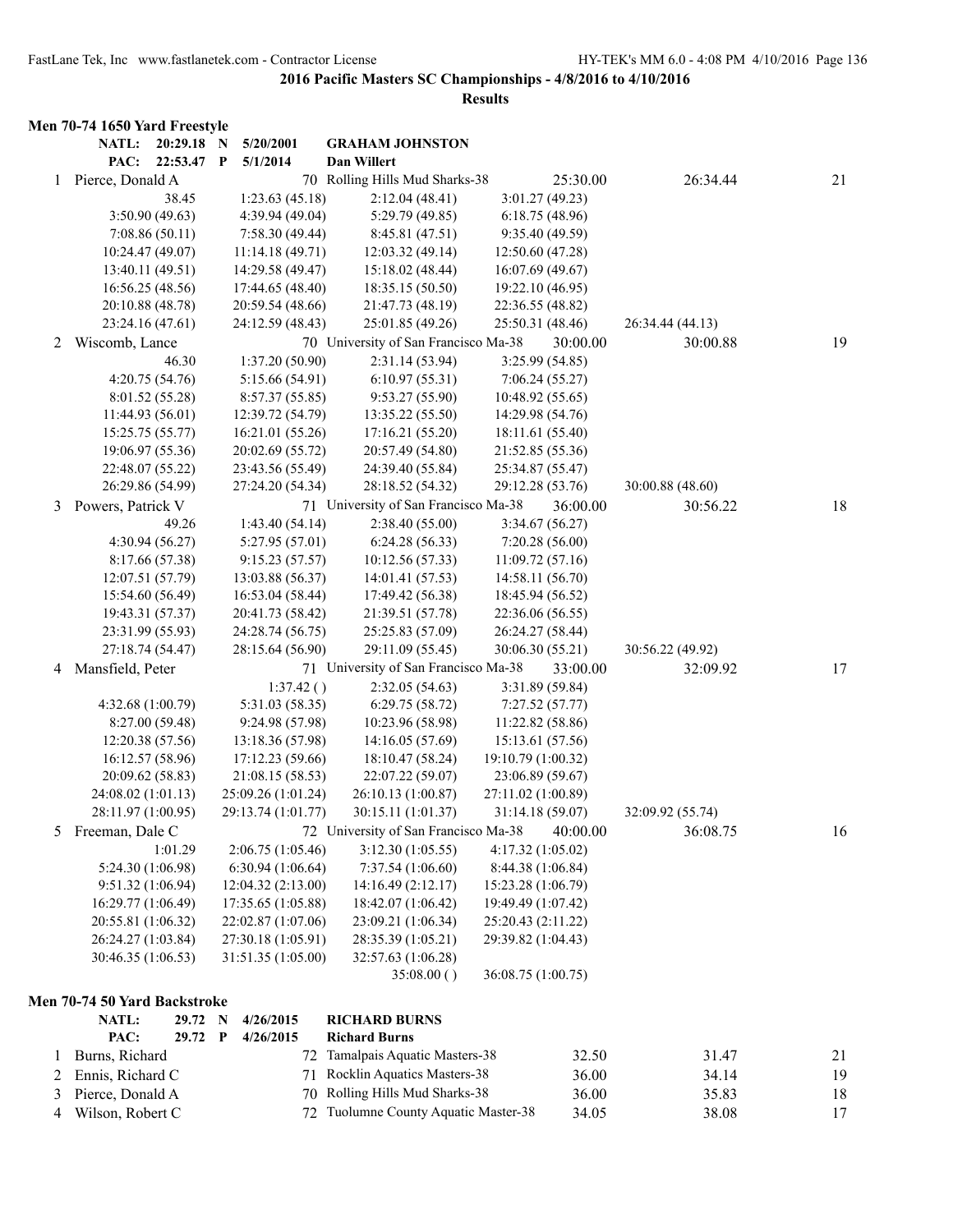|         |                                 |             |              |                   | <b>Results</b>                         |                 |         |    |
|---------|---------------------------------|-------------|--------------|-------------------|----------------------------------------|-----------------|---------|----|
|         | (Men 70-74 50 Yard Backstroke)  |             |              |                   |                                        |                 |         |    |
| 5       | Shaw, James F                   |             |              |                   | 74 Rinconada Masters-38                | 42.00           | 43.53   | 16 |
| 6       | Powers, Patrick V               |             |              |                   | 71 University of San Francisco Ma-38   | 55.00           | 46.61   | 15 |
| 7       | Boscovich, Harold O             |             |              |                   | 73 Walnut Creek Masters-38             | 48.50           | 49.16   | 14 |
|         |                                 |             |              |                   |                                        |                 |         |    |
|         | Men 70-74 100 Yard Backstroke   |             |              |                   |                                        |                 |         |    |
|         | NATL:                           | 1:05.42     | N            | 4/24/2015         | <b>RICHARD BURNS</b>                   |                 |         |    |
|         | PAC:                            | 1:05.42     | P            | 4/24/2015         | <b>Richard Burns</b>                   |                 |         |    |
| $\perp$ | Burns, Richard                  |             |              |                   | 72 Tamalpais Aquatic Masters-38        | 1:10.00         | 1:09.25 | 21 |
|         |                                 | 34.11       |              | 1:09.25(35.14)    |                                        |                 |         |    |
| 2       | Shaw, James F                   |             |              |                   | 74 Rinconada Masters-38                | 1:35.00         | 1:39.93 | 19 |
|         |                                 | 48.08       |              | 1:39.93(51.85)    |                                        |                 |         |    |
| 3       | Stewart, Jim M                  |             |              |                   | 74 Santa Rosa Masters-38               | 1:50.00         | 1:53.16 | 18 |
|         | Men 70-74 200 Yard Backstroke   |             |              |                   |                                        |                 |         |    |
|         | NATL:                           | $2:23.68$ N |              | 5/2/2014          | <b>RICHARD BURNS</b>                   |                 |         |    |
|         | PAC:                            | 2:23.68     | $\mathbf{P}$ | 5/2/2014          | <b>Richard Burns</b>                   |                 |         |    |
| 1       | Burns, Richard                  |             |              |                   | 72 Tamalpais Aquatic Masters-38        | 2:34.00         | 2:30.49 | 21 |
|         |                                 | 35.95       |              | 1:14.17 (38.22)   | 1:53.06(38.89)                         | 2:30.49 (37.43) |         |    |
| 2       | Todd, Richard T                 |             |              |                   | 74 Tuolumne County Aquatic Master-38   | 2:45.00         | 2:45.71 | 19 |
|         |                                 | 39.74       |              | 1:22.01(42.27)    | 2:04.64(42.63)                         | 2:45.71(41.07)  |         |    |
| 3       | Gildea, David R                 |             |              |                   | 72 Menlo Masters Aka Team Sheeper-38   | 2:58.00         | 3:02.82 | 18 |
|         |                                 | 43.23       |              | 1:28.94(45.71)    | 2:15.92(46.98)                         | 3:02.82(46.90)  |         |    |
|         | 4 Powers, Patrick V             |             |              |                   | 71 University of San Francisco Ma-38   | 5:00.00         | 4:07.60 | 17 |
|         |                                 | 1:00.93     |              | 2:01.49(1:00.56)  | 3:09.06(1:07.57)                       | 4:07.60(58.54)  |         |    |
|         | Men 70-74 50 Yard Breaststroke  |             |              |                   |                                        |                 |         |    |
|         | NATL:                           | 32.86       | N            | 9/29/2013         | <b>DAVID GILDEA</b>                    |                 |         |    |
|         | PAC:                            | 32.86       | $\mathbf{P}$ | 9/29/2013         | <b>David Gildea</b>                    |                 |         |    |
| 1       | Gildea, David R                 |             |              |                   | 72 Menlo Masters Aka Team Sheeper-38   | 35.00           | 34.74   | 21 |
| 2       | Pierce, Donald A                |             |              |                   | 70 Rolling Hills Mud Sharks-38         | 40.50           | 41.72   | 19 |
| 3       | Atencio, Tony E                 |             |              |                   | 74 Walnut Creek Masters-38             | 46.92           | 45.99   | 18 |
|         |                                 |             |              |                   |                                        |                 |         |    |
|         | Men 70-74 100 Yard Breaststroke |             |              |                   |                                        |                 |         |    |
|         | NATL:                           | $1:11.75$ N |              | 9/29/2013         | <b>DAVID GILDEA</b>                    |                 |         |    |
|         | PAC:                            | $1:11.75$ P |              | 9/29/2013         | <b>David Gildea</b>                    |                 |         |    |
| $\perp$ | Gildea, David R                 |             |              |                   | 72 Menlo Masters Aka Team Sheeper-38   | 1:18.00         | 1:19.02 | 21 |
|         |                                 | 37.73       |              | 1:19.02(41.29)    |                                        |                 |         |    |
|         | 2 Atencio, Tony E               |             |              |                   | 74 Walnut Creek Masters-38             | 1:46.95         | 1:53.04 | 19 |
|         |                                 | 52.95       |              | 1:53.04 (1:00.09) |                                        |                 |         |    |
|         | Men 70-74 200 Yard Breaststroke |             |              |                   |                                        |                 |         |    |
|         | NATL:                           | 2:43.16 N   |              | 4/26/2015         | <b>KENNETH FROST</b>                   |                 |         |    |
|         | PAC:                            | 2:45.89     | $\mathbf{P}$ | 4/12/2014         | David Gildea                           |                 |         |    |
| 1       | Todd, Richard T                 |             |              |                   | 74 Tuolumne County Aquatic Master-38   | 2:57.00         | 2:59.23 | 21 |
|         |                                 | 40.87       |              | 1:26.49(45.62)    | 2:12.91 (46.42)                        | 2:59.23(46.32)  |         |    |
| 2       | Freeman, Dale C                 |             |              |                   | 72 University of San Francisco Ma-38   | 6:00.00         | 4:21.15 | 19 |
|         |                                 | 59.45       |              | 2:06.09(1:06.64)  | 3:15.08 (1:08.99)<br>4:21.15 (1:06.07) |                 |         |    |
|         | Men 70-74 50 Yard Butterfly     |             |              |                   |                                        |                 |         |    |
|         | NATL:                           | 26.92 N     |              | 4/26/2015         | <b>RICHARD ABRAHAMS</b>                |                 |         |    |
|         | PAC:                            | 27.81       | P            | 5/4/2014          | <b>James E. Elder</b>                  |                 |         |    |
| $\perp$ | Ennis, Richard C                |             |              |                   | 71 Rocklin Aquatics Masters-38         | 31.00           | 29.73   | 21 |
| 2       | Gildea, David R                 |             |              |                   | 72 Menlo Masters Aka Team Sheeper-38   | 35.00           | 34.49   | 19 |
| 3       | Wilson, Robert C                |             |              | 72                | Tuolumne County Aquatic Master-38      | 33.06           | 40.63   | 18 |
| 4       | Powers, Patrick V               |             |              |                   | 71 University of San Francisco Ma-38   | 2:02.15         | 44.60   | 17 |
|         |                                 |             |              |                   |                                        |                 |         |    |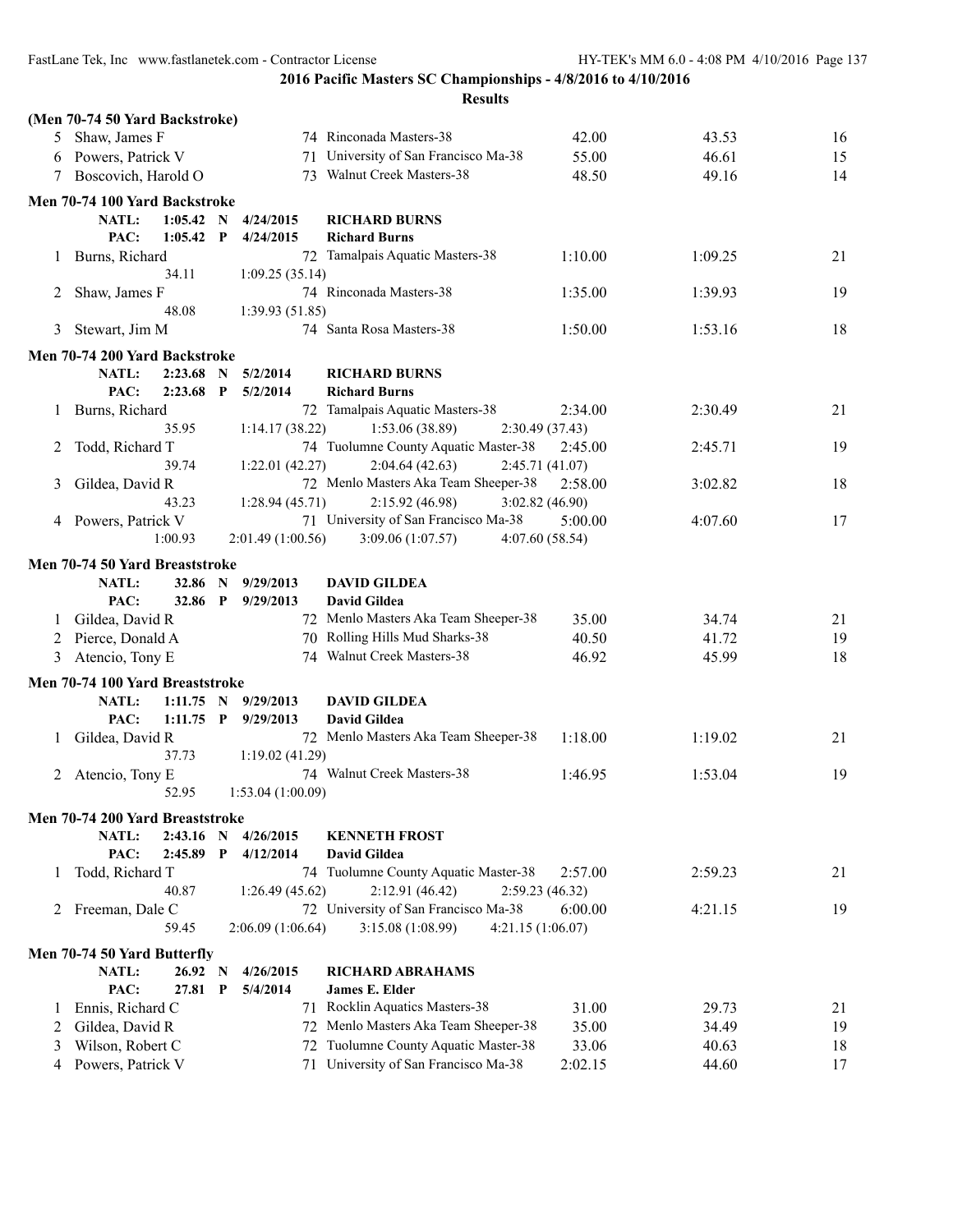|         |                               |             |   |                   | <b>Results</b>                                           |                              |         |    |
|---------|-------------------------------|-------------|---|-------------------|----------------------------------------------------------|------------------------------|---------|----|
|         | (Men 70-74 50 Yard Butterfly) |             |   |                   |                                                          |                              |         |    |
|         | 5 Wiscomb, Lance              |             |   |                   | 70 University of San Francisco Ma-38                     | 50.00                        | 49.46   | 16 |
|         | Men 70-74 100 Yard Butterfly  |             |   |                   |                                                          |                              |         |    |
|         | NATL:                         | $1:00.77$ N |   | 4/24/2015         | <b>RICHARD ABRAHAMS</b>                                  |                              |         |    |
|         | PAC:                          | $1:06.79$ P |   | 5/18/2014         | <b>Richard Burns</b>                                     |                              |         |    |
| $\perp$ | Burns, Richard                |             |   |                   | 72 Tamalpais Aquatic Masters-38                          | 1:10.00                      | 1:09.15 | 21 |
|         |                               | 32.16       |   | 1:09.15(36.99)    |                                                          |                              |         |    |
| 2       | Daniels, Larry N              |             |   |                   | 70 Modesto Area Aquatic Club-38                          | 1:25.00                      | 1:27.73 | 19 |
|         |                               | 38.48       |   | 1:27.73(49.25)    |                                                          |                              |         |    |
| 3       | Pierce, Donald A              |             |   |                   | 70 Rolling Hills Mud Sharks-38                           | 1:26.00                      | 1:30.84 | 18 |
|         |                               | 41.56       |   | 1:30.84(49.28)    |                                                          |                              |         |    |
| 4       | Shaw, James F                 |             |   |                   | 74 Rinconada Masters-38                                  | 1:30.10                      | 1:35.46 | 17 |
|         |                               | 42.95       |   | 1:35.46(52.51)    |                                                          |                              |         |    |
| 5       | Wiscomb, Lance                |             |   |                   | 70 University of San Francisco Ma-38                     | 2:00.00                      | 1:51.65 | 16 |
|         |                               | 52.42       |   | 1:51.65(59.23)    |                                                          |                              |         |    |
|         | Men 70-74 200 Yard Butterfly  |             |   |                   |                                                          |                              |         |    |
|         | <b>NATL:</b>                  | 2:34.31 N   |   | 1/26/2014         | <b>ROBERT POILETMAN</b>                                  |                              |         |    |
|         | PAC:                          | $2:39.37$ P |   | 5/3/2014          | <b>Paul Boggs</b>                                        |                              |         |    |
| 1       | Shaw, James F                 |             |   |                   | 74 Rinconada Masters-38                                  | 3:35.00                      | 3:32.56 | 21 |
|         |                               | 46.49       |   | 1:39.43(52.94)    | 2:36.40(56.97)                                           | 3:32.56(56.16)               |         |    |
|         | <b>Men 70-74 100 Yard IM</b>  |             |   |                   |                                                          |                              |         |    |
|         | <b>NATL:</b>                  | $1:05.05$ N |   | 5/3/2014          | <b>JAMES ELDER</b>                                       |                              |         |    |
|         | PAC:                          | $1:05.05$ P |   | 5/3/2014          | <b>James Elder</b>                                       |                              |         |    |
| 1       | Burns, Richard                |             |   |                   | 72 Tamalpais Aquatic Masters-38                          | 1:11.00                      | 1:09.88 | 21 |
|         |                               | 31.87       |   | 1:09.88(38.01)    |                                                          |                              |         |    |
| 2       | Gildea, David R               |             |   |                   | 72 Menlo Masters Aka Team Sheeper-38                     | 1:15.00                      | 1:15.19 | 19 |
|         |                               | 37.33       |   | 1:15.19(37.86)    |                                                          |                              |         |    |
| 3       | Pierce, Donald A              |             |   |                   | 70 Rolling Hills Mud Sharks-38                           | 1:26.00                      | 1:25.37 | 18 |
|         |                               | 38.98       |   | 1:25.37 (46.39)   |                                                          |                              |         |    |
| 4       | Silvey, Rick                  |             |   |                   | 74 Walnut Creek Masters-38                               | 1:52.33                      | 1:54.26 | 17 |
|         |                               | 57.12       |   | 1:54.26(57.14)    |                                                          |                              |         |    |
|         | <b>Men 70-74 200 Yard IM</b>  |             |   |                   |                                                          |                              |         |    |
|         | <b>NATL:</b>                  | 2:29.92 N   |   | 2/23/2008         | <b>DAVID COSTILL</b>                                     |                              |         |    |
|         | PAC:                          | $2:30.22$ P |   | 5/18/2014         | <b>Richard Burns</b>                                     |                              |         |    |
| 1       | Gildea, David R               |             |   |                   | 72 Menlo Masters Aka Team Sheeper-38                     | 2:52.00                      | 2:47.31 | 21 |
|         |                               | 35.98       |   | 1:22.66(46.68)    | 2:08.64(45.98)                                           | 2:47.31 (38.67)              |         |    |
|         | 2 Daniels, Larry N            |             |   |                   | 70 Modesto Area Aquatic Club-38                          | 3:05.00                      | 2:56.10 | 19 |
|         |                               | 35.21       |   | 1:20.94(45.73)    | 2:17.80(56.86)                                           | 2:56.10(38.30)               |         |    |
| 3       | Powers, Patrick V             |             |   |                   | 71 University of San Francisco Ma-38                     | 5:00.00                      | 3:51.42 | 18 |
|         |                               | 48.69       |   | 1:46.63(57.94)    | 2:59.66 (1:13.03)                                        | 3:51.42(51.76)               |         |    |
| 4       | Wiscomb, Lance                |             |   |                   | 70 University of San Francisco Ma-38                     | 5:00.00                      | 4:19.53 | 17 |
|         |                               | 52.66       |   | 2:02.44 (1:09.78) | 3:20.65(1:18.21)                                         | 4:19.53 (58.88)              |         |    |
|         | <b>Men 70-74 400 Yard IM</b>  |             |   |                   |                                                          |                              |         |    |
|         | NATL:                         | 5:34.47     | N | 4/27/2003         | <b>BURWELL JONES</b>                                     |                              |         |    |
|         | PAC:                          | 5:34.77 P   |   | 3/15/2014         | <b>Richard Burns</b>                                     |                              |         |    |
| 1       | Pierce, Donald A              |             |   |                   | 70 Rolling Hills Mud Sharks-38                           | 6:45.00                      | 6:52.23 | 21 |
|         |                               | 46.08       |   | 1:36.97 (50.89)   | 2:30.65(53.68)                                           | 3:23.14(52.49)               |         |    |
|         | 4:20.27(57.13)                |             |   | 5:18.18(57.91)    | 6:07.60(49.42)                                           | 6:52.23(44.63)               |         |    |
| 2       | Wiscomb, Lance                | 56.96       |   | 2:03.42 (1:06.46) | 70 University of San Francisco Ma-38<br>3:22.35(1:18.93) | 10:00.00<br>4:38.66(1:16.31) | 9:03.20 | 19 |
|         | 5:57.44 (1:18.78)             |             |   | 7:10.92 (1:13.48) | 8:09.39 (58.47)                                          | 9:03.20(53.81)               |         |    |
|         |                               |             |   |                   |                                                          |                              |         |    |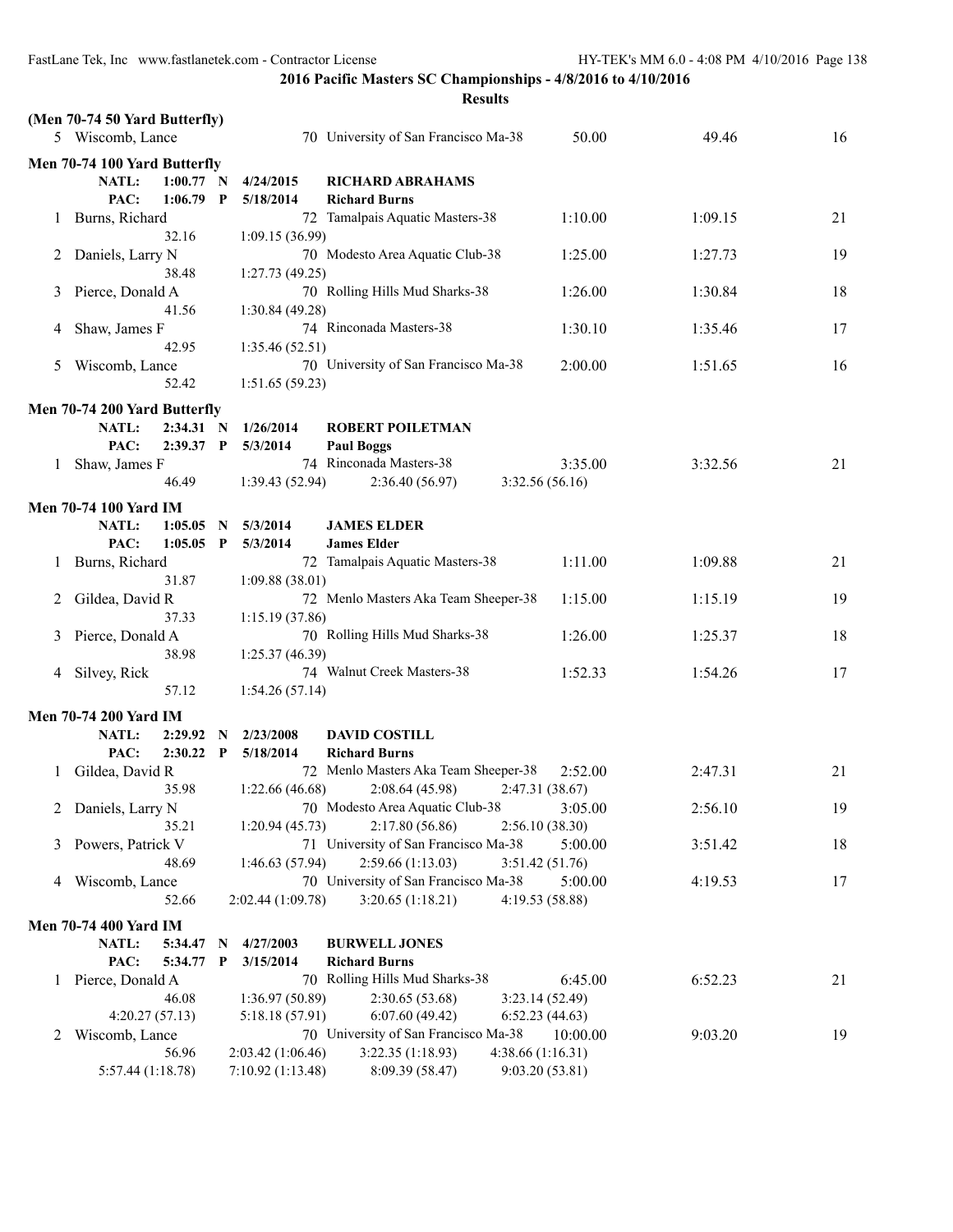|         | Men 75-79 50 Yard Freestyle   |                 |              |                  |                                      |                  |          |                  |    |
|---------|-------------------------------|-----------------|--------------|------------------|--------------------------------------|------------------|----------|------------------|----|
|         | NATL:                         | 25.58 N         |              | 3/4/2012         | <b>JEFF FARRELL</b>                  |                  |          |                  |    |
|         | PAC:                          | 28.73           | $\mathbf{P}$ | 5/2/2014         | William Van Horn                     |                  |          |                  |    |
| $\perp$ | Bledsoe, Dennis R             |                 |              |                  | 76 Walnut Creek Masters-38           |                  | 32.50    | 33.30            | 21 |
| 2       | Lane, Ed V                    |                 |              |                  | 76 Walnut Creek Masters-38           |                  | 41.39    | 38.41            | 19 |
| 3       | Orlamunder, Ingo              |                 |              |                  | 75 University of San Francisco Ma-38 |                  | 1:15.00  | 38.68            | 18 |
| 4       | Norris, Robert F              |                 |              |                  | 77 Davis Aquatic Masters-38          |                  | 42.00    | 40.75            | 17 |
|         | Men 75-79 100 Yard Freestyle  |                 |              |                  |                                      |                  |          |                  |    |
|         | <b>NATL:</b>                  | 58.68           | - N          | 5/10/2009        | <b>DAVID RADCLIFF</b>                |                  |          |                  |    |
|         | PAC:                          | $1:07.21$ P     |              | 12/31/1995       | <b>Ray Taft</b>                      |                  |          |                  |    |
| 2       | Orlamunder, Ingo              |                 |              |                  | 75 University of San Francisco Ma-38 |                  | 2:30.00  | 1:25.78          | 19 |
|         |                               | 40.78           |              | 1:25.78(45.00)   |                                      |                  |          |                  |    |
|         | 3 Norris, Robert F            |                 |              |                  | 77 Davis Aquatic Masters-38          |                  | 1:33.00  | 1:29.87          | 18 |
|         |                               | 43.05           |              | 1:29.87(46.82)   |                                      |                  |          |                  |    |
|         | Men 75-79 200 Yard Freestyle  |                 |              |                  |                                      |                  |          |                  |    |
|         | NATL:                         | 2:08.77 N       |              | 5/10/2009        | <b>DAVID RADCLIFF</b>                |                  |          |                  |    |
|         | PAC:                          | $2:27.09$ P     |              | 12/31/1995       | <b>Ray Taft</b>                      |                  |          |                  |    |
| 1       | Fairfield, David M            |                 |              |                  | 76 Tuolumne County Aquatic Master-38 |                  | 3:15.02  | 2:48.13          | 21 |
|         |                               | 39.07           |              | 1:22.15 (43.08)  | 2:05.92(43.77)                       | 2:48.13 (42.21)  |          |                  |    |
| 2       | Orlamunder, Ingo              |                 |              |                  | 75 University of San Francisco Ma-38 |                  | 6:30.00  | 3:11.97          | 19 |
|         |                               | 43.56           |              | 1:31.65 (48.09)  | 2:22.73(51.08)                       | 3:11.97(49.24)   |          |                  |    |
|         | Men 75-79 500 Yard Freestyle  |                 |              |                  |                                      |                  |          |                  |    |
|         | <b>NATL:</b>                  | 6:03.87         | $\mathbf N$  | 5/8/2010         | <b>DAVID RADCLIFF</b>                |                  |          |                  |    |
|         | PAC:                          | $7:00.88$ P     |              | 12/31/1995       | <b>Ray Taft</b>                      |                  |          |                  |    |
|         | 1 Fairfield, David M          |                 |              |                  | 76 Tuolumne County Aquatic Master-38 |                  | 8:00.02  | 7:44.30          | 21 |
|         |                               | 39.13           |              | 1:22.46(43.33)   | 2:08.51(46.05)                       | 2:55.97 (47.46)  |          |                  |    |
|         |                               | 3:44.31 (48.34) |              | 4:33.17(48.86)   | 5:21.93 (48.76)                      | 6:09.88(47.95)   |          |                  |    |
|         |                               | 6:57.72(47.84)  |              | 7:44.30 (46.58)  |                                      |                  |          |                  |    |
| 2       | Norris, Robert F              |                 |              |                  | 77 Davis Aquatic Masters-38          |                  | 9:04.00  | 9:02.02          | 19 |
|         |                               | 46.50           |              | 1:39.37(52.87)   | 2:34.63(55.26)                       | 3:30.19 (55.56)  |          |                  |    |
|         |                               | 4:27.32(57.13)  |              | 5:22.37(55.05)   | 6:18.07(55.70)                       | 7:14.30(56.23)   |          |                  |    |
|         |                               | 8:09.19 (54.89) |              | 9:02.02(52.83)   |                                      |                  |          |                  |    |
|         | Men 75-79 1650 Yard Freestyle |                 |              |                  |                                      |                  |          |                  |    |
|         | <b>NATL:</b>                  | $20:25.49$ N    |              | 5/10/2009        | <b>DAVID RADCLIFF</b>                |                  |          |                  |    |
|         | PAC:                          | 24:40.71 P      |              | 12/31/1995       | <b>Ray Taft</b>                      |                  |          |                  |    |
|         | 1 Fasbender, Barry A          |                 |              |                  | 78 San Mateo Masters-38              |                  | 26:50.24 | 26:36.67         | 21 |
|         |                               | 44.00           |              | 1:31.68(47.68)   | 2:21.95(50.27)                       | 3:11.40(49.45)   |          |                  |    |
|         |                               | 4:00.63(49.23)  |              | 4:50.92 (50.29)  | 5:40.46 (49.54)                      | 6:29.21(48.75)   |          |                  |    |
|         |                               | 7:18.10(48.89)  |              | 8:06.19(48.09)   | 8:55.20 (49.01)                      | 9:43.50 (48.30)  |          |                  |    |
|         | 10:31.88 (48.38)              |                 |              | 11:20.22 (48.34) | 12:08.35 (48.13)                     | 12:56.85 (48.50) |          |                  |    |
|         | 13:45.09 (48.24)              |                 |              | 14:33.64 (48.55) | 15:21.67 (48.03)                     | 16:09.82 (48.15) |          |                  |    |
|         | 16:57.77 (47.95)              |                 |              | 17:45.99 (48.22) | 18:34.90 (48.91)                     | 19:23.88 (48.98) |          |                  |    |
|         | 20:12.70 (48.82)              |                 |              | 21:01.33 (48.63) | 21:49.68 (48.35)                     | 22:38.78 (49.10) |          |                  |    |
|         | 23:28.37 (49.59)              |                 |              | 24:18.01 (49.64) | 25:05.36 (47.35)                     | 25:51.80 (46.44) |          | 26:36.67 (44.87) |    |
|         | Men 75-79 50 Yard Backstroke  |                 |              |                  |                                      |                  |          |                  |    |
|         | NATL:                         | 32.11 N         |              | 4/19/2009        | YOSHI OYAKAWA                        |                  |          |                  |    |
|         | PAC:                          | 34.84 P         |              | 12/31/1995       | <b>Ray Taft</b>                      |                  |          |                  |    |
| $\perp$ | Bledsoe, Dennis R             |                 |              |                  | 76 Walnut Creek Masters-38           |                  | 39.42    | 39.34            | 21 |
| 2       | Zuur, James                   |                 |              | 75               | Tamalpais Aquatic Masters-38         |                  | 45.00    | 43.81            | 19 |
| 3       | Norris, Robert F              |                 |              | 77               | Davis Aquatic Masters-38             |                  | 43.92    | 44.91            | 18 |
| 4       | Perilman, Jim E               |                 |              | 77               | Vegan World Masters-38               |                  | 47.20    | 47.18            | 17 |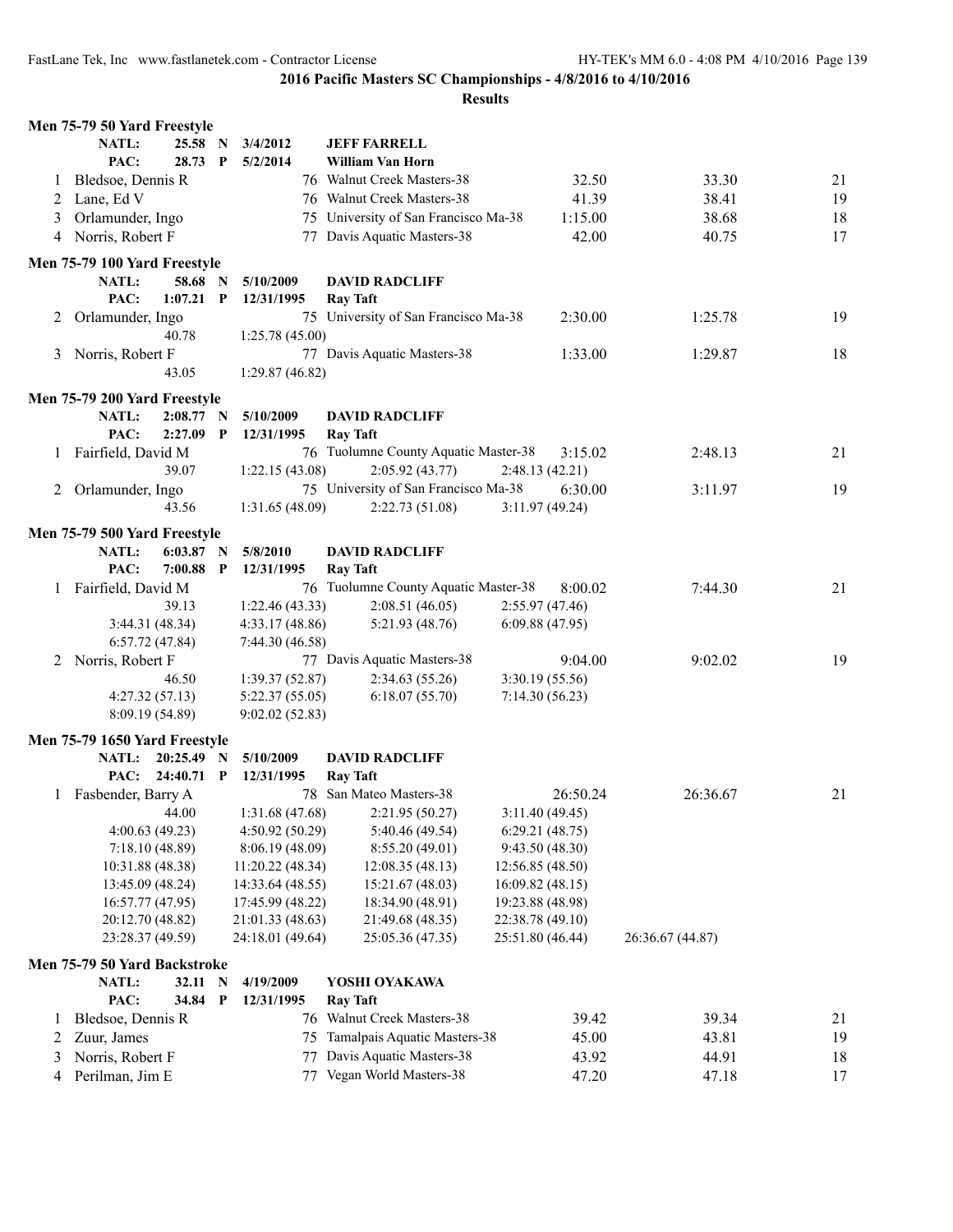|              | <b>Results</b>                  |             |             |                   |                                      |                 |         |    |  |
|--------------|---------------------------------|-------------|-------------|-------------------|--------------------------------------|-----------------|---------|----|--|
|              | (Men 75-79 50 Yard Backstroke)  |             |             |                   |                                      |                 |         |    |  |
|              | 5 Orlamunder, Ingo              |             |             |                   | 75 University of San Francisco Ma-38 | 2:30.00         | 49.98   | 16 |  |
|              | Men 75-79 100 Yard Backstroke   |             |             |                   |                                      |                 |         |    |  |
|              | NATL:                           | $1:08.55$ N |             | 4/19/2009         | <b>BURWELL JONES</b>                 |                 |         |    |  |
|              | PAC:                            | $1:17.67$ P |             | 12/31/1995        | <b>Ray Taft</b>                      |                 |         |    |  |
| $\perp$      | Bledsoe, Dennis R               |             |             |                   | 76 Walnut Creek Masters-38           | 1:31.90         | 1:26.85 | 21 |  |
|              |                                 | 42.18       |             | 1:26.85(44.67)    |                                      |                 |         |    |  |
| 2            | Fasbender, Barry A              |             |             |                   | 78 San Mateo Masters-38              | 1:34.16         | 1:32.38 | 19 |  |
|              |                                 | 44.87       |             | 1:32.38(47.51)    |                                      |                 |         |    |  |
| 3            | Norris, Robert F                |             |             |                   | 77 Davis Aquatic Masters-38          | 1:35.00         | 1:32.75 | 18 |  |
|              |                                 | 46.28       |             | 1:32.75(46.47)    |                                      |                 |         |    |  |
|              | Men 75-79 200 Yard Backstroke   |             |             |                   |                                      |                 |         |    |  |
|              | NATL:                           | $2:31.41$ N |             | 4/17/2010         | <b>BURWELL JONES</b>                 |                 |         |    |  |
|              | PAC:                            | 2:52.81     | $\mathbf P$ | 12/31/2009        | <b>Don Brown</b>                     |                 |         |    |  |
| $\mathbf{I}$ | Norris, Robert F                |             |             |                   | 77 Davis Aquatic Masters-38          | 3:26.81         | 3:27.21 | 21 |  |
|              |                                 | 48.63       |             | 1:40.68(52.05)    | 2:36.16(55.48)                       | 3:27.21 (51.05) |         |    |  |
|              | 2 Bledsoe, Dennis R             |             |             |                   | 76 Walnut Creek Masters-38           | 3:30.20         | 3:27.32 | 19 |  |
|              |                                 | 45.11       |             | 1:37.30(52.19)    | 2:34.16(56.86)                       | 3:27.32(53.16)  |         |    |  |
| 3            | Fasbender, Barry A              |             |             |                   | 78 San Mateo Masters-38              | 3:20.98         | 3:28.49 | 18 |  |
|              |                                 | 48.71       |             | 1:42.38(53.67)    | 2:37.51(55.13)                       | 3:28.49 (50.98) |         |    |  |
|              | Men 75-79 50 Yard Breaststroke  |             |             |                   |                                      |                 |         |    |  |
|              | <b>NATL:</b>                    | 35.64 N     |             | 4/30/2006         | <b>JOHN KORTHEUER</b>                |                 |         |    |  |
|              | PAC:                            | 38.41 P     |             | 12/31/2007        | <b>Ashley Jones</b>                  |                 |         |    |  |
| 1            | Perilman, Jim E                 |             |             |                   | 77 Vegan World Masters-38            | 42.70           | 42.33   | 21 |  |
| 2            | Zuur, James                     |             |             | 75                | Tamalpais Aquatic Masters-38         | 44.00           | 42.92   | 19 |  |
| 3            | Lane, Ed V                      |             |             |                   | 76 Walnut Creek Masters-38           | 59.38           | 49.57   | 18 |  |
|              | Men 75-79 100 Yard Breaststroke |             |             |                   |                                      |                 |         |    |  |
|              | <b>NATL:</b>                    | $1:19.21$ N |             | 3/27/2011         | <b>DAVID COSTILL</b>                 |                 |         |    |  |
|              | PAC:                            | $1:25.80$ P |             | 12/31/1993        | Aldo Da Rosa                         |                 |         |    |  |
|              | 1 Perilman, Jim E               |             |             |                   | 77 Vegan World Masters-38            | 1:39.00         | 1:41.30 | 21 |  |
|              |                                 | 47.71       |             | 1:41.30(53.59)    |                                      |                 |         |    |  |
|              | Men 75-79 50 Yard Butterfly     |             |             |                   |                                      |                 |         |    |  |
|              | NATL:                           | 30.84 N     |             | 4/15/2011         | <b>DAVID COSTILL</b>                 |                 |         |    |  |
|              | PAC:                            | 32.89       | $\mathbf P$ | 12/31/2007        | <b>Ashley Jones</b>                  |                 |         |    |  |
|              | 1 Perilman, Jim E               |             |             |                   | 77 Vegan World Masters-38            | 40.09           | 39.68   | 21 |  |
| 2            | Zuur, James                     |             |             |                   | 75 Tamalpais Aquatic Masters-38      | 44.00           | 45.22   | 19 |  |
| 3            | Orlamunder, Ingo                |             |             |                   | 75 University of San Francisco Ma-38 | 2:00.00         | 57.77   | 18 |  |
|              | Men 75-79 100 Yard Butterfly    |             |             |                   |                                      |                 |         |    |  |
|              | NATL:                           | $1:12.71$ N |             | 4/17/2011         | <b>DAVID COSTILL</b>                 |                 |         |    |  |
|              | PAC:                            | $1:27.57$ P |             | 12/31/2007        | <b>Ashley Jones</b>                  |                 |         |    |  |
| $\perp$      | Perilman, Jim E                 |             |             |                   | 77 Vegan World Masters-38            | 1:42.60         | 1:39.84 | 21 |  |
|              |                                 | 43.85       |             | 1:39.84 (55.99)   |                                      |                 |         |    |  |
|              | 2 Fasbender, Barry A            |             |             |                   | 78 San Mateo Masters-38              | 1:44.33         | 1:48.22 | 19 |  |
|              |                                 | 52.26       |             | 1:48.22(55.96)    |                                      |                 |         |    |  |
|              | Men 75-79 200 Yard Butterfly    |             |             |                   |                                      |                 |         |    |  |
|              | NATL:                           | 2:59.30 N   |             | 5/10/2013         | <b>DAVID COSTILL</b>                 |                 |         |    |  |
|              | PAC:                            | 3:32.85 P   |             | 12/31/1995        | <b>Ray Taft</b>                      |                 |         |    |  |
| $\perp$      | Fasbender, Barry A              |             |             |                   | 78 San Mateo Masters-38              | 4:09.32         | 4:02.02 | 21 |  |
|              |                                 | 53.89       |             | 1:58.23 (1:04.34) | 3:04.37(1:06.14)                     | 4:02.02(57.65)  |         |    |  |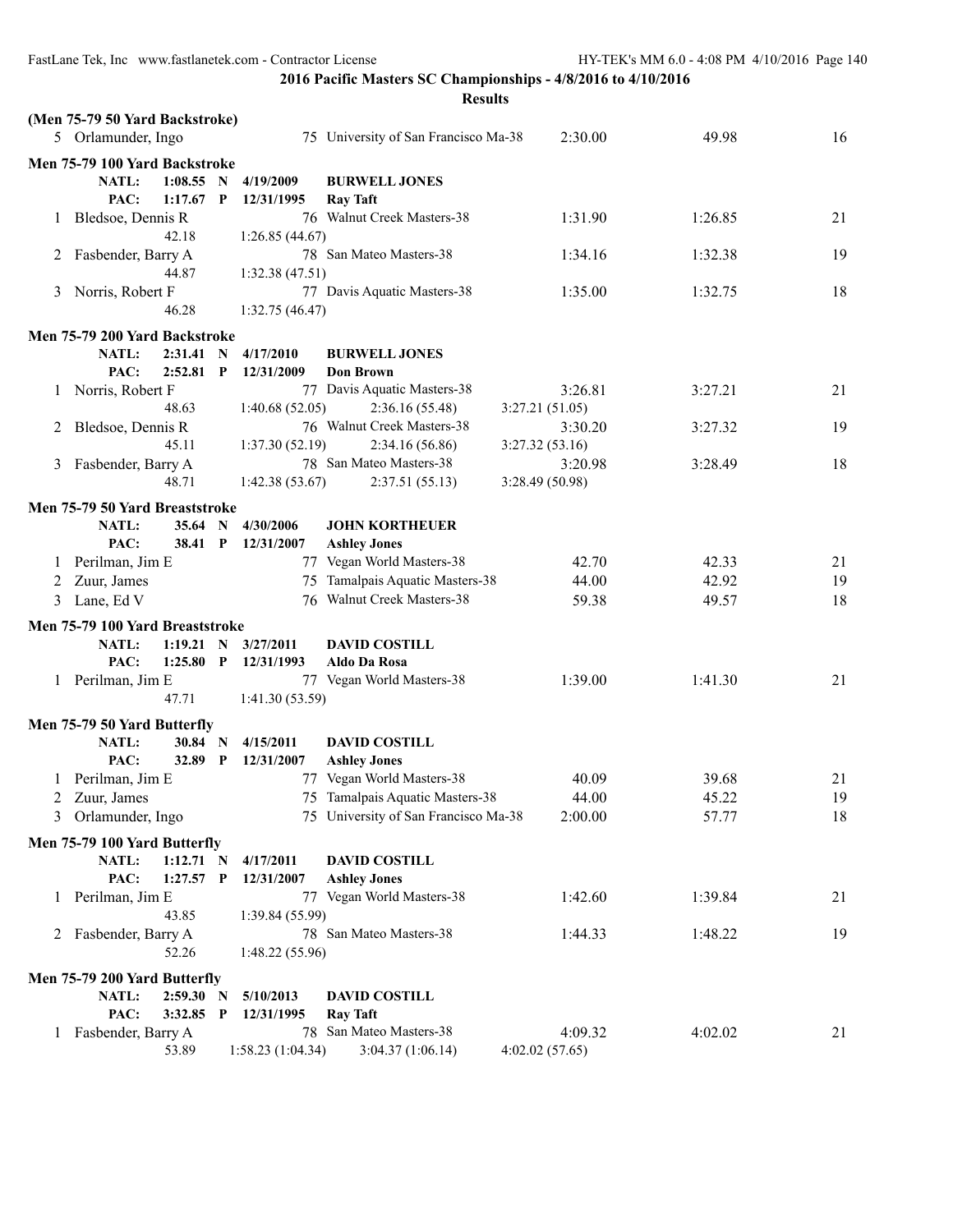|              | <b>Men 75-79 100 Yard IM</b> |              |                   |                                      |                   |         |    |
|--------------|------------------------------|--------------|-------------------|--------------------------------------|-------------------|---------|----|
|              | NATL:<br>1:09.69             | $\mathbf N$  | 3/27/2011         | <b>DAVID COSTILL</b>                 |                   |         |    |
|              | PAC:<br>1:16.12              | $\mathbf{P}$ | 12/31/1995        | <b>Ray Taft</b>                      |                   |         |    |
|              | Perilman, Jim E              |              |                   | 77 Vegan World Masters-38            | 1:35.40           | 1:35.05 | 21 |
|              | 45.99                        |              | 1:35.05 (49.06)   |                                      |                   |         |    |
| 2            | Lane, Ed V                   |              |                   | 76 Walnut Creek Masters-38           | 1:59.54           | 1:44.00 | 19 |
|              | 51.87                        |              | 1:44.00(52.13)    |                                      |                   |         |    |
| 3            | Orlamunder, Ingo             |              |                   | 75 University of San Francisco Ma-38 | 3:00.00           | 1:46.63 | 18 |
|              | 51.90                        |              | 1:46.63(54.73)    |                                      |                   |         |    |
| 4            | Norris, Robert F             |              |                   | 77 Davis Aquatic Masters-38          | 1:50.62           | 1:53.13 | 17 |
|              | 53.48                        |              | 1:53.13(59.65)    |                                      |                   |         |    |
|              | <b>Men 75-79 200 Yard IM</b> |              |                   |                                      |                   |         |    |
|              | NATL:<br>2:39.07             | N            | 3/27/2011         | <b>DAVID COSTILL</b>                 |                   |         |    |
|              | PAC:<br>2:54.67              | $\mathbf{P}$ | 12/31/1995        | <b>Ray Taft</b>                      |                   |         |    |
|              | 1 Fairfield, David M         |              |                   | 76 Tuolumne County Aquatic Master-38 | 4:08.02           | 3:20.98 | 21 |
|              | 48.37                        |              | 2:42.11 (1:53.74) | 3:20.98 (38.87)                      |                   |         |    |
| 2            | Fasbender, Barry A           |              |                   | 78 San Mateo Masters-38              | 3:31.75           | 3:38.47 | 19 |
|              | 53.18                        |              | 1:47.37(54.19)    | 2:51.72(1:04.35)                     | 3:38.47(46.75)    |         |    |
|              | Orlamunder, Ingo             |              |                   | 75 University of San Francisco Ma-38 | 6:30.00           | DQ      |    |
|              | 1:01.53                      |              | 2:04.90(1:03.37)  | 3:09.48(1:04.58)                     | DQ(50.15)         |         |    |
|              | <b>Men 75-79 400 Yard IM</b> |              |                   |                                      |                   |         |    |
|              | <b>NATL:</b><br>5:49.90      | N            | 4/19/2009         | <b>BURWELL JONES</b>                 |                   |         |    |
|              | PAC:<br>6:21.48              | $\mathbf P$  | 12/31/1995        | <b>Ray Taft</b>                      |                   |         |    |
| 1            | Fairfield, David M           |              |                   | 76 Tuolumne County Aquatic Master-38 | 8:15.01           | 7:06.76 | 21 |
|              | 48.72                        |              | 1:41.34(52.62)    |                                      | 3:35.05()         |         |    |
|              | 4:40.34 (1:05.29)            |              | 5:44.34 (1:04.00) | 6:25.99(41.65)                       | 7:06.76 (40.77)   |         |    |
| 2            | Fasbender, Barry A           |              |                   | 78 San Mateo Masters-38              | 7:28.93           | 7:27.82 | 19 |
|              | 54.04                        |              | 1:54.10(1:00.06)  | 2:52.44(58.34)                       | 3:48.31(55.87)    |         |    |
|              | 4:51.93 (1:03.62)            |              | 5:52.55(1:00.62)  | 6:42.02(49.47)                       | 7:27.82(45.80)    |         |    |
|              | 3 Perilman, Jim E            |              |                   | 77 Vegan World Masters-38            | 9:04.00           | 8:44.57 | 18 |
|              | 51.60                        |              | 1:52.59(1:00.99)  | 3:05.38(1:12.79)                     | 4:19.92 (1:14.54) |         |    |
|              | 5:28.04(1:08.12)             |              | 6:38.49(1:10.45)  | 7:42.94(1:04.45)                     | 8:44.57 (1:01.63) |         |    |
|              | Men 80-84 50 Yard Freestyle  |              |                   |                                      |                   |         |    |
|              | <b>NATL:</b><br>29.25 N      |              | 4/10/2005         | <b>FRANK PIEMME</b>                  |                   |         |    |
|              | PAC:<br>32.00 P              |              | 12/31/1998        | Aldo Da Rosa                         |                   |         |    |
|              | Galvin, Barry T              |              |                   | 82 University of San Francisco Ma-38 | 45.00             | 45.02   | 21 |
| 2            | Kline, Howard J              |              |                   | 83 University of San Francisco Ma-38 | 47.09             | 50.67   | 19 |
|              | Men 80-84 100 Yard Freestyle |              |                   |                                      |                   |         |    |
|              | NATL:<br>$1:04.60$ N         |              | 5/3/2014          | <b>DAVID RADCLIFF</b>                |                   |         |    |
|              | PAC:<br>$1:10.76$ P          |              | 12/31/2000        | <b>Ray Taft</b>                      |                   |         |    |
| $\mathbf{1}$ | Morner, Stan F               |              |                   | 81 Walnut Creek Masters-38           | 1:31.15           | 1:24.97 | 21 |
|              | 39.72                        |              | 1:24.97(45.25)    |                                      |                   |         |    |
| 2            | Galvin, Barry T              |              |                   | 82 University of San Francisco Ma-38 | 1:40.00           | 1:48.79 | 19 |
| 3            | Grohe, William E             |              |                   | 82 University of San Francisco Ma-38 | 1:49.05           | 1:53.85 | 18 |
|              | 51.53                        |              | 1:53.85(1:02.32)  |                                      |                   |         |    |
| 4            | Kline, Howard J              |              |                   | 83 University of San Francisco Ma-38 | 2:06.32           | 2:10.48 | 17 |
|              | 1:01.88                      |              | 2:10.48(1:08.60)  |                                      |                   |         |    |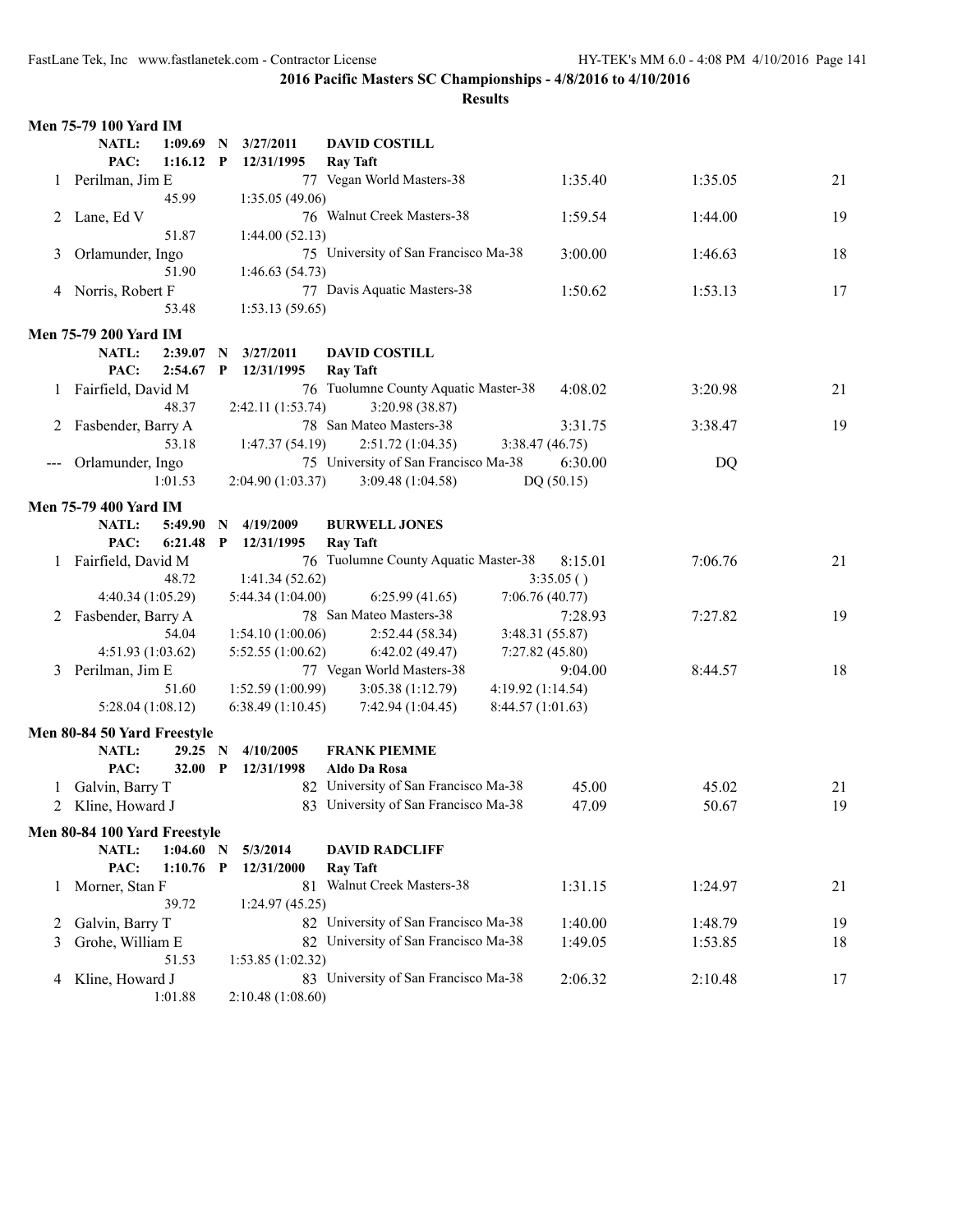|   | Men 80-84 500 Yard Freestyle    |              |              |                    |                                      |                    |          |          |    |
|---|---------------------------------|--------------|--------------|--------------------|--------------------------------------|--------------------|----------|----------|----|
|   | NATL:                           | 6:27.81 N    |              | 5/1/2014           | <b>DAVID RADCLIFF</b>                |                    |          |          |    |
|   | PAC:                            | 7:20.34      | $\mathbf{P}$ | 12/31/1999         | <b>Ray Taft</b>                      |                    |          |          |    |
| 1 | Morner, Stan F                  |              |              |                    | 81 Walnut Creek Masters-38           |                    | 9:16.42  | 8:49.34  | 21 |
|   |                                 | 45.57        |              | 1:40.18(54.61)     | 2:35.52 (55.34)                      | 3:29.80(54.28)     |          |          |    |
|   | 4:26.87(57.07)                  |              |              | 5:21.70(54.83)     | 6:18.40(56.70)                       | 7:11.50(53.10)     |          |          |    |
|   | 8:00.71(49.21)                  |              |              | 8:49.34 (48.63)    |                                      |                    |          |          |    |
| 2 | Sulzbach, John F                |              |              |                    | 81 Menlo Masters Aka Team Sheeper-38 |                    | 9:30.00  | 9:42.20  | 19 |
|   |                                 | 45.41        |              | 1:38.73(53.32)     | 2:35.10(56.37)                       | 3:32.78 (57.68)    |          |          |    |
|   | 4:31.63(58.85)                  |              |              | 5:31.46 (59.83)    | 6:32.50(1:01.04)                     | 7:37.48 (1:04.98)  |          |          |    |
|   | 8:43.28 (1:05.80)               |              |              | 9:42.20 (58.92)    |                                      |                    |          |          |    |
| 3 | Grohe, William E                |              |              |                    | 82 University of San Francisco Ma-38 |                    | 9:59.18  | 11:03.97 | 18 |
|   |                                 | 53.57        |              | 1:55.15(1:01.58)   | 3:02.71(1:07.56)                     | 4:13.90 (1:11.19)  |          |          |    |
|   | 5:24.62(1:10.72)                |              |              | 6:35.17(1:10.55)   | 7:45.56 (1:10.39)                    | 10:00.39 (2:14.83) |          |          |    |
|   | 11:03.97 (1:03.58)              |              |              |                    |                                      |                    |          |          |    |
|   |                                 |              |              |                    |                                      |                    |          |          |    |
|   | Men 80-84 1000 Yard Freestyle   |              |              |                    |                                      |                    |          |          |    |
|   | <b>NATL:</b>                    | $13:10.14$ N |              | 5/1/2014           | <b>DAVID RADCLIFF</b>                |                    |          |          |    |
|   | PAC:                            | 15:30.69     | $\mathbf{P}$ | 12/31/2000         | <b>Ray Taft</b>                      |                    |          |          |    |
|   | 1 Fleming, Jack C               |              |              |                    | 80 University of San Francisco Ma-38 |                    | 22:44.26 | 20:06.05 | 21 |
|   |                                 | 48.48        |              | 1:42.50(54.02)     | 2:42.59 (1:00.09)                    | 3:44.12(1:01.53)   |          |          |    |
|   | 4:46.52(1:02.40)                |              |              | 5:48.98(1:02.46)   | 6:51.40(1:02.42)                     | 7:51.85(1:00.45)   |          |          |    |
|   | 8:52.99(1:01.14)                |              |              | 9:54.57(1:01.58)   | 10:56.71(1:02.14)                    | 11:58.25 (1:01.54) |          |          |    |
|   | 13:00.08(1:01.83)               |              |              | 14:02.17 (1:02.09) | 15:05.25(1:03.08)                    | 16:06.66 (1:01.41) |          |          |    |
|   | 17:07.22 (1:00.56)              |              |              | 18:09.43 (1:02.21) | 19:10.44 (1:01.01)                   | 20:06.05 (55.61)   |          |          |    |
|   |                                 |              |              |                    |                                      |                    |          |          |    |
|   | Men 80-84 1650 Yard Freestyle   |              |              |                    |                                      |                    |          |          |    |
|   | <b>NATL:</b>                    | 21:54.87 N   |              | 5/1/2014           | <b>DAVID RADCLIFF</b>                |                    |          |          |    |
|   | PAC:                            | 26:14.62 P   |              | 12/31/2000         | <b>Ray Taft</b>                      |                    |          |          |    |
|   | 1 Fleming, Jack C               |              |              |                    | 80 University of San Francisco Ma-38 |                    | 35:49.37 | 33:51.35 | 21 |
|   | Men 80-84 50 Yard Backstroke    |              |              |                    |                                      |                    |          |          |    |
|   | NATL:                           | 34.56 N      |              | 5/10/2013          | <b>CLARKE MITCHELL</b>               |                    |          |          |    |
|   | PAC:                            | 37.39 P      |              | 12/31/2000         | <b>Ray Taft</b>                      |                    |          |          |    |
|   | 1 Pedder, Stan                  |              |              |                    | 81 Walnut Creek Masters-38           |                    | 1:00.00  | 1:07.99  | 21 |
|   |                                 |              |              |                    |                                      |                    |          |          |    |
|   | Men 80-84 200 Yard Backstroke   |              |              |                    |                                      |                    |          |          |    |
|   | NATL:                           | 2:48.59      | $\mathbf N$  | 3/23/2013          | <b>BURWELL JONES</b>                 |                    |          |          |    |
|   | PAC:                            | 3:06.53      | $\mathbf{P}$ | 12/31/2000         | <b>Ray Taft</b>                      |                    |          |          |    |
|   | 1 Pedder, Stan                  |              |              |                    | 81 Walnut Creek Masters-38           |                    | 5:00.00  | 5:09.29  | 21 |
|   |                                 | 1:17.62      |              | 2:37.24(1:19.62)   | 3:55.05(1:17.81)                     | 5:09.29 (1:14.24)  |          |          |    |
|   | Men 80-84 50 Yard Breaststroke  |              |              |                    |                                      |                    |          |          |    |
|   | NATL:                           | 37.74 N      |              | 3/12/2016          | <b>DAVID COSTILL</b>                 |                    |          |          |    |
|   | PAC:                            | 41.30        | $\mathbf{P}$ | 12/31/1998         | <b>Aldo Da Rosa</b>                  |                    |          |          |    |
| 1 | Fleming, Jack C                 |              |              |                    | 80 University of San Francisco Ma-38 |                    | 45.81    | 43.95    | 21 |
| 2 | Morner, Stan F                  |              |              |                    | 81 Walnut Creek Masters-38           |                    | 55.40    | 49.76    | 19 |
| 3 | Galvin, Barry T                 |              |              |                    | 82 University of San Francisco Ma-38 |                    | 55.00    | 54.43    | 18 |
| 4 | Nieman, Frank B                 |              |              |                    | 83 Walnut Creek Masters-38           |                    | 1:10.00  | 58.93    | 17 |
|   |                                 |              |              |                    |                                      |                    |          |          |    |
|   | Men 80-84 100 Yard Breaststroke |              |              |                    |                                      |                    |          |          |    |
|   | <b>NATL:</b>                    | 1:30.27      | N            | 5/2/2014           | <b>BOB BEST</b>                      |                    |          |          |    |
|   | PAC:                            | 1:32.85 P    |              | 12/31/1998         | Aldo Da Rosa                         |                    |          |          |    |
| 1 | Fleming, Jack C                 |              |              |                    | 80 University of San Francisco Ma-38 |                    | 1:43.96  | 1:42.95  | 21 |
|   |                                 | 49.27        |              | 1:42.95 (53.68)    |                                      |                    |          |          |    |
| 2 | Morner, Stan F                  |              |              |                    | 81 Walnut Creek Masters-38           |                    | 2:05.85  | 2:05.10  | 19 |
|   |                                 | 59.01        |              | 2:05.10(1:06.09)   |                                      |                    |          |          |    |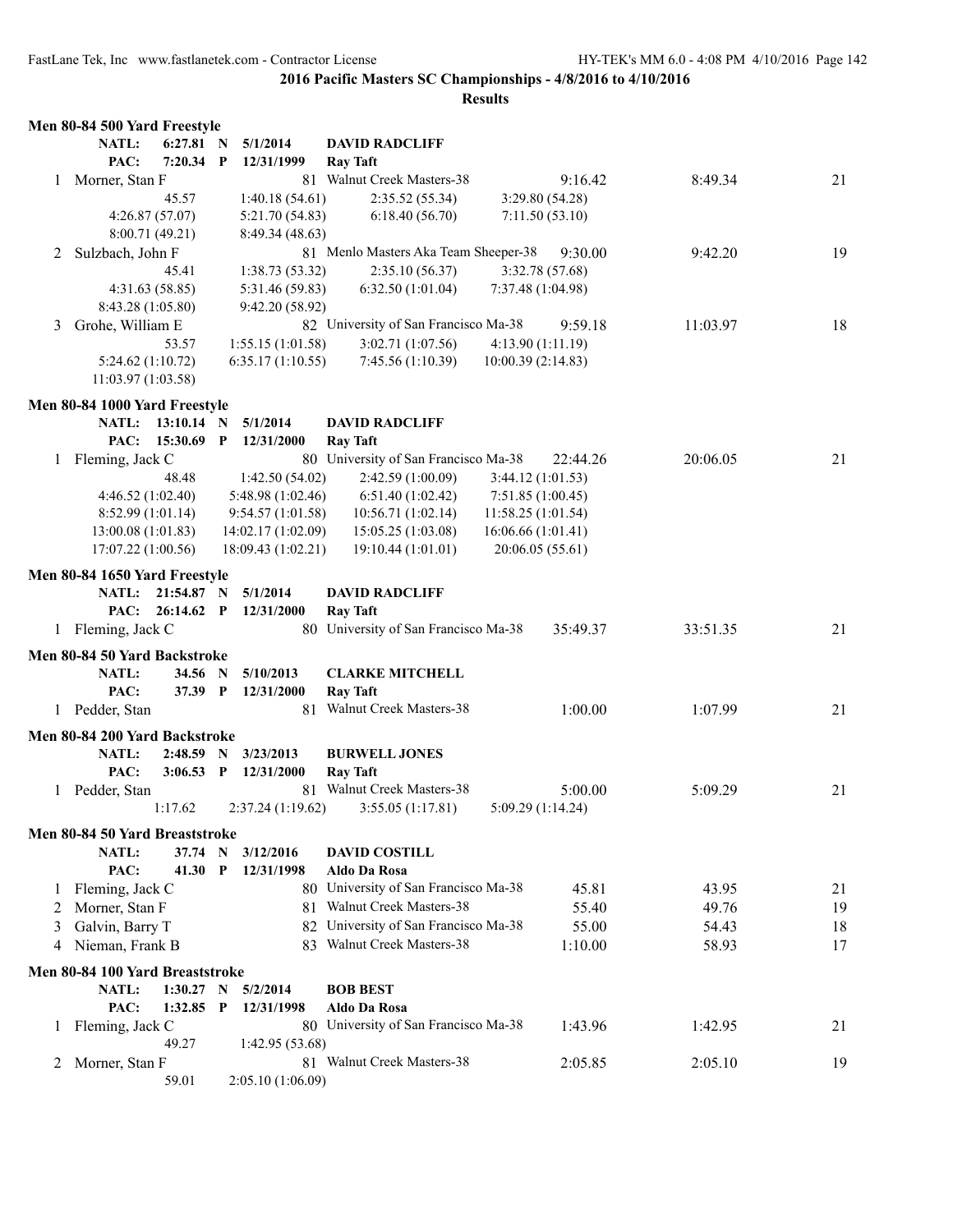|              | Men 80-84 200 Yard Breaststroke |              |                   |                                                  |          |    |
|--------------|---------------------------------|--------------|-------------------|--------------------------------------------------|----------|----|
|              | NATL:                           | $3:09.84$ N  | 3/12/2016         | <b>DAVID COSTILL</b>                             |          |    |
|              | PAC:                            | $3:27.06$ P  | 12/31/2012        | <b>Ashley O Jones</b>                            |          |    |
| $\mathbf{1}$ | Fleming, Jack C                 |              |                   | 80 University of San Francisco Ma-38<br>4:00.00  | 3:56.06  | 21 |
|              | 50.86                           |              | 1:50.10(59.24)    | 2:53.79(1:03.69)<br>3:56.06(1:02.27)             |          |    |
| 2            | Jones, Ashley O                 |              |                   | 84 Sierra Nevada Masters-38<br>4:07.70           | 3:57.05  | 19 |
|              | 53.50                           |              | 1:54.99(1:01.49)  | 2:57.40(1:02.41)<br>3:57.05(59.65)               |          |    |
| 3            | Sulzbach, John F                |              |                   | 81 Menlo Masters Aka Team Sheeper-38<br>4:20.00  | 4:06.22  | 18 |
|              | 54.42                           |              | 1:58.06(1:03.64)  | 3:03.16(1:05.10)<br>4:06.22(1:03.06)             |          |    |
|              |                                 |              |                   |                                                  |          |    |
|              | Men 80-84 50 Yard Butterfly     |              |                   |                                                  |          |    |
|              | NATL:                           | 33.73 N      | 5/11/2013         | <b>CLARKE MITCHELL</b>                           |          |    |
|              | PAC:                            | 36.97 P      | 12/31/2012        | <b>Ashley O Jones</b>                            |          |    |
|              | 1 Morner, Stan F                |              |                   | 81 Walnut Creek Masters-38<br>1:05.65            | 55.57    | 21 |
|              | Men 80-84 100 Yard Butterfly    |              |                   |                                                  |          |    |
|              | NATL:                           | 1:24.60 N    | 2/20/2016         | <b>DAVID COSTILL</b>                             |          |    |
|              | PAC:                            | $1:36.89$ P  | 12/31/1998        | Aldo Da Rosa                                     |          |    |
| $\mathbf{1}$ | Morner, Stan F                  |              |                   | 81 Walnut Creek Masters-38<br>2:31.60            | 2:29.62  | 21 |
|              | 1:07.38                         |              | 2:29.62(1:22.24)  |                                                  |          |    |
|              |                                 |              |                   |                                                  |          |    |
|              | Men 80-84 200 Yard Butterfly    |              |                   |                                                  |          |    |
|              | NATL:                           | 3:25.55 N    | 4/23/2006         | <b>THOMAS MAINE</b>                              |          |    |
|              | PAC:<br>3:51.63                 | $\mathbf{P}$ | 12/31/1998        | Aldo Da Rosa                                     |          |    |
| $\mathbf{1}$ | Grohe, William E                |              |                   | 82 University of San Francisco Ma-38<br>5:11.86  | 10:00.00 | 21 |
|              | 1:39.12                         |              | 3:59.58(2:20.46)  | 10:00.00(6:00.42)                                |          |    |
|              | <b>Men 80-84 100 Yard IM</b>    |              |                   |                                                  |          |    |
|              |                                 |              |                   |                                                  |          |    |
|              | NATL:<br>1:19.72                | N.           | 4/6/2013          | <b>CLARKE MITCHELL</b>                           |          |    |
|              | PAC:                            | $1:24.24$ P  | 12/31/2000        | <b>Ray Taft</b>                                  |          |    |
|              | 1 Morner, Stan F                |              |                   | 81 Walnut Creek Masters-38<br>2:31.21            | 1:50.26  | 21 |
|              | 52.35                           |              | 1:50.26(57.91)    |                                                  |          |    |
|              | <b>Men 80-84 200 Yard IM</b>    |              |                   |                                                  |          |    |
|              | <b>NATL:</b><br>2:53.98         | - N          | 2/21/2016         | <b>DAVID COSTILL</b>                             |          |    |
|              | PAC:                            | $3:11.79$ P  | 12/31/2000        | <b>Ray Taft</b>                                  |          |    |
|              | 1 Grohe, William E              |              |                   | 82 University of San Francisco Ma-38<br>5:27.25  | 5:58.39  | 21 |
|              | 1:38.85                         |              |                   | 4:55.75()<br>5:58.39 (1:02.64)                   |          |    |
|              |                                 |              |                   |                                                  |          |    |
|              | <b>Men 80-84 400 Yard IM</b>    |              |                   |                                                  |          |    |
|              | <b>NATL:</b><br>6:26.09         | $\mathbf N$  | 2/20/2016         | <b>DAVID COSTILL</b>                             |          |    |
|              | 7:03.09<br>PAC:                 | $\mathbf{P}$ | 12/31/1998        | Aldo Da Rosa                                     |          |    |
| $\mathbf{1}$ | Fleming, Jack C                 |              |                   | 80 University of San Francisco Ma-38<br>9:22.58  | 8:46.81  | 21 |
|              | 56.18                           |              | 2:07.89 (1:11.71) | 3:25.08 (1:17.19)<br>4:38.28 (1:13.20)           |          |    |
|              | 5:40.84 (1:02.56)               |              | 6:47.77(1:06.93)  | 7:49.34 (1:01.57)<br>8:46.81 (57.47)             |          |    |
| 2            | Sulzbach, John F                |              |                   | 81 Menlo Masters Aka Team Sheeper-38<br>8:53.00  | 8:57.55  | 19 |
|              | 59.30                           |              | 2:17.13(1:17.83)  | 3:26.76 (1:09.63)<br>4:36.97(1:10.21)            |          |    |
|              | 5:50.07(1:13.10)                |              | 7:04.31 (1:14.24) | 8:03.34 (59.03)<br>8:57.55 (54.21)               |          |    |
| 3            | Grohe, William E                |              |                   | 82 University of San Francisco Ma-38<br>10:30.00 | 12:43.86 | 18 |
|              |                                 |              | 3:42.92()         | 5:17.70 (1:34.78)<br>10:38.48 (5:20.78)          |          |    |
|              |                                 |              |                   | 12:43.86 (1:03.28)<br>11:40.58()                 |          |    |
|              |                                 |              |                   |                                                  |          |    |
|              | Men 85-89 50 Yard Freestyle     |              |                   |                                                  |          |    |
|              | NATL:                           | 31.92 N      | 3/7/2010          | <b>FRANK PIEMME</b>                              |          |    |
|              | PAC:                            | 35.77 P      | 12/31/2004        | <b>Bill Johnston</b>                             |          |    |
|              | Danielson, Bob D                |              |                   | 86 University of San Francisco Ma-38<br>55.00    | 54.67    | 21 |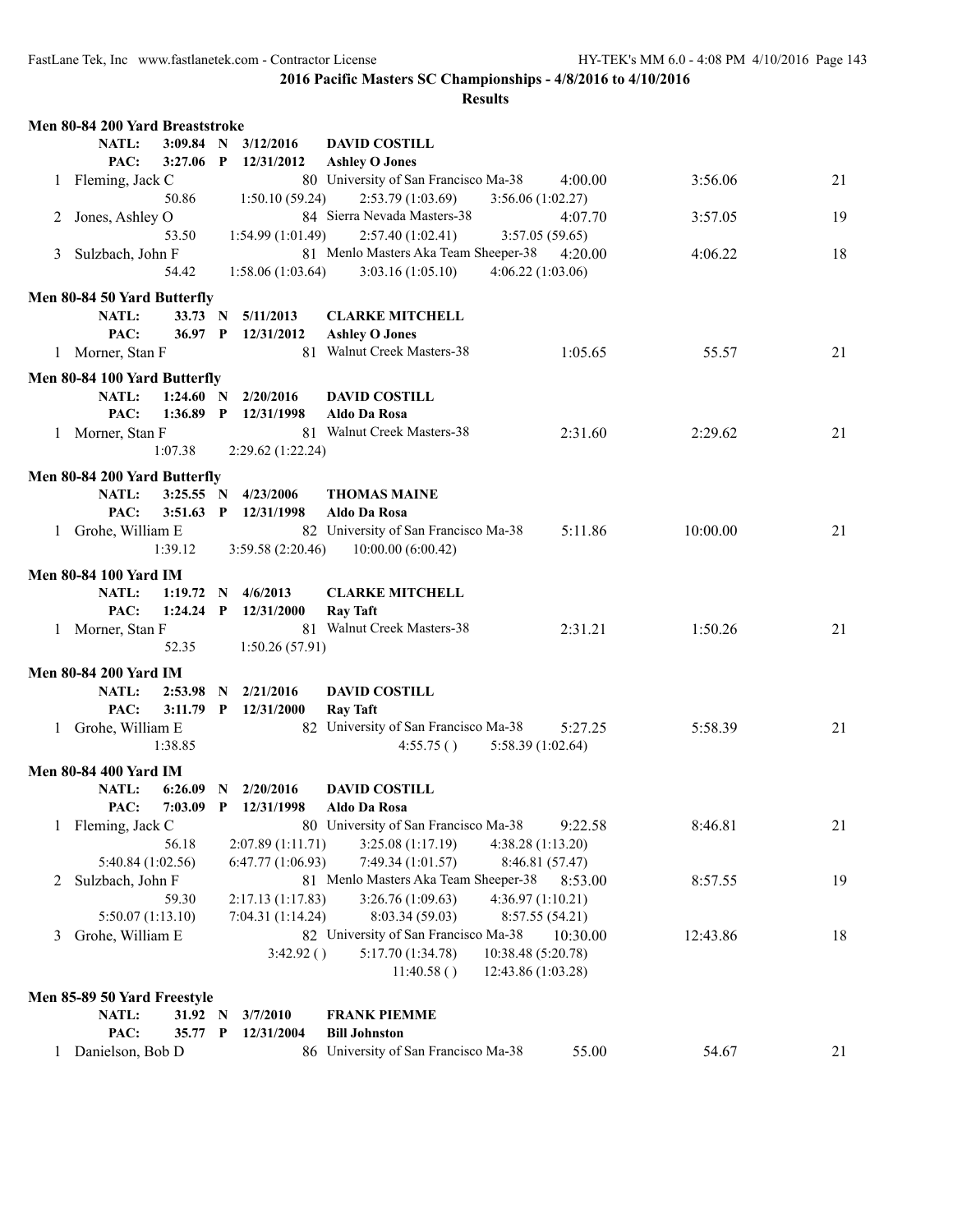| NATL:<br>$1:10.92$ N<br>4/18/2010<br><b>FRANK PIEMME</b><br>PAC:<br>$1:29.20$ P<br>12/31/2004<br><b>Bill Johnston</b><br>86 University of San Francisco Ma-38<br>Danielson, Bob D<br>2:02.00<br>2:04.06<br>21<br>1<br>54.33<br>2:04.06(1:09.73)<br>Men 85-89 50 Yard Backstroke<br>NATL:<br>42.46 N<br>3/7/2010<br><b>FRANK PIEMME</b><br>PAC:<br>43.82 P<br>12/31/2003<br>Aldo Da Rosa<br>86 University of San Francisco Ma-38<br>57.00<br>53.06<br>21<br>1 Danielson, Bob D<br>Men 85-89 100 Yard Backstroke<br>NATL:<br>1:36.02 N<br><b>FRANK PIEMME</b><br>5/8/2010<br>PAC:<br>$1:36.99$ P<br>12/31/2003<br>Aldo Da Rsa<br>86 University of San Francisco Ma-38<br>1 Danielson, Bob D<br>2:10.00<br>2:12.96<br>21<br>59.68<br>2:12.96(1:13.28)<br>Men 85-89 200 Yard Backstroke<br>NATL:<br>3:23.96 N 1/25/2015<br><b>BOB MILLER</b><br>PAC:<br>$3:43.10$ P<br>12/31/2003<br><b>Aldo Da Rosa</b><br>86 University of San Francisco Ma-38<br>Danielson, Bob D<br>5:05.00<br>4:48.05<br>21<br>$\mathbf{1}$<br>2:16.68(1:13.82)<br>3:34.34(1:17.66)<br>4:48.05 (1:13.71)<br>1:02.86<br>Men 85-89 50 Yard Breaststroke<br>3/7/2010<br>NATL:<br>42.72 N<br><b>FRANK PIEMME</b><br>PAC:<br>43.56 P<br>12/31/2003<br>Aldo Da Rosa<br>86 University of San Francisco Ma-38<br>1:05.00<br>1:01.51<br>21<br>1 Danielson, Bob D<br><b>Men 85-89 100 Yard IM</b><br><b>FRANK PIEMME</b><br>NATL:<br>1:28.37 N<br>3/7/2010<br>PAC:<br>$1:42.15$ P<br>12/31/2009<br><b>G. Edward Rudloff</b><br>86 University of San Francisco Ma-38<br>2:28.37<br>21<br>2:15.00<br>1 Danielson, Bob D<br>1:14.19<br>2:28.37(1:14.18)<br>Women 18+200 Yard Freestyle Relay<br>$1:35.70$ N $5/3/2014$<br>THE OLYMPIC CLU<br>NATL:<br>K KASTES, M GILL, O'DONNELL-MCCARTH, K RAATZ<br>1:37.05 P 4/18/2010<br><b>TOC</b><br>PAC:<br>KA Lyons, E P Reilly, F O'Donnell-McCa, M Gill<br>$\mathbf{A}$<br>1:55.60<br>1 University of San Francisco Ma-3<br>2:00.00<br>42<br>1) Miller, Katie B W32<br>2) Hollander, Brookie W22<br>3) Warner, Bailey J W20<br>4) Dove, Jeanette C W23<br>31.68<br>58.89 (27.21)<br>1:55.60(26.07)<br>1:29.53(30.64)<br>B<br>2 University of San Francisco Ma-3<br>2:24.00<br>2:13.02<br>38<br>1) Suur, Laura W25<br>2) Cruise, Samantha J W20<br>4) Thai, Yvonne W19<br>3) Edler, Monica W44<br>35.31<br>1:08.06(32.75)<br>2:13.02 (1:04.96)<br>Women 18+400 Yard Freestyle Relay<br>NATL:<br>3:38.39 N 3/29/2009<br><b>RED TIDE OF NYC</b><br>K MOUGHTY, T SHPAIZER, S WAGER, K GARY<br>PAC:<br>$3:46.29$ P<br>12/31/1993<br><b>USF</b><br>Jennifer Toton, Hinshaw, Hauer, Wicklund<br>University of San Francisco Ma-3<br>4:01.24<br>A<br>4:13.00<br>42<br>1<br>1) Dove, Jeanette C W23<br>2) Wunschel, Mari W30<br>3) Tran, Cynthia W23<br>4) Stewart, Heather L W28<br>27.87<br>58.14 (58.14)<br>1:57.94(59.80)<br>1:27.13(28.99)<br>4:01.24(1:00.44)<br>2:27.74 (29.80)<br>3:00.80 (1:02.86)<br>3:29.70 (28.90) | Men 85-89 100 Yard Freestyle |  |  |  |  |
|---------------------------------------------------------------------------------------------------------------------------------------------------------------------------------------------------------------------------------------------------------------------------------------------------------------------------------------------------------------------------------------------------------------------------------------------------------------------------------------------------------------------------------------------------------------------------------------------------------------------------------------------------------------------------------------------------------------------------------------------------------------------------------------------------------------------------------------------------------------------------------------------------------------------------------------------------------------------------------------------------------------------------------------------------------------------------------------------------------------------------------------------------------------------------------------------------------------------------------------------------------------------------------------------------------------------------------------------------------------------------------------------------------------------------------------------------------------------------------------------------------------------------------------------------------------------------------------------------------------------------------------------------------------------------------------------------------------------------------------------------------------------------------------------------------------------------------------------------------------------------------------------------------------------------------------------------------------------------------------------------------------------------------------------------------------------------------------------------------------------------------------------------------------------------------------------------------------------------------------------------------------------------------------------------------------------------------------------------------------------------------------------------------------------------------------------------------------------------------------------------------------------------------------------------------------------------------------------------------------------------------------------------------------------------------------------------------------------------------------------------------------------------------------------------------------------------------------------------------------------------------------------------------------------|------------------------------|--|--|--|--|
|                                                                                                                                                                                                                                                                                                                                                                                                                                                                                                                                                                                                                                                                                                                                                                                                                                                                                                                                                                                                                                                                                                                                                                                                                                                                                                                                                                                                                                                                                                                                                                                                                                                                                                                                                                                                                                                                                                                                                                                                                                                                                                                                                                                                                                                                                                                                                                                                                                                                                                                                                                                                                                                                                                                                                                                                                                                                                                                     |                              |  |  |  |  |
|                                                                                                                                                                                                                                                                                                                                                                                                                                                                                                                                                                                                                                                                                                                                                                                                                                                                                                                                                                                                                                                                                                                                                                                                                                                                                                                                                                                                                                                                                                                                                                                                                                                                                                                                                                                                                                                                                                                                                                                                                                                                                                                                                                                                                                                                                                                                                                                                                                                                                                                                                                                                                                                                                                                                                                                                                                                                                                                     |                              |  |  |  |  |
|                                                                                                                                                                                                                                                                                                                                                                                                                                                                                                                                                                                                                                                                                                                                                                                                                                                                                                                                                                                                                                                                                                                                                                                                                                                                                                                                                                                                                                                                                                                                                                                                                                                                                                                                                                                                                                                                                                                                                                                                                                                                                                                                                                                                                                                                                                                                                                                                                                                                                                                                                                                                                                                                                                                                                                                                                                                                                                                     |                              |  |  |  |  |
|                                                                                                                                                                                                                                                                                                                                                                                                                                                                                                                                                                                                                                                                                                                                                                                                                                                                                                                                                                                                                                                                                                                                                                                                                                                                                                                                                                                                                                                                                                                                                                                                                                                                                                                                                                                                                                                                                                                                                                                                                                                                                                                                                                                                                                                                                                                                                                                                                                                                                                                                                                                                                                                                                                                                                                                                                                                                                                                     |                              |  |  |  |  |
|                                                                                                                                                                                                                                                                                                                                                                                                                                                                                                                                                                                                                                                                                                                                                                                                                                                                                                                                                                                                                                                                                                                                                                                                                                                                                                                                                                                                                                                                                                                                                                                                                                                                                                                                                                                                                                                                                                                                                                                                                                                                                                                                                                                                                                                                                                                                                                                                                                                                                                                                                                                                                                                                                                                                                                                                                                                                                                                     |                              |  |  |  |  |
|                                                                                                                                                                                                                                                                                                                                                                                                                                                                                                                                                                                                                                                                                                                                                                                                                                                                                                                                                                                                                                                                                                                                                                                                                                                                                                                                                                                                                                                                                                                                                                                                                                                                                                                                                                                                                                                                                                                                                                                                                                                                                                                                                                                                                                                                                                                                                                                                                                                                                                                                                                                                                                                                                                                                                                                                                                                                                                                     |                              |  |  |  |  |
|                                                                                                                                                                                                                                                                                                                                                                                                                                                                                                                                                                                                                                                                                                                                                                                                                                                                                                                                                                                                                                                                                                                                                                                                                                                                                                                                                                                                                                                                                                                                                                                                                                                                                                                                                                                                                                                                                                                                                                                                                                                                                                                                                                                                                                                                                                                                                                                                                                                                                                                                                                                                                                                                                                                                                                                                                                                                                                                     |                              |  |  |  |  |
|                                                                                                                                                                                                                                                                                                                                                                                                                                                                                                                                                                                                                                                                                                                                                                                                                                                                                                                                                                                                                                                                                                                                                                                                                                                                                                                                                                                                                                                                                                                                                                                                                                                                                                                                                                                                                                                                                                                                                                                                                                                                                                                                                                                                                                                                                                                                                                                                                                                                                                                                                                                                                                                                                                                                                                                                                                                                                                                     |                              |  |  |  |  |
|                                                                                                                                                                                                                                                                                                                                                                                                                                                                                                                                                                                                                                                                                                                                                                                                                                                                                                                                                                                                                                                                                                                                                                                                                                                                                                                                                                                                                                                                                                                                                                                                                                                                                                                                                                                                                                                                                                                                                                                                                                                                                                                                                                                                                                                                                                                                                                                                                                                                                                                                                                                                                                                                                                                                                                                                                                                                                                                     |                              |  |  |  |  |
|                                                                                                                                                                                                                                                                                                                                                                                                                                                                                                                                                                                                                                                                                                                                                                                                                                                                                                                                                                                                                                                                                                                                                                                                                                                                                                                                                                                                                                                                                                                                                                                                                                                                                                                                                                                                                                                                                                                                                                                                                                                                                                                                                                                                                                                                                                                                                                                                                                                                                                                                                                                                                                                                                                                                                                                                                                                                                                                     |                              |  |  |  |  |
|                                                                                                                                                                                                                                                                                                                                                                                                                                                                                                                                                                                                                                                                                                                                                                                                                                                                                                                                                                                                                                                                                                                                                                                                                                                                                                                                                                                                                                                                                                                                                                                                                                                                                                                                                                                                                                                                                                                                                                                                                                                                                                                                                                                                                                                                                                                                                                                                                                                                                                                                                                                                                                                                                                                                                                                                                                                                                                                     |                              |  |  |  |  |
|                                                                                                                                                                                                                                                                                                                                                                                                                                                                                                                                                                                                                                                                                                                                                                                                                                                                                                                                                                                                                                                                                                                                                                                                                                                                                                                                                                                                                                                                                                                                                                                                                                                                                                                                                                                                                                                                                                                                                                                                                                                                                                                                                                                                                                                                                                                                                                                                                                                                                                                                                                                                                                                                                                                                                                                                                                                                                                                     |                              |  |  |  |  |
|                                                                                                                                                                                                                                                                                                                                                                                                                                                                                                                                                                                                                                                                                                                                                                                                                                                                                                                                                                                                                                                                                                                                                                                                                                                                                                                                                                                                                                                                                                                                                                                                                                                                                                                                                                                                                                                                                                                                                                                                                                                                                                                                                                                                                                                                                                                                                                                                                                                                                                                                                                                                                                                                                                                                                                                                                                                                                                                     |                              |  |  |  |  |
|                                                                                                                                                                                                                                                                                                                                                                                                                                                                                                                                                                                                                                                                                                                                                                                                                                                                                                                                                                                                                                                                                                                                                                                                                                                                                                                                                                                                                                                                                                                                                                                                                                                                                                                                                                                                                                                                                                                                                                                                                                                                                                                                                                                                                                                                                                                                                                                                                                                                                                                                                                                                                                                                                                                                                                                                                                                                                                                     |                              |  |  |  |  |
|                                                                                                                                                                                                                                                                                                                                                                                                                                                                                                                                                                                                                                                                                                                                                                                                                                                                                                                                                                                                                                                                                                                                                                                                                                                                                                                                                                                                                                                                                                                                                                                                                                                                                                                                                                                                                                                                                                                                                                                                                                                                                                                                                                                                                                                                                                                                                                                                                                                                                                                                                                                                                                                                                                                                                                                                                                                                                                                     |                              |  |  |  |  |
|                                                                                                                                                                                                                                                                                                                                                                                                                                                                                                                                                                                                                                                                                                                                                                                                                                                                                                                                                                                                                                                                                                                                                                                                                                                                                                                                                                                                                                                                                                                                                                                                                                                                                                                                                                                                                                                                                                                                                                                                                                                                                                                                                                                                                                                                                                                                                                                                                                                                                                                                                                                                                                                                                                                                                                                                                                                                                                                     |                              |  |  |  |  |
|                                                                                                                                                                                                                                                                                                                                                                                                                                                                                                                                                                                                                                                                                                                                                                                                                                                                                                                                                                                                                                                                                                                                                                                                                                                                                                                                                                                                                                                                                                                                                                                                                                                                                                                                                                                                                                                                                                                                                                                                                                                                                                                                                                                                                                                                                                                                                                                                                                                                                                                                                                                                                                                                                                                                                                                                                                                                                                                     |                              |  |  |  |  |
|                                                                                                                                                                                                                                                                                                                                                                                                                                                                                                                                                                                                                                                                                                                                                                                                                                                                                                                                                                                                                                                                                                                                                                                                                                                                                                                                                                                                                                                                                                                                                                                                                                                                                                                                                                                                                                                                                                                                                                                                                                                                                                                                                                                                                                                                                                                                                                                                                                                                                                                                                                                                                                                                                                                                                                                                                                                                                                                     |                              |  |  |  |  |
|                                                                                                                                                                                                                                                                                                                                                                                                                                                                                                                                                                                                                                                                                                                                                                                                                                                                                                                                                                                                                                                                                                                                                                                                                                                                                                                                                                                                                                                                                                                                                                                                                                                                                                                                                                                                                                                                                                                                                                                                                                                                                                                                                                                                                                                                                                                                                                                                                                                                                                                                                                                                                                                                                                                                                                                                                                                                                                                     |                              |  |  |  |  |
|                                                                                                                                                                                                                                                                                                                                                                                                                                                                                                                                                                                                                                                                                                                                                                                                                                                                                                                                                                                                                                                                                                                                                                                                                                                                                                                                                                                                                                                                                                                                                                                                                                                                                                                                                                                                                                                                                                                                                                                                                                                                                                                                                                                                                                                                                                                                                                                                                                                                                                                                                                                                                                                                                                                                                                                                                                                                                                                     |                              |  |  |  |  |
|                                                                                                                                                                                                                                                                                                                                                                                                                                                                                                                                                                                                                                                                                                                                                                                                                                                                                                                                                                                                                                                                                                                                                                                                                                                                                                                                                                                                                                                                                                                                                                                                                                                                                                                                                                                                                                                                                                                                                                                                                                                                                                                                                                                                                                                                                                                                                                                                                                                                                                                                                                                                                                                                                                                                                                                                                                                                                                                     |                              |  |  |  |  |
|                                                                                                                                                                                                                                                                                                                                                                                                                                                                                                                                                                                                                                                                                                                                                                                                                                                                                                                                                                                                                                                                                                                                                                                                                                                                                                                                                                                                                                                                                                                                                                                                                                                                                                                                                                                                                                                                                                                                                                                                                                                                                                                                                                                                                                                                                                                                                                                                                                                                                                                                                                                                                                                                                                                                                                                                                                                                                                                     |                              |  |  |  |  |
|                                                                                                                                                                                                                                                                                                                                                                                                                                                                                                                                                                                                                                                                                                                                                                                                                                                                                                                                                                                                                                                                                                                                                                                                                                                                                                                                                                                                                                                                                                                                                                                                                                                                                                                                                                                                                                                                                                                                                                                                                                                                                                                                                                                                                                                                                                                                                                                                                                                                                                                                                                                                                                                                                                                                                                                                                                                                                                                     |                              |  |  |  |  |
|                                                                                                                                                                                                                                                                                                                                                                                                                                                                                                                                                                                                                                                                                                                                                                                                                                                                                                                                                                                                                                                                                                                                                                                                                                                                                                                                                                                                                                                                                                                                                                                                                                                                                                                                                                                                                                                                                                                                                                                                                                                                                                                                                                                                                                                                                                                                                                                                                                                                                                                                                                                                                                                                                                                                                                                                                                                                                                                     |                              |  |  |  |  |
|                                                                                                                                                                                                                                                                                                                                                                                                                                                                                                                                                                                                                                                                                                                                                                                                                                                                                                                                                                                                                                                                                                                                                                                                                                                                                                                                                                                                                                                                                                                                                                                                                                                                                                                                                                                                                                                                                                                                                                                                                                                                                                                                                                                                                                                                                                                                                                                                                                                                                                                                                                                                                                                                                                                                                                                                                                                                                                                     |                              |  |  |  |  |
|                                                                                                                                                                                                                                                                                                                                                                                                                                                                                                                                                                                                                                                                                                                                                                                                                                                                                                                                                                                                                                                                                                                                                                                                                                                                                                                                                                                                                                                                                                                                                                                                                                                                                                                                                                                                                                                                                                                                                                                                                                                                                                                                                                                                                                                                                                                                                                                                                                                                                                                                                                                                                                                                                                                                                                                                                                                                                                                     |                              |  |  |  |  |
|                                                                                                                                                                                                                                                                                                                                                                                                                                                                                                                                                                                                                                                                                                                                                                                                                                                                                                                                                                                                                                                                                                                                                                                                                                                                                                                                                                                                                                                                                                                                                                                                                                                                                                                                                                                                                                                                                                                                                                                                                                                                                                                                                                                                                                                                                                                                                                                                                                                                                                                                                                                                                                                                                                                                                                                                                                                                                                                     |                              |  |  |  |  |
|                                                                                                                                                                                                                                                                                                                                                                                                                                                                                                                                                                                                                                                                                                                                                                                                                                                                                                                                                                                                                                                                                                                                                                                                                                                                                                                                                                                                                                                                                                                                                                                                                                                                                                                                                                                                                                                                                                                                                                                                                                                                                                                                                                                                                                                                                                                                                                                                                                                                                                                                                                                                                                                                                                                                                                                                                                                                                                                     |                              |  |  |  |  |
|                                                                                                                                                                                                                                                                                                                                                                                                                                                                                                                                                                                                                                                                                                                                                                                                                                                                                                                                                                                                                                                                                                                                                                                                                                                                                                                                                                                                                                                                                                                                                                                                                                                                                                                                                                                                                                                                                                                                                                                                                                                                                                                                                                                                                                                                                                                                                                                                                                                                                                                                                                                                                                                                                                                                                                                                                                                                                                                     |                              |  |  |  |  |
|                                                                                                                                                                                                                                                                                                                                                                                                                                                                                                                                                                                                                                                                                                                                                                                                                                                                                                                                                                                                                                                                                                                                                                                                                                                                                                                                                                                                                                                                                                                                                                                                                                                                                                                                                                                                                                                                                                                                                                                                                                                                                                                                                                                                                                                                                                                                                                                                                                                                                                                                                                                                                                                                                                                                                                                                                                                                                                                     |                              |  |  |  |  |
|                                                                                                                                                                                                                                                                                                                                                                                                                                                                                                                                                                                                                                                                                                                                                                                                                                                                                                                                                                                                                                                                                                                                                                                                                                                                                                                                                                                                                                                                                                                                                                                                                                                                                                                                                                                                                                                                                                                                                                                                                                                                                                                                                                                                                                                                                                                                                                                                                                                                                                                                                                                                                                                                                                                                                                                                                                                                                                                     |                              |  |  |  |  |
|                                                                                                                                                                                                                                                                                                                                                                                                                                                                                                                                                                                                                                                                                                                                                                                                                                                                                                                                                                                                                                                                                                                                                                                                                                                                                                                                                                                                                                                                                                                                                                                                                                                                                                                                                                                                                                                                                                                                                                                                                                                                                                                                                                                                                                                                                                                                                                                                                                                                                                                                                                                                                                                                                                                                                                                                                                                                                                                     |                              |  |  |  |  |
|                                                                                                                                                                                                                                                                                                                                                                                                                                                                                                                                                                                                                                                                                                                                                                                                                                                                                                                                                                                                                                                                                                                                                                                                                                                                                                                                                                                                                                                                                                                                                                                                                                                                                                                                                                                                                                                                                                                                                                                                                                                                                                                                                                                                                                                                                                                                                                                                                                                                                                                                                                                                                                                                                                                                                                                                                                                                                                                     |                              |  |  |  |  |
|                                                                                                                                                                                                                                                                                                                                                                                                                                                                                                                                                                                                                                                                                                                                                                                                                                                                                                                                                                                                                                                                                                                                                                                                                                                                                                                                                                                                                                                                                                                                                                                                                                                                                                                                                                                                                                                                                                                                                                                                                                                                                                                                                                                                                                                                                                                                                                                                                                                                                                                                                                                                                                                                                                                                                                                                                                                                                                                     |                              |  |  |  |  |
|                                                                                                                                                                                                                                                                                                                                                                                                                                                                                                                                                                                                                                                                                                                                                                                                                                                                                                                                                                                                                                                                                                                                                                                                                                                                                                                                                                                                                                                                                                                                                                                                                                                                                                                                                                                                                                                                                                                                                                                                                                                                                                                                                                                                                                                                                                                                                                                                                                                                                                                                                                                                                                                                                                                                                                                                                                                                                                                     |                              |  |  |  |  |
|                                                                                                                                                                                                                                                                                                                                                                                                                                                                                                                                                                                                                                                                                                                                                                                                                                                                                                                                                                                                                                                                                                                                                                                                                                                                                                                                                                                                                                                                                                                                                                                                                                                                                                                                                                                                                                                                                                                                                                                                                                                                                                                                                                                                                                                                                                                                                                                                                                                                                                                                                                                                                                                                                                                                                                                                                                                                                                                     |                              |  |  |  |  |
|                                                                                                                                                                                                                                                                                                                                                                                                                                                                                                                                                                                                                                                                                                                                                                                                                                                                                                                                                                                                                                                                                                                                                                                                                                                                                                                                                                                                                                                                                                                                                                                                                                                                                                                                                                                                                                                                                                                                                                                                                                                                                                                                                                                                                                                                                                                                                                                                                                                                                                                                                                                                                                                                                                                                                                                                                                                                                                                     |                              |  |  |  |  |
|                                                                                                                                                                                                                                                                                                                                                                                                                                                                                                                                                                                                                                                                                                                                                                                                                                                                                                                                                                                                                                                                                                                                                                                                                                                                                                                                                                                                                                                                                                                                                                                                                                                                                                                                                                                                                                                                                                                                                                                                                                                                                                                                                                                                                                                                                                                                                                                                                                                                                                                                                                                                                                                                                                                                                                                                                                                                                                                     |                              |  |  |  |  |
|                                                                                                                                                                                                                                                                                                                                                                                                                                                                                                                                                                                                                                                                                                                                                                                                                                                                                                                                                                                                                                                                                                                                                                                                                                                                                                                                                                                                                                                                                                                                                                                                                                                                                                                                                                                                                                                                                                                                                                                                                                                                                                                                                                                                                                                                                                                                                                                                                                                                                                                                                                                                                                                                                                                                                                                                                                                                                                                     |                              |  |  |  |  |
|                                                                                                                                                                                                                                                                                                                                                                                                                                                                                                                                                                                                                                                                                                                                                                                                                                                                                                                                                                                                                                                                                                                                                                                                                                                                                                                                                                                                                                                                                                                                                                                                                                                                                                                                                                                                                                                                                                                                                                                                                                                                                                                                                                                                                                                                                                                                                                                                                                                                                                                                                                                                                                                                                                                                                                                                                                                                                                                     |                              |  |  |  |  |
|                                                                                                                                                                                                                                                                                                                                                                                                                                                                                                                                                                                                                                                                                                                                                                                                                                                                                                                                                                                                                                                                                                                                                                                                                                                                                                                                                                                                                                                                                                                                                                                                                                                                                                                                                                                                                                                                                                                                                                                                                                                                                                                                                                                                                                                                                                                                                                                                                                                                                                                                                                                                                                                                                                                                                                                                                                                                                                                     |                              |  |  |  |  |
|                                                                                                                                                                                                                                                                                                                                                                                                                                                                                                                                                                                                                                                                                                                                                                                                                                                                                                                                                                                                                                                                                                                                                                                                                                                                                                                                                                                                                                                                                                                                                                                                                                                                                                                                                                                                                                                                                                                                                                                                                                                                                                                                                                                                                                                                                                                                                                                                                                                                                                                                                                                                                                                                                                                                                                                                                                                                                                                     |                              |  |  |  |  |
|                                                                                                                                                                                                                                                                                                                                                                                                                                                                                                                                                                                                                                                                                                                                                                                                                                                                                                                                                                                                                                                                                                                                                                                                                                                                                                                                                                                                                                                                                                                                                                                                                                                                                                                                                                                                                                                                                                                                                                                                                                                                                                                                                                                                                                                                                                                                                                                                                                                                                                                                                                                                                                                                                                                                                                                                                                                                                                                     |                              |  |  |  |  |
|                                                                                                                                                                                                                                                                                                                                                                                                                                                                                                                                                                                                                                                                                                                                                                                                                                                                                                                                                                                                                                                                                                                                                                                                                                                                                                                                                                                                                                                                                                                                                                                                                                                                                                                                                                                                                                                                                                                                                                                                                                                                                                                                                                                                                                                                                                                                                                                                                                                                                                                                                                                                                                                                                                                                                                                                                                                                                                                     |                              |  |  |  |  |
|                                                                                                                                                                                                                                                                                                                                                                                                                                                                                                                                                                                                                                                                                                                                                                                                                                                                                                                                                                                                                                                                                                                                                                                                                                                                                                                                                                                                                                                                                                                                                                                                                                                                                                                                                                                                                                                                                                                                                                                                                                                                                                                                                                                                                                                                                                                                                                                                                                                                                                                                                                                                                                                                                                                                                                                                                                                                                                                     |                              |  |  |  |  |
|                                                                                                                                                                                                                                                                                                                                                                                                                                                                                                                                                                                                                                                                                                                                                                                                                                                                                                                                                                                                                                                                                                                                                                                                                                                                                                                                                                                                                                                                                                                                                                                                                                                                                                                                                                                                                                                                                                                                                                                                                                                                                                                                                                                                                                                                                                                                                                                                                                                                                                                                                                                                                                                                                                                                                                                                                                                                                                                     |                              |  |  |  |  |
|                                                                                                                                                                                                                                                                                                                                                                                                                                                                                                                                                                                                                                                                                                                                                                                                                                                                                                                                                                                                                                                                                                                                                                                                                                                                                                                                                                                                                                                                                                                                                                                                                                                                                                                                                                                                                                                                                                                                                                                                                                                                                                                                                                                                                                                                                                                                                                                                                                                                                                                                                                                                                                                                                                                                                                                                                                                                                                                     |                              |  |  |  |  |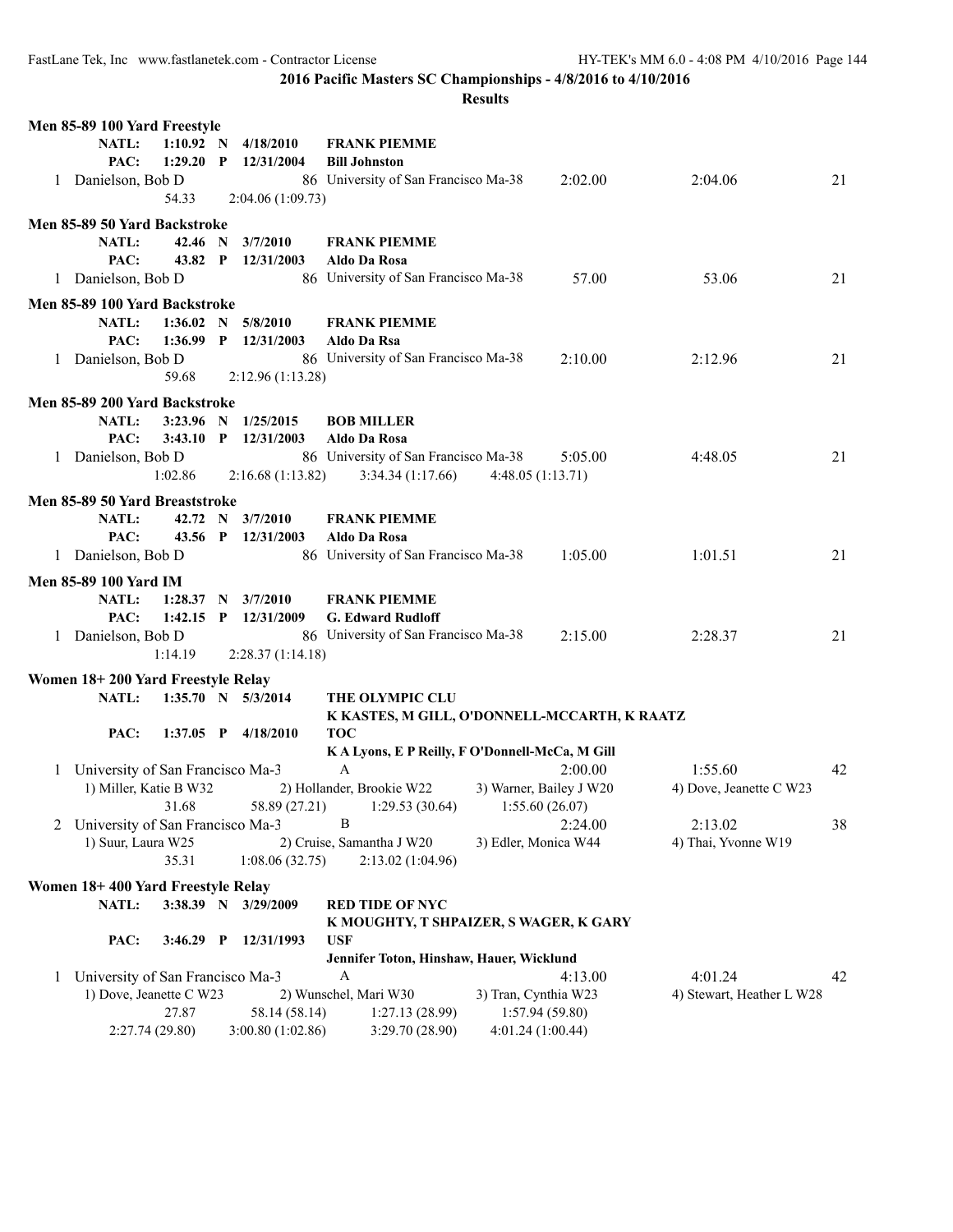|   | (Women 18+400 Yard Freestyle Relay)                 |                       |            |                                       |                                                  |                           |    |
|---|-----------------------------------------------------|-----------------------|------------|---------------------------------------|--------------------------------------------------|---------------------------|----|
|   | 2 Davis Aquatic Masters-38                          |                       | A          |                                       | 4:30.00                                          | 4:32.91                   | 38 |
|   | 1) Mohn, Jennifer L W24                             |                       |            | 2) Culpepper, Amanda M W27            | 3) Belluomini, Melanie C W38                     | 4) Phalen, Jennifer R W51 |    |
|   | 31.01                                               | 1:05.36(1:05.36)      |            | 1:33.47(28.11)                        | 2:05.20(59.84)                                   |                           |    |
|   | 2:39.01 (33.81)                                     | 3:17.00(1:11.80)      |            | 3:52.28(35.28)                        | 4:32.91(1:15.91)                                 |                           |    |
| 3 | University of San Francisco Ma-3                    |                       | B          |                                       | 5:05.00                                          | 4:40.18                   | 36 |
|   | 1) Tilton, Jennifer B W20                           |                       |            | 2) Spink, Erin C W18                  | 3) Reese, DeLorean M W32                         | 4) Cruise, Samantha J W20 |    |
|   | 29.67                                               | 1:01.63(1:01.63)      |            | 1:37.29(35.66)                        | 2:19.71 (1:18.08)                                |                           |    |
|   | 2:49.24 (29.53)                                     | 3:22.92(1:03.21)      |            | 3:57.96(35.04)                        | 4:40.18(1:17.26)                                 |                           |    |
| 4 | Cal Maritime Academy Masters-3                      |                       | A          |                                       | 4:30.00                                          | 4:47.06                   | 34 |
|   | 1) Tattan, Julia W29                                |                       |            | 2) Trevisan, Cynthia S W50            | 3) Bruno, Susan A W49                            |                           |    |
|   | 29.62                                               | 1:01.80(1:01.80)      |            | 1:42.16(40.36)                        | 2:26.14 (1:24.34)                                |                           |    |
|   | 3:03.37(37.23)                                      | 3:44.14(1:18.00)      |            | 4:14.01(29.87)                        | 4:47.06 (1:02.92)                                |                           |    |
|   | Women 18+800 Yard Freestyle Relay                   |                       |            |                                       |                                                  |                           |    |
|   | NATL:                                               | 7:55.34 N 3/29/2009   |            | <b>RED TIDE OF NYC</b>                |                                                  |                           |    |
|   |                                                     |                       |            |                                       | K MOUGHTY, S UPTON, J KELSEY, K GARY             |                           |    |
|   | $8:07.90$ P<br>PAC:                                 | 12/31/1994            | <b>USF</b> |                                       |                                                  |                           |    |
|   |                                                     |                       |            |                                       | Franklin, Jennifer Hinshaw, Anne Hauer, Welch    |                           |    |
|   | 1 University of San Francisco Ma-3                  |                       | A          |                                       | 10:00.00                                         | 9:45.06                   | 42 |
|   | 1) Tilton, Jennifer B W20                           | 2) Suur, Laura W25    |            |                                       | 3) Petrakis, Kristina W26                        | 4) Reese, DeLorean M W32  |    |
|   | 31.01                                               | 1:05.91(1:05.91)      |            | 1:42.41(1:42.41)                      | 2:18.51(2:18.51)                                 |                           |    |
|   | 2:55.66(37.15)                                      | 3:36.39(1:17.88)      |            | 4:18.40 (1:59.89)                     | 5:05.04(2:46.53)                                 |                           |    |
|   | 5:30.41(25.37)                                      | 6:07.10(1:02.06)      |            | 6:47.25(1:42.21)                      | 7:24.79 (2:19.75)                                |                           |    |
|   | 7:54.41(29.62)                                      | 8:29.29 (1:04.50)     |            | 9:06.88 (1:42.09)                     | 9:45.06 (2:20.27)                                |                           |    |
|   | Women 18+200 Yard Medley Relay                      |                       |            |                                       |                                                  |                           |    |
|   | <b>NATL:</b>                                        | 1:45.34 N $4/24/2015$ |            | THE OLYMPIC CLU                       |                                                  |                           |    |
|   |                                                     |                       |            |                                       | A SENKO, K MCGRAW, K KASTES, K MURPHY            |                           |    |
|   | PAC:<br>$1:48.25$ P                                 | 5/9/2013              | <b>TOC</b> |                                       |                                                  |                           |    |
|   |                                                     |                       |            |                                       |                                                  |                           |    |
|   |                                                     |                       |            |                                       | N Watanabe, K Houston, K Raatz, F O'Donnell-McCa |                           |    |
| 1 | University of San Francisco Ma-3                    |                       | A          |                                       | 2:15.00                                          | 2:10.92                   | 42 |
|   | 1) Dove, Jeanette C W23                             |                       |            | 2) Cruise, Samantha J W20             | 3) Reese, DeLorean M W32                         | 4) Stewart, Heather L W28 |    |
|   | 29.61                                               | 1:12.64(43.03)        |            | 1:43.69(31.05)                        | 2:10.92(27.23)                                   |                           |    |
| 2 | University of San Francisco Ma-3                    |                       | B          |                                       | 2:19.00                                          | 2:12.63                   | 38 |
|   | 1) Tilton, Jennifer B W20                           |                       |            | 2) Wunschel, Mari W30                 | 3) Spink, Erin C W18                             | 4) Tran, Cynthia W23      |    |
|   | 32.51                                               | 1:09.72(37.21)        |            | 1:45.24(35.52)                        | 2:12.63(27.39)                                   |                           |    |
| 3 | Cal Maritime Academy Masters-3                      |                       | A          |                                       | 2:13.00                                          | 2:27.35                   | 36 |
|   | 1) Whitecotton, Samantha R W21 2) Tattan, Julia W29 |                       |            |                                       | 3) Trevisan, Cynthia S W50                       | 4) Bruno, Susan A W49     |    |
|   |                                                     |                       |            | 33.95 1:13.89 (39.94) 1:53.05 (39.16) | 2:27.35(34.30)                                   |                           |    |
|   |                                                     |                       |            |                                       |                                                  |                           |    |
|   | Women 18+400 Yard Medley Relay<br>NATL:             | 4:03.73 N 4/4/2004    |            | <b>TERRAPIN MASTER</b>                |                                                  |                           |    |
|   |                                                     |                       |            |                                       | J TEERLINK, J MARTIN, K BOWMAN, M STAKEM         |                           |    |
|   | PAC:<br>$4:01.13$ P                                 | 4/18/2010             | <b>TOC</b> |                                       |                                                  |                           |    |
|   |                                                     |                       |            |                                       | F O'Donnell-McCar, K A Lyons, M Gill, E P Reill  |                           |    |
| 1 | University of San Francisco Ma-3                    |                       | A          |                                       | 5:23.00                                          | 5:23.29                   | 42 |
|   | 1) Dove, Jeanette C W23                             |                       |            | 2) Cruise, Samantha J W20             | 3) Spink, Erin C W18                             | 4) Suur, Laura W25        |    |
|   | 30.90                                               | 1:04.89(1:04.89)      |            | 1:50.96(46.07)                        | 2:42.34(1:37.45)                                 |                           |    |
|   | 3:22.24(39.90)                                      | 4:08.82(1:26.48)      |            | 4:45.07(36.25)                        | 5:23.29 (1:14.47)                                |                           |    |
| 2 | University of San Francisco Ma-3                    |                       | B          |                                       | 5:50.00                                          | 5:26.73                   | 38 |
|   | 1) Hollander, Brookie W22                           |                       |            | 2) Miller, Katie B W32                | 3) Warner, Bailey J W20                          | 4) Thai, Yvonne W19       |    |
|   | 41.52<br>3:25.11(39.50)                             | 1:27.20(1:27.20)      |            | 2:03.81 (36.61)<br>4:46.03(36.41)     | 2:45.61 (1:18.41)<br>5:26.73(1:17.11)            |                           |    |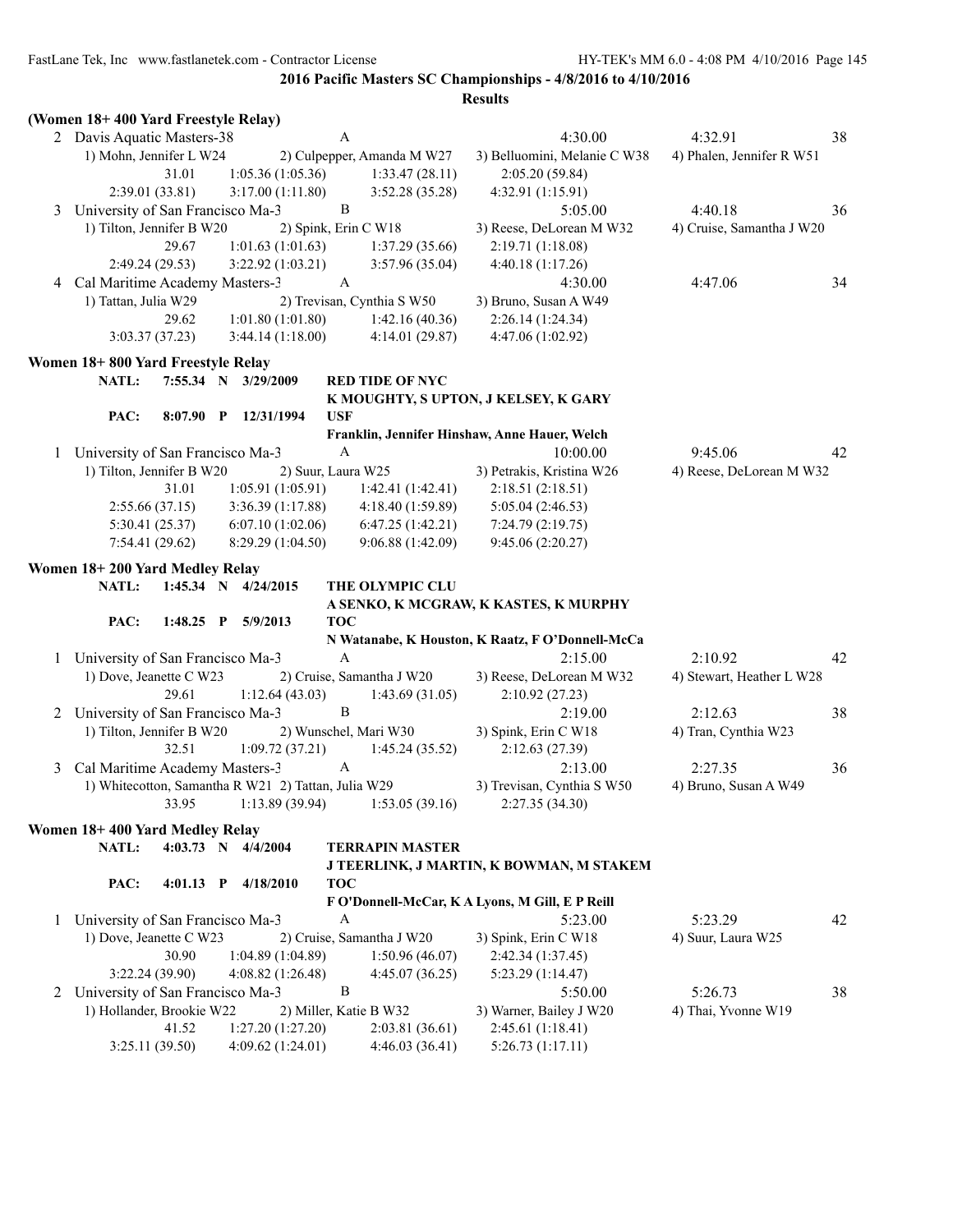|   | Women 25+200 Yard Freestyle Relay  |                |                                       |                       |                                                      |                                                    |                              |    |
|---|------------------------------------|----------------|---------------------------------------|-----------------------|------------------------------------------------------|----------------------------------------------------|------------------------------|----|
|   | NATL:                              |                | 1:35.01 N 4/25/2015                   |                       | THE OLYMPIC CLU                                      |                                                    |                              |    |
|   |                                    |                |                                       |                       |                                                      | O'DONNELL-MCCARTH, K KASTES, M GILL, K RAATZ       |                              |    |
|   | PAC:                               |                | 1:40.01 P 12/31/1993                  | <b>WCM</b>            |                                                      |                                                    |                              |    |
|   |                                    |                |                                       |                       | Roemer, McDonough, Henry, Shand                      |                                                    |                              |    |
|   | 1 Marcia's Enthusiastic Masters-38 |                |                                       | $\mathbf{A}$          |                                                      | 1:44.00                                            | 1:45.77                      | 42 |
|   | 1) Dahle, Jillian M W25            |                |                                       |                       | 2) Condon, Laura M W30                               | 3) Johnson, Clare B W26                            | 4) Wyant, Becca W25          |    |
|   |                                    | 26.66          | 53.00 (26.34)                         |                       | 1:20.23(27.23)                                       | 1:45.77(25.54)                                     |                              |    |
| 2 | Club Hot Tub-38                    |                |                                       | $\boldsymbol{\rm{A}}$ |                                                      | 1:59.00                                            | 1:56.10                      | 28 |
|   | 1) Sun, Tiffany W27                |                |                                       |                       | 2) Neoh, Sheree W51                                  | 3) Phelps, Sarah W46                               | 4) Marullo, Rachel W32       |    |
|   |                                    | 27.45          | 1:26.75(59.30)                        |                       | 1:56.27(29.52)                                       | 1:56.10()                                          |                              |    |
| 3 | Santa Cruz Masters Aquatics-38     |                |                                       | $\boldsymbol{\rm{A}}$ |                                                      | 2:00.00                                            | 1:56.74                      | 38 |
|   | 1) Profumo, Tesla E W39            |                |                                       |                       | 2) Lyons, Bridget A W46                              | 3) Athens, Allison W34                             | 4) Lau, Kimberly W47         |    |
|   |                                    | 28.04          | 58.00 (29.96)                         |                       | 1:27.35(29.35)                                       | 1:56.74(29.39)                                     |                              |    |
| 4 | <b>Walnut Creek Masters-38</b>     |                |                                       | $\mathbf{A}$          |                                                      | 2:00.00                                            | 1:58.10                      | 36 |
|   | 1) Jacques, Cathy E W47            |                | 2) Crooks, Marni W37                  |                       |                                                      | 3) Tiernan, Heather W32                            | 4) Gaudinier, Lindsay E W26  |    |
|   |                                    | 32.74          | 1:02.48(29.74)                        |                       | 1:31.53(29.05)                                       | 1:58.10(26.57)                                     |                              |    |
| 5 | Davis Athletic Club-38             |                |                                       | $\mathbf{A}$          |                                                      | 2:00.00                                            | 1:59.63                      | 34 |
|   | 1) Greaves, Mary E W43             |                | 2) Sheridan, Liz A W50                |                       |                                                      | 3) Christopher, Elizabeth I W39                    | 4) Worthington, Anne W33     |    |
|   |                                    | 29.61          | 1:01.65(32.04)                        |                       | 1:32.27(30.62)                                       | 1:59.63(27.36)                                     |                              |    |
| 6 |                                    |                | University of San Francisco Ma-3      | A                     |                                                      | 2:03.00                                            | 2:02.89                      | 32 |
|   | 1) Reese, DeLorean M W32           |                |                                       |                       | 2) Sacknoff, Nelle R W34                             | 3) Lister, Lauren M W33                            | 4) Maze, Ghislaine W41       |    |
|   |                                    | 28.82          | 59.48 (30.66)                         |                       | 1:29.28(29.80)                                       | 2:02.89(33.61)                                     |                              |    |
|   | 7 Cal Maritime Academy Masters-3   |                |                                       | $\mathbf{A}$          |                                                      | 2:08.00                                            | 2:09.41                      | 30 |
|   | 1) Tattan, Julia W29               |                |                                       |                       | 2) Trevisan, Cynthia S W50                           | 3) Bruno, Susan A W49                              | 4) King, Kathlean Brooke W42 |    |
|   |                                    | 28.29          | 1:04.99(36.70)                        |                       | 1:39.14(34.15)                                       | 2:09.41(30.27)                                     |                              |    |
|   | Women 25+400 Yard Freestyle Relay  |                |                                       |                       |                                                      |                                                    |                              |    |
|   | NATL:                              |                | 3:37.75 N 4/14/1991                   |                       | <b>WALNUT CREEK MA</b>                               |                                                    |                              |    |
|   |                                    |                |                                       |                       |                                                      | C LEWIS, P ROEMER, W INGRAHAM, S SHAND             |                              |    |
|   | PAC:                               |                | 3:37.75 P 12/31/1991                  | <b>WCM</b>            |                                                      |                                                    |                              |    |
|   |                                    |                |                                       |                       |                                                      | Lewis, Paula Roemer, Wendy Ingraham, Shaw          |                              |    |
|   | 1 Marcia's Enthusiastic Masters-38 |                |                                       | $\mathbf{A}$          |                                                      | 3:47.00                                            | 3:55.76                      | 42 |
|   | 1) Wyant, Becca W25                |                |                                       |                       | 2) Johnson, Clare B W26                              | 3) Condon, Laura M W30                             | 4) Dahle, Jillian M W25      |    |
|   |                                    | 27.96          |                                       |                       | $59.05(59.05)$ 1:27.66 (28.61)                       | 1:58.34(59.29)                                     |                              |    |
|   |                                    | 2:26.08(27.74) | 2:56.92(58.58)                        |                       | 3:24.48(27.56)                                       | 3:55.76(58.84)                                     |                              |    |
|   | 2 Marcia's Enthusiastic Masters-38 |                |                                       | B                     |                                                      | 5:13.00                                            | 4:49.38                      | 38 |
|   |                                    |                |                                       |                       | 1) O'Brien, Mackenzie M W28 2) Greer, Margaret R W27 | 3) Encina, Emily W31                               | 4) Nishizawa, Yuri W31       |    |
|   |                                    | 34.43          | 1:14.29(1:14.29)                      |                       | 1:37.69(23.40)                                       | 2:15.97 (1:01.68)                                  |                              |    |
|   |                                    | 2:58.04(42.07) | 3:55.14(1:39.17)                      |                       | 4:14.05(18.91)                                       | 4:49.38 (54.24)                                    |                              |    |
|   | <b>Swymnut Masters-38</b>          |                |                                       | A                     |                                                      |                                                    |                              |    |
| 3 | 1) Carrade, Christine S W53        |                |                                       |                       |                                                      | 5:30.00<br>3) Peroni, Diana H W43                  | 5:35.31                      | 36 |
|   |                                    | 34.75          |                                       |                       | 2) Pinkston, Crystal W30<br>1:45.61(31.21)           |                                                    | 4) Forsey, Lynn M W54        |    |
|   |                                    | 3:17.20(36.30) | 1:14.40(1:14.40)<br>4:01.39 (1:20.49) |                       | 4:45.92 (44.53)                                      | 2:40.90 (1:26.50)                                  |                              |    |
|   |                                    |                |                                       |                       |                                                      | 5:35.31 (1:33.92)                                  |                              |    |
|   | Women 25+800 Yard Freestyle Relay  |                |                                       |                       |                                                      |                                                    |                              |    |
|   | NATL:                              |                | 7:43.29 N 2/23/2013                   |                       | <b>RED TIDE OF NYC</b>                               |                                                    |                              |    |
|   |                                    |                |                                       |                       |                                                      | <b>B O'CONNOR, W SPRAGUE, K GARY, K VANDENBERG</b> |                              |    |
|   | PAC:                               | 7:59.38 P      | 12/31/1996                            | <b>WCM</b>            |                                                      |                                                    |                              |    |
|   |                                    |                |                                       |                       | L, W Ingraham, M Ghiggeri, S Shand                   |                                                    |                              |    |
| 1 | Walnut Creek Masters-38            |                |                                       | A                     |                                                      | 9:55.00                                            | 10:08.28                     | 42 |
|   | 1) Hanks, Mackenzie W32            |                |                                       |                       | 2) Santos, Debbie M W47                              | 3) Gray, Kara L W50                                | 4) Keeler, Susan E W37       |    |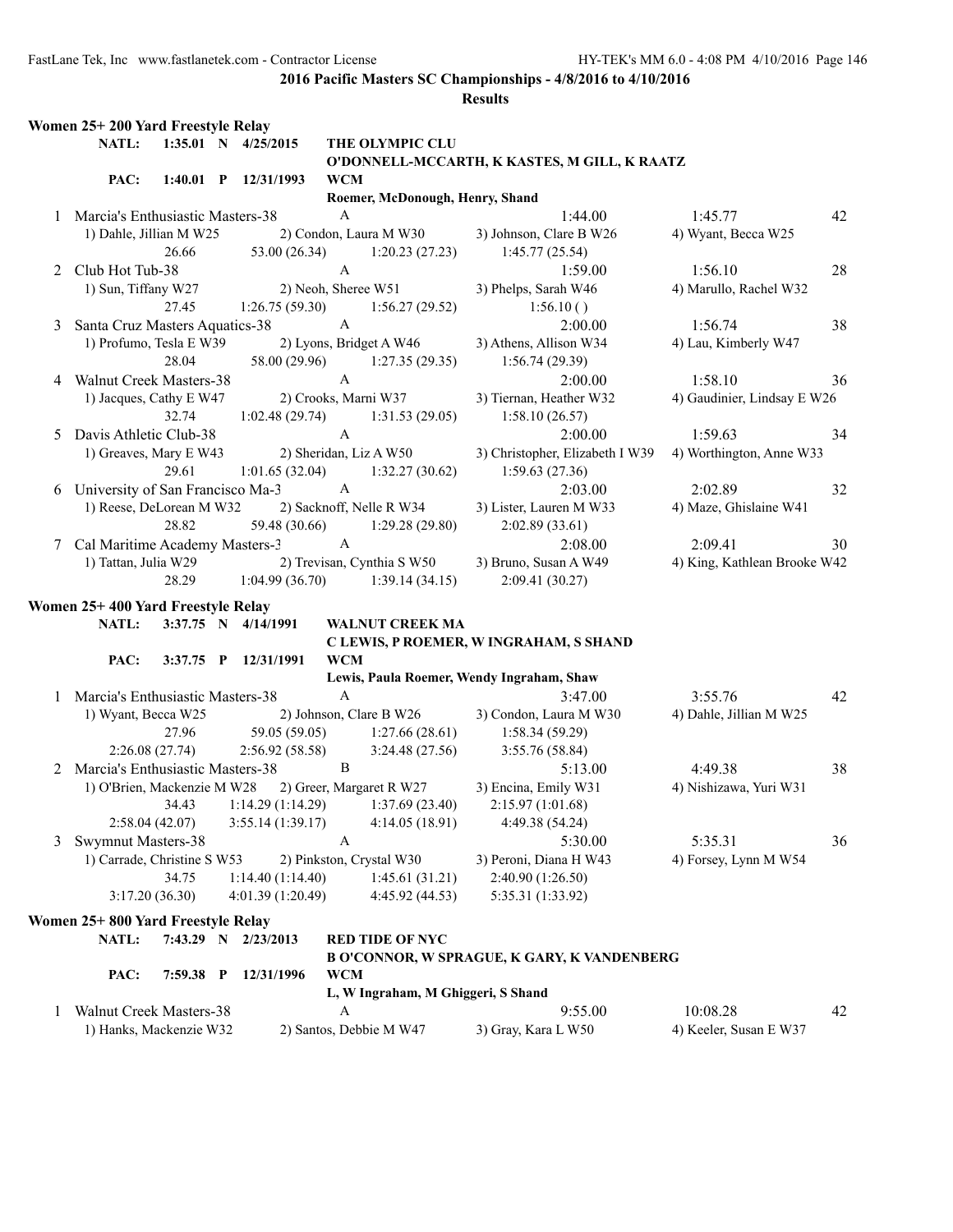|   | Women 25+200 Yard Medley Relay              |                        |  |                      |                      |                                                             |                     |                                                 |                            |    |
|---|---------------------------------------------|------------------------|--|----------------------|----------------------|-------------------------------------------------------------|---------------------|-------------------------------------------------|----------------------------|----|
|   | NATL:                                       | 1:45.01 N 5/4/2008     |  |                      |                      | <b>SOUTHERN METHOD</b>                                      |                     |                                                 |                            |    |
|   |                                             |                        |  |                      |                      |                                                             |                     | L OBERSTAR-BROWN, K MCCLELLAND, L HOLT, D DIEZI |                            |    |
|   | PAC:                                        | 1:46.15 P $12/31/2009$ |  |                      | <b>WCM</b>           |                                                             |                     |                                                 |                            |    |
|   |                                             |                        |  |                      |                      | S Marshall, K Beckman, K Price, K Arneson                   |                     |                                                 |                            |    |
|   | 1 Marcia's Enthusiastic Masters-38          |                        |  |                      | A                    |                                                             |                     | 1:58.00                                         | 1:57.54                    | 42 |
|   | 1) Condon, Laura M W30                      |                        |  |                      |                      | 2) Wyant, Becca W25                                         |                     | 3) Dahle, Jillian M W25                         | 4) Johnson, Clare B W26    |    |
|   |                                             | 30.07                  |  | 1:01.93(31.86)       |                      | 1:30.71(28.78)                                              |                     | 1:57.54(26.83)                                  |                            |    |
|   | 2 Marcia's Enthusiastic Masters-38          |                        |  |                      | B                    |                                                             |                     | 2:22.00                                         | 2:20.43                    | 38 |
|   | 1) Greer, Margaret R W27                    |                        |  | 2) Encina, Emily W31 |                      |                                                             |                     | 3) O'Brien, Mackenzie M W28                     | 4) Nishizawa, Yuri W31     |    |
|   |                                             | 32.43                  |  |                      |                      | 1:21.11 (48.68) 1:52.63 (31.52)                             |                     | 2:20.43(27.80)                                  |                            |    |
| 3 | <b>Walnut Creek Masters-38</b>              |                        |  |                      | A                    |                                                             |                     | 2:50.00                                         | 2:36.50                    | 36 |
|   |                                             |                        |  |                      |                      | 1) Chin McCormick, Melissa A W32) Ongerth, Ann Michelle W41 |                     | 3) Hanks, Mackenzie W32                         | 4) Abbott, Bridget W34     |    |
|   |                                             | 39.32                  |  |                      |                      | $1:22.50(43.18)$ $1:58.05(35.55)$                           |                     | 2:36.50(38.45)                                  |                            |    |
| 4 | Albany Armada Aquatics Masters              |                        |  |                      | $\mathbf{A}$         |                                                             |                     | 3:07.00                                         | 2:52.50                    | 34 |
|   | 1) Carroll, Leah W54                        | 1:04.27                |  |                      |                      | 2) Rafkin, Louise W57                                       |                     | 3) Bonvin, Florence W32                         | 4) Woodard, Kelly W55      |    |
|   |                                             |                        |  | 1:37.69(33.42)       | $\mathbf{A}$         | 2:17.87(40.18)                                              |                     | 2:52.50(34.63)<br>3:06.00                       | 3:01.97                    |    |
| 5 | Swymnut Masters-38<br>1) Forsey, Lynn M W54 |                        |  |                      |                      | 2) Pinkston, Crystal W30                                    |                     |                                                 | 4) Peroni, Diana H W43     | 32 |
|   |                                             | 48.60                  |  |                      |                      | $1:45.95(57.35)$ $2:25.88(39.93)$                           |                     | 3) Carrade, Christine S W53<br>3:01.97 (36.09)  |                            |    |
|   |                                             |                        |  |                      |                      |                                                             |                     |                                                 |                            |    |
|   | Women 25+400 Yard Medley Relay              |                        |  |                      |                      |                                                             |                     |                                                 |                            |    |
|   | NATL:                                       | 4:02.73 N 3/30/2008    |  |                      |                      | <b>SOUTHERN METHOD</b>                                      |                     |                                                 |                            |    |
|   |                                             |                        |  |                      |                      |                                                             |                     | L OBERSTAR-BROWN, K MCCLELLAND, L HOLT, M CHOW  |                            |    |
|   | PAC:                                        | 4:09.85 P 12/31/1992   |  |                      | <b>USF</b>           |                                                             |                     |                                                 |                            |    |
|   |                                             |                        |  |                      |                      | Rothkopf, Lambert, Soffe, Asplund                           |                     |                                                 |                            |    |
|   | 1 Club Hot Tub-38                           |                        |  |                      | $\mathbf{A}$         |                                                             |                     | 4:55.00                                         | 4:48.58                    | 42 |
|   | 1) Marullo, Rachel W32                      |                        |  | 2) Phelps, Sarah W46 |                      |                                                             | 3) Sun, Tiffany W27 |                                                 | 4) Neoh, Sheree W51        |    |
|   | 3:03.10(30.39)                              | 33.46                  |  | 3:39.88 (1:07.17)    |                      | $1:08.21(1:08.21)$ $1:48.22(40.01)$                         | 2:32.71 (1:24.50)   |                                                 |                            |    |
|   | 2 Santa Cruz Masters Aquatics-38            |                        |  |                      | A                    | 4:11.69(31.81)                                              | 4:48.58 (1:08.70)   | 4:45.00                                         | 4:58.50                    | 38 |
|   | 1) Athens, Allison W34                      |                        |  |                      |                      | 2) Bechhoefer, Marta W48                                    |                     | 3) Lyons, Bridget A W46                         | 4) Lau, Kimberly W47       |    |
|   |                                             | 37.65                  |  | 1:17.78(1:17.78)     |                      | 1:57.38(39.60)                                              | 2:40.86 (1:23.08)   |                                                 |                            |    |
|   | 3:00.16(19.30)                              |                        |  | 3:53.75(1:12.89)     |                      | 4:25.37(31.62)                                              | 4:58.50(1:04.75)    |                                                 |                            |    |
| 3 | University of San Francisco Ma-3 A          |                        |  |                      |                      |                                                             |                     | 5:30.00                                         | 5:03.72                    | 36 |
|   | 1) Maze, Ghislaine W41                      |                        |  |                      |                      | 2) Bryant, Lynn W43                                         |                     | 3) Reese, DeLorean M W32                        | 4) Lister, Lauren M W33    |    |
|   |                                             | 42.81                  |  | 1:26.45(1:26.45)     |                      | 2:05.14(38.69)                                              | 2:46.94 (1:20.49)   |                                                 |                            |    |
|   | 3:18.22(31.28)                              |                        |  |                      |                      | $3:57.74(1:10.80)$ $4:29.21(31.47)$                         | 5:03.72 (1:05.98)   |                                                 |                            |    |
|   | 4 University of San Francisco Ma-3          |                        |  |                      | B                    |                                                             |                     | 9:20.00                                         | 6:52.93                    | 34 |
|   | 1) Baidwan, Pinder W48                      |                        |  |                      |                      | 2) Shukla, Shipra W45                                       |                     | 3) Sacknoff, Nelle R W34                        | 4) Buzolich, Marilyn J W61 |    |
|   |                                             | 53.41                  |  |                      |                      | 2:22.48()                                                   |                     | 2:55.23()                                       |                            |    |
|   | 4:02.37(1:07.14)                            |                        |  | 5:36.44(2:41.21)     |                      | 6:08.11(31.67)                                              | 6:52.93(1:16.49)    |                                                 |                            |    |
|   | 5 Marcia's Enthusiastic Masters-38          |                        |  |                      | B                    |                                                             |                     | 6:50.00                                         | 7:07.77                    | 32 |
|   | 1) Armstrong, Judy K W68                    |                        |  |                      | 2) Encina, Emily W31 |                                                             |                     | 3) Espinosa, Rebecca W45                        | 4) Magee, Kathryn D W32    |    |
|   |                                             | 58.41                  |  | 2:03.67(2:03.67)     |                      | 2:51.04(47.37)                                              | 3:40.54 (1:36.87)   |                                                 |                            |    |
|   | 4:44.65(1:04.11)                            |                        |  | 5:53.45(2:12.91)     |                      | 6:29.87(36.42)                                              | 7:07.77 (1:14.32)   |                                                 |                            |    |
|   | Marcia's Enthusiastic Masters-38            |                        |  |                      | $\mathbf{A}$         |                                                             |                     | 4:25.00                                         | <b>DQ</b>                  |    |
|   | 1) Condon, Laura M W30                      |                        |  | 2) Wyant, Becca W25  |                      |                                                             |                     | 3) Dahle, Jillian M W25                         | 4) Johnson, Clare B W26    |    |
|   |                                             | 31.09                  |  | 1:05.04(1:05.04)     |                      | 1:37.58(32.54)                                              | 2:15.03 (1:09.99)   |                                                 |                            |    |
|   | 2:43.90 (28.87)                             |                        |  | 3:17.77(1:02.74)     |                      | 3:45.73 (27.96)                                             |                     | DQ (59.42)                                      |                            |    |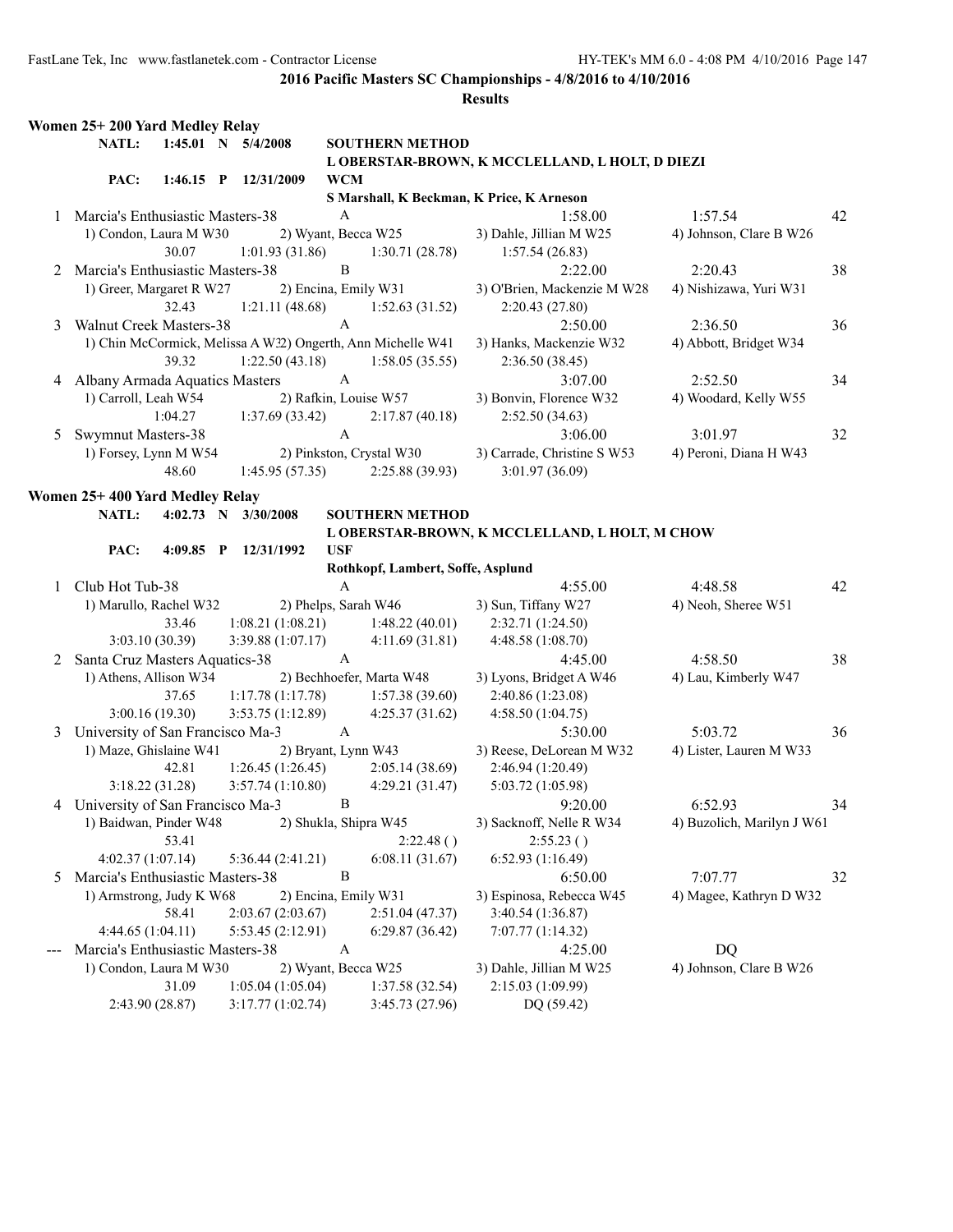|              | Women 35+200 Yard Freestyle Relay |                 |                      |                           |                                        |                                                  |                              |    |
|--------------|-----------------------------------|-----------------|----------------------|---------------------------|----------------------------------------|--------------------------------------------------|------------------------------|----|
|              | NATL:                             |                 | 1:36.42 N $2/1/2015$ | <b>NCMS</b>               |                                        |                                                  |                              |    |
|              |                                   |                 |                      |                           |                                        | K LINDAUER, A UHL, J STRINGER, E BRAUN           |                              |    |
|              | PAC:                              | $1:40.89$ P     | 12/31/2004           | <b>MELO</b>               |                                        |                                                  |                              |    |
|              |                                   |                 |                      |                           | Liernan, Jasek, Basile, Strauss        |                                                  |                              |    |
|              | 1 Walnut Creek Masters-38         |                 |                      | A                         |                                        | 2:01.50                                          | 2:03.31                      | 42 |
|              | 1) Keeler, Susan E W37            |                 |                      |                           | 2) Nonaka, Marissa G W37               | 3) Hansel, Neila W40                             | 4) Ongerth, Ann Michelle W41 |    |
|              |                                   | 29.04           | 1:00.02(30.98)       |                           | 1:32.01(31.99)                         | 2:03.31(31.30)                                   |                              |    |
| 2            | Marcia's Enthusiastic Masters-38  |                 |                      | $\mathbf{A}$              |                                        | 2:14.00                                          | 2:06.26                      | 38 |
|              | 1) Doyle, Nia B W35               |                 |                      |                           | 2) Hermann, Heather W43                | 3) Mahn, Tanya W42                               | 4) Gilkyson, Renate W45      |    |
|              |                                   | 31.42           | 1:03.54(32.12)       |                           | 1:35.16(31.62)                         | 2:06.26(31.10)                                   |                              |    |
| 3            | University of San Francisco Ma-3  |                 |                      | $\mathbf{A}$              |                                        | 3:55.00                                          | 2:35.60                      | 36 |
|              | 1) Baidwan, Pinder W48            |                 |                      |                           | 2) Shukla, Shipra W45                  | 3) Bryant, Lynn W43                              | 4) Buzolich, Marilyn J W61   |    |
|              |                                   | 27.10           | 1:29.29(1:02.19)     |                           | 1:57.33(28.04)                         | 2:35.60 (38.27)                                  |                              |    |
| 4            | Swymnut Masters-38                |                 |                      | $\boldsymbol{\mathsf{A}}$ |                                        | 2:46.00                                          | 2:36.81                      | 34 |
|              | 1) Rodriguez, Harriet A W76       |                 |                      |                           | 2) Flesh, Anice W W79                  | 3) Coffee, Cassandra W54                         | 4) Peroni, Diana H W43       |    |
|              |                                   |                 | 1:29.31()            |                           | 2:00.56(31.25)                         | 2:36.81(36.25)                                   |                              |    |
|              | Women 35+400 Yard Freestyle Relay |                 |                      |                           |                                        |                                                  |                              |    |
|              | NATL:                             |                 | 3:34.28 N 3/29/2014  |                           | <b>NORTH CAROLINA</b>                  |                                                  |                              |    |
|              |                                   |                 |                      |                           |                                        | K LINDAUER, J STRINGER, A UHL, E BRAUN           |                              |    |
|              | PAC:                              | $3:47.02$ P     | 12/31/1999           | <b>WCM</b>                |                                        |                                                  |                              |    |
|              |                                   |                 |                      |                           |                                        | Caryn McNamara, Paula Roemer, Leach, Laura Vidal |                              |    |
|              | Marcia's Enthusiastic Masters-38  |                 |                      | $\mathbf{A}$              |                                        | 4:42.00                                          | DQ                           |    |
|              | 1) Doyle, Nia B W35               |                 |                      |                           | 2) Starr, Monica K W42                 | 3) Mahn, Tanya W42                               | 4) Stretch, Sarah K W36      |    |
|              |                                   | 35.73           | 1:12.20(1:12.20)     |                           | 1:49.22(37.02)                         | 2:27.52(1:15.32)                                 |                              |    |
|              |                                   | 3:00.84(33.32)  | 3:38.13(1:10.61)     |                           | 4:14.14(36.01)                         | DQ(1:13.14)                                      |                              |    |
|              | Women 35+800 Yard Freestyle Relay |                 |                      |                           |                                        |                                                  |                              |    |
|              | NATL:                             |                 | 7:58.40 N 1/31/2015  | <b>NCMS</b>               |                                        |                                                  |                              |    |
|              |                                   |                 |                      |                           |                                        | E BRAUN, J STRINGER, A UHL, K LINDAUER           |                              |    |
|              | PAC:                              |                 | 8:29.55 P 12/31/2012 | <b>WCM</b>                |                                        |                                                  |                              |    |
|              |                                   |                 |                      |                           |                                        | A Zamanian, S Coate, D Santos, A Salmeen         |                              |    |
| $\mathbf{1}$ | Marcia's Enthusiastic Masters-38  |                 |                      | A                         |                                        | 13:35.00                                         | 13:57.45                     | 42 |
|              | 1) Ayora, Clara W49               |                 |                      |                           | 2) Boeger, Kari L W49                  | 3) Doyle, Nia B W35                              | 4) Jacobs, Lois A W72        |    |
|              |                                   | 33.59           | 1:10.18(1:10.18)     |                           | 1:48.00(1:48.00)                       | 2:25.67(2:25.67)                                 |                              |    |
|              |                                   | 2:45.99(20.32)  | 3:12.44(46.77)       |                           | 4:04.69 (1:39.02)                      | 4:58.04 (2:32.37)                                |                              |    |
|              |                                   | 5:49.06 (51.02) | 6:27.08(1:29.04)     |                           | 6:46.22(1:48.18)                       | 7:06.97 (2:08.93)                                |                              |    |
|              |                                   | 7:48.30(41.33)  | 8:30.71 (1:23.74)    |                           | 9:44.75 (2:37.78)                      | 13:57.45 (6:50.48)                               |                              |    |
|              | Women 35+200 Yard Medley Relay    |                 |                      |                           |                                        |                                                  |                              |    |
|              | NATL:                             |                 | 1:48.55 N 5/14/2006  |                           | <b>COLORADO MASTER</b>                 |                                                  |                              |    |
|              |                                   |                 |                      |                           |                                        | S HART, S VON DER LIPPE, E CAMPBELL, K GARNIER   |                              |    |
|              | PAC:                              | $1:52.67$ P     | 12/31/2009           | <b>WCM</b>                |                                        |                                                  |                              |    |
|              |                                   |                 |                      |                           | J Fusari, D Santos, L Ward, A Zamanian |                                                  |                              |    |
| 1            | <b>Walnut Creek Masters-38</b>    |                 |                      | A                         |                                        | 2:20.00                                          | 2:16.46                      | 42 |
|              | 1) Kessler, Carol Ann W51         |                 |                      |                           | 2) Nonaka, Marissa G W37               | 3) Hunter, Missy L W47                           | 4) Keeler, Susan E W37       |    |
|              |                                   | 37.79           | 1:18.11(40.32)       |                           | 1:49.37(31.26)                         | 2:16.46(27.09)                                   |                              |    |
| 2            | Marcia's Enthusiastic Masters-38  |                 |                      | A                         |                                        | 2:19.00                                          | 2:27.11                      | 38 |
|              | 1) Doyle, Nia B W35               |                 |                      |                           | 2) Starr, Monica K W42                 | 3) Mahn, Tanya W42                               | 4) Stretch, Sarah K W36      |    |
|              |                                   | 38.44           | 1:20.72(42.28)       |                           | 1:56.42(35.70)                         | 2:27.11 (30.69)                                  |                              |    |
| 3            | Marcia's Enthusiastic Masters-38  |                 |                      | $\, {\bf B}$              |                                        | 2:53.00                                          | 3:06.16                      | 36 |
|              | 1) Bennett, Sue W53               |                 |                      |                           | 2) Lebsack, Emily K W35                | 3) Lapalme, Iris F W35                           | 4) Bevilacqua, Deborah A W47 |    |
|              |                                   | 1:15.19         |                      |                           | 1:46.66()                              | 3:06.16(1:19.50)                                 |                              |    |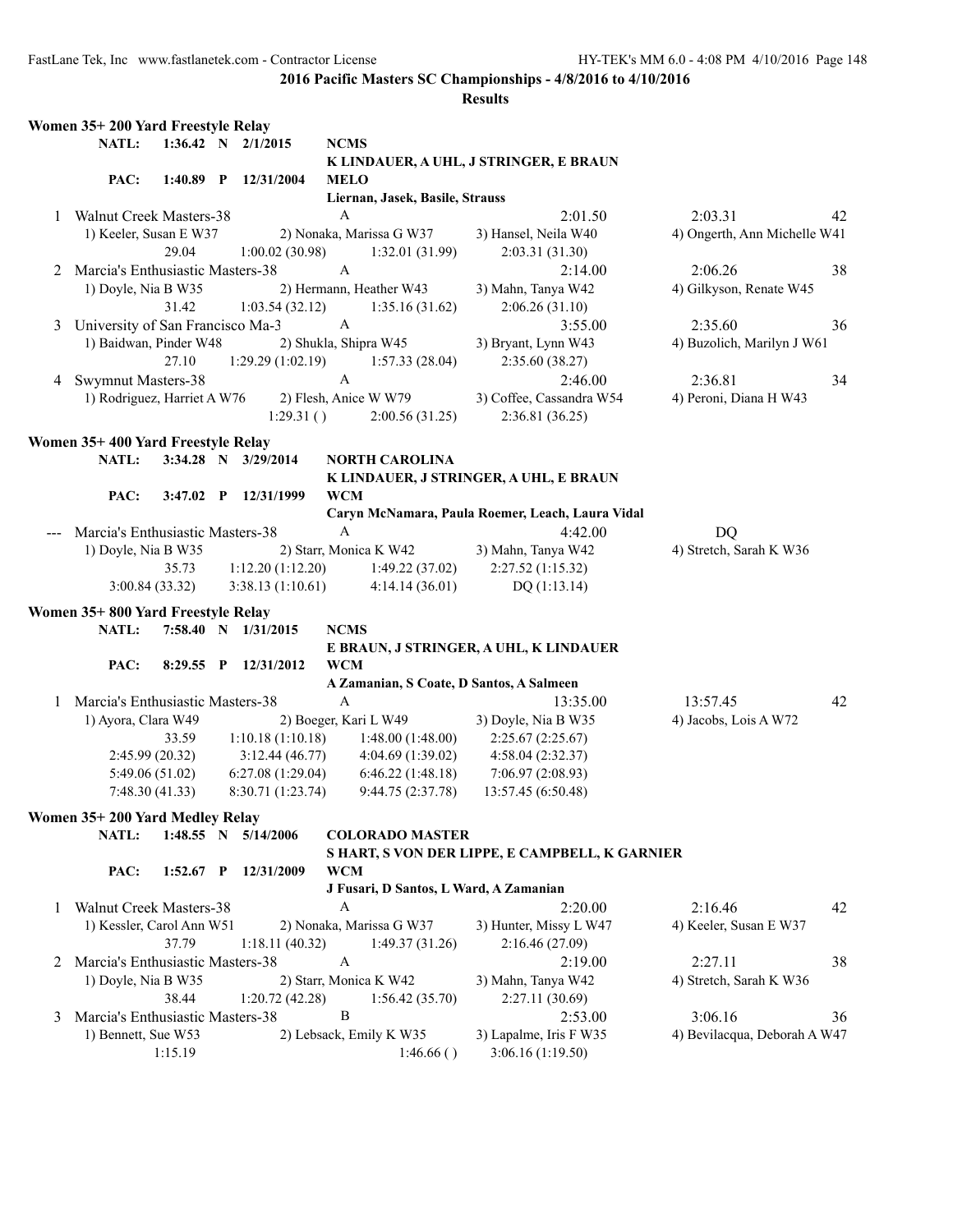|   | Women 35+400 Yard Medley Relay     |       |                        |                     |                                         |                                                                     |                                   |    |
|---|------------------------------------|-------|------------------------|---------------------|-----------------------------------------|---------------------------------------------------------------------|-----------------------------------|----|
|   | <b>NATL:</b>                       |       | 4:04.48 N 2/1/2015     | <b>NCMS</b>         |                                         |                                                                     |                                   |    |
|   |                                    |       |                        |                     |                                         | J STRINGER, K LINDAUER, A UHL, E BRAUN                              |                                   |    |
|   | PAC:                               |       | 4:21.26 P 12/31/1996   | <b>STAN</b>         |                                         |                                                                     |                                   |    |
|   |                                    |       |                        |                     | Kim Carlisle, Eileen Wall, Lloyd, Lewis |                                                                     |                                   |    |
|   | 1 Marcia's Enthusiastic Masters-38 |       |                        | А                   |                                         | 5:20.00                                                             | 5:16.28                           | 42 |
|   | 1) Doyle, Nia B W35                |       |                        |                     | 2) Gilkyson, Renate W45                 | 3) Mahn, Tanya W42                                                  | 4) Hermann, Heather W43           |    |
|   |                                    | 41.88 | 1:23.60(1:23.60)       |                     | 2:02.24(38.64)                          | 2:54.80 (1:31.20)                                                   |                                   |    |
|   | 3:23.44(28.64)                     |       | 4:07.16(1:12.36)       |                     | 4:40.06(32.90)                          | 5:16.28(1:09.12)                                                    |                                   |    |
|   | Women 45+200 Yard Freestyle Relay  |       |                        |                     |                                         |                                                                     |                                   |    |
|   | <b>NATL:</b>                       |       | 1:40.44 N $4/30/2011$  |                     | <b>COLORADO MASTER</b>                  |                                                                     |                                   |    |
|   |                                    |       |                        |                     |                                         | K GARNIER, C SAPPEY, A SCOTT-KUBE, S VON DER LIPPE                  |                                   |    |
|   | PAC:                               |       | 1:47.42 P 12/31/2007   | <b>WCM</b>          |                                         |                                                                     |                                   |    |
|   |                                    |       |                        |                     |                                         | Roemer, McNamara, Crittenden, O'Brien                               |                                   |    |
| 1 | <b>Walnut Creek Masters-38</b>     |       |                        | A                   |                                         | 1:53.50                                                             | 1:52.66                           | 42 |
|   | 1) Zamanian, Alison H W45          |       |                        |                     | 2) Allen-Roth, Asha W45                 | 3) Rogers, Lori J W45                                               | 4) Ward, Lisa A W52               |    |
|   |                                    | 26.12 | 55.99 (29.87)          |                     | 1:24.26(28.27)                          | 1:52.66(28.40)                                                      |                                   |    |
| 2 | Marcia's Enthusiastic Masters-38   |       |                        | A                   |                                         | 1:59.00                                                             | 1:57.39                           | 38 |
|   | 1) Worthman, Catha A W47           |       |                        |                     | 2) De la Torre, Yasuko W45              | 3) Burger, Clare P W48                                              | 4) Ayora, Clara W49               |    |
|   |                                    | 29.22 | 59.02 (29.80)          |                     | 1:28.89(29.87)                          | 1:57.39(28.50)                                                      |                                   |    |
| 3 | Davis Aquatic Masters-38           |       |                        | $\mathbf{A}$        |                                         | 2:00.00                                                             | 2:03.79                           | 36 |
|   | 1) Roberts, Julie E W52            |       |                        | 2) Crow, Joan A W51 |                                         | 3) Phalen, Jennifer R W51                                           | 4) Russell, Jane E W52            |    |
|   |                                    | 28.90 | 1:01.18(32.28)         |                     | 1:34.59(33.41)                          | 2:03.79(29.20)                                                      |                                   |    |
|   | 4 University of San Francisco Ma-3 |       |                        | A                   |                                         | 2:45.00                                                             | 2:11.15                           | 34 |
|   | 1) Hutchins, Kristin E W49         |       |                        |                     | 2) Jeong, Michelle M W47                | 3) Lange, Nancy B W62                                               | 4) Dornan, Gwen W53               |    |
|   |                                    | 32.71 | 1:03.75(31.04)         |                     | 1:40.09(36.34)                          | 2:11.15(31.06)                                                      |                                   |    |
| 5 | Marcia's Enthusiastic Masters-38   |       |                        | B                   |                                         | 2:22.00                                                             | 2:54.63                           | 32 |
|   | 1) Hurt, Liz W51                   |       |                        |                     | 2) Herhold, Pamela W47                  | 3) Flynn, Margaret W52                                              | 4) Leitner-Moser, Elizabeth A W61 |    |
|   |                                    | 32.63 | 1:08.70(36.07)         |                     | 1:50.54(41.84)                          | 2:54.63 (1:04.09)                                                   |                                   |    |
|   |                                    |       |                        |                     |                                         |                                                                     |                                   |    |
|   | Women 45+400 Yard Freestyle Relay  |       |                        |                     |                                         |                                                                     |                                   |    |
|   | NATL:                              |       | 3:53.33 N 5/9/2015     |                     | <b>SARASOTA YMCA</b>                    |                                                                     |                                   |    |
|   |                                    |       |                        |                     |                                         | S BUXTON, L CARMICHAEL, J TAFUTO, S TAORMINA                        |                                   |    |
|   | PAC:                               |       | 4:05.51 P $12/31/2005$ | <b>WCM</b>          |                                         |                                                                     |                                   |    |
|   |                                    |       |                        |                     |                                         | S Heim-Bowen, O Moore, P Landers, C O'Brien                         |                                   |    |
| 1 | <b>Walnut Creek Masters-38</b>     |       |                        | A                   |                                         | 4:13.13                                                             | 4:18.57                           | 42 |
|   | 1) Zamanian, Alison H W45          |       |                        |                     | 2) Kessler, Carol Ann W51               | 3) Conner, Mary M W49                                               | 4) Gray, Kara L W50               |    |
|   |                                    | 27.52 | 56.39 (56.39)          |                     | 1:28.13(31.74)                          | 2:02.14(1:05.75)                                                    |                                   |    |
|   |                                    |       |                        |                     |                                         | 2:33.83 (31.69) 3:08.74 (1:06.60) 3:42.30 (33.56) 4:18.57 (1:09.83) |                                   |    |
|   | 2 Marcia's Enthusiastic Masters-38 |       |                        | A                   |                                         | 4:24.00                                                             | 4:28.22                           | 38 |
|   | 1) Worthman, Catha A W47           |       |                        | 2) Ayora, Clara W49 |                                         | 3) De la Torre, Yasuko W45                                          | 4) Burger, Clare P W48            |    |
|   |                                    | 31.17 | 1:05.70(1:05.70)       |                     | 1:37.40(31.70)                          | 2:11.86 (1:06.16)                                                   |                                   |    |
|   | 2:46.23 (34.37)                    |       | 3:20.95 (1:09.09)      |                     | 3:39.94 (18.99)                         | 4:28.22(1:07.27)                                                    |                                   |    |
| 3 | <b>Swymnut Masters-38</b>          |       |                        | A                   |                                         | 4:56.00                                                             | 5:01.47                           | 36 |
|   | 1) Mothersill, Jane C W59          |       |                        |                     | 2) Coffee, Cassandra W54                | 3) Powell, Susie W W63                                              | 4) Lepinski, Cokie W56            |    |
|   |                                    | 38.16 | 1:24.95 (1:24.95)      |                     | 1:59.62(34.67)                          | 2:34.98 (1:10.03)                                                   |                                   |    |
|   | 3:13.10 (38.12)                    |       | 3:53.01 (1:18.03)      |                     | 4:25.61(32.60)                          | 5:01.47 (1:08.46)                                                   |                                   |    |
| 4 | University of San Francisco Ma-3   |       |                        | A                   |                                         | 5:30.00                                                             | 5:20.01                           | 34 |
|   | 1) Saylor, Alison L W49            |       |                        |                     | 2) Cooper, Carla N W48                  | 3) Compagno, Wendy A W47                                            | 4) McNamara, Kathleen A W56       |    |
|   |                                    | 45.91 | 1:34.91 (1:34.91)      |                     | 2:07.81 (32.90)                         | 2:47.10 (1:12.19)                                                   |                                   |    |
|   | 3:12.05 (24.95)                    |       | 4:11.03 (1:23.93)      |                     | 4:43.15 (32.12)                         | 5:20.01 (1:08.98)                                                   |                                   |    |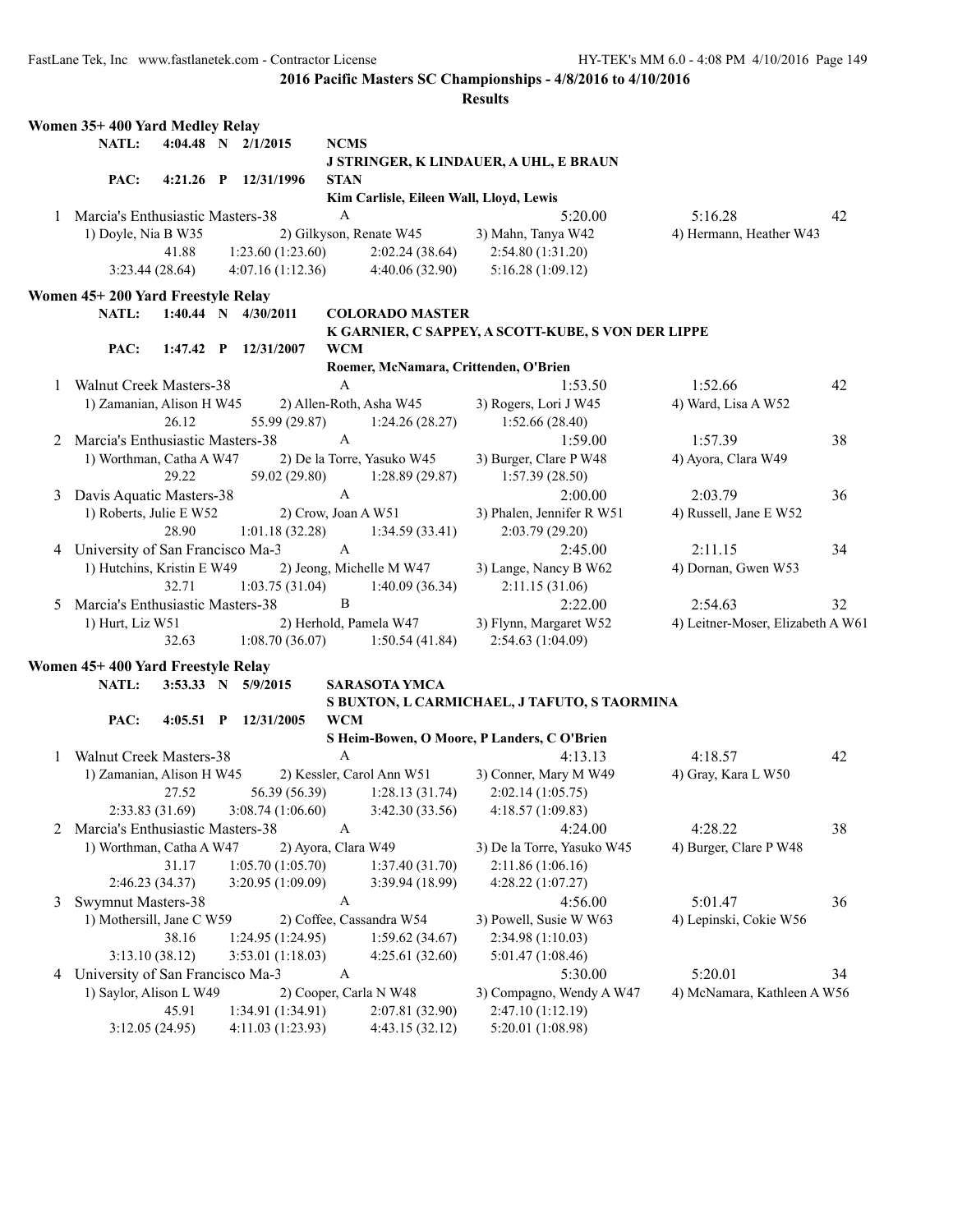|   | Women 45+200 Yard Medley Relay     |                |                      |                  |                                        |                                                         |                             |    |
|---|------------------------------------|----------------|----------------------|------------------|----------------------------------------|---------------------------------------------------------|-----------------------------|----|
|   | NATL:                              |                | 1:52.93 N 5/1/2011   |                  | <b>COLORADO MASTER</b>                 |                                                         |                             |    |
|   |                                    |                |                      |                  |                                        | C SAPPEY, K CROUCH, S VON DER LIPPE, A SCOTT-KUBE       |                             |    |
|   | PAC:                               |                | 1:58.18 P 12/31/2009 | <b>WCM</b>       |                                        |                                                         |                             |    |
|   |                                    |                |                      |                  |                                        | P Roemer, S Sotelo-Osborne, S Heim-Bowen, M Curran      |                             |    |
|   | 1 Marcia's Enthusiastic Masters-38 |                |                      | $\mathbf{A}$     |                                        | 2:10.00                                                 | 2:12.63                     | 42 |
|   | 1) Ayora, Clara W49                |                |                      |                  | 2) Worthman, Catha A W47               | 3) De la Torre, Yasuko W45                              | 4) Burger, Clare P W48      |    |
|   |                                    | 34.34          | 1:10.86(36.52)       |                  | 1:42.96(32.10)                         | 2:12.63(29.67)                                          |                             |    |
| 2 | University of San Francisco Ma-3   |                |                      | $\mathbf{A}$     |                                        | 3:15.00                                                 | 2:49.68                     | 38 |
|   | 1) McNamara, Kathleen A W56        |                |                      |                  | 2) Cooper, Carla N W48                 | 3) Compagno, Wendy A W47                                | 4) Saylor, Alison L W49     |    |
|   |                                    | 36.64          | 1:19.69(43.05)       |                  | 2:05.70(46.01)                         | 2:49.68 (43.98)                                         |                             |    |
| 3 | Marcia's Enthusiastic Masters-38   |                |                      | B                |                                        | 2:59.00                                                 | 2:55.86                     | 36 |
|   | 1) Laszlo, Zsuzsanna W47           |                |                      | 2) Hurt, Liz W51 |                                        | 3) Reyna, Carolyn P W49                                 | 4) Flynn, Margaret W52      |    |
|   |                                    | 49.38          | 1:30.27(40.89)       |                  | 2:15.90(45.63)                         | 2:55.86 (39.96)                                         |                             |    |
|   |                                    |                |                      | $\mathbf{A}$     |                                        | 3:50.00                                                 |                             |    |
|   | <b>Walnut Creek Masters-38</b>     |                |                      |                  |                                        |                                                         | DQ                          |    |
|   | 1) Gray, Kara L W50                |                |                      |                  | 2) Asta, Lisa M W50                    | 3) Conner, Mary M W49                                   | 4) Brittingham, Regina W64  |    |
|   |                                    | 39.66          |                      |                  | 2:13.74()                              | DQ (1:38.33)                                            |                             |    |
|   | Women 45+400 Yard Medley Relay     |                |                      |                  |                                        |                                                         |                             |    |
|   | NATL:                              |                | 4:12.53 N 4/11/2010  |                  | <b>OREGON REIGN MA</b>                 |                                                         |                             |    |
|   |                                    |                |                      |                  |                                        | V JENKINS, C CRABBE, A DELMAGE, K ANDRUS-HUGHES         |                             |    |
|   | PAC:                               | $4:26.14$ P    | 12/31/2008           | <b>WCM</b>       |                                        |                                                         |                             |    |
|   |                                    |                |                      |                  | L Vidal, S Sotelo-Osborne, S, P Roemer |                                                         |                             |    |
|   | 1 Marcia's Enthusiastic Masters-38 |                |                      | $\boldsymbol{A}$ |                                        | 5:01.00                                                 | 4:58.22                     | 42 |
|   | 1) Ayora, Clara W49                |                |                      |                  | 2) Worthman, Catha A W47               | 3) De la Torre, Yasuko W45                              | 4) Burger, Clare P W48      |    |
|   |                                    | 37.26          |                      |                  | 1:54.03()                              | 2:36.50()                                               |                             |    |
|   |                                    | 3:12.60(36.10) | 3:51.77(1:15.27)     |                  | 4:23.13(31.36)                         | 4:58.22 (1:06.45)                                       |                             |    |
|   | 2 University of San Francisco Ma-3 |                |                      | $\mathbf{A}$     |                                        | 6:40.00                                                 | 6:07.83                     | 38 |
|   | 1) Hutchins, Kristin E W49         |                |                      |                  | 2) Jeong, Michelle M W47               | 3) Chaitkin, Lauren E W71                               | 4) Dornan, Gwen W53         |    |
|   |                                    | 43.70          | 1:31.09(1:31.09)     |                  | 2:12.85(41.76)                         | 2:58.08 (1:26.99)                                       |                             |    |
|   |                                    | 3:22.87(24.79) | 4:22.16 (1:24.08)    |                  | 5:12.11(49.95)                         | 6:07.83(1:45.67)                                        |                             |    |
| 3 | Marcia's Enthusiastic Masters-38   |                |                      | B                |                                        | 6:50.00                                                 | 7:14.48                     | 36 |
|   | 1) Bevilacqua, Deborah A W47       |                |                      |                  |                                        | 2) Leitner-Moser, Elizabeth A W613) Flynn, Margaret W52 | 4) Herhold, Pamela W47      |    |
|   |                                    |                | 1:54.76(1:54.76)     |                  | 2:55.41(1:00.65)                       | 4:04.80(2:10.04)                                        |                             |    |
|   |                                    | 4:23.84(19.04) | 5:00.64(55.84)       |                  | 6:31.98(1:31.34)                       | 7:14.48 (2:13.84)                                       |                             |    |
|   |                                    |                |                      |                  |                                        |                                                         |                             |    |
|   | Women 55+200 Yard Freestyle Relay  |                |                      |                  |                                        |                                                         |                             |    |
|   | <b>NATL:</b>                       |                | 1:51.52 N 4/28/2013  |                  | <b>UCLA Bruin Mast</b>                 |                                                         |                             |    |
|   |                                    |                |                      |                  |                                        | J COOK, C CIRAULO, K EINSIDLER, V HIBBEN                |                             |    |
|   | PAC:                               | $2:06.36$ P    | 12/31/2007           | <b>WCM</b>       |                                        |                                                         |                             |    |
|   |                                    |                |                      |                  | B, K Harms, M Alexander, K Tukua       |                                                         |                             |    |
| 1 | University of San Francisco Ma-3   |                |                      | $\mathbf{A}$     |                                        | 2:56.00                                                 | 2:47.14                     | 42 |
|   | 1) Dunn, Audrey J W62              |                |                      |                  | 2) Melamed, Ann W64                    | 3) Klatzkin, Amy W60                                    | 4) McNamara, Kathleen A W56 |    |
|   |                                    |                |                      |                  | 2:16.64()                              | 2:47.14 (30.50)                                         |                             |    |
|   | Women 55+400 Yard Freestyle Relay  |                |                      |                  |                                        |                                                         |                             |    |
|   | NATL:                              |                | 4:04.74 N 2/13/2016  |                  | <b>UCLA Bruin Mast</b>                 |                                                         |                             |    |
|   |                                    |                |                      |                  |                                        | J HIRSTY, C CIRAULO, J COOK, V HIBBEN                   |                             |    |
|   | PAC:                               | $4:47.11$ P    | 4/10/2011            | <b>WCM</b>       |                                        |                                                         |                             |    |
|   |                                    |                |                      |                  |                                        | L L Silva, C Ottati, M A Alexander, N Albertson         |                             |    |
|   | 1 Marcia's Enthusiastic Masters-38 |                |                      | A                |                                        | 5:03.00                                                 | 5:01.73                     | 42 |
|   |                                    |                |                      |                  | 2) Breiter, Carol A W60                |                                                         |                             |    |
|   | 1) Haufler, Susan L W58            |                |                      |                  |                                        | 3) Johnson, Julie M W58                                 | 4) Benjamin, Marcia S W59   |    |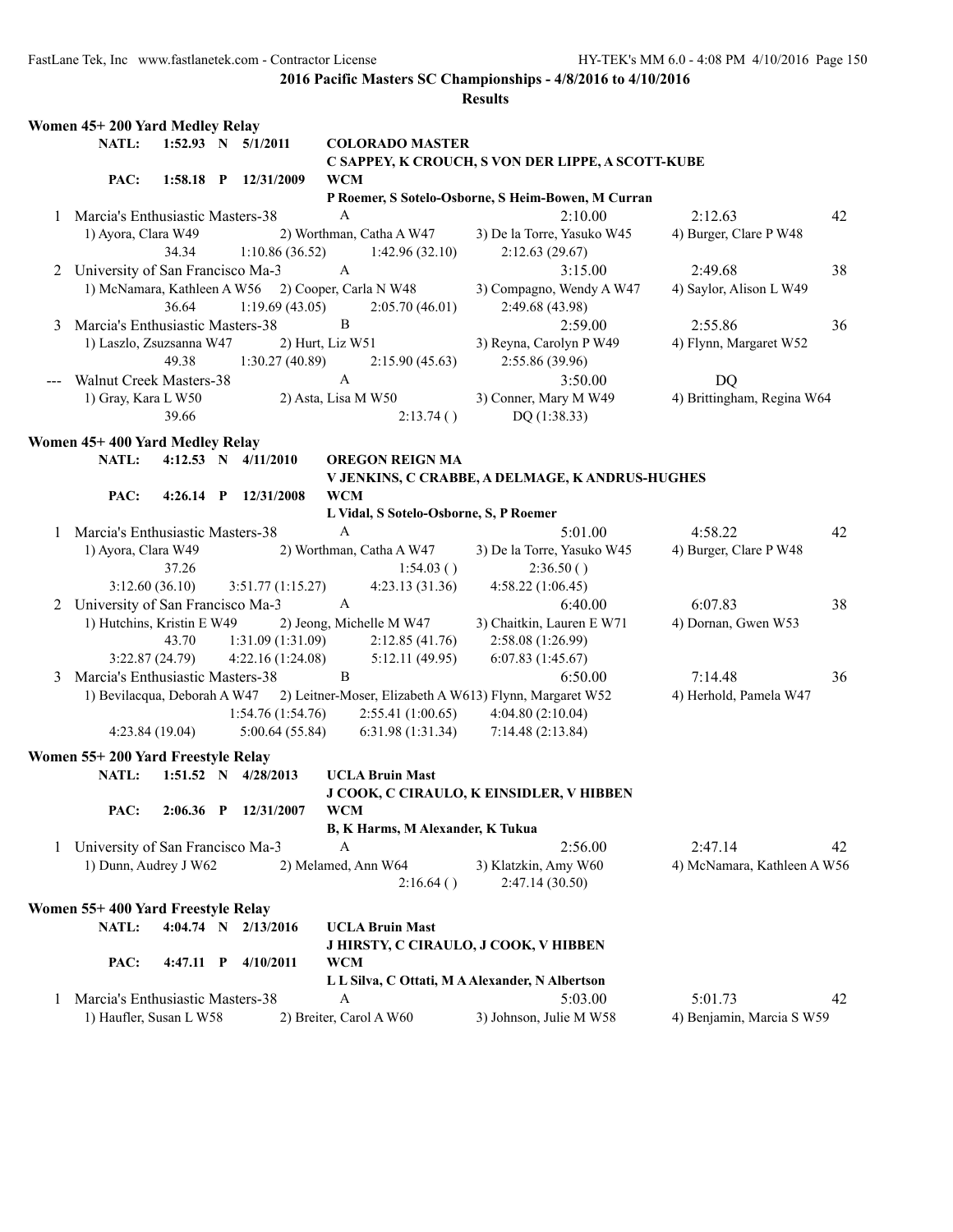|              | Women 55+800 Yard Freestyle Relay  |                 |                     |                       |                                         |                                                |                           |    |
|--------------|------------------------------------|-----------------|---------------------|-----------------------|-----------------------------------------|------------------------------------------------|---------------------------|----|
|              | NATL:                              |                 | 9:04.47 N 4/28/2013 |                       | <b>UCLA Bruin Mast</b>                  |                                                |                           |    |
|              |                                    |                 |                     |                       |                                         | V HIBBEN, K EINSIDLER, C CIRAULO, J COOK       |                           |    |
|              | PAC:                               | $11:02.50$ P    | 12/31/1996          | <b>RINC</b>           |                                         |                                                |                           |    |
|              |                                    |                 |                     |                       |                                         | C Macpherson, B Callison, S Springer, A Kay    |                           |    |
| 1.           | Marcia's Enthusiastic Masters-38   |                 |                     | A                     |                                         | 12:15.00                                       | 11:58.67                  | 42 |
|              | 1) Breiter, Carol A W60            |                 |                     |                       | 2) Benjamin, Marcia S W59               | 3) Haufler, Susan L W58                        | 4) Armstrong, Judy K W68  |    |
|              |                                    | 35.98           | 1:16.71(1:16.71)    |                       | 1:57.41(1:57.41)                        | 2:37.63 (2:37.63)                              |                           |    |
|              |                                    | 3:13.19(35.56)  | 3:51.50 (1:13.87)   |                       | 4:30.73(1:53.10)                        | 5:09.55 (2:31.92)                              |                           |    |
|              |                                    | 5:45.61 (36.06) | 6:26.16(1:16.61)    |                       | 7:08.37(1:58.82)                        | 7:49.42 (2:39.87)                              |                           |    |
|              |                                    | 8:44.27(54.85)  | 9:49.87(2:00.45)    |                       | 10:57.72 (3:08.30)                      | 11:58.67 (4:09.25)                             |                           |    |
|              | Women 55+200 Yard Medley Relay     |                 |                     |                       |                                         |                                                |                           |    |
|              | <b>NATL:</b>                       |                 | 2:04.50 N 4/24/2015 |                       | <b>PUGET SOUND MAS</b>                  |                                                |                           |    |
|              |                                    |                 |                     |                       |                                         | Z COURTNEY, L CHAPMAN, C DAVIS, M LIPPOLD      |                           |    |
|              | PAC:                               | $2:24.50$ P     | 12/31/2009          | WCM                   |                                         |                                                |                           |    |
|              |                                    |                 |                     |                       |                                         | Brittingham, Harms, Alexander, Karen Tukua     |                           |    |
| 1            | Swymnut Masters-38                 |                 |                     | A                     |                                         | NT                                             | 2:27.43                   | 42 |
|              | 1) Sutherland, Erica W56           |                 |                     |                       | 2) Mothersill, Jane C W59               | 3) Powell, Susie W W63                         | 4) Lepinski, Cokie W56    |    |
|              |                                    | 33.08           | 1:15.35(42.27)      |                       | 1:57.51(42.16)                          | 2:27.43 (29.92)                                |                           |    |
|              | 2 Marcia's Enthusiastic Masters-38 |                 |                     | $\mathbf{A}$          |                                         | 2:22.00                                        | 2:38.52                   | 38 |
|              | 1) Breiter, Carol A W60            |                 |                     |                       | 2) Johnson, Julie M W58                 | 3) Haufler, Susan L W58                        | 4) Benjamin, Marcia S W59 |    |
|              |                                    |                 | 1:25.65()           |                       | 2:07.59(41.94)                          | 2:38.52 (30.93)                                |                           |    |
|              |                                    |                 |                     |                       |                                         |                                                |                           |    |
|              | Women 65+200 Yard Freestyle Relay  |                 |                     |                       |                                         |                                                |                           |    |
|              | NATL:                              |                 | 2:09.98 N 4/25/2015 |                       | <b>PUGET SOUND MAS</b>                  |                                                |                           |    |
|              |                                    |                 |                     |                       |                                         | S PREISSLER, T LECLERCQ, K CARRUTHERS, S WELCH |                           |    |
|              | PAC:                               | $3:28.00$ P     | 2000                | TCAM                  |                                         |                                                |                           |    |
|              |                                    |                 |                     |                       | T Wivell, S White, G Rodd, R Garretson  |                                                |                           |    |
| $\mathbf{1}$ | Walnut Creek Masters-38            |                 |                     | A                     |                                         | 3:37.50                                        | 2:59.57P                  | 42 |
|              | 1) Taub, Pamela A W65              |                 |                     |                       | 2) Thursby, Nancy L W68                 | 3) Ackerman, Dolly J W74                       | 4) Hill, Marcia M W71     |    |
|              |                                    | 52.87           | 1:37.19(44.32)      |                       | 2:21.51(44.32)                          | 2:59.57(38.06)                                 |                           |    |
|              | Women 65+200 Yard Medley Relay     |                 |                     |                       |                                         |                                                |                           |    |
|              | NATL:                              |                 | 2:29.06 N 4/24/2015 |                       | <b>PUGET SOUND MAS</b>                  |                                                |                           |    |
|              |                                    |                 |                     |                       |                                         | S PREISSLER, K CARRUTHERS, T LECLERCQ, S WELCH |                           |    |
|              | PAC:                               | $2:58.34$ P     | 12/31/2009          | <b>DAM</b>            |                                         |                                                |                           |    |
|              |                                    |                 |                     |                       |                                         | L Westergaard, R Norris, B Dugan, S Munn       |                           |    |
| 1            | Davis Aquatic Masters-38           |                 |                     | A                     |                                         | 3:30.00                                        | 3:29.50                   | 42 |
|              | 1) Westergaard, Leslie M W73       |                 |                     |                       | 2) Norris, Roswita D W73                | 3) Dugan, Betty L W74                          | 4) Munn, Susan L W77      |    |
|              |                                    | 49.22           | 1:08.80(19.58)      |                       | 1:28.71(19.91)                          | 3:29.50 (2:00.79)                              |                           |    |
|              | Men 18+200 Yard Freestyle Relay    |                 |                     |                       |                                         |                                                |                           |    |
|              | NATL:                              |                 | 1:18.32 N 5/22/2010 |                       | <b>NORTH CAROLINA</b>                   |                                                |                           |    |
|              |                                    |                 |                     |                       |                                         | N BRUNELLI, C JONES, N WESTBY, J SKUBA         |                           |    |
|              | PAC:                               | $1:24.45$ P     | 5/9/2013            | <b>TOC</b>            |                                         |                                                |                           |    |
|              |                                    |                 |                     |                       | K Feguson, G Lentz, J Taylor, A Cushing |                                                |                           |    |
|              | Marcia's Enthusiastic Masters-38   |                 |                     | A                     |                                         | 1:34.00                                        | 1:34.21                   | 42 |
| 1            |                                    |                 |                     |                       |                                         |                                                | 4) Gregory, Thomas C M30  |    |
|              | 1) Banks, David A M27              | 22.94           |                     |                       | 2) Jegers, Daniel R M46                 | 3) Chen, Jacky R M22                           |                           |    |
|              |                                    |                 | 47.12 (24.18)       |                       | 1:11.82(24.70)                          | 1:34.21(22.39)                                 |                           |    |
|              | 2 University of San Francisco Ma-3 |                 |                     | B                     |                                         | 2:16.00                                        | 1:56.74                   | 38 |
|              | 1) Davis, Bryant D M34             |                 |                     |                       | 2) Gutarov, Leonid M21                  | 3) Paris, Lorenzo M49                          | 4) Lange, Sig M33         |    |
|              |                                    | 28.29           | 56.18 (27.89)       |                       | 1:24.48(28.30)                          | 1:56.74(32.26)                                 |                           |    |
|              | University of San Francisco Ma-3   |                 |                     | $\boldsymbol{A}$      |                                         | 1:39.00                                        | DQ                        |    |
|              | 1) Urbaitis, Andrius M29           |                 |                     | 2) Figueroa, J.J. M29 |                                         | 3) Estrada, Austin M M21                       | 4) Bauer, Ryan J M31      |    |
|              |                                    | 24.07           | 49.55 (25.48)       |                       | 1:12.33(22.78)                          | DQ (22.57)                                     |                           |    |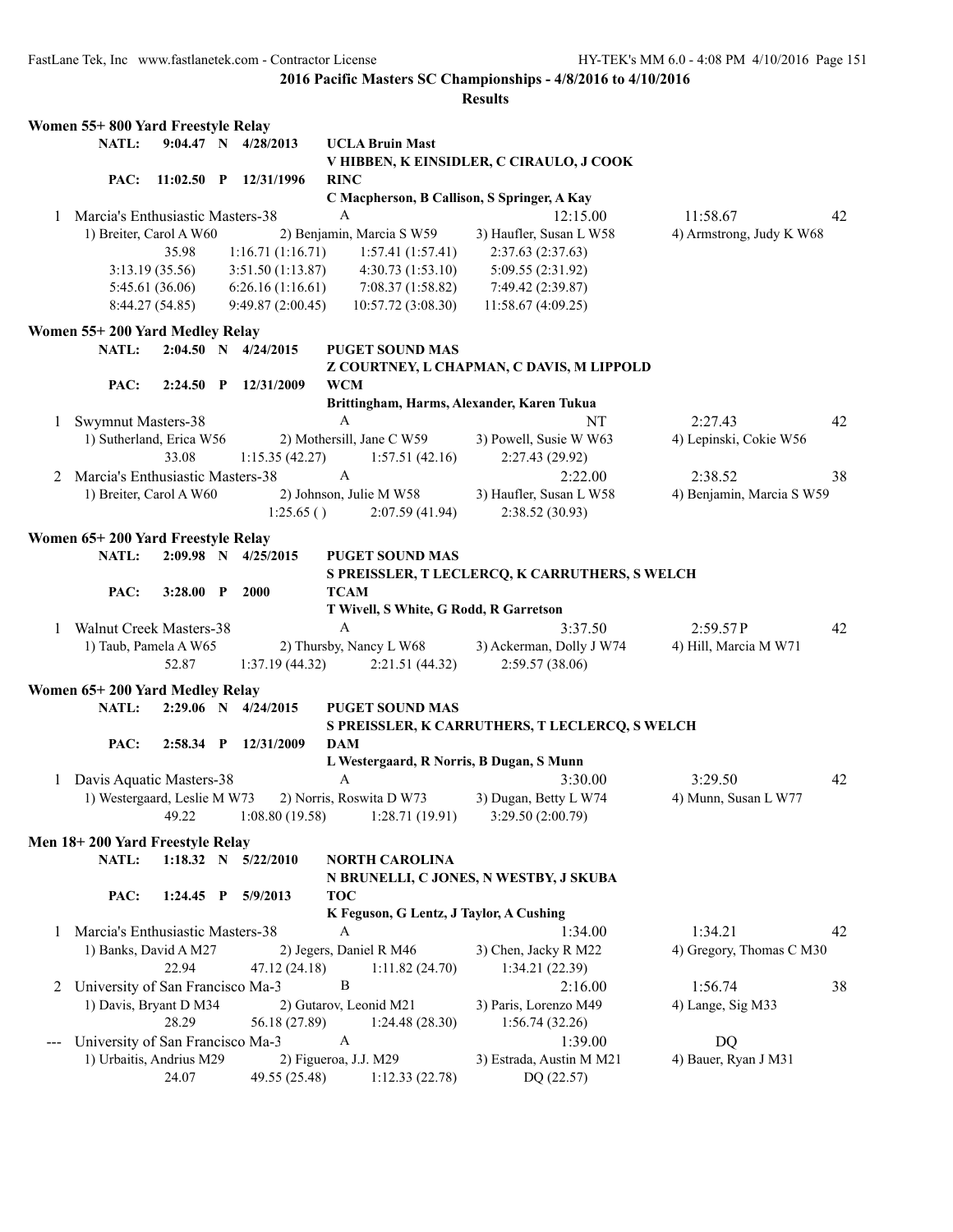|   | Men 18+ 400 Yard Freestyle Relay   |                 |              |                        |                           |                                        |                                         |                          |    |
|---|------------------------------------|-----------------|--------------|------------------------|---------------------------|----------------------------------------|-----------------------------------------|--------------------------|----|
|   | NATL:                              |                 |              | 3:01.60 N 2/13/2016    |                           | <b>Golden Road Aqu</b>                 |                                         |                          |    |
|   |                                    |                 |              |                        |                           |                                        | M MARSHALL, N KORTH, M JABEN, T COX     |                          |    |
|   | PAC:                               | $3:14.22$ P     |              | 12/31/2007             | <b>SCAM</b>               |                                        |                                         |                          |    |
|   |                                    |                 |              |                        |                           | Shiosaki, Kattchee, Moughamian, Ritter |                                         |                          |    |
| 1 | Marcia's Enthusiastic Masters-38   |                 |              |                        | A                         |                                        | 3:26.00                                 | 3:29.25                  | 42 |
|   | 1) Banks, David A M27              |                 |              |                        | 2) Hall, Stefan M23       |                                        | 3) Takahashi, Ken M22                   | 4) Hallman, Eric R M24   |    |
|   |                                    | 24.04           |              | 50.43 (50.43)          |                           | 1:16.60(26.17)                         | 1:45.67(55.24)                          |                          |    |
|   |                                    | 2:11.24(25.57)  |              | 2:40.35(54.68)         |                           | 3:03.37(23.02)                         | 3:29.25 (48.90)                         |                          |    |
|   | 2 University of San Francisco Ma-3 |                 |              |                        | $\boldsymbol{A}$          |                                        | 3:38.00                                 | 3:36.66                  | 38 |
|   | 1) Leber, Nathan M23               |                 |              |                        |                           | 2) Eilath, Adam D M28                  | 3) Wong, Jared M22                      | 4) Estrada, Austin M M21 |    |
|   |                                    | 26.41           |              | 54.57 (54.57)          |                           | 1:18.78(24.21)                         | 1:45.72(51.15)                          |                          |    |
|   |                                    | 2:13.26(27.54)  |              | 2:46.05(1:00.33)       |                           | 3:09.03(22.98)                         | 3:36.66(50.61)                          |                          |    |
| 3 | Albany Armada Aquatics Masters     |                 |              |                        | $\mathbf{A}$              |                                        | 4:08.00                                 | 4:12.85                  | 36 |
|   | 1) Nageotte, James K M55           |                 |              |                        |                           | 2) Griffith, David M42                 | 3) Trutane, Steve M50                   | 4) Zablocki, Paul M19    |    |
|   |                                    | 31.48           |              | 1:06.28(1:06.28)       |                           | 1:26.43(20.15)                         | 2:07.06 (1:00.78)                       |                          |    |
|   |                                    | 2:39.70(32.64)  |              | 3:15.22(1:08.16)       |                           | 3:42.10(26.88)                         | 4:12.85(57.63)                          |                          |    |
|   |                                    |                 |              |                        |                           |                                        |                                         |                          |    |
|   | Men 18+800 Yard Freestyle Relay    |                 |              |                        |                           |                                        |                                         |                          |    |
|   | NATL:                              |                 |              | 7:05.96 N 4/4/2004     |                           | <b>DAVIS AQUATIC M</b>                 |                                         |                          |    |
|   |                                    |                 |              |                        |                           |                                        | M CALLAGHAN, Z LEMKE, M ROPER, A NONAKA |                          |    |
|   | PAC:                               | $7:09.51$ P     |              | 12/31/2004             | <b>DAM</b>                |                                        |                                         |                          |    |
|   |                                    |                 |              |                        |                           | Callaghan, Zemke, Roper, Andy Nonaka   |                                         |                          |    |
|   | 1 University of San Francisco Ma-3 |                 |              |                        | $\boldsymbol{\mathsf{A}}$ |                                        | 8:30.00                                 | 8:16.10                  | 42 |
|   | 1) Leber, Nathan M23               |                 |              |                        |                           | 2) Horn, Colin A M29                   | 3) Donlon, Kevin H M37                  | 4) Niemi, Matthew G M42  |    |
|   |                                    | 27.71           |              | 57.89 (57.89)          |                           | 1:29.42(1:29.42)                       | 2:01.28 (2:01.28)                       |                          |    |
|   |                                    | 2:30.02(28.74)  |              | 3:03.47(1:02.19)       |                           | 3:37.77 (1:36.49)                      | 4:12.07(2:10.79)                        |                          |    |
|   |                                    | 4:41.57(29.50)  |              | 5:14.92(1:02.85)       |                           | 5:49.45 (1:37.38)                      | 6:22.93(2:10.86)                        |                          |    |
|   |                                    | 6:48.75(25.82)  |              | 7:17.26(54.33)         |                           | 7:46.63 (1:23.70)                      | 8:16.10 (1:53.17)                       |                          |    |
| 2 | Marcia's Enthusiastic Masters-38   |                 |              |                        | $\mathbf{A}$              |                                        | 10:25.00                                | 9:33.63                  | 38 |
|   | 1) Redd, Cameron S M20             |                 |              |                        |                           | 2) Koubek, Jeffrey M M45               | 3) Chen, Jacky R M22                    | 4) Takahashi, Ken M22    |    |
|   |                                    | 30.75           |              | 1:04.53(1:04.53)       |                           | 1:40.08(1:40.08)                       | 2:15.13(2:15.13)                        |                          |    |
|   |                                    | 2:54.92(39.79)  |              | 3:39.14(1:24.01)       |                           | 4:26.25(2:11.12)                       | 5:15.63 (3:00.50)                       |                          |    |
|   |                                    | 5:44.22 (28.59) |              | 6:17.63(1:02.00)       |                           | 6:53.06 (1:37.43)                      | 7:28.44(2:12.81)                        |                          |    |
|   |                                    | 7:56.65(28.21)  |              | 8:27.96 (59.52)        |                           | 9:00.79 (1:32.35)                      | 9:33.63 (2:05.19)                       |                          |    |
|   | Men 18+200 Yard Medley Relay       |                 |              |                        |                           |                                        |                                         |                          |    |
|   | NATL:                              |                 |              | $1:26.71$ N $5/2/2014$ |                           | THE OLYMPIC CLU                        |                                         |                          |    |
|   |                                    |                 |              |                        |                           |                                        | A SAETA, N KOON, N ADRIAN, A ERVIN      |                          |    |
|   | PAC:                               | 1:33.46         | $\mathbf{P}$ | 12/31/1996             | <b>TOC</b>                |                                        |                                         |                          |    |
|   |                                    |                 |              |                        |                           | Larson, Patrick, Budney, Herrmann      |                                         |                          |    |
|   | University of San Francisco Ma-3   |                 |              |                        | $\mathbf{A}$              |                                        | 1:54.00                                 | 1:51.84                  | 42 |
| 1 | 1) Aiello, Liam M33                |                 |              |                        |                           | 2) Wong, Jared M22                     | 3) Eilath, Adam D M28                   |                          |    |
|   |                                    |                 |              |                        |                           |                                        |                                         | 4) Estrada, Austin M M21 |    |
|   |                                    | 31.13           |              | 1:02.05(30.92)         |                           | 1:27.89(25.84)                         | 1:51.84(23.95)                          |                          |    |
| 2 | Marcia's Enthusiastic Masters-38   |                 |              |                        | $\boldsymbol{A}$          |                                        | 2:04.00                                 | 2:01.06                  | 38 |
|   | 1) Takahashi, Ken M22              |                 |              |                        |                           | 2) Redd, Cameron S M20                 | 3) Hall, Stefan M23                     | 4) Hansen, Sean D M38    |    |
|   |                                    | 29.46           |              | 1:07.07(37.61)         |                           | 1:34.97(27.90)                         | 2:01.06(26.09)                          |                          |    |
| 3 | Albany Armada Aquatics Masters     |                 |              |                        | $\boldsymbol{A}$          |                                        | 2:26.00                                 | 2:12.10                  | 36 |
|   | 1) Zablocki, Paul M19              |                 |              |                        |                           | 2) Nageotte, James K M55               | 3) Griffith, David M42                  | 4) Fukuji, Bruce A M55   |    |
|   |                                    | 31.71           |              | 1:09.49(37.78)         |                           | 1:42.04(32.55)                         | 2:12.10(30.06)                          |                          |    |
| 4 | University of San Francisco Ma-3   |                 |              |                        | B                         |                                        | 2:34.00                                 | 2:17.58                  | 34 |
|   | 1) Gutarov, Leonid M21             |                 |              |                        |                           | 2) Davis, Bryant D M34                 | 3) Figueroa, J.J. M29                   | 4) Leber, Nathan M23     |    |
|   |                                    | 40.01           |              | 1:16.70(36.69)         |                           | 1:47.68 (30.98)                        | 2:17.58 (29.90)                         |                          |    |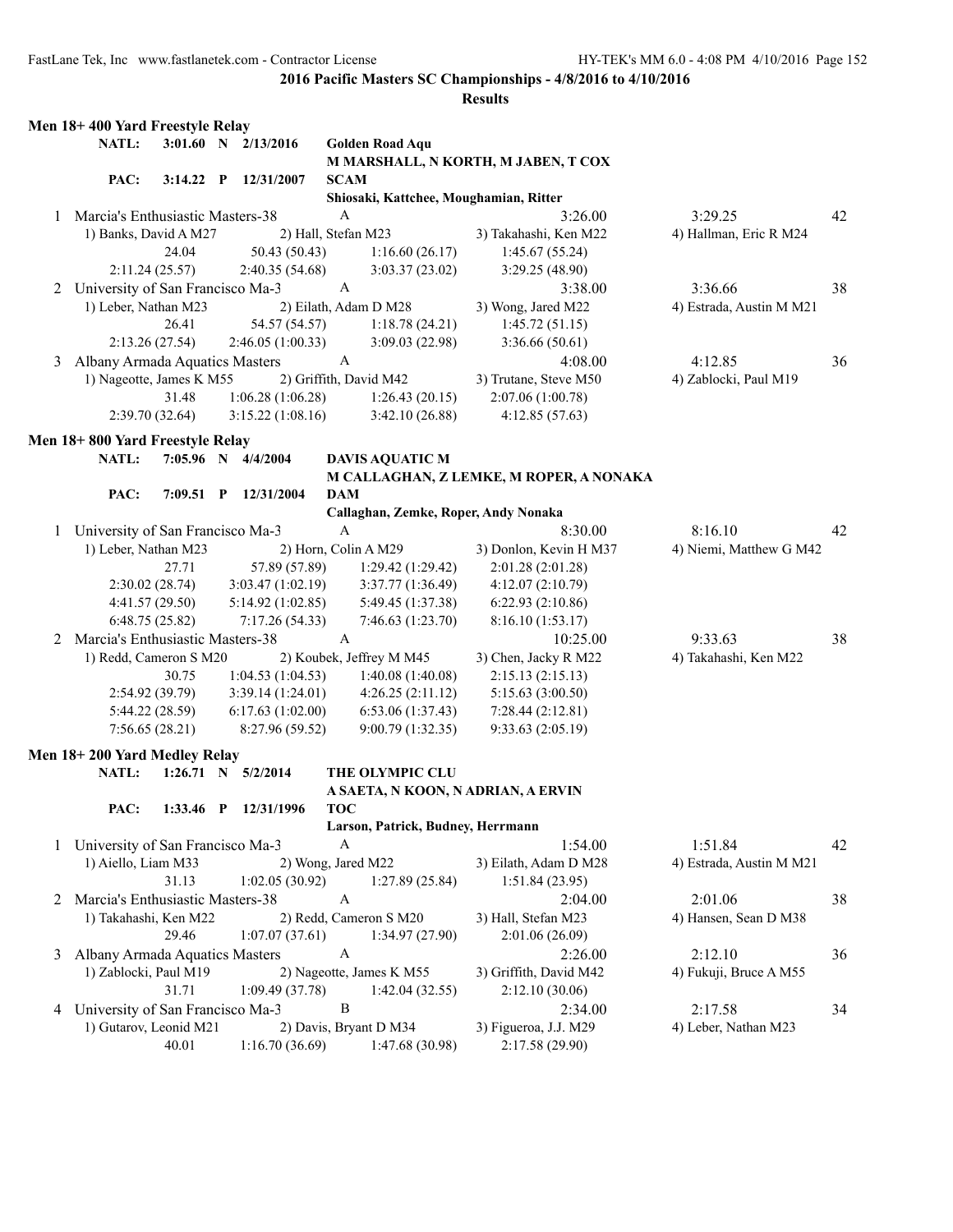|   | Men 18+400 Yard Medley Relay       |                |                         |                     |                                        |                                                 |                          |    |
|---|------------------------------------|----------------|-------------------------|---------------------|----------------------------------------|-------------------------------------------------|--------------------------|----|
|   | NATL:                              |                | 3:29.49 N 4/18/2010     |                     | <b>MICHIGAN MASTER</b>                 |                                                 |                          |    |
|   |                                    |                |                         |                     |                                        | K DOAK, P SAUCEDO, A MULL, A SCHMITT            |                          |    |
|   | PAC:                               | $3:34.08$ P    | 12/31/1992              | <b>USF</b>          |                                        |                                                 |                          |    |
|   |                                    |                |                         |                     | Yang, Harlow, Fiorito, Greg Mackem     |                                                 |                          |    |
|   | 1 Marcia's Enthusiastic Masters-38 |                |                         | $\mathbf{A}$        |                                        | 3:46.00                                         | 3:58.81                  | 42 |
|   | 1) Hallman, Eric R M24             |                |                         | 2) Hall, Stefan M23 |                                        | 3) Gregory, Thomas C M30                        | 4) Jegers, Daniel R M46  |    |
|   |                                    | 27.99          | 57.74 (57.74)           |                     | 1:32.10(34.36)                         | 2:11.73 (1:13.99)                               |                          |    |
|   |                                    | 2:36.22(24.49) | 3:04.38(52.65)          |                     | 3:30.24(25.86)                         | 3:58.81(54.43)                                  |                          |    |
| 2 | University of San Francisco Ma-3   |                |                         | $\mathbf{A}$        |                                        | 4:10.00                                         | 4:10.22                  | 38 |
|   | 1) Urbaitis, Andrius M29           |                |                         |                     | 2) Davis, Bryant D M34                 | 3) Bauer, Ryan J M31                            | 4) Estrada, Austin M M21 |    |
|   |                                    | 29.45          | 1:00.93(1:00.93)        |                     | 1:38.94(38.01)                         | 2:20.27(1:19.34)                                |                          |    |
|   |                                    | 2:47.59(27.32) | 3:18.22(57.95)          |                     | 3:42.81(24.59)                         | 4:10.22(52.00)                                  |                          |    |
| 3 | University of San Francisco Ma-3   |                |                         | $\, {\bf B}$        |                                        | 7:00.00                                         | 5:59.70                  | 36 |
|   | 1) Keane, Frank X M51              |                |                         |                     | 2) Young, Stephen L M57                | 3) Figueroa, J.J. M29                           | 4) Gutarov, Leonid M21   |    |
|   |                                    | 43.46          |                         |                     | 2:36.51()                              | 3:49.38()                                       |                          |    |
|   |                                    | 4:17.74(28.36) | 4:55.75(1:06.37)        |                     | 5:25.06(29.31)                         | 5:59.70 (1:03.95)                               |                          |    |
|   |                                    |                |                         |                     |                                        |                                                 |                          |    |
|   | Men 25+200 Yard Freestyle Relay    |                |                         |                     |                                        |                                                 |                          |    |
|   | <b>NATL:</b>                       |                | 1:21.82 N $5/22/2010$   |                     | <b>CLEMSON AQUATIC</b>                 |                                                 |                          |    |
|   |                                    |                |                         |                     |                                        | LASTI, B MAC LENNAN, B HERRINGTON, A SCHEERHORN |                          |    |
|   | PAC:                               | $1:22.28$ P    | 12/31/2012              | <b>TOC</b>          |                                        |                                                 |                          |    |
|   |                                    |                |                         |                     |                                        | T Holsman, C Talbott, J Dorr, S Greenwood       |                          |    |
| 1 | <b>Walnut Creek Masters-38</b>     |                |                         | $\mathbf{A}$        |                                        | 1:36.50                                         | 1:33.57                  | 42 |
|   | 1) Lin, Curtis M25                 |                |                         |                     | 2) Boyer, Kaleb D M28                  | 3) King, Michael J M31                          | 4) Tiernan, Robert M M32 |    |
|   |                                    | 24.03          | 48.60 (24.57)           |                     | 1:10.70(22.10)                         | 1:33.57(22.87)                                  |                          |    |
|   | 2 Club Hot Tub-38                  |                |                         | $\mathbf{A}$        |                                        | NT                                              | 1:42.53                  | 38 |
|   | 1) Schempp, Kyle C M26             |                |                         |                     | 2) Tofanelli, Chris J M34              | 3) Greene, Brett M38                            | 4) Cheney, Joseph M25    |    |
|   | Manatee Aquatic Masters Inc-38     |                |                         | $\mathbf{A}$        |                                        | 1:56.00                                         | 1:45.37                  | 36 |
|   | 1) Uppal, Vijay P M38              |                |                         |                     | 2) Shih, Michael T M33                 | 3) Pankey, Christopher S M61                    | 4) Wojtala, Shad T M39   |    |
|   |                                    | 28.16          | 53.65 (25.49)           |                     | 1:21.66(28.01)                         | 1:45.37(23.71)                                  |                          |    |
| 4 | Cal Maritime Academy Masters-3     |                |                         | $\mathbf{A}$        |                                        | 2:00.15                                         | 1:56.09                  | 34 |
|   | 1) Ford, Jesse D M33               |                |                         |                     | 2) Kennedy, James B M64                | 3) Wirth, Douglas H M58                         | 4) Cort, Doug A M66      |    |
|   |                                    | 26.00          | 57.58 (31.58)           |                     | 1:27.30(29.72)                         | 1:56.09(28.79)                                  |                          |    |
|   |                                    |                |                         |                     |                                        |                                                 |                          |    |
|   | Men 25+400 Yard Freestyle Relay    |                |                         |                     |                                        |                                                 |                          |    |
|   | NATL:                              |                | $3:06.20$ N $4/10/2011$ |                     | <b>ILLINOIS MASTER</b>                 |                                                 |                          |    |
|   |                                    |                |                         |                     |                                        | D KINSELLA, T CARLSON, V ALLEGRA, D SIMS        |                          |    |
|   | PAC:                               | $3:14.18$ P    | 12/31/1997              | <b>USF</b>          |                                        |                                                 |                          |    |
|   |                                    |                |                         |                     | Cerizo, Dan Veatch, Monich, Matt Jones |                                                 |                          |    |
|   | Walnut Creek Masters-38            |                |                         | $\mathbf{A}$        |                                        | 3:35.35                                         | 3:31.90                  | 42 |
|   | 1) Nonaka, Andy J M36              |                |                         | 2) Mack, Chris M40  |                                        | 3) Ennis, Steven V M52                          | 4) Mikuni, Russell S M34 |    |
|   |                                    | 24.64          | 50.47 (50.47)           |                     | 1:15.80(25.33)                         | 1:43.99(53.52)                                  |                          |    |
|   |                                    | 2:09.68(25.69) | 2:37.49(53.50)          |                     | 3:03.29(25.80)                         | 3:31.90 (54.41)                                 |                          |    |
| 2 | Club Hot Tub-38                    |                |                         | $\boldsymbol{A}$    |                                        | 3:48.00                                         | 3:51.69                  | 38 |
|   | 1) Justeson, Jeff A M57            |                |                         |                     | 2) Tofanelli, Chris J M34              | 3) Schempp, Kyle C M26                          | 4) Cheney, Joseph M25    |    |
|   |                                    | 28.89          | 59.15 (59.15)           |                     | 1:28.24(29.09)                         | 1:59.67(1:00.52)                                |                          |    |
|   |                                    | 2:27.16(27.49) | 2:59.71 (1:00.04)       |                     | 3:24.29 (24.58)                        | 3:51.69 (51.98)                                 |                          |    |
| 3 | Cal Maritime Academy Masters-3     |                |                         | $\boldsymbol{A}$    |                                        | NT                                              | 4:29.35                  | 36 |
|   | 1) Kennedy, James B M64            |                |                         |                     | 2) Cort, Doug A M66                    | 3) Wirth, Douglas H M58                         | 4) Ford, Jesse D M33     |    |
|   |                                    | 35.67          | 1:11.90 (1:11.90)       |                     | 1:44.31(32.41)                         | 2:18.63(1:06.73)                                |                          |    |
|   |                                    | 2:52.67(34.04) | 3:29.61 (1:10.98)       |                     | 3:57.78(28.17)                         | 4:29.35 (59.74)                                 |                          |    |
|   |                                    |                |                         |                     |                                        |                                                 |                          |    |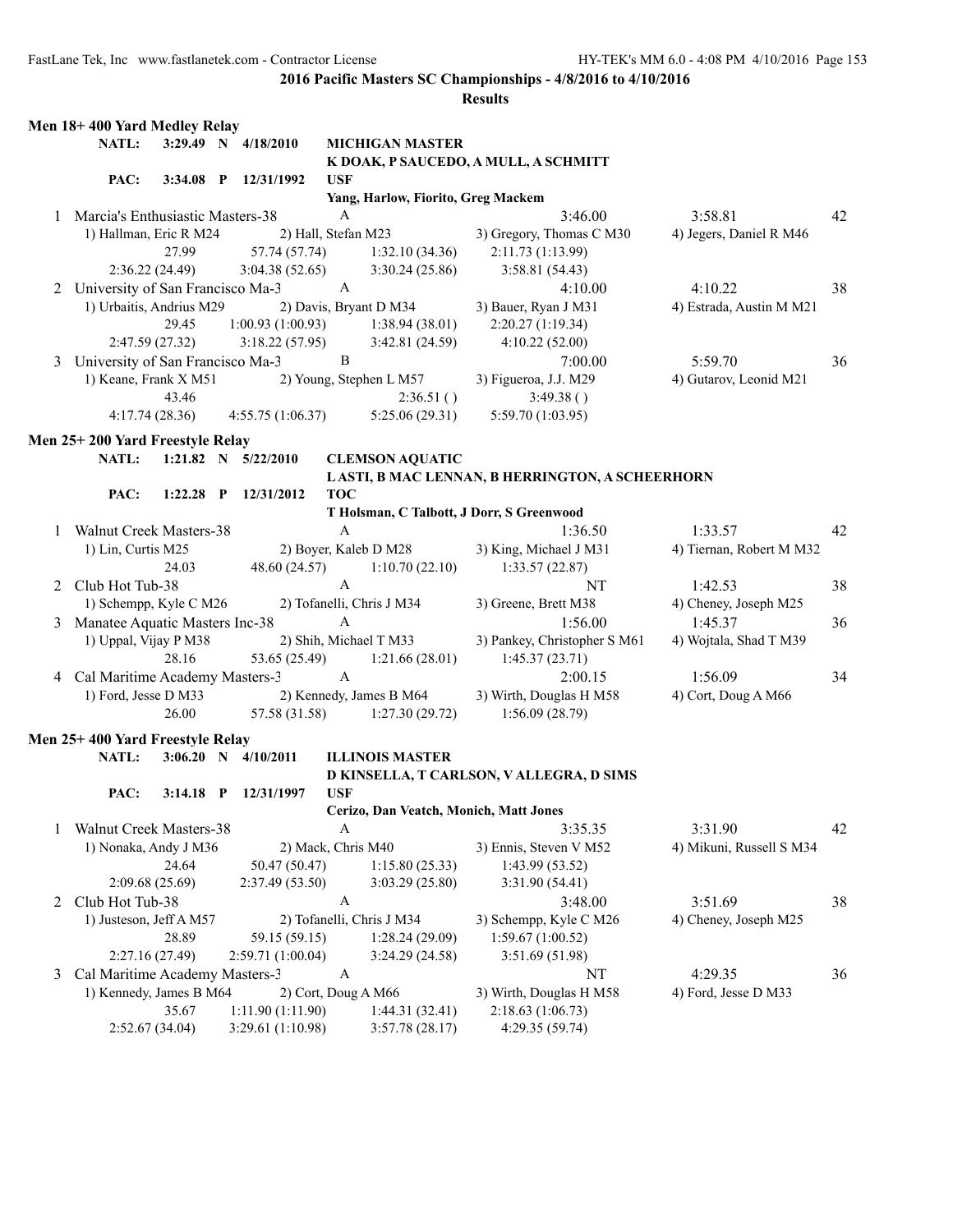|              | Men 25+800 Yard Freestyle Relay    |                 |              |                         |                      |                                        |                                                    |                         |    |
|--------------|------------------------------------|-----------------|--------------|-------------------------|----------------------|----------------------------------------|----------------------------------------------------|-------------------------|----|
|              | NATL:                              |                 |              | 6:56.28 N 3/22/2014     |                      | <b>NEW ENGLAND SWI</b>                 |                                                    |                         |    |
|              |                                    |                 |              |                         |                      |                                        | T WORK, D MORAN, E NILSSON, M EMMONS               |                         |    |
|              | PAC:                               | 7:35.30         | $\mathbf{P}$ | 12/31/2010              | <b>DAM</b>           |                                        |                                                    |                         |    |
|              |                                    |                 |              |                         |                      | M Callaghan, D Miller, M Roper, B Fell |                                                    |                         |    |
|              | 1 Marcia's Enthusiastic Masters-38 |                 |              |                         | A                    |                                        | 9:55.00                                            | 9:21.96                 | 42 |
|              | 1) Ward, Roger W M25               |                 |              |                         |                      | 2) Song, James C M33                   | 3) Chew, Thomas C M58                              | 4) Wehmann, Peter T M43 |    |
|              |                                    | 25.82           |              | 54.18 (54.18)           |                      | 1:21.80(1:21.80)                       | 1:48.94 (1:48.94)                                  |                         |    |
|              |                                    | 2:22.59(33.65)  |              | 2:59.09(1:10.15)        |                      | 3:36.31(1:47.37)                       | 4:12.89 (2:23.95)                                  |                         |    |
|              |                                    | 4:50.49(37.60)  |              | 5:33.22(1:20.33)        |                      | 6:18.12(2:05.23)                       | 7:02.68 (2:49.79)                                  |                         |    |
|              |                                    | 7:34.75(32.07)  |              | 8:10.15(1:07.47)        |                      | 8:46.80(1:44.12)                       | 9:21.96(2:19.28)                                   |                         |    |
|              |                                    |                 |              |                         |                      |                                        |                                                    |                         |    |
|              | Men 25+200 Yard Medley Relay       |                 |              |                         |                      |                                        |                                                    |                         |    |
|              | NATL:                              |                 |              | $1:30.97$ N $4/12/2014$ |                      | <b>WISCONSIN MASTE</b>                 |                                                    |                         |    |
|              |                                    |                 |              |                         |                      |                                        | A MANIA, E JOHNSON, D DICKINSON, K EWALD           |                         |    |
|              | PAC:                               | $1:32.93$ P     |              | 12/31/2007              | <b>TOC</b>           |                                        |                                                    |                         |    |
|              |                                    |                 |              |                         |                      |                                        | Lee Wanie, Gary Marshall, Holsman, Scott Greenwood |                         |    |
|              | 1 Marcia's Enthusiastic Masters-38 |                 |              |                         | $\boldsymbol{A}$     |                                        | 1:42.00                                            | 1:41.46                 | 42 |
|              | 1) Ward, Roger W M25               |                 |              |                         |                      | 2) Banks, David A M27                  | 3) Gregory, Thomas C M30                           | 4) Jegers, Daniel R M46 |    |
|              |                                    | 26.01           |              | 53.43 (27.42)           |                      | 1:17.09(23.66)                         | 1:41.46(24.37)                                     |                         |    |
| 2            | Walnut Creek Masters-38            |                 |              |                         | $\mathbf{A}$         |                                        | 1:55.00                                            | 2:07.95                 | 38 |
|              | 1) France, Kermit M49              |                 |              |                         |                      | 2) Mikuni, Russell S M34               | 3) Tiernan, Robert M M32                           | 4) Romdhane, Bechir M52 |    |
|              |                                    | 43.11           |              | 1:12.60(29.49)          |                      | 1:37.94(25.34)                         | 2:07.95(30.01)                                     |                         |    |
| 3            | Albany Armada Aquatics Masters     |                 |              |                         | $\mathbf{A}$         |                                        | 3:06.00                                            | 2:30.12                 | 36 |
|              | 1) Nelson, Drew C M29              |                 |              |                         | 2) Schiff, Steve M47 |                                        | 3) Trutane, Steve M50                              | 4) Murakawa, Yoshio M75 |    |
|              |                                    | 43.30           |              | 1:16.76(33.46)          |                      | 1:53.40(36.64)                         | 2:30.12(36.72)                                     |                         |    |
|              | 4 Marcia's Enthusiastic Masters-38 |                 |              |                         | $\mathbf B$          |                                        | 2:25.00                                            | 2:31.90                 | 34 |
|              |                                    |                 |              |                         |                      |                                        |                                                    |                         |    |
|              | 1) Mahoney, Garrett A M54          |                 |              |                         |                      | 2) Shook, Alic G M34                   | 3) Schindler, Brad J M43                           | 4) Ngo, Minh M44        |    |
|              |                                    | 42.30           |              | 1:25.75(43.45)          |                      | 2:01.14(35.39)                         | 2:31.90 (30.76)                                    |                         |    |
|              | Cal Maritime Academy Masters-3     |                 |              |                         | $\mathbf{A}$         |                                        | 2:05.00                                            | <b>DQ</b>               |    |
|              | 1) Ford, Jesse D M33               |                 |              |                         |                      | 2) Kennedy, James B M64                | 3) Cort, Doug A M66                                | 4) Wirth, Douglas H M58 |    |
|              |                                    | 29.85           |              | 1:07.62(37.77)          |                      | 1:39.65(32.03)                         | DQ (30.87)                                         |                         |    |
|              | Men 25+400 Yard Medley Relay       |                 |              |                         |                      |                                        |                                                    |                         |    |
|              | NATL:                              |                 |              | $3:25.49$ N $4/21/2012$ |                      | <b>ILLINOIS MASTER</b>                 |                                                    |                         |    |
|              |                                    |                 |              |                         |                      |                                        | C CUNNICK, T CARLSON, J CHILES, V ALLEGRA          |                         |    |
|              | PAC:                               | $3:35.60$ P     |              | 12/31/1992              | <b>USF</b>           |                                        |                                                    |                         |    |
|              |                                    |                 |              |                         |                      | Jensen, Larson, Matt Jones, Knight     |                                                    |                         |    |
| $\mathbf{1}$ | Club Hot Tub-38                    |                 |              |                         | $\mathbf{A}$         |                                        | 4:33.00                                            | 4:22.94                 | 42 |
|              | 1) Schindler, Tom H M59            |                 |              |                         |                      | 2) Schempp, Kyle C M26                 | 3) Tofanelli, Chris J M34                          | 4) Cheney, Joseph M25   |    |
|              |                                    | 33.88           |              | 1:10.78(1:10.78)        |                      | 1:30.41(19.63)                         | 2:24.04(1:13.26)                                   |                         |    |
|              |                                    | 2:54.60(30.56)  |              | 3:31.56 (1:07.52)       |                      | 3:55.84(24.28)                         | 4:22.94(51.38)                                     |                         |    |
|              | 2 Marcia's Enthusiastic Masters-38 |                 |              |                         | $\boldsymbol{A}$     |                                        |                                                    |                         |    |
|              |                                    |                 |              |                         |                      |                                        | 6:02.00                                            | 5:21.23                 | 38 |
|              | 1) Sanchez, Juan M M42             |                 |              |                         |                      | 2) Song, James C M33                   | 3) Shook, Alic G M34                               | 4) Ramirez, Brent M35   |    |
|              |                                    | 47.08           |              | 1:40.12(1:40.12)        |                      | 2:04.52(24.40)                         | 2:54.82 (1:14.70)                                  |                         |    |
|              |                                    | 3:33.48 (38.66) |              | 4:22.74 (1:27.92)       |                      | 4:48.85(26.11)                         | 5:21.23 (58.49)                                    |                         |    |
|              | Men 35+200 Yard Freestyle Relay    |                 |              |                         |                      |                                        |                                                    |                         |    |
|              | NATL:                              |                 |              | 1:23.32 N 5/29/2010     |                      | <b>LONGHORN AQUATI</b>                 |                                                    |                         |    |
|              |                                    |                 |              |                         |                      |                                        | T BLESSING, M VAROZZA, B BAILEY, C ECKERMAN        |                         |    |
|              | PAC:                               | $1:27.07$ P     |              | 12/31/2001              | <b>SCSC</b>          |                                        |                                                    |                         |    |
|              |                                    |                 |              |                         |                      |                                        | Chris Cavanaugh, Nunan, Cavanaugh, Franz Mortensen |                         |    |
| 1            | Marcia's Enthusiastic Masters-38   |                 |              |                         | A                    |                                        | 1:34.00                                            | 1:34.90                 | 42 |
|              | 1) Loder, Brent M39                |                 |              |                         |                      | 2) Lee, Zachary O M39                  | 3) Durbin, Timothy D M39                           | 4) Miller, Tyrone C M41 |    |
|              |                                    | 24.06           |              | 46.19 (22.13)           |                      | 1:11.00(24.81)                         | 1:34.90(23.90)                                     |                         |    |
|              |                                    |                 |              |                         |                      |                                        |                                                    |                         |    |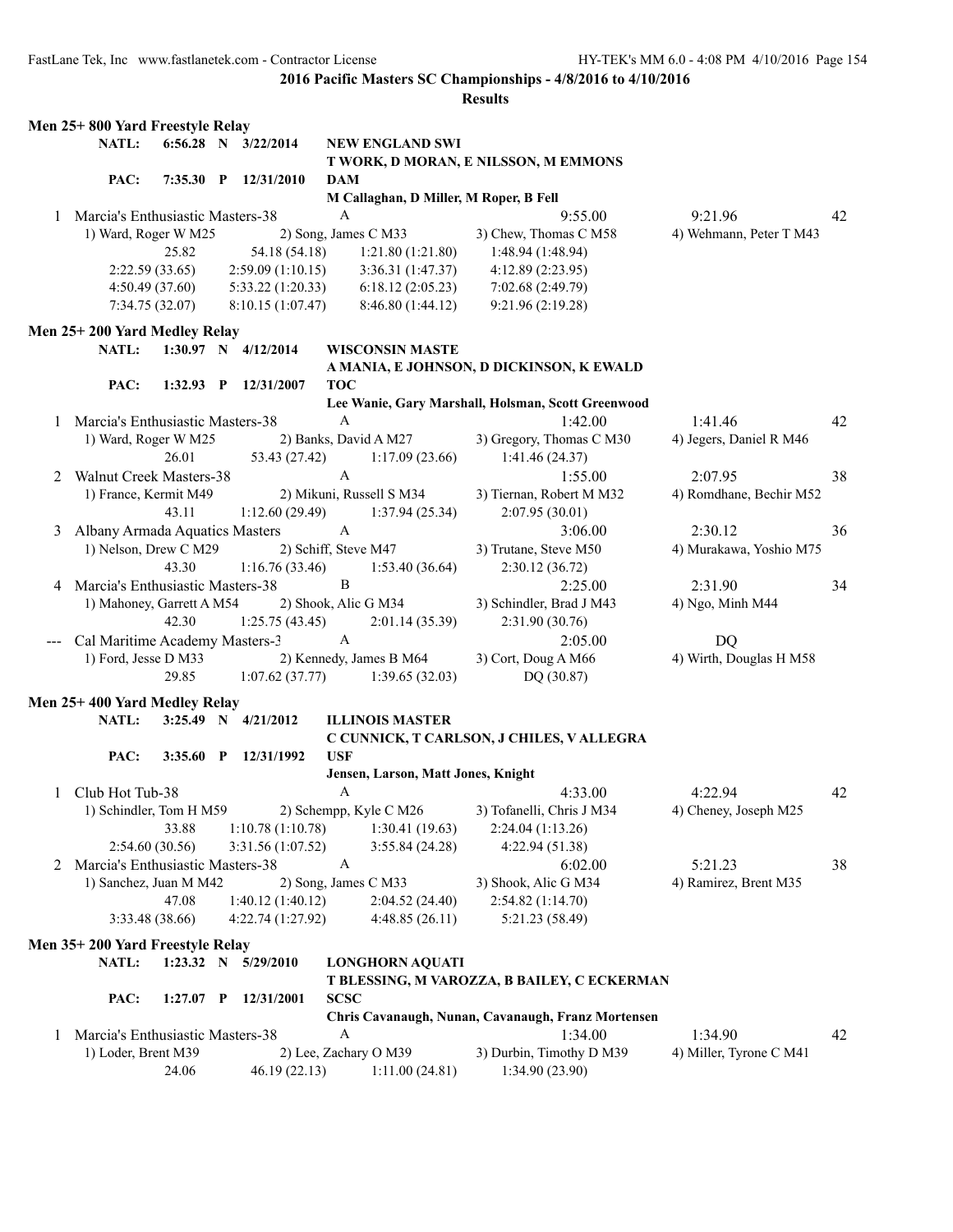|   | (Men 35+200 Yard Freestyle Relay)                      |             |                     |                    |                  |                            |                                                       |                           |    |
|---|--------------------------------------------------------|-------------|---------------------|--------------------|------------------|----------------------------|-------------------------------------------------------|---------------------------|----|
|   | 2 Santa Cruz Masters Aquatics-38                       |             |                     |                    | $\mathbf{A}$     |                            | 1:34.50                                               | 1:35.08                   | 38 |
|   | 1) Roberts, David M44                                  |             |                     |                    |                  | 2) Stockwell, Zach M41     | 3) Cole, David C M40                                  | 4) Winter, Jarret R M47   |    |
|   |                                                        | 23.77       |                     | 48.81 (25.04)      |                  | 1:12.85(24.04)             | 1:35.08(22.23)                                        |                           |    |
| 3 | Walnut Creek Masters-38                                |             |                     |                    | $\mathbf{A}$     |                            | 1:36.50                                               | 1:35.35                   | 36 |
|   | 1) Rasmussen, Christian S M37                          |             |                     | 2) Mack, Chris M40 |                  |                            | 3) Mc Donough, Patrick D M42                          | 4) Nonaka, Andy J M36     |    |
|   |                                                        | 24.27       |                     | 47.85 (23.58)      |                  | 1:12.41(24.56)             | 1:35.35(22.94)                                        |                           |    |
| 4 | Davis Aquatic Masters-38                               |             |                     |                    | A                |                            | 1:41.00                                               | 1:39.79                   | 34 |
|   | 1) Menna, Greg M38                                     |             |                     |                    |                  |                            | 2) Castano-Aguado, Ignacio M35 3) Waterson, Kevin M36 | 4) Roper, Matthew D M35   |    |
|   |                                                        | 24.59       |                     | 50.99 (26.40)      |                  | 1:17.53(26.54)             | 1:39.79(22.26)                                        |                           |    |
| 5 | University of San Francisco Ma-3                       |             |                     |                    | $\mathbf{A}$     |                            | 1:41.00                                               | 1:40.68                   | 32 |
|   | 1) Donlon, Kevin H M37                                 |             |                     |                    |                  | 2) Dailey, Alexander D M40 | 3) Harrington, Matt M44                               | 4) Niemi, Matthew G M42   |    |
|   |                                                        | 25.86       |                     | 50.62 (24.76)      |                  | 1:17.34(26.72)             | 1:40.68(23.34)                                        |                           |    |
| 6 | <b>Active Sports-38</b>                                |             |                     |                    | $\mathbf{A}$     |                            | 1:48.00                                               | 1:46.99                   | 30 |
|   | 1) Wood, Brent M46                                     |             |                     | 2) Kane, Shawn M44 |                  |                            | 3) Jacobson, Noah M40                                 | 4) Virkus, Todd M44       |    |
|   |                                                        | 25.10       |                     | 55.96 (30.86)      |                  | 1:22.03(26.07)             | 1:46.99(24.96)                                        |                           |    |
| 7 | Sierra Marlins Masters-38                              |             |                     |                    | $\mathbf{A}$     |                            | 1:52.00                                               | 1:52.41                   | 28 |
|   | 1) Christian, James S M64                              |             |                     |                    |                  | 2) Seevers, John L M40     | 3) Peschel, Keith D M50                               | 4) Davis, Richard M M60   |    |
|   |                                                        | 28.18       |                     | 1:00.07(31.89)     |                  | 1:28.59(28.52)             | 1:52.41(23.82)                                        |                           |    |
|   | Men 35+400 Yard Freestyle Relay                        |             |                     |                    |                  |                            |                                                       |                           |    |
|   | NATL:                                                  |             | 3:06.12 N 5/30/2010 |                    |                  | <b>LONGHORN AQUATI</b>     |                                                       |                           |    |
|   |                                                        |             |                     |                    |                  |                            | T BLESSING, M VAROZZA, B BAILEY, C ECKERMAN           |                           |    |
|   | PAC:                                                   | $3:24.79$ P |                     | 12/31/1999         | <b>WCM</b>       |                            |                                                       |                           |    |
|   |                                                        |             |                     |                    |                  |                            | John Ring, Baker, Kerry O'Brien, Pat Duggan           |                           |    |
| 1 | Marcia's Enthusiastic Masters-38                       |             |                     |                    | $\boldsymbol{A}$ |                            | 3:37.00                                               | 3:35.41                   | 42 |
|   | 1) Lee, Zachary O M39                                  |             |                     |                    |                  | 2) Loder, Brent M39        | 3) Durbin, Timothy D M39                              | 4) Miller, Tyrone C M41   |    |
|   |                                                        | 25.57       |                     | 52.87 (52.87)      |                  | 1:18.44(25.57)             | 1:45.47(52.60)                                        |                           |    |
|   | 2:12.92(27.45)                                         |             |                     | 2:42.74(57.27)     |                  | 3:07.36(24.62)             | 3:35.41(52.67)                                        |                           |    |
|   | 2 Davis Aquatic Masters-38                             |             |                     |                    | $\mathbf{A}$     |                            | 3:52.00                                               | 3:46.02                   | 38 |
|   | 1) Castano-Aguado, Ignacio M35 2) Roper, Matthew D M35 |             |                     |                    |                  |                            | 3) Waterson, Kevin M36                                | 4) Menna, Greg M38        |    |
|   |                                                        | 28.75       |                     | 59.10 (59.10)      |                  | 1:24.47(25.37)             | 1:52.52(53.42)                                        |                           |    |
|   | 2:22.64(30.12)                                         |             |                     | 2:55.56 (1:03.04)  |                  | 3:19.48(23.92)             | 3:46.02(50.46)                                        |                           |    |
| 3 | University of San Francisco Ma-3                       |             |                     |                    | $\mathbf{A}$     |                            | 5:00.00                                               | 4:43.43                   | 36 |
|   | 1) El-Awady, Khalid A M45                              |             |                     | 2) Mai, Ping M46   |                  |                            | 3) Bucy, John S M37                                   | 4) Perutz, Mark A M45     |    |
|   |                                                        | 35.27       |                     | 1:13.82(1:13.82)   |                  | 1:47.67(33.85)             | 2:26.76(1:12.94)                                      |                           |    |
|   | 3:00.19(33.43)                                         |             |                     | 4:07.89(1:41.13)   |                  | 4:43.43 (35.54)            |                                                       |                           |    |
| 4 | Marcia's Enthusiastic Masters-38                       |             |                     |                    | B                |                            | 4:35.00                                               | 4:53.97                   | 34 |
|   | 1) Schindler, Brad J M43                               |             |                     |                    |                  | 2) Rentschler, Randy T M55 | 3) Koubek, Jeffrey M M45                              | 4) Mahoney, Garrett A M54 |    |
|   |                                                        | 32.32       |                     | 1:07.01(1:07.01)   |                  | 1:42.79 (35.78)            | 2:21.29 (1:14.28)                                     |                           |    |
|   | 2:59.72(38.43)                                         |             |                     | 3:40.60(1:19.31)   |                  | 4:15.18(34.58)             | 4:53.97(1:13.37)                                      |                           |    |
|   | Men 35+800 Yard Freestyle Relay                        |             |                     |                    |                  |                            |                                                       |                           |    |
|   | NATL:                                                  |             | 6:56.69 N 5/4/2007  |                    |                  | <b>TEAM TYR</b>            |                                                       |                           |    |
|   |                                                        |             |                     |                    |                  |                            | D WEGNER, S HUBBARD, C BEACH, E HOCHSTEIN             |                           |    |
|   | PAC:                                                   | 7:35.96 P   |                     | 12/31/1998         | <b>USF</b>       |                            |                                                       |                           |    |
|   |                                                        |             |                     |                    |                  |                            | Waters, Richard Garrett, Dean Panzica, Harvey         |                           |    |
| 1 | University of San Francisco Ma-3                       |             |                     |                    | A                |                            | 11:00.00                                              | 10:33.56                  | 42 |
|   | 1) Harrington, Matt M44                                |             |                     |                    |                  | 2) Young, Stephen L M57    | 3) Moore, Joel M42                                    | 4) Smith, Justin P M38    |    |
|   |                                                        | 29.41       |                     | 1:02.13(1:02.13)   |                  | 1:35.62(1:35.62)           | 2:08.92(2:08.92)                                      |                           |    |
|   | 2:47.86 (38.94)                                        |             |                     | 3:34.54 (1:25.62)  |                  | 4:26.14(2:17.22)           | 5:17.42 (3:08.50)                                     |                           |    |
|   | 5:51.29 (33.87)                                        |             |                     | 6:31.13(1:13.71)   |                  | 7:16.98(1:59.56)           | 8:00.58 (2:43.16)                                     |                           |    |
|   | 8:34.49 (33.91)                                        |             |                     | 9:11.27 (1:10.69)  |                  | 9:51.48 (1:50.90)          | 10:33.56 (2:32.98)                                    |                           |    |
|   |                                                        |             |                     |                    |                  |                            |                                                       |                           |    |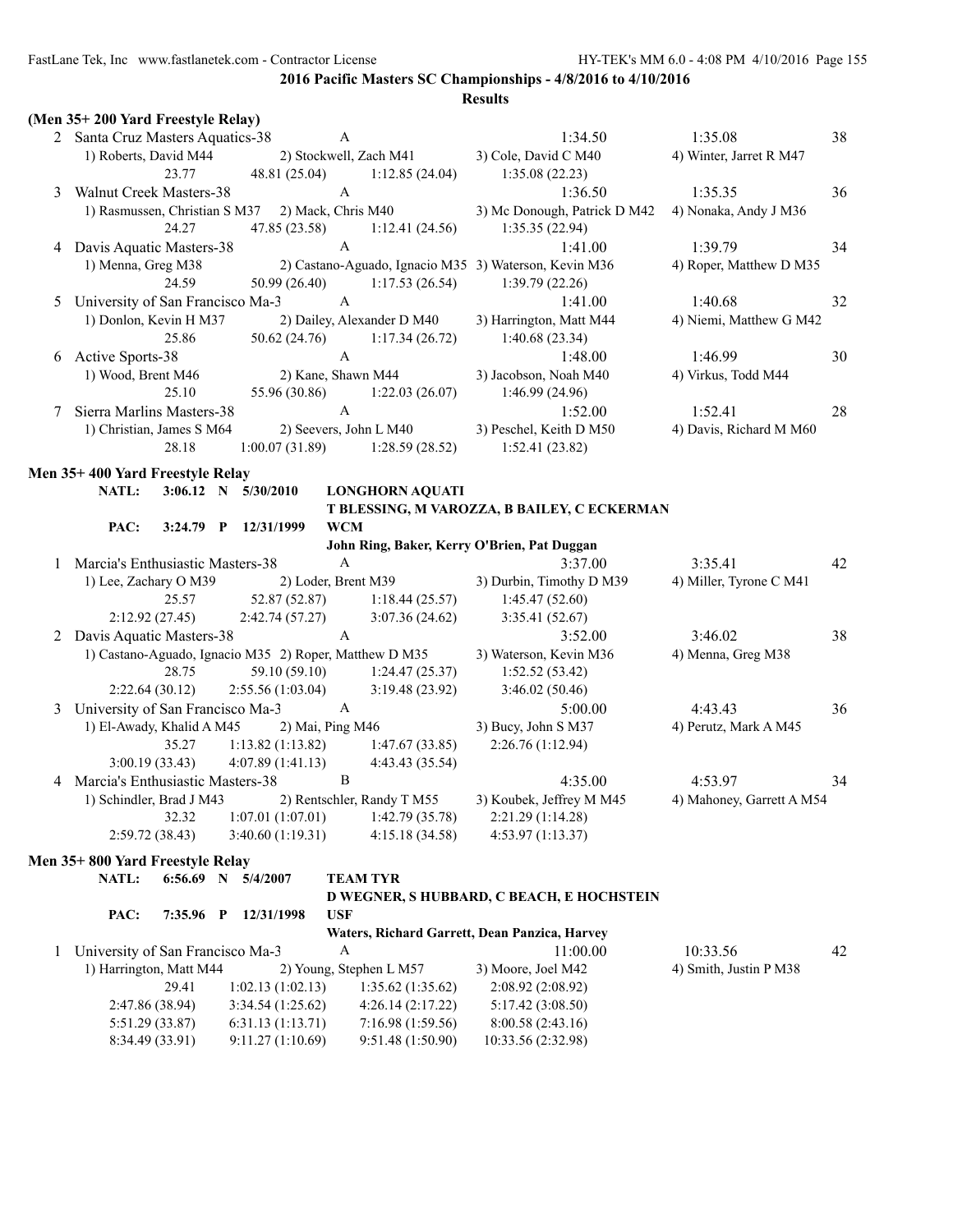|   | Men 35+200 Yard Medley Relay       |             |                      |                     |                                       |                                                   |                          |    |
|---|------------------------------------|-------------|----------------------|---------------------|---------------------------------------|---------------------------------------------------|--------------------------|----|
|   | NATL:                              |             | 1:34.16 N 5/10/2009  |                     | <b>LONGHORN AQUATI</b>                |                                                   |                          |    |
|   |                                    |             |                      |                     |                                       | T BLESSING, T BARTEE, B BAILEY, M VAROZZA         |                          |    |
|   | PAC:                               |             | 1:38.89 P 12/31/2009 | <b>WCM</b>          |                                       |                                                   |                          |    |
|   |                                    |             |                      |                     | R Santos, P Vanhoven, S Stahl, M Chen |                                                   |                          |    |
| 1 | Marcia's Enthusiastic Masters-38   |             |                      | $\boldsymbol{A}$    |                                       | 1:47.00                                           | 1:50.38                  | 42 |
|   | 1) Durbin, Timothy D M39           |             |                      |                     | 2) Miller, Tyrone C M41               | 3) Lee, Zachary O M39                             | 4) Loder, Brent M39      |    |
|   |                                    | 31.23       | 1:01.09(29.86)       |                     | 1:26.45(25.36)                        | 1:50.38(23.93)                                    |                          |    |
| 2 | Walnut Creek Masters-38            |             |                      | $\mathbf{A}$        |                                       | 1:47.00                                           | 1:50.53                  | 38 |
|   | 1) Chao, Hector M52                |             |                      |                     | 2) Nonaka, Andy J M36                 | 3) Mack, Chris M40                                | 4) Remmert, Greg A M53   |    |
|   |                                    | 29.08       | 1:00.26(31.18)       |                     | 1:25.94(25.68)                        | 1:50.53(24.59)                                    |                          |    |
| 3 | Davis Aquatic Masters-38           |             |                      | $\mathbf{A}$        |                                       | 1:50.00                                           | 1:52.54                  | 36 |
|   | 1) Roper, Matthew D M35            |             |                      |                     |                                       | 2) Castano-Aguado, Ignacio M35 3) Menna, Greg M38 | 4) Waterson, Kevin M36   |    |
|   |                                    | 28.47       | 1:01.77(33.30)       |                     | 1:25.58(23.81)                        | 1:52.54(26.96)                                    |                          |    |
|   | 4 University of San Francisco Ma-3 |             |                      | $\mathbf{A}$        |                                       | 2:37.00                                           | 2:25.09                  | 34 |
|   | 1) El-Awady, Khalid A M45          |             |                      |                     | 2) Perutz, Mark A M45                 | 3) Bucy, John S M37                               | 4) Virtue, Paul A M64    |    |
|   |                                    | 43.83       | 1:19.81(35.98)       |                     | 1:55.16(35.35)                        | 2:25.09(29.93)                                    |                          |    |
|   | Men 35+400 Yard Medley Relay       |             |                      |                     |                                       |                                                   |                          |    |
|   |                                    |             |                      |                     |                                       |                                                   |                          |    |
|   | NATL:                              |             | 3:28.46 N 3/5/2009   |                     | <b>LONGHORN AQUATI</b>                |                                                   |                          |    |
|   |                                    |             |                      |                     |                                       | A RASMUSSEN, T BARTEE, T BLESSING, M VAROZZA      |                          |    |
|   | PAC:                               | $3:36.59$ P | 4/18/2010            | <b>WCM</b>          |                                       | H Chao, R J Santos, K W Tittle, R Busquets        |                          |    |
|   | Santa Cruz Masters Aquatics-38     |             |                      | $\boldsymbol{A}$    |                                       | 3:49.50                                           | 3:55.75                  | 42 |
| 1 |                                    |             |                      |                     | 2) Roberts, David M44                 | 3) Stockwell, Zach M41                            | 4) Winter, Jarret R M47  |    |
|   | 1) Cole, David C M40               |             | 56.86 (56.86)        |                     |                                       |                                                   |                          |    |
|   |                                    | 27.80       |                      |                     | 1:28.32(31.46)                        | 2:04.08 (1:07.22)                                 |                          |    |
|   | 2:31.50(27.42)                     |             | 3:03.38(59.30)       |                     | 3:27.42(24.04)                        | 3:55.75(52.37)                                    |                          |    |
|   | 2 University of San Francisco Ma-3 |             |                      | $\mathbf{A}$        |                                       | 4:13.00                                           | 4:04.29                  | 38 |
|   | 1) Niemi, Matthew G M42            |             |                      |                     | 2) Dailey, Alexander D M40            | 3) Harrington, Matt M44                           | 4) Donlon, Kevin H M37   |    |
|   |                                    | 29.91       | 1:01.24(1:01.24)     |                     | 1:30.89(29.65)                        | 2:04.17(1:02.93)                                  |                          |    |
|   | 2:33.24(29.07)                     |             | 3:06.27(1:02.10)     |                     | 3:33.73(27.46)                        | 4:04.29 (58.02)                                   |                          |    |
| 3 | Marcia's Enthusiastic Masters-38   |             |                      | $\mathbf{A}$        |                                       | 4:18.00                                           | 4:10.33                  | 36 |
|   | 1) Durbin, Timothy D M39           |             |                      |                     | 2) Miller, Tyrone C M41               | 3) Lee, Zachary O M39                             | 4) Loder, Brent M39      |    |
|   |                                    | 32.40       | 1:06.51(1:06.51)     |                     | 1:38.20(31.69)                        | 2:15.33(1:08.82)                                  |                          |    |
|   | 2:44.43(29.10)                     |             | 3:17.15(1:01.82)     |                     | 3:43.65(26.50)                        | 4:10.33(53.18)                                    |                          |    |
| 4 | Club Hot Tub-38                    |             |                      | $\mathbf{A}$        |                                       | 4:33.00                                           | 4:29.95                  | 34 |
|   | 1) Justeson, Jeff A M57            |             |                      |                     | 2) Wirchniansky, Mark M46             | 3) Greene, Brett M38                              | 4) Sherry, Steve K M49   |    |
|   |                                    | 33.89       | 1:08.40(1:08.40)     |                     | 1:47.87(39.47)                        | 2:30.52(1:22.12)                                  |                          |    |
|   | 2:59.46 (28.94)                    |             | 3:33.44 (1:02.92)    |                     | 4:00.27(26.83)                        | 4:29.95(56.51)                                    |                          |    |
| C | Marcia's Enthusiastic Masters 38   |             |                      | Β                   |                                       | 4:45.00                                           | 5:07.62                  | 32 |
|   | 1) Wehmann, Peter T M43            |             |                      |                     | 2) Hertzer, Keith M42                 | 3) Schindler, Brad J M43                          | 4) Koubek, Jeffrey M M45 |    |
|   |                                    | 36.96       | 1:15.59(1:15.59)     |                     | 1:52.66(37.07)                        | 2:34.48 (1:18.89)                                 |                          |    |
|   | 3:09.49(35.01)                     |             | 3:51.52(1:17.04)     |                     | 4:26.87(35.35)                        | 5:07.62(1:16.10)                                  |                          |    |
|   | Men 45+ 200 Yard Freestyle Relay   |             |                      |                     |                                       |                                                   |                          |    |
|   | NATL:                              | 1:27.70 N   | 5/4/2008             |                     | <b>ARIZONA MASTERS</b>                |                                                   |                          |    |
|   |                                    |             |                      |                     |                                       | JOHN SMITH, AL JAEGERS, PAUL HAFNER, PAUL SMITH   |                          |    |
|   | PAC:                               | $1:31.98$ P | 12/31/1997           | <b>TOC</b>          |                                       |                                                   |                          |    |
|   |                                    |             |                      |                     | R Strand, T Birnie, C Yourd, S Clark  |                                                   |                          |    |
| 1 | Walnut Creek Masters-38            |             |                      | $\boldsymbol{A}$    |                                       | 1:40.00                                           | 1:44.11                  | 42 |
|   | 1) Johnson, Tom M46                |             |                      | 2) Chao, Hector M52 |                                       | 3) Johnson, Ron A M51                             | 4) Stahl, Stephen A M51  |    |
|   |                                    | 28.08       | 53.62 (25.54)        |                     | 1:19.16(25.54)                        | 1:44.11(24.95)                                    |                          |    |
| 2 | University of San Francisco Ma-3   |             |                      | $\mathbf{A}$        |                                       | 1:43.00                                           | 1:45.53                  | 38 |
|   | 1) Sarrafzadeh, David A M50        |             |                      |                     | 2) Mc Bride, Patrick F M46            | 3) Smith, Curtice M51                             | 4) Kotani, Nobuo M49     |    |
|   |                                    | 25.14       | 52.70 (27.56)        |                     | 1:19.39(26.69)                        | 1:45.53(26.14)                                    |                          |    |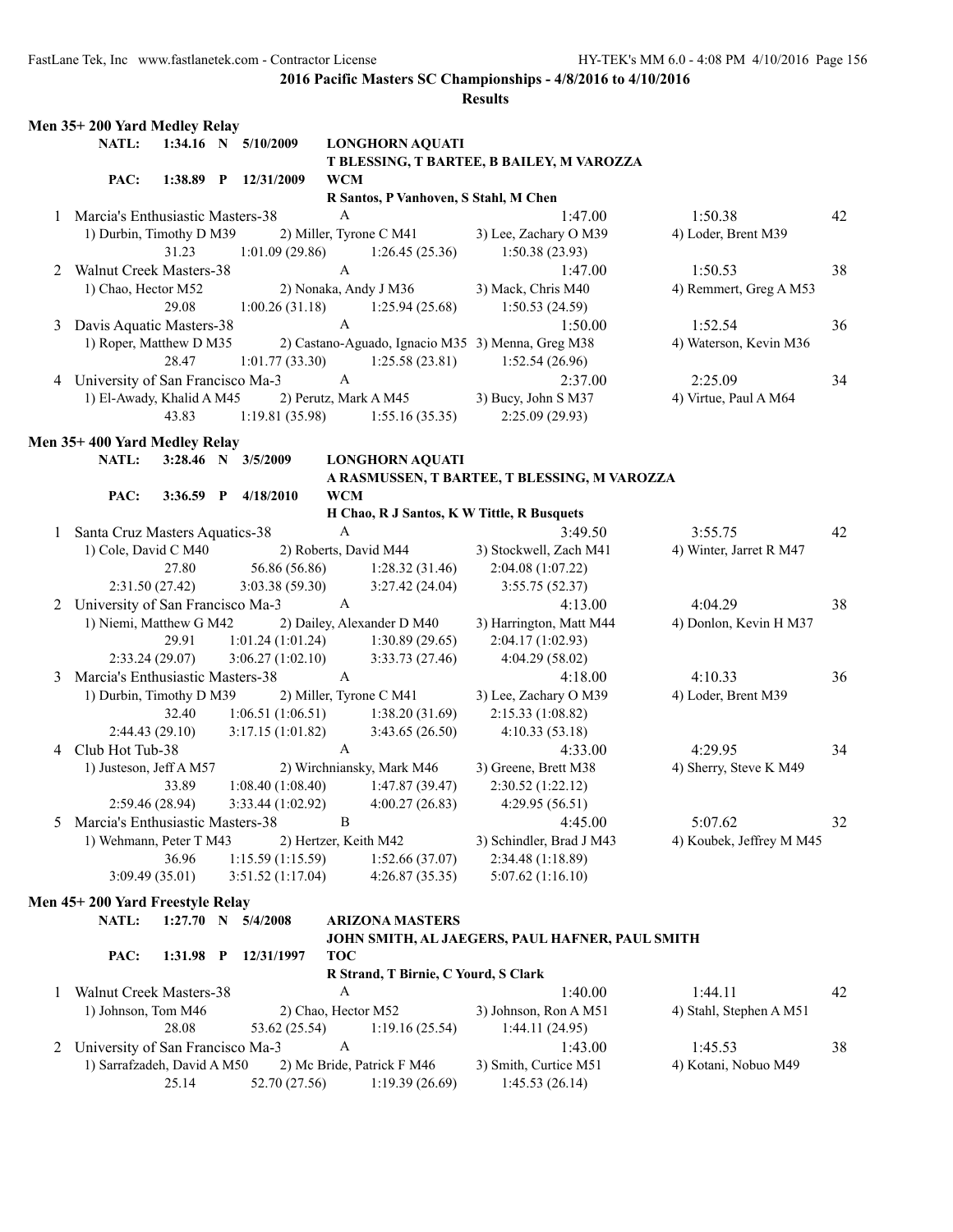FastLane Tek, Inc www.fastlanetek.com - Contractor License HY-TEK's MM 6.0 - 4:08 PM 4/10/2016 Page 157

**2016 Pacific Masters SC Championships - 4/8/2016 to 4/10/2016**

|   | (Men 45+200 Yard Freestyle Relay)  |                 |                       |                  |                                            |                                            |                         |    |
|---|------------------------------------|-----------------|-----------------------|------------------|--------------------------------------------|--------------------------------------------|-------------------------|----|
|   | 3 Marcia's Enthusiastic Masters-38 |                 |                       | A                |                                            | 1:52.00                                    | 2:00.58                 | 36 |
|   | 1) Foster, Jeffrey M M49           |                 |                       |                  | 2) Ardourel, Franck S M51                  | 3) Downey, Daniel P M48                    | 4) Lopez, David M50     |    |
|   |                                    | 30.93           | 1:05.18(34.25)        |                  | 1:33.49(28.31)                             | 2:00.58 (27.09)                            |                         |    |
|   |                                    |                 |                       |                  |                                            |                                            |                         |    |
|   | Men 45+400 Yard Freestyle Relay    |                 |                       |                  |                                            |                                            |                         |    |
|   | NATL:                              |                 | 3:18.25 N 5/7/2010    |                  | WILDCAT ALUMNI                             |                                            |                         |    |
|   |                                    |                 |                       |                  |                                            | A JAEGERS, T HARVILL, M VOLZING, D CUNNIFF |                         |    |
|   | PAC:                               | $3:18.25$ P     | 12/31/2010            | <b>WAMS</b>      |                                            |                                            |                         |    |
|   |                                    |                 |                       |                  | A Jaegers, T Harvill, M Volzing, D Cunniff |                                            |                         |    |
| 1 | <b>Walnut Creek Masters-38</b>     |                 |                       | A                |                                            | 3:28.28                                    | 3:41.73                 | 42 |
|   | 1) Remmert, Greg A M53             |                 |                       |                  | 2) Johnson, Tom M46                        | 3) Chao, Hector M52                        | 4) Stahl, Stephen A M51 |    |
|   |                                    | 26.73           | 55.63 (55.63)         |                  | 1:22.59(26.96)                             | 1:51.08(55.45)                             |                         |    |
|   |                                    | 2:18.10(27.02)  | 2:47.07(55.99)        |                  | 3:13.05(25.98)                             | 3:41.73(54.66)                             |                         |    |
| 2 | University of San Francisco Ma-3   |                 |                       | $\boldsymbol{A}$ |                                            | 4:05.00                                    | 4:00.86                 | 38 |
|   | 1) Sarrafzadeh, David A M50        |                 |                       |                  | 2) Mc Bride, Patrick F M46                 | 3) Csillik, Lajos G M47                    | 4) Kotani, Nobuo M49    |    |
|   |                                    | 26.72           | 55.47 (55.47)         |                  | 1:24.05(28.58)                             | 1:57.03(1:01.56)                           |                         |    |
|   |                                    | 2:28.04(31.01)  | 3:01.41(1:04.38)      |                  | 3:29.87(28.46)                             | 4:00.86(59.45)                             |                         |    |
| 3 | Marcia's Enthusiastic Masters-38   |                 |                       | A                |                                            | 4:18.00                                    | 4:11.24                 | 36 |
|   | 1) Foster, Jeffrey M M49           |                 |                       |                  | 2) Ridgway, Matthew M48                    | 3) Lopez, David M50                        | 4) Jegers, Daniel R M46 |    |
|   |                                    | 33.11           | 1:08.12(1:08.12)      |                  | 1:40.57(32.45)                             | 2:15.34(1:07.22)                           |                         |    |
|   |                                    | 2:44.37(29.03)  | 3:15.73(1:00.39)      |                  | 3:42.61(26.88)                             | 4:11.24(55.51)                             |                         |    |
|   | Men 45+800 Yard Freestyle Relay    |                 |                       |                  |                                            |                                            |                         |    |
|   | NATL:                              |                 | 7:22.85 N 5/8/2010    |                  | WILDCAT ALUMNI                             |                                            |                         |    |
|   |                                    |                 |                       |                  |                                            | A JAEGERS, S TRIMBLE, M VOLZING, D CUNNIFF |                         |    |
|   | PAC:                               | $7:22.85$ P     | 12/31/2010            | <b>WAMS</b>      |                                            |                                            |                         |    |
|   |                                    |                 |                       |                  |                                            | A Jaegers, S Trimble, M Volzing, D Cunniff |                         |    |
| 1 | <b>Walnut Creek Masters-38</b>     |                 |                       | $\mathbf{A}$     |                                            | 7:55.00                                    | 8:26.97                 | 42 |
|   | 1) Stahl, Stephen A M51            |                 |                       |                  | 2) Heaney, Michael P M49                   | 3) Johnson, Tom M46                        | 4) Nootbaar, Tom T M52  |    |
|   |                                    | 28.96           | 1:00.51(1:00.51)      |                  | 1:32.46(1:32.46)                           | 2:03.27(2:03.27)                           |                         |    |
|   |                                    | 2:34.60(31.33)  | 3:09.13(1:05.86)      |                  | 3:44.01(1:40.74)                           | 4:17.87(2:14.60)                           |                         |    |
|   |                                    | 4:48.55(30.68)  | 5:20.21(1:02.34)      |                  | 5:52.55 (1:34.68)                          | 6:24.74(2:06.87)                           |                         |    |
|   |                                    | 6:53.04(28.30)  | 7:24.49(59.75)        |                  | 7:56.27(1:31.53)                           | 8:26.97(2:02.23)                           |                         |    |
| 2 | Marcia's Enthusiastic Masters-38   |                 |                       | A                |                                            | 10:10.00                                   | 9:27.75                 | 38 |
|   | 1) Jegers, Daniel R M46            |                 |                       |                  | 2) Foster, Jeffrey M M49                   | 3) Downey, Daniel P M48                    | 4) Lopez, David M50     |    |
|   |                                    | 28.25           | 59.37 (59.37)         |                  | 1:31.20(1:31.20)                           | 2:03.23(2:03.23)                           |                         |    |
|   |                                    | 2:38.55(35.32)  | 3:16.18(1:12.95)      |                  | 3:55.58(1:52.35)                           | 4:33.64 (2:30.41)                          |                         |    |
|   |                                    | 5:08.69(35.05)  | 5:48.29(1:14.65)      |                  | 6:27.27(1:53.63)                           | 7:04.84 (2:31.20)                          |                         |    |
|   |                                    | 7:23.17(18.33)  | 8:15.27(1:10.43)      |                  | 8:52.94 (1:48.10)                          | 9:27.75 (2:22.91)                          |                         |    |
| 3 | University of San Francisco Ma-3   |                 |                       | A                |                                            | 9:17.00                                    | 10:48.93                | 36 |
|   | 1) Kotani, Nobuo M49               |                 |                       |                  | 2) Ewing, Jack M55                         | 3) Sarrafzadeh, David A M50                | 4) Faitos, Ernest D M59 |    |
|   |                                    | 29.81           | 1:02.93(1:02.93)      |                  | 1:37.04 (1:37.04)                          | 2:11.24 (2:11.24)                          |                         |    |
|   |                                    | 2:49.66 (38.42) | 3:34.96 (1:23.72)     |                  | 4:20.60 (2:09.36)                          | 5:06.00(2:54.76)                           |                         |    |
|   |                                    | 5:34.42 (28.42) | 6:06.05(1:00.05)      |                  | 6:38.92 (1:32.92)                          | 7:12.07(2:06.07)                           |                         |    |
|   |                                    | 8:00.47(48.40)  | 8:56.99 (1:44.92)     |                  | 9:51.97 (2:39.90)                          | 10:48.93 (3:36.86)                         |                         |    |
|   |                                    |                 |                       |                  |                                            |                                            |                         |    |
|   | Men 45+200 Yard Medley Relay       |                 |                       |                  |                                            |                                            |                         |    |
|   | NATL:                              |                 | 1:36.56 N $5/23/2010$ |                  | <b>GEORGIA MASTERS</b>                     |                                            |                         |    |
|   |                                    |                 |                       |                  |                                            | E ERICSON, C WEISSMAN, B BUGG, M ELLISON   |                         |    |
|   | PAC:                               | $1:41.19$ P     | 5/7/2010              | <b>WAMS</b>      |                                            |                                            |                         |    |
|   |                                    |                 |                       |                  | A Jaegers, S Trimble, T Harvill, M Volzing |                                            |                         |    |
| 1 | University of San Francisco Ma-3   |                 |                       | A                |                                            | 1:58.00                                    | 2:00.23                 | 42 |
|   | 1) Sarrafzadeh, David A M50        |                 |                       |                  | 2) Mc Bride, Patrick F M46                 | 3) Csillik, Lajos G M47                    | 4) Kotani, Nobuo M49    |    |
|   |                                    | 30.36           | 1:04.23(33.87)        |                  | 1:34.21(29.98)                             | 2:00.23(26.02)                             |                         |    |
|   |                                    |                 |                       |                  |                                            |                                            |                         |    |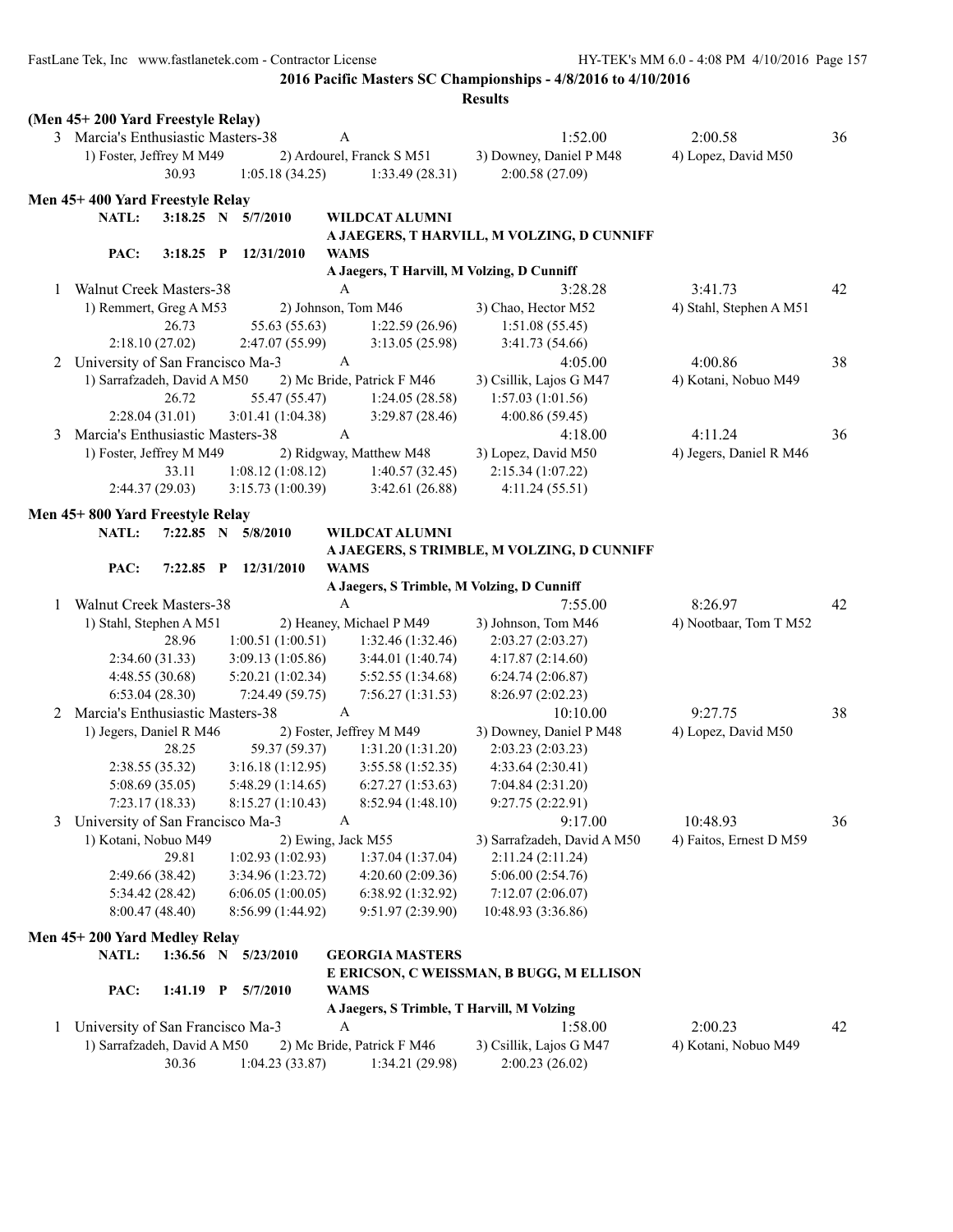|   | (Men 45+200 Yard Medley Relay)       |             |                         |                  |                                      |                                                    |                             |    |
|---|--------------------------------------|-------------|-------------------------|------------------|--------------------------------------|----------------------------------------------------|-----------------------------|----|
|   | 2 Club Hot Tub-38                    |             |                         | A                |                                      | 2:01.00                                            | 2:01.14                     | 38 |
|   | 1) Schindler, Tom H M59              |             | 2) Stuart, Dave M56     |                  |                                      | 3) Justeson, Jeff A M57                            | 4) Sherry, Steve K M49      |    |
|   |                                      | 33.05       | 1:07.42(34.37)          |                  | 1:35.98(28.56)                       | 2:01.14(25.16)                                     |                             |    |
| 3 | Marcia's Enthusiastic Masters-38     |             |                         | $\mathbf{A}$     |                                      | 2:16.00                                            | 2:17.36                     | 36 |
|   | 1) Lopez, David M50                  |             |                         |                  | 2) Foster, Jeffrey M M49             | 3) Ridgway, Matthew M48                            | 4) Ardourel, Franck S M51   |    |
|   |                                      | 33.98       | 1:14.31(40.33)          |                  | 1:47.63(33.32)                       | 2:17.36(29.73)                                     |                             |    |
| 4 | Marcia's Enthusiastic Masters-38     |             |                         | $\, {\bf B}$     |                                      | 2:30.00                                            | 2:42.28                     | 34 |
|   | 1) Rentschler, Randy T M55           |             |                         |                  | 2) Wan, Danny W M52                  | 3) Gloystein, James E M65                          | 4) Koubek, Jeffrey M M45    |    |
|   |                                      | 43.91       | 1:26.69(42.78)          |                  | 2:07.26(40.57)                       | 2:42.28 (35.02)                                    |                             |    |
|   | Men 45+400 Yard Medley Relay         |             |                         |                  |                                      |                                                    |                             |    |
|   | NATL:                                |             | 3:38.41 N 4/10/2010     |                  | <b>TEXAS LONGHORN</b>                |                                                    |                             |    |
|   |                                      |             |                         |                  |                                      | N BREAZEALE, D GUTHRIE, A RASMUSSEN, M STINCHCOMBE |                             |    |
|   | PAC:                                 |             | 3:44.04 P 12/31/2010    | <b>WAMS</b>      |                                      |                                                    |                             |    |
|   |                                      |             |                         |                  |                                      | A Jaegers, S Trimble, T Harvill, D Cunniff         |                             |    |
|   | 1 University of San Francisco Ma-3   |             |                         | $\mathbf{A}$     |                                      | 5:04.00                                            | 4:27.34                     | 42 |
|   | 1) Sarrafzadeh, David A M50          |             |                         |                  | 2) Mc Bride, Patrick F M46           | 3) Smith, Curtice M51                              | 4) Kotani, Nobuo M49        |    |
|   |                                      | 32.50       | 1:06.19(1:06.19)        |                  | 1:41.11(34.92)                       | 2:20.61(1:14.42)                                   |                             |    |
|   | 2:52.38(31.77)                       |             | 3:27.54(1:06.93)        |                  | 3:56.00(28.46)                       | 4:27.34 (59.80)                                    |                             |    |
|   | 2 Marcia's Enthusiastic Masters-38   |             |                         | A                |                                      | 5:10.00                                            | 6:00.67                     | 38 |
|   | 1) Foster, Jeffrey M M49             |             |                         |                  | 2) Downey, Daniel P M48              | 3) Lopez, David M50                                | 4) Maxwell, Irving E M66    |    |
|   |                                      | 42.58       | 1:33.06(1:33.06)        |                  | 2:07.76(34.70)                       | 2:52.52(1:19.46)                                   |                             |    |
|   | 3:27.64(35.12)                       |             | 4:07.51(1:14.99)        |                  | 4:27.14(19.63)                       | 6:00.67(1:53.16)                                   |                             |    |
|   | Men 55+200 Yard Freestyle Relay      |             |                         |                  |                                      |                                                    |                             |    |
|   | <b>NATL:</b>                         |             | $1:32.18$ N $4/11/2009$ |                  | <b>OREGON MASTERS</b>                |                                                    |                             |    |
|   |                                      |             |                         |                  |                                      | M TENNANT, D BROCKBANK, W EDWARDS, L PHILBRICK     |                             |    |
|   | PAC:                                 |             | 1:35.36 P 12/31/2001    | <b>TOC</b>       |                                      |                                                    |                             |    |
|   |                                      |             |                         |                  | J Elder, T Birnie, R Strand, S Clark |                                                    |                             |    |
|   | 1 Davis Aquatic Masters-38           |             |                         | $\mathbf{A}$     |                                      | 1:47.00                                            | 1:48.52                     | 42 |
|   | 1) Evans, Mark E M58                 |             |                         |                  | 2) Woodruff, David L M59             | 3) Zais, Craig A M58                               | 4) Kahn, Stuart L M62       |    |
|   |                                      | 25.29       | 52.92(27.63)            |                  | 1:21.39(28.47)                       | 1:48.52(27.13)                                     |                             |    |
|   | 2 Walnut Creek Masters-38            |             |                         | $\mathbf{A}$     |                                      | 1:46.00                                            | 1:49.38                     | 38 |
|   | 1) Lonzo, Tom J M56                  |             | 2) Ottati, Dean M55     |                  |                                      | 3) Burnett, David B M60                            | 4) Halbrecht, Kenneth A M55 |    |
|   |                                      | 29.72       | 56.70 (26.98)           |                  | 1:23.27(26.57)                       | 1:49.38(26.11)                                     |                             |    |
|   | 3 University of San Francisco Ma-3   |             |                         | $\mathbf{A}$     |                                      | 2:55.00                                            | 2:08.10                     | 36 |
|   | 1) Morreale, Vincent J M60           |             |                         |                  | 2) Boreyko, Valeriy A M62            | 3) Mundschau, Steve M62                            | 4) Lundgren, Steven T M57   |    |
|   |                                      | 35.70       |                         |                  | $1:06.80(31.10)$ $1:35.22(28.42)$    | 2:08.10(32.88)                                     |                             |    |
|   | 4 Marcia's Enthusiastic Masters-38 A |             |                         |                  |                                      | 1:56.00                                            | 2:15.09                     | 34 |
|   | 1) Coombs, Craig J M55               |             |                         |                  | 2) Tsugawa, Peter M58                | 3) Cramer, Steven J M58                            | 4) Breiter, Steven M59      |    |
|   |                                      | 32.62       | 1:03.73(31.11)          |                  | 1:34.30(30.57)                       | 2:15.09(40.79)                                     |                             |    |
|   | Men 55+400 Yard Freestyle Relay      |             |                         |                  |                                      |                                                    |                             |    |
|   | <b>NATL:</b>                         |             | 3:28.26 N $3/28/2015$   | <b>CMS</b>       |                                      |                                                    |                             |    |
|   |                                      |             |                         |                  |                                      | K ANDERSON, M MANN, C PETERSEN, G SCOTT            |                             |    |
|   | PAC:                                 | $3:48.89$ P | 4/5/2013                | <b>DAM</b>       |                                      |                                                    |                             |    |
|   |                                      |             |                         |                  |                                      | M Evans, C Zais, W Henderson, A McPherson          |                             |    |
| 1 | Walnut Creek Masters-38              |             |                         | A                |                                      | 3:48.48                                            | 3:58.46                     | 42 |
|   | 1) Ottati, Dean M55                  |             |                         |                  | 2) Burnett, David B M60              | 3) O'Brien, Kerry L M59                            | 4) Druz, Loren M60          |    |
|   |                                      | 29.80       | 1:02.31(1:02.31)        |                  | 1:31.08(28.77)                       | 2:02.72(1:00.41)                                   |                             |    |
|   | 2:30.98 (28.26)                      |             | 3:01.09(58.37)          |                  | 3:28.54(27.45)                       | 3:58.46 (57.37)                                    |                             |    |
| 2 | Marcia's Enthusiastic Masters-38     |             |                         | $\boldsymbol{A}$ |                                      | 4:20.00                                            | 4:28.88                     | 38 |
|   | 1) Tsugawa, Peter M58                |             |                         |                  | 2) Coombs, Craig J M55               | 3) Gloystein, James E M65                          | 4) Breiter, Steven M59      |    |
|   |                                      | 34.07       | 1:12.78(1:12.78)        |                  | 1:43.81(31.03)                       | 2:15.76 (1:02.98)                                  |                             |    |
|   | 2:38.66(22.90)                       |             | 3:29.11(1:13.35)        |                  | 3:57.77(28.66)                       | 4:28.88 (59.77)                                    |                             |    |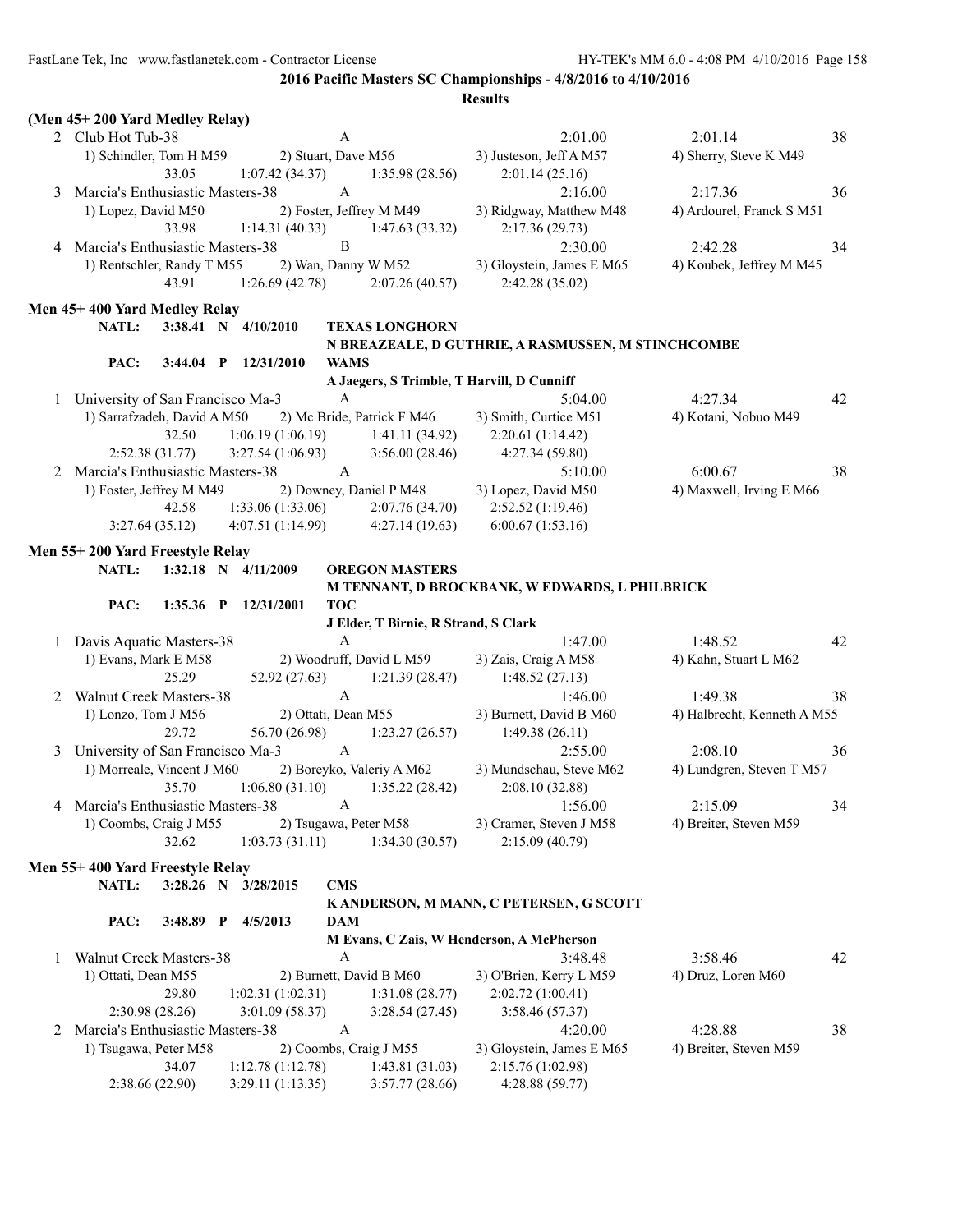|   | (Men 55+400 Yard Freestyle Relay)  |                          |                                      |                                                    |                         |    |
|---|------------------------------------|--------------------------|--------------------------------------|----------------------------------------------------|-------------------------|----|
|   | 3 University of San Francisco Ma-3 | B                        |                                      | 5:25.00                                            | 5:03.39                 | 36 |
|   | 1) Singer, Robert V M58            | 2) Mitchell, David M58   |                                      | 3) Boreyko, Valeriy A M62                          | 4) Ettinger, Yossi M56  |    |
|   | 35.57                              | 1:11.06(1:11.06)         | 1:46.90(35.84)                       | 2:30.17(1:19.11)                                   |                         |    |
|   | 3:10.99(40.82)                     | 3:52.62(1:22.45)         | 4:25.84 (33.22)                      | 5:03.39 (1:10.77)                                  |                         |    |
|   | 4 University of San Francisco Ma-3 | $\mathbf{A}$             |                                      | 6:35.00                                            | 5:32.11                 | 34 |
|   | 1) Andrews, Bryan W M64            | 2) Burke, Bill M61       |                                      | 3) Mundschau, Steve M62                            | 4) Young, Stephen L M57 |    |
|   | 40.51                              | 1:21.87(1:21.87)         | 2:08.78(46.91)                       | 3:02.08(1:40.21)                                   |                         |    |
|   | 3:34.96 (32.88)                    | 4:10.04 (1:07.96)        | 4:48.29 (38.25)                      | 5:32.11 (1:22.07)                                  |                         |    |
|   |                                    |                          |                                      |                                                    |                         |    |
|   | Men 55+800 Yard Freestyle Relay    |                          |                                      |                                                    |                         |    |
|   | NATL:<br>7:42.24 N 3/29/2015       | <b>CMS</b>               |                                      |                                                    |                         |    |
|   |                                    |                          |                                      | M MANN, C PETERSEN, G SCOTT, K ANDERSON            |                         |    |
|   | PAC:<br>$8:44.18$ P                | <b>WCM</b><br>12/31/2012 |                                      |                                                    |                         |    |
|   |                                    |                          |                                      | Gordon Bell, Kerry O'Brien, Mal Jester, Loren Druz |                         |    |
| 1 | <b>Walnut Creek Masters-38</b>     | A                        |                                      | 9:00.00                                            | 9:12.15                 | 42 |
|   |                                    | 2) O'Brien, Kerry L M59  |                                      | 3) Volpp, Bryan D M58                              | 4) Druz, Loren M60      |    |
|   | 32.38                              | 1:08.88(1:08.88)         | 1:46.40 (1:46.40)                    | 2:23.01 (2:23.01)                                  |                         |    |
|   | 2:42.47 (19.46)                    | 3:30.13(1:07.12)         | 4:06.54(1:43.53)                     | 4:43.13 (2:20.12)                                  |                         |    |
|   | 5:12.35(29.22)                     | 5:46.57 (1:03.44)        | 6:21.13(1:38.00)                     | 6:55.02(2:11.89)                                   |                         |    |
|   | 7:26.04(31.02)                     | 8:00.92 (1:05.90)        | 8:36.40 (1:41.38)                    | 9:12.15(2:17.13)                                   |                         |    |
| 2 | Marcia's Enthusiastic Masters-38   | $\mathbf{A}$             |                                      | 10:22.00                                           | 10:03.77                | 38 |
|   | 1) Breiter, Steven M59             | 2) Tsugawa, Peter M58    |                                      | 3) Gloystein, James E M65                          | 4) Coombs, Craig J M55  |    |
|   | 30.36                              | 1:03.54(1:03.54)         | 1:38.32(1:38.32)                     | 2:12.63(2:12.63)                                   |                         |    |
|   | 2:49.31 (36.68)                    | 3:30.36(1:17.73)         | 4:12.37(1:59.74)                     | 4:52.77(2:40.14)                                   |                         |    |
|   | 5:31.41 (38.64)                    | 6:12.82(1:20.05)         | 6:54.86(2:02.09)                     | 7:35.14 (2:42.37)                                  |                         |    |
|   | 8:10.91 (35.77)                    | 8:49.51 (1:14.37)        | 9:27.27(1:52.13)                     | 10:03.77(2:28.63)                                  |                         |    |
| 3 | University of San Francisco Ma-3   | A                        |                                      | 11:35.00                                           | 11:01.27                | 36 |
|   | 1) Frank, Dennis H M66             | 2) Ettinger, Yossi M56   |                                      | 3) Virtue, Paul A M64                              | 4) Andrews, Bryan W M64 |    |
|   | 39.14                              | 1:19.73(1:19.73)         | 2:01.61(2:01.61)                     | 3:06.18(3:06.18)                                   |                         |    |
|   | 3:58.23 (52.05)                    | 4:39.35 (1:33.17)        | 5:19.83(2:13.65)                     |                                                    |                         |    |
|   | 5:55.29()                          | 6:31.74()                | 7:08.20()                            | 7:43.17()                                          |                         |    |
|   | 8:29.58 (46.41)                    | 9:20.45(1:37.28)         | 10:11.60 (2:28.43)                   | 11:01.27(3:18.10)                                  |                         |    |
|   | Men 55+200 Yard Medley Relay       |                          |                                      |                                                    |                         |    |
|   | NATL:<br>$1:45.32$ N               | 4/11/2009                | <b>OREGON MASTERS</b>                |                                                    |                         |    |
|   |                                    |                          |                                      | W EDWARDS, A STARK, L PHILBRICK, M TENNANT         |                         |    |
|   | PAC:<br>1:47.32 P 12/31/2001       | <b>TOC</b>               |                                      |                                                    |                         |    |
|   |                                    |                          | T Birnie, R Strand, J Elder, S Clark |                                                    |                         |    |
|   | Walnut Creek Masters-38            | A                        |                                      | 2:05.00                                            | 2:01.74                 | 42 |
|   | 1) O'Brien, Kerry L M59            |                          | 2) Halbrecht, Kenneth A M55          | 3) Burnett, David B M60                            | 4) Ottati, Dean M55     |    |
|   | 32.10                              | 1:04.75(32.65)           | 1:34.89(30.14)                       | 2:01.74(26.85)                                     |                         |    |
| 2 | Manatee Aquatic Masters Inc-38     | A                        |                                      | 2:15.00                                            | 2:08.53                 | 38 |
|   | 1) Heath, Robert H M59             |                          | 2) Pankey, Christopher S M61         | 3) Kren, Alan M63                                  | 4) Hess, Bart R M55     |    |
|   | 29.21                              | 1:05.22(36.01)           | 1:40.53(35.31)                       | 2:08.53(28.00)                                     |                         |    |
|   | Marcia's Enthusiastic Masters-38   | A                        |                                      | 2:13.00                                            | 2:17.14                 | 36 |
| 3 |                                    |                          |                                      |                                                    |                         |    |
|   | 1) Breiter, Steven M59             | 2) Coombs, Craig J M55   |                                      | 3) Tsugawa, Peter M58                              | 4) Cramer, Steven J M58 |    |
|   | 34.60                              | 1:12.70(38.10)           | 1:48.56(35.86)                       | 2:17.14(28.58)                                     |                         |    |
|   | 4 University of San Francisco Ma-3 | $\mathbf{A}$             |                                      | 3:15.00                                            | 2:40.12                 | 34 |
|   | 1) Andrews, Bryan W M64            | 2) Burke, Bill M61       |                                      | 3) Mundschau, Steve M62                            | 4) Young, Stephen L M57 |    |
|   | 41.22                              | 2:03.36(1:22.14)         | 2:40.12(36.76)                       |                                                    |                         |    |
| 5 | University of San Francisco Ma-3   | B                        |                                      | 2:45.00                                            | 2:41.91                 | 32 |
|   | 1) Singer, Robert V M58            | 2) Mitchell, David M58   |                                      | 3) Boreyko, Valeriy A M62                          | 4) Ettinger, Yossi M56  |    |
|   | 37.85                              | 2:09.37(1:31.52)         | 2:41.91 (32.54)                      |                                                    |                         |    |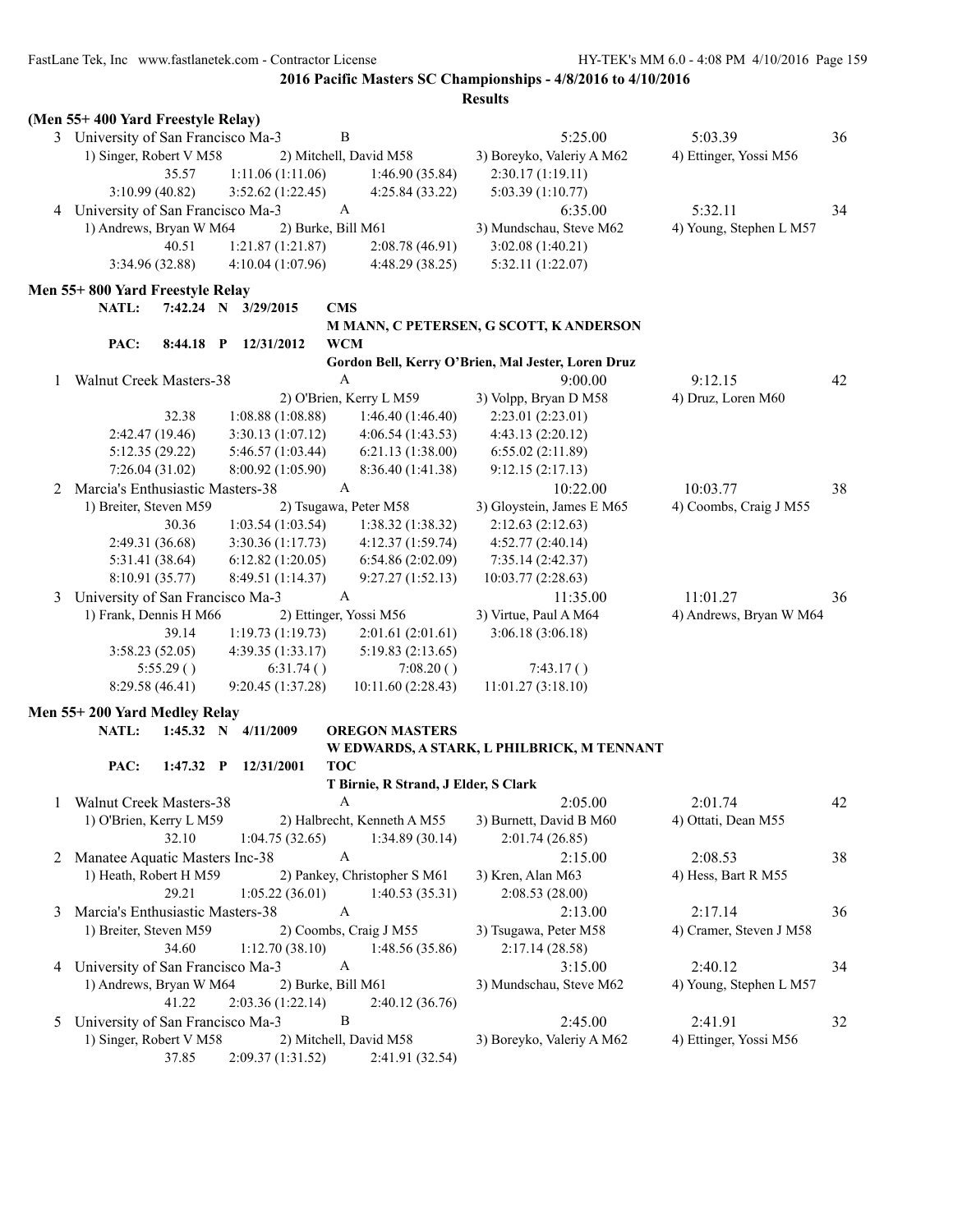|   | Men 55+400 Yard Medley Relay       |             |                         |              |                                        |                                                |                             |    |
|---|------------------------------------|-------------|-------------------------|--------------|----------------------------------------|------------------------------------------------|-----------------------------|----|
|   | NATL:                              |             | 3:57.13 N 3/28/2015     | <b>CMS</b>   |                                        | C PETERSEN, G SCOTT, M MANN, K ANDERSON        |                             |    |
|   | PAC:                               |             | 4:17.31 P 4/18/2010     | <b>MAAC</b>  |                                        |                                                |                             |    |
|   |                                    |             |                         |              |                                        | D N Farrand, D L Ryerson, R R Jones, A Wickman |                             |    |
|   | 1 University of San Francisco Ma-3 |             |                         | A            |                                        | 6:40.00                                        | 5:42.81                     | 42 |
|   | 1) Andrews, Bryan W M64            |             |                         |              | 2) Boreyko, Valeriy A M62              | 3) Mundschau, Steve M62                        | 4) Lundgren, Steven T M57   |    |
|   |                                    | 48.28       | 1:35.83(1:35.83)        |              | 2:21.07(45.24)                         | 3:12.33(1:36.50)                               |                             |    |
|   | 3:47.68 (35.35)                    |             | 4:23.87 (1:11.54)       |              | 5:01.40 (37.53)                        | 5:42.81 (1:18.94)                              |                             |    |
| 2 | Marcia's Enthusiastic Masters-38   |             |                         | A            |                                        | 5:05.00                                        | 5:51.41                     | 38 |
|   | 1) Breiter, Steven M59             |             |                         |              | 2) Gloystein, James E M65              | 3) Chew, Thomas C M58                          | 4) Rentschler, Randy T M55  |    |
|   |                                    | 35.51       | 1:12.60(1:12.60)        |              | 1:31.02(18.42)                         | 1:58.78(46.18)                                 |                             |    |
|   | 2:48.47 (49.69)                    |             | 3:39.05(1:40.27)        |              | 4:36.57(57.52)                         | 5:51.41 (2:12.36)                              |                             |    |
|   | Men 65+200 Yard Freestyle Relay    |             |                         |              |                                        |                                                |                             |    |
|   | NATL:                              |             | $1:40.07$ N $5/10/2009$ |              | <b>SAN DIEGO SWIM</b>                  |                                                |                             |    |
|   |                                    |             |                         |              |                                        | M FRESHLEY, PANDERSEN, V VAN BAALEN, K LODWIG  |                             |    |
|   | PAC:                               | $1:45.63$ P | 12/31/2012              | <b>WCM</b>   |                                        |                                                |                             |    |
|   |                                    |             |                         |              | J Smyers, R Olson, C Dennis, J DeLacy  |                                                |                             |    |
|   | 1 Walnut Creek Masters-38          |             |                         | A            |                                        | 1:57.50                                        | 1:51.48                     | 42 |
|   | 1) Dennis, D Craig M69             |             |                         |              | 2) Smyers, Jesse B M69                 | 3) Williams, Michael J M66                     | 4) DeLacy, James R M69      |    |
|   |                                    | 28.34       | 57.13 (28.79)           |              | 1:24.81(27.68)                         | 1:51.48(26.67)                                 |                             |    |
| 2 | University of San Francisco Ma-3   |             |                         | A            |                                        | 2:19.00                                        | 2:04.66                     | 38 |
|   | 1) Moore, Michael W M65            |             |                         |              | 2) Mortimer, Niland B M65              | 3) Dahlin, Duke A M67                          | 4) Sapirstein, Julian B M66 |    |
|   |                                    | 36.32       | 1:06.59(30.27)          |              | 1:36.83(30.24)                         | 2:04.66(27.83)                                 |                             |    |
| 3 | Tuolumne County Aquatic Master     |             |                         | A            |                                        | 2:40.00                                        | 2:28.62                     | 36 |
|   | 1) Johnson, Gary A M65             |             |                         |              | 2) Frank, Barry D M65                  | 3) Smith, Kirby L M69                          | 4) Fogarty, Peter L M65     |    |
|   |                                    | 35.21       | 1:21.61(46.40)          |              | 2:28.62(1:07.01)                       |                                                |                             |    |
|   | <b>Walnut Creek Masters-38</b>     |             |                         | B            |                                        | 2:12.00                                        | DQ                          |    |
|   | 1) Piazza, Michael S M70           |             |                         |              | 2) Atencio, Tony E M74                 | 3) Silvey, Rick M74                            | 4) Flickinger, Tom R M68    |    |
|   |                                    | 32.94       | 1:10.55(37.61)          |              | 1:29.02(18.47)                         | DQ (58.14)                                     |                             |    |
|   | Men 65+400 Yard Freestyle Relay    |             |                         |              |                                        |                                                |                             |    |
|   | NATL:                              |             | 4:01.05 N $3/28/2015$   |              | <b>GOLD COAST MAST</b>                 |                                                |                             |    |
|   |                                    |             |                         |              |                                        | G SCHMIDT, L CHILDS, R PARSONS, D QUIGGIN      |                             |    |
|   | PAC:                               |             | 4:07.37 P 4/5/2013      | <b>WCM</b>   |                                        |                                                |                             |    |
|   |                                    |             |                         |              | C Dennis, J Smyers, J DeLacy, M Piazza |                                                |                             |    |
| 1 | Tuolumne County Aquatic Master     |             |                         | $\mathbf{A}$ |                                        | 5:10.00                                        | 4:51.85                     | 42 |
|   | 1) Wilson, Robert C M72            |             |                         |              | 2) Johnson, Gary A M65                 | 3) Fairfield, David M M76                      | 4) Todd, Richard T M74      |    |
|   |                                    | 31.85       | 1:08.36(1:08.36)        |              | 1:47.61(39.25)                         | 2:31.86 (1:23.50)                              |                             |    |
|   | 3:06.69(34.83)                     |             | 3:45.97(1:14.11)        |              | 4:17.73(31.76)                         | 4:51.85 (1:05.88)                              |                             |    |
|   | 2 University of San Francisco Ma-3 |             |                         | A            |                                        | 4:50.00                                        | 5:16.98                     | 38 |
|   | 1) Murray, Ed M66                  |             |                         |              | 2) Mortimer, Niland B M65              | 3) Dahlin, Duke A M67                          | 4) Sapirstein, Julian B M66 |    |
|   |                                    | 53.23       | 1:50.70(1:50.70)        |              | 2:23.66 (32.96)                        | 3:02.48 (1:11.78)                              |                             |    |
|   | 3:37.26 (34.78)                    |             | 4:13.93(1:11.45)        |              | 4:44.47 (30.54)                        | 5:16.98 (1:03.05)                              |                             |    |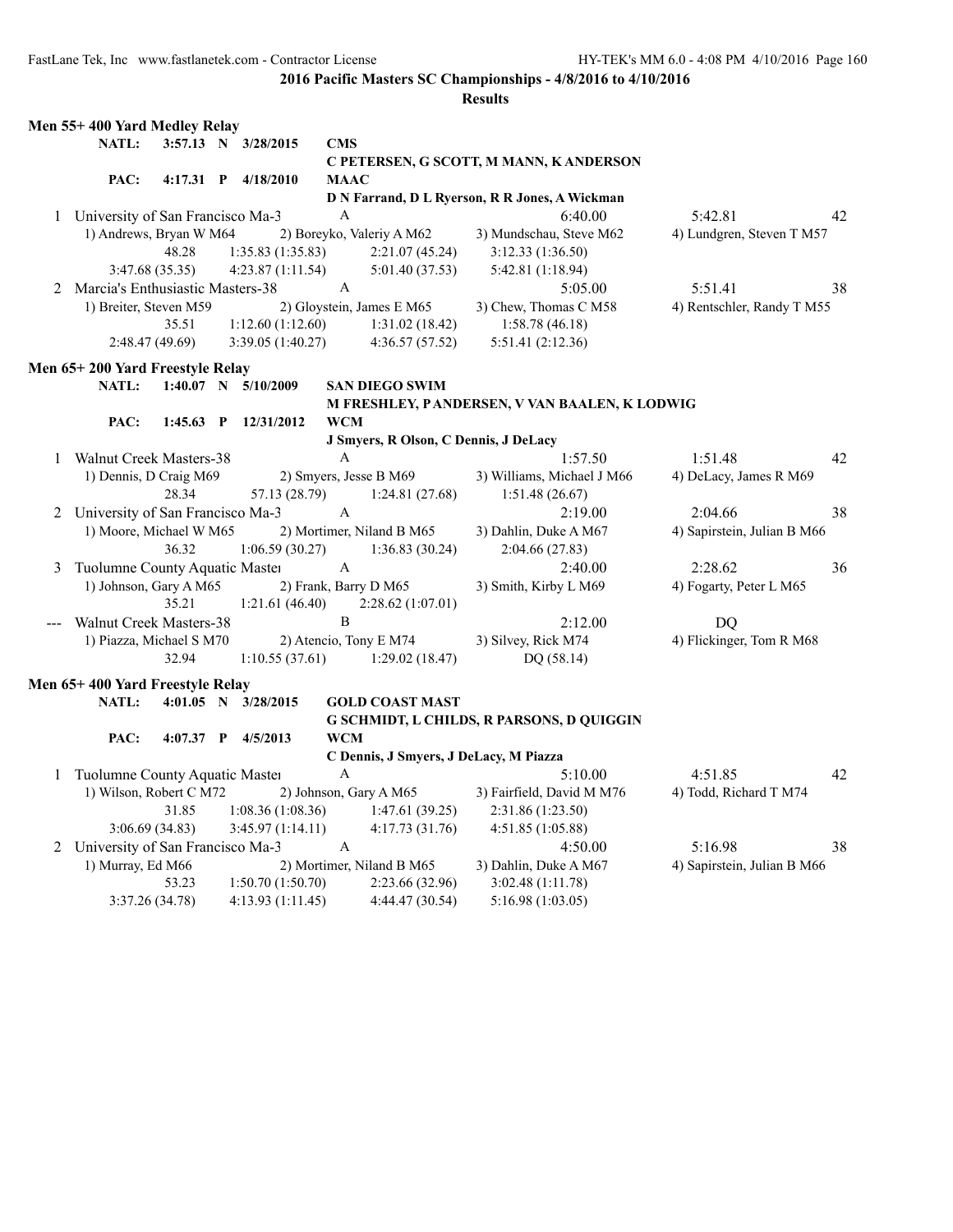|   | Men 65+800 Yard Freestyle Relay    |                 |                       |              |                                         |                                                |                              |    |
|---|------------------------------------|-----------------|-----------------------|--------------|-----------------------------------------|------------------------------------------------|------------------------------|----|
|   | NATL:                              |                 | 9:14.50 N 3/29/2015   |              | <b>GOLD COAST MAST</b>                  |                                                |                              |    |
|   |                                    |                 |                       |              |                                         | G SCHMIDT, L CHILDS, R PARSONS, D QUIGGIN      |                              |    |
|   | PAC:                               |                 | 11:10.42 P 12/31/2008 | <b>WCM</b>   |                                         |                                                |                              |    |
|   |                                    |                 |                       |              |                                         | Robert Mayo, Emory Haworth, Lane, Jim Perilman |                              |    |
|   | 1 University of San Francisco Ma-3 |                 |                       | $\mathbf{A}$ |                                         | 10:55.00                                       | 11:24.77                     | 42 |
|   | 1) Dahlin, Duke A M67              |                 |                       |              | 2) Mortimer, Niland B M65               | 3) Mansfield, Peter M71                        | 4) Sapirstein, Julian B M66  |    |
|   |                                    | 35.75           | 1:13.55(1:13.55)      |              | 1:51.22(1:51.22)                        | 2:28.80 (2:28.80)                              |                              |    |
|   |                                    | 2:51.88(23.08)  | 3:50.56(1:21.76)      |              | 4:38.34 (2:09.54)                       | 5:37.59 (3:08.79)                              |                              |    |
|   |                                    | 6:12.72(35.13)  | 7:05.31(1:27.72)      |              | 8:01.81 (2:24.22)                       | 8:55.93 (3:18.34)                              |                              |    |
|   |                                    | 9:28.84 (32.91) | 10:06.23(1:10.30)     |              | 10:45.89 (1:49.96)                      | 11:24.77 (2:28.84)                             |                              |    |
| 2 | University of San Francisco Ma-3   |                 |                       | $\, {\bf B}$ |                                         | 19:30.00                                       | 16:03.52                     | 38 |
|   | 1) Boland, John L M66              |                 |                       |              | 2) Ensor, Richard E M68                 | 3) Powers, Patrick V M71                       | 4) Bortman, Henry (Camo) M65 |    |
|   |                                    | 55.53           | 1:57.12(1:57.12)      |              | 3:00.06(3:00.06)                        | 3:58.03(3:58.03)                               |                              |    |
|   |                                    | 4:55.96(57.93)  | 5:59.01(2:00.98)      |              | 7:07.45 (3:09.42)                       | 8:14.78(4:16.75)                               |                              |    |
|   |                                    | 9:01.30(46.52)  | 9:51.88(1:37.10)      |              | 10:46.41 (2:31.63)                      |                                                |                              |    |
|   |                                    | 12:40.57()      | 13:48.89()            |              | 14:57.85()                              | 16:03.52()                                     |                              |    |
|   | Men 65+200 Yard Medley Relay       |                 |                       |              |                                         |                                                |                              |    |
|   | NATL:                              |                 | 1:51.58 N 5/10/2009   |              | <b>SAN DIEGO SWIM</b>                   |                                                |                              |    |
|   |                                    |                 |                       |              |                                         | V VAN BAALEN, P ANDERSEN, K LODWIG, M FRESHLEY |                              |    |
|   | PAC:                               |                 | 2:05.82 P 4/5/2013    | <b>WCM</b>   |                                         |                                                |                              |    |
|   |                                    |                 |                       |              | D Bledsoe, J Smyers, J DeLacy, C Dennis |                                                |                              |    |
| 1 | Walnut Creek Masters-38            |                 |                       | $\mathbf{A}$ |                                         | 2:15.00                                        | 2:15.42                      | 42 |
|   | 1) Bledsoe, Dennis R M76           |                 |                       |              | 2) Dennis, D Craig M69                  | 3) DeLacy, James R M69                         | 4) Williams, Michael J M66   |    |
|   |                                    | 39.44           | 1:17.71(38.27)        |              | 1:47.73(30.02)                          | 2:15.42(27.69)                                 |                              |    |
| 2 | University of San Francisco Ma-3   |                 |                       | $\mathbf{A}$ |                                         | 2:59.00                                        | 2:27.97                      | 38 |
|   | 1) Powers, Patrick V M71           |                 |                       |              | 2) Mortimer, Niland B M65               | 3) Dahlin, Duke A M67                          | 4) Sapirstein, Julian B M66  |    |
|   |                                    | 42.36           | 1:25.65(43.29)        |              | 2:00.14(34.49)                          | 2:27.97(27.83)                                 |                              |    |
|   | Tuolumne County Aquatic Master     |                 |                       | A            |                                         | 2:40.00                                        | 2:31.59                      | 36 |
| 3 | 1) Fairfield, David M M76          |                 |                       |              | 2) Smith, Kirby L M69                   | 3) Todd, Richard T M74                         | 4) Wilson, Robert C M72      |    |
|   |                                    | 44.65           |                       |              |                                         |                                                |                              |    |
|   |                                    |                 | 1:22.55(37.90)        |              | 2:00.82(38.27)                          | 2:31.59(30.77)                                 |                              |    |
|   | Men 65+400 Yard Medley Relay       |                 |                       |              |                                         |                                                |                              |    |
|   | NATL:                              |                 | 4:30.63 N 2/21/2016   |              | <b>Michigan Master</b>                  |                                                |                              |    |
|   |                                    |                 |                       |              |                                         | K REVENAUGH, R DUBOIS, L DAY, C OLSON          |                              |    |
|   | PAC:                               |                 | 4:42.13 P 12/31/2012  | <b>WCM</b>   |                                         |                                                |                              |    |
|   |                                    |                 |                       |              | C Dennis, J Smyers, J DeLacy, R Olson   |                                                |                              |    |
| 1 | University of San Francisco Ma-3   |                 |                       | $\mathbf{A}$ |                                         | 5:50.00                                        | 5:42.53                      | 42 |
|   | 1) Sapirstein, Julian B M66        |                 |                       |              | 2) Mortimer, Niland B M65               | 3) Dahlin, Duke A M67                          | 4) Moore, Michael W M65      |    |
|   |                                    | 41.76           | 1:23.95(1:23.95)      |              | 2:07.65(43.70)                          | 3:01.58 (1:37.63)                              |                              |    |
|   |                                    | 3:20.90 (19.32) | 3:39.17(37.59)        |              | 4:20.54(41.37)                          | 5:42.53(2:03.36)                               |                              |    |
|   | Men 75+200 Yard Freestyle Relay    |                 |                       |              |                                         |                                                |                              |    |
|   | NATL:                              |                 | 1:57.74 N 4/11/2014   |              | <b>GOLD COAST MAST</b>                  |                                                |                              |    |
|   |                                    |                 |                       |              |                                         | A MORROW, D MCINTYRE, A HAMADA, D PAINTER      |                              |    |
|   | PAC:                               | $2:13.83$ P     | 4/18/2010             | <b>WCM</b>   |                                         |                                                |                              |    |
|   |                                    |                 |                       |              |                                         | D L Brown, N E Stupfel, S F Morner, R W Mayo   |                              |    |
| 1 | Walnut Creek Masters-38            |                 |                       | A            |                                         | 2:55.00                                        | 2:41.86                      | 42 |
|   | 1) Nieman, Frank B M83             |                 |                       |              | 2) Morner, Stan F M81                   | 3) Lane, Ed V M76                              | 4) Bledsoe, Dennis R M76     |    |
|   |                                    | 52.74           | 1:31.72 (38.98)       |              | 2:08.54(36.82)                          | 2:41.86 (33.32)                                |                              |    |
|   |                                    |                 |                       |              |                                         |                                                |                              |    |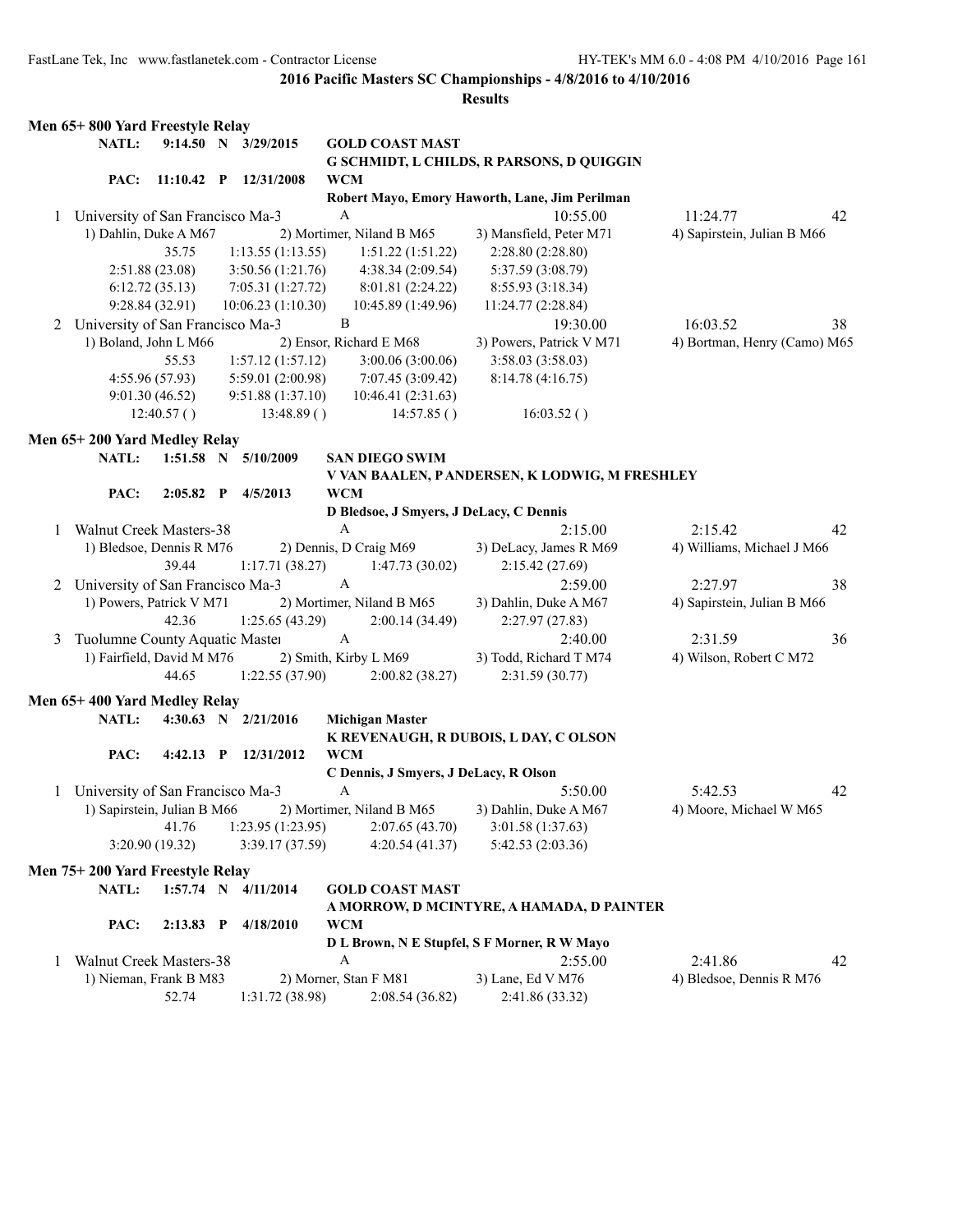|   | Mixed 18+200 Yard Freestyle Relay  |                 |                      |                    |                                       |                                                 |                              |    |
|---|------------------------------------|-----------------|----------------------|--------------------|---------------------------------------|-------------------------------------------------|------------------------------|----|
|   | NATL:                              |                 | 1:24.76 N 5/2/2014   |                    | THE OLYMPIC CLU                       |                                                 |                              |    |
|   |                                    |                 |                      |                    |                                       | N ADRIAN, K RAATZ, K KASTES, A ERVIN            |                              |    |
|   | PAC:                               |                 | 1:29.92 P 4/5/2013   | <b>TOC</b>         |                                       |                                                 |                              |    |
|   |                                    |                 |                      |                    |                                       | M Malasky, F O'Donnell-McCa, K Raatz, A Cushing |                              |    |
| 1 | University of San Francisco Ma-3   |                 |                      | $\mathbf{A}$       |                                       | 1:39.00                                         | 1:38.98                      | 42 |
|   | 1) Powell, Ian M30                 |                 |                      |                    | 2) Petrakis, Kristina W26             | 3) Petrakis, Danae W23                          | 4) Konovalov, Artom M27      |    |
|   |                                    | 22.72           | 49.03 (26.31)        |                    | 1:14.85(25.82)                        | 1:38.98(24.13)                                  |                              |    |
|   | 2 Marcia's Enthusiastic Masters-38 |                 |                      | $\mathbf{A}$       |                                       | 1:38.00                                         | 1:40.87                      | 38 |
|   | 1) Hallman, Eric R M24             |                 |                      |                    | 2) Harris, Kim A W24                  | 3) Takahashi, Ken M22                           | 4) Breed, Catherine W23      |    |
|   |                                    | 22.41           | 51.57 (29.16)        |                    | 1:16.27(24.70)                        | 1:40.87(24.60)                                  |                              |    |
| 3 | University of San Francisco Ma-3   |                 |                      | B                  |                                       | 1:59.00                                         | 1:54.65                      | 36 |
|   | 1) Tilton, Jennifer B W20          |                 |                      | 2) Wong, Jared M22 |                                       | 3) Happe, Emily W19                             | 4) Decker, Matthew M39       |    |
|   |                                    | 29.02           | 55.15 (26.13)        |                    | 1:26.89(31.74)                        | 1:54.65(27.76)                                  |                              |    |
| 4 | Marcia's Enthusiastic Masters-38   |                 |                      | B                  |                                       | 2:31.00                                         | 2:26.92                      | 34 |
|   | 1) Redd, Cameron S M20             |                 |                      |                    | 2) Chen, Jacky R M22                  | 3) Moser, Isabel M W20                          | 4) Armstrong, Judy K W68     |    |
|   |                                    | 29.20           |                      |                    | 54.34 (25.14) 2:26.92 (1:32.58)       |                                                 |                              |    |
|   |                                    |                 |                      |                    |                                       |                                                 |                              |    |
|   | Mixed 18+400 Yard Freestyle Relay  |                 |                      |                    |                                       |                                                 |                              |    |
|   | <b>NATL:</b>                       |                 | 3:24.53 N 3/23/2013  |                    | <b>NEW ENGLAND MAS</b>                |                                                 |                              |    |
|   |                                    |                 |                      |                    |                                       | N LAPIERRE, C HEALEY, E MANCUSO, C HON          |                              |    |
|   | PAC:                               |                 | 3:25.18 P 12/31/1992 | <b>USF</b>         |                                       |                                                 |                              |    |
|   |                                    |                 |                      |                    | Greg Mackem, Sadler, Wicklund, Yang   |                                                 |                              |    |
|   | 1 Marcia's Enthusiastic Masters-38 |                 |                      | $\mathbf{A}$       |                                       | 3:33.00                                         | 3:32.06                      | 42 |
|   | 1) Breed, Catherine W23            |                 |                      |                    | 2) Harris, Kim A W24                  | 3) Gregory, Thomas C M30                        | 4) Ward, Roger W M25         |    |
|   |                                    | 25.40           |                      |                    | 52.41 (52.41) 1:21.65 (29.24)         | 1:53.59(1:01.18)                                |                              |    |
|   |                                    | 2:17.04(23.45)  | 2:43.02 (49.43)      |                    | 3:06.80(23.78)                        | 3:32.06(49.04)                                  |                              |    |
|   | 2 University of San Francisco Ma-3 |                 |                      | A                  |                                       | 3:39.00                                         | 3:41.04                      | 38 |
|   | 1) Konovalov, Artom M27            |                 |                      |                    | 2) Petrakis, Kristina W26             | 3) Petrakis, Danae W23                          | 4) Powell, Ian M30           |    |
|   |                                    | 25.79           |                      |                    | 53.64 (53.64) 1:22.44 (28.80)         | 1:54.54(1:00.90)                                |                              |    |
|   |                                    | 2:21.03(26.49)  | 2:50.93 (56.39)      |                    | 3:15.08(24.15)                        | 3:41.04(50.11)                                  |                              |    |
| 3 | <b>Walnut Creek Masters-38</b>     |                 |                      | $\mathbf{A}$       |                                       | 4:14.14                                         | 4:19.93                      | 36 |
|   | 1) Hanks, Mackenzie W32            |                 |                      |                    | 2) Hwang, Jenn W24                    | 3) France, Kermit M49                           | 4) Arechy, Likiren M22       |    |
|   |                                    | 34.71           |                      |                    | $1:12.81 (1:12.81)$ $1:42.21 (29.40)$ | 2:15.04(1:02.23)                                |                              |    |
|   |                                    | 2:47.80(32.76)  | 3:22.61(1:07.57)     |                    | 3:49.08(26.47)                        | 4:19.93 (57.32)                                 |                              |    |
|   | 4 Marcia's Enthusiastic Masters-38 |                 |                      | $\mathbf{B}$       |                                       | 5:09.00                                         | 4:57.53                      | 34 |
|   | 1) Chen, Jacky R M22               |                 |                      |                    | 2) Redd, Cameron S M20                | 3) Chaiyasane, Koung W31                        | 4) Bevilacqua, Deborah A W47 |    |
|   |                                    | 27.43           |                      |                    | $1:00.24(1:00.24)$ $1:31.65(31.41)$   | 2:04.51(1:04.27)                                |                              |    |
|   |                                    | 2:46.79 (42.28) | 3:32.05(1:27.54)     |                    | 4:13.32(41.27)                        | 4:57.53 (1:25.48)                               |                              |    |
|   |                                    |                 |                      |                    |                                       |                                                 |                              |    |
|   | Mixed 18+800 Yard Freestyle Relay  |                 |                      |                    |                                       |                                                 |                              |    |
|   | NATL:                              | 7:32.95 N       | 3/30/2003            |                    | <b>NEW ENGLAND MAS</b>                |                                                 |                              |    |
|   |                                    |                 |                      |                    |                                       | R LORENZ, P WORLAND, J EADDY, J STOKES          |                              |    |
|   | PAC:                               | 7:42.36 P       | 12/31/2009           | <b>TVM</b>         |                                       |                                                 |                              |    |
|   |                                    |                 |                      |                    |                                       | K Petersen, A Conway, C Droubay, L White        |                              |    |
| 1 | University of San Francisco Ma-3   |                 |                      | A                  |                                       | 8:05.00                                         | 8:17.29                      | 42 |
|   | 1) Konovalov, Artom M27            |                 |                      |                    | 2) Simonds, Shannon W28               | 3) Eilath, Adam D M28                           | 4) Petrakis, Danae W23       |    |
|   |                                    | 27.73           | 58.95 (58.95)        |                    | 1:30.44(1:30.44)                      | 2:01.76 (2:01.76)                               |                              |    |
|   |                                    | 2:31.31(29.55)  | 3:03.34 (1:01.58)    |                    | 3:36.90 (1:35.14)                     | 4:10.77(2:09.01)                                |                              |    |
|   |                                    | 4:37.52(26.75)  | 5:07.62(56.85)       |                    | 5:38.49 (1:27.72)                     | 6:09.41(1:58.64)                                |                              |    |
|   |                                    | 6:38.29 (28.88) | 7:10.20 (1:00.79)    |                    | 7:43.69 (1:34.28)                     | 8:17.29 (2:07.88)                               |                              |    |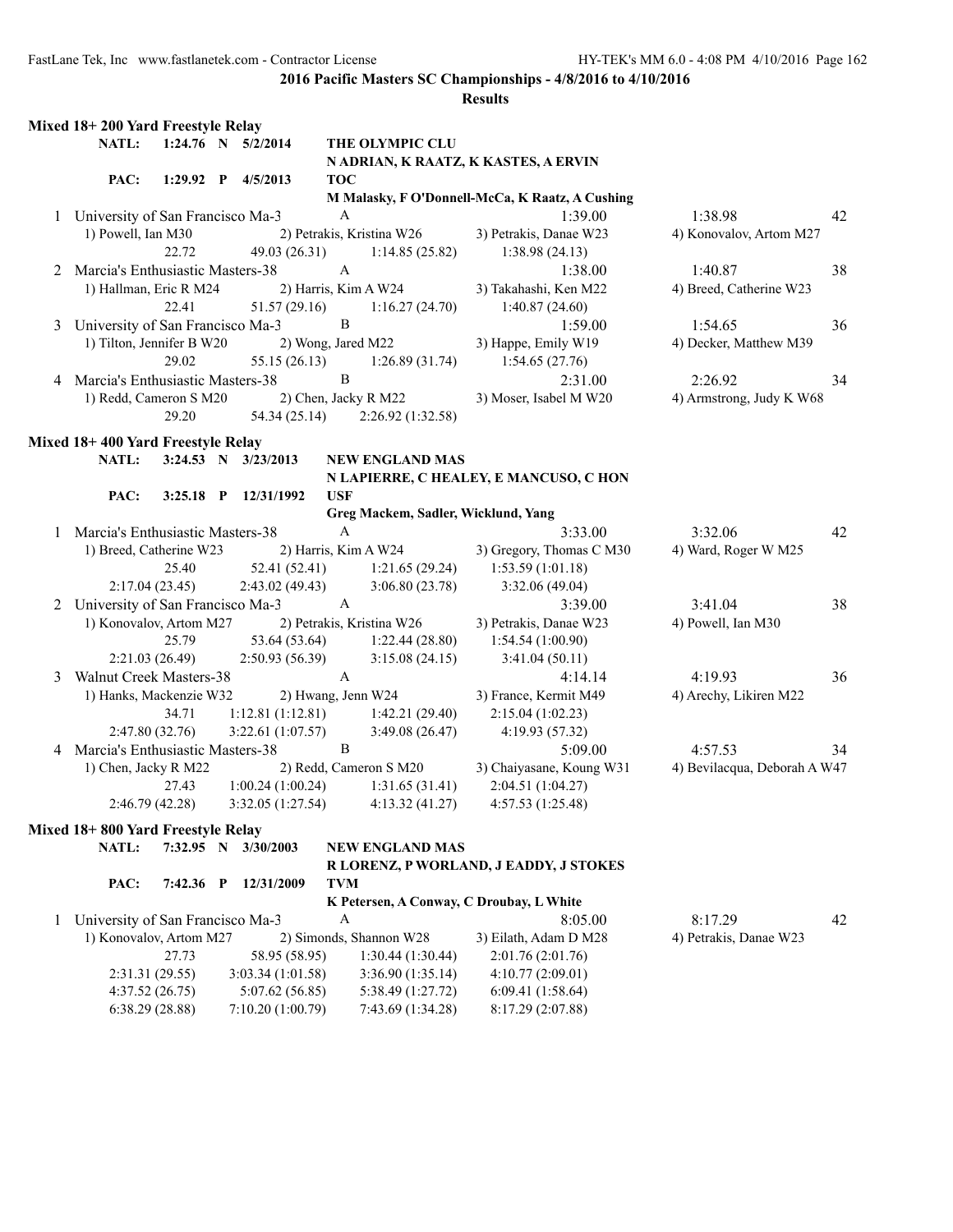|   | Mixed 18+200 Yard Medley Relay     |       |                               |                           |                                       |                                                 |                                                         |    |
|---|------------------------------------|-------|-------------------------------|---------------------------|---------------------------------------|-------------------------------------------------|---------------------------------------------------------|----|
|   | <b>NATL:</b>                       |       | 1:37.96 N 4/26/2015           |                           | THE OLYMPIC CLU                       |                                                 |                                                         |    |
|   |                                    |       |                               |                           |                                       | A SENKO, C BABCOCK, K MURPHY, K FERGUSON        |                                                         |    |
|   | PAC:                               |       | 1:39.06 P 12/31/2011          | <b>TOC</b>                |                                       |                                                 |                                                         |    |
|   |                                    |       |                               |                           |                                       | F O'Donnell-McCar, G Marshall, B Bishop, S Gree |                                                         |    |
|   | 1 University of San Francisco Ma-3 |       |                               | $\boldsymbol{A}$          |                                       | 1:47.00                                         | 1:50.63                                                 | 42 |
|   | 1) Powell, Ian M30                 |       |                               |                           | 2) Petrakis, Danae W23                | 3) Konovalov, Artom M27                         | 4) Petrakis, Kristina W26                               |    |
|   |                                    | 24.97 | 58.10 (33.13)                 |                           | 1:24.15(26.05)                        | 1:50.63(26.48)                                  |                                                         |    |
|   | 2 Marcia's Enthusiastic Masters-38 |       |                               | A                         |                                       | 1:52.00                                         | 1:53.71                                                 | 38 |
|   | 1) Hallman, Eric R M24             |       |                               |                           | 2) Chen, Jacky R M22                  | 3) Harris, Kim A W24                            | 4) Breed, Catherine W23                                 |    |
|   |                                    | 26.45 | 58.58 (32.13)                 |                           | 1:29.09(30.51)                        | 1:53.71(24.62)                                  |                                                         |    |
|   | 3 University of San Francisco Ma-3 |       |                               | B                         |                                       | 4:45.00                                         | 3:23.40                                                 | 36 |
|   | 1) Cohn, Darcy C W65               |       | 2) Wiscomb, Lance M70         |                           |                                       | 3) Coleman, Kate A W73                          | 4) Fabian, Richard G M73                                |    |
|   |                                    | 55.84 | 1:47.93(52.09)                |                           | 2:40.81(52.88)                        | 3:23.40(42.59)                                  |                                                         |    |
|   |                                    |       |                               |                           |                                       |                                                 |                                                         |    |
|   | Mixed 18+400 Yard Medley Relay     |       |                               |                           |                                       |                                                 |                                                         |    |
|   | <b>NATL:</b>                       |       | 3:41.71 N 3/29/2009           |                           | <b>RED TIDE OF NYC</b>                |                                                 |                                                         |    |
|   |                                    |       |                               |                           |                                       | K GARY, N WERNER, K MOUGHTY, J FAIN             |                                                         |    |
|   | PAC:                               |       | 3:51.46 P 12/31/2009          | <b>TVM</b>                |                                       |                                                 |                                                         |    |
|   |                                    |       |                               | $\mathbf{A}$              |                                       | C Droubay, M Stephens, A Conway, L White        |                                                         |    |
|   | 1 University of San Francisco Ma-3 |       |                               |                           |                                       | 3:54.00                                         | 4:01.45                                                 | 42 |
|   | 1) Powell, Ian M30                 |       |                               |                           | 2) Petrakis, Danae W23                | 3) Konovalov, Artom M27                         | 4) Petrakis, Kristina W26                               |    |
|   |                                    | 26.34 | 54.59 (54.59)                 |                           | 1:13.84(19.25)                        | 2:04.54 (1:09.95)                               |                                                         |    |
|   | 2:30.70(26.16)                     |       | 3:01.35(56.81)                |                           | 3:29.68(28.33)                        | 4:01.45(1:00.10)                                |                                                         |    |
|   | 2 Marcia's Enthusiastic Masters-38 |       |                               | A                         |                                       | 4:10.00                                         | 4:04.26                                                 | 38 |
|   | 1) Takahashi, Ken M22              |       |                               |                           | 2) Banks, David A M27                 | 3) Harris, Kim A W24                            | 4) Breed, Catherine W23                                 |    |
|   |                                    | 30.54 |                               |                           | $1:03.59(1:03.59)$ $1:31.49(27.90)$   | 2:03.87(1:00.28)                                |                                                         |    |
|   | 2:34.50(30.63)                     |       | 3:11.11(1:07.24)              |                           | 3:36.58(25.47)                        | 4:04.26(53.15)                                  |                                                         |    |
| 3 | University of San Francisco Ma-3   |       |                               | B                         |                                       | 5:00.00                                         | 4:55.70                                                 | 36 |
|   | 1) Tilton, Jennifer B W20          |       |                               |                           | 2) Wong, Jared M22                    | 3) Happe, Emily W19                             | 4) Decker, Matthew M39                                  |    |
|   |                                    | 34.40 |                               |                           | 1:11.83 $(1:11.83)$ 1:30.17 $(18.34)$ | 2:25.61(1:13.78)                                |                                                         |    |
|   | 3:06.11(40.50)                     |       | 3:52.33(1:26.72)              |                           | 4:22.42 (30.09)                       | 4:55.70 (1:03.37)                               |                                                         |    |
| 4 | Marcia's Enthusiastic Masters-38   |       |                               | B                         |                                       | 6:00.00                                         | 6:06.74                                                 | 34 |
|   | 1) Chaiyasane, Koung W31           |       |                               |                           | 2) Moser, Isabel M W20                | 3) Chen, Jacky R M22                            | 4) Redd, Cameron S M20                                  |    |
|   |                                    | 55.23 |                               |                           | $1:50.42(1:50.42)$ $2:44.68(54.26)$   | 3:44.22 (1:53.80)                               |                                                         |    |
|   | 4:17.65(33.43)                     |       | 5:00.66(1:16.44)              |                           | 5:33.24 (32.58)                       | 6:06.74(1:06.08)                                |                                                         |    |
|   | Mixed 25+200 Yard Freestyle Relay  |       |                               |                           |                                       |                                                 |                                                         |    |
|   | <b>NATL:</b>                       |       | $1:29.40 \quad N = 5/21/1990$ |                           | <b>SOUTHERN CALA</b>                  |                                                 |                                                         |    |
|   |                                    |       |                               |                           |                                       | C PONTHIER, D GRANER, K BUSH, P MC CLAFFERTY    |                                                         |    |
|   | PAC:                               |       | 1:30.31 P 12/31/2009          | <b>TOC</b>                |                                       |                                                 |                                                         |    |
|   |                                    |       |                               |                           |                                       | T Holsman, L Welting, K Lyon, S Greenwood       |                                                         |    |
| 1 | Rolling Hills Mud Sharks-38        |       |                               | A                         |                                       | 1:57.00                                         | 1:42.53                                                 | 42 |
|   | 1) Erickson, Douglas B M44         |       |                               |                           | 2) Laudenslager, Greg L M54           | 3) Houts, Jennifer W50                          | 4) McCullough, Juliette B W34                           |    |
|   |                                    | 25.83 | 53.73 (27.90)                 |                           | 1:18.97(25.24)                        | 1:42.53(23.56)                                  |                                                         |    |
| 2 | Davis Aquatic Masters-38           |       |                               | $\boldsymbol{\mathsf{A}}$ |                                       | 1:48.00                                         | 1:45.97                                                 | 38 |
|   | 1) Docken, Steffen S M27           |       |                               |                           | 2) Culpepper, Amanda M W27            |                                                 | 3) Martinez-Canton, Cristina L W34) Iwamoto, Satori M29 |    |
|   |                                    | 29.44 | 56.66 (27.22)                 |                           | 1:21.70(25.04)                        | 1:45.97(24.27)                                  |                                                         |    |
| 3 | University of San Francisco Ma-3   |       |                               | A                         |                                       | 2:30.00                                         | 1:54.18                                                 | 36 |
|   | 1) Luciano, Amanda A W30           |       |                               |                           | 2) Rolando, Franco M45                | 3) Edler, Monica W44                            | 4) Arias, Bernard M46                                   |    |
|   |                                    | 24.38 | 51.60 (27.22)                 |                           | 1:21.32(29.72)                        | 1:54.18(32.86)                                  |                                                         |    |
| 4 | Manatee Aquatic Masters Inc-38     |       |                               | $\boldsymbol{A}$          |                                       | NT                                              | 1:56.70                                                 | 34 |
|   | 1) Koo, Anthony M25                |       |                               |                           | 2) Hess, Bart R M55                   | 3) Maidenberg, Eve G W39                        | 4) Chinn, Sarah M W32                                   |    |
|   |                                    | 26.94 | 56.90 (29.96)                 |                           | 1:26.82(29.92)                        | 1:56.70(29.88)                                  |                                                         |    |
|   |                                    |       |                               |                           |                                       |                                                 |                                                         |    |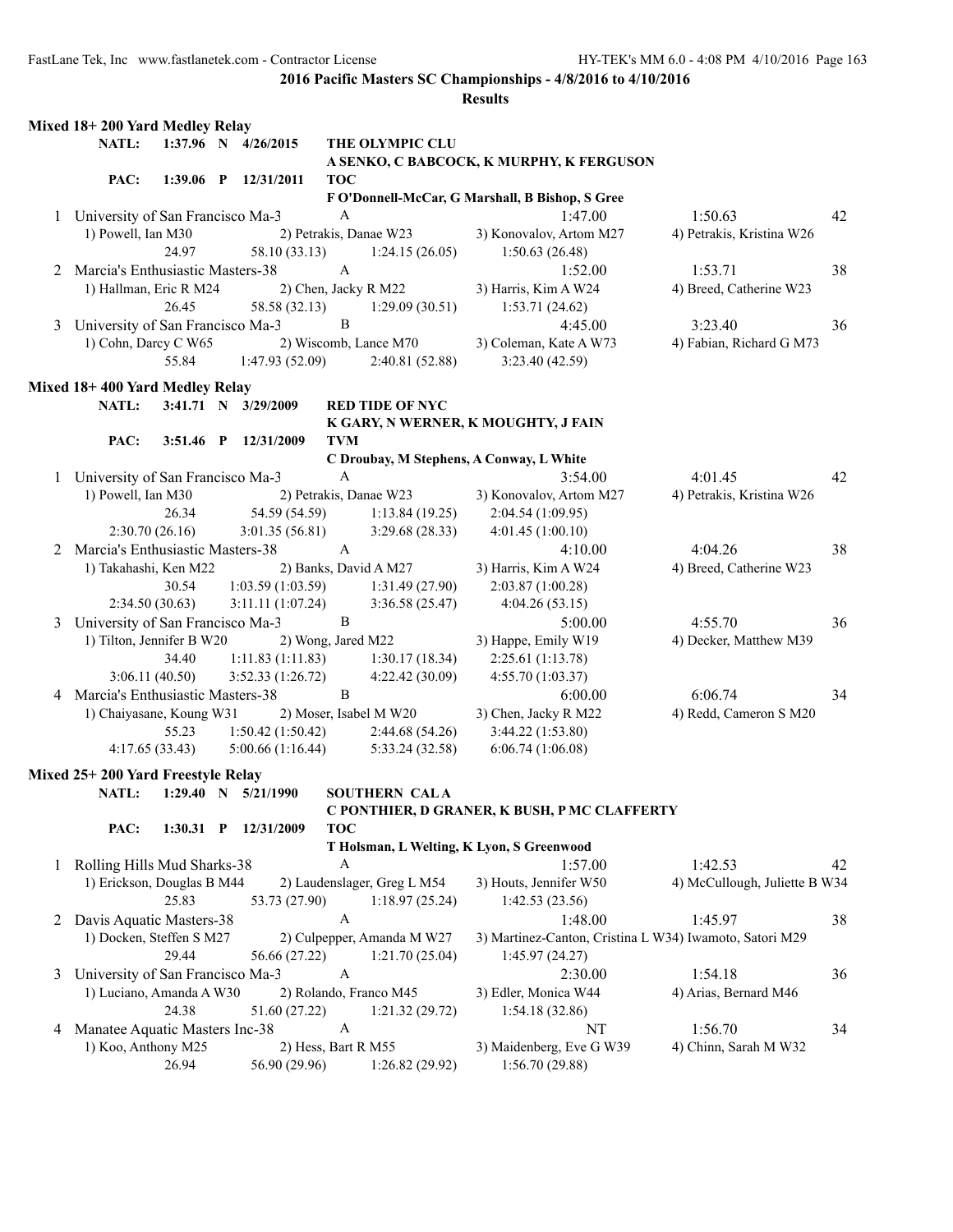|   | (Mixed 25+200 Yard Freestyle Relay)                     |             |                                        |                          |                                       |                                                        |                           |    |
|---|---------------------------------------------------------|-------------|----------------------------------------|--------------------------|---------------------------------------|--------------------------------------------------------|---------------------------|----|
|   | 5 Swymnut Masters-38                                    |             |                                        | A                        |                                       | 2:04.00                                                | 2:01.38                   | 32 |
|   | 1) Hummel, Tyler K M28                                  |             |                                        | 2) Willard, Mimi W62     |                                       | 3) Lepinski, Cokie W56                                 | 4) Bauer, Kim M51         |    |
|   | 28.42                                                   |             | 1:02.89(34.47)                         |                          | 1:33.03(30.14)                        | 2:01.38(28.35)                                         |                           |    |
| 6 | Marcia's Enthusiastic Masters-38                        |             |                                        | $\boldsymbol{A}$         |                                       | 2:11.00                                                | 2:07.94                   | 30 |
|   | 1) Song, James C M33                                    |             |                                        | 2) Slakey, Andrew M40    |                                       | 3) Encina, Emily W31                                   | 4) Magee, Kathryn D W32   |    |
|   | 30.16                                                   |             | 58.63 (28.47)                          |                          | 1:34.37(35.74)                        | 2:07.94(33.57)                                         |                           |    |
| 7 | Marcia's Enthusiastic Masters-38                        |             |                                        | $\, {\bf B}$             |                                       | 2:35.00                                                | 2:29.40                   | 28 |
|   | 1) Shook, Alic G M34                                    |             |                                        |                          | 2) Chaiyasane, Koung W31              | 3) Ramirez, Millie W35                                 | 4) Sanchez, Juan M M42    |    |
|   | 34.90                                                   |             | 1:11.64(36.74)                         |                          | 1:55.75(44.11)                        | 2:29.40(33.65)                                         |                           |    |
|   |                                                         |             |                                        |                          |                                       |                                                        |                           |    |
|   | Mixed 25+400 Yard Freestyle Relay                       |             |                                        |                          |                                       |                                                        |                           |    |
|   | <b>NATL:</b>                                            |             | 3:16.77 N 2/24/2013                    |                          | <b>RED TIDE OF NYC</b>                |                                                        |                           |    |
|   |                                                         |             |                                        | <b>TVM</b>               |                                       | K VANDENBERG, B O'CONNOR, G PALUMBO, B KELLY           |                           |    |
|   | PAC:                                                    | $3:23.66$ P | 4/18/2010                              |                          |                                       |                                                        |                           |    |
|   |                                                         |             |                                        | $\mathbf{A}$             |                                       | B C Holm, LA White, C L Droubay, A M Conway<br>3:41.41 | 3:45.15                   | 42 |
| 1 | <b>Walnut Creek Masters-38</b><br>1) Boyer, Kaleb D M28 |             |                                        |                          |                                       |                                                        |                           |    |
|   |                                                         |             |                                        |                          | 2) Gaudinier, Lindsay E W26           | 3) Tiernan, Heather W32                                | 4) Tiernan, Robert M M32  |    |
|   | 25.76                                                   |             | 53.37 (53.37)                          |                          | 1:20.74(27.37)                        | 1:51.42(58.05)                                         |                           |    |
|   | 2:21.32(29.90)                                          |             | 2:53.36(1:01.94)                       |                          | 3:17.85(24.49)                        | 3:45.15(51.79)                                         |                           |    |
| 2 | University of San Francisco Ma-3                        |             |                                        | $\mathbf{A}$             |                                       | 4:06.00                                                | 4:08.47                   | 38 |
|   | 1) Rais, Jenna S W32                                    |             |                                        | 2) Suur, Laura W25       |                                       | 3) Dailey, Alexander D M40                             | 4) Bauer, Ryan J M31      |    |
|   | 30.29                                                   |             | 1:03.15(1:03.15)                       |                          | 1:39.86(36.71)                        | 2:25.93 (1:22.78)                                      |                           |    |
|   | 2:47.50(21.57)                                          |             | 3:17.45(51.52)                         |                          | 3:41.67(24.22)                        | 4:08.47(51.02)                                         |                           |    |
| 3 | Manatee Aquatic Masters Inc-38                          |             |                                        | A                        |                                       | 4:48.00                                                | 4:08.88                   | 36 |
|   | 1) Hamilton, Rick M48                                   |             |                                        | 2) Shaps, Ruth Y W68     |                                       | 3) Chinn, Sarah M W32                                  | 4) Koo, Anthony M25       |    |
|   | 25.15                                                   |             | 51.24 (51.24)                          |                          | 1:24.58(33.34)                        | 2:01.88(1:10.64)                                       |                           |    |
|   | 2:32.47(30.59)                                          |             | 3:05.30 (1:03.42)                      |                          | 3:34.50(29.20)                        | 4:08.88 (1:03.58)                                      |                           |    |
| 4 | Club Hot Tub-38                                         |             |                                        | $\mathbf{A}$             |                                       | 4:16.00                                                | 4:11.79                   | 34 |
|   | 1) Stuart, Dave M56                                     |             |                                        | 2) O'Neill, Celine W39   |                                       | 3) Sherry, Steve K M49                                 | 4) Marullo, Rachel W32    |    |
|   | 28.44                                                   |             | 58.83 (58.83)                          |                          | 1:33.43(34.60)                        | 2:14.50(1:15.67)                                       |                           |    |
|   | 2:42.98(28.48)                                          |             | 3:15.82(1:01.32)                       |                          | 3:42.11(26.29)                        | 4:11.79 (55.97)                                        |                           |    |
| 5 | <b>Swymnut Masters-38</b>                               |             |                                        | $\mathbf{A}$             |                                       | 4:36.00                                                | 4:37.32                   | 32 |
|   | 1) De Somma, Margaret P W48                             |             |                                        | 2) Sutherland, Erica W56 |                                       | 3) Turner, Jefferson R M46                             | 4) Hummel, Tyler K M28    |    |
|   | 31.87                                                   |             | $1:06.10(1:06.10)$ $1:38.22(32.12)$    |                          |                                       | 2:15.01(1:08.91)                                       |                           |    |
|   | 2:49.82(34.81)                                          |             | 3:28.74(1:13.73)                       |                          | 3:48.60 (19.86)                       | 4:37.32 (1:08.58)                                      |                           |    |
|   | 6 Albany Armada Aquatics Masters                        |             |                                        | $\boldsymbol{A}$         |                                       | 6:08.00                                                | 5:20.46                   | 30 |
|   | 1) Bertrand, Andre M51                                  |             |                                        |                          | 2) Murakawa, Yoshio M75               | 3) Bonvin, Florence W32                                | 4) Field, Lessly W W48    |    |
|   | 36.03                                                   |             | 1:11.75 $(1:11.75)$ 1:53.15 $(41.40)$  |                          |                                       | 2:54.00 (1:42.25)                                      |                           |    |
|   | 3:20.97 (26.97)                                         |             | 4:04.74(1:10.74)                       |                          | 4:41.54 (36.80)                       | 5:20.46(1:15.72)                                       |                           |    |
| 7 | Marcia's Enthusiastic Masters-38                        |             |                                        | A                        |                                       | 5:47.00                                                | 5:40.96                   | 28 |
|   | 1) Shook, Alic G M34                                    |             |                                        | 2) Song, James C M33     |                                       | 3) Agocs, Melissa W39                                  | 4) Balderas, Yvette R W47 |    |
|   | 38.06                                                   |             | 1:22.23(1:22.23)                       |                          | 1:53.78(31.55)                        | 2:26.97(1:04.74)                                       |                           |    |
|   | 3:11.44(44.47)                                          |             | 4:01.36 (1:34.39)                      |                          | 4:45.68 (44.32)                       | 5:40.96 (1:39.60)                                      |                           |    |
|   | Mixed 25+800 Yard Freestyle Relay                       |             |                                        |                          |                                       |                                                        |                           |    |
|   | NATL:                                                   | 7:25.46 N   | 4/4/2004                               |                          | <b>ILLINOIS MASTER</b>                |                                                        |                           |    |
|   |                                                         |             |                                        |                          |                                       | J RIDGE, N DAY, P ELDER, M KELLER                      |                           |    |
|   | PAC:                                                    | 7:41.32 P   | 12/31/1991                             | <b>WCM</b>               |                                       |                                                        |                           |    |
|   |                                                         |             |                                        |                          |                                       | J Boegman, K Cooley, S Shand, G Remmert                |                           |    |
| 1 | Walnut Creek Masters-38                                 |             |                                        | A                        |                                       | 8:30.00                                                | 8:50.94                   | 42 |
|   | 1) Knight, John K M34                                   |             |                                        | 2) Ward, Lisa A W52      |                                       | 3) Gaudinier, Lindsay E W26                            | 4) Nonaka, Andy J M36     |    |
|   | 29.49                                                   |             |                                        |                          |                                       | 2:02.57 (2:02.57)                                      |                           |    |
|   |                                                         |             | 1:01.54(1:01.54)                       |                          | 1:33.64(1:33.64)                      |                                                        |                           |    |
|   | 2:33.47 (30.90)                                         |             | 3:07.58(1:05.01)                       |                          | 3:41.25(1:38.68)                      | 4:14.06(2:11.49)                                       |                           |    |
|   | 4:47.57(33.51)<br>7:07.70 (28.77)                       |             | 5:25.15 (1:11.09)<br>7:41.53 (1:02.60) |                          | 6:02.77(1:48.71)<br>8:16.20 (1:37.27) | 6:38.93(2:24.87)<br>8:50.94 (2:12.01)                  |                           |    |
|   |                                                         |             |                                        |                          |                                       |                                                        |                           |    |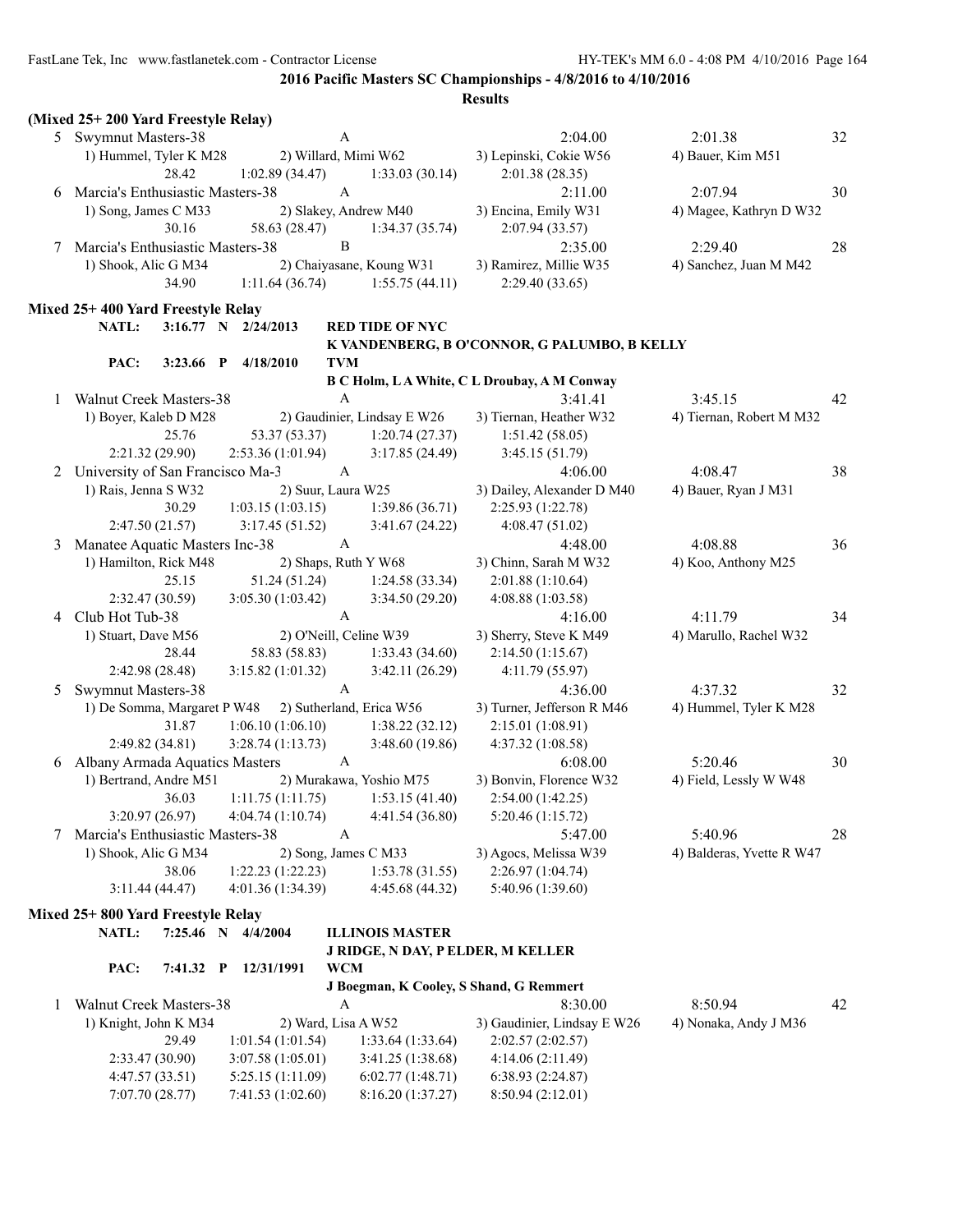|   | (Mixed 25+800 Yard Freestyle Relay) |                       |                                                           |                                                 |                             |    |
|---|-------------------------------------|-----------------------|-----------------------------------------------------------|-------------------------------------------------|-----------------------------|----|
|   | 2 Marcia's Enthusiastic Masters-38  |                       | A                                                         | 13:25.00                                        | 13:31.08                    | 38 |
|   | 1) Clifford, Dan M46                |                       | 2) Vernon, Rachel V W29                                   | 3) Chaiyasane, Koung W31                        | 4) Inchausti, Robert M53    |    |
|   | 49.24                               | 1:50.82(1:50.82)      | 2:59.46 (2:59.46)                                         | 3:55.21(3:55.21)                                |                             |    |
|   | 4:39.10(43.89)                      | 5:34.39 (1:39.18)     | 6:26.81(2:31.60)                                          | 7:15.40 (3:20.19)                               |                             |    |
|   | 8:03.93(48.53)                      | 8:55.03(1:39.63)      | 9:46.49(2:31.09)                                          | 10:36.10 (3:20.70)                              |                             |    |
|   | 11:17.09(40.99)                     | 12:01.60 (1:25.50)    | 12:47.22(2:11.12)                                         | 13:31.08 (2:54.98)                              |                             |    |
|   | Mixed 25+200 Yard Medley Relay      |                       |                                                           |                                                 |                             |    |
|   | <b>NATL:</b>                        | 1:35.20 N 4/26/2015   | <b>ARIZONA MASTERS</b>                                    |                                                 |                             |    |
|   |                                     |                       |                                                           | M GREVERS, A GREVERS, T DEBERRY, C VORRASI      |                             |    |
|   | PAC:                                | 1:37.59 P 12/31/2012  | <b>TOC</b>                                                |                                                 |                             |    |
|   |                                     |                       |                                                           | F O'Donnell-McCar, E Gans, E Reilly, S Greenwoo |                             |    |
| 1 | <b>Walnut Creek Masters-38</b>      |                       | A                                                         | 1:55.00                                         | 1:53.69                     | 42 |
|   | 1) Tiernan, Heather W32             |                       | 2) King, Michael J M31                                    | 3) Lin, Curtis M25                              | 4) Gaudinier, Lindsay E W26 |    |
|   | 32.87                               | 1:02.00(29.13)        | 1:26.66(24.66)                                            | 1:53.69(27.03)                                  |                             |    |
|   | 2 Club Hot Tub-38                   |                       | $\mathbf{A}$                                              | 2:08.00                                         | 2:03.17                     | 38 |
|   | 1) Marullo, Rachel W32              |                       | 2) Schempp, Kyle C M26                                    | 3) Cheney, Joseph M25                           | 4) Clark, Lyse A W51        |    |
|   | 32.47                               | 1:04.67(32.20)        | 1:30.54(25.87)                                            | 2:03.17(32.63)                                  |                             |    |
| 3 | Swymnut Masters-38                  |                       | $\mathbf{A}$                                              | 2:16.00                                         | 2:17.17                     | 36 |
|   | 1) Bauer, Kim M51                   |                       | 2) Hummel, Tyler K M28                                    | 3) De Somma, Margaret P W48                     | 4) Coffee, Cassandra W54    |    |
|   | 36.33                               | 1:13.74(37.41)        | 1:46.72(32.98)                                            | 2:17.17(30.45)                                  |                             |    |
|   | 4 University of San Francisco Ma-3  |                       | $\mathbf{A}$                                              | 2:04.00                                         | 2:25.03                     | 34 |
|   | 1) Bauer, Ryan J M31                |                       | 2) Dailey, Alexander D M40                                | 3) Sacknoff, Nelle R W34                        | 4) Suur, Laura W25          |    |
|   |                                     | 1:50.87()             | 2:09.82(18.95)                                            | 2:25.03(15.21)                                  |                             |    |
| 5 | University of San Francisco Ma-3    |                       | $\, {\bf B}$                                              | 2:27.00                                         | 2:25.67                     | 32 |
|   | 1) Rais, Jenna S W32                |                       | 2) Smith, Kyle M33                                        | 3) Rolando, Franco M45                          | 4) Sharifzadeh, Maryam W30  |    |
|   | 34.84                               | 1:14.27(39.43)        | 1:55.01(40.74)                                            | 2:25.67(30.66)                                  |                             |    |
| 6 | Marcia's Enthusiastic Masters-38    |                       | $\mathbf{A}$                                              | 2:43.00                                         | 2:38.58                     | 30 |
|   | 1) Chaiyasane, Koung W31            |                       | 2) Song, James C M33                                      | 3) Hertzer, Keith M42                           | 4) Balderas, Yvette R W47   |    |
|   | 50.45                               | 1:25.02(34.57)        | 1:56.74(31.72)                                            | 2:38.58 (41.84)                                 |                             |    |
|   | Mixed 25+400 Yard Medley Relay      |                       |                                                           |                                                 |                             |    |
|   | NATL:                               | 3:45.13 N $4/25/2010$ | <b>RED TIDE OF NYC</b>                                    |                                                 |                             |    |
|   |                                     |                       |                                                           | K GARY, N WERNER, T SHPAIZER, D LIPPIN          |                             |    |
|   | PAC:                                | 3:48.74 P 12/31/1997  | <b>USF</b>                                                |                                                 |                             |    |
|   |                                     |                       | Rothkoff, Mortenson, Cerivo, Matt Jones                   |                                                 |                             |    |
|   | 1 Manatee Aquatic Masters Inc-38    |                       | $\mathbf{A}$                                              | 4:48.00                                         | 4:27.77                     | 42 |
|   | 1) Wojtala, Shad T M39              |                       | 2) Chinn, Sarah M W32                                     | 3) Shih, Michael T M33                          | 4) Maidenberg, Eve G W39    |    |
|   |                                     |                       | 30.33 1:03.32 (1:03.32) 1:41.74 (38.42) 2:23.75 (1:20.43) |                                                 |                             |    |
|   | 2:51.46(27.71)                      | 3:24.13(1:00.38)      | 3:54.50(30.37)                                            | 4:27.77(1:03.64)                                |                             |    |
| 2 | Cal Maritime Academy Masters-3      |                       | $\boldsymbol{A}$                                          | 5:05.00                                         | 5:04.21                     | 38 |
|   | 1) Ford, Jesse D M33                |                       | 2) Cort, Doug A M66                                       | 3) Tattan, Julia W29                            | 4) Bruno, Susan A W49       |    |
|   | 30.55                               | 1:03.87(1:03.87)      | 1:49.61(45.74)                                            | 2:40.65 (1:36.78)                               |                             |    |
|   | 3:02.66(22.01)                      | 3:48.57 (1:07.92)     | 4:24.16 (35.59)                                           | 5:04.21(1:15.64)                                |                             |    |
| 3 | Rolling Hills Mud Sharks-38         |                       | A                                                         | 5:25.00                                         | 5:08.57                     | 36 |
|   | 1) Laudenslager, Greg L M54         |                       | 2) McCullough, Juliette B W34                             | 3) Erickson, Douglas B M44                      | 4) Houts, Jennifer W50      |    |
|   | 35.68                               | 1:13.21 (1:13.21)     | 1:57.78(44.57)                                            | 2:48.28 (1:35.07)                               |                             |    |
|   | 3:20.58 (32.30)                     | 4:00.14(1:11.86)      | 4:33.23 (33.09)                                           | 5:08.57(1:08.43)                                |                             |    |
| 4 | Marcia's Enthusiastic Masters-38    |                       | A                                                         | 7:15.00                                         | 6:39.19                     | 34 |
|   | 1) Bennett, Sue W53                 |                       | 2) Ngo, Minh M44                                          | 3) Gibbons, Kevin M31                           | 4) Benjamin, Marcia S W59   |    |
|   | 1:09.57                             | 2:23.33 (2:23.33)     | 3:09.95(46.62)                                            | 3:59.75 (1:36.42)                               |                             |    |
|   | 4:40.83 (41.08)                     | 5:29.56 (1:29.81)     | 6:02.45(32.89)                                            | 6:39.19 (1:09.63)                               |                             |    |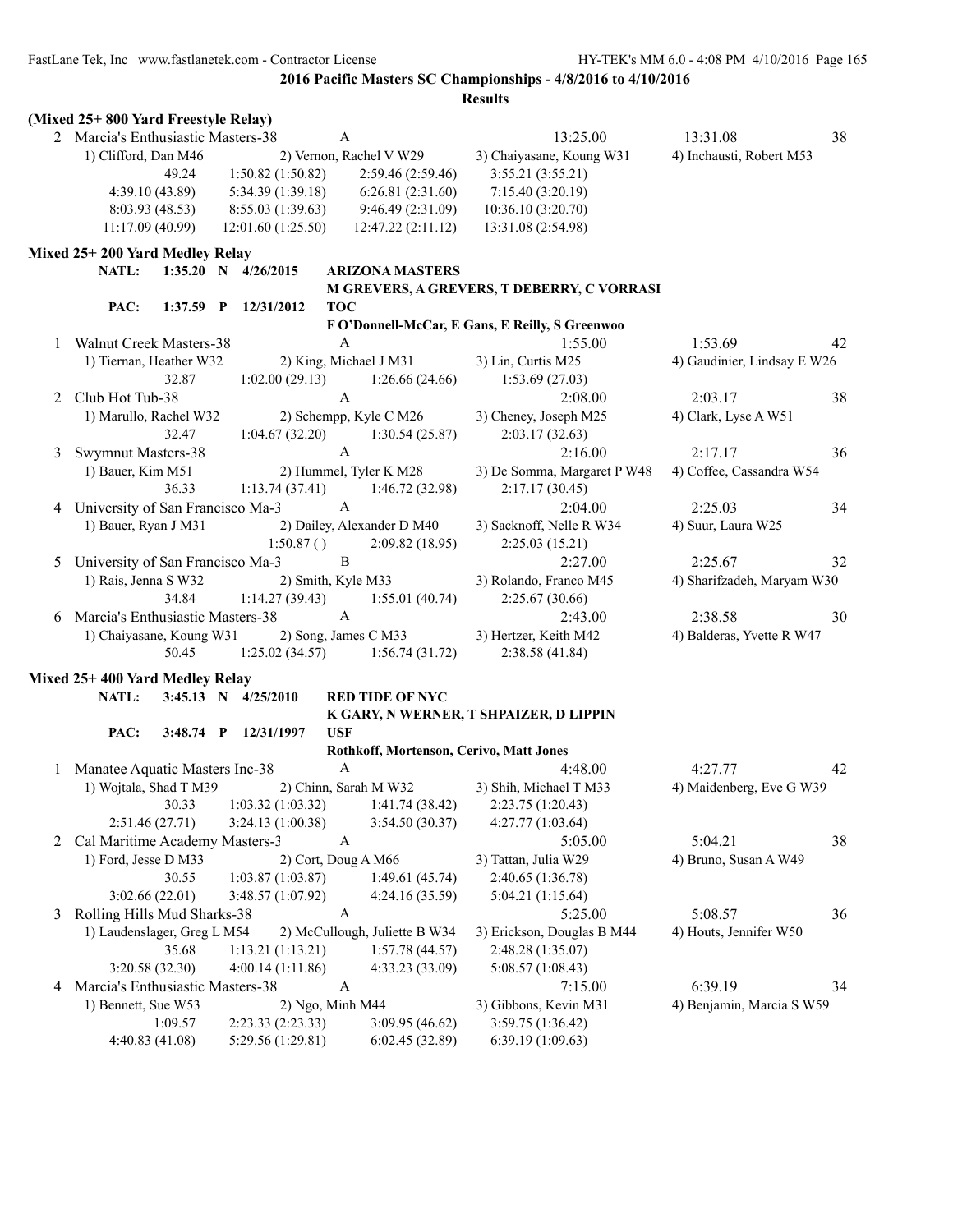|   | Mixed 35+200 Yard Freestyle Relay  |           |                           |                         |                             |                                                |                           |    |
|---|------------------------------------|-----------|---------------------------|-------------------------|-----------------------------|------------------------------------------------|---------------------------|----|
|   | NATL:                              |           | 1:30.17 N 4/25/2004       |                         | <b>ROCKY MOUNTAIN</b>       |                                                |                           |    |
|   |                                    |           |                           |                         |                             | K GARNIER, S VON DER LIPPE, J SMITH, P SMITH   |                           |    |
|   | PAC:                               |           | 1:34.18 P 12/31/2001      | <b>WCM</b>              |                             |                                                |                           |    |
|   |                                    |           |                           |                         |                             | Middleton, Vidal, Roemer, David Boatwright     |                           |    |
|   | 1 Marcia's Enthusiastic Masters-38 |           |                           | $\mathbf{A}$            |                             | 2:10.00                                        | 2:03.09                   | 42 |
|   | 1) Benjamin, Marcia S W59          |           |                           | 2) Lebsack, Emily K W35 |                             | 3) Ramirez, Brent M35                          | 4) Ngo, Minh M44          |    |
|   |                                    | 30.42     | 1:04.77(34.35)            |                         | 1:31.32(26.55)              | 2:03.09(31.77)                                 |                           |    |
|   |                                    |           |                           |                         |                             |                                                |                           |    |
|   | Mixed 35+400 Yard Freestyle Relay  |           |                           |                         |                             |                                                |                           |    |
|   | NATL:                              |           | $3:28.42$ N $3/15/2008$   |                         | <b>VIRGINIA MASTER</b>      |                                                |                           |    |
|   |                                    |           |                           |                         |                             | S SUMMERLIN, J JOHN, C JOHN, D SUMMERLIN       |                           |    |
|   | PAC:                               |           | 3:32.87 P 4/18/2010       | <b>WCM</b>              |                             |                                                |                           |    |
|   |                                    |           |                           |                         |                             | D M Santos, A E Salmeen, G L Patterson, M Chen |                           |    |
|   | 1 Rolling Hills Mud Sharks-38      |           |                           | $\mathbf{A}$            |                             | 4:38.00                                        | 4:13.99                   | 42 |
|   | 1) Erickson, Douglas B M44         |           |                           |                         | 2) Laudenslager, Greg L M54 | 3) Mammoser, Mary P W53                        | 4) Houts, Jennifer W50    |    |
|   |                                    | 27.43     | 57.12 (57.12)             |                         | 1:26.57(29.45)              | 1:58.53(1:01.41)                               |                           |    |
|   | 2:31.27(32.74)                     |           | 3:06.74(1:08.21)          |                         | 3:39.34(32.60)              | 4:13.99(1:07.25)                               |                           |    |
|   | 2 Marcia's Enthusiastic Masters-38 |           |                           | $\mathbf A$             |                             | 4:45.00                                        | 4:41.56                   | 38 |
|   | 1) Hansen, Sean D M38              |           |                           | 2) Lebsack, Emily K W35 |                             | 3) Wehmann, Peter T M43                        | 4) Reyna, Carolyn P W49   |    |
|   |                                    | 27.88     | 57.88 (57.88)             |                         | 1:35.56(37.68)              | 2:17.71 (1:19.83)                              |                           |    |
|   | 2:47.51(29.80)                     |           | 3:27.44(1:09.73)          |                         | 3:59.01(31.57)              | 4:41.56(1:14.12)                               |                           |    |
| 3 | Marcia's Enthusiastic Masters-38   |           |                           | $\, {\bf B}$            |                             | 5:10.00                                        | 5:19.15                   | 36 |
|   | 1) Hertzer, Keith M42              |           |                           | 2) Lapalme, Iris F W35  |                             | 3) Lehnert, Ahren E M42                        | 4) Laszlo, Zsuzsanna W47  |    |
|   |                                    | 29.83     | 1:02.46(1:02.46)          |                         | 1:42.02(39.56)              | 2:25.48 (1:23.02)                              |                           |    |
|   | 2:58.56(33.08)                     |           | 3:34.92(1:09.44)          |                         | 4:22.71(47.79)              | 5:19.15(1:44.23)                               |                           |    |
|   | Mixed 35+800 Yard Freestyle Relay  |           |                           |                         |                             |                                                |                           |    |
|   | NATL:                              |           | 7:24.36 N 4/17/2005       |                         | <b>ILLINOIS MASTER</b>      |                                                |                           |    |
|   |                                    |           |                           |                         |                             | L DILLMANN, J RIDGE, R KURZA, M KELLER         |                           |    |
|   | PAC:                               |           | 7:44.80 P 12/31/1999      | <b>WCM</b>              |                             |                                                |                           |    |
|   |                                    |           |                           |                         |                             | K O'Brien, M Curran, P Duggan, L Vidal         |                           |    |
|   | 1 University of San Francisco Ma-3 |           |                           | $\mathbf{A}$            |                             | 12:10.00                                       | 11:19.13                  | 42 |
|   | 1) Tilds, Katrina W38              |           |                           | 2) Paris, Lorenzo M49   |                             | 3) McNamara, Kathleen A W56                    | 4) Boreyko, Valeriy A M62 |    |
|   |                                    | 38.54     | 1:19.54(1:19.54)          |                         | 2:05.08(2:05.08)            | 2:49.68 (2:49.68)                              |                           |    |
|   | 3:21.81(32.13)                     |           | 3:57.87(1:08.19)          |                         | 4:37.56 (1:47.88)           | 5:18.92 (2:29.24)                              |                           |    |
|   | 5:54.98(36.06)                     |           | 6:35.53(1:16.61)          |                         | 7:19.17(2:00.25)            | 8:00.89 (2:41.97)                              |                           |    |
|   | 8:44.22 (43.33)                    |           | 9:34.41(1:33.52)          |                         | 10:26.90(2:26.01)           | 11:19.13 (3:18.24)                             |                           |    |
|   |                                    |           |                           |                         |                             |                                                |                           |    |
|   | Mixed 35+200 Yard Medley Relay     |           |                           |                         |                             |                                                |                           |    |
|   |                                    |           | NATL: 1:39.85 N 5/22/2010 |                         | <b>COLORADO MASTER</b>      |                                                |                           |    |
|   |                                    |           |                           |                         |                             | S HART, M EISENHUTH, C O'SULLIVAN, C SAPPEY    |                           |    |
|   | PAC:                               | 1:43.99 P | 12/31/2009                | <b>WCM</b>              |                             |                                                |                           |    |
|   |                                    |           |                           |                         |                             | J Fusari, R Santos, S Stahl, A Zamanian        |                           |    |
| 1 | Santa Rosa Masters-38              |           |                           | A                       |                             | 2:20.00                                        | 2:06.89                   | 42 |
|   | 1) Walts, Merrie E W55             |           |                           | 2) Wilson, Todd M51     |                             | 3) Hamlin, Eli J M39                           | 4) Beal, Laura A W50      |    |
|   |                                    | 31.97     | 1:05.94(33.97)            |                         | 1:38.55(32.61)              | 2:06.89 (28.34)                                |                           |    |
| 2 | Rolling Hills Mud Sharks-38        |           |                           | A                       |                             | 2:08.00                                        | 2:07.86                   | 38 |
|   | 1) Laudenslager, Greg L M54        |           |                           |                         | 2) Erickson, Douglas B M44  | 3) Mammoser, Mary P W53                        | 4) Houts, Jennifer W50    |    |
|   |                                    |           |                           |                         |                             | 2:07.86 (29.78)                                |                           |    |
|   |                                    | 34.25     | 1:05.85(31.60)            |                         | 1:38.08(32.23)              |                                                |                           |    |
| 3 | Davis Aquatic Masters-38           |           |                           | A                       |                             | 2:18.00                                        | 2:27.71                   | 36 |
|   | 1) Pro, Bryan M M37                |           |                           |                         | 2) Morris, Kathleen E W36   | 3) Weinman, Michal Sue W52                     | 4) Tanner, Gregory J M54  |    |
|   |                                    | 34.14     | 1:17.81(43.67)            |                         | 1:51.77(33.96)              | 2:27.71 (35.94)                                |                           |    |
| 4 | Marcia's Enthusiastic Masters-38   |           |                           | A                       |                             | 2:35.00                                        | 2:39.86                   | 34 |
|   | 1) Wehmann, Peter T M43            |           |                           | 2) Agocs, Melissa W39   |                             | 3) Lehnert, Ahren E M42                        | 4) Boeger, Kari L W49     |    |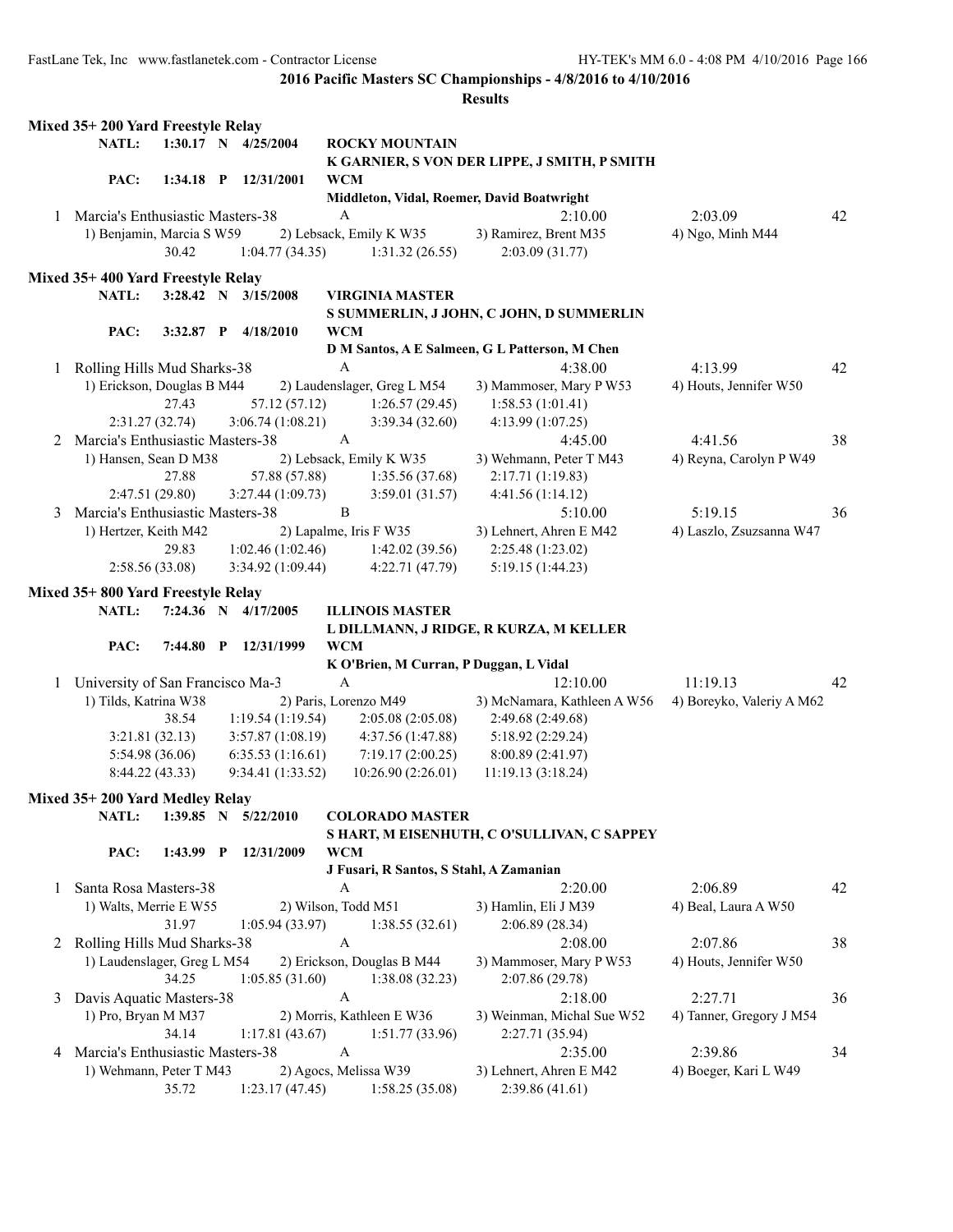|              | Mixed 35+400 Yard Medley Relay     |             |              |                     |              |                              |                                                    |                           |    |
|--------------|------------------------------------|-------------|--------------|---------------------|--------------|------------------------------|----------------------------------------------------|---------------------------|----|
|              | NATL:                              |             |              | 3:48.70 N 4/19/2009 |              | <b>WALNUT CREEK MA</b>       |                                                    |                           |    |
|              |                                    |             |              |                     |              |                              | D SANTOS, R SANTOS, A ZAMANIAN, D BOATWRIGHT       |                           |    |
|              | PAC:                               | $3:48.70$ P |              | 12/31/2009          | <b>WCM</b>   |                              |                                                    |                           |    |
|              |                                    |             |              |                     |              |                              | D Santos, R Santos, A Zamanian, D Boatwright       |                           |    |
|              | 1 Marcia's Enthusiastic Masters-38 |             |              |                     | A            |                              | 6:10.00                                            | 6:02.47                   | 42 |
|              | 1) Slakey, Andrew M40              |             |              |                     |              | 2) Ramirez, Millie W35       | 3) Lebsack, Emily K W35                            | 4) Lehnert, Ahren E M42   |    |
|              |                                    | 40.26       |              | 1:20.25(1:20.25)    |              | 2:15.91(55.66)               | 3:19.45(1:59.20)                                   |                           |    |
|              | 4:03.16(43.71)                     |             |              | 4:53.41 (1:33.96)   |              | 5:26.21(32.80)               | 6:02.47 (1:09.06)                                  |                           |    |
|              | Cal Maritime Academy Masters-3     |             |              |                     | $\mathbf{A}$ |                              | 5:45.00                                            | <b>DQ</b>                 |    |
|              | 1) Kennedy, James B M64            |             |              |                     |              | 2) King, Kathlean Brooke W42 | 3) Trevisan, Cynthia S W50                         | 4) Wirth, Douglas H M58   |    |
|              |                                    | 42.08       |              | 1:23.43(1:23.43)    |              | 2:11.06(47.63)               | 3:03.53 (1:40.10)                                  |                           |    |
|              | 3:49.30(45.77)                     |             |              | 4:38.00(1:34.47)    |              | 5:11.39 (33.39)              | DQ(1:11.22)                                        |                           |    |
|              | Mixed 45+200 Yard Freestyle Relay  |             |              |                     |              |                              |                                                    |                           |    |
|              | NATL:                              |             |              | 1:34.48 N 5/4/2008  |              | <b>ARIZONA MASTERS</b>       |                                                    |                           |    |
|              |                                    |             |              |                     |              |                              |                                                    |                           |    |
|              | PAC:                               | 1:38.30     | $\mathbf{P}$ | 12/31/2010          | <b>WCM</b>   |                              | J SMITH, M BAILEY, S ROLLINS, P SMITH              |                           |    |
|              |                                    |             |              |                     |              |                              | Greg Remmert, Lisa Ward, BJ Henry, Stephen Stahl   |                           |    |
|              |                                    |             |              |                     | $\mathbf{A}$ |                              | 1:58.00                                            | 1:46.85                   | 38 |
| $\mathbf{1}$ | Manatee Aquatic Masters Inc-38     | 25.46       |              |                     |              | 1:22.33(27.98)               |                                                    |                           |    |
|              | Ladera Oaks Masters-38             |             |              | 54.35 (28.89)       | $\mathbf{A}$ |                              | 1:46.85(24.52)                                     |                           |    |
| 2            |                                    |             |              |                     |              |                              | 2:05.00                                            | 2:07.50                   | 36 |
|              | 1) McAdams, Steve M51              |             |              |                     |              |                              | 2) Cambra-Brungard, Jeanne W63 3) Taylor, Curt M62 | 4) Boyle, Catherine M W50 |    |
|              |                                    | 29.94       |              | 1:07.80(37.86)      | $\mathbf{A}$ | 1:37.60(29.80)               | 2:07.50(29.90)                                     |                           |    |
| 3            | <b>Walnut Creek Masters-38</b>     |             |              |                     |              |                              | 2:38.50                                            | 2:19.22                   | 34 |
|              | 1) Carter, Paul M47                |             |              |                     |              | 2) Asta, Lisa M W50          | 3) Dibley, Allison M W54                           | 4) France, Kermit M49     |    |
|              |                                    | 29.66       |              | 1:49.18(1:19.52)    |              | 2:19.22(30.04)               |                                                    |                           |    |
|              | 4 Marcia's Enthusiastic Masters-38 |             |              |                     | $\mathbf{A}$ |                              | 2:28.00                                            | 2:20.83                   | 32 |
|              | 1) Mahoney, Garrett A M54          |             |              |                     |              | 2) Wan, Danny W M52          | 3) Reyna, Carolyn P W49                            | 4) Espinosa, Rebecca W45  |    |
|              |                                    | 32.08       |              | 1:04.81(32.73)      |              | 1:39.27(34.46)               | 2:20.83(41.56)                                     |                           |    |
| 5            | University of San Francisco Ma-3   |             |              |                     | $\mathbf{A}$ |                              | 2:55.00                                            | 2:22.94                   | 30 |
|              | 1) Saylor, Alison L W49            |             |              |                     |              | 2) Andrews, Elizabeth C W52  | 3) Mai, Ping M46                                   | 4) Grady, Patrick O M49   |    |
|              |                                    | 42.60       |              | 1:33.25(50.65)      |              | 1:54.16(20.91)               | 2:22.94(28.78)                                     |                           |    |
|              | Mixed 45+400 Yard Freestyle Relay  |             |              |                     |              |                              |                                                    |                           |    |
|              | NATL:                              |             |              | 3:34.92 N 4/13/2008 |              | <b>WALNUT CREEK MA</b>       |                                                    |                           |    |
|              |                                    |             |              |                     |              |                              | G REMMERT, L VIDAL, C MC NAMARA, D BOATWRIGHT      |                           |    |
|              | PAC:                               | $3:34.92$ P |              | 12/31/2008          | <b>WCM</b>   |                              |                                                    |                           |    |
|              |                                    |             |              |                     |              |                              | G Remmert, V, C McNamara, D Boatwright             |                           |    |
|              | Davis Aquatic Masters-38           |             |              |                     | A            |                              | 4:14.00                                            | 4:01.68                   | 42 |
|              | 1) Roberts, Julie E W52            |             |              |                     |              | 2) Russell, Jane E W52       | 3) Evans, Mark E M58                               | 4) Smith, N. Douglas M54  |    |
|              |                                    | 30.26       |              | 1:03.95(1:03.95)    |              | 1:35.22(31.27)               | 2:36.89 (1:32.94)                                  |                           |    |
|              |                                    |             |              | 3:05.74(28.85)      |              | 3:32.17(26.43)               | 4:01.68 (55.94)                                    |                           |    |
| 2            | Marcia's Enthusiastic Masters-38   |             |              |                     | A            |                              | 5:18.00                                            | 5:07.41                   | 38 |
|              | 1) Hurt, Liz W51                   |             |              |                     |              | 2) Flynn, Margaret W52       | 3) Ardourel, Franck S M51                          | 4) Wan, Danny W M52       |    |
|              |                                    | 34.97       |              | 1:15.09(1:15.09)    |              | 1:56.11(41.02)               | 2:42.44 (1:27.35)                                  |                           |    |
|              | 3:17.35(34.91)                     |             |              | 3:53.90 (1:11.46)   |              | 4:28.73(34.83)               | 5:07.41 (1:13.51)                                  |                           |    |
| 3            | Marcia's Enthusiastic Masters-38   |             |              |                     | B            |                              | 5:55.00                                            | 6:23.42                   | 36 |
|              | 1) Boeger, Kari L W49              |             |              |                     |              | 2) Bennett, Sue W53          | 3) Cramer, Steven J M58                            | 4) Mariscal, Richard M53  |    |
|              |                                    | 44.63       |              | 1:35.23(1:35.23)    |              | 2:30.51(55.28)               | 3:31.69 (1:56.46)                                  |                           |    |
|              | 4:04.01 (32.32)                    |             |              | 4:40.39 (1:08.70)   |              | 5:28.19(47.80)               | 6:23.42(1:43.03)                                   |                           |    |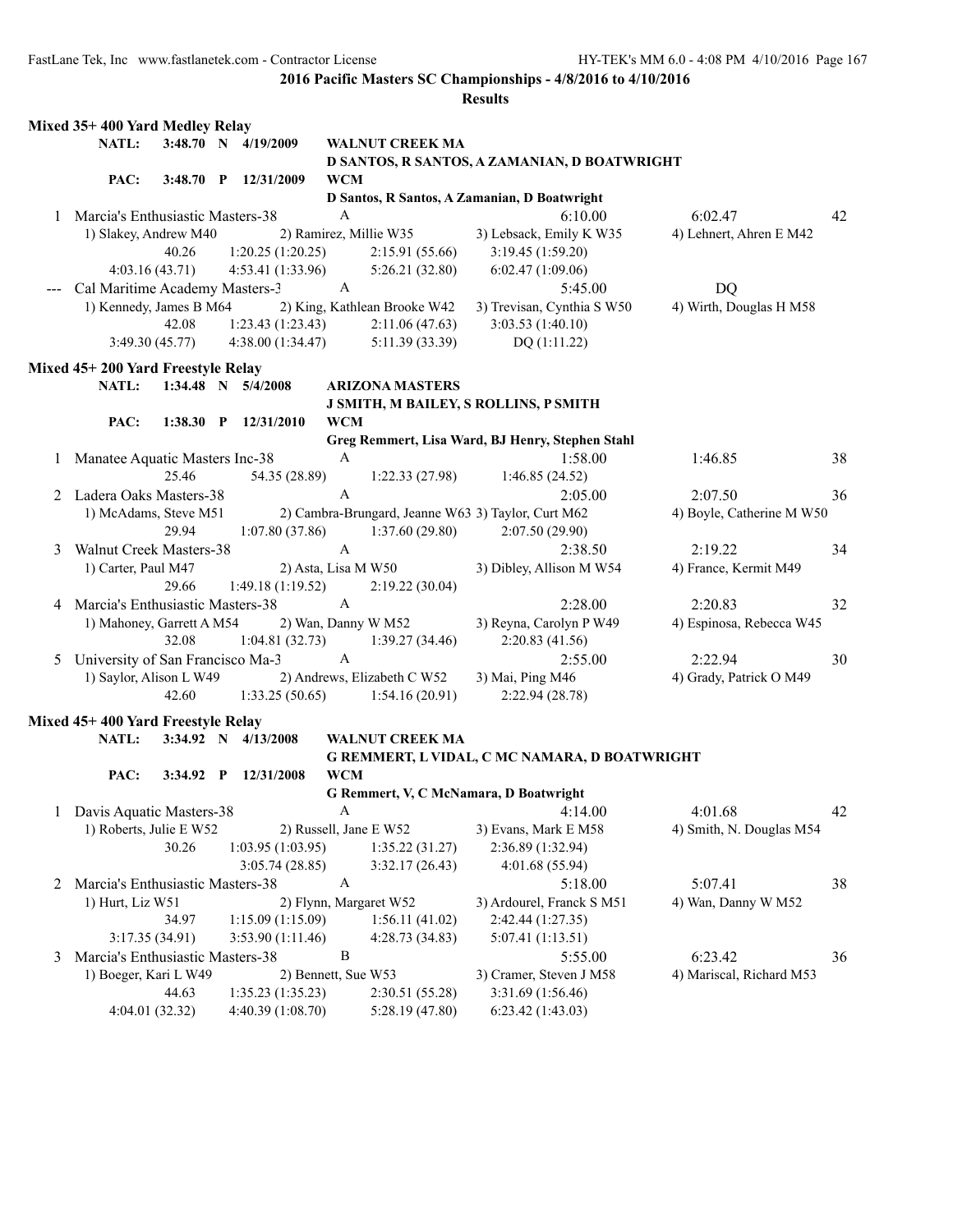|   | Mixed 45+ 800 Yard Freestyle Relay |                |   |                    |                           |                             |                                                          |                            |    |
|---|------------------------------------|----------------|---|--------------------|---------------------------|-----------------------------|----------------------------------------------------------|----------------------------|----|
|   | NATL:                              | 7:51.33 N      |   | 4/17/2009          |                           | <b>WALNUT CREEK MA</b>      |                                                          |                            |    |
|   |                                    |                |   |                    |                           |                             | D BOATWRIGHT, C O'BRIEN, M CURRAN, B GOTHBERG            |                            |    |
|   | PAC:                               | $7:51.33$ P    |   | 12/31/2009         | <b>WCM</b>                |                             |                                                          |                            |    |
|   |                                    |                |   |                    |                           |                             | D Boatwright, C O'Brien, M Curran, B Gothberg            |                            |    |
| 1 | Davis Aquatic Masters-38           |                |   |                    | A                         |                             | 8:50.00                                                  | 9:59.01                    | 42 |
|   | 1) Kahn, Stuart L M62              |                |   |                    |                           | 2) Kahn, Mary J W56         | 3) Phalen, Jennifer R W51                                | 4) McPherson, Andrew M M69 |    |
|   |                                    | 35.44          |   | 1:14.73(1:14.73)   |                           | 1:53.17(1:53.17)            | 2:29.30 (2:29.30)                                        |                            |    |
|   | 3:03.91(34.61)                     |                |   | 3:42.13(1:12.83)   |                           | 4:20.25(1:50.95)            | 4:57.49 (2:28.19)                                        |                            |    |
|   | 5:33.40 (35.91)                    |                |   | 6:14.63(1:17.14)   |                           | 6:56.73(1:59.24)            | 7:38.66(2:41.17)                                         |                            |    |
|   | 8:10.23 (31.57)                    |                |   | 8:45.79 (1:07.13)  |                           | 9:22.63 (1:43.97)           | 9:59.01(2:20.35)                                         |                            |    |
|   | 2 University of San Francisco Ma-3 |                |   |                    | $\boldsymbol{A}$          |                             | 14:00.00                                                 | 12:21.82                   | 38 |
|   | 1) Compagno, Wendy A W47           |                |   |                    |                           | 2) Saylor, Alison L W49     | 3) El-Awady, Khalid A M45                                | 4) Mai, Ping M46           |    |
|   |                                    | 40.36          |   | 1:25.66(1:25.66)   |                           | 2:12.74(2:12.74)            | 3:04.03 (3:04.03)                                        |                            |    |
|   |                                    | 3:44.26(40.23) |   | 4:34.81 (1:30.78)  |                           | 5:30.12 (2:26.09)           | 6:45.29(3:41.26)                                         |                            |    |
|   | 7:11.33(26.04)                     |                |   | 7:58.53(1:13.24)   |                           | 8:46.05(2:00.76)            | 9:28.14(2:42.85)                                         |                            |    |
|   | 10:07.28(39.14)                    |                |   | 10:53.04 (1:24.90) |                           | 11:40.36(2:12.22)           | 12:21.82 (2:53.68)                                       |                            |    |
|   |                                    |                |   |                    |                           |                             |                                                          |                            |    |
|   | Mixed 45+200 Yard Medley Relay     |                |   |                    |                           |                             |                                                          |                            |    |
|   | NATL:                              | $1:44.02$ N    |   | 5/4/2008           |                           | <b>ARIZONA MASTERS</b>      |                                                          |                            |    |
|   |                                    |                |   |                    |                           |                             | <b>J SMITH, G MILLS, S ROLLINS, M BAILEY</b>             |                            |    |
|   | PAC:                               | $1:50.35$ P    |   | 12/31/2009         | <b>WCM</b>                |                             |                                                          |                            |    |
|   |                                    |                |   |                    |                           |                             | Hector Chao, Lisa Ward, Tom Nootbaar, Paula Roemer       |                            |    |
| 1 | Manatee Aquatic Masters Inc-38     |                |   |                    | $\boldsymbol{A}$          |                             | 2:04.00                                                  | 1:59.12                    | 42 |
|   | 1) Hamilton, Rick M48              |                |   |                    |                           | 2) Rublein, Susanne P W45   | 3) Finney, Peter C M48                                   | 4) Brakeman, Jennifer W45  |    |
|   |                                    | 27.12          |   | 1:02.83(35.71)     |                           | 1:30.27(27.44)              | 1:59.12(28.85)                                           |                            |    |
| 2 | Davis Aquatic Masters-38           |                |   |                    | $\mathbf{A}$              |                             | 2:08.00                                                  | 2:03.57                    | 38 |
|   | 1) McAdam, Samuel T M50            |                |   |                    |                           | 2) Smith, N. Douglas M54    | 3) Russell, Jane E W52                                   | 4) Roberts, Julie E W52    |    |
|   |                                    | 30.29          |   | 1:03.97(33.68)     |                           | 1:35.09(31.12)              | 2:03.57(28.48)                                           |                            |    |
| 3 | <b>Walnut Creek Masters-38</b>     |                |   |                    | $\mathbf{A}$              |                             | 2:00.00                                                  | 2:06.54                    | 36 |
|   | 1) Ward, Lisa A W52                |                |   |                    |                           | 2) Santos, Debbie M W47     | 3) Stahl, Stephen A M51                                  | 4) Johnson, Tom M46        |    |
|   |                                    | 39.36          |   | 1:14.78(35.42)     |                           | 1:41.60(26.82)              | 2:06.54(24.94)                                           |                            |    |
| 4 | Santa Cruz Masters Aquatics-38     |                |   |                    | $\boldsymbol{\mathsf{A}}$ |                             | 2:00.00                                                  | 2:08.49                    | 34 |
|   | 1) Tainty, Chris J M56             |                |   |                    |                           | 2) Bechhoefer, Marta W48    | 3) Lyons, Bridget A W46                                  | 4) Parker, John C M53      |    |
|   |                                    | 30.99          |   | 1:19.07(48.08)     |                           | 1:41.72(22.65)              | 2:08.49(26.77)                                           |                            |    |
|   | Mixed 45+400 Yard Medley Relay     |                |   |                    |                           |                             |                                                          |                            |    |
|   | NATL:                              | 4:00.80        |   |                    |                           |                             |                                                          |                            |    |
|   |                                    |                | N | 5/2/2004           |                           | <b>OREGON MASTERS</b>       |                                                          |                            |    |
|   | PAC:                               | 4:14.07        | P | 12/31/2009         | <b>SRM</b>                |                             | K ANDRUS-HUGHES, PALLENDER, C CRABBE, M TENNANT          |                            |    |
|   |                                    |                |   |                    |                           |                             | J Morales, H Hafner, S Nowack, W Schenstrom              |                            |    |
|   | Manatee Aquatic Masters Inc-38     |                |   |                    | A                         |                             | 4:25.00                                                  | 4:29.51                    |    |
| 1 | 1) Cox, Juliet E W48               |                |   |                    |                           | 2) Rublein, Susanne P W45   | 3) Finney, Peter C M48                                   |                            | 42 |
|   |                                    |                |   |                    |                           |                             |                                                          | 4) Heath, Robert H M59     |    |
|   |                                    | 36.28          |   | 1:13.18(1:13.18)   |                           | 1:50.08(36.90)              | 2:31.98 (1:18.80)                                        |                            |    |
|   | 3:00.70(28.72)                     |                |   | 3:33.95 (1:01.97)  |                           | 4:00.71(26.76)              | 4:29.51(55.56)                                           |                            |    |
| 2 | Ladera Oaks Masters-38             |                |   |                    | $\boldsymbol{A}$          |                             | 6:20.00                                                  | 5:48.60                    | 38 |
|   | 1) Taylor, Curt M62                |                |   |                    |                           |                             | 2) Cambra-Brungard, Jeanne W63 3) Boyle, Catherine M W50 | 4) Madison, David K M63    |    |
|   |                                    | 45.11          |   | 1:33.38 (1:33.38)  |                           | 2:21.92(48.54)              | 3:14.61 (1:41.23)                                        |                            |    |
|   | 3:34.52 (19.91)                    |                |   | 4:40.31 (1:25.70)  |                           | 5:11.77 (31.46)             | 5:48.60 (1:08.29)                                        |                            |    |
| 3 | University of San Francisco Ma-3   |                |   |                    | $\boldsymbol{A}$          |                             | 7:20.00                                                  | 6:06.74                    | 36 |
|   | 1) Saylor, Alison L W49            |                |   |                    |                           | 2) Andrews, Elizabeth C W52 | 3) Mai, Ping M46                                         | 4) Grady, Patrick O M49    |    |
|   |                                    | 49.30          |   | 1:38.28(1:38.28)   |                           | 2:06.30(28.02)              | 2:34.89 (56.61)                                          |                            |    |
|   |                                    |                |   | 3:46.82 (1:11.93)  |                           | 5:21.63 (1:34.81)           | 6:06.74(2:19.92)                                         |                            |    |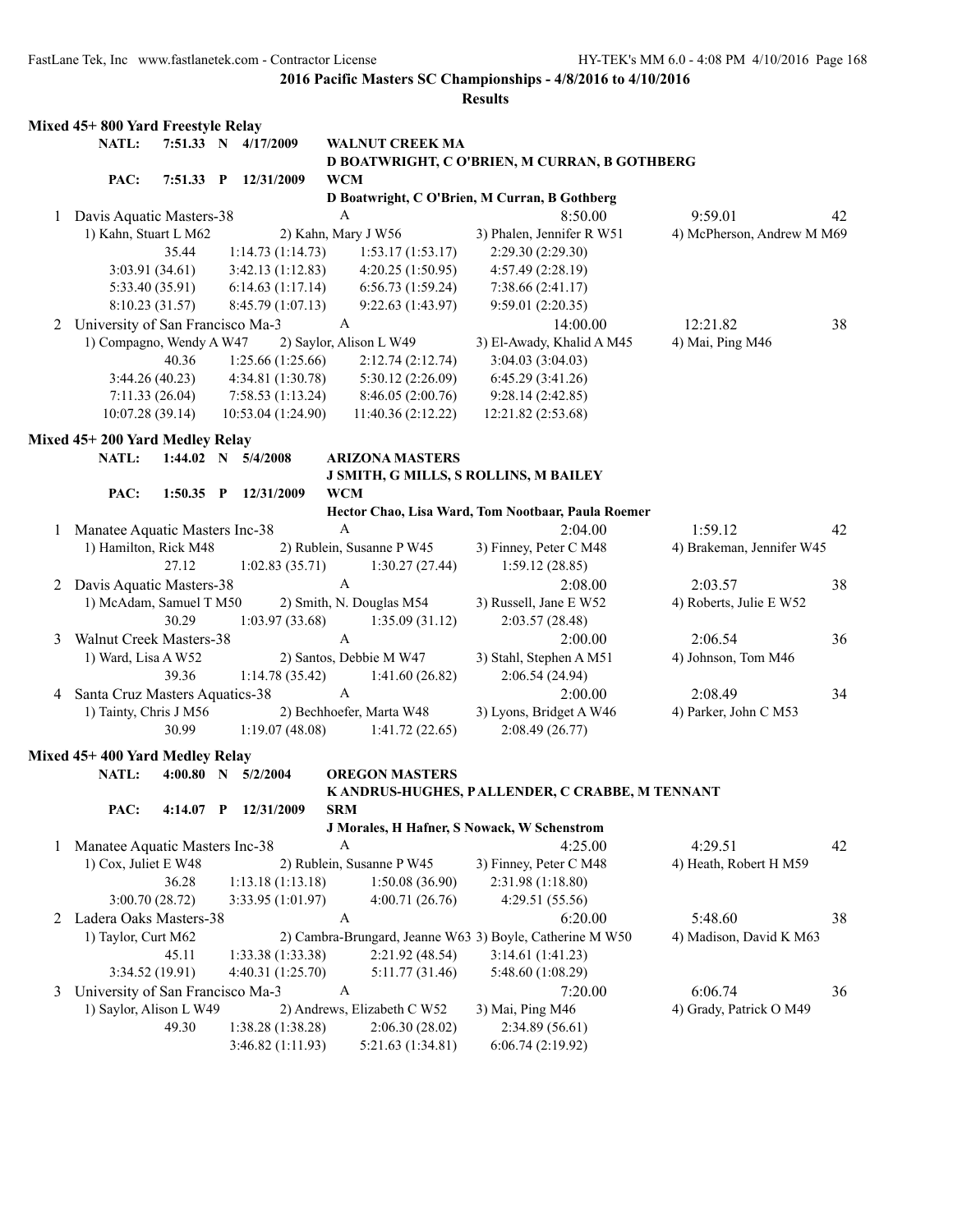FastLane Tek, Inc www.fastlanetek.com - Contractor License HY-TEK's MM 6.0 - 4:08 PM 4/10/2016 Page 169

**2016 Pacific Masters SC Championships - 4/8/2016 to 4/10/2016**

|              | (Mixed 45+400 Yard Medley Relay)                                                                 |                                                    |                            |
|--------------|--------------------------------------------------------------------------------------------------|----------------------------------------------------|----------------------------|
|              | 4 Marcia's Enthusiastic Masters-38<br>A                                                          | 5:40.00                                            | 6:09.14<br>34              |
|              | 1) Mahoney, Garrett A M54<br>2) Hurt, Liz W51                                                    | 3) Reyna, Carolyn P W49                            | 4) Wan, Danny W M52        |
|              | 1:34.53(1:34.53)<br>44.64<br>2:03.83(29.30)                                                      | 3:06.19 (1:31.66)                                  |                            |
|              | 4:50.80(1:44.61)<br>3:53.59(47.40)<br>5:28.36 (37.56)                                            | 6:09.14(1:18.34)                                   |                            |
|              | Mixed 55+200 Yard Freestyle Relay                                                                |                                                    |                            |
|              | 1:40.97 N 4/13/2014<br>NATL:<br><b>SARASOTA Y SHAR</b>                                           |                                                    |                            |
|              |                                                                                                  | J GROSELLE, T HEDRICK, N KRYKA, D DOYLE            |                            |
|              | PAC:<br>1:43.00 P 12/31/2009<br>TAM                                                              |                                                    |                            |
|              |                                                                                                  | Richard Burns, Judy Eisenman, Laura Val, Tate Holt |                            |
|              | Marcia's Enthusiastic Masters-38<br>A                                                            | 2:08.00                                            | 2:02.87<br>42              |
|              | 2) Breiter, Carol A W60<br>1) Chew, Thomas C M58                                                 | 3) Gloystein, James E M65                          | 4) Haufler, Susan L W58    |
|              | 27.46<br>1:01.37(33.91)<br>1:31.94(30.57)                                                        | 2:02.87(30.93)                                     |                            |
|              | 2 Rolling Hills Mud Sharks-38<br>A                                                               | 2:20.00                                            | 2:14.11<br>38              |
|              | 1) Van Boer, Eric D M61<br>2) Pierce, Donald A M70                                               | 3) Tevis, Maggie H W68                             | 4) Coholan, Annette M W67  |
|              | 26.38<br>45.60 (19.22)<br>2:14.11(1:28.51)                                                       |                                                    |                            |
| 3            | $\mathbf{A}$<br><b>Walnut Creek Masters-38</b>                                                   | 3:14.50                                            | 2:41.54<br>36              |
|              | 1) Boscovich, Harold O M73<br>2) Nakell, Linda C W64                                             | 3) Au, Andre M62                                   | 4) Parrish, Karen C W59    |
|              | 39.08<br>1:28.00(48.92)<br>2:03.80(35.80)                                                        | 2:41.54(37.74)                                     |                            |
|              | Mixed 55+400 Yard Freestyle Relay                                                                |                                                    |                            |
|              | <b>NATL:</b><br>$3:48.60$ N $4/1/2012$<br><b>PLANO WETCATS</b>                                   |                                                    |                            |
|              |                                                                                                  | T BARTON, J GOODING, L MORRISON, K MACCURDY        |                            |
|              | PAC:<br>$3:59.27$ P<br>4/18/2010<br>TAM                                                          |                                                    |                            |
|              |                                                                                                  | R Burns, L B Val, J A Eisenman, K A Frost Jr       |                            |
|              | 1 Rolling Hills Mud Sharks-38<br>A                                                               | 5:10.00                                            | 5:22.67<br>42              |
|              | 1) Van Boer, Eric D M61<br>2) Pierce, Donald A M70                                               | 3) Tevis, Maggie H W68                             | 4) Coholan, Annette M W67  |
|              | 1:00.70(1:00.70)<br>29.12<br>1:38.54(37.84)                                                      | 2:18.59 (1:17.89)                                  |                            |
|              | 3:04.05(45.46)<br>3:53.63(1:35.04)<br>4:36.28(42.65)                                             | 5:22.67 (1:29.04)                                  |                            |
|              | 2 University of San Francisco Ma-3<br>A                                                          | 6:00.00                                            | 6:26.12<br>38              |
|              | 1) Kulla, Morgan L W64<br>2) Dunn, Audrey J W62                                                  | 3) Bortman, Henry (Camo) M65 4) Murray, Ed M66     |                            |
|              |                                                                                                  |                                                    |                            |
|              | Mixed 55+800 Yard Freestyle Relay                                                                |                                                    |                            |
|              | NATL:<br>8:34.48 N 4/21/2013<br><b>UCLA BRUIN MAST</b>                                           |                                                    |                            |
|              |                                                                                                  | B MAGIT, J COOK, P O'KEEFFE, V HIBBEN              |                            |
|              | PAC:<br>$8:54.85$ P<br>12/31/2009<br>TAM                                                         | R Burns, K Frost, L Val, L Shoenberger             |                            |
|              | University of San Francisco Ma-3<br>A                                                            | 14:30.00                                           | 13:07.98<br>42             |
| 1            | 1) Cohn, Darcy C W65<br>2) Kulla, Morgan L W64                                                   | 3) Lapin, Donald J M59                             | 4) Morreale, Vincent J M60 |
|              | 49.62                                                                                            |                                                    |                            |
|              | 1:47.52(1:47.52)<br>2:47.30 (2:47.30)<br>5:13.40 (1:31.44)<br>6:02.66(2:20.70)<br>4:25.11(43.15) | 3:41.96 (3:41.96)<br>6:50.03(3:08.07)              |                            |
|              | 7:31.50(41.47)<br>8:13.59 (1:23.56)<br>8:55.10 (2:05.07)                                         | 9:35.20(2:45.17)                                   |                            |
|              | 9:54.48 (19.28)<br>10:23.67 (48.47)<br>11:17.45 (1:42.25)                                        | 13:07.98 (3:32.78)                                 |                            |
|              |                                                                                                  |                                                    |                            |
|              | Mixed 55+200 Yard Medley Relay                                                                   |                                                    |                            |
|              | NATL:<br>1:52.96 N<br><b>PUGET SOUND MAS</b><br>4/26/2015                                        |                                                    |                            |
|              |                                                                                                  | Z COURTNEY, R COLELLA, D GRAHAM, C DAVIS           |                            |
|              | PAC:<br>12/31/2009<br><b>TAM</b><br>1:56.64<br>$\mathbf{P}$                                      |                                                    |                            |
|              |                                                                                                  | R Burns, K Frost, L Val, J Eisenman                |                            |
| 1            | Davis Aquatic Masters-38<br>$\boldsymbol{A}$                                                     | 2:14.00                                            | 2:16.83<br>42              |
|              | 1) Kahn, Mary J W56<br>2) Kahn, Stuart L M62                                                     | 3) McPherson, Andrew M M69                         | 4) Sprouse, Cecily W59     |
|              | 35.39<br>1:14.34(38.95)<br>1:44.03(29.69)                                                        | 2:16.83 (32.80)                                    |                            |
| $\mathbf{Z}$ | Rolling Hills Mud Sharks-38<br>$\boldsymbol{A}$                                                  | 2:39.00                                            | 2:40.67<br>38              |
|              | 1) Van Boer, Eric D M61<br>2) Coholan, Annette M W67                                             | 3) Pierce, Donald A M70                            | 4) Tevis, Maggie H W68     |
|              | 32.63<br>1:23.55(50.92)<br>2:02.02(38.47)                                                        | 2:40.67 (38.65)                                    |                            |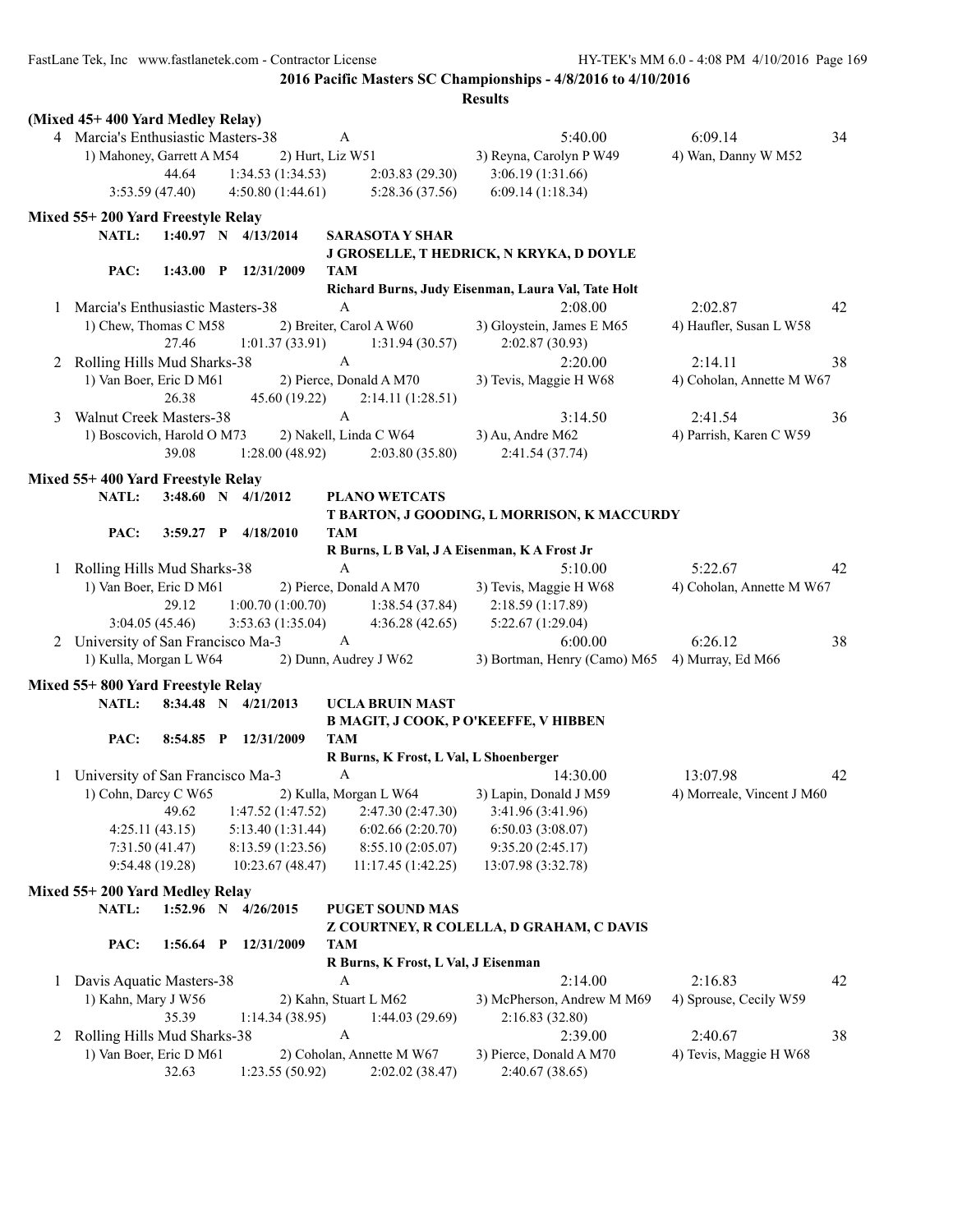|   | (Mixed 55+200 Yard Medley Relay)   |                                       |                                                         |                                                      |                          |    |
|---|------------------------------------|---------------------------------------|---------------------------------------------------------|------------------------------------------------------|--------------------------|----|
|   | 3 University of San Francisco Ma-3 |                                       | $\mathbf{A}$                                            | 3:50.00                                              | 3:21.13                  | 36 |
|   | 1) Kulla, Morgan L W64             |                                       | 2) Dunn, Audrey J W62                                   | 3) Bortman, Henry (Camo) M65 4) Mansfield, Peter M71 |                          |    |
|   | 46.31                              | 1:46.82(1:00.51)                      | 2:36.52(49.70)                                          | 3:21.13(44.61)                                       |                          |    |
|   | 4 Walnut Creek Masters-38          |                                       | $\mathbf{A}$                                            | 4:12.00                                              | 3:41.93                  | 34 |
|   | 1) Pedder, Stan M81                |                                       | 2) Haworth, Joyce M W78                                 | 3) Collins, Susan M W66                              | 4) Au, Andre M62         |    |
|   | 1:28.58                            | 1:50.01(21.43)                        | 2:12.39(22.38)                                          | 3:41.93 (1:29.54)                                    |                          |    |
|   | Mixed 55+400 Yard Medley Relay     |                                       |                                                         |                                                      |                          |    |
|   | NATL:                              | 4:17.57 N 3/31/2012                   | <b>PLANO WETCATS</b>                                    |                                                      |                          |    |
|   |                                    |                                       |                                                         | T BARTON, K MACCURDY, J GOODING, L MORRISON          |                          |    |
|   | PAC:                               | 4:22.67 P 12/31/2009                  | <b>TAM</b>                                              |                                                      |                          |    |
|   |                                    |                                       | R Burns, K Frost, L Val, J Eisenman                     |                                                      |                          |    |
| 1 | Tamalpais Aquatic Masters-38       |                                       | $\mathbf{A}$                                            | 4:30.00                                              | 4:34.28                  | 42 |
|   | 1) Val, Laura B W64                |                                       | 2) Wheeler, Barbara C W59                               | 3) Burns, Richard M72                                | 4) Holt, Tate M64        |    |
|   | 33.17                              | 1:08.42(1:08.42)                      | 1:47.00(38.58)                                          | 2:30.14(1:21.72)                                     |                          |    |
|   | 3:01.83(31.69)                     | 3:38.47(1:08.33)                      | 4:04.24(25.77)                                          | 4:34.28(55.81)                                       |                          |    |
| 2 | Marcia's Enthusiastic Masters-38   |                                       | $\mathbf{A}$                                            | 5:20.00                                              | 5:51.53                  | 38 |
|   | 1) Breiter, Carol A W60            |                                       | 2) Haufler, Susan L W58                                 | 3) Tsugawa, Peter M58                                | 4) Cramer, Steven J M58  |    |
|   | 41.43                              | 1:26.80(1:26.80)                      | 2:14.11(47.31)                                          | 3:10.04(1:43.24)                                     |                          |    |
|   | 3:52.49(42.45)                     | 4:43.25(1:33.21)                      | 5:14.84(31.59)                                          | 5:51.53 (1:08.28)                                    |                          |    |
| 3 | University of San Francisco Ma-3   |                                       | A                                                       | 8:00.00                                              | 7:13.38                  | 36 |
|   | 1) Lange, Nancy B W62              |                                       | 2) Ewing, Jack M55                                      | 3) Burke, Bill M61                                   | 4) Niccolls, DJ W62      |    |
|   | 48.45                              | 1:37.27(1:37.27)                      | 2:12.38(35.11)                                          | 2:51.72(1:14.45)                                     |                          |    |
|   | 3:53.78(1:02.06)                   |                                       | 6:15.26()                                               | 7:13.38()                                            |                          |    |
|   | Mixed 65+200 Yard Freestyle Relay  |                                       |                                                         |                                                      |                          |    |
|   | NATL:                              | $1:53.76$ N $5/10/2009$               | <b>OREGON MASTERS</b>                                   |                                                      |                          |    |
|   |                                    |                                       |                                                         |                                                      |                          |    |
|   |                                    |                                       |                                                         | JOY WARD, ROBERT SMITH, BARBARA FRID, TOM LANDIS     |                          |    |
|   | PAC:                               | 2:03.24 P 4/5/2013                    | <b>TAM</b>                                              |                                                      |                          |    |
|   |                                    |                                       | R Burns, L Shoenberger, N Ridout, K Frost               |                                                      |                          |    |
|   | 1 Manatee Aquatic Masters Inc-38   |                                       | $\mathbf{A}$                                            | 2:06.00                                              | 2:11.27                  | 42 |
|   | 1) Mc Clelland, Mac D M67          |                                       | 2) Shaps, Ruth Y W68                                    | 3) Mc Partland, Peg K W73                            | 4) Clemmons, Jim M65     |    |
|   | 35.61                              | 1:01.63(26.02)                        | 1:42.12(40.49)                                          | 2:11.27(29.15)                                       |                          |    |
| 2 | Davis Aquatic Masters-38           |                                       | A                                                       | 2:30.00                                              | 2:39.76                  | 38 |
|   |                                    |                                       | 1) McPherson, Andrew M M69 2) Westergaard, Leslie M W73 | 3) Dugan, Betty L W74                                | 4) Norris, Robert F M77  |    |
|   | 27.00                              |                                       | 1:55.24()                                               | 2:39.76 (44.52)                                      |                          |    |
| 3 | University of San Francisco Ma-3   |                                       | A                                                       | 5:00.00                                              | 3:27.32                  | 36 |
|   | 1) Rose, Polly W73                 |                                       | 2) Coleman, Kate A W73                                  | 3) Murray, Ed M66                                    | 4) Kline, Howard J M83   |    |
|   | 1:02.06                            | 3:27.32 (2:25.26)                     |                                                         |                                                      |                          |    |
|   | Mixed 65+400 Yard Freestyle Relay  |                                       |                                                         |                                                      |                          |    |
|   | NATL:                              | 4:36.77 N 4/13/2008                   | <b>VIRGINIA MASTER</b>                                  |                                                      |                          |    |
|   |                                    |                                       |                                                         | H SOBER, J DETRICK, A WOLFE, B SCHREINER             |                          |    |
|   | PAC:<br>$4:40.54$ P                | 4/13/2015                             | <b>WCM</b>                                              |                                                      |                          |    |
|   |                                    |                                       | M Alexander, M Hill, J DeLacy, C Dennis                 |                                                      |                          |    |
| 1 | Walnut Creek Masters-38            |                                       | А                                                       | 4:29.29                                              | 4:42.96                  | 42 |
|   | 1) Dennis, D Craig M69             |                                       | 2) Hill, Marcia M W71                                   | 3) Alexander, Martha A W66                           | 4) DeLacy, James R M69   |    |
|   | 30.11                              | 1:03.65(1:03.65)                      | 1:45.56(41.91)                                          | 2:32.43 (1:28.78)                                    |                          |    |
|   | 3:05.51(33.08)                     | 3:42.85 (1:10.42)                     | 4:11.40(28.55)                                          | 4:42.96 (1:00.11)                                    |                          |    |
| 2 | University of San Francisco Ma-3   |                                       | B                                                       | 10:15.00                                             | 6:11.00                  | 38 |
|   | 1) Cohn, Darcy C W65               |                                       | 2) Wiscomb, Lance M70                                   | 3) Coleman, Kate A W73                               | 4) Fabian, Richard G M73 |    |
| 3 | University of San Francisco Ma-3   |                                       | A                                                       | 7:35.00                                              | 7:10.79                  | 36 |
|   | 1) Chaitkin, Lauren E W71          |                                       | 2) Freeman, Dale C M72                                  | 3) Pashelinsky, Erin L W68                           | 4) Danielson, Bob D M86  |    |
|   | 50.78<br>4:19.20 (45.78)           | 1:48.63(1:48.63)<br>5:10.97 (1:37.55) | 2:37.89(49.26)<br>6:05.17(54.20)                        | 3:33.42 (1:44.79)<br>7:10.79 (1:59.82)               |                          |    |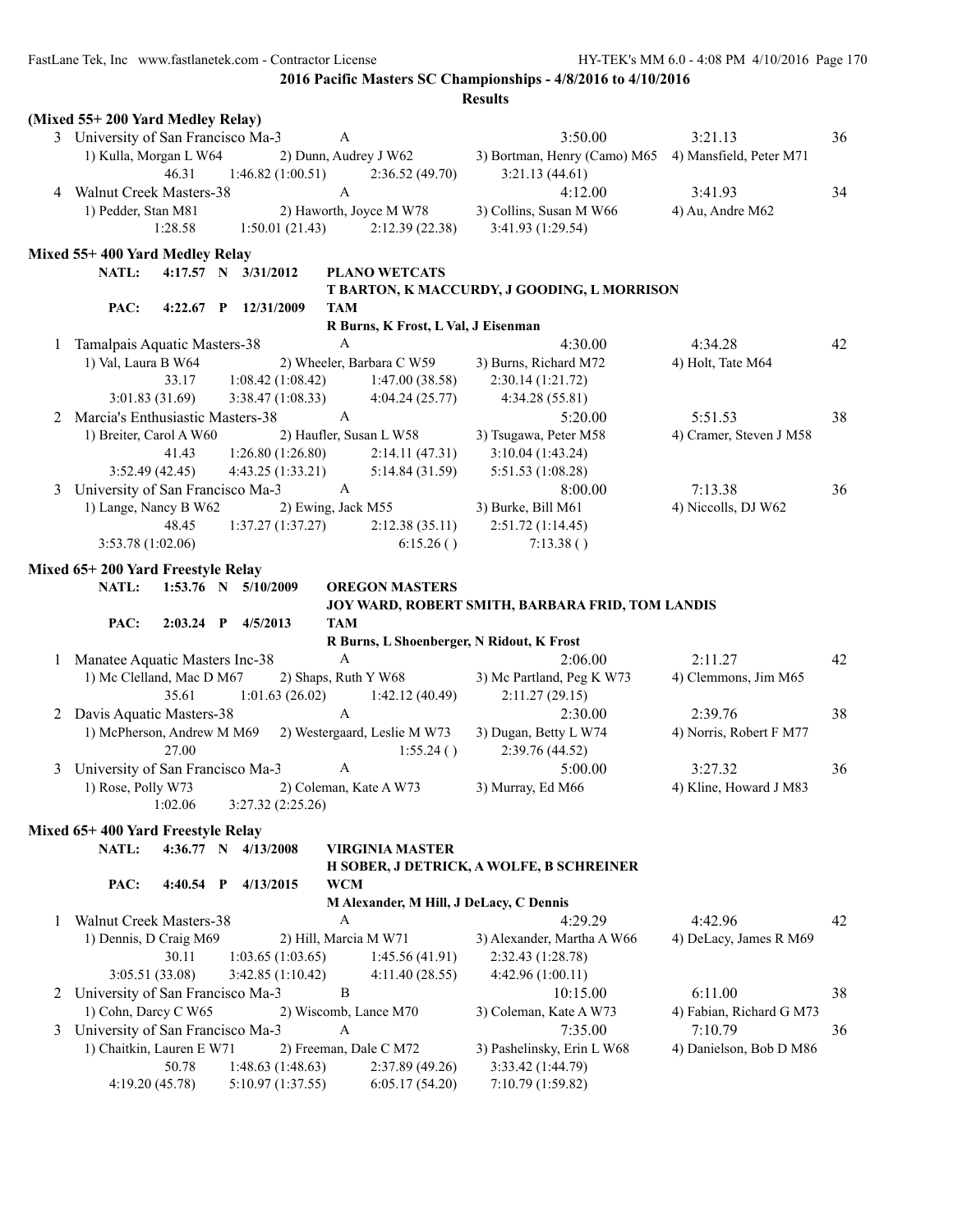|              | (Mixed 65+400 Yard Freestyle Relay) |                  |                            |              |                            |                                                  |                           |    |
|--------------|-------------------------------------|------------------|----------------------------|--------------|----------------------------|--------------------------------------------------|---------------------------|----|
|              | 4 Marcia's Enthusiastic Masters-38  |                  |                            | A            |                            | 8:45.00                                          | 8:16.80                   | 34 |
|              | 1) Armstrong, Judy K W68            |                  |                            |              | 2) Maxwell, Irving E M66   | 3) O'Connell, Louie M81                          | 4) Jacobs, Lois A W72     |    |
|              |                                     | 52.81            | 1:54.14(1:54.14)           |              | 2:45.56 (51.42)            | 3:40.76 (1:46.62)                                |                           |    |
|              |                                     | 4:40.75 (59.99)  | 5:46.20(2:05.44)           |              | 6:58.18(1:11.98)           | 8:16.80 (2:30.60)                                |                           |    |
|              | Mixed 65+800 Yard Freestyle Relay   |                  |                            |              |                            |                                                  |                           |    |
|              |                                     |                  | NATL: 10:28.12 N 3/24/2013 |              | <b>NEW ENGLAND MAS</b>     |                                                  |                           |    |
|              |                                     |                  |                            |              |                            | J JONES, C YUNKER, K SLIFER, D ROGACKI           |                           |    |
|              | PAC:                                | $10:59.95$ P     | 12/31/1999                 | <b>WCM</b>   |                            |                                                  |                           |    |
|              |                                     |                  |                            |              |                            | Donna Monroe, Ann Hirsch, Robert Mayo, Don Brown |                           |    |
| $\mathbf{1}$ | <b>Walnut Creek Masters-38</b>      |                  |                            | $\mathbf{A}$ |                            | 10:45.00                                         | 11:18.58                  | 42 |
|              | 1) Upshaw, Bob B M66                |                  |                            |              | 2) Hill, Marcia M W71      | 3) Jester, Mal M66                               | 4) Collins, Susan M W66   |    |
|              |                                     | 33.55            | 1:11.43(1:11.43)           |              | 1:51.61(1:51.61)           | 2:31.97 (2:31.97)                                |                           |    |
|              |                                     | 2:51.87 (19.90)  | 3:14.46(42.49)             |              | 4:02.68(1:30.71)           | 4:53.12(2:21.15)                                 |                           |    |
|              | 5:53.85(1:00.73)                    |                  | 6:17.22(1:24.10)           |              | 6:55.29(2:02.17)           | 8:11.39(3:18.27)                                 |                           |    |
|              |                                     | 8:35.04(23.65)   | 9:41.50 (1:30.11)          |              | 10:30.69 (2:19.30)         | 11:18.58(3:07.19)                                |                           |    |
| 2            | University of San Francisco Ma-3    |                  |                            | $\mathbf{A}$ |                            | 18:00.00                                         | 16:30.52                  | 38 |
|              | 1) Rose, Polly W73                  |                  |                            |              | 2) Chaitkin, Lauren E W71  | 3) Wiscomb, Lance M70                            | 4) Freeman, Dale C M72    |    |
|              |                                     | 1:08.29          | 2:25.88 (2:25.88)          |              | 3:44.48 (3:44.48)          | 5:00.83(5:00.83)                                 |                           |    |
|              |                                     | 5:52.00(51.17)   | 6:49.98(1:49.15)           |              | 7:50.18(2:49.35)           | 8:48.37 (3:47.54)                                |                           |    |
|              |                                     | 9:37.66 (49.29)  | 10:32.65 (1:44.28)         |              | 11:28.72(2:40.35)          | 12:23.97 (3:35.60)                               |                           |    |
|              |                                     | 13:21.82 (57.85) | 15:30.20(3:06.23)          |              | 16:30.52 (4:06.55)         |                                                  |                           |    |
|              |                                     |                  |                            |              |                            |                                                  |                           |    |
|              | Mixed 65+200 Yard Medley Relay      |                  |                            |              |                            |                                                  |                           |    |
|              | <b>NATL:</b>                        |                  | 2:06.22 N 5/10/2009        |              | <b>SAN DIEGO SWIM</b>      |                                                  |                           |    |
|              |                                     |                  |                            |              |                            | <b>B JORDAN, PANDERSEN, K LODWIG, J MARR</b>     |                           |    |
|              | PAC:                                |                  | 2:26.68 P 12/31/1993       |              | <b>LAVM</b>                |                                                  |                           |    |
|              |                                     |                  |                            |              |                            | J McCann, J Richards, D Sehorn, B Bennett        |                           |    |
| 1            | Manatee Aquatic Masters Inc-38      |                  |                            | $\mathbf{A}$ |                            | NT                                               | 2:31.70                   | 42 |
|              | 1) Shaps, Ruth Y W68                |                  |                            |              | 2) Mc Clelland, Mac D M67  | 3) Clemmons, Jim M65                             | 4) Mc Partland, Peg K W73 |    |
|              |                                     | 39.75            | 1:16.75(37.00)             |              | 1:52.09(35.34)             | 2:31.70(39.61)                                   |                           |    |
| 2            | Walnut Creek Masters-38             |                  |                            | $\mathbf{A}$ |                            | 3:05.00                                          | 3:07.35                   | 38 |
|              | 1) Boscovich, Harold O M73          |                  |                            |              | 2) Alexander, Martha A W66 | 3) Morner, Stan F M81                            | 4) Hill, Marcia M W71     |    |
|              |                                     | 49.91            | 1:32.60(42.69)             |              | 2:28.79(56.19)             | 3:07.35(38.56)                                   |                           |    |
| 3            | University of San Francisco Ma-3    |                  |                            | $\mathbf{A}$ |                            | 4:00.00                                          | 3:37.38                   | 36 |
|              | 1) Chaitkin, Lauren E W71           |                  |                            |              | 2) Freeman, Dale C M72     | 3) Pashelinsky, Erin L W68                       | 4) Danielson, Bob D M86   |    |
|              |                                     | 56.43            | 1:50.01(53.58)             |              | 2:45.92(55.91)             | 3:37.38 (51.46)                                  |                           |    |
| $---$        | Marcia's Enthusiastic Masters-38    |                  |                            | $\mathbf{A}$ |                            | 5:00.00                                          | DQ                        |    |
|              | 1) Armstrong, Judy K W68            |                  |                            |              | 2) Jacobs, Lois A W72      | 3) Maxwell, Irving E M66                         | 4) O'Connell, Louie M81   |    |
|              |                                     | 54.02            | 1:13.11(19.09)             |              | 2:21.54(1:08.43)           | DQ $(2:15.96)$                                   |                           |    |
|              | Mixed 65+400 Yard Medley Relay      |                  |                            |              |                            |                                                  |                           |    |
|              | NATL:                               | $5:20.49$ N      | 4/1/2007                   |              | <b>SAN DIEGO SWIM</b>      |                                                  |                           |    |
|              |                                     |                  |                            |              |                            | <b>B JORDAN, B BEST, M FRESHLEY, G CLIFFORD</b>  |                           |    |
|              | PAC:                                | 5:39.28 P        | 12/31/1999                 | <b>WCM</b>   |                            |                                                  |                           |    |
|              |                                     |                  |                            |              |                            | Don Brown, Nieman, Ann Hirsch, Donna Monroe      |                           |    |
| 1            | University of San Francisco Ma-3    |                  |                            | A            |                            | 17:30.00                                         | 9:31.02                   | 42 |
|              | 1) Rose, Polly W73                  |                  |                            |              | 2) Coleman, Kate A W73     | 3) Murray, Ed M66                                | 4) Kline, Howard J M83    |    |
|              |                                     | 1:16.68          | 2:40.18(2:40.18)           |              | 3:49.34(1:09.16)           | 5:05.88 (2:25.70)                                |                           |    |
|              |                                     | 6:03.61(57.73)   | 7:14.82 (2:08.94)          |              | 7:33.29(18.47)             | 9:31.02(2:16.20)                                 |                           |    |
|              |                                     |                  |                            |              |                            |                                                  |                           |    |
|              |                                     |                  |                            |              |                            |                                                  |                           |    |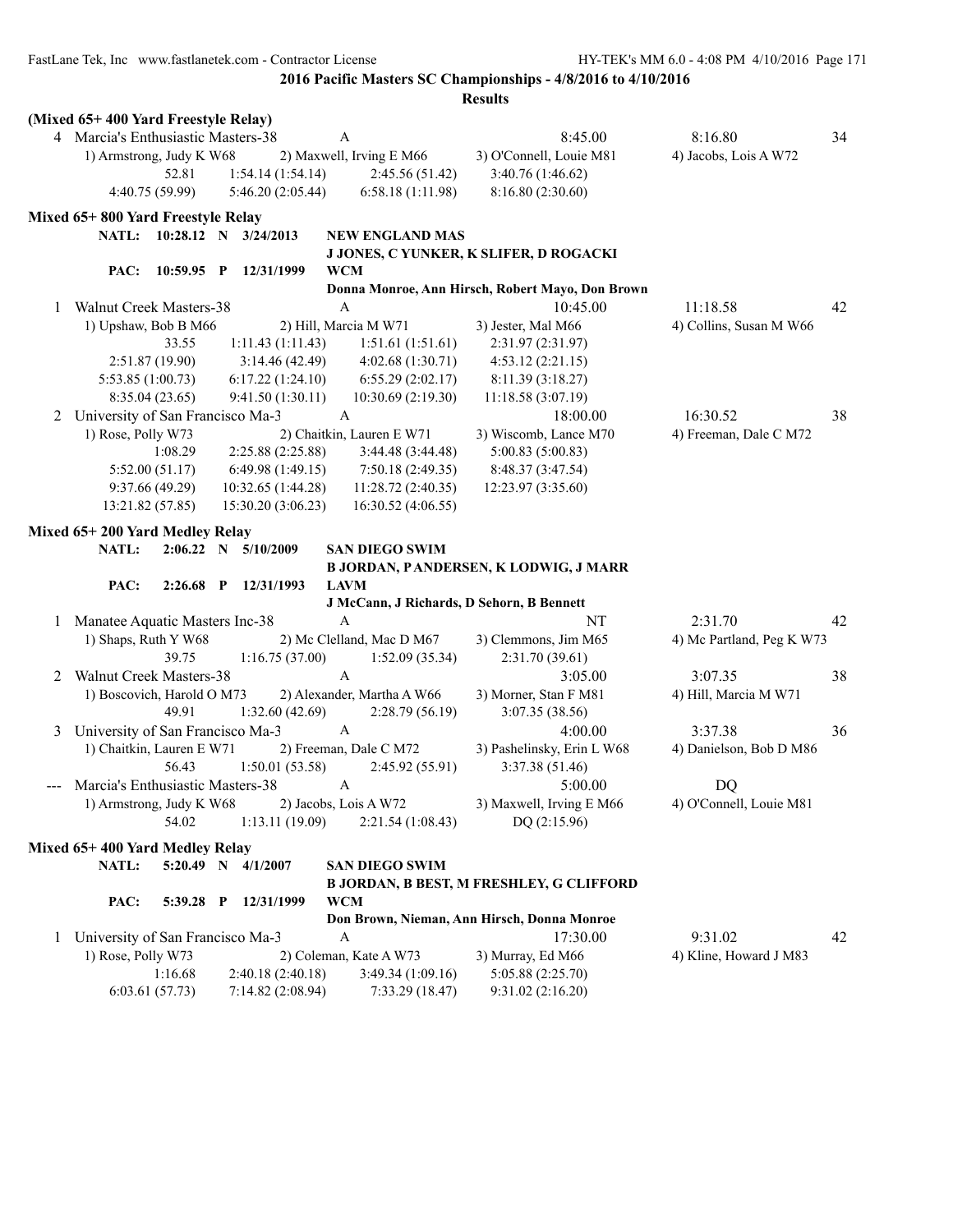|              | Mixed 75+200 Yard Freestyle Relay  |                  |                            |                        |                                       |                                                 |                          |    |
|--------------|------------------------------------|------------------|----------------------------|------------------------|---------------------------------------|-------------------------------------------------|--------------------------|----|
|              | NATL:                              |                  | 2:35.78 N 4/29/2001        |                        | <b>FLORIDA MAVERIC</b>                |                                                 |                          |    |
|              |                                    |                  |                            |                        |                                       | F CARR, B CLEAVELAND, R KENNER, P HUTINGER      |                          |    |
|              | PAC:                               |                  | 2:38.61 P 12/31/1995       | <b>SMMM</b>            |                                       |                                                 |                          |    |
|              |                                    |                  |                            |                        |                                       | Audrey Etienne, Zada Taft, Ray Taft, Morin      |                          |    |
| 1            | University of San Francisco Ma-3   |                  |                            | $\mathbf{A}$           |                                       | 6:00.00                                         | 3:36.37                  | 42 |
|              | 1) Voorhees, Margaret S W87        |                  |                            | 2) Galvin, Barry T M82 |                                       | 3) Fleming, Jack C M80                          | 4) Bensu, Janet L W83    |    |
|              |                                    | 1:12.30          | 1:56.86(44.56)             |                        | 2:39.50(42.64)                        | 3:36.37(56.87)                                  |                          |    |
|              | 2 University of San Francisco Ma-3 |                  |                            | B                      |                                       | 8:00.00                                         | 4:00.08                  | 38 |
|              | 1) Danielson, Bob D M86            |                  |                            |                        | 2) Hagiwara, Tanako W77               | 3) Grohe, William E M82                         | 4) Allen, Mary A W83     |    |
|              |                                    | 54.43            | 1:45.48(51.05)             |                        | 2:37.08(51.60)                        | 4:00.08 (1:23.00)                               |                          |    |
|              |                                    |                  |                            |                        |                                       |                                                 |                          |    |
|              | Mixed 75+400 Yard Freestyle Relay  |                  |                            |                        |                                       |                                                 |                          |    |
|              | NATL:                              |                  | 5:55.27 N 4/17/2010        |                        | <b>WALNUT CREEK MA</b>                |                                                 |                          |    |
|              |                                    |                  |                            |                        |                                       | D BROWN, N STUPFEL, J ALEXANDER, D MONROE       |                          |    |
|              | PAC:                               | $5:55.27$ P      | 4/18/2010                  | <b>WCM</b>             |                                       |                                                 |                          |    |
|              |                                    |                  |                            |                        |                                       | D L Brown, N E Stupfel, J E Alexander, D Monroe |                          |    |
| 1            | Walnut Creek Masters-38            |                  |                            | $\mathbf{A}$           |                                       | NT                                              | 6:42.12                  | 42 |
|              | 1) Hirsch, Ann M W85               |                  |                            |                        | 2) Haworth, Joyce M W78               | 3) Morner, Stan F M81                           | 4) Bledsoe, Dennis R M76 |    |
|              |                                    | 52.12            | 1:51.50(1:51.50)           |                        | 2:47.37(55.87)                        | 3:51.00 (1:59.50)                               |                          |    |
|              |                                    | 4:32.01(41.01)   | 5:21.16 (1:30.16)          |                        | 6:00.26(39.10)                        | 6:42.12 (1:20.96)                               |                          |    |
|              | University of San Francisco Ma-3   |                  |                            | $\mathbf{A}$           |                                       | 12:45.00                                        | 8:16.21                  | 38 |
| 2            |                                    |                  |                            |                        |                                       |                                                 |                          |    |
|              | 1) Voorhees, Margaret S W87        |                  |                            |                        | 2) Hagiwara, Tanako W77               | 3) Orlamunder, Ingo M75                         | 4) Kline, Howard J M83   |    |
|              |                                    | 1:13.19          | 2:36.10(2:36.10)           |                        | 3:30.29(54.19)                        | 4:30.38 (1:54.28)                               |                          |    |
|              |                                    | 5:11.22 (40.84)  | 5:57.07 (1:26.69)          |                        | 8:16.21(2:19.14)                      |                                                 |                          |    |
| 3            | University of San Francisco Ma-3   |                  |                            | $\, {\bf B}$           |                                       | 11:45.00                                        | 8:23.14                  | 36 |
|              | 1) Allen, Mary A W83               |                  |                            |                        | 2) Grohe, William E M82               | 3) Bensu, Janet L W83                           | 4) Fleming, Jack C M80   |    |
|              |                                    | 1:21.38          | 2:45.91(2:45.91)           |                        | 3:38.37(52.46)                        |                                                 |                          |    |
|              |                                    | 5:38.69()        |                            |                        | 7:34.01()                             | 8:23.14()                                       |                          |    |
|              | Mixed 75+800 Yard Freestyle Relay  |                  |                            |                        |                                       |                                                 |                          |    |
|              |                                    |                  | NATL: 12:18.74 N 4/19/2009 |                        | <b>WALNUT CREEK MA</b>                |                                                 |                          |    |
|              |                                    |                  |                            |                        |                                       |                                                 |                          |    |
|              |                                    |                  |                            |                        |                                       | R MAYO, A HIRSCH, N STUPFEL, D MONROE           |                          |    |
|              | PAC:                               |                  | 12:18.74 P 12/31/2009      | <b>WCM</b>             |                                       |                                                 |                          |    |
|              |                                    |                  |                            |                        | R Mayo, A Hirsch, N Stupfel, D Monroe |                                                 |                          |    |
| $\mathbf{1}$ | University of San Francisco Ma-3   |                  |                            | $\boldsymbol{A}$       |                                       | 19:00.00                                        | 16:37.15                 | 42 |
|              | 1) Bensu, Janet L W83              |                  |                            |                        | 2) Hagiwara, Tanako W77               | 3) Grohe, William E M82                         | 4) Fleming, Jack C M80   |    |
|              |                                    | 1:01.53          | 2:09.61(2:09.61)           |                        | 3:21.70 (3:21.70)                     | 4:38.83 (4:38.83)                               |                          |    |
|              |                                    | 5:32.00 (53.17)  | 6:35.19(1:56.36)           |                        | 7:40.25 (3:01.42)                     | 8:43.32 (4:04.49)                               |                          |    |
|              |                                    | 9:34.56(51.24)   | 10:36.06 (1:52.74)         |                        | 11:43.87 (3:00.55)                    | 12:53.65 (4:10.33)                              |                          |    |
|              |                                    | 13:44.59 (50.94) | 14:40.14 (1:46.49)         |                        | 15:41.25 (2:47.60)                    | 16:37.15 (3:43.50)                              |                          |    |
|              | Mixed 75+200 Yard Medley Relay     |                  |                            |                        |                                       |                                                 |                          |    |
|              | NATL:                              |                  | 2:46.58 N 5/10/2009        |                        | <b>WALNUT CREEK MA</b>                |                                                 |                          |    |
|              |                                    |                  |                            |                        |                                       | D BROWN, N STUPFEL, J ALEXANDER, D MONROE       |                          |    |
|              |                                    |                  |                            |                        |                                       |                                                 |                          |    |
|              | PAC:                               | $2:46.58$ P      | 12/31/2009                 | <b>WCM</b>             |                                       |                                                 |                          |    |
|              |                                    |                  |                            |                        |                                       | D Brown, N Stupfel, J Alexander, D Monroe       |                          |    |
| $\mathbf{1}$ | University of San Francisco Ma-3   |                  |                            | A                      |                                       | 7:00.00                                         | 4:31.43                  | 42 |
|              | 1) Voorhees, Margaret S W87        |                  |                            |                        | 2) Hagiwara, Tanako W77               | 3) Orlamunder, Ingo M75                         | 4) Kline, Howard J M83   |    |
| 2            | University of San Francisco Ma-3   |                  |                            | B                      |                                       | 5:40.00                                         | 4:52.85                  | 38 |
|              | 1) Allen, Mary A W83               |                  |                            |                        | 2) Grohe, William E M82               | 3) Fleming, Jack C M80                          | 4) Bensu, Janet L W83    |    |
|              |                                    | 1:34.58          | 3:53.64 (2:19.06)          |                        | 4:52.85(59.21)                        |                                                 |                          |    |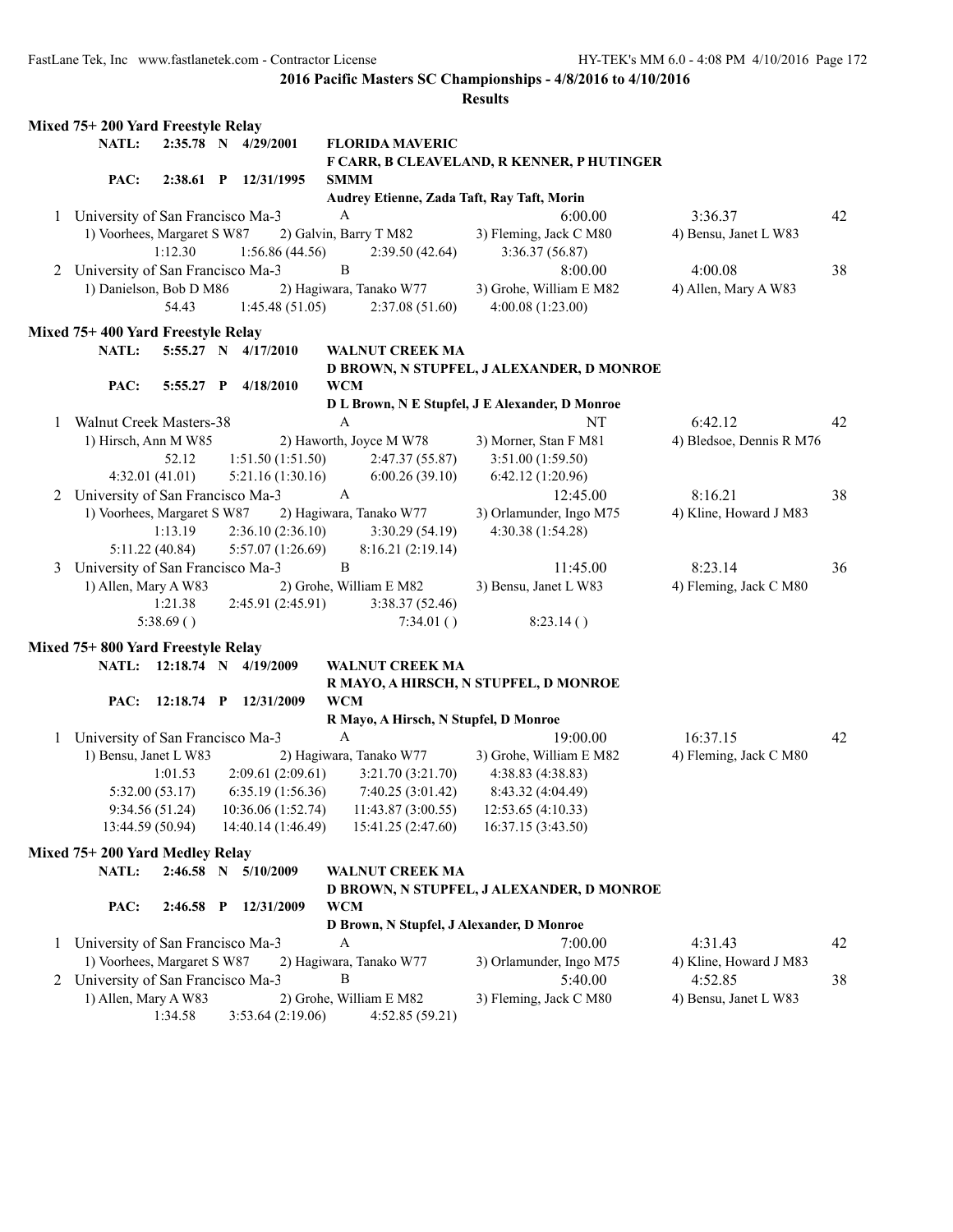# **Results**

| Mixed 75+400 Yard Medley Relay     |                |    |                   |                         |                                                    |                       |    |
|------------------------------------|----------------|----|-------------------|-------------------------|----------------------------------------------------|-----------------------|----|
| <b>NATL:</b>                       | 7:09.05        | -N | 3/17/2012         | <b>MAINE MASTERS S</b>  |                                                    |                       |    |
|                                    |                |    |                   |                         | D EDELBAUM, H WENDEL, W JONES, R KAMPHAUSEN        |                       |    |
| PAC:                               | $7:01.26$ P    |    | 12/31/2009        | <b>WCM</b>              |                                                    |                       |    |
|                                    |                |    |                   |                         | Robert Mayo, Frank Nieman, Ann Hirsch, Jean Duncan |                       |    |
| University of San Francisco Ma-3   |                |    |                   | A                       | 20:30.00                                           | 9:17.36               | 42 |
| 1) Voorhees, Margaret S W87        |                |    |                   | 2) Galvin, Barry T M82  | 3) Fleming, Jack C M80                             | 4) Bensu, Janet L W83 |    |
|                                    | 1:24.76        |    | 2:54.31(2:54.31)  | 3:56.50(1:02.19)        | 5:03.88(2:09.57)                                   |                       |    |
|                                    | 6:00.31(56.43) |    | 7:03.92 (2:00.04) | 8:07.10(1:03.18)        | 9:17.36(2:13.44)                                   |                       |    |
| 2 University of San Francisco Ma-3 |                |    |                   | B                       | 24:00.00                                           | 12:05.31              | 38 |
| 1) Danielson, Bob D M86            |                |    |                   | 2) Hagiwara, Tanako W77 | 3) Grohe, William E M82                            | 4) Allen, Mary A W83  |    |
|                                    | 1:01.37        |    | 2:12.11(2:12.11)  | 3:29.41(1:17.30)        |                                                    |                       |    |
|                                    | 6:38.69()      |    | 9:00.92()         | 10:32.99(1:32.07)       | 12:05.31 (3:04.39)                                 |                       |    |

# **Combined Team Scores**

Combined Team Scores - Through Event 156

| 1. University of San Francisco Ma  | 10851.5 | 2. Marcia's Enthusiastic Masters   | 8144.5 |
|------------------------------------|---------|------------------------------------|--------|
| 3. Walnut Creek Masters            | 7096.5  | 4. Davis Aquatic Masters           | 3342.5 |
| 5. Manatee Aquatic Masters Inc     | 2034    | 6. Swymnut Masters                 | 1219.5 |
| 7. Santa Cruz Masters Aquatics     | 1175    | 8. Santa Rosa Masters              | 1170   |
| 9. Club Hot Tub                    | 1079.5  | 10. Rolling Hills Mud Sharks       | 1038   |
| 11. Tamalpais Aquatic Masters      | 967     | 12. Cal Maritime Academy Masters   | 936    |
| 13. Uc38                           | 834     | 14. North Bay Aquatics             | 774    |
| 15. Menlo Masters Aka Team Sheeper | 737     | 16. Tuolumne County Aquatic Master | 651    |
| 17. The Olympic Club               | 615     | 18. Albany Armada Aquatics Masters | 515    |
| 19. Modesto Area Aquatic Club      | 486.5   | 20. Tri Valley Masters             | 486    |
| 21. Rocklin Aquatics Masters       | 402     | 22. Peninsula Community Center Mas | 391    |
| 23. East Bay Bat Rays Masters      | 332     | 24. Streamliners                   | 325    |
| 25. San Mateo Masters              | 314     | 26. Yuba City Masters Swimming     | 310    |
| 27. Sierra Marlins Masters         | 306     | 28. Silver Creek Valley Country Cl | 269    |
| 29. Quick Silver Swimming          | 258.5   | 30. Almaden Masters                | 256    |
| 31. Ladera Oaks Masters            | 253     | 32. Davis Athletic Club            | 213    |
| 33. Alameda Aquatic Masters        | 201     | 34. Active Sports                  | 196    |
| 35. Fountaingrove Masters Swimming | 192     | 36. Richmond Plunge Masters        | 188    |
| 37. Chico Masters Swimming         | 187     | 38. Los Altos Mountain View Master | 171    |
| 39. Stanford Masters Swimming      | 166     | 40. San Francisco Tsunami Masters  | 163    |
| 41. Orinda Country Club Masters    | 160     | 42. Mountain View Masters          | 157    |
| 43. Rinconada Masters              | 155     | 44. Berkeley (Ca) Aquatic Masters  | 152    |
| 44. San Ramon Valley Livermore Aqu | 152     | 46. Bay Masters                    | 141    |
| 46. Swim Utah                      | 141     | 48. Vegan World Masters            | 140    |
| 48. Cal Aquatic Masters            | 140     | 50. El Dorado Hills Sports Club    | 138    |
| 51. Sierra Nevada Masters          | 128     | 52. San Diego Swim Masters         | 122    |
| 53. Sonoma Aquatic Club Masters    | 119     | 53. Los Gatos Swim And Racquet Clu | 119    |
| 55. Northern Sierra Masters Swimmi | 116     | 56. Orinda Aquatic Masters         | 111    |
| 57. Houston Cougar Masters         | 105     | 58. Petaluma Valley Masters        | 102    |
| 59. Uc48                           | 63      | 59. Salinas Valley Aquatics Master | 63     |
| 61. Oakwood Athletic Club Masters  | 58      | 62. Temescal Aquatic Masters       | 57     |
| 62. Rose Bowl Masters              | 57      | 64. Jellies Aquatic Masters of Mon | 52     |
| 65. Swim Fremont Glenmoor Gardens  | 51      | 66. Vacaville Swim Club            | 36     |
| 67. Vallejo Aquatic Club           | 34      | 68. Santa Clara Swim Club Masters  | 27     |
| 69. Puget Sound Masters            | 18      | 70. Oakland Barracuda Masters      | 17     |